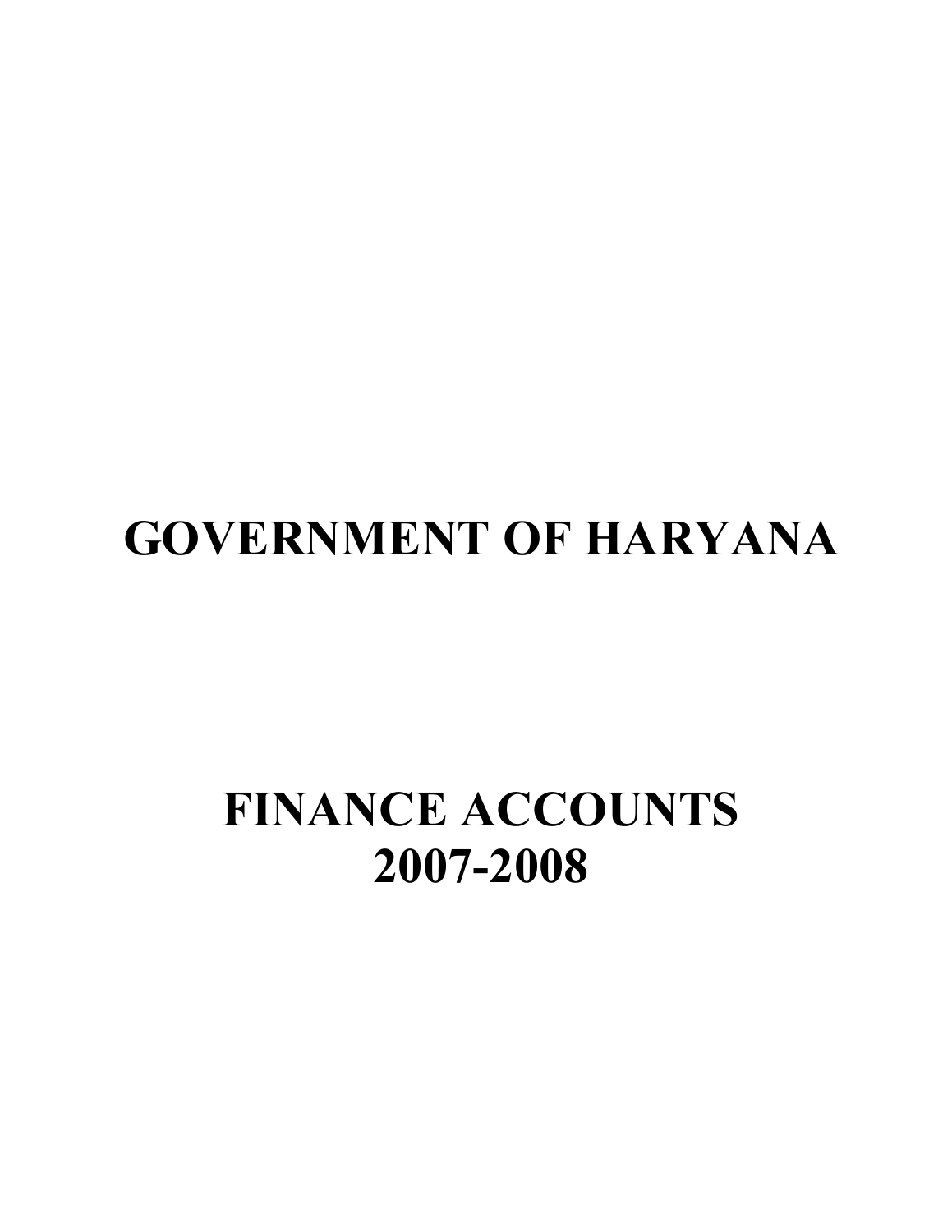|  | <b>TABLE OF CONTENTS</b> |
|--|--------------------------|
|--|--------------------------|

|                     |                                                                                                                                                      | Page(s)  |
|---------------------|------------------------------------------------------------------------------------------------------------------------------------------------------|----------|
| <b>INDIA</b>        | <b>CERTIFICATE OF THE COMPTROLLER AND AUDITOR GENERAL OF</b>                                                                                         |          |
|                     |                                                                                                                                                      | (iii)    |
| <b>INTRODUCTORY</b> |                                                                                                                                                      | $1 - 2$  |
|                     | PART I - SUMMARISED STATEMENTS                                                                                                                       |          |
| Statement No. 1     | Summary of transactions                                                                                                                              | $4 - 31$ |
| Statement No. 2     | Capital Outlay Outside the Revenue Account-Progressive capital                                                                                       |          |
|                     | outlay to end of 2007 - 2008                                                                                                                         | 32-37    |
| Statement No. 3     | Financial results of irrigation works                                                                                                                | 38-40    |
| Statement No. 4     | Debt position -                                                                                                                                      |          |
|                     | (i) Statement of borrowings<br>(ii) Other obligations                                                                                                | 41-42    |
|                     | (iii) Services of debt                                                                                                                               | 43<br>44 |
| Statement No. 5     | Loans and advances by the State Government -                                                                                                         |          |
|                     | (i) Statement of loans and advances                                                                                                                  | 45       |
|                     | (ii) Recoveries in arrears                                                                                                                           | 46-47    |
| Statement No. 6     | Guarantees given by the Government of Haryana in respect of loans<br>etc. raised by statutory corporations, Government companies, local              |          |
|                     | bodies and other institutions                                                                                                                        | 48-49    |
| Statement No. 7     | Cash balance and investments of cash balances                                                                                                        | 50-51    |
| Statement No. 8     | Summary of balances under Consolidated Fund, Contingency Fund                                                                                        |          |
|                     | and Public Account                                                                                                                                   | 52-53    |
|                     | PART II - DETAILED ACCOUNTS AND OTHER                                                                                                                |          |
|                     | <b>STATEMENTS</b>                                                                                                                                    |          |
|                     | A- Revenue and Expenditure                                                                                                                           |          |
| Statement No. 9     | Statement of revenue and expenditure for the year 2007-2008 under<br>different heads expressed as a percentage of total revenue/total<br>expenditure | 56-59    |
|                     | Statement No. 10 Statement showing the distribution between charged and voted<br>expenditure                                                         | 60       |
| Statement No. 11    | Detailed account of revenue receipts and capital receipts by minor<br>heads                                                                          |          |
|                     |                                                                                                                                                      | 61-72    |
|                     | Statement No. 12 Detailed account of expenditure by minor heads                                                                                      | 73-97    |
|                     | Statement No. 13 Detailed statement of capital expenditure during and to end of the year<br>$2007 - 2008$                                            | 98-151   |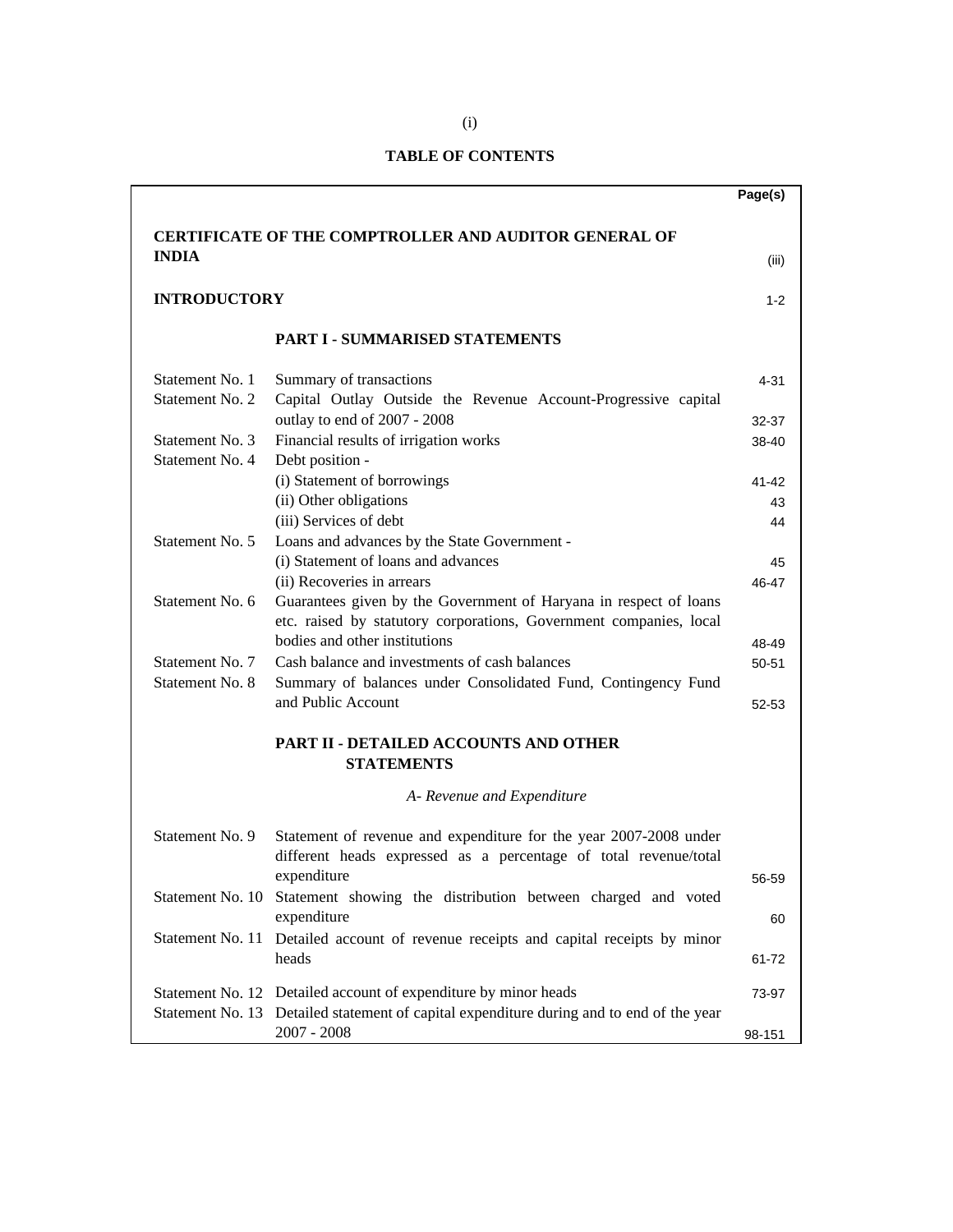**TABLE OF CONTENTS - concld.**

|                  |                                                                                                                                                                                                          | Page(s) |
|------------------|----------------------------------------------------------------------------------------------------------------------------------------------------------------------------------------------------------|---------|
| Statement No. 14 | Statement showing details of investments of Government in statutory<br>corporations, Government companies, other joint stock companies, co-<br>operative banks and societies etc. to the end of 2007-08. |         |
|                  |                                                                                                                                                                                                          | 152-171 |
| Statement No. 15 | Statement showing the capital and other expenditure(other than on<br>revenue account) to the end of 2007 - 2008 and the principal sources<br>from which the funds were provided for that expenditure     | 172-174 |
|                  |                                                                                                                                                                                                          |         |
|                  | B- Debt, Contingency Fund and Public Account                                                                                                                                                             |         |
|                  | Statement No. 16 Detailed statement of receipts, disbursement and balances under heads<br>of account relating to Debt, Contingency Fund and Public Account                                               |         |
|                  |                                                                                                                                                                                                          | 176-195 |
|                  | Statement No. 17 Detailed statement of debt and other interest bearing obligations of the                                                                                                                |         |
|                  | Government                                                                                                                                                                                               | 196-215 |
|                  | Statement No. 18 Detailed statement of loans and advances made by Government                                                                                                                             | 216-244 |
| Statement No. 19 | Statement showing the details of earmarked balances                                                                                                                                                      | 246-253 |
| Appendix I       | Investment of Govenment in statutory corporations, Government                                                                                                                                            |         |
|                  | companies, other joint stock companies, Co-operative banks and                                                                                                                                           |         |
|                  | societies, etc., at end of 2005 - 06, 2006 - 07 and 2007-08 and                                                                                                                                          |         |
|                  | dividend received thereon                                                                                                                                                                                | 254-255 |
| Appendix II      | Cases where certain details/documents are awaited from the                                                                                                                                               |         |
|                  | Departmental/Treasury Officers in connection with reconciliation of                                                                                                                                      |         |
|                  | balances                                                                                                                                                                                                 | 256     |
| Appendix III     | Cases where acceptances of balances have not been received                                                                                                                                               | 257     |
| Appendix IV      | Statement of Commitments -list of incomplete Capital Works                                                                                                                                               | 258-259 |
| Appendix V       | Details of Grants-in-Aid given by the State Government to the Local                                                                                                                                      |         |
|                  | <b>Bodies</b>                                                                                                                                                                                            | 260-261 |
| Appendix VI      | Expenditure on salaries, organised by major heads, during the year                                                                                                                                       |         |
|                  | 2007-08                                                                                                                                                                                                  | 262-267 |
| Appendix VII     | Expenditure on Subsidies, disbursed during the year 2007-08                                                                                                                                              | 268-270 |
| Appendix VIII    | Maturity Profile of 6003-Internal Debt of the State Government and                                                                                                                                       |         |
|                  | 6004-Loans and Advances from Central Government                                                                                                                                                          | 271     |
| Appendix IX      | Changes in the Financial Assets of the Government of Haryana For the                                                                                                                                     |         |
|                  | year 2007-08.                                                                                                                                                                                            | 272     |
|                  |                                                                                                                                                                                                          |         |
|                  |                                                                                                                                                                                                          |         |
|                  |                                                                                                                                                                                                          |         |
|                  |                                                                                                                                                                                                          |         |
|                  |                                                                                                                                                                                                          |         |
|                  |                                                                                                                                                                                                          |         |
|                  |                                                                                                                                                                                                          |         |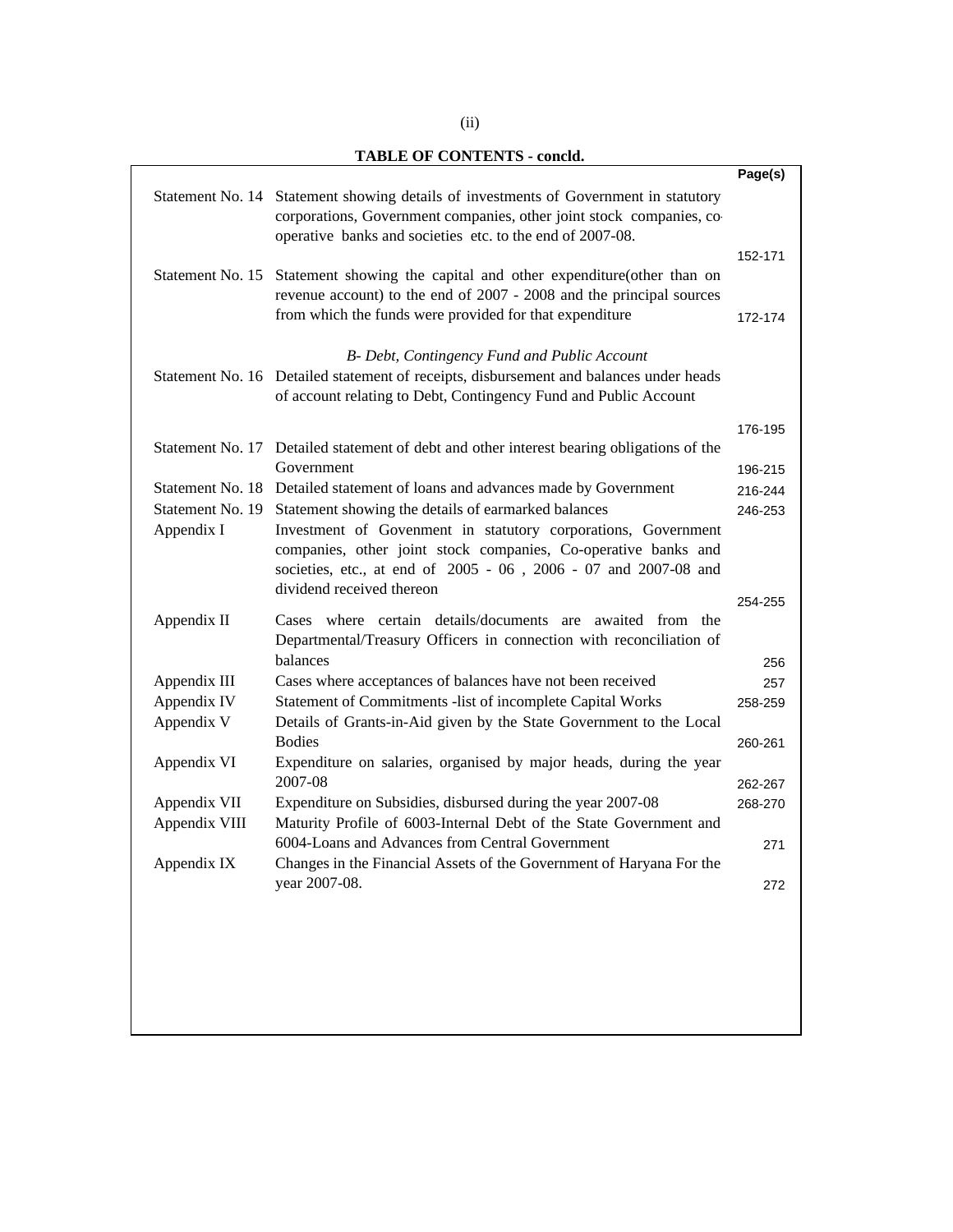### **CERTIFICATE OF THE COMPTROLLER AND AUDITOR GENERAL OF INDIA**

This compilation containing the Finance Accounts of the Government of Haryana for the year 2007-2008 presents the accounts of the receipts and outgoings of the Government for the year, together with the financial results disclosed by the revenue and capital accounts, the accounts of the public debt and the liabilities and assets as worked out from the balances recorded in the accounts. The Appropriation Accounts of the Government for the year for Grants and Charged Appropriations, presented separately, supplement this compilation.

These accounts have been prepared and examined under my direction in accordance with the requirements of the Comptroller and Auditor General's (Duties, Powers and Conditions of Service) Act, 1971. According to the best of my information, as a result of audit of these accounts, the accounts now presented read with the observations in this compilation, are correct statements of receipts and outgoings, of the Government of Haryana for the year 2007-2008. Points of interest arising out of the study of these accounts as well as test audit conducted during the year or earlier years are contained in my Reports being presented separately for the year ended 31st March 2008, Government of Haryana.

New Delhi, **(VINOD RAI)**  The *Comptroller and Auditor General of India*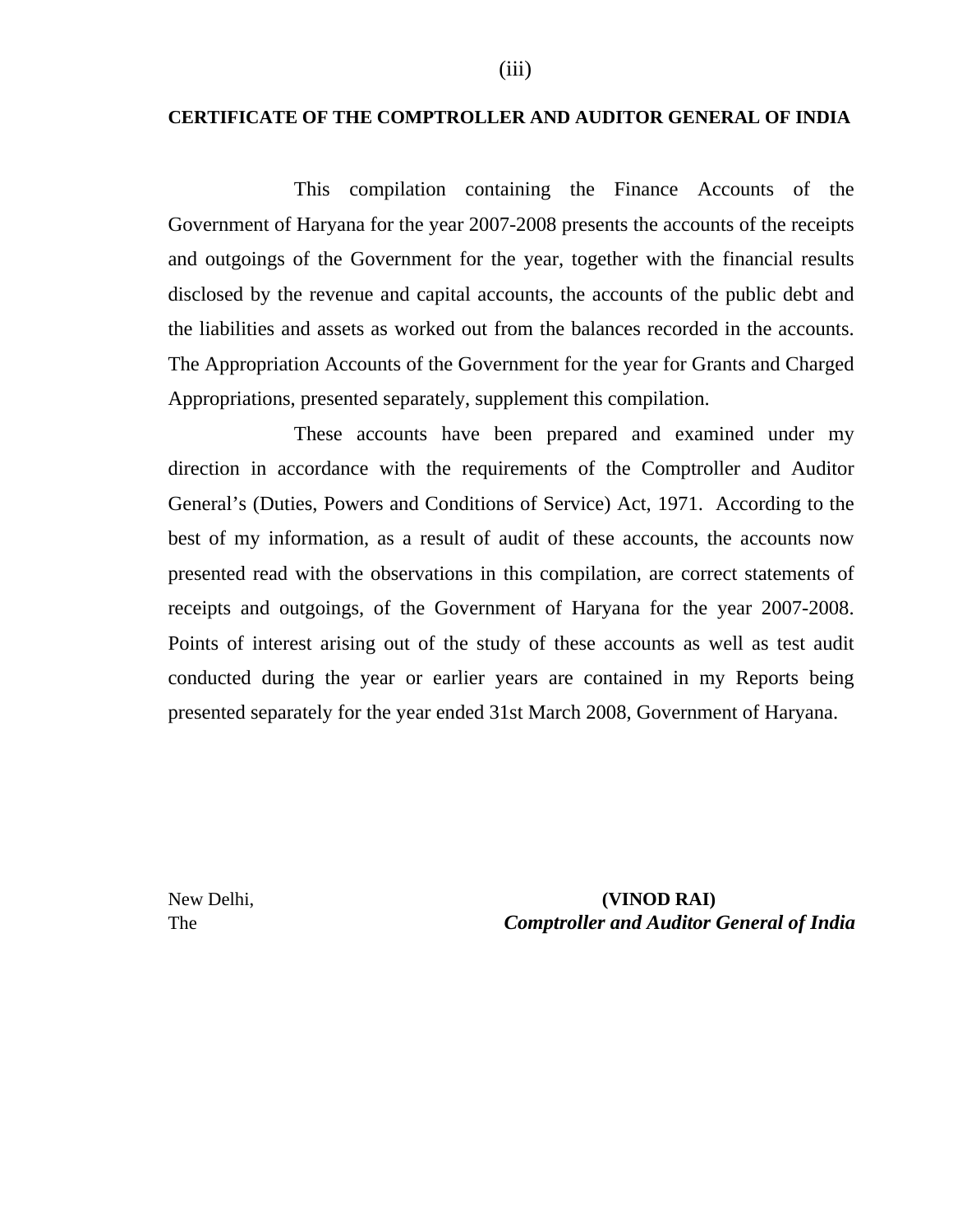### **INTRODUCTORY**

1. The accounts of Government are kept in the following three parts:-

- **Part I Consolidated Fund**
- **Part II Contingency Fund**

#### **Part III Public Account**

In Part I namely, Consolidated Fund, there are two main divisions, viz.:-

 (1) Revenue-Consisting of sections for 'Receipt Heads (Revenue Account)' and 'Expenditure Heads (Revenue Account)';

 (2) Capital, Public Debt, loans etc.—Consisting of sections for Receipt Heads (Capital Account), Expenditure Heads (Capital Account) and Public Debt, Loans and Advances, etc.

 The Revenue division deals with the proceeds of taxation and other receipts classed as revenue and the expenditure met therefrom, the net result of which represent the revenue surplus or deficit for the year.

 In Capital division, the section, 'Receipt Heads (Capital Account)' deals with the receipts of capital nature which cannot be applied as set-off to capital expenditure.

 The section, 'Expenditure Heads (Capital Account)' deals with the expenditure met usually from borrowed funds with the object of increasing concrete assets of a material and permanent character. It also includes receipts of a capital nature intended to be applied as a set-off against expenditure.

 The section 'Public Debt, Loans and Advances, etc.' comprises loans raised and their repayments by Government such as 'Internal Debt' and 'Loans and Advances' made (and their recoveries) by Government. This section also includes certain special types of heads of transactions relating to Appropriation to the 'Contingency Fund' and 'Inter-State –Settlement.

 In Part II, namely Contingency Fund, of the accounts, the transactions connected with the Contingency Fund established under Article 267 of the Constitution of India are recorded.

In Part III, namely Public Account of the accounts, the transactions relating to 'Debt' (other than those included in Part I) 'Deposits', 'Advances', 'Remittances' and 'Suspense' are recorded. The transactions under 'Debt', 'Deposits' and 'Advances' in this part are those in respect of which Government incurs a liability to repay the moneys received or has a claim to recover the amounts paid, together with the repayments of the former ('Debt' and 'Deposits') and the recoveries of the latter ('Advances'). The transactions relating to 'Remittances' and 'Suspense' in this part embrace all merely adjusting heads under which appear such transactions as remittances of cash between treasuries and currency chests, transfers between different accounting circles etc. The initial debits or credits to these heads will be cleared eventually by corresponding receipts or payments either within the same circle of account or in another account circle.

### **2. Sectors and Heads of Account**

 Within each of the sections in Part I mentioned above, the transactions are grouped into sectors such as 'Tax Revenue', 'Non-Tax Revenue' and 'Grants-in-aid and contributions', for the receipt heads (revenue account) and 'General Services', 'Social Services', 'Economic Services', and 'Grants-in-aid and contributions' for expenditure heads. Specific functions or services (such as Education, Sports, Art and Culture, Health and Family Welfare, Water Supply, Sanitation, Housing and Urban Development, etc. in respect of 'Social Services') are grouped in sectors for expenditure heads. In Part III (Public Account) also, the transactions are grouped into sectors, such as 'Small Savings', 'Provident Funds', 'Reserve Funds' etc. The sectors are sub-divided into major heads of account. In some cases, the Sectors are, in addition, sub-divided into sub-sectors before their division into major heads of account.

 The major heads are divided into sub-major heads in some cases and minor heads, with a number of subordinate heads, generally known as sub-heads. The sub-heads are further divided into detailed heads. Under each of these heads the expenditure is shown distributed between charged and voted. Sometimes major heads are divided into submajor heads before their further division into minor heads. Apart from the Sectoral and Sub-sectoral classification, the major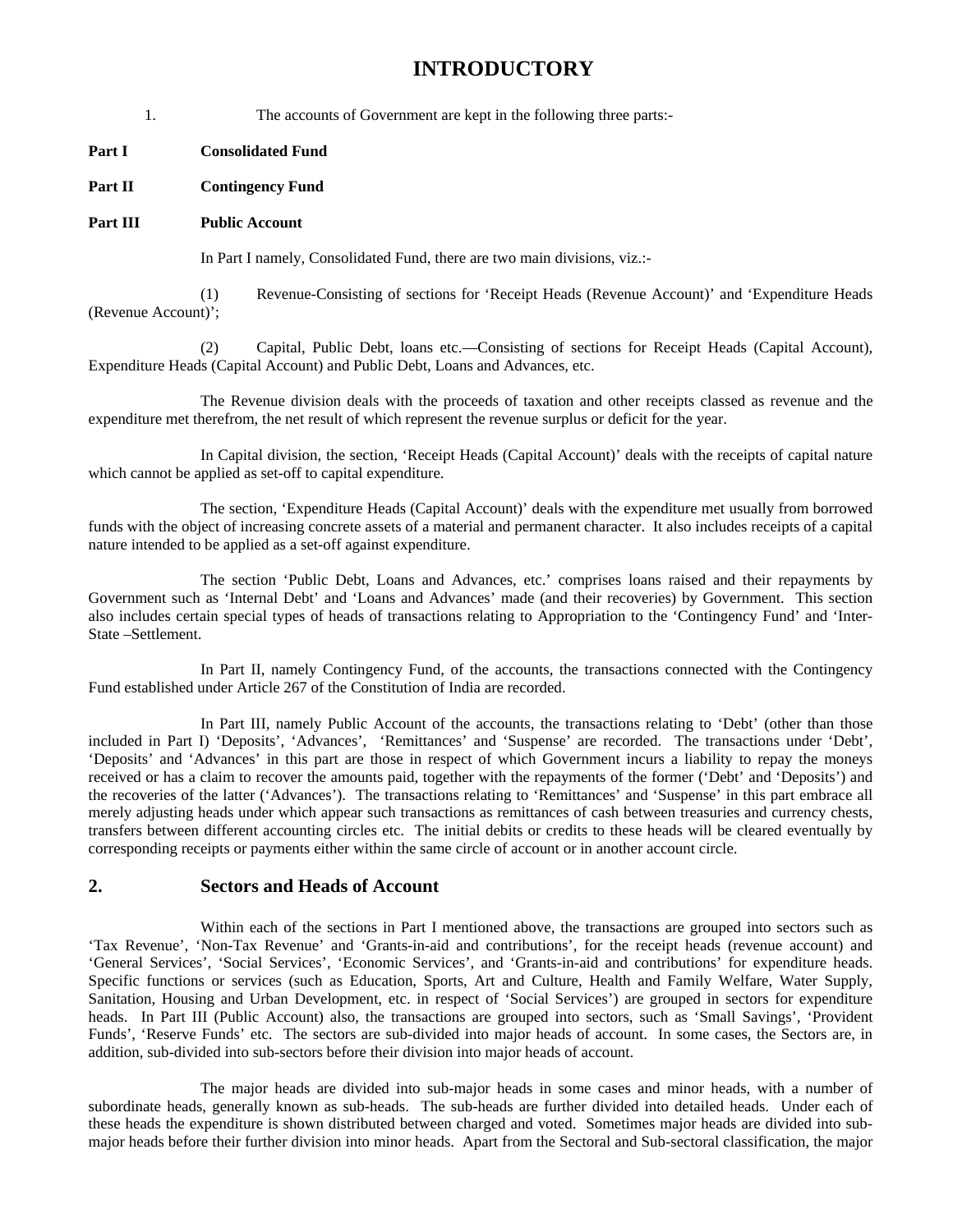heads, Sub Major Heads, Minor Heads, Sub-Heads, Detailed Heads and Object Heads together constitute a six-tier arrangement of the classification structure of the Government Accounts. The major, minor and sub-heads prescribed for the classification of expenditure in the General accounts are not necessarily identical with the Grants, sub-heads and other units of allotments which are adopted by the Government for Demands for Grants presented to the Parliament or Legislatures but in general a certain degree of correlation is maintained between the Demands for Grants and the Finance Accounts.

 The major heads of account, falling within the sectors for expenditure heads, generally correspond to functions of Government, while the minor heads, subordinate to them, identify the programmes undertaken to achieve the objectives of the function represented by the major head. The sub-head represents the scheme, the detailed head the sub-scheme and object head the object level of classification.

### **3. Coding Pattern**

### *Major Heads*

From Ist April 1987 a four digit code has been allotted to the major heads, the first digit indicating whether the major head is a Receipt head or Revenue Expenditure head or Capital Expenditure head or a Loan head.

 The first digit of code for Revenue Receipt head is either '0' or '1'. Adding 2 to the first digit code of the Revenue Receipt head will give the number allotted to corresponding Revenue Expenditure head; adding another 2, the Capital Expenditure head; and another 2, the Loan head of Account. For example, for Crop Husbandry code 0401 represents the Receipt head, 2401, the Revenue Expenditure head, 4401, Capital outlay head and 6401 Loan head.

 Such a pattern, however, not relevant for those departments which are not operating Capital/Loan heads of accounts e.g. Department of Supply, in a few cases, where receipt and expenditure are not heavy, certain functions have been combined under a single major head, the functions themselves forming sub-major heads under that Major head.

#### *Sub- Major Heads*

 A two digit code has been allotted, the code starting from 01 under each Major Head. Where no sub-major head exists it is allotted a code '00'. The nomenclature 'General' has been allotted Code '80' so that even after further sub-major heads are introduced the Code for 'General' will continue to remain the last one.

### *Minor Heads*

 These have been allotted a three digit code, the codes starting from '001' under each sub-major/major head (where there is no sub-major head). Codes from '001' to '100' and few codes '750' to '900' have been reserved for certain standard minor heads. The coding pattern for minor heads has been designed in such a way that in respect of certain minor heads having a common nomenclature under many major/sub-major heads, the same three digit code is adopted as far as possible.

 Under this scheme of codification, the receipt major heads (revenue account) are assigned the block numbers from 0020 to 1606, expenditure major heads (revenue account) from 2011 to 3606, expenditure major head (capital account) from 4046 to 5475, major heads, under 'Public Debt' from 6001 to 6004 and those under 'Loans and Advances', 'Inter-State Settlement' and 'Transfer to Contingency Fund' from 6075 to 7999. The code number 4000 has been assigned for Capital receipt major head. The only major head 'Contingency Fund', in Part II 'Contingency Fund' has been assigned the code number 8000. The major heads in the Public Account are assigned the code numbers from 8001 to 8999.

**4.** The transactions included in these accounts represent mainly the actual cash receipts and disbursements during the financial year April to March as distinguished from amounts due to or from Government during the same period. The cash basis system is, however, not entirely suitable for recording the transactions and presenting the true state of affairs of Government commercial undertakings run on commercial principles. The detailed accounts of this class of undertakings are, therefore, maintained outside the regular accounts in proper commercial form and are subject to test check by Indian Audit and Accounts Department.

**5.** The figures of actuals shown in these accounts are net, after taking into account the recoveries, although the Demands for Grants presented to Legislature and the Appropriation Accounts are for gross expenditure and exclude credits and recoveries which are otherwise taken as reduction of expenditure.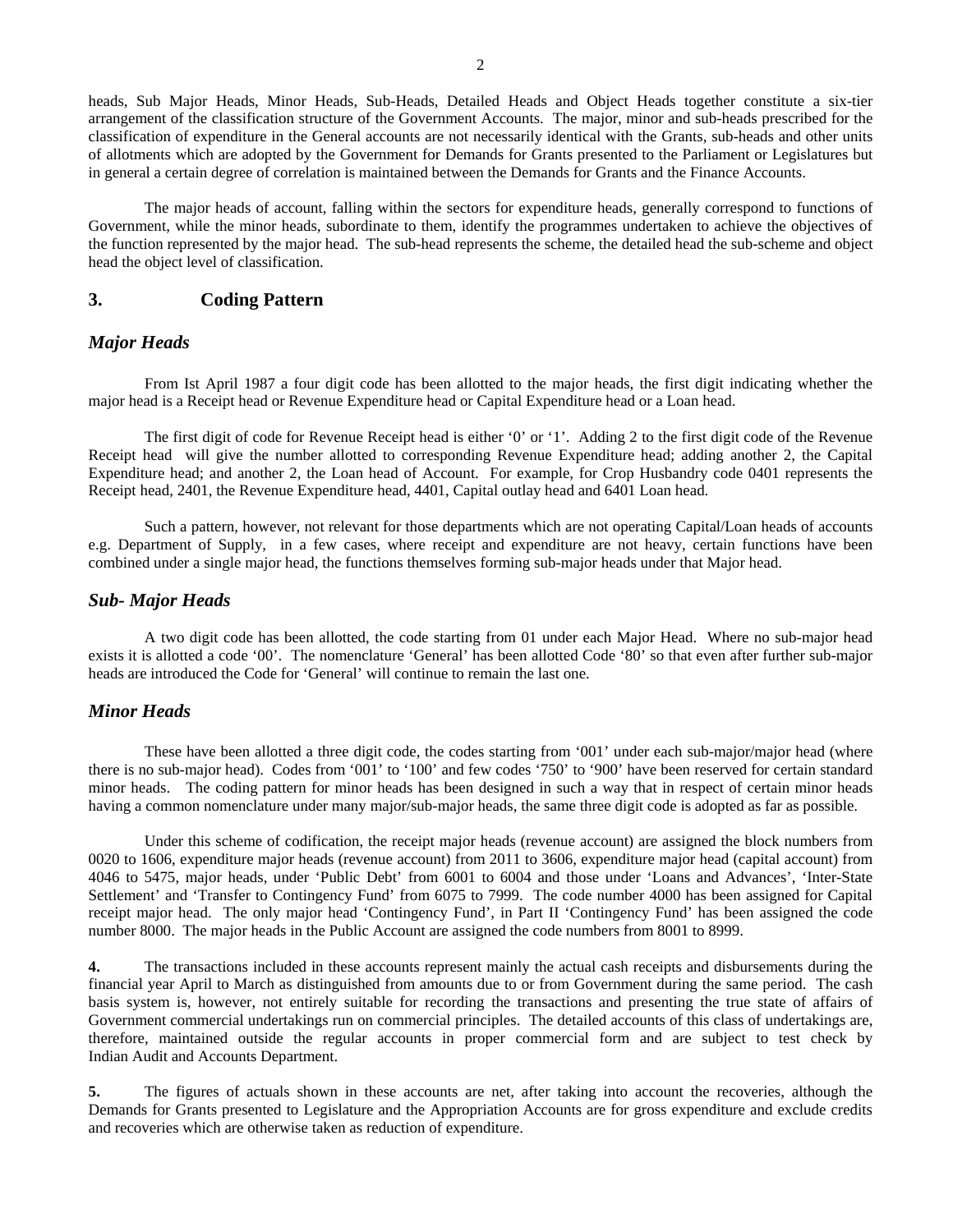## **PART I**

# **SUMMARISED STATEMENTS**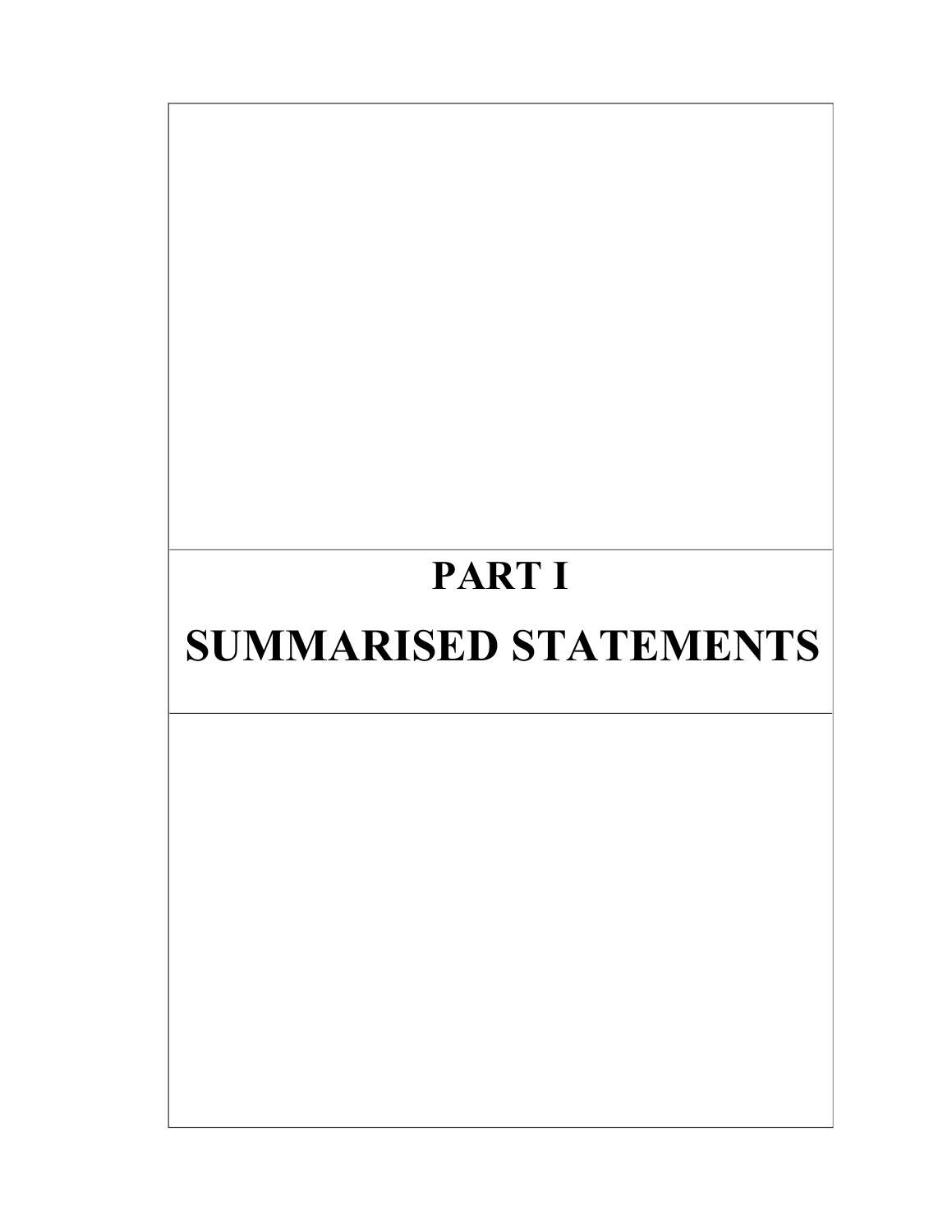### Receipts 2006-2007 2007-2008 1 2 3 **PART I - Receipt Heads(Revenue Account) (1) A. TAX REVENUE -**  *(a) Taxes on Income and Expenditure -*  0020 Corporation Tax  $4,04,38.00$   $5,18,75.06$ 0021 Taxes on Income other than Corporation Tax 2,45,56.00 3,48,14.27 0028 Other Taxes on Income and Expenditure -7.00 -3.00 (a) *Total - (a) Taxes on Income and Expenditure* 6,49,87.00 8,66,86.33 *(b) Taxes on Property and Capital Transactions -*  0029 Land Revenue 12,99.53 9,38.07 0030 Stamps and Registration Fees 17,64,97.68 17,63,27.90 0032 Taxes on Wealth 51.00 53.00 *Total - (b) Taxes on Property and Capital Transactions* 17,78,48.21 17,73,18.97 Actuals (In lakhs of rupees)

#### **STATEMENT NO. 1 -**

(a) Please see footnote (a) on page 61.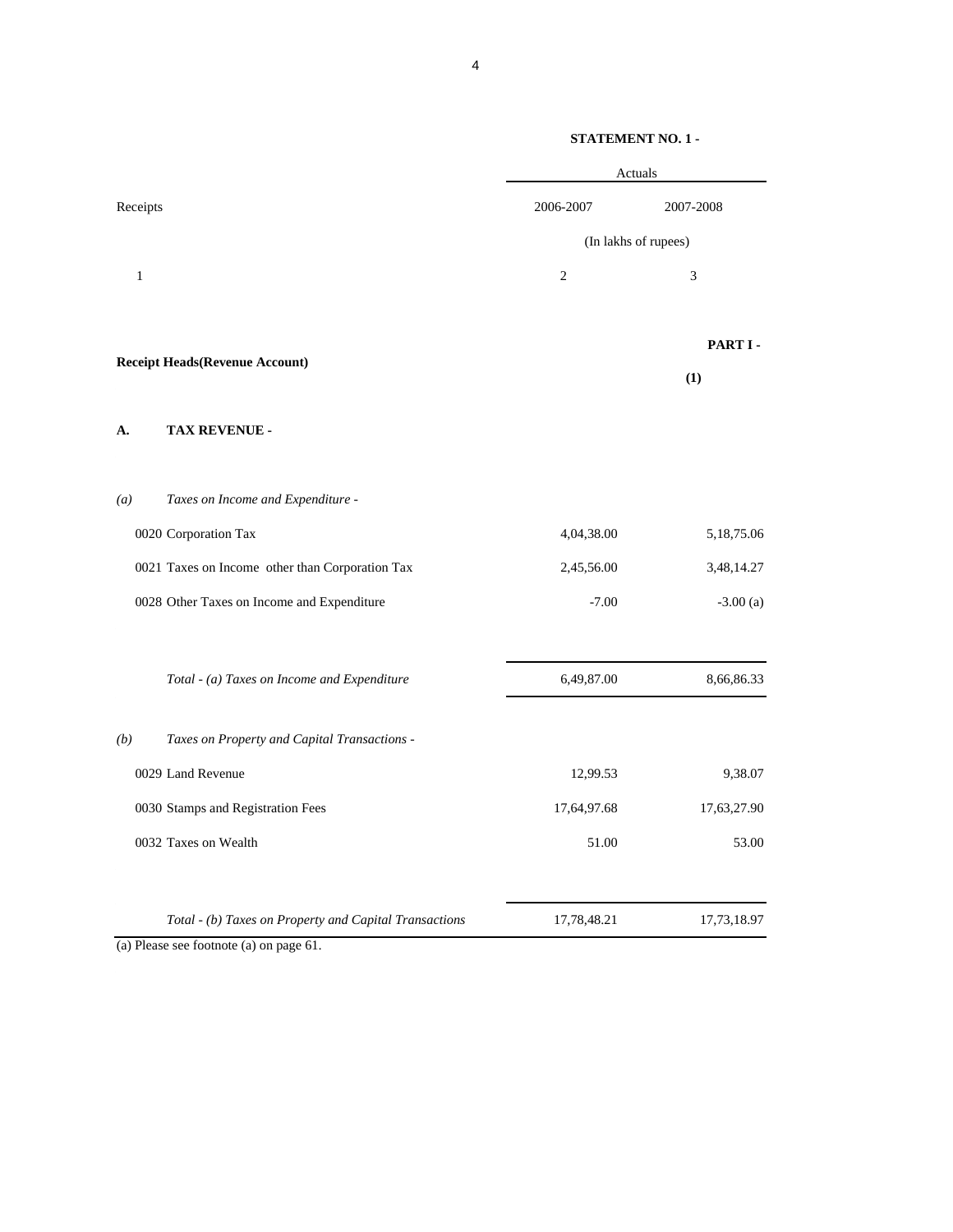5

### **SUMMARY OF TRANSACTIONS**

|    |                                                                             | Actuals              |            |
|----|-----------------------------------------------------------------------------|----------------------|------------|
|    | Disbursements                                                               | 2006-2007            | 2007-2008  |
|    |                                                                             | (In lakhs of rupees) |            |
|    | $\overline{4}$                                                              | 5                    | 6          |
|    | <b>CONSOLIDATED FUND</b>                                                    |                      |            |
|    | <b>Revenue</b><br><b>Expenditure Heads (Revenue Account)</b>                |                      |            |
| A. | <b>GENERAL SERVICES -</b>                                                   |                      |            |
|    | (a) Organs of State-                                                        |                      |            |
|    | 2011 Parliament/State/Union Territory Legislatures                          | 13,96.06             | 14,69.73   |
|    | 2012 President, Vice President /Governor/Administrator of Union Territories | 4,12.82              | 3,72.03    |
|    | 2013 Council of Ministers                                                   | 23,78.60             | 27,47.24   |
|    | 2014 Administration of Justice                                              | 86,20.36             | 1,04,76.23 |
|    | 2015 Elections                                                              | 8,86.97              | 12,73.25   |
|    | Total - (a)Organs of State                                                  | 1,36,94.81           | 1,63,38.48 |
|    | (b) Fiscal Services-                                                        |                      |            |
|    | (ii) Collection of Taxes on Property and Capital Transactions-              |                      |            |
|    | 2029 Land Revenue                                                           | 54,22.02             | 60,35.99   |
|    | 2030 Stamps and Registration                                                | 10,58.71             | 12,03.76   |
|    | Total - (ii)Collection of Taxes on Property and Capital Transactions        | 64,80.73             | 72,39.75   |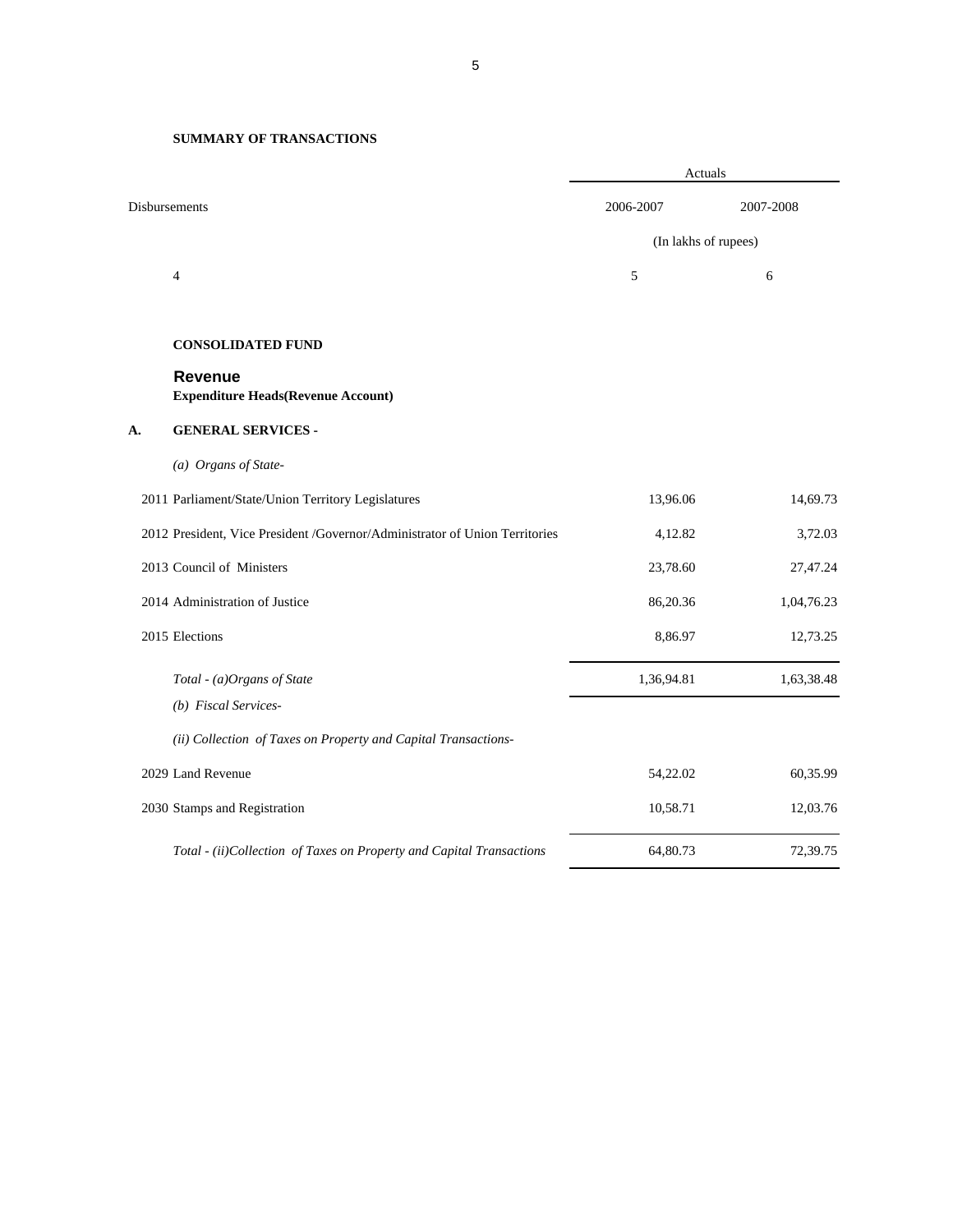Receipts 2006-2007 2007-2008 1 2 3 **PART I - (1) Receipt Heads(Revenue Account)-contd. A. TAX REVENUE -contd.** *(c) Taxes on Commodities and Services -*  0037 Customs 2,52,71.00 3,08,93.00 0038 Union Excise Duties 2,68,35.00 2,94,91.00 0039 State Excise 12,17,10.04 13,78,80.95 0040 Taxes on Sales, Trade etc. 68,53,23.72 77,20,98.25 0041 Taxes on Vehicles 2,23,66.09 2,33,79.10 0042 Taxes on Goods and Passengers 7,38,40.93 3,79,39.23 0043 Taxes and Duties on Electricity 98,28.07 1,07,45.10 0044 Service Tax 1,24,28.00 1,63,18.00 0045 Other Taxes and Duties on Commodities and Services 19,02.29 24,67.72 (In lakhs of rupees) **Actuals**

6

. **STATEMENT**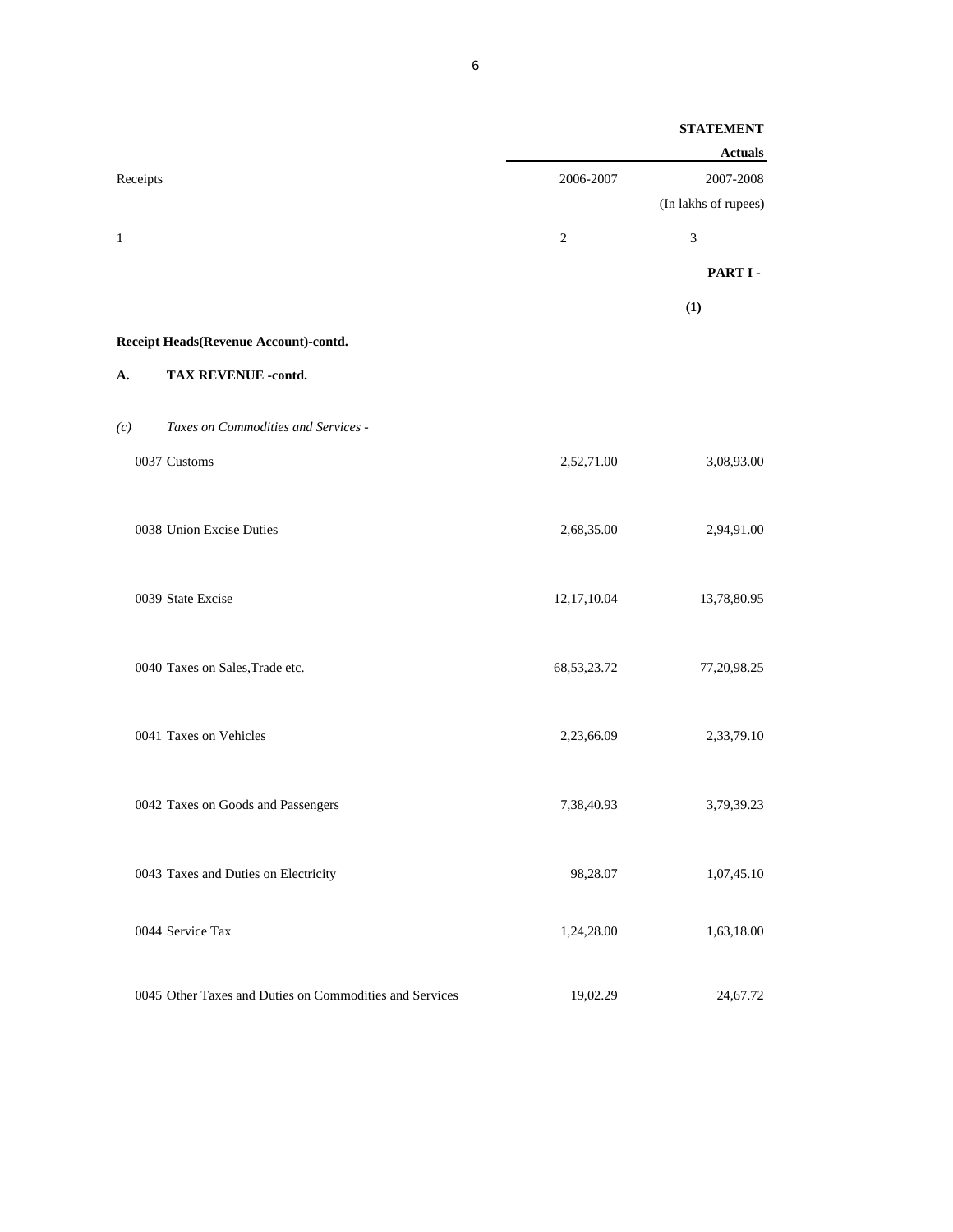|                                                                                           |             | <b>Actuals</b>       |
|-------------------------------------------------------------------------------------------|-------------|----------------------|
| Disbursements                                                                             | 2006-2007   | 2007-2008            |
|                                                                                           |             | (In lakhs of rupees) |
| $\overline{4}$                                                                            | 5           | 6                    |
| <b>CONSOLIDATED FUND-contd.</b>                                                           |             |                      |
| Revenue-contd.                                                                            |             |                      |
| <b>Expenditure Heads (Revenue Account)-contd.</b>                                         |             |                      |
| <b>GENERAL SERVICES -contd.</b><br>A.                                                     |             |                      |
| (b)<br>Fiscal Services -concld.<br>(iii) Collection of Taxes on Commodities and Services- |             |                      |
| 2039 State Excise                                                                         | 12,09.13    | 12,95.41             |
| 2040 Taxes on Sales, Trade etc.                                                           | 45,41.74    | 50,63.79             |
| 2041 Taxes on Vehicles                                                                    | 6,92.58     | 5,47.12              |
| 2045 Other Taxes and Duties on Commodities and Services-                                  | 2,11.24     | 2,29.81              |
| Total - (iii)Collection of Taxes on Commodities and Services                              | 66,54.69    | 71,36.13             |
| (iv) Other Fiscal Services-                                                               |             |                      |
| 2047 Other Fiscal Services                                                                | 2,45.84     | 1,25.17              |
| Total - (iv)Other Fiscal Services                                                         | 2,45.84     | 1,25.17              |
| Total - (b)Fiscal Services                                                                | 1,33,81.26  | 1,45,01.05           |
| (c) Interest Payment and Servicing of Debt-                                               |             |                      |
| 2048 Appropriation for reduction or avoidance of Debt                                     | 51,00.00    | 49,97.00             |
| 2049 Interest Payments                                                                    | 22,65,06.10 | 23,45,76.99          |
| Total - (c)Interest Payment and Servicing of Debt                                         | 23,16,06.10 | 23,95,73.99          |
| (d) Administrative Services-                                                              |             |                      |
| 2051 Public Service Commission                                                            | 5,78.27     | 7,50.83              |
| 2052 Secretariat-General Services                                                         | 41,62.12    | 46,09.54             |
| 2053 District Administration                                                              | 53,97.98    | 62,79.68             |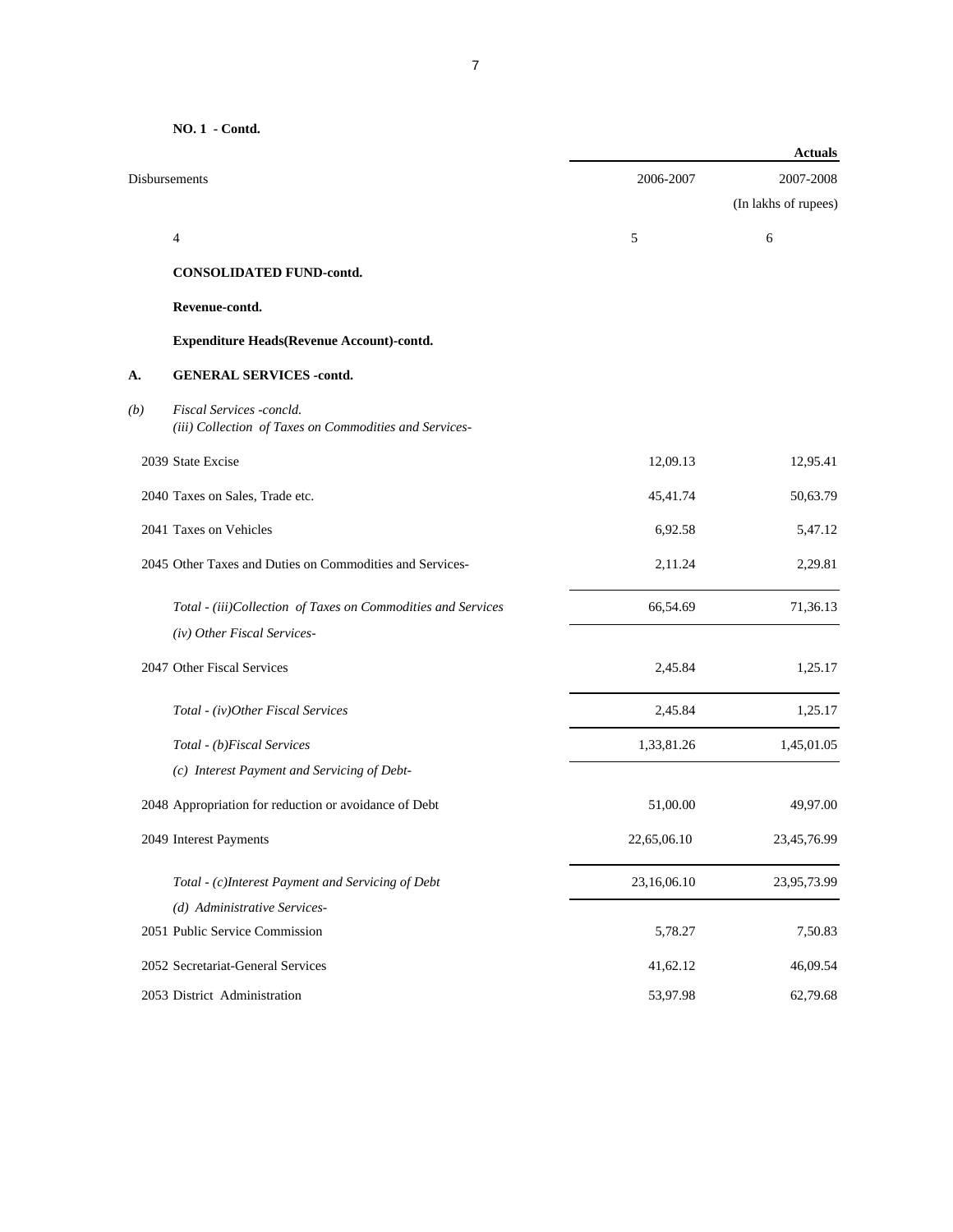|              |                                                      |                | <b>STATEMENT</b>                  |
|--------------|------------------------------------------------------|----------------|-----------------------------------|
|              |                                                      |                | <b>Actuals</b>                    |
| Receipts     |                                                      | 2006-2007      | 2007-2008<br>(In lakhs of rupees) |
| $\mathbf{1}$ |                                                      | $\mathfrak{2}$ | 3                                 |
|              |                                                      |                | PART I-                           |
|              |                                                      |                | (1)                               |
|              | Receipt Heads(Revenue Account)-contd.                |                |                                   |
| A.           | TAX REVENUE -concld.                                 |                |                                   |
| (c)          | Taxes on Commodities and Services -concld.           |                |                                   |
|              |                                                      |                |                                   |
|              |                                                      |                |                                   |
|              | Total - (c) Taxes on Commodities and Services        | 97,95,05.14    | 1,06,12,12.35                     |
|              | Total - A. Tax Revenue                               | 1,22,23,40.35  | 1,32,52,17.65                     |
|              |                                                      |                |                                   |
| В.           | NON-TAX REVENUE -                                    |                |                                   |
| (b)          | Interest Receipts, Dividends and Profits -           |                |                                   |
|              | 0049 Interest Receipts                               | 6,48,62.95     | 7,57,20.06 (a)                    |
|              | 0050 Dividends and Profits                           | 5,62.13        | 6,04.59                           |
|              |                                                      |                |                                   |
|              | Total - (b) Interest Receipts, Dividends and Profits | 6,54,25.08     | 7,63,24.65                        |
|              |                                                      |                |                                   |
| (c)          | Other Non-Tax Revenue -                              |                |                                   |
|              | (i) General Services-                                |                |                                   |
|              | 0051 Public Service Commission                       | 6,29.84        | 9,09.22                           |
|              | 0055 Police                                          | 22,79.18       | 41,43.96                          |
|              | 0056 Jails                                           | 85.56          | 1,29.56                           |

(a) Please see footnote (a) on page 63.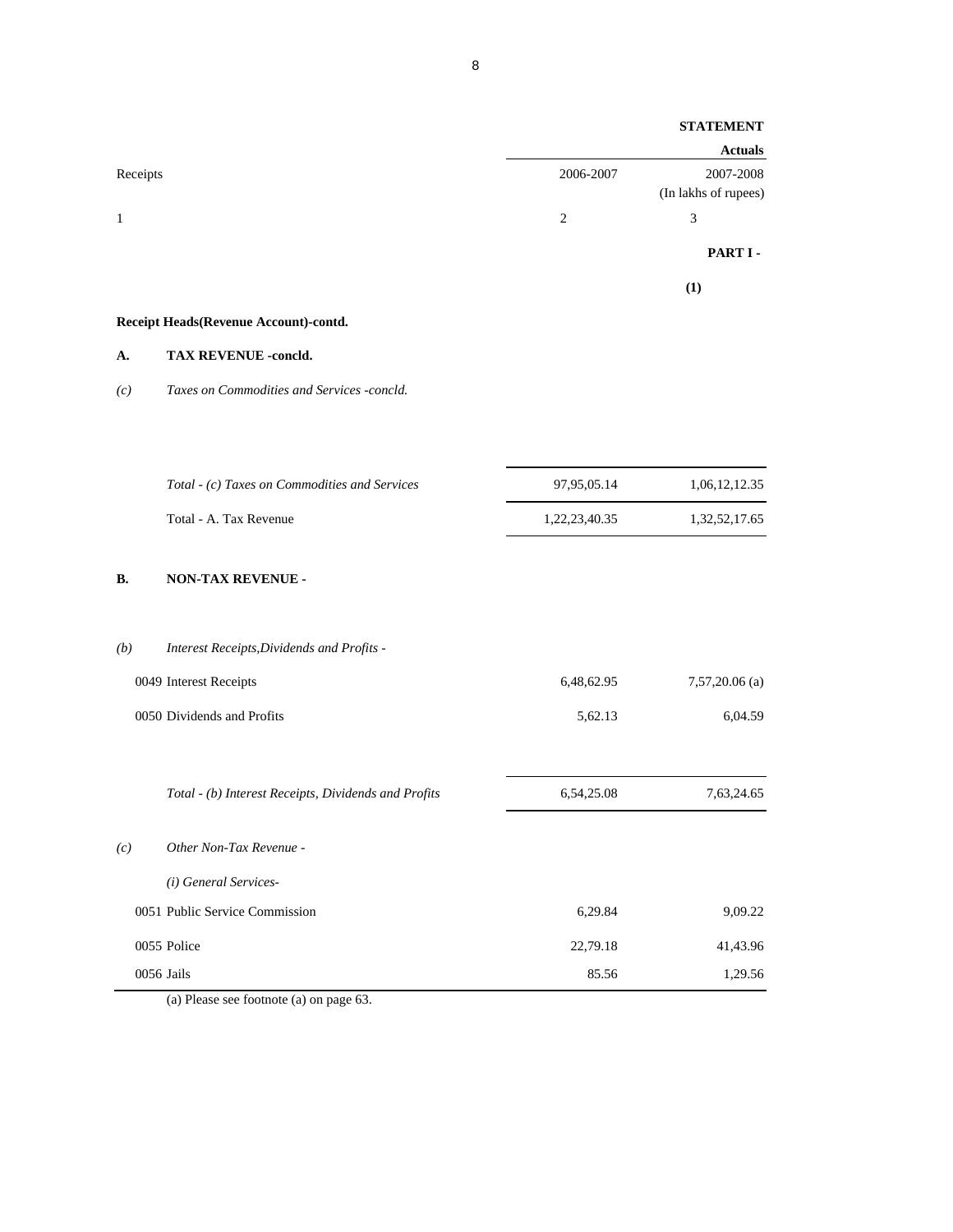|                                                                                      | <b>Actuals</b>       |             |
|--------------------------------------------------------------------------------------|----------------------|-------------|
| Disbursements                                                                        | 2006-2007            | 2007-2008   |
|                                                                                      | (In lakhs of rupees) |             |
| 4                                                                                    | 5                    | 6           |
| <b>CONSOLIDATED FUND-contd.</b>                                                      |                      |             |
| Revenue-contd.                                                                       |                      |             |
| <b>Expenditure Heads (Revenue Account)-contd.</b>                                    |                      |             |
| <b>GENERAL SERVICES -concld.</b><br>А.                                               |                      |             |
| Administrative Services -concld.<br>(d)<br>2054 Treasury and Accounts Administration | 17,97.48             | 19,20.65    |
| 2055 Police                                                                          | 6,90,34.51           | 7,73,67.92  |
| 2056 Jails                                                                           | 42,96.85             | 49,44.66    |
| 2057 Supplies and Disposals                                                          | 1,09.33              | 1,09.73     |
| 2058 Stationery and Printing                                                         | 12,58.12             | 13,94.92    |
| 2059 Public Works                                                                    | 1,82,53.27           | 2,19,56.23  |
| 2070 Other Administrative Services                                                   | 27,71.38             | 33,11.70    |
| Total - (d)Administrative Services                                                   | 10,76,59.31          | 12,26,45.86 |
| (e) Pension and Miscellaneous General Services-                                      |                      |             |
| 2071 Pensions and Other Retirement Benefits                                          | 11,73,32.68          | 12,97,51.06 |
| 2075 Miscellaneous General Services                                                  | 8,30.93              | 1,57.50     |
| Total - (e) Pensions and Miscellaneous General Services                              | 11,81,63.61          | 12,99,08.56 |
| Total - A. General Services                                                          | 48, 45, 05. 09       | 52,29,67.94 |
| <b>SOCIAL SERVICES -</b><br><b>B.</b>                                                |                      |             |
| (a) Education, Sports, Art and Culture-                                              |                      |             |
| 2202 General Education                                                               | 21,53,90.98          | 25,88,31.03 |
| 2203 Technical Education                                                             | 95,51.25             | 1,12,94.65  |
| 2204 Sports and Youth Services                                                       | 39,16.41             | 48,12.13    |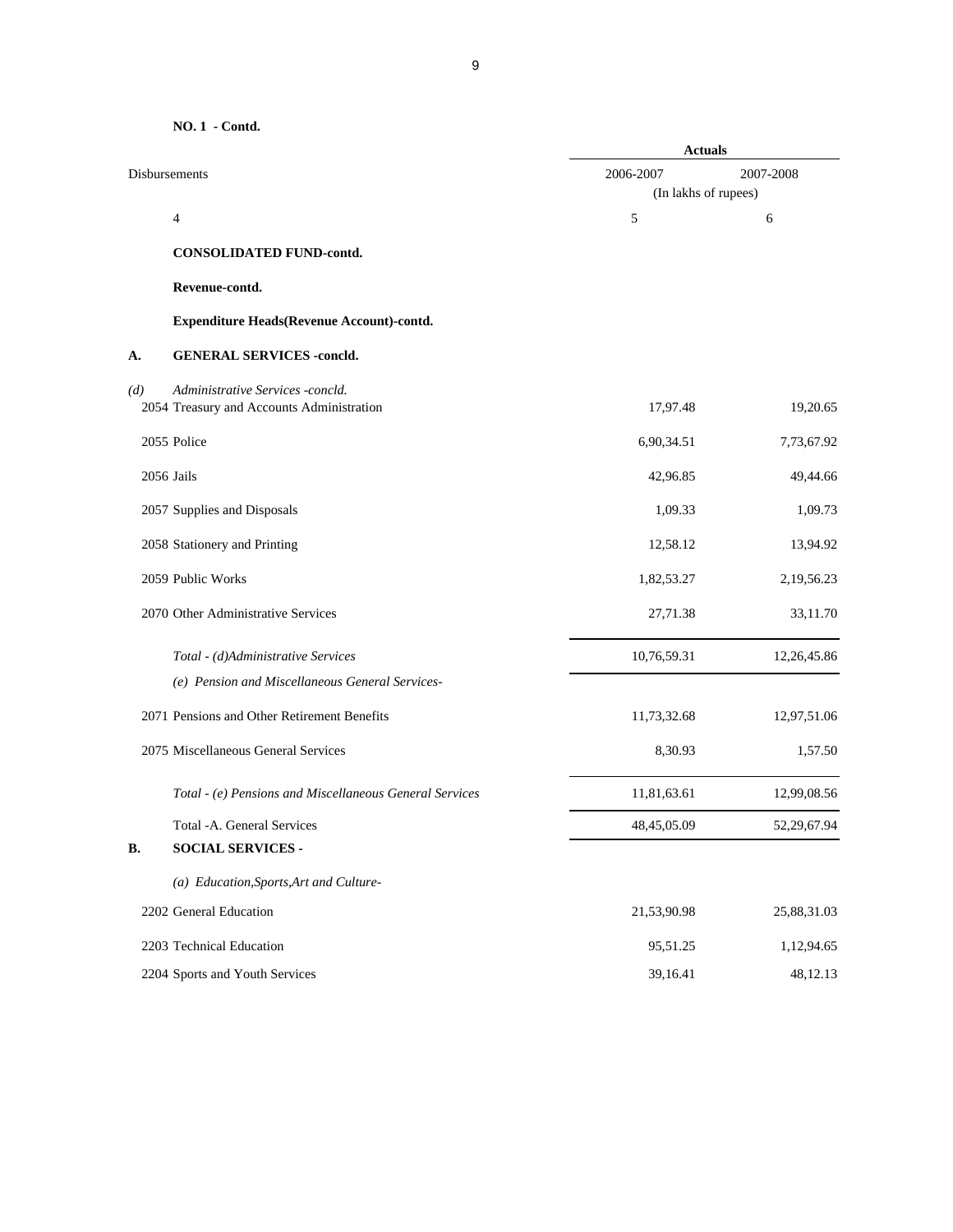|            |                                                                                            |                | <b>STATEMENT</b>     |
|------------|--------------------------------------------------------------------------------------------|----------------|----------------------|
|            |                                                                                            |                | <b>Actuals</b>       |
| Receipts   |                                                                                            | 2006-2007      | 2007-2008            |
|            |                                                                                            |                | (In lakhs of rupees) |
| 1          |                                                                                            | $\overline{c}$ | 3                    |
|            |                                                                                            |                | PART I-              |
|            |                                                                                            |                | (1)                  |
|            | Receipt Heads(Revenue Account)-contd.                                                      |                |                      |
| В.         | <b>NON-TAX REVENUE -contd.</b>                                                             |                |                      |
| (c)<br>(i) | Other Non-Tax Revenue -contd.<br>General Services -concld.                                 |                |                      |
|            | 0057 Supplies and Disposals                                                                | 38.16          | 39.70                |
|            | 0058 Stationery and Printing                                                               | 1,97.87        | 1,56.64              |
|            | 0059 Public Works                                                                          | 6,89.13        | 6,30.51              |
|            | 0070 Other Administrative Services                                                         | 61,94.17       | 1,05,54.17           |
|            | 0071 Contributions and Recoveries towards pensions and Other<br><b>Retirement Benefits</b> | 11,94.42       | 12,11.51             |
|            | 0075 Miscellaneous General Services                                                        | 1,30,22.26     | $91,25.08$ (a)       |
|            | Total - (i) General Services                                                               | 2,43,30.59     | 2,69,00.35           |
|            | (ii) Social Services-                                                                      |                |                      |
|            | 0202 Education, Sports, Art and Culture                                                    | 1,11,62.02     | 1,17,69.60           |
|            | 0210 Medical and Public Health                                                             | 31,59.19       | 64,90.96             |
|            | 0211 Family Welfare                                                                        | 45.90          | 11.17                |
|            | 0215 Water Supply and Sanitation                                                           | 34,93.54       | 38,12.17             |

(a) Please see footnote (a) on page 65.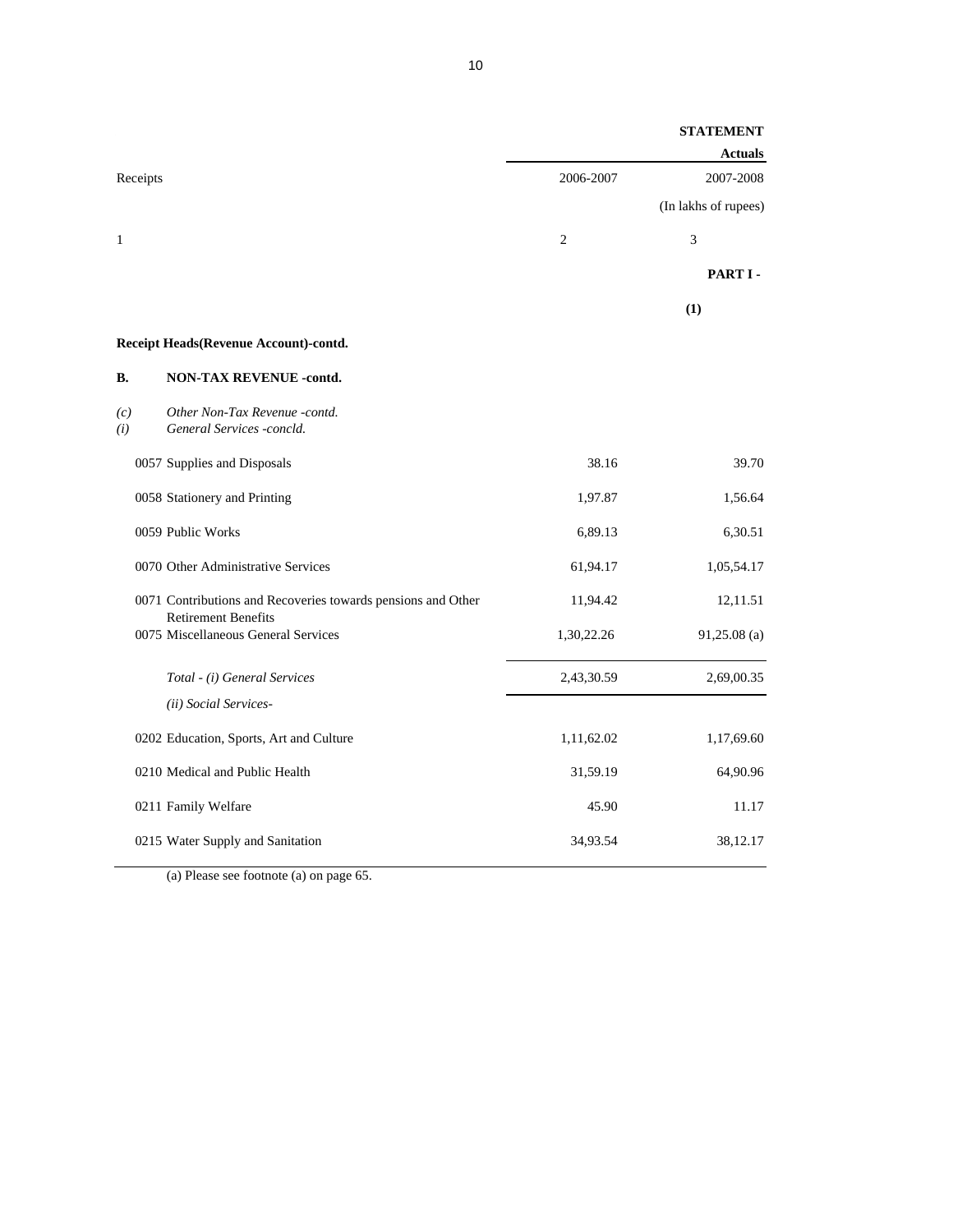|               |                                                                                               | <b>Actuals</b>       |             |
|---------------|-----------------------------------------------------------------------------------------------|----------------------|-------------|
| Disbursements |                                                                                               | 2006-2007            | 2007-2008   |
|               |                                                                                               | (In lakhs of rupees) |             |
|               | 4                                                                                             | 5                    | 6           |
|               | <b>CONSOLIDATED FUND-contd.</b>                                                               |                      |             |
|               | Revenue-contd.                                                                                |                      |             |
|               | Expenditure Heads(Revenue Account)-contd.                                                     |                      |             |
| В.            | <b>SOCIAL SERVICES -contd.</b>                                                                |                      |             |
| (a)           | Education, Sports, Art and Culture -concld.<br>2205 Art and Culture                           | 3,49.05              | 4,06.58     |
|               | Total - (a)Education, Sports, Art and Culture                                                 | 22,92.07.69          | 27,53,44.39 |
|               | (b) Health and Family Welfare-                                                                |                      |             |
|               | 2210 Medical and Public Health                                                                | 4,10,41.19           | 4,68,47.94  |
|               | 2211 Family Welfare                                                                           | 56,15.10             | 60,40.83    |
|               | Total - (b)Health and Family Welfare                                                          | 4,66,56.29           | 5,28,88.77  |
|               | (c) Water Supply , Sanitation, Housing and Urban Development-                                 |                      |             |
|               | 2215 Water Supply and Sanitation                                                              | 3,92,51.62           | 5,49,44.86  |
|               | 2216 Housing                                                                                  | 18,38.65             | 14,14.44    |
|               | 2217 Urban Development                                                                        | 1,44,66.21           | 3,70,88.57  |
|               | Total - (c)Water Supply , Sanitation, Housing and Urban Development                           | 5,55,56.48           | 9,34,47.87  |
|               | (d) Information and Broadcasting-                                                             |                      |             |
|               | 2220 Information and Publicity                                                                | 22,95.89             | 35,97.23    |
|               | Total - (d)Information and Broadcasting                                                       | 22,95.89             | 35,97.23    |
|               | (e) Welfare of Scheduled Castes, Scheduled Tribes and Other Backward                          |                      |             |
|               | Classes-<br>2225 Welfare of Scheduled Castes, Scheduled Tribes and Other Backward<br>classes  | 1,23,95.27           | 1,42,34.33  |
|               | Total - (e)Welfare of Scheduled Castes, Scheduled Tribes and Other<br><b>Backward Classes</b> | 1,23,95.27           | 1,42,34.33  |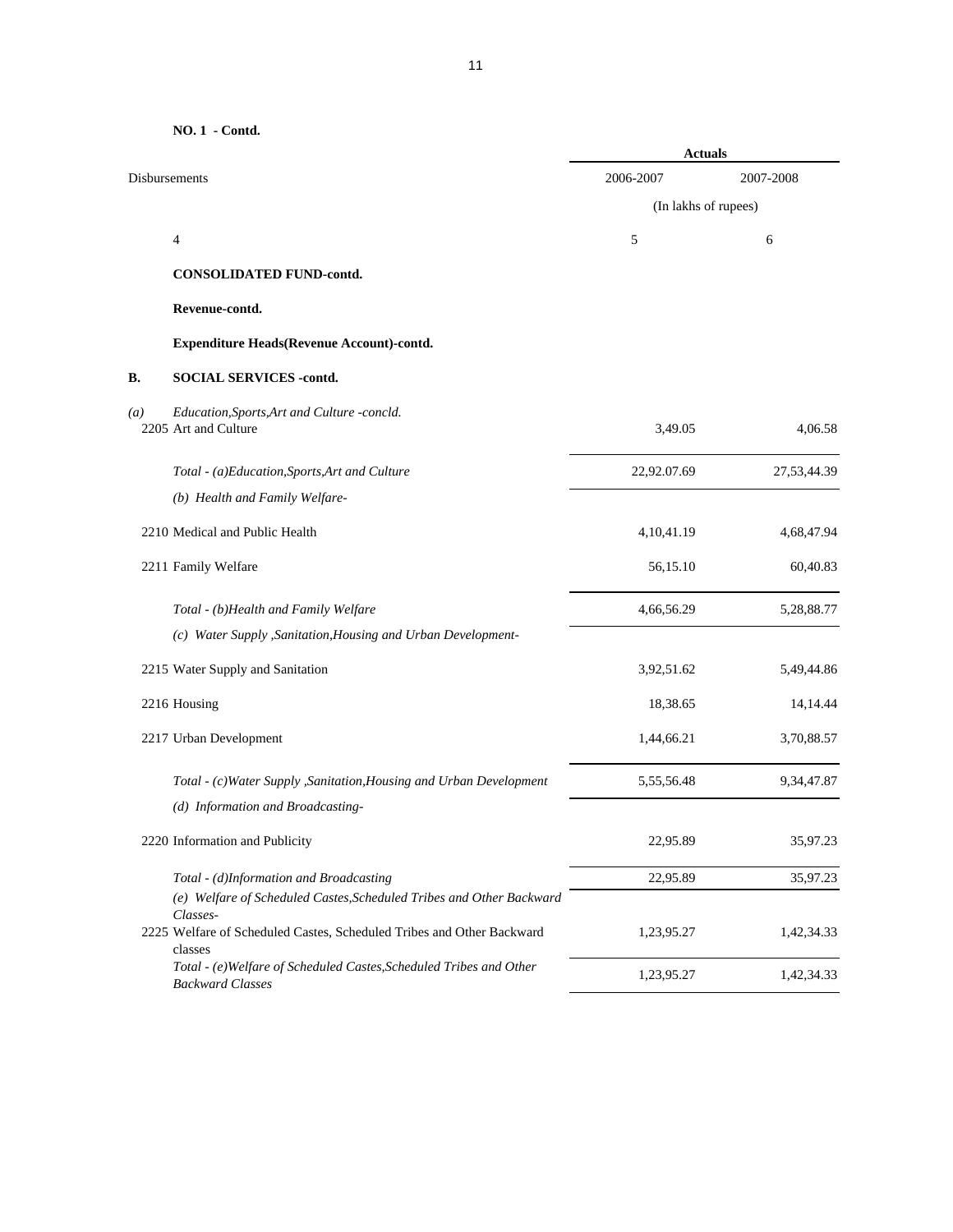|                                                                          |                | <b>STATEMENT</b>     |
|--------------------------------------------------------------------------|----------------|----------------------|
|                                                                          |                | <b>Actuals</b>       |
| Receipts                                                                 | 2006-2007      | 2007-2008            |
|                                                                          |                | (In lakhs of rupees) |
| $\mathbf{1}$                                                             | $\mathfrak{2}$ | 3                    |
|                                                                          |                | PART I-              |
|                                                                          |                | (1)                  |
| Receipt Heads(Revenue Account)-contd.                                    |                |                      |
| <b>B.</b><br><b>NON-TAX REVENUE -contd.</b>                              |                |                      |
| Other Non-Tax Revenue -contd.<br>(c)<br>Social Services -concld.<br>(ii) |                |                      |
| 0216 Housing                                                             | 1,64.14        | 1,67.02              |
| 0217 Urban Development                                                   | 25,62,34.16    | 28,05,24.00          |
| 0220 Information and Publicity                                           | 20.16          | 8.90                 |
| 0230 Labour and Employment                                               | 7,91.89        | 8,48.72              |
| 0235 Social Security and Welfare                                         | 5,61.73        | 5,35.86              |
| 0250 Other Social Services                                               | 1,49.05        | 3,08.38              |
| Total - (ii) Social Services                                             | 27,57,81.78    | 30,44,76.78          |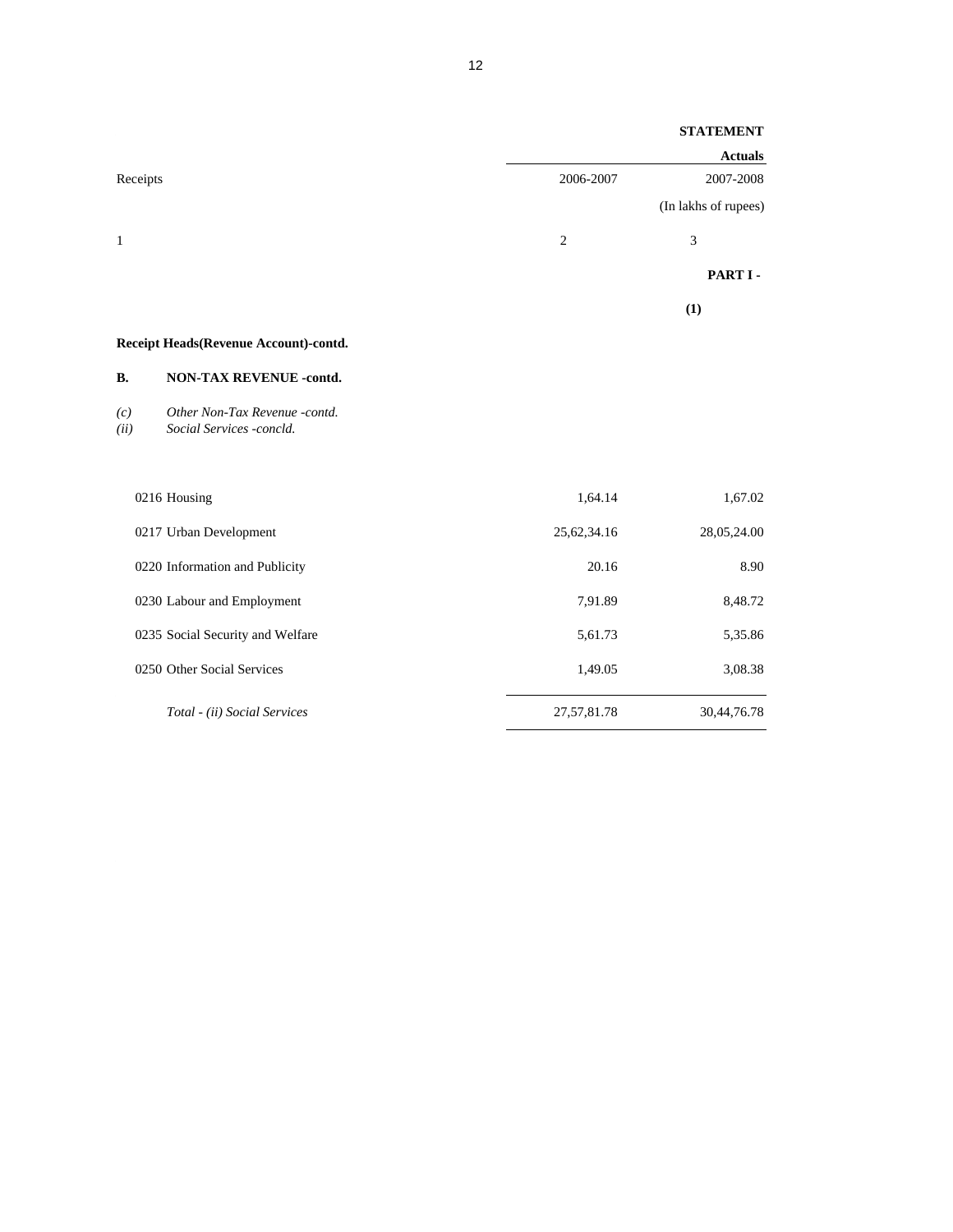|                      |                                                           | <b>Actuals</b>       |             |
|----------------------|-----------------------------------------------------------|----------------------|-------------|
| <b>Disbursements</b> |                                                           | 2006-2007            | 2007-2008   |
|                      |                                                           | (In lakhs of rupees) |             |
|                      | $\overline{4}$                                            | 5                    | 6           |
|                      | <b>CONSOLIDATED FUND-contd.</b>                           |                      |             |
|                      | Revenue-contd.                                            |                      |             |
|                      | Expenditure Heads(Revenue Account)-contd.                 |                      |             |
| В.                   | <b>SOCIAL SERVICES -concld.</b>                           |                      |             |
| (f)                  | Labour and Labour Welfare -<br>2230 Labour and Employment | 1,04,08.80           | 1,05,44.09  |
|                      | Total - (f)Labour and Labour Welfare                      | 1,04,08.80           | 1,05,44.09  |
|                      | (g) Social Welfare and Nutrition-                         |                      |             |
|                      | 2235 Social Security and Welfare                          | 7,53,75.64           | 8,27,60.84  |
|                      | 2236 Nutrition                                            | 75,71.07             | 1,42,36.30  |
|                      | 2245 Relief on Account of Natural Calamities              | 2,16,80.02           | 2,64,43.10  |
|                      | Total - (g)Social Welfare and Nutrition                   | 10,46,26.73          | 12,34,40.24 |
|                      | $(h)$ Others-                                             |                      |             |
|                      | 2250 Other Social Services                                | 77.39                | 26.03       |
|                      | 2251 Secretariat-Social Services                          | 3,15.57              | 3,43.90     |
|                      | $Total - (h) Others$                                      | 3,92.96              | 3,69.93     |
|                      | Total -B. Social Services                                 | 46,15,40.11          | 57,38,66.85 |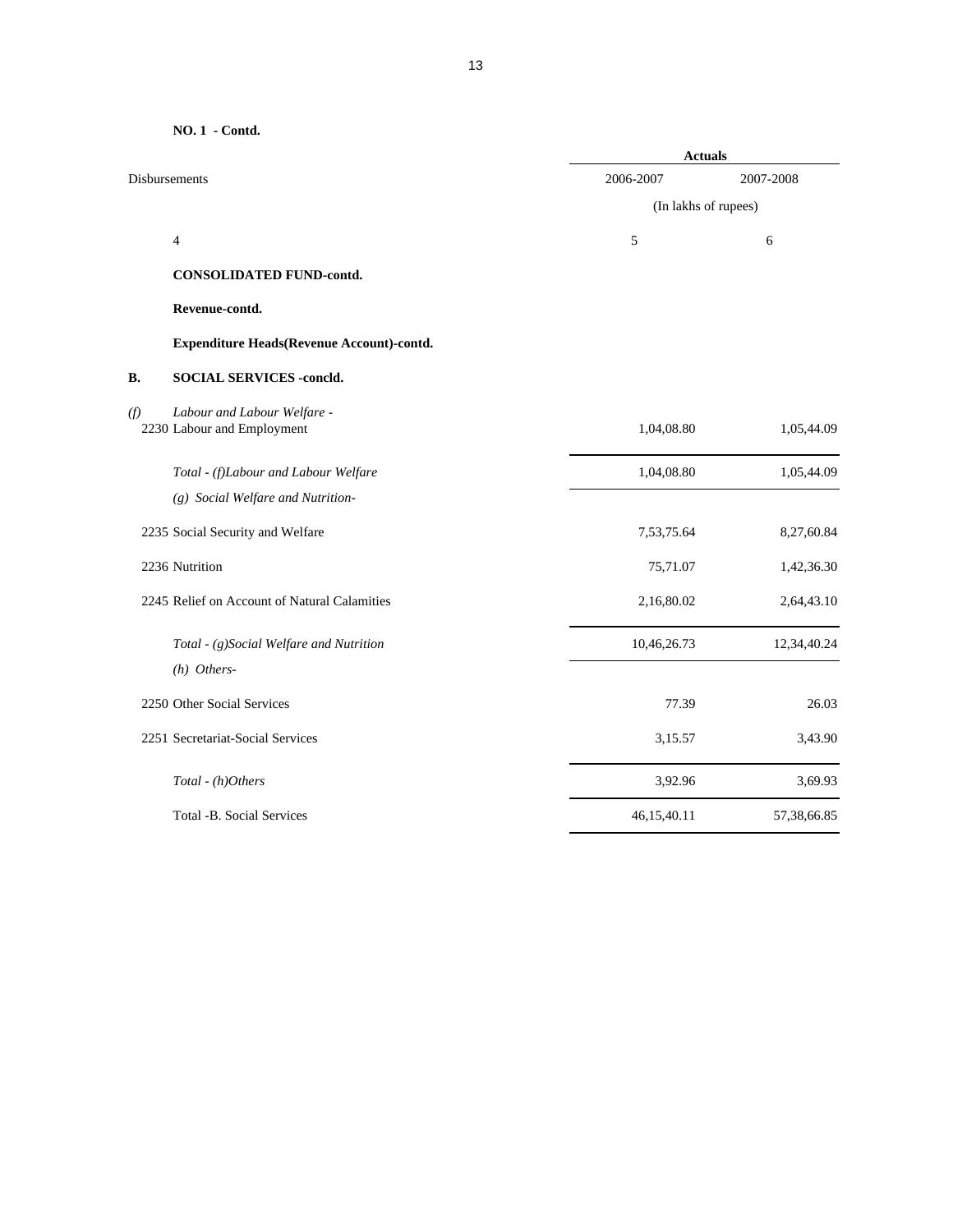**STATEMENT**

|                                                                  |                | <b>Actuals</b>       |
|------------------------------------------------------------------|----------------|----------------------|
| Receipts                                                         | 2006-2007      | 2007-2008            |
|                                                                  |                | (In lakhs of rupees) |
| $\mathbf{1}$                                                     | $\overline{c}$ | 3                    |
|                                                                  |                | PART I-              |
| Receipt Heads(Revenue Account)-contd.                            |                | (1)                  |
| <b>NON-TAX REVENUE -contd.</b><br><b>B.</b>                      |                |                      |
| Other Non-Tax Revenue -contd.<br>(c)<br>(iii) Economic Services- |                |                      |
| 0401 Crop Husbandry                                              | 4,82.64        | 3,09.61              |
|                                                                  |                |                      |
| 0403 Animal Husbandry                                            | 2,13.68        | 1,92.54              |
|                                                                  |                |                      |
| 0404 Dairy Development                                           | 4.50           | 2.24                 |
| 0405 Fisheries                                                   | 90.51          | 2,32.24              |
|                                                                  |                |                      |
| 0406 Forestry and Wild Life                                      | 38,61.91       | 33,78.61             |
| 0408 Food Storage and Warehousing                                | 0.20           | 0.86                 |
| 0425 Cooperation                                                 | 10,62.00       | 7,36.84              |
| 0435 Other Agricultural Programmes                               | 1,13.04        | 1,41.64              |
| 0506 Land Reforms                                                | 0.33           | 0.35                 |
| 0515 Other Rural Development Programmes                          | 5,33.86        | 5,35.77              |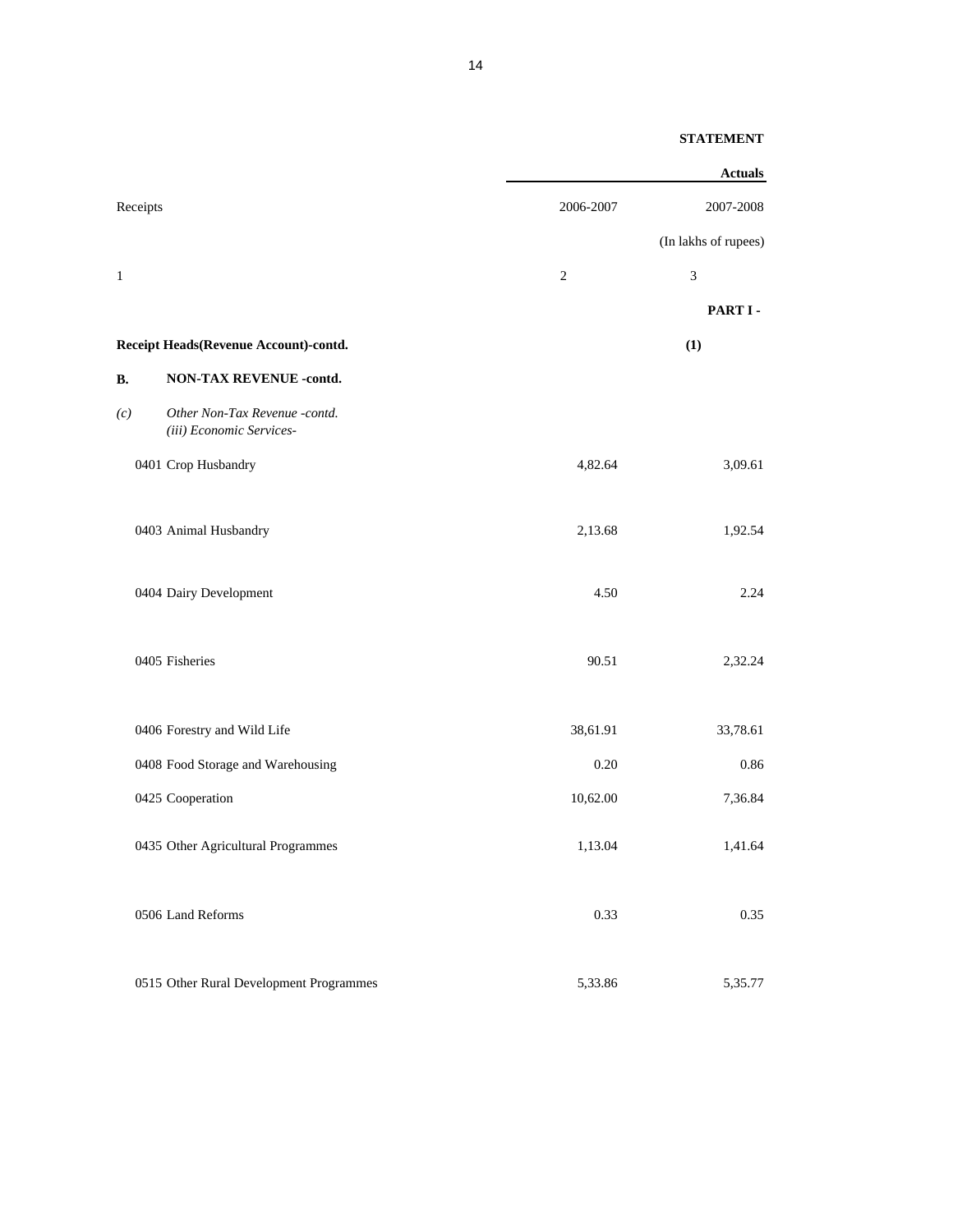|                                                                               | <b>Actuals</b>       |             |
|-------------------------------------------------------------------------------|----------------------|-------------|
| Disbursements                                                                 | 2006-2007            | 2007-2008   |
|                                                                               | (In lakhs of rupees) |             |
| 4                                                                             | 5                    | 6           |
| <b>CONSOLIDATED FUND-contd.</b>                                               |                      |             |
| Revenue-contd.                                                                |                      |             |
| Expenditure Heads(Revenue Account)-contd.<br><b>ECONOMIC SERVICES -</b><br>C. |                      |             |
| (a) Agriculture and Allied Activities-                                        |                      |             |
| 2401 Crop Husbandry                                                           | 1,23,43.68           | 1,56,41.41  |
| 2402 Soil and Water Conservation                                              | 21,73.01             | 23,61.05    |
| 2403 Animal Husbandry                                                         | 1,42,55.98           | 1,62,02.12  |
| 2404 Dairy Development                                                        | 2,58.52              | 2,80.23     |
| 2405 Fisheries                                                                | 11,76.27             | 14,48.66    |
| 2406 Forestry and Wild Life                                                   | 1,67,62.39           | 1,50,95.21  |
| 2408 Food, Storage and Warehousing                                            | 5,23.33              | 5,42.51     |
| 2415 Agricultural Research and Education                                      | 1,08,75.39           | 1,28,37.12  |
| 2425 Co-operation                                                             | 40,33.91             | 4,29,97.92  |
| 2435 Other Agricultural Programmes                                            | 88.49                | 96.43       |
| Total - (a)Agriculture and Allied Activities<br>(b) Rural Development-        | 6,24,90.97           | 10,75,02.66 |
| 2501 Special Programmes for Rural Development                                 | 12,40.95             | 15,28.44    |
| 2505 Rural Employment                                                         | 56,82.28             | 65,68.14    |
| 2506 Land Reforms                                                             | 8,71.00              | 13,09.61    |
| 2515 Other Rural Development Programmes                                       | 2,47,45.55           | 4,91,16.17  |
| Total - (b)Rural Development                                                  | 3,25,39.78           | 5,85,22.36  |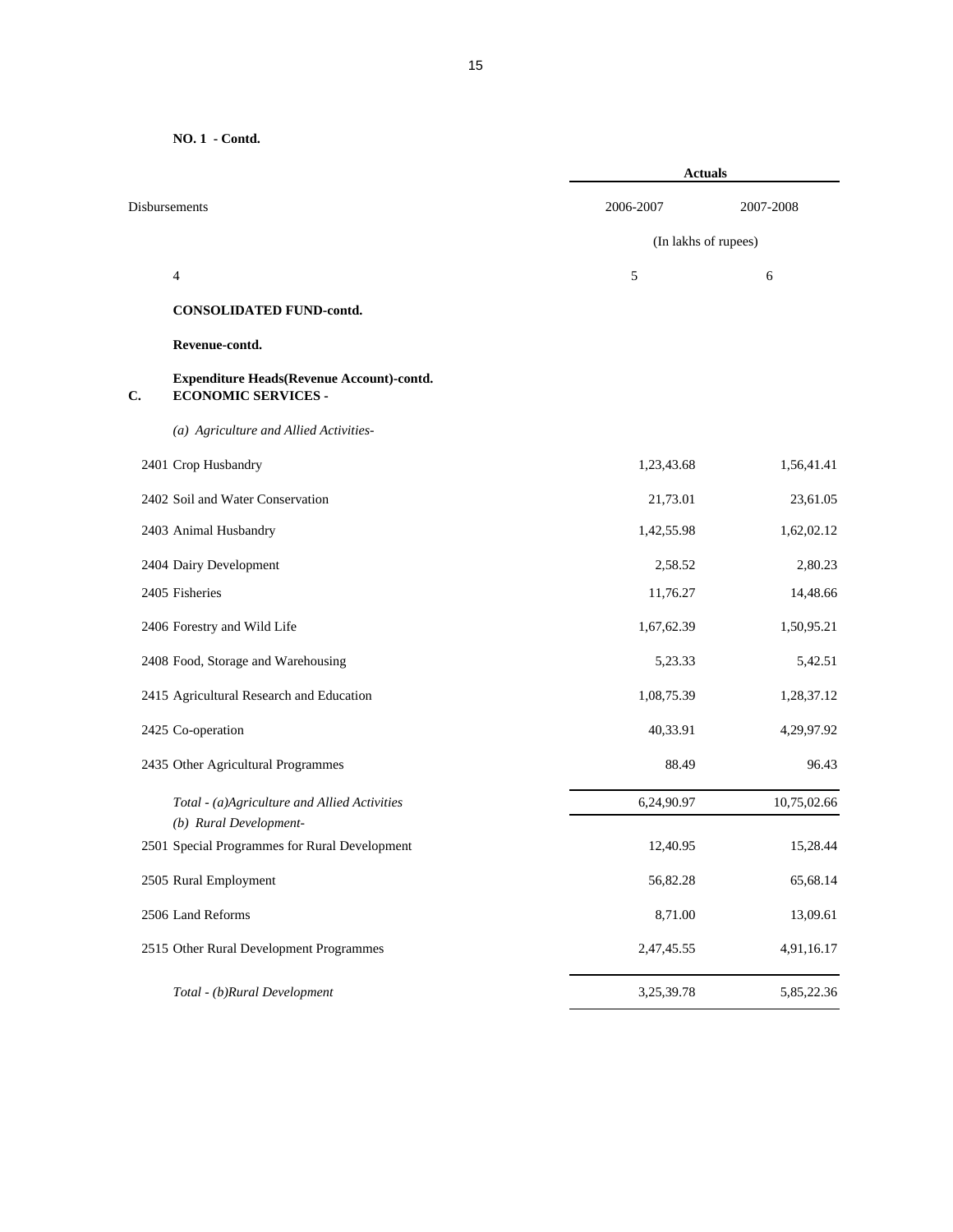|              |                                                            |                | <b>STATEMENT</b>                     |
|--------------|------------------------------------------------------------|----------------|--------------------------------------|
|              |                                                            |                | <b>Actuals</b>                       |
| Receipts     |                                                            | 2006-2007      | 2007-2008                            |
| $\mathbf{1}$ |                                                            | $\overline{2}$ | (In lakhs of rupees)<br>3<br>PART I- |
|              |                                                            |                | (1)                                  |
|              | Receipt Heads(Revenue Account)-contd.                      |                |                                      |
| <b>B.</b>    | <b>NON-TAX REVENUE -contd.</b>                             |                |                                      |
| (c)<br>(iii) | Other Non-Tax Revenue -contd.<br>Economic Services -contd. |                |                                      |
|              | 0700 Major Irrigation                                      | 86,67.54       | 71,57.67                             |
|              | 0701 Medium Irrigation                                     | 51.65          | 69.71                                |
|              | 0702 Minor Irrigation                                      | 29.68          | 12.34                                |
|              | 0801 Power                                                 | 4,57.88        | 3,75.55                              |
|              | 0802 Petrolium                                             | 0.18           | 0.05                                 |
|              | 0810 Non-Conventional Sources of Energy                    | 1,52.89        |                                      |
|              | 0851 Village and Small Industries                          | 1,99.35        | 23,06.35                             |
|              | 0852 Industries                                            | 51,23.82       | 27.74                                |
|              | 0853 Non-ferrous Mining and Metallurgical Industries       | 1,36,83.21     | 2,15,73.89                           |
|              | 1053 Civil Aviation                                        | 6.93           | 9.93                                 |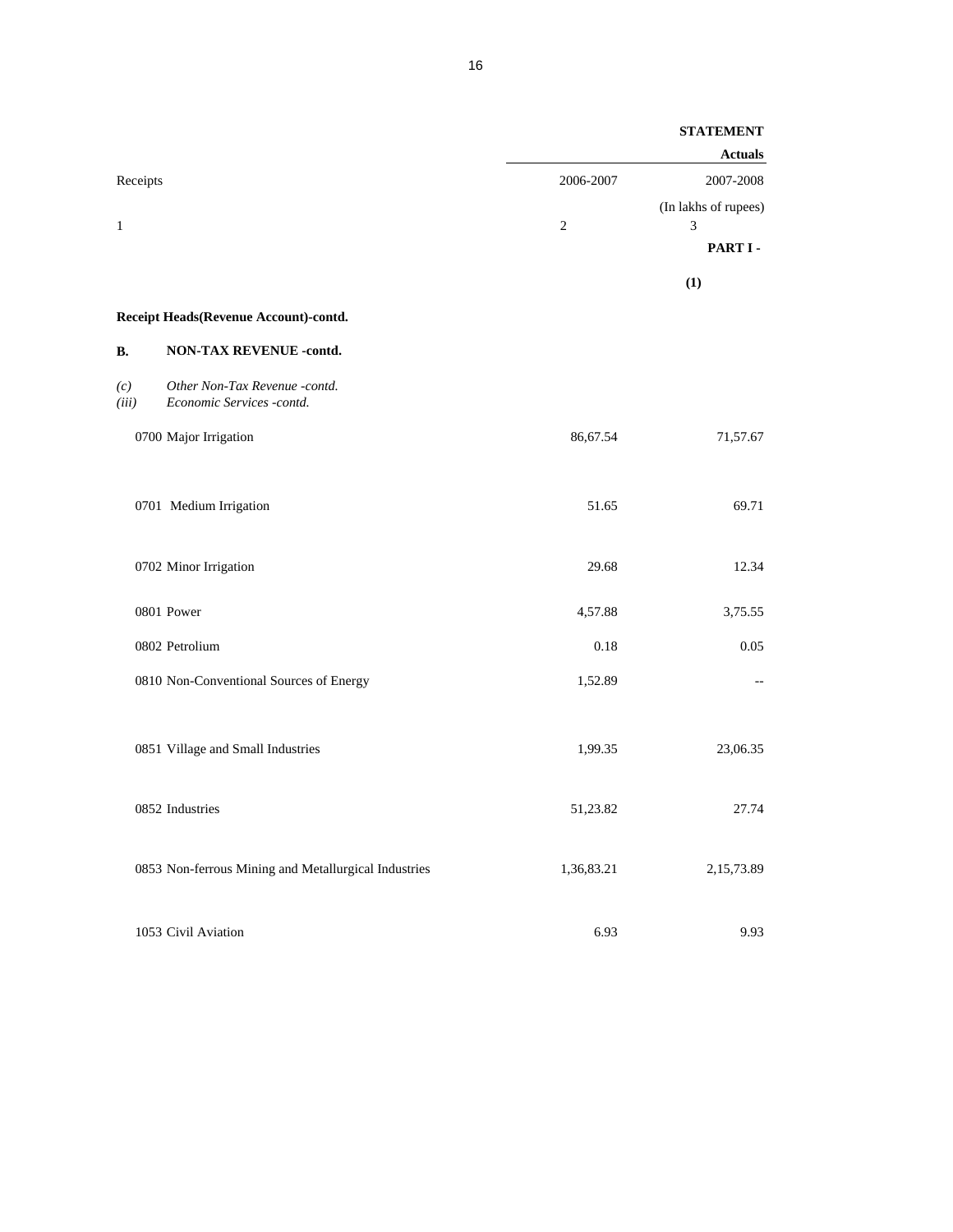|               |                                                                       | <b>Actuals</b>       |                  |
|---------------|-----------------------------------------------------------------------|----------------------|------------------|
| Disbursements |                                                                       | 2006-2007            | 2007-2008        |
|               |                                                                       | (In lakhs of rupees) |                  |
|               | 4                                                                     | 5                    | 6                |
|               | <b>CONSOLIDATED FUND-contd.</b>                                       |                      |                  |
|               | Revenue-contd.                                                        |                      |                  |
|               | Expenditure Heads(Revenue Account)-contd.                             |                      |                  |
| C.            | <b>ECONOMIC SERVICES -contd.</b><br>(d) Irrigation and Flood Control- |                      |                  |
|               | 2700 Major Irrigation                                                 | 4,69,37.43           | $6,11,94.15$ (a) |
|               | 2701 Medium Irrigation                                                | 23,59.51             | 21,44.12         |
|               | 2702 Minor Irrigation                                                 | 4,13.51              | 4,33.85          |
|               | 2705 Command Area Development                                         | 54,87.37             | 69,86.46         |
|               | Total - (d)Irrigation and Flood Control                               | 5,51,97.82           | 7,07,58.58       |
|               | $(e)$ Energy-                                                         |                      |                  |
|               | 2801 Power                                                            | 37,58,20.00          | 25,62,26.50      |
|               | 2810 Non-Conventional Sources of Energy                               | 4,16.28              | 8,45.11          |
|               | Total - (e)Energy                                                     | 37, 62, 36. 28       | 25,70,71.61      |
|               | (f) Industry and Minerals-                                            |                      |                  |
|               | 2851 Village and Small Industries                                     | 1,32,15.17           | 37,44.80         |
|               | 2852 Industries                                                       | 18,70.08             | 19,04.99         |
|               | 2853 Non-ferrous Mining and Metallurgical Industries                  | 10,67.52             | 10,82.58         |
|               | Total - (f)Industry and Minerals                                      | 1,61,52.77           | 67,32.37         |
|               | $(g)$ Transport-                                                      |                      |                  |
|               | 3053 Civil Aviation                                                   | 1,10.23              | 1,04.36          |
|               | 3054 Roads and Bridges                                                | 4,55,00.46           | 4,20,84.95       |
|               | 3055 Road Transport                                                   | 6,99,62.79           | 7,32,18.73       |
|               | Total - (g)Transport                                                  | 11,55,73.48          | 11,54,08.04      |

(a) Please see footnote (a) on page 91.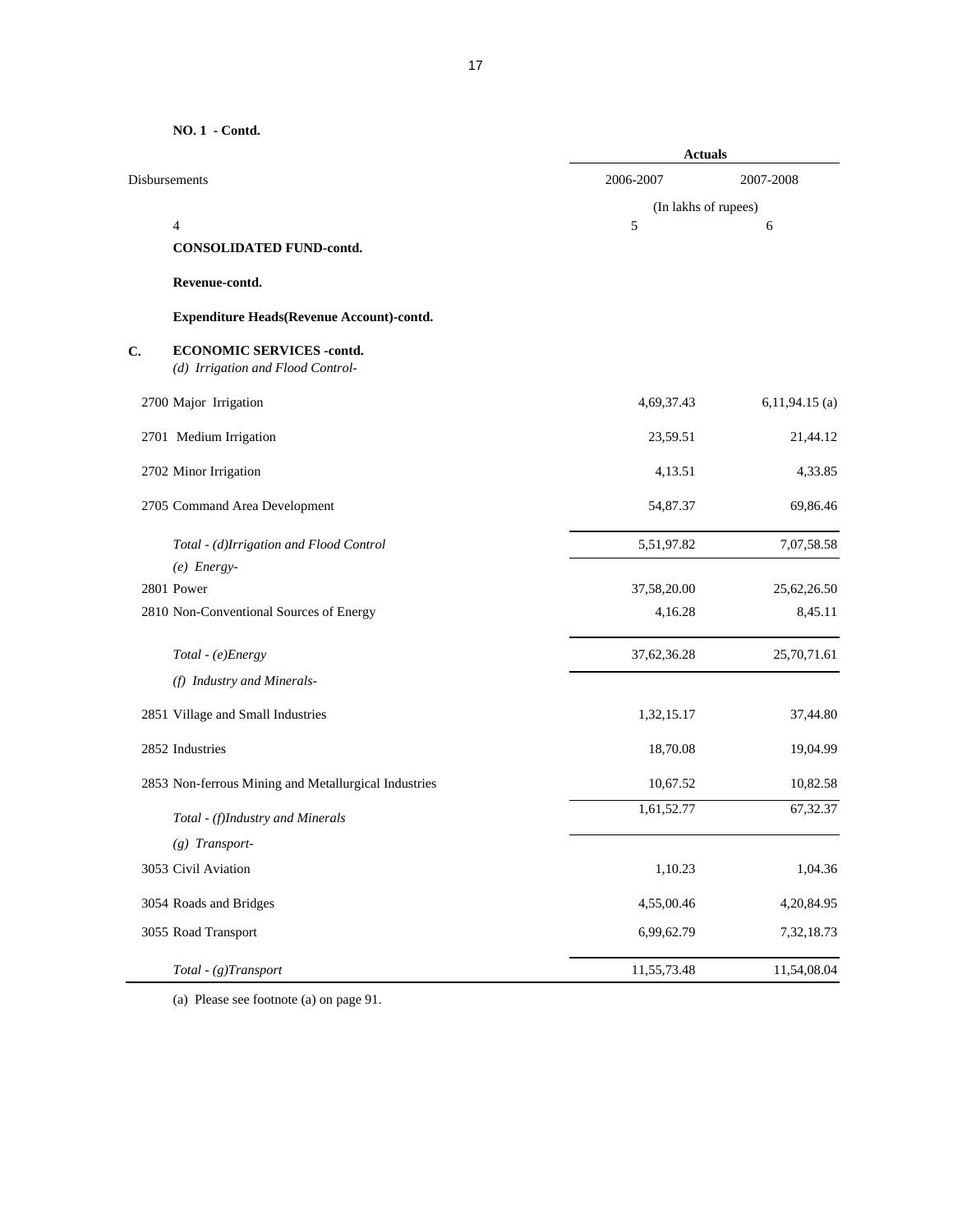|              |                                                              |                | <b>STATEMENT</b><br><b>Actuals</b> |
|--------------|--------------------------------------------------------------|----------------|------------------------------------|
| Receipts     |                                                              | 2006-2007      | 2007-2008                          |
|              |                                                              |                | (In lakhs of rupees)               |
| $\mathbf{1}$ |                                                              | $\mathfrak{2}$ | 3                                  |
|              |                                                              |                | PART I-                            |
|              |                                                              |                | (1)                                |
|              | Receipt Heads(Revenue Account)-contd.                        |                |                                    |
| <b>B.</b>    | <b>NON-TAX REVENUE -concld.</b>                              |                |                                    |
| (c)<br>(iii) | Other Non-Tax Revenue -concld.<br>Economic Services -concld. |                |                                    |
|              | 1054 Roads and Bridges                                       | 11,67.54       | 16,02.73                           |
|              | 1055 Road Transport                                          | 5,71,17.90     | 6,22,55.58                         |
|              | 1425 Other Scientific Research                               |                | 0.15                               |
|              |                                                              |                |                                    |
|              | 1452 Tourism                                                 | 49.39          | 4,07.04                            |
|              | 1475 Other General Economic Services                         | 4,68.25        | 6,77.01                            |
|              | Total - (iii) Economic Services                              | 9,35,38.88     | 10,20,06.44                        |
|              | Total - (c) Other Non-Tax Revenue                            | 39, 36, 51. 25 | 43, 33, 83. 57                     |
|              | Total - B. Non-Tax Revenue                                   | 45,90,76.33    | 50,97,08.22                        |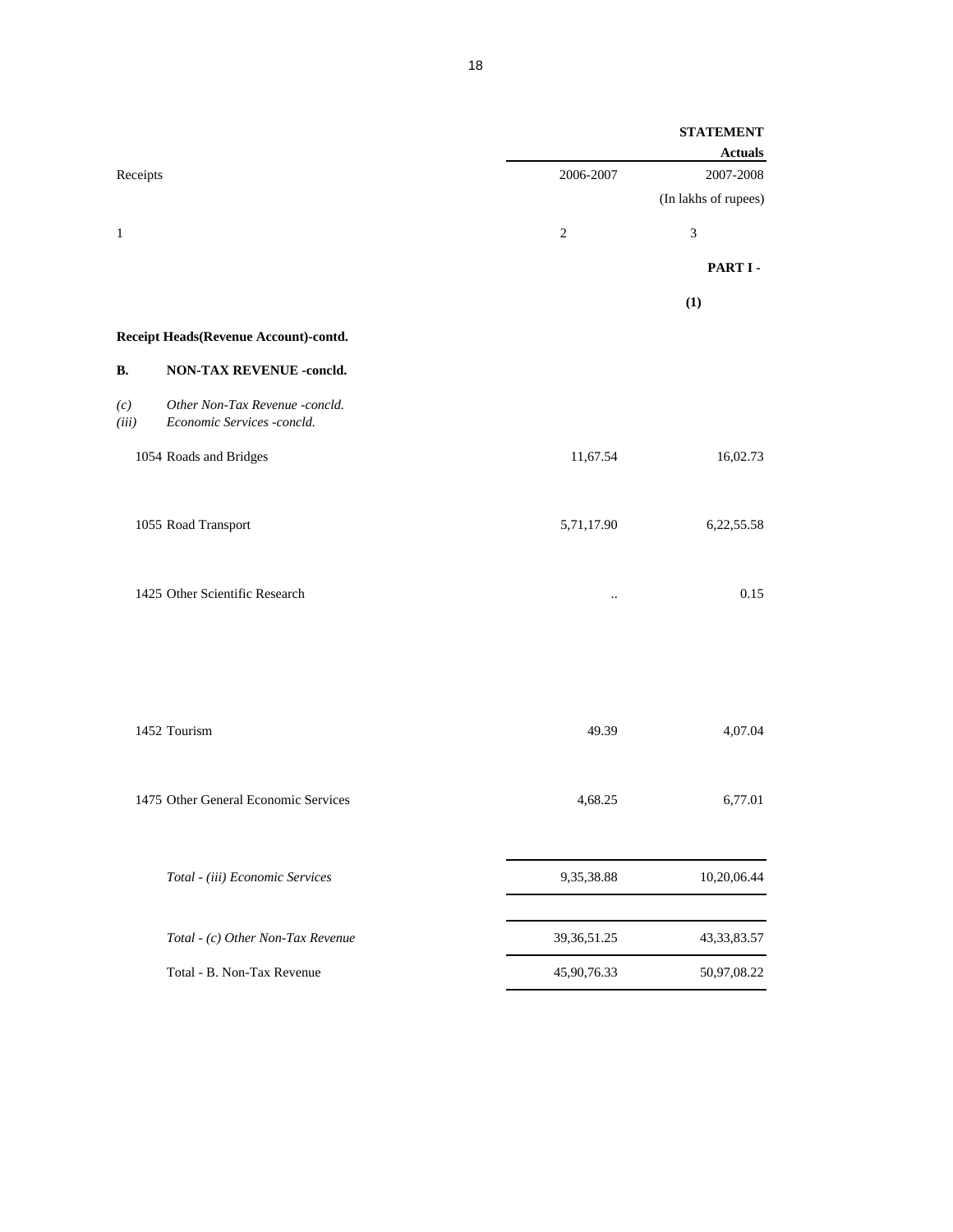|                                                                                    | <b>Actuals</b>       |             |
|------------------------------------------------------------------------------------|----------------------|-------------|
| <b>Disbursements</b>                                                               | 2006-2007            | 2007-2008   |
|                                                                                    | (In lakhs of rupees) |             |
| $\overline{4}$                                                                     | 5                    | 6           |
| <b>CONSOLIDATED FUND-contd.</b>                                                    |                      |             |
| Revenue-concld.                                                                    |                      |             |
| Expenditure Heads (Revenue Account) -concld.                                       |                      |             |
| C.<br><b>ECONOMIC SERVICES -concld.</b><br>(i) Science Technology and Environment- |                      |             |
| 3425 Other Scientific Research                                                     | 7,13.86              | 5,64.68     |
| 3435 Ecology and Environment                                                       | 1,23.51              | 2,00.61     |
| Total - (i)Science Technology and Environment                                      | 8,37.37              | 7,65.29     |
| (j) General Economic Services-                                                     |                      |             |
| 3451 Secretariat-Economic Services                                                 | 27, 25. 32           | 44,35.23    |
| 3452 Tourism                                                                       | 1,02.69              | 1,08.21     |
| 3454 Census Surveys and Statistics                                                 | 5,75.28              | 6,22.32     |
| 3475 Other General Economic Services                                               | 2,57.02              | 2,61.20     |
| Total - (j)General Economic Services                                               | 36,60.31             | 54,26.96    |
| Total - C. Economic Services                                                       | 66,26,88.78          | 62,21,87.87 |

#### **D. GRANTS-IN-AID AND CONTRIBUTIONS -**

| 3604 Compensation and Assignments to Local Bodies and Panchayati Raj | 2.74.81.26    | 3,36,64.72    |
|----------------------------------------------------------------------|---------------|---------------|
| <b>Institutions</b>                                                  |               |               |
| Total -D. Grants-In-Aid and Contributions                            | 2.74.81.26    | 3.36.64.72    |
| Total - Expenditure Heads (Revenue Account)                          | 1.63.62.15.24 | 1.75.26.87.38 |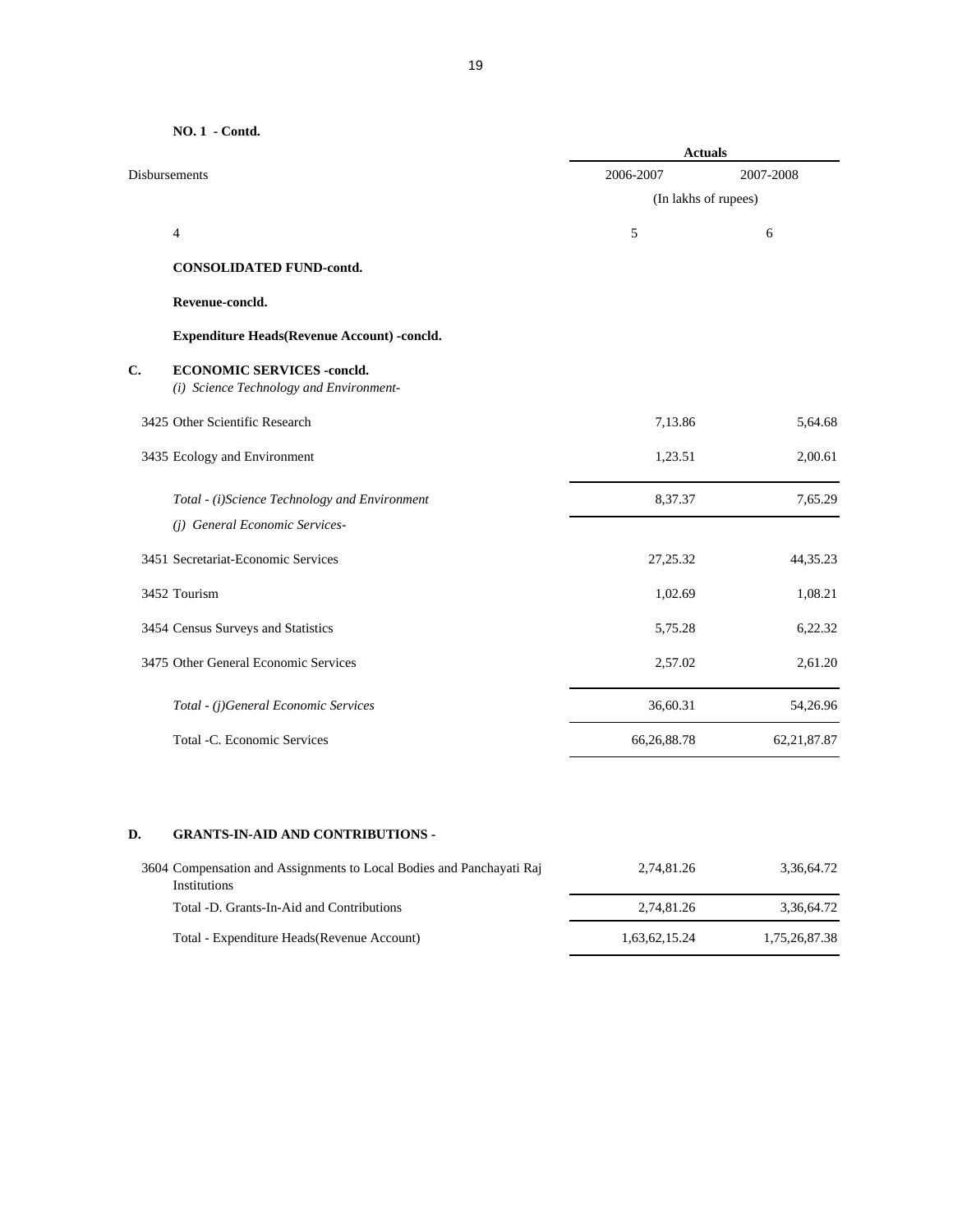**STATEMENT**

|                | <b>Actuals</b>       |
|----------------|----------------------|
| 2006-2007      | 2007-2008            |
|                | (In lakhs of rupees) |
| $\mathfrak{2}$ | 3                    |
|                | PART I-              |
|                |                      |
|                |                      |
| 11,38,26.73    | 14,01,48.00          |
| 11,38,26.73    | 14,01,48.00          |
| 1,79.52,43.41  | 1,97,50,73.87        |
| 15,90,28.17    | $(+)$ 22,23,86.49    |
|                |                      |
| --             | 10,15.07             |
| $\mathbf{u}$   | 10,15.07             |
|                |                      |
| 19,90,28.23    | 7,75,74.69           |
| 21,60.91       | 67,75.30             |
| 20,11,89.14    | 8,43,49.99           |
|                |                      |
| 22,00,74.25    | 2,13,80.58           |
| 22,00,74.25    | 2,13,80.58           |
| 2,21,65,06.80  | 2,08,18,19.51        |
|                | PART II -            |
| $\ddotsc$      |                      |
|                |                      |
|                |                      |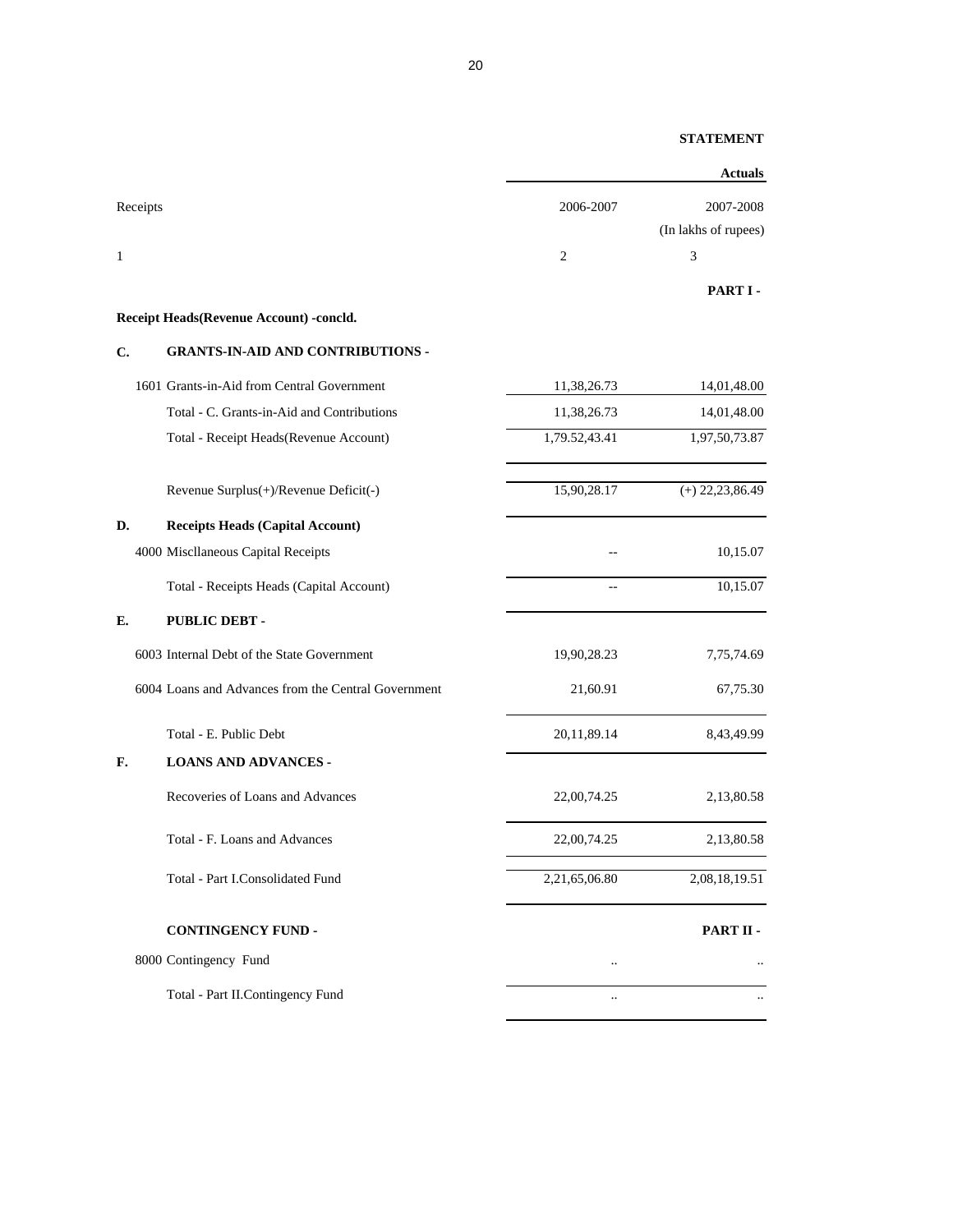|                                            | <b>Actuals</b> |                      |
|--------------------------------------------|----------------|----------------------|
| <b>Disbursements</b>                       | 2006-2007      | 2007-2008            |
|                                            |                | (In lakhs of rupees) |
| $\overline{4}$                             | 5              | 6                    |
| <b>CONSOLIDATED FUND-concld.</b>           |                |                      |
| <b>PUBLIC DEBT, LOANS ETC. -</b>           |                |                      |
| <b>Expenditure Heads (Capital Account)</b> | 24, 27, 59. 74 | $34,26,17.22$ (a)    |
|                                            |                |                      |

### **E. PUBLIC DEBT -**

|    | 6003 Internal Debt of the State Government          | 10,01,93.55         | 7,28,17.44        |
|----|-----------------------------------------------------|---------------------|-------------------|
|    | 6004 Loans and Advances from the Central Government | 1,11,83.56          | $1,12,74.32$ (b)  |
|    | Total - E. Public Debt                              | 11, 13, 77. 11      | 8,40,91.76        |
| F. | <b>LOANS AND ADVANCES -</b>                         |                     |                   |
|    | Loans and Advances                                  | 1,84,72.21          | 2,85,50.13        |
|    | Total -F. Loans and Advances                        | 1,84,72.21          | 2,85,50.13        |
|    | Total - Part I. Consolidated Fund                   | 2,00,88,24.30       | 2, 20, 79, 46. 49 |
|    | <b>CONTINGENCY FUND -</b>                           |                     |                   |
|    | 8000 Contingency Fund                               |                     |                   |
|    | Total - Part II. Contingency Fund                   | $\bullet$ $\bullet$ |                   |

(a) Figures for each Major Head are given in Statement No. 2.

(b) Please see footnote (b) on page 197.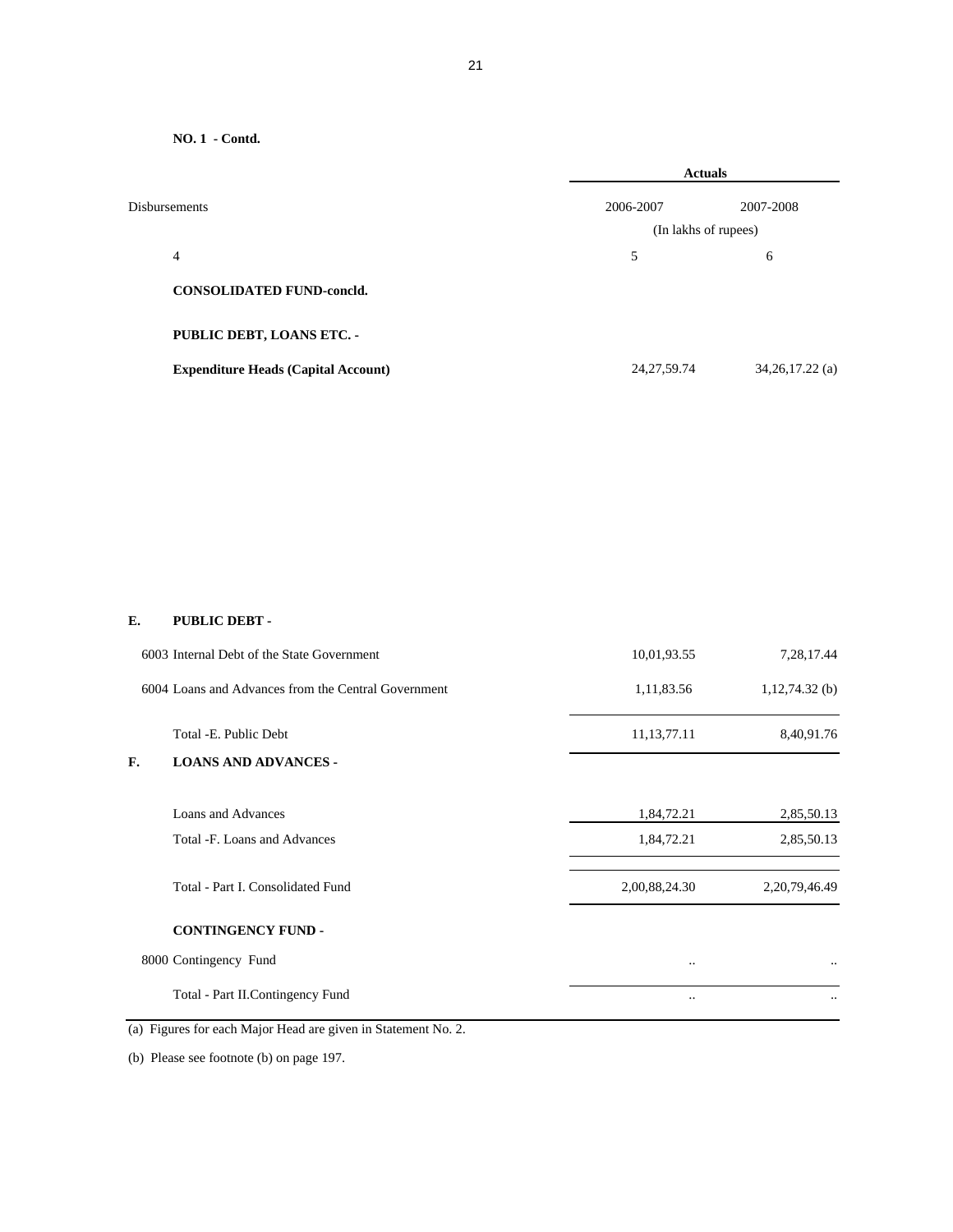|                  |                                                | <b>Actuals</b>       | <b>STATEMENT</b> |
|------------------|------------------------------------------------|----------------------|------------------|
| Receipts         |                                                | 2006-2007            | 2007-2008        |
|                  |                                                | (In lakhs of rupees) |                  |
| $\mathbf{1}$     |                                                | $\overline{2}$       | 3                |
|                  |                                                |                      | PART III -       |
| I.               | SMALL SAVINGS, PROVIDENT FUNDS, ETC. -         |                      |                  |
| (b)              | <b>State Provident Funds</b>                   | 12,35,63.50          | 12,64,69.26*     |
| (c)              | <b>Other Accounts</b>                          | 9,47.20              | 9,36.20*         |
|                  | Total - I Small Savings, Provident Funds, Etc. | 12,45,10.70          | 12,74,05.46      |
| J.               | <b>RESERVE FUNDS -</b>                         |                      |                  |
| $\left(a\right)$ | Reserve Funds Bearing Interest                 | 54, 54. 78           | 59,31.04*        |
| (b)              | Reserve Funds Not Bearing Interest             | 2,25,16,54           | 1,74,04.45*      |
|                  | Total - J Reserve Funds                        | 2,79,71,32           | 2,33,35.49       |
| К.               | DEPOSITS AND ADVANCES -                        |                      |                  |
| $\left(a\right)$ | Deposits Bearing Interests                     | 44                   | 1.69*            |
| (b)              | Deposits Not Bearing Interests                 | 18,80,23.41          | 27, 10, 32. 26*  |
| (c)              | Advances                                       | 55,90.67             | 75,76.60*        |
|                  | Total - K Deposits and Advances                | 19,36,14.52          | 27,86,10.55      |
| L.               | SUSPENSE AND MISCELLANEOUS -                   |                      |                  |
| (b)              | Suspense                                       | 1,53,41.39           | 2,24,24.13*      |
| (c)              | Other Accounts                                 | 11, 13, 16, 70.04    | 5,85,30,82.19*   |
| (e)              | Miscellaneous                                  | $\ddotsc$            | $0.38*$          |
|                  | Total - L Suspense and Miscellaneous           | 11, 14, 70, 11. 43   | 5,87,55,06.70    |

\* Details are given in Statement No. 16.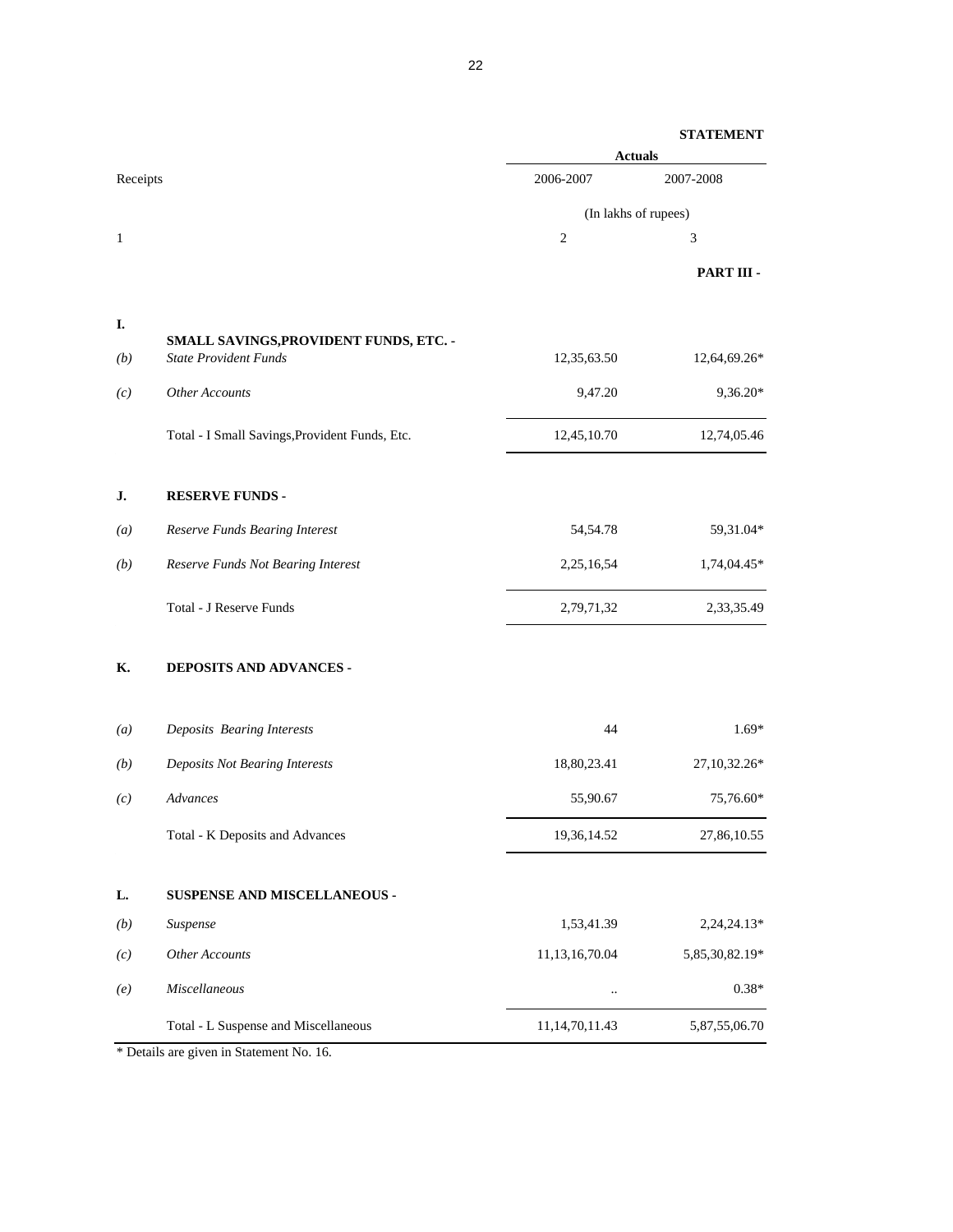|    |                                                | <b>Actuals</b>       |                   |
|----|------------------------------------------------|----------------------|-------------------|
|    | Disbursements                                  | 2006-2007            | 2007-2008         |
|    |                                                | (In lakhs of rupees) |                   |
|    | $\overline{4}$                                 | 5                    | 6                 |
|    | <b>PUBLIC ACCOUNT</b>                          |                      |                   |
| I. | SMALL SAVINGS, PROVIDENT FUNDS, ETC. -         |                      |                   |
|    | (b) State Provident Funds                      | 8,63,51.48           | 9,56,06.65*       |
|    | (c) Other Accounts                             | 16,77.87             | 18,66.77*         |
|    | Total -I. Small Savings, Provident Funds, Etc. | 8,80,29.35           | 9,74,73.42        |
| J. | <b>RESERVE FUNDS -</b>                         |                      |                   |
|    | (a) Reserve Funds Bearing Interest             | 16,95.00             | 51,00.00*         |
|    | (b) Reserve Funds Not Bearing Interest         | 3,11,08.37           | 1,67,13.13*       |
|    | Total -J. Reserve Funds                        | 3,28,03.37           | 2,18,13.13        |
| К. | DEPOSITS AND ADVANCES -                        |                      |                   |
|    | (a) Deposits Bearing Interests                 |                      |                   |
|    | (b) Deposits Not Bearing Interests             | 15,02,50.09          | 25, 25, 61. 97*   |
|    | $(c)$ Advances                                 | 55,93.83             | 75,76.61*         |
|    | Total -K. Deposits and Advances                | 15,58,43.92          | 26,01,38.58       |
|    |                                                |                      |                   |
| L. | SUSPENSE AND MISCELLANEOUS -                   |                      |                   |
|    | (b) Suspense                                   | $-2,24,44.72$        | 2,58,03.62*       |
|    | (c) Other Accounts                             | 11,41,91,05.37       | 5,84,75,33.60*    |
|    | (e) Miscellaneous                              | 0.16                 | $0.20*$           |
|    | Total -L. Suspense and Miscellaneous           | 11,39,66,60.81       | 5, 87, 33, 37. 42 |

\* Details are given in Statement No. 16.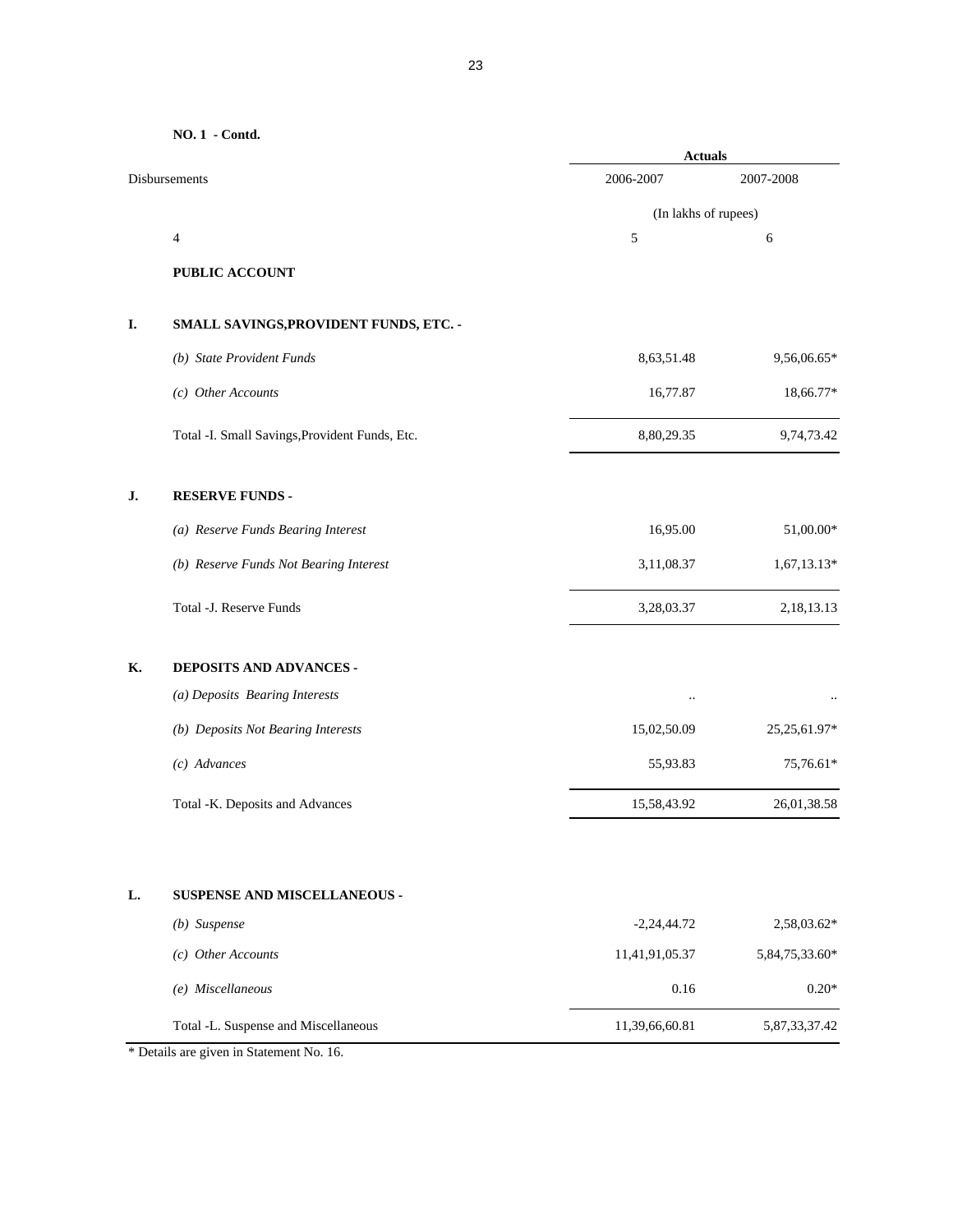### **STATEMENT**

|              |                                        | <b>Actuals</b>       |                |
|--------------|----------------------------------------|----------------------|----------------|
| Receipts     |                                        | 2006-2007            | 2007-2008      |
|              |                                        | (In lakhs of rupees) |                |
| $\mathbf{1}$ |                                        | $\overline{2}$       | 3              |
| M.           | <b>REMITTANCES -</b>                   |                      | PART III -     |
| (a)          | Money Orders and Other Remittances     | 30,74,70.05          | 48,47,17.10*   |
| (b)          | Inter - Government Adjustement Account | 3.20                 | $5.71*$        |
|              | <b>Total - M Remittances</b>           | 30,74,73.25          | 48, 47, 22. 81 |
|              | Total - Part III. Public Account       | 11,80,05,81.22       | 6,78,95,81.01  |
|              | Total - Parts I,II and III             | 14,01,70,88.02       | 8,87,14,00.52  |
|              | <b>Opening Cash Balance</b>            | $-2,58,08.91$        | $81.01*$       |
|              | <b>GRAND TOTAL</b>                     | 13,99,12,79.11       | 8,87,14,81.53  |

\* Details are given in Statement No. 16.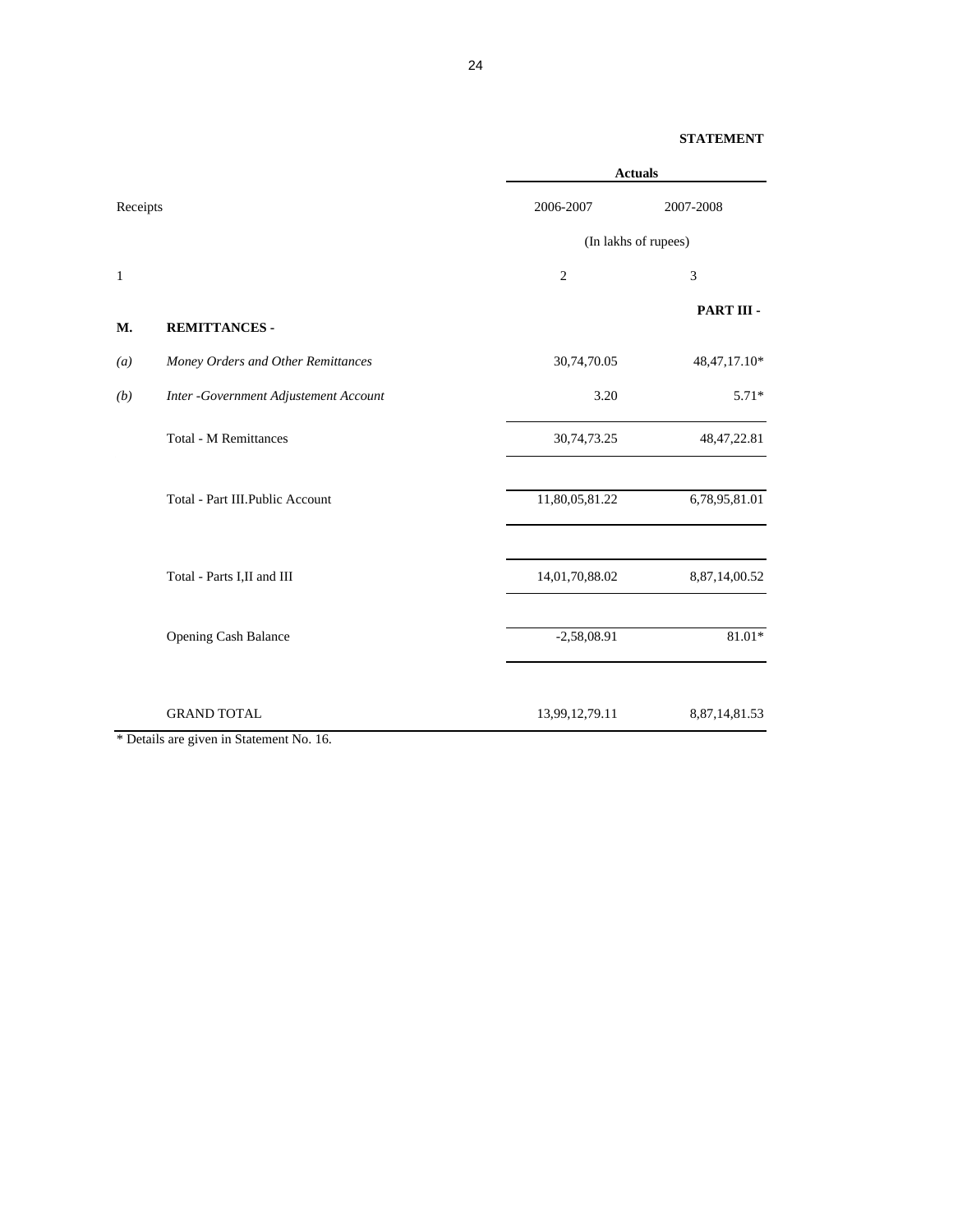|    |                                                                |                      | <b>Actuals</b>    |  |  |  |
|----|----------------------------------------------------------------|----------------------|-------------------|--|--|--|
|    | Disbursements                                                  | 2006-2007            | 2007-2008         |  |  |  |
|    |                                                                | (In lakhs of rupees) |                   |  |  |  |
|    | $\overline{4}$                                                 | 5                    | 6                 |  |  |  |
|    | PUBLIC ACCOUNT-concld.                                         |                      |                   |  |  |  |
| М. | <b>REMITTANCES -</b><br>(a) Money Orders and Other Remittances | 30,90,63.80          | 48, 33, 71. 51*   |  |  |  |
|    | (b) Inter-Government Adjustement Account                       | $-27.45$             | $-77.09*$         |  |  |  |
|    | Total -M. Remittances                                          | 30,90,36.35          | 48, 32, 94. 42    |  |  |  |
|    | Total - Part III. Public Account                               | 11,98,23,73.80       | 6,73,60,56.97     |  |  |  |
|    | Total- Parts I, II, and III                                    | 13,99,11,98.10       | 8,94,40,03.46     |  |  |  |
|    | Closing Cash Balance:                                          | 81.01                | $-7,25,21.93$ (a) |  |  |  |
|    | <b>GRAND TOTAL</b>                                             | 13,99,12,79.11       | 8,87,14,81.53     |  |  |  |

\* Details are given in Statement No. 16.

(a) The Closing Cash balance was made up of Remittances in Transit- Local (Rs. 54.09 Lakhs debit) and Deposits with Reserve Bank (Rs. 7,25,76.02 Lakhs credit). There was a difference of Rs. 55,47.43 lakhs (credit) between figure reflected in the accounts (Rs. 7,25,76.02 Lakhs credit) and that intimated by the Reserve Bank of India (Rs. 6,70,28.59 Lakhs debit) regarding "Deposits with Reserve Bank". The difference is under reconciliation. (July 2008).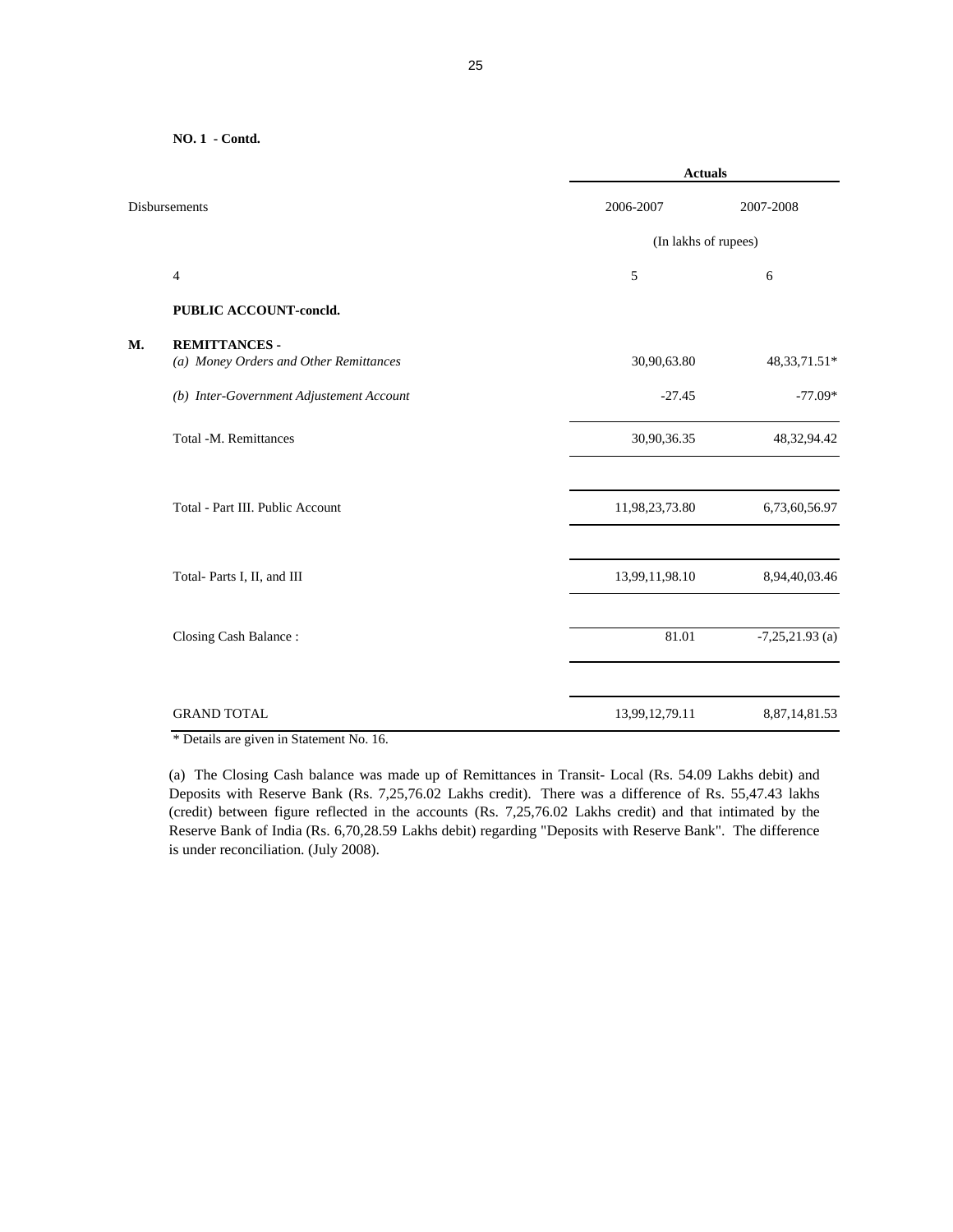|                                                                                       | 2006-2007   | 2007-2008             |
|---------------------------------------------------------------------------------------|-------------|-----------------------|
|                                                                                       |             | (In crores of rupees) |
| <b>Opening Cash Balance</b>                                                           | $-2,58.09$  | 0.81                  |
| <b>Part I - Consolidated Fund</b>                                                     |             |                       |
| (a) Transactions on Revenue Account -                                                 |             |                       |
| (i) Receipts Heads                                                                    | 1,79,52.43  | 1,97,50.74            |
| (ii) Expenditure Heads                                                                | 1,63,62.15  | 1,75,26.87            |
| (iii) Revenue Deficit(-)/                                                             | $+15,90.28$ | $+22,23.87$           |
| Revenue Surplus(+)                                                                    |             |                       |
| (b) Transactions other than on Revenue Account -                                      |             |                       |
| (i) Capital Receipts                                                                  |             | 10.15                 |
| (ii) Capital Expenditure (Net)                                                        | $-24,27.59$ | $-34,26.18$           |
| Payments(-)                                                                           |             |                       |
| (iii) Receipt from borrowings (Net)-                                                  | 8,98.12     | 2.59                  |
| $Receipts(+)$                                                                         |             |                       |
| (iv) Loans and Advances by State                                                      | 20,16.02    | $-71.70$              |
| Government(Net)-Payments(-)                                                           |             |                       |
| $Receipts(+)$                                                                         |             |                       |
| <b>Part II -Contingency Fund</b><br>$(Net)$ -Payments $(\text{-})$<br>$Receipts(+)$   |             |                       |
| Part III - Public Account (Net)-                                                      |             |                       |
| $Receipts(+)/$ Payment(-)                                                             | $-18,17.93$ | 5,35.24               |
|                                                                                       |             |                       |
| Net Deficit(-)/Surplus(+)                                                             | 2,58.90     | $-7,26.03$            |
| <b>Closing Cash Balance</b>                                                           | 0.81        | $-7,25.22$            |
| 2. Revenue Receipts -                                                                 |             |                       |
| A comparative summary of revenue receipts during 2006-07 and 2007-08 is given below:- |             |                       |
|                                                                                       | 2006-07     | 2007-08               |
|                                                                                       |             | (In crores of rupees) |
| I. Revenue Raised by the State Government -                                           |             |                       |
| (a) Tax Revenue                                                                       | 1,09,27.76  | 1,16,17.82            |
| (b) Non-Tax Revenue                                                                   | 45,90.76    | 50,97.08              |
| II. Receipts from the Government of India -                                           |             |                       |
| Shares of net proceed of<br>(a)                                                       |             |                       |
| Corporation tax, Union Excise                                                         |             |                       |
| duties etc.                                                                           | 12,95.64    | 16,34.36              |

**1. A comparative summary of transactions during 2006-2007 and 2007-2008 is given below :-** 

\* This amount includes Rs. 14.23 crores as adjustment of previous years.

(b) Grants -in- Aid 11,38.27 14,01.48\*

1,79,52.43 1,97,50.74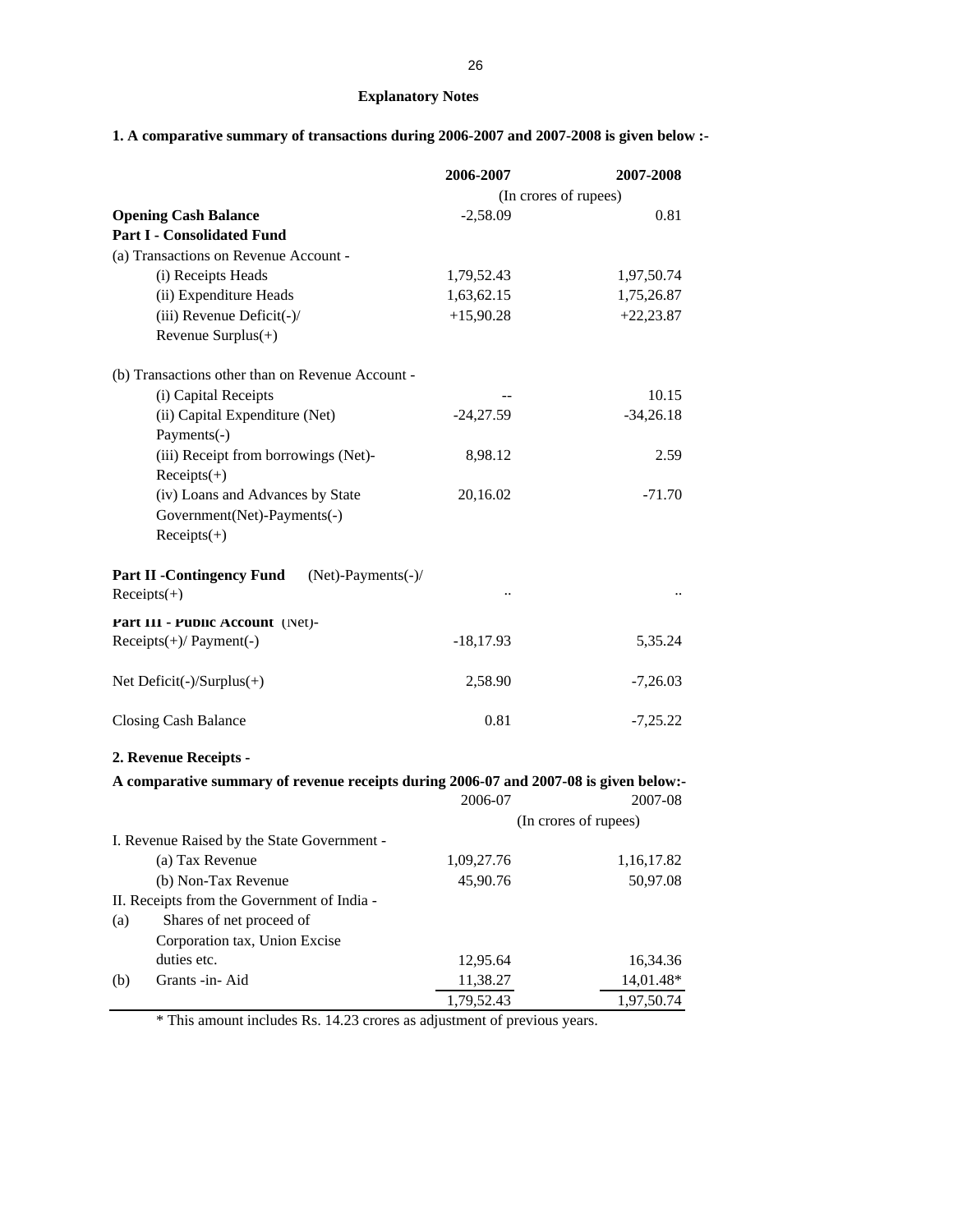- 3. Taxation changes and other mobilisation of resources during the year:- No taxation changes were made during 2007-08.
- 4. The revenue receipts during 2007-2008 (Rs. 1,97,50.74 crores) were Rs. 17,98.31 crores (10.02 per cent) more than those in 2006-2007 Rs. 1,79,52.43 crores. The increase was mainly under:-

|                                                         | Actuals        |                                   | Increase       | Main Reasons                                                                                                                                                                         |  |
|---------------------------------------------------------|----------------|-----------------------------------|----------------|--------------------------------------------------------------------------------------------------------------------------------------------------------------------------------------|--|
|                                                         | 2006-2007      | 2007-2008                         |                |                                                                                                                                                                                      |  |
| $\mathbf{1}$                                            | $\overline{c}$ |                                   | $\overline{4}$ | 5                                                                                                                                                                                    |  |
| 0040 Taxes on Sales, Trade etc.                         | 68,53.24       | (In crores of rupees)<br>77,20.98 |                | 8,67.74 Due to more receipts under State Sales<br>Tax Act.                                                                                                                           |  |
| 1601 Grants-in-aid from Central<br>Government           | 11,38.27       | 14,01,.48                         |                | 2,63.21 Due mainly to more 'Grants for Centrally<br>Sponsored Plan Schemes' and Non Plan<br>Grants.                                                                                  |  |
| 0217 Urban Development                                  | 25,62.34       | 28,05.24                          |                | 2,42.90 Due to more receipts under 'Services and<br>Service Fees'.                                                                                                                   |  |
| 0039 State Excise                                       | 12,17.10       | 13,78.81                          |                | 1,61.71 Due mainly to more receipts under<br>'Country Spirits'.                                                                                                                      |  |
| 0020 Corporation Tax                                    | 4,04.38        | 5,18.75                           |                | 1,14.37 Due to higher receipt from Government of<br>India out of divisible pool.                                                                                                     |  |
| 0049 Interest Receipts                                  | 6,48.63        | 7,57.20                           |                | 1,08.57 Due mainly to more 'Interest realised on<br>investment of Cash Balances' and 'Interest<br>from Departmental Commercial<br>undertakings'.                                     |  |
| 0021 Taxes on Income other than<br>Corporation Tax      | 2,45.56        | 3,48.14                           |                | 1,02.58 Due to higher receipt from Government of<br>India out of divisible pool.                                                                                                     |  |
| 0853 Non-ferrous Mining and<br>Metallurgical Industries | 1,36.83        | 2,15.74                           |                | 78.91 Due mainly to more receipts by way of<br>higher bidding of queries.                                                                                                            |  |
| 0037 Customs                                            | 2,52.71        | 3,08.93                           |                | 56.22 Due to higher receipt from Government of<br>India out of divisible pool.                                                                                                       |  |
| 1055 Road Transport                                     | 5,71.18        | 6,22.56                           |                | 51.38 Due mainly to more receipts under<br>'Haryana Roadways'.                                                                                                                       |  |
| 0070 Other Administrative Services                      | 61.94          | 1,05.54                           |                | 43.60 Due mainly to more receipts under Other<br>Receipts on 'Elections' and fee for<br>Government Audit under 'Other Services'.                                                     |  |
| 0044 Service Tax                                        | 1,24.28        | 1,63.18                           |                | 38.90 Due to higher receipt from Government of<br>India out of divisible pool.                                                                                                       |  |
| 0210 Medical & Public Health                            | 31.59          | 64.91                             |                | 33.32 Due mainly to more receipts from<br>Employees State Insurance Scheme under<br>Urban Health Services and from Allopathy<br>under 'Medical Education, Training and<br>Research'. |  |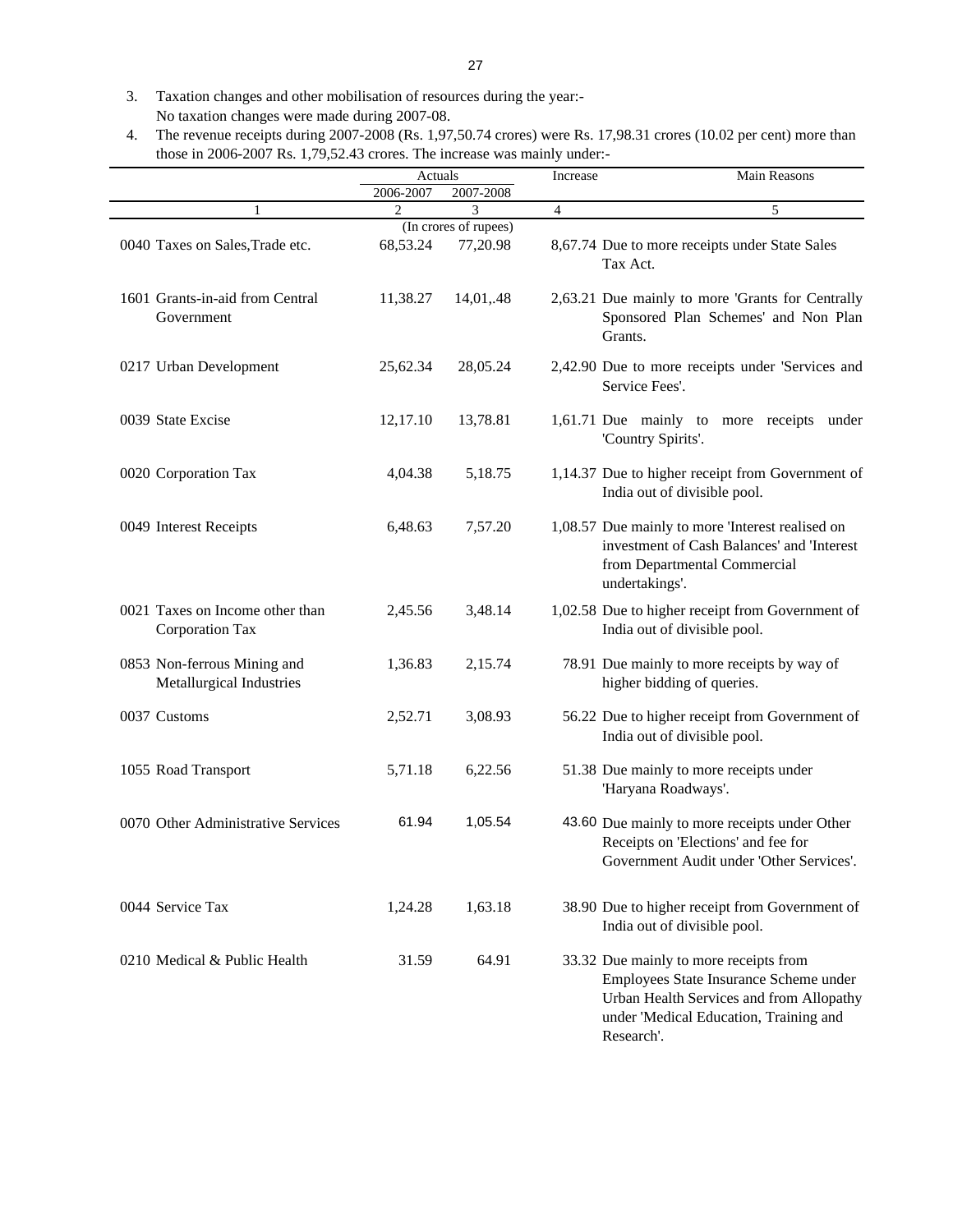| Major Head                                                        | Actuals   |                       | Increase                                                                                                                         |
|-------------------------------------------------------------------|-----------|-----------------------|----------------------------------------------------------------------------------------------------------------------------------|
|                                                                   | 2006-2007 | 2007-2008             | <b>Main Reasons</b>                                                                                                              |
| 1                                                                 | 2         | 3                     | $\overline{4}$<br>5                                                                                                              |
|                                                                   |           | (In crores of rupees) |                                                                                                                                  |
| 0038 Union Excise Duties                                          | 2,68.35   | 2,94.91               | 26.56 Due to higher receipt from Government of<br>India out of divisible pool.                                                   |
| 0851 Village & Small Industries                                   | 1.99      | 23.06                 | 21.07 Due mainly to more assistance from<br>Central Government.                                                                  |
| 0055 Police                                                       | 22.79     | 41.44                 | 18.65 Due mainly to more receipts from Police<br>supplied to Railway authorities and other<br>receipts.                          |
| 0041 Taxes on Vehicles                                            | 2,23.66   | 2,33.79               | 10.13 Due mainly to more receipts under 'State<br>Motor Vehicle Taxation Act'.                                                   |
| 0043 Taxes and Duties on Electricity                              | 98.28     | 1,07.45               | 9.17 Reasons are awaited from the department.                                                                                    |
| 0202 Education, Sports, Art and<br>Culture                        | 1,11.62   | 1,17.70               | 6.08 Due mainly to more receipts under Sarv<br>Shiksha Abhiyan.                                                                  |
| 0045 Other Taxes and Duties on<br><b>Commodities and Services</b> | 19.02     | 24.68                 | 5.66 Due mainly to more receipts under<br>'Entertainment Tax' and Sugarcane<br>(Regulation, Supply and Purchase<br>Control) Act. |

The increase was partly off set by decrease mainly under:-

| Major Head                          | Actuals   |                       | Decrease |                                                                                                                                                                                                                 |
|-------------------------------------|-----------|-----------------------|----------|-----------------------------------------------------------------------------------------------------------------------------------------------------------------------------------------------------------------|
|                                     | 2006-2007 | 2007-2008             |          | Main Reasons                                                                                                                                                                                                    |
|                                     | 2         | 3                     | 4        | 5                                                                                                                                                                                                               |
|                                     |           | (In crores of rupees) |          |                                                                                                                                                                                                                 |
| 0042 Taxes on Goods and Passengers  | 7,38.41   | 3,79.39               |          | 3,59.02 Due mainly to less realisation of Goods<br>Tax and Tax on entry of goods into Local<br>Areas.                                                                                                           |
| 0852 Industries                     | 51.24     | 0.28                  |          | 50.96 No Miscellaneous receipt was realised this<br>year as against last year's receipts mainly<br>from disposal of department's land.                                                                          |
| 0075 Miscellaneous General Services | 1,30.22   | 91.25                 |          | 38.97 Due mainly to less waiver of debt given by<br>department of expenditure, Ministry of<br>Finance, Government of India on<br>repayment of consolidated loan.                                                |
| 0700 Major Irrigation               | 86.68     | 71.58                 |          | 15.10 Due mainly to less realisation of receipts<br>from Sale of Water for Irrigation and<br>'other receipts' of 'Western Jamuna Canal,<br>Gurgaon Canal, Loharu Canal and<br>Jawaher Lal Nehru Canal Projects. |

28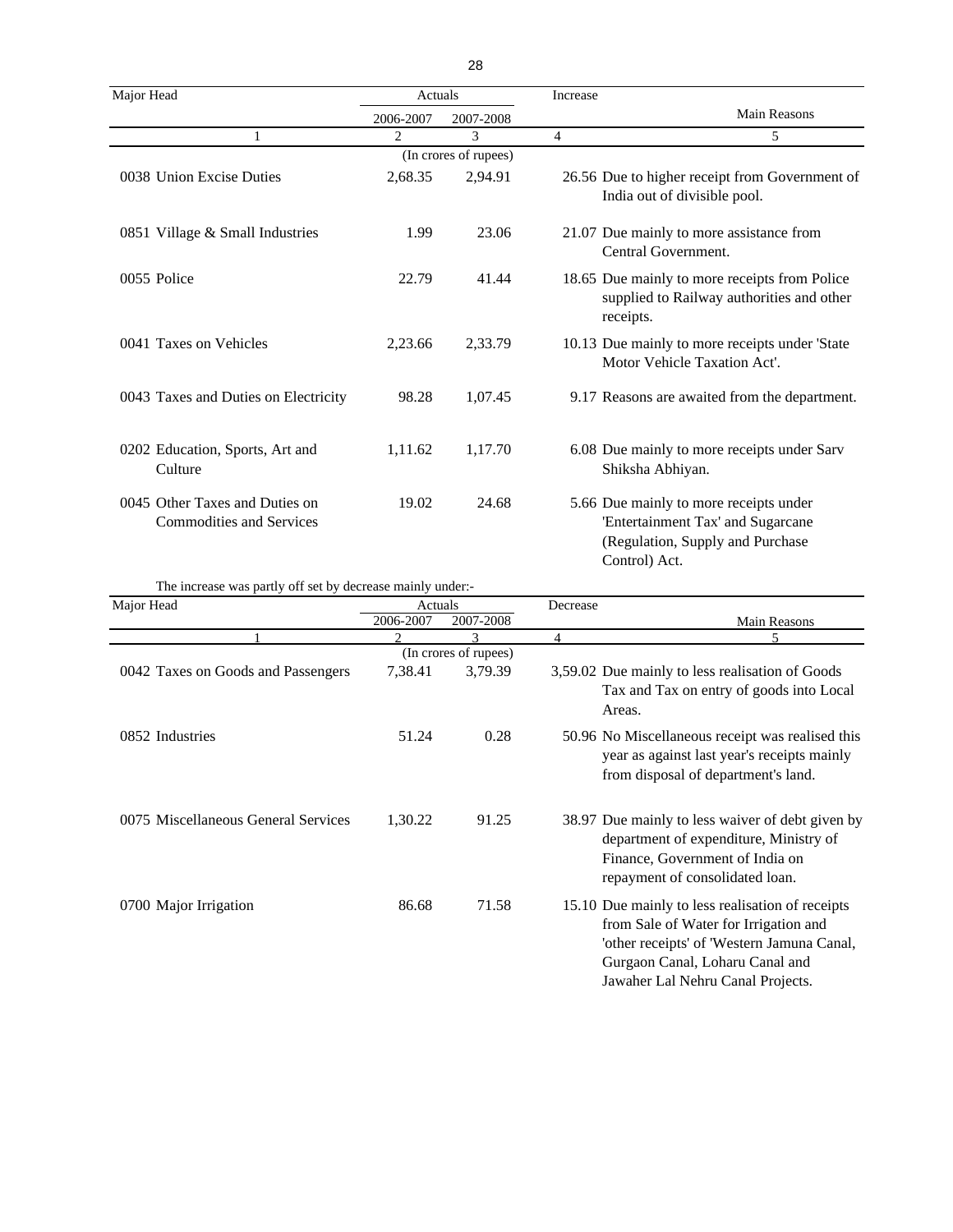The increase of Rs. 11,64.72 crores in expenditure from Rs. 1,63,62.15 crores in 2006-07 to Rs. 1,75,26.87 crores (7.12 per cent) in 2007-2008 was mainly under:-

| Major Head                                                                              | Actuals<br>2006-2007 | 2007-2008                         | Increase       | Main Reasons                                                                                                                               |
|-----------------------------------------------------------------------------------------|----------------------|-----------------------------------|----------------|--------------------------------------------------------------------------------------------------------------------------------------------|
|                                                                                         |                      |                                   | $\overline{4}$ | 5                                                                                                                                          |
| 2202 General Education                                                                  | 21,53.91             | (In crores of rupees)<br>25,88.31 |                | 4,34.40 Due mainly to more expenditure on<br>estblishments, appointments of new<br>teachers and implementation of Sarv<br>Shiksha Abhiyan. |
| 2425 Co-operation                                                                       | 40.34                | 4,29.98                           |                | 3,89.64 Due mainly to more assistance to Credit<br>Co-operatives.                                                                          |
| 2515 Other Rural Development<br>Programmes                                              | 2,47.46              | 4,91.16                           |                | 2,43.70 Due mainly to more expenditure on<br>Panchayati Raj and Community<br>Development Programmes.                                       |
| 2217 Urban Development                                                                  | 1,44.66              | 3,70.89                           |                | 2,26.23 Due mainly to release of Energy Charges<br>and increase in establishment expenditure.                                              |
| 2215 Water Supply and Sanitation                                                        | 3,92.52              | 5,49.45                           |                | 1,56.93 Due mainly to more expenditure on Urban<br>and Rural Water Supply Programmes and<br>Establishment.                                 |
| 2700 Major Irrigation                                                                   | 4,69.37              | 6,11.94                           |                | 1,42.57 Due mainly to release of pending Energy<br>Charges and increase in estbishment<br>expenditure.                                     |
| 2071 Pensions and Other Retirement<br><b>Benefits</b>                                   | 11,73.33             | 12,97.51                          |                | 1,24.18 Due mainly to more expenditure on<br>Superannuation and Retirement<br>Allowances, Gratuities and Family<br>Pensions.               |
| 2055 Police                                                                             | 6,90.35              | 7,73.68                           |                | 83.33 Due mainly to more expenditure on<br>creation of new Units/Posts and increase<br>of cost of spare parts, Oil and Lubricants.         |
| 2049 Interest Payments                                                                  | 22,65.06             | 23,45.77                          |                | 80.71 Due mainly to more interest paid on<br>Special Securities issued to National<br>Small Savings Fund and 'State Provident<br>Funds'.   |
| 2235 Social Security and Welfare                                                        | 7,53.76              | 8,27.61                           |                | 73.85 Due mainly to increase in rate of payment<br>to Educated Handicapped beneficeries and<br>Orphan children.                            |
| 2236 Nutrition                                                                          | 75.71                | 1,42.36                           |                | 66.65 Due to more expenditure on State and<br>Centrally Sponsored Plan Schemes under<br>'Special Nutrition Programme'.                     |
| 3604 Compensation and Assignments<br>to Local Bodies and Panchayati<br>Raj Institutions | 2,74.81              | 3,36.65                           |                | 61.84 Due mainly to excess releases of<br>compensation and assignments as more<br>sale of liquor and beer occured.                         |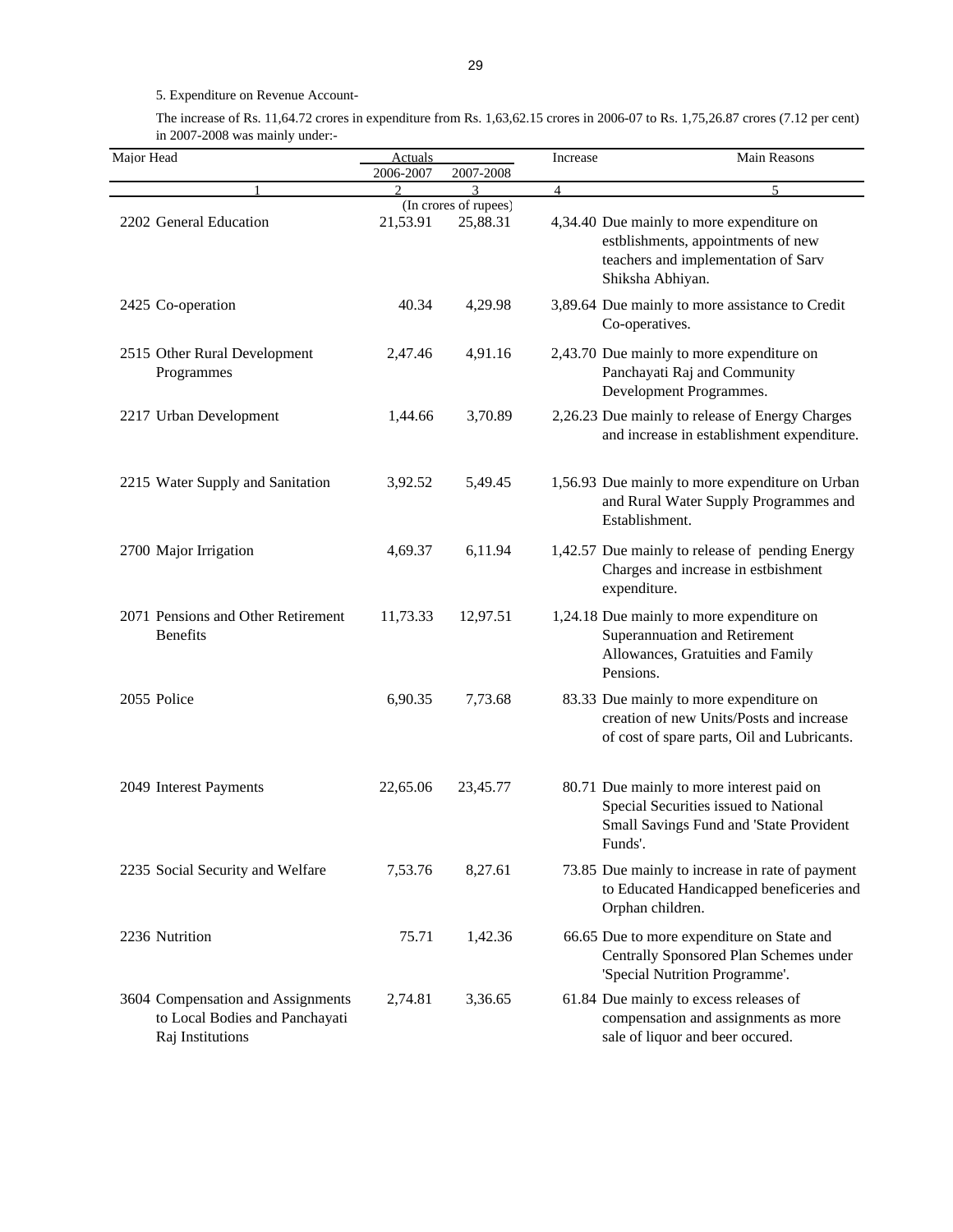| Major Head                                                                                 | Actuals        |                       | Increase       | Main Reasons                                                                                                                                                                              |
|--------------------------------------------------------------------------------------------|----------------|-----------------------|----------------|-------------------------------------------------------------------------------------------------------------------------------------------------------------------------------------------|
|                                                                                            | 2006-2007      | 2007-2008             |                |                                                                                                                                                                                           |
| $\mathbf{1}$                                                                               | $\overline{2}$ | 3                     | $\overline{4}$ | 5                                                                                                                                                                                         |
|                                                                                            |                | (In crores of rupees) |                |                                                                                                                                                                                           |
| 2210 Medical and Public Health                                                             | 4,10.41        | 4,68.48               |                | 58.07 Due mainly to more expenditure on<br>Primary and Community Health Centres<br>under 'Rural Health Services-Allopathy,<br>'Public Health' Medical Education<br>Training and Research. |
| 2245 Relief on Account of Natural<br>Calamities                                            | 2,16.80        | 2,64.43               |                | 47.63 Reasons are awaited from the department.                                                                                                                                            |
| 2059 Public Works                                                                          | 1,82.53        | 2,19.56               |                | 37.03 Due to increase in rate of material, grant<br>of Dearenes Allowance and release of<br>more exgratia claims.                                                                         |
| 2401 Crop Husbandry                                                                        | 1,23.44        | 1,56.41               |                | 32.97 Due mainly to more expenditure of<br>establishments and introduction of new<br>schemes of crop husbandry and increase<br>in expenditure in Agriculture Extension.                   |
| 3055 Road Transport                                                                        | 6,99.63        | 7,32.19               |                | 32.56 Reasons are awaited from the department.                                                                                                                                            |
| 2415 Agricultural Research and<br>Education                                                | 1,08.75        | 1,28.37               |                | 19.62 Due mainly to more grant in aid for<br>teaching, research and extension of<br>Haryana Agriculture University and grant<br>of two increments to its staff.                           |
| 2403 Animal Husbandry                                                                      | 1,42.56        | 1,62.02               |                | 19.46 Due mainly to more expenditure under<br>'Veterinary Services and Animal Health'<br>and Cattle and Buffalo Development.                                                              |
| 2014 Administration of Justice                                                             | 86.20          | 1,04.76               |                | 18.56 Due mainly to more expenditure on 'Civil<br>and Session Courts', 'High Courts' and on<br>'Legal Advisers and Counsels'.                                                             |
| 2225 Welfare of Scheduled Castes,<br>Scheduled Tribes and other<br><b>Backward Classes</b> | 1,23.95        | 1,42.34               |                | 18.39 Due to increase in elligible beneficeries<br>under Schedule Caste students and<br>Housing Schemes.                                                                                  |
| 2203 Technical Education                                                                   | 95.51          | 1,12.95               |                | 17.44 Due mainly to more Assistance to<br>Universities for Techniucal Education and<br>Polytechnics.                                                                                      |
| 3451 Secretariat-Economic Services                                                         | 27.25          | 44.35                 |                | 17.10 Due mainly to more expenditure on<br>Decentralised Plan and Information<br>Technology Plan.                                                                                         |
| 2705 Command Area Development                                                              | 54.87          | 69.86                 |                | 14.99 Due mainly to more Assistance to 'Public<br>Sector and Other undertakings' and<br>'Mewat Development Board'.                                                                        |

30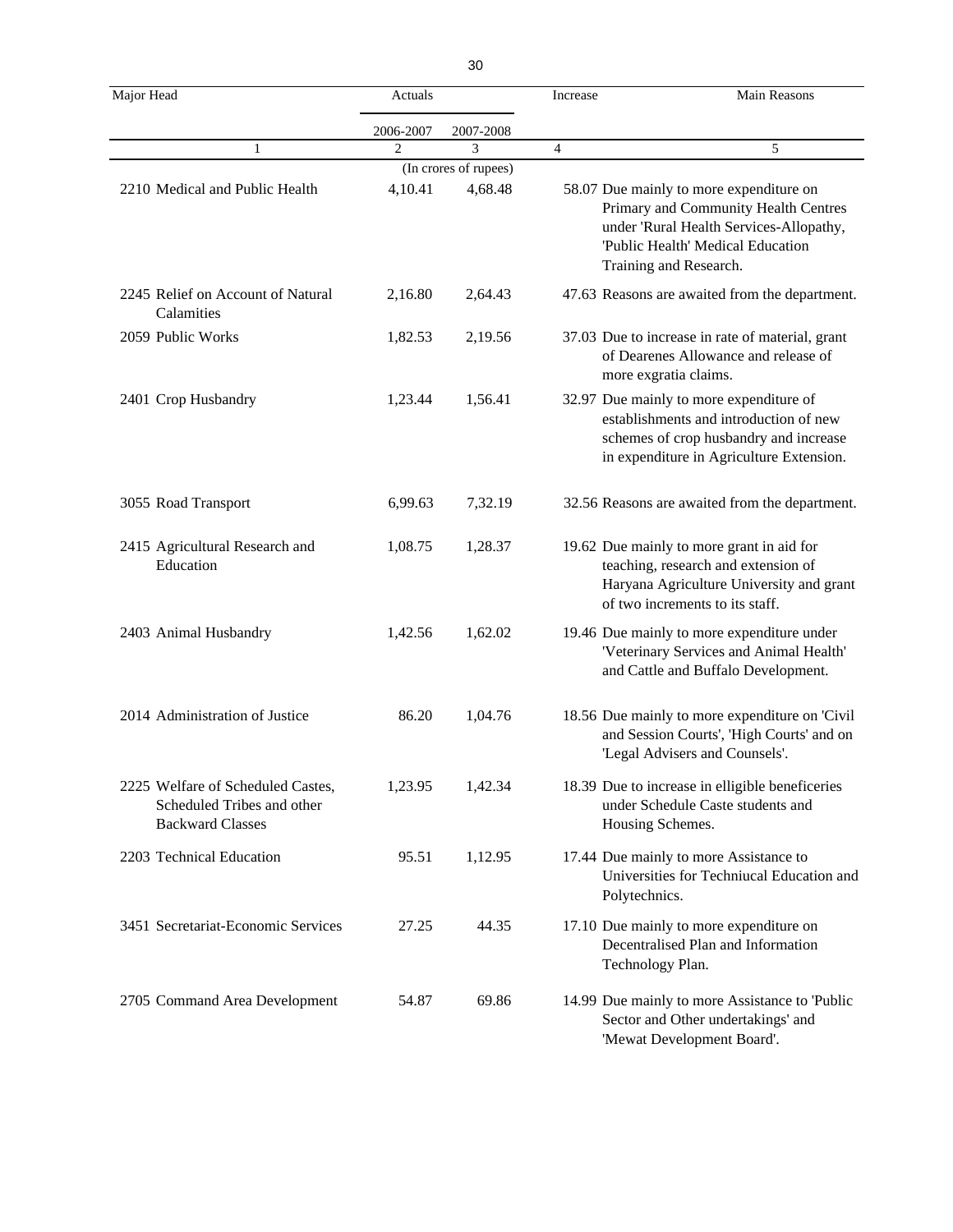| Major Head                         | Actuals        |                       | Increase        | <b>Main Reasons</b>                                                                                                                                                                        |  |
|------------------------------------|----------------|-----------------------|-----------------|--------------------------------------------------------------------------------------------------------------------------------------------------------------------------------------------|--|
|                                    | 2006-2007      | 2007-2008             |                 |                                                                                                                                                                                            |  |
| 1                                  | $\overline{c}$ | 3                     | $\overline{4}$  | 5                                                                                                                                                                                          |  |
|                                    |                | (In crores of rupees) |                 |                                                                                                                                                                                            |  |
| 2220 Information and Publicity     | 22.96          | 35.97                 |                 | 13.01 Due mainly to more expenditure on 'Press<br>Information Services' 'Advertising, Visual<br>and Field Publicity.                                                                       |  |
| 2204 Sports and Youth Services     | 39.16          | 48.12                 |                 | 8.96 Due mainly to more expenditure on<br>'Sports and Games' and Establishment.                                                                                                            |  |
| 2505 Rural Employment              | 56.82          | 65.68                 | Government.     | 8.86 Due mainly to more expenditure on<br>Rashtriya Sam Vikas Yojna and Indira<br>Avaas Yojna because of more releases<br>made by Central Government and<br>matching contribution by State |  |
| 2053 District Administration       | 53.98          | 62.80                 | establishments. | 8.82 Due mainly to more expenditure on                                                                                                                                                     |  |
| 2056 Jails                         | 42.97          | 49.45                 |                 | 6.48 Due mainly to more expenditure on 'Jails'.                                                                                                                                            |  |
| 2029 Land Revenue                  | 54.22          | 60.36                 | Records'.       | 6.14 Due mainly to more expenditure on 'Land                                                                                                                                               |  |
| 2070 Other Administrative Services | 27.71          | 33.12                 |                 | 5.41 Due mainly to more expenditure on<br>'Vigilance', 'Home Guards' and Guest<br>Houses' and Government Hostels etc'.                                                                     |  |
| 2040 Taxes on Sales, Trade etc.    | 45.42          | 50.64                 |                 | 5.22 Due mainly to more expenditure on<br>Establishment and 'Collection Charges'.                                                                                                          |  |

| Major Head                          | Actuals   |                       |   | <b>Main Reasons</b>                                                                                                            |
|-------------------------------------|-----------|-----------------------|---|--------------------------------------------------------------------------------------------------------------------------------|
|                                     | 2006-2007 | 2007-2008             |   |                                                                                                                                |
|                                     | 2         | 3                     | 4 | 5                                                                                                                              |
|                                     |           | (In crores of rupees) |   |                                                                                                                                |
| 2801 Power                          | 37,58.20  | 25,62.27              |   | 11,95.93 Due to less expenditure under<br>Transmission and Distribution'.                                                      |
| 2851 Village and Small Industries   | 1,32.15   | 37.45                 |   | 94.70 During the previous year bulk expenditure<br>was incurred on Kundli Palwal Express<br>way which was completed last year. |
| 3054 Roads and Bridges              | 4,55.00   | 4,20.85               |   | 34.15 Due to less Transfer to Reserve Funds and<br>Deposit Accounts.                                                           |
| 2406 Forestry and Wild Life         | 1,67.62   | 1,50.95               |   | 16.67 Due mainly to less expenditure under<br>Social and Farm Forestry.                                                        |
| 2075 Miscellaneous General Services | 8.31      | 1.58                  |   | 6.73 Due mainly to prohibition of sale of<br>Lottery Tickets.                                                                  |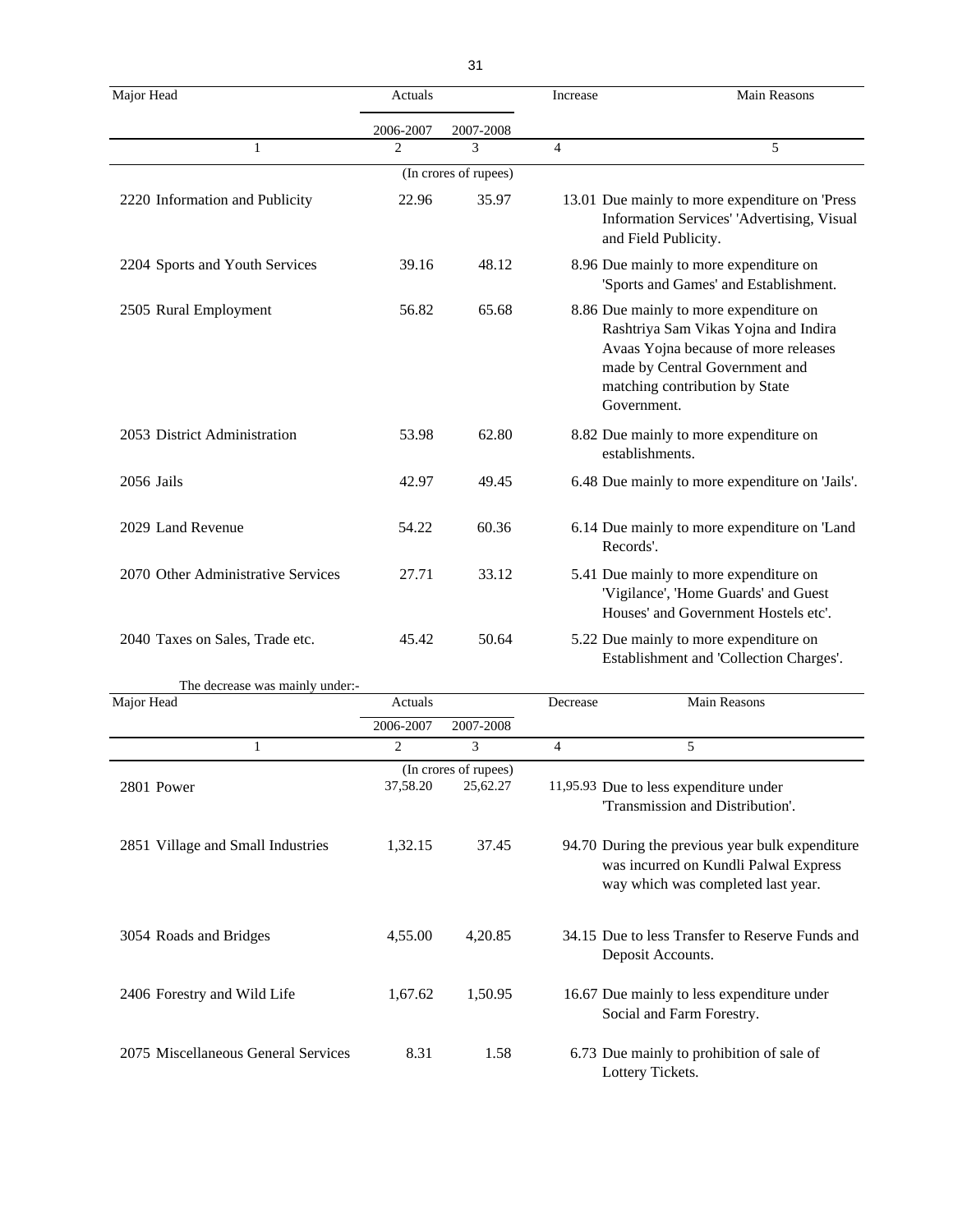| Serial                 |                    | Major Head of Account                                                                                | Expenditure       | Expenditure               | Expenditure            |
|------------------------|--------------------|------------------------------------------------------------------------------------------------------|-------------------|---------------------------|------------------------|
| no.                    |                    |                                                                                                      | upto<br>2006-2007 | during<br>2007-2008       | to end of<br>2007-2008 |
| 1                      |                    | $\boldsymbol{2}$                                                                                     | 3                 | 4                         | 5                      |
| А.                     |                    | CAPITAL ACCOUNT OF GENERAL SERVICES-                                                                 |                   | (In lakhs of rupees)      |                        |
| 1                      |                    | 4055 Capital Outlay on Police                                                                        | 2,19,72.80        | 35,21.69                  | 2,54,94.49             |
| 2                      |                    | 4058 Capital Outlay on Stationery and Printing                                                       | 8,53.07           | 11.37                     | 8,64.44                |
| 3                      |                    | 4059 Capital Outlay on Public Works                                                                  | 3,99,61.47        | 1,35,44.40                | 5,35,05.87             |
|                        |                    | <b>Total-A. Capital Account of General Services</b>                                                  | 6,27,87.34        | 1,70,77.46                | 7,98,64.80             |
| В.<br>$\left(a\right)$ |                    | <b>CAPITAL ACCOUNT OF SOCIAL SERVICES-</b><br>Capital Account of Education, Sports, Art and Culture- |                   |                           |                        |
| 4                      |                    | 4202 Capital Outlay on Education, Sports, Art and Culture                                            | $2,56,15.96$ (a)  | 84,62.21                  | 3,40,78.17             |
|                        | $Total-(a)$        | Capital Account of Education, Sports, Art and Culture                                                | 2,56,15.96        | 84,62.21                  | 3,40,78.17             |
| (b)                    |                    | Capital Account of Health and Family Welfare-                                                        |                   |                           |                        |
| 5                      |                    | 4210 Capital Outlay on Medical and Public Health                                                     | 2,08,17.06        | 50,60.45                  | 2,58,77.51             |
| 6                      |                    | 4211 Capital Outlay on Family Welfare                                                                | 40,80.68          |                           | 40,80.68               |
|                        | $Total-(b)$        | Capital Account of Health and Family Welfare                                                         | 2,48,97.74        | 50,60.45                  | 2,99,58.19             |
| (c)                    |                    | Capital Account of Water Supply, Sanitation, Housing and                                             |                   |                           |                        |
|                        | Urban Development- |                                                                                                      |                   |                           |                        |
| 7                      |                    | 4215 Capital Outlay on Water Supply and Sanitation                                                   | 26,12,91.04       | 6,83,67.85                | 32,96,58.89            |
| 8                      |                    | 4216 Capital Outlay on Housing                                                                       | 1,19,66.76        | 22,90.33                  | 1,42,57.09             |
| 9                      |                    | 4217 Capital Outlay on Urban Development                                                             | 8,57.08           |                           | 8,57.08                |
|                        | $Total-(c)$        | Capital Account of Water Supply, Sanitation, Housing and<br><b>Urban Development</b>                 | 27,41,14.88       | 7,06,58.18                | 34,47,73.06            |
| (d)                    |                    | Capital Account of Information and Broadcasting-                                                     |                   |                           |                        |
| 10                     |                    | 4220 Capital Outlay on Information and Publicity                                                     | 1,15.12           | $\ddot{\phantom{0}}\cdot$ | 1,15.12                |
|                        | $Total-(d)$        | Capital Account of Information and Broadcasting                                                      | 1,15.12           | $\ddot{\phantom{0}}$      | 1,15.12                |
| (e)                    |                    | Capital Account of Welfare of Scheduled Castes, Scheduled                                            |                   |                           |                        |
|                        |                    | Tribes and other Backward Classes-                                                                   |                   |                           |                        |
| 11                     |                    | 4225 Capital Outlay on Welfare of Scheduled Castes, Scheduled<br>Tribes and other Backward Classes   | 36,03.63          | 2,65.00                   | 38,68.63               |
|                        | Total(e)           | Capital Account of Welfare of Scheduled Castes, Scheduled<br>Tribes and other Backward Classes       | 36,03.63          | 2,65.00                   | 38,68.63               |
| (g)                    |                    | Capital Account of Social Welfare and Nutrition-                                                     |                   |                           |                        |
| 12                     |                    | 4235 Capital Outlay on Social Security and Welfare                                                   | 45,47.37          | 13,63.17                  | 59,10.54               |
|                        | $Total-(g)$        | Capital Account of Social Welfare and Nutrition                                                      | 45,47.37          | 13,63.17                  | 59,10.54               |

### **CAPITAL OUTLAY-OUTSIDE THE REVENUE ACCOUNT-PROGRESSIVE CAPITAL OUTLAY TO END OF 2007-2008 STATEMENT NO. 2**

(a) Decreased proforma by Rs. 3,88.02 lakhs due to rectification of misclassification of earlier years.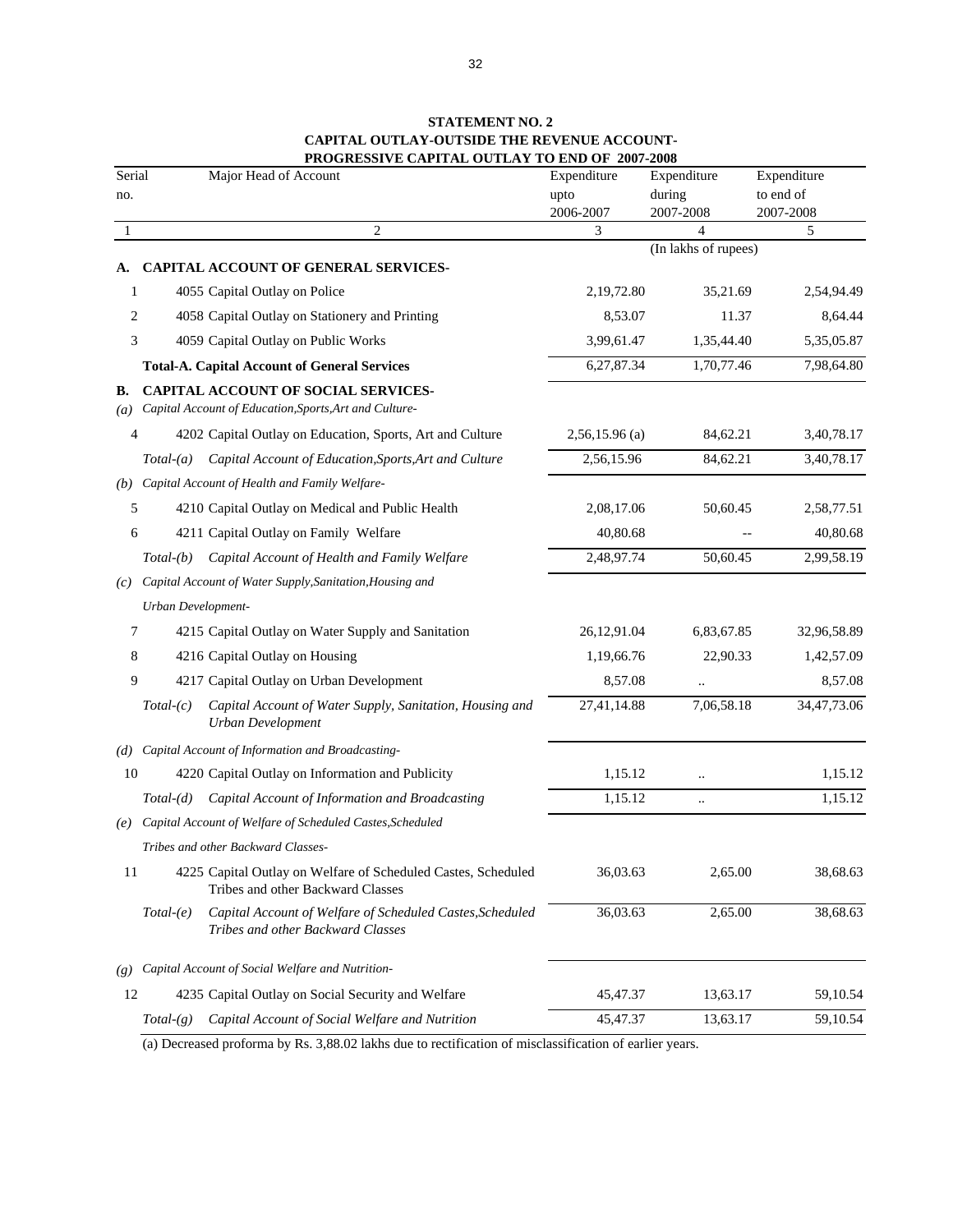| Serial<br>no. |                | Major Head of Account                                                                          | Expenditure<br>upto<br>2006-2007 | Expenditure<br>during<br>2007-2008 | Expenditure<br>to end of<br>2007-2008 |
|---------------|----------------|------------------------------------------------------------------------------------------------|----------------------------------|------------------------------------|---------------------------------------|
| $\mathbf{1}$  | $\overline{c}$ |                                                                                                | 3                                | 4                                  | 5                                     |
| В.<br>(h)     |                | <b>Capital Account of Social Services-concld.</b><br>Capital Account of Other Social Services- |                                  | (In lakhs of rupees)               |                                       |
| 13            |                | 4250 Capital Outlay on other Social Services                                                   | 40,09.62                         | 64,07.96                           | $1,04,10.47$ (b)                      |
|               | $Total-(h)$    | Capital Account of Other Social Services                                                       | 40,09.62                         | 64,07.96                           | $1,04,10.47$ (b)                      |
|               |                | <b>Total-B. Capital Account of Social Services</b>                                             | 33,69,04.32 (a)                  | 9,22,16.97                         | $42,91,14.18$ (b)                     |
| C.            |                | CAPITAL ACCOUNT OF ECONOMIC SERVICES-                                                          |                                  |                                    |                                       |
| (a)           |                | Capital Account of Agricultre and Allied Activities-                                           |                                  |                                    |                                       |
| 14            |                | 4401 Capital Outlay on Crop Husbandry                                                          | 1,62.39                          |                                    | 1,62.39                               |
| 15            |                | 4402 Capital Outlay on Soil and Water Conservation                                             | 1,36.64                          |                                    | 1,36.64                               |
| 16            |                | 4403 Capital Outlay on Animal Husbandry                                                        | 74.04                            | $\ddot{\phantom{a}}$               | 74.04                                 |
| 17            |                | 4404 Capital Outlay on Dairy Development                                                       | 18,56.04                         |                                    | 18,56.04                              |
| 18            |                | 4405 Capital Outlay on Fisheries                                                               | 47.19                            | $\ddotsc$                          | 47.19                                 |
| 19            |                | 4406 Capital Outlay on Forestry and Wild Life                                                  | 20.00                            |                                    | 20.00                                 |
| 20            |                | 4408 Capital Outlay on food Storage and Warehousing                                            | $-2,18,31.10$                    | 14,83.19                           | $-2,03,47.91$ (c)                     |
| 21            |                | 4416 Investments in Agricultural Financial Institutions                                        | 52.50                            |                                    | 52.50                                 |
| 22            |                | 4425 Capital Outlay on Co-operation                                                            | 1,31,10.46                       | 19,51.72                           | $1,42,97.55$ (b)                      |
| 23            |                | 4435 Capital Outlay on Other Agricultural Programmes                                           | 35.52                            |                                    | $-2,07.61$ (b)                        |
|               | $Total-(a)$    | Capital Account of Agricultre and Allied Activities                                            | $-63,36.32$                      | 34,34.91                           | $-39,09.17$ (b)                       |
| (d)           |                | Capital Account of Irrigation and Flood Control-                                               |                                  |                                    |                                       |
| 24            |                | 4700 Capital Outlay on Major Irrigation                                                        | 26,86,23.05                      | 4,28,01.84                         | 31, 14, 24.89                         |
| 25            |                | 4701 Capital Outlay on Medium Irrigation                                                       | 15,90,06.38                      | 3,94,93.74                         | 19,85,00.12                           |
| 26            |                | 4702 Capital Outlay on Minor Irrigation                                                        | 5,50,71.02                       |                                    | 5,50,71.02                            |
| 27            |                | 4711 Capital Outlay on Flood Conrtol Projects                                                  | 4,50,17.16                       | 64,48.76                           | 5,14,65.92                            |
|               | $Total-(d)$    | Capital Account of Irrigation and Flood Control                                                | 52,77,17.61                      | 8,87,44.34                         | 61,64,61.95                           |
| (e)           |                | Capital Account of Energy-                                                                     |                                  |                                    |                                       |
| 28            |                | 4801 Capital Outlay on Power Projects                                                          | 41,04,85.76                      | 8,48,90.00                         | 49,53,75.76                           |
|               | Total(e)       | Capital Account of Energy                                                                      | 41,04,85.76                      | 8,48,90.00                         | 49, 53, 75. 76                        |
| (f)           |                | Capital Account of Industry and Minerals-                                                      |                                  |                                    |                                       |
| 29            |                | 4851 Capital Outlay on Village and Small Industries                                            | 12,50.92                         | 6.10                               | $12,56.82$ (b)                        |
| 30            |                | 4854 Capital Outlay on Cement and Non-Metallic Mineral<br>Industries                           | 2.56                             | $\ddotsc$                          | 2.56                                  |

**STATEMENT NO.2 - Contd.**

(a) *Please see footnote (a) at page 32*

(b) *Decreased proforma by Rs. 7.11 lakhs, Rs 7,64.63 lakhs, Rs. 2,43.13 lakhs and Rs. 0.20 lakhs from the closing balances of major heads 4250,4425,4435 and 4851 respectively due to retirement of Capital/disinvestment.*

(c) *Minus figure was due to excess of receipts and recoveries over expenditure.*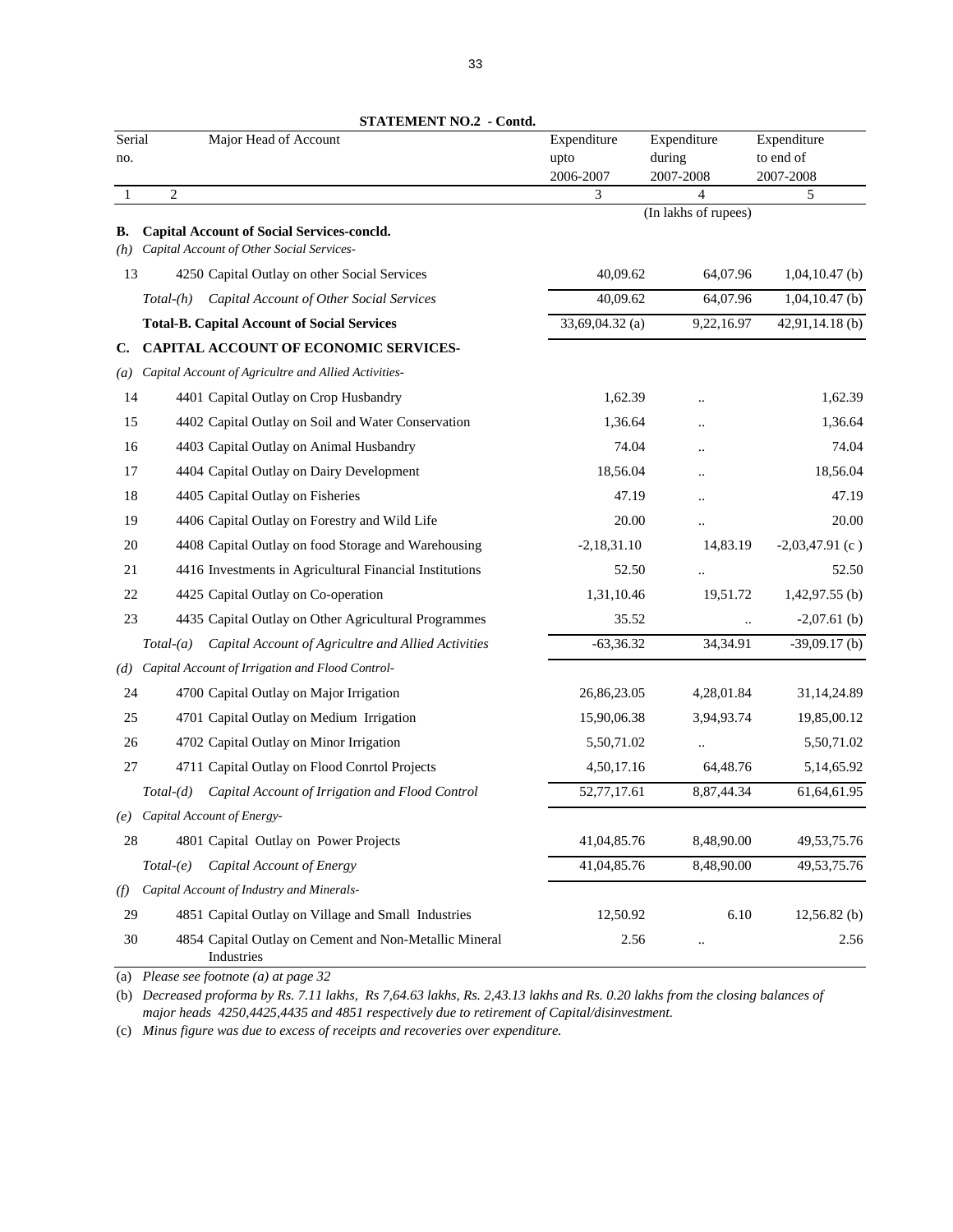| Serial       |                | Major Head of Account                                                 | Expenditure         | Expenditure          | Expenditure       |
|--------------|----------------|-----------------------------------------------------------------------|---------------------|----------------------|-------------------|
| no.          |                |                                                                       | upto                | during               | to end of         |
|              |                |                                                                       | 2006-2007           | 2007-2008            | 2007-2008         |
| $\mathbf{1}$ | $\overline{c}$ |                                                                       | 3                   | 4                    | 5                 |
|              |                |                                                                       |                     | (In lakhs of rupees) |                   |
| C.           |                | CAPITAL ACCOUNT OF ECONOMIC SERVICES -concld.                         |                     |                      |                   |
| (f)          |                | Capital Account of Industry and Minerals-concld.                      |                     |                      |                   |
| 31           |                | 4858 Capital Outlay on Engineering Industries                         | 40.61               |                      | 40.61             |
| 32           |                | 4859 Capital Outlay on Telecommunication and Electronic<br>Industries | 10,27.20            | 1.00                 | 10,28.20          |
| 33           |                | 4860 Capital Outlay on Consumer Industries                            | 44,12.96            | 2.00                 | 44,14.96          |
| 34           |                | 4875 Capital Outlay on Other Industries                               | 9.43                |                      | 9.43              |
| 35           |                | 4885 Other Capital Outlay on Industries and Minerals                  | 1,17,97.19          | 65,75.20             | 1,83,72.39        |
|              | $Total-(f)$    | Capital Account of Industry and Minerals                              | 1,85,40.87          | 65,84.30             | 2,51,24.97 (b)    |
| (g)          |                | Capital Account of Transport-                                         |                     |                      |                   |
| 36           |                | 5053 Capital Outlay on Civil Aviation                                 | 10,89.30            | 3,48.89              | 14,38.19          |
| 37           |                | 5054 Capital Outlay on Roads and Bridges                              | 22,06,55.34         | 3,96,61.92           | 26,03,17.26       |
| 38           |                | 5055 Capital Outlay on Road Transport                                 | 4,64,79.06          | 81,48.57             | 5,46,27.63        |
|              | $Total-(g)$    | Capital Account of Transport                                          | 26,82,23.70         | 4,81,59.38           | 31,63,83.08       |
| (i)          |                | Capital Account of General Economic Services-                         |                     |                      |                   |
| 39           |                | 5452 Capital Outlay on Tourism                                        | 83,73.72            | 15,09.86             | 98,83.58          |
|              | $Total-(j)$    | Capital Account of General Economic Services                          | 83,73.72            | 15,09.86             | 98,83.58          |
|              |                | <b>Total-C. Capital Account of Economic Services</b>                  | 1,22,70,05.34       | 23,33,22.79          | 1,45,93,20.17(b)  |
|              |                | <b>Grand Total</b>                                                    | $1,62,66,97.00$ (a) | 34, 26, 17. 22       | 1,96,82,99.15 (b) |

**STATEMENT NO.2 Concld.**

(a) Please see footnote (a) at page 32.

(b) Please see footnote (b) at page 33.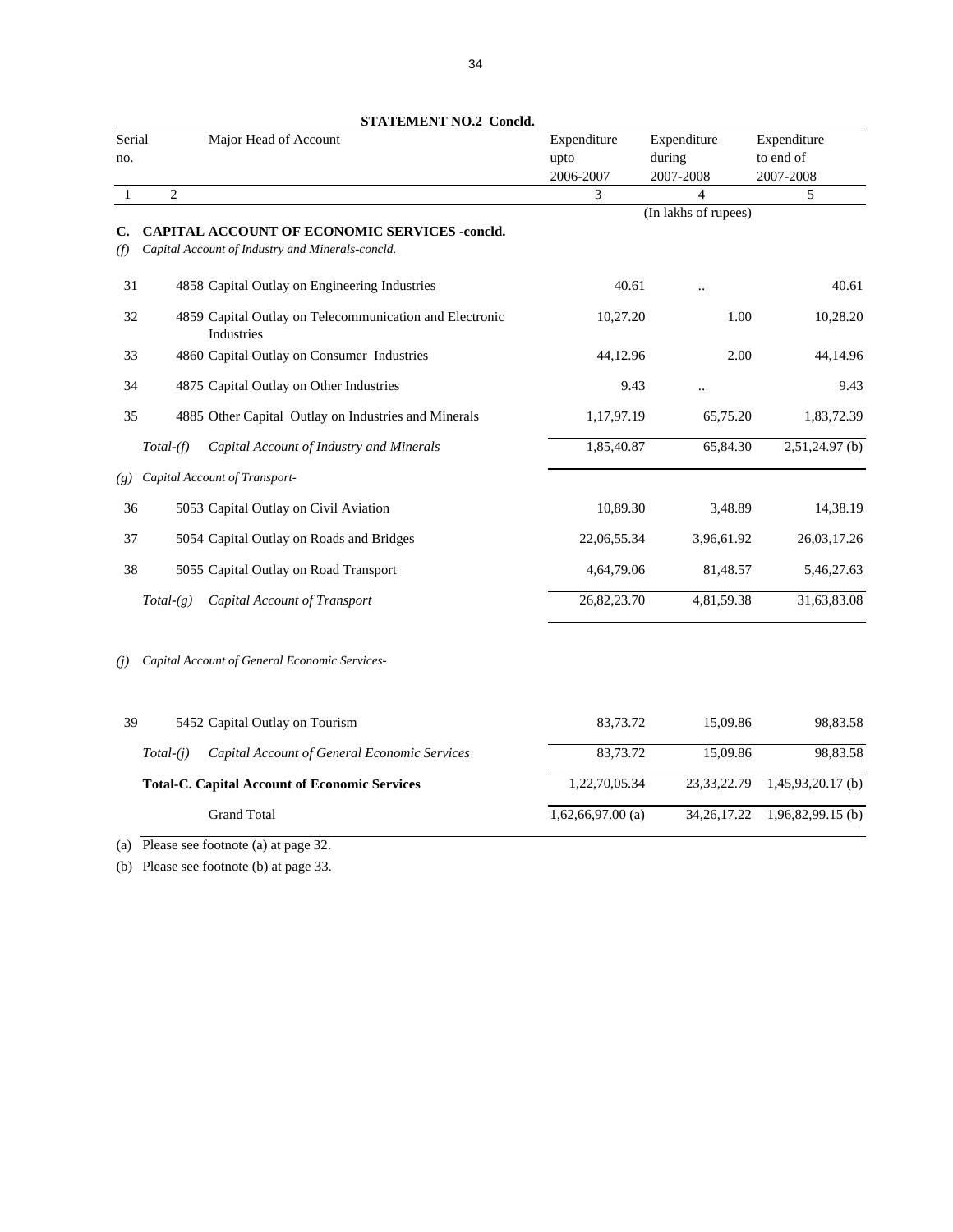#### **Explanatory Notes**

**1.** Capital expenditure of Rs. 1,95.61 crores upto 31st October 1966 incurred by the composite State of Punjab was to be allocated among the successor states in accordance with the provisions of the Punjab Re-organisation Act, 1966. An amount of Rs.83.31crores was allocated to the successor States to the end of 2007-2008. Out of which an expenditure of Rs. 26.12 crores under the heads 4250, 4401, 4403, 4404, 4408, 4425, 4435, 4700, 4702, 4711, 4851, 4854, 4858, 4860, 4875, 4885, 5053 and 5055 has been allocated to Haryana state so far and is included in the progressive expenditure to end of 2007-2008 against these heads. In all other cases, expenditure to the end of 2007-2008 exihibits the expenditure for the period from Ist November, 1966 to end of March 2008 only. The remaining expenditure Rs. 1,12.30 crores upto 31st October 1966 awaits allocation since the proprotion in which the expenditure is to be shared is yet to be mutually agreed to.

**2.** The details of Government investments in the shares of Statutory Corporations, Government companies, Joint Stock Companies and Co-operative Institutions are given in Statement no. 14 and Appendix I.

In 2007-2008 the Government invested Rs. 9,40,52.96 lakhs in Statutory Corporations (65,75.00 lakhs), Government Companies (Rs. 8,55,22.24 lakhs) and Co-operative Institutions (Rs.19,55.72 lakhs). Further out of investments in Co-operative Institutions Rs. 10,15.07 lakhs retired during the year.

The total investments of the Government in the share capital of different concerns at the end of 2005-2006, 2006-2007 and 2007-2008 were Rs. 22,61,44.31 lakhs, Rs. 30,58,05.31 lakhs and Rs. 39,88,43.20 lakhs respectively. The dividend received thereon during the three years was Rs. 1,92.14 lakhs (0.08 per cent) , Rs. 5,62.13 lakhs (0.18 per cent) and Rs. 6,04.59 lakhs (0.15 per cent). Furthter details are given in *Appendix I.*

**3.** The Financial results of the irrigation works, for which capital and revenue accounts are kept are given in statement no. 3.

**4.** The details of incomplete projects in the form of statement of commitments are given in *Appendix-IV.*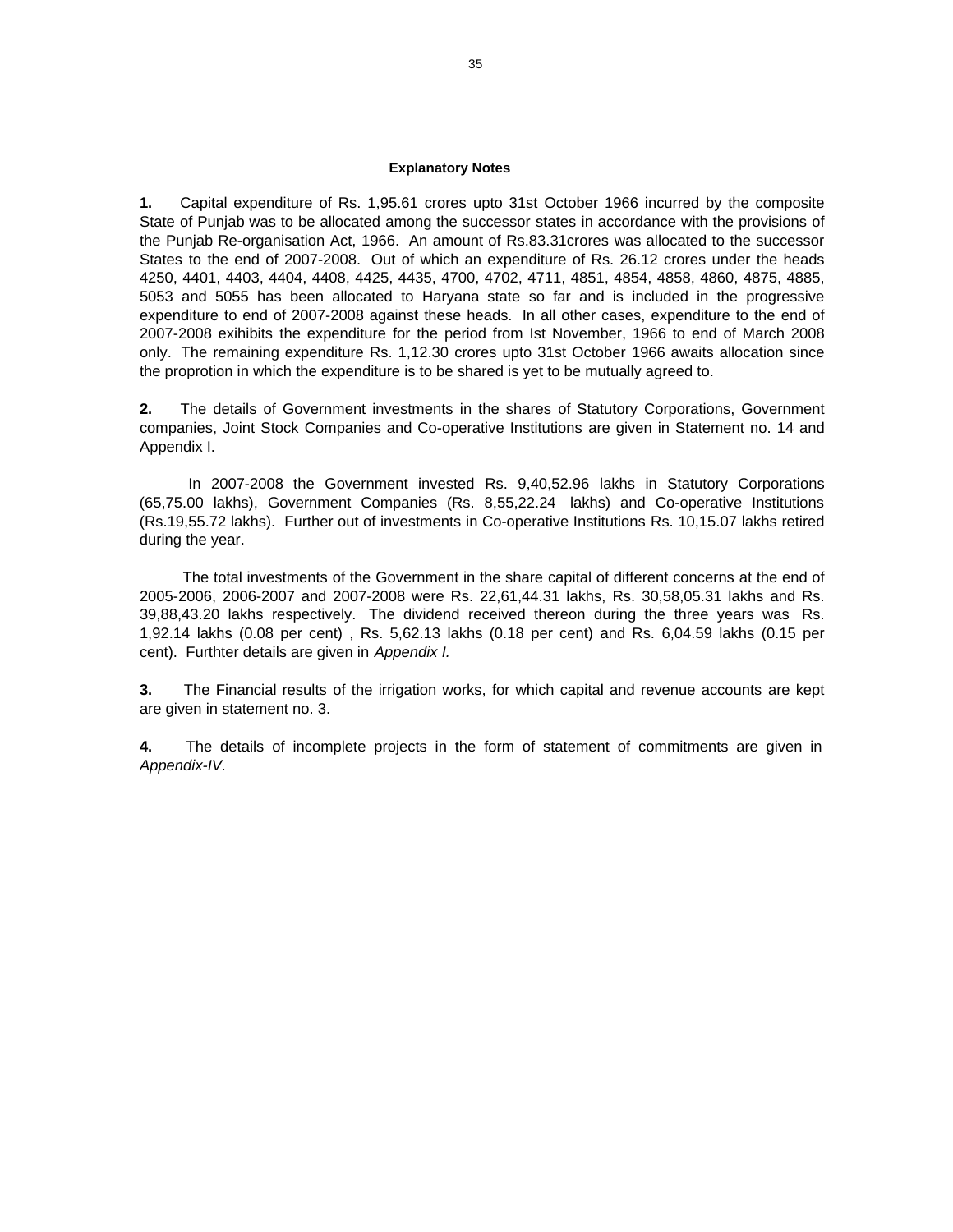| 5. The proforma accounts for 2007-2008 for six departmentally managed Government<br>is shown in the table below have not been prepared (July, 2008). |                                                                                                               |                                                        |  |  |  |  |  |
|------------------------------------------------------------------------------------------------------------------------------------------------------|---------------------------------------------------------------------------------------------------------------|--------------------------------------------------------|--|--|--|--|--|
|                                                                                                                                                      | Summary of the financial results of the working of these departmentally<br>proforma accounts is given below:- |                                                        |  |  |  |  |  |
| Serial<br>no.                                                                                                                                        | Undertaking/Scheme                                                                                            | Major Head under which accounted for                   |  |  |  |  |  |
|                                                                                                                                                      | $\overline{2}$                                                                                                | 3                                                      |  |  |  |  |  |
|                                                                                                                                                      | 1 Printing and Stationery Department-                                                                         |                                                        |  |  |  |  |  |
|                                                                                                                                                      | Nationalised Text Book Scheme                                                                                 | 4058 Capital Outlay on Stationery and Printing         |  |  |  |  |  |
|                                                                                                                                                      | 2 Agriculture Department-                                                                                     |                                                        |  |  |  |  |  |
|                                                                                                                                                      | (i) Seed Depot Scheme                                                                                         | 4401 Capital outlay on Crop Husbandry                  |  |  |  |  |  |
|                                                                                                                                                      | (ii) Purchase and Distribution<br>of pesticides                                                               | $\pmb{\mathsf{H}}$                                     |  |  |  |  |  |
|                                                                                                                                                      | 3 Animal Husbandry Department                                                                                 |                                                        |  |  |  |  |  |
|                                                                                                                                                      | Haryana Veterinary Vaccine Institute                                                                          | 4403 Capital Outlay on Animal Husbandry                |  |  |  |  |  |
|                                                                                                                                                      | 4 Food and Supplies Department-                                                                               |                                                        |  |  |  |  |  |
|                                                                                                                                                      | Grain Supply Scheme                                                                                           | 4408 Capital Outlay on Food Storage and<br>Warehousing |  |  |  |  |  |
|                                                                                                                                                      | 5 Transport Department-                                                                                       |                                                        |  |  |  |  |  |
|                                                                                                                                                      | Haryana Roadways                                                                                              | 5055 Capital Outlay on Road Transport                  |  |  |  |  |  |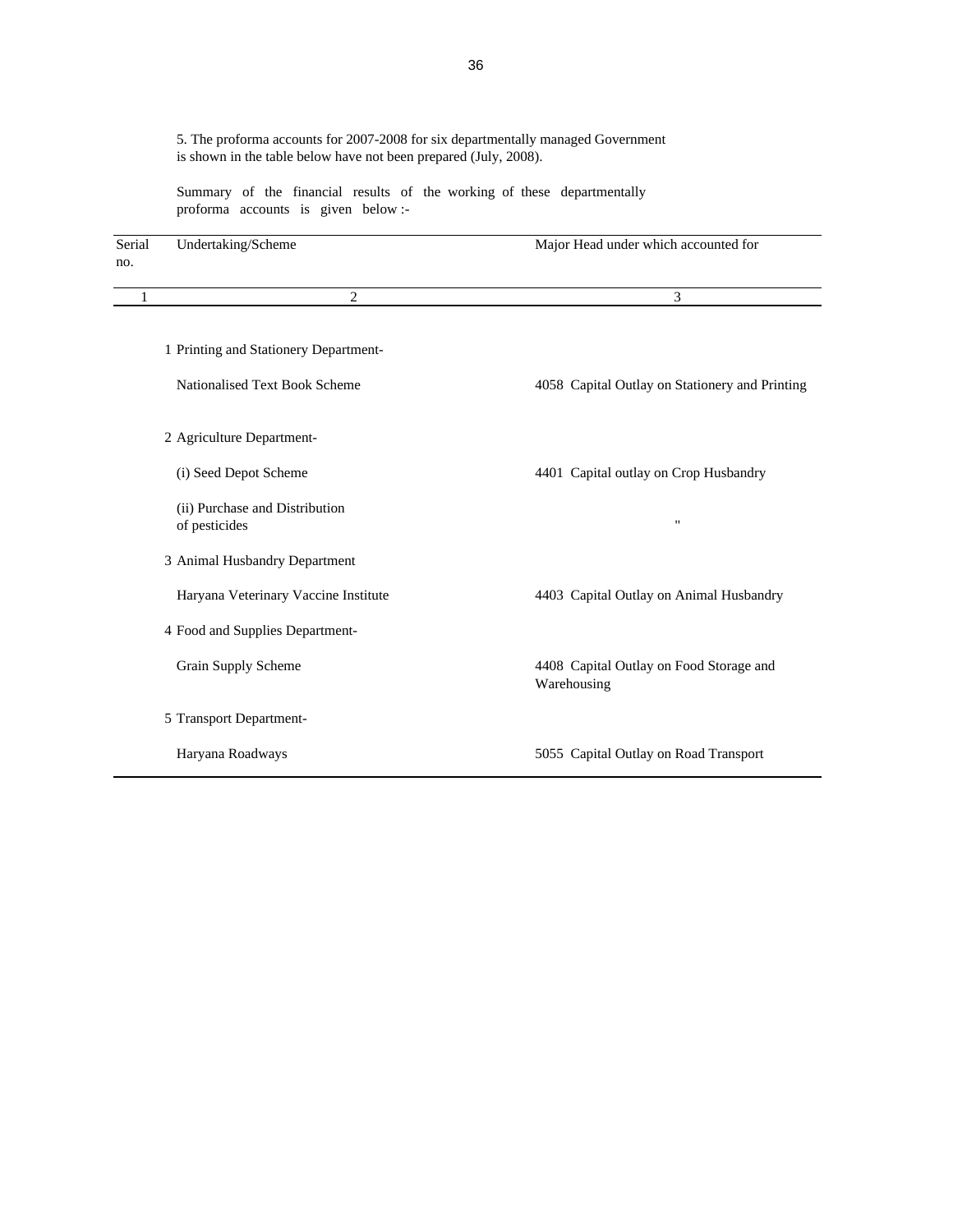commercial and quasi-commercial undertakings, the net expenditure on which

managed Government undertakings as disclosed by the latest available

| Year of Account          | Capital employed     | $Profit(+)$<br>$Loss(-)$  | Percentage of profit<br>or loss in relation to<br>capital employed |  |
|--------------------------|----------------------|---------------------------|--------------------------------------------------------------------|--|
| $\overline{\mathcal{A}}$ | 5                    | 6                         | 7                                                                  |  |
|                          | (In lakhs of rupees) |                           |                                                                    |  |
| 2004-05                  | 4,87.11              | $(+)$ 2,26.34             | $(+) 46.47$                                                        |  |
| 1987-88                  | (a)                  | $(-)10.20$                | $\cdot$ (a)                                                        |  |
| 1985-86                  | 2,52.89              | $(+)5.72$                 | $(+)2.26$                                                          |  |
| 2002-03                  | 0.19                 | $(-)1.96$                 |                                                                    |  |
| 2006-07                  |                      | $9,69,00.20$ (+) 12,19.17 | $(+)$ 1.26                                                         |  |
| 2001-02                  | 3,44,43.59           | $(-)59,00.65$             | $(-)17.13$                                                         |  |

(a) Information has not been received from the department (July 2008).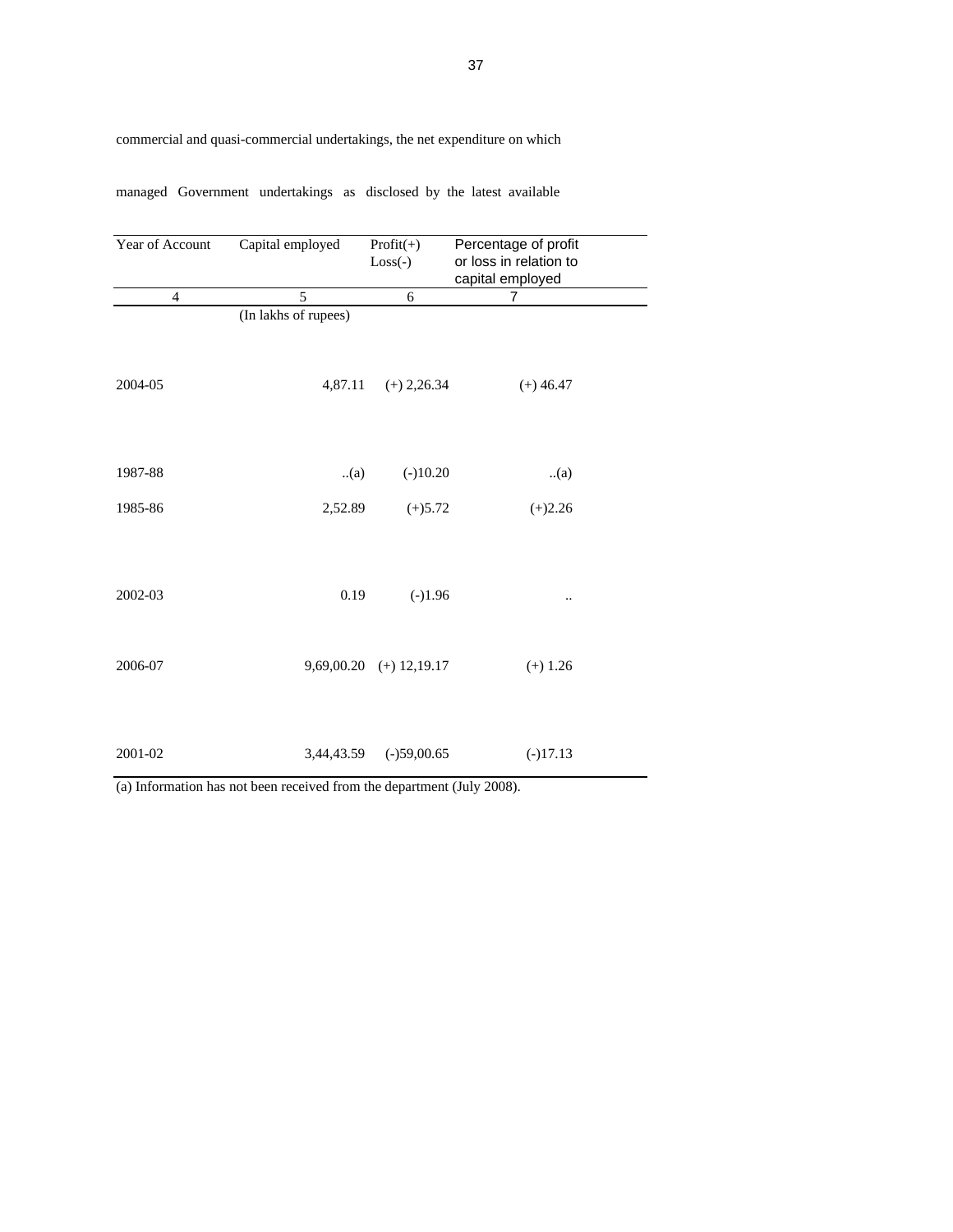| S.No Name of Project                                    |                                                     | Capital Outlay during the year                                        |                      | Capital Outlay to |  |
|---------------------------------------------------------|-----------------------------------------------------|-----------------------------------------------------------------------|----------------------|-------------------|--|
|                                                         | Direct                                              | Indirect                                                              | Total                | Direct            |  |
| $\overline{c}$<br>$\mathbf{1}$                          | 3                                                   | 4                                                                     | 5                    | 6                 |  |
| 1 Western Jamuna Canal including<br>Remodelling Project | $\ddot{\phantom{a}}$                                | $\ddot{\phantom{a}}$                                                  | $\ddot{\phantom{a}}$ | 38,99.42          |  |
| 2 Gurgaon Canal Project                                 | 0.29                                                |                                                                       | 0.29                 | 32,15.67          |  |
| 3 Jui Canal Project                                     |                                                     |                                                                       | $\ddot{\phantom{a}}$ | 11,38.20          |  |
| 4 Loharu Canal Project                                  | 32.69                                               |                                                                       | 32.69                | 47,37.52          |  |
| 5 Sewani Lift Irrigation Project                        | $\ddot{\phantom{0}}$                                |                                                                       | $\ddot{\phantom{0}}$ | 29,45.30          |  |
| 6 Jawahar Lal Nehru Canal Project                       | 22,92.44                                            |                                                                       | 22,92.44             | 2,08,85.34        |  |
| 7 Naggal Lift Irrigation Scheme                         |                                                     |                                                                       |                      | 6,38.25           |  |
| Total                                                   | 23, 25. 42                                          |                                                                       | 23, 25. 42           | 3,74,59.70        |  |
| S.No. Name of Project                                   | Revenue<br>during the year<br>(Column 11 and<br>12) | Working expenses and maintenance<br>charges during the Year<br>Direct | Indirect             | Total             |  |
|                                                         |                                                     |                                                                       |                      |                   |  |
| $\overline{2}$<br>1                                     | 13                                                  | 14                                                                    | 15                   | 16                |  |
| 1 Western Jamuna Canal including<br>Remodelling Project | 17,49.56                                            | 1,17,79.24                                                            |                      | 1,17,79.24        |  |
| 2 Gurgaon Canal Project                                 | 3,30.41                                             | 53.32                                                                 |                      | 53.32             |  |
| 3 Jui Canal Project                                     | 25.90                                               | 11,79.16                                                              |                      | 11,79.16          |  |
| 4 Loharu Canal Project                                  | 7,35.20                                             | 46,04.50                                                              |                      | 46,04.50          |  |
| 5 Sewani Lift Irrigation Project                        | 21.49                                               | 9,59.37                                                               |                      | 9,59.37           |  |
| 6 Jawahar Lal Nehru Canal Project                       | 14,55.91                                            | 62,30.14                                                              |                      | 62,30.14          |  |
| 7 Naggal Lift Irrigation Scheme                         | 22.32                                               | 5.60                                                                  | $\ddot{\phantom{0}}$ | 5.60              |  |
| Total                                                   | 43,40.79                                            | 2,48,11.33                                                            |                      | 2,48,11.33        |  |

### **STATMENT NO. 3 - FINANCIAL RESULTS**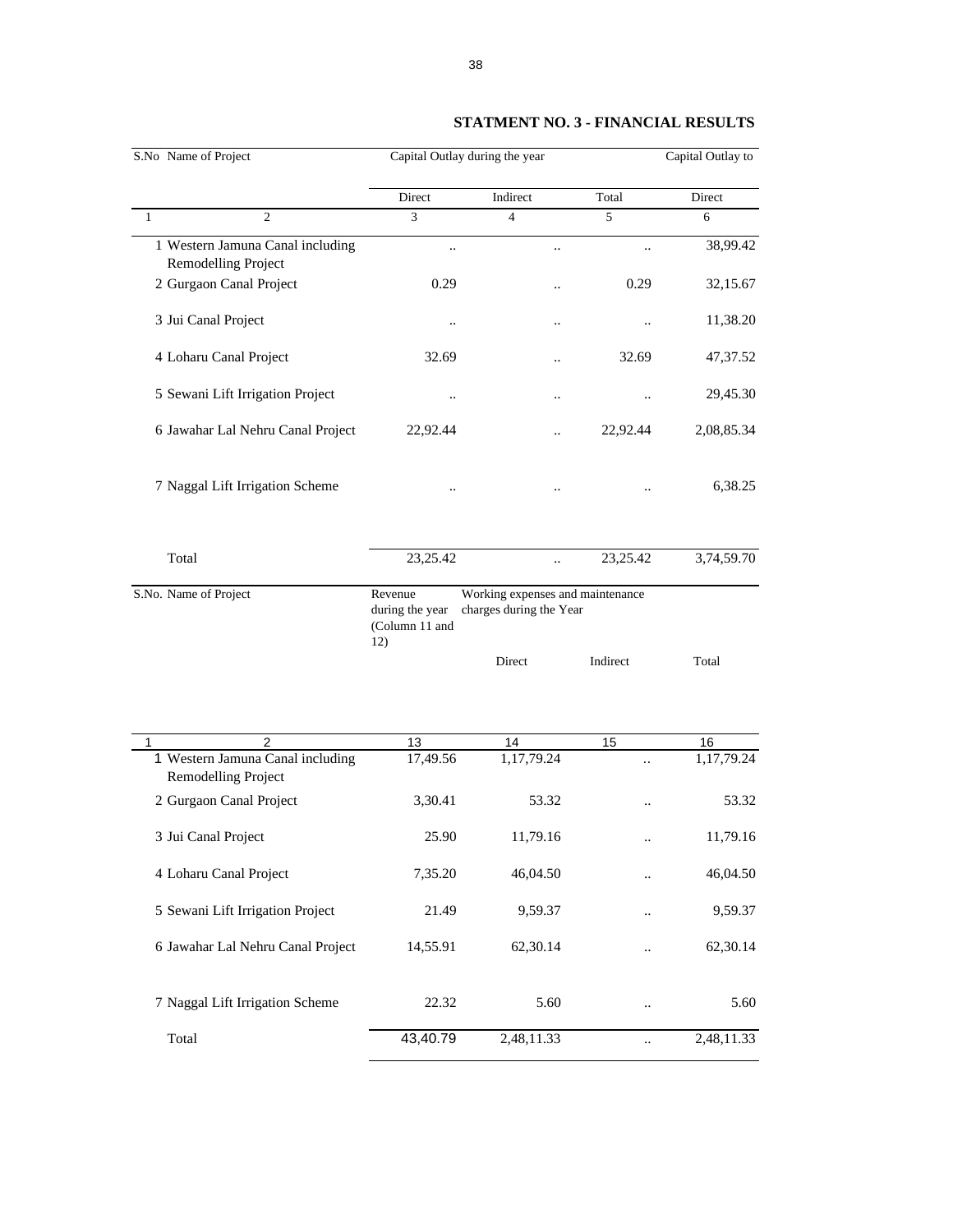|                                                                                                                     |                             |                                      |                                           | (Figures in lakhs of rupees) |                      |
|---------------------------------------------------------------------------------------------------------------------|-----------------------------|--------------------------------------|-------------------------------------------|------------------------------|----------------------|
| the end of the year                                                                                                 |                             | Revenue Receipts during the year     |                                           |                              | Revenue foregone or  |
|                                                                                                                     |                             |                                      |                                           |                              | remission of revenue |
| Indirect                                                                                                            | Total                       | Direct                               | Indirect                                  | Total                        | during the year      |
| $\overline{7}$                                                                                                      | 8                           | 9                                    | 10                                        | 11                           | 12                   |
| $\ddot{\phantom{a}}$                                                                                                | 38,99.42                    | 17,49.56                             | $\ddot{\phantom{a}}$                      | 17,49.56                     | $\ddot{\phantom{a}}$ |
|                                                                                                                     |                             |                                      |                                           |                              |                      |
|                                                                                                                     | 32,15.67                    | 3,30.41                              | $\ddot{\phantom{a}}$                      | 3,30.41                      | $\ddotsc$            |
|                                                                                                                     | 11,38.20                    | 25.90                                |                                           | 25.90                        | $\ddotsc$            |
|                                                                                                                     | 47,37.52                    | 7,35.20                              |                                           | 7,35.20                      |                      |
|                                                                                                                     | 29,45.30                    | 21.49                                |                                           | 21.49                        | $\ddotsc$            |
| $\ddot{\phantom{a}}$                                                                                                | 2,08,85.34                  | 14,55.91                             | $\ddot{\phantom{a}}$                      | 14,55.91                     | $\ddot{\phantom{a}}$ |
| $\ddot{\phantom{a}}$                                                                                                | 6,38.25                     | 22.32                                |                                           | 22.32                        |                      |
|                                                                                                                     | 3,74,59.70                  | 43,40.79                             | $\ddot{\phantom{a}}$                      | 43,40.79                     | $\ldots$             |
| Net Revenue excluding interest                                                                                      |                             |                                      | Net Profit or loss after meeting interest |                              |                      |
| Surplus of Revenue                                                                                                  | Rate percent on             | Interest on direct capital           | Surplus of revenue                        | Rate percent                 |                      |
| (Column 13) over<br>expenditure (column                                                                             | capital outlay to<br>end of | outlay (@ 5% during<br>the year      | over expenditure (+)<br>or excess         | on capital<br>outlay to      |                      |
|                                                                                                                     |                             |                                      |                                           | end of the                   |                      |
| $16)$ (+) excess of<br>expenditure (column<br>16) over revenue<br>$\left(\text{column } 13\right)$ $\left(-\right)$ | the year                    | 2007-2008) at the end<br>of the year | of expenditure over<br>$revenue(-)$       | year                         |                      |
| 17                                                                                                                  | 18                          | 19                                   | 20                                        | 21                           |                      |
| $-1,00,29.68$                                                                                                       | $-2,57.21$                  | 2,21.57                              | $-1,02,51.25$                             | $-2,62.89$                   |                      |
| 2,77.09                                                                                                             | 8.62                        | 1,60.76                              | 1,16.33                                   | 3.62                         |                      |
| $-11,53.26$                                                                                                         | $-1,01.32$                  | 56.91                                | $-12,10.17$                               | $-1,06.32$                   |                      |
| $-38,69.30$                                                                                                         | $-81.67$                    | 2,36.85                              | $-41,06.15$                               | $-86.67$                     |                      |
| $-9,37.88$                                                                                                          | $-31.84$                    | 1,47.26                              | $-10,85.14$                               | $-36.84$                     |                      |
| $-47,74.23$                                                                                                         | $-22.86$                    | 10,44.25                             | $-58,18.48$                               | $-27.86$                     |                      |
| 16.72                                                                                                               | 2.62                        | 31.91                                | $-15.19$                                  | $-2.38$                      |                      |
| $-2,04,70.54$                                                                                                       | $-54.65$                    | 18,99.51                             | $-2,23,70.05$                             | $-59.72$                     |                      |

## **OF IRRIGATION WORKS**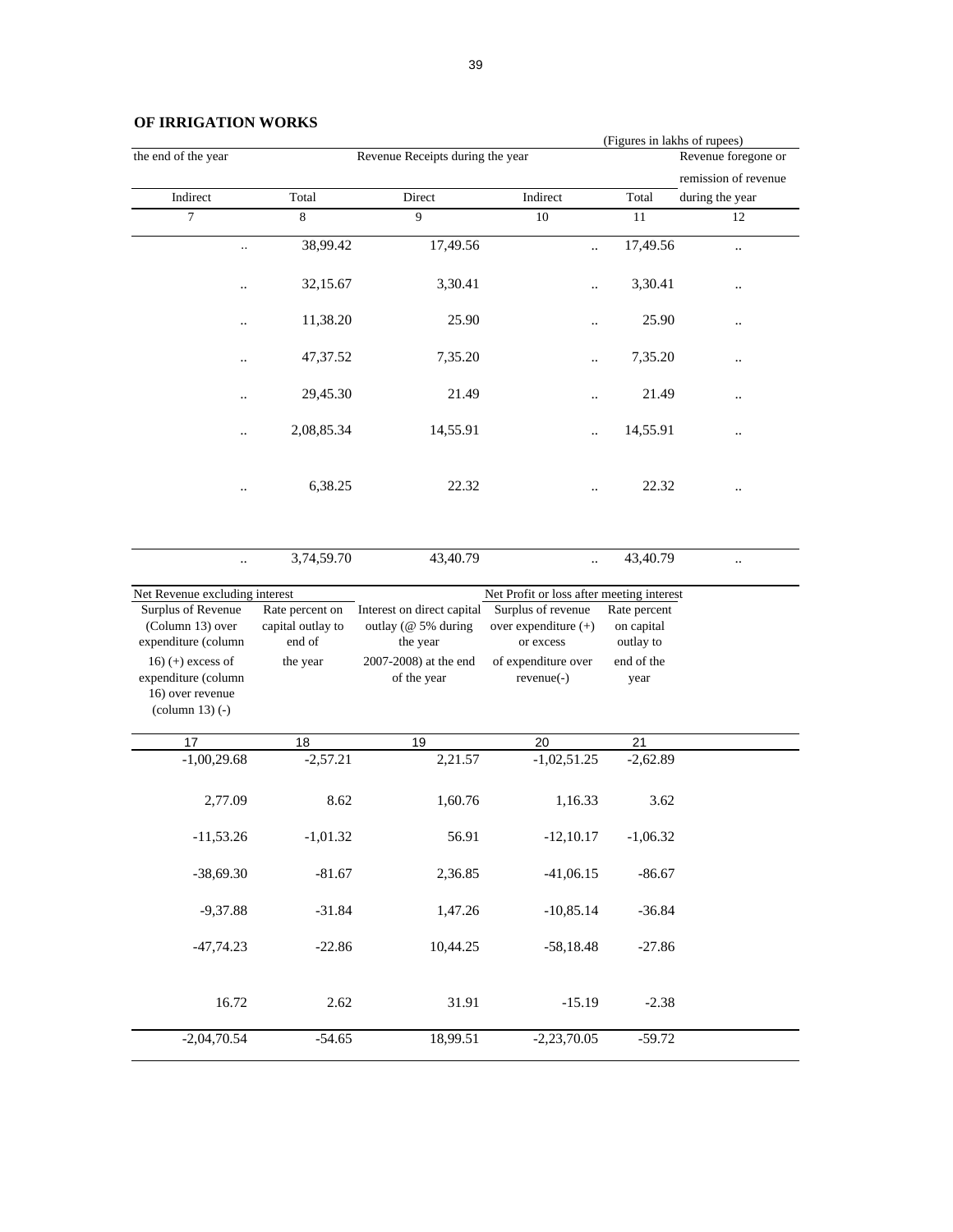### **Explanatory Notes**

In Haryana, there are seven Irrigation Projects which are revenue earning at the end of 2007- 2008. During 2007-2008 the potential created, utilised and intensity of irrigation actually achieved in each scheme/project was as per details given below:-

| Serial No.     | Name of Scheme/Project                                       | Potential (000 Hect) | Percentage<br>of Intensity |                |
|----------------|--------------------------------------------------------------|----------------------|----------------------------|----------------|
|                |                                                              | Created              | Utilised                   | Achieved       |
|                | 2                                                            | 3                    | 4                          | 5              |
| 1              | Western Jamuna Canal including<br><b>Remodelling Project</b> | 248                  | 103                        | 74             |
| $\overline{2}$ | <b>Gurgaon Canal Project</b>                                 | 61                   | 17                         | 22             |
| 3              | Jui Canal Project                                            | 73                   | 11                         | 51             |
| 4              | Loharu Canal Project                                         | 19                   | 12                         | 21             |
| 5              | Sewani Lift Irrigation Project                               | 43                   | 13                         | 21             |
| 6              | Jawahar Lal Nehru Canal Project                              | 97                   | 20                         | $\overline{7}$ |
| 7              | Naggal Lift Irrigation Scheme                                | 12                   | 9                          | 63             |

Less utilisation of potential created was due to non-availability of full water supply for irrigation.

Main crops grown in the command area of these projects are Sugarcane, Rice, Maize, Jowar, Cotton, Bajra, etc., in kharif and Wheat, Gram, Barley, Oil seeds etc. in Rabi.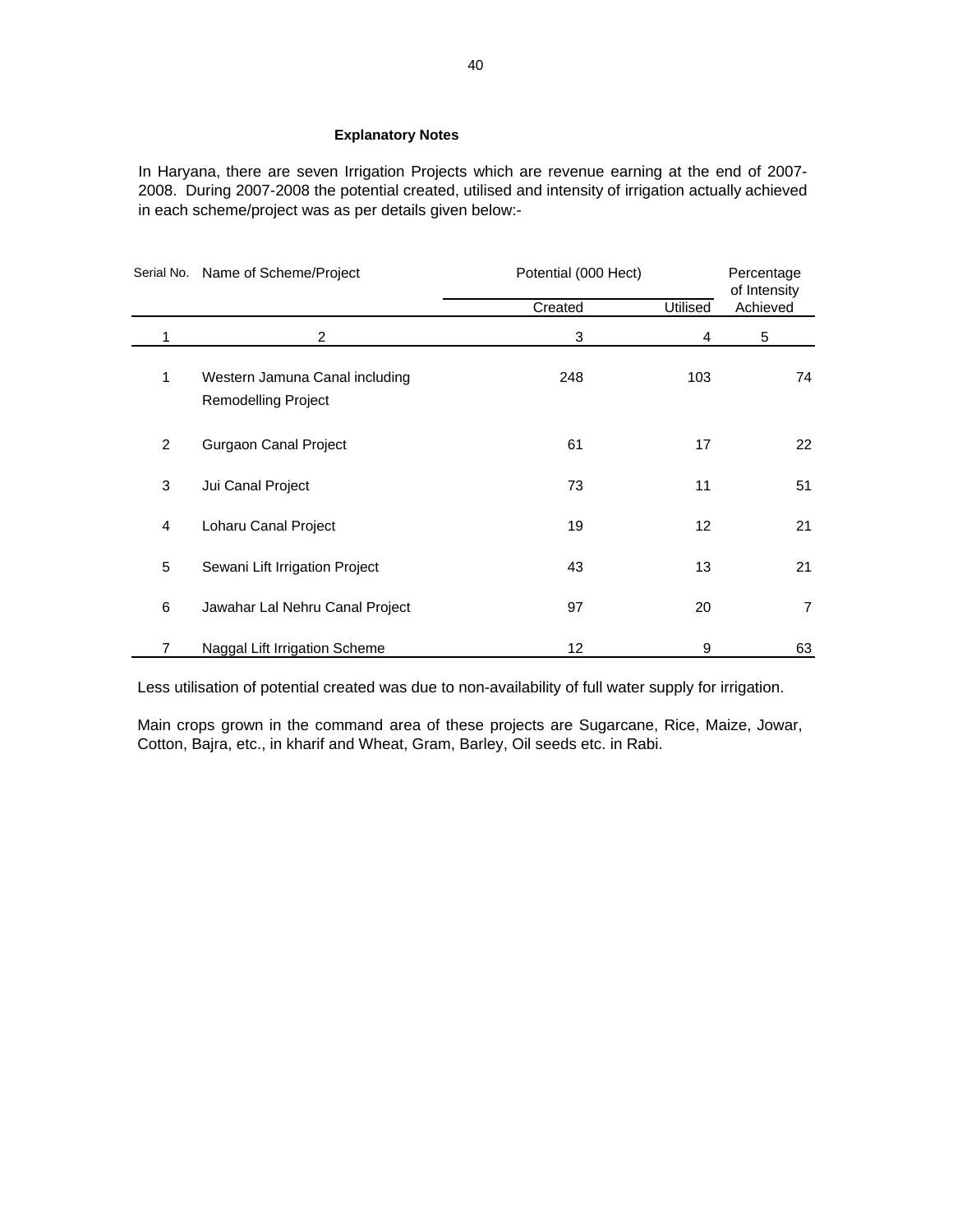| (i) Statement of borrowings                                   |                |                        |               |                       |                    |  |  |  |
|---------------------------------------------------------------|----------------|------------------------|---------------|-----------------------|--------------------|--|--|--|
| Nature of borrowings                                          | Balance on     | Receipts<br>Repayments |               | <b>Balance On</b>     | Net increase $(+)$ |  |  |  |
|                                                               | 1st April      | during the             | during the    | 31st March            | or decrease (-)    |  |  |  |
|                                                               | 2007           | year                   | year          | 2008                  |                    |  |  |  |
| 1                                                             | $\overline{c}$ | 3                      | 4             | 5                     | 6                  |  |  |  |
| E. PUBLIC DEBT -                                              |                |                        |               | (In crores of rupees) |                    |  |  |  |
| 6003 Internal Debt of the State<br>Government                 | 1,83,63.22     | 7,75.75                | 7,28.17       | 1,84,10.80            | $(+)$ 47.58        |  |  |  |
| 6004 Loans and Advances from the<br><b>Central Government</b> | 21, 23. 32     | 67.75                  | $1,12.74$ (a) | 20,78.33              | $(-)$ 44.99        |  |  |  |
| Total - Public Debt                                           | 2,04,86.54     | 8,43.50                | 8.40.91       | 2,04,89.13            | $(+)$ 2.59         |  |  |  |
| I. Small Savings, Provident Funds, etc -                      |                |                        |               |                       |                    |  |  |  |
| 8009 State Provident Funds                                    | 59, 31. 12     | 12,64.69               | 9,56.07       | 62, 39.74             | $(+)$ 3,08.62      |  |  |  |
| 8011 Insurance and Pension Funds                              | 26.62          | 9.36                   | 18.67         | 17.31                 | $(-)$ 9.31         |  |  |  |
| Total - Small savings,<br>Provident Funds etc.                | 59,57.74       | 12,74.05               | 9,74.74       | 62,57.05              | $(+)$ 2,99.31      |  |  |  |
| <b>Grand Total</b>                                            | 2,64,44.28     | 21,17.55               | 18,15.65      | 2,67,46.18            | $(+)$ 3,01.90      |  |  |  |

**STATEMENT NO. 4 - DEBT POSITION**

No law has been passed by the State Legislature under Article 293 of the constitution laying down the limit within which the Government may borrow on the Security of the Consolidated Fund of the State.

### **Explanatory Notes**

(1) Internal Debt of the State Government-

The transactions relating to loans raised in the open market, the loans received from the Reserve Bank of India, the Life Insurance Corporation of India, the National Bank for Agriculture and Rural Development, the National Co-operative Development Corporation, General Insurance Corporation of India etc. are recorded under this head.

No Market Loan was raised by the Government during the year.

 <sup>(</sup>a) Please see footnote (c) on page 191.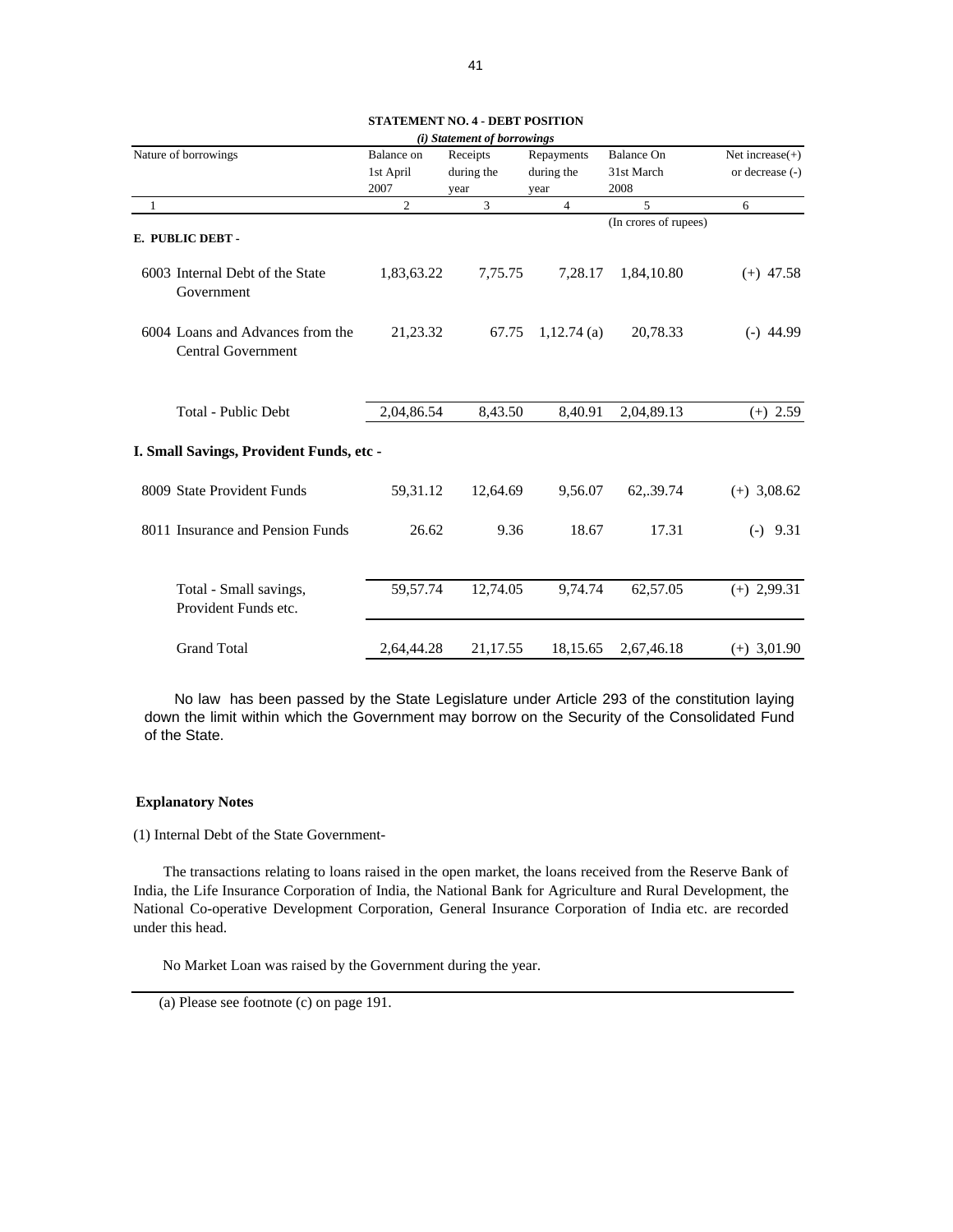Under Section 54(1) of Punjab Re-organisation Act, the Public Debt of the composite State of Punjab attributable to loans raised by issue of Government securities and outstanding with the public immediately before November 1966 became the debt of the State of Punjab and the State of Haryana is to pay to the state of Punjab it share of the amount due from time to time for servicing and repayment of the debt. The liability of Haryana State has been provisionally estimated to be Rs. 6.80 crores as on Ist November 1966. The amount paid upto the end of 31st March 1979 against this liability was Rs. 6.81 crores which is recorded under 'G Inter State Settlement' and therefore, not included in the total debt.

 The total payments against matured loans during the period from 1967-68 to 2007-08 was Rs. 10,42.42 crores. The outstanding liability against matured loans as on 31st March 2008 was Rs. 2.36 crore.

 The particulars of outstanding market loans are given in Annexure to Statement No. 17. The loans from the Reserve Bank of India represent adjustment relating to the short fall from the agreed minimum cash balance and borrowing purely of temporary character, viz; ordinary and special ways and means advances and overdraft from th Bank. The particulars of the transactions are given in the explanatory notes below statement no. 7.

Particulars of other outstanding loans are given in Statement No. 17 and annexure thereto.

*2. Loans and Advances from the Central Government-* Details of the loans and advances taken from the Government of India are given in Statement No. 17.

### *Rehabiliation Loans-*

In accordance with the terms and conditions agreed to between the Government of India and the composite Punjab State, rehabiliation loans outstanding on 31st March 1956 are to be repaid to the former to the extent amounts are actually realised from the displaced persons. A package deal on losses about loans advanced to the Punjab Government for rehabiliation of displaced persons was entered into between the State Government and the Government of India in March 1965, according to which the Government of India accepted liability of 65 percent of the outstanding amount of loans as on Ist January 1964, subject to the condition that the repayment of the balance 35 percent made by the State Government before 31st March 1965. The outstanding amount of loans was tentatively reckoned as Rs. 1.67 crores on Ist January 1964. Out of Rs. 58 lakhs payable by the State Government as its share Rs. 20 lakhs were paid in cash during 1964-65 and the balance (Rs. 38 lakhs) was set off against earlier overpayments of loans.

On re-organisation of the Punjab State the outstanding amount of loans (Rs. 1.09 crores) which awaited write off by the Government of India was allocated among the successor States and the share of Haryana was Rs. 0.33 crore. The Government of India sanctioned write off of Rs. 77 lakhs during 1966-67 (last re-organisation period). Rs. 28.96 lakhs representing Haryana's share of the write off were adjusted against the State's share in the debt liability by contra credit to "Deposit Account of Relief and Rehabiliation loans to be written off." The remaining amount of Rs. 4.04 lakhs is yet to be written off.

The repayment of rehabiliation loans sanctioned after 31st March 1956 as allocated to the State Government is being made in accordance with the terms and conditions applicable to each loan.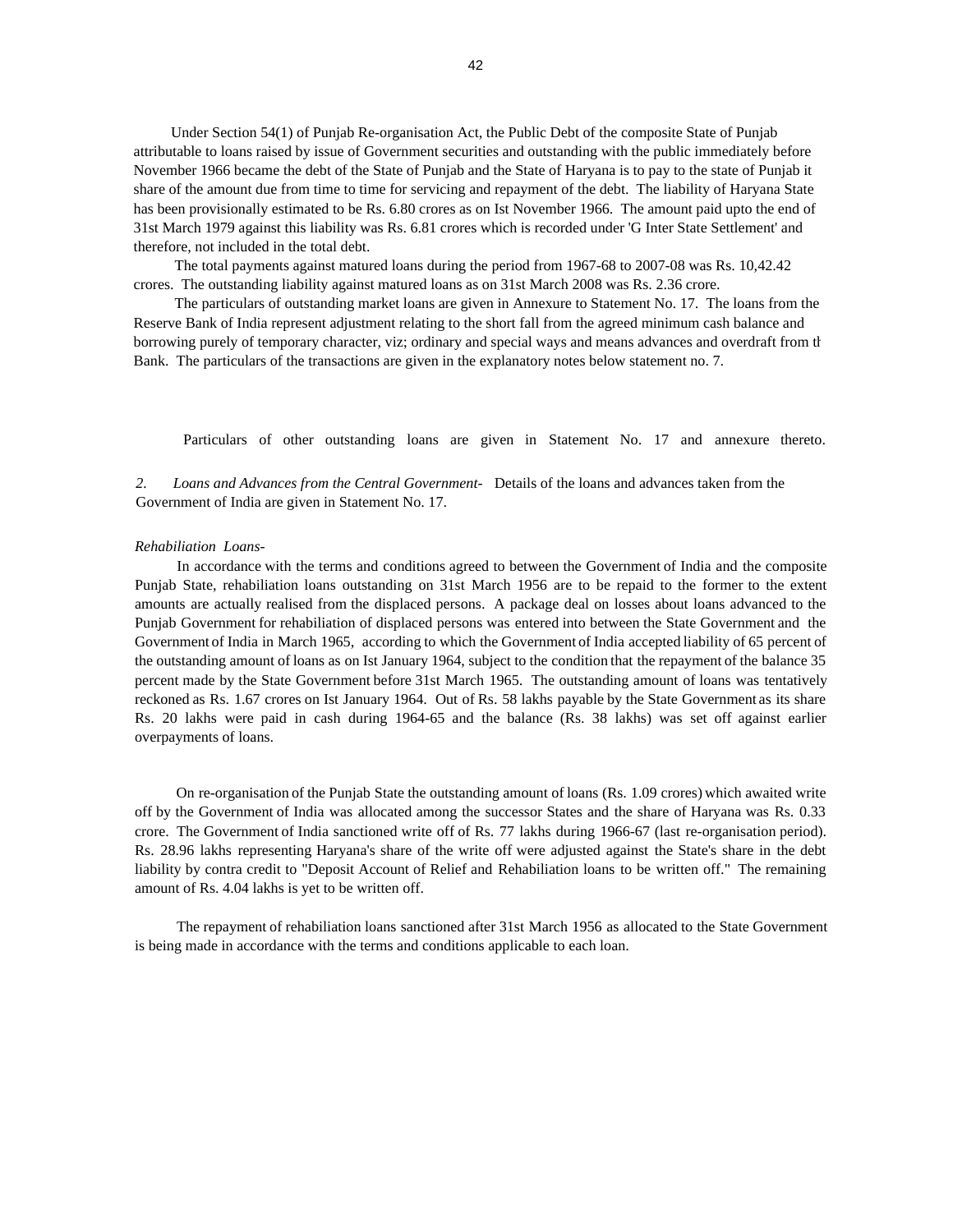| Name of Sinking Fund                                                                         | Balance on<br>1st April | <b>Additions</b><br>during the | Withdrawls<br>during the | Balance on<br>31st March |
|----------------------------------------------------------------------------------------------|-------------------------|--------------------------------|--------------------------|--------------------------|
|                                                                                              | 2007                    | year                           | year                     | 2008                     |
|                                                                                              | $\overline{c}$          | 3                              | $\overline{4}$           | 5                        |
|                                                                                              |                         |                                | (In lakhs of rupees)     |                          |
| 1 Loans received for Bhakra<br>Nangal Project by the Composite<br>State of Punjab            | 21.99                   | $\ddot{\phantom{0}}$           |                          | 21.99                    |
| 2 Loans received out of consolidated<br>open market borrowings of the<br>Government of India | 1,90.97                 |                                |                          | 1,90.97                  |
| 3 Amortisation of Market Loan:                                                               | 1,89,21.43              | 39,91.57                       |                          | 2,29,13.00               |
| Total                                                                                        | 1,91,34.39              | 39,91.57                       |                          | 2,31,25.96               |

The State Government has made amortisation arrangements for the repayement of the following loans :-

 Out of total balances of Rs. 2,31,25.96 lakhs in the Sinking funds, Rs. 2,29,13.00 lakhs were invested in Securities of the Government of India.

Small Savings, Provident Funds, etc.- This comprised the balances under Provident Funds and Insurance and Pension Funds of the Government servants.

### *(ii) Other Obligations*

In addition to the above, the balances at the credit of earmarked and other Funds, as also certain deposits to the extent to which they have not invested, but are merged with the general cash balance of Government, constitute the liability of the Government. The amount of such liabilityat the end of March 2008 was Rs. 23,71.36 crores as shown below (further details are given in the statement nos. 16 and 19.

| Nature of Obligation                                                                                                                 | Balance on<br>1st April | Receipts<br>during the | Repayments<br>during the | Balance on<br>31st March | Net Increase $(+)$<br>or Decrease(-) |
|--------------------------------------------------------------------------------------------------------------------------------------|-------------------------|------------------------|--------------------------|--------------------------|--------------------------------------|
|                                                                                                                                      | 2007                    | year                   | year                     | 2008                     |                                      |
|                                                                                                                                      | $\overline{c}$          | 3                      | 4                        | 5                        | 6                                    |
|                                                                                                                                      |                         |                        | (in crores of rupees)    |                          |                                      |
| Interest bearing obligations such as<br>depreciation reserve funds of<br>commercial undertakings, interest<br>bearing deposits, etc. | 2.50.63                 | 59.33                  | 51.00                    | 2.58.96                  | $(+) 8.33$                           |
| Non-interest bearing<br>obligations<br>such as civil deposits, deposits of<br>local funds, other earmarked funds,<br>etc.            | 19,20.78                | 28.84.37               | 26,92.75                 | 21,12.40                 | $(+)$ 1,91.62                        |
| Total                                                                                                                                | 21,71.41                | 29,43.70               | 27,43.75                 | 23,71.36                 | $(+)$ 1,99.95                        |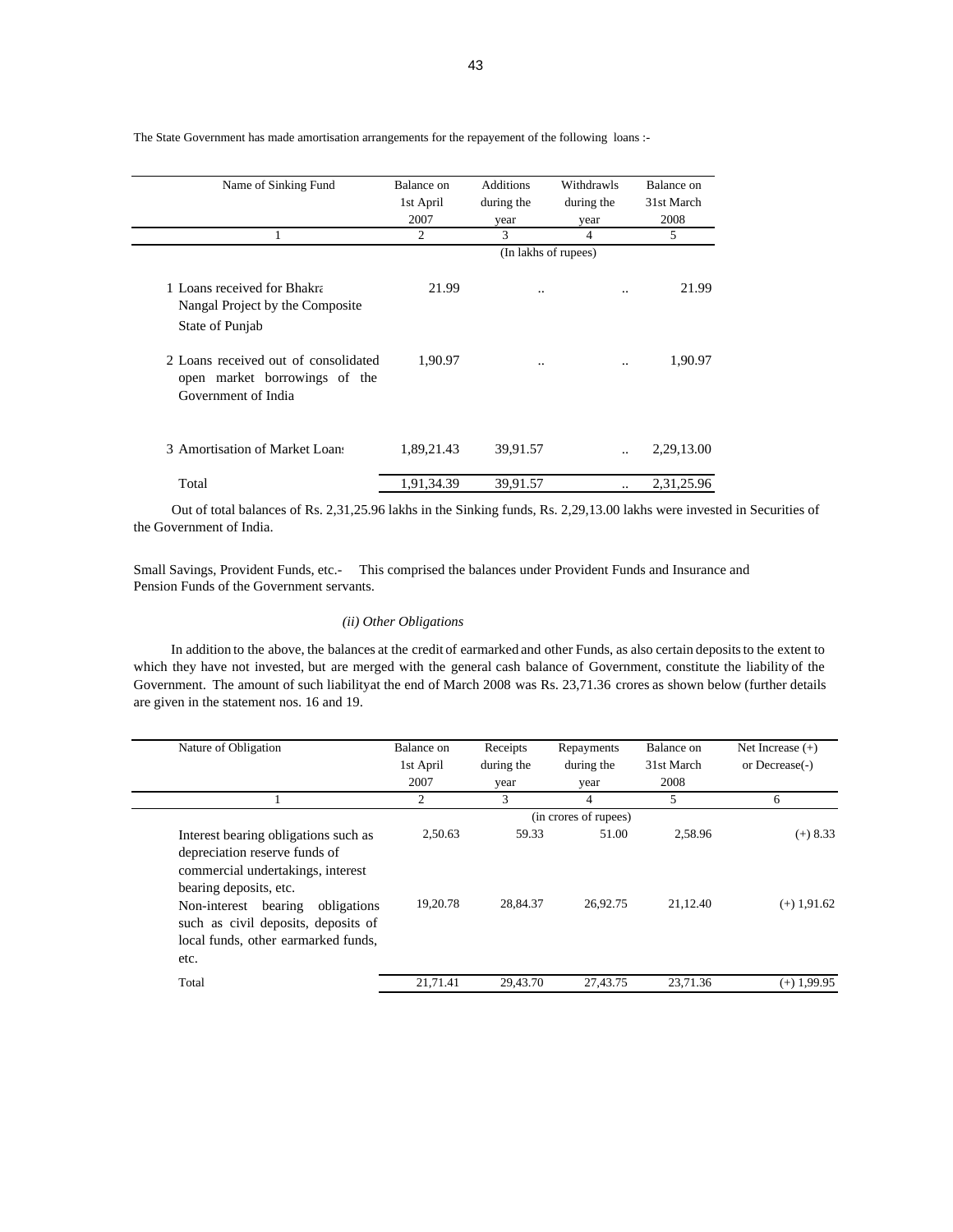## (iii) Service of Debt

| (a) Interest on debt and other obligations - The outstanding gross debt and other obligations and the total net |  |
|-----------------------------------------------------------------------------------------------------------------|--|
| amount from revenue during 2006-2007 and 2007-2008 as interest charges were as shown below :-                   |  |

|                                                                                                     | 2006-2007  | 2007-2008             | Net Increase $(+)$<br>or decrease(-) |
|-----------------------------------------------------------------------------------------------------|------------|-----------------------|--------------------------------------|
|                                                                                                     |            | (in crores of rupees) |                                      |
| Gross debt and other obligations at the end of the year<br>Interest paid by the Government -<br>(i) | 2,86,15.69 | 2,91,17.54            | $(+) 5,01.85$                        |
| (a) On Public Debt and Small Savings, Provident Funds                                               | 22,62.95   | 23,42.23              | $(+) 79.28$                          |
| (b) On other obligations                                                                            | 2.11       | 3.54                  | $(+)$ 1.43                           |
| Total                                                                                               | 22,65.06   | 23,45.77              | $(+)80.71$                           |
| (ii) Deduct                                                                                         |            |                       |                                      |
| Interest received on loans and advances given by the Govt.                                          | 94.75      | 20.95                 | $(-) 73.80$                          |
| Interest realised on investment of cash balances                                                    | 3,02.12    | 4,10.46               | $(+)$ 1,08.34                        |
| (iii) Net amount of interest charges                                                                | 18,68.19   | 19,14.36              | $(+) 46.17$                          |
| (iv) Percentage of Gross interest item (i)<br>to total revenue receipts                             | 12.62      | 11.88                 | $(-)$ 0.74                           |
| (v) Percentage of Net interest item (iii)<br>to total revenue receipts                              | 10.41      | 9.69                  | $(-) 0.72$                           |

In addition, there were adjusment of interest charges of Rs. 3,25.79 crores on account of interest received from departmental commercial undertakings.

The Government also received during the year Rs. 6.05 crores as dividendon investments in Public Sector Undertakings and other investments.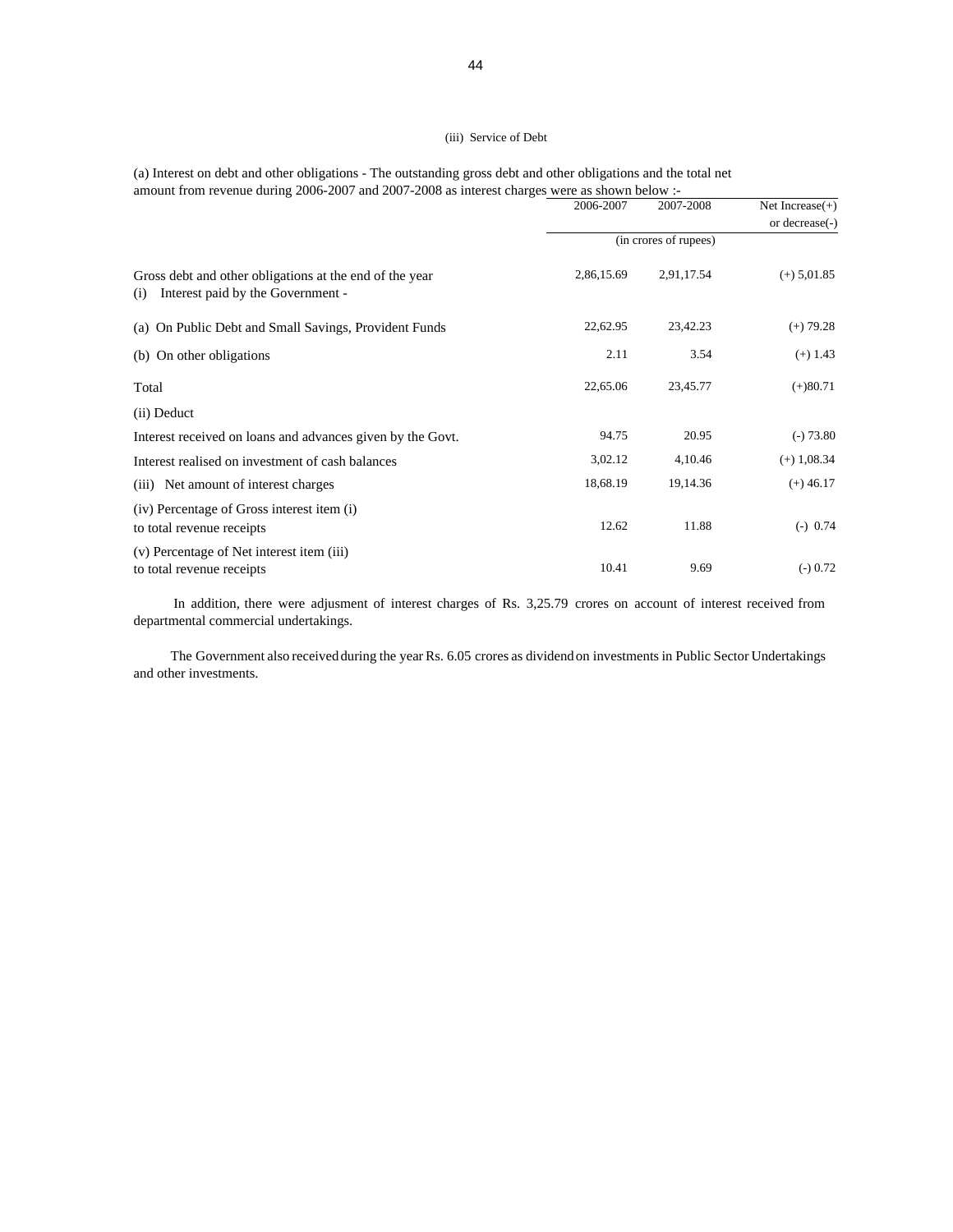|                                                                                                               |                                                       | (i) Statement of Loans and Advances |                           |                                                 |                                                         |
|---------------------------------------------------------------------------------------------------------------|-------------------------------------------------------|-------------------------------------|---------------------------|-------------------------------------------------|---------------------------------------------------------|
| Categories of Loans and<br>Advances                                                                           | <b>Balance</b><br>outstanding<br>on 1st April<br>2007 | Paid during<br>the year             | Repaid during<br>the year | Balance<br>outstanding<br>on 31st March<br>2008 | Net Increase $(+)$<br>or decrease(-)<br>during the year |
| $\mathbf{1}$                                                                                                  | $\overline{c}$                                        | $\overline{3}$                      | $\overline{4}$            | 5                                               | 6                                                       |
| <b>1 Loans for Social Services -</b>                                                                          |                                                       |                                     |                           | (In crores of rupees)                           |                                                         |
| (i) Education, Sports, Art and Culture                                                                        | 0.10                                                  |                                     | 0.03                      | 0.07                                            | $-0.03$                                                 |
| (ii) Water Supply, Sanitation, Housing and<br><b>Urban Development</b>                                        | 1,50.95                                               | $\ddot{\phantom{a}}$                | 5.02                      | 1,45.93                                         | $-5.02$                                                 |
| (iii) Welfare<br>Scheduled<br>of<br>Castes,<br>Scheduled<br>Tribes<br>and<br>Other<br><b>Backward Classes</b> | 0.44                                                  | $=$                                 |                           | 0.44                                            |                                                         |
| (iv) Social Welfare and Nutrition                                                                             | 1.45                                                  | $\ddotsc$                           | $\ddot{\phantom{a}}$      | 1.45                                            |                                                         |
| (v) Other Social Services                                                                                     | 0.96                                                  | $\ddot{\phantom{a}}$                |                           | 0.96                                            | $\ddot{\phantom{a}}$                                    |
| 2 Loans for Economic Services -                                                                               |                                                       |                                     |                           |                                                 |                                                         |
| (i) Agriculture and Allied Activities                                                                         | 84.93                                                 | 5.71                                | 3.41                      | 87.23                                           | 2.30                                                    |
| (ii) Rural Development                                                                                        | 3.47                                                  | 2.19                                | 0.21                      | 5.45                                            | 1.98                                                    |
| (iii) Irrigation and Flood Control                                                                            | 1,76.31                                               | $\ddot{\phantom{0}}$                | $\ddot{\phantom{a}}$      | 1,76.31                                         | $\ddotsc$                                               |
| (iv) Energy                                                                                                   | 2,62.79                                               | 2.51                                | 16.56                     | 2,48.74                                         | $-14.05$                                                |
| (v) Industry and Minerals                                                                                     | 7,70.98                                               | 1,19.51                             | 77.67                     | 8,12.82                                         | 41.84                                                   |
| (vi) Transport                                                                                                | 0.01                                                  | $\ddot{\phantom{a}}$                | $\ddot{\phantom{a}}$      | 0.01                                            | $\ddotsc$                                               |
| (vii) General Economic Services                                                                               | 14.25                                                 | $\ddot{\phantom{a}}$                | 1.09                      | 13.16                                           | $-1.09$                                                 |
| 3 Loans to Government Servants,<br>etc. -                                                                     |                                                       |                                     |                           |                                                 |                                                         |
| (i) Loans to Government Servants                                                                              | 3,58.40                                               | 1,55.58                             | 1,09.81                   | 4,04.17                                         | 45.77                                                   |
| <b>Grand Total</b>                                                                                            | 18,25.04                                              | 2,85.50                             | 2,13.80                   | 18,96.74                                        | 71.70                                                   |
| A more detailed account is given in statement no. 18.                                                         |                                                       |                                     |                           |                                                 |                                                         |

**STATEMENT NO. 5-LOANS AND ADVANCES BY THE STATE GOVERNMENT**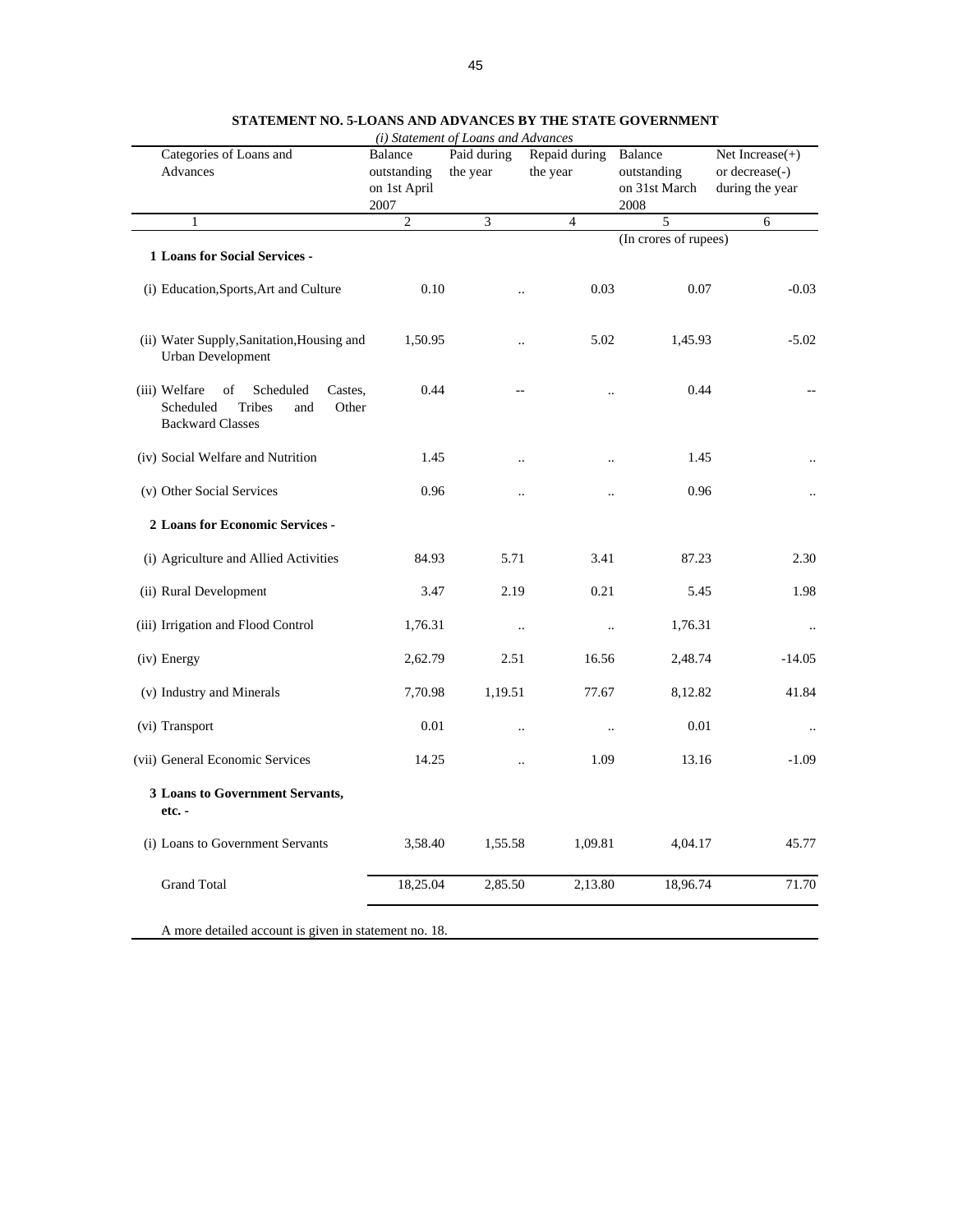#### *(ii) Recoveries in Arrears*

According to the orders issued by the Government, the administrative departments are required to intimate to the Accountant General (Accounts and Entitlement) office by July each year the arrears in recovery of principal and interest of loans of which the detailed accounts are maintained by the departmental officers, at the end of preceeding March. During the year 2007-2008, 132 statements were due from 14 departmental officers out of which only 5 statements were received. According to these statements recovery of Rs. 4,14,18.30 lakhs (principal Rs. 4,06,51.84 lakhs and interest Rs. 7,66.46 lakhs) was in arrears on 31st March 2008 as shown below:-

| Sl. No. Department/Scheme                                | Principal<br>(In lakhs of rupees) | Interest |
|----------------------------------------------------------|-----------------------------------|----------|
| 1 Cooperation-                                           |                                   |          |
| <i>i</i> Loans to Cooperative Sugar Mills                | 3,83,78.48                        |          |
| ii Loans to Integrated co-operative Development Projects | 18.25.70                          |          |
| 2 Deputy Commissioners-                                  |                                   |          |
| <i>i.</i> Loans for Rural Housing Scheme                 | 1.23.61                           | 1.85.24  |
| ii. Loans for low Income Group Housing Scheme            | 2,87.53                           | 5,12.51  |
| iii. Loans for Middle Income Group Housing Scheme        | 36.52                             | 68.71    |
| <b>Total</b>                                             | 4,06,51.84                        | 7,66.46  |

Of the 130 Statements due as on 31st March 2007, 16 Statements were received according to which recovery of Rs. 82,85.62 lakhs (Principal Rs. 72,87.55 lakhs and interest Rs. 9,98.07 lakhs) was in arrears as on 31st March 2007.

Against loans to Municipalities and improvement trusts of which the detailed accounts are maintained in the Accountant General (Accounts and Entitlement) office recovery of Rs.1,25,95.52 lakhs (principal Rs. 40,07.19 lakhs and interest Rs. 85,88.33 lakhs) was due at the end of March 2008 as indicated below:-

|                                            | Year in which<br>amount fell due | Principal            | Interest |
|--------------------------------------------|----------------------------------|----------------------|----------|
|                                            |                                  | (In lakhs of rupees) |          |
| Loans for Water Supply and Sanitation-     |                                  |                      |          |
| Water Supply, Sewerage and Sanitation-     |                                  |                      |          |
| Loans to Local Bodies, Municipalities etc. |                                  |                      |          |
|                                            | Upto 2004-2005                   | 31,76.04             | 72,74.69 |
|                                            | 2005-2006                        | 2,66.24              | 5,17.93  |
|                                            | 2006-2007                        | 2,65.02              | 4,13.44  |
|                                            | 2007-2008                        | 2,64.52              | 3,81.70  |

39,71.82 85,87.76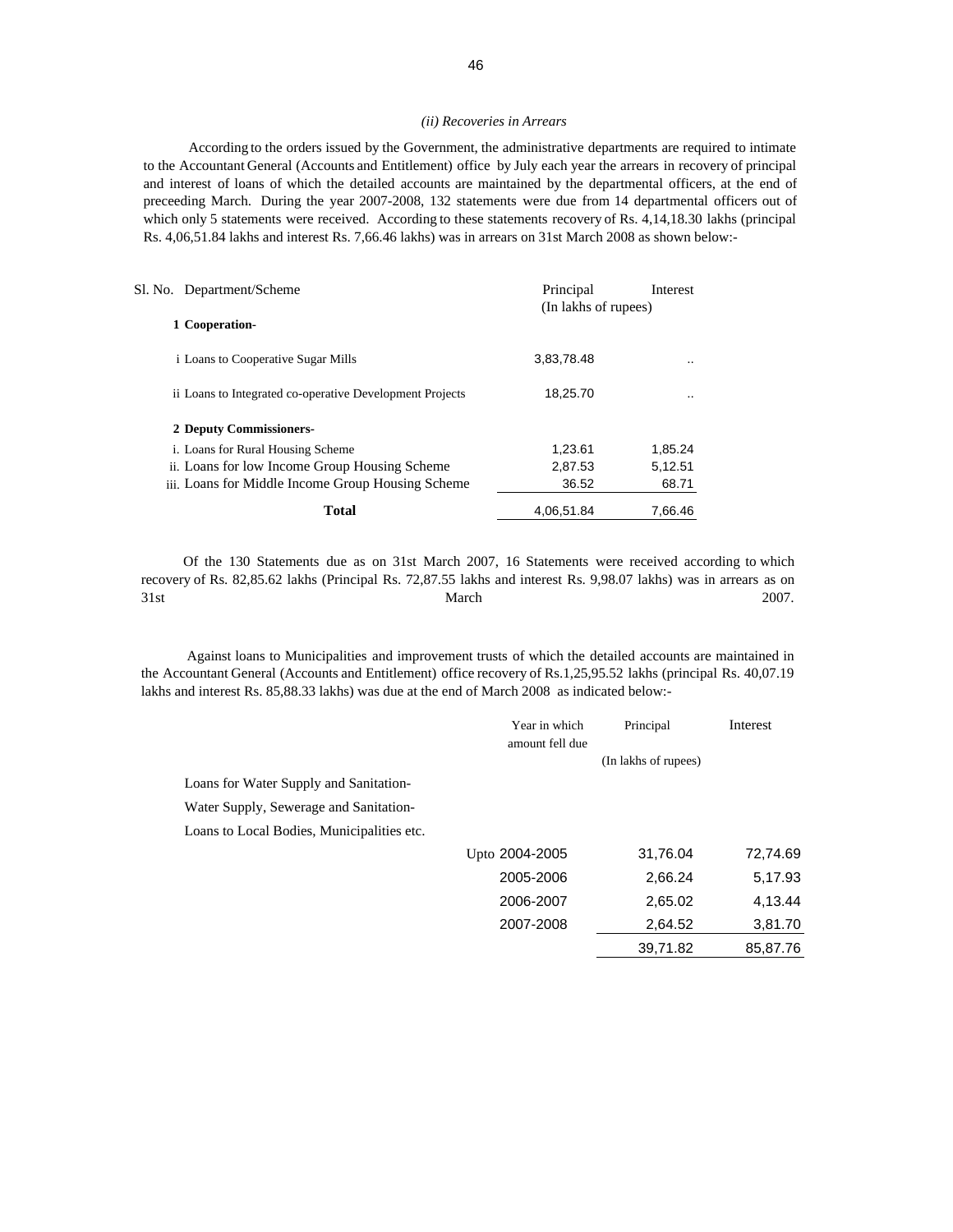|                                          | Year in which   | Principal            | Interest |
|------------------------------------------|-----------------|----------------------|----------|
|                                          | amount fell due |                      |          |
|                                          |                 | (In lakhs of rupees) |          |
| Loans for Urban Development-             |                 |                      |          |
| Loans to Local Bodies, corporations etc. |                 |                      |          |
| (i) Loans to improvement trusts          |                 |                      |          |
|                                          | Upto 2004-2005  | 25.30                | 0.08     |
|                                          | 2005-2006       |                      | 0.08     |
|                                          | 2006-2007       |                      | 0.08     |
|                                          | 2007-2008       |                      | 0.08     |
|                                          |                 | 25.30                | 0.32     |
| (ii) Loans to Municipalities under the   |                 |                      |          |
| Adhoc Revenue Earning Scheme             |                 |                      |          |
|                                          | Upto 2004-2005  | 10.07                | 0.08     |
|                                          | 2005-2006       |                      | 0.07     |
|                                          | 2006-2007       |                      | 0.07     |
|                                          | 2007-2008       |                      | 0.03     |
|                                          |                 | 10.07                | 0.25     |
|                                          | Total           | 40,07.19             | 85,88.33 |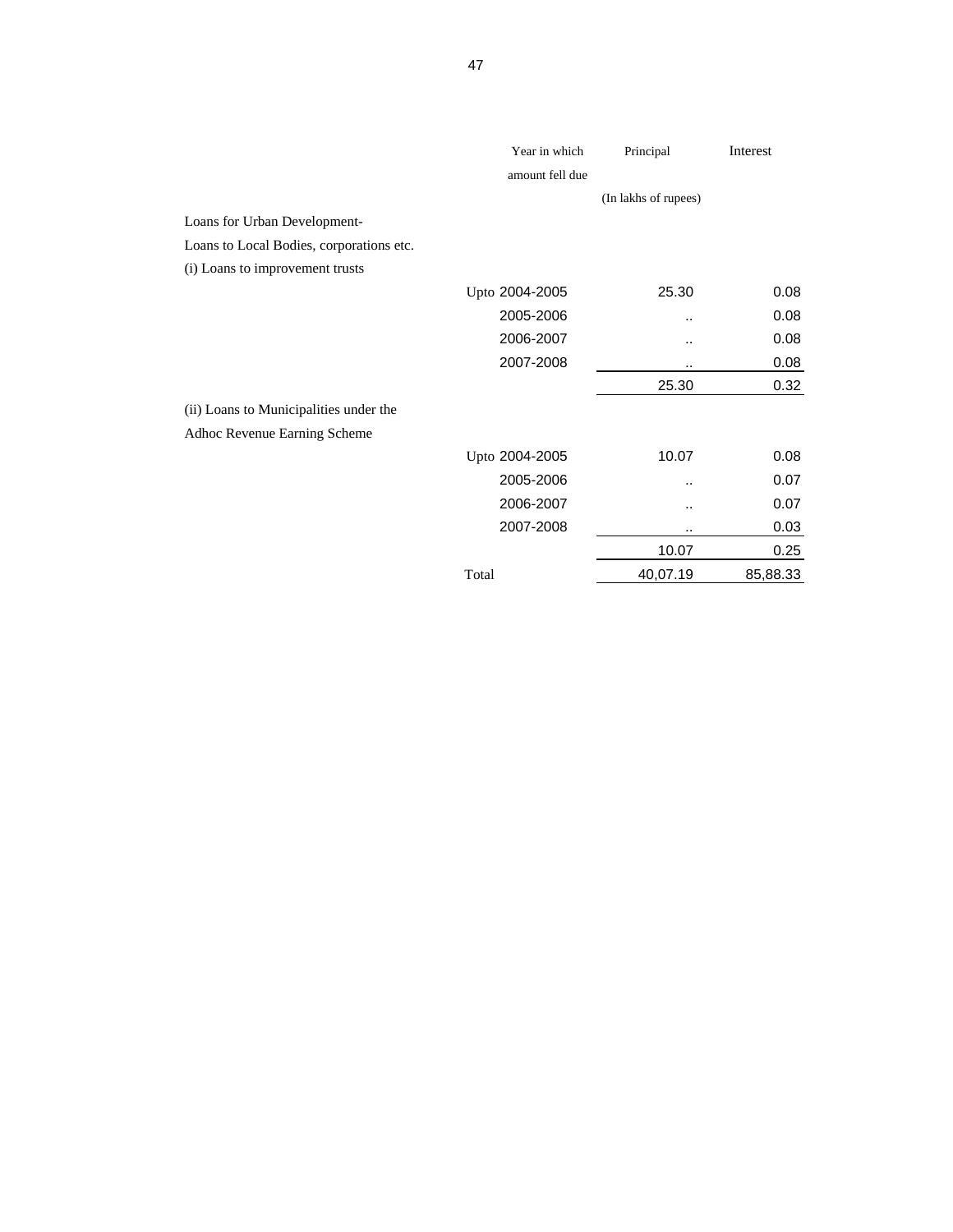### **STATEMENT NO. 6 - GUARANTEES GIVEN BY THE GOVERNMENT OF HARYANA IN RESPECT OF LOANS ETC. RAISED BY STATUTORY CORPORATIONS, GOVERNMENT COMPANIES, LOCAL BODIES AND OTHER INSTITUTIONS**

The guarantees given by the Government are shown below:-

|                                                                      | <b>Maximum</b> amount<br>guaranteed | Sums guaranteed outstanding on<br><b>31st March 2008</b> |                 |
|----------------------------------------------------------------------|-------------------------------------|----------------------------------------------------------|-----------------|
|                                                                      | (Principal only)                    | <b>Principal</b>                                         | <b>Interest</b> |
|                                                                      |                                     | (In lakhs of rupees)                                     |                 |
| Loans, Debentures, bonds etc., raised by                             |                                     |                                                          |                 |
| 1. Statutory Corporations and Boards                                 | 3,04,61.00                          | 1.38.32.38                                               |                 |
| 2. Government Companies                                              | 42,84,85.93                         | 25.19.20.93                                              |                 |
| 3. Co-operative Banks and Societies                                  | 17,51,49.01                         | 17.44.29.00                                              |                 |
| 4. Municipalities, Corporations, Townships and<br>Other local bodies |                                     |                                                          |                 |
| 5. Other Institutions                                                | $\cdot \cdot$                       | $\cdot \cdot$                                            |                 |
| Total                                                                | 63.40.95.94                         | 44.01.82.31                                              |                 |

No amount was paid by the Government towards guarantees during 2007-08. No law under Article 293 of the Constitution has been passed by the State Legislature laying down the limit within which the Government may give guarantee on the security of the Consolidated Fund of the State.

The sanctions issued by the State Government giving the guarantees also cover the repayment of interest becoming due. The Government Guarantee fee of Rs. 1,08.26 lakhs<sup>\*\*</sup> during 2007-08 was credited to Government Accounts during 2007-08.

The particulars of the guarantees are given below:-

| Public or other body for which guarantee<br>has been given and brief nature of<br>guarantee                                                         | <b>Maximum amount</b><br>Sums guaranteed outstanding on<br><b>31st March 2008</b><br>guaranteed |                      |    |  |
|-----------------------------------------------------------------------------------------------------------------------------------------------------|-------------------------------------------------------------------------------------------------|----------------------|----|--|
|                                                                                                                                                     | (Principal only)                                                                                | (In lakhs of rupees) |    |  |
| <b>Statutory Corporations and Boards (3)*</b>                                                                                                       |                                                                                                 |                      |    |  |
| Guarantee for repayment of loans/overdrafts,<br>amount raised by issue of bonds/debendures and<br>acceptance of fixed deposits, etc. and payment of |                                                                                                 |                      |    |  |
| interest at stipulated rates                                                                                                                        | 3,04,61.00                                                                                      | 1,38,32.38           |    |  |
| <b>Total-Statutory Corporations and Boards</b>                                                                                                      | 3,04,61.00                                                                                      | 1,38,32.38           |    |  |
| Government Companies $(12)^*$                                                                                                                       |                                                                                                 |                      |    |  |
| Guarantee for repayment of loans/ overdrafts,<br>amount raised by issue of debentures/bonds and<br>payments for machinery purchased and payment     |                                                                                                 |                      |    |  |
| of interest thereon                                                                                                                                 | 42,84,85.93                                                                                     | 25, 19, 20. 93       |    |  |
| <b>Total -Government Companies</b>                                                                                                                  | 42,84,85.93                                                                                     | 25, 19, 20. 93       | ٠. |  |

been shown under "Principal".

 *\* Figure in brackets indicates the number of institutions.*

*\*\* Differs with the accounts figure by Rs.1,07.97 lakhs as the same has not been reconciled by the State Government.*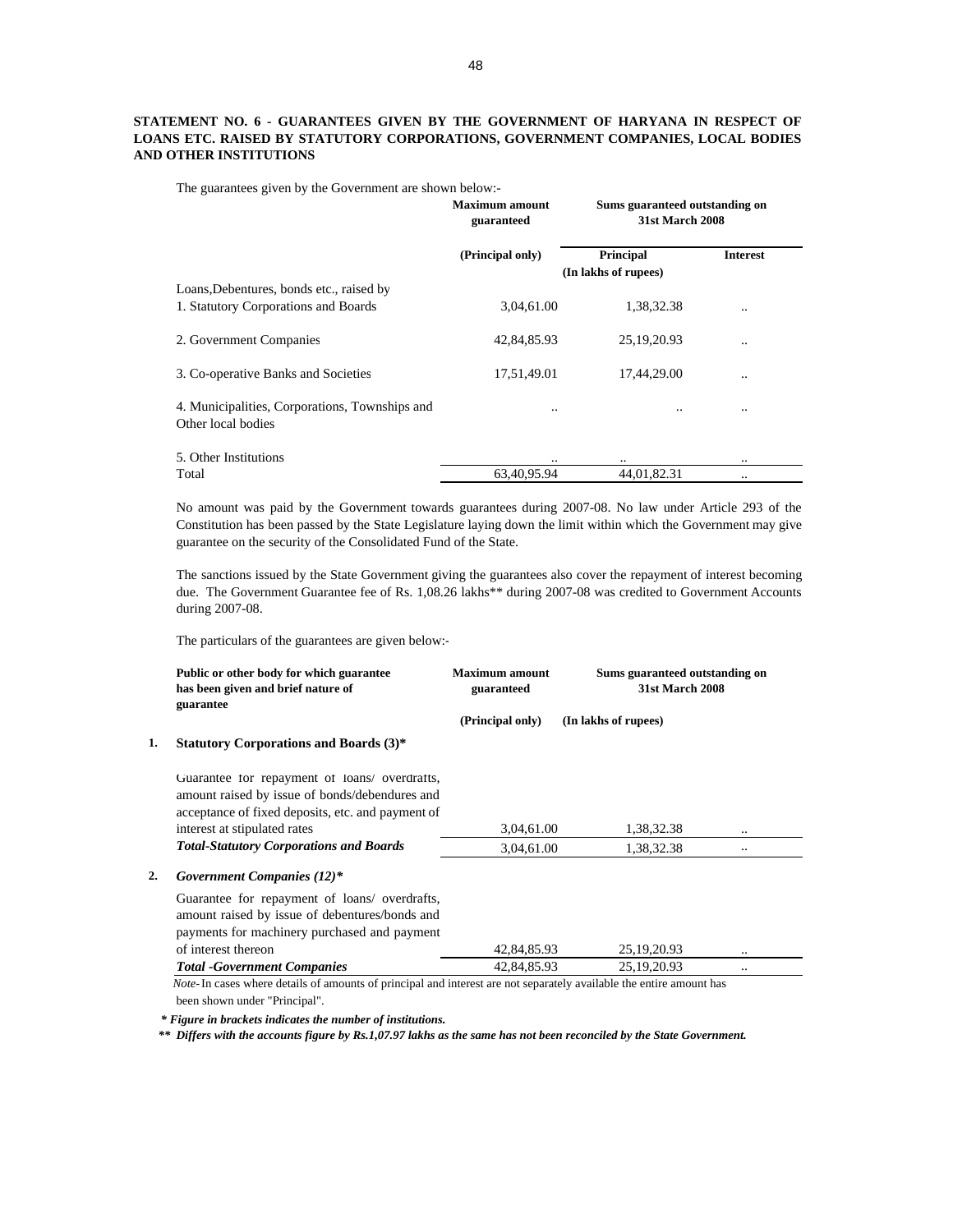**STATEMENT NO. 6 - Concld.**

|          | Public or other body for which guarantee<br>has been given and brief nature of<br>guarantee                                              | <b>Maximum</b> amount<br>guaranteed |                                   | Sums guaranteed outstanding on<br>31st March 2008 |  |
|----------|------------------------------------------------------------------------------------------------------------------------------------------|-------------------------------------|-----------------------------------|---------------------------------------------------|--|
|          |                                                                                                                                          | (Principal only)                    | Principal<br>(In lakhs of rupees) | <b>Interest</b>                                   |  |
| 3.       | <b>Cooperative Banks and Societies</b>                                                                                                   |                                     |                                   |                                                   |  |
| А.       | (i) Co-operative Banks $(2)^*$<br>Guarantee for repayment of amount raised by<br>issue of debentures and payment of interest             |                                     |                                   |                                                   |  |
|          | thereon including cash credit from Rural                                                                                                 |                                     |                                   |                                                   |  |
|          | Development Bank                                                                                                                         | 17,20,32.00                         | 17,20,32.00                       |                                                   |  |
| В.       | <b>HARCO Bank</b><br><b>Dairy Co-operatives-</b>                                                                                         | 5,47.01                             |                                   |                                                   |  |
|          |                                                                                                                                          |                                     |                                   |                                                   |  |
|          | Haryana State Co-opertaive Dairy Federation                                                                                              | 25,70.00                            | 23,97.00                          |                                                   |  |
|          | <b>Cooperative Sugar Mills-</b><br>Cooperative Sugar Mills Limited, Rohtak                                                               | (a)                                 | (a)                               | $\ddot{\phantom{a}}$                              |  |
|          | <b>Total -Cooperative Banks and Societies</b>                                                                                            | 17,51,49.01                         | 17,44,29.00                       | $\ddot{\phantom{a}}$                              |  |
| 4.<br>А. | Municipalieties, Corporations, Township and<br>other Local bodies<br>Muncipalities**<br>Guarantee to Life Insurance Corporation of India | (a)                                 | (a)                               |                                                   |  |
|          | for loans obtained by Municipal committees                                                                                               |                                     |                                   |                                                   |  |
| В.       | Guarantee for repayment of principal and<br>payment of interest on loans raised from<br>Housing and Urban Development Corporation        | (a)                                 | (a)                               |                                                   |  |
| C.       | Guarantee to General Insurance Corporation for<br>loans obtained by Municipal Committees                                                 | (a)                                 | (a)                               |                                                   |  |
|          | <b>Total -Municipalities, Corporations,</b><br><b>Townships and Other Local Bodies</b>                                                   | (a)                                 | (a)                               |                                                   |  |
| (5)      | Other Institutions (3)*                                                                                                                  |                                     |                                   |                                                   |  |
|          | Guarantee to Haryana State Cooperative Supply<br>and Marketing Federation, Haryana Urban                                                 |                                     |                                   |                                                   |  |
|          | Development Authority and CONFED                                                                                                         | (a)                                 | (a)                               | $\ddotsc$                                         |  |
|          |                                                                                                                                          |                                     |                                   |                                                   |  |
|          | <b>Total</b> - Other Institutions                                                                                                        | (a)                                 | (a)                               | $\ddot{\phantom{a}}$                              |  |

*\*\* No. of Municipalities not intimated by the Government.*

*(a) Information is awaited from the departments/Government (July 2008).*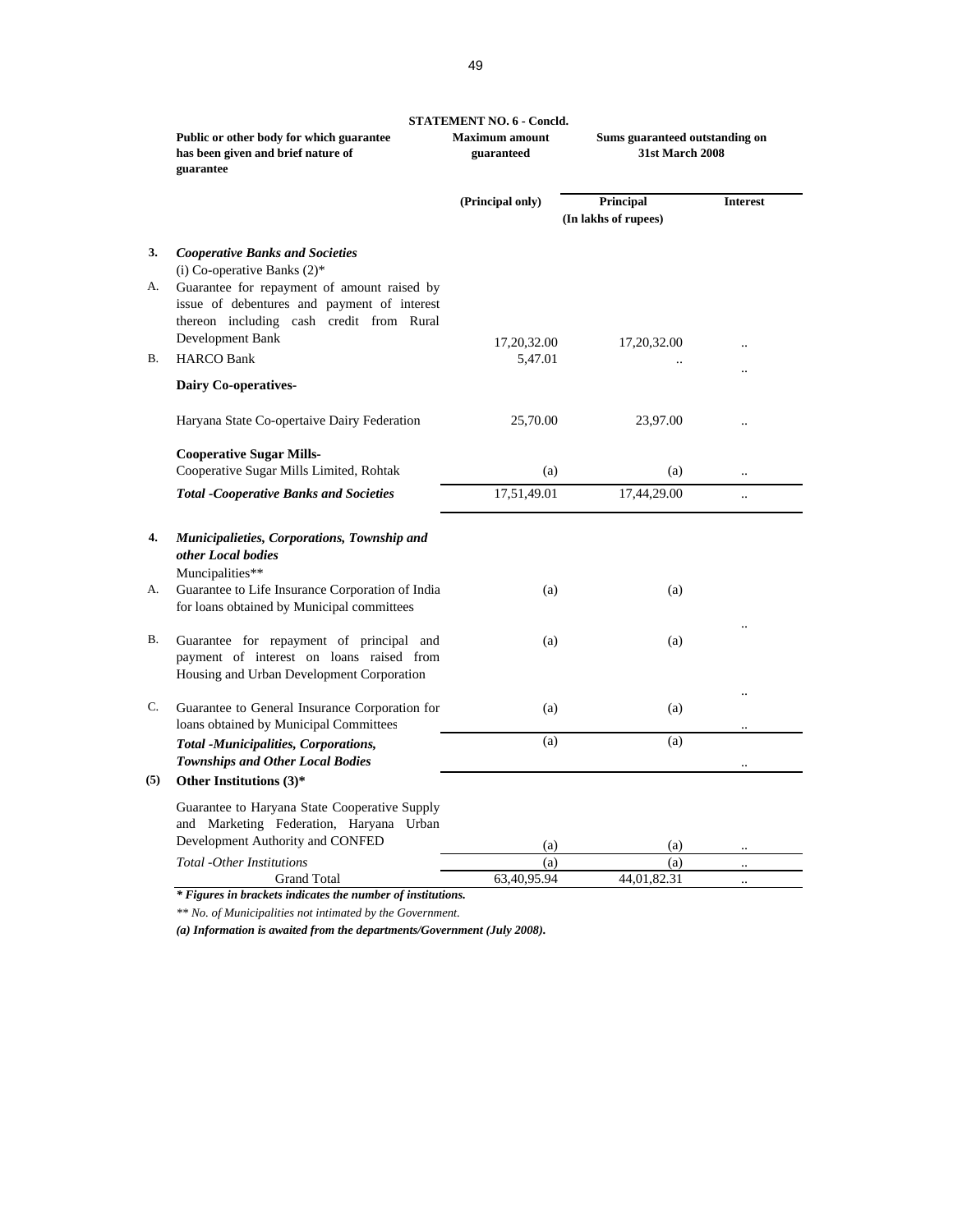|                                                                                  |                          | On 1st April<br>2007 | On 31st March<br>2008 |
|----------------------------------------------------------------------------------|--------------------------|----------------------|-----------------------|
| (a) General Cash Balances -                                                      |                          | (In lakhs of rupees) |                       |
|                                                                                  |                          |                      |                       |
| 8999 Cash Balance -                                                              |                          |                      |                       |
| 102 Deposits with Reserve Bank                                                   |                          | 26.92                | $-7,25,76.02$ (a)     |
| 104 Remittances in Transit - Local                                               |                          | 54.09                | 54.09                 |
|                                                                                  | Total                    | 81.01                | $-7,25,21.93$         |
| Investments held in the Cash Balance<br><b>Investment Account -</b>              |                          |                      |                       |
|                                                                                  |                          | 64,07,01.97          | 63,54,38.16           |
|                                                                                  | Total (a)                | 64,07,82.98          | 56,29,16.23           |
| (b) Other Cash Balances and Investments -                                        |                          |                      |                       |
| Cash with Departmental Officers -                                                |                          |                      |                       |
| (i) Cash with departmental officers, viz.<br>Forest and Public Works             |                          | 7,45.75              | 4,59.27               |
| (ii) Permanent advances for contingent<br>expenditure with departmental officers |                          | 8.81                 | 8.81                  |
| (iii) Investments of Earmarked Funds -                                           |                          | 7,31,30.09           | 8,66,21.90            |
|                                                                                  | Total-(b)                | 7,38,84.65           | 8,70,89.98            |
|                                                                                  | $*Total-(a)$ and (b)     | 71,46,67.63          | 65,00,06.21           |
|                                                                                  | <b>Explanatory Notes</b> |                      |                       |

## **STATEMENT NO. 7 - CASH BALANCES AND INVESTMENTS OF CASH BALANCES**

1. Under an agreement with the Reserve Bank of India, the Government of Haryana has to maintain with the Bank a minimum daily cash balance of Rs. 1.14 crores. If the balance falls below the agreed minimum on any day, the deficiency is made good by taking special and ordinary ways and means advances/overdraft from time to time.

<sup>(</sup>a) Please see footnote (a) on page 25.

<sup>\*</sup> Details of changes in the Financial Assets of the Government of Haryana besides cash balances and investments of cash balances are given in Appendix-IX.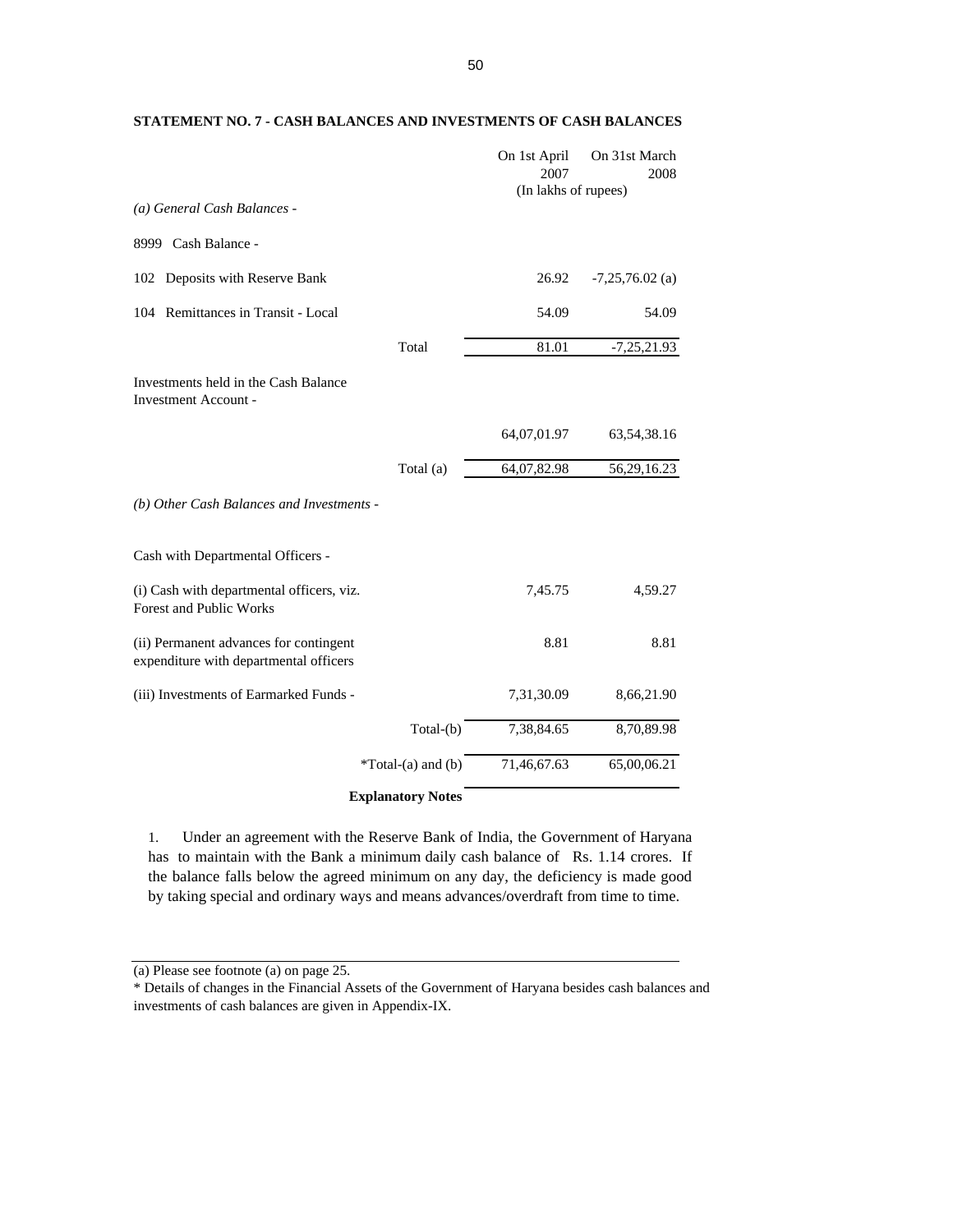The limit was revised from Rs. 32,75.22 to Rs. 46,76.80 crores for special and Rs. 2,95.00 crores for ordinaryways and means advances from 1.4.2007 to 31.03.2008. If even after the maximum advance has been given there is a shortfall in the minimum cash balance, the shortfall is left uncovered. Overdraft is taken if the state has minus balance after availing of the maximum advances.

The extent to which the Government maintained the minimum balance with the Bank in 2007-08 is given below:-

| (a) Number of days on which the minimum balance was maintained without any<br>advance                                                                                | 366       |
|----------------------------------------------------------------------------------------------------------------------------------------------------------------------|-----------|
| (b) Number of days on which the minimum balance was maintained by taking ordina<br>and special ways and means advances                                               |           |
| (c) Number of days on which there was shortfall from the agreed minimum balance,<br>even after availing the ordinary and special ways and means advances to the full | $\cdot$ . |
| extent<br>(d) Number of days on which there were overdrafts                                                                                                          | $\cdot$ . |

At the close of the year 2006-2007 no amount was outstanding under ways and means advances. During 2007-08 no ways and means advances (special and oridinary) were taken and balance was nil.

At the close of the year 2006-2007 shortfall/overdraft outstanding was nil. During 2007-08 no overdraft was availed.

No interest was paid on ways and means advances, shortfall and overdrafts during the year 2007-2008.

The State Government did not obtain any temporary loan from the State Bank of India during 2007-2008 for the purchase of food-grains. No amount was outstanding out of a similar loan at the end of previous year. However, Rs. 0.06 lakh were paid as interest which actually pertained to the year 2006-07.

2. The Balance against 'Deposits with Reserve Bank' shown in the Governmentaccounts on 31st March 2008 is the balance arrived at after taking into account the Inter-governmentmonetorysettlements (pertaining to the transactions of 2007-08) advised to the Reserve Bank upto 15th April 200

3. The State Government has invested Rs. 63,54.38 crores in the Government of India Securities Under Cash Balance Investment Account. Interest realised during the year on these investments was Rs. 4,10.46 crores.

4. The amounts invested out of earmarked funds are shown in statement no. 19.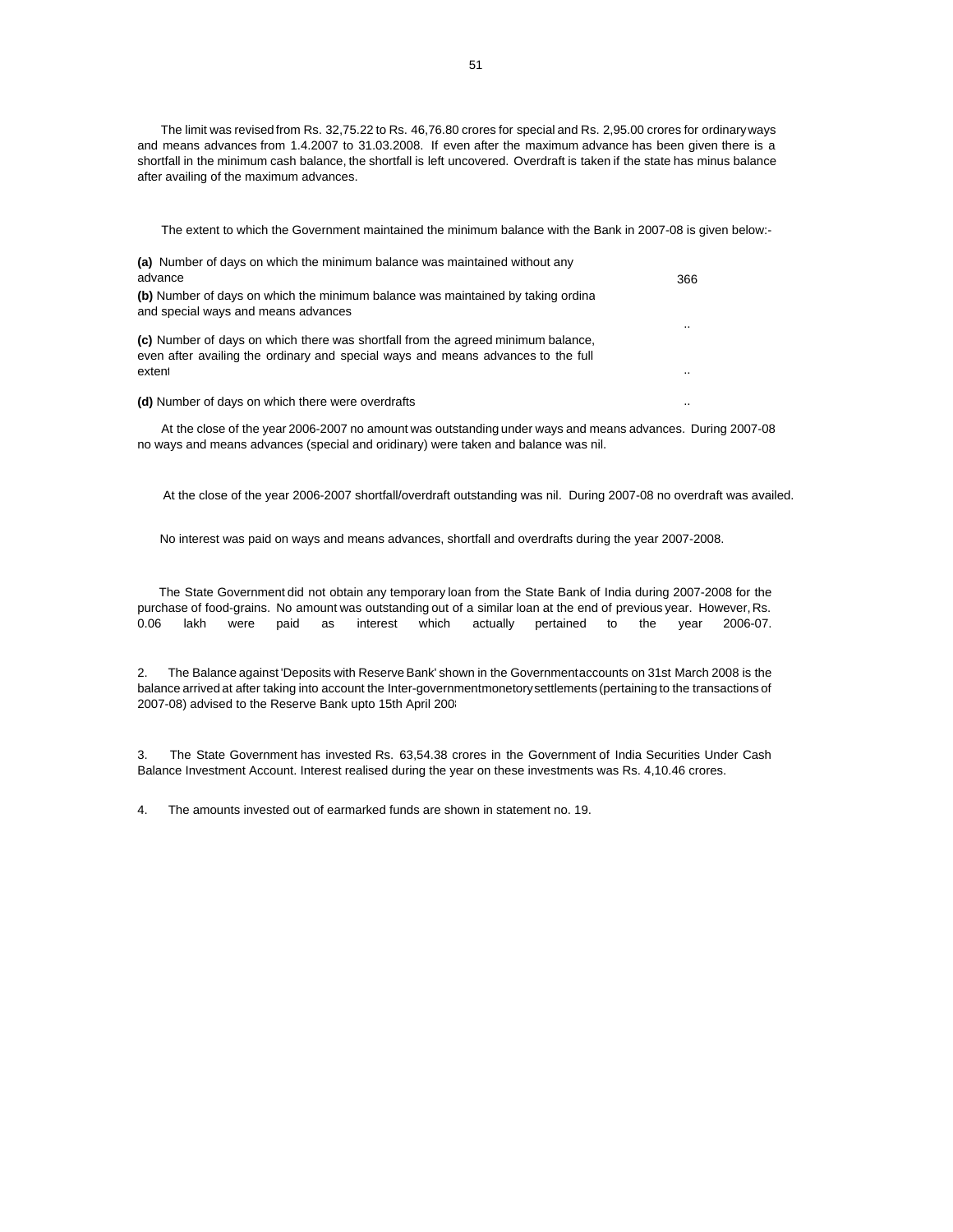### **STATEMENT NO. 8- SUMMARY OF BALANCES UNDER CONSOLIDATED FUND, CONTINGENCY FUND AND PUBLIC ACCOUNT**

The following is the summary of balances on 31st March 2008-

| Debit balances                                 | Sector of the<br>general account | Name of the Account                                                       | Credit balances          |
|------------------------------------------------|----------------------------------|---------------------------------------------------------------------------|--------------------------|
| $\mathbf{1}$                                   | 2                                | 3                                                                         | $\overline{4}$           |
| (In thousands of rupees)                       |                                  |                                                                           | (In thousands of rupees) |
|                                                |                                  | <b>CONSOLIDATED FUND</b>                                                  |                          |
| 2,15,39,04,70 A to D,G and part of<br>sector L |                                  | Government Account                                                        |                          |
| E                                              |                                  | Public Debt                                                               | 2,04,89,12,97            |
| 18,96,73,76 F                                  |                                  | Loans and Advances                                                        |                          |
|                                                |                                  | <b>CONTINGENCY FUND</b>                                                   |                          |
|                                                |                                  | Contingency Fund -                                                        | 10,00,00                 |
|                                                |                                  | <b>PUBLIC ACCOUNT</b>                                                     |                          |
| $\mathbf I$                                    |                                  | Small Savings, Provident Funds etc.                                       |                          |
|                                                |                                  | Provident funds                                                           | 62, 39, 74, 46           |
|                                                |                                  | Other Accounts                                                            | 17,30,86                 |
| J                                              |                                  | Reserve Funds                                                             |                          |
|                                                |                                  | (a) Reserve Funds bearing interest -                                      |                          |
|                                                |                                  | <b>Gross Balance</b>                                                      | 2,53,93,83               |
|                                                |                                  | (b) Reserve Funds not bearing interest -                                  |                          |
|                                                |                                  | <b>Gross Balance</b>                                                      | 9,78,53,55               |
| 8,66,21,90                                     |                                  | Investments                                                               |                          |
| K                                              |                                  | Deposits and Advances                                                     |                          |
|                                                |                                  | (a) Deposits bearing interest                                             | 5,02,13                  |
|                                                |                                  | (b) Deposits not bearing interest                                         | 20,00,08,48              |
| 87,24                                          |                                  | (c) Advances                                                              |                          |
| 76,78,85 L                                     |                                  | Suspense and Miscellaneous                                                |                          |
| 4,58,51                                        |                                  | Other Items                                                               |                          |
| 63, 54, 38, 16                                 |                                  | Investments                                                               |                          |
| 5,57                                           |                                  | Account with Government of<br>Foreign Countries                           |                          |
| M                                              |                                  | Remittances                                                               |                          |
|                                                |                                  | Money order and Other Remittances<br>Inter Government Adjustment Accounts | 19,70,38<br>10           |
| $-7,25,21,93$ (a) N                            |                                  | Cash Balance (Closing)                                                    |                          |
| 3,00,13,46,76                                  |                                  | Total                                                                     | 3,00,13,46,76            |

(a) Please see footnote (a) on page 25.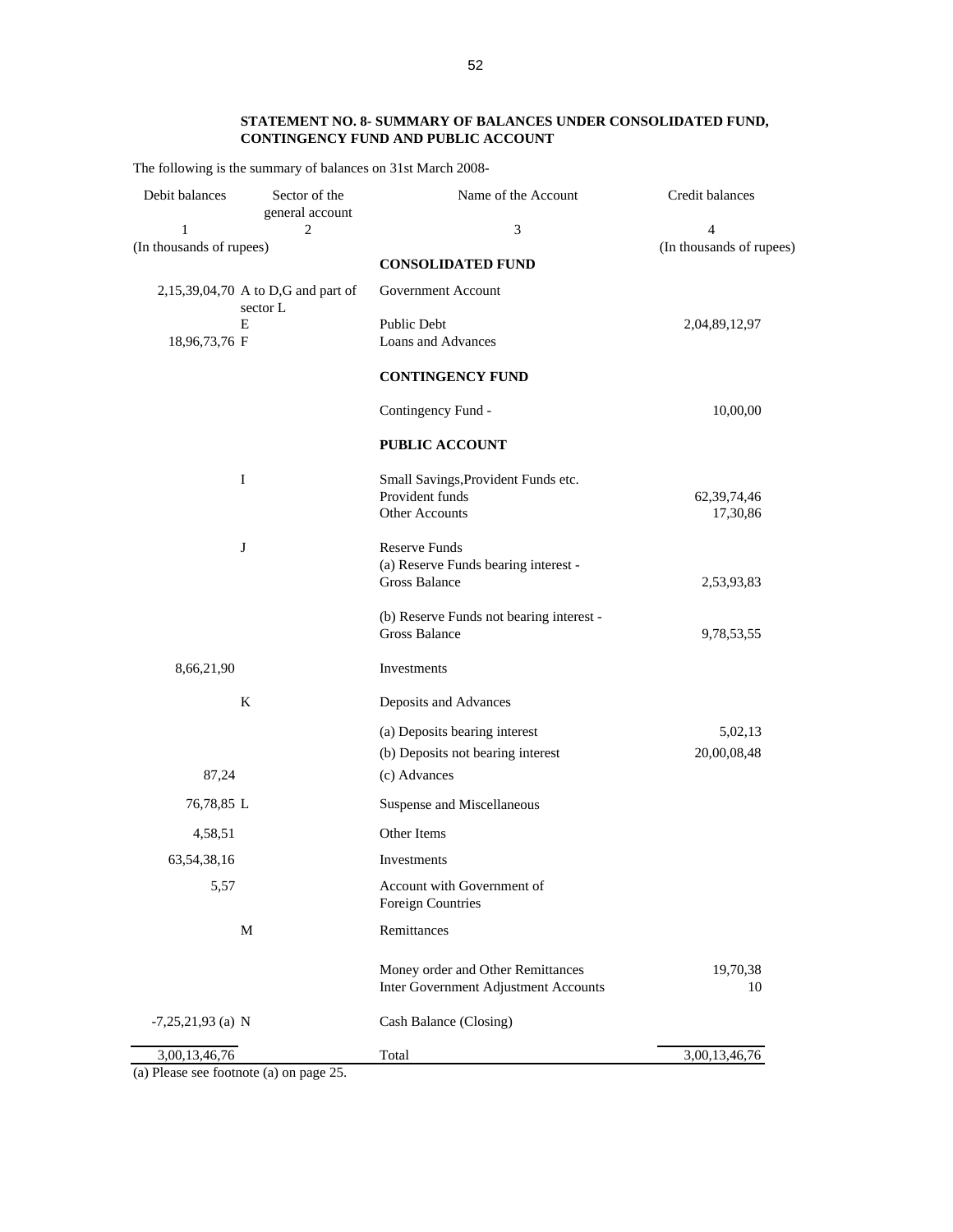### **EXPLANATORY NOTES**

The significance of the head "Government Account" is explained below :-

Under the system of book-keeping followed in the Government accounts, the accounts booked under revenue, capital and other transactions of the Government the balances of which are not carried forward from year to year are closed to single head called "Government Account". The balances under this head represents the cummulative result of all such transactions so that after adding thereto the balances under Public Debt, Loans and Advances, Small Savings, Provident Funds etc., Reserve Funds, Deposits and Advances, Suspense and Miscellaneous (other than Miscellaneous Government Account), Remittances and Contingency Fund the closing cash balance at the end of the year may be worked out and proved.

The Government Account 2007-08 given below will show how the net amount at the end of year has been arrived at:-

| Debit                    | Details                               | Credit                   |
|--------------------------|---------------------------------------|--------------------------|
| (In thousands of rupees) |                                       | (In thousands of rupees) |
| 2,03,46,89,22            | A - Balance at the debit of           |                          |
|                          | Government Account on 1st April 2007  |                          |
|                          | <b>B</b> - Revenue Receipts           | 1,97,50,73,87            |
| 1,75,26,87,38            | C - Expenditure on Revenue Account    |                          |
| 34, 26, 17, 22           | D- Expenditure on Capital Account     |                          |
|                          | E- Receipt on Capital Account         | 10,15,07                 |
| 20(Y)                    | F - Miscellaneous Government Account  | 38(Y)                    |
|                          | G - Balance at the debit of           |                          |
|                          | Government Account on 31st March 2008 | 2,15,39,04,70            |
| <br>4.12.99.94.02        | Total                                 | 4,12,99,94,02            |
|                          |                                       |                          |

(Y) The following are the details for the sums shown against "Miscellaneous" :-

|                                              |                                     | Debit | Credit                   |
|----------------------------------------------|-------------------------------------|-------|--------------------------|
|                                              |                                     |       | (In thousands of rupees) |
| Adjustment to clear old outstanding balances |                                     |       |                          |
|                                              | (i) under "Provident Fund Suspense" | 20    | 38                       |
| Total                                        |                                     | 20    | 38                       |
|                                              |                                     |       |                          |

2. The Other headings in this summary take into account the balances under all account heads in the Government books for which the Government has liability to repay the moneys receieved or has a claim to recover the amounts paid and also heads of account opened in the books for adjustment of remittance transactions. It must be understood that these balances cannot be regarded as a complete record of the financial position of the Government of Haryana as these do not take into account all the physical assets of the State, such as lands,buildings,Communications,etc. nor any accrued dues or outstanding liabilities which are not brought to account under the cash basis of accounting followed by the Government.

3. A summary of receipts, disbursements and balances under heads of account relating to Debt, Contingency Fund and Public Account is given in Statement no.16. In a number of cases there are unreconciled differences in the closing balances as reported in Statement no.16 and those shown in the separate registers or other records maintained in the Accounts Office/Departmental offices for the purpose. Steps are being taken for collection of required details and documents to settle the discrepancies as soon as possible. Cases where full details and documents for the purpose are awaited from the departmental/Treasury Offices are detailed in Appendix-II.

4. The balances are communicated to the concerned officers every year for acceptance thereof. In a number of cases such acceptances have not been received. In many cases, the delay extends over several years. Some instances where verification and acceptance of balances involving large amounts have been delayed are given in Appendix-III.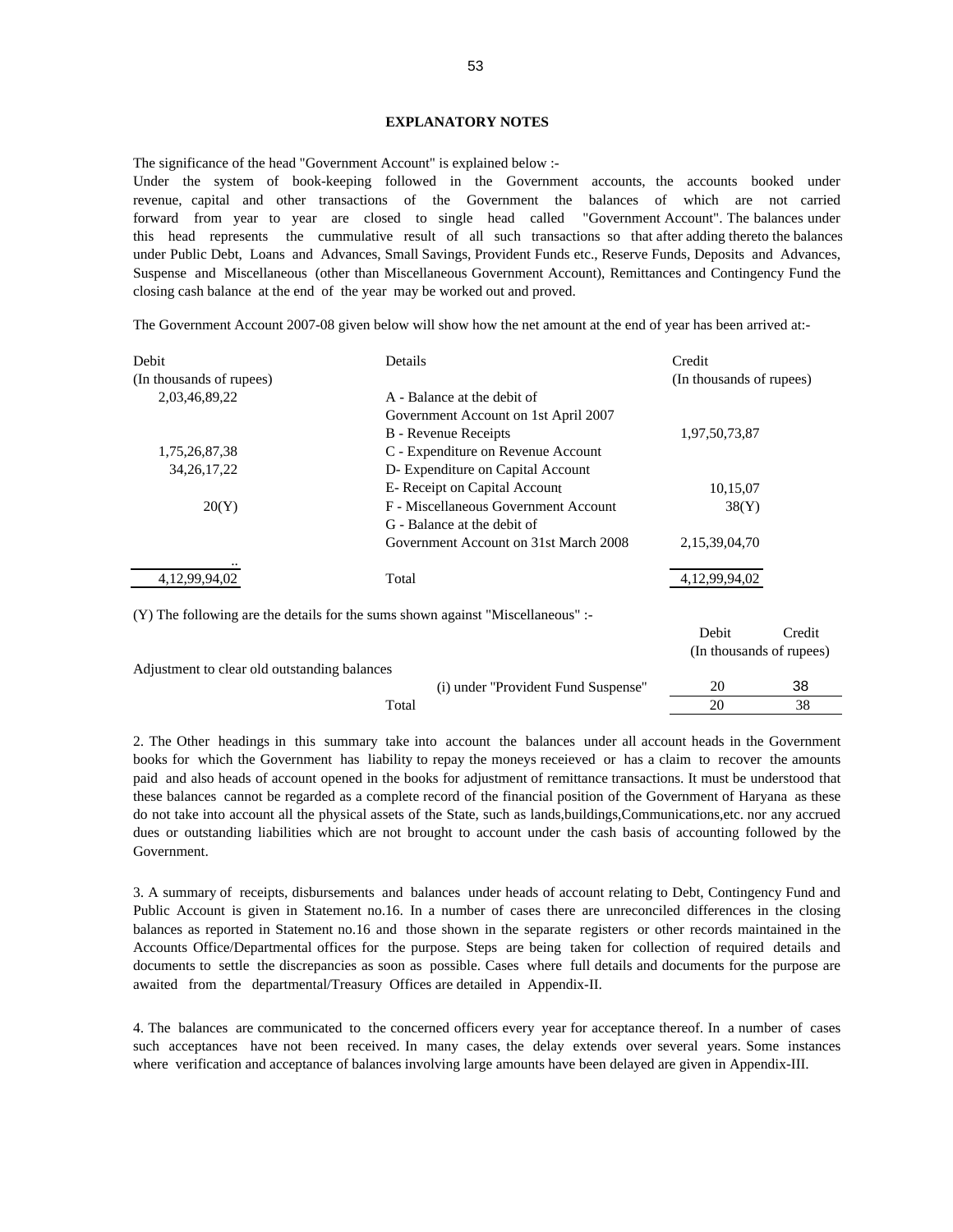# **PART II**

## **DETAILED ACCOUNTS AND OTHER STATEMENTS**

## **A-REVENUE AND EXPENDITURE**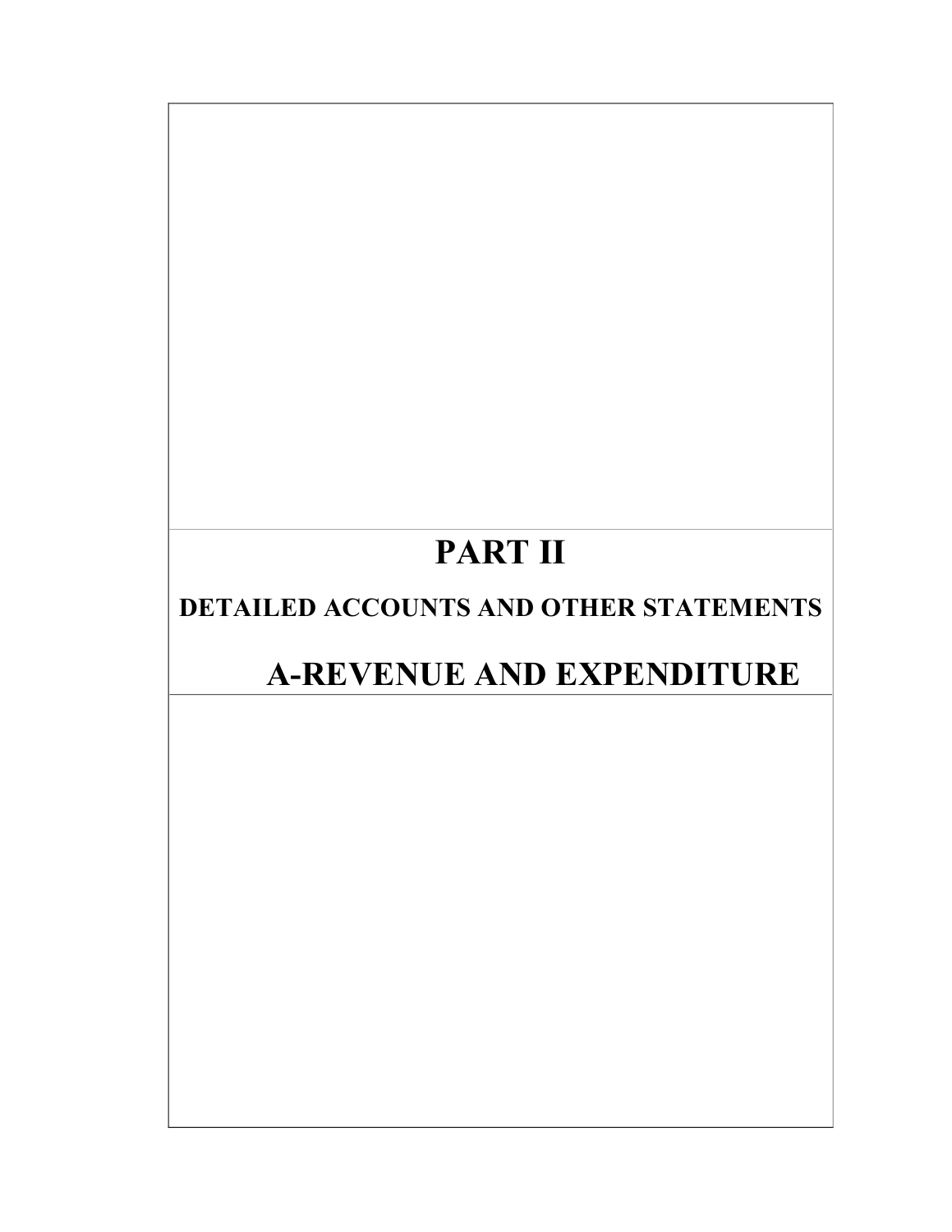|       | Heads                                                          | Amount in<br>lakhs of<br>rupees | Percentage<br>of total<br>revenue | Percentage<br>of total<br>expenditure |
|-------|----------------------------------------------------------------|---------------------------------|-----------------------------------|---------------------------------------|
|       | 1                                                              | $\overline{c}$                  | 3                                 | $\overline{4}$                        |
|       | <b>REVENUE-</b>                                                |                                 |                                   |                                       |
| A.    | <b>TAX REVENUE -</b>                                           |                                 |                                   |                                       |
| (i)   | Taxes on Income and Expenditure -<br>Corporation Tax           | 5,18,75.06                      | 2.63                              | 2.96                                  |
|       | Taxes on Income other than Corporation Tax                     | 3,48,14.27                      | 1.76                              | 1.99                                  |
|       | Other Taxes on Income and Expenditure                          | $-3.00$                         | 0.00                              | 0.00                                  |
| (ii)  | Taxes on Property and Capital Transactions -                   |                                 |                                   |                                       |
|       | <b>Land Revenue</b>                                            | 9,38.07                         | 0.05                              | 0.05                                  |
|       | <b>Stamp and Registration Fees</b>                             | 17,63,27.90                     | 8.93                              | 10.06                                 |
|       | Taxes on Wealth                                                | 53.00                           | 0.00                              | 0.00                                  |
| (iii) | Taxes on Commodities and Services -                            |                                 |                                   |                                       |
|       | Customs                                                        | 3,08,93.00                      | 1.57                              | 1.76                                  |
|       | <b>Union Excise Duties</b>                                     | 2,94,91.00                      | 1.49                              | 1.68                                  |
|       | <b>State Excise</b>                                            | 13,78,80.95                     | 6.98                              | 7.87                                  |
|       | Taxes on Sales, Trade etc.                                     | 77,20,98.25                     | 39.09                             | 44.05                                 |
|       | Taxes on Vehicles                                              | 2,33,79.10                      | 1.18                              | 1.34                                  |
|       | Taxes on Goods and Passengers                                  | 3,79,39.23                      | 1.92                              | 2.17                                  |
|       | Taxes and Duties on Electricity                                | 1,07,45.10                      | 0.54                              | 0.61                                  |
|       | Service Tax                                                    | 1,63,18.00                      | 0.83                              | 0.93                                  |
|       | Other Taxes and Duties on Commodities and Services             | 24,67.72                        | 0.13                              | 0.14                                  |
|       | Total - A. Tax Revenue                                         | 1,32,52,17.65                   | 67.10                             | 75.61                                 |
| В.    | <b>NON-TAX REVENUE -</b>                                       |                                 |                                   |                                       |
| (b)   | Interest Receipts, Dividends and Profits -                     |                                 |                                   |                                       |
|       | <b>Interest Receipts</b>                                       | 7,57,20.06                      | 3.83                              | 4.32                                  |
|       | Dividends and Profits                                          | 6,04.59                         | 0.03                              | 0.03                                  |
| (i)   | General Services-                                              |                                 |                                   |                                       |
|       | <b>Administrative Services</b>                                 | 1,65,63.76                      | 0.84                              | 0.95                                  |
| (ii)  | Pension and Miscellaneous General Services<br>Social Services- | 1,03,36.59                      | 0.52                              | 0.59                                  |
|       | <b>Social Services</b>                                         | 1,17,69.60                      | 0.60                              | 0.67                                  |
|       | Health and Family Welfare                                      | 65,02.13                        | 0.33                              | 0.37                                  |
|       | Water Supply, Sanitation, Housing and Urban Development        | 28,45,03.19                     | 14.40                             | 16.23                                 |
|       | Information and Publicity                                      | 8.90                            | 0.00                              | 0.00                                  |
|       | Labour and Employment                                          | 8,48.72                         | 0.04                              | 0.05                                  |
|       | Social Security and Welfare                                    | 5,35.86                         | 0.03                              | 0.03                                  |
|       | Others (Other Social Services)                                 | 3,08.38                         | $0.02\,$                          | 0.02                                  |

### **AS A PERCENTAGE OF TOTAL REVENUE / STATEMENT NO. 9 - STATEMENT OF REVENUE AND EXPENDITURE FOR**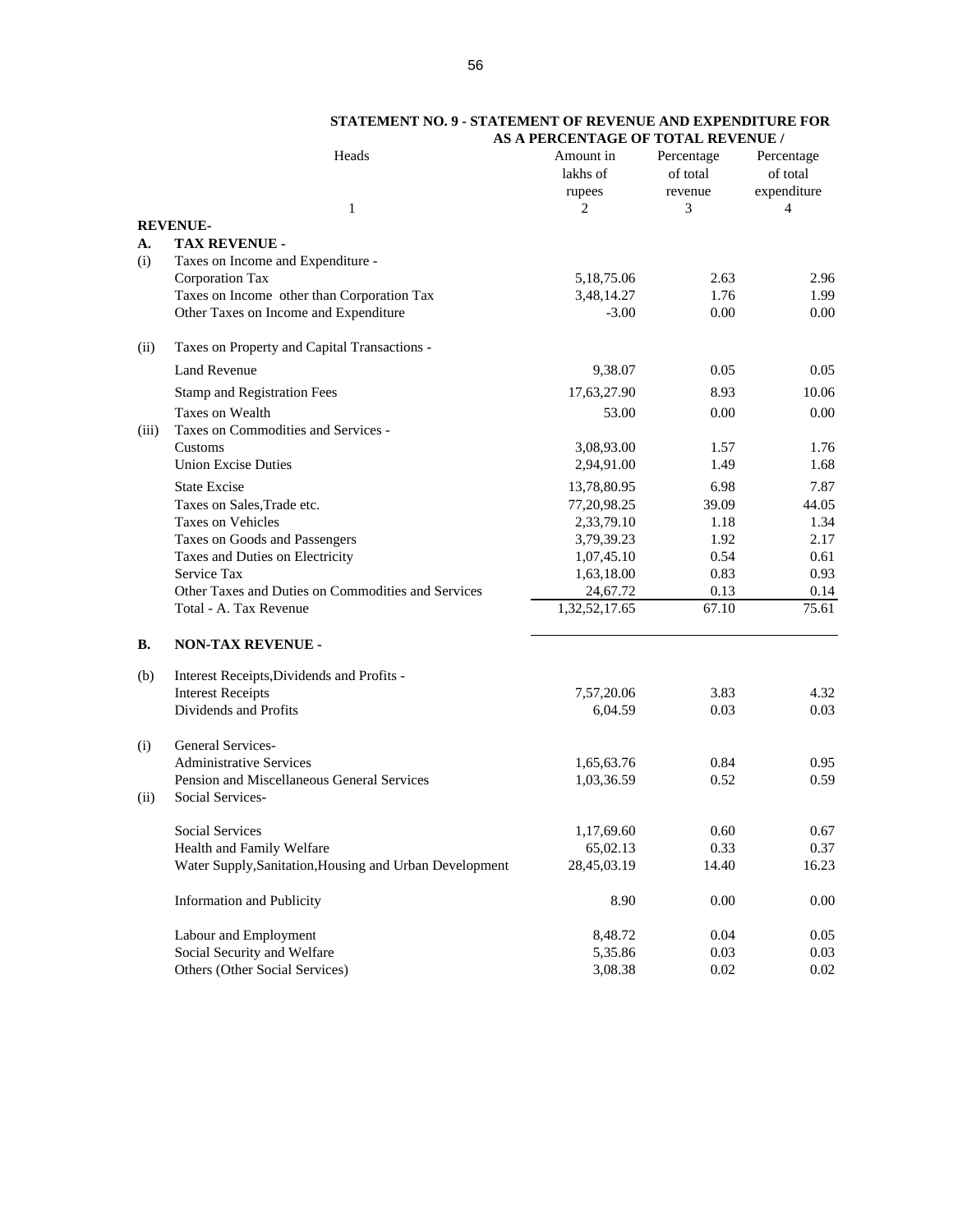| THE YEAR 2007 - 2008 UNDER DIFFERENT HEADS EXPRESSED |  |  |
|------------------------------------------------------|--|--|
| <b>TOTAL EXPENDITURE</b>                             |  |  |

|       | Heads                                                                              | Amount in<br>lakhs of<br>rupees | Percentage<br>of total<br>revenue | Percentage<br>of total<br>expenditure |
|-------|------------------------------------------------------------------------------------|---------------------------------|-----------------------------------|---------------------------------------|
|       | 1                                                                                  | 2                               | 3                                 | $\overline{4}$                        |
|       | <b>EXPENDITURE-</b>                                                                |                                 |                                   |                                       |
| A.    | <b>GENERAL SERVICES -</b>                                                          |                                 |                                   |                                       |
| (i)   | Organs of State -                                                                  |                                 |                                   |                                       |
|       | <b>Organs</b> of States                                                            | 1,63,38.48                      | 0.83                              | 0.93                                  |
| (ii)  | Fiscal Services -                                                                  |                                 |                                   |                                       |
|       | Collection of Taxes on Property and Capital Transactions-                          |                                 |                                   |                                       |
|       | <b>Land Revenue</b>                                                                | 60,35.99                        | 0.30                              | 0.35                                  |
|       | <b>Stamps and Registration</b>                                                     | 12,03.76                        | 0.06                              | 0.07                                  |
|       | Collection of Taxes on Commodities and Services-                                   |                                 |                                   |                                       |
|       | <b>State Excise</b>                                                                | 12,95.41                        | 0.06                              | 0.07                                  |
|       | Taxes on Sales, Trade etc.                                                         | 50,63.79                        | 0.26                              | 0.29                                  |
|       | <b>Taxes on Vehicles</b>                                                           | 5,47.12                         | 0.03                              | 0.03                                  |
|       | Other Taxes and Duties on Commodities and Services                                 | 2,29.81                         | 0.01                              | 0.01                                  |
|       | <b>Other Fiscal Services-</b>                                                      |                                 |                                   |                                       |
|       | <b>Other Fiscal Services</b>                                                       | 1,25.17                         | 0.01                              | 0.01                                  |
|       | <b>Total - Fiscal Services</b>                                                     | 1,45,01.05                      | 0.73                              | 0.83                                  |
| (iii) | Interest Payments and Servicing of Debt -                                          |                                 |                                   |                                       |
|       | Interest Payments and Servicing of Debt                                            | 23,95,73.99                     | 12.13                             | 13.67                                 |
| (iv)  | Administrative Services -                                                          |                                 |                                   |                                       |
|       | <b>Administrative Services</b>                                                     | 12,26,45.86                     | 6.21                              | 7.00                                  |
| (v)   | Pension and Miscellaneous General Services -                                       |                                 |                                   |                                       |
|       | Pension and Miscellaneous General Services                                         | 12,99,08.56                     | 6.58                              | 7.41                                  |
|       | Total - A. General Services                                                        | 52,29,67.94                     | 26.48                             | 29.84                                 |
| В.    | <b>SOCIAL SERVICES -</b>                                                           |                                 |                                   |                                       |
|       | Education, Sports, Art and Culture                                                 | 27,53,44.39                     | 13.94                             | 15.71                                 |
|       | Health and Family Welfare                                                          | 5,28,88.77                      | 2.68                              | 3.02                                  |
|       |                                                                                    |                                 |                                   |                                       |
|       | Water Supply, Sanitation, Housing and Urban Development                            | 9, 34, 47. 87                   | 4.73                              | 5.33                                  |
|       | Information and Broadcasting                                                       | 35,97.23                        | 0.18                              | 0.21                                  |
|       | Welfare of Scheduled Castes, Scheduled Tribes and other<br><b>Backward Classes</b> | 1,42,34.33                      | 0.72                              | 0.81                                  |
|       | Labour and Employment                                                              | 1,05,44.09                      | 0.54                              | 0.60                                  |
|       | Social Welfare and Nutrition                                                       | 12,34,40.24                     | 6.25                              | 7.04                                  |
|       | Others (Secretariat and other Social Services)                                     | 3,69.93                         | 0.02                              | 0.02                                  |
|       | Total - B. Social Services                                                         | 57,38,66.85                     | 29.06                             | 32.74                                 |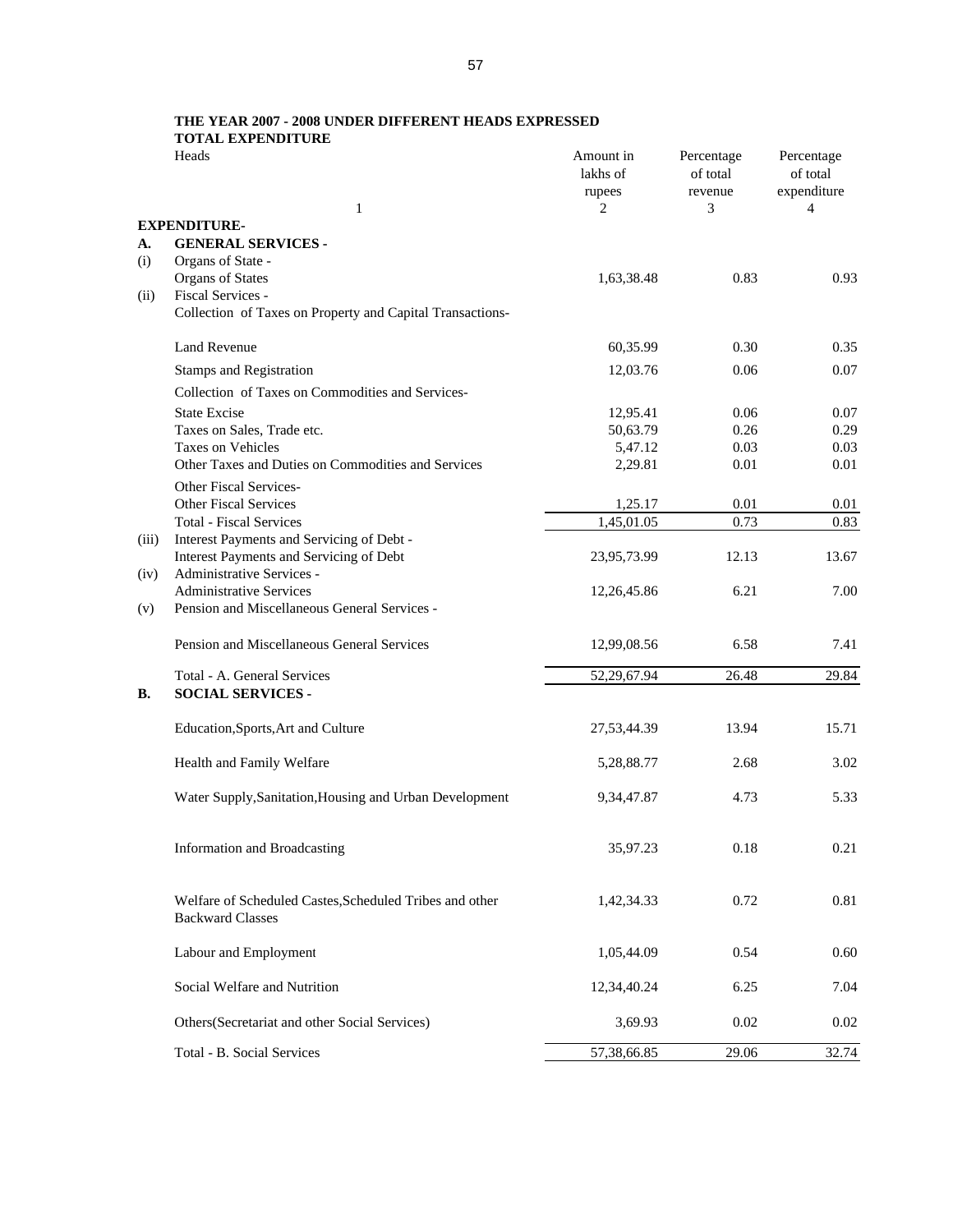## **STATEMENT**

|                | Heads<br>1                                 | Amount in<br>lakhs of<br>rupees<br>$\overline{2}$ | Percentage<br>of total<br>revenue<br>3 | Percentage<br>of total<br>expenditure<br>$\overline{4}$ |
|----------------|--------------------------------------------|---------------------------------------------------|----------------------------------------|---------------------------------------------------------|
|                | <b>REVENUE-concld.</b>                     |                                                   |                                        |                                                         |
| <b>B.</b>      | <b>NON-TAX REVENUE - concld.</b>           |                                                   |                                        |                                                         |
| (iii)          | Economic Services -                        |                                                   |                                        |                                                         |
|                | Agriculture and Allied Activities          | 49,94.58                                          | 0.25                                   | 0.29                                                    |
|                | <b>Rural Development</b>                   | 5,36.12                                           | 0.03                                   | 0.03                                                    |
|                | Irrigation and Flood Control               | 72,39.72                                          | 0.37                                   | 0.41                                                    |
|                | Energy                                     | 3,75.60                                           | 0.02                                   | 0.02                                                    |
|                | <b>Industry and Minerals</b>               | 2,39,07.98                                        | 1.21                                   | 1.37                                                    |
|                | Transport                                  | 6,38,68.24                                        | 3.23                                   | 3.64                                                    |
|                | Science Technology and Environment         | 0.15                                              | $-$                                    |                                                         |
|                | <b>General Economic Services</b>           | 10,84.05                                          | 0.06                                   | 0.06                                                    |
|                | Total - B. Non-Tax Revenue                 | 50,97,08.22                                       | 25.81                                  | 29.08                                                   |
| $\mathbf{C}$ . | <b>GRANTS-IN-AID AND CONTRIBUTIONS -</b>   |                                                   |                                        |                                                         |
|                | Grants-in-Aid and Contributions            | 14,01,48.00                                       | 7.09                                   | 8.00                                                    |
|                | Total - C. Grants-in-Aid and Contributions | 14,01,48.00                                       | 7.09                                   | 8.00                                                    |
|                | <b>Grand Total-Revenue</b>                 | 1,97,50,73.87                                     | 1,00.00                                | 1,12.69                                                 |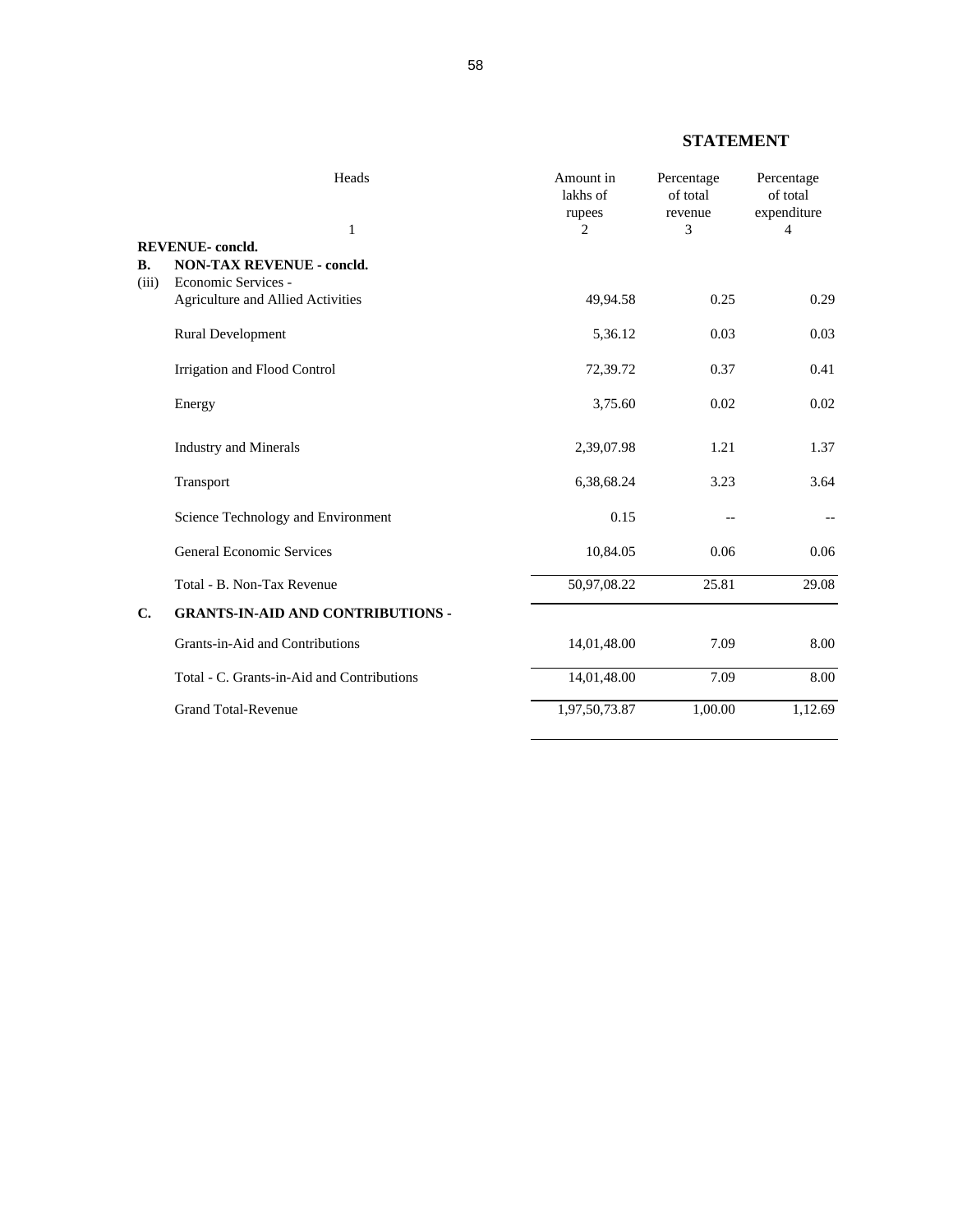**NO. 9- Concld.**

|                | Heads<br>1                                 | Amount in<br>lakhs of<br>rupees<br>$\overline{c}$ | Percentage<br>of total<br>revenue<br>3 | Percentage<br>of total<br>expenditure<br>$\overline{4}$ |
|----------------|--------------------------------------------|---------------------------------------------------|----------------------------------------|---------------------------------------------------------|
|                | <b>EXPENDITURE-</b> concld.                |                                                   |                                        |                                                         |
| $\mathbf{C}$ . | <b>ECONOMIC SERVICES -</b>                 |                                                   |                                        |                                                         |
|                | Agriculture and Allied Activities          | 10,75,02.66                                       | 5.44                                   | 6.13                                                    |
|                | <b>Rural Development</b>                   | 5,85,22.36                                        | 2.96                                   | 3.34                                                    |
|                | Irrigation and Flood Control               | 7,07,58.58                                        | 3.58                                   | 4.04                                                    |
|                | Energy                                     | 25,70,71.61                                       | 13.02                                  | 14.67                                                   |
|                | <b>Industry and Minerals</b>               | 67,32.37                                          | 0.34                                   | 0.38                                                    |
|                | Transport                                  | 11,54,08.04                                       | 5.84                                   | 6.59                                                    |
|                | Science Technology and Environment         | 7,65.29                                           | 0.04                                   | 0.04                                                    |
|                | <b>General Economic Services</b>           | 54,26.96                                          | 0.28                                   | 0.31                                                    |
|                | Total - C. Economic Services               | 62,21,87.87                                       | 31.50                                  | 35.50                                                   |
| D.             | <b>GRANTS-IN-AID AND CONTRIBUTIONS -</b>   |                                                   |                                        |                                                         |
|                | Grants-in-Aid and Contributions            | 3,36,64.72                                        | 1.70                                   | 1.92                                                    |
|                | Total - D. Grants-in-Aid and Contributions | 3,36,64.72                                        | 1.70                                   | 1.92                                                    |
|                | Grand Total-Expenditure                    | 1,75,26,87.38                                     | 88.74                                  | 1,00.00                                                 |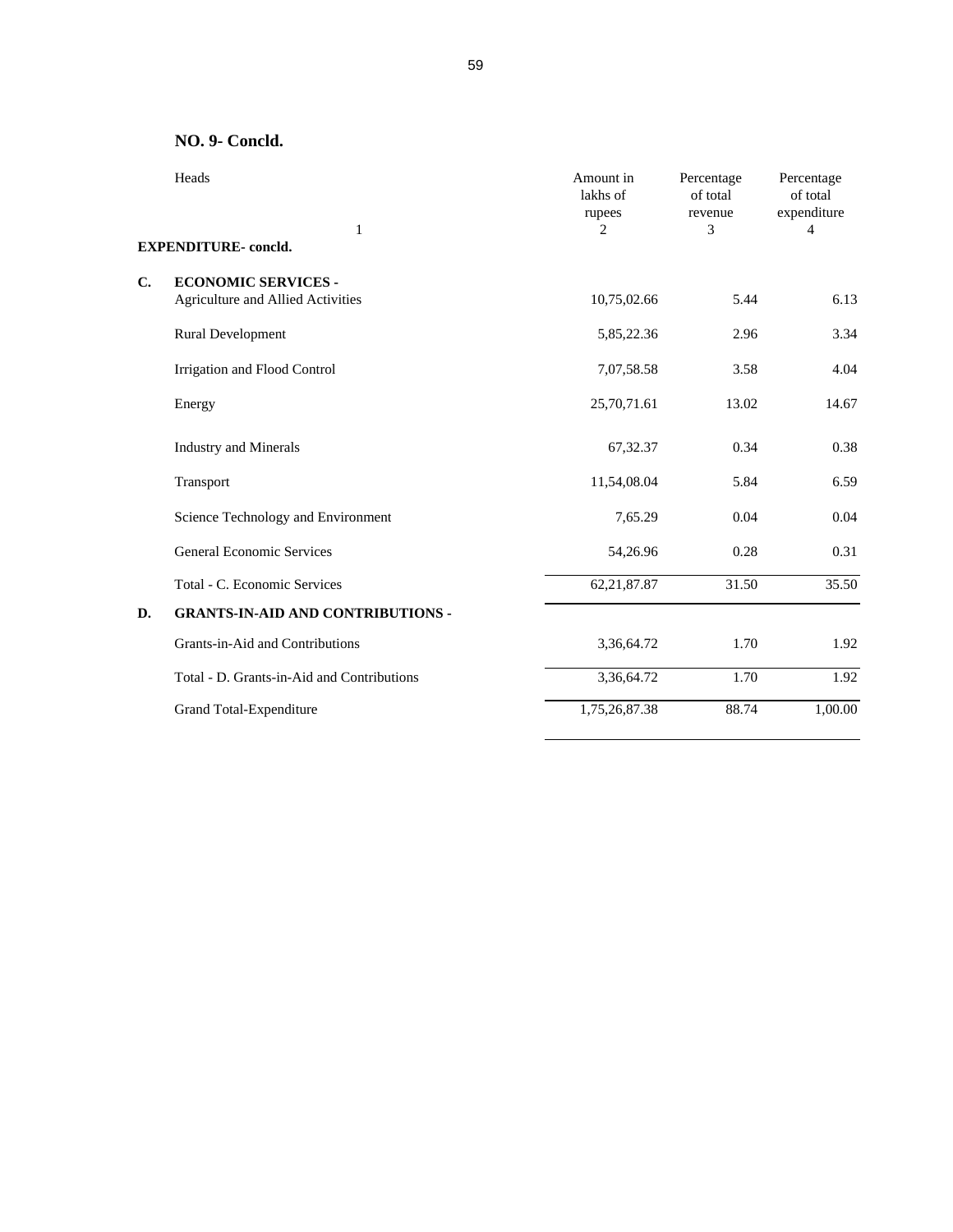|                                                   |                      | <b>Actuals for 2007 - 2008</b> |                |
|---------------------------------------------------|----------------------|--------------------------------|----------------|
| Particulars                                       | Charged              | Voted                          | Total          |
| $\mathbf{1}$                                      | $\overline{2}$       | 3                              | $\overline{4}$ |
|                                                   |                      | (In thousands of rupees)       |                |
| Expenditure Heads (Revenue Account)               | 24, 22, 21, 19       | 1,51,04,66,19                  | 1,75,26,87,38  |
| <b>Expenditure Heads (Capital Account)</b>        | 54,65,93             | 33,71,51,29                    | 34, 26, 17, 22 |
| Disbursements under Public Debt (a)               | 8,40,91,76           | $\ddot{\phantom{0}}$           | 8,40,91,76     |
| Loans and Advances (b)                            | $\ddot{\phantom{0}}$ | 2,85,50,13                     | 2,85,50,13     |
| Total                                             | 33, 17, 78, 88       | 1,87,61,67,61                  | 2,20,79,46,49  |
| (a) The figures have been arrived as follows :-   |                      |                                |                |
| E. Public Debt -                                  |                      |                                |                |
| Internal Debt of the State Government             | 7,28,17,44           |                                | 7,28,17,44     |
| Loans and Advances from the Central<br>Government | 1,12,74,32           |                                | 1,12,74,32     |
| Total                                             | 8,40,91,76           |                                | 8,40,91,76     |

## **AND VOTED EXPENDITURE STATEMENT NO.10 - STATEMENT SHOWING THE DISTRIBUTION BETWEEN CHARGED**

(b) The details are given in Statement No. 16.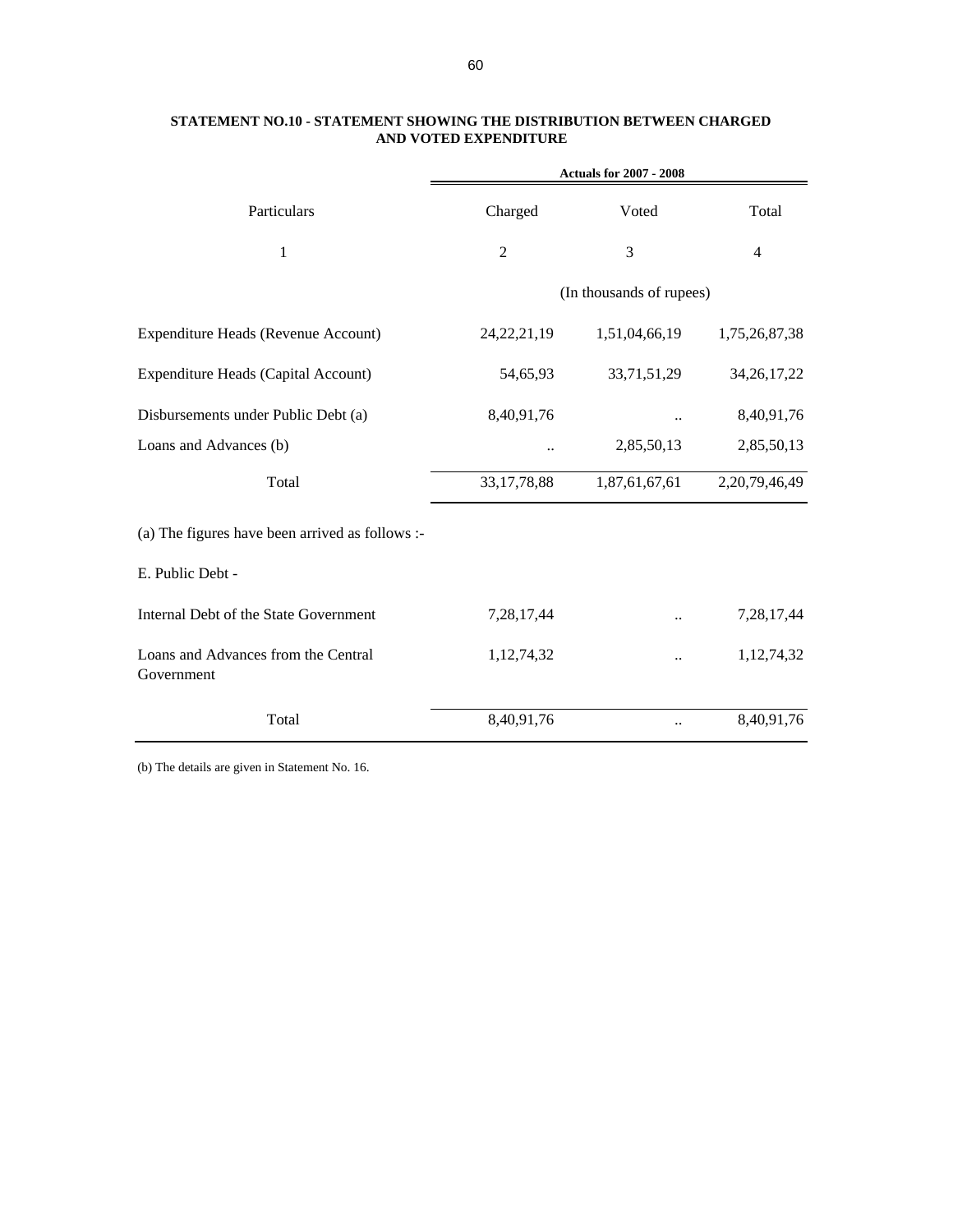**STATEMENT NO. - 11**

### **DETAILED ACCOUNT OF REVENUE RECEIPTS AND CAPITAL RECEIPTS BY MINOR HEADS**<br>Heads Heads **Actuals** for the contract of the contract of the contract of the contract of the contract of the contract of the contract of the contract of the contract of the contract of the contract of the contract of the contra

| ricaus |                                                                                     |                     | Actuais Ioi<br>2007-2008 |
|--------|-------------------------------------------------------------------------------------|---------------------|--------------------------|
|        |                                                                                     |                     | (In thousands of rupees) |
|        | <b>Receipt Heads (Revenue Account)</b>                                              |                     |                          |
| *A.    | <b>Tax Revenue-</b>                                                                 |                     |                          |
| (a)    | Taxes on Income and Expenditure                                                     |                     |                          |
|        | 0020 Corporation Tax -                                                              |                     |                          |
|        | 901 Share of net proceeds assigned to States                                        |                     | 5, 18, 75, 06            |
|        |                                                                                     | <b>Total - 0020</b> | 5,18,75,06               |
|        | 0021 Taxes on Income Other than Corporation Tax -                                   |                     |                          |
|        | 901 Share of net proceeds assigned to States                                        |                     | 3,48,14,27               |
|        |                                                                                     | Total - 0021        | 3,48,14,27               |
|        | 0028 Other Taxes on Income and Expenditure -                                        |                     |                          |
|        | 901 Share of net proceeds assigned to States                                        |                     | -3,00 (a)                |
|        |                                                                                     | <b>Total - 0028</b> | -3.00                    |
|        | Total - (a)Taxes on Income and Expenditure                                          |                     | 8,66,86,33               |
| (b)    | Taxes on Property and Capital Transactions                                          |                     |                          |
|        | 0029 Land Revenue -                                                                 |                     |                          |
|        | 101 Land Revenue/Tax                                                                |                     | 59,23                    |
|        | 102 Taxes on Plantations                                                            |                     | 7,50                     |
|        | 103 Rates and Cesses on Land<br>104 Receipt From Management of Ex-Zamindari Estates |                     | 15,38<br>32              |
|        | 105 Receipts from Sale of Government Estates                                        |                     | 42.63                    |
|        | 107 Sale Proceeds of Waste Land and Redemption of Land Tax                          |                     | 3                        |
|        | 800 Other Receipts                                                                  |                     | 8,12,98                  |
|        |                                                                                     | Total - 0029        | 9,38,07                  |
|        | 0030 Stamps and Registration Fees -                                                 |                     |                          |
|        | 01 Stamps-Judicial                                                                  |                     |                          |
|        | 101 Court Fees realised in stamps                                                   |                     | 37,52,29                 |
|        | 800 Other Receipts                                                                  |                     | 53,84,38                 |
|        |                                                                                     | Total - 01          | 91, 36, 67               |
|        | 02 Stamps-Non-Judicial-                                                             |                     |                          |
|        | 102 Sale of Stamps                                                                  |                     | 15,03,71,24              |
|        | 800 Other Receipts                                                                  |                     | 1,48,22,66               |
|        |                                                                                     | Total - 02          | 16,51,93,90              |
|        | 03 Registration Fees<br>104 Fees for registering documents                          |                     |                          |
|        |                                                                                     | Total - 03          | 19,97,33<br>19,97,33     |
|        |                                                                                     | Total - 0030        | 17,63,27,90              |
|        | 0032 Taxes on Wealth -                                                              |                     |                          |
|        | 60 Other than Agricultural Land                                                     |                     |                          |
|        | 901 Share of net proceeds assigned to States                                        |                     | 53,00                    |
|        |                                                                                     | Total - 60          | 53,00                    |
|        |                                                                                     | <b>Total - 0032</b> | 53,00                    |
|        | Total - (b)Taxes on Property and Capital Transactions                               |                     | 17,73,18,97              |
| (c)    | Taxes on Commodities and Services                                                   |                     |                          |
|        | 0037 Customs -                                                                      |                     |                          |
|        | 901 Share of net proceeds assigned to States                                        |                     | 3,08,93,00               |
|        |                                                                                     | Total - 0037        | 3,08,93,00               |
|        | 0038 Union Excise Duties -                                                          |                     |                          |
|        | 01 Shareable Duties                                                                 |                     |                          |
|        | 901 Share of net proceeds assigned to States                                        |                     | 2,94,91,00               |
|        |                                                                                     | Total - 01          | 2,94,91,00               |
|        |                                                                                     | <b>Total - 0038</b> | 2,94,91,00               |

\* Under the Sector 'A Tax Revenue' the figures shown are net after taking into accounts of the refunds.

(a) Minus receipt was due to adjustment of excess share of previous years.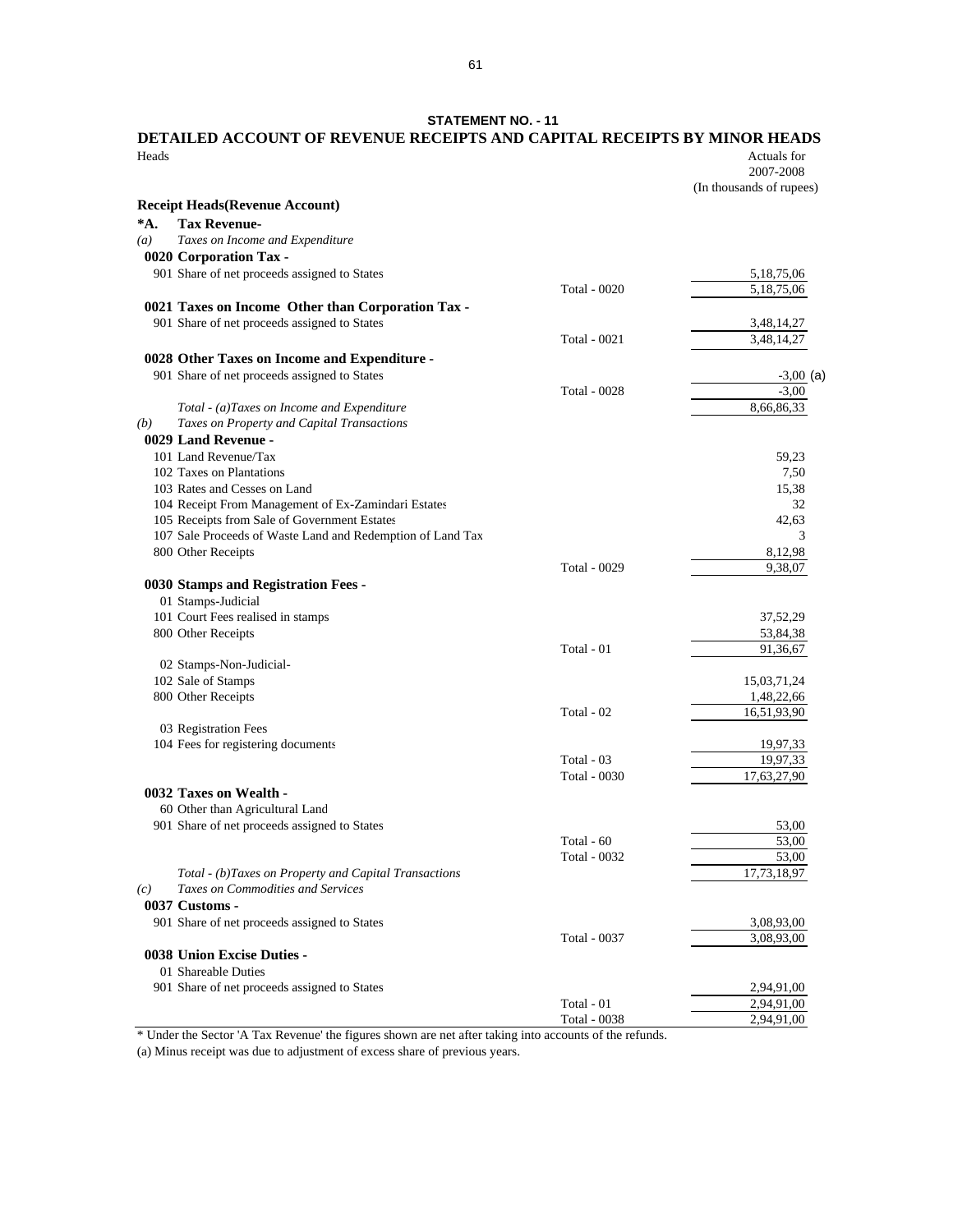| Heads |                                                                            |                       | Actuals for              |
|-------|----------------------------------------------------------------------------|-----------------------|--------------------------|
|       |                                                                            |                       | 2007-2008                |
|       |                                                                            |                       | (In thousands of rupees) |
| А.    | <b>Tax Revenue -concld.</b>                                                |                       |                          |
| (c)   | Taxes on Commodities and Services-concld.                                  |                       |                          |
|       | 0039 State Excise -                                                        |                       |                          |
|       | 101 Country Spirits                                                        |                       | 11,00,65,23              |
|       | 102 Country fermented Liquors                                              |                       | 15,50,00                 |
|       | 105 Foreign Liquors and spirits                                            |                       | 4,40,00                  |
|       | 106 Commercial and denatured spirit and medicated wines                    |                       | 13,50                    |
|       | 107 Medicinal and toilet preparation containing alcohal, opium etc         |                       | 1,00                     |
|       | 150 Fines and confiscations                                                |                       | 3,40,00                  |
|       | 800 Other Receipts                                                         |                       | 2,54,71,22               |
|       |                                                                            | Total - 0039          | 13.78.80.95              |
|       | 0040 Taxes on Sales, Trade etc. -                                          |                       |                          |
|       | 101 Receipts under Central Sales Tax Act                                   |                       | 13,56,64,38              |
|       | 102 Receipts under State Sales Tax Act                                     |                       | 63, 64, 33, 87           |
|       |                                                                            | Total - 0040          | 77.20.98.25              |
|       | 0041 Taxes on Vehicles -                                                   |                       |                          |
|       | 101 Receipts under the Indian Motor Vehicles Act                           |                       | 1,23,63,72               |
|       | 102 Receipts under the State Motor Vehicles Taxation Acts                  |                       | 78,43,61                 |
|       | 800 Other Receipts                                                         |                       | 31,71,77                 |
|       |                                                                            | Total - 0041          | 2,33,79,10               |
|       | 0042 Taxes on Goods and Passengers -                                       |                       |                          |
|       | 103 Tax Collections-Passenger Tax                                          |                       | 1,70,57,52               |
|       | 104 Tax Collections-Goods Tax                                              |                       | 1,67,13,74               |
|       | 106 Tax on entry of goods into Local Areas                                 |                       | 41,67,97                 |
|       |                                                                            |                       |                          |
|       |                                                                            | Total - 0042          | 3,79,39,23               |
|       |                                                                            |                       |                          |
|       | 0043 Taxes and Duties on Electricity -                                     |                       |                          |
|       | 101 Taxes on consumption and sale of Electricity                           |                       | 30,00,00                 |
|       | 800 Other Receipts                                                         |                       | 77,45,10                 |
|       |                                                                            | Total - 0043          | 1,07,45,10               |
|       | 0044 Service Tax -                                                         |                       |                          |
|       | 901 Share of net proceeds assigned to States                               |                       | 1,63,18,00               |
|       |                                                                            | Total - 0044          | 1,63,18,00               |
|       | 0045 Other Taxes and Duties on Commodities and Services -                  |                       |                          |
|       | 101 Entertainment Tax                                                      |                       | 17,43,24                 |
|       | 111 Taxes on Advertisement Exhibited in Cinema Theatres                    |                       | 1,17,29                  |
|       | 114 Receipts under the Sugarcane (Regulation, Supply and Purchase Control) |                       | 6,13,19                  |
|       | Act                                                                        |                       |                          |
|       | 901 Share of net proceeds assigned to States                               |                       | $-6,00$ (a)              |
|       |                                                                            | Total - 0045          | 24,67,72                 |
|       | Total - (c)Taxes on Commodities and Services                               |                       | 1,06,12,12,35            |
|       | (a) Minus resolutives due to ediverse the forward share of provision veget | Total - A.Tax Revenue | 1,32,52,17,65            |

(a) Minus receipt was due to adjustment of excess share of previous years.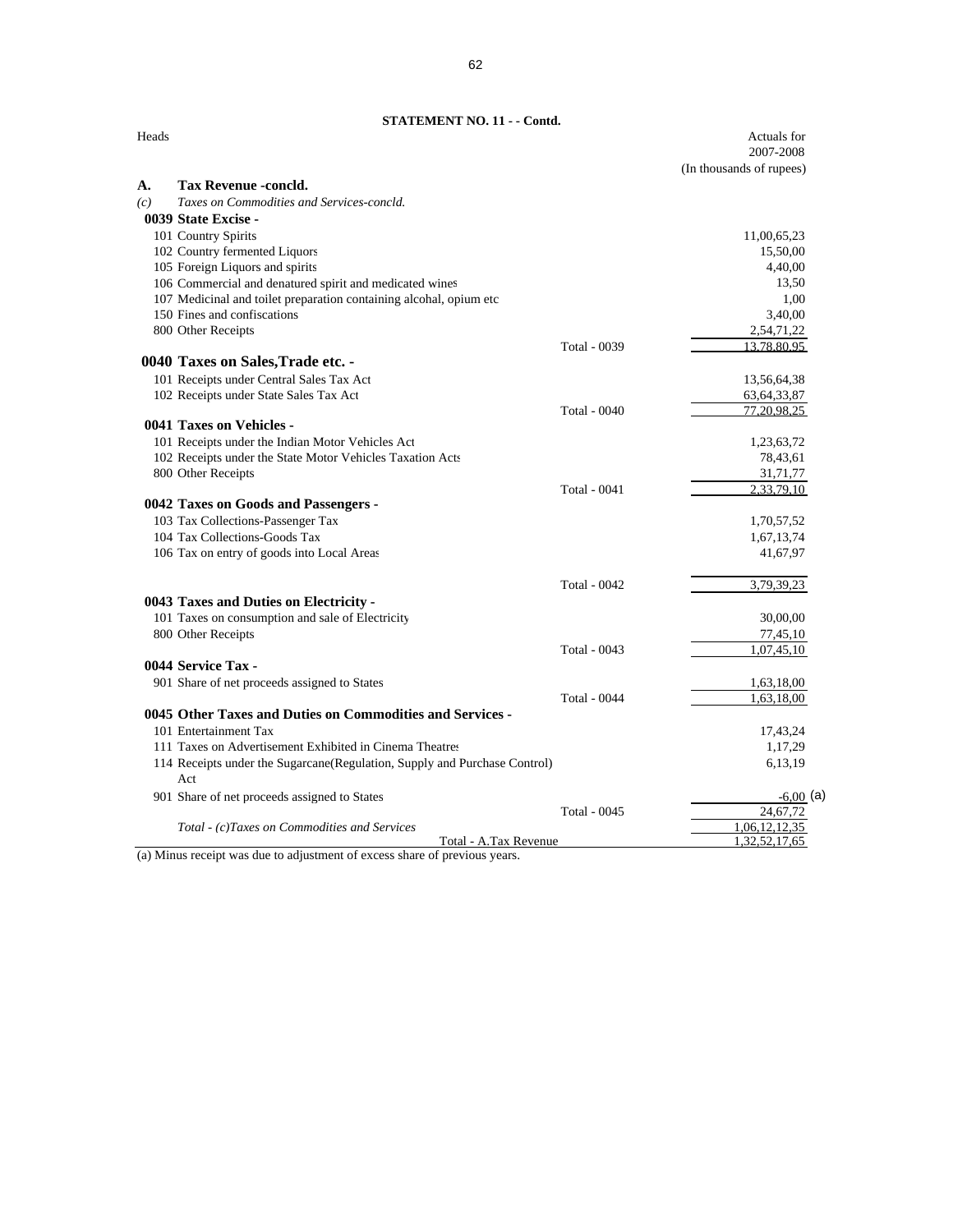**Heads** Actuals for the contract of the contract of the contract of the contract of the contract of the contract of the contract of the contract of the contract of the contract of the contract of the contract of the contra 2007-2008 (In thousands of rupees)

| В.  | <b>Non-Tax Revenue-</b>                                   |                     |                  |
|-----|-----------------------------------------------------------|---------------------|------------------|
| (b) | <b>Interest Receipts, Dividends and Profits</b>           |                     |                  |
|     | 0049 Interest Receipts -                                  |                     |                  |
|     | 04 Interest Receipts of State/Union Territory Governments |                     |                  |
|     | 103 Interest from Departmental Commercial Undertakings    |                     | $3,25,78,95$ (a) |
|     | 107 Interest from Cultivators                             |                     | 18,57            |
|     | 110 Interest realised on Investment of Cash balances      |                     | 4, 10, 45, 98    |
|     | 190 Interest from Public Sector and other Undertakings    |                     | 2,38,97          |
|     | 191 Interest from Local Bodies                            |                     | 55               |
|     | 195 Interest from Co-operative Societies                  |                     | 16,39            |
|     | 800 Other Receipts                                        |                     | 18,20,79         |
|     | 900 Deduct Refunds                                        |                     | -14              |
|     |                                                           | Total - 04          | 7,57,20,06       |
|     |                                                           | <b>Total - 0049</b> | 7,57,20,06       |
|     | 0050 Dividends and Profits -                              |                     |                  |
|     | 101 Dividends from Public Undertakings                    |                     | 5,24,70          |
|     | 200 Dividends from other investments                      |                     | 79,89            |
|     |                                                           | <b>Total - 0050</b> | 6,04,59          |
|     | Total - (b)Interest Receipts, Dividends and Profits       |                     | 7,63,24,65       |
| (c) | Other Non-Tax Revenue                                     |                     |                  |
| (i) | <b>General Services</b>                                   |                     |                  |
|     | 0051 Public Service Commission -                          |                     |                  |
|     | 105 State PSC Examination Fees                            |                     | 2,74,30          |
|     | 800 Other Receipts                                        |                     | 6,34,92          |
|     |                                                           | <b>Total - 0051</b> | 9,09,22          |
|     | 0055 Police -                                             |                     |                  |
|     | 101 Police supplied to other Governments                  |                     | 7,10,15          |
|     | 103 Fees, Fines And Forfeitures                           |                     | 36,75            |
|     | 104 Receipts under Arms Act                               |                     | 86,18            |
|     | 800 Other Receipts                                        |                     | 33,10,88         |
|     |                                                           | Total - 0055        | 41,43,96         |
|     | $0056$ Jails -                                            |                     |                  |
|     | 102 Sale of Jail Manufactures                             |                     | 40,14            |
|     | 800 Other Receipts                                        |                     | 89,42            |
|     |                                                           | Total - 0056        | 1,29,56          |
|     | 0057 Supplies and Disposals -                             |                     |                  |
|     | 102 Fees for procurement of stores                        |                     | 39,70            |
|     |                                                           | Total - 0057        | 39,70            |
|     | 0058 Stationery and Printing -                            |                     |                  |
|     | 101 Stationery receipts                                   |                     | 64,72            |
|     | 102 Sale of Gazettes etc.                                 |                     | 18,64            |
|     | 200 Other Press receipts                                  |                     | 71,83            |
|     |                                                           |                     |                  |

(a) Includes Rs.2,61,47,34 thousands as book adjustment of interest. Please see footnote (a) on page 91.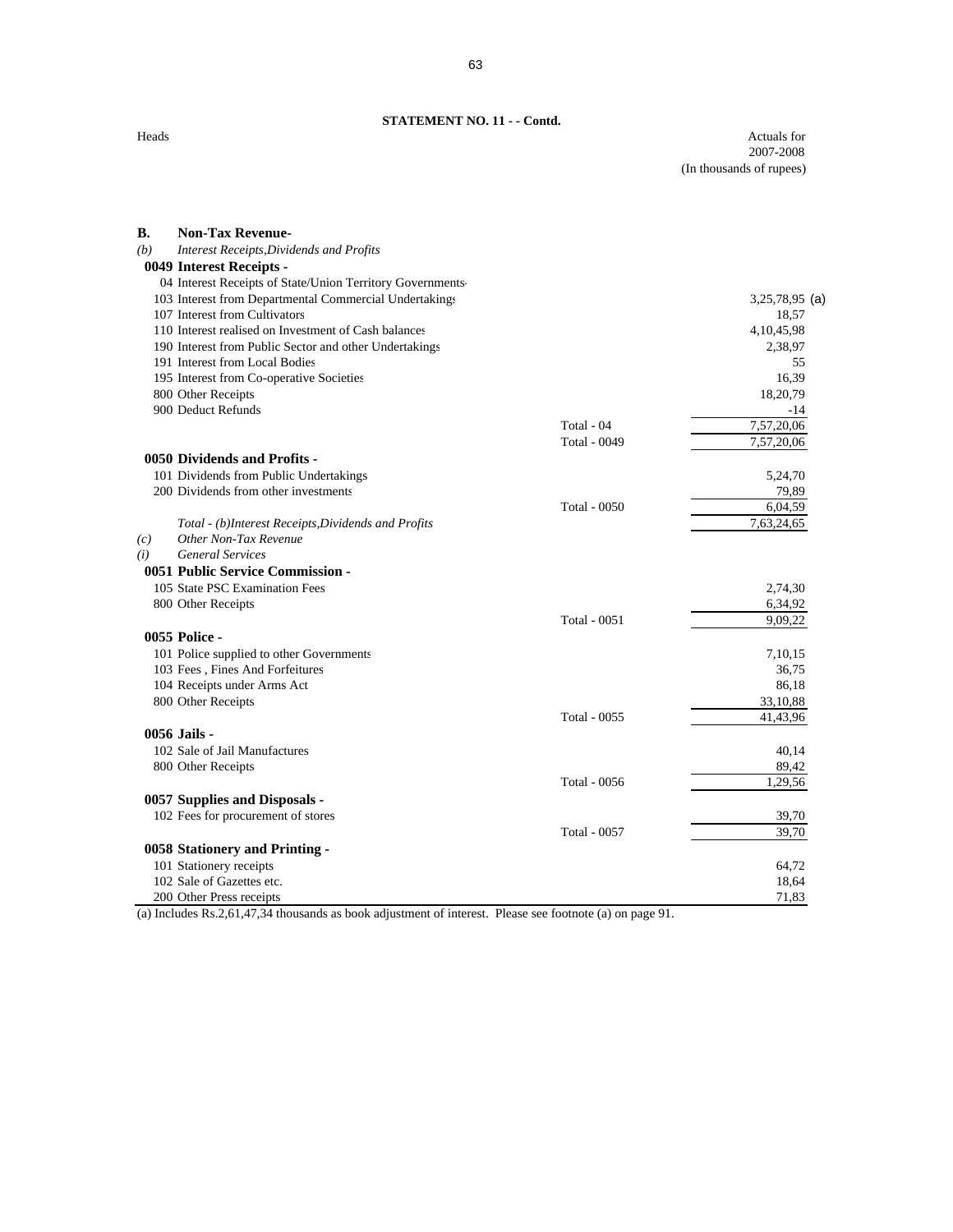**Heads** Actuals for the contract of the contract of the contract of the contract of the contract of the contract of the contract of the contract of the contract of the contract of the contract of the contract of the contra 2007-2008 (In thousands of rupees)

| В.  | <b>Non-Tax Revenue - Contd.</b>                                             |                            |                          |
|-----|-----------------------------------------------------------------------------|----------------------------|--------------------------|
| (c) | Other Non-Tax Revenue -Contd.                                               |                            |                          |
| (i) | General Services - Contd.                                                   |                            |                          |
|     | 0058 Stationery and Printing - Concld.                                      |                            |                          |
|     | 800 Other Receipts                                                          |                            | 1,45                     |
|     |                                                                             | Total - 0058               | 1,56,64                  |
|     | 0059 Public Works -                                                         |                            |                          |
|     | 01 Office Buildings-                                                        |                            |                          |
|     | 011 Rents                                                                   |                            | 7,06                     |
|     | 800 Other Receipts                                                          |                            | 6,23,45                  |
|     |                                                                             | Total - 01                 | 6,30,51                  |
|     |                                                                             | Total - 0059               | 6,30,51                  |
|     | 0070 Other Administrative Services -                                        |                            |                          |
|     | 01 Administration of Justice-                                               |                            |                          |
|     | 102 Fines and Forfeitures                                                   |                            | 9,06,44                  |
|     | 501 Services and Service Fees                                               |                            | 3,28,15                  |
|     | 800 Other Receipts                                                          |                            | 71,30                    |
|     |                                                                             | Total - 01                 | 13,05,89                 |
|     | 02 Elections-                                                               |                            |                          |
|     | 101 Sale proceeds of election forms and documents                           |                            | 22,48                    |
|     | 104 Fees, Fines and Forfeitures                                             |                            | 46,08                    |
|     | 800 Other Receipts                                                          |                            | 2,97,21                  |
|     |                                                                             | Total $-02$                | 3,65,77                  |
|     | 60 Other Services-                                                          |                            |                          |
|     | 101 Receipts from the Central Government for administration of Central Acts |                            | 11,40                    |
|     | and Regulations                                                             |                            |                          |
|     | 102 Receipts under Citizenship Act                                          |                            | 20,83                    |
|     | 103 Receipts under Explosive Act                                            |                            | 3,98                     |
|     | 105 Home Guards                                                             |                            | 9,74                     |
|     | 106 Civil Defence                                                           |                            | 31                       |
|     | 108 Marriage Fees                                                           |                            | 11,61                    |
|     | 110 Fees for Government Audit                                               |                            | 4,33,77                  |
|     |                                                                             |                            |                          |
|     | 114 Receipts from Motor Garages Etc.                                        |                            | 19                       |
|     | 115 Receipts from Guest Houses, Government Hostel Etc                       |                            | 1,32,65                  |
|     | 116 Passport Fees<br>117 Visa Fees                                          |                            | 94,30                    |
|     |                                                                             |                            | 3,53                     |
|     | 800 Other Receipts<br>900 Deduct-Refunds                                    |                            | 82, 11, 83               |
|     |                                                                             |                            | $-51,63$                 |
|     |                                                                             | Total - 60<br>Total - 0070 | 88, 82, 51<br>1,05,54,17 |
|     |                                                                             |                            |                          |
|     | 0071 Contributions and Recoveries towards Pensions and Other                |                            |                          |
|     | <b>Retirement Benefits -</b>                                                |                            |                          |
|     | 01 Civil-                                                                   |                            |                          |
|     | 101 Subscriptions and Contributions                                         |                            | 5,57,55                  |
|     | 106 Pensionary Charges in respect of High Court Judges recovered from the   |                            | 36,52                    |
|     | <b>State Governments</b>                                                    |                            |                          |
|     | 800 Other Receipts                                                          |                            | 6,17,44                  |
|     |                                                                             | Total - 01                 | 12,11,51                 |
|     |                                                                             | Total - 0071               | 12,11,51                 |
|     | 0075 Miscellaneous General Services -                                       |                            |                          |
|     | 101 Unclaimed Deposits                                                      |                            | 1,11,47                  |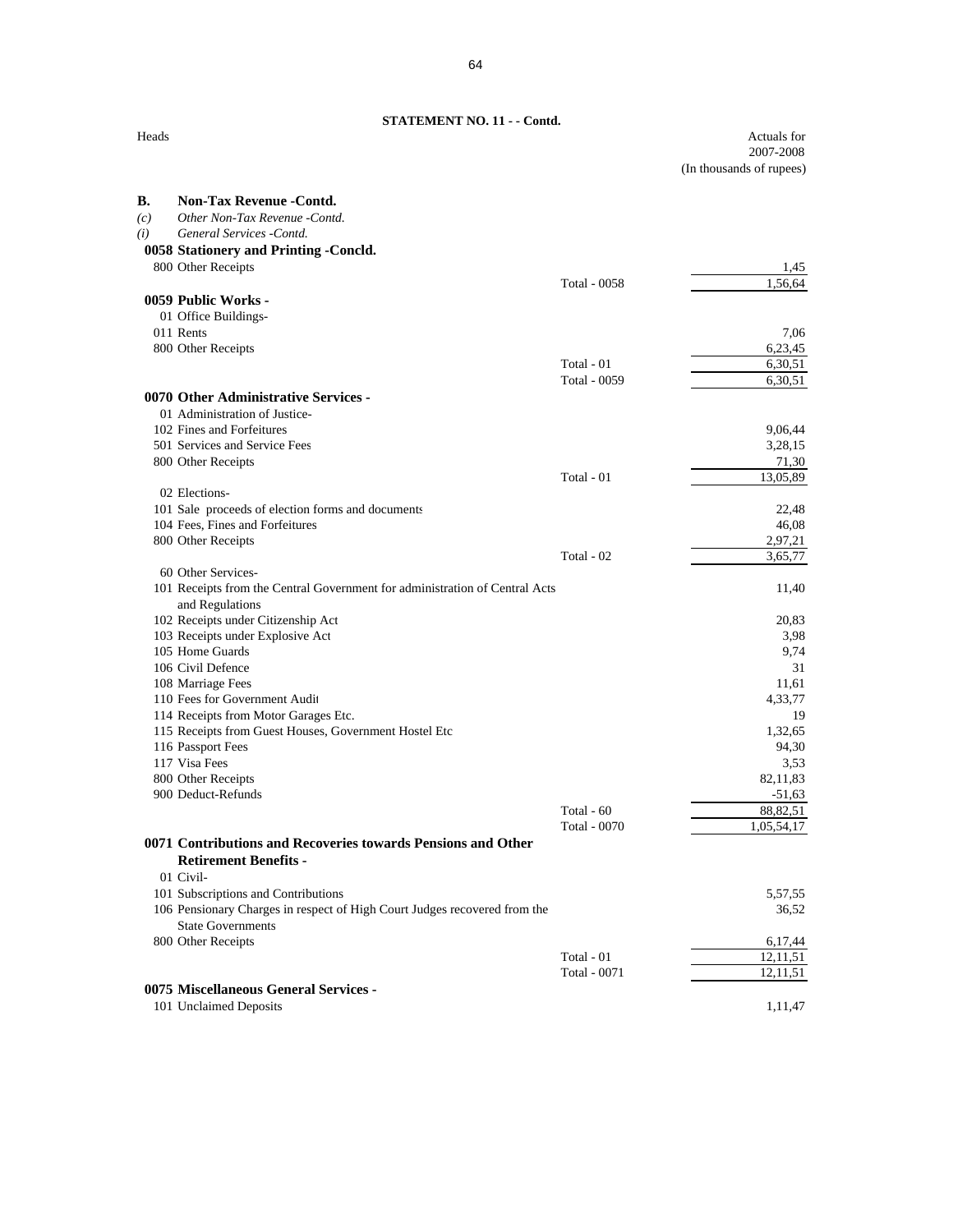| Heads |                                                    |                              | Actuals for              |
|-------|----------------------------------------------------|------------------------------|--------------------------|
|       |                                                    |                              | 2007-2008                |
|       |                                                    |                              | (In thousands of rupees) |
| В.    | <b>Non-Tax Revenue - Contd.</b>                    |                              |                          |
| (c)   | Other Non-Tax Revenue -Contd.                      |                              |                          |
| (i)   | General Services - Concld.                         |                              |                          |
|       | 0075 Miscellaneous General Services - Concld.      |                              |                          |
|       | 102 Pre-Partition Receipts                         |                              | 4                        |
|       | 103 State Lotteries                                |                              | 4,59                     |
|       | 105 Sale of Land and property                      |                              | 8                        |
|       | 108 Guarantee Fees                                 |                              | 29                       |
|       | 800 Other Receipts                                 |                              | $96,68,13$ (a)           |
|       | 900 Deduct-Refunds                                 |                              | $-6,59,52$               |
|       |                                                    | Total - 0075                 | 91,25,08                 |
|       |                                                    | Total - (i) General Services | 2,69,00,35               |
| (ii)  | <b>Social Services</b>                             |                              |                          |
|       | 0202 Education, Sports, Art and Culture -          |                              |                          |
|       | 01 General Education-                              |                              |                          |
|       | 101 Elementary Education                           |                              | 95,84,80                 |
|       | 102 Secondary Education                            |                              | 5,66,98                  |
|       | 103 University and Higher Education                |                              | 3,64,75                  |
|       | 104 Adult Education                                |                              | 4                        |
|       | 600 General                                        |                              | 4,09                     |
|       | 900 Deduct-Refunds                                 |                              | $-21,41$                 |
|       |                                                    | Total $-01$                  | 1,04,99,25               |
|       | 02 Technical Education-                            |                              |                          |
|       | 101 Tuition and other fees                         |                              | 5,23,49                  |
|       | 800 Other Receipts                                 |                              | 7,33,25                  |
|       |                                                    | Total - 02                   | 12,56,74                 |
|       | 03 Sports and Youth Services-                      |                              |                          |
|       | 101 Physical Education -Sports and Youth Welfare   |                              | 3,37                     |
|       | 800 Other Receipts                                 | Total - 03                   | 4,40                     |
|       | 04 Art and Culture-                                |                              | 7,77                     |
|       | 101 Archives and Museums                           |                              | 40                       |
|       | 102 Public Libraries                               |                              | 35                       |
|       | 103 Receipts from Cinematograph Film Rules         |                              | 15                       |
|       |                                                    |                              | 4,94                     |
|       | 800 Other Receipts                                 | Total - 04                   | 5.84                     |
|       |                                                    | <b>Total - 0202</b>          | 1,17,69,60               |
|       | 0210 Medical and Public Health -                   |                              |                          |
|       | 01 Urban Health Services-                          |                              |                          |
|       |                                                    |                              |                          |
|       | 101 Receipts from Employees State Insurance Scheme |                              | 56,16,23                 |
|       | 107 Receipt from Drug Manufacturers                | Total - 01                   | 3,44                     |
|       |                                                    |                              | 56,19,67                 |
|       | 03 Medical Education, Training and Research-       |                              |                          |
|       | 101 Ayurveda<br>105 Allopathy                      |                              | 16,94                    |
|       |                                                    | Total - 03                   | 8,54,35<br>8,71,29       |
|       |                                                    | <b>Total - 0210</b>          | 64,90,96                 |
|       |                                                    |                              |                          |

(a) Includes Debt relief of Rs. 96,66,05 thousands given by Department of Expenditure, Ministry of Finance, Government of India on repayment of consolidated loan.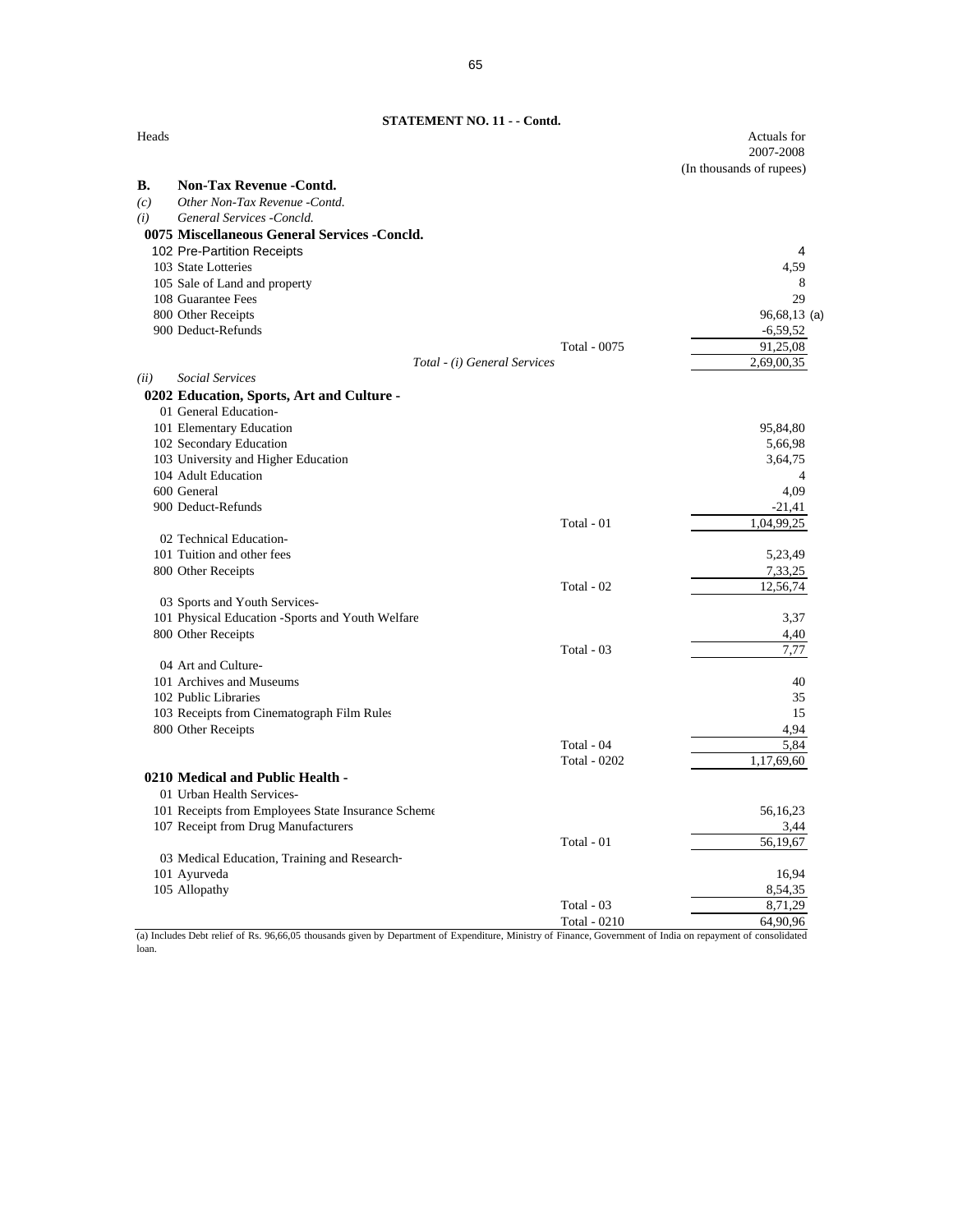| Heads |                                                        |                     | Actuals for              |
|-------|--------------------------------------------------------|---------------------|--------------------------|
|       |                                                        |                     | 2007-2008                |
|       |                                                        |                     | (In thousands of rupees) |
| В.    | <b>Non-Tax Revenue - Contd.</b>                        |                     |                          |
| (c)   | Other Non-Tax Revenue -Contd.                          |                     |                          |
| (ii)  | Social Services - Contd.                               |                     |                          |
|       | 0211 Family Welfare -                                  |                     |                          |
|       | 101 Sale of Contraceptives                             |                     | 5,19                     |
|       | 800 Other Receipts                                     |                     | 6,36                     |
|       | 900 Deduct-Refunds                                     |                     | $-38$                    |
|       |                                                        | <b>Total - 0211</b> | 11,17                    |
|       | 0215 Water Supply and Sanitation -                     |                     |                          |
|       | 01 Water Supply-                                       |                     |                          |
|       | 102 Receipts from Rural water supply schemes           |                     | 2,44,19                  |
|       | 103 Receipts from Urban water supply schemes           |                     | 21,01,67                 |
|       | 104 Fees, Fines etc.                                   |                     | 1,35,53                  |
|       | 800 Other Receipts                                     |                     | 11,71,46                 |
|       |                                                        | Total $-01$         | 36,52,85                 |
|       | 02 Sewerage and Sanitation-                            |                     |                          |
|       | 103 Receipts from Sewerage Schemes                     |                     | 1,59,32                  |
|       |                                                        | Total $-02$         | 1,59,32                  |
|       |                                                        | Total - 0215        | 38, 12, 17               |
|       |                                                        |                     |                          |
|       | 0216 Housing -<br>01 Government Residential Buildings- |                     |                          |
|       | 106 General Pool accomodation                          |                     |                          |
|       |                                                        |                     | 1,67,02                  |
|       |                                                        | Total - 01          | 1,67,02                  |
|       |                                                        | Total - 0216        | 1,67,02                  |
|       | 0217 Urban Development -                               |                     |                          |
|       | 60 Other Urban Development Schemes-                    |                     |                          |
|       | 501 Services and Service Fees                          |                     | 14,95,72,46              |
|       | 800 Other Receipts                                     |                     | 13, 14, 81, 38           |
|       | 900 Deduct-Refunds                                     |                     | $-5,29,84$               |
|       |                                                        | Total - 60          | 28,05,24,00              |
|       |                                                        | <b>Total - 0217</b> | 28,05,24,00              |
|       | 0220 Information and Publicity -                       |                     |                          |
|       | 01 Films-                                              |                     |                          |
|       | 800 Other Receipts                                     |                     | 2,60                     |
|       |                                                        | Total $-01$         | 2,60                     |
|       | 60 Other Receipts-                                     |                     |                          |
|       | 800 Other Receipts                                     |                     | 6,30                     |
|       |                                                        | Total - $60$        | 6,30                     |
|       |                                                        | <b>Total - 0220</b> | 8.90                     |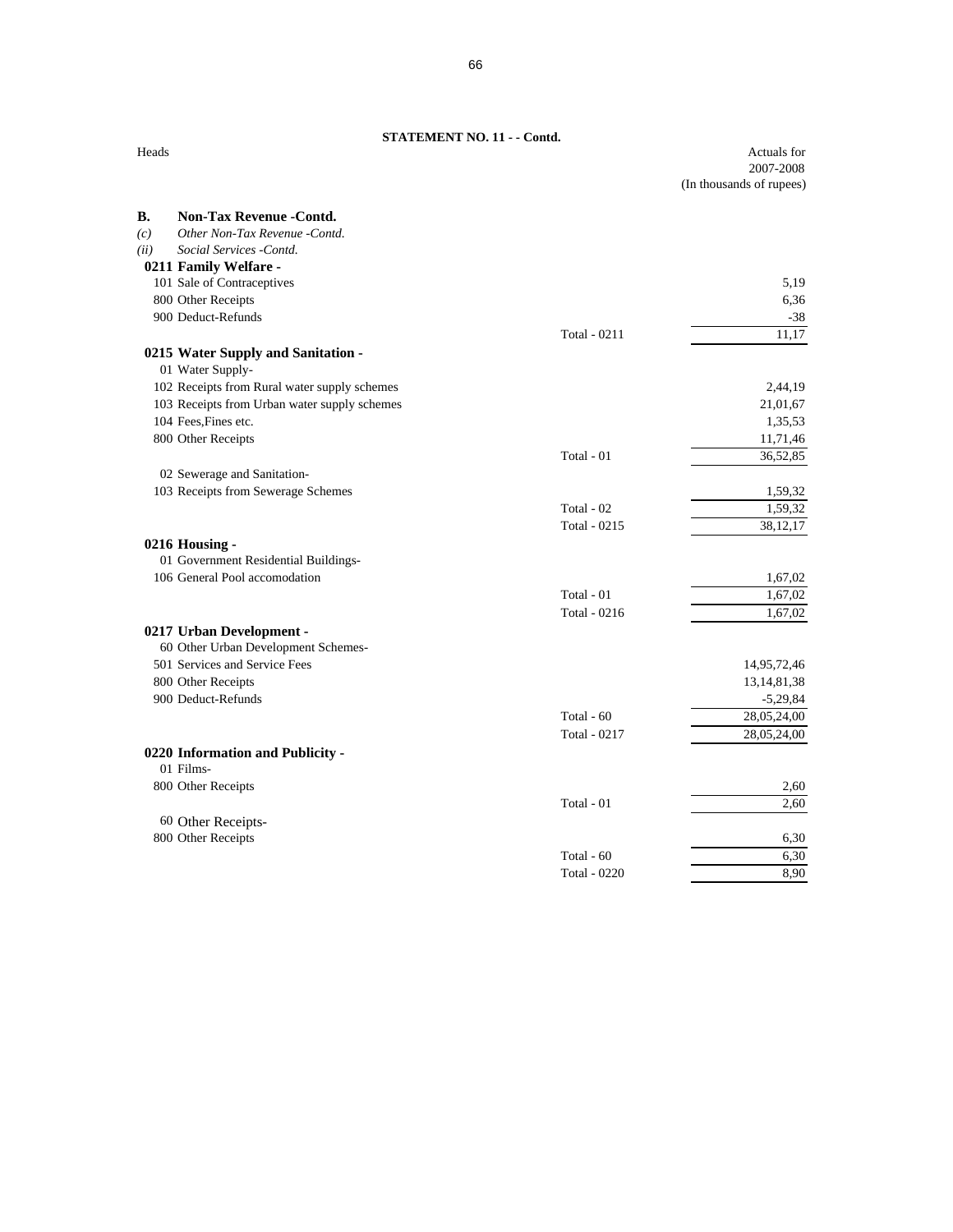| Heads |                                                                          | Actuals for              |
|-------|--------------------------------------------------------------------------|--------------------------|
|       |                                                                          | 2007-2008                |
|       |                                                                          | (In thousands of rupees) |
| В.    | <b>Non-Tax Revenue - Contd.</b>                                          |                          |
| (c)   | Other Non-Tax Revenue -Contd.                                            |                          |
| (ii)  | Social Services - Concld.                                                |                          |
|       | 0230 Labour and Employment -                                             |                          |
|       | 101 Receipts under Labour laws                                           | 3,54                     |
|       | 103 Fees for inspection of Steam Boilers                                 | 1,32,00                  |
|       | 104 Fees realised under Factory's Act                                    | 2,77,31                  |
|       | 106 Fees under Contract Labour(Regulation and Abolition Rules)           | 2,29                     |
|       | 800 Other Receipts                                                       | 4,33,58                  |
|       |                                                                          | Total - 0230<br>8,48,72  |
|       | 0235 Social Security and Welfare -                                       |                          |
|       | 01 Rehabilitation-                                                       |                          |
|       | 102 Relief And Rehabilitation of Displaced Persons And Repatriates       | 3,76,40                  |
|       | 200 Other Rehabilitation Schemes                                         | 47,77                    |
|       | 800 Other Receipts                                                       | 1,11,69                  |
|       | Total - 01                                                               | 5,35,86                  |
|       |                                                                          | 5,35,86<br>Total - 0235  |
|       | 0250 Other Social Services -                                             |                          |
|       | 102 Welfare of Schduled caste, Schdule Tribes and other backward classes | 1,57,40                  |
|       |                                                                          |                          |
|       | 800 Other Receipts                                                       | 1,50,98                  |
|       |                                                                          | Total - 0250<br>3,08,38  |
|       | Total - (ii) Social Services                                             | 30,44,76,78              |
| (iii) | Economic Services-                                                       |                          |
|       | 0401 Crop Husbandry -                                                    |                          |
|       | 103 Seeds                                                                | 4,30                     |
|       | 104 Receipts from Agricultural Farms                                     | 13,65                    |
|       | 105 Sale of manures and fertilizeres                                     | 12,61                    |
|       | 107 Receipts from Plant Protection Services                              | 4,60                     |
|       | 119 Receipts from Horticulture and Vegetable crops                       | 1,35,92                  |
|       | 800 Other Receipts                                                       | 1,38,53                  |
|       |                                                                          | Total - 0401<br>3,09,61  |
|       | 0403 Animal Husbandry -                                                  |                          |
|       | 102 Receipts from Cattle and Buffalo development                         | 86,19                    |
|       | 103 Receipts from Poultry development                                    | 5,53                     |
|       | 104 Receipts from Sheep and Wool development                             | 5,20                     |
|       | 105 Receipts from Piggery development                                    | 11,58                    |
|       | 800 Other Receipts                                                       | 84,04                    |
|       |                                                                          | 1,92,54<br>Total - 0403  |
|       | 0404 Dairy Development -                                                 |                          |
|       | 800 Other Receipts                                                       | 2,24                     |
|       |                                                                          | Total - 0404<br>2,24     |
|       | 0405 Fisheries -                                                         |                          |
|       | 011 Rents                                                                | 75,00                    |
|       | 102 Licence Fees, Fines etc.                                             | 50                       |
|       | 103 Sale of fish, fish seed etc.                                         | 52,19                    |
|       | 501 Services and service fees                                            | 5,50                     |
|       | 800 Other Receipts                                                       | 99,05                    |
|       |                                                                          | Total - 0405<br>2,32,24  |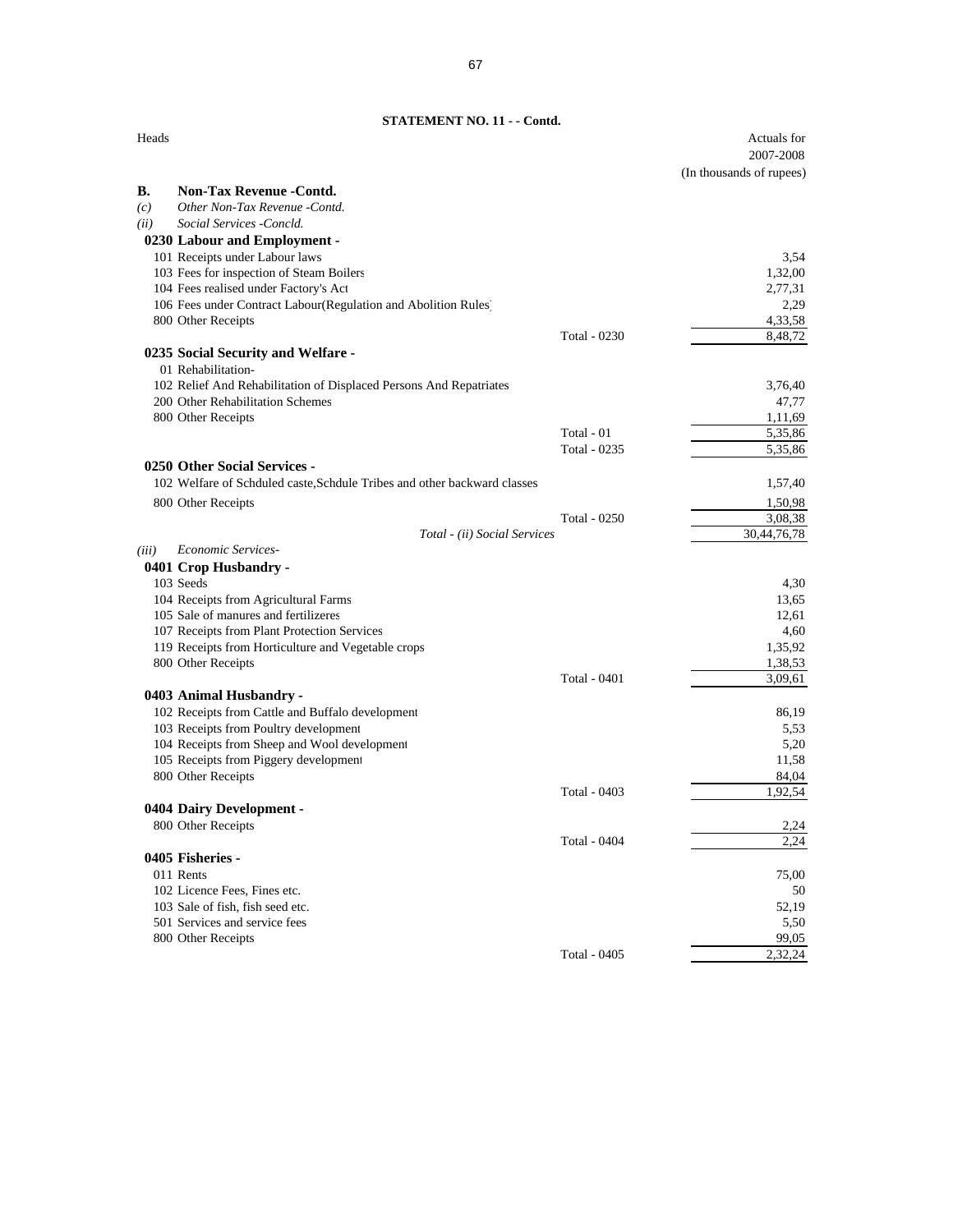| Heads |                                                              |              | Actuals for              |
|-------|--------------------------------------------------------------|--------------|--------------------------|
|       |                                                              |              | 2007-2008                |
|       |                                                              |              | (In thousands of rupees) |
| В.    | Non-Tax Revenue - Contd.                                     |              |                          |
| (c)   | Other Non-Tax Revenue -Contd.                                |              |                          |
| (iii) | Economic Services - Contd.                                   |              |                          |
|       | 0406 Forestry and Wild Life -                                |              |                          |
|       | 01 Forestry -                                                |              |                          |
|       | 101 Sale of timber and other forest produce                  |              | 2,31                     |
|       | 800 Other Receipts                                           |              | 33,76,30                 |
|       |                                                              | Total - 01   | 33,78,61                 |
|       |                                                              | Total - 0406 | 33,78,61                 |
|       | 0408 Food Storage and Warehousing-                           |              |                          |
|       | 800 Other Receipts                                           |              | 86                       |
|       |                                                              | Total - 0408 | 86                       |
|       | 0425 Cooperation -                                           |              |                          |
|       | 101 Audit Fees                                               |              | 2,94,90                  |
|       | 800 Other Receipts                                           |              | 4,41,94                  |
|       |                                                              | Total - 0425 | 7,36,84                  |
|       | 0435 Other Agricultural Programmes -                         |              |                          |
|       | 102 Fee for Quality Control Grading of Agricultural Products |              | 23,35                    |
|       | 104 Soil and Water Conservation                              |              | 36,45                    |
|       | 800 Other Receipts                                           |              | 81,84                    |
|       |                                                              | Total - 0435 | 1.41.64                  |
|       | 0506 Land Reforms-                                           |              |                          |
|       | 800 Other Receipts                                           |              | 35                       |
|       |                                                              | Total - 0506 | 35                       |
|       | 0515 Other Rural Development Programmes -                    |              |                          |
|       | 101 Receipt under Panchayati Raj Act                         |              | 1,01,88                  |
|       | 102 Receipts from community development Projects             |              | 3,94                     |
|       | 800 Other Receipts                                           |              | 4,29,95                  |
|       |                                                              | Total - 0515 | 5,35,77                  |
|       | 0700 Major Irrigation -                                      |              |                          |
|       | 02 Western Jamuna Canal including Remodelling Project-       |              |                          |
|       | 101 Sale of Water for Irrigation Purpose                     |              | 67,54                    |
|       | 800 Other Receipts                                           |              | 16,82,02                 |
|       |                                                              | Total - 02   | 17,49,56                 |
|       | 03 Gurgaon Canal Project (Commercial)-                       |              |                          |
|       | 101 Sale of Water for Irrigation Purpose                     |              | 12.76                    |
|       | 800 Other Receipts                                           |              | 3,17,65                  |
|       |                                                              | Total - $03$ | 3,30,41                  |
|       | 04 Loharu Canal Project -                                    |              |                          |
|       | 101 Sale of Water for Irrigation Purpose                     |              | 28,38                    |
|       | 800 Other Receipts                                           |              | 7,06,82                  |
|       |                                                              | Total-04     | 7,35,20                  |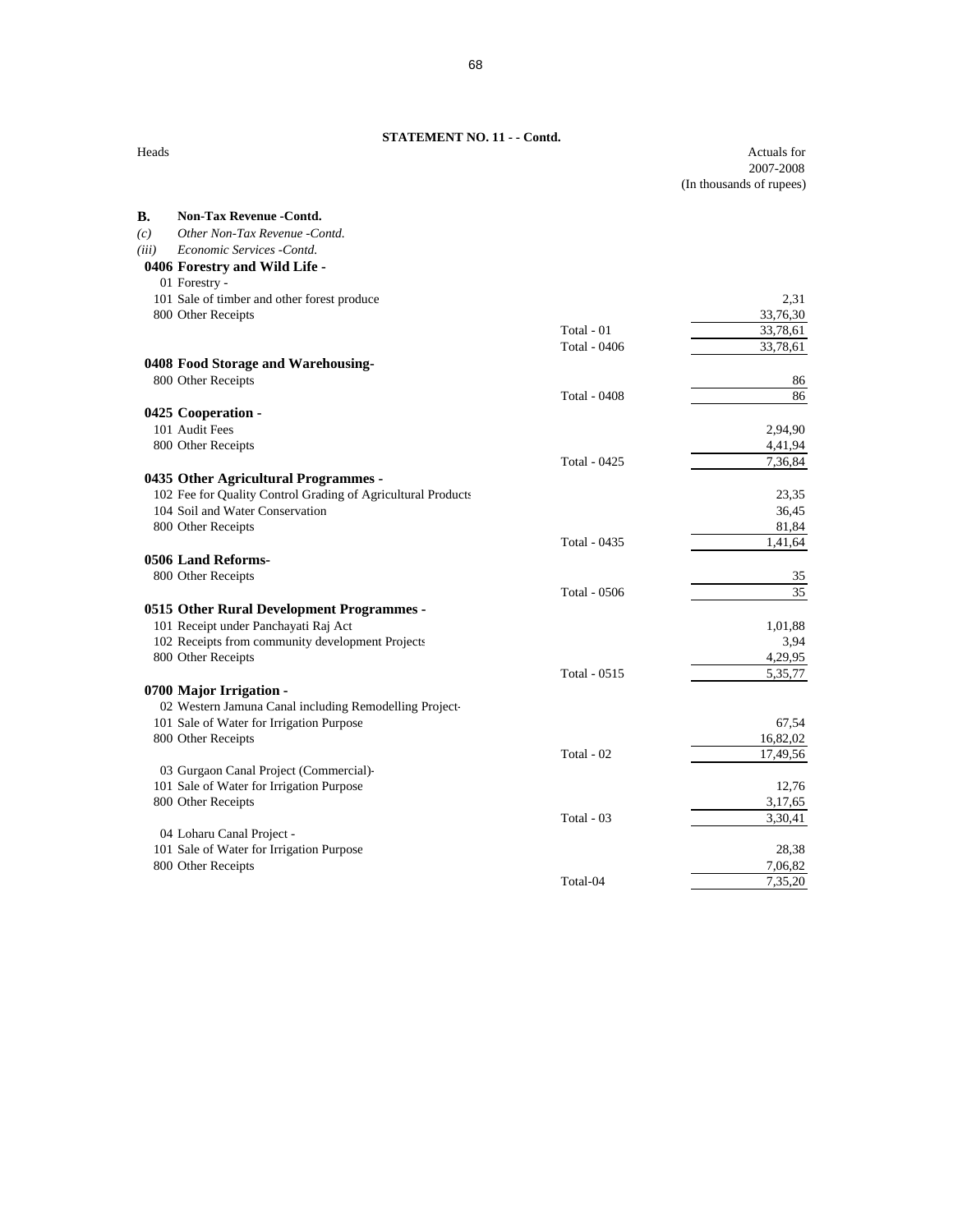**Heads** Actuals for the contract of the contract of the contract of the contract of the contract of the contract of the contract of the contract of the contract of the contract of the contract of the contract of the contra 2007-2008 (In thousands of rupees)

| В.<br>(c)<br>(iii) | <b>Non-Tax Revenue - Contd.</b><br>Other Non-Tax Revenue -Contd.<br>Economic Services - Contd.<br>0700 Major Irrigation -contd. |                        |                      |
|--------------------|---------------------------------------------------------------------------------------------------------------------------------|------------------------|----------------------|
|                    | 05 Jawahar Lal Nehru Canal Project-<br>101 Sale of Water for Irrigation Purpose                                                 |                        | 56,20                |
|                    | 800 Other Receipts                                                                                                              |                        | 13,99,71             |
|                    |                                                                                                                                 | Total-05               | 14,55,91             |
|                    | 07 Sutlej Yamuna Link Project-                                                                                                  |                        |                      |
|                    | 800 Other Receipts                                                                                                              |                        | 23,20                |
|                    |                                                                                                                                 | Total-07               | 23,20                |
|                    | 08 Hissar Bhakhra Canal Project-<br>800 Other Receipts                                                                          |                        | 6,04,45              |
|                    |                                                                                                                                 | Total-08               | 6,04,45              |
|                    | 09 Sirsa Bhakhra Canal Project-                                                                                                 |                        |                      |
|                    | 800 Other Receipts                                                                                                              |                        | 1,56,96              |
|                    |                                                                                                                                 | Total-09               | 1,56,96              |
|                    | 10 Kaithal Bhakhra Canal Project-                                                                                               |                        |                      |
|                    | 800 Other Receipts                                                                                                              |                        | 7,23,88              |
|                    | 12 Flood Control Project-                                                                                                       | Total-10               | 7,23,88              |
|                    | 101 Sale of Water for Irrigation Purpose                                                                                        |                        | 3,71                 |
|                    | 800 Other Receipts                                                                                                              |                        | 92,36                |
|                    |                                                                                                                                 | Total-12               | 96,07                |
|                    | 80 General-                                                                                                                     |                        |                      |
|                    | 800 Other Receipts                                                                                                              |                        | 12,82,03             |
|                    |                                                                                                                                 | Total-80<br>Total-0700 | 12,82,03<br>71,57,67 |
|                    | 0701 Medium Irrigation -                                                                                                        |                        |                      |
|                    | 08 Jui Canal Project-                                                                                                           |                        |                      |
|                    | 101 Sale of Water for Irrigation Purpose                                                                                        |                        | 6,46                 |
|                    | 800 Other Receipts                                                                                                              |                        | 19,44                |
|                    |                                                                                                                                 | Total-08               | 25,90                |
|                    | 09 Naggal Lift Irrigation Scheme-                                                                                               |                        |                      |
|                    | 101 Sale of Water for Irrigation Purpose                                                                                        |                        | 9,29                 |
|                    | 800 Other Receipts                                                                                                              | Total-09               | 13,03<br>22,32       |
|                    | 10 Sewani Lift Irrigation Project-                                                                                              |                        |                      |
|                    | 101 Sale of Water for Irrigation Purpose                                                                                        |                        | 7,02                 |
|                    | 800 Other Receipts                                                                                                              |                        | 14,47                |
|                    |                                                                                                                                 | Total-10               | 21,49                |
|                    |                                                                                                                                 | Total-0701             | 69,71                |
|                    | 0702 Minor Irrigation -                                                                                                         |                        |                      |
|                    | 01 Surface Water-<br>102 Receipts from lift irrigation Schemes                                                                  |                        | 12,34                |
|                    |                                                                                                                                 | Total - 01             | 12,34                |
|                    |                                                                                                                                 | Total - 0702           | 12,34                |
|                    | 0801 Power -                                                                                                                    |                        |                      |
|                    | 80 General -                                                                                                                    |                        |                      |
|                    | 800 Other Receipts                                                                                                              |                        | 3,75,55              |
|                    |                                                                                                                                 | Total - 80             | 3,75,55              |
|                    |                                                                                                                                 | <b>Total - 0801</b>    | 3,75,55              |
|                    | 0802 Petrolium-                                                                                                                 |                        |                      |
|                    | 800 Other Receipts                                                                                                              | <b>Total - 0802</b>    | 5<br>$\overline{5}$  |
|                    |                                                                                                                                 |                        |                      |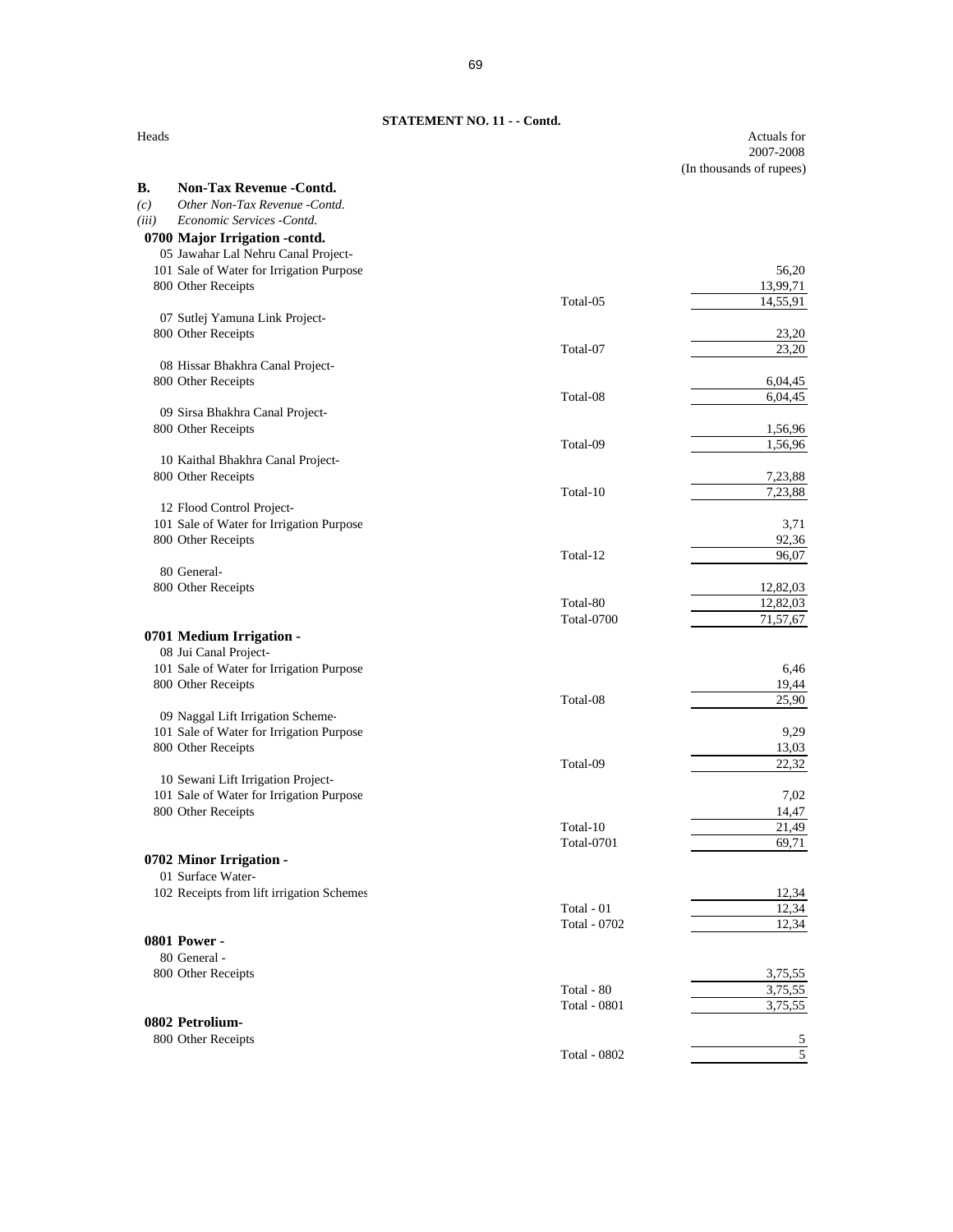| Heads |                                                           |                                   | Actuals for<br>2007-2008 |
|-------|-----------------------------------------------------------|-----------------------------------|--------------------------|
|       |                                                           |                                   | (In thousands of rupees) |
| В.    | <b>Non-Tax Revenue - Concld.</b>                          |                                   |                          |
| (c)   | Other Non-Tax Revenue -Concld.                            |                                   |                          |
| (iii) | Economic Services - Concld.                               |                                   |                          |
|       | 0851 Village and Small Industries -                       |                                   |                          |
|       | 101 Industrial Estate                                     |                                   | 7,11,06                  |
|       | 102 Small Scale Industries                                |                                   | 55,91                    |
|       | 200 Other Village Industries                              |                                   | 20                       |
|       | 800 Other Receipts                                        |                                   | 15,39,18                 |
|       |                                                           | Total - 0851                      | 23,06,35                 |
|       | 0852 Industries -                                         |                                   |                          |
|       | 01 Iron and Steel Industries-                             |                                   |                          |
|       | 800 Other Receipts                                        |                                   | 27,74                    |
|       |                                                           | Total - 01<br><b>Total - 0852</b> | 27,74                    |
|       | 0853 Non-ferrous Mining and Metallurgical Industries -    |                                   | 27,74                    |
|       | 102 Mineral concession fees, rents and royalities         |                                   | 1,75,98,83               |
|       | 800 Other Receipts                                        |                                   | 39,75,94                 |
|       | 900 Deduct-Refunds                                        |                                   | -88                      |
|       |                                                           | Total - 0853                      | 2,15,73,89               |
|       | 1053 Civil Aviation -                                     |                                   |                          |
|       | 800 Other Receipts                                        |                                   | 9,93                     |
|       |                                                           | Total - 1053                      | 9.93                     |
|       | 1054 Roads and Bridges -                                  |                                   |                          |
|       | 800 Other Receipts-                                       |                                   | 16,02,73                 |
|       |                                                           | Total - 1054                      | 16,02,73                 |
|       |                                                           |                                   |                          |
|       | 1055 Road Transport -                                     |                                   |                          |
|       | 201 Haryana Roadways                                      |                                   | 6,20,06,30               |
|       | 800 Other Receipts                                        | Total - 1055                      | 2,49,28<br>6,22,55,58    |
|       | 1425 Other Scientific Research-                           |                                   |                          |
|       | 800 Other Receipts                                        |                                   | 15                       |
|       |                                                           | Total - 1425                      | 15                       |
|       | 1452 Tourism -                                            |                                   |                          |
|       | 800 Other Receipts                                        |                                   | 4,07,04                  |
|       |                                                           | Total - 1452                      | 4,07,04                  |
|       | 1475 Other General Economic Services -                    |                                   |                          |
|       | 103 Fees for Registration of Trade Marks                  |                                   | 53,57                    |
|       | 104 Receipts from certification, marking and testing fees |                                   | 6,11                     |
|       | 105 Regulation of Joint Stock Companies                   |                                   | 96                       |
|       | 106 Fees for stamping weights and measures                |                                   | 4,19,80                  |
|       |                                                           |                                   |                          |
|       | 200 Regulation of other business undertaking              |                                   | 8,82                     |
|       | 800 Other Receipts                                        |                                   | 1,89,37                  |
|       | 900 Deduct-Refunds                                        |                                   | $-1,62$                  |
|       |                                                           | Total - 1475                      | 6,77,01                  |
|       |                                                           | Total - (iii) Economic Services   | 10,20,06,44              |
|       | Total - (c)Other Non-Tax Revenue                          |                                   | 43, 33, 83, 57           |
|       |                                                           | Total - B.Non-Tax Revenue         | 50,97,08,22              |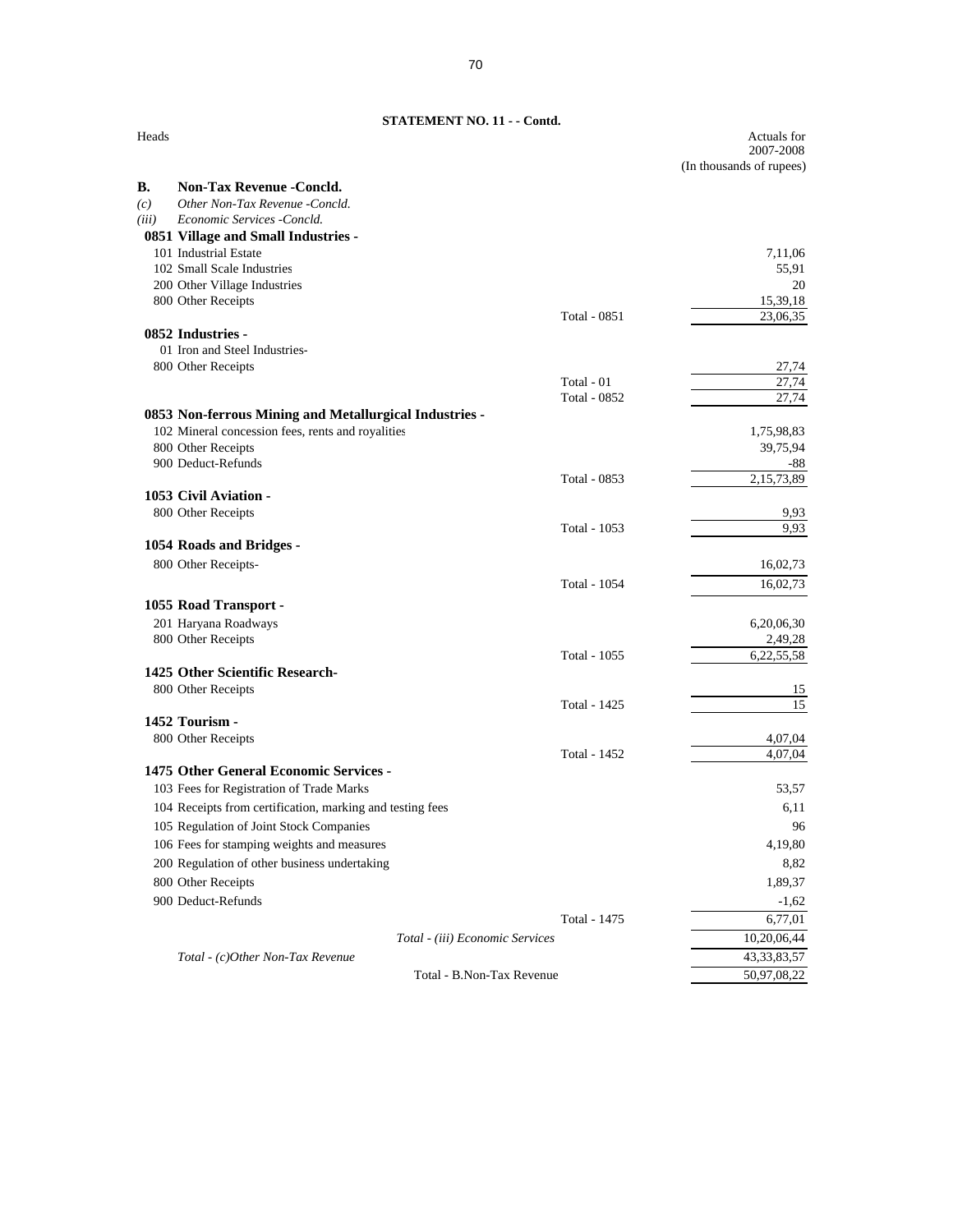| Heads |                                                                                                                                                                         |            | Actuals for                           |
|-------|-------------------------------------------------------------------------------------------------------------------------------------------------------------------------|------------|---------------------------------------|
|       |                                                                                                                                                                         |            | 2007-2008<br>(In thousands of rupees) |
| C.    | <b>Grants-in-Aid and Contributions-</b>                                                                                                                                 |            |                                       |
|       | 1601 Grants-in-Aid from Central Government -                                                                                                                            |            |                                       |
|       | 01 Non-Plan Grants-                                                                                                                                                     |            |                                       |
|       | 106 Grants from Central Road Fund                                                                                                                                       |            | 22,98,67                              |
|       | 113 Police-Modernisation of police force                                                                                                                                |            | 15,96,96                              |
|       | 114 Police - Other Grants                                                                                                                                               |            | 5, 31, 35                             |
|       | 132 Sports and Youth Services-Youth Welfare Programme for Students<br>232 Village and Small Industries-Handloom Industries<br>242 Art and Culture-Archaeological Survey |            | 5,62<br>56,85,45<br>5,24              |
|       | 800 Other Grants                                                                                                                                                        |            | 1,50,44,59                            |
|       |                                                                                                                                                                         | Total - 01 | 2,51,67,88                            |
|       | 02 Grants for State/Union Territory Plan Schemes-                                                                                                                       |            |                                       |
|       | 101 Block Grants                                                                                                                                                        |            | 5,87,19,77                            |
|       | 102 Grants As Advance Plan Assistance for Relief on Account of Natural<br>Clamaties                                                                                     |            | 1,82,30                               |
|       | 800 Other Grants                                                                                                                                                        |            | 49,97,50                              |
|       |                                                                                                                                                                         | Total - 02 | 6,38,99,57                            |
|       | 03 Grants for Central Plan Schemes-                                                                                                                                     |            |                                       |
|       | 115 Other Administrative Services--Other Grants                                                                                                                         |            | 1,89,93                               |
|       | 134 Sports and Youth Services-Sports and Games                                                                                                                          |            | 50                                    |
|       | 135 Sports and Youth Services--Other Grants                                                                                                                             |            | 30                                    |
|       | 157 Welfare of Scheduled Castes-Education                                                                                                                               |            | 92,03                                 |
|       | 158 Welfare of Scheduled Castes - Special Central Asistance for Schedule<br>castes Component Plan                                                                       |            | 9,03,06                               |
|       | 168 Social Welfare-Child Welfare                                                                                                                                        |            | 6,56                                  |
|       | 184 Crop Husbandry-Agricultral Economic and Statistics                                                                                                                  |            | 70,14                                 |
|       | 186 Crop Husbandry-Agricultural Engineering                                                                                                                             |            | 6,60                                  |
|       | 204 Fisheries-Inland Fisheries                                                                                                                                          |            | 2,00                                  |
|       | 223 Land Reforms-Other Grants                                                                                                                                           |            | 1,64,14                               |
|       | 232 Village and Small Industries-Handloom Industries                                                                                                                    |            | 9,20                                  |
|       |                                                                                                                                                                         | Total - 03 | 14,44,46                              |
|       | 04 Grants for Centrally Sponsored Plan Schemes-                                                                                                                         |            |                                       |
|       | 110 Administration of Justice-Other Grants                                                                                                                              |            | 1,94,60                               |
|       | 118 Elementary Education-Other Grants                                                                                                                                   |            | 76,05,83                              |
|       | 119 General Education - Secondary Education - Teacher Training                                                                                                          |            | 49,90,31                              |
|       | 120 General Education - Secondary Education - Equipments                                                                                                                |            | 13,77,49                              |
|       | 134 Sports and Youth Services-Sports and Games                                                                                                                          |            | 1,10                                  |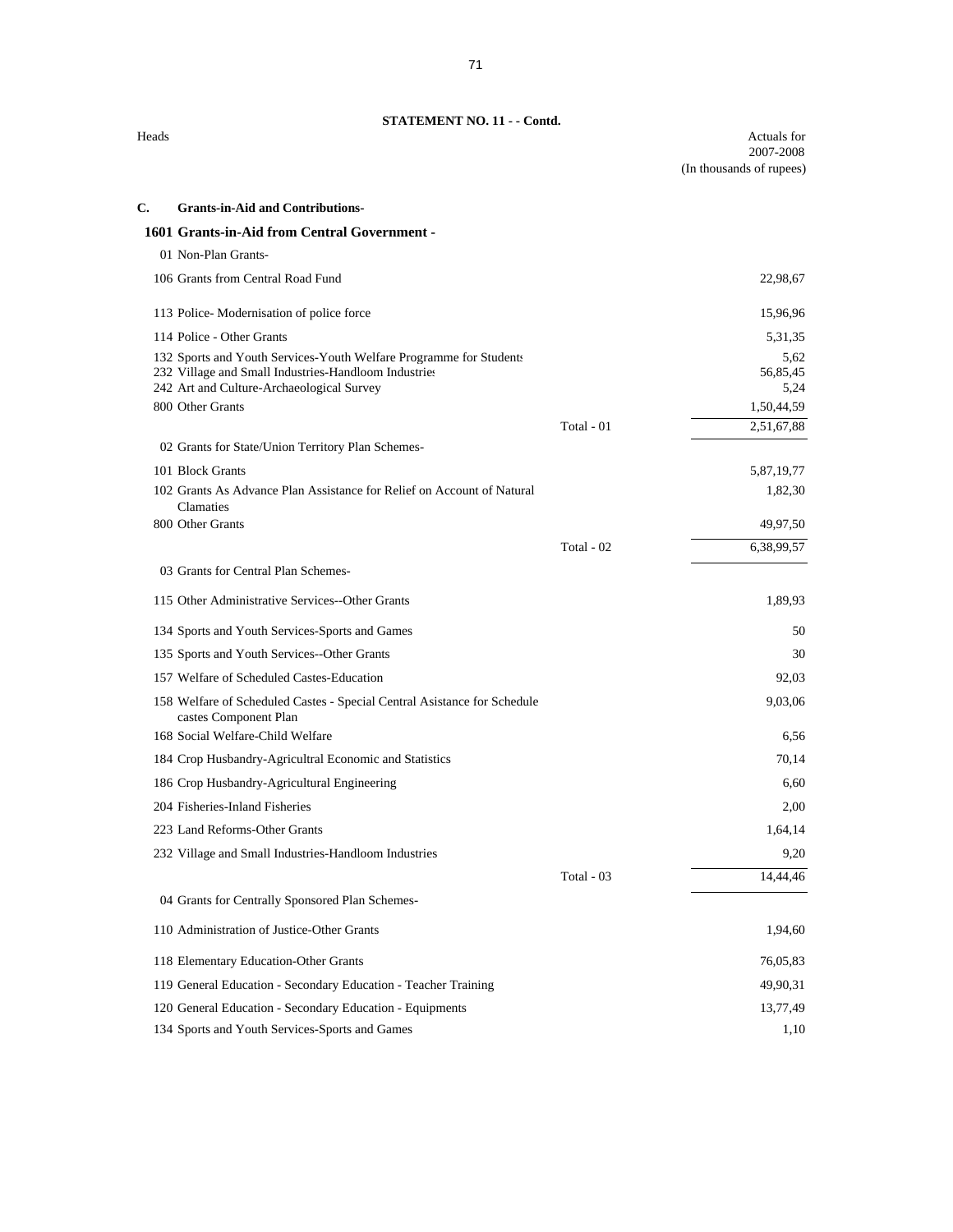136 Public Health- Prevention and Control of Diseases 11,46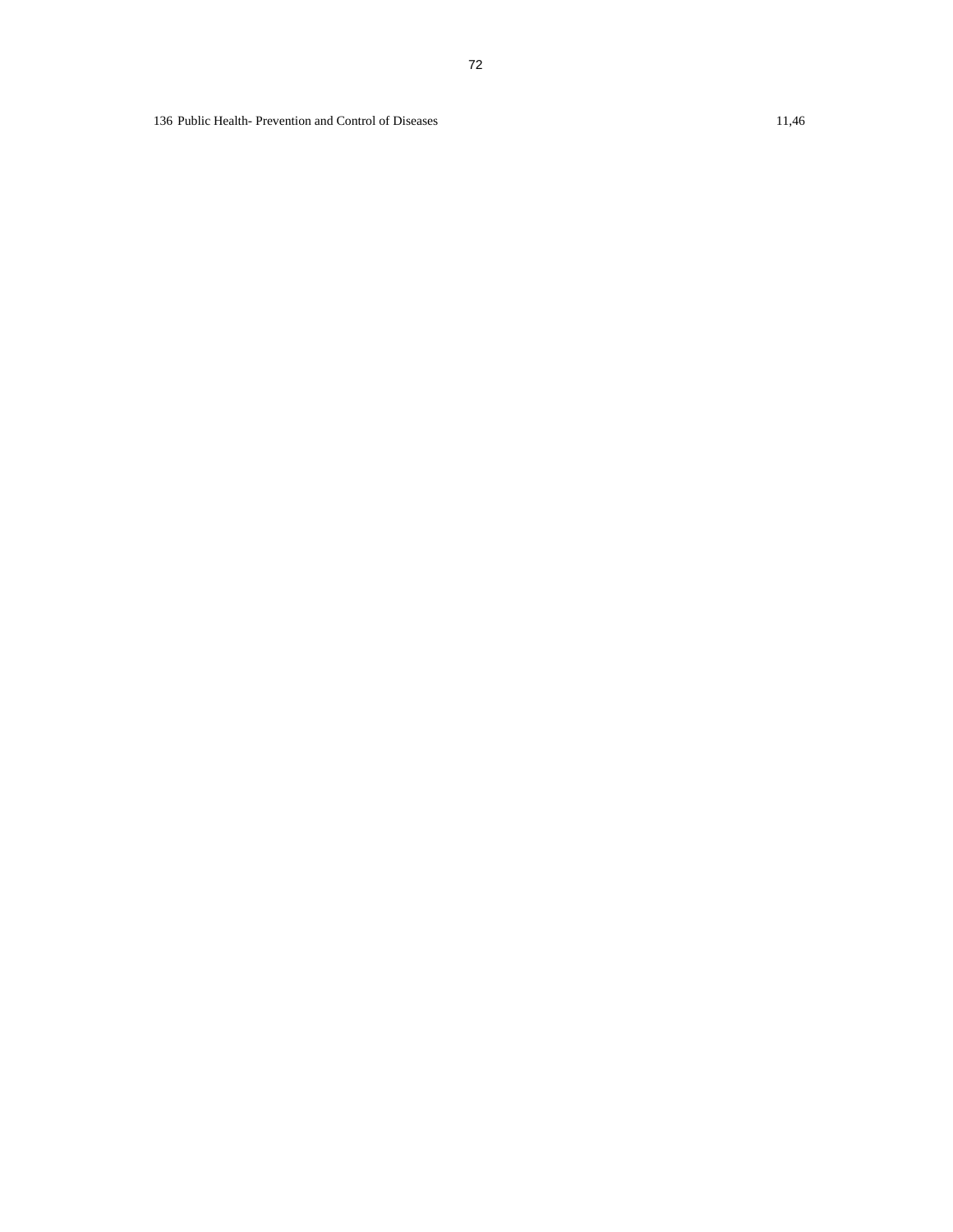**STATEMENT NO. 11 - - Concld.** 

| Heads |                                                                                                                                                                                                                        |                     | Actuals for<br>2007-2008 |
|-------|------------------------------------------------------------------------------------------------------------------------------------------------------------------------------------------------------------------------|---------------------|--------------------------|
|       |                                                                                                                                                                                                                        |                     | (In thousands of rupees) |
| C.    | <b>Grants-in-Aid and Contributions -Concld.</b><br>1601 Grants-in-Aid from Central Government -Concld.<br>04 Grants for Centrally Sponsored Plan Schemes -concld<br>142 Family Welfare - Urban Family Welfare Services |                     | 3,90,01                  |
|       | 148 Family Welfare - Other Services and Supplies                                                                                                                                                                       |                     | 18,86,82                 |
|       | 149 Family Welfare - Other Grants                                                                                                                                                                                      |                     | 19,68,08                 |
|       | 151 Water Supply and Sanitation - Urban Water Supply Programmes                                                                                                                                                        |                     | 2,20,61                  |
|       | 152 Water Supply and Sanitation - Rural Water Supply Programmes                                                                                                                                                        |                     | 94,28,43                 |
|       | 157 Welfare of Scheduled Castes - Education                                                                                                                                                                            |                     | 3,98,67                  |
|       | 158 Welfare of Scheduled Castes - Special Central Asistance for Schedule<br>castes Component Plan                                                                                                                      |                     | 7,48,57                  |
|       | 160 Welfare of Scheduled Tribes - Other Grants                                                                                                                                                                         |                     | 4,33,18                  |
|       | 162 Labour and Employment- Employment Services                                                                                                                                                                         |                     | 13,61,30                 |
|       | 168 Social Welfare - Child Welfare                                                                                                                                                                                     |                     | 76,74,15                 |
|       | 171 Social Welfare - Other Grants                                                                                                                                                                                      |                     | 15,59                    |
|       | 182 Crop Husbandry-Commercial Crops                                                                                                                                                                                    |                     | 2,55,00                  |
|       | 184 Crop Husbandry - Agricultural Economics and Statistics                                                                                                                                                             |                     | 3,09,63                  |
|       | 187 Crop Husbandry - Development of Oil Seeds                                                                                                                                                                          |                     | 6,12,00                  |
|       | 189 Crop Husbandry - Other Grants                                                                                                                                                                                      |                     | 40,69,01                 |
|       | 194 Animal Husbandry - Veterinary Services and Animal Health                                                                                                                                                           |                     | 2,93,25                  |
|       | 195 Animal Husbandry - Cattle and Buffalo Development                                                                                                                                                                  |                     | 3,70,40                  |
|       | 204 Fisheries - Inland Fisheries                                                                                                                                                                                       |                     | 1,06,50                  |
|       | 209 Environmental Forestry and Wild Life - Other Grants                                                                                                                                                                |                     | 1,66,07                  |
|       | 224 Surface Water (Minor Irrigation)-Other Grants                                                                                                                                                                      |                     | 12,80                    |
|       | 227 Command Area Development - Command Area Development Authority                                                                                                                                                      |                     | 29,54,10                 |
|       | 228 Bio-Energy (Non-Conventional Sources of Energy) -National<br>Programmes for Bio-Gas Development                                                                                                                    |                     | 21,00                    |
|       | 230 Other-(Non-Conventional Sources of Energy)-Other Grants                                                                                                                                                            |                     | 1,48,33                  |
|       | 235 Village and Small Industries - Other Grants                                                                                                                                                                        |                     | 5,95                     |
|       | 242 Roads and Bridges-Other Grants                                                                                                                                                                                     |                     | 1,10,00                  |
|       | 243 Elementary Education-Teachers Training                                                                                                                                                                             | Total - 04          | 14,95,85<br>4,96,36,09   |
|       |                                                                                                                                                                                                                        | <b>Total - 1601</b> | 14,01,48,00              |
|       | Total - C. Grants-in-Aid and Contributions                                                                                                                                                                             |                     | 14,01,48,00              |
|       | Total - Receipt Heads (Revenue Account)                                                                                                                                                                                |                     | 1,97,50,73,87            |
|       | <b>Receipts Heads (Capital Account)</b>                                                                                                                                                                                |                     |                          |
|       | 4000 Miscellaneous Capital Receipts-                                                                                                                                                                                   |                     |                          |
|       | 01 Civil                                                                                                                                                                                                               |                     |                          |
|       | 105 Retirement Capital/Disinvestment of Cooperative Societies/Banks                                                                                                                                                    |                     | 10,15,07                 |
|       |                                                                                                                                                                                                                        | <b>Total - 4000</b> | 10,15,07                 |
|       | Total-Receipts Heads (Capital Account)                                                                                                                                                                                 |                     | 10,15,07                 |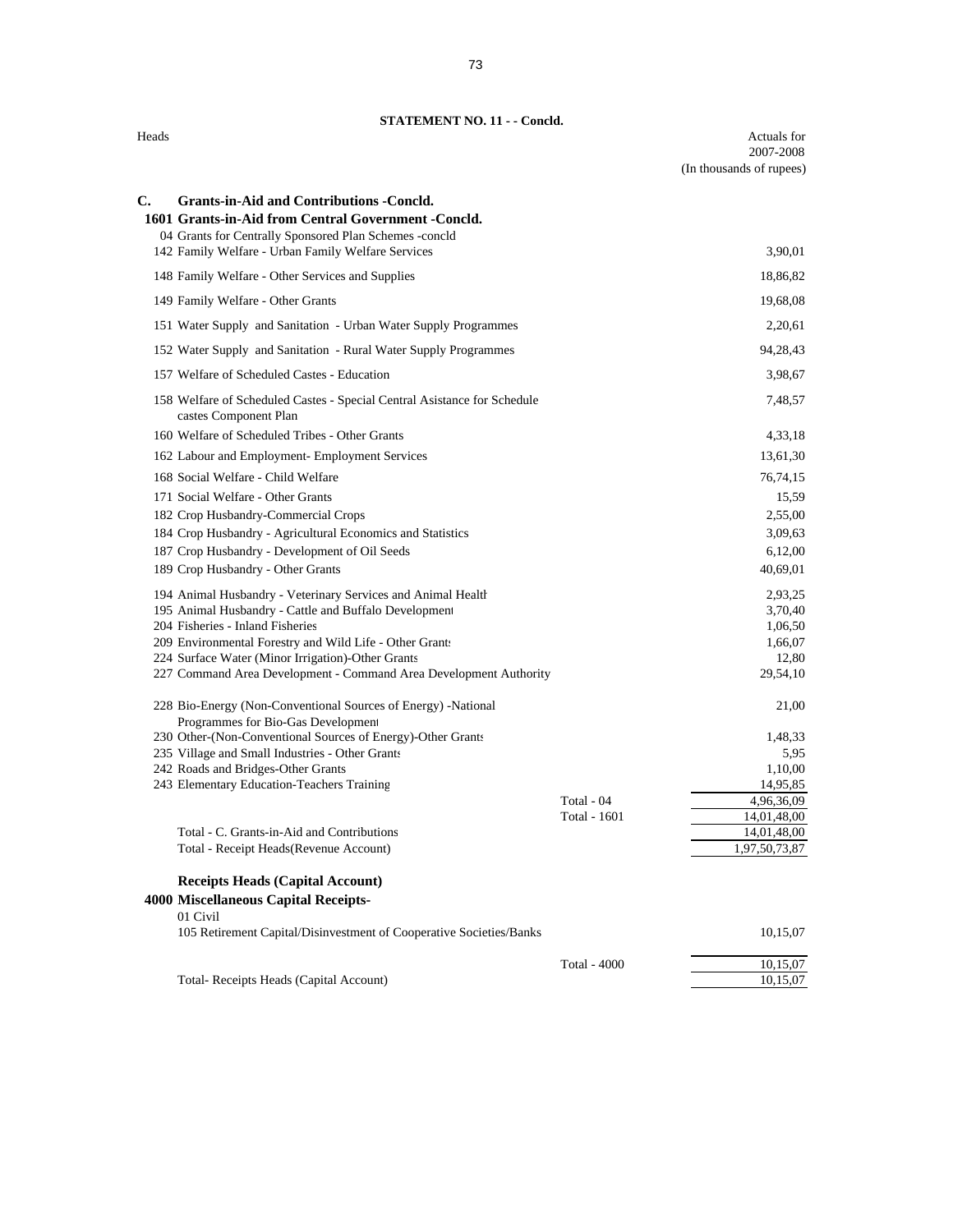1

|       |                                                                        | Actuals for 2007-2008                |                          |                                             |            |
|-------|------------------------------------------------------------------------|--------------------------------------|--------------------------|---------------------------------------------|------------|
| Heads |                                                                        | Non-Plan<br>Plan Centrally Sponsered |                          | Schemes (including<br>Central Plan Schemes) | Total      |
| 1     |                                                                        | $\overline{2}$                       | 3                        | 4                                           | 5          |
|       |                                                                        |                                      | (In thousands of rupees) |                                             |            |
| A.    | <b>Expenditure Heads (Revenue Account)</b><br><b>General Services-</b> |                                      |                          |                                             |            |
| (a)   | Organs of State-                                                       |                                      |                          |                                             |            |
|       | 2011 Parliament/State/Union Territory Legislatures-                    |                                      |                          |                                             |            |
|       | 02 State/Union Territory Legislatures-                                 |                                      |                          |                                             |            |
|       | 101 Legislative Assembly                                               | 13,831                               |                          |                                             |            |
|       |                                                                        | 1,35,21                              | $\ddot{\phantom{a}}$     |                                             | 1.49.04    |
|       | 103 Legislative Secretariat                                            | 13,20,69                             | $\ddot{\phantom{a}}$     | $\ddot{\phantom{a}}$                        | 13,20,69   |
|       | <b>Total -2011</b>                                                     | 13,831                               |                          |                                             |            |
|       |                                                                        | 14,55,90}                            |                          |                                             | 14,69.73   |
|       | 2012 President, Vice President /Governor, Administrator                |                                      |                          |                                             |            |
|       | of Union Territories-                                                  |                                      |                          |                                             |            |
|       | 03 Governor / Administrator of Union Territories-                      |                                      |                          |                                             |            |
|       | 090 Secretariat                                                        | 1,58,04                              | $\ddot{\phantom{a}}$     |                                             | 1,58,04    |
|       | 101 Emoluments and allowances of the Governor                          | 2,17                                 | $\ddot{\phantom{a}}$     | $\ddot{\phantom{a}}$                        | 2,17       |
|       | /Administrator of Union Territories                                    |                                      |                          |                                             |            |
|       | 102 Discretionary Grants                                               | 1,01,07                              | $\ddot{\phantom{a}}$     |                                             | 1,01,07    |
|       | 103 Household Establishment                                            | 74,49                                | $\ddot{\phantom{a}}$     |                                             | 74,49      |
|       | 105 Medical Facilities                                                 | 9,74                                 | $\ddot{\phantom{a}}$     |                                             | 9,74       |
|       | 106 Entertainment Expenses                                             | 8,06                                 | $\ddot{\phantom{a}}$     |                                             | 8,06       |
|       | 107 Expenditure from Contract Allowance                                | 6,90                                 |                          |                                             | 6,90       |
|       | 108 Tour Expenses                                                      | 11,56                                |                          |                                             | 11,56      |
|       | <b>Total -2012</b>                                                     | 3,72,03                              |                          |                                             | 3,72,03    |
|       | 2013 Council of Ministers-                                             |                                      |                          |                                             |            |
|       | 101 Salary of Ministers and Deputy Ministers                           | 54,39                                | $\ddotsc$                | $\ddot{\phantom{a}}$                        | 54,39      |
|       | 102 Sumptuary and other Allowances                                     | 6,12                                 |                          |                                             | 6,12       |
|       | 105 Discretionary grant by Ministers                                   | 16,42,85                             |                          | $\ddot{\phantom{a}}$                        | 16,42,85   |
|       | 108 Tour Expenses                                                      | 12,98                                | $\ddot{\phantom{a}}$     | $\ddot{\phantom{a}}$                        | 12,98      |
|       | 800 Other Expenditure                                                  | 10,30,90                             | $\ddotsc$                | $\ddot{\phantom{a}}$                        | 10,30,90   |
|       | <b>Total -2013</b>                                                     | 27,47,24                             | $\ddotsc$                | $\ddot{\phantom{a}}$                        | 27,47,24   |
|       | 2014 Administration of Justice-                                        |                                      |                          |                                             |            |
|       | 102 High Courts                                                        | 16,43,25                             |                          |                                             | 16,43,25   |
|       | 105 Civil and Session Courts                                           | 66,22,19                             | 1,38,00                  | $\ddot{\phantom{a}}$                        | 67,60,19   |
|       | 108 Criminal Courts                                                    | 4,00                                 | $\ddot{\phantom{a}}$     |                                             | 4,00       |
|       | 110 Administrators General and Official Trustees                       | 20.95                                | $\ddot{\phantom{a}}$     | $\ddot{\phantom{a}}$                        | 20,95      |
|       | 114 Legal Advisers and Counsels                                        | 20,47,84                             |                          | $\ddot{\phantom{a}}$                        | 20,47,84   |
|       | <b>Total -2014</b>                                                     | 16,43,25                             |                          |                                             |            |
|       |                                                                        | 86,94,98}                            | 1,38,00                  | $\ddotsc$                                   | 1,04,76,23 |
|       | 2015 Elections-                                                        |                                      |                          |                                             |            |
|       | 101 Election Commission                                                | 1,72,21                              | $\ddot{\phantom{a}}$     |                                             | 1,72,21    |
|       | 102 Electoral Officers                                                 | 3,20,01                              | $\ddotsc$                | $\ddot{\phantom{a}}$                        | 3,20,01    |
|       |                                                                        |                                      |                          |                                             |            |

103 Preparation and Printing of Electoral rolls 6,20,13 ... 6,20,13 ... 6,20,13

## **STATEMENT NO. 12 - DETAILED ACCOUNT OF EXPENDITURE BY MINOR HEADS**

(Figures in italics represent charged expenditure)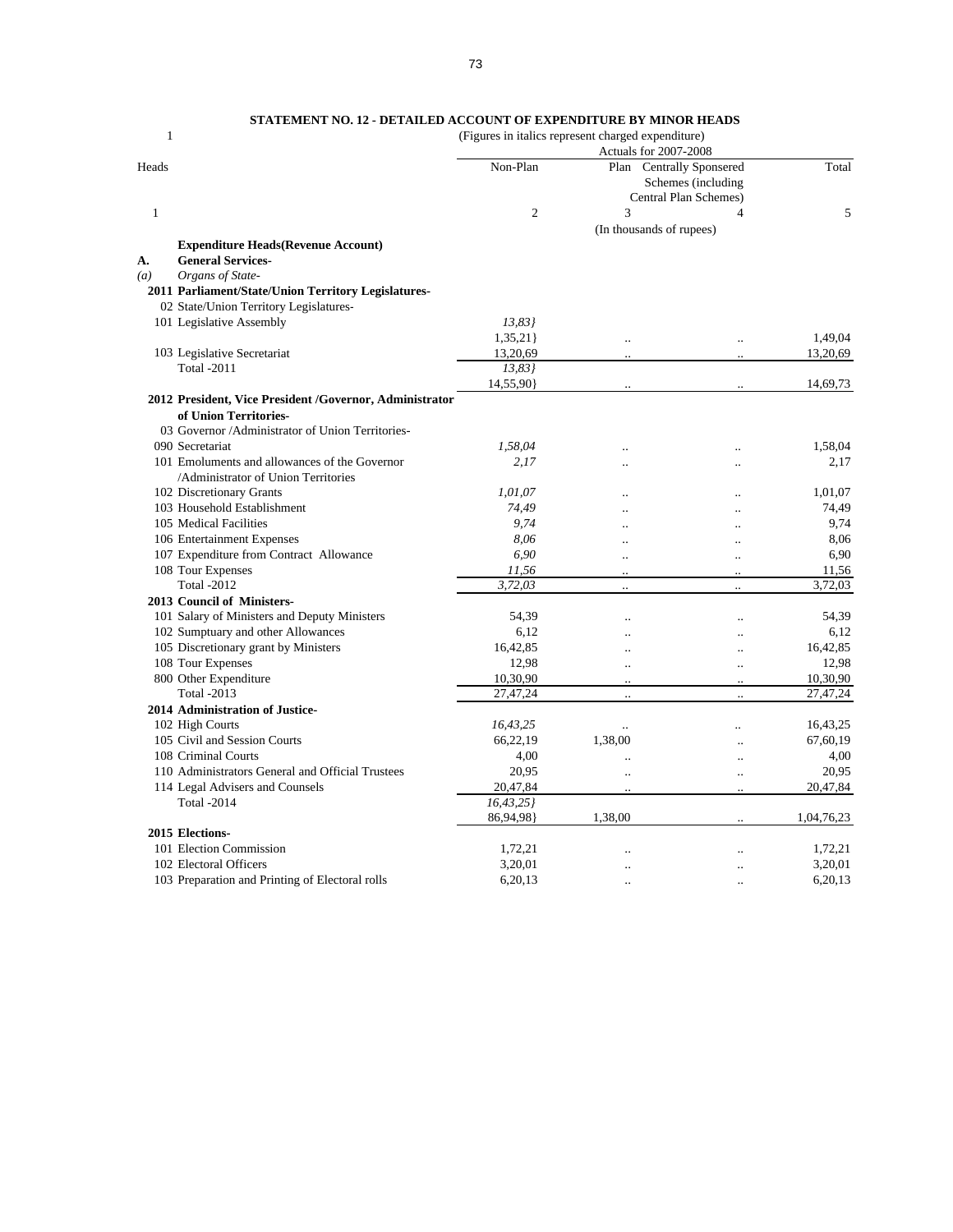| Heads        |                                                 | (Figures in italics represent charged expenditure)<br>Actuals for 2007-2008 |                      |                          |            |  |
|--------------|-------------------------------------------------|-----------------------------------------------------------------------------|----------------------|--------------------------|------------|--|
|              |                                                 |                                                                             |                      |                          |            |  |
|              |                                                 | Non-Plan                                                                    |                      | Plan Centrally Sponsered | Total      |  |
| $\mathbf{1}$ |                                                 |                                                                             |                      | Schemes (including       |            |  |
|              |                                                 |                                                                             |                      | Central Plan Schemes)    |            |  |
|              | <b>Expenditure Heads (Revenue Account)</b>      | $\mathbf{2}$                                                                | 3                    | $\overline{4}$           | 5          |  |
| A.           | General Services-contd.                         |                                                                             |                      | (In thousands of rupees) |            |  |
|              | Organs of State-concld.                         |                                                                             |                      |                          |            |  |
|              | 2015 Elections-concld.                          |                                                                             |                      |                          |            |  |
|              | 108 Issue of Photo Identity-Cards to Voters     | 1,60,90                                                                     |                      |                          | 1,60,90    |  |
|              | <b>Total -2015</b>                              | 12,73,25                                                                    | $\ddot{\phantom{a}}$ | $\ddot{\phantom{a}}$     | 12,73,25   |  |
|              | Total -(a)Organs of State                       | $\overline{20,29,11}$                                                       |                      |                          |            |  |
|              |                                                 | 1,41,71,37}                                                                 | 1,38,00              |                          | 1,63,38,48 |  |
| (b)          | <b>Fiscal Services-</b>                         |                                                                             |                      |                          |            |  |
| (ii)         | Collection of Taxes on Property and Capital     |                                                                             |                      |                          |            |  |
|              | <b>Transactions</b>                             |                                                                             |                      |                          |            |  |
|              | 2029 Land Revenue-                              |                                                                             |                      |                          |            |  |
|              | 001 Direction and Administration                | 9,94                                                                        |                      |                          | 9.94       |  |
|              | 103 Land Records                                | 57,84,06                                                                    | $\ddot{\phantom{a}}$ | 24.99                    | 58,09,05   |  |
|              | 800 Other Expenditure                           | 2,17,00                                                                     |                      |                          | 2,17,00    |  |
|              | <b>Total -2029</b>                              | 60.11.00                                                                    | $\ddot{\phantom{a}}$ | 24.99                    | 60.35.99   |  |
|              | 2030 Stamps and Registration-                   |                                                                             |                      |                          |            |  |
|              | 01 Stamps-Judicial                              |                                                                             |                      |                          |            |  |
|              | 101 Cost of Stamps                              | 5,04                                                                        | $\ddot{\phantom{a}}$ |                          | 5.04       |  |
|              | 102 Expenses on Sale of Stamps                  | 22,13                                                                       |                      |                          | 22,13      |  |
|              | Total -01                                       | 27,17                                                                       |                      |                          | 27,17      |  |
|              | 02 Stamps-Non-Judicial                          |                                                                             |                      |                          |            |  |
|              | 001 Direction and Administration                | 43,97                                                                       |                      |                          | 43,97      |  |
|              | 101 Cost of Stamps                              | 7,93,78                                                                     | $\ddot{\phantom{a}}$ |                          | 7,93,78    |  |
|              | 102 Expenses on Sale of Stamps                  | 3,32,72                                                                     |                      |                          | 3,32,72    |  |
|              | Total -02                                       | 11,70,47                                                                    | $\ddot{\phantom{a}}$ |                          | 11,70,47   |  |
|              | 03 Registration                                 |                                                                             |                      |                          |            |  |
|              | 001 Direction and Administration                | 6,12                                                                        |                      |                          | 6,12       |  |
|              | Total -03                                       | 6,12                                                                        | $\ddotsc$            | $\ddot{\phantom{a}}$     | 6,12       |  |
|              | <b>Total -2030</b>                              | 12,03,76                                                                    |                      |                          | 12,03,76   |  |
|              | Total -(ii)Collection of Taxes on Property and  | 72,14,76                                                                    | $\ddot{\phantom{a}}$ | 24.99                    | 72,39,75   |  |
|              | <b>Capital Transactions</b>                     |                                                                             |                      |                          |            |  |
| (iii)        | Collection of Taxes on Commodities and Services |                                                                             |                      |                          |            |  |
|              | 2039 State Excise-                              |                                                                             |                      |                          |            |  |
|              | 001 Direction and Administration                | 12,95,41                                                                    |                      |                          | 12,95,41   |  |
|              | <b>Total -2039</b>                              | 12,95,41                                                                    | $\ddot{\phantom{a}}$ | $\ddotsc$                | 12,95,41   |  |
|              | 2040 Taxes on Sales, Trade etc. -               |                                                                             |                      |                          |            |  |
|              | 001 Direction and Administration                | 23,60,49                                                                    | $\ddot{\phantom{a}}$ | $\ddot{\phantom{a}}$     | 23,60,49   |  |
|              | 101 Collection Charges                          | 27,03,30                                                                    | $\ddot{\phantom{a}}$ |                          | 27,03,30   |  |
|              | <b>Total -2040</b>                              | 50,63,79                                                                    | $\ddotsc$            | $\ddotsc$                | 50,63,79   |  |
|              | <b>2041 Taxes on Vehicles-</b>                  |                                                                             |                      |                          |            |  |
|              | 101 Collection Charges                          | 62                                                                          | $\ddot{\phantom{1}}$ | $\ddot{\phantom{a}}$     | 62         |  |
|              | 102 Inspection of Motor Vehicles                | 5,46,50                                                                     | $\ddotsc$            |                          | 5,46,50    |  |
|              | <b>Total -2041</b>                              | 5,47,12                                                                     | $\ddot{\phantom{a}}$ | $\ddotsc$                | 5,47,12    |  |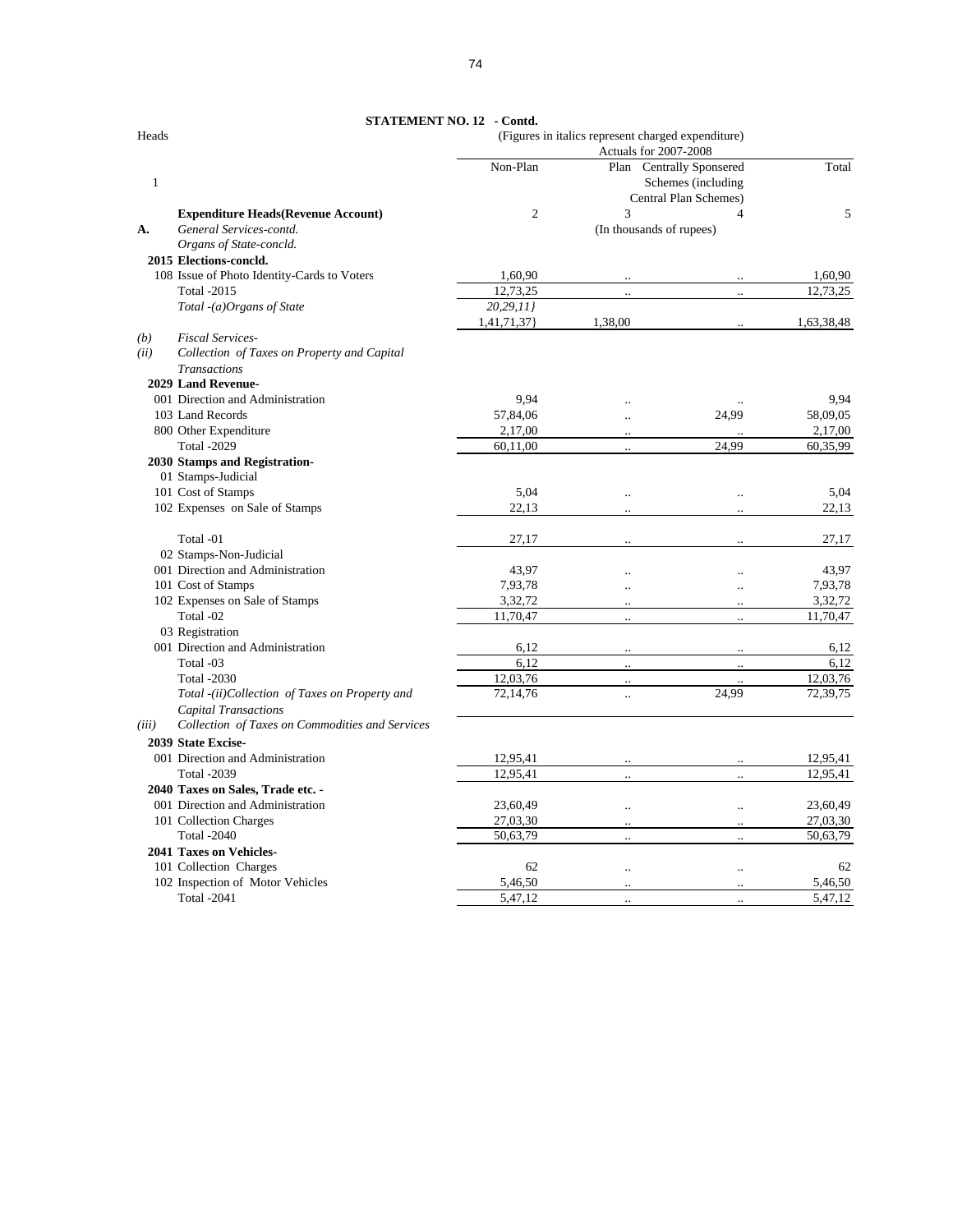|  |  |  | (Figures in italics represent charged expenditure) |
|--|--|--|----------------------------------------------------|
|  |  |  |                                                    |

|              |                                                                               | Actuals for 2007-2008 |                          |                                                                         |             |  |
|--------------|-------------------------------------------------------------------------------|-----------------------|--------------------------|-------------------------------------------------------------------------|-------------|--|
| Heads        |                                                                               | Non-Plan              |                          | Plan Centrally Sponsered<br>Schemes (including<br>Central Plan Schemes) | Total       |  |
| $\mathbf{1}$ |                                                                               | $\mathfrak{2}$        | 3                        | $\overline{\mathcal{A}}$                                                | 5           |  |
|              |                                                                               |                       | (In thousands of rupees) |                                                                         |             |  |
|              | Expenditure Heads(Revenue Account) -contd.<br><b>General Services -contd.</b> |                       |                          |                                                                         |             |  |
| А.           | Fiscal Services -concld.                                                      |                       |                          |                                                                         |             |  |
| (b)<br>(iii) | Collection of Taxes on Commodities and Services-concld.                       |                       |                          |                                                                         |             |  |
|              | 2045 Other Taxes and Duties on Commodities and                                |                       |                          |                                                                         |             |  |
|              | Services--                                                                    |                       |                          |                                                                         |             |  |
|              | 101 Collection Charges-Entertainment Tax                                      | 2,50                  |                          |                                                                         | 2,50        |  |
|              | 103 Collection Charges-Electricity Duty                                       | 1,14,49               |                          |                                                                         | 1,14,49     |  |
|              | 104 Collection Charges-Taxes On Goods and Passengers                          | 1,12,82               |                          |                                                                         | 1,12,82     |  |
|              |                                                                               |                       |                          |                                                                         |             |  |
|              | <b>Total -2045</b>                                                            | 2,29,81               |                          |                                                                         | 2,29,81     |  |
|              | Total -(iii)Collection of Taxes on Commodities and                            | 71, 36, 13            | $\ddot{\phantom{a}}$     |                                                                         | 71,36,13    |  |
|              | <b>Services</b>                                                               |                       |                          |                                                                         |             |  |
| (iv)         | <b>Other Fiscal Services</b>                                                  |                       |                          |                                                                         |             |  |
|              | <b>2047 Other Fiscal Services-</b>                                            |                       |                          |                                                                         |             |  |
|              | 103 Promotion of Small Savings                                                | 1,25,17               |                          |                                                                         | 1,25,17     |  |
|              | <b>Total -2047</b>                                                            | 1,25,17               | $\ddotsc$                | $\ddotsc$                                                               | 1,25,17     |  |
|              | Total -(iv)Other Fiscal Services                                              | 1,25,17               | $\ddot{\phantom{a}}$     |                                                                         | 1,25,17     |  |
|              | Total -(b)Fiscal Services                                                     | 1,44,76,06            | $\ddotsc$                | 24,99                                                                   | 1,45,01,05  |  |
| (c)          | Interest Payment and Servicing of Debt-                                       |                       |                          |                                                                         |             |  |
|              | 2048 Appropriation for reduction or avoidance of debt-                        |                       |                          |                                                                         |             |  |
|              | 101 Sinking Funds                                                             | 49,97,00              |                          |                                                                         | 49,97,00    |  |
|              | <b>Total -2048</b>                                                            | 49.97.00              | $\ddotsc$                | $\ddot{\phantom{1}}$                                                    | 49.97.00    |  |
|              | 2049 Interest Payments-                                                       |                       |                          |                                                                         |             |  |
|              | 01 Interest on Internal Debt-                                                 |                       |                          |                                                                         |             |  |
|              | 101 Interest on Market Loans                                                  | 3,93,66,72            |                          |                                                                         | 3,93,66,72  |  |
|              | 123 Interest on Special Securities issued to National Small                   | 10,54,03,52           |                          |                                                                         | 10,54,03,52 |  |
|              | Savings Fund of the Central Government by State                               |                       |                          |                                                                         |             |  |
|              | Government                                                                    |                       |                          |                                                                         |             |  |
|              | 200 Interest on Other Internal Debts                                          | 2,41,01,27            | $\ldots$                 | $\ddot{\phantom{a}}$                                                    | 2,41,01,27  |  |
|              | 305 Management of Debt                                                        | 1,00,00               | $\ddot{\phantom{a}}$     | $\ddotsc$                                                               | 1,00,00     |  |
|              | Total -01                                                                     | 16,89,71,51           | $\ddotsc$                | $\ddotsc$                                                               | 16,89,71,51 |  |
|              | 03 Interest on Small Savings, Provident Funds etc-                            |                       |                          |                                                                         |             |  |
|              | 104 Interest on State Provident Funds                                         | 4,58,69,08            |                          |                                                                         | 4,58,69,08  |  |
|              | Total -03                                                                     | 4,58,69,08            | $\ldots$                 | $\ddotsc$                                                               | 4,58,69,08  |  |
|              | 04 Interest on Loans and Advances from Central<br>Government-                 |                       |                          |                                                                         |             |  |
|              | 101 Interest on Loans for State/Union Territory Plan                          | 26,51,28              |                          |                                                                         | 26,51,28    |  |
|              | Schemes                                                                       |                       |                          |                                                                         |             |  |
|              | 102 Interest on Loans for Central Plan Schemes                                | 2,48,79               |                          |                                                                         | 2,48,79     |  |
|              | 103 Interest on Loans For Centrally sponsored Plan                            | 3,08,65               |                          |                                                                         | 3,08,65     |  |
|              | Schemes                                                                       |                       |                          |                                                                         |             |  |
|              | 104 Interest on Loans for Non-Plan Schemes                                    | 4,33,60               |                          |                                                                         | 4,33,60     |  |
|              | 108 Interest on 1984-89 State Plan Loans consolidated in                      | 1,30,55,68            | $\ddotsc$                |                                                                         | 1,30,55,68  |  |
|              | terms of recommendations of the 12th Finance                                  |                       |                          |                                                                         |             |  |
|              | Commission                                                                    |                       |                          |                                                                         |             |  |
|              | Total -04                                                                     | 1,66,98,00            | $\ddotsc$                | $\ldots$                                                                | 1,66,98,00  |  |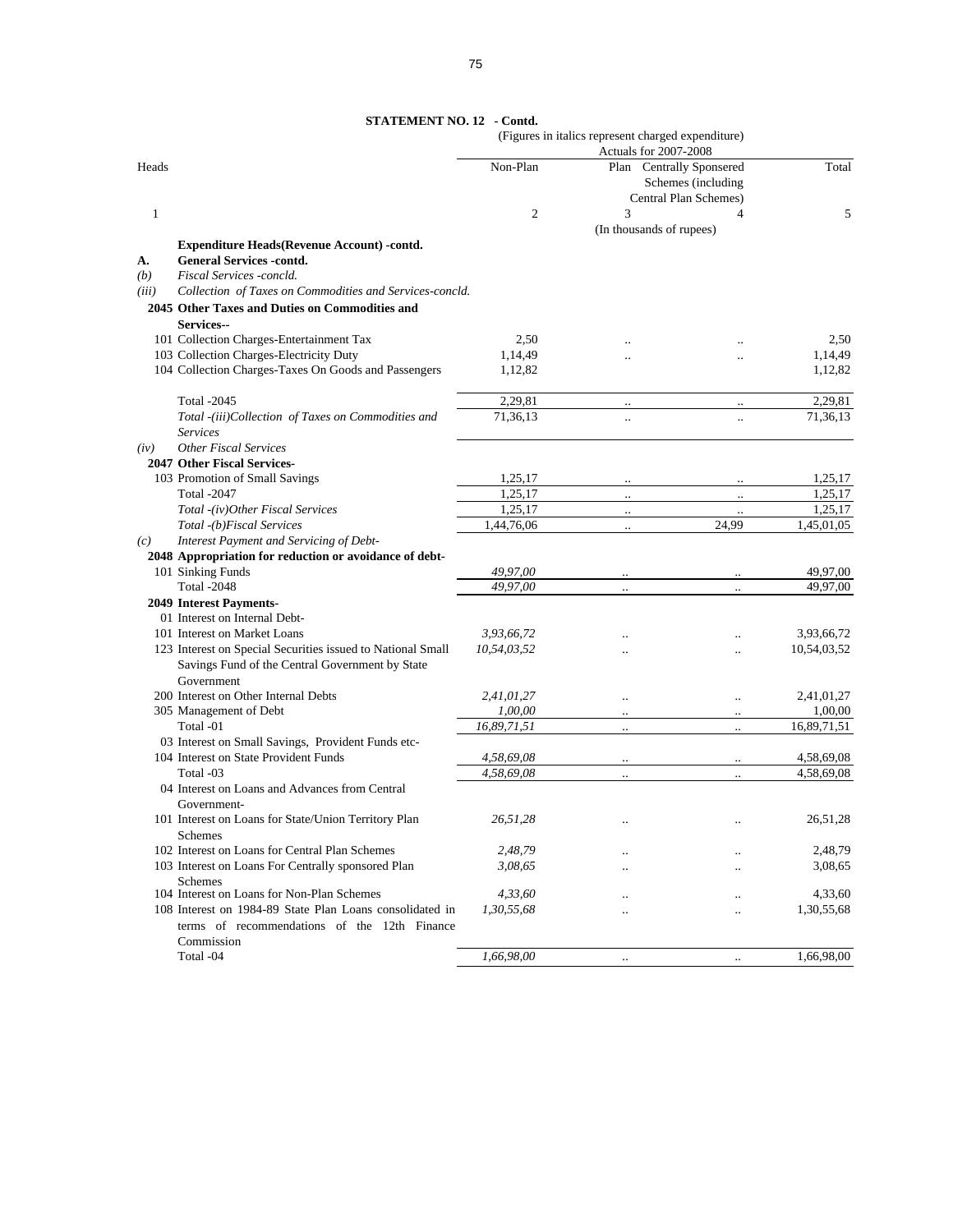|       |                                                    | (Figures in italics represent charged expenditure)<br>Actuals for 2007-2008 |                          |                                             |             |  |  |
|-------|----------------------------------------------------|-----------------------------------------------------------------------------|--------------------------|---------------------------------------------|-------------|--|--|
| Heads |                                                    | Non-Plan                                                                    | Plan Centrally Sponsered | Schemes (including<br>Central Plan Schemes) | Total       |  |  |
| 1     |                                                    | $\mathfrak{2}$                                                              | 3                        | 4                                           | 5           |  |  |
|       |                                                    |                                                                             | (In thousands of rupees) |                                             |             |  |  |
|       | Expenditure Heads(Revenue Account) -contd.         |                                                                             |                          |                                             |             |  |  |
| А.    | <b>General Services -contd.</b>                    |                                                                             |                          |                                             |             |  |  |
| (c)   | Interest Payment and Servicing of Debt -concld.    |                                                                             |                          |                                             |             |  |  |
|       | 2049 Interest Payments -concld.                    |                                                                             |                          |                                             |             |  |  |
|       | 05 Interest on Reserve Funds-                      |                                                                             |                          |                                             |             |  |  |
|       | 101 Interest on Depreciation Renewal Reserve Funds | 26,84,22                                                                    |                          |                                             | 26,84,22    |  |  |
|       | Total -05                                          | 26,84,22                                                                    | $\ddot{\phantom{a}}$     |                                             | 26,84,22    |  |  |
|       | 60 Interest on Other Obligations-                  |                                                                             |                          |                                             |             |  |  |
|       | 101 Interest on Deposits                           | 3,40,63                                                                     |                          | $\ldots$                                    | 3,40,63     |  |  |
|       | 701 Miscellaneous                                  | 13,55                                                                       | $\ddotsc$                | $\ddotsc$                                   | 13,55       |  |  |
|       | Total -60                                          | $\overline{3,}54,18$                                                        | $\ddotsc$                | $\ldots$                                    | 3,54,18     |  |  |
|       | <b>Total -2049</b>                                 | 23,45,76,99                                                                 |                          | $\ddotsc$                                   | 23,45,76,99 |  |  |
|       | Total -(c)Interest Payment and Servicing of Debt   | 23,95,73,99                                                                 |                          | $\ldots$                                    | 23,95,73,99 |  |  |
| (d)   | Administrative Services-                           |                                                                             |                          |                                             |             |  |  |
|       | 2051 Public Service Commission-                    |                                                                             |                          |                                             |             |  |  |
|       | 102 State Public Service Commission                | 2,49,86                                                                     |                          |                                             | 2,49,86     |  |  |
|       | 103 Staff Selection Commission                     | 5,00,97                                                                     | $\ddot{\phantom{a}}$     |                                             | 5,00,97     |  |  |
|       | <b>Total -2051</b>                                 | 2,49,86                                                                     |                          |                                             |             |  |  |
|       |                                                    | 5,00,97                                                                     |                          |                                             | 7,50,83     |  |  |
|       | 2052 Secretariat-General Services-                 |                                                                             |                          |                                             |             |  |  |
|       | 090 Secretariat                                    |                                                                             |                          |                                             |             |  |  |
|       |                                                    | 36,94,68                                                                    |                          | $\ddot{\phantom{a}}$                        | 36,94,68    |  |  |
|       | 099 Board of Revenue                               | 9,14,86                                                                     |                          |                                             | 9,14,86     |  |  |
|       | <b>Total -2052</b>                                 | 46,09,54                                                                    |                          | $\ldots$                                    | 46,09,54    |  |  |
|       | 2053 District Administration-                      |                                                                             |                          |                                             |             |  |  |
|       | 093 District Establishments                        | 50,48,03                                                                    | $\ddotsc$                |                                             | 50,48,03    |  |  |
|       | 094 Other Establishments                           | 9,25,61                                                                     | $\ddot{\phantom{a}}$     |                                             | 9,25,61     |  |  |
|       | 101 Commissioners                                  | 3,05,92                                                                     | $\ddot{\phantom{a}}$     | $\ddot{\phantom{a}}$                        | 3,05,92     |  |  |
|       | 800 Other Expenditure                              | 12                                                                          |                          |                                             | 12          |  |  |
|       | <b>Total -2053</b>                                 | 62,79,68                                                                    |                          | $\ddotsc$                                   | 62,79,68    |  |  |
|       | 2054 Treasury and Accounts Administration-         |                                                                             |                          |                                             |             |  |  |
|       | 003 Training                                       | 16,24                                                                       |                          |                                             | 16,24       |  |  |
|       | 095 Directorate of Accounts and Treasuries         | 1,60,58                                                                     | 1,00                     | $\ddot{\phantom{a}}$                        | 1,61,58     |  |  |
|       | 097 Treasury Establishment                         | 10,81,39                                                                    | $\ddotsc$                | $\ddot{\phantom{a}}$                        | 10,81,39    |  |  |
|       | 098 Local Fund Audit                               | 6,45,41                                                                     |                          |                                             | 6,45,41     |  |  |
|       | 502 Expenditure awaiting transfer (EAT)            | 16,03                                                                       |                          |                                             | 16,03       |  |  |
|       | <b>Total -2054</b>                                 | 19,19,65                                                                    | 1,00                     |                                             | 19,20,65    |  |  |
|       | 2055 Police-                                       |                                                                             |                          |                                             |             |  |  |
|       | 001 Direction and Administration                   | 7,84,34                                                                     |                          | $\cdot$ .                                   | 7,84,34     |  |  |
|       | 003 Education and Training                         | 10,64,69                                                                    |                          |                                             | 10,64,69    |  |  |
|       | 101 Criminal Investigation and Vigilance           | 36,80,50                                                                    |                          |                                             | 36,80,50    |  |  |
|       | 104 Special Police                                 | 82,14,05                                                                    |                          |                                             | 82,14,05    |  |  |
|       | 109 District Police                                | 6,96                                                                        |                          |                                             |             |  |  |
|       |                                                    | 5,29,57,37}                                                                 |                          |                                             | 5,29,64,33  |  |  |
|       | 111 Railway Police                                 | 32,11,62                                                                    | $\ddotsc$                |                                             | 32,11,62    |  |  |
|       | 113 Welfare of Police Personnel                    | 3,00,00                                                                     |                          |                                             | 3,00,00     |  |  |
|       | 114 Wireless and Computers                         | 30,64,04                                                                    |                          |                                             | 30,64,04    |  |  |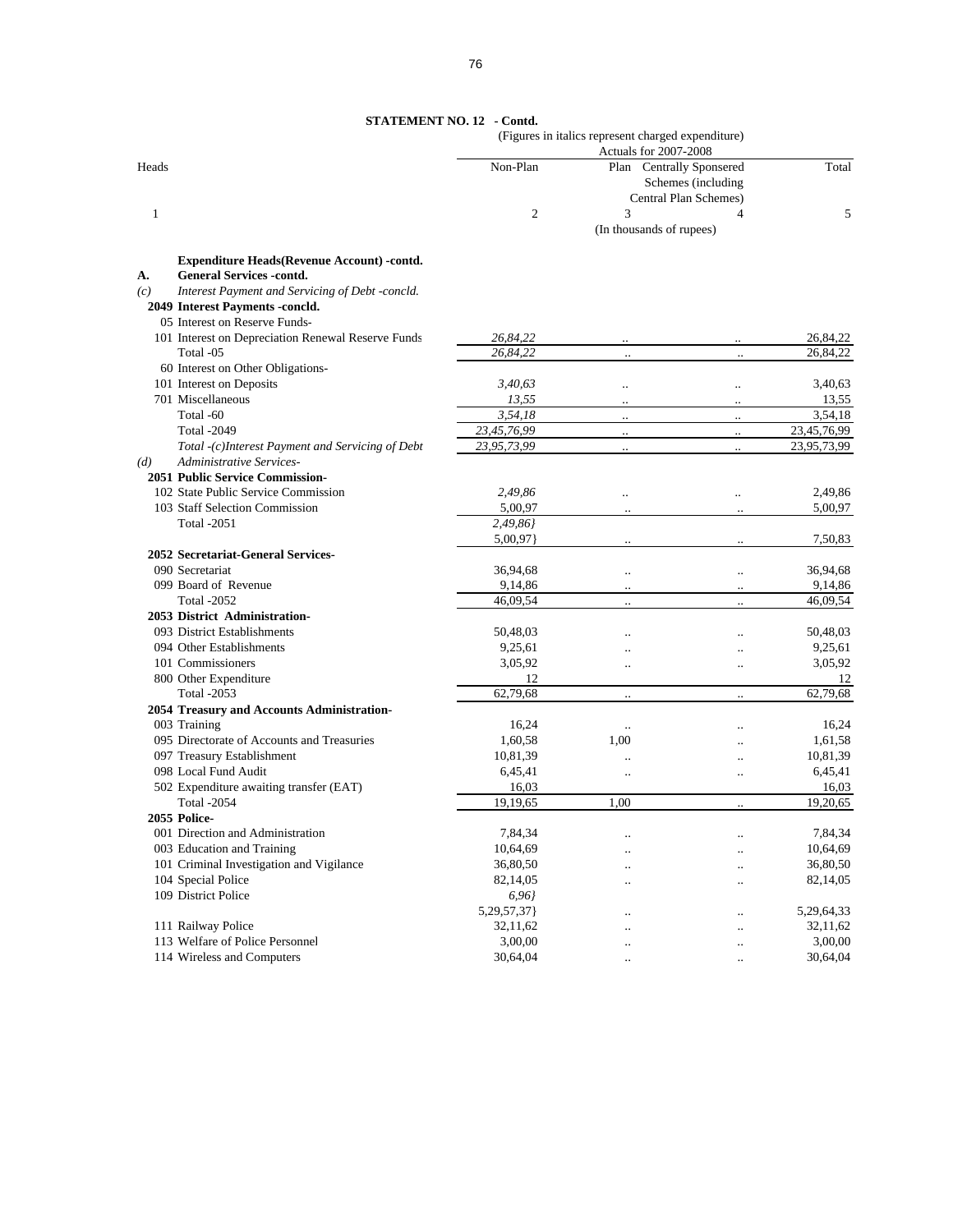|       | (Figures in italics represent charged expenditure) |                          |                              |                             |            |
|-------|----------------------------------------------------|--------------------------|------------------------------|-----------------------------|------------|
|       |                                                    |                          | Actuals for 2007-2008        |                             |            |
| Heads |                                                    | Non-Plan                 | Plan Centrally Sponsered     |                             | Total      |
|       |                                                    |                          |                              | Schemes (including          |            |
|       |                                                    |                          |                              | Central Plan Schemes)       |            |
| 1     |                                                    | $\mathfrak{2}$           | 3                            | $\overline{4}$              | 5          |
|       |                                                    |                          | (In thousands of rupees)     |                             |            |
|       | Expenditure Heads(Revenue Account) -contd.         |                          |                              |                             |            |
| А.    | <b>General Services -contd.</b>                    |                          |                              |                             |            |
| (d)   | Administrative Services -contd.                    |                          |                              |                             |            |
|       | 2055 Police -concld.                               |                          |                              |                             |            |
|       | 115 Modernisation of Police Force                  | 33,29,74                 | $\ddot{\phantom{a}}$         |                             | 33,29,74   |
|       | 116 Forensic Science                               | 3,04,61                  |                              |                             | 3,04,61    |
|       | 800 Other Expenditure                              | 4,50,00                  | $\ddotsc$                    | $\ddot{\phantom{a}}$        | 4,50,00    |
|       | <b>Total -2055</b>                                 | 6,96                     |                              |                             |            |
|       |                                                    | 7,73,60,96               |                              |                             | 7,73,67,92 |
|       | 2056 Jails-                                        |                          |                              |                             |            |
|       | 001 Direction and Administration                   | 1,56,36                  | $\ddot{\phantom{a}}$         |                             | 1,56,36    |
|       | 101 Jails                                          | 44,58,79                 |                              |                             | 44,58,79   |
|       | 102 Jail Manufactures                              | 3,28,51                  |                              |                             | 3,28,51    |
|       | 800 Other Expenditure                              | $\overline{\phantom{a}}$ | $\ddot{\phantom{a}}$<br>1,00 | $\ddot{\phantom{a}}$<br>$-$ | 1,00       |
|       | <b>Total -2056</b>                                 | 49,43,66                 | 1.00                         |                             | 49,44,66   |
|       | 2057 Supplies and Disposals-                       |                          |                              |                             |            |
|       | 101 Purchase                                       |                          |                              |                             |            |
|       |                                                    | 1,06,11                  |                              |                             | 1,06,11    |
|       | 102 Inspection                                     | 3,62                     |                              |                             | 3,62       |
|       | <b>Total -2057</b>                                 | 1,09,73                  |                              | $\ddot{\phantom{a}}$        | 1,09,73    |
|       | 2058 Stationery and Printing-                      |                          |                              |                             |            |
|       | 001 Direction and Administration                   | 55,74                    |                              | $\ddotsc$                   | 55,74      |
|       | 101 Purchase and Supply of Stationery Stores       | 12,47                    |                              |                             |            |
|       |                                                    | $6,65,11$ }              |                              |                             | 6,77,58    |
|       | 102 Printing, Storage and Distribution of Forms    | 19,47                    |                              | $\ddot{\phantom{a}}$        | 19,47      |
|       | 103 Government Presses                             | 5,47,97                  |                              | $\ddot{\phantom{a}}$        | 5,47,97    |
|       | 104 Cost of Printing by Other Sources              | 23,39                    |                              |                             |            |
|       |                                                    | $4,55$ }                 |                              | $\ddot{\phantom{a}}$        | 27,94      |
|       | 105 Government Publications                        | 20,66                    |                              |                             | 20,66      |
|       | 800 Other expenditure                              | 45,56                    |                              |                             | 45,56      |
|       | <b>Total -2058</b>                                 | 35,86}                   |                              |                             |            |
|       |                                                    | 13,59,06}                |                              |                             | 13,94,92   |
|       | 2059 Public Works-                                 |                          |                              |                             |            |
|       | 80 General-                                        |                          |                              |                             |            |
|       | 001 Direction and Administration                   | 35,99,44                 | 39, 31, 71                   |                             | 75,31,15   |
|       | 004 Planning and Research                          | 24,28                    |                              | $\ddot{\phantom{a}}$        | 24,28      |
|       | 051 Construction                                   | 62,78                    |                              | $\ddot{\phantom{a}}$        | 62,78      |
|       | 052 Machinery and Equipment                        | 65,38                    |                              | $\ddotsc$                   | 65,38      |
|       | 053 Maintenance and Repairs                        | 1,23,44,47               |                              | $\ddot{\phantom{0}}$        | 1,23,44,47 |
|       | 103 Furnishings                                    | 14,59                    |                              |                             | 14,59      |
|       | 105 Public Works Workshops                         | 24                       |                              |                             | 24         |
|       | 799 Suspense                                       | 19,13,34                 |                              |                             | 19,13,34   |
|       | <b>Total -2059</b>                                 | 24                       |                              |                             |            |
|       |                                                    | 1,80,24,28               | 39,31,71                     |                             | 2,19,56,23 |
|       | 2070 Other Administrative Services-                |                          |                              |                             |            |
|       |                                                    | 3.46,29                  | 66,00                        |                             |            |
|       | 003 Training<br>104 Vigilance                      |                          |                              | $\cdot$ .                   | 4,12,29    |
|       |                                                    | 8,56,23                  |                              | $\ldots$                    | 8,56,23    |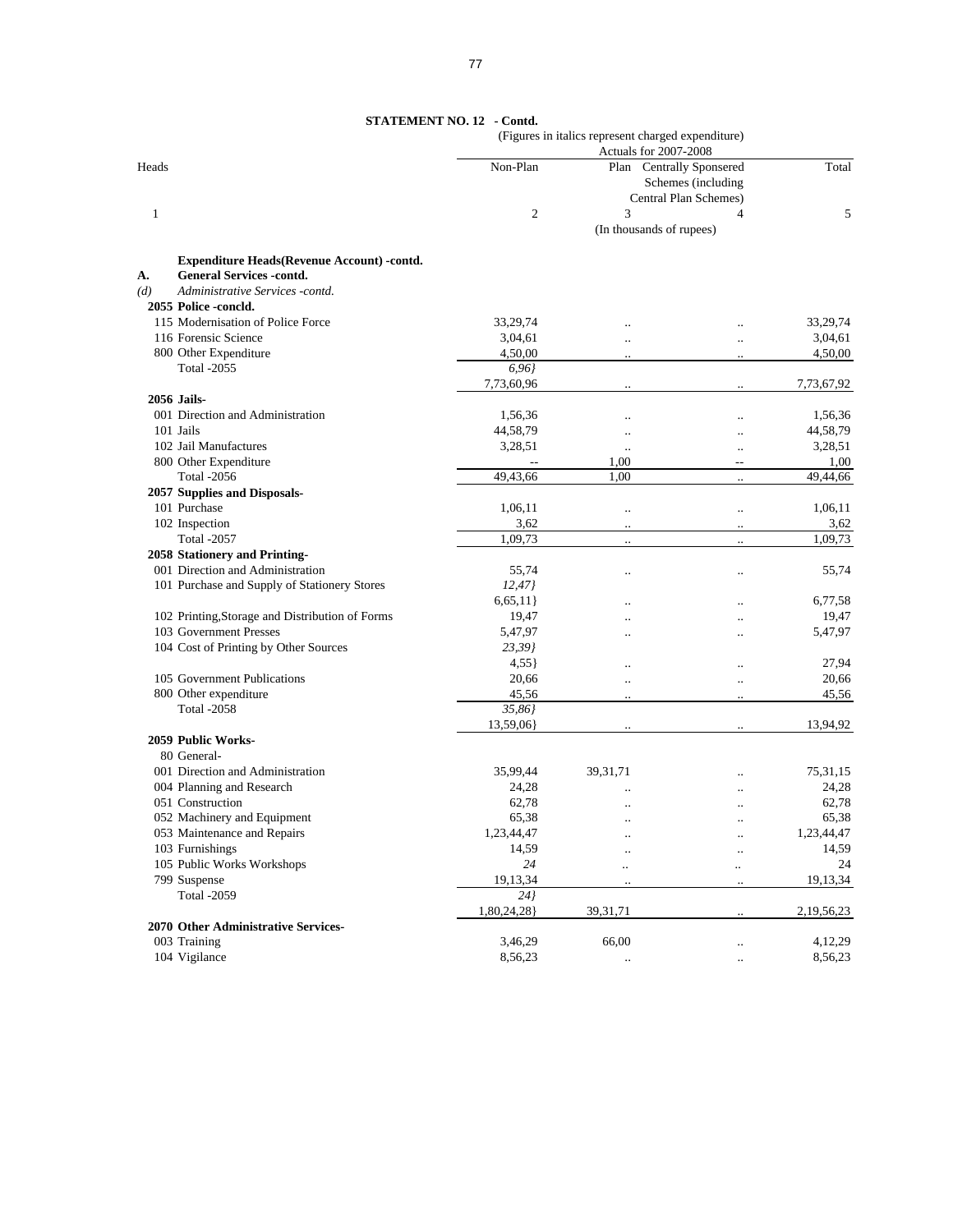|                                                           |                 | (Figures in italics represent charged expenditure) |                          |             |  |
|-----------------------------------------------------------|-----------------|----------------------------------------------------|--------------------------|-------------|--|
|                                                           |                 |                                                    | Actuals for 2007-2008    |             |  |
| Heads                                                     | Non-Plan        |                                                    | Plan Centrally Sponsered | Total       |  |
|                                                           |                 |                                                    | Schemes (including       |             |  |
|                                                           |                 |                                                    | Central Plan Schemes)    |             |  |
| $\mathbf{1}$                                              | $\mathfrak{2}$  | 3                                                  | $\overline{\mathcal{A}}$ | 5           |  |
|                                                           |                 |                                                    | (In thousands of rupees) |             |  |
| Expenditure Heads(Revenue Account) -contd.                |                 |                                                    |                          |             |  |
| <b>General Services -concld.</b><br>A.                    |                 |                                                    |                          |             |  |
| Administrative Services -concld.<br>(d)                   |                 |                                                    |                          |             |  |
| 2070 Other Administrative Services -concld.               |                 |                                                    |                          |             |  |
|                                                           | 82,07           |                                                    |                          | 82,07       |  |
| 105 Special Commission of Enquiry                         |                 | $\ddot{\phantom{a}}$                               |                          |             |  |
| 106 Civil Defence                                         | 99,38           | $\ddot{\phantom{a}}$                               |                          | 99,38       |  |
| 107 Home Guards                                           | 7,15,55         |                                                    |                          | 7,15,55     |  |
| 108 Fire Protection and Control                           | 15,19           |                                                    |                          | 15,19       |  |
| 115 Guest Houses, Government Hostels etc.                 | 8,01,52         | $\ddot{\phantom{a}}$                               | $\ddotsc$                | 8,01,52     |  |
| 800 Other expenditure                                     | 3,29,47         | $\ddot{\phantom{a}}$                               |                          | 3,29,47     |  |
| <b>Total -2070</b>                                        | 32,45,70        | 66,00                                              |                          | 33,11,70    |  |
| Total -(d)Administrative Services                         | 2,92,92         |                                                    |                          |             |  |
|                                                           | 11,83,53,23}    | 39,99,71                                           |                          | 12,26,45,86 |  |
| Pensions and Miscellaneous General Services-<br>(e)       |                 |                                                    |                          |             |  |
| 2071 Pensions and other Retirement Benefits*-             |                 |                                                    |                          |             |  |
| 01 Civil-                                                 |                 |                                                    |                          |             |  |
| 101 Superannuation and Retirement Allowances              | 7,74,40,56      | $\ddot{\phantom{a}}$                               |                          | 7,74,40,56  |  |
| 102 Commuted value of Pensions                            | 1,73,08,20      | $\ddot{\phantom{a}}$                               |                          | 1,73,08,20  |  |
| 104 Gratuities                                            | 2,23,93,35      |                                                    |                          | 2,23,93,35  |  |
| 105 Family Pensions                                       | 1,20,62,49      |                                                    |                          | 1,20,62,49  |  |
| 106 Pensionary charges in respect of High Court Judges    | 53,76           |                                                    |                          | 53,76       |  |
|                                                           |                 | $\ddot{\phantom{a}}$                               | $\ddot{\phantom{a}}$     |             |  |
| 111 Pensions to legislators                               | 4,92,70         |                                                    |                          | 4,92,70     |  |
| <b>Total -2071</b>                                        | 12,97,51,06     | $\ddotsc$                                          | $\ddot{\phantom{a}}$     | 12,97,51,06 |  |
| <b>2075 Miscellaneous General Services-</b>               |                 |                                                    |                          |             |  |
| 101 Pension in lieu of resumed Jagirs, Lands, territories | 81,76           | $\ddot{\phantom{a}}$                               |                          | 81,76       |  |
| etc.                                                      |                 |                                                    |                          |             |  |
| 103 State Lotteries                                       | 19,48           |                                                    |                          | 19,48       |  |
|                                                           | 51,00}          |                                                    |                          |             |  |
| 800 Other expenditure                                     | 5,26            | $\ddot{\phantom{a}}$                               |                          | 56,26       |  |
|                                                           |                 |                                                    |                          |             |  |
|                                                           | 51,00}          |                                                    |                          |             |  |
| <b>Total -2075</b>                                        | 1,06,50         |                                                    |                          | 1,57,50     |  |
| Total -(e)Pensions and Miscellaneous General              | 51,00}          |                                                    |                          |             |  |
| <b>Services</b>                                           | 12,98,57,56}    |                                                    |                          | 12,99,08,56 |  |
| <b>Total - General Services</b>                           | 24, 19, 47, 02} |                                                    |                          |             |  |
|                                                           | 27,68,58,22     | 41, 37, 71                                         | 24,99                    | 52,29,67,94 |  |
| В.<br><b>Social Services-</b>                             |                 |                                                    |                          |             |  |
| (a)<br>Education, Sports, Art and Culture-                |                 |                                                    |                          |             |  |
| 2202 General Education-                                   |                 |                                                    |                          |             |  |
| 01 Elementary Education-                                  |                 |                                                    |                          |             |  |
| 001 Direction and Administration                          | 24,29,82        | 28,20                                              |                          | 24,58,02    |  |
| 053 Maintenance of Buildings                              | 15,00,00        |                                                    |                          | 15,00,00    |  |
| 101 Government Primary Schools                            | 8,72,87,54      | 1,24,82,64                                         | 3,68,43                  | 10,01,38,61 |  |
|                                                           |                 |                                                    |                          |             |  |

\* There were 1,21,742 Pensioners, 24,020 Family Pensioners, 289 Legislators and 13,405 'Other Authority' pensioners in Haryana as on 31.03.2008.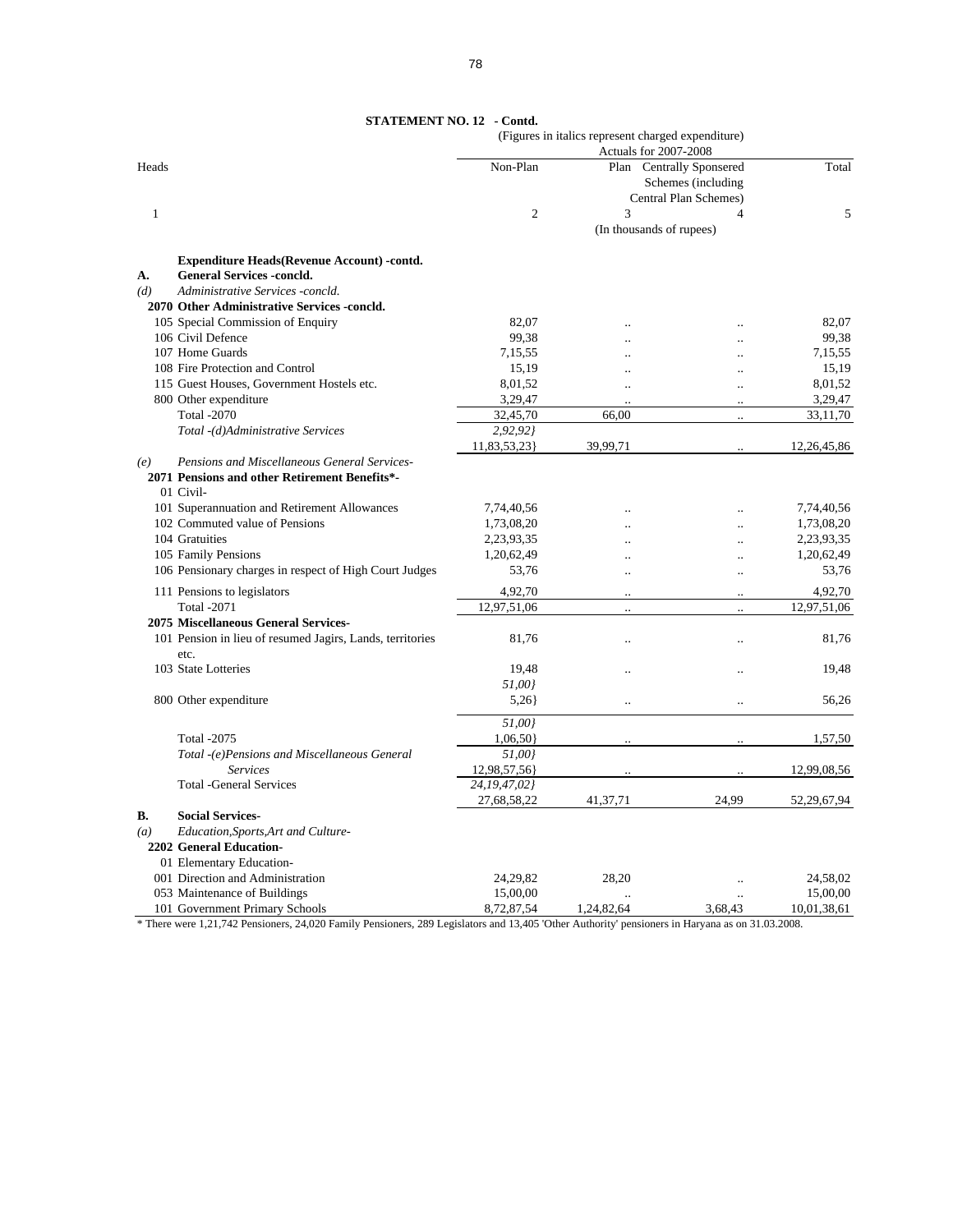|                  | (Figures in italics represent charged expenditure)       |                               |                      |                          |               |
|------------------|----------------------------------------------------------|-------------------------------|----------------------|--------------------------|---------------|
|                  |                                                          | Actuals for 2007-2008         |                      |                          |               |
| Heads            |                                                          | Non-Plan                      |                      | Plan Centrally Sponsered | Total         |
|                  |                                                          |                               |                      | Schemes (including       |               |
|                  |                                                          |                               |                      | Central Plan Schemes)    |               |
| 1                |                                                          | $\overline{c}$                | 3                    | 4                        | 5             |
|                  |                                                          |                               |                      | (In thousands of rupees) |               |
|                  |                                                          |                               |                      |                          |               |
|                  | <b>Expenditure Heads (Revenue Account) -contd.</b>       |                               |                      |                          |               |
| <b>B.</b>        | <b>Social Services -contd.</b>                           |                               |                      |                          |               |
| $\left(a\right)$ | Education, Sports, Art and Culture -contd.               |                               |                      |                          |               |
|                  | 2202 General Education -contd.                           |                               |                      |                          |               |
|                  | 01 Elementary Education -concld.                         |                               |                      |                          |               |
|                  | 102 Assistance to Non Government Primary Schools         | 9,80,80                       | $\ddotsc$            |                          | 9,80,80       |
|                  | 103 Assistance to Local Bodies for Primary Education     | 32,17                         | $\ddot{\phantom{a}}$ |                          | 32,17         |
|                  | 108 Text Books                                           | 9,37,57                       | 2,05                 |                          | 9,39,62       |
|                  | 109 Scholarships and Incentives                          | 12,49                         | 55,25,65             |                          | 55,38,14      |
|                  | 110 Examinations                                         | 1,00                          |                      |                          | 1,00          |
|                  | 800 Other expenditure                                    |                               | 30,18,00             | 43,55,63                 | 73,73,63      |
|                  |                                                          |                               |                      |                          |               |
|                  | Total -01                                                | 9,31,81,39                    | 2,10,56,54           | 47,24,06                 | 11,89,61,99   |
|                  | 02 Secondary Education-                                  |                               |                      |                          |               |
|                  | 001 Direction and Administration                         | 15,27,48                      | 6,66,61              | 12,50,00                 | 34,44,09      |
|                  | 004 Research and Training                                | 2,34,68                       | 20,00                |                          | 2,54,68       |
|                  | 053 Maintenance of Buildings                             | 13,00,00                      | 14,57,64             |                          | 27,57,64      |
|                  | 105 Teachers Training                                    | 1,06,90                       | 1,20,00              | 10,43,47                 | 12,70,37      |
|                  | 107 Scholarships                                         | 5,50                          | 24,40,91             | 1,32                     | 24,47,73      |
|                  | 108 Examinations                                         |                               | 5,94                 | $\ddot{\phantom{a}}$     | 5.94          |
|                  | 109 Government Secondary Schools                         | 6,95,04,90                    | 77,76,48             | $\ddot{\phantom{a}}$     | 7,72,81,38    |
|                  | 110 Assistance to Non-Govt. Secondary Schools            | 40,51,29                      |                      |                          | 40,51,29      |
|                  |                                                          |                               |                      |                          |               |
|                  | Total -02                                                | 7,67,30,75                    | 1,24,87,58           | 22,94,79                 | 9, 15, 13, 12 |
|                  | 03 University and Higher Education-                      |                               |                      |                          |               |
|                  | 001 Direction and Administration                         | 7,28,33                       | 2,21,27              |                          | 9,49,60       |
|                  | 102 Assistance to Universities                           | 42,94,25                      | 2,06,41,50           |                          | 2,49,35,75    |
|                  | 103 Government Colleges and Institutes                   | 61,44,05                      | 7,22,61              |                          | 68,66,66      |
|                  | 104 Assistance to Non-Government Colleges and Institutes | 1,11,33,00                    |                      |                          | 1,11,33,00    |
|                  |                                                          |                               | $\ddotsc$            | $\ddot{\phantom{a}}$     |               |
|                  | 105 Faculty Development Programme                        |                               | 5,95,14              |                          | 5,95,14       |
|                  | 107 Scholarships                                         | $\ddot{\phantom{a}}$<br>60,33 | 18,71,77             | $\ddot{\phantom{a}}$     | 19,32,10      |
|                  |                                                          |                               |                      |                          |               |
|                  |                                                          | 2,23,59,96                    |                      |                          |               |
|                  | Total -03                                                |                               | 2,40,52,29           | $\overline{\phantom{a}}$ | 4,64,12,25    |
|                  | 04 Adult Education-                                      |                               |                      |                          |               |
|                  | 200 Other Adult Education Programmes                     | 53,04                         | 1,25,00              |                          | 1,78,04       |
|                  | Total -04                                                | 53,04                         | 1,25,00              |                          | 1,78,04       |
|                  | 05 Language Development-                                 |                               |                      |                          |               |
|                  | 102 Promotion of Modern Indian Languages and Literature  | $\ddot{\phantom{a}}$          | 2,00,00              | $\ddot{\phantom{a}}$     | 2,00,00       |
|                  |                                                          |                               |                      |                          |               |
|                  | Total -05                                                |                               | 2,00,00              |                          | 2,00,00       |
|                  | 80 General-                                              |                               |                      |                          |               |
|                  | 001 Direction and Administration                         | 15,41,37                      | 24,01                | $\ddot{\phantom{a}}$     | 15,65,38      |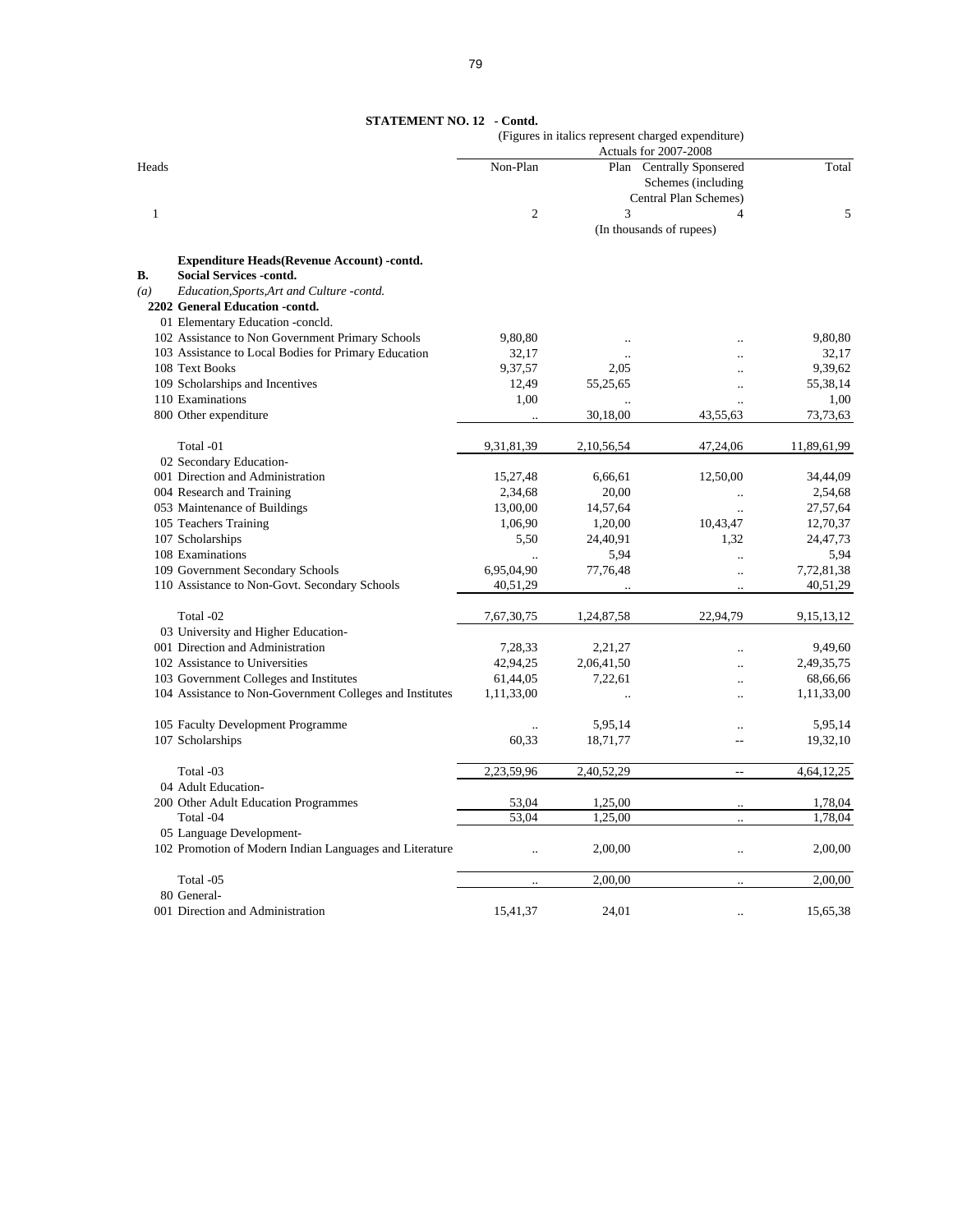|              |                                                         | (Figures in italics represent charged expenditure) |                       |                          |             |
|--------------|---------------------------------------------------------|----------------------------------------------------|-----------------------|--------------------------|-------------|
|              |                                                         |                                                    | Actuals for 2007-2008 |                          |             |
| Heads        |                                                         | Non-Plan                                           |                       | Plan Centrally Sponsered | Total       |
|              |                                                         |                                                    |                       | Schemes (including       |             |
|              |                                                         |                                                    |                       | Central Plan Schemes)    |             |
| $\mathbf{1}$ |                                                         | $\overline{2}$                                     | 3                     | $\overline{4}$           | 5           |
|              |                                                         |                                                    |                       | (In thousands of rupees) |             |
|              | Expenditure Heads(Revenue Account) -contd.              |                                                    |                       |                          |             |
| В.           | <b>Social Services -contd.</b>                          |                                                    |                       |                          |             |
| (a)          | Education, Sports, Art and Culture -concld.             |                                                    |                       |                          |             |
|              | 2202 General Education -concld.                         |                                                    |                       |                          |             |
|              | 80 General -concld.                                     |                                                    |                       |                          |             |
|              | 800 Other expenditure                                   | 25                                                 |                       |                          | 25          |
|              | Total -80                                               | 15.41.62                                           | 24.01                 |                          | 15,65,63    |
|              | <b>Total -2202</b>                                      | 19,38,66,76                                        | 5,79,45,42            | 70,18,85                 | 25,88,31,03 |
|              | <b>2203 Technical Education-</b>                        |                                                    |                       |                          |             |
|              | 001 Direction and Administration                        | 2,22,08                                            | 1,52,86               | $\ddot{\phantom{a}}$     | 3,74,94     |
|              | 003 Training                                            | $\overline{a}$                                     | 5,37                  |                          | 5,37        |
|              | 102 Assistance to Universities for Technical Education  |                                                    | 23,00,00              |                          | 23,00,00    |
|              | 104 Assistance to Non-Government Technical Colleges and | 10,31,02                                           | 6,96,73               |                          | 17,27,75    |
|              | Institutes                                              |                                                    |                       |                          |             |
|              | 105 Polytechnics                                        | 21,61,95                                           | 40,39,00              | $\ddot{\phantom{a}}$     | 62,00,95    |
|              | 107 Scholarships                                        | 37,51                                              | 23,77                 |                          | 61,28       |
|              | 108 Examinations                                        | 99,84                                              | $\ddot{\phantom{a}}$  | $\ddot{\phantom{a}}$     | 99,84       |
|              | 112 Engineering/Technical Colleges and Institutes       | 5,10,01                                            |                       |                          | 5,10,01     |
|              | 792 Irrecoverable Loans Written Off                     | 1,98                                               | $\overline{a}$        |                          | 1,98        |
|              | 800 Other expenditure                                   | 12,53                                              |                       |                          | 12,53       |
|              | <b>Total -2203</b>                                      | 40,76,92                                           | 72,17,73              |                          | 1,12,94,65  |
|              | 2204 Sports and Youth Services-                         |                                                    |                       |                          |             |
|              | 001 Direction and Administration                        | 17,07,99                                           |                       | $\ddotsc$                | 17,07,99    |
|              | 102 Youth Welfare Programmes for Students               | 7,91,11                                            | 12,70                 | 16,94                    | 8,20,75     |
|              | 104 Sports and Games                                    | 2,34,39                                            | 17,34,00              |                          | 19,68,39    |
|              | 800 Other expenditure                                   | 55,00                                              | 2,60,00               |                          | 3,15,00     |
|              | <b>Total -2204</b>                                      | 27,88,49                                           | 20,06,70              | 16,94                    | 48, 12, 13  |
|              | 2205 Art and Culture-                                   |                                                    |                       |                          |             |
|              | 102 Promotion of Arts and Culture                       | 68,22                                              | 4,49                  |                          | 72,71       |
|              | 103 Archaeology                                         | 79,75                                              | 21,89                 | 5,95                     | 1,07,59     |
|              | 105 Public Libraries                                    | 2,08,06                                            | 18,22                 |                          | 2,26,28     |
|              | <b>Total -2205</b>                                      | 3,56,03                                            | 44,60                 | 5,95                     | 4,06,58     |
|              | Total -(a)Education, Sports, Art and Culture            | 20,10,88,20                                        | 6,72,14,45            | 70,41,74                 | 27,53,44,39 |
| (b)          | Health and Family Welfare-                              |                                                    |                       |                          |             |
|              | 2210 Medical and Public Health-                         |                                                    |                       |                          |             |
|              | 01 Urban Health Services-Allopathy-                     |                                                    |                       |                          |             |
|              | 001 Direction and Administration                        | 11,35                                              |                       |                          |             |
|              |                                                         | 12,70,35                                           |                       |                          | 12,81,70    |
|              | 102 Employees State Insurance Scheme                    | 28,64,94                                           | 15,84,46              | $\ddot{\phantom{a}}$     | 44,49,40    |
|              | 109 School Health Scheme                                | 1,63,37                                            |                       | $\ddot{\phantom{a}}$     | 1,63,37     |
|              | 110 Hospitals and Dispensaries                          | 82,34,19                                           | 9,19,42               | 47,57                    | 92,01,18    |
|              | 800 Other expenditure                                   | 53,29                                              |                       |                          | 53,29       |
|              | Total -01                                               | 11,35                                              |                       |                          |             |
|              |                                                         | 1,25,86,14                                         | 25,03,88              | 47,57                    | 1,51,48,94  |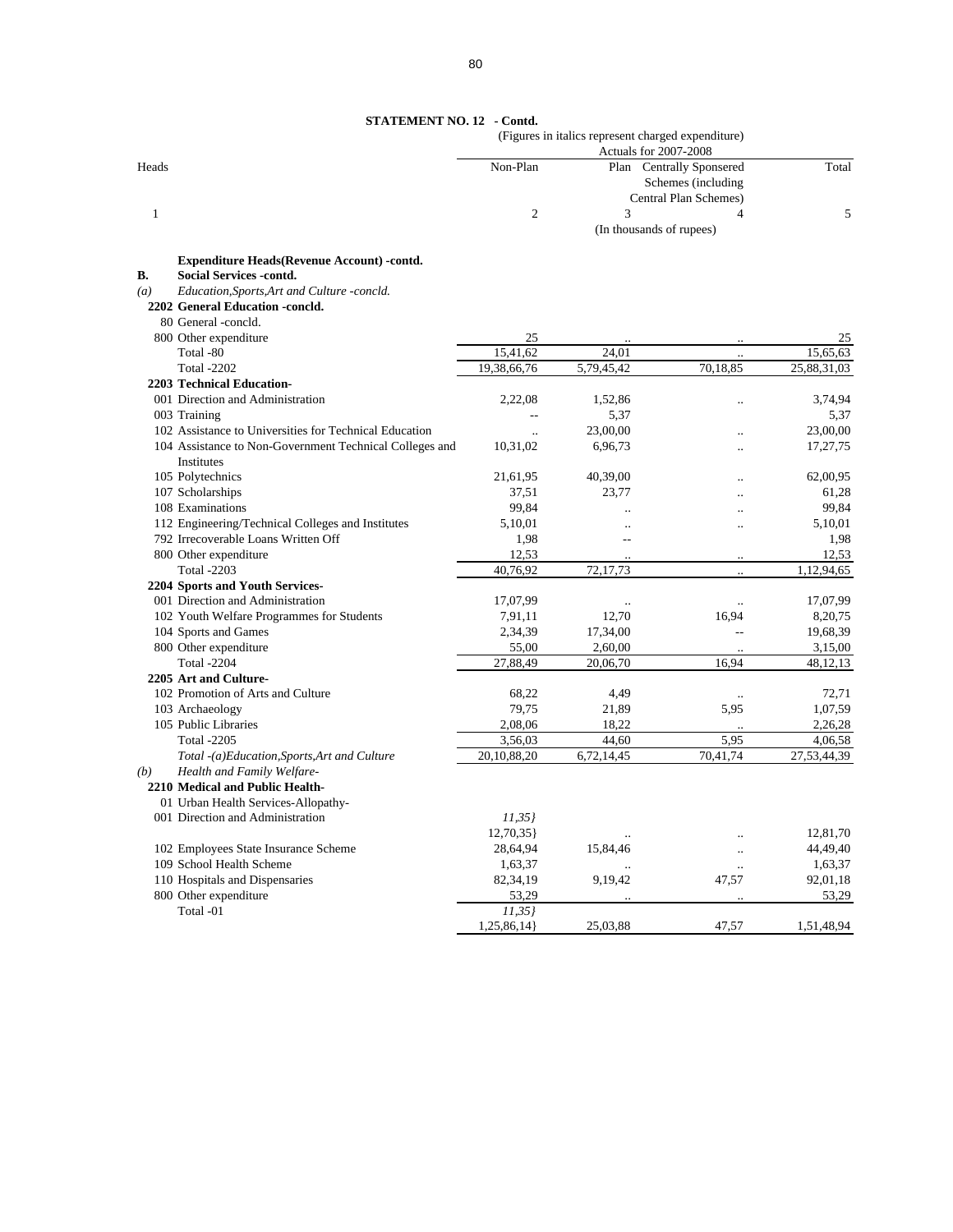| <b>STATEMENT NO. 12 - Contd.</b> |  |  |
|----------------------------------|--|--|
|----------------------------------|--|--|

|              |                                                                                      | (Figures in italics represent charged expenditure)<br>Actuals for 2007-2008 |          |                                                                         |            |
|--------------|--------------------------------------------------------------------------------------|-----------------------------------------------------------------------------|----------|-------------------------------------------------------------------------|------------|
| Heads        |                                                                                      | Non-Plan                                                                    |          | Plan Centrally Sponsered<br>Schemes (including<br>Central Plan Schemes) | Total      |
| $\mathbf{1}$ |                                                                                      | $\mathbf{2}$                                                                | 3        | $\overline{4}$                                                          | 5          |
|              |                                                                                      |                                                                             |          | (In thousands of rupees)                                                |            |
| В.           | <b>Expenditure Heads (Revenue Account) -contd.</b><br><b>Social Services -contd.</b> |                                                                             |          |                                                                         |            |
| (b)          | Health and Family Welfare -contd.                                                    |                                                                             |          |                                                                         |            |
|              | 2210 Medical and Public Health -concld.                                              |                                                                             |          |                                                                         |            |
|              | 02 Urban Health Services-Other systems of medicine-                                  |                                                                             |          |                                                                         |            |
|              | 101 Ayurveda                                                                         | 3,97,87                                                                     | 20,77    |                                                                         | 4,18,64    |
|              |                                                                                      |                                                                             |          |                                                                         |            |
|              | Total -02                                                                            | 3,97,87                                                                     | 20,77    |                                                                         | 4,18,64    |
|              | 03 Rural Health Services-Allopathy-                                                  |                                                                             |          |                                                                         |            |
|              | 103 Primary Health Centres                                                           | 49,92,32                                                                    | 4,63,65  | $\sim$                                                                  | 54,55,97   |
|              | 104 Community Health Centres                                                         | 12,80,04                                                                    |          |                                                                         | 12,80,04   |
|              | 110 Hospitals and Dispensaries                                                       | 20,13,63                                                                    | 83,07    | $\sim$                                                                  | 20,96,70   |
|              | 800 Other expenditure                                                                | 18,78                                                                       | 15,72    |                                                                         | 34,50      |
|              | Total -03                                                                            | 83,04,77                                                                    | 5,62,44  |                                                                         | 88,67,21   |
|              | 04 Rural Health Services-Other Systems of medicine-                                  |                                                                             |          |                                                                         |            |
|              | 101 Ayurveda                                                                         | 26, 10, 84                                                                  | 1,99,25  | 1,30,75                                                                 | 29,40,84   |
|              | 102 Homeopathy                                                                       | 1,01,84                                                                     |          | $\ddot{\phantom{a}}$                                                    | 1,01,84    |
|              | 103 Unani                                                                            | 1,12,72                                                                     |          |                                                                         | 1,12,72    |
|              | Total -04                                                                            | 28,25,40                                                                    | 1,99,25  | 1,30,75                                                                 | 31,55,40   |
|              | 05 Medical Education, Training and Research-                                         |                                                                             |          |                                                                         |            |
|              | 101 Ayurveda                                                                         | 2,15,86                                                                     | 68       | 1,30,00                                                                 | 3,46,54    |
|              | 105 Allopathy                                                                        | 70,61,00                                                                    | 29,15,50 | 1,12                                                                    | 99,77,62   |
|              | Total -05                                                                            | 72,76,86                                                                    | 29,16,18 | 1,31,12                                                                 | 1,03,24,16 |
|              | 06 Public Health-                                                                    |                                                                             |          |                                                                         |            |
|              | 001 Direction and Administration                                                     | 1,50                                                                        |          |                                                                         |            |
|              |                                                                                      | 2,13,05                                                                     |          |                                                                         | 2,14,55    |
|              | 003 Training                                                                         | 2,03,88                                                                     | 24,28,00 |                                                                         | 26,31,88   |
|              | 101 Prevention and Control of diseases                                               | 44,99,98                                                                    | 99,13    | 4,21,41                                                                 | 50,20,52   |
|              | 102 Prevention of food adulteration                                                  | 94,22                                                                       |          |                                                                         | 94,22      |
|              | 104 Drug Control                                                                     | 2,04,80                                                                     | 45,51    |                                                                         | 2,50,31    |
|              | 107 Public Health Laboratories                                                       | 2,19,66                                                                     | 5,00     |                                                                         | 2,24,66    |
|              | 112 Public Health Education                                                          | 69,64                                                                       |          |                                                                         | 69,64      |
|              | 800 Other expenditure                                                                | 81,20                                                                       | 31,61    |                                                                         | 1,12,81    |
|              | Total -06                                                                            | 1,50                                                                        |          |                                                                         |            |
|              |                                                                                      | 55,86,43}                                                                   | 26,09,25 | 4,21,41                                                                 | 86,18,59   |
|              | 80 General                                                                           |                                                                             |          |                                                                         |            |
|              | 004 Health Statistics and Evaluation                                                 | 69,69                                                                       | 96,52    | $\ddotsc$                                                               | 1,66,21    |
|              | 800 Other expenditure                                                                | 1,46,81                                                                     |          | 1,98                                                                    | 1,48,79    |
|              | Total -80                                                                            | 2,16,50                                                                     | 96,52    | 1,98                                                                    | 3,15,00    |
|              | <b>Total -2210</b>                                                                   | 12,85                                                                       |          |                                                                         |            |
|              |                                                                                      | 3,71,93,97}                                                                 | 89,08,29 | 7,32,83                                                                 | 4,68,47,94 |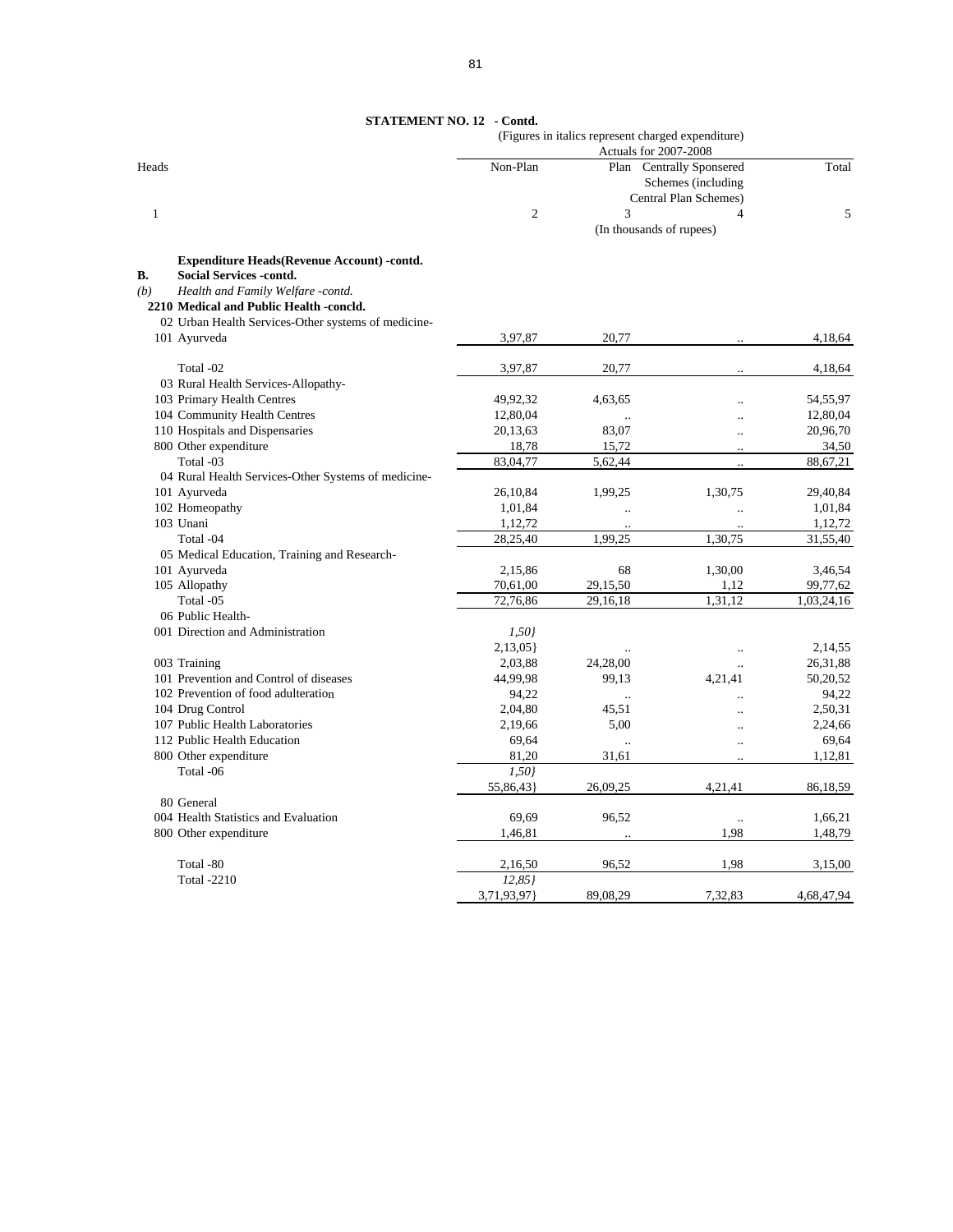|              |                                                                                                                                                     | (Figures in italics represent charged expenditure)<br>Actuals for 2007-2008 |                          |                                                |                  |
|--------------|-----------------------------------------------------------------------------------------------------------------------------------------------------|-----------------------------------------------------------------------------|--------------------------|------------------------------------------------|------------------|
| Heads        |                                                                                                                                                     | Non-Plan                                                                    |                          | Plan Centrally Sponsered<br>Schemes (including | Total            |
|              |                                                                                                                                                     |                                                                             |                          | Central Plan Schemes)                          |                  |
| $\mathbf{1}$ |                                                                                                                                                     | $\mathfrak{2}$                                                              | 3                        | $\overline{4}$                                 | 5                |
|              |                                                                                                                                                     |                                                                             | (In thousands of rupees) |                                                |                  |
| В.<br>(b)    | <b>Expenditure Heads (Revenue Account) -contd.</b><br><b>Social Services -contd.</b><br>Health and Family Welfare -concld.<br>2211 Family Welfare - |                                                                             |                          |                                                |                  |
|              | 001 Direction and Administration                                                                                                                    |                                                                             | $\ddot{\phantom{a}}$     | 4,59,20                                        | 4,59,20          |
|              | 003 Training                                                                                                                                        |                                                                             |                          | 2,25,91                                        | 2,25,91          |
|              | 101 Rural Family Welfare Services                                                                                                                   |                                                                             | $\ddot{\phantom{a}}$     | 31,56,91                                       | 31,56,91         |
|              | 102 Urban Family Welfare Services                                                                                                                   |                                                                             | $\ddot{\phantom{a}}$     | 1,31,66                                        | 1,31,66          |
|              | 103 Maternity and Child Health<br>200 Other Services and Supplies                                                                                   |                                                                             |                          | 2016,15<br>51,00                               | 2016,15<br>51,00 |
|              | <b>Total -2211</b>                                                                                                                                  | $\ddot{\phantom{a}}$                                                        | $\ddot{\phantom{a}}$     | 60,40,83                                       | 60,40,83         |
|              | Total -(b)Health and Family Welfare                                                                                                                 | 12,85<br>3,71,93,97}                                                        | 89,08,29                 | 67,73,66                                       | 5,28,88,77       |
| (c)          | Water Supply , Sanitation, Housing and Urban<br>Development-                                                                                        |                                                                             |                          |                                                |                  |
|              | 2215 Water Supply and Sanitation-                                                                                                                   |                                                                             |                          |                                                |                  |
|              | 01 Water Supply-                                                                                                                                    |                                                                             |                          |                                                |                  |
|              | 001 Direction and Administration                                                                                                                    | 1,95,90,53                                                                  |                          | 55,00                                          | 1,96,45,53       |
|              | 052 Machinery and Equipment                                                                                                                         | $-1,12,16$ (a)                                                              | $\ddot{\phantom{a}}$     |                                                | $-1,12,16$       |
|              | 101 Urban water Supply Programmes                                                                                                                   | 1,14,87,26                                                                  | $\ddot{\phantom{a}}$     | $\ddot{\phantom{a}}$                           | 1,14,87,26       |
|              | 102 Rural water Supply Programmes                                                                                                                   | 1,76,61,05                                                                  | 2,00,00                  | 4,50,00                                        | 1,83,11,05       |
|              | 799 Suspense                                                                                                                                        | 56,13,18                                                                    |                          |                                                | 56, 13, 18       |
|              | Total -01                                                                                                                                           | 5,42,39,86                                                                  | 2,00,00                  | 5,05,00                                        | 5,49,44,86       |
|              | <b>Total -2215</b>                                                                                                                                  | 5,42,39,86                                                                  | 2,00,00                  | 5,05,00                                        | 5,49,44,86       |
|              | 2216 Housing-                                                                                                                                       |                                                                             |                          |                                                |                  |
|              | 02 Urban Housing                                                                                                                                    |                                                                             |                          |                                                |                  |
|              | 103 Assistance To Housing Boards                                                                                                                    | 8                                                                           |                          |                                                | 8                |
|              | Total-02                                                                                                                                            | 8                                                                           | $\overline{a}$           | $\overline{a}$                                 | 8                |
|              | 05 General Pool accommodation<br>001 Direction and Administration                                                                                   | 2,82,46                                                                     |                          |                                                | 2,82,46          |
|              | 052 Machinery and Equipment                                                                                                                         | 5,13                                                                        |                          |                                                | 5,13             |
|              | 053 Maintenance and Repairs<br>800 Other expenditure                                                                                                | 11,02,28<br>9,24                                                            |                          |                                                | 11,02,28<br>9,24 |
|              | Total-05                                                                                                                                            | 13,99,11                                                                    | $\ddot{\phantom{a}}$     |                                                | 13,99,11         |

*(a) Minus expenditure was due to recovery of Tools and Plants.*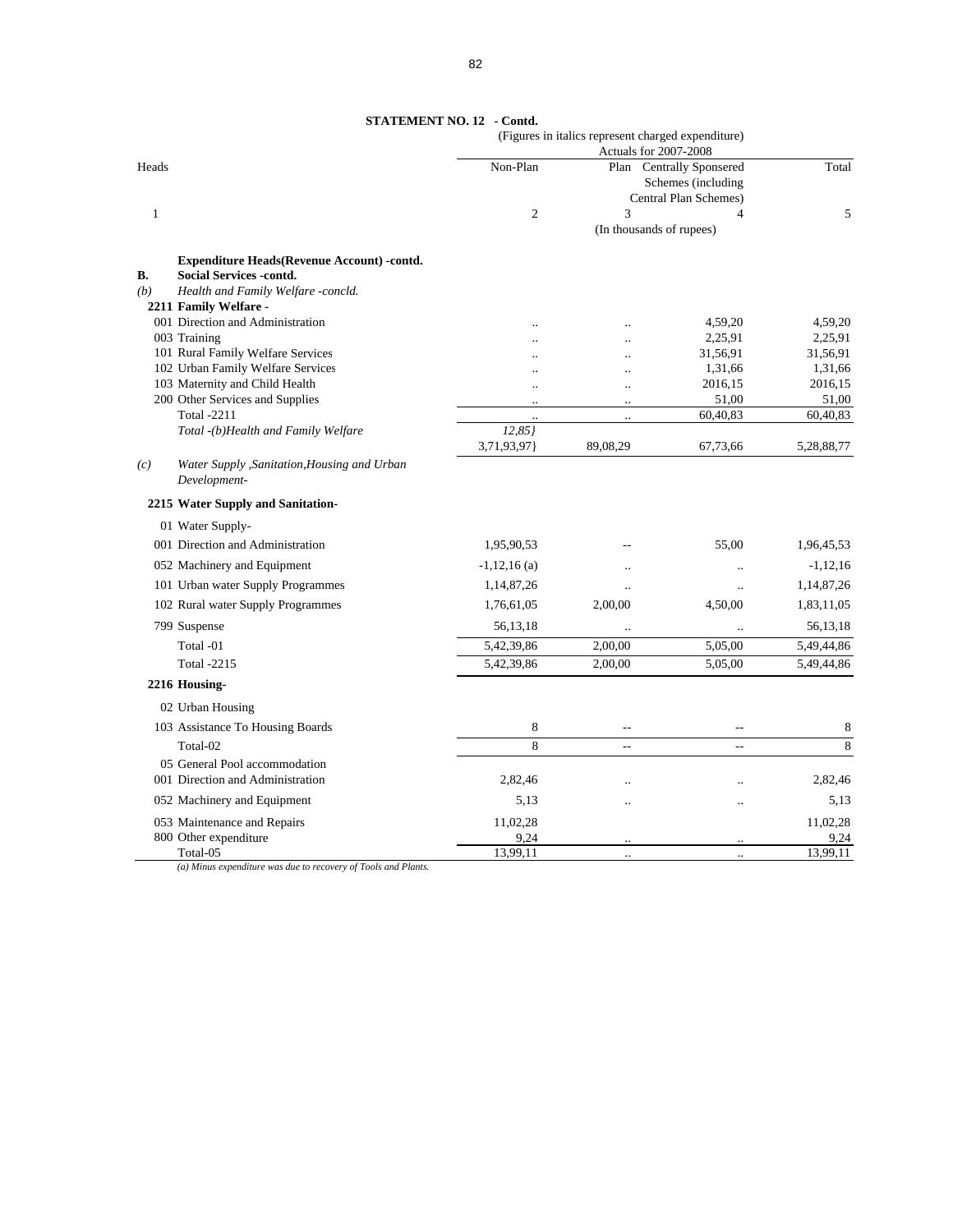|              |                                                                                                                                                                               | (Figures in italics represent charged expenditure)<br>Actuals for 2007-2008 |                |                                                                         |            |
|--------------|-------------------------------------------------------------------------------------------------------------------------------------------------------------------------------|-----------------------------------------------------------------------------|----------------|-------------------------------------------------------------------------|------------|
| Heads        |                                                                                                                                                                               | Non-Plan                                                                    |                | Plan Centrally Sponsered<br>Schemes (including<br>Central Plan Schemes) | Total      |
| $\mathbf{1}$ |                                                                                                                                                                               | $\mathfrak{2}$                                                              | 3              | 4<br>(In thousands of rupees)                                           | 5          |
|              |                                                                                                                                                                               |                                                                             |                |                                                                         |            |
| В.<br>(c)    | Expenditure Heads(Revenue Account) -contd.<br><b>Social Services -contd.</b><br>Water Supply , Sanitation, Housing and Urban<br>Development -concld.<br>2216 Housing -concld. |                                                                             |                |                                                                         |            |
|              | 80 General -                                                                                                                                                                  |                                                                             |                |                                                                         |            |
|              | 103 Assistance to Housing Boards, Corporations etc.                                                                                                                           | 15,25                                                                       |                |                                                                         | 15,25      |
|              | Total -80                                                                                                                                                                     | 15,25                                                                       | $\ddotsc$      | $\ddot{\phantom{a}}$                                                    | 15,25      |
|              | <b>Total -2216</b>                                                                                                                                                            | 14,14,44                                                                    |                |                                                                         | 14, 14, 44 |
|              | 2217 Urban Development-<br>80 General-                                                                                                                                        |                                                                             |                |                                                                         |            |
|              | 001 Direction and Administration                                                                                                                                              | 17,06,95                                                                    |                |                                                                         | 17,06,95   |
|              | 191 Assitance to Local Bodies, Corporations, Urban                                                                                                                            |                                                                             | 1,20,50        |                                                                         | 1,20,50    |
|              | Development Authorities, Town Improvement Boards<br>etc.                                                                                                                      |                                                                             |                |                                                                         |            |
|              | 789 Special Component Plan for Scheduled Castes                                                                                                                               |                                                                             | 1,20,00        |                                                                         | 1,20,00    |
|              | 800 Other expenditure                                                                                                                                                         | 50,50,00                                                                    | 3,00,45,05     | 46,07                                                                   | 3,51,41,12 |
|              | Total-80                                                                                                                                                                      | 67,56,95                                                                    | 3,02,85,55     | 46,07                                                                   | 3,70,88,57 |
|              | <b>Total -2217</b>                                                                                                                                                            | 67,56,95                                                                    | 3,02,85,55     | 46,07                                                                   | 3,70,88,57 |
|              | Total -(c)Water Supply , Sanitation, Housing and<br><b>Urban Development</b>                                                                                                  | 6,24,11,25                                                                  | 3,04,85,55     | 5,51,07                                                                 | 9,34,47,87 |
| (d)          | Information and Broadcasting-                                                                                                                                                 |                                                                             |                |                                                                         |            |
|              | 2220 Information and Publicity-<br>01 Films                                                                                                                                   |                                                                             |                |                                                                         |            |
|              | 001 Direction and Administration                                                                                                                                              | 1,75,66                                                                     |                |                                                                         | 1,75,66    |
|              | 105 Production of films                                                                                                                                                       | 1,37,57                                                                     | 81,44          |                                                                         | 2,19,01    |
|              |                                                                                                                                                                               |                                                                             |                |                                                                         |            |
|              | Total -01                                                                                                                                                                     | 3,13,23                                                                     | 81,44          |                                                                         | 3,94,67    |
|              | 60 Others                                                                                                                                                                     |                                                                             |                |                                                                         |            |
|              | 003 Research and Training in mass Communication                                                                                                                               | 29,93                                                                       | 43,17          |                                                                         | 73,10      |
|              | 101 Advertising and visual Publicity                                                                                                                                          | 2,19,55                                                                     | 55,00          | $\sim$                                                                  | 2,74,55    |
|              | 102 Information Centres                                                                                                                                                       | 75,79                                                                       |                |                                                                         | 75,79      |
|              | 103 Press Information Services                                                                                                                                                | 1,85,34                                                                     | 6,87,16        |                                                                         | 8,72,50    |
|              |                                                                                                                                                                               | 69                                                                          |                |                                                                         |            |
|              | 106 Field Publicity                                                                                                                                                           | 7,36,12                                                                     | $\overline{a}$ |                                                                         | 7,36,81    |
|              | 107 Song and Drama Services                                                                                                                                                   | 2,82,19                                                                     | $\ddotsc$      |                                                                         | 2,82,19    |
|              | 109 Photo Services                                                                                                                                                            | 14,99                                                                       | $-$            |                                                                         | 14,99      |
|              | 110 Publications                                                                                                                                                              | 81,18                                                                       | $\ddotsc$      |                                                                         | 81,18      |
|              | 111 Community Radio and Television                                                                                                                                            | 76,36                                                                       | $\sim$         |                                                                         | 76,36      |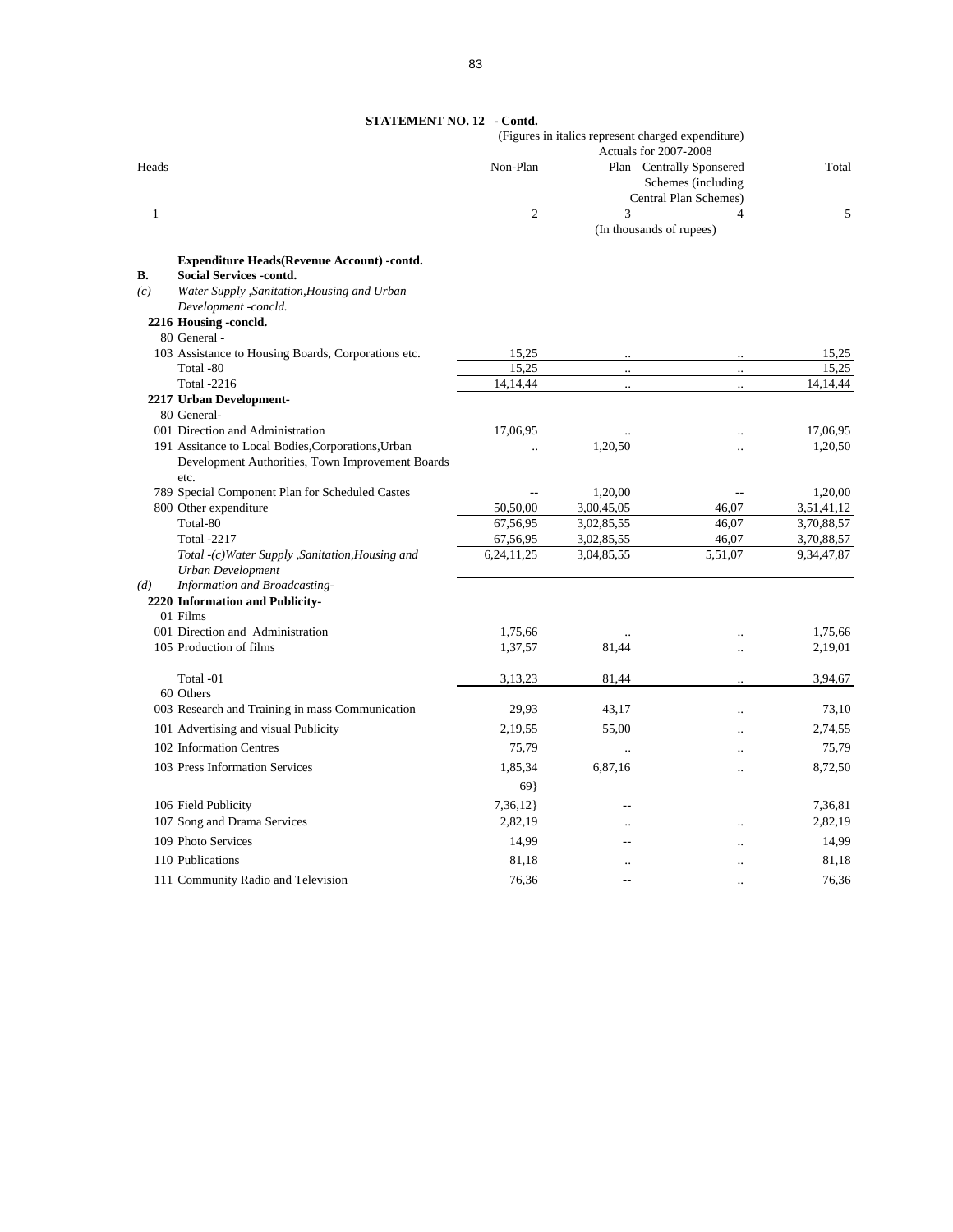| <b>STATEMENT NO. 12 - Contd.</b> |  |  |
|----------------------------------|--|--|
|----------------------------------|--|--|

|       | STATEMENT NO. 12 - COMU.                                        |                      | (Figures in italics represent charged expenditure) |                          |                  |
|-------|-----------------------------------------------------------------|----------------------|----------------------------------------------------|--------------------------|------------------|
|       |                                                                 |                      | Actuals for 2007-2008                              |                          |                  |
| Heads |                                                                 | Non-Plan             |                                                    | Plan Centrally Sponsered | Total            |
|       |                                                                 |                      |                                                    | Schemes (including       |                  |
|       |                                                                 |                      |                                                    | Central Plan Schemes)    |                  |
| 1     |                                                                 | $\overline{c}$       | 3                                                  | 4                        | 5                |
|       |                                                                 |                      | (In thousands of rupees)                           |                          |                  |
|       |                                                                 |                      |                                                    |                          |                  |
|       | Expenditure Heads(Revenue Account) -contd.                      |                      |                                                    |                          |                  |
| В.    | <b>Social Services -contd.</b>                                  |                      |                                                    |                          |                  |
| (d)   | Information and Broadcasting -concld.                           |                      |                                                    |                          |                  |
|       | 2220 Information and Publicity -concld.                         |                      |                                                    |                          |                  |
|       | 60 Others -concld.                                              |                      |                                                    |                          |                  |
|       | 800 Other expenditure                                           | 57,74                | 6,57,35                                            |                          | 7,15,09          |
|       |                                                                 | 691                  |                                                    |                          |                  |
|       | Total -60                                                       | 17,59,19             | 14,42,68                                           |                          | 32,02,56         |
|       |                                                                 | 69}                  |                                                    |                          |                  |
|       | <b>Total -2220</b>                                              | 20,72,42}            | 15,24,12                                           |                          | 35,97,23         |
|       |                                                                 | 691                  |                                                    |                          |                  |
|       | Total -(d)Information and Broadcasting                          | 20,72,42}            | 15,24,12                                           |                          | 35,97,23         |
| (e)   | Welfare of Scheduled Castes, Scheduled Tribes and               |                      |                                                    |                          |                  |
|       | Other Backward Classes-                                         |                      |                                                    |                          |                  |
|       | 2225 Welfare of Scheduled Castes, Scheduled Tribes and          |                      |                                                    |                          |                  |
|       | other Backward classes-                                         |                      |                                                    |                          |                  |
|       | 01 Welfare of Scheduled Castes-                                 |                      |                                                    |                          |                  |
|       | 001 Direction and Administration                                | 10,10,43             | 4,11                                               |                          | 10,14,54         |
|       | 102 Economic Development                                        |                      | 30,60                                              |                          | 30,60            |
|       | 277 Education                                                   | 12,75,45             | 45, 48, 78                                         |                          | 61,39,61         |
|       | 283 Housing                                                     |                      |                                                    | 3,15,38                  | 14,72,70         |
|       |                                                                 | $\ddot{\phantom{a}}$ | 14,72,70                                           |                          |                  |
|       | 793 Special Central Assistance for Scheduled Castes             |                      |                                                    | 14,16,92                 | 14,16,92         |
|       | Component Plan<br>800 Other expenditure                         |                      | 26,88,78                                           | 58,42                    |                  |
|       |                                                                 |                      |                                                    |                          | 27,47,20         |
|       | Total -01                                                       | 22,85,88             | 87,44,97                                           | 17,90,72                 | 1,28,21,57       |
|       | 03 Welfare of Backward Classes-                                 |                      |                                                    |                          |                  |
|       | 01 Direction And Administration                                 | 5,74                 |                                                    |                          | 5,74             |
|       | 277 Education                                                   | 7,35,00              |                                                    |                          | 9,17,02          |
|       | 283 Housing                                                     |                      | 1,00,00                                            | 1,82,02                  | 1,00,00          |
|       | 800 Other expenditure                                           |                      | 3,86,00                                            |                          | 3,86,00          |
|       |                                                                 |                      |                                                    |                          |                  |
|       | Total -03                                                       | 7,40,74              | 4,86,00                                            | 1,82,02                  | 14,08,76         |
|       | 80 General-                                                     |                      |                                                    |                          |                  |
|       | 102 Aid to voluntary Organisations                              | 4,00                 |                                                    |                          | 4,00             |
|       | Total -80                                                       | 4,00                 |                                                    |                          | 4,00             |
|       | Total -2225                                                     | 30,30,62             | 92,30,97                                           | 19,72,74                 | 1,42,34,33       |
|       | Total -(e)Welfare of Scheduled Castes, Scheduled                | 30,30,62             | 92,30,97                                           | 19,72,74                 | 1,42,34,33       |
|       | Tribes and Other Backward Classes                               |                      |                                                    |                          |                  |
|       | Labour and Labour Welfare-                                      |                      |                                                    |                          |                  |
| (f)   |                                                                 |                      |                                                    |                          |                  |
|       | 2230 Labour and Employment-<br>01 Labour-                       |                      |                                                    |                          |                  |
|       |                                                                 |                      |                                                    |                          |                  |
|       | 001 Direction and Administration<br>004 Research and Statistics | 1,16,04<br>14,70     |                                                    |                          | 1,16,04<br>14,70 |
|       | 101 Industrial Relations                                        | 6,27,88              |                                                    |                          | 6,27,88          |
|       |                                                                 |                      |                                                    |                          |                  |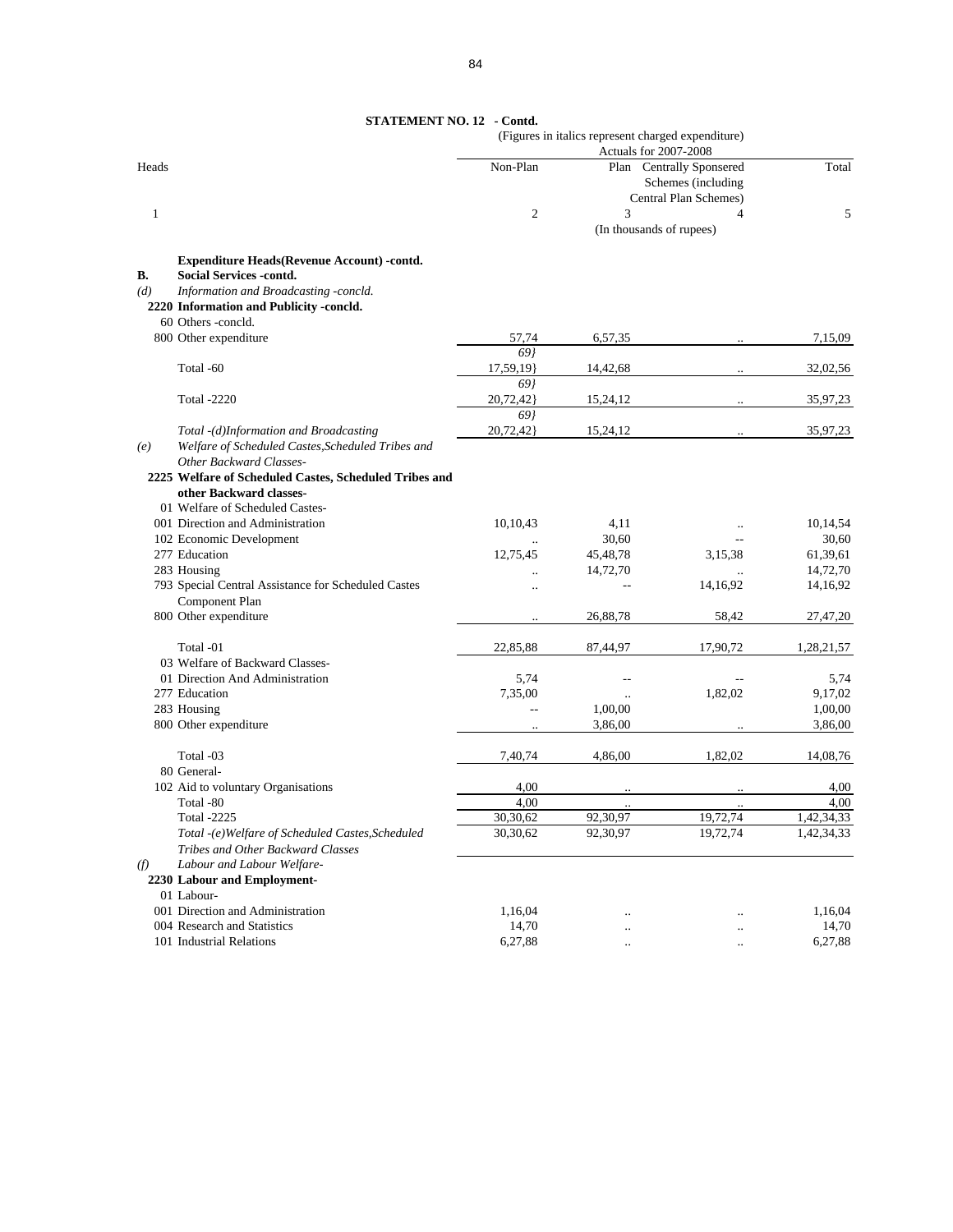|              |                                                    | (Figures in italics represent charged expenditure) |                      |                          |            |
|--------------|----------------------------------------------------|----------------------------------------------------|----------------------|--------------------------|------------|
|              |                                                    |                                                    |                      | Actuals for 2007-2008    |            |
| Heads        |                                                    | Non-Plan                                           |                      | Plan Centrally Sponsered | Total      |
|              |                                                    |                                                    |                      | Schemes (including       |            |
|              |                                                    |                                                    |                      | Central Plan Schemes)    |            |
| $\mathbf{1}$ |                                                    | $\overline{c}$                                     | 3                    | 4                        | 5          |
|              |                                                    |                                                    |                      | (In thousands of rupees) |            |
|              |                                                    |                                                    |                      |                          |            |
|              | <b>Expenditure Heads (Revenue Account) -contd.</b> |                                                    |                      |                          |            |
| В.           | <b>Social Services -contd.</b>                     |                                                    |                      |                          |            |
| (f)          | Labour and Labour Welfare -concld.                 |                                                    |                      |                          |            |
|              | 2230 Labour and Employment -concld.                |                                                    |                      |                          |            |
|              | 01 Labour -concld.                                 |                                                    |                      |                          |            |
|              | 102 Working Conditions and Safety                  | 2,38,67                                            |                      |                          | 2,38,67    |
|              | 103 General Labour Welfare                         | 22,84                                              |                      |                          | 22,84      |
|              | 113 Improvements in Working Conditions of          | 8,07                                               |                      |                          | 8,07       |
|              | Child/Women labour                                 |                                                    |                      |                          |            |
|              | Total -01                                          | 10,28,20                                           | $\overline{a}$       |                          | 10,28,20   |
|              | 02 Employment Service-                             |                                                    |                      |                          |            |
|              | 001 Direction and Administration                   | 60,71                                              | $\ddot{\phantom{a}}$ |                          | 60,71      |
|              | 004 Research, Survey and Statistics                | 62,74                                              |                      |                          | 62,74      |
|              | 101 Employment Services                            | 16,44,24                                           | 1,17,00              |                          | 17,61,24   |
|              | 800 Other expenditure                              | 73,17                                              |                      |                          | 73,17      |
|              |                                                    |                                                    |                      |                          |            |
|              | Total -02                                          | 18,40,86                                           | 1,17,00              |                          | 19,57,86   |
|              | 03 Training-                                       |                                                    |                      |                          |            |
|              | 001 Direction and Administration                   | 3,57,96                                            | 4,50                 |                          | 3,62,46    |
|              | 003 Training of Craftsmen & Supervisors            | 54, 30, 15                                         | 14,74,33             | 2,91,09                  | 71,95,57   |
|              |                                                    |                                                    |                      |                          |            |
|              | Total -03                                          | 57,88,11                                           | 14,78,83             | 2,91,09                  | 75,58,03   |
|              | <b>Total -2230</b>                                 | 86,57,17                                           | 15,95,83             | 2,91,09                  | 1,05,44,09 |
|              | Total -(f)Labour and Labour Welfare                | 86,57,17                                           | 15,95,83             | 2,91,09                  | 1,05,44,09 |
| (g)          | Social Welfare and Nutrition-                      |                                                    |                      |                          |            |
|              | 2235 Social Security and Welfare-                  |                                                    |                      |                          |            |
|              | 01 Rehabilitation-                                 |                                                    |                      |                          |            |
|              | 202 Other Rehabilitation Schemes                   | 1,14,07                                            |                      |                          | 1,14,07    |
|              | 792 Irrecoverable Loans written off                | 10                                                 | <br>Щ,               | $\ddot{\phantom{a}}$     | 10         |
|              | Total -01                                          | 1,14,17                                            |                      |                          | 1,14,17    |
|              | 02 Social Welfare-                                 |                                                    | $\ddotsc$            | $\ddotsc$                |            |
|              | 001 Direction and Administration                   | 3,51,53                                            | 1,49,37              |                          | 5,00,90    |
|              | 101 Welfare of handicapped                         | 4,76,71                                            | 1,37,87              | $\ddot{\phantom{a}}$     | 6,14,58    |
|              | 102 Child Welfare                                  |                                                    |                      |                          |            |
|              |                                                    | 24,76,37                                           | 38,76,98             | 66,65,12                 | 1,30,18,47 |
|              | 103 Women's Welfare                                | 2,19,57                                            | 1,73,23              |                          | 3,92,80    |
|              | 104 Welfare of aged, infirm and destitute          | 25,53                                              | Ω,                   |                          | 25,53      |
|              | 800 Other expenditure                              | 1,71,81                                            | 2,15,81              | 24.92                    | 4,12,54    |
|              |                                                    |                                                    |                      |                          |            |
|              | Total -02                                          | 37, 21, 52                                         | 45,53,26             | 66,90,04                 | 1,49,64,82 |
|              | 03 National Social Assistance Programme-           |                                                    |                      |                          |            |
|              | 102 National Family Benefit Scheme                 |                                                    | 4,31,65              |                          | 4,31,65    |
|              | Total -03                                          |                                                    | 4,31,65              |                          | 4,31,65    |
|              |                                                    |                                                    |                      |                          |            |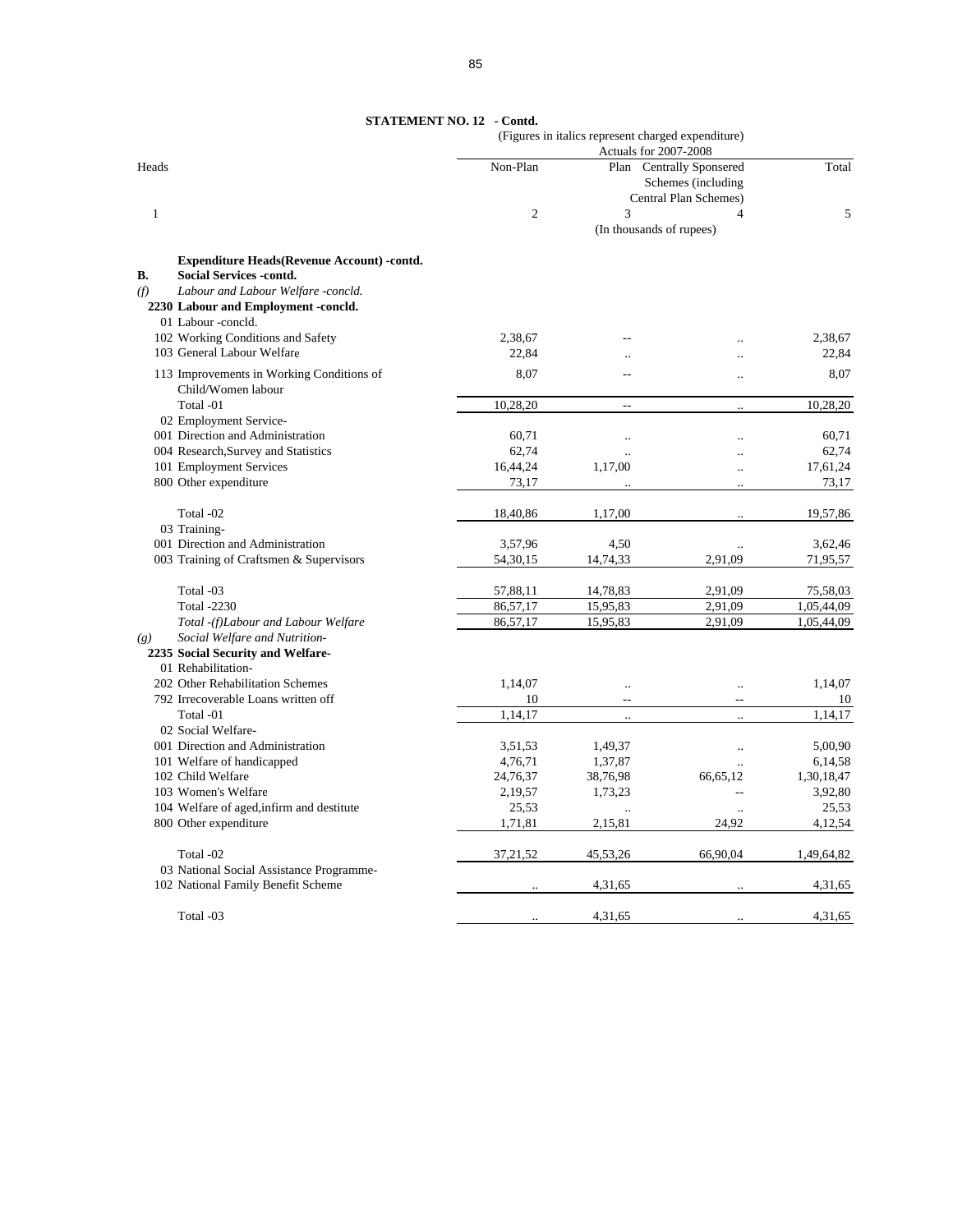# **STATEMENT NO. 12 - Contd.**<br>(Figures in italic)

|              | 1 ENIER 1 RV. 14                                                               |                | (Figures in italics represent charged expenditure) |                            |             |
|--------------|--------------------------------------------------------------------------------|----------------|----------------------------------------------------|----------------------------|-------------|
|              |                                                                                |                | Actuals for 2007-2008                              |                            |             |
| Heads        |                                                                                | Non-Plan       | Plan                                               | <b>Centrally Sponsered</b> | Total       |
|              |                                                                                |                |                                                    | Schemes (including         |             |
|              |                                                                                |                |                                                    | Central Plan Schemes)      |             |
| $\mathbf{1}$ |                                                                                | $\mathfrak{2}$ | 3                                                  | $\overline{4}$             | 5           |
|              |                                                                                |                | (In thousands of rupees)                           |                            |             |
|              | <b>Expenditure Heads (Revenue Account) -contd.</b>                             |                |                                                    |                            |             |
| В.           | <b>Social Services -contd.</b>                                                 |                |                                                    |                            |             |
| (g)          | Social Welfare and Nutrition -concld.                                          |                |                                                    |                            |             |
|              | 2235 Social Security and Welfare -concld.                                      |                |                                                    |                            |             |
|              | 60 Other Social Security and Welfare programmes-                               |                |                                                    |                            |             |
|              | 102 Pensions under Social Security Scheme*                                     | 35,25,79       | 5,97,59,99                                         |                            | 6,32,85,78  |
|              | 200 Other Programmes                                                           | 39,64,42       |                                                    |                            | 39,64,42    |
|              | Total -60                                                                      | 74,90,21       | 5,97,59,99                                         |                            | 6,72,50,20  |
|              | <b>Total -2235</b>                                                             | 1,13,25,90     | 6,47,44,90                                         | 66,90,04                   | 8,27,60,84  |
|              | 2236 Nutrition-                                                                |                |                                                    |                            |             |
|              | 02 Distribution of nutritious food and beverages-                              |                |                                                    |                            |             |
|              | 101 Special Nutrition programmes                                               | 47,62          | 98,68,13                                           | 43, 20, 55                 | 1,42,36,30  |
|              | <b>Total -2236</b>                                                             | 47,62          | 98,68,13                                           | 43,20,55                   | 1,42,36,30  |
|              | 2245 Relief on Account of Natural Calamities-                                  |                |                                                    |                            |             |
|              | 01 Drought-                                                                    |                |                                                    |                            |             |
|              | 101 Gratuitous Relief                                                          | 3,33,28        |                                                    |                            | 3,33,28     |
|              | Total -01                                                                      | 3,33,28        | $\sim$                                             | $\sim$                     | 3,33,28     |
|              |                                                                                |                |                                                    |                            |             |
|              | 02 Floods, Cyclones etc.-<br>101 Gratuitous Relief                             | 6,74,64        |                                                    |                            | 6,74,64     |
|              |                                                                                |                |                                                    |                            | 10,50       |
|              | 111 Ex-Gratia payments to bereaved families                                    | 10,50          |                                                    |                            |             |
|              | 113 Assistance for repairs/reconstruction of Houses                            | 4,98           |                                                    |                            | 4,98        |
|              | 116 Assistance to farmers for repairs of Damaged Tube<br>Wells, Pump Sets etc. | 20             |                                                    |                            | 20          |
|              | 117 Assistance to Farmers for purchase of live stock                           | 1,56           |                                                    |                            | 1,56        |
|              | 122 Repairs and restoration of damaged irrigation and<br>flood control works   | 1,89,24        |                                                    |                            | 1,89,24     |
|              | 282 Public Health                                                              | 78,61          |                                                    |                            | 78,61       |
|              | 800 Other expenditure                                                          | 4,73           |                                                    |                            | 4,73        |
|              |                                                                                |                |                                                    |                            |             |
|              | Total -02                                                                      | 9,64,46        |                                                    |                            | 9,64,46     |
|              | 05 Calamity Relief Fund-                                                       |                |                                                    |                            |             |
|              | 101 Transfer to Reserve Funds and Deposit Accounts                             | 1,37,13,00     |                                                    |                            | 1,37,13,00  |
|              | <b>Calamity Relief Fund</b>                                                    |                |                                                    |                            |             |
|              | 901 Deduct-Amount met from Calamity Relief Fund                                | $-31,86,22$    |                                                    |                            | $-31,86,22$ |
|              | Total -05                                                                      |                |                                                    |                            |             |
|              |                                                                                | 1,05,26,78     | $\ddot{\phantom{a}}$                               |                            | 1,05,26,78  |
|              | 80 General-                                                                    |                |                                                    |                            |             |
|              | 001 Direction and Administration                                               | 35,78          | $\ddot{\phantom{a}}$                               |                            | 35,78       |
|              | 800 Other expenditure                                                          | 1,45,82,80     |                                                    |                            | 1,45,82,80  |
|              | Total -80                                                                      | 1,46,18,58     | $\ddot{\phantom{1}}$                               | $\ddotsc$                  | 1,46,18,58  |
|              | <b>Total -2245</b>                                                             | 2,64,43,10     |                                                    |                            | 2,64,43,10  |
|              | Total -(g)Social Welfare and Nutrition                                         | 3,78,16,62     | 7,46,13,03                                         | 1,10,10,59                 | 12,34,40,24 |

\* There were 15,55,535 pensioners (Old age pensioners 9,99,736, widow pensioners 4,22,822, Handicapped pensioners 1,18,569 and under 'Ladli' pension scheme 14,408) as on 31st March 2008 as per information received from the State Government.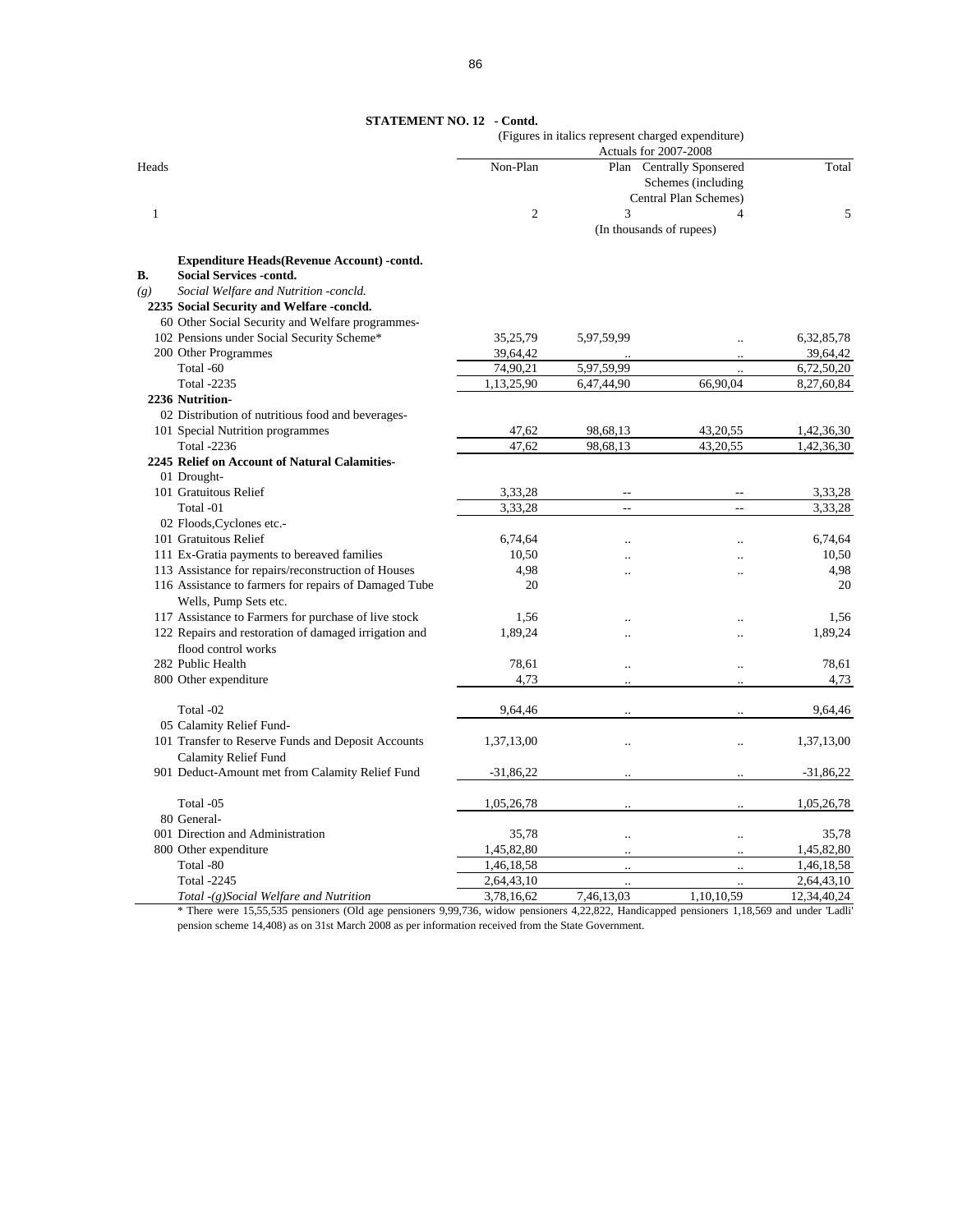|       |                                            | (Figures in italics represent charged expenditure) |                      |                                                   |             |
|-------|--------------------------------------------|----------------------------------------------------|----------------------|---------------------------------------------------|-------------|
| Heads |                                            | Non-Plan                                           |                      | Actuals for 2007-2008<br>Plan Centrally Sponsered | Total       |
|       |                                            |                                                    |                      | Schemes (including                                |             |
|       |                                            |                                                    |                      | Central Plan Schemes)                             |             |
| 1     |                                            | $\overline{c}$                                     | 3                    | $\overline{4}$                                    | 5           |
|       |                                            |                                                    |                      | (In thousands of rupees)                          |             |
|       | Expenditure Heads(Revenue Account) -contd. |                                                    |                      |                                                   |             |
| В.    | <b>Social Services -concld.</b>            |                                                    |                      |                                                   |             |
| (h)   | Others-                                    |                                                    |                      |                                                   |             |
|       | 2250 Other Social Services-                |                                                    |                      |                                                   |             |
|       | 103 Upkeep of Shrines, Temples etc.        | 14,43                                              | $\ddot{\phantom{a}}$ | $\ddot{\phantom{a}}$                              | 14,43       |
|       | 800 Other expenditure                      | 11,60                                              | $\ddot{\phantom{a}}$ | $\ddotsc$                                         | 11,60       |
|       | <b>Total -2250</b>                         | 26,03                                              | $\ddotsc$            | $\ddot{\phantom{a}}$                              | 26,03       |
|       | 2251 Secretariat-Social Services-          |                                                    |                      |                                                   |             |
|       | 090 Secretariat                            | 3,43,90                                            | $\ddot{\phantom{a}}$ | $\ddot{\phantom{a}}$                              | 3,43,90     |
|       | <b>Total -2251</b>                         | 3,43,90                                            |                      |                                                   | 3,43,90     |
|       | Total -(h)Others                           | 3,69,93                                            | $\ddotsc$            | $\ddotsc$                                         | 3,69,93     |
|       |                                            |                                                    | $\ddotsc$            | $\ddot{\phantom{a}}$                              |             |
|       | <b>Total -Social Services</b>              | 13,541<br>35,26,40,18}                             | 19, 35, 72, 24       | 2,76,40,89                                        | 57,38,66,85 |
| C.    | <b>Economic Services-</b>                  |                                                    |                      |                                                   |             |
| (a)   | <b>Agriculture and Allied Activities-</b>  |                                                    |                      |                                                   |             |
|       | 2401 Crop Husbandry-                       |                                                    |                      |                                                   |             |
|       |                                            | 55                                                 |                      |                                                   |             |
|       | 001 Direction and Administration           | 2,63,18                                            |                      |                                                   | 2,63,73     |
|       | 105 Manures and Fertilizers                | 7,84,98                                            | 5,80,93              | 51,72                                             | 14,17,63    |
|       | 107 Plant Protection                       | 7,38,52                                            | 1,57,00              | $\ddot{\phantom{a}}$                              | 8,95,52     |
|       | 108 Commercial Crops                       | 14,98,24                                           | 4,43,31              | 11,07,29                                          | 30,48,84    |
|       | 109 Extension and Farmers' Training        | 29,26,79                                           | 7,29,28              | 23, 24, 74                                        | 59,80,81    |
|       | 111 Agricultural Economics and Statistics  | 86,85                                              | 2,89,50              | 47,10                                             | 4,23,45     |
|       | 113 Agricultural Engineering               | 5,41,07                                            | 2,44,15              | 44,80                                             | 8,30,02     |
|       | 119 Horticulture and Vegetable Crops       | 10,38,59                                           | 16,77,13             | 50,34                                             | 27,66,06    |
|       | 800 Other expenditure                      | 15,35                                              |                      |                                                   | 15,35       |
|       | <b>Total -2401</b>                         | 551                                                |                      |                                                   |             |
|       |                                            | 78,93,57}                                          | 41,21,30             | 36,25,99                                          | 1,56,41,41  |
|       | 2402 Soil and Water Conservation-          |                                                    |                      |                                                   |             |
|       | 001 Direction and Administration           | 5,36,53                                            |                      |                                                   | 5,36,53     |
|       | 101 Soil Survey and Testing                | 94,16                                              |                      |                                                   | 94,16       |
|       | 102 Soil Conservation                      | 12,92,87                                           | 4,31,25              |                                                   | 17,24,12    |
|       | 800 Other expenditure                      | 6,24                                               |                      |                                                   | 6.24        |
|       | <b>Total -2402</b>                         | 19,29,80                                           | 4,31,25              | $\ddotsc$                                         | 23,61,05    |
|       | 2403 Animal Husbandry-                     |                                                    |                      |                                                   |             |
|       | 001 Direction and Administration           | 2,23,41                                            | 25,62                | $\ddotsc$                                         | 2,49,03     |
|       | 101 Veterinary Services and Animal Health  | 5,44                                               |                      |                                                   |             |
|       |                                            | 81,69,84}                                          | 8,80,16              | 3,11,50                                           | 93,66,94    |
|       | 102 Cattle and Buffalo Development         | 38,00,20                                           | 8,75,75              | 2,35,42                                           | 49,11,37    |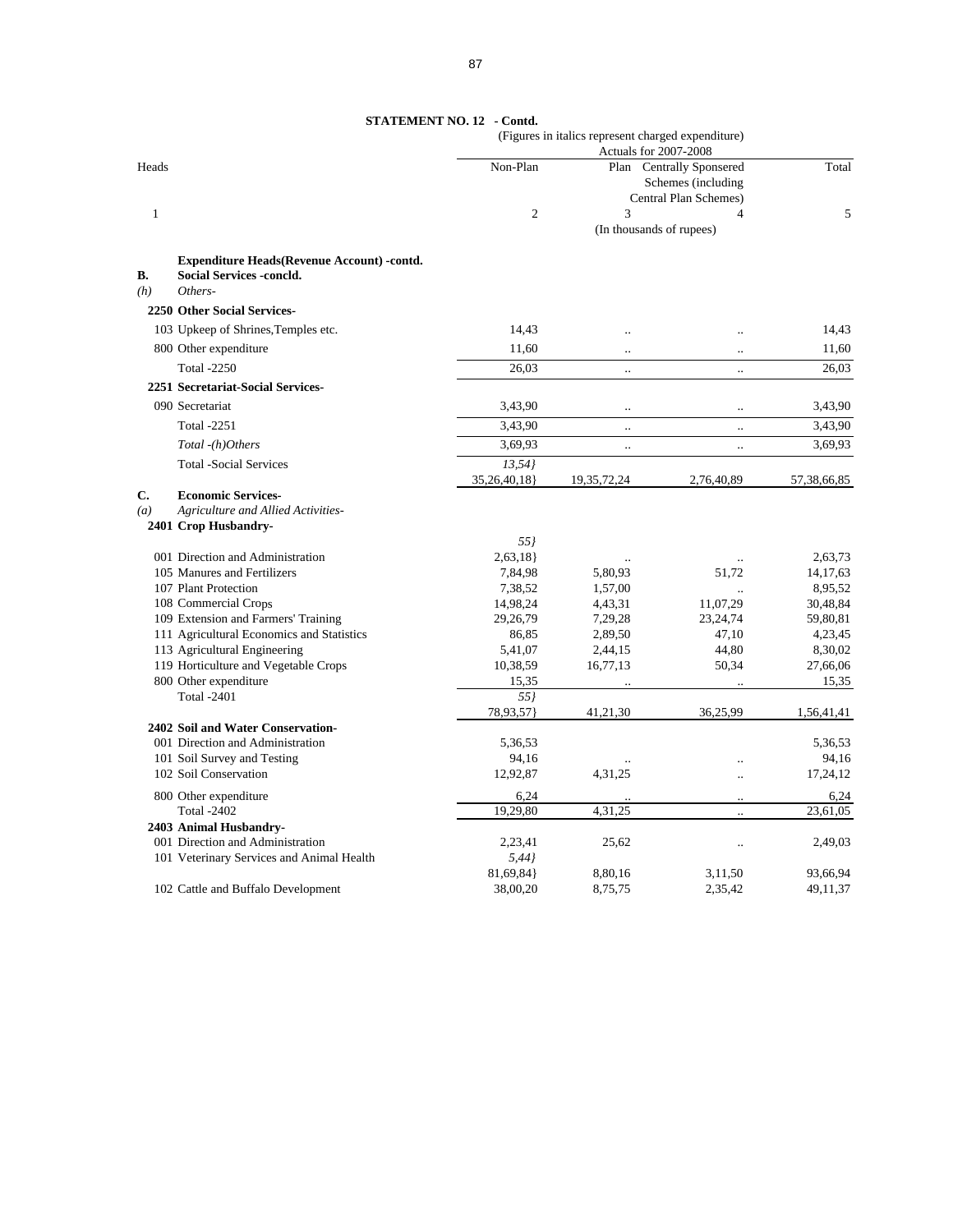|                  |                                                       | (Figures in italics represent charged expenditure)<br>Actuals for 2007-2008 |                                                |                       |                  |
|------------------|-------------------------------------------------------|-----------------------------------------------------------------------------|------------------------------------------------|-----------------------|------------------|
| Heads            | Non-Plan                                              |                                                                             | Plan Centrally Sponsered<br>Schemes (including | Total                 |                  |
|                  |                                                       |                                                                             |                                                | Central Plan Schemes) |                  |
| $\mathbf{1}$     |                                                       | $\overline{c}$                                                              | 3                                              | 4                     | 5                |
|                  |                                                       |                                                                             | (In thousands of rupees)                       |                       |                  |
|                  | <b>Expenditure Heads (Revenue Account) -contd.</b>    |                                                                             |                                                |                       |                  |
| C.               | <b>Economic Services -contd.</b>                      |                                                                             |                                                |                       |                  |
| $\left(a\right)$ | Agriculture and Allied Activities -contd.             |                                                                             |                                                |                       |                  |
|                  | 2403 Animal Husbandry-concld.                         |                                                                             |                                                |                       |                  |
|                  | 103 Poultry Development                               | 1,49,81                                                                     |                                                |                       | 1,49,81          |
|                  | 104 Sheep and Wool Development                        | 2,79,58                                                                     |                                                |                       | 2,79,58          |
|                  | 105 Piggery Development                               | 53,24                                                                       |                                                |                       | 53,24            |
|                  | 106 Other Live Stock Development                      | 14,44                                                                       | $-$                                            |                       | 14,44            |
|                  | 107 Fodder and Feed Development                       | 2,47,06                                                                     |                                                | $-$                   | 2,47,06          |
|                  | 109 Extension and Training                            | 3,70                                                                        | $\ddot{\phantom{a}}$<br>                       |                       | 3,70             |
|                  | 113 Administrative Investigation and Statistics       | 54,43                                                                       | 21,93                                          | 16,17                 | 92,53            |
|                  | 800 Other expenditure                                 | 8,34,42                                                                     |                                                |                       | 8,34,42          |
|                  | <b>Total -2403</b>                                    | 5,44                                                                        |                                                |                       |                  |
|                  |                                                       | 1,38,30,13                                                                  | 18,03,46                                       | 5,63,09               | 1,62,02,12       |
|                  | 2404 Dairy Development-                               |                                                                             |                                                |                       |                  |
|                  | 001 Direction and Administration                      | 8,34                                                                        |                                                |                       | 8,34             |
|                  | 102 Dairy Development Projects                        | 58,90                                                                       | 2,01,58                                        |                       | 2,60,48          |
|                  | 109 Extension and Training                            | 11,41                                                                       |                                                | $\ddot{\phantom{a}}$  |                  |
|                  | <b>Total -2404</b>                                    | 78,65                                                                       | 2,01,58                                        |                       | 11,41<br>2,80,23 |
|                  | 2405 Fisheries-                                       |                                                                             |                                                | $\ddot{\phantom{a}}$  |                  |
|                  | 001 Direction and Administration                      | 1,70,83                                                                     |                                                |                       |                  |
|                  |                                                       |                                                                             |                                                |                       | 1,70,83          |
|                  | 101 Inland fisheries                                  | 6,30,93                                                                     | 3,24,28                                        | 24,59                 | 9,79,80          |
|                  | 109 Extension and Training                            | 55,75                                                                       | 41,50                                          | 13,53                 | 1,10,78          |
|                  | 800 Other expenditure                                 |                                                                             | 78,00                                          | 1,09,25               | 1,87,25          |
|                  | <b>Total -2405</b>                                    | 8,57,51                                                                     | 4,43,78                                        | 1,47,37               | 14,48,66         |
|                  | 2406 Forestry and Wild Life-                          |                                                                             |                                                |                       |                  |
|                  | 01 Forestry-                                          |                                                                             |                                                |                       |                  |
|                  | 001 Direction and Administration                      | 25,70,63                                                                    | 10,00                                          |                       | 25,80,63         |
|                  | 003 Education and Training                            | 12,80                                                                       | 56,00                                          |                       | 68,80            |
|                  | 005 Survey and Utilization of Forest Resources        | 5,74                                                                        | $\ddotsc$                                      | $\ddot{\phantom{a}}$  | 5,74             |
|                  | 070 Communications and Buildings                      | 40,00                                                                       | 1,61,99                                        | $\ddot{\phantom{a}}$  | 2,01,99          |
|                  | 101 Forest Conservation, Development and Regeneration | 1,62,35                                                                     | 91,01                                          | $\ddot{\phantom{a}}$  | 2,53,36          |
|                  | 102 Social and Farm Forestry                          | 10,81,32                                                                    | 94,19,87                                       | 1,02,58               | 1,06,03,77       |
|                  | 105 Forest Produce                                    | 8,00,15                                                                     |                                                |                       | 8,00,15          |
|                  | 800 Other expenditure                                 | 45,14}                                                                      | $\ddot{\phantom{a}}$                           | $\ddot{\phantom{a}}$  |                  |
|                  |                                                       | 42,04                                                                       | $\ddot{\phantom{a}}$                           |                       | 87,18            |
|                  | Total -01                                             | 45,14                                                                       |                                                |                       |                  |
|                  |                                                       | 47,15,03}                                                                   | 97,38,87                                       | 1,02,58               | 1,46,01,62       |
|                  | 02 Environmental Forestry and Wild Life-              |                                                                             |                                                |                       |                  |
|                  | 110 Wild Life Preservation                            | 2,37,89                                                                     | 1,07,50                                        | 1,08,20               | 4,53,59          |
|                  | 800 Other expenditure                                 |                                                                             | 40,00                                          |                       | 40,00            |
|                  |                                                       | $\ldots$                                                                    |                                                |                       |                  |
|                  | Total -02                                             | 2,37,89                                                                     | 1,47,50                                        | 1,08,20               | 4,93,59          |
|                  | <b>Total -2406</b>                                    | 45,14                                                                       |                                                |                       |                  |
|                  |                                                       | 49,52,92                                                                    | 98,86,37                                       | 2,10,78               | 1,50,95,21       |
|                  |                                                       |                                                                             |                                                |                       |                  |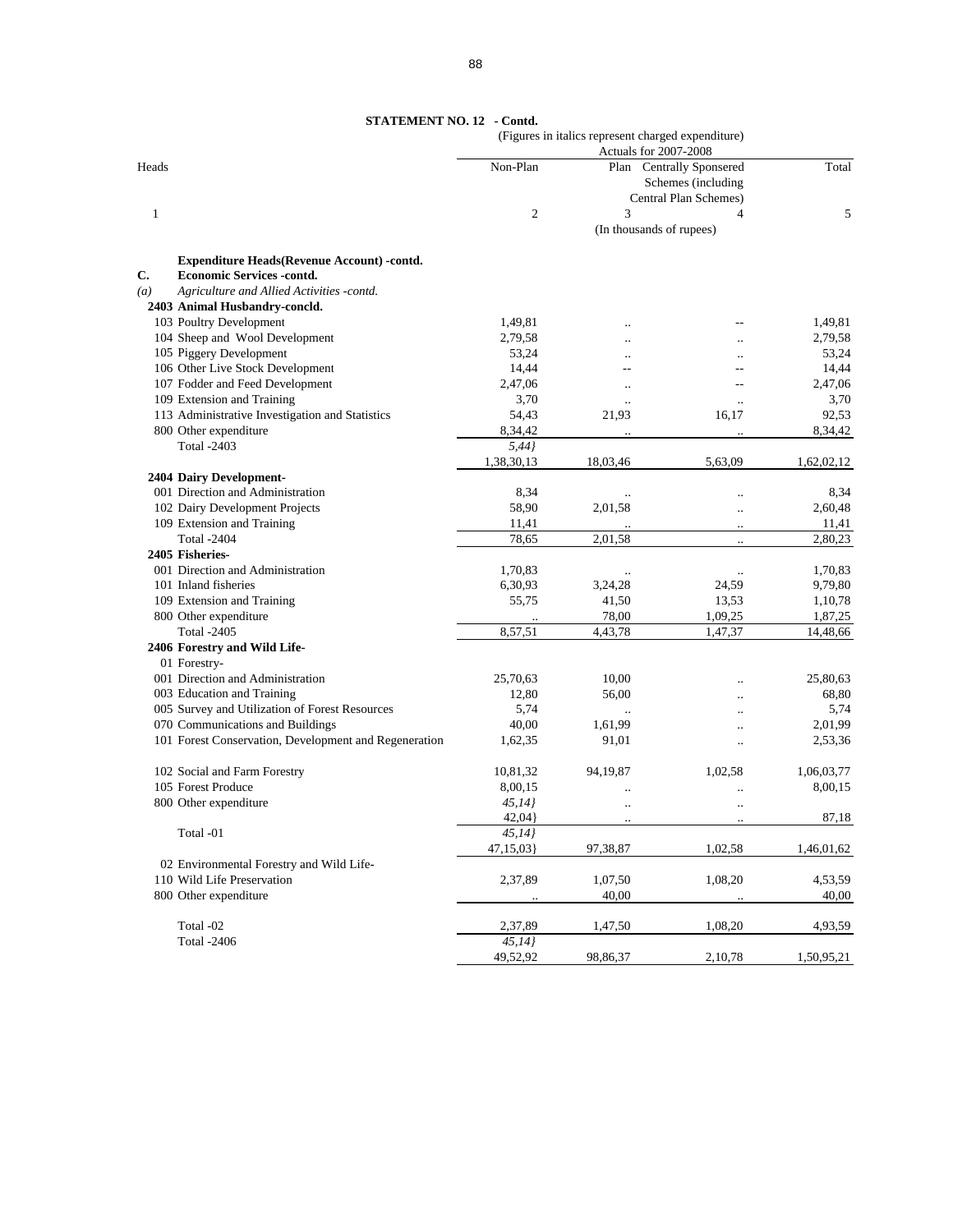|              |                                                    | (Figures in italics represent charged expenditure) |                          |                          |             |  |
|--------------|----------------------------------------------------|----------------------------------------------------|--------------------------|--------------------------|-------------|--|
|              |                                                    | Actuals for 2007-2008                              |                          |                          |             |  |
| Heads        |                                                    | Non-Plan                                           |                          | Plan Centrally Sponsered | Total       |  |
|              |                                                    |                                                    |                          | Schemes (including       |             |  |
|              |                                                    |                                                    |                          | Central Plan Schemes)    |             |  |
| $\mathbf{1}$ |                                                    | $\mathfrak{2}$                                     | 3                        | 4                        | 5           |  |
|              |                                                    |                                                    | (In thousands of rupees) |                          |             |  |
|              | <b>Expenditure Heads (Revenue Account) -contd.</b> |                                                    |                          |                          |             |  |
| C.           | <b>Economic Services -contd.</b>                   |                                                    |                          |                          |             |  |
| (a)          | Agriculture and Allied Activities -concld.         |                                                    |                          |                          |             |  |
|              | 2408 Food, Storage and Warehousing-                |                                                    |                          |                          |             |  |
|              | 01 Food-                                           |                                                    |                          |                          |             |  |
|              | 001 Direction and Administration                   | 5,42,51                                            |                          |                          | 5,42,51     |  |
|              | <b>Total -2408</b>                                 | 5,42,51                                            | $\ddot{\phantom{a}}$     |                          | 5,42,51     |  |
|              | 2415 Agricultural Research and Education-          |                                                    |                          |                          |             |  |
|              | 01 Crop Husbandry-                                 |                                                    |                          |                          |             |  |
|              | 277 Education                                      | 1,08,23,00                                         | 19,99,84                 |                          | 1,28,22,84  |  |
|              | Total -01                                          | 1,08,23,00                                         | 19,99,84                 |                          | 1,28,22,84  |  |
|              | 05 Fisheries-                                      |                                                    |                          |                          |             |  |
|              | 004 Research                                       | 6,84                                               | 1,96                     | 5,48                     | 14,28       |  |
|              | Total -05                                          | 6,84                                               | 1,96                     | 5,48                     | 14,28       |  |
|              | <b>Total -2415</b>                                 | 1,08,29,84                                         | 20,01,80                 | 5.48                     | 1,28,37,12  |  |
|              | 2425 Co-operation-                                 |                                                    |                          |                          |             |  |
|              | 001 Direction and Administration                   | 16,50,76                                           | 10.00                    |                          | 16,60,76    |  |
|              | 003 Training                                       | 16,58                                              |                          |                          | 16,58       |  |
|              | 004 Research and Evaluation                        | 32,36                                              | $\ddotsc$                |                          | 32,36       |  |
|              | 101 Audit of Co-operatives                         | 6,11,25                                            | $\ddot{\phantom{a}}$     |                          | 6,11,25     |  |
|              | 105 Information and Publicity                      | 3,21                                               | 29,20                    |                          | 32,41       |  |
|              | 107 Assistance to credit co-operatives             | 3,97,88,84                                         | 5,39,43                  | 2,13,33                  | 4,05,41,60  |  |
|              | 277 Cooperative Education                          | 6,16                                               | 96,80                    |                          | 1,02,96     |  |
|              |                                                    |                                                    |                          |                          |             |  |
|              | <b>Total -2425</b>                                 | 4,21,09,16                                         | 6,75,43                  | 2,13,33                  | 4,29,97,92  |  |
|              | 2435 Other Agricultural Programmes-                |                                                    |                          |                          |             |  |
|              | 01 Marketing and quality control-                  |                                                    |                          |                          |             |  |
|              | 101 Marketing facilities                           | 96,43                                              | $\ddot{\phantom{a}}$     | $\ddot{\phantom{a}}$     | 96,43       |  |
|              | <b>Total -2435</b>                                 | 96,43                                              | $\ddotsc$                | $\ddotsc$                | 96,43       |  |
|              | Total -(a)Agriculture and Allied Activities        | 51, 13                                             |                          |                          |             |  |
|              |                                                    | 8,31,20,52}                                        | 1,95,64,97               | 47,66,04                 | 10,75,02,66 |  |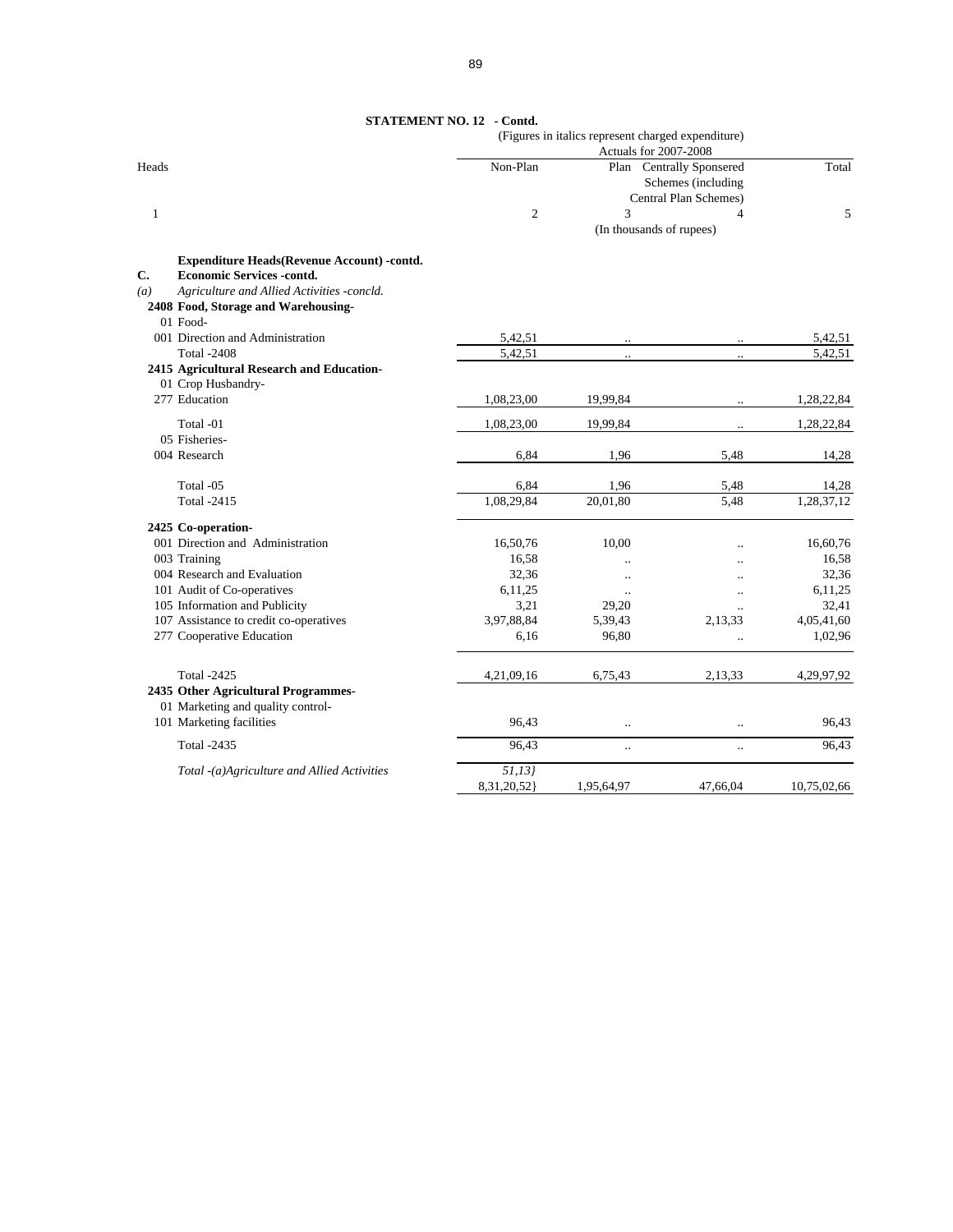|              |                                                                                | STATEMENT NO. 12 - COMU. |                    | (Figures in italics represent charged expenditure)<br>Actuals for 2007-2008 |                    |
|--------------|--------------------------------------------------------------------------------|--------------------------|--------------------|-----------------------------------------------------------------------------|--------------------|
|              |                                                                                |                          |                    |                                                                             |                    |
| Heads        |                                                                                | Non-Plan                 |                    | Plan Centrally Sponsered<br>Schemes (including                              | Total              |
|              |                                                                                |                          |                    | Central Plan Schemes)                                                       |                    |
| $\mathbf{1}$ |                                                                                | $\mathfrak{2}$           | 3                  | $\overline{4}$                                                              | 5                  |
|              |                                                                                |                          |                    | (In thousands of rupees)                                                    |                    |
| C.           | Expenditure Heads(Revenue Account) -contd.<br><b>Economic Services -contd.</b> |                          |                    |                                                                             |                    |
| (b)          | <b>Rural Development-</b>                                                      |                          |                    |                                                                             |                    |
|              | 2501 Special Programmes for Rural Development-                                 |                          |                    |                                                                             |                    |
|              | 03 Desert Development Programme-                                               |                          |                    |                                                                             |                    |
|              | 001 Direction and Administration                                               | 27,08                    |                    |                                                                             | 27,08              |
|              | 102 Afforestation<br>Total -03                                                 | 27,08                    | 5,00,00<br>5,00,00 |                                                                             | 5,00,00<br>5,27,08 |
|              | 05 Waste Land Development-                                                     |                          |                    |                                                                             |                    |
|              | 101 National Waste Land Development Programme                                  |                          | 38,84              | $\ddot{\phantom{a}}$                                                        | 38,84              |
|              | Total -05                                                                      |                          | 38,84              |                                                                             | 38,84              |
|              | 06 Self Employment Programme-                                                  |                          |                    |                                                                             |                    |
|              | 101 Swaranjayanti Gram Swarozgar Yojana<br>800 Other Expenditure               | 32,20                    | 6,13,00            |                                                                             | 6,45,20            |
|              | Total -06                                                                      | 32,20                    | 3,17,32<br>9.30.32 | $\ddotsc$                                                                   | 3,17,32<br>9,62,52 |
|              | <b>Total -2501</b>                                                             | 59,28                    | 14,69,16           | $\ddot{\phantom{a}}$                                                        | 15,28,44           |
|              | 2505 Rural Employment-                                                         |                          |                    |                                                                             |                    |
|              | 01 National Programmes-                                                        |                          |                    |                                                                             |                    |
|              | 702 Jawahar Gram Samridhi Yojna                                                |                          |                    |                                                                             |                    |
|              | Total -01                                                                      | $\cdot$ .                | 61,57,24           | $\ddot{\phantom{0}}$                                                        | 61,57,24           |
|              |                                                                                | $\ldots$                 | 61,57,24           | $\ldots$                                                                    | 61, 57, 24         |
|              | 02 Rural Employment Guarantee Scheme                                           |                          |                    |                                                                             |                    |
|              | 101 National Rural Employment Guarantee Scheme                                 | $\overline{\phantom{m}}$ | 4,10,90            | $\overline{a}$                                                              | 4,10,90            |
|              | Total - 02                                                                     | $\overline{\phantom{m}}$ | 4,10,90            | $\overline{\phantom{a}}$                                                    | 4,10,90            |
|              | Total - 2505                                                                   | $\overline{\phantom{a}}$ | 65,68,14           | $\overline{\phantom{a}}$                                                    | 65,68,14           |
|              | 2506 Land Reforms-                                                             |                          |                    |                                                                             |                    |
|              | 012 Statistics and Evaluation                                                  | 11,89                    | 3,76,16            | 5,40,31                                                                     | 9,28,36            |
|              | 102 Consolidation of Holdings                                                  | 3,81,25                  |                    | $\ldots$                                                                    | 3,81,25            |
|              | <b>Total -2506</b>                                                             | 3,93,14                  | 3,76,16            | 5,40,31                                                                     | 13,09,61           |
|              | 2515 Other Rural Development programmes-                                       |                          |                    |                                                                             |                    |
|              |                                                                                | 1,00                     |                    |                                                                             |                    |
|              | 001 Direction and Administration                                               | 51,16,42}                |                    | $\ddot{\phantom{a}}$                                                        | 51, 17, 42         |
|              | 003 Training                                                                   | 53,98                    | 50,00              | 63,00                                                                       | 1,66,98            |
|              | 101 Panchyati Raj                                                              | 1,39,41,62               | 84,50,00           | 1,89,00                                                                     | 2,25,80,62         |
|              | 102 Community Development                                                      | 9,52                     | 2,12,41,63         | $\cdot$ .                                                                   | 2, 12, 51, 15      |
|              |                                                                                | $1,00$ }                 |                    |                                                                             |                    |
|              | Total -2515                                                                    | 1,91,21,54}              | 2,97,41,63         | 2,52,00                                                                     | 4,91,16,17         |
|              |                                                                                | 1,00                     |                    |                                                                             |                    |
|              | Total -(b)Rural Development                                                    | 1,95,73,96}              | 3,81,55,09         | 7,92,31                                                                     | 5,85,22,36         |
| (d)          | Irrigation and Flood Control-                                                  |                          |                    |                                                                             |                    |
|              | 2700 Major Irrigation-                                                         |                          |                    |                                                                             |                    |
|              | 01 Multi Purpose River Project-                                                |                          |                    |                                                                             |                    |
|              | 001 Direction and Administration                                               | 7,05,02                  |                    |                                                                             | 7,05,02            |
|              | 101 Maintenance and Repairs                                                    | 15,77,89                 |                    |                                                                             | 15,77,89           |
|              | 799 Suspense                                                                   | $-3,67,16$ (a)           |                    |                                                                             | $-3,67,16$         |
|              | 800 Other Expenditure                                                          | $1,71,00$ (b)            |                    |                                                                             | 1,71,00            |
|              | Total-01                                                                       | 20,86,75                 |                    | $\ddot{\phantom{0}}$                                                        | 20,86,75           |
|              |                                                                                |                          |                    |                                                                             |                    |

(a) Minus expenditure was due to excess credit of stock.

(b) please see footnote (a) on page 91.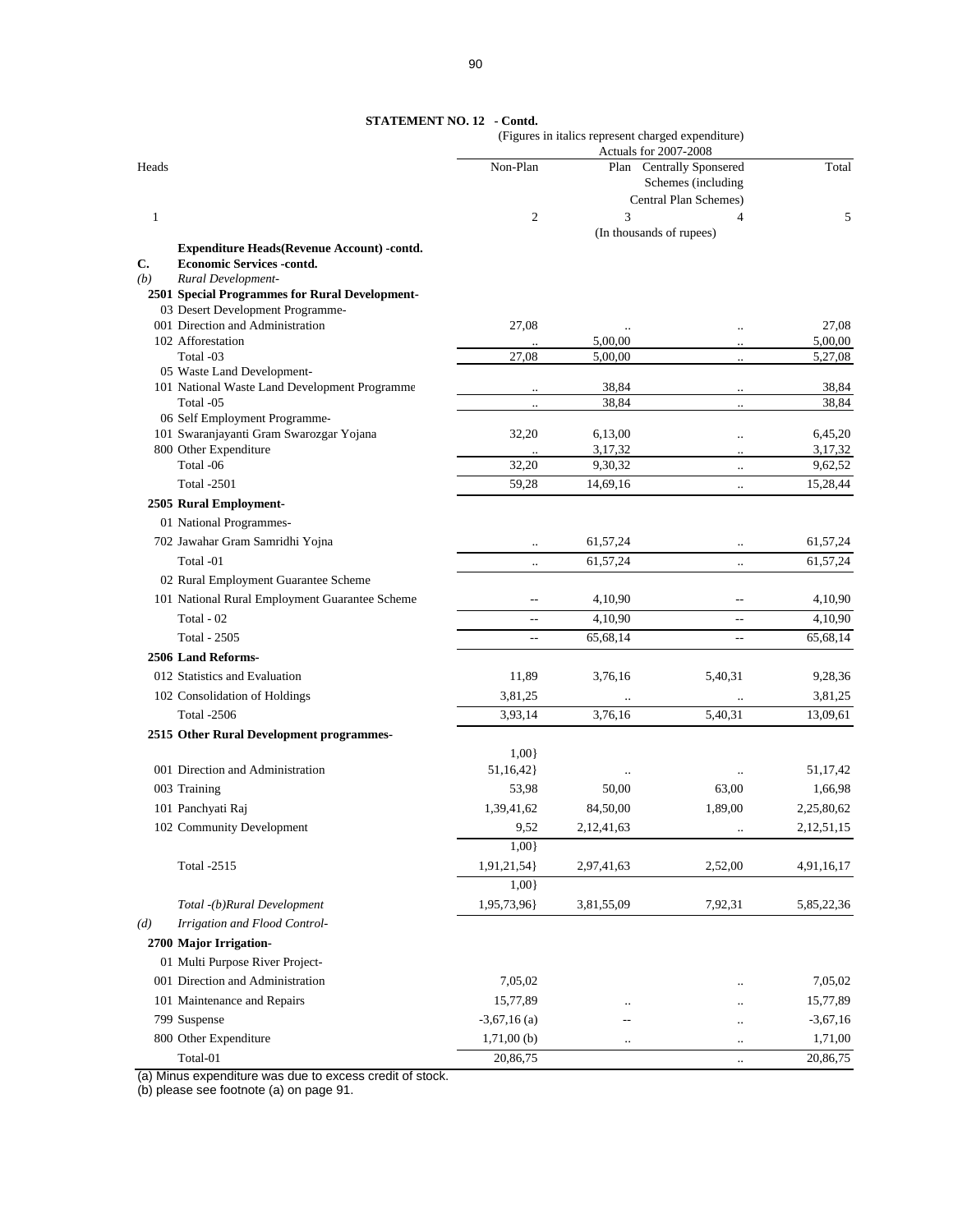| <b>STATEMENT NO. 12 - Contd.</b> |  |  |
|----------------------------------|--|--|
|----------------------------------|--|--|

|           |                                                                          | (Figures in italics represent charged expenditure)<br>Actuals for 2007-2008 |                          |                            |            |
|-----------|--------------------------------------------------------------------------|-----------------------------------------------------------------------------|--------------------------|----------------------------|------------|
| Heads     |                                                                          | Non-Plan                                                                    |                          | Plan Centrally Sponsered   | Total      |
|           |                                                                          |                                                                             |                          | Schemes (including         |            |
|           |                                                                          |                                                                             |                          | Central Plan Schemes)      |            |
| 1         |                                                                          | $\overline{2}$                                                              | 3                        | 4                          | 5          |
|           |                                                                          |                                                                             | (In thousands of rupees) |                            |            |
|           | <b>Expenditure Heads (Revenue Account) -contd.</b>                       |                                                                             |                          |                            |            |
| C.<br>(d) | <b>Economic Services -contd.</b><br>Irrigation and Flood Control -contd. |                                                                             |                          |                            |            |
|           | 2700 Major Irrigation -concld.                                           |                                                                             |                          |                            |            |
|           | 02 Western Jamuna Canal including Remodelling Project-                   |                                                                             |                          |                            |            |
|           |                                                                          |                                                                             |                          |                            |            |
|           | 001 Direction and Administration                                         | 21,19,83                                                                    | 28,99,09                 |                            | 50,18,92   |
|           | 101 Maintenance and Repairs                                              | 17,60,76                                                                    |                          |                            | 17,60,76   |
|           | 799 Suspense                                                             | 36,74                                                                       | $-26,76(b)$              | $\ddot{\phantom{a}}$       | 9,98       |
|           | 800 Other Expenditure                                                    | 84,77,45                                                                    |                          | $\ddot{\phantom{0}}$       | 84,77,45   |
|           | Total-02                                                                 | 1,23,94,78                                                                  | 28,72,33                 | $\ddotsc$                  | 1,52,67,11 |
|           | 03 Gurgaon Canal Project-                                                |                                                                             |                          |                            |            |
|           | 101 Maintenance and Repairs                                              | 28,76                                                                       | $\ddotsc$                | $\ddot{\phantom{0}}$       | 28,76      |
|           | Total-03                                                                 | 28,76                                                                       | $\ldots$                 | $\ddotsc$                  | 28,76      |
|           | 04 Loharu Canal Project-                                                 |                                                                             |                          |                            |            |
|           | 101 Maintenance and Repairs                                              | 3,63,59                                                                     | $\ddot{\phantom{a}}$     | $\ddot{\phantom{a}}$       | 3,63,59    |
|           | 800 Other Expenditure                                                    | 39,30,29                                                                    | $\ddot{\phantom{0}}$     | $\ddot{\phantom{0}}$       | 39,30,29   |
|           | Total-04                                                                 | 42,93,88                                                                    | $\ddotsc$                |                            | 42,93,88   |
|           | 05 Jawahar Lal Nehru Canal Project-                                      |                                                                             |                          |                            |            |
|           | 101 Maintenance and Repairs                                              | 4,68,53                                                                     | $\ddot{\phantom{a}}$     |                            | 4,68,53    |
|           | 799 Suspense                                                             | 40                                                                          | $\ddot{\phantom{a}}$     |                            | 40         |
|           | 800 Other Expenditure                                                    | 53,60,92                                                                    | $\ddotsc$                | $\ddot{\phantom{0}}$       | 53,60,92   |
|           | Total-05                                                                 | 58,29,85                                                                    | $\ldots$                 | $\ddotsc$                  | 58,29,85   |
|           | 07 Satluj Yamuna Link Project-                                           |                                                                             |                          |                            |            |
|           | 101 Maintenance and Repairs                                              | 1,25                                                                        | $\ldots$                 | $\ddot{\phantom{0}}$       | 1,25       |
|           | Total-07                                                                 | 1,25                                                                        | $\ldots$                 | $\ddotsc$                  | 1,25       |
|           | 11 Bhakhra Management Board                                              |                                                                             |                          |                            |            |
|           | 800 Other Expenditure                                                    | 32,34,00                                                                    | $\ddotsc$                |                            | 32,34,00   |
|           | Total-11                                                                 | 32,34,00                                                                    | $\ddot{\phantom{a}}$     | $\ddotsc$                  | 32,34,00   |
|           | 18 Non Commercial Irrigation Projects                                    |                                                                             |                          |                            |            |
|           | 001 Direction and Administration                                         | 1,39,55                                                                     |                          |                            | 1,39,55    |
|           | 101 Maintenance and Repairs                                              | 2,04,64                                                                     |                          |                            | 2,04,64    |
|           | 799 Suspense                                                             | $-20,96(b)$                                                                 |                          |                            | $-20,96$   |
|           | Total-18                                                                 | 3,23,23                                                                     | $\cdot$ .                | $\ddot{\phantom{0}}$       | 3,23,23    |
|           | 80 General                                                               |                                                                             | $\overline{a}$           | $\ddot{\phantom{a}}$       |            |
|           | 001 Direction and Administration                                         | 1,21,00                                                                     | 2,95,59                  |                            | 4,16,59    |
|           | 190 Assistance to Public Sector and Other Undertakings                   |                                                                             | 1,70,00                  |                            | 1,70,00    |
|           | 800 Other Expenditure                                                    | $\ddot{\phantom{0}}$<br>$2,59,76,34$ (a)                                    | 35,66,39                 |                            | 2,95,42,73 |
|           | Total-80                                                                 | 2,60,97,34                                                                  | 40,31,98                 | $\ddot{\phantom{0}}$       | 3,01,29,32 |
|           | <b>Total-2700</b>                                                        | 5,42,89,84                                                                  | 69,04,31                 | $\ddot{\phantom{0}}$<br>Ω, | 6,11,94,15 |

(a) A part of Rs. 2,61,47,34 thousands as book adjustment of interest. Please see footnote (b) on page 90 and (a) on page 63.

(b) Minus expenditure was due to excess credit of stock.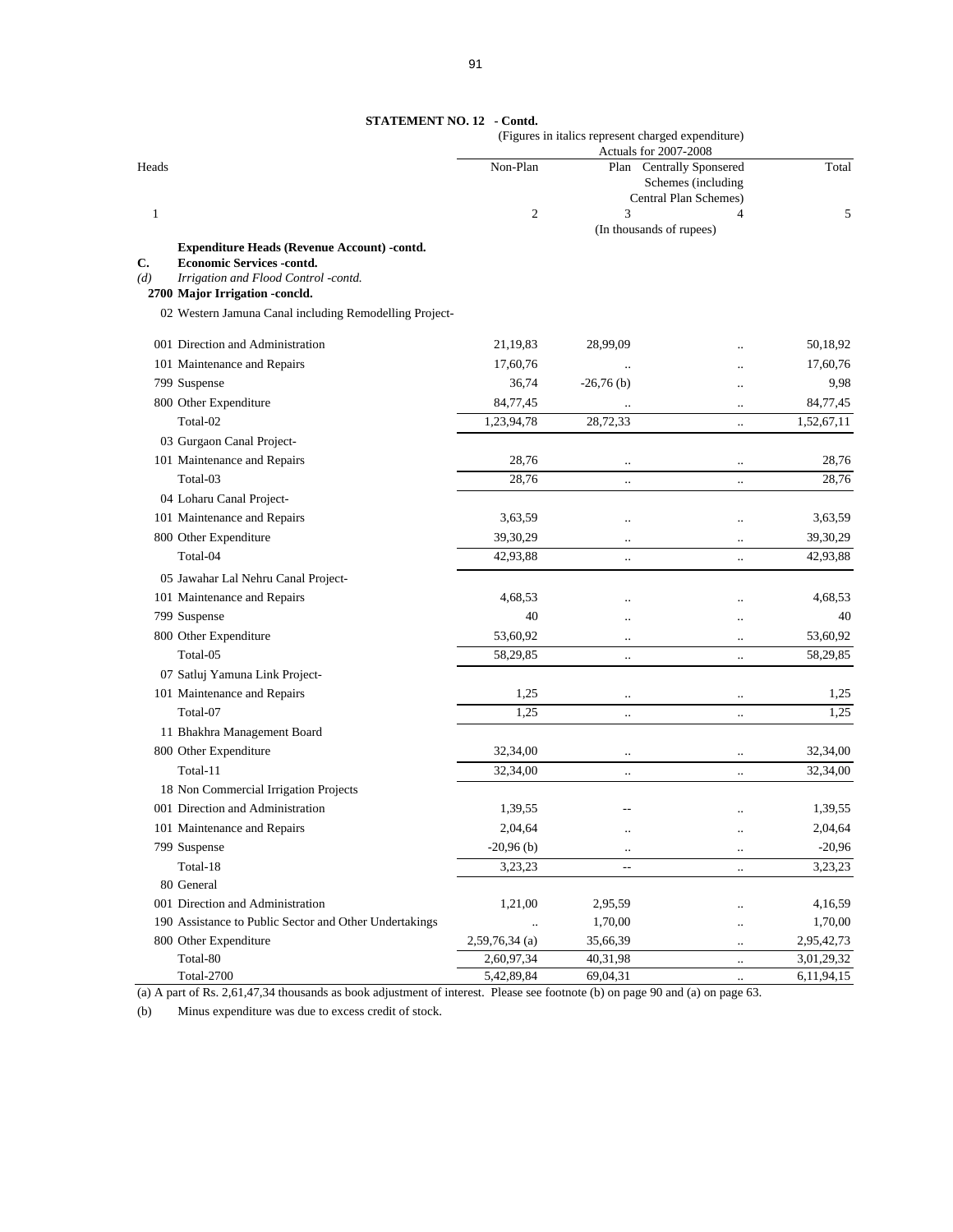(Figures in italics represent charged expenditure)

|       |                                                        | Actuals for 2007-2008 |                          |                          |             |  |
|-------|--------------------------------------------------------|-----------------------|--------------------------|--------------------------|-------------|--|
| Heads |                                                        | Non-Plan              |                          | Plan Centrally Sponsered | Total       |  |
|       |                                                        |                       |                          | Schemes (including       |             |  |
|       |                                                        |                       |                          |                          |             |  |
|       |                                                        |                       |                          | Central Plan Schemes)    |             |  |
| 1     |                                                        | 2                     | 3                        | 4                        | 5           |  |
|       |                                                        |                       | (In thousands of rupees) |                          |             |  |
|       | Expenditure Heads(Revenue Account) -contd.             |                       |                          |                          |             |  |
| C.    | <b>Economic Services -contd.</b>                       |                       |                          |                          |             |  |
| (d)   | Irrigation and Flood Control -concld.                  |                       |                          |                          |             |  |
|       |                                                        |                       |                          |                          |             |  |
|       | 2701 Medium Irrigation-                                |                       |                          |                          |             |  |
|       | 01 Major Irrigation -Commercial                        |                       |                          |                          |             |  |
|       | 001 Direction and Administration                       | 9                     | 57                       | --                       | 66          |  |
|       | Total-01                                               | 9                     | 57                       | $\overline{a}$           | 66          |  |
|       | 08 Jui Canal Project-                                  |                       |                          |                          |             |  |
|       |                                                        |                       |                          |                          |             |  |
|       | 101 Maintenance and Repairs                            | 47,00                 |                          |                          | 47,00       |  |
|       | 799 Suspense                                           | 2,13                  | $\ddotsc$                |                          | 2,13        |  |
|       | 800 Other Expenditure                                  | 11,29,85              | $\ddot{\phantom{a}}$     | $\ddotsc$                | 11,29,85    |  |
|       | Total-08                                               | 11,78,98              | $\ddot{\phantom{a}}$     | $\ddotsc$                | 11,78,98    |  |
|       | 09 Naggal Lift Irrigation Project-                     |                       |                          |                          |             |  |
|       | 101 Maintenance and Repairs                            | 5,58                  | $\ddotsc$                | $\ddot{\phantom{a}}$     | 5,58        |  |
|       | Total-09                                               | 5,58                  | $\ddotsc$                | $\ddotsc$                | 5,58        |  |
|       | 10 Sewani Lift Irrigation Project-Commercial-          |                       |                          |                          |             |  |
|       | 101 Maintenance and Repairs                            | 1,20,79               | $\ddot{\phantom{a}}$     | $\ddot{\phantom{a}}$     | 1,20,79     |  |
|       | 799 Suspense                                           | $-1,07$ (a)           |                          |                          | $-1,07$ (a) |  |
|       | 800 Other Expenditure                                  | 8,39,18               | $\ddot{\phantom{a}}$     |                          | 8,39,18     |  |
|       | Total-10                                               | 9,58,90               | $\ldots$                 | $\ddotsc$                | 9,58,90     |  |
|       | <b>Total-2701</b>                                      | 21,43,55              | 57                       | $\ddotsc$                | 21,44,12    |  |
|       | 2702 Minor Irrigation-                                 |                       |                          |                          |             |  |
|       | 02 Ground water-                                       |                       |                          |                          |             |  |
|       | 005 Investigation                                      | 4,31,96               | $\ddotsc$                | $\ddotsc$                | 4,31,96     |  |
|       | 800 Other expenditure                                  | 1,89                  |                          |                          | 1,89        |  |
|       | Total -02                                              | 4,33,85               | $\ddotsc$                | $\ddotsc$                | 4,33,85     |  |
|       | <b>Total -2702</b>                                     | 4,33,85               | $\ddotsc$                | $\ddotsc$                | 4,33,85     |  |
|       | 2705 Command Area Development-                         |                       |                          |                          |             |  |
|       | 101 Mewat Development Board                            |                       | 12,00,00                 | $\ddot{\phantom{0}}$     | 12,00,00    |  |
|       | 102 Shivalik Development Board                         |                       | 8,80,00                  |                          | 8,80,00     |  |
|       | 190 Assistance to Public Sector and Other Undertakings | $\ddot{\phantom{a}}$  | 24,53,23                 | 24,53,23                 | 49,06,46    |  |
|       |                                                        |                       |                          |                          |             |  |
|       | <b>Total -2705</b>                                     | $\ddotsc$             | 45, 33, 23               | 24,53,23                 | 69,86,46    |  |
|       | Total -(d)Irrigation and Flood Control                 | 5,68,67,24            | 1,14,38,11               | 24,53,23                 | 7,07,58,58  |  |
| (e)   | Energy-                                                |                       |                          |                          |             |  |
|       | 2801 Power-                                            |                       |                          |                          |             |  |
|       | 05 Transmission and Distribution-                      |                       |                          |                          |             |  |
|       | 800 Other expenditure                                  | 25,60,18,00           |                          |                          | 25,60,18,00 |  |
|       | Total -05                                              | 25,60,18,00           | $\ddot{\phantom{a}}$     |                          | 25,60,18,00 |  |
|       | 80 General-                                            |                       |                          |                          |             |  |
|       | 800 Other expenditure                                  | 2,08,50               |                          |                          | 2,08,50     |  |
|       | Total -80                                              | 2,08,50               |                          | $\ldots$                 | 2,08,50     |  |
|       | <b>Total -2801</b>                                     | 2,08,50}              |                          |                          |             |  |
|       |                                                        | 25,60,18,00}          |                          |                          | 25,62,26,50 |  |

(a) Minus expenditure was due to excess credit of stock.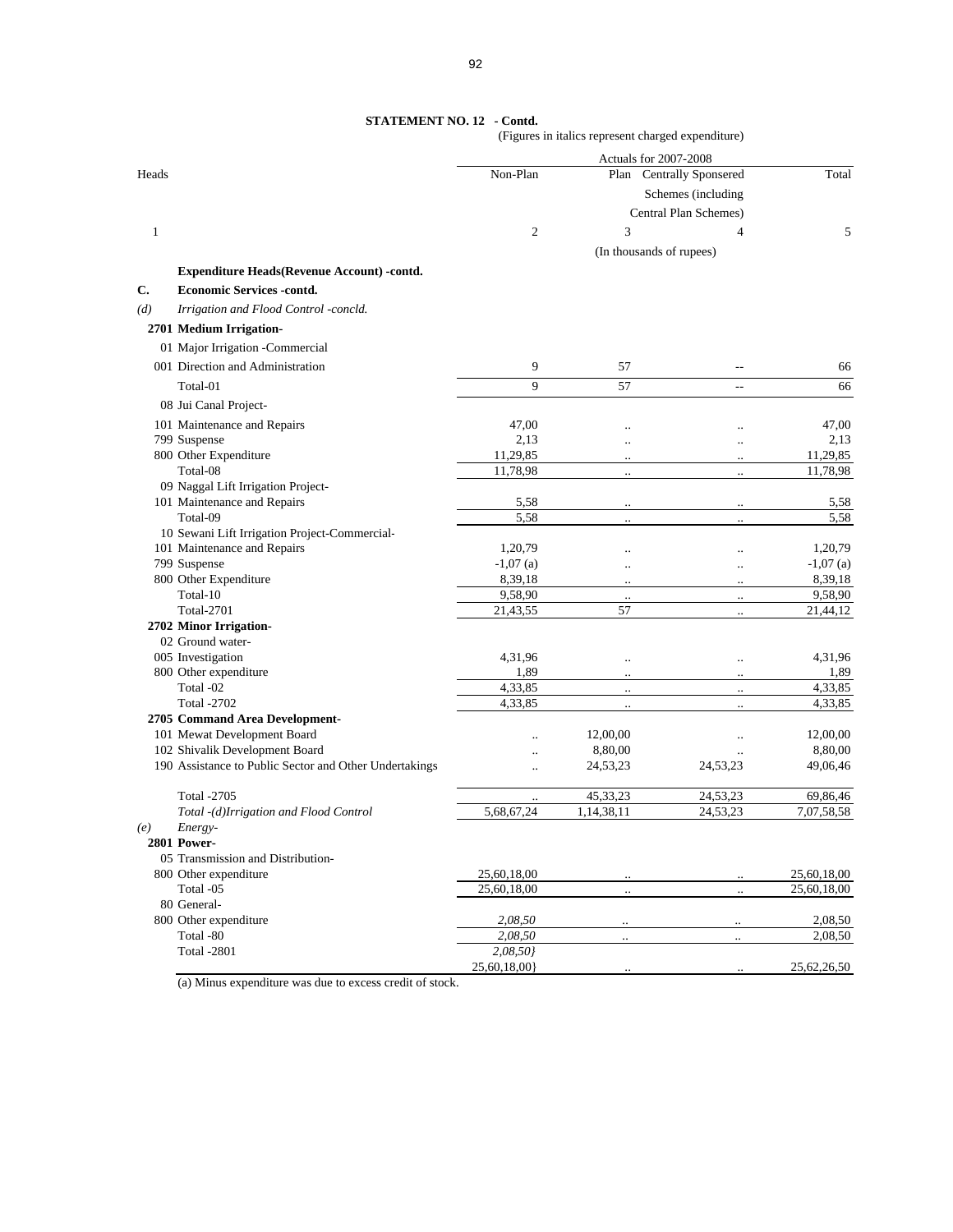|              | (Figures in italics represent charged expenditure)                                              |                    |                          |                          |             |
|--------------|-------------------------------------------------------------------------------------------------|--------------------|--------------------------|--------------------------|-------------|
|              |                                                                                                 |                    | Actuals for 2007-2008    |                          |             |
| Heads        |                                                                                                 | Non-Plan           |                          | Plan Centrally Sponsered | Total       |
|              |                                                                                                 |                    |                          | Schemes (including       |             |
|              |                                                                                                 |                    |                          | Central Plan Schemes)    |             |
| $\mathbf{1}$ |                                                                                                 | $\mathfrak{2}$     | 3                        | $\overline{4}$           | 5           |
|              |                                                                                                 |                    | (In thousands of rupees) |                          |             |
|              |                                                                                                 |                    |                          |                          |             |
|              | Expenditure Heads(Revenue Account) -contd.                                                      |                    |                          |                          |             |
| C.           | <b>Economic Services -contd.</b>                                                                |                    |                          |                          |             |
| (e)          | Energy-concld.                                                                                  |                    |                          |                          |             |
|              | 2810 Non-Conventional Sources of Energy-                                                        |                    |                          |                          |             |
|              | 02 Solar-                                                                                       |                    |                          |                          |             |
|              | 001 Direction and Administration                                                                | 21,83              | 5,28                     | $\ddotsc$                | 27,11       |
|              | 101 Solar Thermal Energy Programme                                                              | 3,92,00            | 4,26,00                  | $\ddotsc$                | 8,18,00     |
|              | <b>Total -2810</b>                                                                              | 4,13,83            | 4,31,28                  | $\ddotsc$                | 8,45,11     |
|              | Total -(e)Energy                                                                                | 2,08,50            |                          |                          |             |
|              |                                                                                                 | 25,64,31,83}       | 4,31,28                  |                          | 25,70,71,61 |
| (f)          | <b>Industry and Minerals-</b>                                                                   |                    |                          |                          |             |
|              | 2851 Village and Small Industries-                                                              |                    |                          |                          |             |
|              | 001 Direction and Administration                                                                |                    |                          | 41,16                    | 41,16       |
|              | 101 Industrial Estates                                                                          | $\ddotsc$<br>33,57 | $\ddot{\phantom{a}}$     |                          | 33,57       |
|              |                                                                                                 |                    |                          | $\ddot{\phantom{a}}$     |             |
|              | 102 Small Scale Industries                                                                      | 2,71,87            | 13,05,08                 |                          | 15,76,95    |
|              | 103 Handloom Industries                                                                         | $\ddotsc$          |                          | 5,19,90                  | 5,19,90     |
|              | 104 Handicraft Industries                                                                       | Ξ.                 | 1,00                     |                          | 1,00        |
|              | 105 Khadi and Village Industries                                                                | 1,00,00            | 4,17,00                  | $\ddot{\phantom{0}}$     | 5,17,00     |
|              | 789 Special Component Plan for Scheduled Castes                                                 |                    | 42,00                    |                          | 42,00       |
|              | 800 Other expenditure                                                                           |                    | 8,54,17                  | 1,59,05                  | 10,13,22    |
|              | <b>Total -2851</b>                                                                              | 4,05,44            | 26,19,25                 | 7,20,11                  | 37,44,80    |
|              | 2852 Industries-                                                                                |                    |                          |                          |             |
|              | 07 Telecommunication and Electronic Industries-                                                 |                    |                          |                          |             |
|              | 202 Electronics                                                                                 | 11,78              | 6,82,83                  |                          | 6,94,61     |
|              |                                                                                                 |                    |                          |                          |             |
|              | Total -07                                                                                       | 11,78              | 6,82,83                  | $\ddotsc$                | 6,94,61     |
|              | 08 Consumer Industries-                                                                         |                    |                          |                          |             |
|              | 600 Others                                                                                      |                    | 27                       |                          | 27          |
|              |                                                                                                 |                    |                          |                          |             |
|              | Total -08                                                                                       |                    | 27                       |                          | 27          |
|              |                                                                                                 |                    |                          |                          |             |
|              | 80 General                                                                                      |                    |                          |                          |             |
|              | 001 Direction and Administration                                                                | 11,67,21           | 42,90                    |                          | 12,10,11    |
|              |                                                                                                 |                    |                          |                          |             |
|              | Total -80                                                                                       | 11,67,21           | 42,90                    |                          | 12,10,11    |
|              |                                                                                                 |                    |                          |                          |             |
|              | <b>Total -2852</b>                                                                              | 11,78,99           | 7,26,00                  |                          | 19,04,99    |
|              | 2853 Non ferrous Mining and metallurgical Industries-<br>02 Regulation and Development of Mines |                    |                          |                          |             |
|              |                                                                                                 |                    |                          |                          |             |
|              | 001 Direction and Administration                                                                | 3,81,58            |                          |                          | 3,81,58     |
|              | 800 Other expenditure                                                                           | 7,01,00            |                          |                          | 7,01,00     |
|              | Total -2853                                                                                     | 10,82,58           | $\sim$ $\sim$            |                          | 10,82,58    |
|              | Total -(f)Industry and Minerals                                                                 | 26,67,01           | 33,45,25                 | 7,20,11                  | 67, 32, 37  |
|              |                                                                                                 |                    |                          |                          |             |
| (g)          | Transport-                                                                                      |                    |                          |                          |             |
|              | 3053 Civil Aviation-                                                                            |                    |                          |                          |             |
|              | 80 General-                                                                                     |                    |                          |                          |             |
|              | 001 Direction and Administration                                                                | 67,74              | $\ldots$                 | $\ddot{\phantom{0}}$     | 67,74       |
|              | 003 Training and Education                                                                      | 36,62              | --                       |                          | 36,62       |
|              | Total -3053                                                                                     | 1,04,36            | $- -$                    | $\ddot{\phantom{a}}$     | 1,04,36     |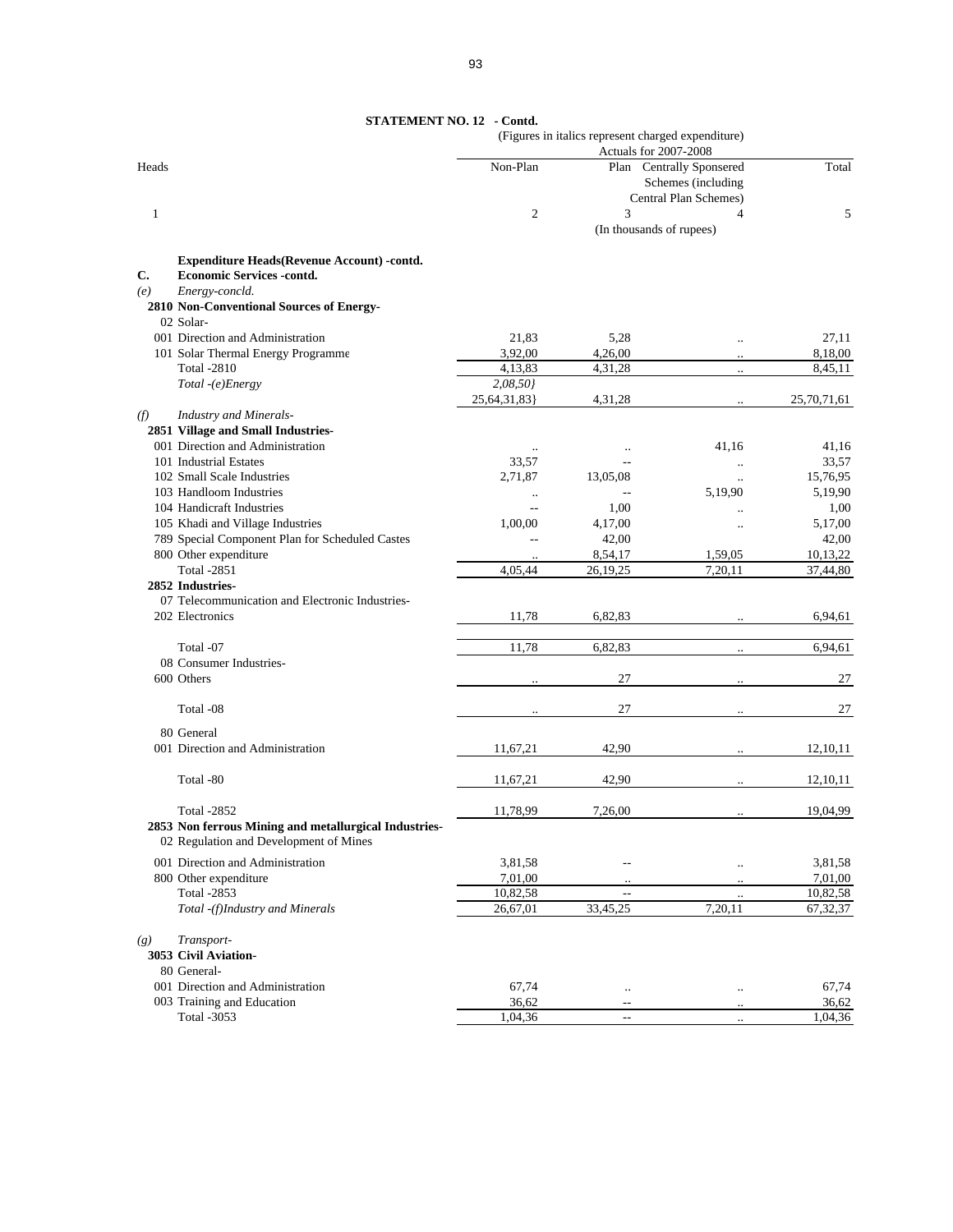| <b>STATEMENT NO. 12 - Contd.</b> |  |  |
|----------------------------------|--|--|
|----------------------------------|--|--|

|              |                                                         | (Figures in italics represent charged expenditure) |                      |                          |             |
|--------------|---------------------------------------------------------|----------------------------------------------------|----------------------|--------------------------|-------------|
| Heads        |                                                         | Non-Plan                                           |                      | Plan Centrally Sponsered | Total       |
|              |                                                         |                                                    |                      | Schemes (including       |             |
|              |                                                         |                                                    |                      | Central Plan Schemes)    |             |
| $\mathbf{1}$ |                                                         | $\overline{2}$                                     | 3                    | 4                        | 5           |
|              |                                                         |                                                    |                      | (In thousands of rupees) |             |
|              |                                                         |                                                    |                      |                          |             |
|              | Expenditure Heads(Revenue Account) -contd.              |                                                    |                      |                          |             |
| C.           | <b>Economic Services -contd.</b>                        |                                                    |                      |                          |             |
| (g)          | Transport -concld.                                      |                                                    |                      |                          |             |
|              | 3054 Roads and Bridges-                                 |                                                    |                      |                          |             |
|              | 03 State Highways-                                      |                                                    |                      |                          |             |
|              | 337 Roadworks                                           |                                                    |                      |                          |             |
|              |                                                         | 71,70,13                                           |                      |                          | 71,70,13    |
|              | Total -03                                               |                                                    |                      |                          | 71,70,13    |
|              | 04 District and Other Roads-                            | 71,70,13                                           | $\ddot{\phantom{a}}$ | $\ddot{\phantom{a}}$     |             |
|              |                                                         |                                                    |                      |                          |             |
|              | 337 Roadworks                                           | 2,08,95,64                                         |                      |                          | 2,08,95,64  |
|              | Total -04                                               | 2,08,95,64                                         | $\ddot{\phantom{a}}$ | $\ddot{\phantom{a}}$     | 2,08,95,64  |
|              | 80 General                                              |                                                    |                      |                          |             |
|              | 001 Direction and Administration                        | 72,00,46                                           |                      | $\ddot{\phantom{0}}$     | 72,00,46    |
|              | 052 Machinery and Equipment                             | 1,30,78                                            |                      |                          | 1,30,78     |
|              | 797 Transfer to/from Reserve Funds and Deposit Accounts |                                                    |                      | 60,28,00                 | 60,28,00    |
|              | 800 Other expenditure                                   | 6,59,94                                            |                      |                          | 6,59,94     |
|              | Total -80                                               | 79,91,18                                           |                      | 60,28,00                 | 1,40,19,18  |
|              | <b>Total -3054</b>                                      | 3,60,56,95                                         |                      | 60,28,00                 | 4,20,84,95  |
|              | 3055 Road Transport-                                    |                                                    |                      |                          |             |
|              | 001 Direction and Administration                        | 4,68,55                                            | 2,00,00              | $\ddot{\phantom{a}}$     | 6,68,55     |
|              | 201 Haryana Roadways                                    | 7,16,88,39                                         | $\ddot{\phantom{a}}$ |                          | 7,16,88,39  |
|              | 800 Other expenditure                                   | 8,81,79                                            |                      |                          | 8,81,79     |
|              | 901 Deduct- Amount to be met from Motor Transport       | $-20,00$                                           |                      |                          | $-20,00$    |
|              | Reserve Fund                                            |                                                    |                      |                          |             |
|              | Total -3055                                             | 7,30,18,73                                         | 2,00,00              |                          | 7,32,18,73  |
|              |                                                         |                                                    |                      |                          |             |
|              | Total -(g)Transport                                     | 10,91,80,04                                        | 2,00,00              | 60,28,00                 | 11,54,08,04 |
| (i)          | Science Technology and Environment-                     |                                                    |                      |                          |             |
|              | 3425 Other Scientific Research-                         |                                                    |                      |                          |             |
|              | 60 Others-                                              |                                                    |                      |                          |             |
|              | 001 Direction and Administration                        | 1,25,83                                            | 3,67,19              | 71,66                    | 5,64,68     |
|              | <b>Total -3425</b>                                      | 1,25,83                                            | 3,67,19              | 71,66                    | 5,64,68     |
|              | 3435 Ecology and Environment-                           |                                                    |                      |                          |             |
|              | 03 Environmental Research and Ecological Regeneration-  |                                                    |                      |                          |             |
|              | 001 Direction and Administration                        | 34,70                                              | 35,63                |                          | 70,33       |
|              | 800 Other expenditure                                   |                                                    | 1,30,28              | $\ddotsc$                | 1,30,28     |
|              | <b>Total -3435</b>                                      | 34,70                                              | 1,65,91              |                          | 2,00,61     |
|              | Total -(i)Science Technology and Environment            |                                                    |                      | $\ddotsc$                |             |
|              |                                                         | 1,60,53                                            | 5,33,10              | 71,66                    | 7,65,29     |
| (j)          | General Economic Services-                              |                                                    |                      |                          |             |
|              | 3451 Secretariat-Economic Services-                     |                                                    |                      |                          |             |
|              | 090 Secretariat                                         | 2,07,33                                            | $\ddot{\phantom{0}}$ |                          | 2,07,33     |
|              | 091 Attached Offices                                    | 1,90,31                                            | $\ddotsc$            | $\ddot{\phantom{0}}$     | 1,90,31     |
|              | 101 Planning Commission / Planning Board                | 3,88,42                                            | $\ddotsc$            | $\ddotsc$                | 3,88,42     |
|              | 102 District Planning Machinery                         |                                                    | 36,49,17             |                          | 36,49,17    |
|              | Total -3451                                             | 7,86,06                                            | 36,49,17             |                          | 44, 35, 23  |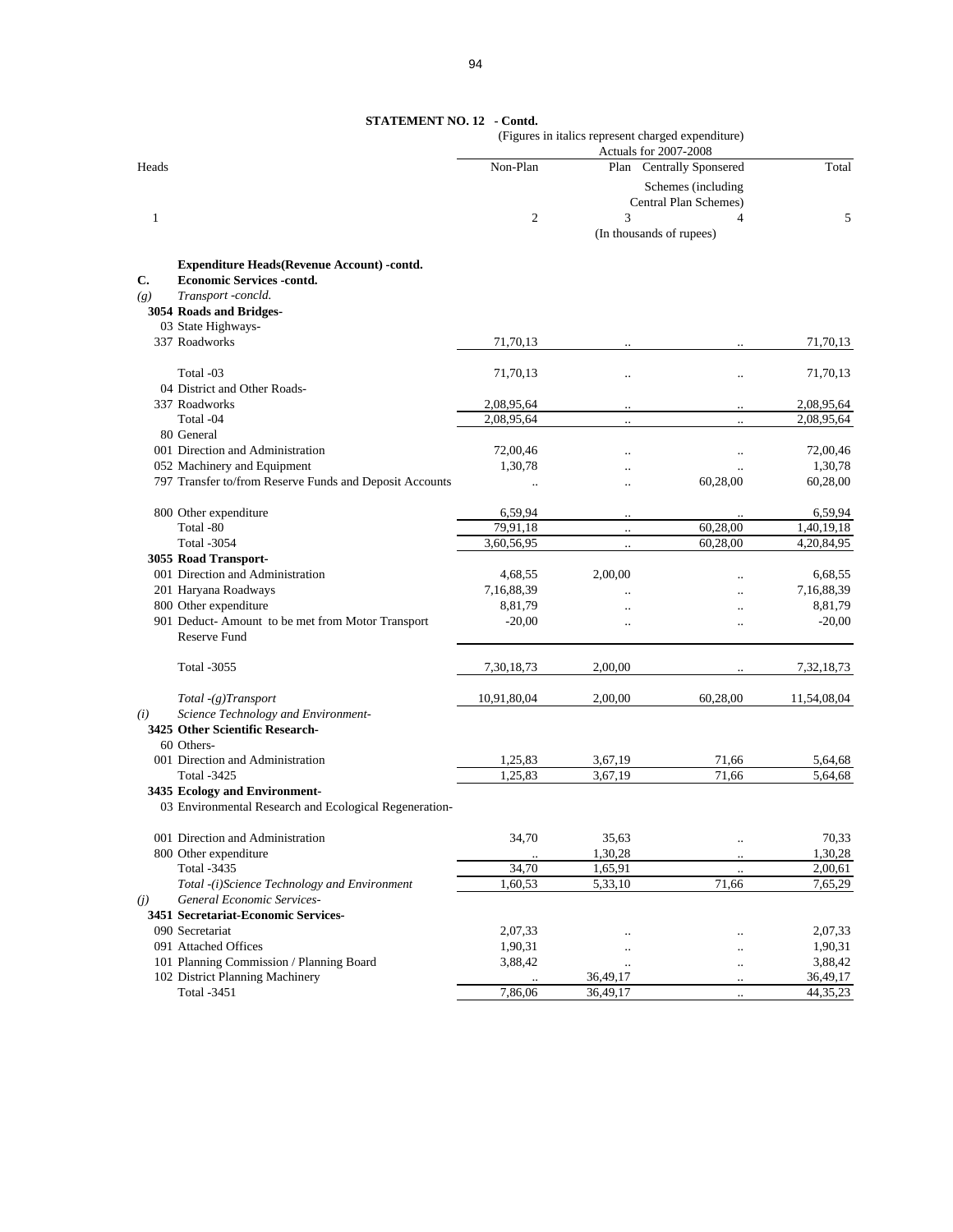|       |                                                       | (Figures in italics represent charged expenditure)<br>Actuals for 2007-2008 |                          |                                                |                |
|-------|-------------------------------------------------------|-----------------------------------------------------------------------------|--------------------------|------------------------------------------------|----------------|
| Heads |                                                       | Non-Plan                                                                    |                          | Plan Centrally Sponsered<br>Schemes (including | Total          |
|       |                                                       |                                                                             |                          | Central Plan Schemes)                          |                |
| 1     |                                                       | $\mathfrak{2}$                                                              | 3                        | $\overline{4}$                                 | 5              |
|       |                                                       |                                                                             |                          | (In thousands of rupees)                       |                |
|       | <b>Expenditure Heads (Revenue Account) -concld.</b>   |                                                                             |                          |                                                |                |
| C.    | <b>Economic Services -contd.</b>                      |                                                                             |                          |                                                |                |
| (i)   | General Economic Services -concld.                    |                                                                             |                          |                                                |                |
|       | 3452 Tourism -                                        |                                                                             |                          |                                                |                |
|       | 80 General                                            |                                                                             |                          |                                                |                |
|       | 001 Direction and Administration                      | 66,21                                                                       | $\ddot{\phantom{a}}$     |                                                | 66,21          |
|       | 800 Other expenditure                                 | 42,00                                                                       | $\ddot{\phantom{a}}$     | $\ddot{\phantom{a}}$                           | 42,00          |
|       | Total -80                                             | 1,08,21                                                                     | $\ddotsc$                | $\ddot{\phantom{a}}$                           | 1,08,21        |
|       | <b>Total -3452</b>                                    | 1,08,21                                                                     |                          | $\ddotsc$                                      | 1,08,21        |
|       | 3454 Census Surveys and Statistics-                   |                                                                             |                          |                                                |                |
|       | 02 Surveys and Statistics-                            |                                                                             |                          |                                                |                |
|       | 001 Direction and Administration                      | 5,55,26                                                                     | 4,34                     | 2,43                                           | 5,62,03        |
|       | 110 Gazetter and Statistical Memoirs                  | 40,29                                                                       | $\ddot{\phantom{a}}$     | $\ddot{\phantom{a}}$                           | 40,29          |
|       | 203 Computer Service                                  | $\overline{\phantom{a}}$                                                    | $\overline{\phantom{a}}$ | 20,00                                          | 20,00          |
|       | Total -02                                             | 5,95,55                                                                     | 4,34                     | 22,43                                          | 6,22,32        |
|       | <b>Total -3454</b>                                    | 5,95,55                                                                     | 4.34                     | 22.43                                          | 6,22,32        |
|       | 3475 Other General Economic Services-                 |                                                                             |                          |                                                |                |
|       | 106 Regulation of Weights and Measures                | 1,01,48                                                                     |                          |                                                | 1,01,48        |
|       | 200 Regulation of Other Business Undertakings         | 3,06                                                                        |                          |                                                | 3,06           |
|       | 201 Land Ceilings (other than agricultural land)      | 1,36,44                                                                     | $\ddot{\phantom{a}}$     | $\ddot{\phantom{a}}$                           | 1,36,44        |
|       | 800 Other expenditure                                 | 20,22                                                                       | $\ddot{\phantom{a}}$     | $\ddot{\phantom{a}}$                           | 20,22          |
|       | Total -3475                                           | 2,61,20                                                                     | $\overline{a}$           | $\ldots$                                       | 2,61,20        |
|       | Total -(j)General Economic Services                   | 17,51,02                                                                    | 36,53,51                 | 22,43                                          | 54,26,96       |
|       | <b>Total - Economic Services</b>                      | 2,60,63                                                                     |                          |                                                |                |
|       |                                                       | 52,97,52,15}                                                                | 7,73,21,31               | 1,48,53,78                                     | 62, 21, 87, 87 |
| D-    | <b>Grants-in-Aid and Contributions-</b>               |                                                                             |                          |                                                |                |
|       | 3604 Compensation and Assignments to Local Bodies     |                                                                             |                          |                                                |                |
|       | and Panchayati Raj Institutions-<br>101 Land Revenue  | 20,00                                                                       |                          |                                                | 20,00          |
|       | 200 Other Miscellaneous Compensations and Assignments | 3,36,44,72                                                                  |                          |                                                | 3,36,44,72     |
|       | <b>Total -3604</b>                                    | 3,36,64,72                                                                  |                          |                                                | 3,36,64,72     |
|       | Total -Grants-in-Aid and Contributions                | 3,36,64,72                                                                  |                          |                                                | 3,36,64,72     |
|       | Total - Expenditure Heads (Revenue Account)           | 24, 22, 21, 19}                                                             |                          |                                                |                |
|       |                                                       | 1,19,29,15,27}                                                              | 27,50,31,26              | 4,25,19,66                                     | 1,75,26,87,38  |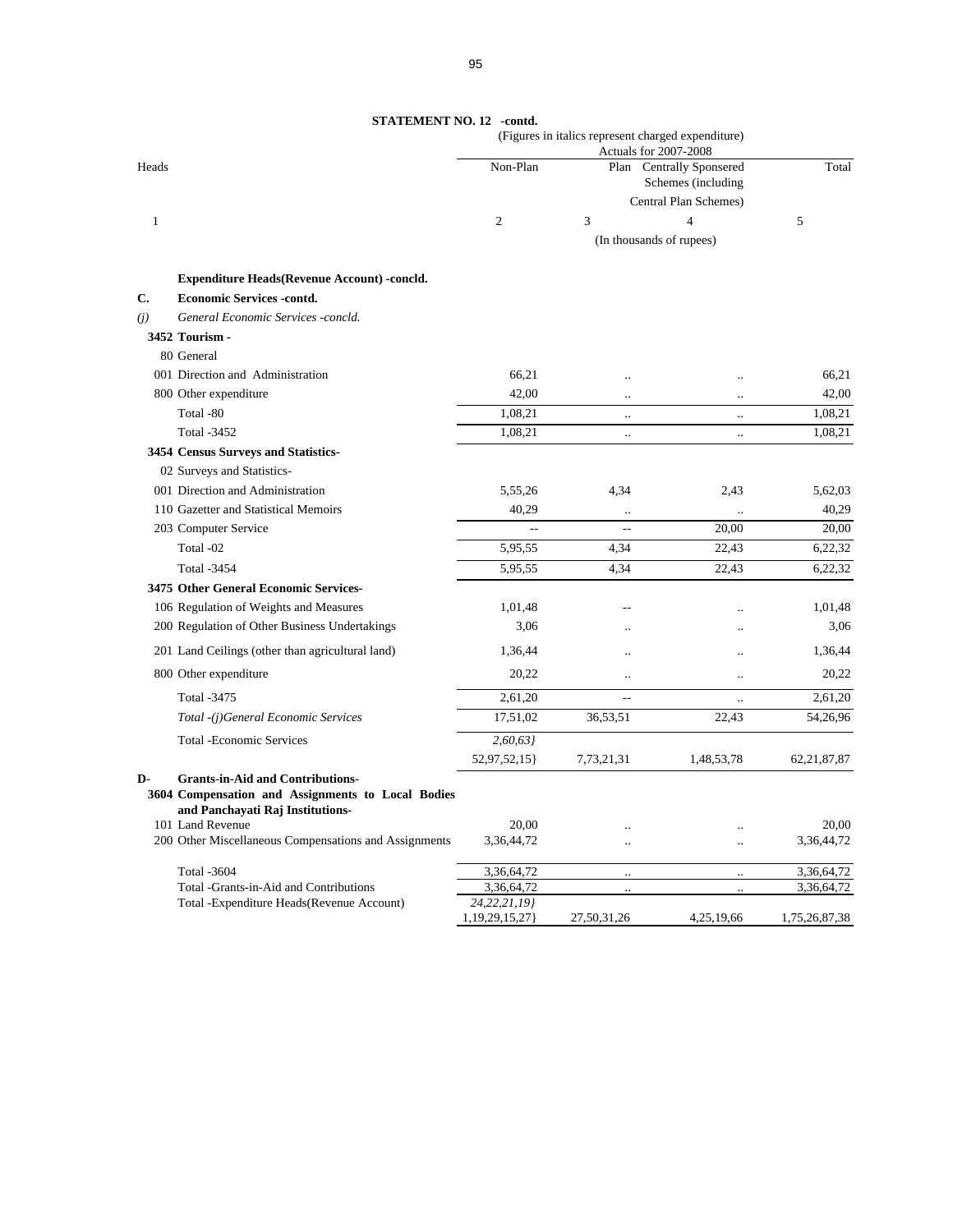|                  |                                                                                | (Figures in italics represent charged expenditure)<br>Actuals for 2007-2008 |               |                                                                         |            |  |
|------------------|--------------------------------------------------------------------------------|-----------------------------------------------------------------------------|---------------|-------------------------------------------------------------------------|------------|--|
| Heads            |                                                                                | Non-Plan                                                                    |               | Plan Centrally Sponsered<br>Schemes (including<br>Central Plan Schemes) | Total      |  |
| $\mathbf{1}$     |                                                                                | $\overline{2}$                                                              | 3             | $\overline{4}$                                                          | 5          |  |
|                  |                                                                                |                                                                             |               | (In thousands of rupees)                                                |            |  |
|                  | <b>Expenditure Heads (Capital Account) -</b>                                   |                                                                             |               |                                                                         |            |  |
| A.               | <b>Capital Account of General Services -</b>                                   |                                                                             |               |                                                                         |            |  |
|                  | 4055 Capital Outlay on Police                                                  |                                                                             | 35,21,69      |                                                                         | 35,21,69   |  |
|                  | 4058 Capital Outlay on Stationery and Printing                                 | $\ddot{\phantom{a}}$                                                        | 11,37         |                                                                         | 11,37      |  |
|                  | 4059 Capital Outlay on Public Works                                            |                                                                             | 1,35,44,40    |                                                                         | 1,35,44,40 |  |
|                  | <b>Total -Capital Account of General Services</b>                              |                                                                             | 1,70,77,46    |                                                                         | 1,70,77,46 |  |
| В.               | <b>Capital Account of Social Services-</b>                                     |                                                                             |               |                                                                         |            |  |
| $\left(a\right)$ | Capital Account of Education, Sports, Art and Culture-                         |                                                                             |               |                                                                         |            |  |
|                  | 4202 Capital Outlay on Education, Sports, Art and                              |                                                                             | 84,62,21      |                                                                         | 84,62,21   |  |
|                  | <b>Culture</b>                                                                 |                                                                             |               |                                                                         |            |  |
|                  | Total -(a)Capital Account of Education, Sports, Art<br>and Culture             | $\ddotsc$                                                                   | 84,62,21      | $\ddotsc$                                                               | 84,62,21   |  |
| (b)              | Capital Account of Health and Family Welfare-                                  |                                                                             |               |                                                                         |            |  |
|                  | 4210 Capital Outlay on Medical and Public Health                               |                                                                             | 50,60,45      |                                                                         | 50,60,45   |  |
|                  | Total -(b)Capital Account of Health and Family                                 | $\ddotsc$                                                                   | 50,60,45      | $\ddot{\phantom{a}}$                                                    | 50,60,45   |  |
|                  | Welfare                                                                        |                                                                             |               |                                                                         |            |  |
| (c)              | Capital Account of Water Supply, Sanitation, Housing<br>and Urban Development- |                                                                             |               |                                                                         |            |  |
|                  | 4215 Capital Outlay on Water Supply and Sanitation                             | $\ddotsc$                                                                   | 5,91,52,85    | 92,15,00                                                                | 6,83,67,85 |  |
|                  | 4216 Capital Outlay on Housing                                                 |                                                                             | 22,90,33      |                                                                         | 22,90,33   |  |
|                  | Total -(c)Capital Account of Water Supply,                                     | $\ddot{\phantom{a}}$                                                        | 6, 14, 43, 18 | 92,15,00                                                                | 7,06,58,18 |  |
|                  | Sanitation, Housing and Urban Development                                      |                                                                             |               |                                                                         |            |  |
| (e)              | Capital Account of Welfare of Scheduled Castes,                                |                                                                             |               |                                                                         |            |  |
|                  | Scheduled Tribes and Other Backward Classes-                                   |                                                                             |               |                                                                         |            |  |
|                  | 4225 Capital Outlay on Welfare of Scheduled Castes,                            |                                                                             | 2,65,00       |                                                                         | 2,65,00    |  |
|                  | <b>Scheduled Tribes and other Backward Classes</b>                             |                                                                             |               |                                                                         |            |  |
|                  | Total -(e)Capital Account of Welfare of Scheduled                              | $\ddot{\phantom{a}}$                                                        | 2,65,00       |                                                                         | 2,65,00    |  |
|                  | Castes, Scheduled Tribes and Other Backward                                    |                                                                             |               |                                                                         |            |  |
|                  | Classes                                                                        |                                                                             |               |                                                                         |            |  |
| (g)              | Capital Account of Social Welfare and Nutrition-                               |                                                                             |               |                                                                         |            |  |
|                  | 4235 Capital Outlay on Social Security and Welfare                             |                                                                             | 13,63,17      |                                                                         | 13,63,17   |  |
|                  | Total -(g)Capital Account of Social Welfare and                                | $\ddot{\phantom{a}}$                                                        | 13,63,17      |                                                                         | 13,63,17   |  |
|                  | Nutrition                                                                      |                                                                             |               |                                                                         |            |  |
| (h)              | Capital Account of Other Social Services-                                      |                                                                             |               |                                                                         |            |  |
|                  | 4250 Capital Outlay on other Social Services                                   |                                                                             | 64,06,67      | 1,29                                                                    | 64,07,96   |  |
|                  | Total -(h)Capital Account of Other Social Services                             | $\ddotsc$                                                                   | 64,06,67      | 1.29                                                                    | 64,07,96   |  |
|                  | <b>Total -Capital Account of Social Services</b>                               | $\ddotsc$                                                                   | 8,30,00,68    | 92,16,29                                                                | 9,22,16,97 |  |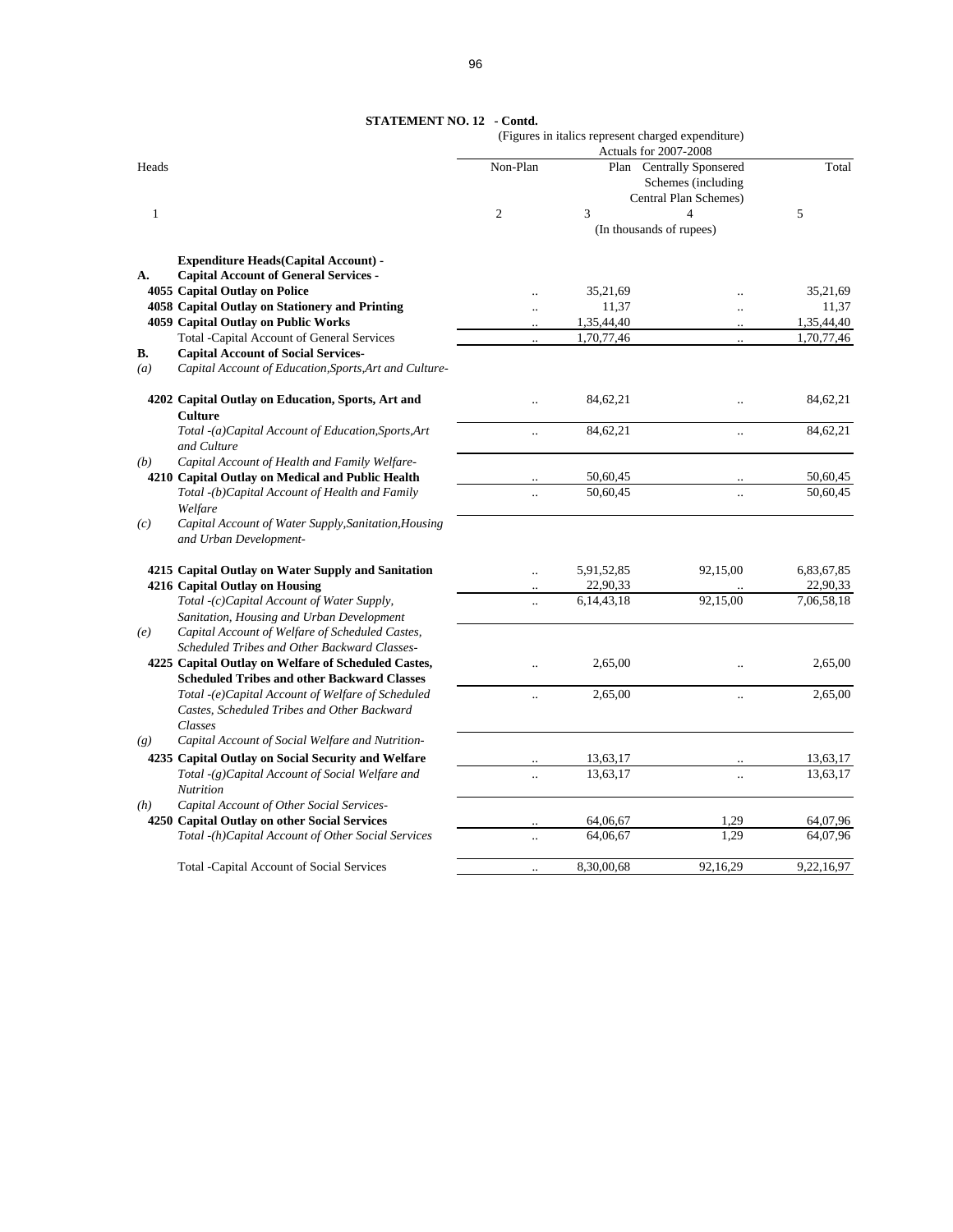## **STATEMENT NO. 12 -concld.**

|                  | STATEMENT NU. 14                                                         | -сопста.             |                | (Figures in italics represent charged expenditure) |                      |
|------------------|--------------------------------------------------------------------------|----------------------|----------------|----------------------------------------------------|----------------------|
|                  |                                                                          |                      |                | Actuals for 2007-2008                              |                      |
| Heads            |                                                                          | Non-Plan             |                | Plan Centrally Sponsered                           | Total                |
|                  |                                                                          |                      |                | Schemes (including)                                |                      |
|                  |                                                                          |                      |                | Central Plan Schemes)                              |                      |
| 1                |                                                                          | $\overline{2}$       | 3              | 4                                                  | 5                    |
|                  |                                                                          |                      |                | (In thousands of rupees)                           |                      |
|                  | Expenditure Heads(Capital Account) -concld.                              |                      |                |                                                    |                      |
| C.               | <b>Capital Account of Economic Services -</b>                            |                      |                |                                                    |                      |
| $\left(a\right)$ | Capital Account of Agriculture and Allied Activities -                   |                      |                |                                                    |                      |
|                  | 4408 Capital Outlay on food Storage and Warehousing                      | 14,83,19             |                |                                                    | 14,83,19             |
|                  | 4425 Capital Outlay on Co-operation                                      |                      | 19,51,72       |                                                    | 19,51,72             |
|                  | Total -(a)Capital Account of Agriculture and Allied<br><b>Activities</b> | 14,83,19             | 19,51,72       | $\ddot{\phantom{a}}$                               | 34,34,91             |
| (d)              | Capital Account of Irrigation and Flood Control-                         |                      |                |                                                    |                      |
|                  | 4700 Capital Outlay on Major Irrigation                                  |                      | 4,28,01,84     |                                                    | 4,28,01,84           |
|                  | 4701 Capital Outlay on Medium Irrigation                                 |                      | 53, 72, 11     |                                                    |                      |
|                  |                                                                          |                      | 3,41,21,63     | $\ddot{\phantom{a}}$                               | 3,94,93,74           |
|                  | 4711 Capital Outlay on Flood Control Projects                            |                      | 64,48,76       |                                                    | 64,48,76             |
|                  | Total -(d)Capital Account of Irrigation and Flood                        | $\ddotsc$            | 53, 72, 11     |                                                    |                      |
|                  | Control                                                                  |                      | 8, 33, 72, 23} |                                                    | 8,87,44,34           |
| (e)              | Capital Account of Energy-                                               |                      |                |                                                    |                      |
|                  | 4801 Capital Outlay on Power Projects                                    |                      | 8,48,90,00     |                                                    | 8,48,90,00           |
|                  | Total -(e)Capital Account of Energy                                      |                      | 8,48,90,00     |                                                    | 8,48,90,00           |
| (f)              | Capital Account of Industry and Minerals-                                |                      |                |                                                    |                      |
|                  | 4851 Capital Outlay on Village and Small Industries                      |                      | 6,10           |                                                    | 6,10                 |
|                  | 4859 Capital Outlay on Telecommunication and                             | $\ddot{\phantom{a}}$ | 1,00           |                                                    | 1,00                 |
|                  | <b>Electronic Industries</b>                                             |                      |                |                                                    |                      |
|                  | 4860 Capital Outlay on Consumer Industries                               | $\ddot{\phantom{a}}$ | 2,00           |                                                    | 2,00                 |
|                  | 4885 Other Capital Outlay on Industries and Minerals                     |                      | 65,75,20       |                                                    | 65,75,20             |
|                  | Total -(f)Capital Account of Industry and Minerals                       | $\ddotsc$            | 65,84,30       | $\ddotsc$                                          | 65,84,30             |
| (g)              | Capital Account of Transport-                                            |                      |                |                                                    |                      |
|                  | 5053 Capital Outlay on Civil Aviation                                    | 39,83                | 3,09,06        |                                                    | 3,48,89              |
|                  | 5054 Capital Outlay on Roads and Bridges                                 |                      | 93,82}         |                                                    |                      |
|                  |                                                                          |                      | 3,95,68,10     |                                                    | 3,96,61,92           |
|                  | 5055 Capital Outlay on Road Transport                                    | 20,49                | 81,28,08       |                                                    | 81,48,57             |
|                  |                                                                          |                      | 93,82}         |                                                    |                      |
|                  | Total -(g)Capital Account of Transport                                   | 60,32                | 4,80,05,24     |                                                    | 4,81,59,38           |
| (j)              | Capital Account of General Economic Services-                            |                      |                |                                                    |                      |
|                  | 5452 Capital Outlay on Tourism                                           |                      | 15,09,86       |                                                    | 15,09,86             |
|                  | Total -(j)Capital Account of General Economic<br><b>Services</b>         |                      | 15,09,86       |                                                    | 15,09,86             |
|                  | Total -C. Capital Account of Economic Services                           |                      | 54,65,93}      |                                                    |                      |
|                  |                                                                          | 15,43,51             | 22,63,13,35}   |                                                    | 23, 33, 22, 79       |
|                  | Total - Expenditure Heads (Capital Account)                              |                      | 54,65,93}      |                                                    |                      |
|                  |                                                                          | 15,43,51             | 32,63,91,49}   | 92,16,29                                           | 34, 26, 17, 22       |
|                  | <b>GRAND TOTAL - EXPENDITURE HEADS</b>                                   | 24, 22, 21, 19}      | 54,65,93}      |                                                    |                      |
|                  | (REVENUE AND CAPITAL)                                                    | 1,19,44,58,78}       | 60,14,22,75    | 5,17,35,95                                         | $2,09,53,04,60$ (a)* |

(a) Expenditure on salaries, organised by major heads and expenditure on subsidies disbursed during 2007-08 have been given in Appendix VI and VII respectively.

\* Details of assets created out of Grants-in-Aid to Local Bodies have been given in Appendix-V.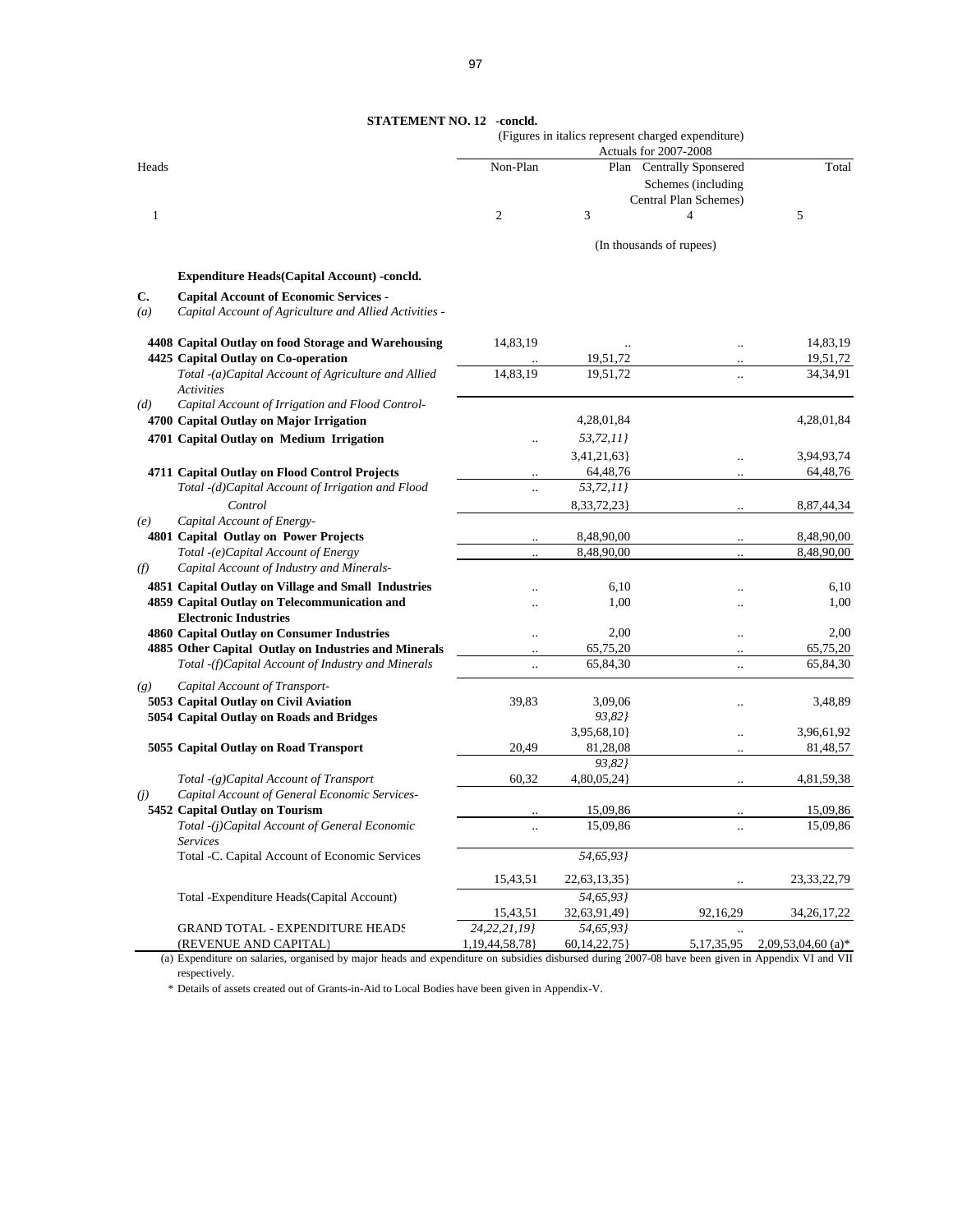## 9 **STATEMENT NO. 13-DETAILED STATEMENT OF**

Expenditure Heads(Capital Account) Nature of Expenditure

| 1                                                                                                                                |                    |
|----------------------------------------------------------------------------------------------------------------------------------|--------------------|
| A. Capital Account of General Services-                                                                                          |                    |
| 4055 Capital Outlay on Police-                                                                                                   |                    |
| 207 State Police-                                                                                                                |                    |
| Construction-                                                                                                                    |                    |
| <b>Police Station</b>                                                                                                            |                    |
| Office Building                                                                                                                  |                    |
| Schemes each costing Rs.one crore and less                                                                                       |                    |
|                                                                                                                                  | <b>Total - 207</b> |
| 211 Police Housing-<br>Construction-                                                                                             |                    |
| (i) Construction of 234 Constables Barracks in Policelines at Faridabad.                                                         |                    |
| (ii) Construction of Police Barracks in Police Station at Faridabad.                                                             |                    |
| (iii) Construction of Police Houses for Government Employees in General Pool at Hisar.                                           |                    |
| (iv) Construction of Houses of Various Categories for H.A.P. at Madhuban.                                                        |                    |
|                                                                                                                                  |                    |
| (v) Investment--Investment in Police Housing Corporation.                                                                        |                    |
| (vi) Construction of Police Houses at Kurukshetra, Sonepat, and Sirsa.<br>(vii) Other Schemes each costing Rs.one crore and less |                    |
|                                                                                                                                  | <b>Total - 211</b> |
|                                                                                                                                  | Total - 4055       |
| 4058 Capital Outlay on Stationery and Printing-                                                                                  |                    |
| 103 Government Presses-                                                                                                          |                    |
| (i) Machinery and Equipments                                                                                                     |                    |
| (ii) Printing and Stationery                                                                                                     |                    |
| (iii) Extension of Government Press at Panchkula                                                                                 |                    |
|                                                                                                                                  | Total - 103        |
|                                                                                                                                  | Total - 4058       |
| 4059 Capital Outlay on Public Works-                                                                                             |                    |
| 01 Office Buildings-                                                                                                             |                    |
| 051 Construction-                                                                                                                |                    |
| (i) Construction of Mini Secretariat at Fatehabad                                                                                |                    |
| (ii) Construction of Mini Secretariat at Jhajjar                                                                                 |                    |
| (iii) Construction of Mini Secretariat at Panchkula                                                                              |                    |
| (iv) Construction of Mini Secretariat at Yamuna Nagar                                                                            |                    |
| (v) Construction of Mini Secretariat at Kaithal                                                                                  |                    |
| (vi) Construction of Mini Secretariat at Rewari                                                                                  |                    |
| (vii) Construction of Mini Secretariat at Faridabad                                                                              |                    |
| (viii) Construction of Mini Secretariat at Bhiwani                                                                               |                    |
| (ix) Construction of Mini Secretariat at Narnaul                                                                                 |                    |
| (x) Construction of Mini Secretariat at Jind                                                                                     |                    |
| (xi) Construction of Mini Secretariat at Sirsa                                                                                   |                    |

(xii) Construction of Mini Secretariat at Hisar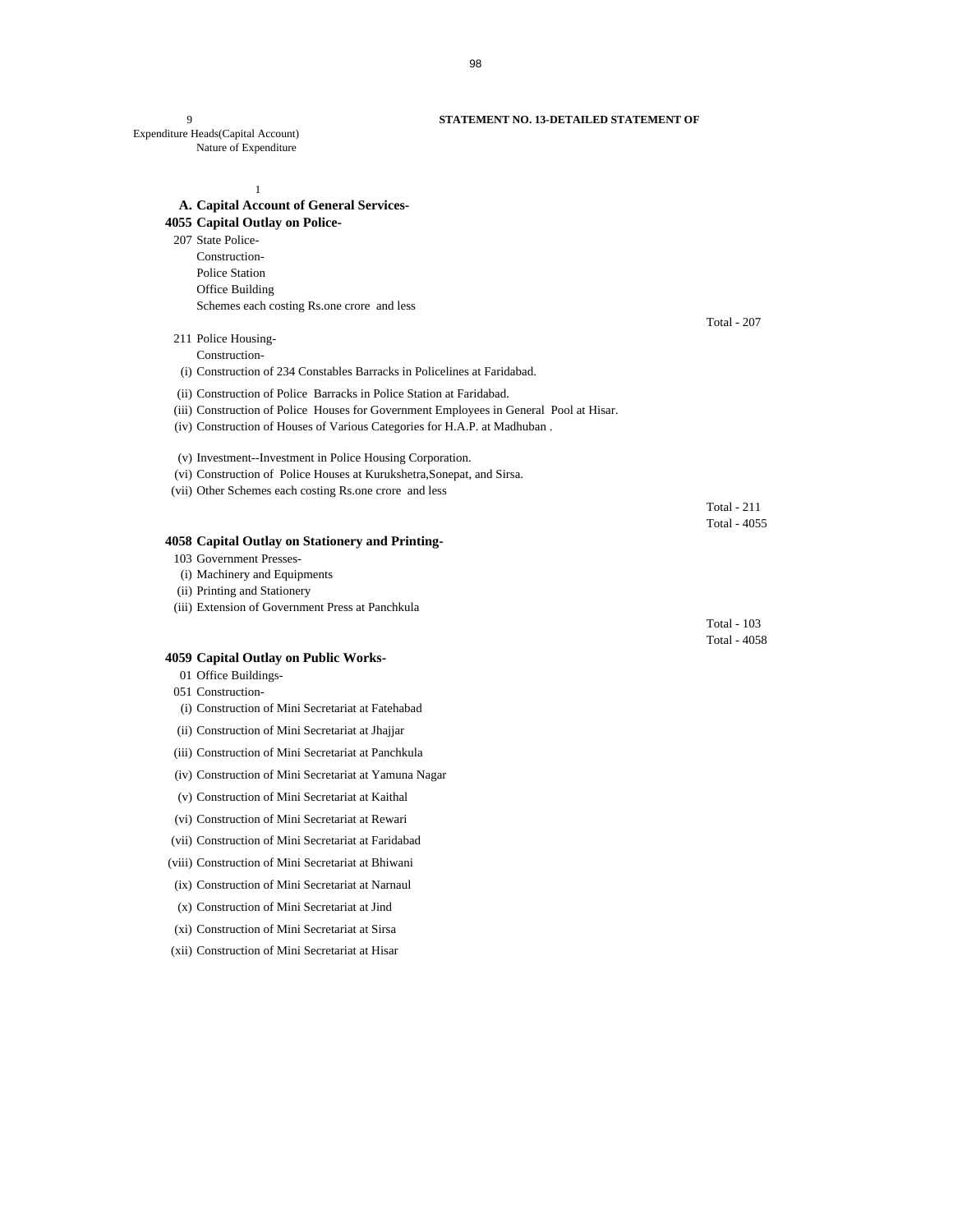| Non-Plan   | Plan                 | <b>Centrally Sponsered</b><br>Schemes(including<br>Central Plan Schemes) | Total                | Expenditure to<br>end of 2007-2008 |
|------------|----------------------|--------------------------------------------------------------------------|----------------------|------------------------------------|
| $\sqrt{2}$ | $\sqrt{3}$           | $\overline{4}$                                                           | $\sqrt{5}$           | $\epsilon$                         |
|            |                      | (In thousands of rupees)                                                 |                      |                                    |
|            | 22,47,00             |                                                                          | 22,47,00             | 48,67,00                           |
|            | 12,74,69             | $\ddot{\phantom{a}}$                                                     | 12,74,69             | 41,54,49                           |
|            |                      | $\ddot{\phantom{a}}$                                                     |                      | 76,74,15                           |
| ٠.         | 35,21,69             | $\ldots$                                                                 | 35,21,69             | 1,66,95,64                         |
|            |                      |                                                                          |                      |                                    |
|            |                      |                                                                          |                      | 46,06                              |
|            |                      |                                                                          |                      | 28,58                              |
|            |                      |                                                                          |                      | 86,47                              |
|            |                      |                                                                          |                      | 1,31,09                            |
|            |                      |                                                                          |                      | 69,82,16                           |
|            | $\ddot{\phantom{0}}$ |                                                                          | $\ddot{\phantom{0}}$ | 2,94,27                            |
|            | $\ddot{\phantom{a}}$ | $\ddot{\phantom{0}}$                                                     | $\ddotsc$            | 12,30,22                           |
|            | .,                   | $\ddot{\phantom{0}}$                                                     | $\ddot{\phantom{a}}$ | 87,98,85                           |
|            | 35,21,69             | $\ddotsc$                                                                | 35,21,69             | 2,54,94,49                         |
| .,         | 8,37                 |                                                                          | 8,37                 | 7,21,24                            |
|            | 3,00                 |                                                                          | 3,00                 | 23,85                              |
| $\cdot$ .  | $\ldots$             | $\ddotsc$                                                                | $\ldots$             | 1,19,35                            |
|            | 11,37                |                                                                          | 11,37                | 8,64,44                            |
| .,         | 11,37                | $\ddot{\phantom{a}}$                                                     | 11,37                | 8,64,44                            |
|            |                      |                                                                          |                      |                                    |
|            |                      |                                                                          | .,                   | 2,40,12                            |
|            |                      |                                                                          |                      | 10,79,78                           |
|            |                      |                                                                          |                      | 2,14,87                            |
|            |                      |                                                                          | $\ddot{\phantom{a}}$ | 2,72,32                            |
|            |                      |                                                                          |                      | 2,12,84                            |
|            | $\ddotsc$            | $\ddot{\phantom{a}}$                                                     |                      | 2,09,55                            |
|            |                      |                                                                          | $\ddot{\phantom{0}}$ | 1,72,53                            |
|            |                      |                                                                          | $\ddot{\phantom{0}}$ | 1,01,02                            |
|            |                      |                                                                          |                      | 5,55,84                            |
|            |                      |                                                                          |                      | 1,50,73                            |
|            |                      |                                                                          |                      | 4,85,14<br>2,10,17                 |
|            |                      |                                                                          |                      |                                    |

**CAPITAL EXPENDITURE DURING AND TO END OF THE YEAR 2007-2008**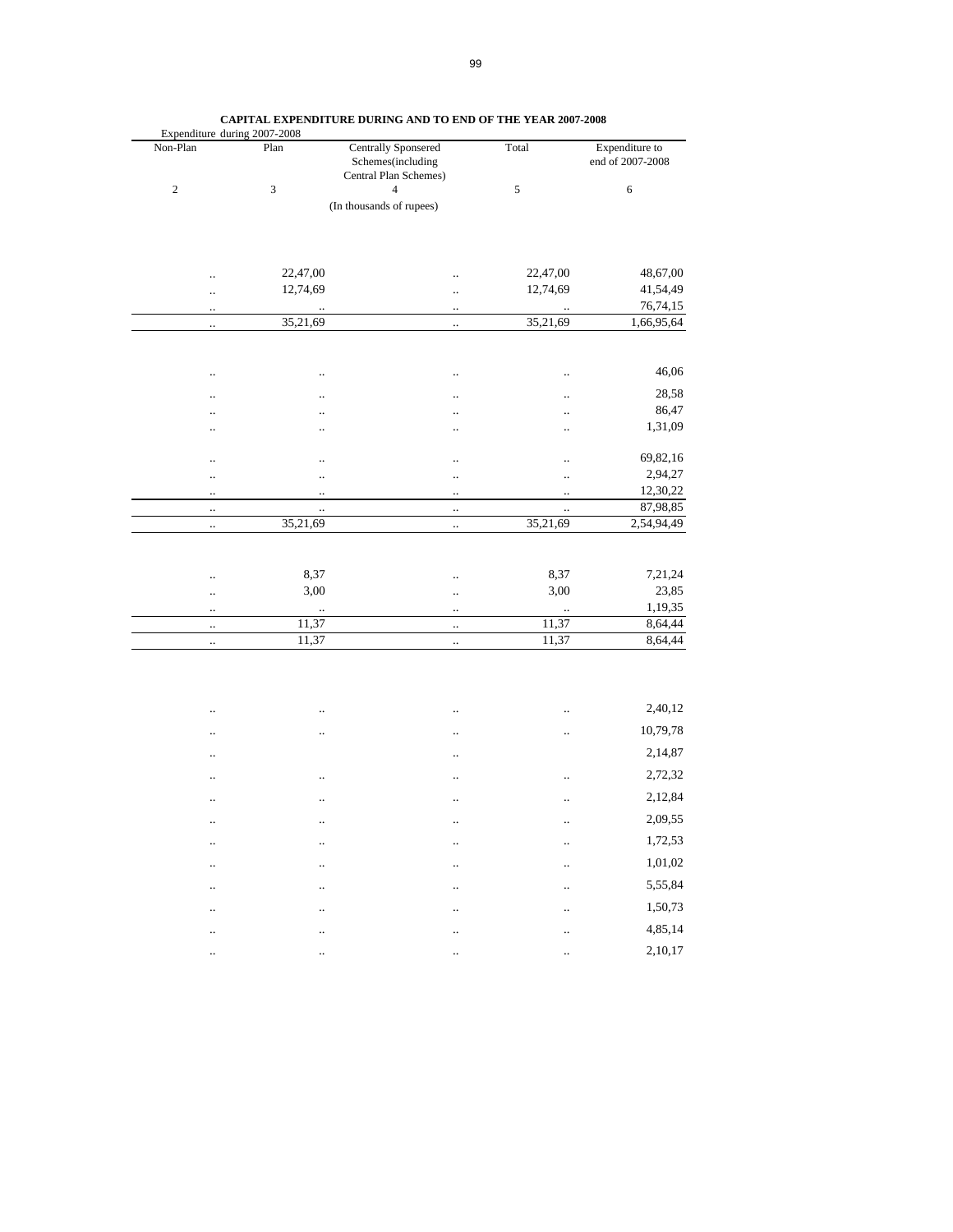### **STATEMENT**

Expenditure Heads(Capital Account)

Nature of Expenditure

#### **A. Capital Account of General Services -contd.**

### **4059 Capital Outlay on Public Works -contd.**

- 01 Office Buildings-concld.
- 051 Construction-concld.

1

- (xiii) Construction of Mini Secretariat at Sonepat
- (xiv) Construction of Mini Secretariat at Kurukshetra
- (xv) Construction of Mini Secretariat at Hodal
- (xvi) Construction of Standard S.D.O. Civil Complex, Admn. Block at Ferozpur Jhirka
- (xvii) Construction of Judicial Complex at Khaira Distt. Mohindergarh
- (xviii) Construction of Tehsil Building at Sampla
- (xix) Construction of Building for various offices including Co-operative socities at Rohtak
- (xx) Construction of Mini Secretariat P-III at Rohtak
- (xxi) Construction of Circuit House in M.D.U. Campus at Rohtak
- (xxii) Construction of SDO Civil Complex in Mini Secretariat at Naraingarh.
- (xxiii) Construction of SDO Civil Complex in Mini Secretariat at Hodel.
- (xxiv) Construction of Nirvachan Sadan in Sector-17, Panchkula.
- (xxv) Construction of Yojna Bhavan Building in Sector-4, Panchkula.
- (xxvi) Other Schemes each costing Rs.one crore and less

60 Other Buildings-

- 051 Construction-
- (i) Construction of District Jail at Kurukshetra
- (ii) Extension of Haryana Bhawan at New Delhi
- (iii) Construction of office Complex in Sector 17 at Chandigarh
- (iv) Extension of Judicial Complex at Yamuna Nagar
- (v) Extension of Judicial Complex at Panchkula
- (vi) Construction of Judicial Complex at Kaithal
- (vii) Construction of Judicial Complex at Loharu
- (viii) Construction of Judicial Complex at Karnal
- (ix) Construction of Judicial Complex at Ambala City
- (x) Construction of office Buildings of H.S.P.C. Panchkula
- (xi) Construction of Administration block in the camp of SDO Narwana
- (xii) Construction of Judicial Complex at Rohtak
- (xiii) Construction of Judicial Block in mini Secretariat at Fatehabad
- (xiv) Construction of Ministry Car Section at Chandigarh
- (xv) Construction of Sub Jail building at Nasibpur

Total - 051 Total - 01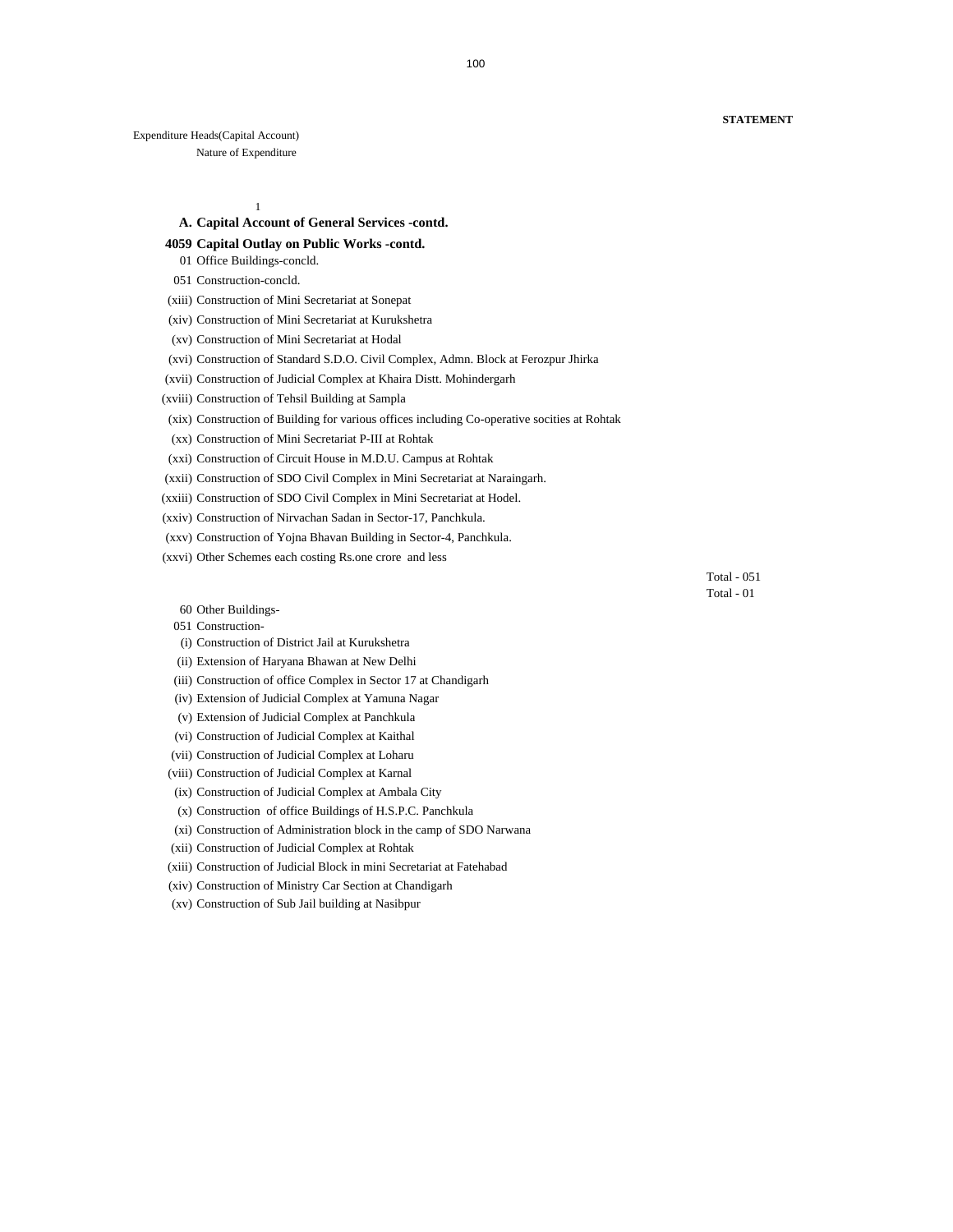| Expenditure    | NO. 13 -- Contd.<br>during 2007-2008 |                            |           |                  |
|----------------|--------------------------------------|----------------------------|-----------|------------------|
| Non-Plan       | Plan                                 | <b>Centrally Sponsered</b> | Total     | Expenditure to   |
|                |                                      | Schemes(including          |           | end of 2007-2008 |
|                |                                      | Central Plan Schemes)      |           |                  |
| $\overline{2}$ | 3                                    | $\overline{4}$             | 5         | 6                |
|                |                                      | (In thousands of rupees)   |           |                  |
|                |                                      |                            |           |                  |
|                |                                      |                            |           |                  |
|                |                                      |                            |           | 1,63,63          |
|                |                                      |                            |           | 1,89,87          |
|                |                                      |                            | $\ddotsc$ | 1,04,00          |
|                | 2,48,00                              |                            | 2,48,00   | 2,48,00          |
|                | 2,09,00                              |                            | 2,09,00   | 2,09,00          |
|                | 1,65,00                              |                            | 1,65,00   | 1,65,00          |
|                | 1,44,00                              | $\cdot$ .                  | 1,44,00   | 1,44,00          |
|                | 6,07,00                              |                            | 6,07,00   | 6,07,00          |
|                | 1,85,00                              |                            | 1,85,00   | 1,85,00          |
|                | 1,04,00                              |                            | 1,04,00   | 1,04,00          |
|                | 1,10,00                              |                            | 1,10,00   | 1,10,00          |
|                | 1,19,00                              |                            | 1,19,00   | 1,19,00          |
|                | 1,21,00                              |                            | 1,21,00   | 1,21,00          |
|                | 30,32,87                             | $\ddotsc$                  | 30,32,87  | 1,06,85,91       |
|                | $\overline{50,}44,87$                | $\ddot{\phantom{0}}$       | 50,44,87  | 1,70,60,32       |
|                | 50,44,87                             | $\ddot{\phantom{0}}$       | 50,44,87  | 1,70,60,32       |

|  | $\cdot$ . |              | $\cdot\cdot$  | 1,49,84  |
|--|-----------|--------------|---------------|----------|
|  | $\ldots$  |              | $\ldots$      | 2,11,73  |
|  | $\ldots$  |              | $\cdot\cdot$  | 6,27,36  |
|  | $\ldots$  |              | $\ldots$      | 1,34,50  |
|  | $\ldots$  |              | $\ldots$      | 57,51,32 |
|  | $\ldots$  | $\ddotsc$    | $\ldots$      | 1,68,96  |
|  | $\ldots$  |              | $\ldots$      | 1,05,29  |
|  | $\ldots$  | $\ddotsc$    | $\cdot\cdot$  | 1,72,96  |
|  | $\ddotsc$ | $\ddotsc$    | $\ddotsc$     | 4,84,10  |
|  | $\ldots$  | $\cdot\cdot$ | $\ldots$      | 1,59,17  |
|  | $\ldots$  | $\ddotsc$    | $\cdot \cdot$ | 1,48,00  |
|  | $\ldots$  |              | $\cdot\cdot$  | 1,47,58  |
|  | $\ldots$  | $\ddotsc$    | $\ddotsc$     | 3,30,00  |
|  | $\ddotsc$ | $\ddotsc$    | $\cdot \cdot$ | 1,27,60  |
|  |           |              |               | 1,37,95  |
|  | $\ldots$  |              | $\cdot\cdot$  |          |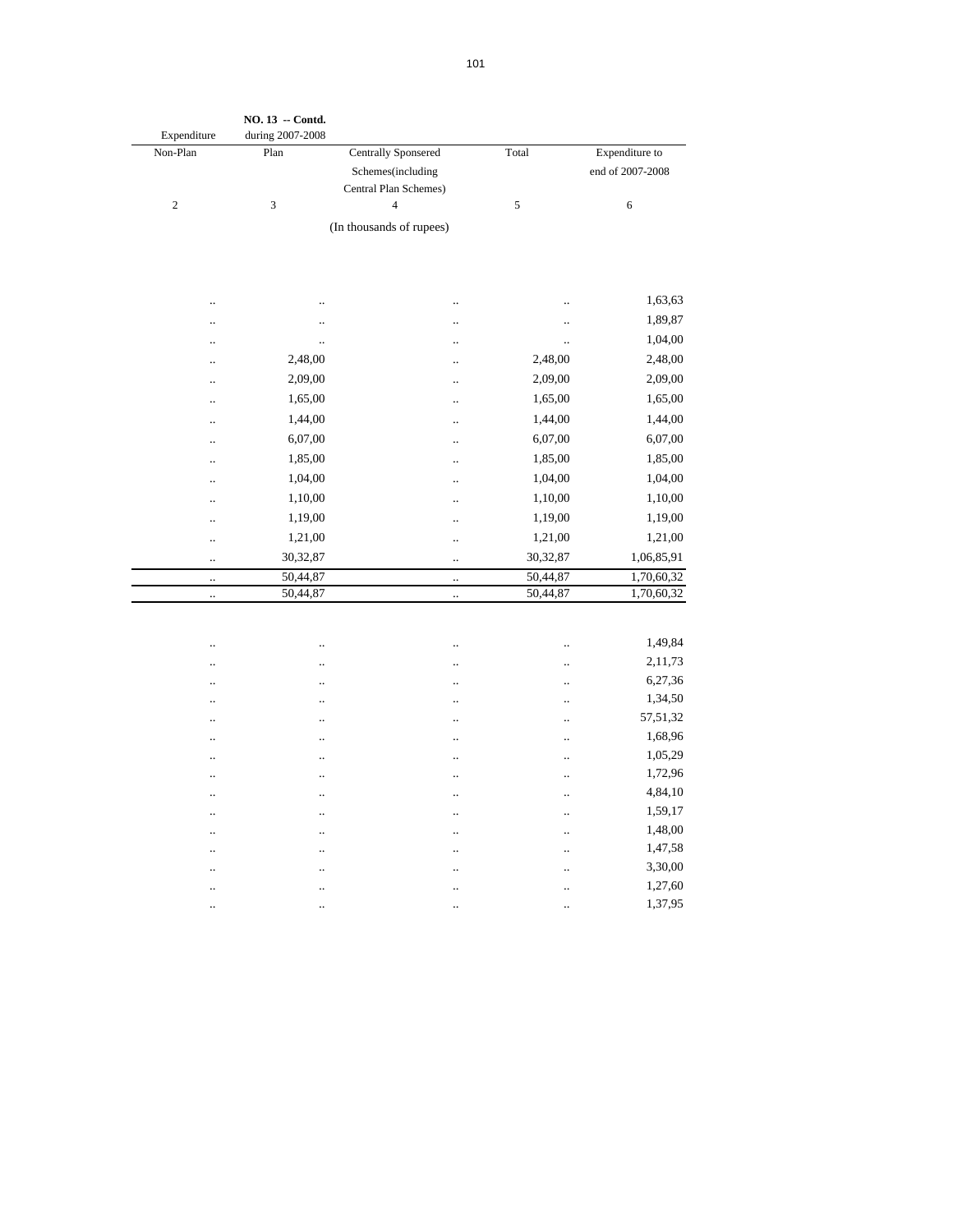#### **STATEMENT**

Expenditure Heads(Capital Account)

Nature of Expenditure

1

### **A. Capital Account of General Services -concld.**

#### **4059 Capital Outlay on Public Works -concld.**

- 60 Other Buildings concld.
- 051 Construction concld.
- (xvi) Construction of Hospital Workshop Block in District Jail at Sirsa
- (xvii) Construction of Judicial Complex at Charki Dadri
- (xviii) Construction of Judicial Block in Mini Secretariat Complex at Jhajjar
- (xix) Construction of New Distt. Jail at Rohtak.
- (xx) Construction of various Components in the Campus of Distt. Jail at Jind
- (xxi) Construcion of various Buildings Components in Distt. Jail at Kurukshetra.
- (xxii) Construction of Distt. Jail at Kaithal
- (xxiii) Construction of Judicial Complex at Ferozpur Jhirka.
- (xxiv) Construction of Judicial Complex Malkhana and Judicial Record Room at Rohtak
- (xxv) Construction of Litigent Hut in Judicial Block (Phase-II) Rohtak.
- (xxvi) Construction of Judicial Court Complex at Narwana
- (xxvii) Construction of Bar Complex at Karnal.
- (xxviii) Construction of Judicial Block at Jhajjar in the campus of Mini Secretariat.
- (xxix) Construction of Haryana Govt. Office, Hr. PWD and Chief Architect Building Chandigarh.
- (xxx) Construction of Mini Secretariat, Admn Block, Panipat.
- (xxxi) Other Schemes each costing Rs.one crore and less

|                                  | <b>Total - 051</b> |
|----------------------------------|--------------------|
|                                  | Total - 60         |
| 80 General                       |                    |
| 001 Direction and Administration |                    |
| 051 Construction                 |                    |
| 052 Machinery and Equipment      |                    |
| 201 Acquisition of Land          |                    |
|                                  | Total - 80         |
|                                  | Total - 4059       |
|                                  |                    |

Total - A. Capital Account of General Services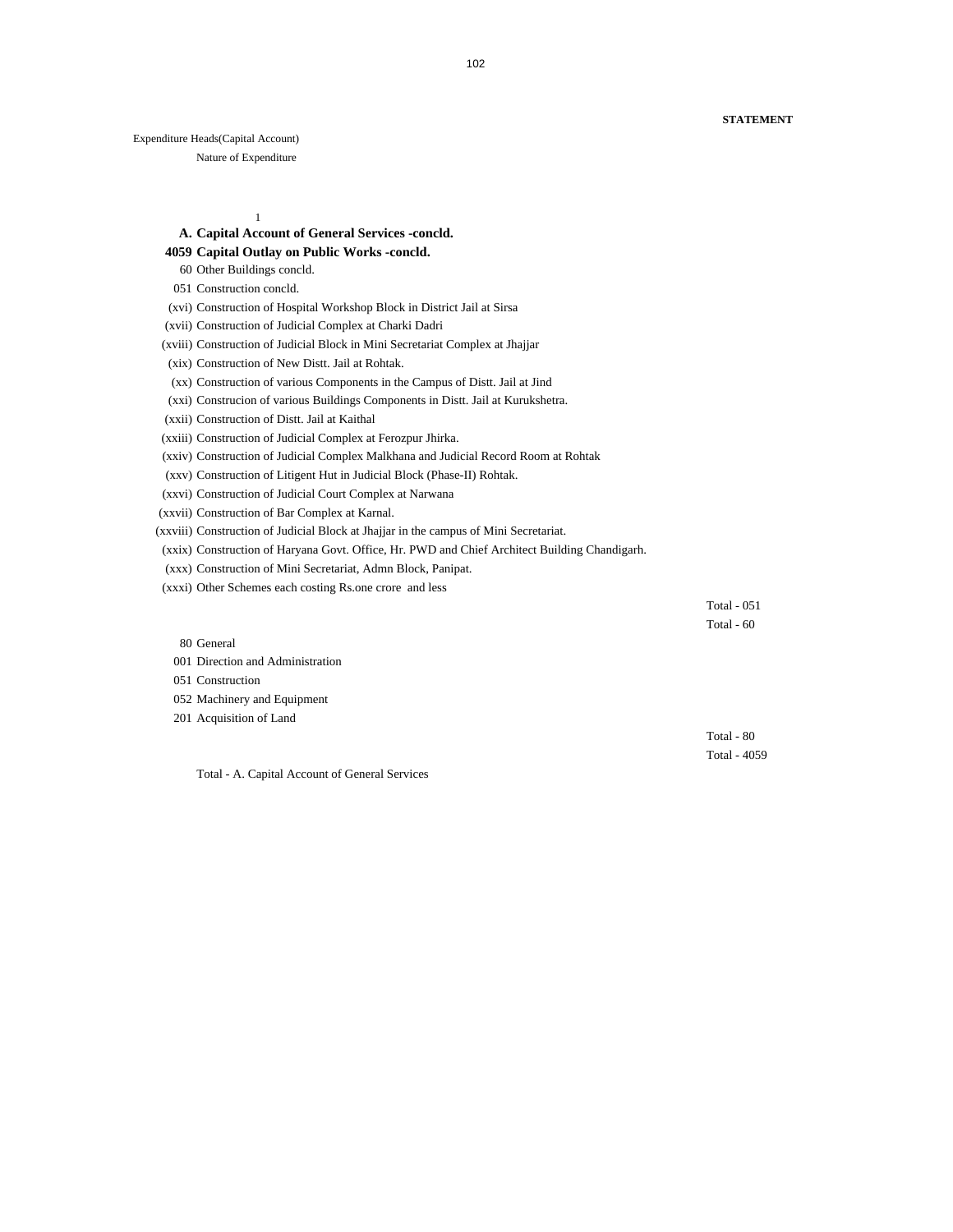|                      | NO. 13 -- Contd.     |                          |                      |                  |
|----------------------|----------------------|--------------------------|----------------------|------------------|
| Expenditure          | during 2007-2008     |                          |                      |                  |
| Non-Plan             | Plan                 | Centrally Sponsered      | Total                | Expenditure to   |
|                      |                      | Schemes(including        |                      | end of 2007-2008 |
|                      |                      | Central Plan Schemes)    |                      |                  |
| $\sqrt{2}$           | 3                    | $\overline{4}$           | 5                    | 6                |
|                      |                      | (In thousands of rupees) |                      |                  |
|                      |                      |                          |                      |                  |
|                      |                      |                          |                      | 1,23,00          |
|                      |                      |                          |                      | 1,20,00          |
|                      |                      |                          |                      | 4,00,00          |
|                      | 1,89,00              |                          | 1,89,00              | 1,89,00          |
|                      | 2,43,00              |                          | 2,43,00              | 2,43,00          |
|                      | 1,28,00              |                          | 1,28,00              | 1,28,00          |
|                      | 1,49,00              |                          | 1,49,00              | 1,49,00          |
|                      | 2,01,00              |                          | 2,01,00              | 2,01,00          |
|                      | 1,02,00              |                          | 1,02,00              | 1,02,00          |
| ٠.                   | 1,49,00              |                          | 1,49,00              | 1,49,00          |
|                      | 2,83,00              |                          | 2,83,00              | 2,83,00          |
| .,                   | 1,43,00              |                          | 1,43,00              | 1,43,00          |
|                      | 4,35,00              |                          | 4,35,00              | 4,35,00          |
|                      | 3,72,00              |                          | 3,72,00              | 3,72,00          |
|                      | 7,03,00              |                          | 7,03,00              | 7,03,00          |
| $\cdot$ .            | 53,52,22             | $\ddotsc$                | 53,52,22             | 2,28,24,50       |
| $\ddotsc$            | 84,49,22             |                          | 84,49,22             | 3,54,20,86       |
| $\cdot$ .            | 84,49,22             |                          | 84,49,22             | 3,54,20,86       |
|                      |                      |                          |                      |                  |
|                      | $\ddot{\phantom{0}}$ |                          |                      | 12,86            |
|                      | 50,31                |                          | 50,31                | 10,10,41         |
|                      | $\ddot{\phantom{0}}$ | $\ddot{\phantom{0}}$     | $\ddot{\phantom{0}}$ | 76               |
| $\cdot$ .            |                      | $\ddotsc$                | $\ddotsc$            | 66               |
| $\cdot$ .            | 50,31                |                          | 50,31                | 10,24,69         |
| $\ddot{\phantom{0}}$ | 1,35,44,40           | $\ddot{\phantom{0}}$     | 1,35,44,40           | 5,35,05,87       |
| $\ddot{\phantom{0}}$ | 1,70,77,46           | $\ddot{\phantom{0}}$     | 1,70,77,46           | 7,98,64,80       |

103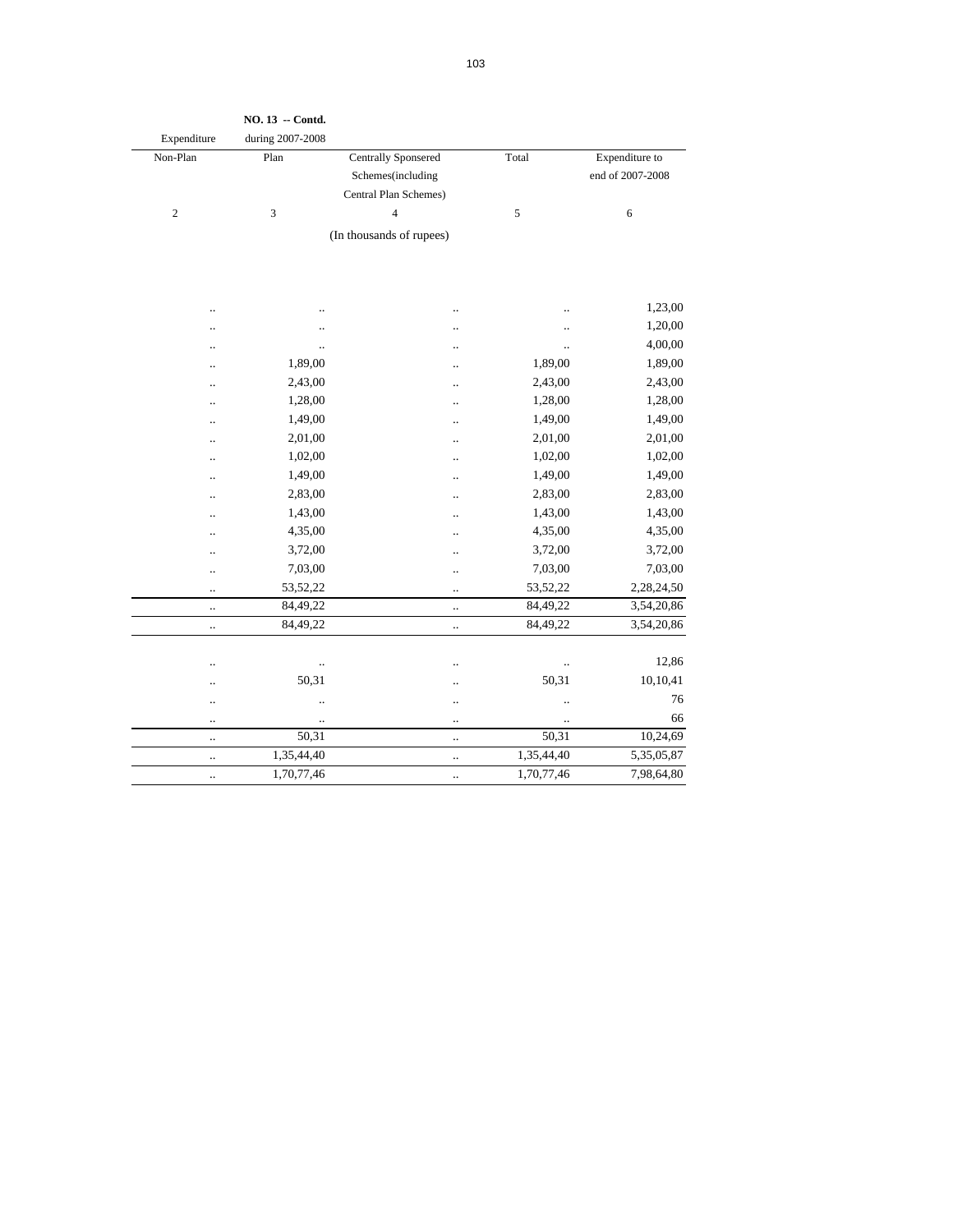## **STATEMENT**

Expenditure Heads(Capital Account) Nature of Expenditure

| $\mathbf{1}$                                                                       |              |
|------------------------------------------------------------------------------------|--------------|
| <b>B. Capital Account of Social Services-</b>                                      |              |
| (a) Capital Account of Education, Sports, Art and Culture-                         |              |
| 4202 Capital Outlay on Education, Sports, Art and Culture-<br>01 General Education |              |
| 201 Elementary Education                                                           |              |
|                                                                                    |              |
| 202 Secondary Education                                                            |              |
| 203 University and Higher Education<br>800 Other Expenditure                       |              |
|                                                                                    | Total - 01   |
| 02 Technical Education                                                             |              |
| 104 Polytechnics                                                                   |              |
| 105 Engineering Technical Colleges and Institutes                                  |              |
|                                                                                    | Total - 02   |
| 03 Sports and Youth Services<br>101 Youth Hostels                                  |              |
| 800 Other Expenditure                                                              |              |
|                                                                                    | Total - 03   |
| 04 Art and Culture-                                                                |              |
| 101 Fine Arts Education                                                            |              |
| 104 Archives                                                                       |              |
| 105 Public Libraries                                                               |              |
| 106 Museums                                                                        |              |
|                                                                                    | Total - 04   |
|                                                                                    | Total - 4202 |
| Total - (a)Capital Account of Education, Sports, Art and Culture                   |              |
| (b) Capital Account of Health and Family Welfare-                                  |              |
| 4210 Capital Outlay on Medical and Public Health-                                  |              |
| 01 Urban Health Services-                                                          |              |
| 110 Hospital and Dispensaries                                                      |              |
|                                                                                    | Total - 01   |
| 02 Rural Health Services-                                                          |              |
| 101 Health Sub-Centres                                                             |              |
| 102 Subsidiary Health Centres                                                      |              |
| 103 Primary Health Centres                                                         |              |
| 104 Community Health Centres                                                       |              |

800 Other Expenditure

Total - 02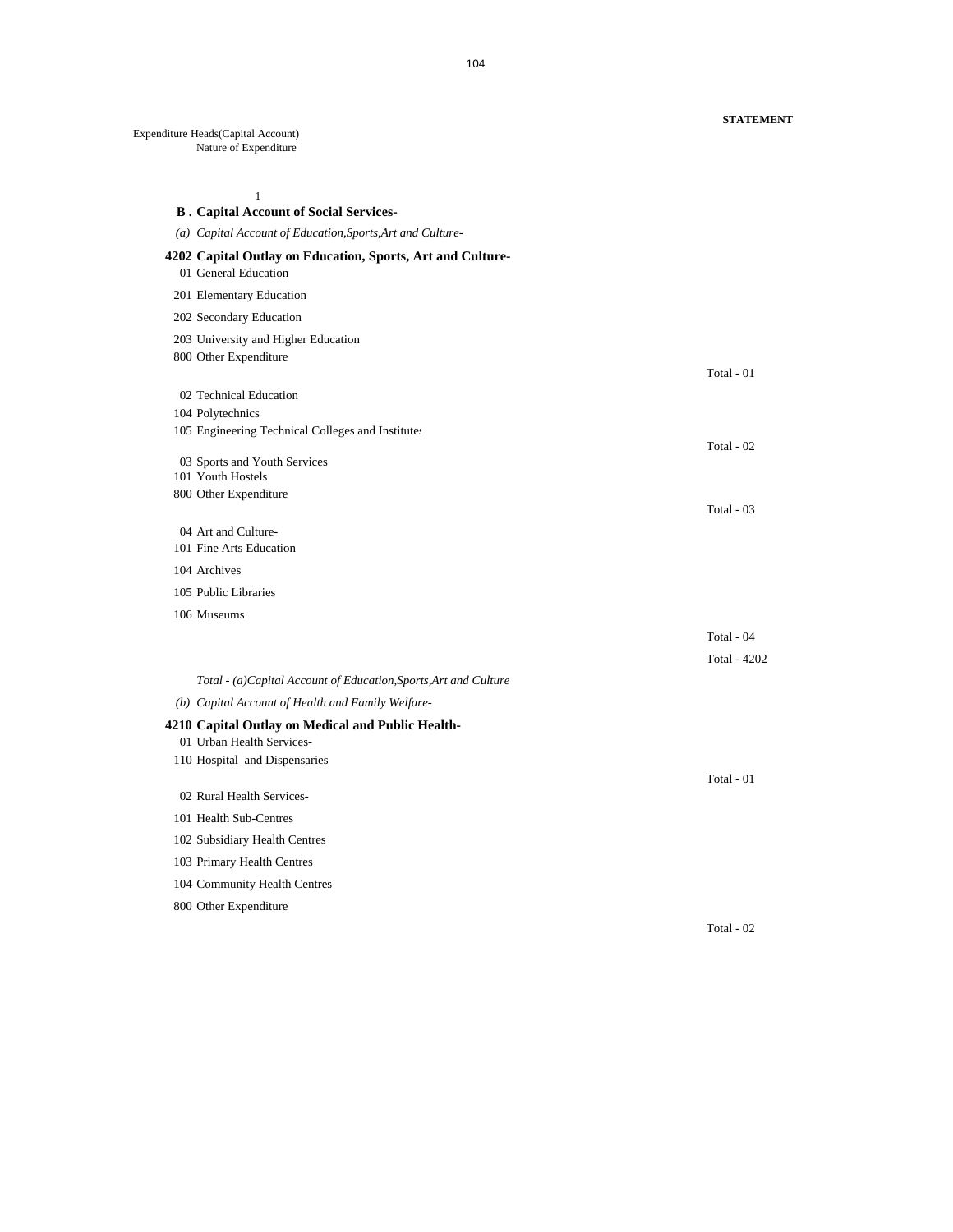| Expenditure          | NO. 13 -- Contd.<br>during 2007-2008 |                                                 |            |                                    |
|----------------------|--------------------------------------|-------------------------------------------------|------------|------------------------------------|
| Non-Plan             | Plan                                 | <b>Centrally Sponsered</b><br>Schemes(including | Total      | Expenditure to<br>end of 2007-2008 |
|                      |                                      | Central Plan Schemes)                           |            |                                    |
| $\overline{2}$       | 3                                    | $\overline{4}$                                  | $\sqrt{5}$ | 6                                  |
|                      |                                      |                                                 |            |                                    |
|                      | $\ddotsc$                            |                                                 | $\ldots$   | 8,71,39                            |
|                      | 1,38,40                              |                                                 | 1,38,40    | 16,76,56                           |
|                      | 31,09,97                             |                                                 | 31,09,97   | 1,11,64,89                         |
| $\ddot{\phantom{a}}$ |                                      |                                                 |            | 2,36,08                            |
| ٠.                   | 32,48,37                             |                                                 | 32,48,37   | 1,39,48,92                         |
| $\ddot{\phantom{a}}$ | 48,51,34                             | Ω.                                              | 48,51,34   | $1,69,45,45$ (a)                   |
|                      |                                      |                                                 |            | 24,76,91                           |
|                      | 48,51,34                             | $\ddot{\phantom{a}}$                            | 48,51,34   | $1,94,22,36$ (a)                   |
|                      | 88,55                                |                                                 | 88,55      | 7,97,01                            |
|                      |                                      |                                                 |            | 10                                 |
| ٠.                   | 88,55                                |                                                 | 88,55      | 7,97,11                            |
| ٠.                   |                                      |                                                 |            | 1,08                               |
|                      |                                      |                                                 |            | 6,12                               |
|                      | 2,73,95                              |                                                 | 2,73,95    | 3,99,22                            |
| $\ddotsc$            | $\cdot$ .                            | $\ddotsc$                                       | $\ddotsc$  | $-4,96,64$ (b)                     |
| $\cdot$ .            | 2,73,95                              | $\ddotsc$                                       | 2,73,95    | $-90,22$                           |
|                      | 84,62,21                             |                                                 | 84,62,21   | $\overline{3,40,78,17}$ (a)        |
| $\cdot$ .            | 84,62,21                             | $\ddotsc$                                       | 84,62,21   | 3,40,78,17 (a)                     |

| $\ddotsc$    | 8,91,03       |           | 8,91,03   | 49,21,23   |
|--------------|---------------|-----------|-----------|------------|
| $\cdot\cdot$ | 8,91,03       |           | 8,91,03   | 49,21,23   |
|              |               |           |           |            |
|              | 2,84,08       | $\ddotsc$ | 2,84,08   | 9,90,56    |
|              | $\cdot \cdot$ |           | $\cdot$ . | 1,45,20    |
|              | 7,62,48       |           | 7,62,48   | 73,73,61   |
|              | 1,46,54       |           | 1,46,54   | 37,46,68   |
|              | $\cdot$ .     |           | $\ddotsc$ | 6,98,95    |
| $\ddotsc$    | 11,93,10      |           | 11,93,10  | 1,29,55,00 |

(a) Decreased proforma by Rs. 3,88,02 thousand due to rectification of misclassification of previous years.

(b) Minus figure was due to excess of receipts and recoveries over expenditure.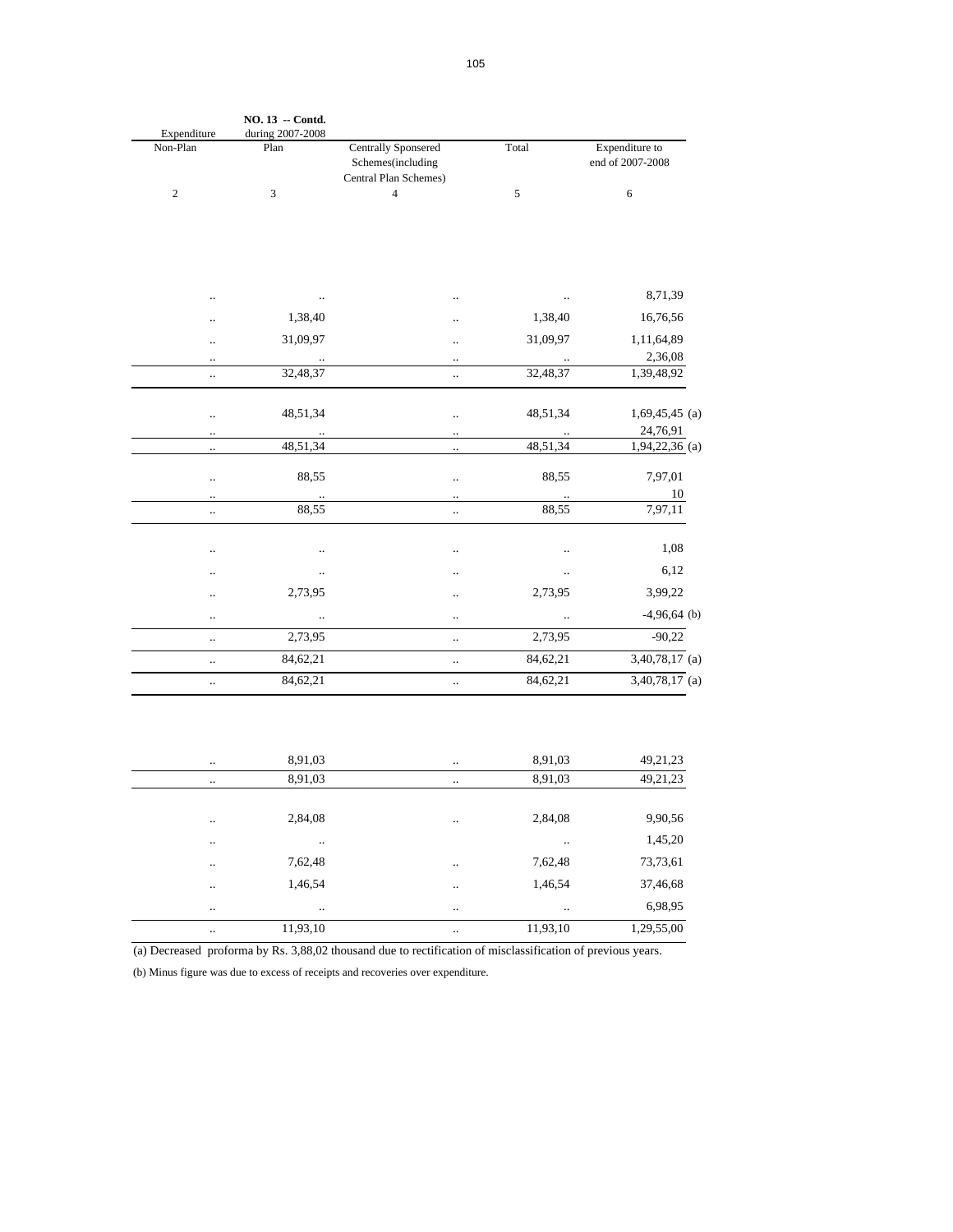Expenditure Heads(Capital Account)

Nature of Expenditure

102 Rural Sanitation Services

| $\mathbf{1}$                                                                    |                     |
|---------------------------------------------------------------------------------|---------------------|
| <b>B.</b> Capital Account of Social Services-contd.                             |                     |
| (b) Capital Account of Health and Family Welfare-concld.                        |                     |
| 4210 Capital Outlay on Medical and Public Health-concld.                        |                     |
| 03 Medical Education Training and Research-                                     |                     |
| 101 Ayurveda                                                                    |                     |
| 105 Allopathy                                                                   |                     |
|                                                                                 | Total - 03          |
| 04 Public Health-                                                               |                     |
| 200 Other Programmes                                                            |                     |
|                                                                                 | Total - 04          |
|                                                                                 | <b>Total - 4210</b> |
| 4211 Capital Outlay on Family Welfare-                                          |                     |
| 101 Rural Family Welfare Service                                                |                     |
| 102 Urban Family Welfare Services                                               |                     |
| 106 Services and Supplies                                                       |                     |
| 108 Selected Area Programmes                                                    |                     |
| 800 Other Expenditure                                                           |                     |
|                                                                                 | Total - 4211        |
| Total - (b)Capital Account of Health and Family Welfare                         |                     |
| (c) Capital Account of Water Supply, Sanitation, Housing and Urban Development- |                     |
| 4215 Capital Outlay on Water Supply and Sanitation-                             |                     |
| 01 Water Supply-                                                                |                     |
| 101 Urban Water Supply                                                          |                     |
| 102 Rural Water Supply                                                          |                     |
|                                                                                 | Total - 01          |
|                                                                                 |                     |
|                                                                                 |                     |
| 02 Sewerage and Sanitation-                                                     |                     |
| 101 Urban Sanitation Services                                                   |                     |

Total - 02 Total - 4215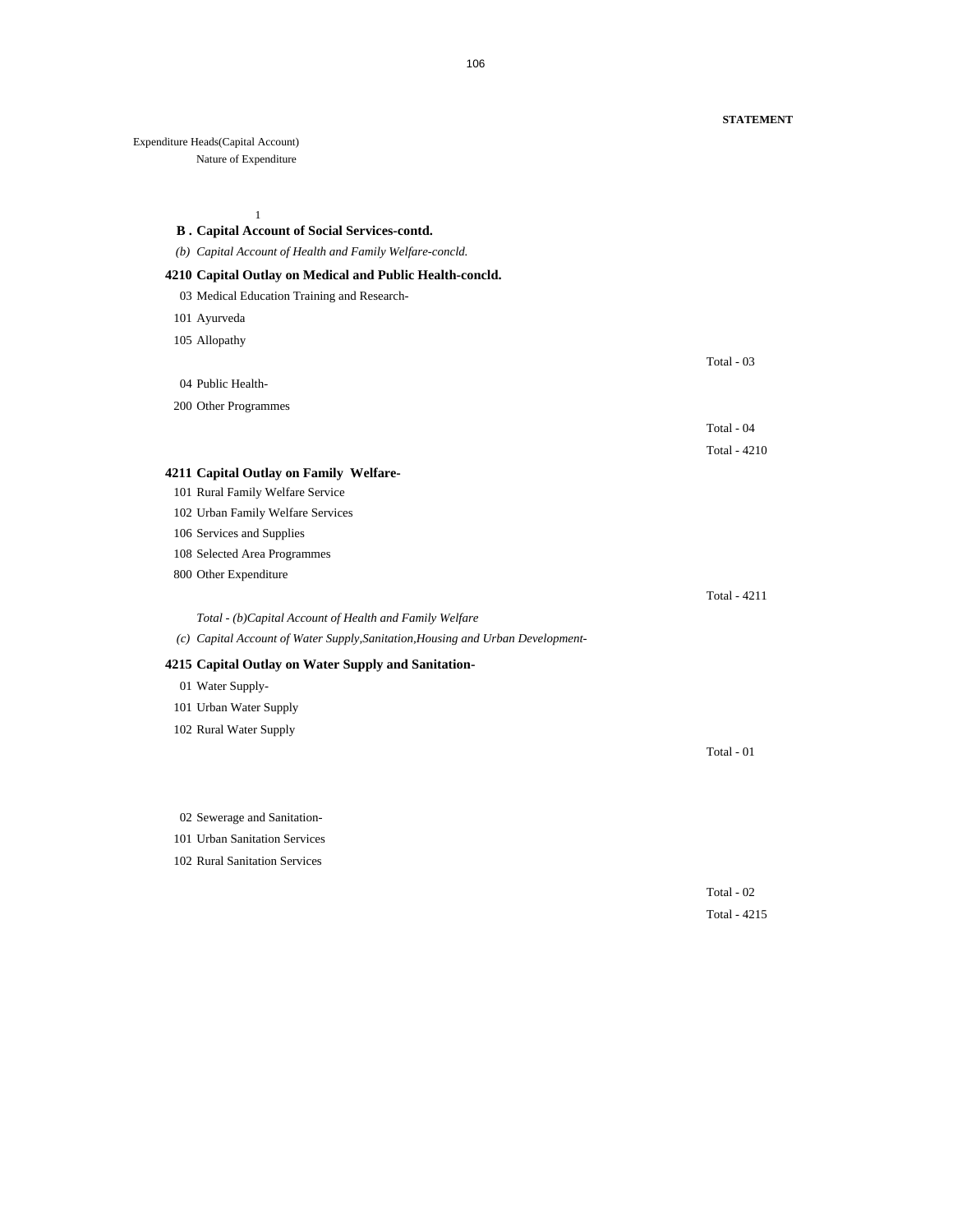|                         | NO. 13 -- Contd.            |                            |                      |                  |
|-------------------------|-----------------------------|----------------------------|----------------------|------------------|
| Expenditure<br>Non-Plan | during 2007-2008<br>Plan    | <b>Centrally Sponsered</b> | Total                | Expenditure to   |
|                         |                             | Schemes(including          |                      | end of 2007-2008 |
|                         |                             | Central Plan Schemes)      |                      |                  |
| $\sqrt{2}$              | $\ensuremath{\mathfrak{Z}}$ | $\overline{4}$             | $\mathfrak s$        | $\epsilon$       |
|                         |                             | (In thousands of rupees)   |                      |                  |
| $\ddotsc$               | 1,10,04                     | $\ddotsc$                  | 1,10,04              | 7,27,54          |
|                         | 28,66,28                    |                            | 28,66,28             | 72,30,57         |
| ä,                      | 29,76,32                    | $\ddotsc$                  | 29,76,32             | 79,58,11         |
| $\ddot{\phantom{a}}$    |                             | $\ddot{\phantom{0}}$       |                      | 43,17            |
| $\ddot{\phantom{0}}$    | .,                          | ă,                         | .,                   | 43,17            |
| Ц,                      | 50,60,45                    | $\ddot{\phantom{0}}$       | 50,60,45             | 2,58,77,51       |
|                         |                             |                            |                      | 2,57,41          |
|                         |                             | $\ddot{\phantom{a}}$       |                      | 4,72,81          |
|                         |                             |                            |                      | 31,27            |
| $\ddot{\phantom{a}}$    |                             | $\ddot{\phantom{0}}$       | $\ddot{\phantom{a}}$ | 31,27,30         |
| $\ddot{\phantom{0}}$    |                             |                            |                      | 1,91,89          |
| $\ddotsc$               | .,                          |                            | .,                   | 40,80,68         |
| $\ldots$                | 50,60,45                    | $\ddot{\phantom{0}}$       | 50,60,45             | 2,99,58,19       |
|                         |                             |                            |                      |                  |
| Ϋ.                      | 1,41,96,53                  | $\ddotsc$                  | 1,41,96,53           | 7,03,86,64       |
| $\ddotsc$               | 3,69,60,00                  | 86,15,00                   | 4,55,75,00           | 19, 16, 86, 88   |
|                         | 5,11,56,53                  | 86,15,00                   | 5,97,71,53           | 26, 20, 73, 52   |
|                         |                             |                            |                      |                  |
| $\ddot{\phantom{a}}$    | 79,96,32                    | 6,00,00                    | 85,96,32             | 6,60,45,70       |
| $\ddot{\phantom{0}}$    | $\ddot{\phantom{a}}$        | $\ddotsc$                  | $\ddotsc$            | 15,39,67         |
| $\cdots$                | 79,96,32                    | 6,00,00                    | 85,96,32             | 6,75,85,37       |
| μ,                      | 5,91,52,85                  | 92,15,00                   | 6,83,67,85           | 32,96,58,89      |

|  | $NO. 13 - Cont$ |
|--|-----------------|
|  |                 |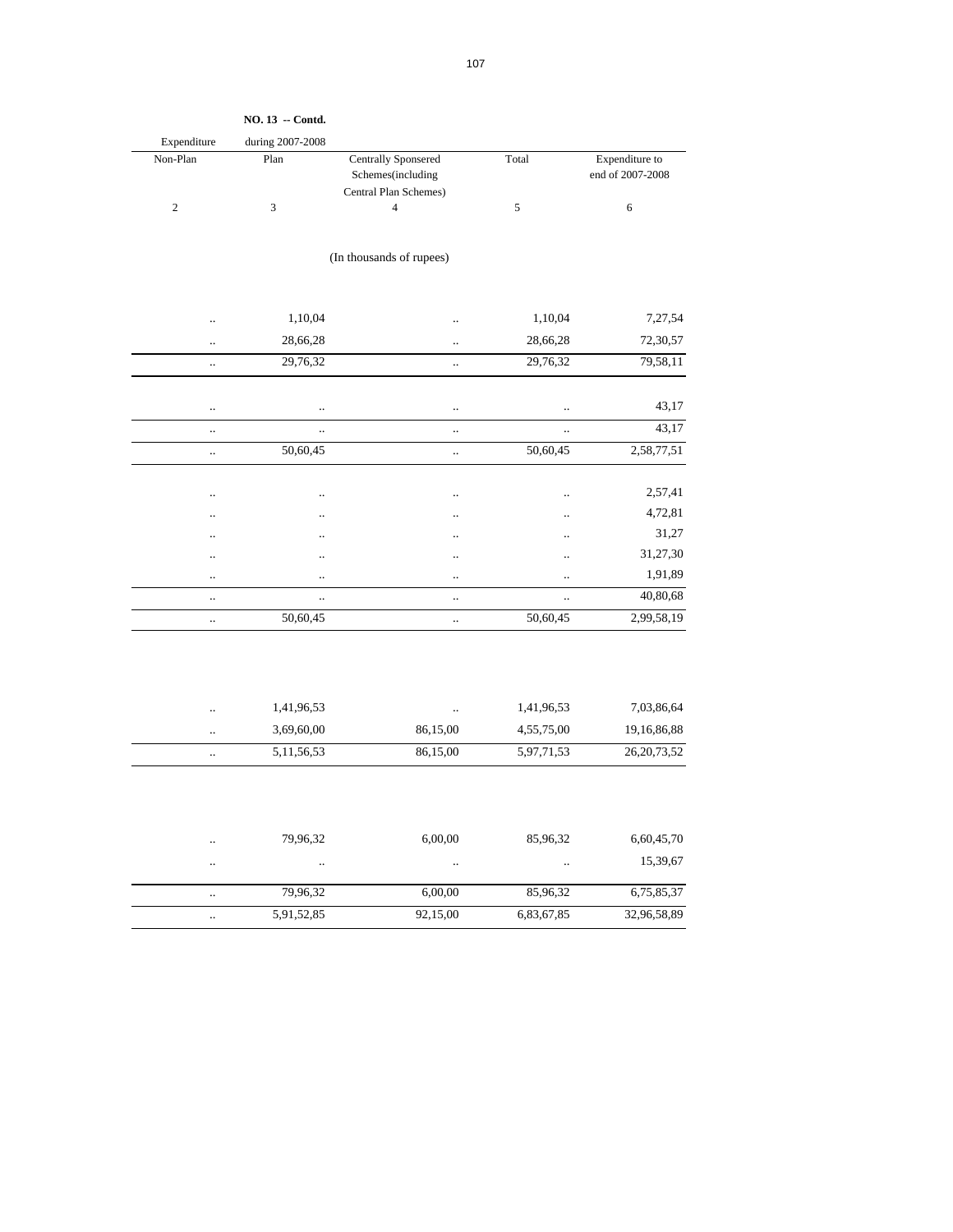Expenditure Heads(Capital Account)

Nature of Expenditure

1

#### **B . Capital Account of Social Services-contd.**

*(c) Capital Account of Water Supply,Sanitation,Housing and Urban Development-concld.*

#### **4216 Capital Outlay on Housing-**

- 01 Government Residential Buildings-
- 106 General Pool Accommodation-
- (i) Construction of Haryana Ministers' Houses at Panchkula
- (ii) Construction of houses for Government Employees in Sector 39-B at Chandigarh
- (iii) Construction of Flats for Government Employees in Sector 14 Panchkula
- (iv) Construction of Houses at Panchkula for Haryana Government Employees at Chandigarh--3rd Phase
- (v) Construction of Houses at Panchkula for Haryana Government Employees at Chandigarh--2nd Phase
- (vi) Construction of Houses at Panchkula for Haryana Government Employees at Chandigarh--1st Phase
- (vii) Construction of Transit flat Sector-12, Panchkula
- (viii) Construction of Residential accomodation for officials of Revenue Department at Rohtak
- (ix) Construction of Residential House for Revenue Officers at Rohtak.
- (x) Construction of Residences for Judicial Staff in DC Colony, Kurukshetra.
- (xi) Other Schemes each costing Rs.one crore and less

|                                                                                       | <b>Total - 106</b> |
|---------------------------------------------------------------------------------------|--------------------|
|                                                                                       | Total - 01         |
| 80 General-                                                                           |                    |
| 001 Direction and Administration                                                      |                    |
| 052 Machinery and Equipement                                                          |                    |
| 195 Housing Co-operatives                                                             |                    |
| Investment in Haryana State Co-operative Housing Finance Society                      |                    |
|                                                                                       | Total - 80         |
|                                                                                       | Total - 4216       |
| 4217 Capital Outlay on Urban Development-                                             |                    |
| 60 Other Urban Development Schemes-                                                   |                    |
| 051 Construction                                                                      |                    |
| 800 Other Expenditure                                                                 |                    |
|                                                                                       | Total - $60$       |
|                                                                                       | Total - 4217       |
| Total - (c)Capital Account of Water Supply, Sanitation, Housing and Urban Development |                    |
| (d) Capital Account of Information and Broadcasting-                                  |                    |
| 4220 Capital Outlay on Information and Publicity-                                     |                    |
| 60 Others-                                                                            |                    |
| 101 Buildings                                                                         |                    |
|                                                                                       | Total $-60$        |
|                                                                                       | Total - 4220       |

*Total - (d)Capital Account of Information and Broadcasting*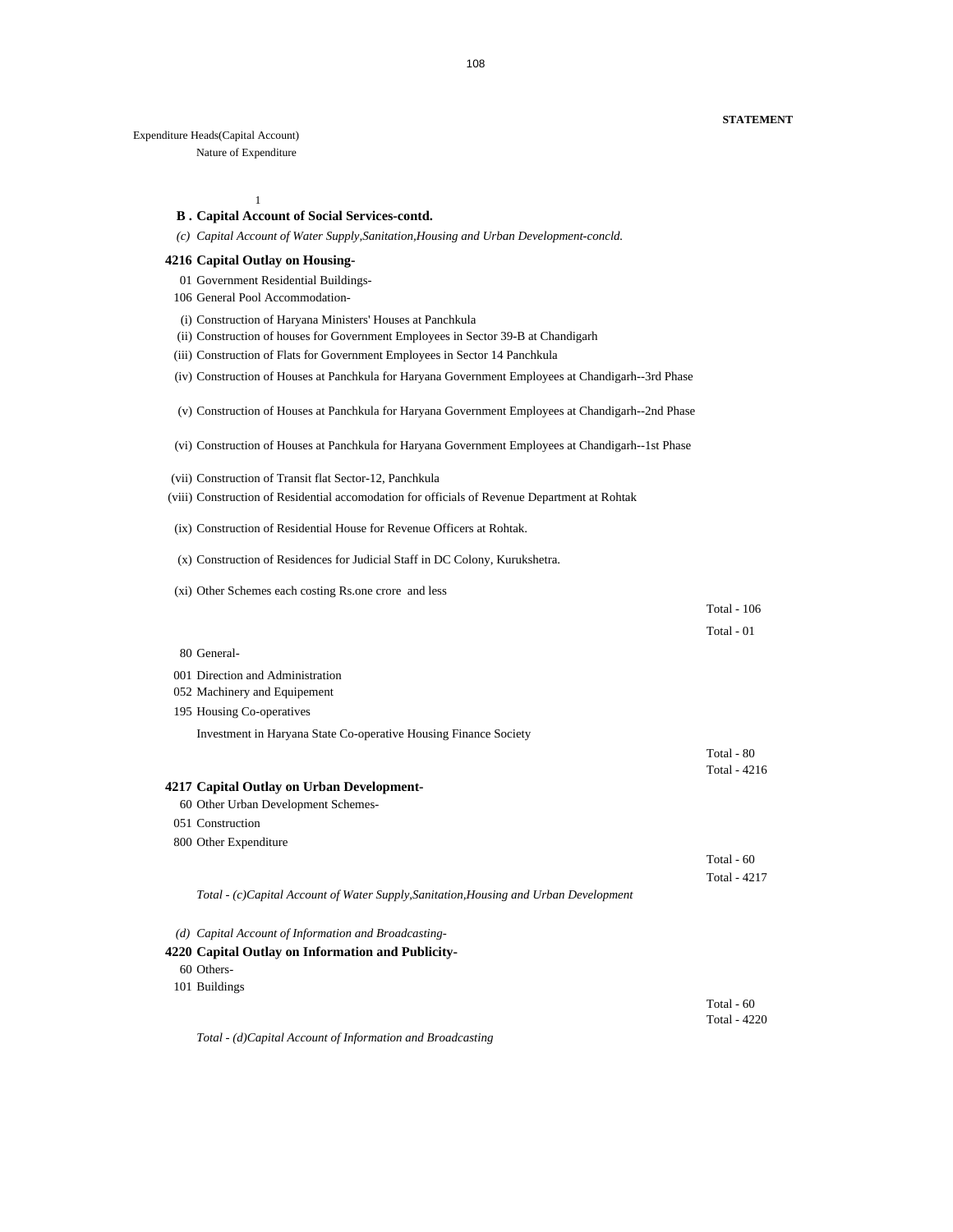|                      | NO. 13 -- Contd.     |                            |                      |                  |
|----------------------|----------------------|----------------------------|----------------------|------------------|
| Expenditure          | during 2007-2008     |                            |                      |                  |
| Non-Plan             | Plan                 | <b>Centrally Sponsered</b> | Total                | Expenditure to   |
|                      |                      | Schemes(including          |                      | end of 2007-2008 |
|                      |                      | Central Plan Schemes)      |                      |                  |
| $\sqrt{2}$           | $\mathfrak{Z}$       | $\overline{4}$             | $\sqrt{5}$           | $\boldsymbol{6}$ |
|                      |                      |                            |                      |                  |
|                      |                      | (In thousands of rupees)   |                      |                  |
|                      |                      |                            |                      |                  |
|                      |                      |                            |                      | 5,86,07          |
| $\ddot{\phantom{a}}$ | $\ddot{\phantom{a}}$ | $\ddot{\phantom{0}}$       | $\ddot{\phantom{a}}$ | 14, 12, 47       |
|                      |                      |                            |                      | 4,38,87          |
|                      |                      |                            |                      |                  |
| ٠.                   | $\ddot{\phantom{a}}$ | $\ddot{\phantom{a}}$       | $\ddot{\phantom{a}}$ | 1,00,77          |
| .,                   |                      |                            |                      | 1,47,11          |
| Ω.                   |                      |                            |                      | 1,35,32          |
|                      |                      |                            |                      | 1,35,00          |
|                      |                      |                            |                      | 3,17,00          |
|                      | $\ddot{\phantom{0}}$ |                            | $\ddot{\phantom{a}}$ |                  |
| Ω.                   | 10,16,00             | Ω.                         | 10,16,00             | 10,16,00         |
|                      | 1,17,00              |                            | 1,17,00              | 1,17,00          |
| .,                   | 11,57,33             |                            | 11,57,33             | 94,19,45         |
| .,                   | 22,90,33             | $\ddotsc$                  | 22,90,33             | 1,38,25,06       |
| .,                   | 22,90,33             | $\ddotsc$                  | 22,90,33             | 1,38,25,06       |
|                      |                      |                            |                      |                  |
| .,                   |                      |                            | $\ddotsc$            | 79               |
| μ,                   |                      |                            | $\ddot{\phantom{a}}$ | 14               |
|                      |                      |                            |                      |                  |
| $\ldots$             | $\ldots$             | $\ldots$                   | $\ldots$             | 4,31,10          |
|                      |                      | $\ldots$                   | $\ddotsc$            | 4,32,03          |
| $\ddot{\phantom{a}}$ | 22,90,33             | ä,                         | 22,90,33             | 1,42,57,09       |
|                      |                      |                            |                      |                  |
|                      |                      |                            | $\ddotsc$            | 6,31,25          |
|                      | $\ldots$             | $\ldots$                   | $\ldots$             | 2,25,83          |
| ä,                   | $\ddot{\phantom{a}}$ | $\ddotsc$                  |                      | 8,57,08          |
| à,                   | $\ddotsc$            | $\ddotsc$                  | .,                   | 8,57,08          |
|                      | 6, 14, 43, 18        | 92,15,00                   | 7,06,58,18           | 34, 47, 73, 06   |
|                      |                      |                            |                      |                  |

# .. .. .. .. 1,15,12 .. .. .. .. 1,15,12 .. .. .. .. 1,15,12 .. .. .. .. 1,15,12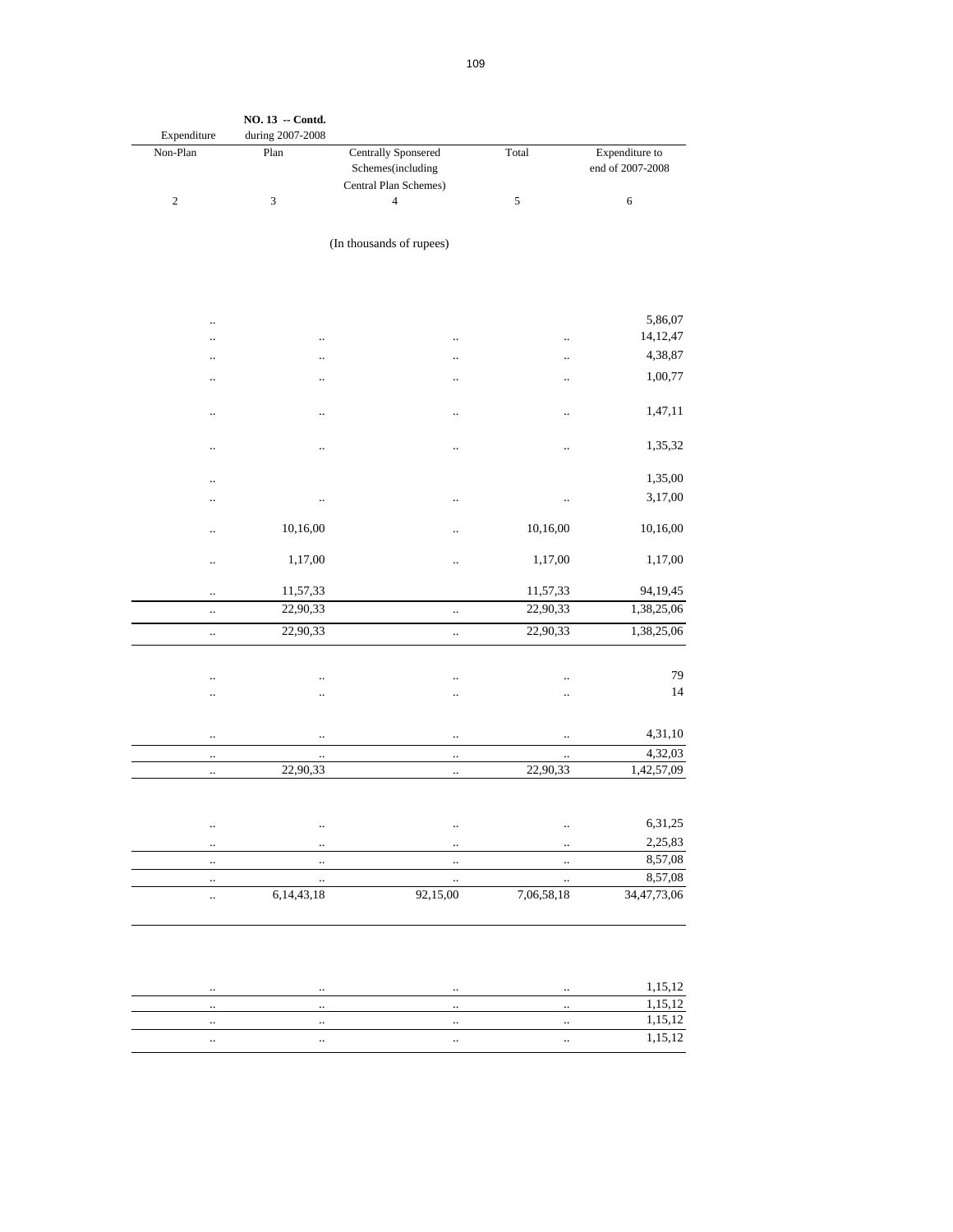Expenditure Heads(Capital Account) **STATEMENT**

110

| 1<br><b>B. Capital Account of Social Services -concld.</b>                                                |                            |
|-----------------------------------------------------------------------------------------------------------|----------------------------|
| (e) Capital Account of Welfare of Scheduled Castes, Scheduled Tribes and other Backward Classes-          |                            |
| 4225 Capital Outlay on Welfare of Scheduled Castes, Scheduled Tribes and other Backward                   |                            |
| <b>Classes-</b><br>01 Welfare of Scheduled Castes-                                                        |                            |
| 190 Investments in Public Sector and other Undertakings-                                                  |                            |
| Haryana State Scheduled Castes and Finance Development Corporation, Chandigarh                            |                            |
| 797 Transfer to Reserve Funds and Deposit Accounts                                                        |                            |
|                                                                                                           | Total - 01                 |
| 03 Welfare of Backward Classes-                                                                           |                            |
| 190 Investments in Public Sector and other Undertakings-                                                  |                            |
| Haryana Backward Classes and Economically Weaker Section Kalyan Nigam, Chandigarh                         |                            |
|                                                                                                           | Total - 03<br>Total - 4225 |
| Total - (e)Capital Account of Welfare of Scheduled Castes, Scheduled Tribes and Other Backward<br>Classes |                            |
| (g) Capital Account of Social Welfare and Nutrition-                                                      |                            |
| 4235 Capital Outlay on Social Security and Welfare-                                                       |                            |
| 01 Rehabilitation-                                                                                        |                            |
| 201 Other Rehabilitation Schemes                                                                          |                            |
| 02 Social Welfare-                                                                                        | Total - 01                 |
| 101 Welfare of Handicapped                                                                                |                            |
| 102 Child Welfare                                                                                         |                            |
| 103 Women's Welfare                                                                                       |                            |
| 104 Welfare of Aged, Infirm and Destitute                                                                 |                            |
| 190 Investments in Public Sector and other Undertakings-                                                  |                            |
| Haryana Women Devlopment Corporation Limited, Chandigarh                                                  |                            |
| 800 Other Expenditure                                                                                     |                            |
|                                                                                                           | Total - 02                 |
| Total - (g)Capital Account of Social Welfare and Nutrition                                                | Total - 4235               |
| (h) Capital Account of Other Social Services-                                                             |                            |
| 4250 Capital Outlay on other Social Services-                                                             |                            |
| 195 Labour Co-operatives-                                                                                 |                            |
| Investments in Labour and Construction Societies-                                                         |                            |
| 201 Labour-                                                                                               |                            |
| Share Capital to Labour and Construction Federation                                                       |                            |
| Other Expenditure                                                                                         | Total-201                  |
| 203 Employment                                                                                            |                            |
| 800 Other Expenditure                                                                                     |                            |
|                                                                                                           | Total - 4250               |
| Total - (h)Capital Account of other Social Services<br>Total - B. Capital Account of Social Services      |                            |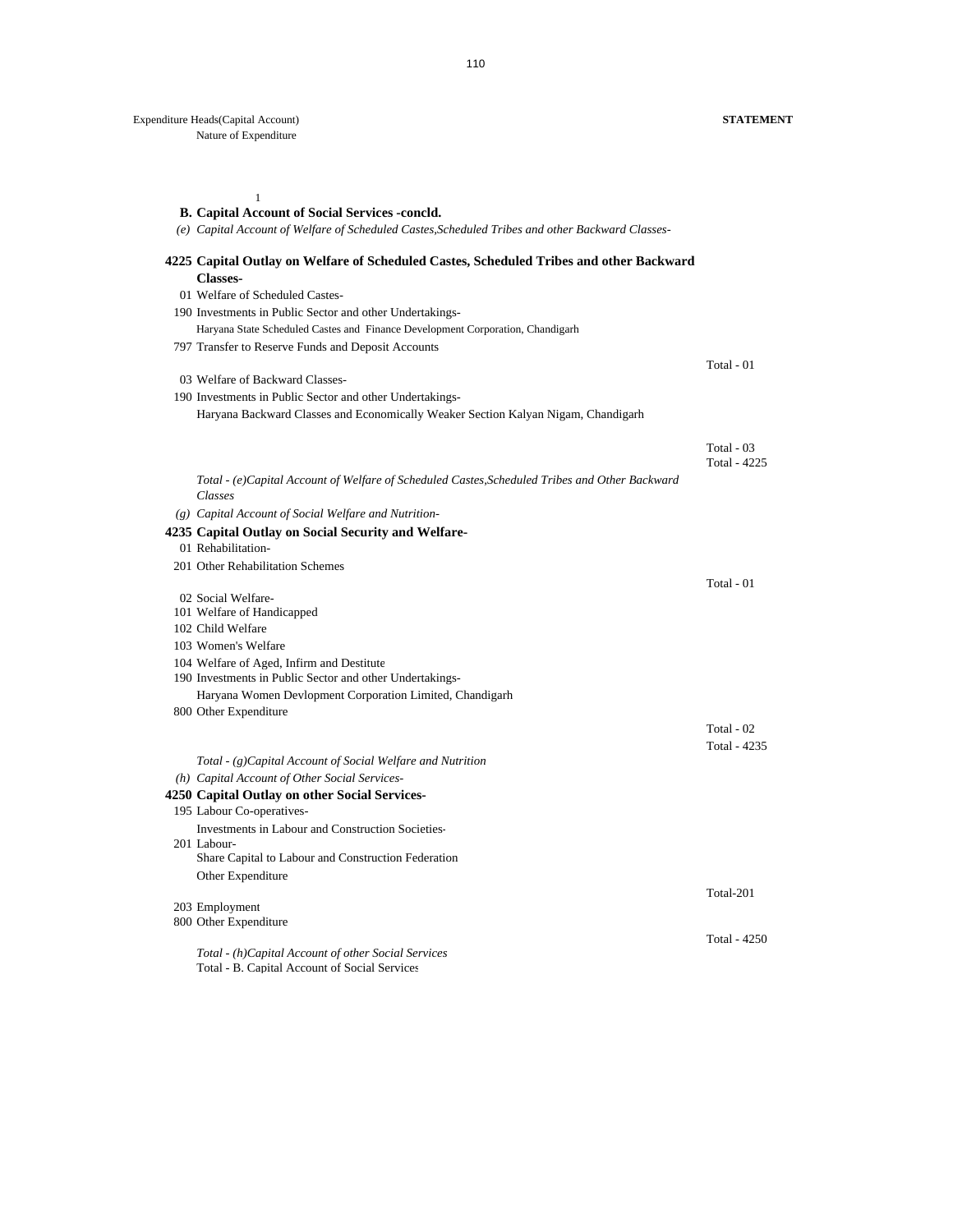| Expenditure          | NO. 13 -- Contd.<br>during 2007-2008 |                                                 |                      |                                    |
|----------------------|--------------------------------------|-------------------------------------------------|----------------------|------------------------------------|
| Non-Plan             | Plan                                 | <b>Centrally Sponsered</b><br>Schemes(including | Total                | Expenditure to<br>end of 2007-2008 |
| $\sqrt{2}$           | $\ensuremath{\mathfrak{Z}}$          | Central Plan Schemes)<br>4                      | $\sqrt{5}$           | 6                                  |
|                      |                                      | (In thousands of rupees)                        |                      |                                    |
|                      |                                      |                                                 |                      |                                    |
| $\ddotsc$            | 1,65,00                              | $\ddotsc$                                       | 1,65,00              | 27,03,29                           |
|                      |                                      |                                                 |                      | $-2,00,65$                         |
|                      | 1,65,00                              | $\ddot{\phantom{a}}$                            | 1,65,00              | 25,02,64                           |
|                      | 1,00,00                              | $\ddotsc$                                       | 1,00,00              | 13,65,99                           |
|                      | 1,00,00                              |                                                 |                      |                                    |
| <br>$\cdot$ .        | 2,65,00                              | $\ddot{\phantom{0}}$<br>$\ldots$                | 1,00,00<br>2,65,00   | 13,65,99<br>38,68,63               |
| Ц,                   | 2,65,00                              | .,                                              | 2,65,00              | 38,68,63                           |
|                      |                                      |                                                 |                      | $-28,96$ (a)                       |
|                      |                                      |                                                 |                      | $-28,96$                           |
|                      | 6,29                                 |                                                 | 6,29                 | 2,39,93                            |
|                      | 10,96,35                             |                                                 | 10,96,35             | 37,40,66                           |
|                      | 27,53                                | $\ddot{\phantom{a}}$                            | 27,53                | 1,30,16                            |
|                      | $\ldots$                             |                                                 | $\ldots$             | 3,73,09                            |
|                      | 2,33,00                              | $\ddot{\phantom{0}}$                            | 2,33,00              | 14, 15, 72                         |
|                      | $\ddotsc$                            | $\ddot{\phantom{0}}$                            | $\ddot{\phantom{0}}$ | 39,94                              |
|                      | 13,63,17                             | $\ddot{\phantom{a}}$                            | 13,63,17             | 59,39,50                           |
| $\ddot{\phantom{a}}$ | 13,63,17                             | $\ddot{\phantom{0}}$                            | 13,63,17             | 59,10,54                           |
| $\ddotsc$            | 13,63,17                             | $\ddotsc$                                       | 13,63,17             | 59,10,54                           |
| $\cdot$              | $\ddotsc$                            | $\cdot\cdot$                                    | $\ldots$             | $43,43$ (b)                        |
| $\ldots$             | 2,00                                 | $\ldots$                                        | 2,00                 | 87,00                              |
|                      | $\ddot{\phantom{0}}$                 |                                                 |                      | 4,86                               |
|                      | 2,00                                 |                                                 | 2,00                 | 91,86                              |
|                      | $\ddotsc$                            | $\ddot{\phantom{1}}$                            | $\ddot{\phantom{a}}$ | 3,17,04                            |
|                      | 64,04,67                             | 1,29                                            | 64,05,96             | 99,58,14                           |
|                      | 64,06,67<br>64,06,67                 | 1,29<br>1,29                                    | 64,07,96<br>64,07,96 | 1,04,10,47<br>1,04,10,47           |
|                      | 8,30,00,68                           | 92,16,29                                        | 9,22,16,97           | $42,91,14,18$ (b)(c)               |

(a) Please see footnote (b) on page 105.

(b) Decreased proforma by Rs. 7,11 thousand from the closing balances due to retirement of Capital/disinvestment.

(c) Please see footnote (a) on page 105.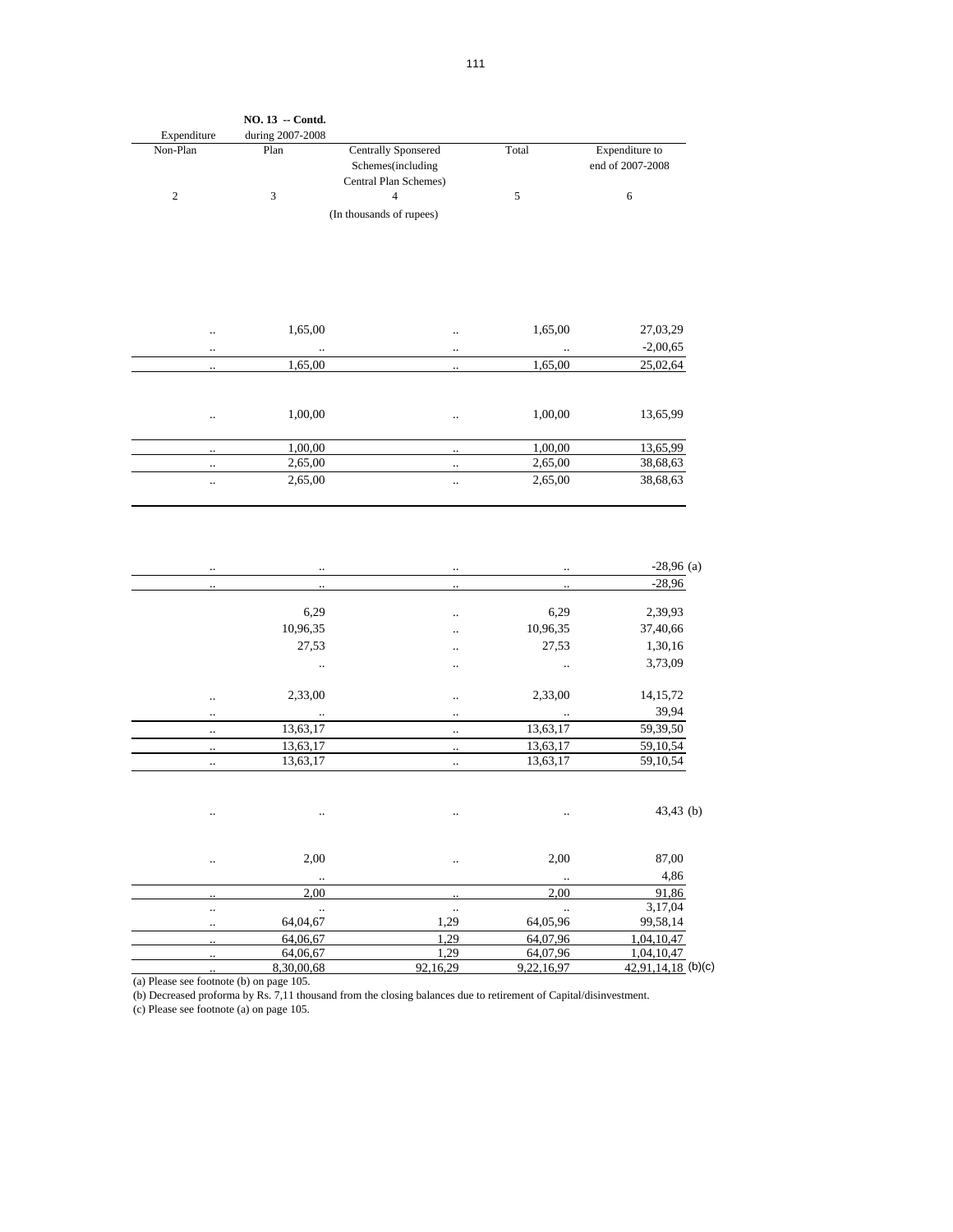### Expenditure Heads(Capital Account) **STATEMENT** Nature of Expenditure

| 1                                                                                                              |                    |
|----------------------------------------------------------------------------------------------------------------|--------------------|
| <b>C. Capital Account of Economic Services</b>                                                                 |                    |
| (a) Capital Account of Agricultre and Allied Activities-                                                       |                    |
| 4401 Capital Outlay on Crop Husbandry-                                                                         |                    |
| 107 Plant Protection-                                                                                          |                    |
| Scheme for the Purchase of Pesticides                                                                          |                    |
| 113 Agricultural Engineering-                                                                                  |                    |
| Government Engineering Workshop, Nilokheri                                                                     |                    |
| Scheme for improvement of Agricultural Implements                                                              |                    |
|                                                                                                                | Total - 113        |
| 190 Investments in Public Sector and other Undertaking-                                                        |                    |
| Haryana Agro Industries Corporation Limited, Chandigarh                                                        |                    |
| Haryana Seed Development Corporation Limited, Chandigarh                                                       | <b>Total - 190</b> |
| 800 Other Expenditure                                                                                          |                    |
|                                                                                                                | Total - 4401       |
| 4402 Capital Outlay on Soil and Water Conservation-                                                            |                    |
| 203 Land Reclamation and Development-                                                                          |                    |
| Investment in Haryana Land Reclamation and Development Corporation Limited, Chandigarh                         |                    |
|                                                                                                                | Total - 4402       |
| 4403 Capital Outlay on Animal Husbandry-                                                                       |                    |
| 102 Cattle and Buffalo Development                                                                             |                    |
| 195 Poultry Co-operatives-                                                                                     |                    |
| <b>Investments in Poultry Cooperative Societies</b>                                                            |                    |
|                                                                                                                | Total - 4403       |
| 4404 Capital Outlay on Dairy Development-                                                                      |                    |
| 190 Investments in Public Sector and other Undertakings-                                                       |                    |
| Haryana Dairy Development Corporation Limited, Chandigarh                                                      |                    |
| 195 Dairy Co-operatives-                                                                                       |                    |
| Investments-                                                                                                   |                    |
| Haryana State Co-operative Milk Supply Federation                                                              |                    |
| Co-operative Milk Supply Societies                                                                             |                    |
|                                                                                                                | Total - 195        |
| 800 Other Expenditure<br>(i) Construction of Modern Dairy Buildings in the Government Live Stock Farm, Hisar   |                    |
|                                                                                                                |                    |
| (ii) Strenghtening of Existing Dairy Farm, Hisar<br>(iii) Re-organisation of Government Live Stock Farm, Hisar |                    |
| (iv) Construction for the establishment of rural Creameries in various Milk Pockets                            |                    |
|                                                                                                                | Total - 800        |
|                                                                                                                | Total - 4404       |
| 4405 Capital Outlay on Fisheries-                                                                              |                    |
| 101 Inland Fisheries                                                                                           |                    |
| Scheme for National Fish Seed Programme                                                                        |                    |
|                                                                                                                | Total - 4405       |
| 4406 Capital Outlay on Forestry and Wild Life-                                                                 |                    |
| 01 Forestry-                                                                                                   |                    |
| 190 Investment in Public Sector and other Undertakings-                                                        |                    |
| Haryana Forest Development Corporation                                                                         |                    |
|                                                                                                                | Total - 01         |
|                                                                                                                | Total - 4406       |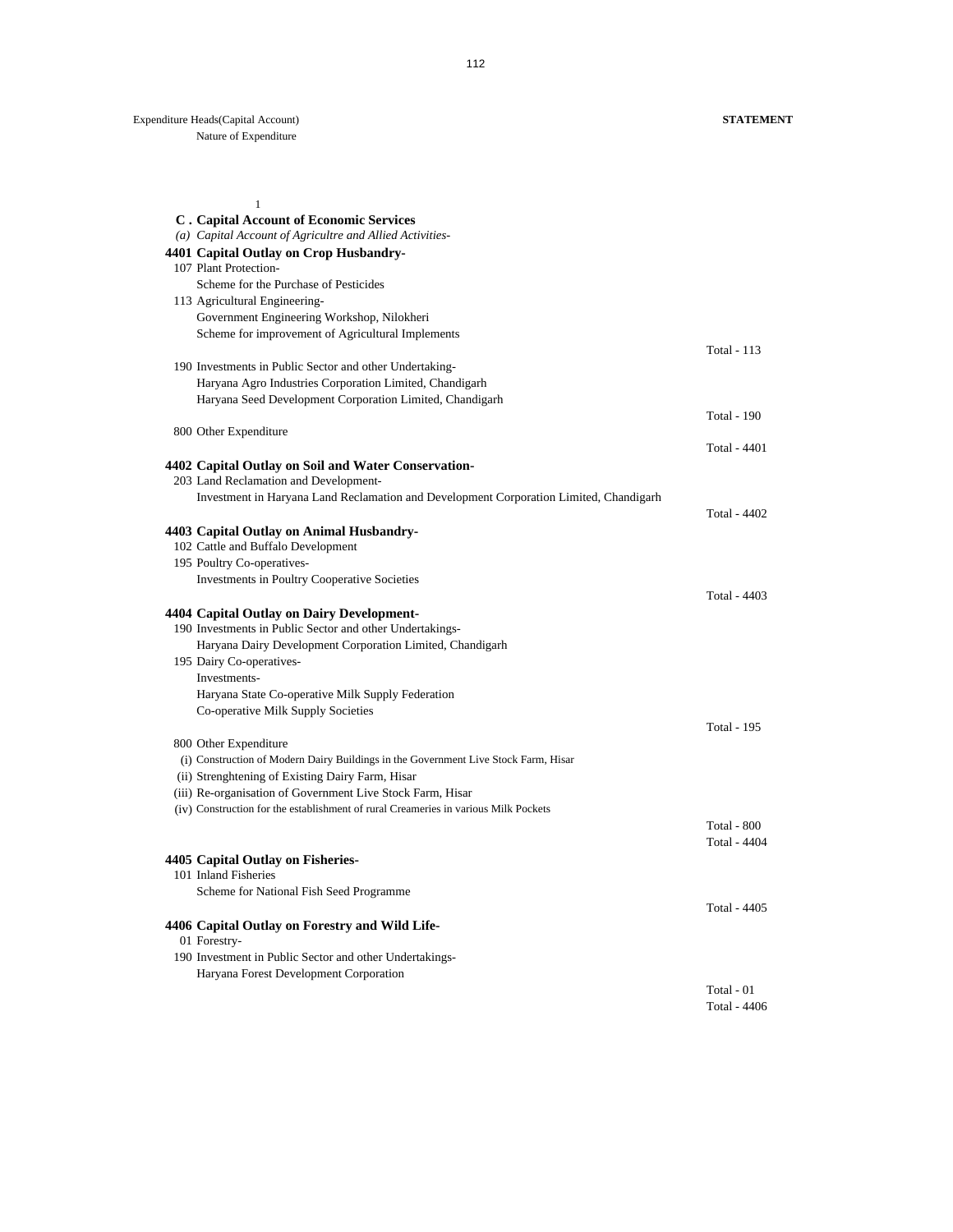| Expenditure          | during 2007-2008            |                            |            |                                        |
|----------------------|-----------------------------|----------------------------|------------|----------------------------------------|
| Non-Plan             | Plan                        | <b>Centrally Sponsered</b> | Total      | Expenditure to                         |
|                      |                             | Schemes(including          |            | end of 2007-2008                       |
|                      |                             | Central Plan Schemes)      |            |                                        |
| $\sqrt{2}$           | $\ensuremath{\mathfrak{Z}}$ | $\overline{4}$             | $\sqrt{5}$ | $\boldsymbol{6}$                       |
|                      |                             | (In thousands of rupees)   |            |                                        |
| $\ddot{\phantom{0}}$ | $\ddot{\phantom{0}}$        | $\cdot$ .                  |            | $-3,74,45$ (a)<br>$\ddotsc$            |
|                      |                             |                            |            |                                        |
| $\cdot$ .            | $\ddotsc$                   | $\ddotsc$                  |            | 3,27<br>$\cdot$ .                      |
|                      |                             |                            |            | $-4,37$ (b)                            |
| $\ldots$             | $\ldots$                    | $\ldots$                   |            | $-1,10$<br>$\ldots$                    |
| $\ddot{\phantom{0}}$ | $\ddot{\phantom{0}}$        | $\cdot\cdot$               |            | 2,53,83<br>$\ldots$                    |
|                      |                             |                            |            | 2,74,87                                |
| $\ldots$             | $\ldots$                    | $\ldots$                   |            | 5,28,70<br>$\ldots$                    |
|                      | $\ddotsc$                   | $\ddotsc$                  |            | 9,24<br>$\ddotsc$                      |
| $\cdot$              | $\ldots$                    | $\ldots$                   |            | 1,62,39<br>$\ldots$                    |
|                      |                             |                            |            |                                        |
| $\ddotsc$            | $\ldots$                    | $\ddotsc$                  |            | 1,36,64<br>$\ldots$                    |
| $\ddot{\phantom{1}}$ | $\ddot{\phantom{1}}$        | $\ldots$                   |            | 1,36,64<br>$\ddotsc$                   |
| $\cdot$ .            | $\ddotsc$                   | $\ldots$                   |            | 73,16<br>$\ldots$                      |
|                      |                             |                            |            |                                        |
| $\ddotsc$            | $\ddotsc$                   | $\ddotsc$                  |            | 88<br>$\ddotsc$                        |
| $\ddotsc$            | $\ddot{\phantom{0}}$        | $\ddotsc$                  |            | 74,04<br>$\ddotsc$                     |
|                      |                             |                            |            |                                        |
| $\cdot$ .            | $\ddotsc$                   | $\ldots$                   |            | 4,77,48<br>$\ddot{\phantom{0}}$        |
|                      |                             |                            |            |                                        |
| $\ddot{\phantom{0}}$ | $\ldots$                    | $\cdot$ .                  |            | 12,68,30<br>$\ddotsc$                  |
| $\cdot$ .            |                             |                            |            | 55,73                                  |
| $\ddotsc$            |                             | $\ddot{\phantom{a}}$       |            | 13,24,03                               |
|                      |                             |                            |            | 2,54                                   |
|                      | $\ddotsc$                   | $\ddot{\phantom{0}}$       |            | $\ddotsc$                              |
|                      |                             | $\ddot{\phantom{a}}$       |            | 11,02<br>$\ddot{\phantom{0}}$<br>25,16 |
| $\cdot$ .            | $\ldots$                    | $\cdot$ .                  |            | $\cdot$ .<br>15,81                     |
|                      |                             |                            |            | 54,53                                  |
| $\cdot\cdot$         | $\cdot\cdot$                | $\cdot\cdot$               |            | $\cdot$ .<br>18,56,04                  |
| $\ldots$             |                             | $\ldots$                   |            |                                        |
|                      | $\cdot$ .                   | $\ddotsc$                  |            | 47,19<br>$\cdot\cdot$                  |
|                      | $\ddot{\phantom{a}}$        | $\ddot{\phantom{a}}$       |            | 47,19<br>$\ddot{\phantom{a}}$          |
|                      |                             |                            |            |                                        |
|                      |                             |                            |            |                                        |
|                      |                             |                            |            | 20,00                                  |

**NO. 13 -- Contd.**

(a) Please see footnote (b) on page 105. (b) Minus figure was due to non allocation of debit under the Punjab Re-organisation Act, 1966.

.. .. .. .. 20,00 .. .. .. .. 20,00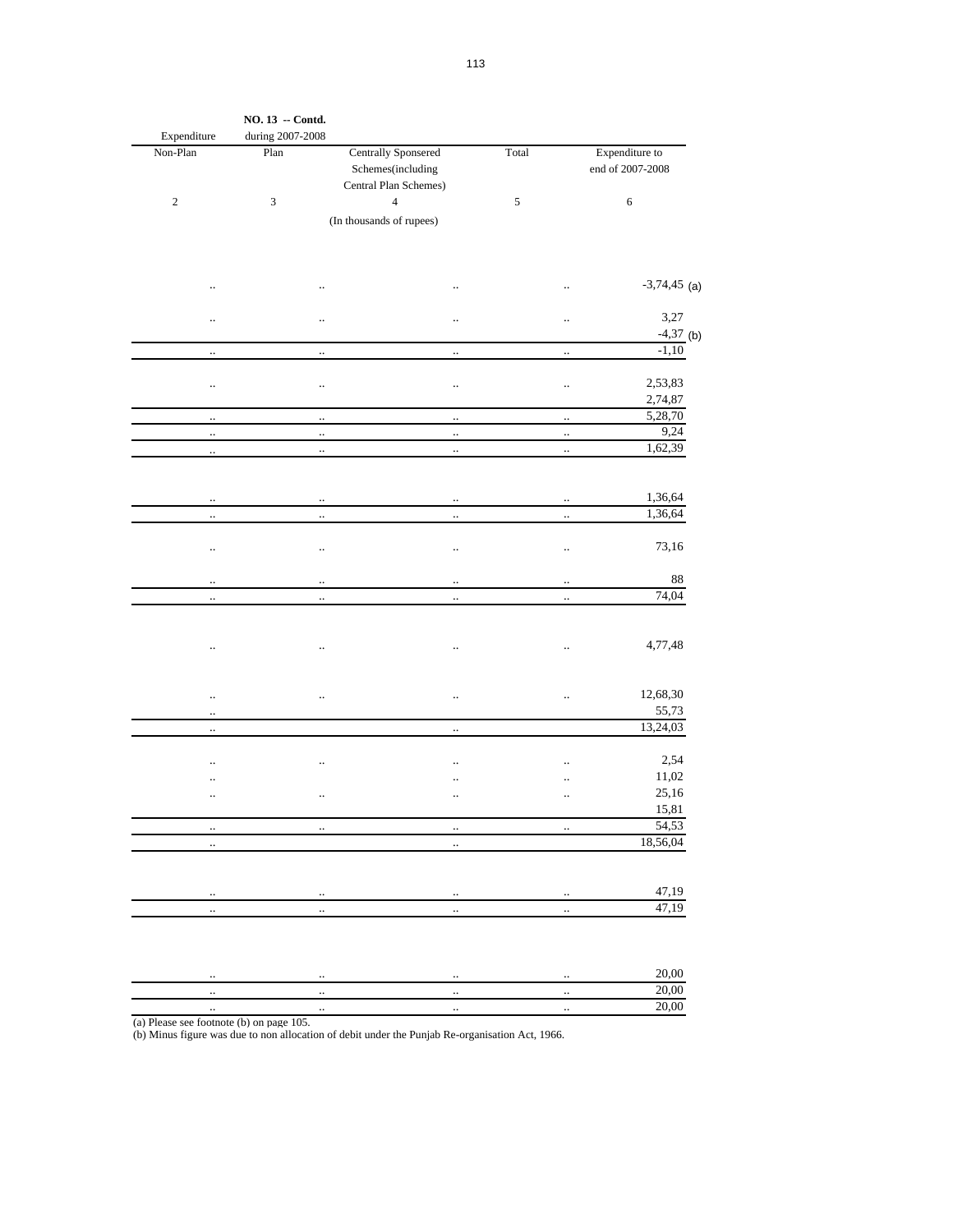| C. Capital Account of Economic Services -contd.                                                    |                     |
|----------------------------------------------------------------------------------------------------|---------------------|
| (a) Capital Account of Agricultre and Allied Activities -contd.                                    |                     |
| 4408 Capital Outlay on Food Storage and Warehousing-                                               |                     |
| $01$ Food-                                                                                         |                     |
| 101 Procurement and Supply-                                                                        |                     |
| <b>Grain Supply Schemes</b>                                                                        |                     |
| 799 Suspense                                                                                       |                     |
|                                                                                                    | Total - 01          |
| 02 Storage and Warehousing-                                                                        |                     |
| 101 Rural Godown Programmes-                                                                       |                     |
| (i) Schemes for Development of Rural Godowns                                                       |                     |
| (ii) Buildings, Construction of Godowns                                                            |                     |
| (iii) Development of Mandies and Factories in Bhakra Areas                                         |                     |
|                                                                                                    | Total-101           |
| 190 Investments in Public Sector and other Undertakings-                                           |                     |
| (i) Haryana Warehousing Corporation, Chandigarh                                                    |                     |
| (ii) Haryana State Co-operative supply and Marketing Federation Limited, Chandigarh                |                     |
|                                                                                                    | Total-190           |
|                                                                                                    | Total - 02          |
|                                                                                                    | <b>Total - 4408</b> |
| 4416 Investments in Agricultural Financial Institutions-                                           |                     |
| 190 Investment in Public Sector and other Undertakings-                                            |                     |
| (i) Hisar-Sirsa Kshetriya Gramin Bank, Hisar                                                       |                     |
| (ii) Ambala - Kurukshetra Kshetriya Gramin Bank, Ambala                                            |                     |
| (iii) Haryana Kshetriya Gramin Bank Gurgaon                                                        |                     |
| (iv) Haryana Kshetriya Gramin Bank Bhiwani                                                         |                     |
|                                                                                                    | <b>Total - 190</b>  |
|                                                                                                    | Total - 4416        |
| 4425 Capital Outlay on Co-Operation-                                                               |                     |
| 107 Investments in Credit Cooperatives-                                                            |                     |
| (i) Class IV Municipal Employees Credit Societies                                                  |                     |
| (ii) Urban Coperative Banks                                                                        |                     |
| (iii) Haryana State Coperative Land Development Bank                                               |                     |
| (iv) Co-operative Agricultural Credit Service Societies                                            |                     |
| (v) Haryana State Cooperative Bank Limited, Chandigarh                                             |                     |
| (vi) Government Contribution to the Share Capital Central/Primary Land Development Banks           |                     |
| (vii) Central Co-operatives Banks                                                                  |                     |
| (viii) Apex Co-operative Banks                                                                     |                     |
| (ix) Housing Federation                                                                            |                     |
|                                                                                                    | Total - 107         |
| 108 Investments in other Cooperatives-                                                             |                     |
| (i) Government contribution to the Share Capital of Cooperative Sugar Mill Federation              |                     |
| (ii) Haryana State Federation of Consumers' Stores, Chandigarh                                     |                     |
| (iii) Haryana State Co-operative Development Federation, Chandigarh                                |                     |
| (iv) Primary Co-operative Consumers' Stores, Chandigarh                                            |                     |
| (v) Government Contribution to the Share Capital of Marketing Co-operatives including fruit grower |                     |
| (vi) Government Contribution as Share Capital to Central Consumer Stores-                          |                     |
| (vii) Integrated Development Programme                                                             |                     |

Total - 108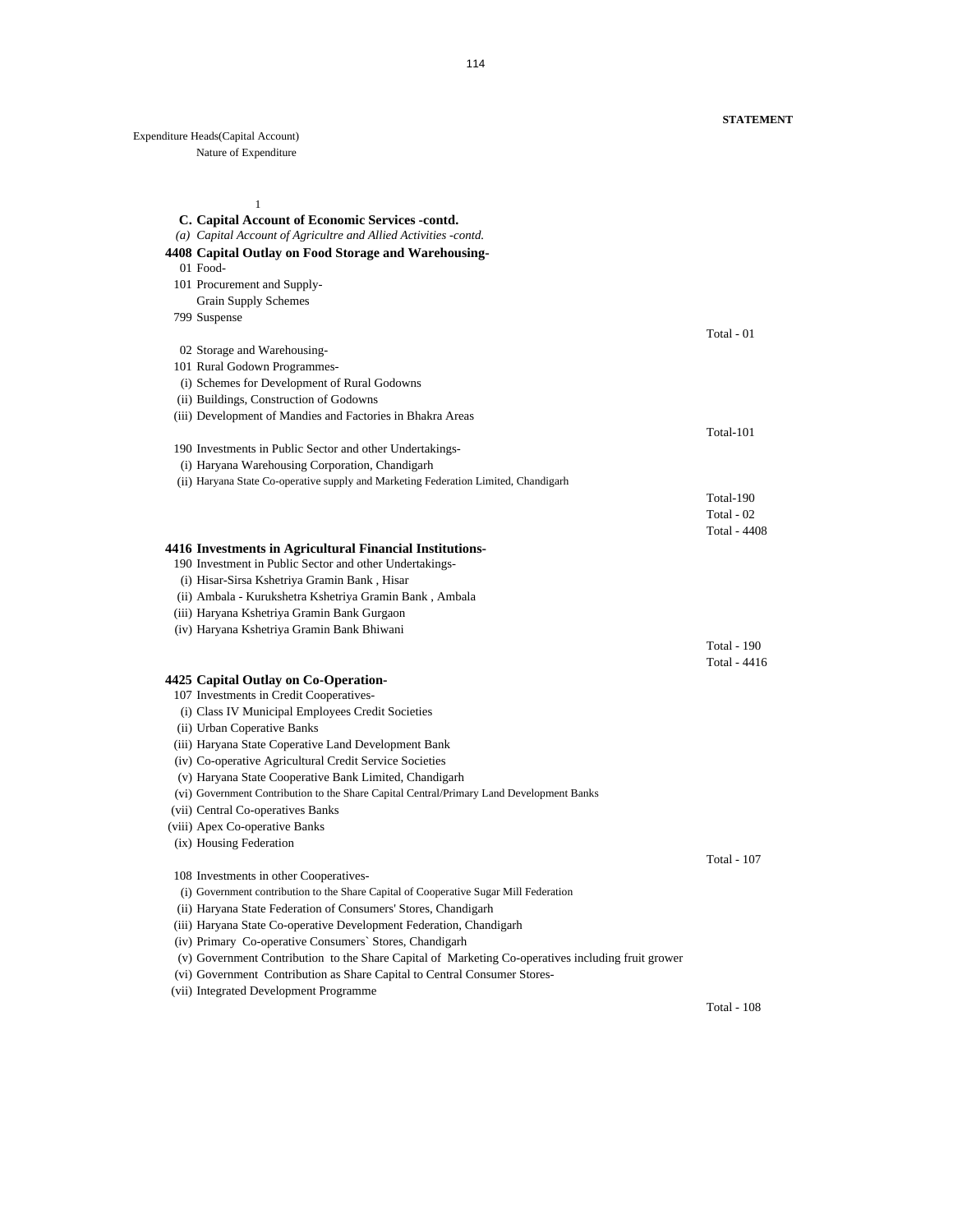|             | NO. 13 -- Contd.            |                            |                      |                                      |
|-------------|-----------------------------|----------------------------|----------------------|--------------------------------------|
| Expenditure | during 2007-2008            |                            |                      |                                      |
| Non-Plan    | Plan                        | <b>Centrally Sponsered</b> | Total                | Expenditure to                       |
|             |                             | Schemes(including          |                      | end of 2007-2008                     |
|             |                             | Central Plan Schemes)      |                      |                                      |
| $\sqrt{2}$  | $\ensuremath{\mathfrak{Z}}$ | $\overline{4}$             | 5                    | $\sqrt{6}$                           |
|             |                             | (In thousands of rupees)   |                      |                                      |
|             |                             |                            |                      |                                      |
| 14,64,19    | $\ldots$                    | $\ddot{\phantom{a}}$       | 14,64,19             | $-2,03,01,28$ (a)<br>$-11,18,39$ (a) |
| 14,64,19    | $\cdot$ .                   | $\ddot{\phantom{0}}$       | <br>14,64,19         | $-2,14,19,67$                        |
|             | $\ddotsc$                   | $\ddotsc$                  |                      |                                      |
|             | $\ddot{\phantom{0}}$        | $\cdot$ .                  | $\cdot$              | 4,72,06                              |
| 19,00       |                             |                            | 19,00                | 6,76,92                              |
|             |                             |                            |                      | $-3,85,44$ (a)                       |
| 19,00       |                             |                            | 19,00                | 7,63,54                              |
| $\cdot$ .   | $\ddot{\phantom{0}}$        | $\cdot$ .                  | $\cdot$ .            | 2,92,04                              |
|             |                             | $\ddot{\phantom{0}}$       | $\ddot{\phantom{a}}$ | 16,18                                |
| $\ddotsc$   |                             | $\ddotsc$                  | $\ddotsc$            | 3,08,22                              |
| 19,00       | $\ldots$                    | $\ldots$                   | 19,00                | 10,71,76                             |
| 14,83,19    |                             | $\ddotsc$                  | 14,83,19             | $-2,03,47,91$                        |
|             |                             |                            |                      | 15,00                                |
|             |                             |                            |                      | 11,25                                |
|             |                             | $\ddot{\phantom{0}}$       |                      | 15,00                                |
|             | $\ddot{\phantom{0}}$        | $\ddot{\phantom{0}}$       | $\ddot{\phantom{0}}$ | 11,25                                |
| $\cdot$ .   | $\ldots$                    | $\ldots$                   | $\ddotsc$            | 52,50                                |
| $\ldots$    | $\ldots$                    | $\ddot{\phantom{a}}$       | $\ddot{\phantom{1}}$ | 52,50                                |
|             |                             |                            |                      | 17                                   |
|             |                             |                            | $\cdot$ .            | $1,10$ (b)                           |
|             | $\cdot\cdot$                |                            | $\cdot$ .            | $1,58,44$ (b)                        |
| ۰.          | $\ldots$<br>48,49           |                            | $\ddotsc$<br>48,49   | 52,68 (b)                            |
|             | 3,95,00                     |                            | 3,95,00              | 5,64,13                              |
|             | 3,75,00                     |                            | 3,75,00              | 30,76,50                             |
| $\ddotsc$   | 2,00,00                     |                            | 2,00,00              | 36,35,17 (b)                         |
| $\cdots$    |                             |                            |                      | 1,00,00                              |
| Ω.          | $\cdot$ .<br>7,00           |                            | $\ddotsc$<br>7,00    |                                      |
|             |                             |                            |                      | 7,00<br>$\overline{75,95,19}$ (b)    |
| $\ldots$    | 10,25,49                    | $\ldots$                   | 10,25,49             |                                      |
|             | $\ddot{\phantom{1}}$        |                            | $\ddot{\phantom{1}}$ |                                      |
|             | 4,00                        |                            | 4,00                 | 74,00                                |
|             |                             |                            | .,                   | 5,40,99                              |
|             |                             |                            |                      | 16,10                                |
|             |                             |                            |                      | 17                                   |
|             |                             |                            |                      | 5,84,81 (b)                          |
|             | $\ldots$                    |                            | $\ldots$             | 3,67,12                              |
|             | 9,22,23                     |                            | 9,22,23              | 50,74,76 (b)                         |
|             | 9,26,23                     | $\ddot{\phantom{a}}$       | 9,26,23              | 66,57,95 (b)                         |

(a) Please see footnote (b) on page 105.

(b) Decreased proforma by Rs. 5,11,10 thousand and Rs. 2,53,53 thousand from minor heads 107 and 108 respectively from the closing balances due to retirement/disinvestment.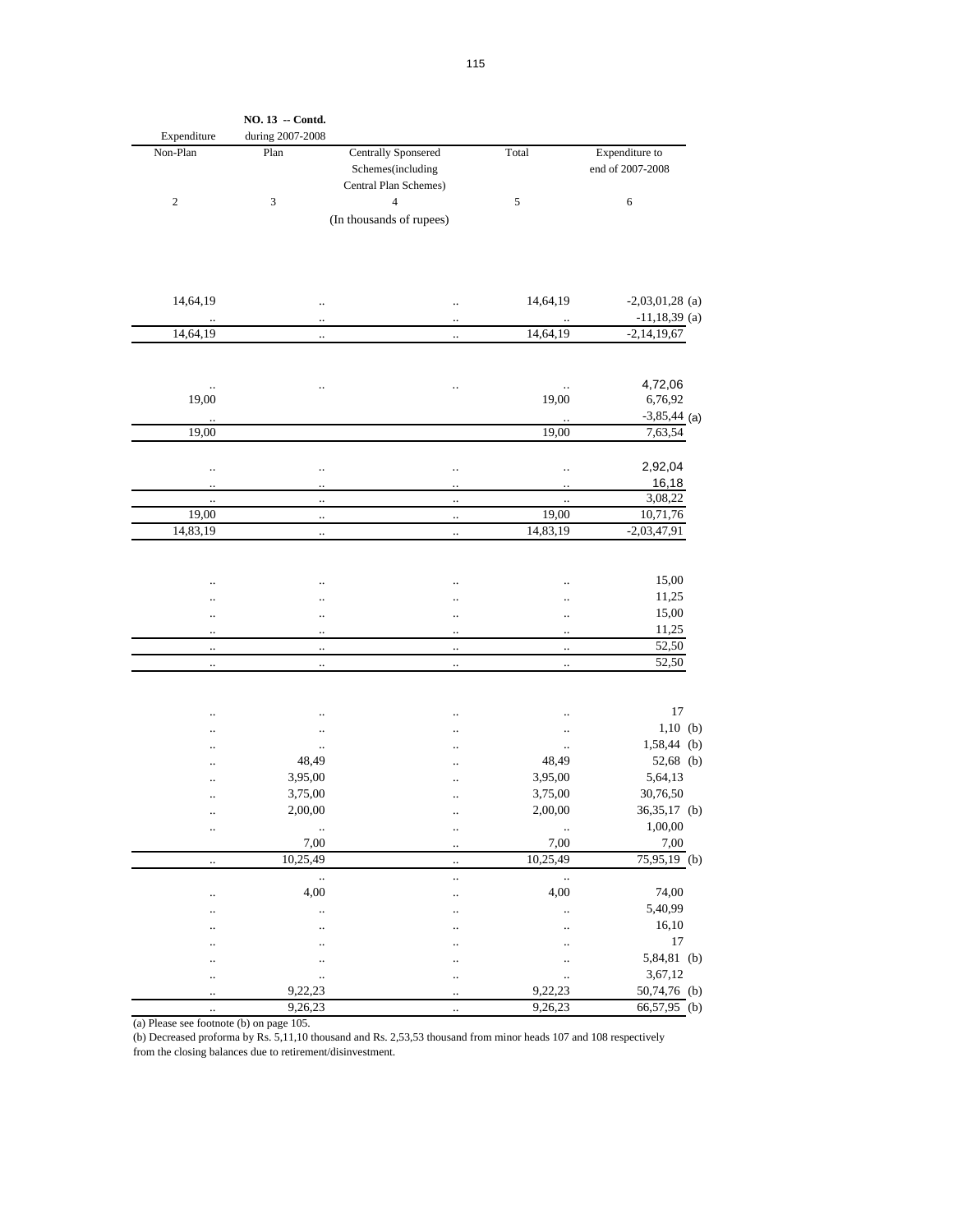Expenditure Heads(Capital Account) Nature of Expenditure

| 1                                                                                                        |              |
|----------------------------------------------------------------------------------------------------------|--------------|
| C. Capital Account of Economic Services -contd.                                                          |              |
| (a) Capital Account of Agricultre and Allied Activities -concld.                                         |              |
| 4425 Capital Outlay on Co-Operation-concld.                                                              |              |
| 190 Investment in Public Sector and other Undertakings-                                                  |              |
| Haryana State Co-operative Supply and Marketing Federation Limited, Chandigarh                           |              |
|                                                                                                          | Total - 190  |
| 800 Other Expenditure                                                                                    |              |
| (i) Scheme for Distribution of Potassic Fertilizers                                                      |              |
| (ii) Scheme for Distribution of (Fertilizer) Ammonium Phosphate                                          |              |
| (iii) Scheme for Distribution of Superphosphate<br>(iv) Scheme for Distribution of Di-Ammonium Phosphate |              |
| (v) Scheme for Distribution of Calcium Ammonium Nitrate                                                  |              |
| (vi) Scheme for Distribution of Urea                                                                     |              |
| (vii) Scheme for Distribution of Ammonium Sulphate                                                       |              |
|                                                                                                          | Total - 800  |
|                                                                                                          | Total - 4425 |
| 4435 Capital Outlay on Other Agricultural Programmes-                                                    |              |
| 01 Marketing and Quality Control-                                                                        |              |
| 190 Investments in Public Sector and other Undertakings-                                                 |              |
| <b>Regional Rural Banks</b>                                                                              |              |
| 800 Other Expenditure-                                                                                   |              |
| Development of Mandies in Bhakra Areas                                                                   |              |
|                                                                                                          | Total - 01   |
|                                                                                                          | Total - 4435 |
| Total - (a)Capital Account of Agricultre and Allied Activities                                           |              |
| (d) Capital Account of Irrigation and Flood Control-                                                     |              |
| *4700 Capital Outlay on Major Irrigation-                                                                |              |
| 02 Western Jamuna Canal including Remodelling Project-                                                   |              |
| 800 Other Expenditure                                                                                    |              |
|                                                                                                          | Total-02     |
| 03 Gurgaon Canal Project-                                                                                |              |
| 800 Other Expenditure                                                                                    |              |
|                                                                                                          | Total-03     |
| 04 Loharu Canal Project-                                                                                 |              |
| 799 Suspense                                                                                             |              |
| 800 Other Expenditure                                                                                    |              |
|                                                                                                          | Total-04     |
| 05 Jawahar Lal Nehru Canal Project-                                                                      |              |
| 800 Other Expenditure                                                                                    |              |
|                                                                                                          | Total-05     |
| 06 Munak Canal Project-<br>800 Other Expenditure                                                         |              |
|                                                                                                          | Total-06     |
| 07 Satluj Yamuna Link Project-                                                                           |              |
| 800 Other Expenditure                                                                                    |              |
|                                                                                                          | Total-07     |
| 08 Hissar Bhakra Canal Project -                                                                         |              |
| 800 Other Expenditure                                                                                    | Total-08     |
| 11 Bhakhra Management Board-                                                                             |              |
| 800 Other Expenditure                                                                                    |              |
|                                                                                                          | Total-11     |

Total-11 \* Due to restructuring of old major head "4701-Capital Outlay on Major and Medium Irrigation" and change in classification, expenditure upto 2004-05 have been taken under minor head 800-Other Expenditure under each sub-major head subject to final adjustment on receipt of details from the Department/State Government .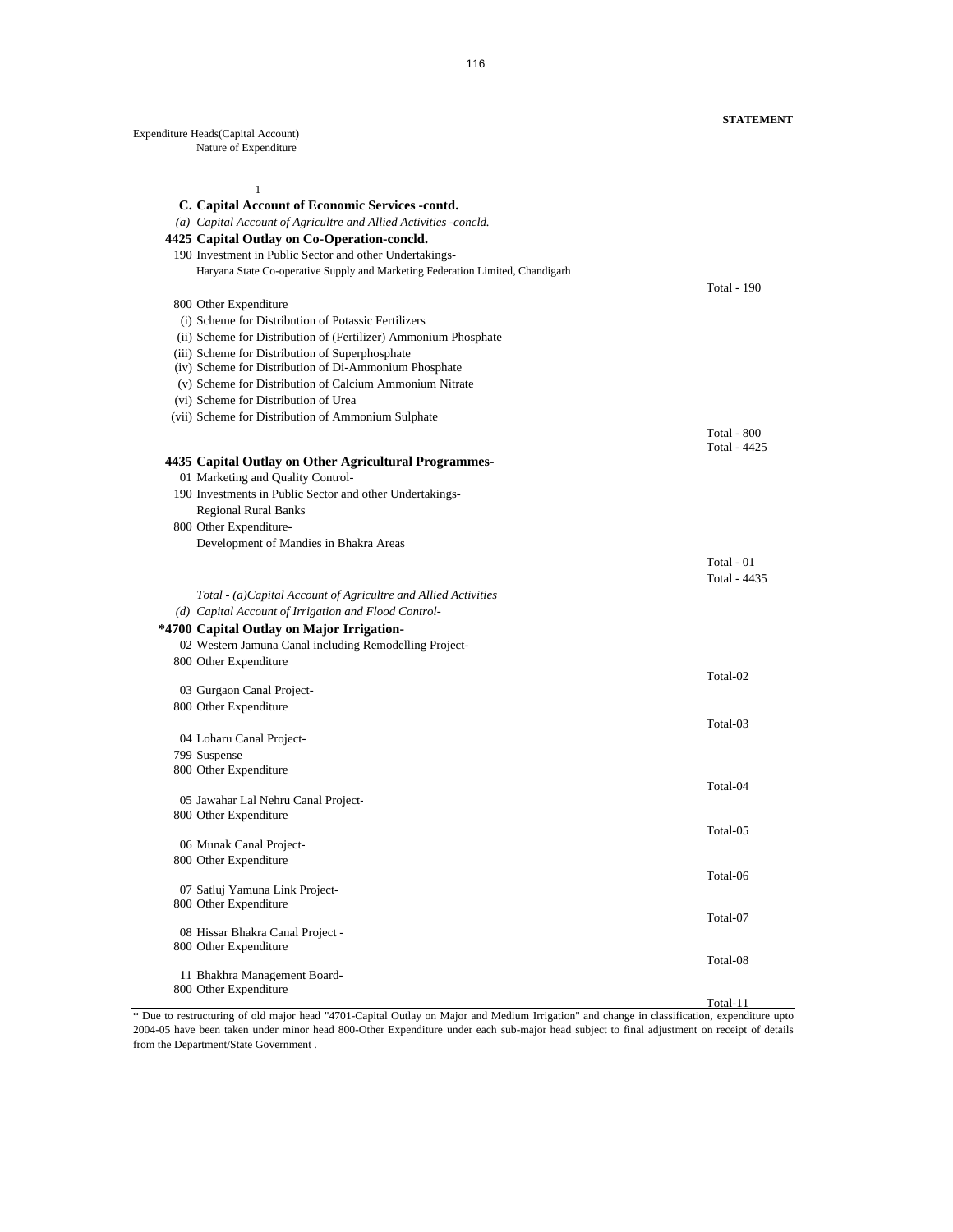| Expenditure          | NO. 13 -- Contd.<br>during 2007-2008 |                                                                     |                                  |                                    |
|----------------------|--------------------------------------|---------------------------------------------------------------------|----------------------------------|------------------------------------|
| Non-Plan             | Plan                                 | <b>Centrally Sponsered</b><br>Schemes(including                     | Total                            | Expenditure to<br>end of 2007-2008 |
| $\sqrt{2}$           | 3                                    | Central Plan Schemes)<br>$\overline{4}$<br>(In thousands of rupees) | $\sqrt{5}$                       | $\sqrt{6}$                         |
|                      |                                      |                                                                     |                                  |                                    |
| $\cdot$ .            | $\ddotsc$                            | $\ddot{\phantom{0}}$                                                | $\ddotsc$                        | 3,17                               |
| $\ddot{\phantom{0}}$ | $\ddot{\phantom{0}}$                 | $\ddot{\phantom{0}}$                                                | $\ddot{\phantom{a}}$             | 3,17                               |
| $\cdot$ .            | $\ddotsc$                            | $\ldots$                                                            | $\ldots$                         | 35,46                              |
|                      | $\ddot{\phantom{a}}$                 | $\ddot{\phantom{a}}$                                                |                                  | 46,65                              |
|                      |                                      | $\ddot{\phantom{a}}$                                                |                                  | 5,65                               |
|                      |                                      |                                                                     |                                  | $-1,86,24$ (a)<br>27,80            |
|                      |                                      | $\ddot{\phantom{a}}$                                                |                                  |                                    |
| $\cdot$ .            | $\ddot{\phantom{0}}$                 | $\ddotsc$                                                           |                                  | 1,57,88                            |
| $\ddotsc$            | $\ddot{\phantom{a}}$                 | $\ddot{\phantom{a}}$                                                |                                  | $-45,96$ (a)<br>41,24              |
|                      | 19,51,72                             |                                                                     | 19,51,72                         | 1,42,97,55(b)                      |
|                      |                                      |                                                                     |                                  |                                    |
| $\ddot{\phantom{0}}$ | $\ddotsc$                            | $\ddotsc$                                                           | $\ddotsc$                        | 3,98,41 (c)                        |
| $\cdot$ .            | $\ddotsc$                            | $\cdot$ .                                                           | $\ddot{\phantom{0}}$             | $-6,06,02$ (a)                     |
| ä,                   | $\ddotsc$                            | $\ddotsc$                                                           |                                  | $-2,07,61$ (c)                     |
|                      | $\ldots$                             | $\ldots$                                                            |                                  | $-2,07,61$ (c)                     |
| 14,83,19             | 19,51,72                             | $\ddotsc$                                                           | 34,34,91                         | $-39,09,17$ (b)(c)                 |
|                      |                                      |                                                                     |                                  |                                    |
|                      |                                      |                                                                     |                                  | 38,99,42                           |
|                      |                                      |                                                                     |                                  | 38,99,42                           |
|                      | 29                                   | $\ddotsc$                                                           | 29                               | 32,15,67                           |
|                      | 29                                   |                                                                     | 29                               | 32,15,67                           |
|                      |                                      |                                                                     |                                  | $-34,51$ (a)                       |
| $\ddotsc$            | $\ddot{\phantom{0}}$<br>32,69        | $\ldots$<br>$\ldots$                                                | $\cdot$ .<br>32,69               | 47,72,03                           |
| $\ldots$             | 32,69                                |                                                                     | 32,69                            | 47, 37, 52                         |
|                      | $\ddot{\phantom{0}}$<br>22,92,44     |                                                                     | $\ddot{\phantom{0}}$<br>22,92,44 | 2,08,85,34                         |
|                      | 22,92,44                             |                                                                     | 22,92,44                         | 2,08,85,34                         |
|                      | $\ddot{\phantom{0}}$                 |                                                                     |                                  |                                    |
|                      |                                      |                                                                     |                                  | 7,46,52                            |
|                      |                                      |                                                                     |                                  | 7,46,52                            |
|                      |                                      |                                                                     |                                  | 2,63,67,01                         |
|                      |                                      |                                                                     |                                  | 2,63,67,01                         |
|                      |                                      |                                                                     |                                  | 39,35                              |
|                      |                                      |                                                                     |                                  | 39,35                              |
|                      |                                      |                                                                     |                                  | 7,97                               |
|                      |                                      |                                                                     |                                  | 7,97                               |

(a) Please see footnote (b) on page 105.

(b) Please see footnote (b) on page 115.

(c) Decreased proforma by Rs.2,43,13 thousand from the closing balances due to retirement/disinvestment.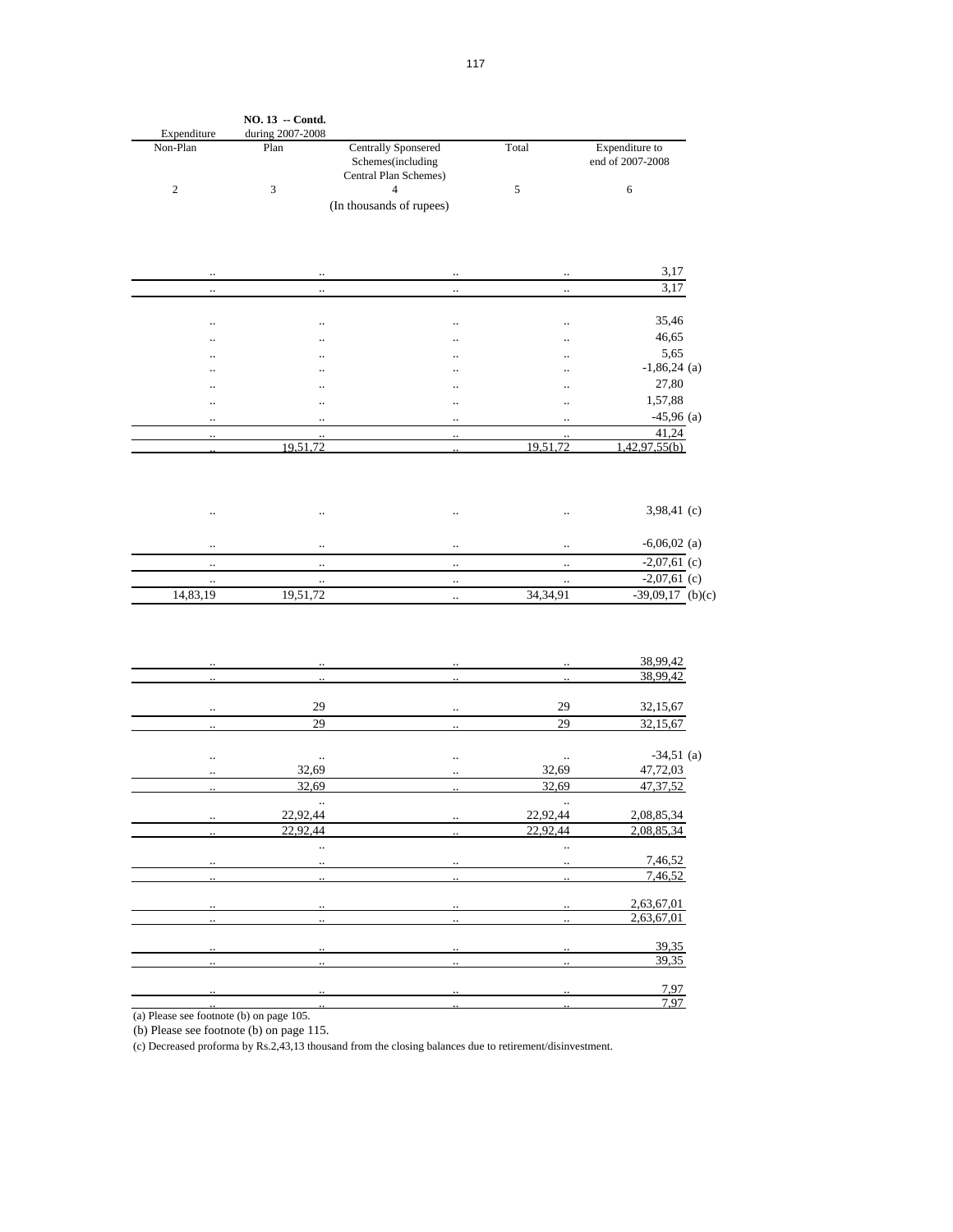Total-08

## Expenditure Heads(Capital Account) Nature of Expenditure 1 **C. Capital Account of Economic Services -contd.** *(d) Capital Account of Irrigation and Flood Control-contd.* **4700 Capital Outlay on Major Irrigation-concld.** 13 Modernisation and Lining of Canal System-800 Other Expenditure Total-13 14 Dadupur Nalvi Irrigation Project-800 Other Expenditure Total-14 15 Lining of Channels-800 Other Expenditure Total-15 16 Rehabilitation of Existing channels/Drainage System-800 Other Expenditure Total-16 18 Non commercial Irrigation Projects-800 Other Expenditure Total-18 19 Construction of New Tajewala Barrage-800 Other Expenditure Total-19 20 Jhajjar Lift Irrigation Scheme-800 Other Expenditure Total-20 21 Mewat Lift Irrigation Scheme-800 Other Expenditure Total-21 22 Construction of Hathni Kund Barrage-800 Other Expenditure Total-22 23 Western Jamuna Canal Augmentation Feeder Projects-800 Other Expenditure Total-23 Total-4700 **\*4701 Capital Outlay on Medium Irrigation** 04 Augmentation Canal Project-800 Other Expenditure Total-04 05 Rewari Lift Irrigation Project-800 Other Expenditure Total-05 06 New Minor for equitable distribution of Water-800 Other Expenditure Total-06 07 Improvement of Old/existing Channels under NABARD-800 Other Expenditure Total-07 08 Jui Canal Project-800 Other Expenditure

\* Please see footnote \* on page 116.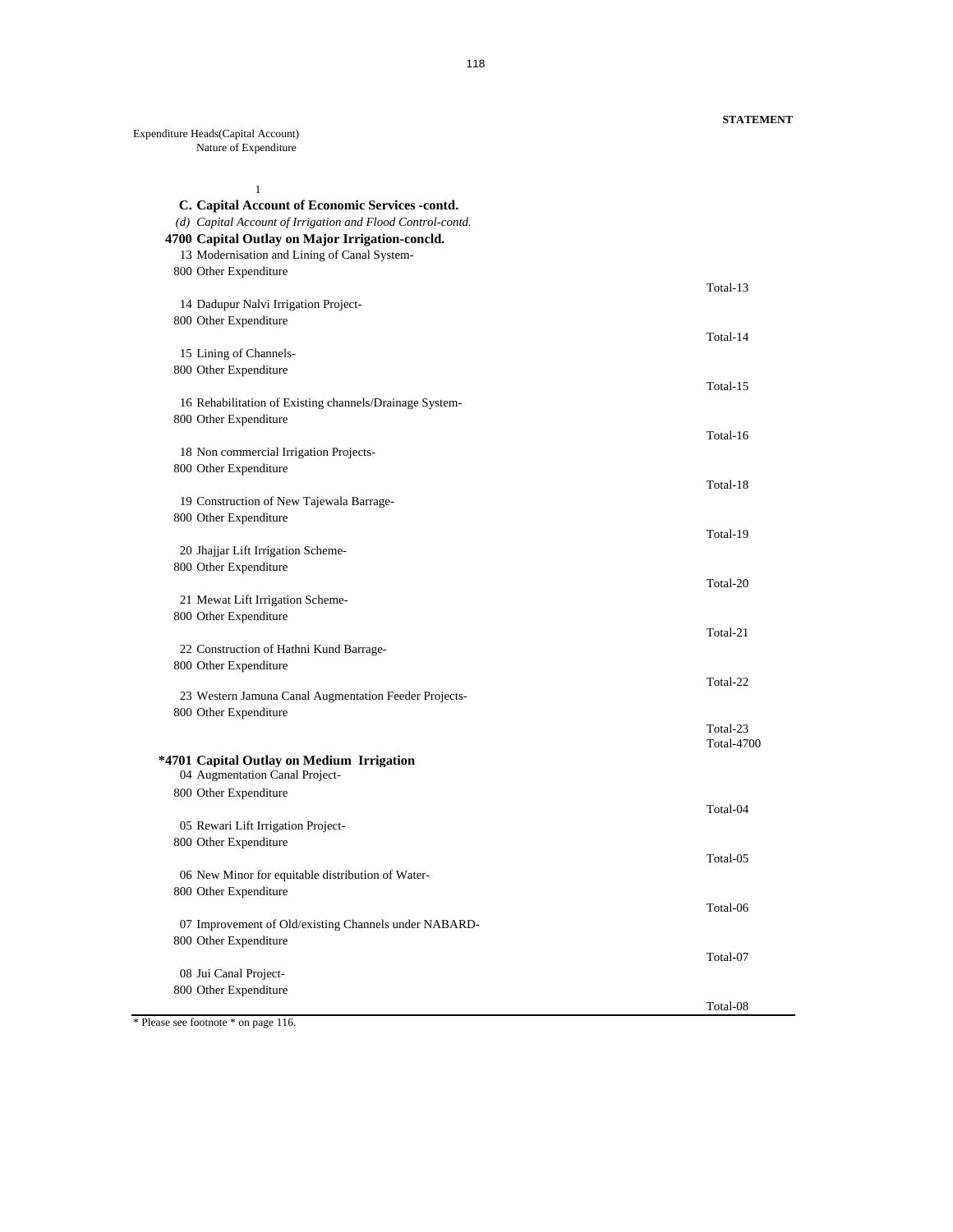|                      | NO. 13 -- Contd.                 |                                                 |                      |                                    |
|----------------------|----------------------------------|-------------------------------------------------|----------------------|------------------------------------|
| Expenditure          | during 2007-2008                 |                                                 |                      |                                    |
| Non-Plan             | Plan                             | <b>Centrally Sponsered</b><br>Schemes(including | Total                | Expenditure to<br>end of 2007-2008 |
|                      | $\overline{3}$                   | Central Plan Schemes)<br>$\overline{4}$         |                      |                                    |
| $\overline{c}$       |                                  | (In thousands of rupees)                        | $\sqrt{5}$           | 6                                  |
|                      |                                  |                                                 |                      |                                    |
|                      | $\ddot{\phantom{0}}$             |                                                 |                      | 6,59,57,82                         |
| .,                   | $\ddot{\phantom{a}}$             | $\ddotsc$                                       |                      | 6,59,57,82                         |
|                      |                                  |                                                 |                      |                                    |
| $\ddot{\phantom{a}}$ | 73,19,66                         |                                                 | 73,19,66             | 87,59,88                           |
| $\ddotsc$            | 73,19,66                         | $\ddotsc$                                       | 73,19,66             | 87,59,88                           |
| $\cdot$ .            | 2,10,58,36                       |                                                 | 2,10,58,36           | 3,48,88,18                         |
| .,                   | 2,10,58,36                       |                                                 | 2,10,58,36           | 3,48,88,18                         |
|                      |                                  |                                                 |                      |                                    |
|                      | 1,20,98,40                       |                                                 | 1,20,98,40           | 8,92,66,76                         |
| .,                   | 1,20,98,40                       |                                                 | 1,20,98,40           | 8,92,66,76                         |
| Ω.                   |                                  |                                                 | $\ddot{\phantom{a}}$ | 1,23,20,75                         |
|                      |                                  | $\ddot{\phantom{a}}$                            | .,                   | 1,23,20,75                         |
|                      |                                  |                                                 |                      |                                    |
|                      | $\ddot{\phantom{0}}$             |                                                 |                      | 1,45,47,16                         |
| $\ddot{\phantom{a}}$ | $\ddot{\phantom{a}}$             | $\ddotsc$                                       | $\ddot{\phantom{a}}$ | 1,45,47,16                         |
| $\ddot{\phantom{a}}$ | $\ddotsc$                        | $\ddot{\phantom{a}}$                            | $\ddot{\phantom{a}}$ | 83,36                              |
| $\ldots$             | $\ldots$                         | $\ldots$                                        | $\ldots$             | 83,36                              |
|                      |                                  |                                                 |                      |                                    |
| $\cdot$              | $\ldots$<br>$\ddot{\phantom{a}}$ | $\cdot$ .                                       | $\ldots$             | 40,79<br>40,79                     |
| ä,                   |                                  | $\ddotsc$                                       | $\ddot{\phantom{a}}$ |                                    |
|                      |                                  | Ω.                                              |                      | 2,41,52,59                         |
|                      |                                  |                                                 |                      | 2,41,52,59                         |
| $\cdot$ .            | $\ddot{\phantom{0}}$             |                                                 |                      | 15,08,80                           |
|                      |                                  | $\ddotsc$                                       |                      | 15,08,80                           |
| а.                   | 4,28,01,84                       | $\mathbf{u}$                                    | 4,28,01,84           | 31,14,24,89                        |
|                      |                                  |                                                 |                      |                                    |
|                      |                                  |                                                 |                      | 6,89,28                            |
|                      |                                  |                                                 |                      | 6,89,28                            |
|                      |                                  |                                                 |                      |                                    |
|                      |                                  |                                                 |                      | 2,28                               |
|                      |                                  |                                                 |                      | 2,28                               |
|                      | 1,88,34                          |                                                 | 1,88,34              | 43,11,36                           |
|                      | 1,88,34                          |                                                 | 1,88,34              | 43,11,36                           |
|                      |                                  |                                                 |                      |                                    |
|                      | 3,08,42,96                       |                                                 | 3,08,42,96           | 14, 19, 39, 46                     |
| $\ddotsc$            | 3,08,42,96                       | $\ldots$                                        | 3,08,42,96           | 14, 19, 39, 46                     |
| $\cdot$ .            |                                  |                                                 |                      | 11,38,20                           |
| .,                   |                                  |                                                 |                      | 11,38,20                           |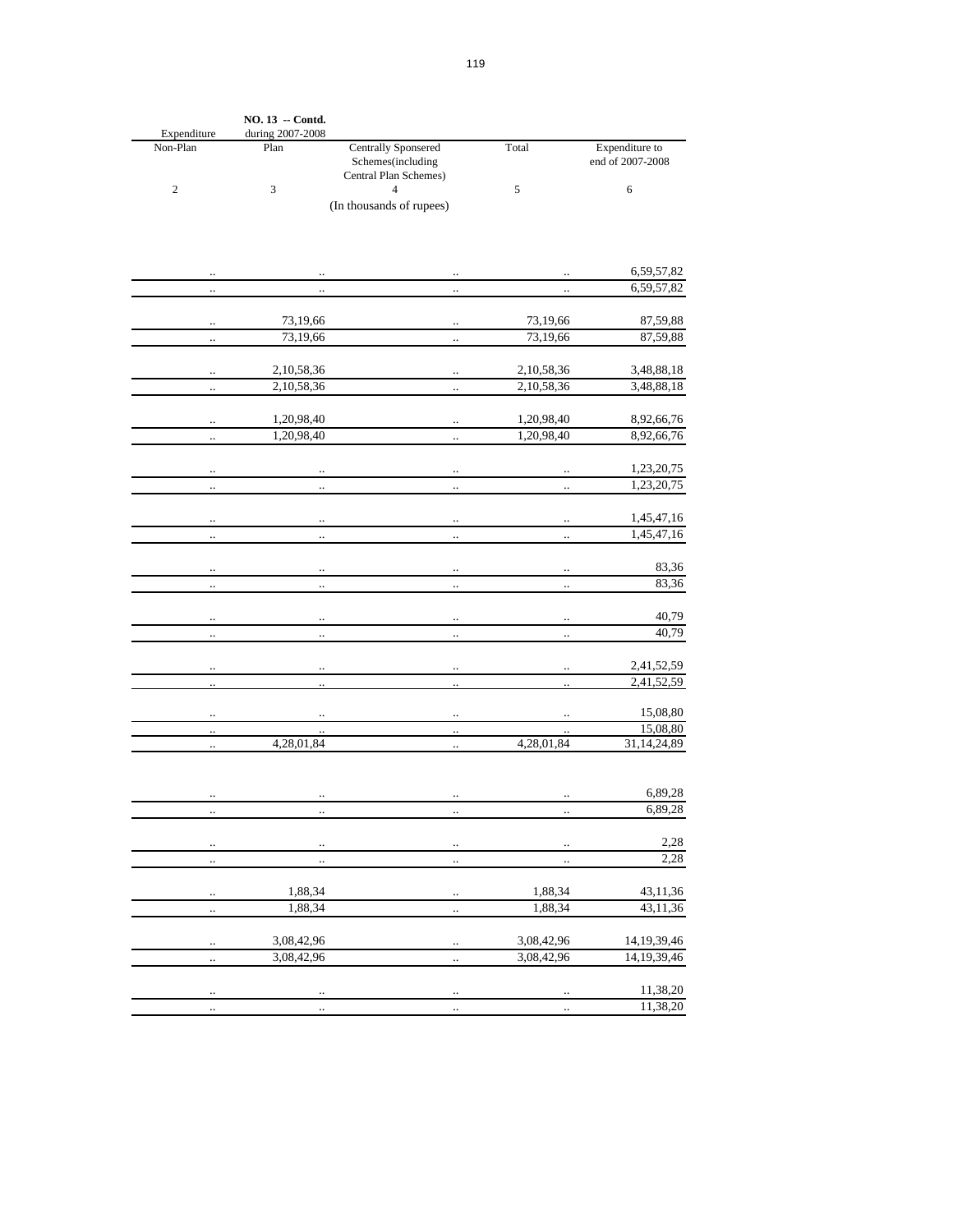#### Expenditure Heads(Capital Account) Nature of Expenditure

| $\mathbf{1}$                                                                          |                   |
|---------------------------------------------------------------------------------------|-------------------|
| C. Capital Account of Economic Services -contd.                                       |                   |
| (d) Capital Account of Irrigation and Flood Control -contd.                           |                   |
| 4701 Capital Outlay on Medium Irrigation -concld.                                     |                   |
| 09 Naggal Lift Irrigation Scheme-                                                     |                   |
| 800 Other Expenditure                                                                 |                   |
|                                                                                       | Total-09          |
| 10 Siwani Lift Irrigation Project-                                                    |                   |
| 800 Other Expenditure                                                                 |                   |
|                                                                                       | Total-10          |
| 11 Remodelling of tail Sirsa Branch to feed Fatehabad Branch-                         |                   |
| 800 Other Expenditure                                                                 |                   |
|                                                                                       | Total-11          |
|                                                                                       |                   |
| 12 Storage of kotla Bhindwas and Ottu Lake-                                           |                   |
| 800 Other Expenditure                                                                 |                   |
|                                                                                       | Total-12          |
| 13 Ladwa Irrigation Scheme-                                                           |                   |
| 800 Other Expenditure                                                                 |                   |
|                                                                                       | Total-13          |
| 14 Water Resources consolidated Project -                                             |                   |
| 800 Other Expenditure                                                                 |                   |
|                                                                                       | Total-14          |
| 15 Project estimate for improvement and upkeeping of Budkhal and Surajkund lake-      |                   |
| 800 Other Expenditure                                                                 |                   |
|                                                                                       | Total-15          |
| 16 Barwala Link Scheme-                                                               |                   |
| 800 Other Expenditure                                                                 |                   |
|                                                                                       | Total-16          |
| 17 Razing capacity of Bibipur Lake-                                                   |                   |
| 800 Other Expenditure                                                                 |                   |
|                                                                                       | Total-17          |
|                                                                                       |                   |
| 18 Lining Delhi parallel Branch-                                                      |                   |
| 800 Other Expenditure                                                                 |                   |
|                                                                                       | Total-18          |
| 80 General-                                                                           |                   |
| 004 Research                                                                          |                   |
| 005 Survey and Investigation                                                          |                   |
| 052 Machinery and Equipment-Strengthening Data Collection                             |                   |
|                                                                                       |                   |
|                                                                                       |                   |
| 800 Other Expenditure                                                                 |                   |
|                                                                                       | Total-80          |
|                                                                                       |                   |
|                                                                                       |                   |
|                                                                                       | <b>Total-4701</b> |
| 4702 Capital Outlay on Minor Irrigation-                                              |                   |
| 102 Ground Water                                                                      |                   |
| 800 Other Expenditure-                                                                |                   |
| Subsidy to Haryana State Minor Irrigation (Tubewells) Corporation Limited, Chandigarh |                   |
|                                                                                       |                   |
| Minor Irrigation Scheme                                                               |                   |
| Investments-                                                                          |                   |
| Haryana State Minor Irrigation (Tubewells) Corporation Limited, Chandigarh            |                   |
|                                                                                       | Total-800         |

Total - 4702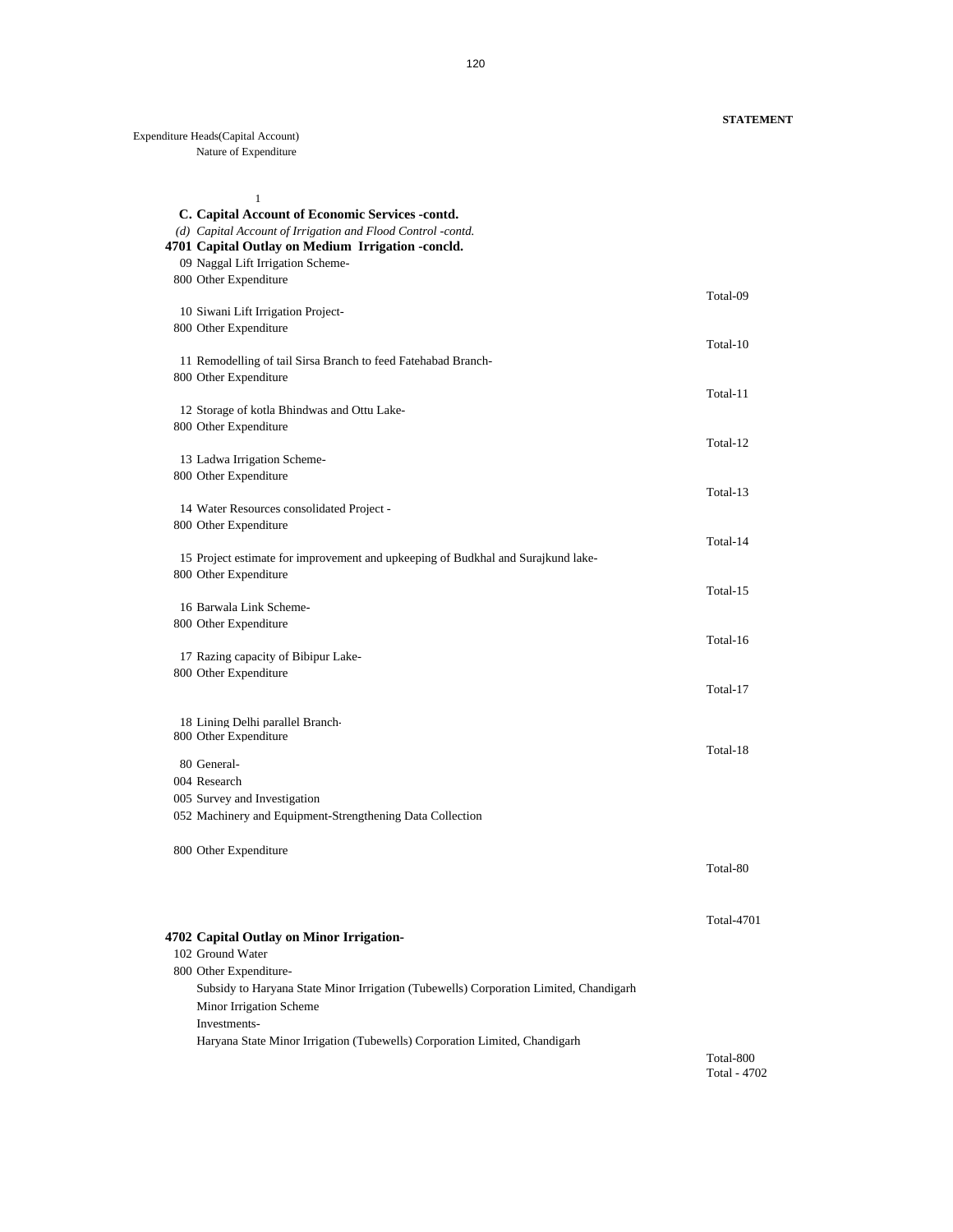| Expenditure          | $110.12 - \text{Coulu.}$<br>during 2007-2008 |                          |                      |                  |
|----------------------|----------------------------------------------|--------------------------|----------------------|------------------|
| Non-Plan             | Plan                                         | Centrally Sponsered      | Total                | Expenditure to   |
|                      |                                              | Schemes(including        |                      | end of 2007-2008 |
|                      |                                              | Central Plan Schemes)    |                      |                  |
| $\sqrt{2}$           | $\sqrt{3}$                                   | $\overline{4}$           | $\sqrt{5}$           | $\sqrt{6}$       |
|                      |                                              | (In thousands of rupees) |                      |                  |
|                      |                                              |                          |                      |                  |
|                      |                                              |                          |                      |                  |
|                      |                                              |                          |                      |                  |
| $\cdot$ .            |                                              | $\ddot{\phantom{0}}$     | $\ldots$             | 6,38,25          |
| .,                   |                                              |                          | $\ddot{\phantom{a}}$ | 6,38,25          |
|                      |                                              |                          |                      |                  |
| $\ddotsc$            | $\ldots$                                     | $\ldots$                 | $\ddot{\phantom{a}}$ | 29,45,30         |
|                      | $\ldots$                                     | $\ddotsc$                | $\ldots$             | 29,45,30         |
|                      |                                              |                          |                      |                  |
| $\ddotsc$            | $\ldots$                                     | $\ldots$                 | $\ldots$             | $\sqrt{5}$       |
| .,                   | $\ddotsc$                                    | $\ddotsc$                |                      | $\overline{5}$   |
|                      |                                              |                          |                      |                  |
| $\cdot$ .            | $\ldots$                                     | $\ldots$                 | $\ldots$             | 7,84,05          |
| $\ddotsc$            | $\ddotsc$                                    | $\ddotsc$                | $\ddotsc$            | 7,84,05          |
|                      |                                              |                          |                      |                  |
|                      |                                              |                          | $\ddot{\phantom{a}}$ | $\mathbf{1}$     |
| $\ddot{\phantom{a}}$ | $\ldots$                                     | $\ddotsc$                |                      | $\,1$            |
| .,                   | .,                                           | $\ddotsc$                | .,                   |                  |
|                      |                                              |                          |                      |                  |
|                      |                                              |                          | $\ldots$             | 26,61,07         |
| Ω,                   | $\ddot{\phantom{a}}$                         | $\ddotsc$                | $\ddotsc$            | 26,61,07         |
|                      |                                              |                          |                      |                  |
|                      | $\ldots$                                     | $\ldots$                 | $\ddotsc$            | 13,45            |
| $\ldots$             | $\cdot$ .                                    | $\ddotsc$                | $\ldots$             | 13,45            |
|                      |                                              |                          |                      |                  |
| $\cdot\cdot$         | $\ldots$                                     | $\ldots$                 | $\ldots$             | 78,22            |
| $\ddot{\phantom{a}}$ | $\ddotsc$                                    | $\ddotsc$                | $\ddotsc$            | 78,22            |
|                      |                                              |                          |                      |                  |
| Ω.                   | $\ddotsc$                                    | $\ldots$                 | $\ddot{\phantom{a}}$ | 2,07,58          |
| $\ldots$             | $\cdot$ .                                    | $\ddotsc$                | $\ddotsc$            | 2,07,58          |
|                      |                                              |                          |                      |                  |
|                      |                                              |                          |                      |                  |
|                      |                                              |                          |                      | 6,87,34          |
|                      |                                              |                          |                      | 6,87,34          |
|                      |                                              |                          |                      | 66,99,66         |
|                      |                                              |                          | $\ldots$             |                  |
|                      | 76,68                                        |                          | 76,68                | 1,61,98,92       |
|                      | 25,62                                        |                          | 25,62                | 44,46,37         |
|                      | 53,72,11}                                    |                          |                      |                  |
| ۰.                   | 29,88,03}                                    |                          | 83,60,14             | 1,50,59,27       |
|                      | 53, 72, 11                                   |                          |                      |                  |
|                      | 30,90,33}                                    | $\ddot{\phantom{a}}$     | 84,62,44             | 4,24,04,22       |
|                      | 53,72,11}                                    |                          |                      |                  |
|                      | 3,41,21,63}                                  |                          | 3,94,93,74           | 19,85,00,12      |
|                      |                                              |                          |                      |                  |
|                      |                                              |                          |                      | 31,99,44         |
| $\cdot$ .            | $\ddotsc$                                    |                          | $\ddot{\phantom{0}}$ |                  |
|                      |                                              |                          |                      | 4,96,94,42       |
|                      |                                              |                          |                      |                  |
|                      |                                              |                          |                      | 10,88,06         |
|                      |                                              |                          |                      |                  |
|                      |                                              |                          |                      | 10,89,10         |
|                      | $\ldots$                                     | $\ldots$                 | $\ddotsc$            | 5,18,71,58       |
| .,                   | $\ddotsc$                                    | $\ldots$                 | $\ddot{\phantom{a}}$ | 5,50,71,02       |

**NO. 13 -- Contd.**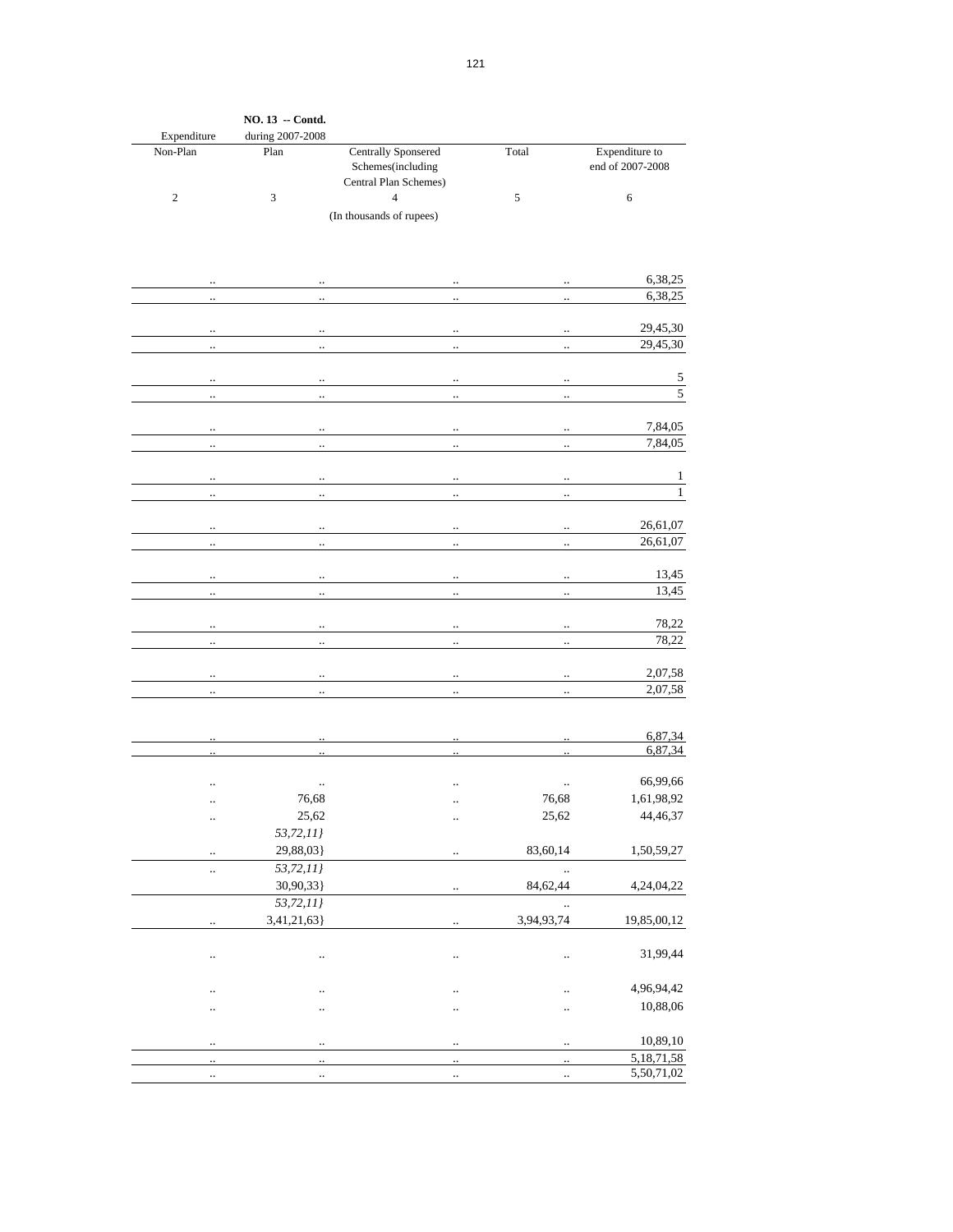Expenditure Heads(Capital Account)

Nature of Expenditure

#### **C. Capital Account of Economic Services -contd.**

*(d) Capital Account of Irrigation and Flood Control -concld.*

### **4711 Capital Outlay on Flood Conrtol projects-**

01 Flood Control

1

- 201 Drainage and Flood Control Project
- 202 Ujjina Diversion Drain Scheme
- 203 Anti Water--Logging Scheme
- 204 Minor Irrigation Scheme
- 205 Jagadhari Tubewells Projects
- 206 Installation of 128 Tubewells in Western Yamuna Canal Tract
- 207 Gurgaon Canal Project
- 208 Drainage Project
- 209 Investigation and Research Scheme
- 210 Massani Barrage Project
- 299 Other Schemes each costing Rs.one crore and less
- 800 Other Expenditure

| Total - 01   |
|--------------|
| Total - 4711 |

*Total - (d)Capital Account of Irrigation and Flood Control*

*(e) Capital Account of Energy-*

#### **4801 Capital Outlay on Power Projects-**

| 01 Hydel Generation-                                     |                     |
|----------------------------------------------------------|---------------------|
| 201 Bhakra Nangal Project                                |                     |
| 202 Nangal-Hydro-Electric Scheme                         |                     |
|                                                          | Total $-01$         |
| 02 Thermal Power Generation-                             |                     |
| 190 Investments in Public Sector and other Undertakings- |                     |
| Haryana State Electricity Board*                         |                     |
|                                                          | Total $-02$         |
| 05 Transmission and Distribution-                        |                     |
| 190 Investments in Public Sector and other Undertakings- |                     |
| (i) Haryana Vidyut Parsaran Nigam Limited                |                     |
| (ii) Haryana Power Generation Limited                    |                     |
| (iii) Uttar Haryana Bijli Vitran Nigam Limited           |                     |
| (iv) Dakshin Haryana Bijli Vitran Nigam Limited          |                     |
|                                                          | Total-190           |
| 201 Beas Transmission Line Project                       |                     |
|                                                          | Total $-05$         |
| 80 General                                               |                     |
| 800 Other Expenditure                                    |                     |
|                                                          | Total - 80          |
|                                                          | <b>Total - 4801</b> |
|                                                          |                     |

*Total - (e)Capital Account of Energy*

\* The Board was transformed into (I) Haryana Power Generation Limited and (ii) Haryana Vidyut Prasaran Nigam Limited vide Haryana Government notification dated 14th August 1998. Its Assets and Liabilities are yet to be adjusted in accounts.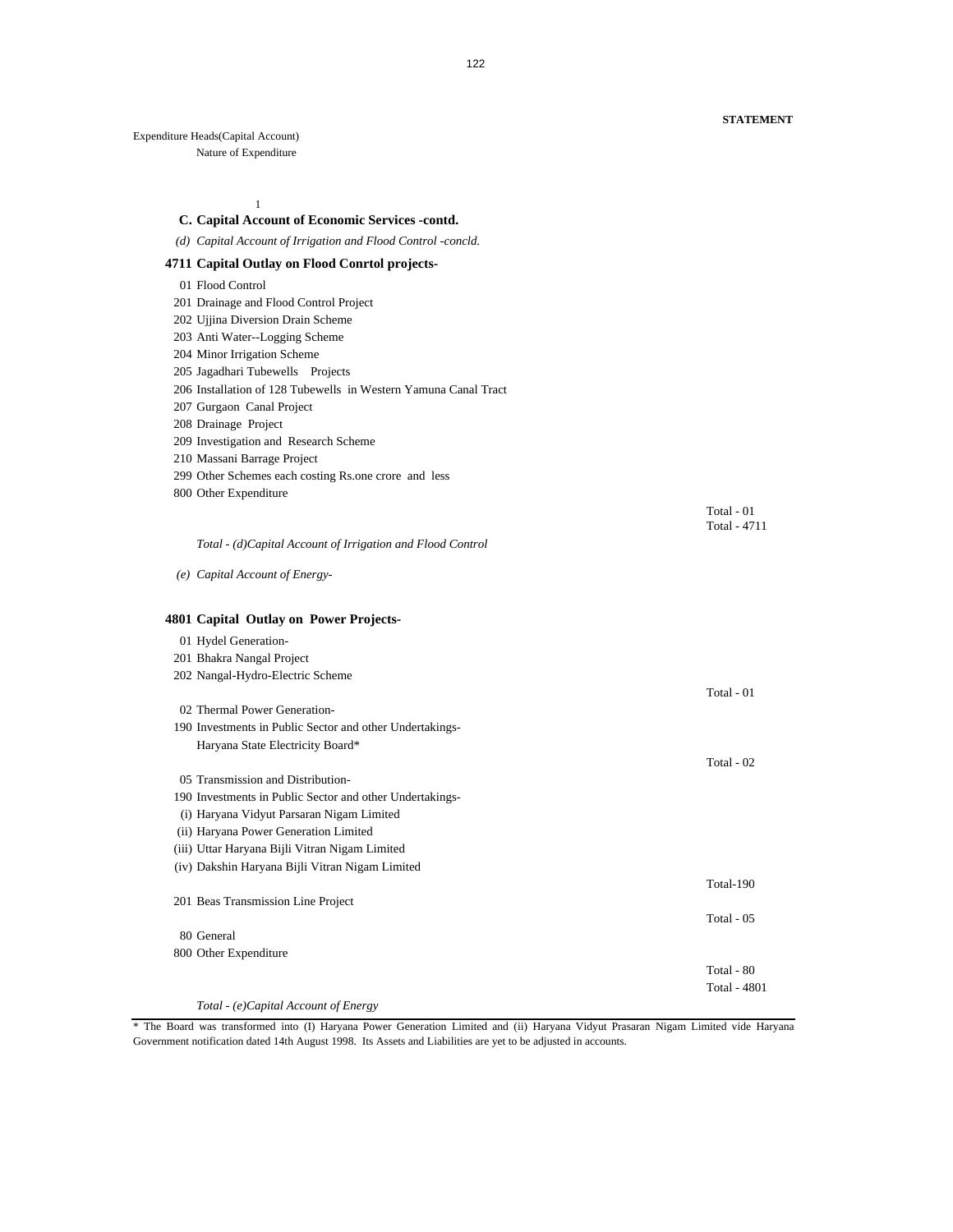| Expenditure  | NO. 13 -- Contd.<br>during 2007-2008 |                            |                      |                  |
|--------------|--------------------------------------|----------------------------|----------------------|------------------|
| Non-Plan     | Plan                                 | <b>Centrally Sponsered</b> | Total                | Expenditure to   |
|              |                                      | Schemes(including          |                      | end of 2007-2008 |
|              |                                      | Central Plan Schemes)      |                      |                  |
| $\sqrt{2}$   | 3                                    | $\overline{4}$             | 5                    | 6                |
|              |                                      | (In thousands of rupees)   |                      |                  |
|              |                                      |                            |                      |                  |
| Ω.           | 64,48,76                             |                            | 64,48,76             | 2,91,86,94       |
|              |                                      |                            |                      | 48,59,52         |
|              |                                      |                            |                      | 5,70,49          |
|              | $\ddot{\phantom{0}}$                 |                            |                      | 1,24,29          |
|              |                                      |                            |                      | 1,13,01          |
|              |                                      |                            |                      | 64,94            |
|              |                                      |                            |                      | 1,51,11          |
|              |                                      |                            |                      | 3,78,62          |
|              |                                      |                            |                      | 1,07,34          |
|              |                                      |                            |                      | 34,64,70         |
|              |                                      |                            |                      | 1,48,28          |
|              |                                      |                            | $\ddot{\phantom{a}}$ | 1,22,96,68       |
| $\cdot\cdot$ | 64,48,76                             | $\cdot$ .                  | 64,48,76             | 5,14,65,92       |
| $\ddotsc$    | 64,48,76                             | $\ldots$                   | 64,48,76             | 5,14,65,92       |
|              | 53, 72, 11                           |                            |                      |                  |
|              | 8, 33, 72, 23}                       |                            | 8,87,44,34           | 61,64,61,95      |

| $\cdot$ . | $\cdot$ . | $\cdot$ . | $\cdot$ . | $-84,27$ (a)<br>$-5,25,02$ |
|-----------|-----------|-----------|-----------|----------------------------|
| $\cdot$ . | $\cdot$ . | $\cdots$  | $\cdot$ . |                            |

|  |            | <br>           | 15,00,00,00    |
|--|------------|----------------|----------------|
|  |            | <br>           | 15,00,00,00    |
|  |            |                |                |
|  |            |                |                |
|  | 72,72,00   | <br>72,72,00   | 8,76,50,57     |
|  | 4,96,08,00 | <br>4,96,08,00 | 18,64,41,62    |
|  | 1,47,35,00 | <br>1,47,35,00 | 3,08,45,26     |
|  | 1,32,75,00 | <br>1,32,75,00 | 3,69,14,41     |
|  | 8,48,90,00 | <br>8,48,90,00 | 34, 18, 51, 86 |
|  |            | <br>           | 40,09,14       |
|  | 8,48,90,00 | <br>8,48,90,00 | 34,58,61,00    |
|  |            | <br>           | 39,78          |
|  |            | <br>           | 39,78          |
|  | 8,48,90,00 | <br>8,48,90,00 | 49, 53, 75, 76 |
|  | 8,48,90,00 | <br>8,48,90,00 | 49, 53, 75, 76 |

(a) Please see footnote (b) on page 105.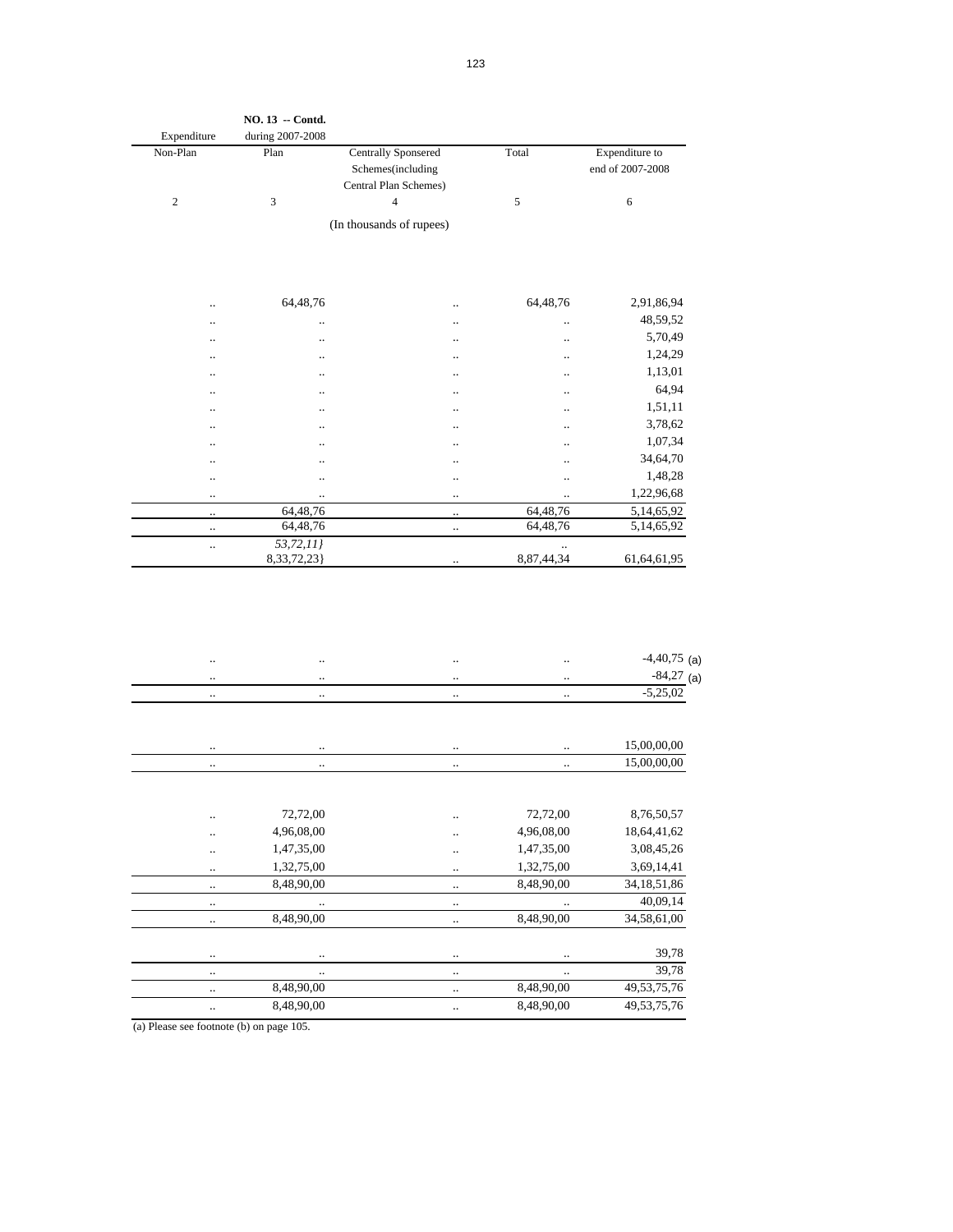1

Nature of Expenditure

## **C. Capital Account of Economic Services -contd.**

*(f) Capital Account of Industry and Minerals-*

## **4851 Capital Outlay on Village and Small Industries-**

| 101 Industrial Estates                                                                                             |                    |
|--------------------------------------------------------------------------------------------------------------------|--------------------|
| 102 Small Scale Industries                                                                                         |                    |
| 195 Industrial Co-operatives-                                                                                      |                    |
| Investments-                                                                                                       |                    |
| (i) Haryana State Co-operative Industrial Federation Limited, Ambala                                               |                    |
| (ii) Haryana Handloom Weavers' Apex-Co-operative Industrial Society, Panipat                                       |                    |
| (iii) Haryana Handloom weavers' Societies                                                                          |                    |
|                                                                                                                    | Total-195          |
| 800 Other Expenditure-                                                                                             |                    |
| (i) Investment -Haryana State Small Industries and Export Corporation Limited Chandigarh<br>(ii) Other expenditure |                    |
| (iii) Margin/Seed Money Assistance to Small Scale Industries                                                       |                    |
|                                                                                                                    |                    |
| (iv) Setting Up of Intensive Development Project for Developing Handloom Industries in Haryana                     |                    |
| (v) Investment-- Haryana State Handloom and Handicraft Corporation Limited                                         | Total-800          |
|                                                                                                                    |                    |
|                                                                                                                    | Total - 4851       |
| 4854 Capital Outlay on Cement and Non-metallic Mineral Industries-                                                 |                    |
| 01 Cement-                                                                                                         |                    |
| 190 Investments in Public Sector and other Undertakings-                                                           |                    |
| (i) Dalmia Cement (Bharat) Limited Dalmiapuram (Madras)<br>(ii) Associated Cement Company Limited Bombay           |                    |
|                                                                                                                    | <b>Total - 190</b> |
|                                                                                                                    | Total - 01         |
| 4858 Capital Outlay on Engineering Industries-                                                                     | Total - 4854       |
| 60 Other Engineering Industries-                                                                                   |                    |
| 190 Investments in Public Sector and other Undertakings-                                                           |                    |
| (i) Oriental Spun Pipe Company Limited, New Delhi                                                                  |                    |
| (ii) Bharat Steel Tubes Limited, Ganaur                                                                            |                    |
| (iii) Hindustan Dowidat Tools Limited, Faridabad                                                                   |                    |
| (iv) National Projects Construction Corporation Limited, New Delhi                                                 |                    |
| (v) Punjab (Pig) Iron Project, Hisar                                                                               |                    |
|                                                                                                                    | <b>Total - 190</b> |
| 800 Other Expenditure-                                                                                             |                    |
| (i) Engineers India, New Delhi                                                                                     |                    |
|                                                                                                                    | <b>Total - 800</b> |
|                                                                                                                    | Total - 60         |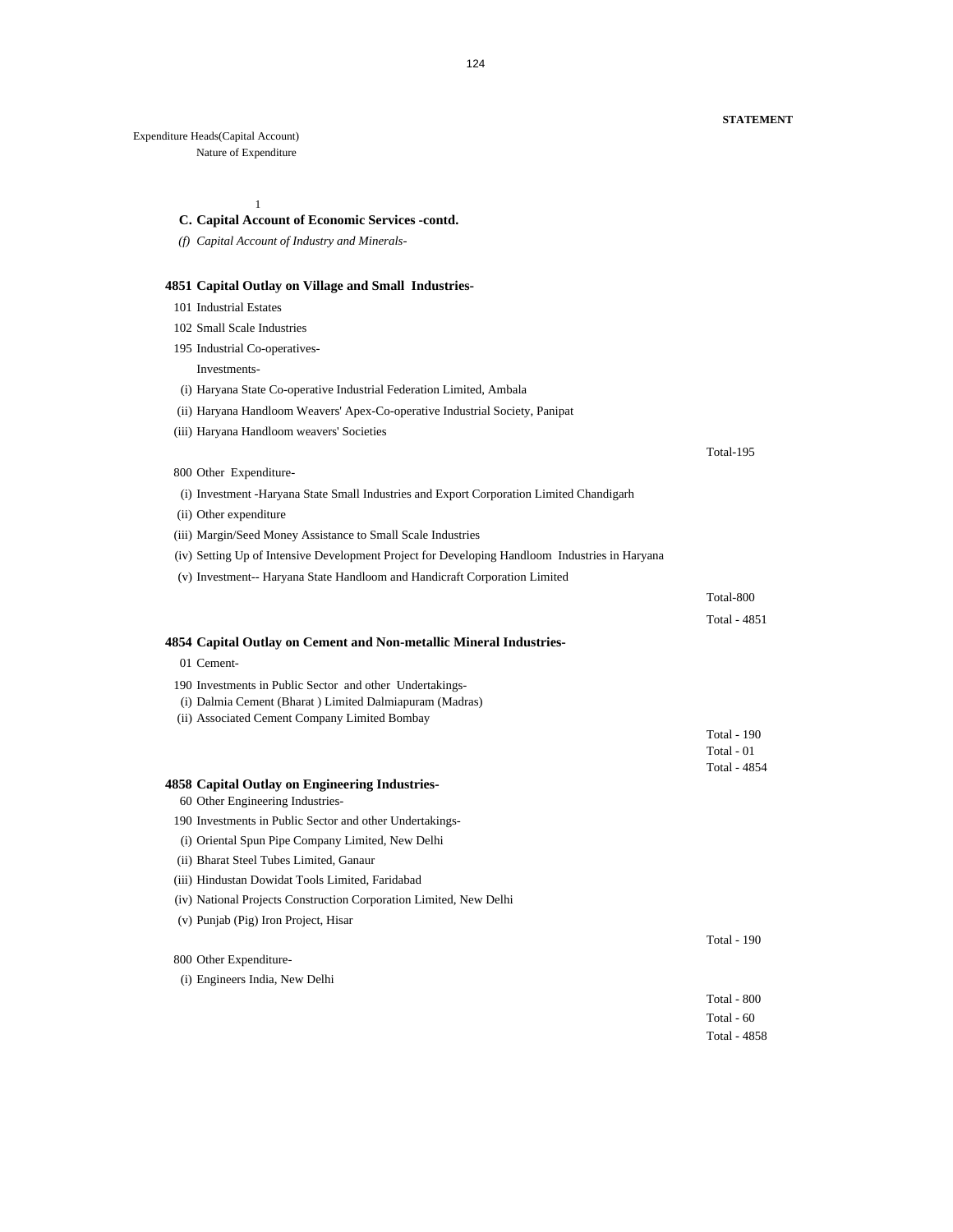| Expenditure           | during 2007-2008     |                          |                       |                             |
|-----------------------|----------------------|--------------------------|-----------------------|-----------------------------|
| Non-Plan              | Plan                 | Centrally Sponsered      | Total                 | Expenditure to              |
|                       |                      | Schemes(including        |                       | end of 2007-2008            |
|                       |                      | Central Plan Schemes)    |                       |                             |
| $\sqrt{2}$            | $\sqrt{3}$           | $\sqrt{4}$               | $\sqrt{5}$            | $\sqrt{6}$                  |
|                       |                      | (In thousands of rupees) |                       |                             |
|                       |                      |                          |                       |                             |
|                       |                      |                          |                       |                             |
| $\cdot$ .             | $30\,$               |                          | $30\,$                | 1,75,60                     |
| $\cdot$ .             | 5,80                 |                          | 5,80                  | 2,74,60                     |
|                       |                      |                          |                       |                             |
| $\ddot{\phantom{0}}$  |                      |                          |                       | 98,07                       |
| $\cdot$ .             |                      |                          |                       | 86,69 (a)                   |
|                       |                      |                          |                       | $\ensuremath{\mathfrak{Z}}$ |
| $\ddot{\phantom{a}}$  | Ц,                   | $\ddotsc$                | $\ddot{\phantom{1}}$  | $1,84,79$ (a)               |
|                       |                      |                          |                       |                             |
| $\cdot$ .             |                      |                          | $\ldots$              | 75,75                       |
|                       |                      |                          |                       | 77,13                       |
|                       |                      |                          |                       | 89,28                       |
|                       |                      |                          |                       | 1,17,07                     |
| $\ddotsc$             |                      |                          |                       | 2,62,60                     |
| ä,                    | $\ddot{\cdot}$       | $\ddotsc$                | $\ddot{\phantom{1}}$  | 6,21,83                     |
| ä,                    | 6,10                 | .,                       | 6,10                  | $12,56,82$ (a)              |
|                       |                      |                          |                       |                             |
|                       |                      |                          |                       |                             |
|                       |                      |                          |                       |                             |
|                       | $\ddotsc$            |                          | $\cdot$ .             | $81\,$                      |
|                       | $\ddotsc$            |                          | $\ddot{\phantom{a}}$  | 1,75                        |
| $\ldots$              | $\ldots$             |                          | $\ddotsc$             | 2,56                        |
| .,                    | .,                   | $\ddot{\phantom{0}}$     | .,                    | 2,56                        |
|                       | $\ldots$             | $\ddotsc$                | $\ddot{\phantom{a}}$  | 2,56                        |
|                       |                      |                          |                       |                             |
|                       |                      |                          |                       |                             |
|                       |                      |                          |                       | 3,74                        |
| $\cdot$ .             |                      |                          | $\ddotsc$             | 15,47                       |
|                       |                      |                          |                       | 64                          |
|                       |                      |                          |                       | 3,74                        |
| $\ddot{\phantom{0}}$  |                      |                          |                       | 16,52                       |
| $\cdot$ .<br>$\ldots$ | $\ldots$<br>$\ldots$ | $\ldots$<br>$\ldots$     | $\ddotsc$<br>$\ldots$ | 40,11                       |
|                       |                      |                          |                       |                             |
| $\ddot{\phantom{0}}$  | $\ddot{\phantom{0}}$ | $\ddot{\phantom{0}}$     | $\cdot$ .             | 50                          |
| $\ddot{\phantom{0}}$  | $\ldots$             | $\ldots$                 | $\ldots$              | 50                          |
| $\ddot{\cdot}$        | $\ddotsc$            | $\cdot\cdot$             | $\ddotsc$             | $\frac{40,61}{ }$           |
| ă,                    | ä,                   | $\ddot{\phantom{1}}$     | $\ddotsc$             | 40,61                       |

(a) Decreased proforma by Rs. 20 thousand from the closing balance due to retirement/disinvestment.

**NO. 13 -- Contd.**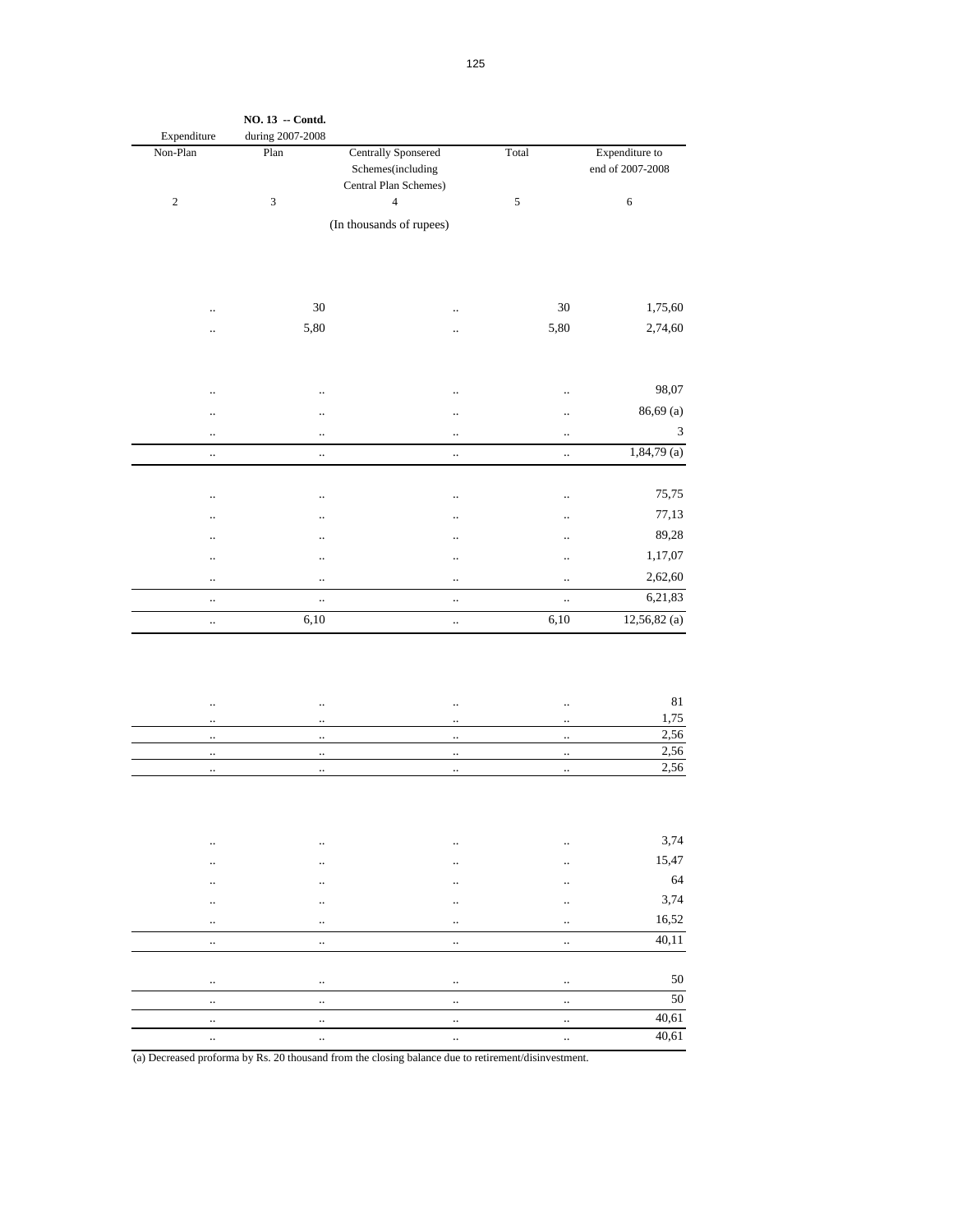126

Expenditure Heads(Capital Account) Nature of Expenditure

**C. Capital Account of Economic Services -contd.**

| (f) Capital Account of Industry and Minerals -contd.                                              |                            |
|---------------------------------------------------------------------------------------------------|----------------------------|
| 4859 Capital Outlay on Telecommunication and Electronic Industries-                               |                            |
| 02 Electronics-                                                                                   |                            |
| 190 Investment in Public Sector and other Undertakings-                                           |                            |
| Haryana State Electronics Development corporation Limited, Chandigarh                             |                            |
| 800 Other Expenditure-                                                                            |                            |
| Working expenditure for the Haryana State Electronics Development Corporation Limited, Chandigarh |                            |
|                                                                                                   | Total - 02<br>Total - 4859 |
| 4860 Capital Outlay on Consumer Industries-                                                       |                            |
| 01 Textiles-                                                                                      |                            |
| 190 Investments in Public Sector and other Undertakings-                                          |                            |
| Jagatjit Cotton Textile Mills Limited, Phagwara                                                   |                            |
|                                                                                                   | Total - 190                |
| 195 Co-operative Spinning Mills-                                                                  |                            |
| Investments-                                                                                      |                            |
| Hansi Co-operative Spinning Mills, Hansi                                                          |                            |
|                                                                                                   | <b>Total - 195</b>         |
|                                                                                                   | Total - 01                 |
| 04 Sugar-                                                                                         |                            |
| 190 Investments in Public Sector and other Undertakings-                                          |                            |
| Malwa Sugar Mills Limited, Dhuri                                                                  |                            |
|                                                                                                   | <b>Total - 190</b>         |
| 195 Co-operative Sugar Mills-                                                                     |                            |
| Investments-<br>(i) Co-operative Sugar Mills, Bhuna                                               |                            |
|                                                                                                   |                            |
| (ii) Co-operative Sugar Mills, Meham                                                              |                            |
| (iii) Co-operative Sugar Mills, Kaithal<br>(iv) Co-operative Sugar Mills, Shahabad                |                            |
| (v) Co-operative Sugar Mills, Karnal                                                              |                            |
| (vi) Co-operative Sugar Mills, Sonepat                                                            |                            |
| (vii) Co-operative Sugar Mills, Panipat                                                           |                            |
| (viii) Co-operative Sugar Mills, Rohtak                                                           |                            |
| (ix) Co-operative Sugar Mills, Jind                                                               |                            |
| (x) Co-operative Sugar Mills, Sirsa                                                               |                            |
| (xi) Co-operative Sugar Mills, Gohana                                                             |                            |
| (xii) Co-operative Sugar Mills, Palwal                                                            |                            |
| (xiii) Co-operative Sugar Federation<br>(xiv) Biological Control Laboratory in Sugar Mills        |                            |
|                                                                                                   | <b>Total - 195</b>         |
|                                                                                                   | Total - 04                 |
| 05 Paper and News Prints-                                                                         |                            |
| 190 Investments in Public Sector and other Undertakings -                                         |                            |
| (i) Mysore Paper Mills, Banglore                                                                  |                            |
| (ii) Ballarpur Paper and Straw Board Mills Limited, Calcutta                                      |                            |
|                                                                                                   | <b>Total - 190</b>         |
|                                                                                                   | Total - 05                 |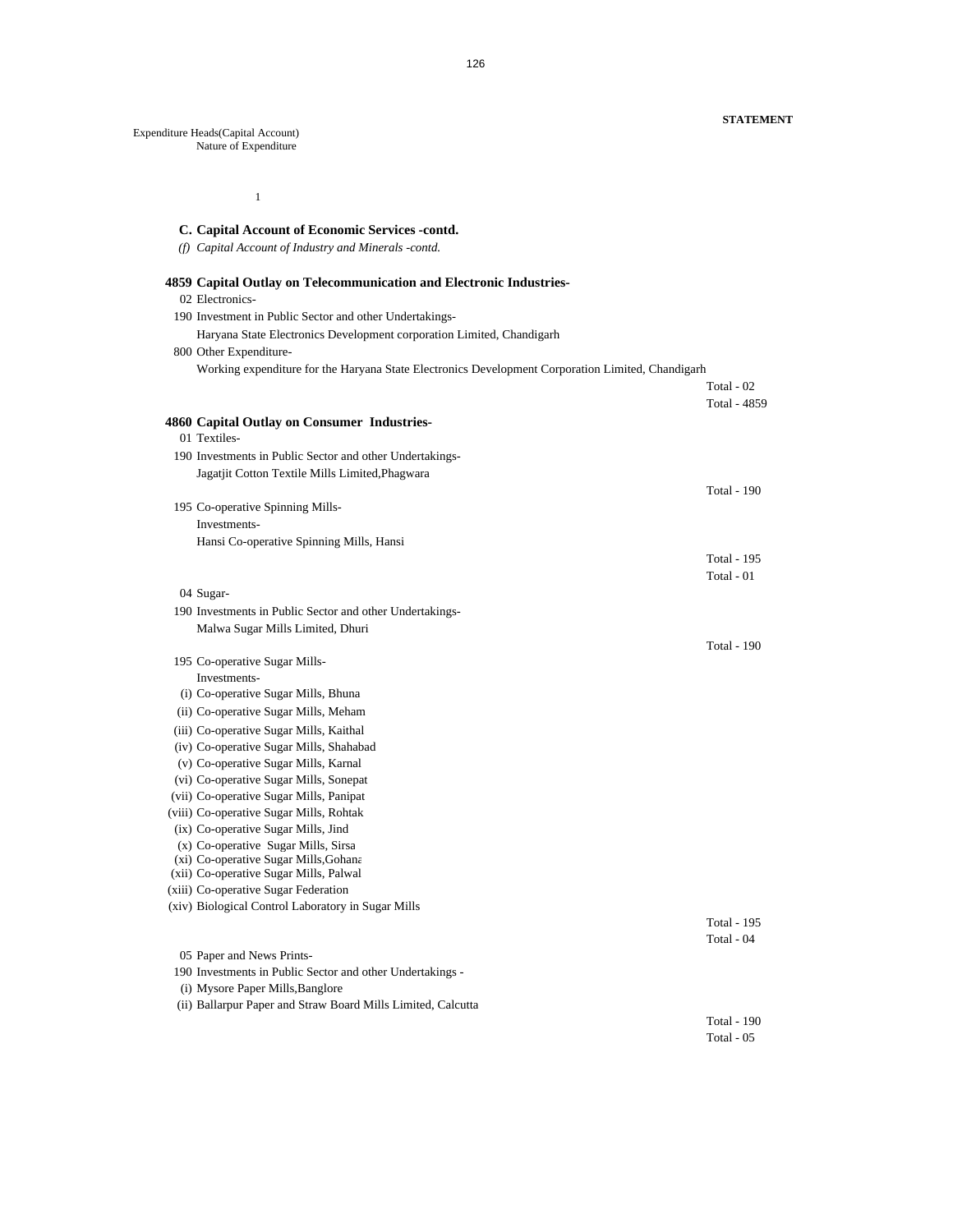| Expenditure          | NO. 13 -- Contd.<br>during 2007-2008 |                                          |                      |                                    |
|----------------------|--------------------------------------|------------------------------------------|----------------------|------------------------------------|
| Non-Plan             | Plan                                 | Centrally Sponsered<br>Schemes(including | Total                | Expenditure to<br>end of 2007-2008 |
|                      |                                      | Central Plan Schemes)                    |                      |                                    |
| $\sqrt{2}$           | $\overline{3}$                       | $\overline{4}$                           | $\sqrt{5}$           | $\sqrt{6}$                         |
|                      |                                      | (In thousands of rupees)                 |                      |                                    |
|                      |                                      |                                          |                      |                                    |
|                      | 1,00                                 | $\ddotsc$                                | $1,\!00$             | 8,82,76                            |
|                      |                                      | $\ddotsc$                                |                      | 1,45,44                            |
| $\cdot$ .<br>        | $\cdot$ .<br>1,00                    |                                          | $\ldots$<br>1,00     | 10,28,20                           |
| .,                   | 1,00                                 |                                          | 1,00                 | 10,28,20                           |
|                      |                                      |                                          |                      |                                    |
| $\ddotsc$            | $\ldots$                             | $\ldots$                                 | $\ldots$             | ∴*                                 |
| $\ddot{\phantom{1}}$ | $\ldots$                             | $\ddot{\phantom{1}}$                     | $\ddotsc$            | $\ddot{\phantom{0}}$               |
|                      |                                      |                                          |                      |                                    |
|                      | $\ldots$                             | $\ddotsc$                                | $\cdot$ .            | 25,00<br>25,00                     |
|                      | .,                                   | $\ddotsc$                                | $\ddotsc$            | 25,00                              |
| .,                   |                                      | u,                                       | $\ddotsc$            |                                    |
| $\ddotsc$            | $\ddotsc$                            | $\ldots$                                 | $\ddotsc$            | 3,74                               |
| Ω.                   | $\cdot$ .                            | $\ddotsc$                                | $\cdot$ .            | 3,74                               |
|                      |                                      | $\ddot{\phantom{0}}$                     |                      | 11,73,50                           |
|                      |                                      |                                          |                      | 9,09,00                            |
|                      |                                      |                                          |                      | 10,40,50                           |
|                      |                                      |                                          |                      | 10,00                              |
|                      |                                      |                                          |                      | 35,00                              |
|                      | $\ddotsc$                            |                                          |                      | 2,06,00                            |
|                      | $\ddotsc$                            |                                          |                      | 2,81,41                            |
|                      | $\ddotsc$                            |                                          |                      | 13,45                              |
|                      |                                      |                                          |                      | 3,06,54                            |
|                      |                                      |                                          |                      | 10,00                              |
|                      |                                      |                                          |                      | 10,00                              |
|                      | $\ddot{\phantom{0}}$                 |                                          | $\ddotsc$            | 2,77,96                            |
|                      | 2,00                                 |                                          | 2,00                 | 72,00                              |
| $\cdot$ .            | $\ddotsc$                            | $\cdot$ .                                | $\ddotsc$            | 35,00                              |
|                      | 2,00                                 | $\ldots$                                 | 2,00                 | 43,80,36                           |
| $\ldots$             | 2,00                                 | $\ldots$                                 | 2,00                 | 43,84,10                           |
| $\cdot$ .            | $\ddotsc$                            | $\cdot$ .                                |                      | $\sqrt{2}$                         |
|                      | $\ddotsc$                            | $\ddotsc$                                |                      | 3,74                               |
|                      | $\ddot{\phantom{0}}$                 |                                          | $\ddot{\phantom{0}}$ | 3,76                               |
|                      |                                      |                                          |                      | 3,76                               |

\* Less than Rs. one thousands only.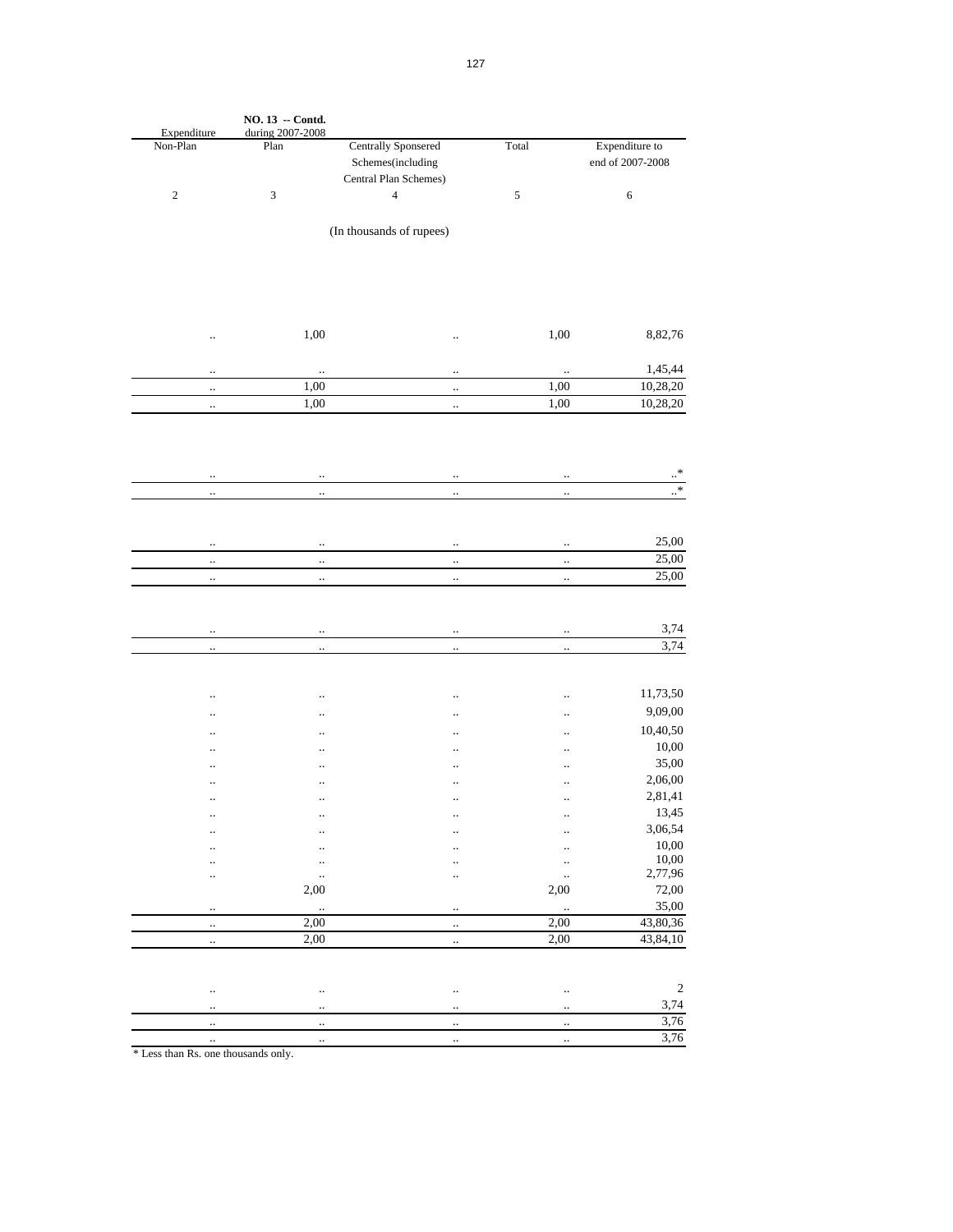| Expenditure Heads(Capital Account)                                                                   |                    |
|------------------------------------------------------------------------------------------------------|--------------------|
| Nature of Expenditure                                                                                |                    |
|                                                                                                      |                    |
|                                                                                                      |                    |
| $\mathbf{1}$                                                                                         |                    |
| C. Capital Account of Economic Services -contd.                                                      |                    |
| (f) Capital Account of Industry and Minerals -concld.                                                |                    |
| 4860 Capital Outlay on Consumer Industries -concld.                                                  |                    |
| 60 Others-                                                                                           |                    |
| 206 Distilleries-                                                                                    |                    |
| Haryana State Co-operative Supply and Marketing Federation Limited Chandigarh                        |                    |
|                                                                                                      | <b>Total - 206</b> |
|                                                                                                      | Total - 60         |
|                                                                                                      | Total - 4860       |
| 4875 Capital Outlay on Other Industries-                                                             |                    |
| 60 Other Industires--                                                                                |                    |
| 190 Investments in Public Sector and other Undertakings-                                             |                    |
| (i) Shri Krishan Rajindera Mills Limited, Banglore                                                   |                    |
| (ii) Sikands Limited, New Delhi                                                                      |                    |
| (iii) Usha Forging and Stampings Limited, Delhi                                                      |                    |
| (iv) Usha Spinning and Weaving Mills Limited, Faridabad                                              |                    |
| (v) Jind Industries Limited, Sangrur                                                                 |                    |
| (vi) Dholpur Glass Works Limited, Dholpur                                                            |                    |
|                                                                                                      | Total - 190        |
|                                                                                                      | Total $-60$        |
|                                                                                                      | Total - 4875       |
| 4885 Other Capital Outlay on Industries and Minerals-                                                |                    |
| 01 Investment in Industrial Financial Institutions-                                                  |                    |
| 190 Investments in Public Sector and other Undertakings-                                             |                    |
| (i) Public and Other Industrial Undertaking                                                          |                    |
| (ii) Haryana State Small Industries Export Corporation Limited, Chandigarh                           |                    |
| (iii) Haryana Tanneries Limited, Jind                                                                |                    |
| (iv) Haryana Breweries Limited, Murthal                                                              |                    |
| (v) Haryana Financial Corporation, Chandigarh                                                        |                    |
| (vi) Haryana State Industrial Development Corporation Limited, Chandigarh                            |                    |
|                                                                                                      |                    |
| (vii) Export Promotion Industrial Park at Kundli                                                     | Total - 190        |
|                                                                                                      |                    |
| 60 Others-                                                                                           | Total - 01         |
|                                                                                                      |                    |
| 800 Other Expenditure-                                                                               |                    |
| (i) Setting Up of Export Production Project in Haryana                                               |                    |
| (ii) To Subsidise purchase of Land which involved investment more than Rs.20 crores in Public Sector |                    |
| (iii) Work Centre Scheme                                                                             |                    |
| (iv) Subsidy to Haryana State Industrial Development Corporation Limited, Chandigarh                 |                    |
| (v) Project Package Scheme                                                                           |                    |
|                                                                                                      | Total - 800        |
|                                                                                                      | Total - 60         |
|                                                                                                      | Total - 4885       |
| Total - (f)Capital Account of Industry and Minerals                                                  |                    |
| (g) Capital Account of Transport-                                                                    |                    |
| 5053 Capital Outlay on Civil Aviation-                                                               |                    |
| 60 Other Aeronautical Services-                                                                      |                    |
| 052 Machinery and Equipment-                                                                         |                    |
| Purchase of Spare Parts, Air Crafts & Other Equipments                                               |                    |

Total - 052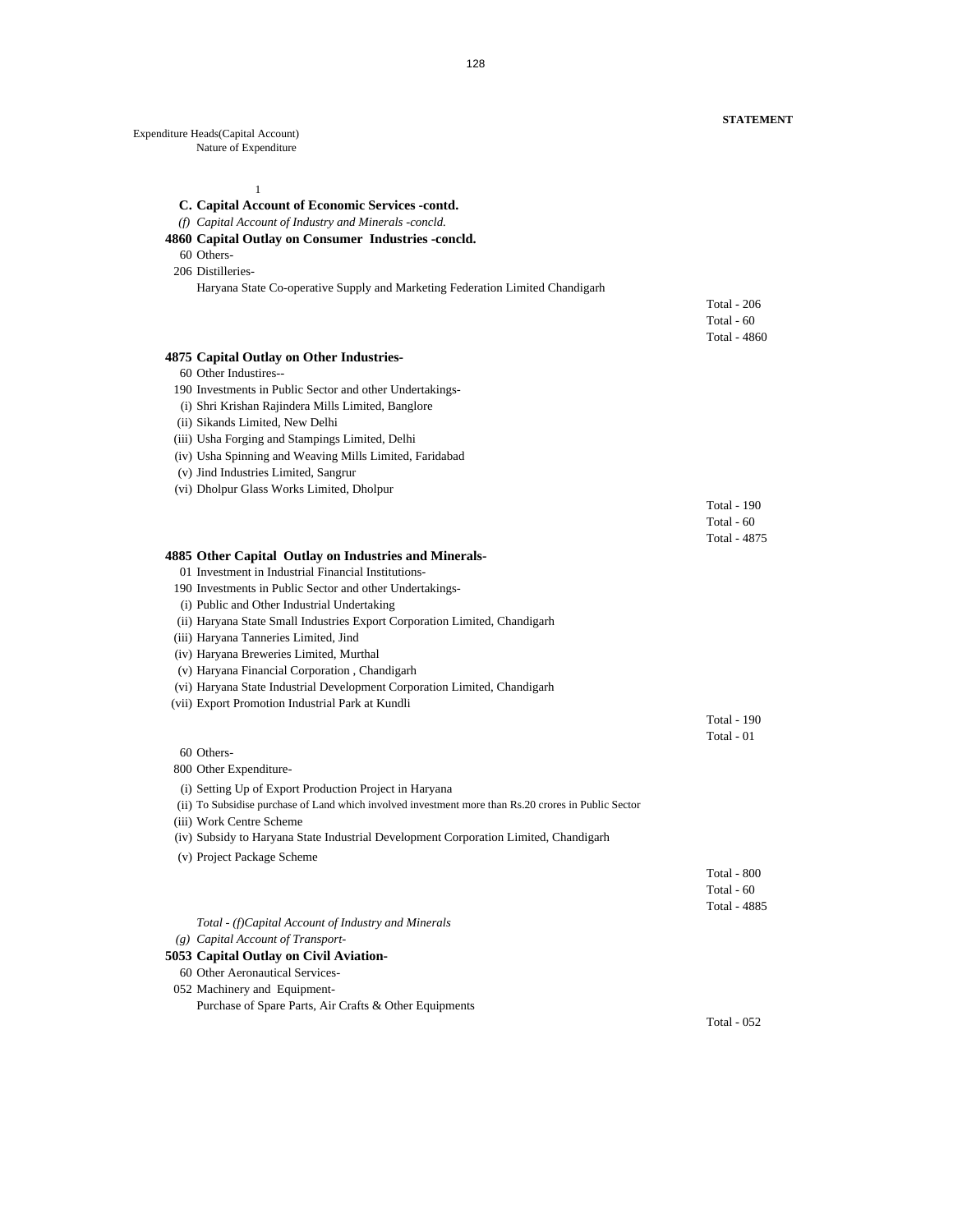| Expenditure                                  | NO. 13 -- Contd.<br>during 2007-2008 |                                                 |                       |                                    |
|----------------------------------------------|--------------------------------------|-------------------------------------------------|-----------------------|------------------------------------|
| Non-Plan                                     | Plan                                 | <b>Centrally Sponsered</b><br>Schemes(including | Total                 | Expenditure to<br>end of 2007-2008 |
| $\sqrt{2}$                                   | 3                                    | Central Plan Schemes)<br>$\overline{4}$         | $\sqrt{5}$            | $\sqrt{6}$                         |
|                                              |                                      | (In thousands of rupees)                        |                       |                                    |
|                                              |                                      |                                                 |                       |                                    |
| $\cdot$ .                                    | $\cdot$                              | $\ddotsc$                                       | $\ddotsc$             | 2,10                               |
| $\ddotsc$                                    | $\ldots$                             | $\ldots$                                        | $\ldots$              | 2,10                               |
| $\ddotsc$                                    | $\ldots$                             | $\ddot{\phantom{0}}$                            | $\ddot{\phantom{0}}$  | 2,10                               |
| $\ldots$                                     | 2,00                                 | $\ddot{\phantom{a}}$                            | 2,00                  | 44,14,96                           |
|                                              |                                      |                                                 |                       |                                    |
| $\ddotsc$                                    | $\ddot{\phantom{0}}$                 | $\ddotsc$                                       | $\ddotsc$             | $\overline{7}$                     |
|                                              |                                      |                                                 |                       | $\cdot$                            |
|                                              |                                      |                                                 |                       | 1,60                               |
|                                              |                                      |                                                 |                       | 7,48                               |
|                                              | $\ddot{\phantom{0}}$                 | $\ddot{\phantom{0}}$                            |                       | 9                                  |
|                                              |                                      | $\ddot{\phantom{0}}$                            |                       | 19                                 |
| $\ddotsc$                                    | $\ldots$                             | $\ddotsc$                                       | $\ddotsc$             | 9,43                               |
| $\ddotsc$                                    | .,                                   | $\ddot{\phantom{0}}$                            | $\ddot{\phantom{a}}$  | 9,43                               |
| $\cdot$ .                                    | $\ldots$                             | $\ddotsc$                                       | $\ldots$              | 9,43                               |
|                                              |                                      |                                                 |                       | 43,47                              |
|                                              |                                      |                                                 |                       | 64,63                              |
|                                              | $\ddotsc$                            |                                                 | $\ddotsc$             | 21,75                              |
|                                              | $\ddotsc$                            |                                                 | $\ddotsc$             | 11,14                              |
|                                              | $\ldots$<br>65,75,00                 |                                                 | $\ddotsc$<br>65,75,00 | 99,14,60                           |
|                                              | 20                                   |                                                 | 20                    | 76,10,26                           |
| $\ddot{\phantom{a}}$<br>$\ddot{\phantom{a}}$ | $\ddot{\phantom{a}}$                 | <br>$\ddot{\phantom{a}}$                        | $\ddot{\phantom{a}}$  | 3,01,66                            |
| $\cdot\cdot$                                 | 65,75,20                             | $\ddotsc$                                       | 65,75,20              | 1,79,67,51                         |
|                                              | 65,75,20                             | $\ddot{\phantom{0}}$                            | 65,75,20              | 1,79,67,51                         |
|                                              |                                      |                                                 |                       |                                    |
| $\cdot$ .                                    | $\cdot$ .                            | $\cdot$ .                                       | $\ldots$              | 3,73,70                            |
| $\cdot$ .                                    | $\cdot$ .                            | $\cdot$ .                                       | $\ddotsc$             | 30,00                              |
|                                              | $\ddotsc$                            |                                                 | $\ddotsc$             | $-5,40$ (a)                        |
|                                              |                                      |                                                 |                       | 2,00                               |
|                                              |                                      |                                                 | $\ddot{\phantom{0}}$  | 4,58                               |
| $\ldots$                                     | $\cdot\cdot$                         | $\ldots$                                        | $\ddot{\phantom{1}}$  | 4,04,88                            |
| $\cdot$ .                                    | $\ddot{\phantom{0}}$                 | $\ddotsc$                                       | $\ddot{\phantom{0}}$  | 4,04,88                            |
| $\ldots$                                     | 65,75,20                             | $\ldots$                                        | 65,75,20              | 1,83,72,39                         |
| $\ldots$                                     | 65,84,30                             | $\ddotsc$                                       | 65,84,30              | $2,51,24,97$ (b)                   |

| ാറാ<br>22,03   | 10<br>10,10            | $\cdot$ . | 27.02 | 5.70<br>$\sim$<br>.84 |
|----------------|------------------------|-----------|-------|-----------------------|
| າາ ໑າ<br>22,00 | $\epsilon$<br>1, 1, 10 |           | 27.22 | 570<br>.84            |

\* Less than Rs. one thousands only.

(a) Please see footnote (b) on page 105.

(b) Please see footnote (a) on page 125.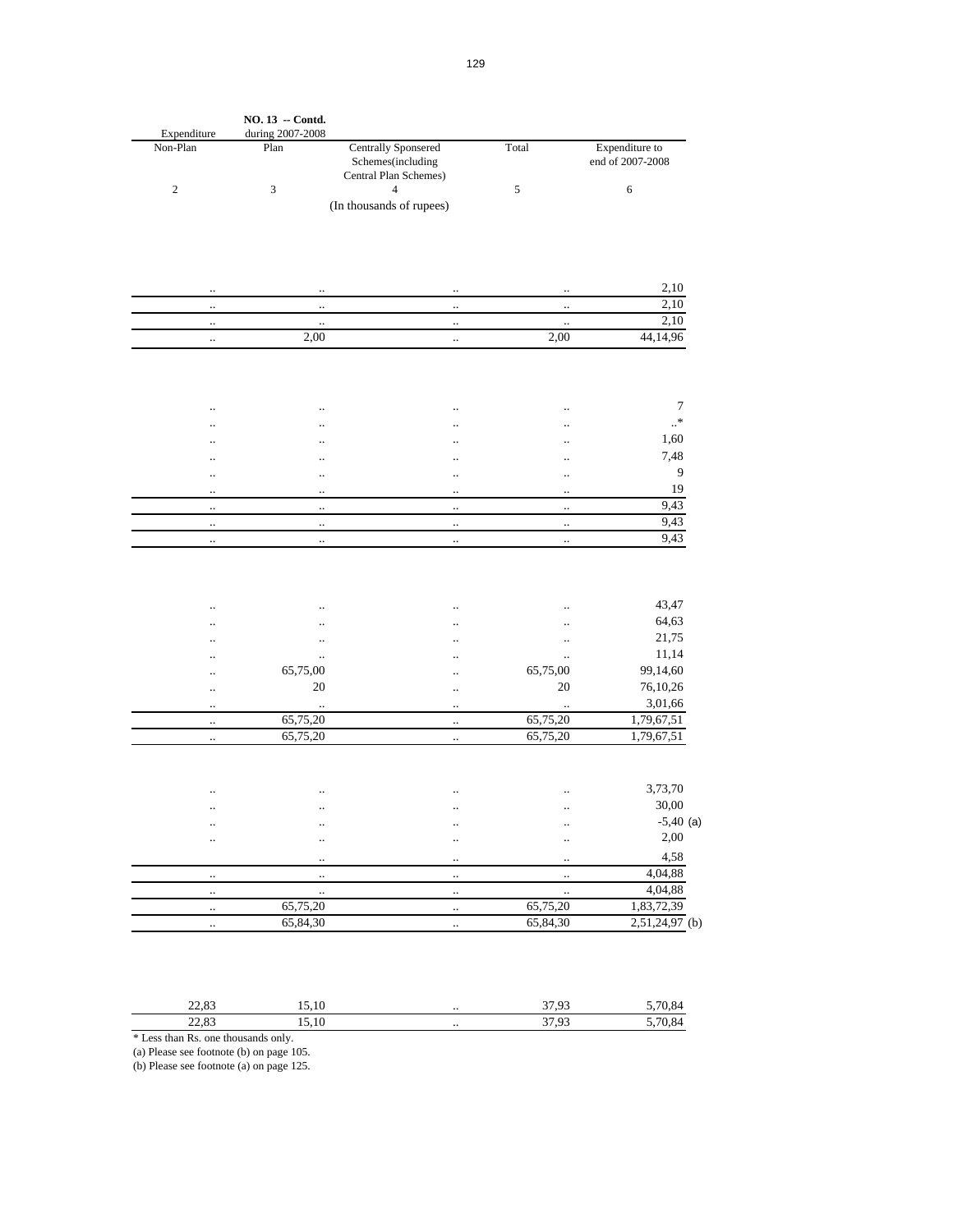Expenditure Heads(Capital Account)

Nature of Expenditure

1

### **C. Capital Account of Economic Services -contd.**

*(g) Capital Account of Transport-contd.*

### **5053 Capital Outlay on Civil Aviation-concld.**

- 800 Other Expenditure-
- (i) Building and Runways
- (ii) Aviation works

|                                                                                                    | Total - 800        |
|----------------------------------------------------------------------------------------------------|--------------------|
|                                                                                                    | Total - 60         |
|                                                                                                    | Total - 5053       |
| 5054 Capital Outlay on Roads and Bridges-                                                          |                    |
| 03 State Highways-                                                                                 |                    |
| 052 Machinery and Equipment                                                                        |                    |
|                                                                                                    | <b>Total - 052</b> |
| 101 Bridges-                                                                                       |                    |
| (i) Construction of Railway Overbridge at Bhiwani                                                  |                    |
| (ii) Construction of H.L. Bridge Over Markanda River on Naraingarh-Sadaura Road                    |                    |
| (iii) Construction of Railway Over Bridge Near Railway Crossing (M.C.Limit) at Sonepat             |                    |
| (iv) Construction of H.L.Bridge on Karnal - Meerut Road                                            |                    |
| (v) Construction of Railways Over Bridge on Panipat Gohana Road                                    |                    |
| (vi) Railway Over Bridge in Replacement of Level Crossing No. 10 in Rohtak                         |                    |
| (vii) Construction of 2 lane to be constructed on Karnal Kachhwa Sambli Road, Karnal               |                    |
| (viii) Construction of 2 lane Bridge on WJC on KM 20 on Karnal Rumba Indri, Ladwa                  |                    |
| (ix) Construction of approaches of ROB at Kesri on Saha Sahabad near Kesri                         |                    |
| (x) Construction of Railway Over Bridge on Delhi Rewari Railway line Gurgaon Daultabad Road.       |                    |
| (xi) Construction of Railway Over Bridge on Delhi Bhatinda Railway line Rohtak Jhajjar Road.       |                    |
| (xii) Constrction of 4 lanes on Delhi Bhatinda Railway line Rohtak Bhiwani Road Rohtak.            |                    |
| (xiii) Construction of Railway Over Bridge on Delhi Bhatinda Railway line of circular road Rohtak. |                    |
| (xiv) Construction of Railway Bridge at Rohtak on Rohtak Gohana Railway line                       |                    |
| (xv) Construction of Railway Bridge on Delhi Bhatinda Railway line Bahadurgarh Road Rohtak         |                    |
| (xvi) Construction of H. L. Bridge on Markanda river on Kala Amb -Sahabad Road Yamunanagar         |                    |
| (xvii) Other Schemes each costing Rs. one crore and less                                           |                    |
|                                                                                                    | <b>Total - 101</b> |
| 337 Road Works-                                                                                    |                    |

- (i) Periodic maintenance of Hansi Barwala Road
- (ii) Periodic maintenance of Jind Mundal Road
- (iii) Periodic maintenance of Budlada Bhattu Road
- (iv) Periodic maintenance of Uklana Bhuna Fatehabad Road
- (v) Periodic maintenance of Rewari, Mohindergarh Road
- (vi) Periodic maintenance of Raipur Rani Road
- (vii) Periodic maintenance of Karnal Ramba Indri Ladwa Road
- (viii) Periodic maintenance of Kaithal Patiala Road
- (ix) Periodic maintenance of Karnal Kachhwa Sambli Kaul Dhand Pehowa Road
- (x) Periodic maintenance of Narnaul Singhana Road
- (xi) Periodic maintenance of Budhwal Narnaul Road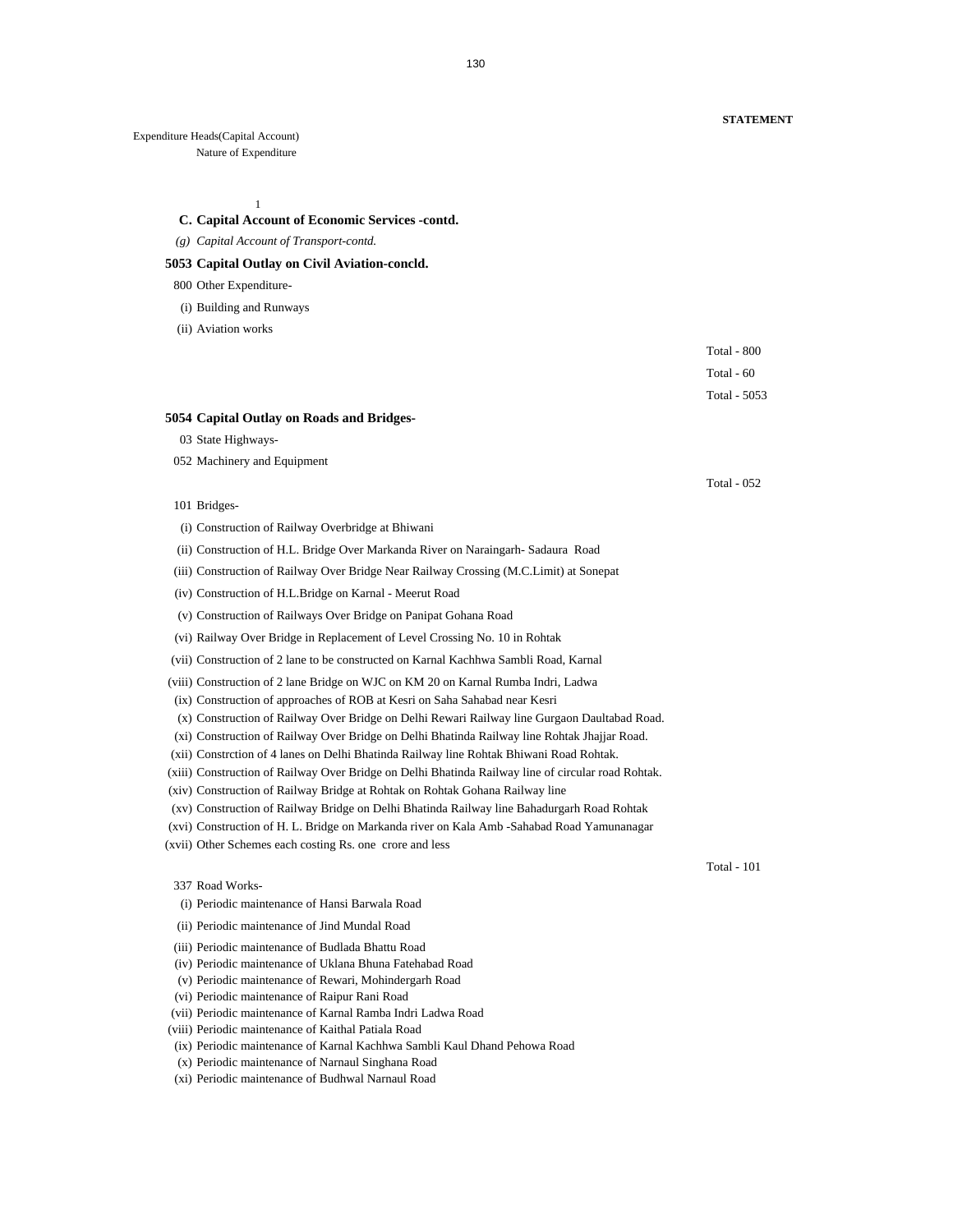|                      | NO. 13 -- Contd.     |                            |                      |                    |
|----------------------|----------------------|----------------------------|----------------------|--------------------|
| Expenditure          | during 2007-2008     |                            |                      |                    |
| Non-Plan             | Plan                 | <b>Centrally Sponsered</b> | Total                | Expenditure to     |
|                      |                      | Schemes(including          |                      | end of 2007-2008   |
| $\sqrt{2}$           | $\mathfrak{Z}$       | Central Plan Schemes)<br>4 |                      |                    |
|                      |                      |                            | 5                    | $\epsilon$         |
|                      |                      | (In thousands of rupees)   |                      |                    |
|                      |                      |                            |                      |                    |
|                      |                      |                            |                      |                    |
|                      |                      |                            |                      |                    |
| 17,00                |                      | $\cdot$ .                  | 17,00                | 4,45,09            |
|                      | 2,93,96              |                            | 2,93,96              | 4,22,26            |
|                      |                      | $\ldots$                   |                      |                    |
| 17,00                | 2,93,96              | $\ddotsc$                  | 3,10,96              | 8,67,35            |
| 39,83                | 3,09,06              | $\ddotsc$                  | 3,48,89              | 14,38,19           |
| 39,83                | 3,09,06              | $\ddot{\phantom{0}}$       | 3,48,89              | 14,38,19           |
|                      |                      |                            |                      |                    |
|                      |                      |                            |                      |                    |
|                      |                      |                            |                      | 2,98,60            |
| $\ddotsc$            | $\ddot{\phantom{0}}$ | $\ldots$                   | $\ddotsc$            |                    |
| $\cdots$             | $\ddotsc$            | .,                         |                      | 2,98,60            |
|                      |                      |                            |                      |                    |
| .,                   | $\cdot$              |                            | .,                   | 1,41,47            |
|                      |                      |                            |                      | 1,52,37            |
|                      |                      |                            |                      | 2,32,37            |
|                      |                      |                            |                      |                    |
|                      |                      |                            |                      | 9,66,36            |
|                      |                      | $\ddot{\phantom{0}}$       |                      | 2,48,46            |
|                      | $\ddot{\phantom{0}}$ | $\ddotsc$                  |                      | 1,91,38            |
|                      | $\ddot{\phantom{0}}$ | $\ddot{\phantom{0}}$       |                      | 3,12,00            |
|                      |                      | $\ddotsc$                  | $\ddotsc$            | 3,00,00            |
|                      | $\ddotsc$            | $\ddot{\phantom{0}}$       | $\ldots$             | 8,47,00            |
|                      | 8,45,00              |                            | 8,45,00              | 8,45,00            |
|                      | 12,04,00             |                            | 12,04,00             | 12,04,00           |
|                      | 14,38,00             |                            | 14,38,00             | 14,38,00           |
|                      | 7,68,00              |                            | 7,68,00              | 7,68,00            |
|                      | 1,15,00              | $\ddot{\phantom{0}}$       | 1,15,00              | 1,15,00            |
|                      | 1,85,00              |                            | 1,85,00              | 1,85,00            |
| $\cdot$              | 2,03,00              | $\cdot$ .                  | 2,03,00              | 2,03,00            |
| $\cdot$ .            | 15,82,39             | $\ldots$                   | 15,82,39             | 72,40,21           |
| $\cdot$ .            | 63,40,39             |                            | 63,40,39             | 1,53,89,62         |
|                      |                      |                            |                      |                    |
| $\ddot{\phantom{0}}$ | $\ddot{\phantom{0}}$ | $\ddot{\phantom{0}}$       |                      | 1,16,61            |
|                      |                      |                            |                      | 6,32,06            |
|                      | $\ddot{\phantom{0}}$ | $\ddotsc$                  | $\ddot{\phantom{0}}$ |                    |
|                      | $\cdot$              | $\ddotsc$                  | $\ddotsc$            | 8,30,62            |
| <br>                 |                      | <br>                       | <br>                 | 2,80,46<br>4,26,37 |
|                      |                      |                            |                      | 4,16,31            |
| $\ddot{\phantom{a}}$ | $\ddot{\phantom{a}}$ |                            |                      | 4,94,14            |
|                      |                      |                            |                      | 6,20,91            |
|                      |                      |                            |                      | 2,06,99            |
|                      |                      |                            |                      | 6,44,95            |
| $\ddot{\phantom{0}}$ | $\ddot{\phantom{0}}$ | $\ddot{\phantom{0}}$       | $\cdot$ .            | 4,26,30            |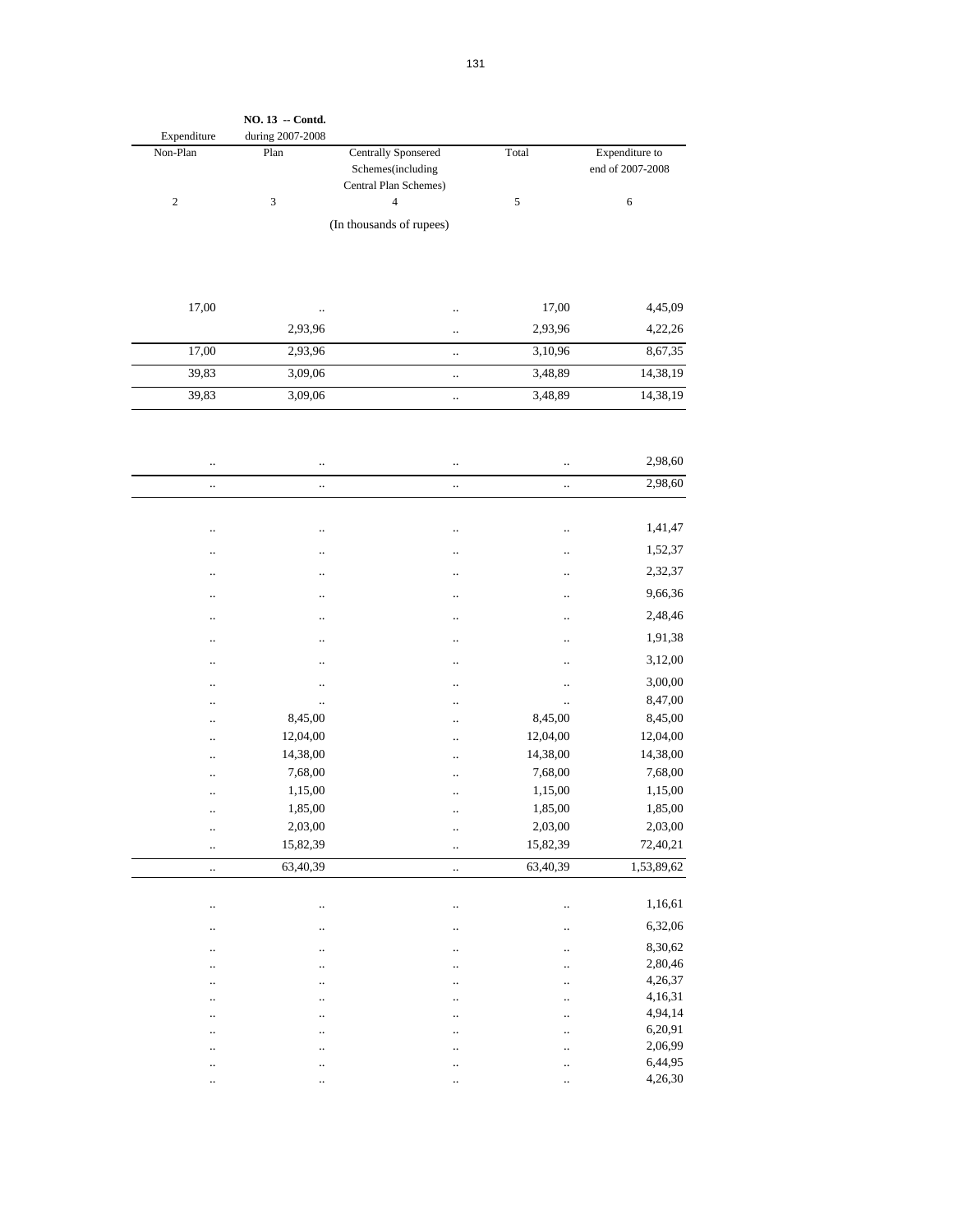Nature of Expenditure

#### 1

- **C. Capital Account of Economic Services -contd.**
- *(g) Capital Account of Transport-contd.*
- **5054 Capital Outlay on Roads and Bridges-contd.**
	- 03 State Highways-contd.
- 337 Road Works-contd.
- (xii) Periodic maintenance of Narnaul Mohindergarh Dadri Road (1 to 30 KM)
- (xiii) Periodic maintenance of Narnaul Mohindergarh Dadri Road (30 to 60 KM)
- (xiv) Improvement of Gurgaon Bhiwani Road
- (xv) Upgradation of Rohtak Jind Road to Chorothi Road
- (xvi) Periodic maintenance of Rewari, Dahina Road
- (xvii) Strengthening of Rohtak Bhiwani Road
- (xviii) Strengthening of Mohindergarh Dadri Bhiwani Road
- (xix) Periodic maintenance of Bhiwani Hansi Road
- (xx) Periodic maintenance of Bhiwani Jul Loharu Road
- (xxi) Periodic maintenance of Ambala Saha Sahabad Road
- (xxii) Periodic maintenance of Ambala Sadhaura Sahabad Road
- (xxiii) Strengthening of Tohana Munak Road
- (xxiv) Improvement of road from Merrut, Sonepat, Gohana, Safidon 116-55 to 146-94
- (xxv) Periodic maintenance of Gurgaon Faridabad Road
- (xxvi) Upgradation of G.T. Road Akalgarh Babain via Sangore
- (xxvii) Periodic maintenance of S.H. 2 Rewari Dahina Kisengarh Satnali Loharu Road
- (xxviii) Periodic maintenance of Kalaamb Sadhaura Shahbad Road
- (xxix) Improvement of Hissar Tusham Bhiwani Road 74.17 to 85.01 KM
- (xxx) Improvement of Hissar Tusham Bhiwani Road 59.00 to 74.17 KM
- (xxxi) Improvement of Hansi Tusham Road
- (xxxii) Four laning Dabwali Sangria Road 0 to 2.15 KM
- (xxxiii) Widening and Strengthening of Serd 45 to 61KM
- (xxxiv) Upgradation of GT Road Thanesar to Ambala Hissar via Bhagthal Surmi chawal Telheri
- (xxxv) Widening and Strengtheing of Serd 61 to 72 KM
- (xxxvi) Periodic maintenance of Murthal Sonepat Sampla Jhajjar Loharu Road
- (xxxvii) Periodic maintenance of SH Karnal Indri Ladwa Road 0 to 27.80 KM
- (xxxviii) Construction of two lane Bridge on WJC in KM 20 of Karnal Road at Indri Town
- (xxxix) Periodic maintenance of SH -9 Karnal Kachwa Sambli Kaul Pehowa Road
	- (xl) Widening of four laning and Strengthening of Karnal Merrut Road
	- (xli) Upgrading of Kunjpura Karnal Kaithal Road
	- (xlii) Widening and Strengthening of Gohana Safidon Assandh Kaithal Road
	- (xliii) Widening four laning and Strengthening of NDRI to Liberty Chowk Road
	- (xliv) Improvement of Jakhal Dharsal Buna Pabra Road, MDR-102
	- (xlv) Widening and Strengthening of Hissar, Khanak Toahsm in Tosham by pass
- (xlvi) Improvement of SK Road Km. 59 to 75.80 Section Ladwa to Pipli
- (xlvii) Upgradation of GT of Thanesar to Ambala Hissar Road
- (xlviii) Delhi Jaipur Road (Panchgani to F1 Nagar) via Fazilpur in Gurgaon District
- (xlix) Improvement of Riding Surface GA Road Km 45.39 to 95.39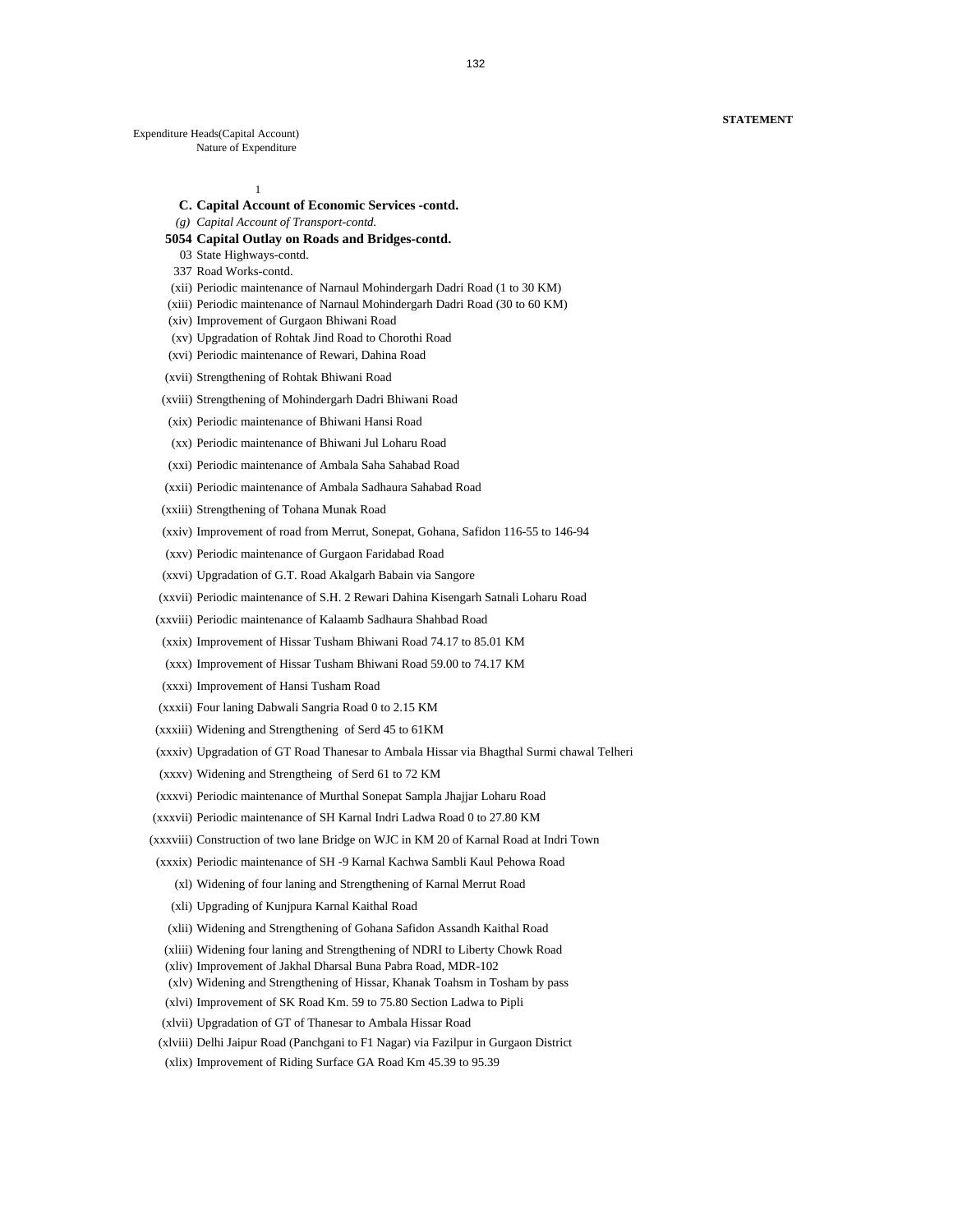| Expenditure              | during 2007-2008       |                                                                          |       |                                     |
|--------------------------|------------------------|--------------------------------------------------------------------------|-------|-------------------------------------|
| Non-Plan                 | Plan                   | <b>Centrally Sponsered</b><br>Schemes(including<br>Central Plan Schemes) | Total | Expenditure to<br>end of 2007-2008  |
| $\overline{\mathbf{c}}$  | 3                      | $\overline{\mathcal{A}}$<br>(In thousands of rupees)                     | 5     | $\boldsymbol{6}$                    |
|                          |                        |                                                                          |       |                                     |
|                          |                        |                                                                          |       |                                     |
|                          |                        |                                                                          |       |                                     |
| $\ddot{\phantom{0}}$     | $\ddot{\phantom{0}}$   | $\ddotsc$                                                                |       | 4,23,30<br>$\ddotsc$                |
| <br>$\ddot{\phantom{a}}$ | $\ddotsc$              |                                                                          |       | 7,19,74<br>$\ddotsc$<br>3,00,83<br> |
|                          | $\cdot$ .<br>$\ddotsc$ | <br>$\ddot{\phantom{0}}$                                                 |       | 1,16,92<br>                         |
| $\ddotsc$                | $\ddotsc$              | $\ddot{\phantom{0}}$                                                     |       | 4,26,37<br>                         |
| $\cdot$ .                | $\cdot$ .              | $\ldots$                                                                 |       | 2,88,46<br>$\ddotsc$                |
| $\ddotsc$                | $\cdot$ .              | $\ddot{\phantom{0}}$                                                     |       | 6,97,12<br>$\ddotsc$                |
| $\cdot$ .                | $\cdot$ .              | $\cdot$ .                                                                |       | 6,69,44<br>$\ddotsc$                |
| $\ddotsc$                | $\ddotsc$              | $\cdot$ .                                                                |       | 10,80,59<br>                        |
| $\cdot$ .                | $\ddotsc$              | $\ddotsc$                                                                |       | 3,79,30<br>$\ddotsc$                |
| $\ddotsc$                | $\ddotsc$              | $\cdot$ .                                                                |       | 1,97,15<br>٠.                       |
| $\cdot$ .                | $\cdot$ .              |                                                                          |       | 4,20,37<br>$\ddotsc$                |
| $\cdot$ .                | $\cdot$ .              | $\cdot$ .                                                                |       | 3,46,00<br>$\ddotsc$                |
| $\cdot\cdot$             | $\cdot$ .              | $\cdot$ .                                                                |       | 4,08,00<br>$\ddotsc$                |
| $\cdot$ .                | $\cdot$ .              | $\cdot$ .                                                                |       | 2,13,00<br>$\ddotsc$                |
| $\ddotsc$                | $\ddotsc$              | $\ddot{\phantom{0}}$                                                     |       | 7,00,00<br>                         |
| $\ddot{\phantom{0}}$     | $\cdot$ .              | $\cdot$ .                                                                |       | 5,12,00<br>$\ddotsc$                |
| $\cdot\cdot$             | $\ddotsc$              | $\ddot{\phantom{0}}$                                                     |       | 2,56,00<br>                         |
| $\cdot$ .                | $\ddotsc$              | $\ddotsc$                                                                |       | 2,64,00<br>$\ddotsc$                |
| $\ddotsc$                | $\cdot$ .              | $\cdot$ .                                                                |       | 1,29,00<br>                         |
| $\ddotsc$                | $\cdot$ .              | $\cdot\cdot$                                                             |       | 2,06,00<br>$\ddotsc$                |
| $\ddotsc$                | $\cdot$ .              | $\cdot$ .                                                                |       | 4,12,00<br>$\ddotsc$                |
|                          | $\ddotsc$              |                                                                          |       | 1,59,00<br>                         |
| $\ddotsc$                |                        | $\cdot$ .                                                                |       | 4,12,00                             |
| $\cdot$ .                | $\cdot$ .              | $\cdot$ .                                                                |       | $\ddotsc$<br>2,45,00                |
| $\cdot$ .                | $\cdot$ .              | $\cdot$ .                                                                |       | $\ddot{\phantom{0}}$<br>1,36,00     |
| $\ddot{\phantom{0}}$     | $\cdot$ .              | $\ddotsc$                                                                |       | $\ddotsc$                           |
| $\cdot$ .                | $\ddot{\phantom{0}}$   | $\ddot{\phantom{0}}$                                                     |       | 1,47,00<br>                         |
| $\ddot{\phantom{0}}$     | $\cdot$ .              | $\ddotsc$                                                                |       | 7,08,00<br>$\ddotsc$                |
| $\cdot\cdot$             | $\cdot\cdot$           |                                                                          |       | 1,06,00<br>$\ddotsc$                |
| $\cdot$ .                | $\cdot$ .              | $\ddotsc$                                                                |       | 1,30,00<br>$\ddotsc$                |
|                          | $\cdot$ .              | $\ddotsc$                                                                |       | 7,58,00<br>$\ddotsc$                |
| $\ddotsc$                | $\cdot$ .              | $\ddotsc$                                                                |       | 1,20,00<br>$\ddotsc$<br>4,97,00     |
| <br>$\ddotsc$            | $\ddotsc$<br>$\cdot$ . | <br>$\ddotsc$                                                            |       | $\ddotsc$<br>2,42,00<br>$\ddotsc$   |
|                          | $\ddotsc$              | $\ddotsc$                                                                |       | 5,03,00<br>$\ddotsc$                |
| $\ddotsc$                | $\cdot$ .              |                                                                          |       | 2,64,00<br>$\ddotsc$                |
| $\ddotsc$                | $\cdot$ .              | $\cdot$ .                                                                |       | 2,83,00<br>$\cdot$ .                |
| $\cdot\cdot$             | $\cdot$ .              | $\ddotsc$                                                                |       | 1,15,00<br>$\cdot$ .                |

**NO. 13 -- Contd.**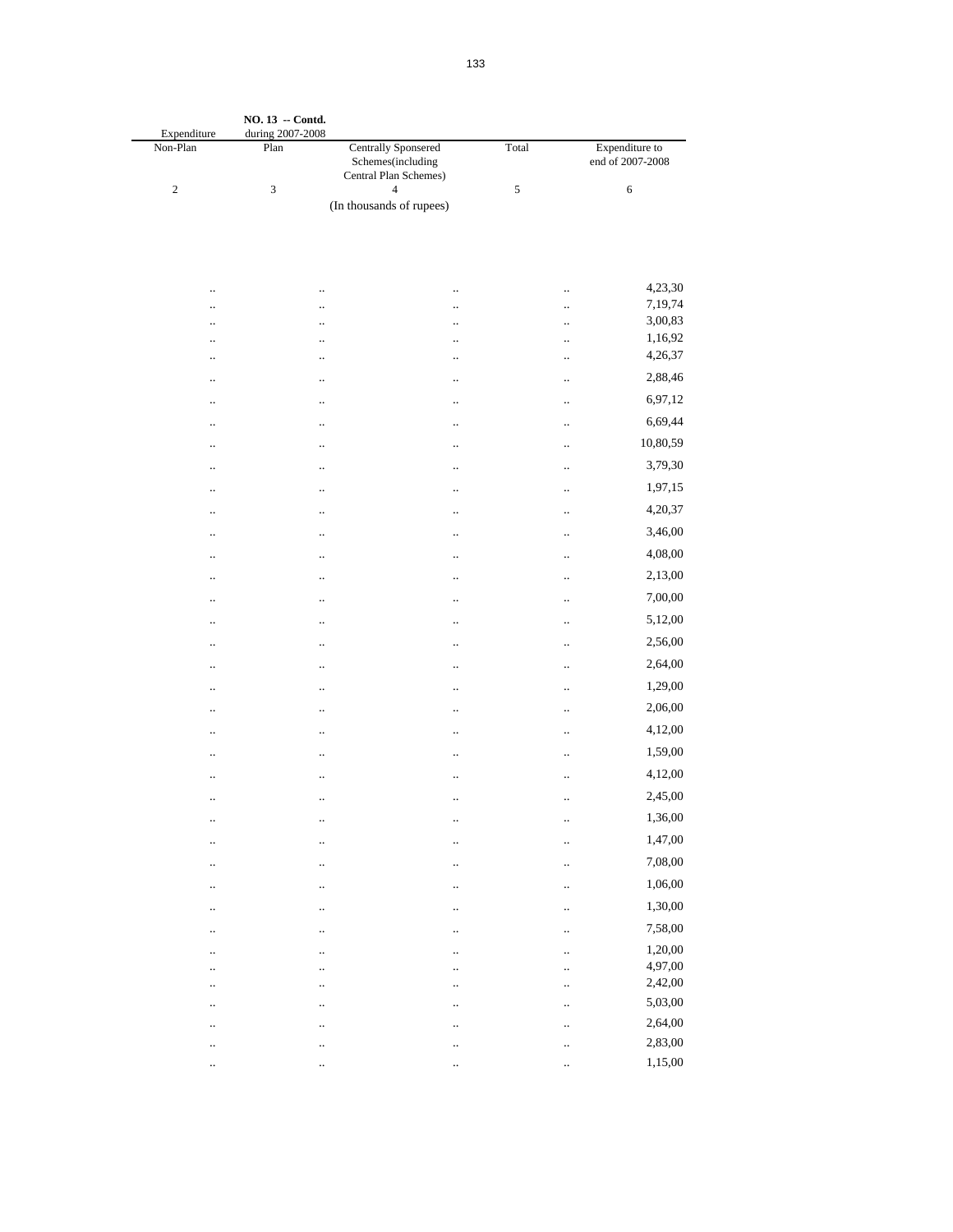Expenditure Heads(Capital Account)

Nature of Expenditure

#### 1

- **C. Capital Account of Economic Services -contd.**
- *(g) Capital Account of Transport-contd.*

#### **5054 Capital Outlay on Roads and Bridges-contd.**

- 03 State Highways-contd.
- 337 Road Works-contd.
- (L) Widening and Strengthening of Jogipur Hathin Road Km 0 to 20.00
- (Li) Widening and Strengthening of Road from SH No. 1 to Mehwakheri
- (Lii) Improvement of Kharkhoda Assodha Road
- (Liii) Improvement of Beri Kabulpur Road
- (Liv) Widening and Strengthening of Jhajjar Badli Road 0 to 18.25 Km
- (Lv) Widening and strengtheing of Bahadurgarh Badli Road Km 0 to 17.90
- (Lvi) Widening and Strengthening of Bahadurgarh Naraingarh Road
- (Lvii) Widening and Strengthening of Bond Kalan Dadri Road Km 66.07 to 94.67
- (Lviii) Widening and Strengthening of Faizabad Sehma Road 0 to 24.84
- (Lix) Widening and Strengthening of Jhajju Kalan Kudma Road Km 24 to 32.17
- (Lx) Widening and Strengthening of SORD Km 27.60 to 45.00 SRS
- (Lxi) Improvement by providing Strengthening S. K. Road KM 35 to 55
- (Lxii) Improvement by providing and Strengthening of GT Road to Dhulkot Railway Station
- (Lxiii) Providing Sub Way near Road under Bridge on Hissar Road between Ambala Cantt. and Ambala City
- (Lxiv) Improvement on GT Road to Madanpur-Thanesar Jhanda Road
- (Lxv) Providing Strengthening bond Kalan Dadri Chirya Kanina Road KM 48.52 to 66.92
- (Lxvi) Improvement of Sonepat Gohana Road KM 80 to 112.60
- (Lxvii) Improvement of Road on Narwana Khrudwal Samain Road
- (Lxviii) Improvement of Dharodi Khaherian (via) Phulia Sulera
- (Lxix) Improvement of NK Road to Mandi
- (Lxx) Improvement of Bamnikhera Hassanpur Road KM 0 to 21.58
- (Lxxi) Improvement of Palwal Jewar Aligarh Road KM 0 to 15.41 in Faridabad
- (Lxxii) Improvement of K.P.K. Churnia Road Upto NH-21A
- (Lxxiii) Widening and Strengthening of Jassia Rithal Road Km 0.00 to 9.20
- (Lxxiv) Widening and Strengthening of Kansala Morkheri Samchuna Bhanisrn Road
- (Lxxv) Widening and Strengthening of Kalanaur Basana Meham Road Km 0 to 18.18
- (Lxxvi) Widening and Strengthening of Sampla Kultana Road
- (Lxxvii) Widening and Strengthening of Sukhpura Ludhot Kiloi Bhulout Road Km 1.50 to 12.60
- (Lxxviii) Improvement of Gurgaon Alwar Road SH No. 13 from Km 7.15 to 25.40 in Gurgaon
- (Lxxix) Widening and Strengthening of Sirsa Ottu Rani Dabwali Road Km 4.80 to 17.40 and 21.30 to 27.00 in
- (Lxxx) Providing Head Shoulder of Khidwali Sanghi Hassia Road Km 9.55 to 16.24
- (Lxxxi) Widening and Strengthening of Jassia Rithal Road Km 0.00 to 9.20
- (Lxxxii) Providing Head Shoulder on Sukhpura Laudhant Bhalout Kiloi Road Km 12.06 to 18.13
- (Lxxxiii) Widening and Strengthening of Side Drain on Rohtak Beri Road
- (Lxxxiv) Improvement by Way of Titri to 109.30
- (Lxxxv) Strenghtening of Sunderpur Titoli Khidwali Road Km 0.00 to 9.55
- (Lxxxvi) Widening and Strengthening of four laning Rohtak Bhiwani Road Km 89.68 to 91.545
- (Lxxxvii) Strengthening of RGP Road and Footpath and Railway Km 86.54 to 87.12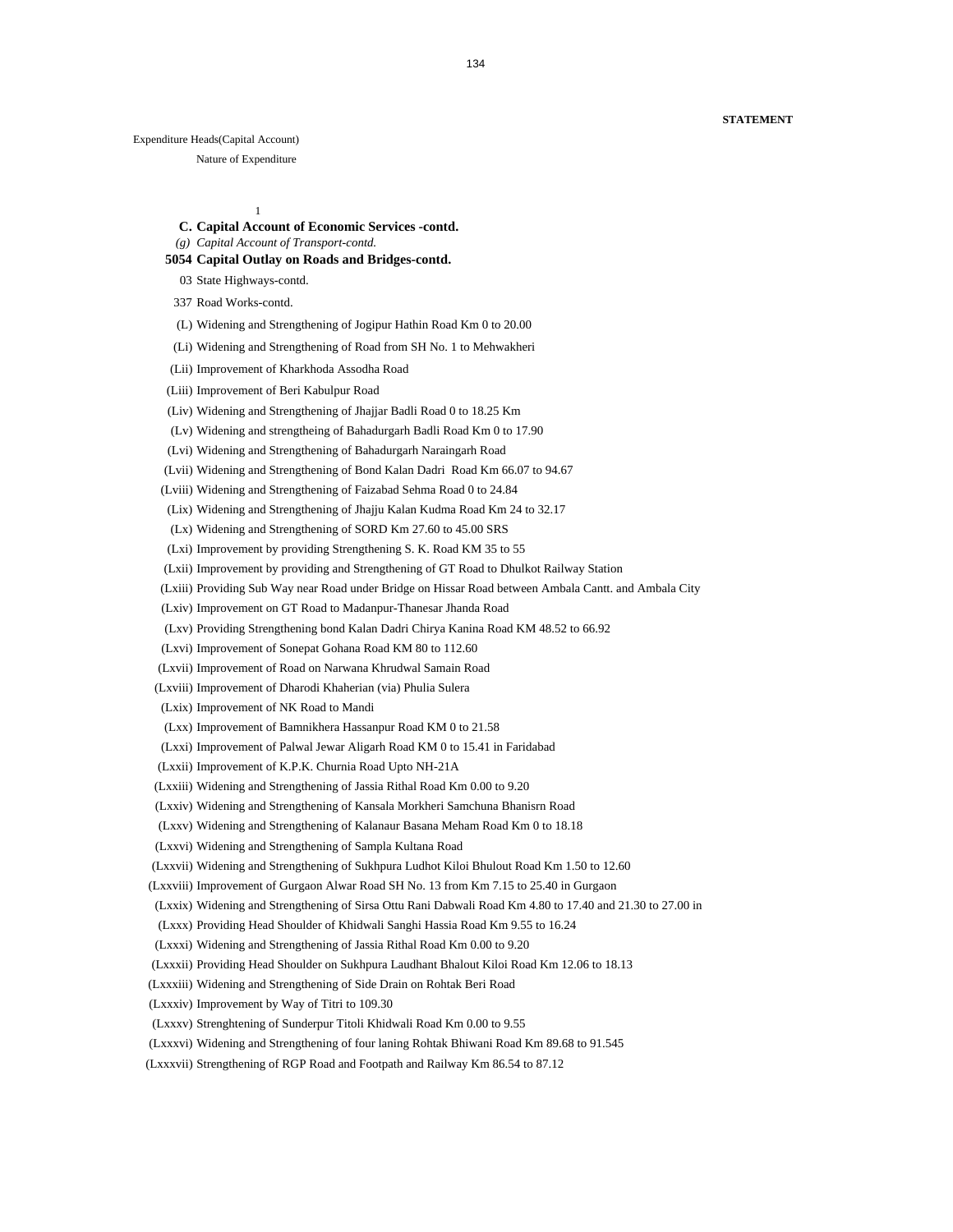| Expenditure | during 2007-2008        |                            |            |                      |
|-------------|-------------------------|----------------------------|------------|----------------------|
| Non-Plan    | Plan                    | <b>Centrally Sponsered</b> | Total      | Expenditure to       |
|             |                         | Schemes(including          |            | end of 2007-2008     |
|             |                         | Central Plan Schemes)      |            |                      |
| $\sqrt{2}$  | $\overline{\mathbf{3}}$ | 4                          | $\sqrt{5}$ | $\epsilon$           |
|             |                         | (In thousands of rupees)   |            |                      |
|             |                         |                            |            |                      |
|             |                         |                            |            |                      |
|             |                         |                            |            |                      |
|             |                         |                            |            |                      |
|             | $\ddotsc$               |                            |            | 2,05,00<br>          |
|             | $\ddotsc$               | $\ddot{\phantom{0}}$       |            | 1,10,00<br>          |
|             |                         |                            |            | 1,53,00<br>.,        |
|             | $\cdot$ .               |                            |            | 1,08,00<br>          |
|             | $\ddotsc$               | $\ddot{\phantom{0}}$       |            | 6,95,00<br>          |
|             | $\ddotsc$               |                            |            | 5,66,00<br>          |
|             |                         | $\ddot{\phantom{0}}$       |            | 1,11,00<br>          |
|             |                         |                            |            | 4,82,00<br>          |
|             |                         |                            |            | 1,20,00<br>.,        |
|             |                         |                            |            | 1,97,00<br>          |
|             |                         |                            |            | 2,95,00<br>          |
|             | $\ddotsc$               | $\ddot{\phantom{0}}$       |            | 1,92,00<br>          |
|             | $\ddotsc$               | $\ddot{\phantom{0}}$       |            | 1,08,00<br>          |
|             |                         |                            |            | 1,72,00              |
|             | $\ddotsc$               | $\cdot$                    |            | $\ddotsc$<br>1,03,00 |
|             | $\ddotsc$               | $\ddot{\phantom{0}}$       |            | <br>4,74,00          |
|             | $\ddotsc$               | $\ddot{\phantom{0}}$       |            | <br>19,30,00         |
|             | $\ddotsc$               | $\ddot{\phantom{0}}$       |            |                      |
|             | $\cdot$ .               | $\cdot$                    |            | 1,46,00<br>          |
|             | $\ddotsc$               | $\ddot{\phantom{0}}$       |            | 2,15,00<br>          |
|             | $\ddotsc$               | $\ddot{\phantom{0}}$       |            | 1,73,00<br>          |
|             | $\ddotsc$               | $\ddot{\phantom{0}}$       |            | 3,51,00<br>          |
|             | $\ddotsc$               | $\ddot{\phantom{0}}$       |            | 5,51,00<br>$\ddotsc$ |
|             | $\ddotsc$               | $\ddot{\phantom{0}}$       |            | 1,19,00<br>          |
|             | $\ddotsc$               | $\ddot{\phantom{0}}$       |            | 1,87,00<br>          |
|             | $\ddot{\phantom{0}}$    |                            |            | 1,83,00<br>          |
| ٠.          | $\ddot{\phantom{0}}$    | $\ddot{\phantom{a}}$       |            | 3,09,00<br>          |
| $\cdot$ .   | $\cdot$ .               | $\ddotsc$                  |            | 2,05,00<br>          |
|             |                         |                            |            | 1,34,00<br>          |
|             |                         |                            |            | 4,16,00<br>          |
|             |                         |                            |            | 3,85,00<br>          |
|             |                         |                            |            | 2,25,00<br>          |
|             |                         | $\ddot{\phantom{0}}$       |            | 1,95,00<br>$\ddotsc$ |
|             |                         |                            |            | 2,36,00<br>          |
|             |                         |                            |            | 2,91,00              |
|             |                         |                            |            | 2,10,00<br>          |
|             |                         |                            |            | 2,89,00              |
|             |                         |                            |            | 1,43,00              |
|             |                         |                            |            | 1,15,00              |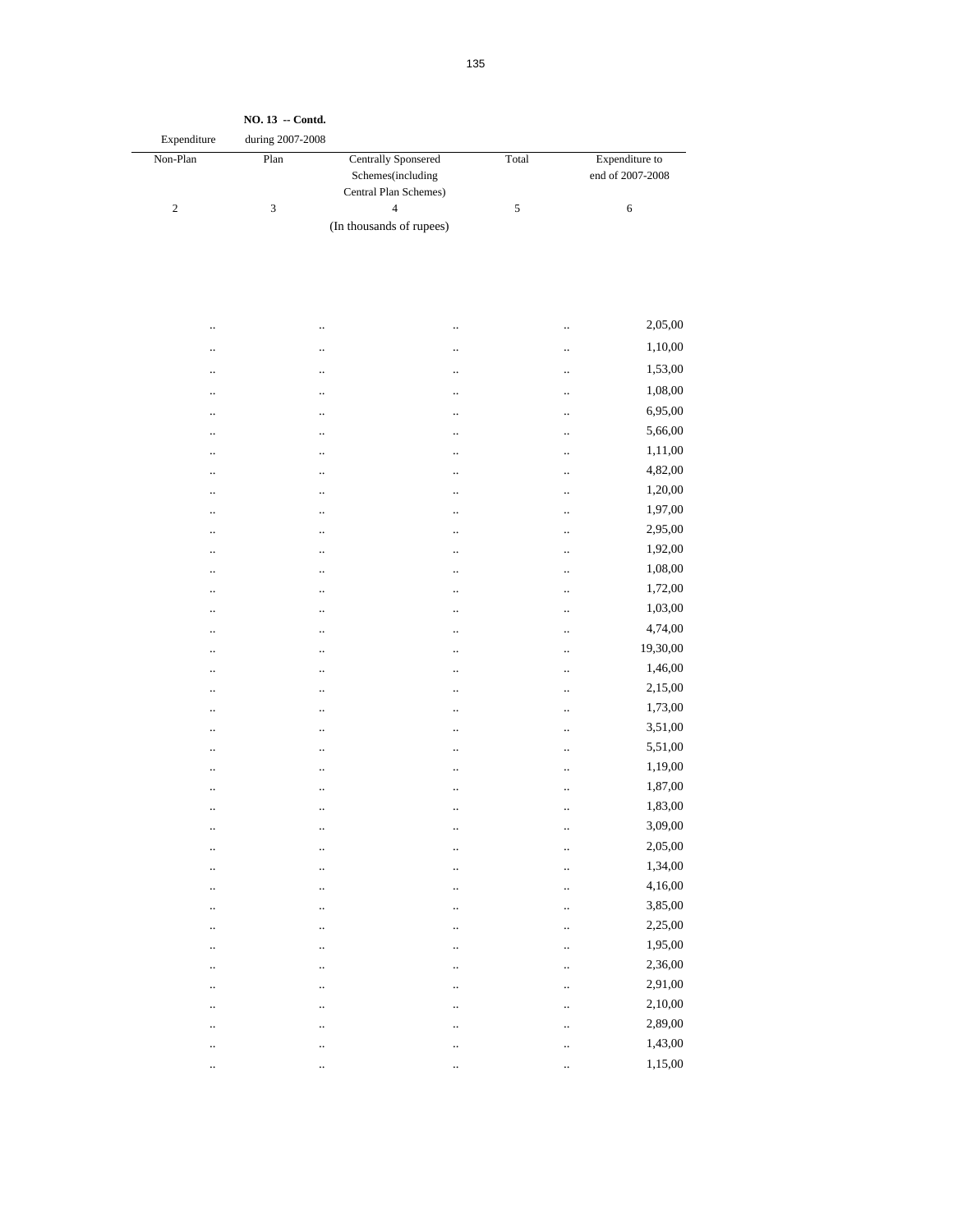Expenditure Heads(Capital Account)

Nature of Expenditure

| 1                                                                                                                                                            |                    |
|--------------------------------------------------------------------------------------------------------------------------------------------------------------|--------------------|
| C. Capital Account of Economic Services -contd.                                                                                                              |                    |
| (g) Capital Account of Transport-contd.                                                                                                                      |                    |
| 5054 Capital Outlay on Roads and Bridges-contd.                                                                                                              |                    |
| 03 State Highways-concld.                                                                                                                                    |                    |
| 337 Road Works-concld.                                                                                                                                       |                    |
| (Lxxxviii) Constructing Sanghi to Chiri Road Km 0 to 9.78                                                                                                    |                    |
| (Lxxxix) Widening and Strengthening of Drain and Earthwork on Burms on Pilukhera in Jind                                                                     |                    |
| (xc) Widening and Strengthening of Kunjpura Karnal Kaithal Road Km 7.80 to 9.80<br>(ixc) Improvement by Providing Strengthening S.K. Road Km. 35 to 55.      |                    |
| (viiic) Four laning of Sirsa-Ellanabad road Km. 40.06 to 41.63                                                                                               |                    |
| (viic) Upgradation of Road from Rania, Balser-Dhundiawali upto Rajasthan Border Km. 0 to 35.                                                                 |                    |
| (vic) Four laning Ring Road to Chhatargarh Patti Km. 0 to 4.88                                                                                               |                    |
| (vc) Construction of Railway Over Bridge at Karnal in place of existing level crossing No. 71-B                                                              |                    |
| (ivc) Construction of H.L.Bridge alongwith approches on Western Jamuna Canal in Km.20                                                                        |                    |
| (iiic) Construction of New bypass Rohtak to NH-71-A                                                                                                          |                    |
| (iic) Construction of Road from NH-10 to NH-71 via Balu Jamalpur Road.<br>(ic) Widening and Strengthening of Madina Sirsa Road, Khiranti Road Km. 0 to 12.87 |                    |
| (c) Junction L/Majra crosing National Highway 71                                                                                                             |                    |
| (ci) Widening of Rohtak Bhiwani Road Km. 107.200 to 109.300                                                                                                  |                    |
| (cii) Improvement by way of widening and strengthening Paksma-Morekheri in Rohtak Distt.                                                                     |                    |
| (ciii) Improvement by widening and strengthening of circular Road Rohtak to Pehrawar Road                                                                    |                    |
| (civ) Construction of Road from National Highway 10 to State Highway 16 in Rohtak                                                                            |                    |
| (cv) Other Schemes each costing Rs. one crore and less                                                                                                       |                    |
|                                                                                                                                                              | <b>Total - 337</b> |
|                                                                                                                                                              |                    |
|                                                                                                                                                              |                    |
|                                                                                                                                                              | Total - 03         |
| 04 District & Other Roads-                                                                                                                                   |                    |
| 101 Bridges-                                                                                                                                                 |                    |
| (i) Construction of HL Bridge over Zehar Nallah Near Village Mohra in Faridabad Dist.                                                                        |                    |
| (ii) Construction of HL Bridge over Ghaggar Nadi Crossing Chandimandir Jhalla Road Ambala District                                                           |                    |
| (iii) Construction of Railway over Bridge and Approaches on Panipat-Asandh Road                                                                              |                    |
| (iv) Construction of Bridge over Tangri Nadi Crossing Raipur Rani Trilokpur Road                                                                             |                    |
| (v) Construction of Approaches to Railway Over Bridge in place of Existing Level Crossing on Karnal -<br>Kaithal Road                                        |                    |
|                                                                                                                                                              |                    |
| (vi) Other Schemes each costing Rs. one crore and less                                                                                                       |                    |
|                                                                                                                                                              | <b>Total - 101</b> |
| 337 Road Works-                                                                                                                                              |                    |
| (i) Construction of Panchkula Morni Road                                                                                                                     |                    |
| (ii) Construction of Hl Bridge Over Yamuna Near Palwal (Including Guide Bund)                                                                                |                    |
| (iii) Upgradation of Raipur to Ladwa Road under PMGSY Scheme KM 0 to 13.35                                                                                   |                    |
| (iv) Upgradation of Makranja Paurola Road                                                                                                                    |                    |

(vi) Periodic maintenance of Karnal Ranta Indri Ladwa Shahbad Road

(vii) Periodic maintenance of Pehowa Cheeka bypass Pehowa

(viii) Construction four laning on Gurgaon Qutab

(ix) Construction of Jhajjar Bye Pass at Jhajjar

 $-101$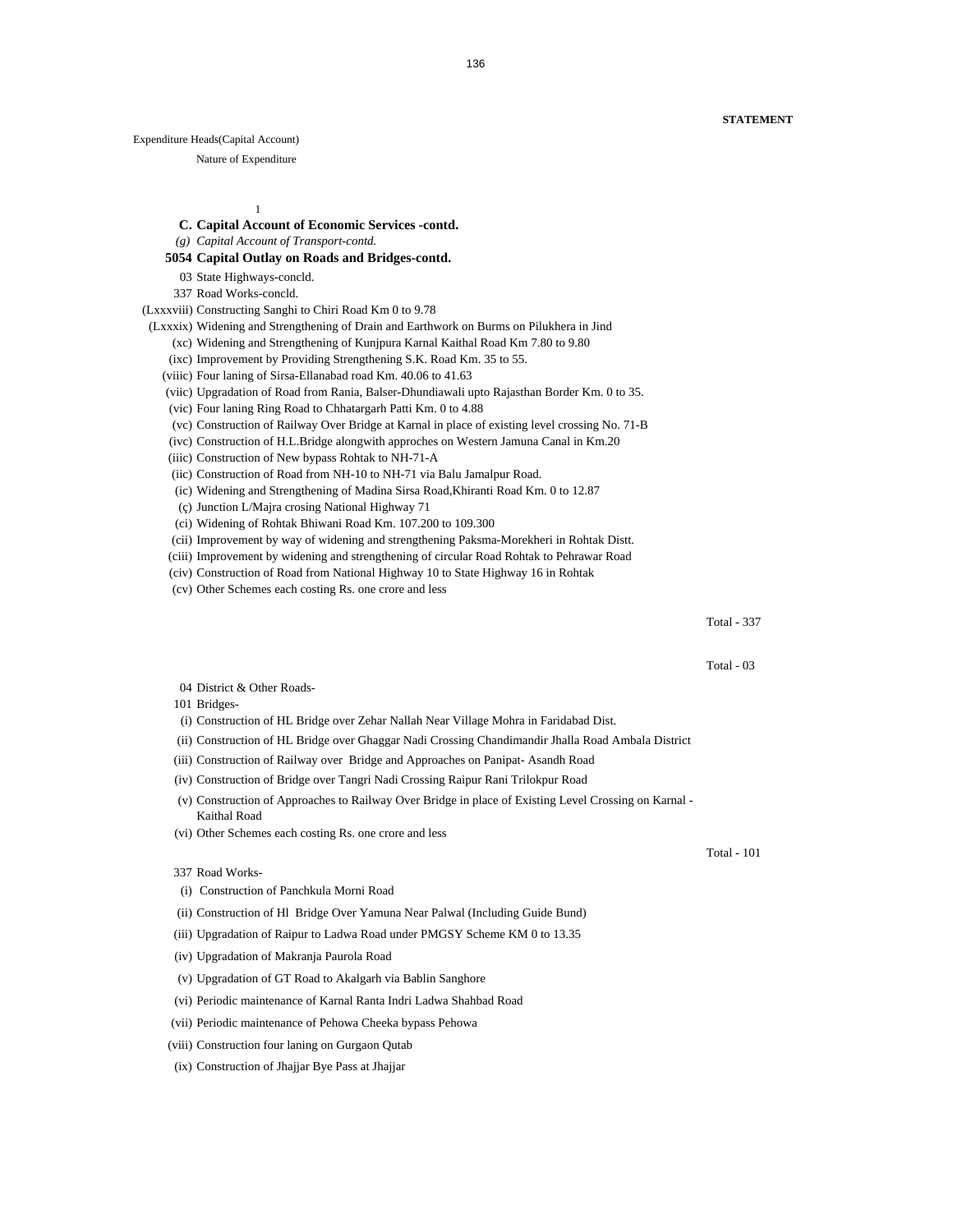| Expenditure             | during 2007-2008          |                            |                          |                  |
|-------------------------|---------------------------|----------------------------|--------------------------|------------------|
| Non-Plan                | Plan                      | <b>Centrally Sponsered</b> | Total                    | Expenditure to   |
|                         |                           | Schemes(including          |                          | end of 2007-2008 |
|                         |                           | Central Plan Schemes)      |                          |                  |
| $\overline{\mathbf{c}}$ | $\ensuremath{\mathbf{3}}$ | 4                          | $\sqrt{5}$               | $\epsilon$       |
|                         |                           | (In thousands of rupees)   |                          |                  |
|                         |                           |                            |                          |                  |
|                         |                           |                            |                          |                  |
|                         |                           |                            |                          |                  |
|                         |                           |                            |                          | 1,68,00          |
| <br>                    | <br>                      | <br>                       | $\ddot{\phantom{0}}$<br> | 1,48,00          |
| $\ddot{\phantom{a}}$    | 1,51,00                   |                            | 1,51,00                  | 1,51,00          |
|                         | 2,83,00                   |                            | 2,83,00                  | 2,83,00          |
|                         | 1,57,00                   |                            | 1,57,00                  | 1,57,00          |
|                         | 3,95,00                   |                            | 3,95,00                  | 3,95,00          |
| ٠.                      | 1,95,00                   |                            | 1,95,00                  | 1,95,00          |
|                         | 2,74,00                   |                            | 2,74,00                  | 2,74,00          |
| .,                      | 1,20,00                   |                            | 1,20,00                  | 1,20,00          |
|                         | 2,23,00                   |                            | 2,23,00                  | 2,23,00          |
| .,                      | 1,53,00                   |                            | 1,53,00                  | 1,53,00          |
|                         | 2,20,00                   |                            | 2,20,00                  | 2,20,00          |
| .,                      | 1,38,00                   |                            | 1,38,00                  | 1,38,00          |
|                         | 2,08,00                   |                            | 2,08,00                  | 2,08,00          |
| .,                      | 2,20,00                   |                            | 2,20,00                  | 2,20,00          |
|                         | 2,78,00                   |                            | 2,78,00                  | 2,78,00          |
| $\ddot{\phantom{0}}$    | 1,10,78                   | $\ddotsc$                  | 1,10,78                  | 1,10,78          |
| $\cdot$ .               | 92,22                     |                            | 92,22                    | 3, 35, 82, 85    |
|                         | 92,22                     |                            |                          |                  |
|                         | 31,25,78}                 | $\ddot{\phantom{0}}$       | 32,18,00                 | 6,72,09,94       |
|                         | 92,22}                    |                            |                          |                  |
|                         | 94,66,17}                 | $\ddot{\phantom{0}}$       | 95,58,39                 | 8,28,98,16       |
|                         |                           |                            |                          |                  |
|                         |                           |                            |                          |                  |
|                         |                           |                            |                          | 3,95,25          |
|                         | $\cdot$                   |                            |                          | 2,24,82          |
|                         |                           |                            |                          | 2,04,28          |
|                         |                           | $\ddot{\phantom{0}}$       |                          | 1,75,42          |
|                         | $\ddot{\phantom{0}}$      |                            |                          | 1,85,41          |
|                         |                           |                            |                          |                  |
| $\ddotsc$               | $\ddot{\phantom{0}}$      | $\ddot{\phantom{0}}$       | $\ddot{\phantom{0}}$     | 1,54,74,88       |
|                         |                           |                            | .,                       | 1,66,60,06       |
|                         |                           |                            |                          |                  |
|                         |                           | $\ddot{\phantom{0}}$       |                          | 1,39,62          |
|                         |                           |                            |                          |                  |
|                         |                           |                            |                          | 1,82,20          |
|                         |                           |                            |                          | 1,98,34          |
|                         |                           |                            |                          | 1,68,87          |
|                         | $\ddot{\phantom{a}}$      |                            |                          | 1,43,26          |
|                         |                           |                            |                          | 7,33,84          |
|                         |                           |                            |                          |                  |
|                         |                           |                            |                          | 7,20,57          |
|                         | $\ddot{\phantom{a}}$      |                            |                          | 1,12,65          |
| $\ddot{\phantom{0}}$    | $\ddot{\phantom{0}}$      |                            |                          | 1,37,75          |

**NO. 13 -- Contd.**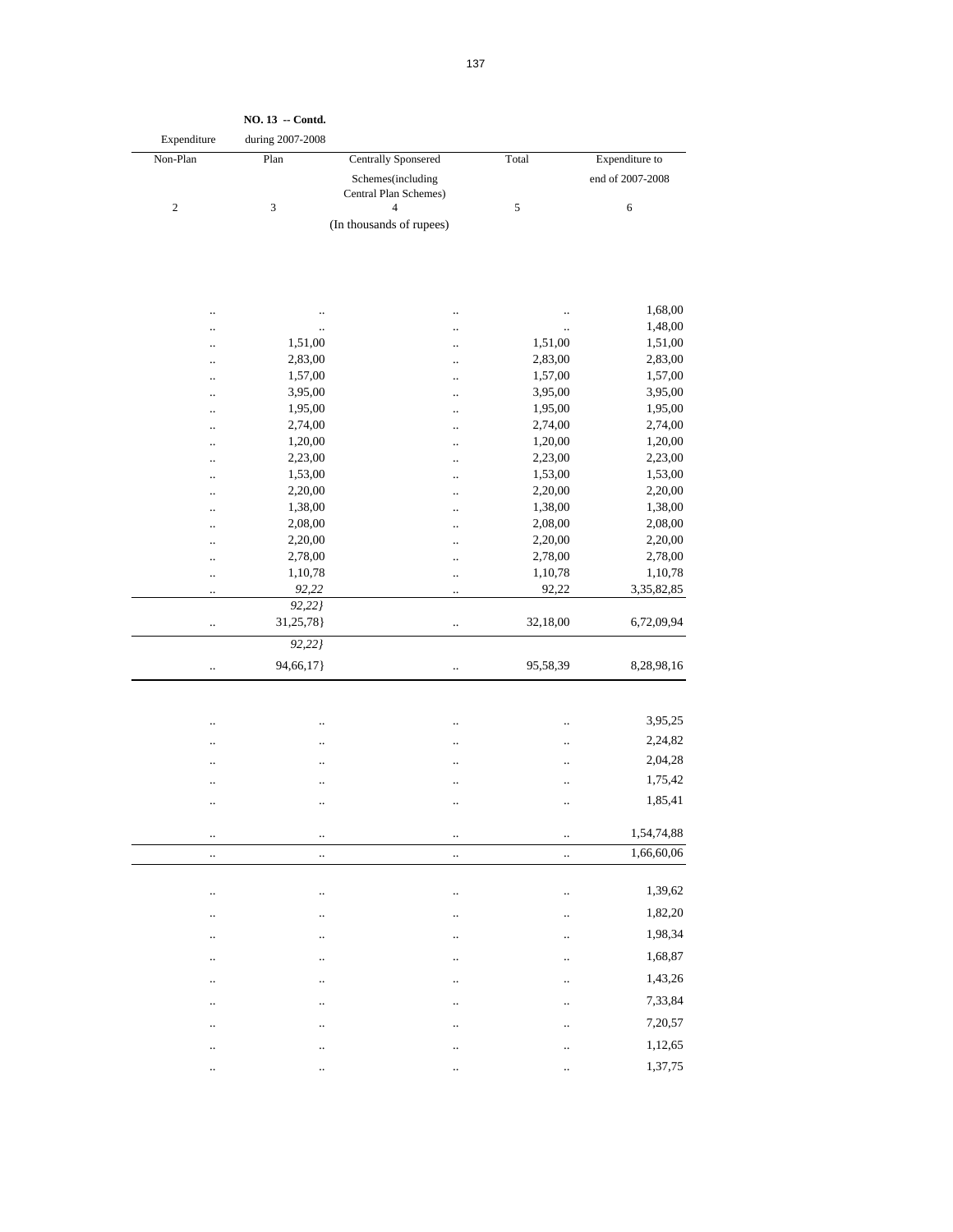Expenditure Heads(Capital Account)

Nature of Expenditure

#### 1

**C. Capital Account of Economic Services -contd.**

- *(g) Capital Account of Transport-contd.*
- **5054 Capital Outlay on Roads and Bridges-contd.**
	- 04 District & Other Roads-contd.
- 337 Road Works-contd.
- (x) Improvement of Jind Hansi Road
- (xi) Improvement of RKDB Road
- (xii) Improvement of Naraingarh Sadhora to Bhadauli Road
- (xiii) Periodic maintenance of Bhiwani Hansi Road
- (xiv) Improvement of Provisional laying Panipat
- (xv) Upgrading of Fatehabad Hanspur Road
- (xvi) Under PMGSY Scheme KM 16 to 31.80
- (xvii) Strengthening and Widening of Village Road Badholi to Jedly Upgradation of Israna to Gheer to
- (xviii) Upgradation of Samairba to Israna Road
- (xix) Improvement of Ganour Shahpur Road
- (xx) Improvement of Riding Surface on GA Road
- (xxi) Improvement of HPN Road KM 6.2 to 40.20
- (xxii) Improvement of DJ Road Bawal Piranpura Dadiya Road
- (xxiii) Improvement of Guryani Jatwana Road
- (xxiv) Improvement of Subalan Koshi Nahar Kasina Road
- (xxv) Periodic maintenance of Kaithal Khanauri Road
- (xxvi) Improvement of Dhand Pundri Rajound Alewa Road Kaithal
- (xxvii) Improvement of Kurukshetra Dhand Kaithal Road
- (xxviii) Widening and Strengthening of karnal Merrut Road
- (xxix) Strengthening of Various Road in PSD No. 5 Karnal
- (xxx) Construction of Road from Morni-Badyal in Nibawala near Haryana-Himachal Border
- (xxxi) Construction of Road from Uppar Bood to Bhoj Rajpura in Ambala District
- (xxxii) Improvement of Thanesar Jhansa Thal Road
- (xxxiii) Widening and Strengthening of Shahbad Thal Road 55 to 75 KM
- (xxxiv) Widening and Strengthening of Loharu to Rahimpur Road upto Rajasthan Borders
- (xxxv) Strengthening of Badesra Kanhera Road
- (xxxvi) Widening and Strengthening of Thilad Badalwala Didola Chhapar Pinjokhera Road
- (xxxvii) Upgradation of Road from Taloda to Dhatrath Kandela upto Alewa
- (xxxviii) Periodic maintenance by Strengthening Jagadhari Bilaspur
- (xxxix) Widening and Strengthening of Talwandi Saboo Rori KM 0 to 12.4 KM
	- (xl) Widening and Strengthening of Talwandi Kalanwali via Desu Jodha 0 to 35 KM
	- (xli) Widening and Strengthening of Jhajjar Subana Kosli Nehar Kanina Road
	- (xlii) Improvement of Tohana Dharsul Ratia Rori Road
- (xliii) Improvement of Jakhal Dharsul Bhuna Pabra Road 102 Fatehabad
- (xliv) Improvement of Khara Kheri Bhattu Fatehabad
- (xlv) Improvement of Fatehabad 0 to 2.15 KM
- (xlvi) Improvement of SBJ Road from 70to 29.90 KM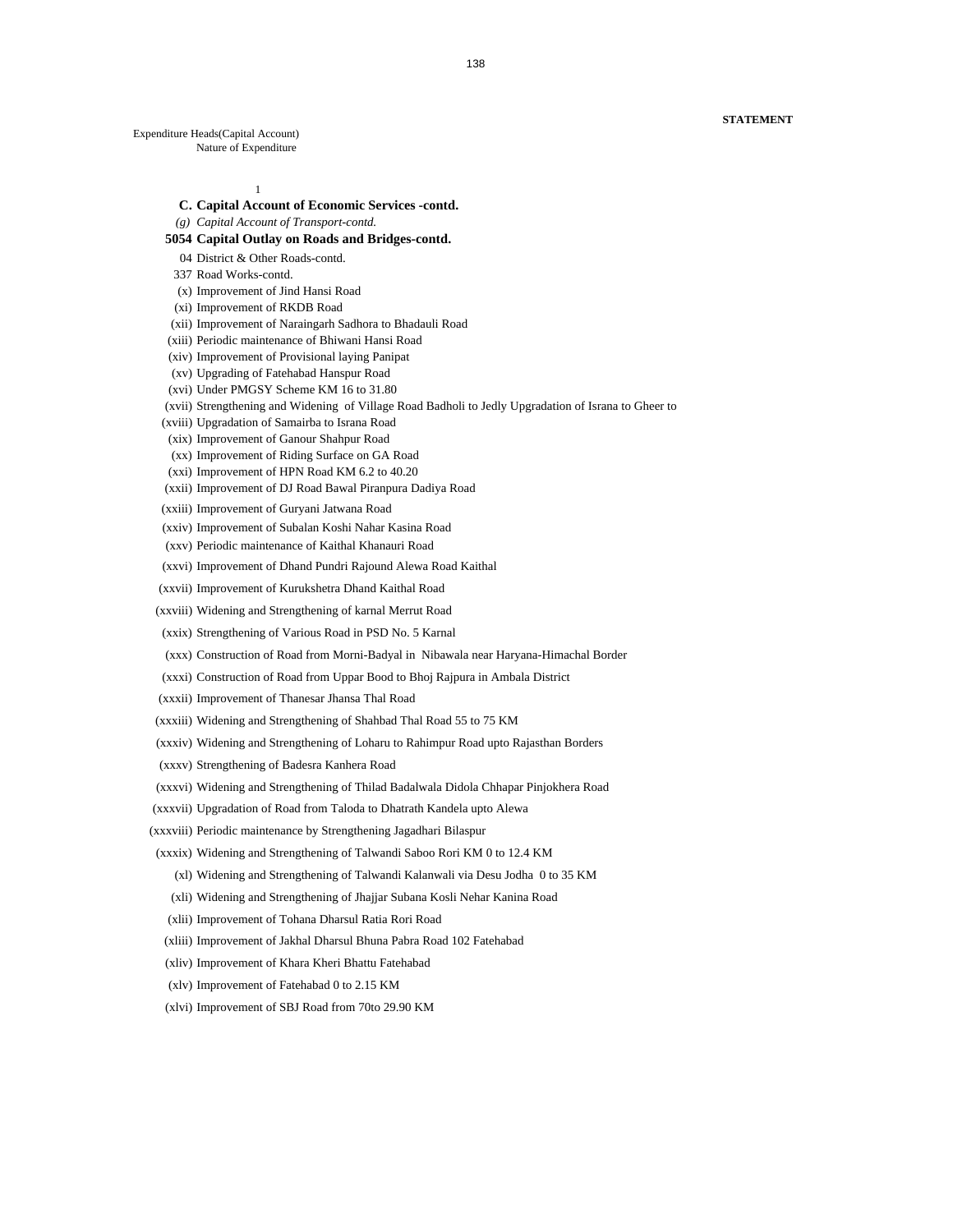| Expenditure          | NO. 13 -- Contd.<br>during 2007-2008 |                                                                          |       |                                                         |
|----------------------|--------------------------------------|--------------------------------------------------------------------------|-------|---------------------------------------------------------|
| Non-Plan             | Plan                                 | <b>Centrally Sponsered</b><br>Schemes(including<br>Central Plan Schemes) | Total | Expenditure to<br>end of 2007-2008                      |
| $\boldsymbol{2}$     | $\overline{\mathbf{3}}$              | $\overline{4}$                                                           | 5     | $\sqrt{6}$                                              |
|                      |                                      | (In thousands of rupees)                                                 |       |                                                         |
|                      |                                      |                                                                          |       |                                                         |
|                      |                                      |                                                                          |       |                                                         |
| $\ddot{\phantom{0}}$ |                                      | $\ddot{\phantom{0}}$                                                     |       | 2,58,12<br><br>2,20,98                                  |
| <br>                 | $\ddotsc$<br>                        | $\ddotsc$<br>$\ddot{\phantom{0}}$                                        |       | <br>1,11,04<br>                                         |
|                      | $\ddotsc$                            | $\ddotsc$                                                                |       | 1,46,77<br>                                             |
|                      | $\ddotsc$                            | $\ddot{\phantom{0}}$                                                     |       | 1,17,63<br>                                             |
|                      | $\ddotsc$                            | $\ddotsc$                                                                |       | 3,00,37<br>$\ddotsc$                                    |
|                      |                                      | $\ddot{\phantom{0}}$                                                     |       | 2,25,99<br>                                             |
|                      |                                      | $\ddot{\phantom{0}}$                                                     |       | 2,56,10<br>$\ddot{\phantom{0}}$                         |
|                      |                                      | $\ddot{\phantom{0}}$                                                     |       | 2,54,99<br>$\ddot{\phantom{0}}$                         |
|                      | $\ddotsc$                            | $\ddot{\phantom{0}}$                                                     |       | 2,85,22<br>$\ddot{\phantom{0}}$                         |
|                      |                                      | $\ddot{\phantom{0}}$                                                     |       | 1,88,08<br>$\ddot{\phantom{0}}$<br>1,67,88              |
| <br>                 | $\ddotsc$<br>                        | $\cdot$ .                                                                |       | $\ddot{\phantom{0}}$<br>2,21,59<br>$\ddot{\phantom{0}}$ |
|                      |                                      | $\ddot{\phantom{0}}$                                                     |       | 1,53,05                                                 |
|                      |                                      | $\cdot$ .                                                                |       | $\ddot{\phantom{0}}$                                    |
|                      |                                      | $\cdot$ .                                                                |       | 2,85,31<br>$\ddot{\phantom{0}}$                         |
|                      |                                      | $\cdot$ .                                                                |       | 2,55,12<br>$\ddot{\phantom{0}}$                         |
|                      |                                      | $\ddotsc$                                                                |       | 1,06,81<br>                                             |
|                      | $\ddotsc$                            | $\ddot{\phantom{0}}$                                                     |       | 1,09,02<br>$\ddot{\phantom{0}}$                         |
| $\cdot$ .            | $\cdot$ .                            | $\cdot$ .                                                                |       | 1,02,58<br>$\ddotsc$                                    |
|                      |                                      |                                                                          |       | 1,47,32                                                 |
|                      | $\cdot$ .                            | $\ddot{\phantom{0}}$                                                     |       | $\ddot{\phantom{0}}$                                    |
| $\cdot$ .            | $\cdot$ .                            | $\ddotsc$                                                                |       | 1,42,20<br>$\ddotsc$                                    |
|                      | $\ddot{\phantom{0}}$                 | $\cdot$ .                                                                |       | 1,28,56<br>$\ddot{\phantom{0}}$                         |
|                      |                                      | $\ddotsc$                                                                |       | 1,53,00<br>                                             |
|                      |                                      | $\ddot{\phantom{0}}$                                                     |       | 4,89,00<br>$\ddot{\phantom{0}}$                         |
|                      |                                      |                                                                          |       | 1,05,00                                                 |
| $\cdot$ .            | $\cdot$ .                            | $\cdot$ .                                                                |       | $\ddotsc$                                               |
|                      | $\cdot$ .                            | $\cdot$ .                                                                |       | 1,25,00<br>$\ddotsc$                                    |
|                      | $\cdot$ .                            | $\ddot{\phantom{0}}$                                                     |       | 1,61,00<br>$\ddot{\phantom{0}}$                         |
| $\cdot$ .            | $\ddotsc$                            | $\cdot$ .                                                                |       | 1,63,00<br>$\ddotsc$                                    |
|                      |                                      |                                                                          |       | 2,58,00                                                 |
|                      |                                      | $\ddotsc$                                                                |       |                                                         |
|                      |                                      |                                                                          |       | 2,00,00<br>                                             |
|                      |                                      |                                                                          |       | 5,22,00                                                 |
|                      |                                      |                                                                          |       | 3,31,00<br>                                             |
|                      |                                      |                                                                          |       | 10,70,00<br>$\ddot{\phantom{0}}$                        |
|                      |                                      |                                                                          |       | 1,60,00                                                 |
| ٠.                   |                                      |                                                                          |       |                                                         |
|                      |                                      |                                                                          |       | 1,01,00                                                 |
|                      |                                      |                                                                          |       | 1,38,00<br>$\ddot{\phantom{a}}$                         |
|                      |                                      |                                                                          |       | 1,48,00                                                 |

139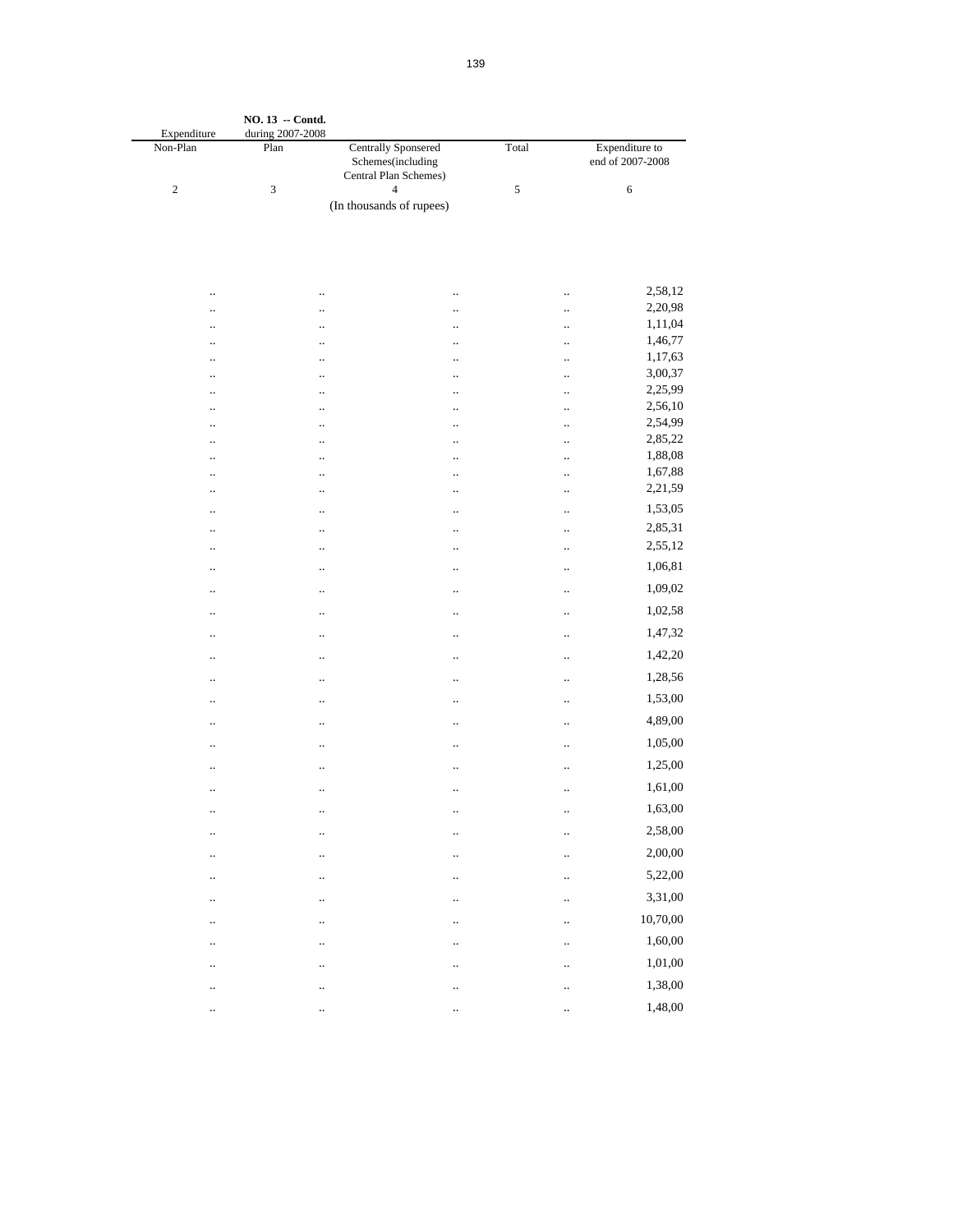Expenditure Heads(Capital Account)

Nature of Expenditure

#### 1 **C. Capital Account of Economic Services -contd.**

*(g) Capital Account of Transport-contd.*

#### **5054 Capital Outlay on Roads and Bridges-contd.**

- 04 District & Other Roads-contd.
- 337 Road Works-contd.
- (xlvii) Strengthening of existing JKS Road 7 to 17 KM
- (xlviii) Strengthening of Dadri Bond Road 2.56 to 18.82 KM
- (xlix) Improvement of Gohana Farmana Sisana Road
	- (l) Sonepat Mehlana Farmana Jasrana Polangi Road
- (li) Improvement of Beeswan mile to Jakholi Pabsera Mondi Attenrna Nangal Kalan Road
- (lii) Improvement of Kharkhoda Assoda Road
- (liii) Widening and Strengthening of Ballanbharh Chhara Dujana Beri Road upto Distt. Boundary
- (liv) Improvement of Gohana Baroda Julana road via Dhanana
- (lv) Widening and Strengthening of Indri Umri Road Km 0 to 10.00
- (lvi) Package No. Hr. 19-03 I.e. Radaur Jathalana Road in Yamunanagar District
- (lvii) Upgradation of Ladwa Mustafabad Road in Yamuna Nagar
- (lviii) Hissar Mangali Sarwa Road to Sultanpur (via) Kanwari
- (lix) Kheri Julab to Uchana(via) Kapro Km 0 to 10.23
- (lx) Maklan Shurwa Road Kalwas to Sharwa
- (lxi) Widening and Strengthening of existing Kadma Road Km 0 to 8.20
- (lxii) Improvement and Repair of Mandkula Silani Road in various Reaches
- (lxiii) Improvement and Repair of various Rural Roads in P.S. Nuh
- (lxiv) Improvement of Narwana Khurdwal Samain Road
- (lxv) Strengthening of Hassanpur Road
- (lxvi) Widening and Strengthening of Pirtha to Dhatir Road
- (lxvii) Widening and Strengthening of existing Makhosarani Road
- (lxviii) Widening and Strengthening of Nohur Kanina Road
- (lxix) Widening and Strengthening of Jassia Rithal Road in Rohtak
- (lxx) Improvement of Kansala Morekheri Samchana Road in Rohtak
- (lxxi) Widening and Strengthening of Kalanaur Basana Road in Rohtak
- (lxxii) Upgradation of Bhalot Roorkee Polangi Road in Rohtak
- (lxxiii) Improvement of Road from Merrut, Sonepat, Gohana, Safidon Road
- (lxxiv) Improvement of Road from Seenk to Hat Road Km 0 to 62
- (lxxv) Improvement of Sewah to Beholi Road
- (lxxvi) Widening and Strengthening of Jagadhari Kaithal Kalanaur Road
- (lxxvii) Improvement of Hassangarh Khurampur to Sahti via Pai Kirali Road
- (lxxviii) Upgradation of Gumthala Bhugal Road
- (lxxix) Widening and Strengthening of Kurukshetra Amin Road Km 0.95 to 9.99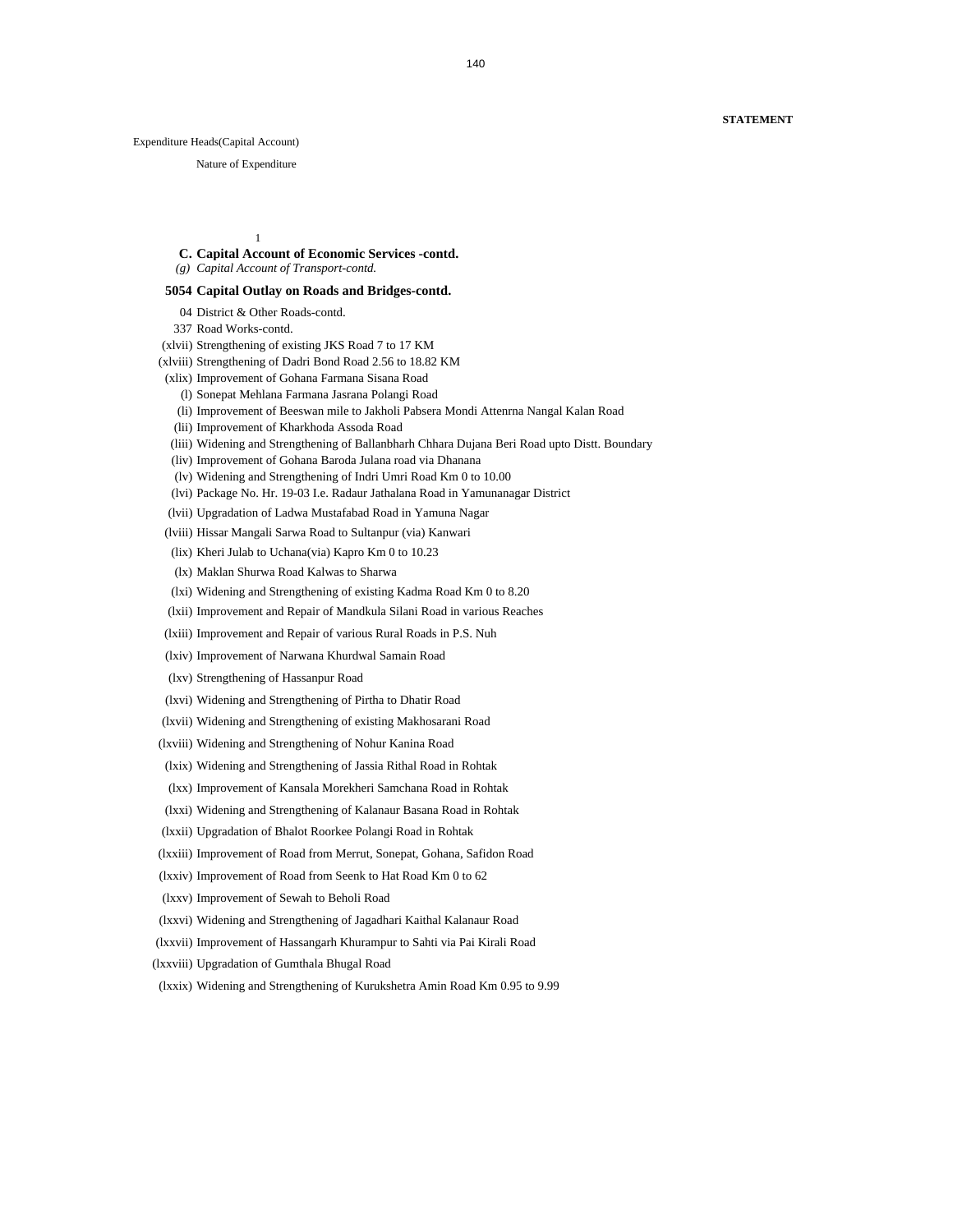| Expenditure          | during 2007-2008 |                          |                                   |       |                                 |
|----------------------|------------------|--------------------------|-----------------------------------|-------|---------------------------------|
| Non-Plan             | Plan             | Centrally Sponsered      |                                   | Total | Expenditure to                  |
|                      |                  | Schemes(including        |                                   |       | end of 2007-2008                |
|                      |                  | Central Plan Schemes)    |                                   |       |                                 |
| $\sqrt{2}$           | 3                | $\overline{4}$           |                                   | 5     | $\sqrt{6}$                      |
|                      |                  | (In thousands of rupees) |                                   |       |                                 |
|                      |                  |                          |                                   |       |                                 |
| $\ddot{\phantom{0}}$ |                  | $\ddotsc$                | $\ddotsc$                         |       | 2,25,00<br>                     |
|                      |                  |                          | $\ddotsc$                         |       | 4,33,00<br>$\ddotsc$            |
|                      |                  |                          | $\ddot{\phantom{0}}$              |       | 1,38,00<br>                     |
|                      |                  |                          | $\ddot{\phantom{0}}$              |       | 1,93,00<br>$\ddotsc$            |
| $\ddot{\phantom{0}}$ |                  |                          | $\ddot{\phantom{0}}$              |       | 1,58,00<br>$\ddotsc$            |
|                      |                  |                          | $\ddot{\phantom{0}}$              |       | 1,23,00<br>                     |
|                      |                  |                          | $\ddot{\phantom{0}}$              |       | 3,14,00<br>$\ddotsc$            |
|                      |                  |                          |                                   |       | 4,19,00<br>1,75,00              |
| $\cdot$ .<br>        |                  | <br>                     | $\cdot$ .<br>$\ddot{\phantom{0}}$ |       | $\ddotsc$<br>1,70,00<br>        |
|                      |                  |                          | $\ddotsc$                         |       | 1,46,00<br>                     |
|                      |                  |                          | $\ddot{\phantom{0}}$              |       | 1,25,00<br>                     |
|                      |                  |                          |                                   |       | 1,51,00<br>                     |
| .,                   |                  |                          | $\ddot{\phantom{0}}$              |       | 1,03,00                         |
|                      |                  |                          | $\cdot$                           |       | <br>1,47,00                     |
|                      |                  |                          | $\ddot{\phantom{0}}$              |       |                                 |
|                      |                  |                          | $\ddot{\phantom{0}}$              |       | 1,05,00<br>                     |
| $\ddotsc$            |                  | $\cdot$ .                | $\cdot\cdot$                      |       | 2,72,00<br>                     |
|                      |                  | $\cdot$ .                | $\ddot{\phantom{0}}$              |       | 1,02,00<br>$\ddotsc$            |
|                      |                  |                          | $\ddot{\phantom{0}}$              |       | 1,20,00<br>                     |
| $\ddot{\phantom{0}}$ |                  |                          | $\ddotsc$                         |       | 1,53,00<br>$\ddotsc$            |
|                      |                  |                          | $\ddot{\phantom{0}}$              |       | 3,16,00<br>                     |
|                      |                  |                          |                                   |       |                                 |
|                      |                  |                          | $\ddotsc$                         |       | 1,06,00<br>                     |
|                      |                  |                          | $\ddot{\phantom{0}}$              |       | 1,80,00<br>                     |
|                      |                  | $\ddotsc$                | $\ddot{\phantom{0}}$              |       | 1,76,00<br>                     |
|                      |                  | $\cdot$ .                | $\cdot$ .                         |       | 2,21,00<br>                     |
| $\ddotsc$            |                  | $\ddot{\phantom{0}}$     | $\cdot\cdot$                      |       | 1,64,00<br>$\ddot{\phantom{0}}$ |
|                      |                  |                          |                                   |       | 4,36,00<br>                     |
|                      |                  |                          |                                   |       | 1,37,00                         |
|                      |                  |                          |                                   |       |                                 |
|                      |                  |                          |                                   |       | 1,35,00<br>                     |
|                      |                  |                          |                                   |       | 1,41,00<br>                     |
|                      |                  |                          |                                   |       | 1,13,00<br>                     |
|                      |                  |                          |                                   |       | 3,06,00<br>                     |
|                      |                  |                          |                                   |       | 1,62,00                         |

**NO. 13 -- Contd.**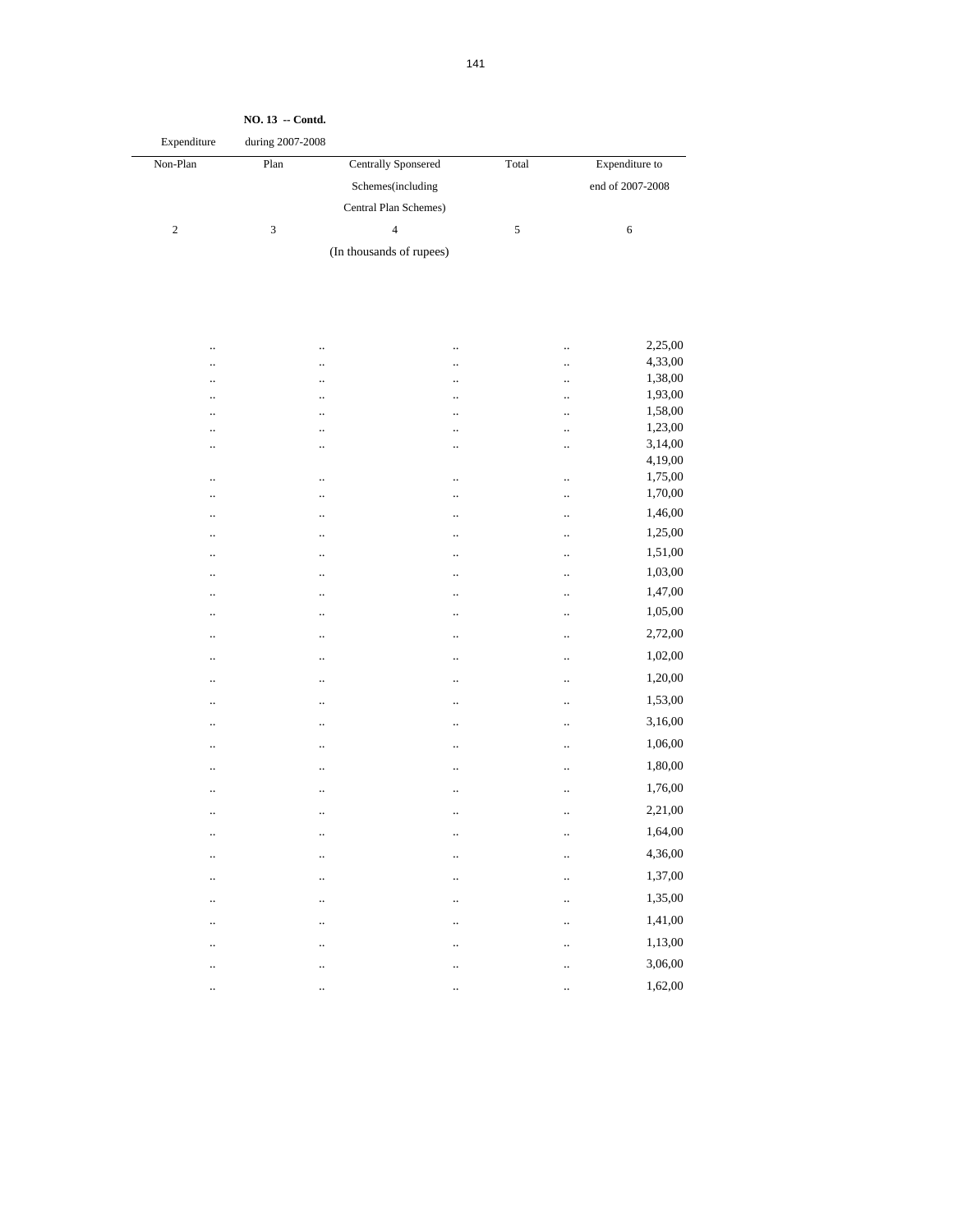Expenditure Heads(Capital Account)

Nature of Expenditure

#### 1

- **C. Capital Account of Economic Services -contd.**
- *(g) Capital Account of Transport-contd.*

#### **5054 Capital Outlay on Roads and Bridges-conctd.**

- 04 District & Other Roads-contd.
- 337 Road Works-contd.
- (lxxx) Improvement of Strauli Bhadru Jui Road Km 7 to 29.40
- (lxxxi) Upgradation of Palwal Rasulpur to Hassanpur Km 0 to 31.7
- (lxxxii) Construction of Diversion Road for Jhajjar City
- (lxxxiii) Widening and Strengthening of Bahadurgarh Chhara Beri Road
- (lxxxiv) Improvement of Badli Duriana (via) Ladpur Murimpur Road
- (lxxxv) Improvement of Faridabad Jassana Manjhawali Road Km 5 to 16.32
- (Lxxxvi) Widening and Strengthening of Ambala Barwala Road Km 1 to 14 in Ambala Distt.
- (Lxxxvii) Improvement by Providing 3.66 to 5.5 to Quaderpur via Meadawas in Gurgaon
- (Lxxxviii) Improvement by providing 3.66 to 5.50 and strengthening of existing Road in Gurgaon
- (Lxxxix) Improvement of Tohana Sanyana Road
	- (xc) Improvement of Fatehabad Bhuna to Bhuthan Kurd
	- (xci) Improvement of Hissar Balsmand Badra upto Border Boundry Km 0.78 to 30.40 in Hissar
	- (xcii) Improvement of Road from Madlanda to Alupur
	- (xciii) Improvement of Road from Madlanda Jagri Attolu, Mattend
	- (xciv) Widending and Strengthening of Badhra Berla Jhajhu Road
	- (xcv) Widening and Strengthening of Dhenanu Badesra Sisar Road
	- (xcvi) Construction of Road from Mor Kheri to Mutindu Road
	- (xcvii) Improvement of Road from Sonepat, Mehluna, Fermuna, Jasrana upto Polangi
	- (xcviii) Improvement of Hansi,Sisai, Lohuri, Habutpur Kheri, Jallub (See Sisai to Kheri Julab)
	- (xcix) Improvement of Sampla Jassar Kheri Kulasi Road
		- (c ) Improvement of CC Block of Khera, Mekhali Road
		- (ci) Widending and Strengthening of PS Road to Jahragi Km 0 to 7
	- (cii) Widening and Strengthening of UKD Road Km 7.40 to 15.40
	- (ciii) Strengthening of existing road from D.J. Road to Sihi Dadha from 0.00 to 5.40 in Gurgaon
	- (civ) Gurgaon Bahadurgarh Road Km 0 to 5.70 in Gurgaon
	- (cv) Improvement of existing Bilaspur Kapal Mochan Dhanawa Road in Yamunanagar
	- (cvi) Widening and Strengthening of Bidolu Chappar Pinjokhera Road
	- (cvii) Improvement of Umra Ratia Road
	- (cviii) Improvement of Bahadurgarh Badli Road
	- (cix) Improvement of Bahadurgarh Jhajjar Road
	- (cx) Widening and Strengthening of Badhra Barla Road
	- (cxi) Upgradation by Widening and Strengthening of Dhigawa to Badhra via Keri Tokha Road
	- (cxii) Widening and Strengthening of Murthal-Sonepat-Kharkhoda-Sampla-Dadri-Loharu Road
	- (cxiii) Improvement of Khan MD Road upto Ratia Rodi Road
	- (cxiv) Improvement by Providing Strengtheing on Chharauli -Bilaspur Road
	- (cxv) Widening and Strengthening drain and earth work on berms on Julana-Nandgarh Road (Jind)
	- (cxvi) Widening and Strengtheing of burms on Kalwa-Kaluwali-Butari Road in Jind Distt.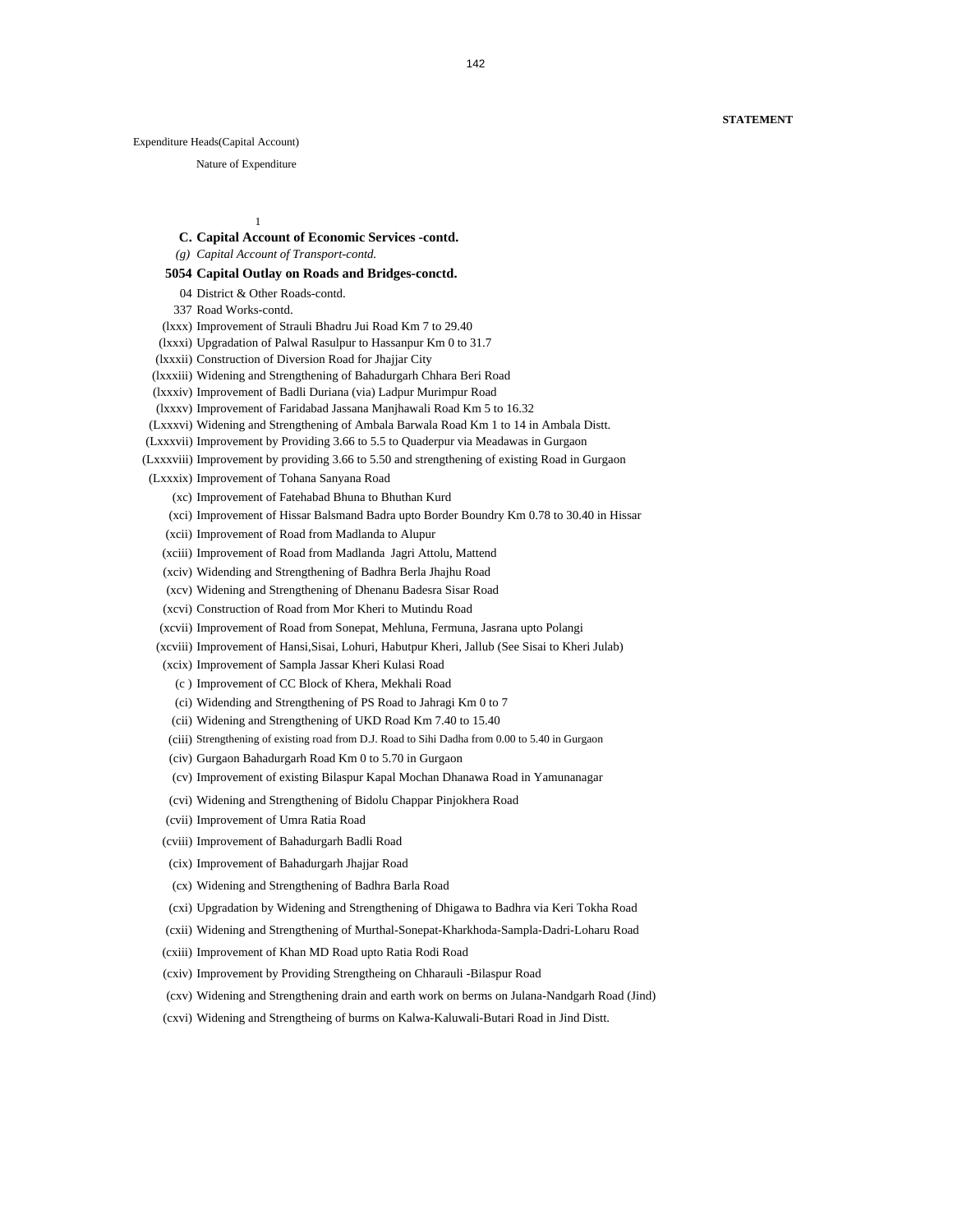**NO. 13 -- Contd.**

| Expenditure          | during 2007-2008            |                            |            |                    |
|----------------------|-----------------------------|----------------------------|------------|--------------------|
| $\mbox{Non-Plan}$    | Plan                        | <b>Centrally Sponsered</b> | Total      | Expenditure to     |
|                      |                             | Schemes(including          |            | end of 2007-2008   |
|                      |                             | Central Plan Schemes)      |            |                    |
| $\sqrt{2}$           | $\ensuremath{\mathfrak{Z}}$ | 4                          | $\sqrt{5}$ | 6                  |
|                      |                             | (In thousands of rupees)   |            |                    |
|                      |                             |                            |            |                    |
| $\ddot{\phantom{0}}$ |                             | $\ddot{\phantom{0}}$       |            | 2,76,00            |
|                      |                             | $\ddotsc$                  |            | 1,64,00            |
|                      |                             |                            | .,         | 1,02,00            |
|                      |                             | $\ddot{\phantom{0}}$       |            | 1,98,00            |
|                      |                             |                            |            | 1,68,00            |
|                      |                             | $\ddotsc$                  |            | 2,36,00<br>1,05,00 |
| <br>                 | <br>                        | $\ddot{\phantom{0}}$<br>   | <br>       | 1,42,00            |
|                      |                             |                            |            | 1,71,00            |
|                      |                             |                            |            | 6,53,00            |
|                      |                             |                            |            | 1,41,00            |
|                      |                             |                            |            | 7,83,00            |
|                      |                             |                            |            |                    |
|                      |                             |                            |            | 3,27,00            |
|                      |                             |                            |            | 3,31,00            |
|                      |                             |                            |            | 4,41,00            |
|                      |                             |                            |            | 1,96,00            |
|                      |                             |                            |            | 1,86,00            |
|                      |                             |                            |            | 1,39,00            |
|                      |                             |                            |            | 2,30,00            |
|                      |                             |                            |            | 1,75,00            |
|                      |                             |                            |            | 1,69,00            |
|                      |                             |                            |            | 1,55,00            |
|                      |                             |                            |            | 1,07,00            |
|                      |                             |                            |            | 1,08,00            |
|                      |                             |                            |            | 1,26,00            |
|                      |                             | $\cdot$                    |            | 1,13,00            |
| $\ddot{\phantom{0}}$ |                             |                            |            | 2,01,00            |
| $\ldots$             | $\ddot{\phantom{0}}$        | $\ddotsc$                  |            | 2,07,00            |
|                      |                             |                            |            | 10,01,00           |
| $\cdot$ .            | $\ddotsc$                   | $\ddotsc$                  | $\cdot$ .  |                    |
|                      | $\ddot{\phantom{0}}$        | $\ddot{\phantom{0}}$       | $\ddotsc$  | 16,87,00           |
| $\cdot$ .            | 1,30,00                     | $\ddot{\phantom{0}}$       | 1,30,00    | 1,30,00            |
|                      | 2,94,00                     | $\ddot{\phantom{0}}$       | 2,94,00    | 2,94,00            |
|                      | 7,74,00                     |                            | 7,74,00    | 7,74,00            |
|                      | 3,88,00                     |                            | 3,88,00    | 3,88,00            |
|                      |                             |                            |            |                    |
|                      | 2,19,00                     |                            | 2,19,00    | 2,19,00            |
|                      | 1,98,00                     | $\ddotsc$                  | 1,98,00    | 1,98,00            |
|                      | 2,23,00                     |                            | 2,23,00    | 2,23,00            |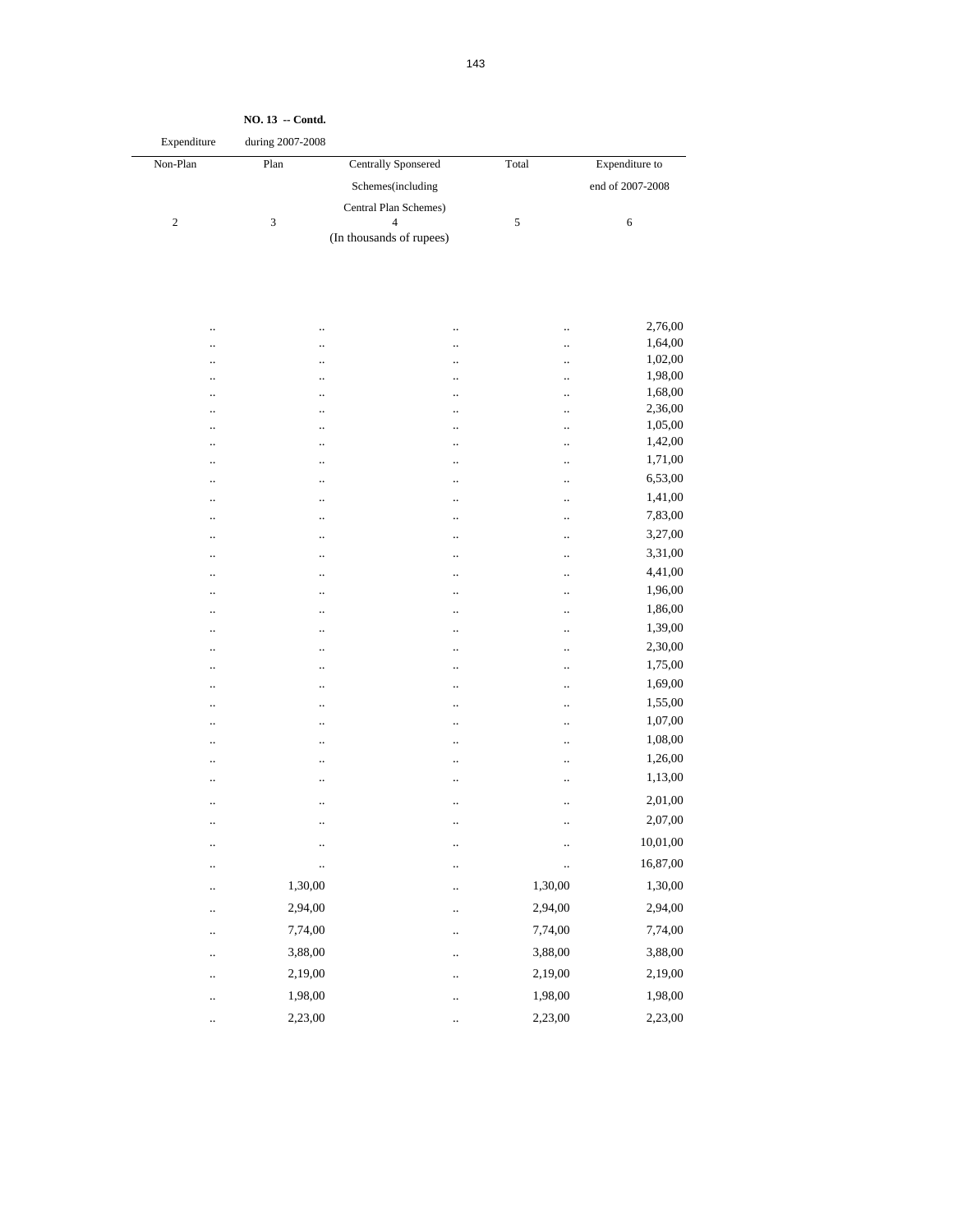Expenditure Heads(Capital Account)

Nature of Expenditure

#### **C. Capital Account of Economic Services -contd.**

*(g) Capital Account of Transport-contd.*

## **5054 Capital Outlay on Roads and Bridges-contd.**

- 04 District & Other Roads-contd.
- 337 Road Works-contd.

1

- (cxvii) Construction of Diversion Road for Jhajjar City
- (cxviii) Improvement of Municipal Committee Roads in Jhajjar City
- (cxix) Improvement by strengthening of Kurukshetra-Amin Road upto Rly. Station Amin
- (cxx) Improvement by Strengthening of S.K.Road to G.T.Road via Kheri Markanda-Sirsla-Keserla
- (cxxi) Construction of H.L.Bridge on Nadi crossing Road from N.H.73 to Village Toka
- (cxxii) Improvement by Strengthening of Panchkula Morni Road
- (cxxiii) Improvement by Widening and Strengthening of K.P.K.Chunia Road upto N.H. 21-A
- (cxxiv) Strengthening of Road from Morni Blag to Tikkar Tal at RD 0 to 9380
- (cxxv) Improvement of Road from Panchkula Morni Road to Khartia to Barisher
- (cxxvi) Widening and Strengthening of Naya Gaon Bayal Road
- (cxxvii) Construction of New bypass at Kaithal connecting Kaithal-Jind Road to Khanauri Road
- (cxxviii) Construction of Railway Over Bridge at Kaithal Narwana Jind Railway line
- (cxxix) Construction of H.L. Bridge over Ghaggar River crossing Dhandata Beopar Road
- (cxxx) Improvement by Strengthening on Kaithal to Babu Kharkam via Manjhilu Road
- (cxxxi) Improvement by Strengthening on Uchana to Kithana via Karsindhu Chattar Road, Jind
- (cxxxii) Improvement by Strengthening of Charodi to Kanhian via Phullion Sulehre Road
- (cxxxiii) Improvement by Strengtheing on Road from Barada to Nugura via Gogrian in Jind
- (cxxxiv) Improvement by Strengthening on Road from Dumekha Kalan to Uchhana Khurd in Jind
- (cxxxv) Improvement by Strengthening on Kalayat to Kasam Km. 12.00 to 16.00 in Kaithal Distt.
- (cxxxvi) Constructing of Road Bhawar to Bhambewa
- (cxxxvii) Constructing of Road from Sisana to Sumchana
- (cxxxviii) Improvement of Palwal Allawalpur Road Km. 0 to 8.00
- (cxxxix) Construction of Railway Over Bridge on Ganaur Shahpur Road in Distt. Sonepat
- (cxxxx) Improvement by Strengthening Cement Concreate Block Dhanwara Khanpur in Ambala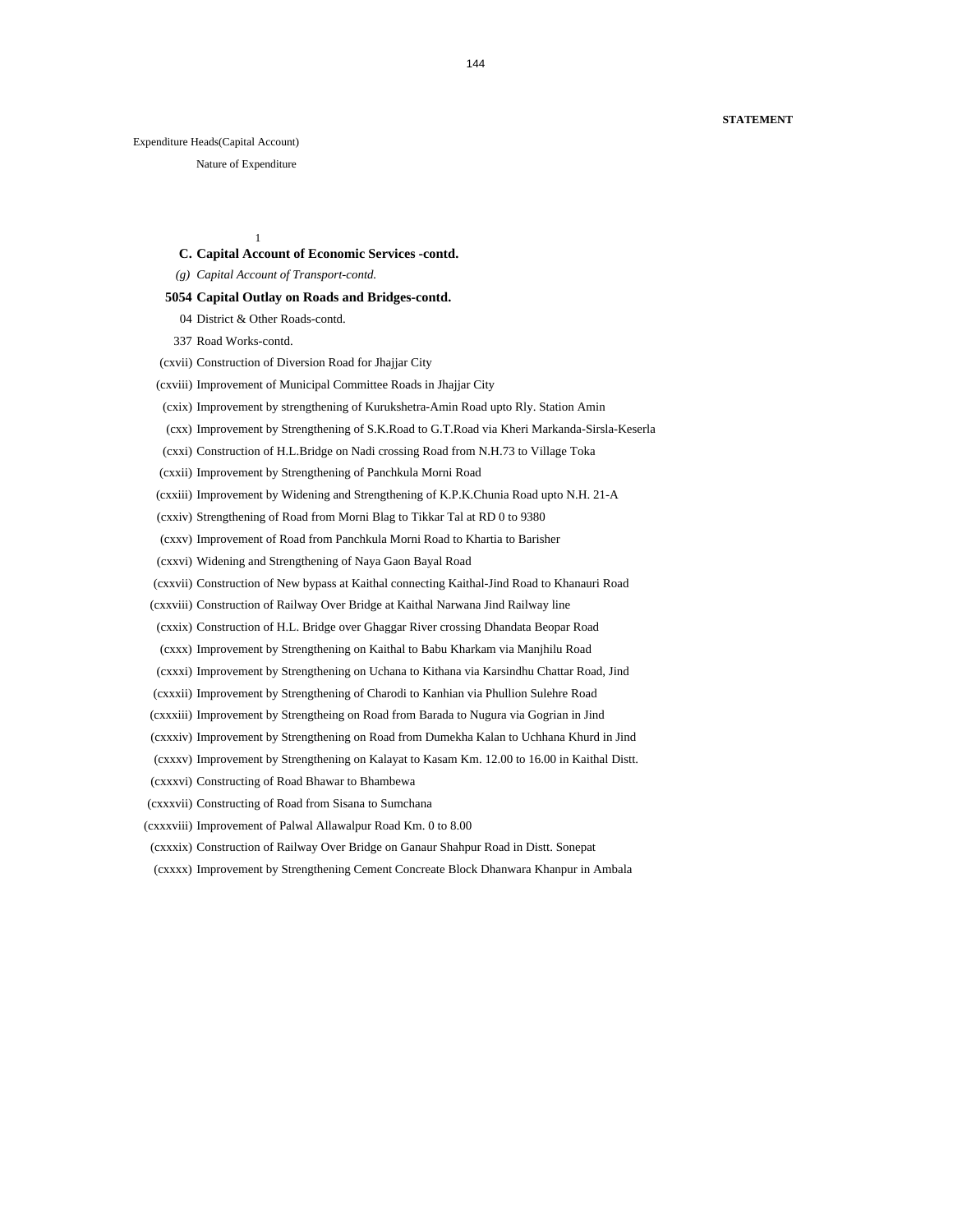| Expenditure             | during 2007-2008 |                            |               |                  |
|-------------------------|------------------|----------------------------|---------------|------------------|
| Non-Plan                | Plan             | <b>Centrally Sponsered</b> | Total         | Expenditure to   |
|                         |                  | Schemes(including          |               | end of 2007-2008 |
|                         |                  | Central Plan Schemes)      |               |                  |
| $\overline{\mathbf{c}}$ | 3                | $\sqrt{4}$                 | $\mathfrak s$ | 6                |
|                         |                  | (In thousands of rupees)   |               |                  |
|                         |                  |                            |               |                  |
|                         |                  |                            |               |                  |
|                         |                  |                            |               |                  |
|                         |                  |                            |               |                  |
| $\ddot{\phantom{0}}$    | 3,14,00          |                            | 3,14,00       | 3,14,00          |
| ٠.                      | 1,29,00          |                            | 1,29,00       | 1,29,00          |
| ٠.                      | 1,62,00          |                            | 1,62,00       | 1,62,00          |
| ٠.                      | 1,55,00          |                            | 1,55,00       | 1,55,00          |
| $\ddot{\phantom{a}}$    | 1,19,00          | $\ddot{\phantom{a}}$       | 1,19,00       | 1,19,00          |
| ٠.                      | 3,31,00          |                            | 3,31,00       | 3,31,00          |
| ٠.                      | 3,87,00          |                            | 3,87,00       | 3,87,00          |
|                         | 1,23,00          |                            | 1,23,00       | 1,23,00          |
| $\ddot{\phantom{a}}$    | 2,13,00          |                            | 2,13,00       | 2,13,00          |
| ٠.                      | 1,95,00          |                            | 1,95,00       | 1,95,00          |
|                         | 2,52,00          |                            | 2,52,00       | 2,52,00          |
|                         | 1,18,00          |                            | 1,18,00       | 1,18,00          |
|                         | 2,40,00          |                            | 2,40,00       | 2,40,00          |
| ٠.                      | 7,97,00          |                            | 7,97,00       | 7,97,00          |
| ٠.                      | 2,28,00          |                            | 2,28,00       | 2,28,00          |
|                         | 4,67,00          |                            | 4,67,00       | 4,67,00          |
|                         | 5,24,00          |                            | 5,24,00       | 5,24,00          |
| $\ddot{\phantom{a}}$    | 2,35,00          | $\ddot{\phantom{a}}$       | 2,35,00       | 2,35,00          |
| ٠.                      | 1,77,00          |                            | 1,77,00       | 1,77,00          |
| ٠.                      | 1,10,00          |                            | 1,10,00       | 1,10,00          |
|                         | 1,84,00          |                            | 1,84,00       | 1,84,00          |
| ٠.                      | 1,20,00          |                            | 1,20,00       | 1,20,00          |
|                         | 6,69,00          |                            | 6,69,00       | 6,69,00          |
|                         | 1,63,00          |                            | 1,63,00       | 1,63,00          |
|                         |                  |                            |               |                  |

**NO. 13 -- Contd.**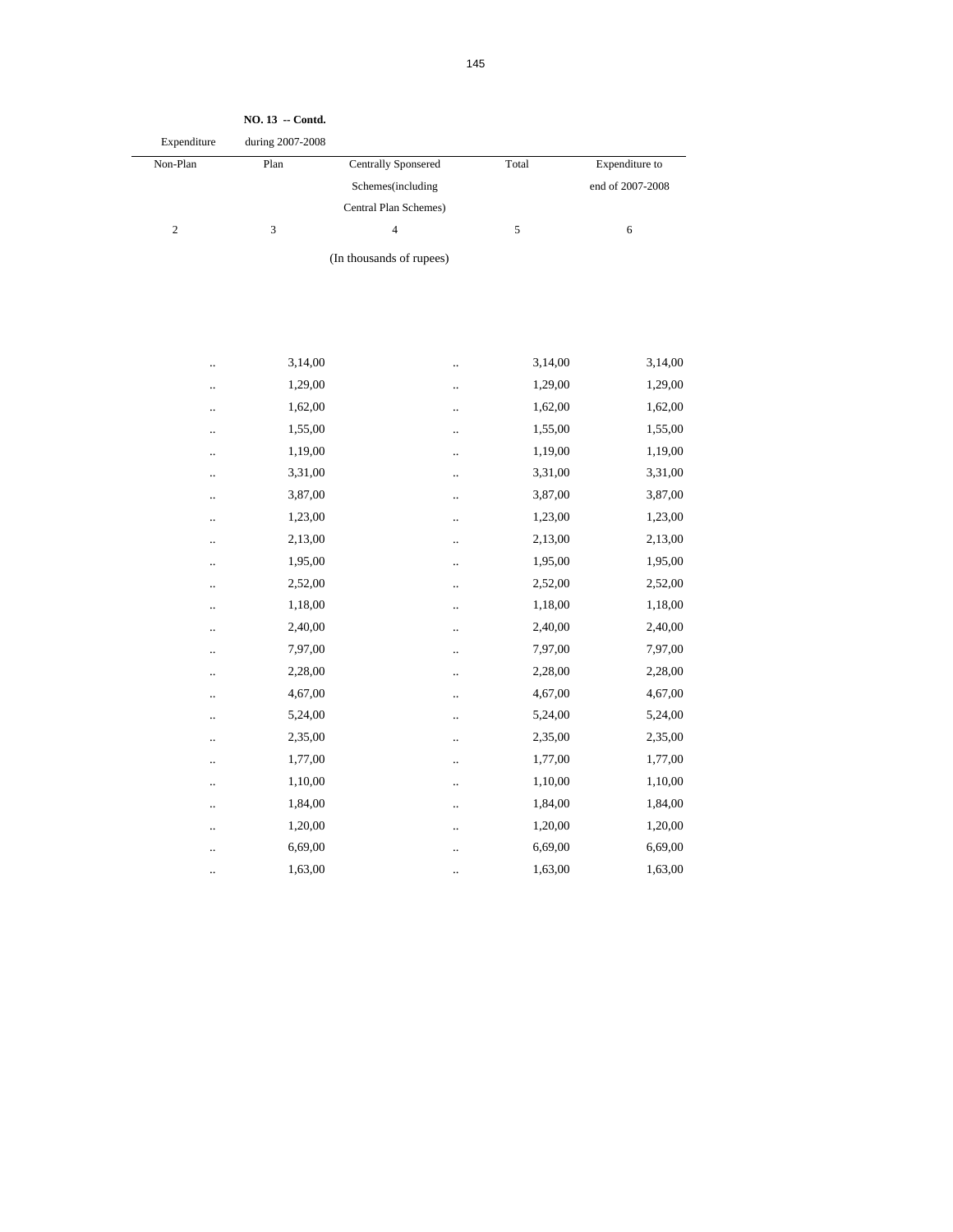Expenditure Heads(Capital Account)

Nature of Expenditure

## **C. Capital Account of Economic Services -contd.**

*(g) Capital Account of Transport-contd.*

#### **5054 Capital Outlay on Roads and Bridges-concld.**

- 04 District & Other Roads-concld.
- 337 Road Works-concld.

1

- (cxxxxi) Providing and Raising on Various Road under Provinsiol Division in Yamunanagar
- (cxxxxii) Strengethening 20mm PC on Rori Kalanwali Dabwali Road
- (cxxxxiii) Upgradation of Kharikan Matter Road Km 0 to 17.00
- (cxxxxiv) Construction of Road to Sugar Mill Asandh via Village Thari in Karnal Distt.
- (cxxxxv) Construction of bypass at Safidon from Asandh-Panipat-Safidon-Jind Road
- (cxxxxvi) Improvement by Strengthening GT Road to S.L. Road via Khariandwa Machharoli Road
- (cxxxxvii) Improvement by Strengthening of G.T. Road to Madanpur-Thanesar Jhansa Road
- (cxxxxviii) Improvement by Strengthening of Road from Gohana to BPS Mahila Univ. at KhanpurKalan
- (cxxxxix) Improvement by Strengthening of Road from Kherkhoda to Morekheri via Matindu
	- (cl) Improvement by Strengthening of Silana Garor Mungan Road
	- (cli) Construction of bypass at Kharkhoda
	- (clii) Improvement by Strengthening on Khatkar Bhera Bankipur Manoli Road in Sonepat Distt.
	- (cliii) Improvement by Strengthening on Palwal Allawalpur Amarpur Mohra Road
	- (cliv) Improvement by Strengthening of Road from Sikri to Douj via Sikrona
	- (clv) Widening and Strengthening Simli Bham Dewa Keror Road
	- (clvi) Widening and Strengthening of Side Drain on Rohtak Beri Road
	- (clvii) Construction of Sanghi to Viri Road Km. 0 to 9.78
	- (clviii) Construction of Various Roads in Provisional Division No.I Rohtak
	- (clix) Widening under SCSP Head Components in Provincial Divn. Rohtak
	- (clx) Other Schemes each costing Rs. one crore and less

Total - 04 80 General-001 Direction and Administration 004 Research 190 Investments in Public Sector and other Undertakings-Haryana Roads and Bridges Development Corporation Limited 800 Other Expenditure

Total - 80

Total - 337

Total - 5054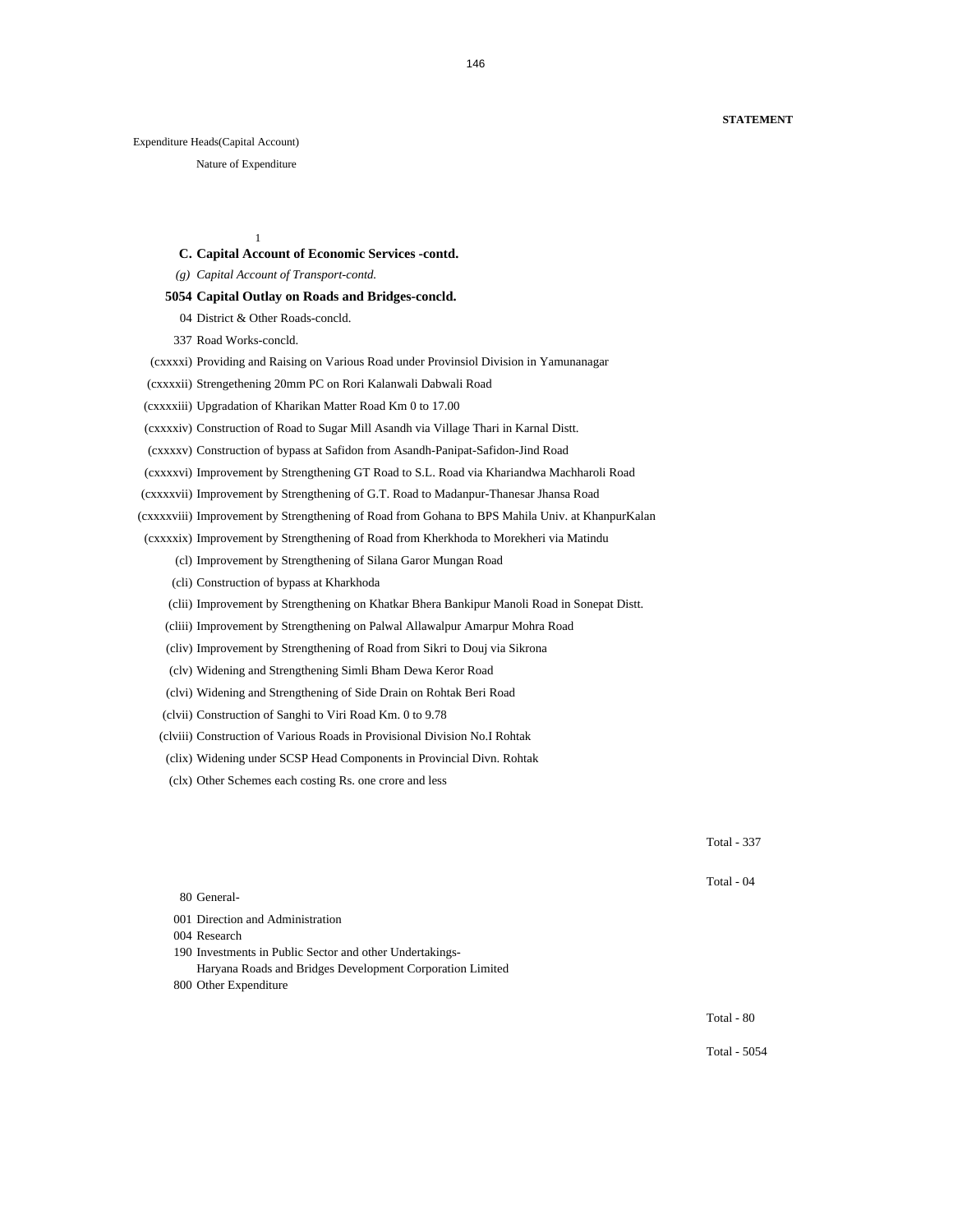| Expenditure          | during 2007-2008        |                            |            |                  |
|----------------------|-------------------------|----------------------------|------------|------------------|
| Non-Plan             | Plan                    | <b>Centrally Sponsered</b> | Total      | Expenditure to   |
|                      |                         | Schemes(including          |            | end of 2007-2008 |
|                      |                         | Central Plan Schemes)      |            |                  |
| $\sqrt{2}$           | $\overline{\mathbf{3}}$ | $\sqrt{4}$                 | $\sqrt{5}$ | 6                |
|                      |                         | (In thousands of rupees)   |            |                  |
|                      |                         |                            |            |                  |
|                      |                         |                            |            |                  |
|                      |                         |                            |            |                  |
|                      |                         |                            |            |                  |
|                      | 1,27,00                 |                            | 1,27,00    | 1,27,00          |
|                      | 1,26,00                 |                            | 1,26,00    | 1,26,00          |
|                      | 3,06,00                 |                            | 3,06,00    | 3,06,00          |
|                      | 8,10,00                 |                            | 8,10,00    | 8,10,00          |
|                      | 1,00,00                 |                            | 1,00,00    | 1,00,00          |
|                      | 1,09,00                 |                            | 1,09,00    | 1,09,00          |
| ٠.                   | 1,03,00                 |                            | 1,03,00    | 1,03,00          |
|                      | 2,58,00                 |                            | 2,58,00    | 2,58,00          |
|                      | 1,61,00                 |                            | 1,61,00    | 1,61,00          |
|                      | 1,00,00                 |                            | 1,00,00    | 1,00,00          |
|                      | 11,56,00                |                            | 11,56,00   | 11,56,00         |
|                      | 1,25,00                 |                            | 1,25,00    | 1,25,00          |
|                      | 2,89,00                 |                            | 2,89,00    | 2,89,00          |
|                      | 2,77,00                 |                            | 2,77,00    | 2,77,00          |
|                      | 2,96,00                 |                            | 2,96,00    | 2,96,00          |
|                      | 2,97,00                 |                            | 2,97,00    | 2,97,00          |
|                      | 1,61,00                 |                            | 1,61,00    | 1,61,00          |
|                      | 7,01,00                 |                            | 7,01,00    | 7,01,00          |
| ٠.                   |                         |                            |            |                  |
|                      | 1,39,00                 |                            | 1,39,00    | 1,39,00          |
|                      | 1,60                    |                            |            |                  |
| $\ddot{\phantom{0}}$ | 1,52,30,07              |                            | 1,52,31,67 | 10,75,58,68      |
|                      | 1,60}<br>2,95,09,07}    |                            | 2,95,10,67 | 14,80,86,51      |
| $\cdot$ .            | 1,60                    |                            |            |                  |
|                      | 2,95,09,07}             |                            | 2,95,10,67 | 16,97,46,57      |
|                      |                         |                            |            |                  |
| $\ddot{\phantom{0}}$ | 5,92,86                 | $\ldots$                   | 5,92,86    | 12,98,70         |
|                      |                         |                            |            | 3,01             |
|                      |                         |                            |            | 70,12,23         |
|                      |                         |                            |            | 43,58,59         |
|                      |                         |                            |            |                  |
| <br>.,               | 5,92,86<br>93,82}       |                            | 5,92,86    | 1,26,72,53       |
|                      | 3,95,68,10}             |                            | 3,96,61,92 | 26,03,17,26      |

**NO. 13 -- Contd.**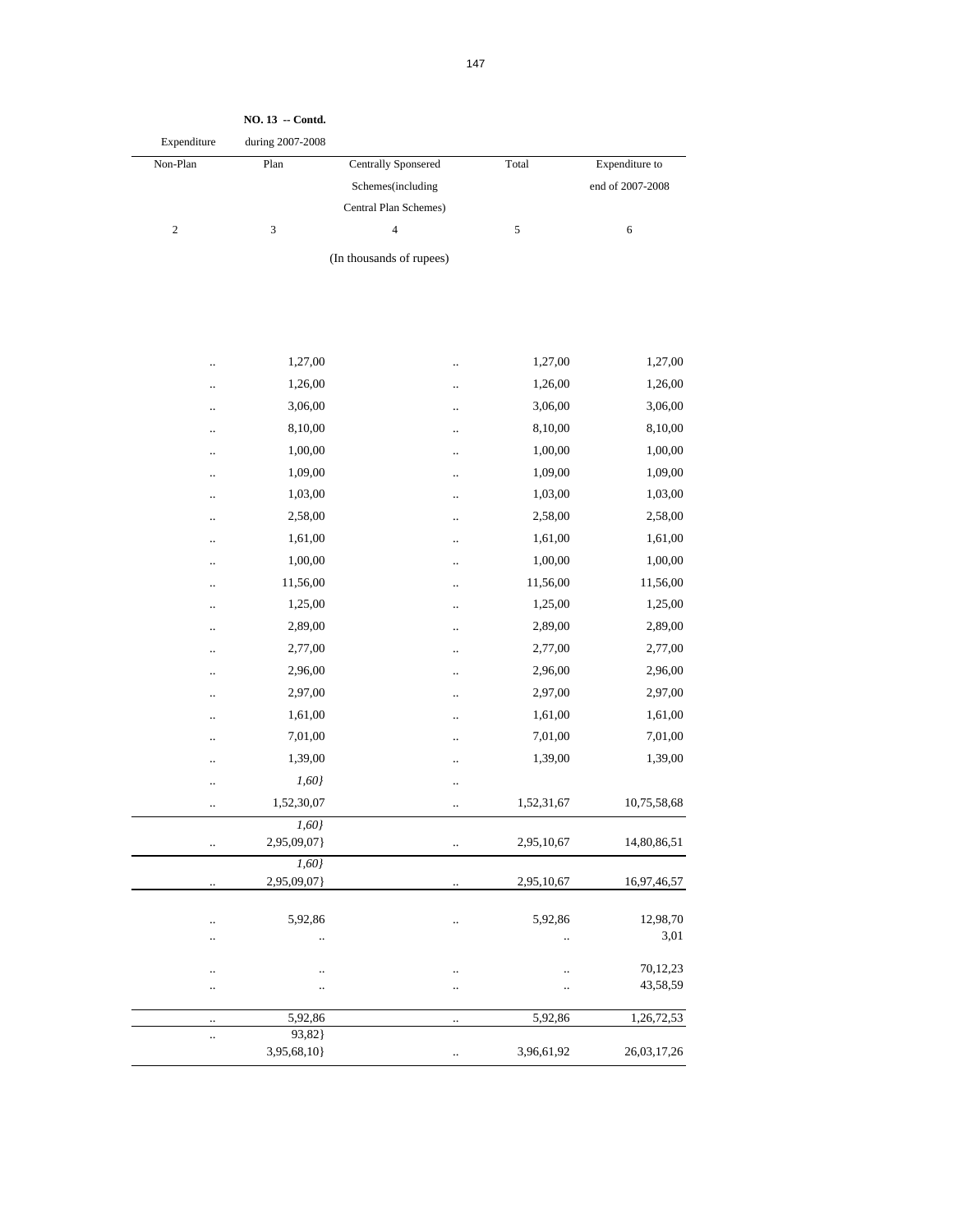Expenditure Heads(Capital Account)

Nature of Expenditure

#### 1

**C. Capital Account of Economic Services -contd.** *(g) Capital Account of Transport-contd.* **5055 Capital Outlay on Road Transport-**050 Lands and Buildings- (i) Haryana Roadways, Jhajjar (ii) Haryana Roadways, Narnaul (iii) Haryana Roadways, Panipat (iv) Haryana Roadways,Charki Dadri (v) Haryana Roadways,Kurukshetra (vi) Haryana Roadways, Fatehabad (vii) Haryana Roadways, Delhi (viii) Haryana Roadways, Faridabad (ix) Haryana Roadways,Yamuna Nagar (x) Haryana Roadways, Sonepat (xi) Haryana Roadways, Sirsa (xii) Haryana Roadways, Kaithal (xiii) Haryana Roadways, Bhiwani (xiv) Haryana Roadways, Jind (xv) Haryana Roadways, Rewari (xvi) Haryana Roadways, Hissar (xvii) Haryana Roadways, Karnal (xviii) Haryana Roadways, Rohtak (xix) Haryana Roadways, Chandigarh (xx) Haryana Roadways, Gurgaon (xxi) Haryana Roadways, Ambala 102 Acquisition of Fleet- (i) Haryana Roadways, Jhajjar (ii) Central office- Chandigarh (iii) Haryana Roadways, Narnaul (iv) Haryana Roadways, Panipat (v) Haryana Roadways,Charki Dadri (vi) Haryana Roadways, Kurukshetra (vii) Haryana Roadways, Fatehabad (viii) Haryana Roadways, Delhi (ix) Haryana Roadways, Faridabad (x) Haryana Roadways, Yamuna Nagar (xi) Haryana Roadways, Sonepat (xii) Haryana Roadways, Sirsa (xiii) Haryana Roadways, Kaithal (xiv) Haryana Roadways, Bhiwani (xv) Haryana Roadways, Jind (xvi) Haryana Roadways,Rewari

Total - 050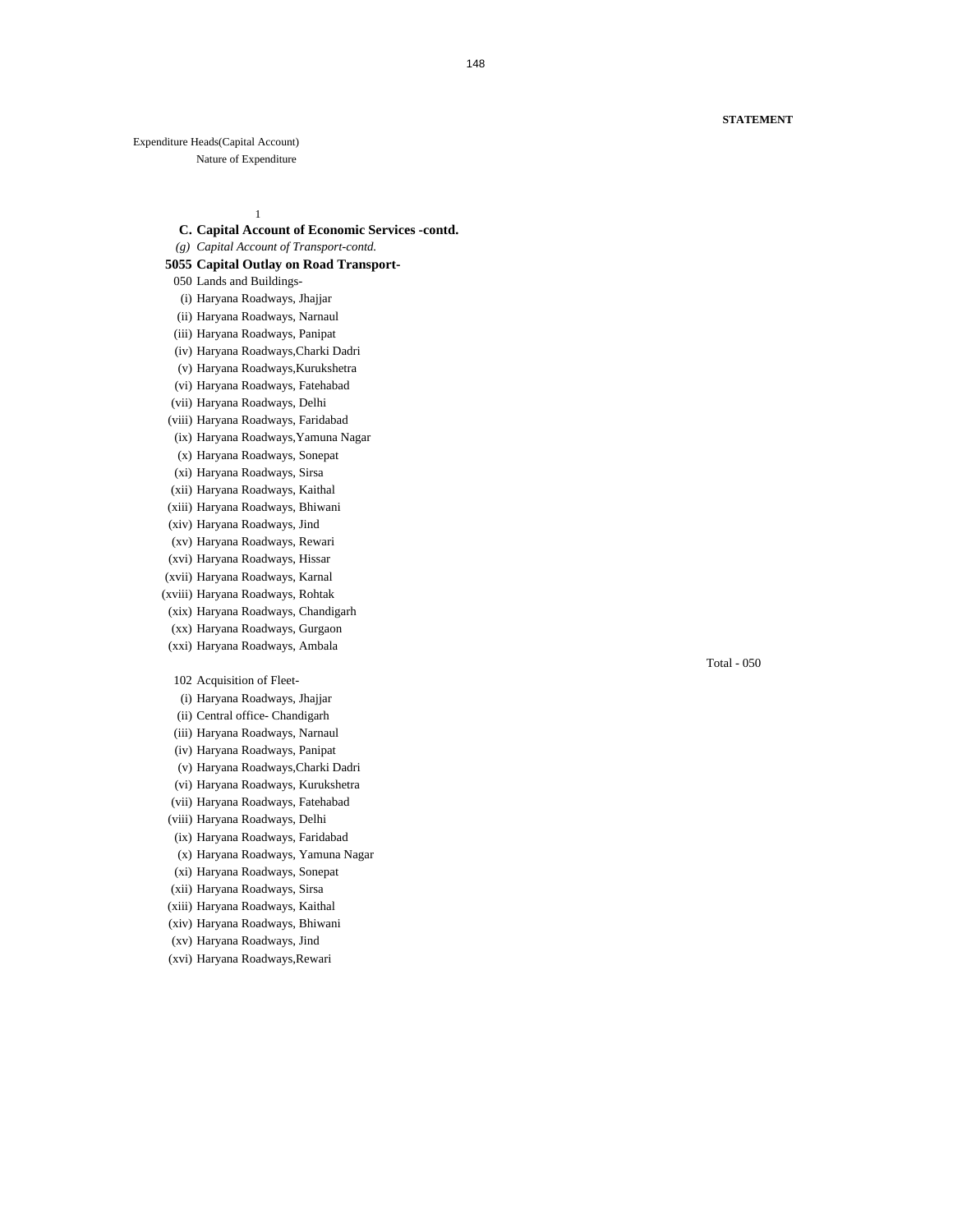| Expenditure          | during 2007-2008          |                            |                      |                  |
|----------------------|---------------------------|----------------------------|----------------------|------------------|
| Non-Plan             | Plan                      | <b>Centrally Sponsered</b> | Total                | Expenditure to   |
|                      |                           | Schemes(including          |                      | end of 2007-2008 |
|                      |                           | Central Plan Schemes)      |                      |                  |
| 2                    | $\ensuremath{\mathbf{3}}$ | 4                          | 5                    | 6                |
|                      |                           | (In thousands of rupees)   |                      |                  |
|                      |                           |                            |                      |                  |
|                      |                           |                            |                      |                  |
|                      |                           |                            |                      |                  |
| $\ddot{\phantom{0}}$ | 24,32                     |                            | 24,32                | 36,94            |
| .,                   | 10,00                     |                            | 10,00                | 86,77            |
|                      | 10,00                     |                            | 10,00                | 1,02,06          |
|                      | $\ddotsc$                 |                            | $\ddot{\phantom{0}}$ | 82,13            |
|                      | 10,01                     |                            | 10,01                | 2,75,67          |
|                      | 10,86                     |                            | 10,86                | 2,48,22          |
| $\ddot{\phantom{0}}$ | 10,00                     |                            | 10,00                | 1,97,98          |
|                      | 54,60                     |                            | 54,60                | 5,77,78          |
|                      | 49,99                     |                            | 49,99                | 2,53,25          |
|                      | 50,01                     |                            | 50,01                | 3,56,58          |
|                      | 88,16                     |                            | 88,16                | 5,35,94          |
|                      | 1,75,85                   |                            | 1,75,85              | 9,81,99          |
|                      | 10,50                     |                            | 10,50                | 6,18,16          |
|                      | 84,42                     |                            | 84,42                | 4,31,37          |
|                      | 9,99                      |                            | 9,99                 | 2,94,50          |
|                      | 49,34                     |                            | 49,34                | 7,05,51          |
| ٠.                   | 73,06                     |                            | 73,06                | 4,15,12          |
| $\ddot{\phantom{0}}$ | 59,30                     |                            | 59,30                | 12,92,20         |
|                      | 1,00,01                   |                            | 1,00,01              | 6,99,50          |
| $\ddot{\phantom{0}}$ | 60,00                     |                            | 60,00                | 5,99,20          |
| $\cdot\cdot$         | 78,99                     | $\ddotsc$                  | 78,99                | 10,35,07         |
| $\ddot{\phantom{0}}$ | 10,19,41                  | $\ddot{\phantom{0}}$       | 10,19,41             | 98,25,94         |
|                      |                           |                            |                      |                  |
|                      | 4,53,52                   |                            | 4,53,52              | 15,52,05         |
|                      |                           |                            |                      | $\mathbf{1}$     |
|                      | 2,62,28                   |                            | 2,62,28              | 16,53,98         |
|                      | 5,25,58                   |                            | 5,25,58              | 20,19,32         |
|                      | $\ddot{\phantom{0}}$      |                            | $\ddot{\phantom{0}}$ | 4,76,46          |
|                      | 3,11,19                   |                            | 3,11,19              | 28,92,28         |
|                      | 3,28,14                   |                            | 3,28,14              | 29,09,84         |
|                      | 5,13,37                   |                            | 5,13,37              | 39,71,83         |
| $\cdot$              | 10,59,18                  |                            | 10,59,18             | 51,61,19         |
|                      | 3,60,80                   |                            | 3,60,80              | 34,24,17         |
|                      | 8,41,58                   |                            | 8,41,58              | 43,97,68         |
|                      | 3,03,75                   |                            | 3,03,75              | 30,20,14         |
|                      | 4,08,53                   |                            | 4,08,53              | 33,13,32         |
|                      | 4,87,50                   |                            | 4,87,50              | 35,86,93         |
|                      | 3,38,73                   |                            | 3,38,73              | 34,00,09         |
|                      | 4,37,86                   |                            | 4,37,86              | 35,90,26         |

**NO. 13 -- Contd.**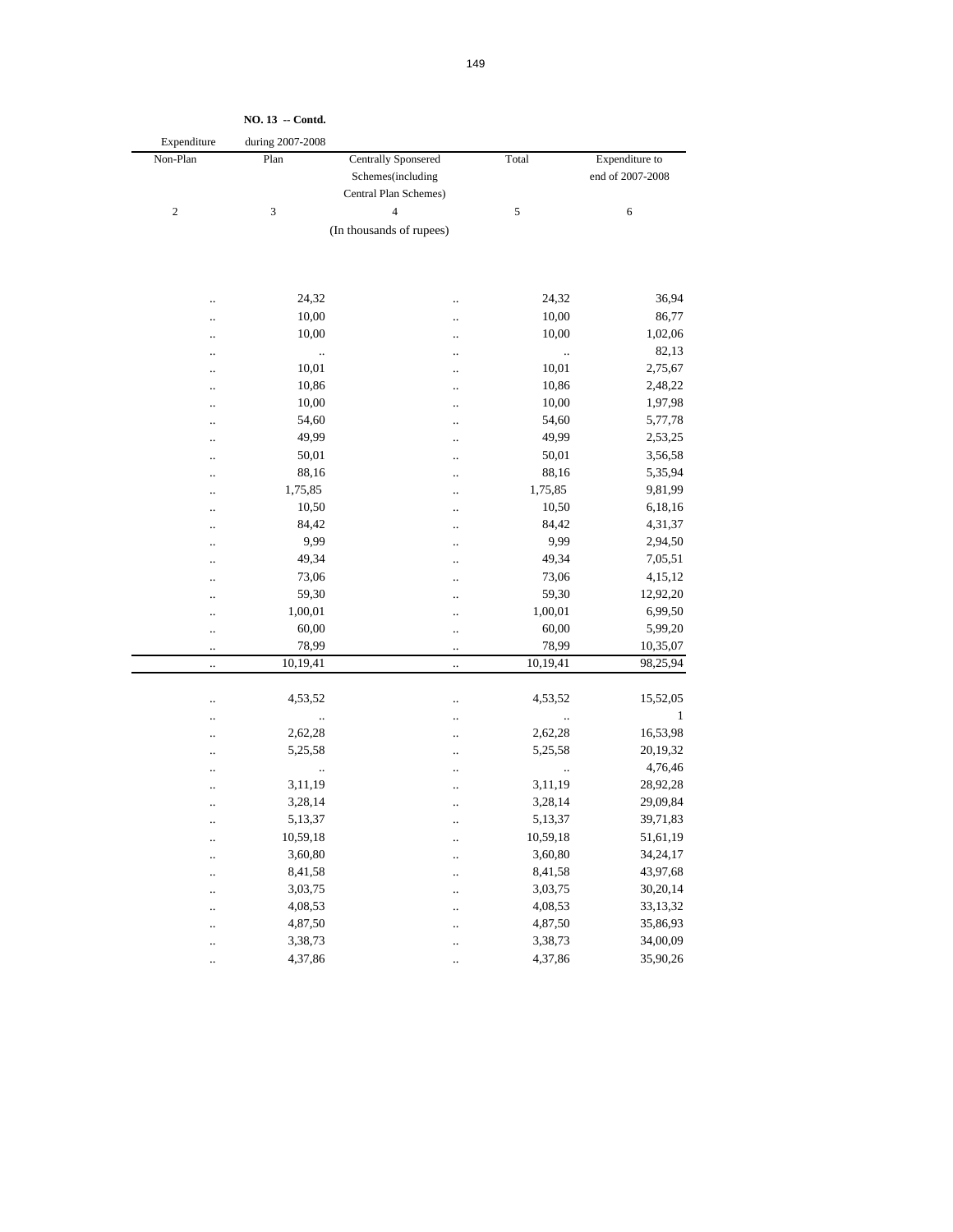Expenditure Heads(Capital Account)

Nature of Expenditure

1

#### **C. Capital Account of Economic Services -concld.**

*(g) Capital Account of Transport-concld.*

## **5055 Capital Outlay on Road Transport-concld.**

- 102 Acquisition of Fleet-concld.
- (xvii) Haryana Roadways, Hissar
- (xviii) Haryana Roadways, Karnal
- (xix) Haryana Roadways, Rohtak
- (xx) Haryan Roadways, Chandigarh
- (xxi) Haryana Roadways, Gurgaon
- (xxii) Haryana Roadways, Ambala

103 Workshop Facilities

- 190 Investments in Public Sector and other Undertakings Haryana Roadways Engineering Corporaltion Limited, Gurgaon
- 800 Other Expenditure
- 902 Deduct-amount met from Motor Transport Depreciation Reserve Fund
	- *Total (g)Capital Account of Transport*
- *(j) Capital Account of General Economic Services-*

## **5452 Capital Outlay on Tourism-**

- 80 General-
- 800 Other Expenditure-
- (i) Construction of Tilyar Tourist Complex at Rohtak
- (ii) Development of Tourism Sports in Haryana
- (iii) Provision of Way Side Amenities
- (iv) Tourism Scheme Outside the State
- (v) Diversification of Tourism Activities Illumination of Historical Monuments
- (vi) Development of Wild Life Tourism in Haryana
- (vii) Modernisation / Upgradation of Training Institute
- (viii) Development of Tourist Facilities at Distt./Sub-Divsional & Other Important Towns/Places
- (ix) Air Conditioning and Furnishing of New Tourist Complex
- (x) Development of Tourist Facilities Alongwith Main Highways in Haryana
- (xi) Tourist Facilities at Pinjore
- (xii) Tourist Facilities at Suraj Kund
- (xiii) Holiday and Recreation Resort at Badkhal Lake Total 800

Total - 80

Total - 5452

*Total - (j)Capital Account of General Economic Services* Total - C. Capital Account of Economic Services

TOTAL - EXPENDITURE HEADS (CAPITAL ACCOUNT)

Total - 102

Total - 5055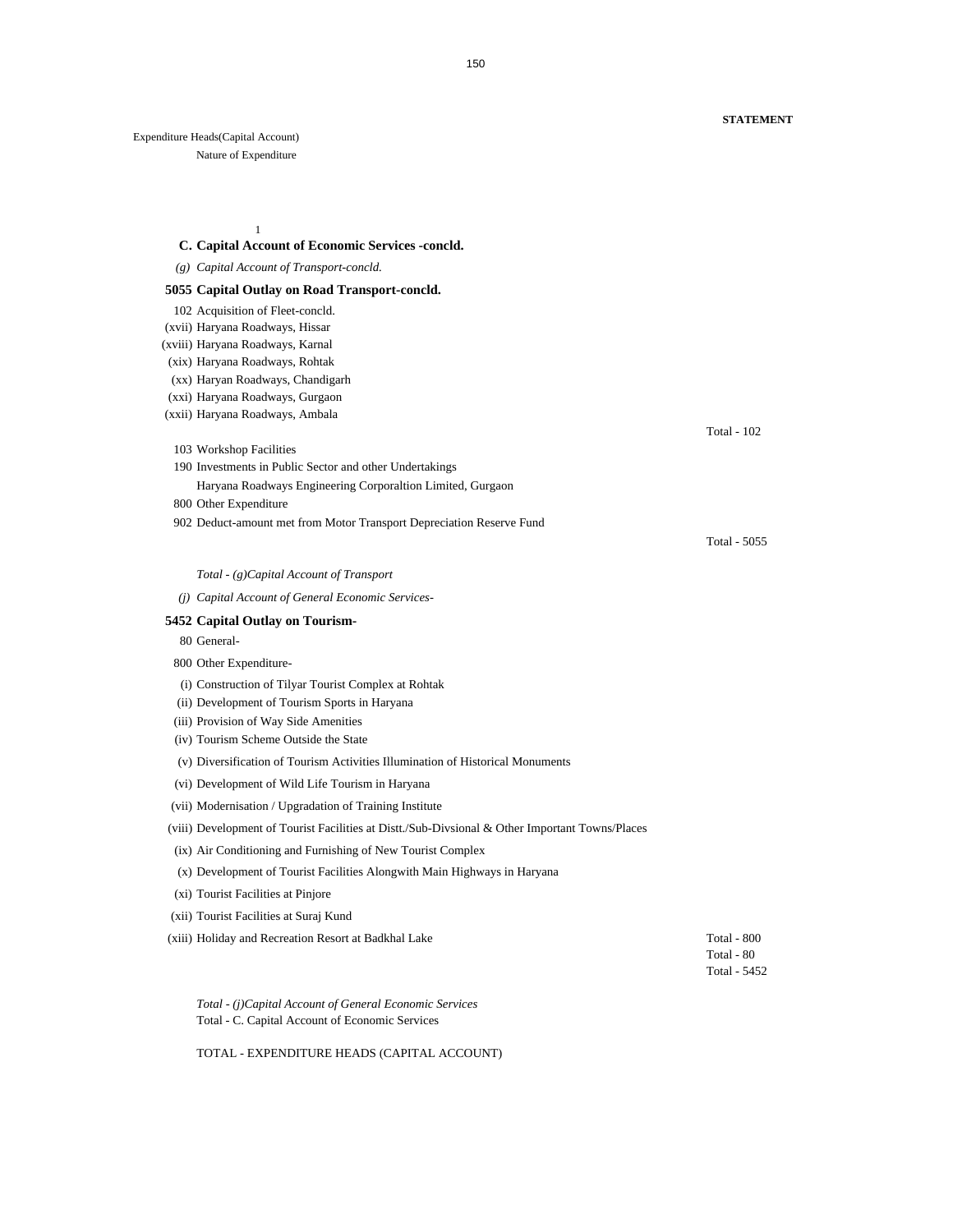|                         | NO. 13 -- Concld.     |                          |                     |                     |
|-------------------------|-----------------------|--------------------------|---------------------|---------------------|
| Expenditure             | during 2007-2008      |                          |                     |                     |
| Non-Plan                | Plan                  | Centrally Sponsered      | Total               | Expenditure to      |
|                         |                       | Schemes(including        |                     | end of 2007-2008    |
|                         |                       | Central Plan Schemes)    |                     |                     |
| $\overline{\mathbf{c}}$ | 3                     | $\overline{4}$           | 5                   | $\sqrt{6}$          |
|                         |                       |                          |                     |                     |
|                         |                       | (In thousands of rupees) |                     |                     |
|                         |                       |                          |                     |                     |
|                         | 3,99,72               |                          | 3,99,72             | 42,43,76            |
|                         | 4,44,04               |                          | 4,44,04             | 41,09,53            |
|                         | 6,41,20               |                          | 6,41,20             | 39,92,82            |
|                         | 10,82,58              |                          | 10,82,58            | 58,74,58            |
|                         | 12,29,07              | $\ddot{\phantom{0}}$     | 12,29,07            | 53,10,31            |
| $\ddot{\phantom{0}}$    | 5,54,76               | $\ddotsc$                | 5,54,76             | 43,73,67            |
| $\ldots$                | 1,09,83,38            | $\ddotsc$                | 1,09,83,38          | 7,32,74,22          |
| 17,50                   |                       |                          | 17,50               | 8,42,38             |
| $\ddot{\phantom{0}}$    | 1,00,00               | $\ddot{\phantom{0}}$     | 1,00,00             | 6,00,00             |
| 2,99                    | 11,05,29              | $\ddot{\phantom{0}}$     | 11,08,28            | 22,43,89            |
| $\ddot{\phantom{0}}$    | $-50,80,00$           | $\ddot{\phantom{0}}$     | $-50,80,00$         | $-3,21,58,80$       |
| 20,49                   | 81,28,08              | $\ddot{\phantom{0}}$     | 81,48,57            | 5,46,27,63          |
|                         | 93,82                 |                          |                     |                     |
| 60,32                   | 4,80,05,24}           | $\cdot$ .                | 4,81,59,38          | 31,63,83,08         |
|                         |                       |                          |                     |                     |
|                         |                       |                          |                     |                     |
|                         | $\cdot$               |                          |                     | 1,47,39             |
|                         |                       |                          |                     | 1,30,70             |
|                         | $\ddotsc$             |                          | $\ldots$            | 58,05               |
|                         | $\ddot{\phantom{0}}$  |                          | $\ldots$            | 3,64                |
|                         | 1,53,55               | $\ddot{\phantom{0}}$     | 1,53,55             | 5,91,43             |
|                         | 12,84                 |                          | 12,84               | 53,65               |
| $\ddot{\phantom{0}}$    | 32,15                 | $\cdot$ .                | 32,15               | 1,23,22             |
|                         | 4,98,72               | $\ddot{\phantom{0}}$     | 4,98,72             | 20,02,68            |
|                         |                       |                          |                     | 2,58,17             |
|                         | $\ddotsc$<br>4,59,45  |                          | $\ldots$<br>4,59,45 | 35,76,44            |
|                         | 1,22,96               |                          | 1,22,96             | 5,38,69             |
|                         |                       |                          |                     |                     |
|                         | 1,96,17               | $\ddot{\phantom{a}}$     | 1,96,17             | 21,92,17            |
|                         | 34,02                 | $\cdot$ .                | 34,02               | 2,07,35             |
| $\cdot$ .               | 15,09,86              | $\cdot$ .                | 15,09,86            | 98,83,58            |
| $\cdot$ .               | 15,09,86              | $\ddotsc$                | 15,09,86            | 98,83,58            |
| $\cdot\cdot$            | 15,09,86              | $\ddotsc$                | 15,09,86            | 98,83,58            |
|                         | 15,09,86<br>54,65,93} | $\ddot{\phantom{0}}$     | 15,09,86            | 98,83,58            |
| 15,43,51                | 22,63,13,35}          |                          | 23, 33, 22, 79      | $1,45,93,20,17$ (a) |
|                         | 54,65,93}             |                          |                     |                     |
| 15,43,51                | 32,63,91,49}          | 92,16,29                 | 34, 26, 17, 22      | 1,96,82,99,15 (b)   |

(b) Please see footnote (a) on page 105, (b) on page 111, (b) on page 115, (c) on page 117 and (a) on page 125.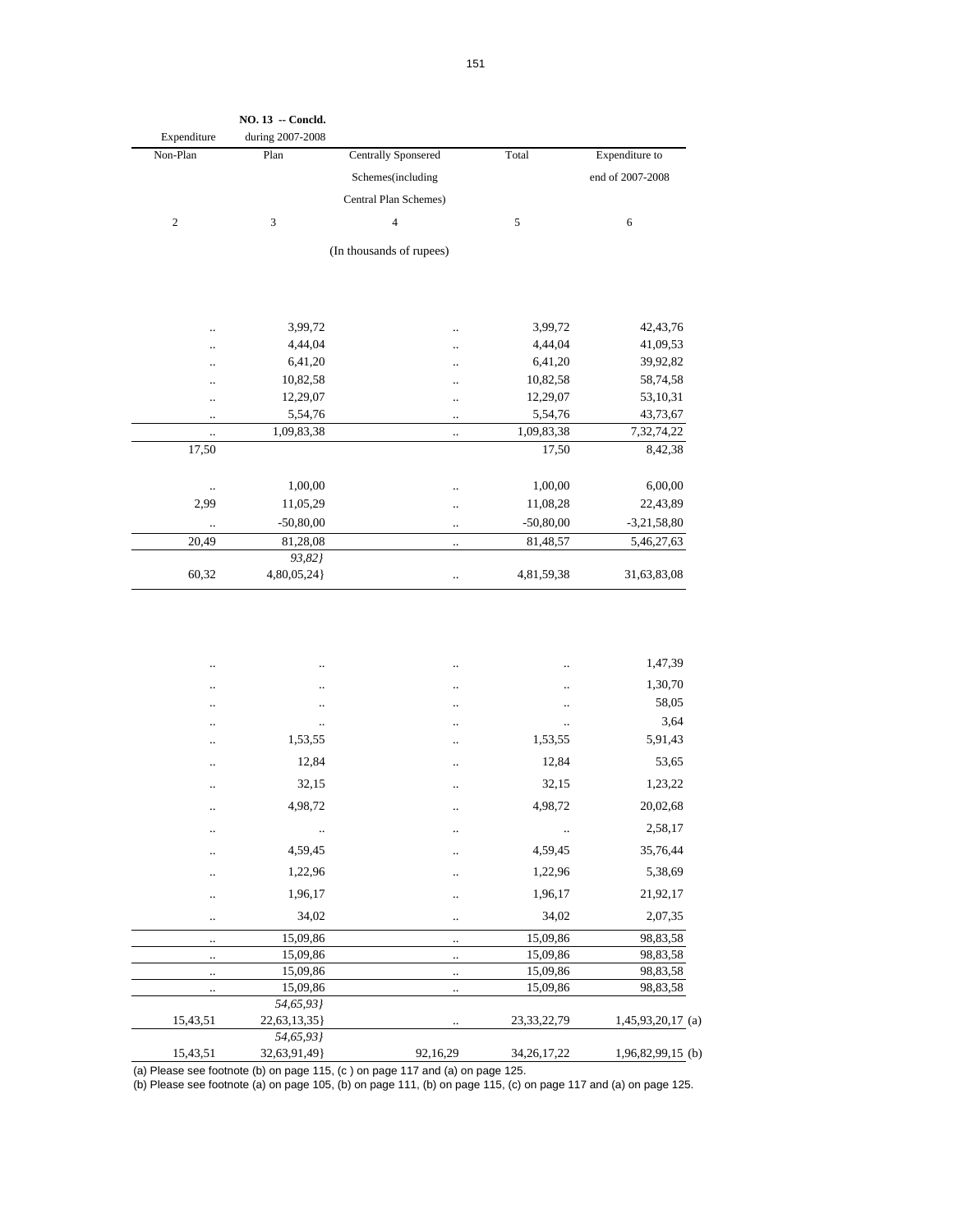|                                                                 | <b>STATEMENT</b> |
|-----------------------------------------------------------------|------------------|
| STATEMENT SHOWING DETAILS OF INVESTMENTS OF THE GOVERNMENT IN   |                  |
| <b>COMPANIES.CO-OPERATIVE BANKS AND SOCIETIES ETC. UPTO THE</b> |                  |

| Serial Name of the concern<br>no. |                                                                 | Year(s) of<br>investment                | Details of investment |                      |                     |                                                                               |
|-----------------------------------|-----------------------------------------------------------------|-----------------------------------------|-----------------------|----------------------|---------------------|-------------------------------------------------------------------------------|
|                                   |                                                                 |                                         | Type                  |                      | Number of<br>shares | Percentage of<br>the Government<br>investment to the<br>total paid up capital |
| $\mathbf{1}$                      | $\overline{c}$<br><b>I-Statutory Corporations-</b>              | 3                                       |                       | $\overline{4}$       | 5                   | 6                                                                             |
|                                   | 1 Ambala-Kurukshetra Kshetriya Gramin upto 1993<br>Bank, Ambala |                                         |                       | <b>Equity Shares</b> | 11250               | 15                                                                            |
|                                   | 2 Haryana Financial Corporation                                 | upto 2007                               |                       | <b>Equity Shares</b> | 22522416            | 48.26                                                                         |
|                                   |                                                                 | 2007-2008                               |                       | <b>Equity Shares</b> | 65750000            |                                                                               |
|                                   | 3 Haryana Kshetriya Gramin Bank,<br>Bhiwani                     | upto 1993                               |                       | <b>Equity Shares</b> | 11250               | 15                                                                            |
|                                   | 4 Haryana Kshetriya Gramin Bank,<br>Gurgaon                     | upto 1995                               |                       | <b>Equity Shares</b> | 15000               | 15                                                                            |
|                                   | 5 Haryana Warehousing Corporation,<br>Chandigarh                | upto 1987                               |                       | <b>Equity Shares</b> | 292037              | 50                                                                            |
|                                   | 6 Hisar-Sirsa Kshetriya Gramin Bank,<br>Hisar                   | upto 1993                               |                       | <b>Equity Shares</b> | 15000               | 15                                                                            |
|                                   |                                                                 | <b>Total - I-Statutory Corporations</b> |                       |                      |                     |                                                                               |
|                                   | <b>II-Government Companies-</b>                                 |                                         |                       |                      |                     |                                                                               |
|                                   | 1 Dakshin Haryana Bijli Vitran Nigam<br>Limited                 | upto 2007                               |                       | <b>Equity Shares</b> | 2363941             |                                                                               |
|                                   |                                                                 | 2007-2008                               |                       | <b>Equity Shares</b> | 1327500             |                                                                               |
|                                   | 2 Haryan Power Generation Limited,<br>Panchkula                 | upto 2007                               |                       | <b>Equity Shares</b> | 12920869            |                                                                               |
|                                   |                                                                 | 2007-2008                               |                       | <b>Equity Shares</b> | 4960799             |                                                                               |
|                                   | 3 Haryana Agro Industries Corporation<br>Limited, Chandigarh    | upto 1991                               |                       | <b>Equity Shares</b> | 253830              | 58.7                                                                          |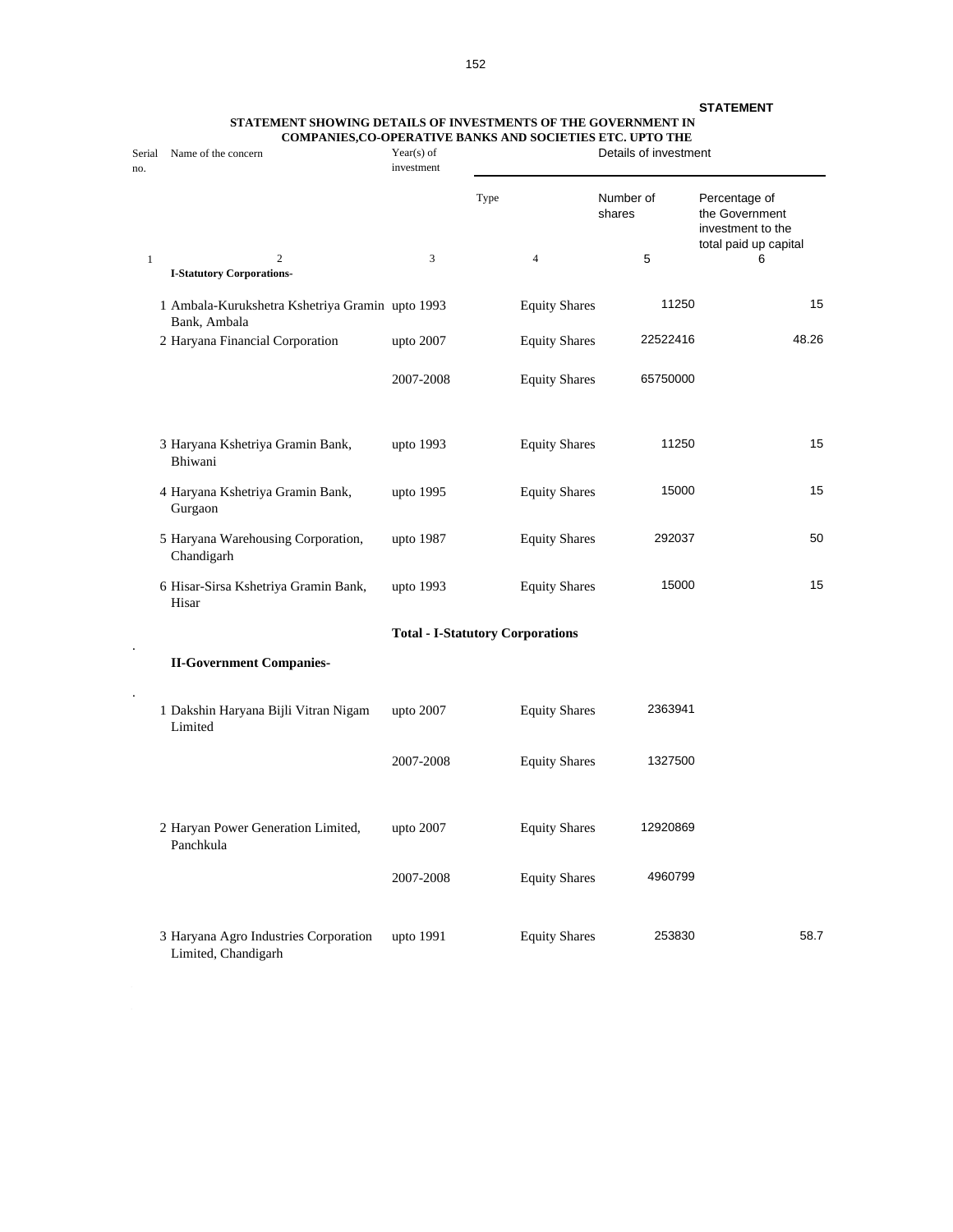| <b>NO. 14</b><br>END OF 2007 - 2008 |                                                 |                                                              | STATUTORY CORPORATIONS, GOVERNMENT COMPANIES, OTHER JOINT STOCK                                                                      |
|-------------------------------------|-------------------------------------------------|--------------------------------------------------------------|--------------------------------------------------------------------------------------------------------------------------------------|
| Face value of<br>each share         | Amount invested<br>upto the end of<br>2007-2008 | Amount of dividend<br>declared and credited<br>to Government | Remarks                                                                                                                              |
| $\overline{7}$                      | 8<br>(in thousands of rupees)                   | 9                                                            | 10                                                                                                                                   |
| 100                                 | 11,25                                           |                                                              |                                                                                                                                      |
| 10/100                              | $40,37,54$ $(a)$                                |                                                              | Cumulative loss as per accounts for the year<br>2007-08 was Rs. 1,32,18.84 lakhs.                                                    |
| 10                                  | 65,75,00                                        |                                                              |                                                                                                                                      |
| Total                               | 1,06,12,54                                      |                                                              |                                                                                                                                      |
| 100                                 | 11,25                                           |                                                              |                                                                                                                                      |
| 100                                 | 15,00                                           |                                                              |                                                                                                                                      |
| 100                                 | 2,92,04                                         |                                                              |                                                                                                                                      |
| 100                                 | 15,00                                           |                                                              |                                                                                                                                      |
|                                     | 1,09,57,08                                      |                                                              |                                                                                                                                      |
|                                     |                                                 |                                                              |                                                                                                                                      |
| 1000                                | 2,36,39,41                                      |                                                              | Continuously<br>loss<br>since<br>2005-06.<br>in<br>Cumulative loss as per accounts for the year<br>2006-07 was Rs. 7,14,33.53 lakhs. |
| 1000                                | 1,32,75,00                                      |                                                              |                                                                                                                                      |
| Total                               | 3,69,14,41                                      |                                                              |                                                                                                                                      |
| 1000                                | 12,92,08,69 }                                   |                                                              | Continuously<br>in<br>loss<br>since<br>2004-05.<br>Cumulative loss as per accounts for the year<br>2005-06 was Rs. 87,73.54 lakhs.   |
| 1000                                | 4,96,07,99 }                                    |                                                              |                                                                                                                                      |
| Total                               | $17,88,16,68$ (b)                               |                                                              |                                                                                                                                      |
| 100                                 | 2,53,83                                         | 12,69                                                        | Dividend pertains to earlier period.                                                                                                 |

(a) Differs with the accounts figure by Rs. 6,97,94 thousands which is under investigation.

(b) Differs with the accounts figure by Rs. 76,24,94 thousands which is under investigation.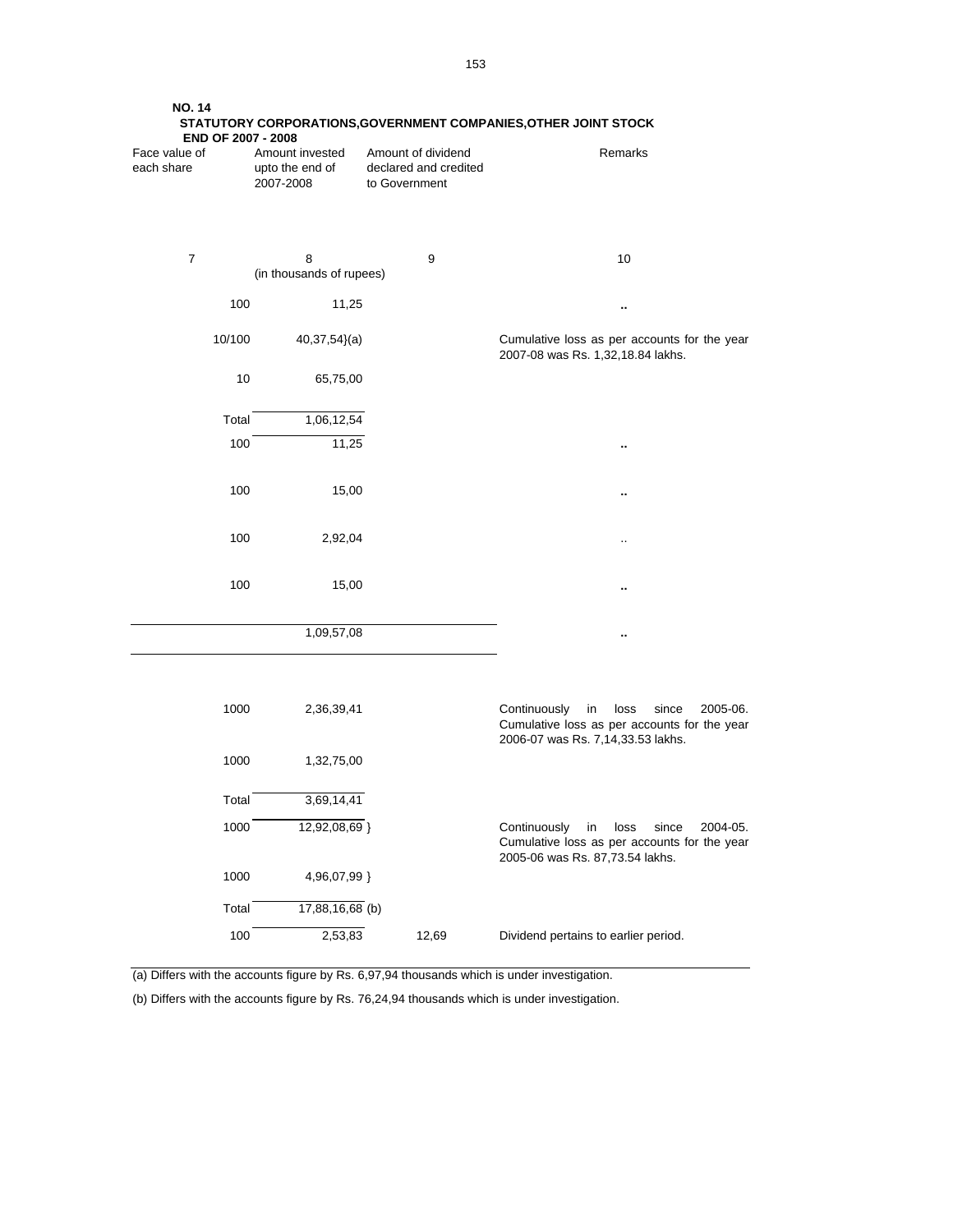| Serial<br>no. | Name of the concern                                                                               | Year(s) of<br>investment |                          | Details of investment |                                                      |
|---------------|---------------------------------------------------------------------------------------------------|--------------------------|--------------------------|-----------------------|------------------------------------------------------|
|               |                                                                                                   |                          | Type                     | Number of<br>shares   | Percentage of<br>the Government<br>investment to the |
| $\mathbf{1}$  | $\sqrt{2}$                                                                                        | 3                        | $\overline{4}$           | 5                     | total paid up capital<br>6                           |
|               | <b>II-Government Companies-contd.</b>                                                             |                          |                          |                       |                                                      |
|               | 4 Haryana Backward Classes and<br>Economically Weaker Section Kalyan<br>Nigam Limited, Chandigarh | upto 2007                | <b>Equity Shares</b>     | 126599                | 100                                                  |
|               |                                                                                                   | 2007-2008                | <b>Equity Shares</b>     | 10000                 | 100                                                  |
|               | 5 Haryana Brewaries Limited, Murthal                                                              | upto 1974                | Preference Shares        | 11145                 | 12.38                                                |
|               | 6 Haryana Dairy Development<br>Corporation Limited, Chandigarh                                    | upto 1989                | <b>Equity Shares</b>     | 557476                |                                                      |
|               | 7 Haryana Forest Development<br>Corporation                                                       | upto 1996                | <b>Equity Shares</b>     | 2003                  |                                                      |
|               | 8 Haryana Scheduled Castes and Finance upto 2007<br><b>Development Corporation</b>                |                          | <b>Equity Shares</b>     | 186387                | 100                                                  |
|               |                                                                                                   | 2007-2008                | <b>Equity Shares</b>     | 16500                 | 100                                                  |
|               | 9 Haryana Land Reclamation and<br>Development Corporation Limited,<br>Chandigarh                  | upto 1986                | <b>Equity Shares</b>     | 13664                 | 87.42                                                |
|               | 10 Haryana Police Housing Corporation                                                             | upto 1998                | <b>Equity Shares</b>     | 250000                | 100                                                  |
|               | 11 Haryana Roadways Engineering<br>Corporation Limited, Gurgaon                                   | upto 2006                | <b>Equity Shares</b>     | 400000                |                                                      |
|               |                                                                                                   | 2007-2008                | <b>Equity Shares</b>     | 100000                |                                                      |
|               | 12 Haryana Seed Development Corporation upto 1996<br>Limited, Chandigarh                          |                          | <b>Equity Shares</b>     | 249190                | 52.25                                                |
|               |                                                                                                   | upto 1996                | <b>Preference Shares</b> | 25680                 |                                                      |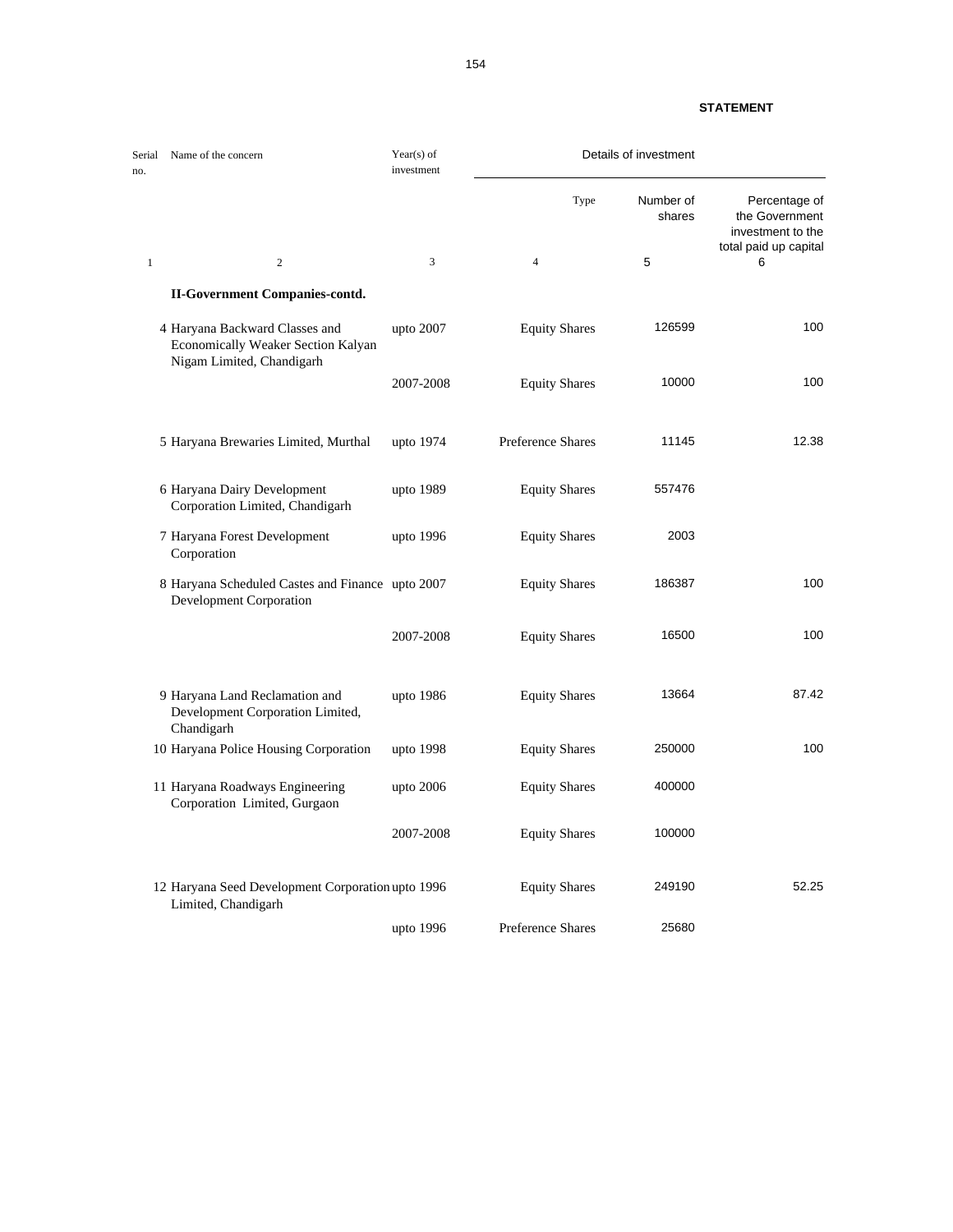#### **NO. 14 -Contd.**

| Face value of<br>each share | Amount invested<br>upto the end of<br>2007-2008 | Amount of dividend<br>declared and credited<br>to Government | Remarks                                                                                                                             |
|-----------------------------|-------------------------------------------------|--------------------------------------------------------------|-------------------------------------------------------------------------------------------------------------------------------------|
| 7                           | 8<br>(in thousands of rupees)                   | 9                                                            | 10                                                                                                                                  |
| 1000                        | 12,65,99 }                                      |                                                              | Continuously<br>loss<br>since<br>1982-83.<br>in<br>Cumulative loss as per accounts for the year<br>2002-2003 was Rs. 5,09.63 lakhs. |
| 1000                        | $1,00,00$ }                                     |                                                              |                                                                                                                                     |
| Total                       | 13,65,99                                        |                                                              |                                                                                                                                     |
| 100                         | 11,14                                           |                                                              |                                                                                                                                     |
| 100                         | 5,57,48 (a)                                     |                                                              |                                                                                                                                     |
| 1000                        | $20,03$ (b)                                     |                                                              |                                                                                                                                     |
| 1000                        | 18,63,87 }                                      |                                                              | Continuously<br>loss<br>since<br>2002-03.<br>in<br>Cumulative loss as per accounts for the year<br>2004-2005 was Rs. 3,03.03 lakhs. |
| 1000                        | $1,65,00$ }                                     |                                                              |                                                                                                                                     |
| Total                       | $20,28,87$ (c)                                  |                                                              |                                                                                                                                     |
| 1000                        | 1,36,64                                         | 9,47                                                         | Dividend relates to earlier period.                                                                                                 |
| 100                         | 25,00,00 (d)                                    |                                                              |                                                                                                                                     |
| 100                         | $4,00,00$ (e)                                   |                                                              |                                                                                                                                     |
| 100                         | 1,00,00                                         |                                                              |                                                                                                                                     |
| Total                       | 5,00,00                                         |                                                              |                                                                                                                                     |
| 100                         | 2,74,87                                         |                                                              | ٠.                                                                                                                                  |

(a) Differs with the accounts figure by Rs. 80,00 thousands which is under investigation.

(b) Differs with the accounts figure by Rs. 3 thousands which is under investigation.

(c) Differs with the accounts figure by Rs. 6,74,42 thousands which is under investigation.

(d) Differs with the accounts figure by Rs. 44,82,16 thousands which is under investigation.

(e) Differs with the accounts figure by Rs. 1,00,00 thousands which is under investigation.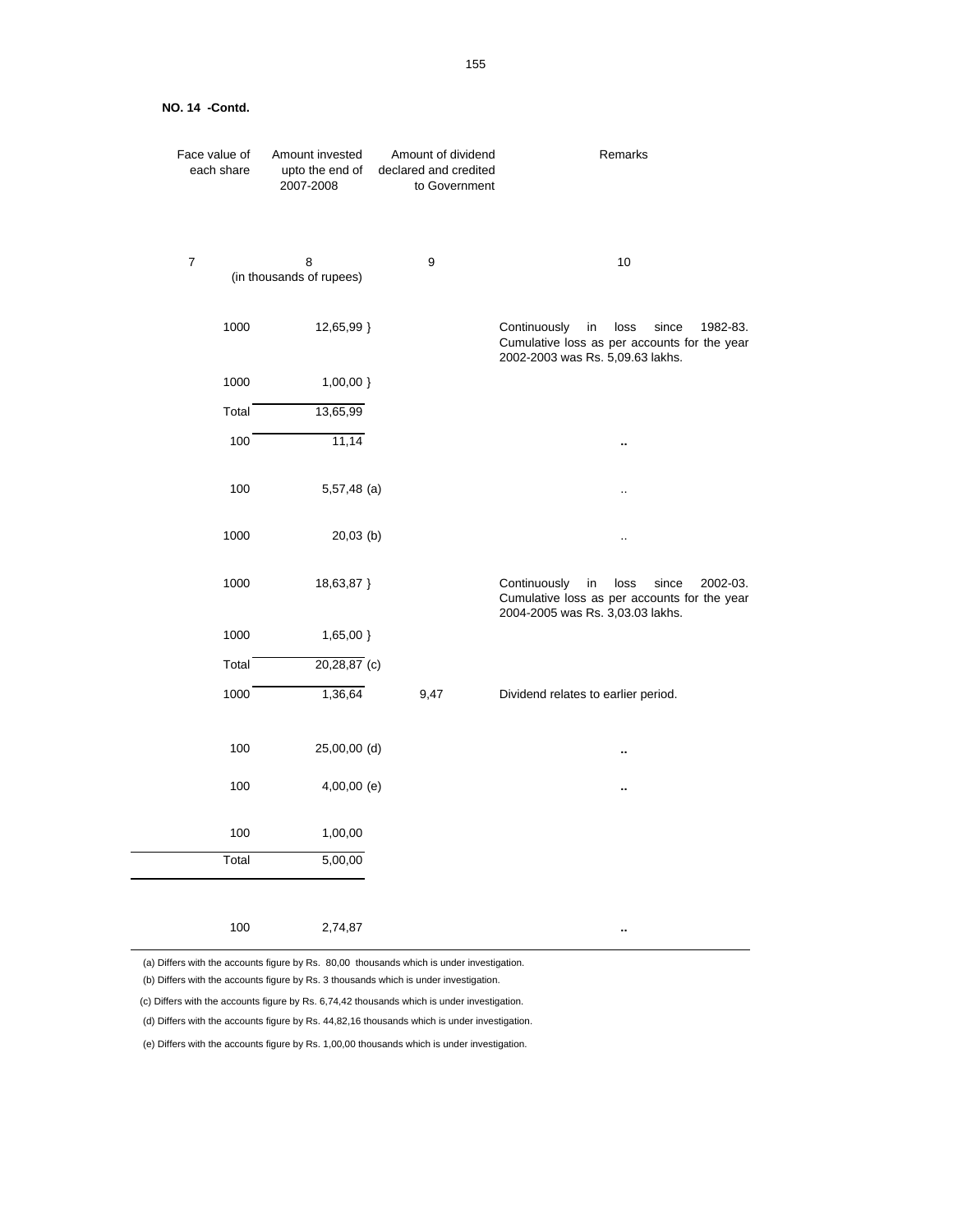| Serial<br>no. | Name of the concern                                                                   | Year(s) of<br>investment |                      | Details of investment |                                                                               |
|---------------|---------------------------------------------------------------------------------------|--------------------------|----------------------|-----------------------|-------------------------------------------------------------------------------|
|               |                                                                                       |                          | Type                 | Number of<br>shares   | Percentage of<br>the Government<br>investment to the<br>total paid up capital |
| $\mathbf{1}$  | $\overline{2}$                                                                        | 3                        | $\overline{4}$       | 5                     | 6                                                                             |
|               | <b>II-Government Companies- Contd.</b>                                                |                          |                      |                       |                                                                               |
|               | 13 Haryana State Electronics Development upto 2007<br>Corporation Limited, Chandigarh |                          | <b>Equity Shares</b> | 8817600               | 100                                                                           |
|               |                                                                                       | 2007-2008                | <b>Equity Shares</b> | 10000                 |                                                                               |
|               | 14 Haryana State Handloom and<br>Handicraft Corporation Limited,<br>Chandigarh        | upto 1999                | <b>Equity Shares</b> | 26517                 | 100                                                                           |
|               | 15 Haryana State Industrial Development<br>Corporation Limited, Chandigarh(a)         | upto 2007                | <b>Equity Shares</b> | 997153                | 100                                                                           |
|               | 16 Haryana State Minor<br>Irrigation(Tubewells) Corporation<br>Limited, Chandigarh    | upto 1985                | <b>Equity Shares</b> | 108910                | 100                                                                           |
|               | 17 Haryana State Roads and Bridges<br>Development Corporation limited,<br>Chandigarh  | upto 2006                | <b>Equity Shares</b> | 113702300             |                                                                               |
|               | 18 Haryana State Small Industries and<br>Export Corporation Limited,<br>Chandigarh    | upto 2000                | <b>Equity Shares</b> | 181480                | 86.79                                                                         |
|               | 19 Haryana Tanneries Limited, Jind                                                    | upto 1990                | <b>Equity Shares</b> | 1171500               | 10.17                                                                         |
|               | 20 Haryana Tourism Corporation Limited, upto 2006<br>Chandigarh                       |                          | <b>Equity Shares</b> | 1985610               |                                                                               |
|               |                                                                                       | 2007-2008                | <b>Equity Shares</b> | 33250                 |                                                                               |
|               | 21 Haryana Vidyuat Parsaran Nigam<br><b>Limited Panchkula</b>                         | upto 2007                | <b>Equity Shares</b> | 8037857               |                                                                               |
|               |                                                                                       | 2007-2008                | <b>Equity Shares</b> | 727200                |                                                                               |

(a) This company has floated six subsidiary companies namely, (i)Haryana Breweries Limited, (ii) Haryana Matches Limited, (iii) Haryana Tanneries Limited, (iv) Haryana Minerals Limited, (v) Haryana Concast Limited and (vi) Haryana Television Limited. Haryana Concast Limited has been liquidated in November, 1999.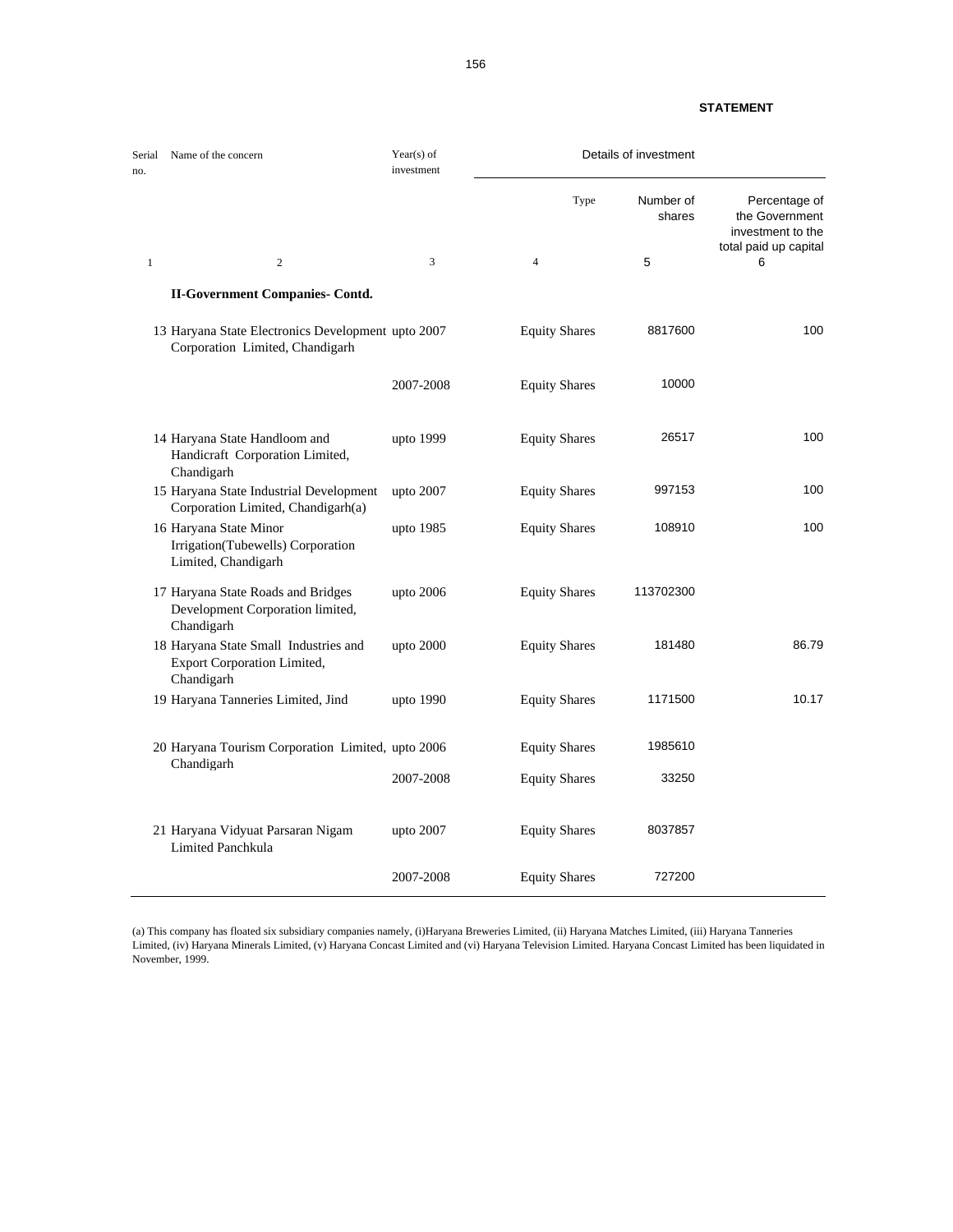#### **NO. 14 -Contd.**

| Face value of<br>each share | Amount invested<br>upto the end of<br>2007-2008 | Amount of dividend<br>declared and credited<br>to Government | Remarks                                                                                                                                                              |
|-----------------------------|-------------------------------------------------|--------------------------------------------------------------|----------------------------------------------------------------------------------------------------------------------------------------------------------------------|
| $\overline{7}$              | 8<br>(in thousands of rupees)                   | 9                                                            | 10                                                                                                                                                                   |
| 10                          | 8,81,76                                         |                                                              | Cumulative loss as per accounts for the year<br>2004-05 was Rs. 2,18.60 lakhs.                                                                                       |
| 10                          | 1,00                                            |                                                              |                                                                                                                                                                      |
| Total                       | 8,82,76                                         |                                                              |                                                                                                                                                                      |
| 1000                        | $2,65,17$ (a)                                   |                                                              | Cumulative loss as per accounts for the year<br>2005-06 was Rs. 6,10.32 lakhs.                                                                                       |
| 100/1000                    | 72,35,53 (b)                                    | 5,02,54                                                      | Dividend relates to earlier period.                                                                                                                                  |
| 1000                        | 10,89,10                                        |                                                              | Continuously in loss since 1989-90.<br>Cumulative loss as per accounts for the year<br>2003-2004 was Rs. 2,07,55.54 lakhs. The<br>concern was wound up in July 2002. |
| 10                          | $1,13,70,23$ (c)                                |                                                              | since<br>Continuously<br>in<br>loss<br>2002-03.<br>Cumulative loss as per accounts for the year<br>2006-07 was Rs.66,64.46 lakhs.                                    |
| 100                         | $1,81,48$ (d)                                   |                                                              | loss<br>since<br>1999-2000.<br>Continuously<br>in<br>Cumulative loss as per accounts for the year<br>2005-06 was Rs. 20,53.36 lakhs.                                 |
| 10                          | $1,17,15$ (e)                                   |                                                              | 1985-86.<br>Continuously<br>in<br>loss<br>since<br>Cumulative loss as per accounts for the year<br>2006-07 was Rs. 10,56.50 lakhs.                                   |
| 100                         | 19,85,61                                        |                                                              |                                                                                                                                                                      |
| 100                         | 33,25                                           |                                                              |                                                                                                                                                                      |
| Total                       | 20,18,86                                        |                                                              |                                                                                                                                                                      |
| 1000                        | $8,03,78,57$ }                                  |                                                              | Continuously in loss since 2005-06.<br>Cumulative loss as per accounts for the year<br>2006-07 was Rs. 2,20,76.47 lakhs.                                             |
| 1000                        | 72,72,00 }                                      |                                                              |                                                                                                                                                                      |
| Total                       | 8,76,50,57                                      |                                                              |                                                                                                                                                                      |

(a) Differs with the accounts figure by Rs. 2,57 thousands which is under investigation.

(b) Differs with the accounts figure by Rs. 3,74,73 thousands which is under investigation.

(c) Differs with the accounts figure by Rs. 43,58,00 thousands which is under investigation.

(d) Differs with the accounts figure by Rs. 41,10 thousands which is under investigation.

(e) Differs with the accounts figure by Rs. 95,40 thousands which is under investigation.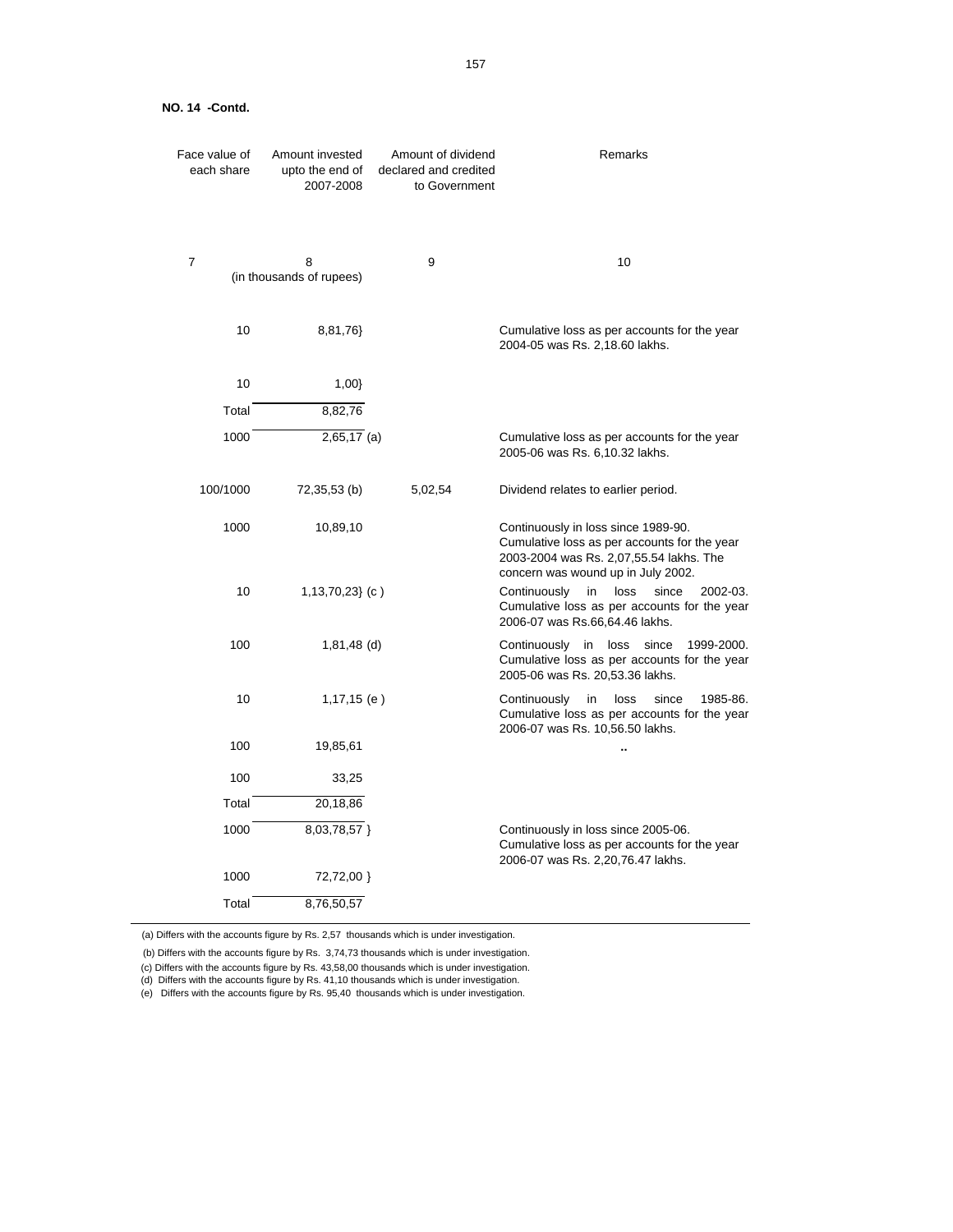| no.          | Serial Name of the concern                                             | Year(s) of<br>investment |                                        | Details of investment |                                                      |
|--------------|------------------------------------------------------------------------|--------------------------|----------------------------------------|-----------------------|------------------------------------------------------|
|              |                                                                        |                          | Type                                   | Number of<br>shares   | Percentage of<br>the Government<br>investment to the |
| $\mathbf{1}$ | $\mathbf{2}$                                                           | 3                        | $\overline{4}$                         | 5                     | total paid up capital<br>6                           |
|              | <b>II-Government Companies- Concld.</b>                                |                          |                                        |                       |                                                      |
|              | 22 Haryana Women Development<br>Corporation Limited, Chandigarh        | upto 2007                | <b>Equity Shares</b>                   | 124772                | 100                                                  |
|              |                                                                        | 2007-2008                | <b>Equity Shares</b>                   | 23300                 | 100                                                  |
|              | 23 National Projects Construction<br>Corporation Limited, New Delhi    | upto 1960                | <b>Equity Shares</b>                   | 374                   | 1.87                                                 |
|              | 24 Punjab (Pig) Iron Project, Hisar                                    | upto 1966                | <b>Equity Shares</b>                   | 16519                 | 100                                                  |
|              | 25 Uttar Haryana Bijli Vitran Nigam<br>Limited                         | upto 2007                | <b>Equity Shares</b>                   | 1611026               |                                                      |
|              |                                                                        | 2007-2008                | <b>Equity Shares</b>                   | 1473500               |                                                      |
|              |                                                                        |                          | <b>Total - II-Government Companies</b> |                       |                                                      |
|              | <b>III-Joint Stock Companies-</b>                                      |                          |                                        |                       |                                                      |
|              | 1 Associated Cement Company Limited,<br>Bombay                         | upto 1981                | <b>Ordinary Shares</b>                 | 894                   |                                                      |
|              |                                                                        | upto 1994                | <b>Bonus Shares</b>                    | 857                   |                                                      |
|              | 2 Ballarpur Paper and Straw Board Mills upto 1958<br>Limited, Calcutta |                          | 7% 2nd Preference<br><b>Shares</b>     | 3738                  |                                                      |
|              | 3 Bharat Carpets Limited, Faridabad                                    | upto 1971                | Preference Shares                      | 3956                  | 9                                                    |
|              | 4 Bharat Steel Tubes Limited, Ganaur                                   | upto 1964                | <b>Ordinary Shares</b>                 |                       |                                                      |
|              |                                                                        | upto 1970                | Preference Shares                      |                       |                                                      |
|              | 5 Cable Works (India) Limited, Faridabad upto 1972                     |                          | Preference Shares                      | 4000                  | 25                                                   |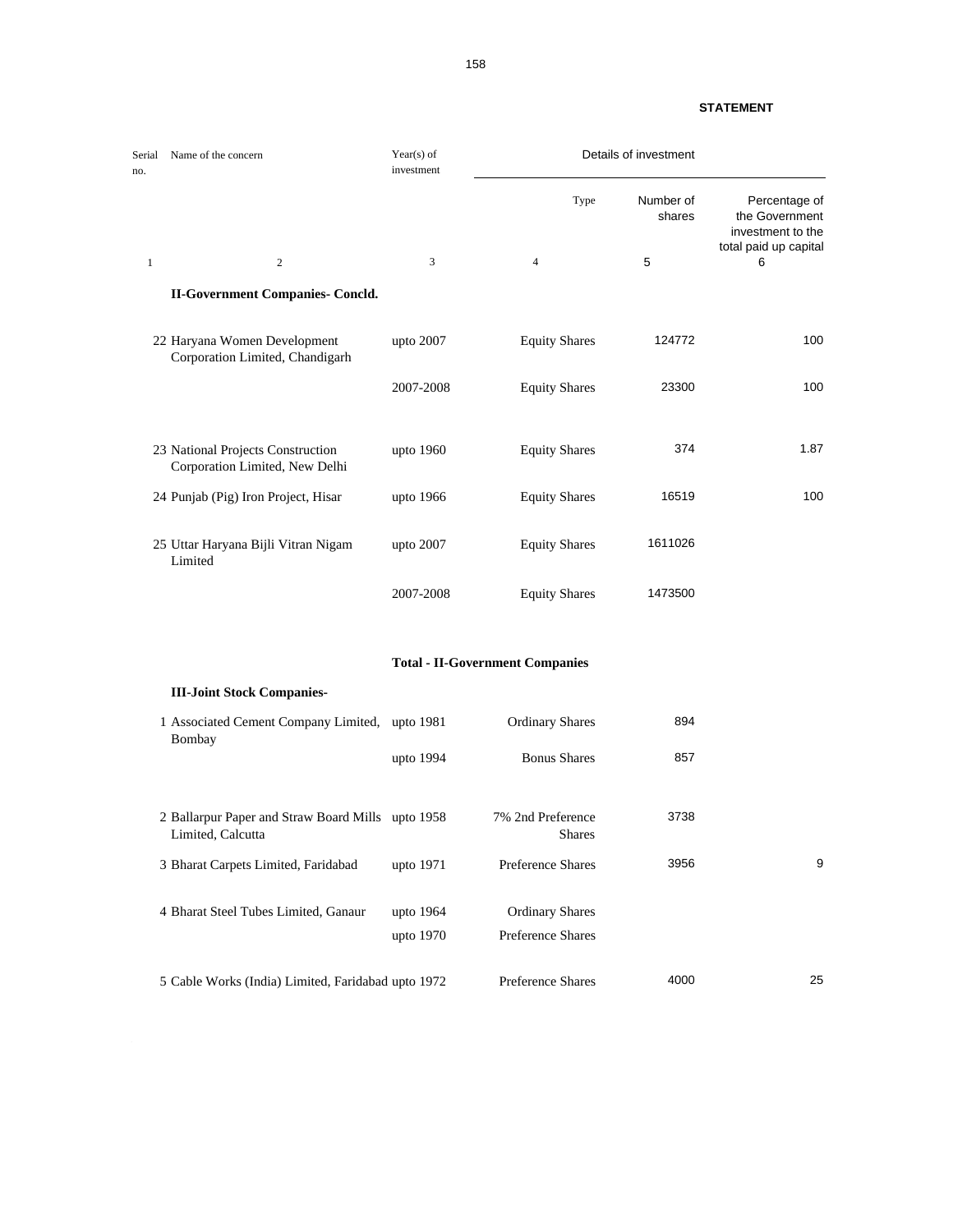| Face value of<br>each share | Amount invested<br>upto the end of<br>2007-2008 | Amount of dividend<br>declared and credited<br>to Government | Remarks                                                                                                                               |
|-----------------------------|-------------------------------------------------|--------------------------------------------------------------|---------------------------------------------------------------------------------------------------------------------------------------|
| $\overline{\mathcal{I}}$    | 8<br>(in thousands of rupees)                   | 9                                                            | 10                                                                                                                                    |
| 1000                        | 12,47,72 }                                      |                                                              |                                                                                                                                       |
| 1000                        | 2,33,00 }                                       |                                                              |                                                                                                                                       |
| Total                       | $\overline{14,80,72}$ (a)                       |                                                              |                                                                                                                                       |
| 1000                        | 3,74                                            |                                                              | ٠.                                                                                                                                    |
| 100/1000                    | 16,52                                           |                                                              | Continuously<br>in<br>loss<br>since<br>2000-01.<br>Cumulative loss as per accounts for the year<br>2004-05 was Rs. 4.36 lakhs.        |
| 1000                        | 1,61,10,26                                      |                                                              | Continuously<br>in<br>loss<br>since<br>2004-05.<br>Cumulative loss as per accounts for the year<br>2006-07 was Rs. 10,59,97.37 lakhs. |
| 1000                        | 1,47,35,00                                      |                                                              |                                                                                                                                       |
| Total                       | 3,08,45,26                                      |                                                              |                                                                                                                                       |
|                             | 36,65,37,03                                     | 5,24,70                                                      | .,                                                                                                                                    |
| 100                         | 89                                              | 7,00                                                         | Dividend relates to earlier period.                                                                                                   |
| 100                         | 86 }                                            |                                                              |                                                                                                                                       |
| Total                       | 1,75                                            |                                                              |                                                                                                                                       |
| 100                         | 3,74                                            |                                                              | .,                                                                                                                                    |
| 100                         | 3,95                                            |                                                              | ٠.                                                                                                                                    |
| 10                          | $5,75$ }                                        |                                                              |                                                                                                                                       |
| 100                         | $9,72$ }                                        |                                                              |                                                                                                                                       |
| Total                       | 15,47                                           |                                                              |                                                                                                                                       |
| 100                         | 4,00                                            |                                                              | .,                                                                                                                                    |

(a) Differs with the accounts figure by Rs. 65,00 thousands which is under investigation.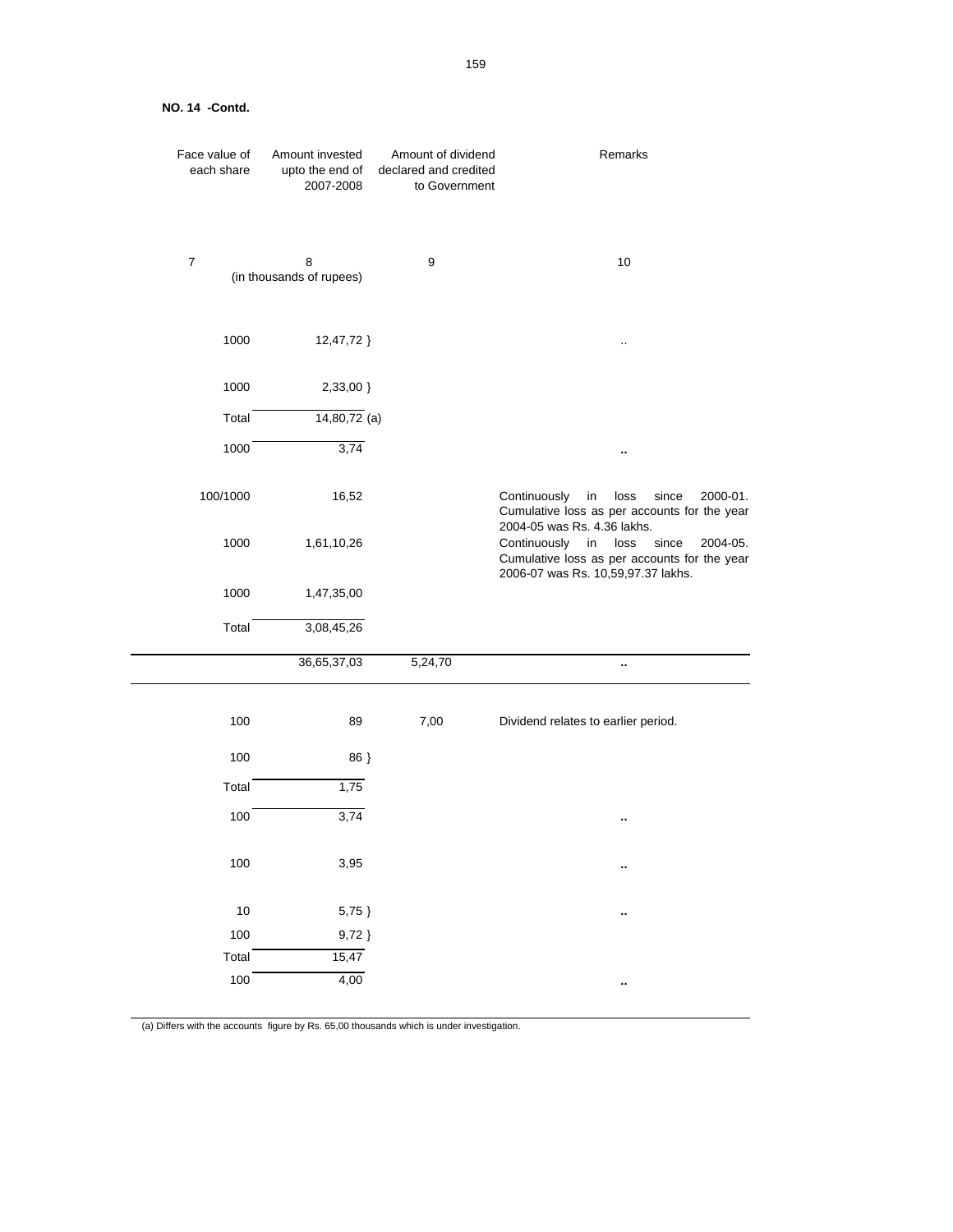| Serial<br>Name of the concern<br>no. |                                                                 | Year(s) of<br>investment |                                 | Details of investment |                                                      |
|--------------------------------------|-----------------------------------------------------------------|--------------------------|---------------------------------|-----------------------|------------------------------------------------------|
|                                      |                                                                 |                          | Type                            | Number of<br>shares   | Percentage of<br>the Government<br>investment to the |
| 1                                    | $\overline{c}$                                                  | 3                        | $\overline{4}$                  | 5                     | total paid up capital<br>6                           |
|                                      | <b>III-Joint Stock Companies-contd.</b>                         |                          |                                 |                       |                                                      |
|                                      | 6 Dabriwala Steel and Engineering<br>Company Limited, Faridabad | upto 1975                | <b>Preference Shares</b>        | 4995                  | 12.7                                                 |
|                                      | 7 Dalmia Cement (Bharat)Limited,Dalmia upto 1969<br>Puram       |                          | <b>Ordinary Shares</b>          | 3022                  |                                                      |
|                                      |                                                                 | upto 1969                | Preference Shares               | 4                     |                                                      |
|                                      |                                                                 | upto 1994                | <b>Bonus Shares</b>             | 5036                  |                                                      |
|                                      | 8 Delton Cable Industries Private<br>Limited, New Delhi         | upto 1975                | Preference Shares               | 7500                  | 17                                                   |
|                                      | 9 Depro Food Limited, Rai                                       | upto 1972                | Preference Shares               | 3390                  | 10                                                   |
|                                      | 10 Dholpur Glass Works Limited, Dholpur upto 1966               |                          |                                 | 1869                  |                                                      |
|                                      | 11 Hada Steel Products Limited, Faridabad upto 1973             |                          | Preference Shares               | 2997                  | 23                                                   |
|                                      | 12 Haryana Oxygen Limited, Hansi                                | upto 1977                | <b>Equity Shares</b>            | 20000                 |                                                      |
|                                      |                                                                 | upto 1977                | <b>Preference Shares</b>        | 3950                  |                                                      |
|                                      | 13 Haryana Textiles Limited, Faridabad                          | upto 1990                | <b>Equity Shares</b>            | 80000                 |                                                      |
|                                      | 14 Hind Protective Coating Limited, Roz-<br>Ka-Meo              | upto $1990$              | <b>Equity Shares</b>            | 100000                |                                                      |
|                                      | 15 Hindustan Dowidat Tools Limited,<br>Faridabad                | upto 1964                | Cumulative<br>Preference Shares |                       |                                                      |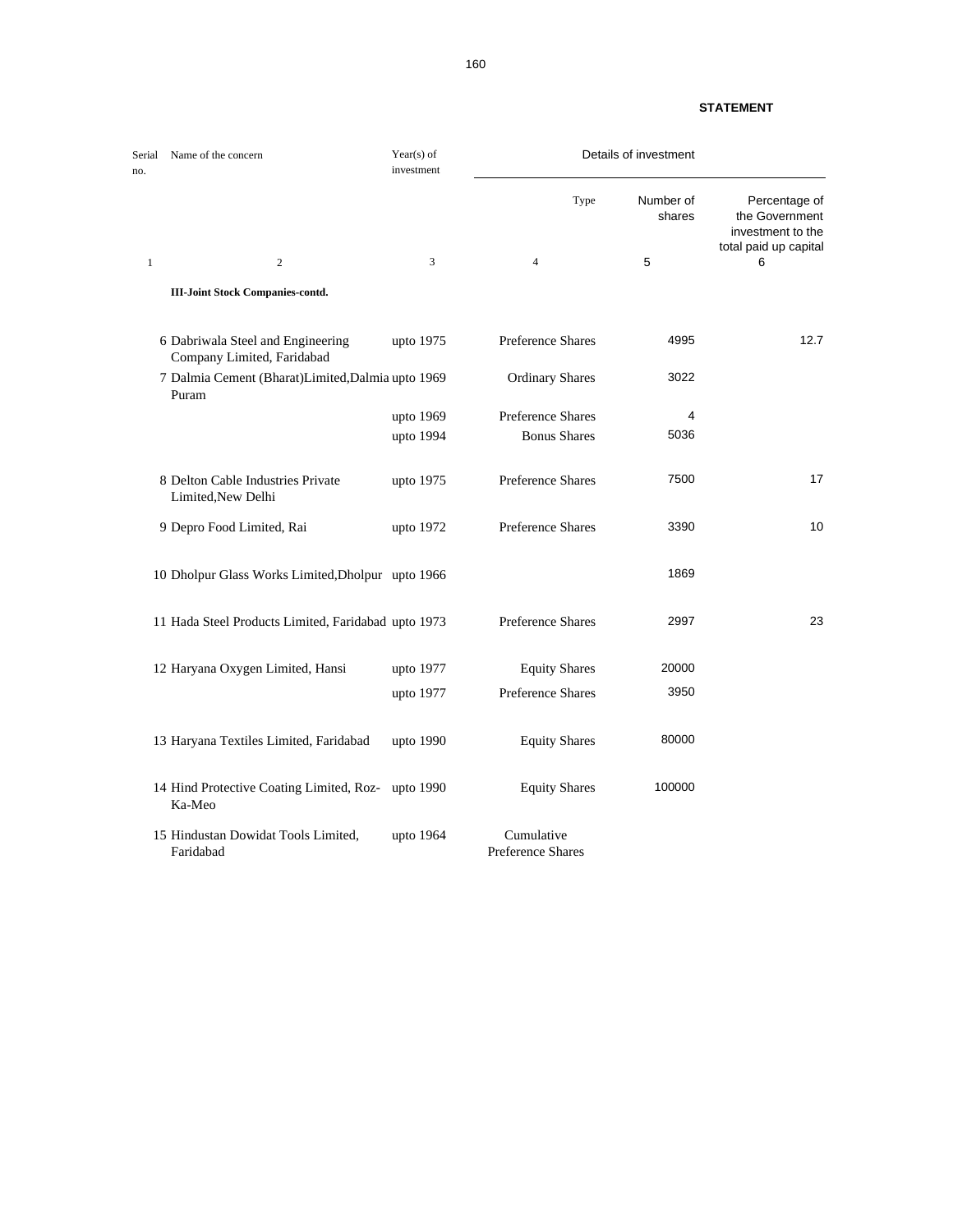| Face value of<br>each share | Amount invested<br>upto the end of<br>2007-2008 | Amount of dividend<br>declared and credited<br>to Government | Remarks                             |
|-----------------------------|-------------------------------------------------|--------------------------------------------------------------|-------------------------------------|
| $\overline{7}$              | 8<br>(in thousands of rupees)                   | $\boldsymbol{9}$                                             | 10                                  |
| 100                         | 4,99                                            |                                                              | .,                                  |
| $10$                        | $30$ }                                          | 3,02                                                         | Dividend relates to earlier period. |
| 10<br>$10$                  | $51 \}$                                         |                                                              | ٠.                                  |
| Total                       | 81                                              |                                                              |                                     |
| 100                         | 7,50                                            |                                                              | .,                                  |
| 100                         | 3,39                                            |                                                              |                                     |
| 10                          | 19                                              |                                                              | ٠.                                  |
| 100                         | 3,00                                            |                                                              | ٠.                                  |
| 10                          | $2,00$ }                                        |                                                              | .,                                  |
| 100                         | $3,95$ }                                        |                                                              |                                     |
| Total                       | 5,95                                            |                                                              |                                     |
| 10                          | 8,00                                            |                                                              | ٠.                                  |
| $10$                        | 10,00                                           |                                                              | ٠.                                  |
| 100                         | 64                                              |                                                              | .,                                  |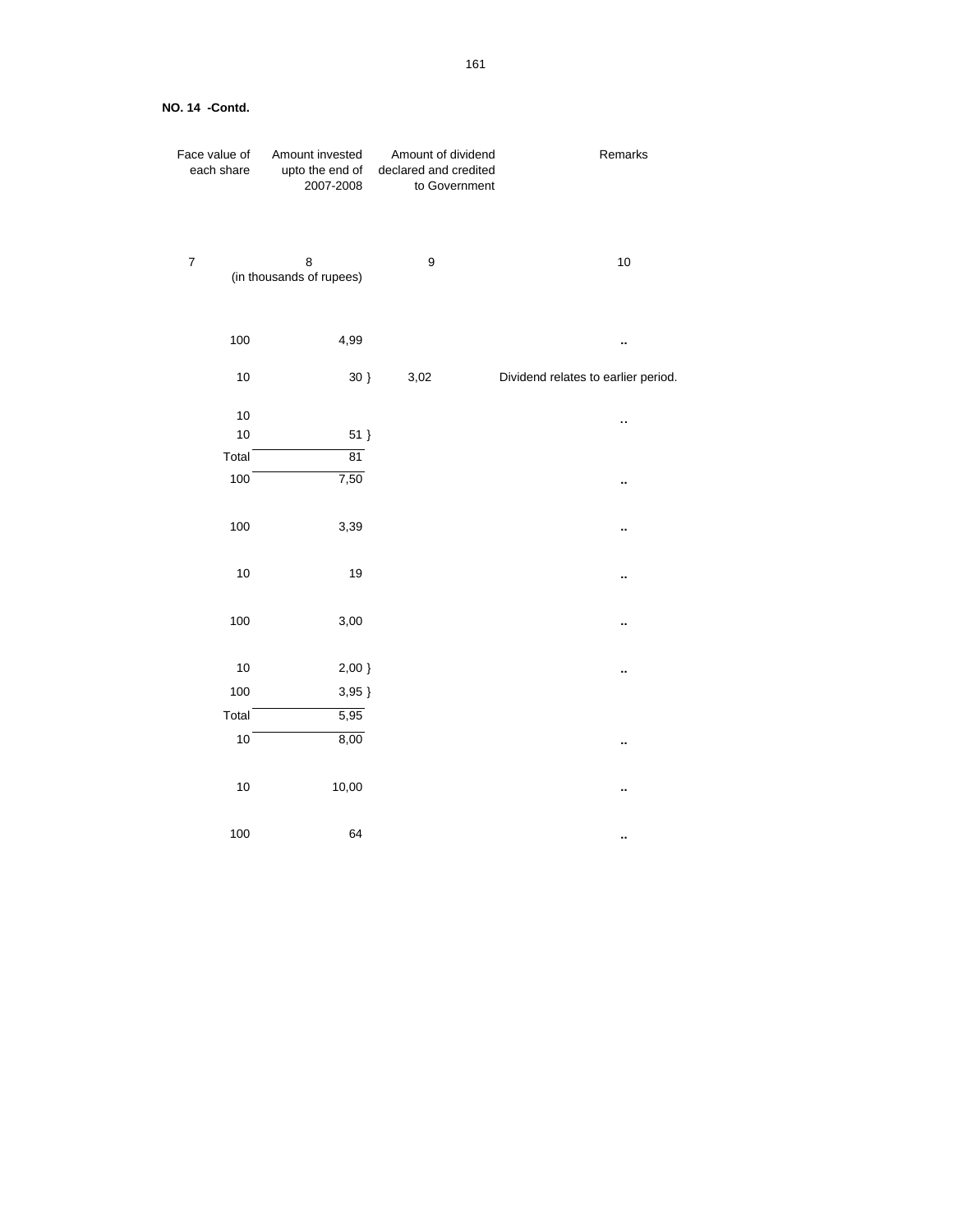| Serial<br>no. | Name of the concern                                     | Year(s) of<br>investment | Details of investment                       |                     |                                                                               |
|---------------|---------------------------------------------------------|--------------------------|---------------------------------------------|---------------------|-------------------------------------------------------------------------------|
|               |                                                         |                          | Type                                        | Number of<br>shares | Percentage of<br>the Government<br>investment to the<br>total paid up capital |
| $\mathbf{1}$  | 2                                                       | 3                        | $\overline{4}$                              | 5                   | 6                                                                             |
|               | <b>III-Joint Stock Companies -contd.</b>                |                          |                                             |                     |                                                                               |
|               | 16 Jagatjit Cotton Textile Mills Limited,<br>Phagwara   | upto 1956                | 5% Preference Shares                        |                     |                                                                               |
|               | 17 Jind Industries Limited, Sangrur                     | upto 1999                | <b>Ordinary Shares</b>                      |                     |                                                                               |
|               | 18 Malwa Sugar Mills Limited, Dhuri                     | upto 1955<br>upto 1955   | <b>Ordinary Shares</b><br>Preference Shares |                     |                                                                               |
|               | 19 Mohata Electro Steels Limited, New<br>Delhi          | upto 1976                | Preference Shares                           | 9995                |                                                                               |
|               | 20 Mysore Paper Mills, Bangalore                        | upto 1968                | Preference Shares                           | 75                  |                                                                               |
|               | 21 Prestolite Of India Limited, Faridabad               | upto 1970                | Preference Shares                           | 5000                |                                                                               |
|               | 22 Ram Fibres Limited, Bhiwani                          | upto 1981                | <b>Equity Shares</b>                        | 148370              |                                                                               |
|               | 23 Sehgal Papers Limited, Dharuhera                     | upto 1977                | <b>Equity Shares</b>                        | 250000              |                                                                               |
|               | 24 Sikands Limited , New Delhi                          | upto 1965                | <b>Equity Shares</b>                        |                     |                                                                               |
|               | 25 Sri Krishna Rajindra Mills Limited,<br>Bangalore     | upto 1968                | Preference Shares                           | 75                  |                                                                               |
|               | 26 The Oriental Spun Pipe Company<br>Limited, New Delhi | upto 1966                | Preference Shares                           |                     |                                                                               |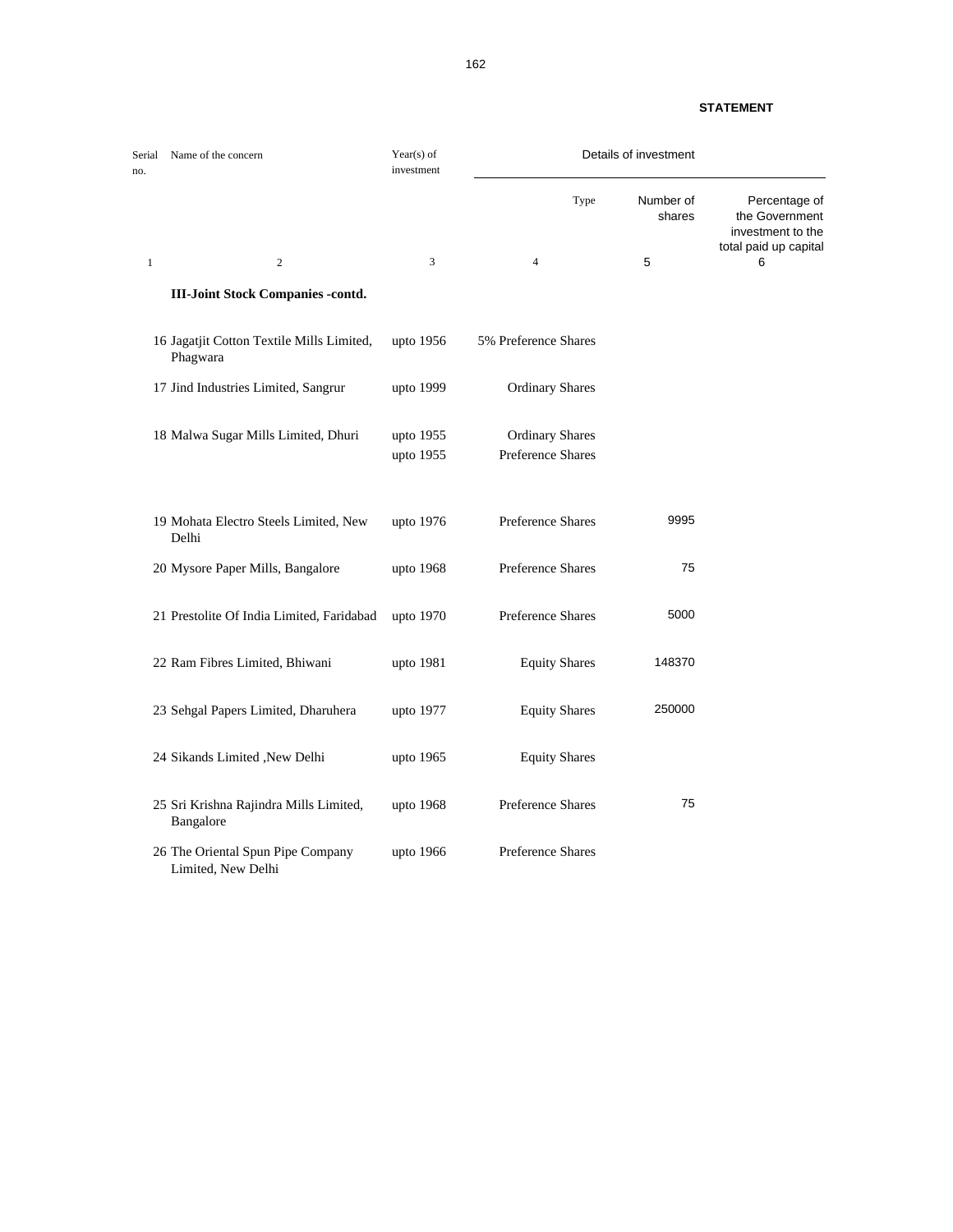| Face value of<br>each share | Amount invested<br>upto the end of<br>2007-2008 | Amount of dividend<br>declared and credited<br>to Government | Remarks |
|-----------------------------|-------------------------------------------------|--------------------------------------------------------------|---------|
| $\overline{\mathbf{7}}$     | 8<br>(in thousands of rupees)                   | $\boldsymbol{9}$                                             | 10      |
| 100                         | (a)                                             |                                                              | .,      |
| $\,$ 6 $\,$                 | $\boldsymbol{9}$                                |                                                              | .,      |
| $10\,$<br>25                | $3,03\}$<br>71                                  |                                                              | .,      |
| Total<br>100                | 3,74<br>9,99                                    |                                                              | .,      |
| $10$                        | $\boldsymbol{2}$                                |                                                              | ٠.      |
| 100                         | 5,00                                            |                                                              |         |
| $10$                        | 14,84                                           |                                                              |         |
| $10$                        | 25,00                                           |                                                              | .,      |
| $10$                        | (a)                                             |                                                              | ٠.      |
| 50                          | $\overline{\mathbf{7}}$                         |                                                              |         |
| 100                         | 3,74                                            |                                                              | .,      |

(a) Less than Rs. One thousand.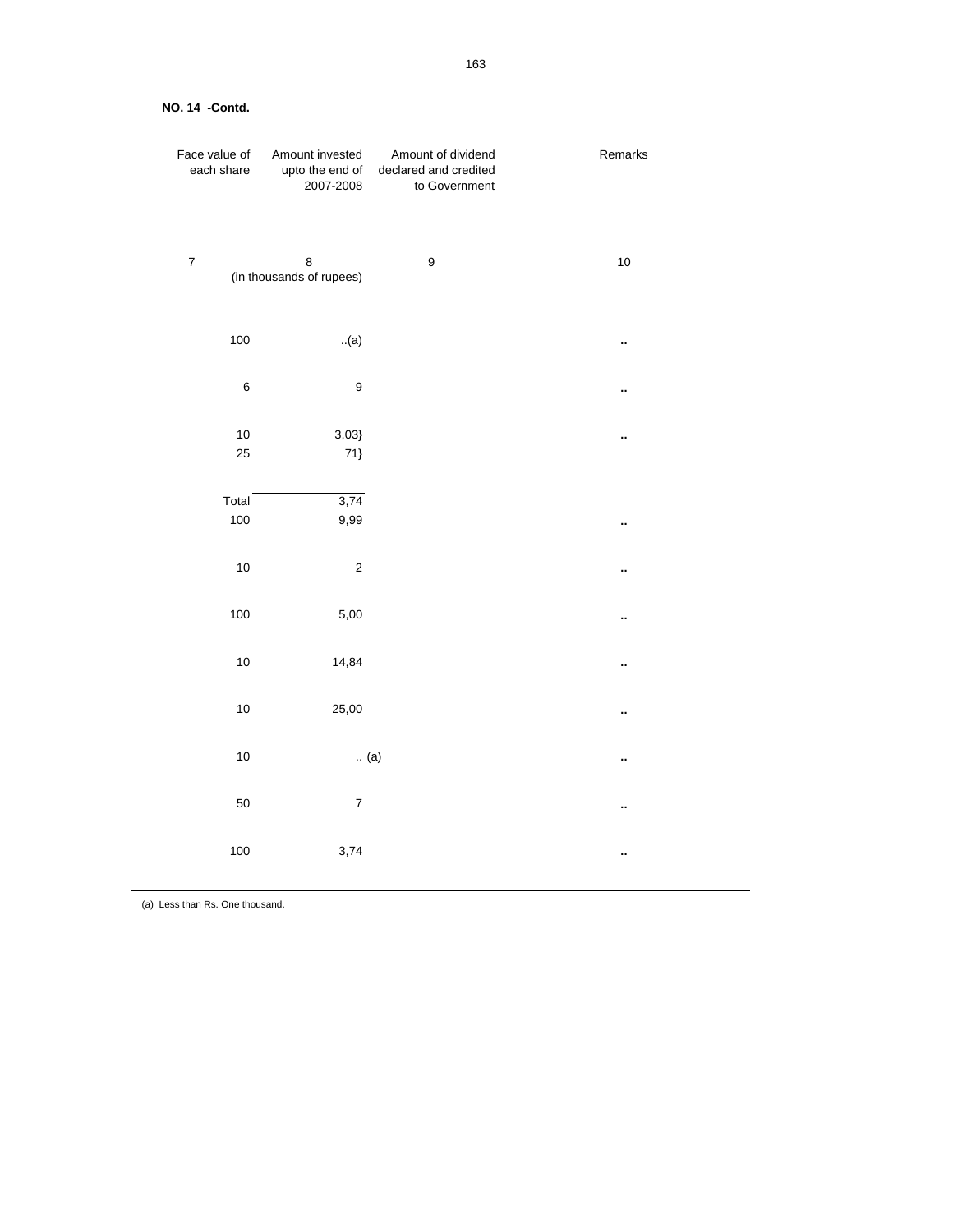|                                                                               | Details of investment |                                 | Year(s) of<br>investment | Serial<br>Name of the concern<br>no.                     |   |
|-------------------------------------------------------------------------------|-----------------------|---------------------------------|--------------------------|----------------------------------------------------------|---|
| Percentage of<br>the Government<br>investment to the<br>total paid up capital | Number of<br>shares   | Type                            |                          |                                                          |   |
| 6                                                                             | 5                     | $\overline{4}$                  | 3                        | 2                                                        | 1 |
|                                                                               |                       |                                 |                          | <b>III-Joint Stock Companies -concld.</b>                |   |
| 10                                                                            | 7500                  | Preference Shares               | upto 1975                | 27 Tiger Locks Limited, New Delhi                        |   |
|                                                                               | 9975                  | Preference Shares               | upto $1980$              | 28 Tirupati Woolen Mills Limited,<br>Mathupur            |   |
|                                                                               |                       | Preference Shares               | upto 1965                | 29 Usha Forging and Stamping Ltd., New<br>Delhi          |   |
|                                                                               |                       | <b>Equity Shares</b>            | upto 1965                |                                                          |   |
|                                                                               |                       | Cumulative<br>Preference Shares | upto 1966                | 30 Usha Spinning and Weaving Mills<br>Limited, Faridabad |   |
|                                                                               | 127500                | <b>Equity Shares</b>            | upto 1982                | 31 Victor Cables, Faridabad                              |   |

**Total-III-Joint Stock Companies**

*.*

*.*

*.*

*.*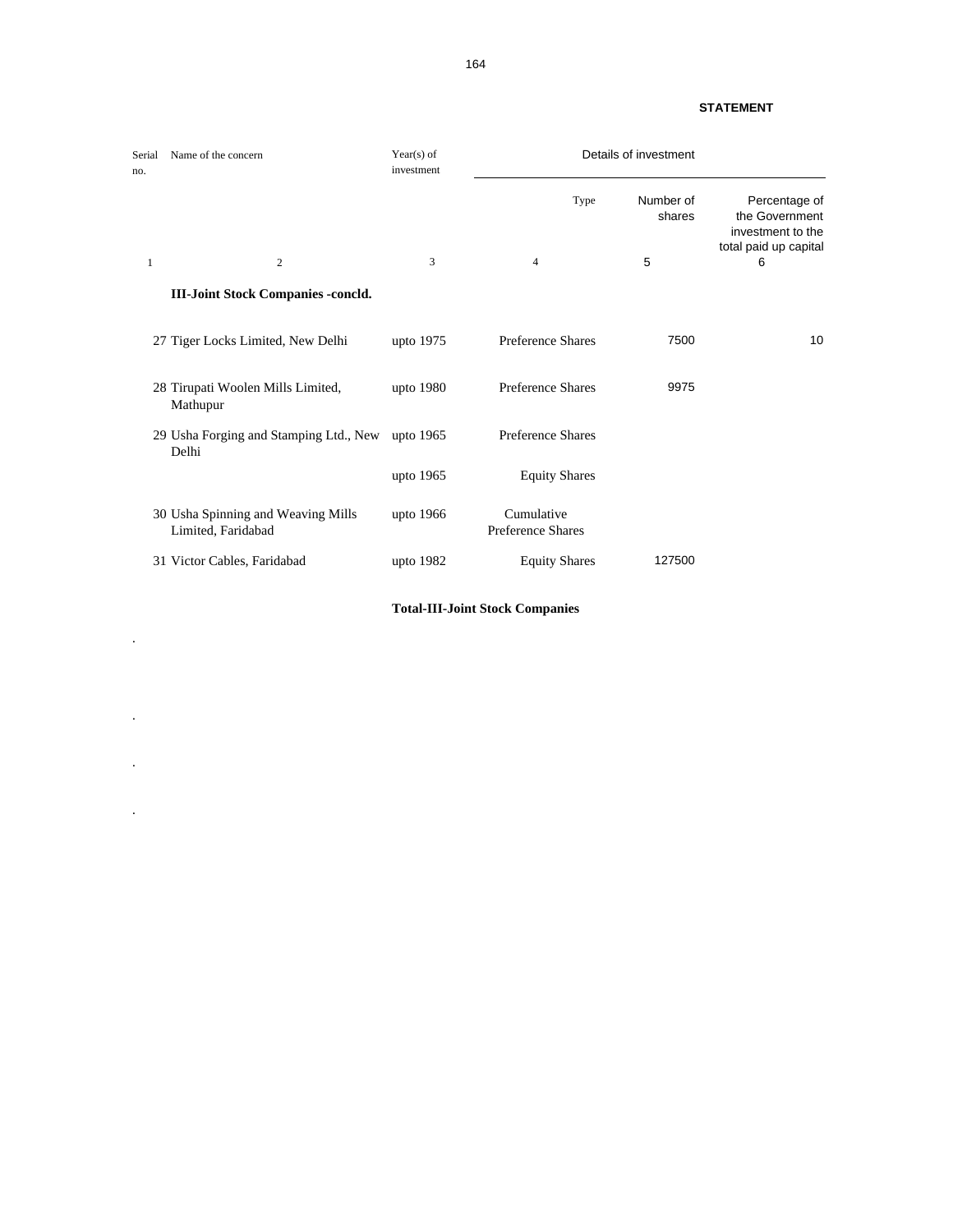## **NO. 14 -Contd.**

| Face value of<br>each share | Amount invested<br>upto the end of<br>2007-2008 | Amount of dividend<br>declared and credited<br>to Government | Remarks   |
|-----------------------------|-------------------------------------------------|--------------------------------------------------------------|-----------|
| $\overline{\mathcal{I}}$    | 8<br>(in thousands of rupees)                   | $\boldsymbol{9}$                                             | $10$      |
| 100                         | 7,50                                            |                                                              | ٠.        |
| 100                         | 9,98                                            |                                                              | $\bullet$ |
| 100                         | $1,01$ }                                        |                                                              | .,        |
| $10$                        | 59 }                                            |                                                              |           |
| Total                       | 1,60                                            |                                                              |           |
| 210                         | 7,48                                            |                                                              |           |
| $10$                        | 12,75                                           |                                                              | ٠.        |
|                             | 1,75,18(a)                                      | 10,02                                                        | .,        |

(a) Investments in respect of concerns at Serial numbers 3,5,6,8,9,11 to 14.19, 21 to 23, 27, 28 and 31 differs with the accounts figure by Rs. 92,37 thousands which is under investigation.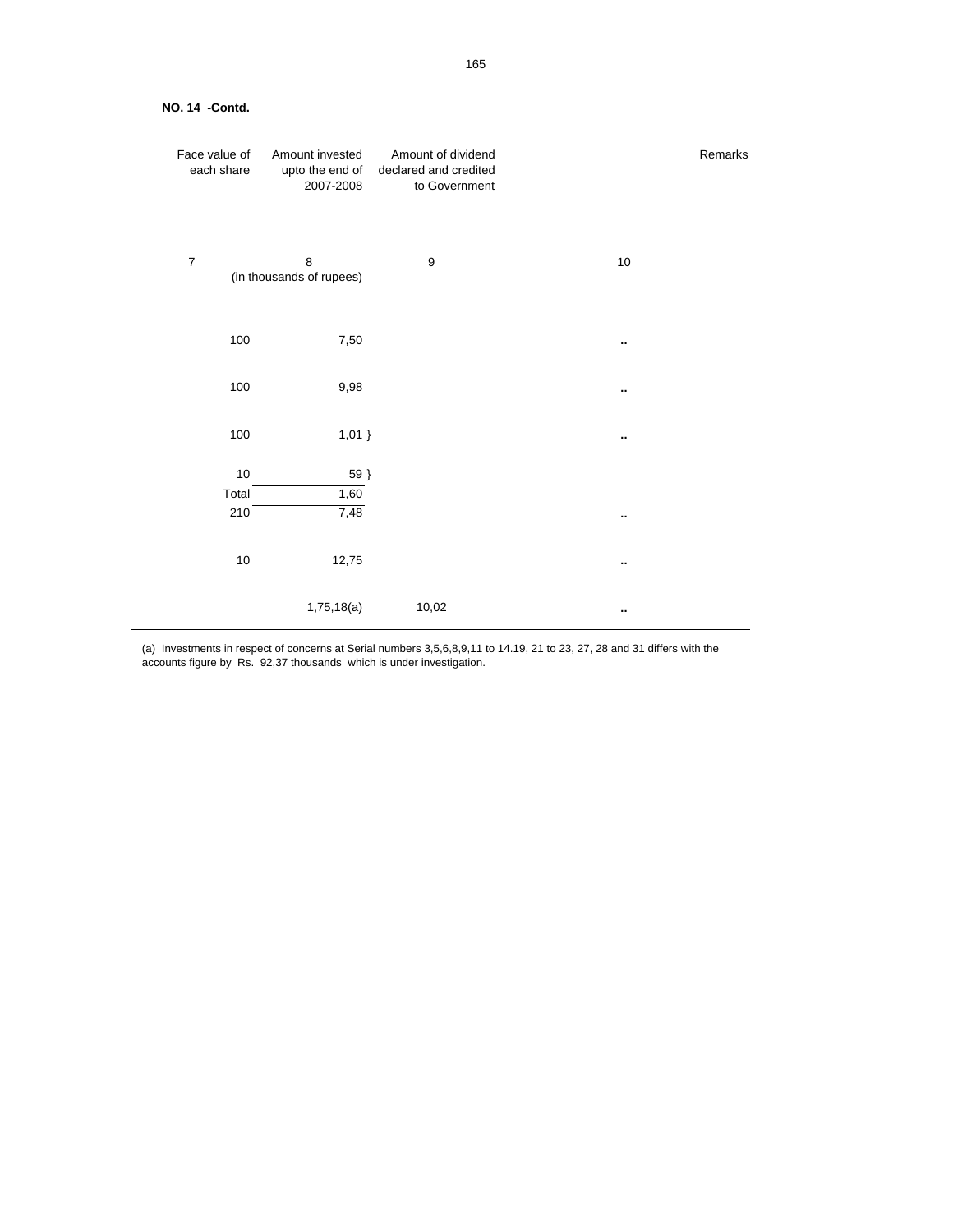| Serial<br>no. | Name of the concern                                                                     | Year(s) of<br>Details of investment<br>investment |                        |                     |                                                      |  |
|---------------|-----------------------------------------------------------------------------------------|---------------------------------------------------|------------------------|---------------------|------------------------------------------------------|--|
|               |                                                                                         |                                                   | Type                   | Number of<br>shares | Percentage of<br>the Government<br>investment to the |  |
| $\mathbf{1}$  | $\sqrt{2}$                                                                              | 3                                                 | $\overline{4}$         | 5                   | total paid up capital<br>6                           |  |
|               | <b>IV-Co-operative Banks and Societies-</b>                                             |                                                   |                        |                     |                                                      |  |
|               | 1 Central Co-Operative Banks(13)                                                        | upto 2007                                         | <b>Ordinary Shares</b> | 3435546             |                                                      |  |
|               |                                                                                         | 2007-2008                                         | <b>Ordinary Shares</b> | 200000              |                                                      |  |
|               | 2 Central Co-Operative Consumers'<br>Stores (32)                                        | upto 2006                                         | <b>Ordinary Shares</b> | 73024               |                                                      |  |
|               | 3 Class-Iv Municipal Employees Credit<br>Societies (9)                                  | upto 1980                                         | <b>Ordinary Shares</b> | 1705                |                                                      |  |
|               | 4 Co-Operative Agriculture Credit Service upto 2007<br>Societies (17)                   |                                                   | <b>Ordinary Shares</b> | 4187                |                                                      |  |
|               |                                                                                         | 2007-2008                                         | <b>Ordinary Shares</b> | 48490               |                                                      |  |
|               | 5 Co-Operative Marketing-Cum<br>Processing Societies Including One<br>Fruit Grower (76) | upto 2007                                         | <b>Ordinary Shares</b> | 58432               |                                                      |  |
|               | 6 Co-Operative Milk Supply Societies<br>(197)                                           | upto 2003                                         | <b>Ordinary Shares</b> | 501939              |                                                      |  |
|               | 7 Co-Operative Poultry Societies                                                        | upto 2003                                         | <b>Ordinary Shares</b> | 880                 |                                                      |  |
|               | 8 Co-Operative Sugar Mills Karnal                                                       | upto 1980                                         | <b>Ordinary Shares</b> | 35000               | 77                                                   |  |
|               | 9 Co-Operative Sugar Mills, Bhuna                                                       | upto 2006                                         | <b>Ordinary Shares</b> | 1173500             |                                                      |  |
|               | 10 Co-Operative Sugar Mills, Jind                                                       | upto 2003                                         | <b>Ordinary Shares</b> | 306543              |                                                      |  |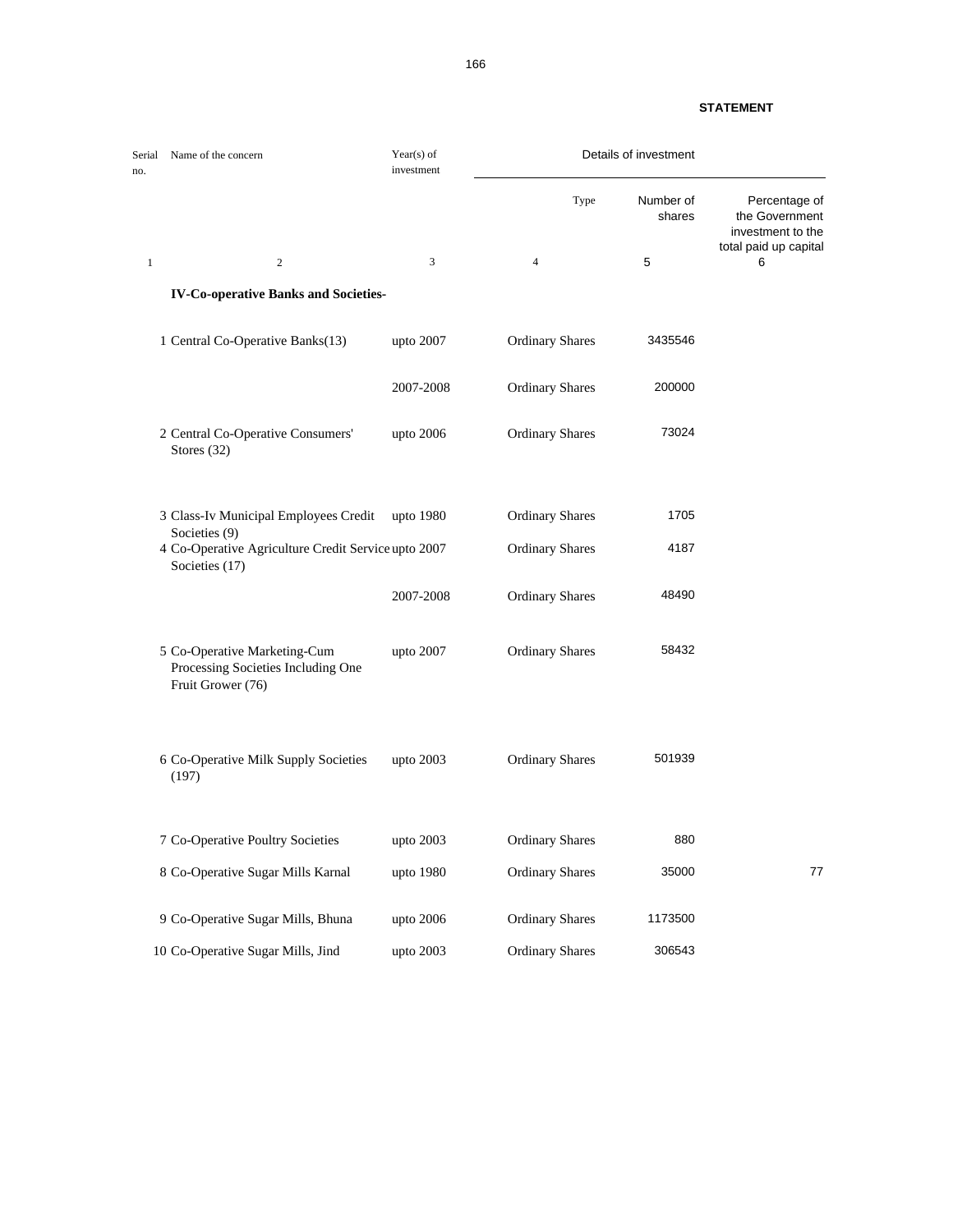## **NO. 14 -Contd.**

| Face value of<br>each share | Amount invested<br>upto the end of<br>2007-2008 | Amount of dividend<br>declared and credited<br>to Government | Remarks                                                                                               |
|-----------------------------|-------------------------------------------------|--------------------------------------------------------------|-------------------------------------------------------------------------------------------------------|
| $\boldsymbol{7}$            | 8<br>(in thousands of rupees)                   | $\boldsymbol{9}$                                             | 10                                                                                                    |
| 100                         | 34, 35, 17 }                                    |                                                              | Investment of Rs. 3,74,71 thousand retired<br>during the year. Dividend relates to earlier<br>period. |
| 100                         | 2,00,00                                         | 38,99                                                        |                                                                                                       |
| Total                       | 36,35,17                                        |                                                              |                                                                                                       |
| 500                         | 3,67,12                                         |                                                              |                                                                                                       |
| 10                          | 17                                              |                                                              |                                                                                                       |
| 100                         | $4,19$ }                                        | 8,71                                                         | Investment of Rs. 52,99 thousand retired<br>during the year.                                          |
| 100                         | 48,49 }                                         |                                                              |                                                                                                       |
| Total                       | 52,68                                           |                                                              |                                                                                                       |
| 1000                        | $5,84,32$ } (a)                                 | 3,18                                                         | Investment of Rs.59,11 thousand retired<br>during the year.                                           |
| $10$                        | 55,73                                           |                                                              | .,                                                                                                    |
| 100                         | 88                                              |                                                              |                                                                                                       |
| 100                         | 35,00                                           |                                                              | $\ddot{\phantom{0}}$                                                                                  |
| 100                         | 11,73,50                                        |                                                              |                                                                                                       |
| 100                         | 3,06,54                                         |                                                              | .,                                                                                                    |

(a) Differs with the account figure by Rs. 49 thousands which is under investigation.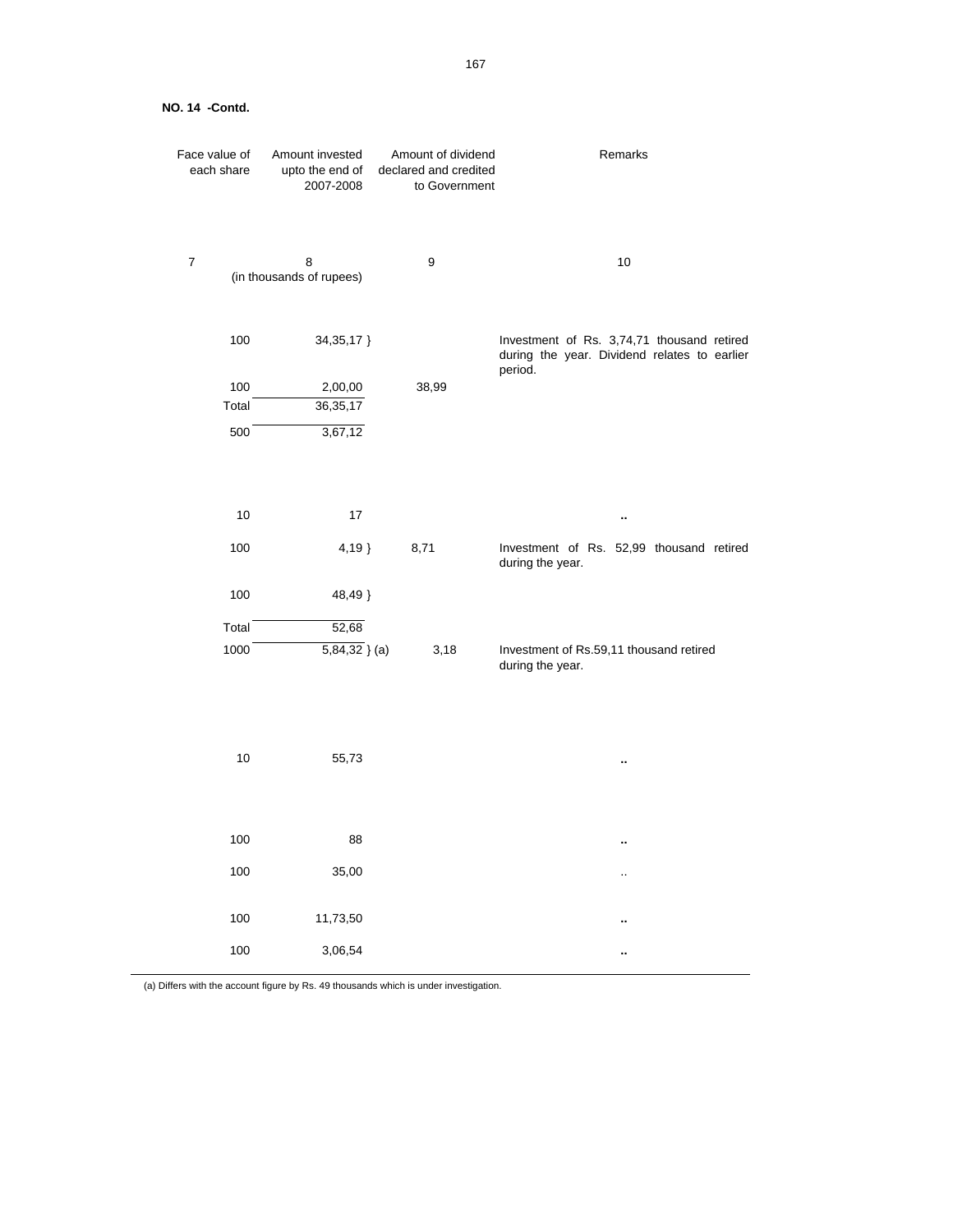| no.          | Serial Name of the concern                                                                            | Year(s) of<br>investment |                        | Details of investment |                                                      |
|--------------|-------------------------------------------------------------------------------------------------------|--------------------------|------------------------|-----------------------|------------------------------------------------------|
|              |                                                                                                       |                          | Type                   | Number of<br>shares   | Percentage of<br>the Government<br>investment to the |
| $\mathbf{1}$ | $\overline{c}$                                                                                        | 3                        | $\overline{4}$         | 5                     | total paid up capital<br>6                           |
|              | <b>IV-Co-operative Banks and Societies-</b><br>contd.                                                 |                          |                        |                       |                                                      |
|              | 11 Co-Operative Sugar Mills, Kaithal                                                                  | upto 1993                | <b>Ordinary Shares</b> | 1040500               |                                                      |
|              | 12 Co-Operative Sugar Mills, Palwal                                                                   | upto 2004                | <b>Ordinary Shares</b> | 277960                |                                                      |
|              | 13 Co-Operative Sugar Mills, Shahabad                                                                 | upto 1989                | <b>Ordinary Shares</b> | 10000                 |                                                      |
|              | 14 Co-Operative Sugar Mills, Sonepat                                                                  | upto 1997                | <b>Ordinary Shares</b> | 20600                 | 78.6                                                 |
|              | 15 Co-Operative Sugar Mills, Meham                                                                    | upto 1997                | <b>Ordinary Shares</b> | 909000                |                                                      |
|              | 16 Hansi Co-Operative Spinning Mills,<br>Hansi                                                        | upto 1985                | <b>Ordinary Shares</b> | 25000                 |                                                      |
|              | 17 Haryana Co-Operative Sugar Mills,<br>Rohtak                                                        | upto 1956                | <b>Ordinary Shares</b> | 13450                 | 16                                                   |
|              | 18 Haryana Handloom Weavers' Apex Co- upto 2001<br>operative Industrial Society, Panipat              |                          | <b>Ordinary Shares</b> | 115533                | 93                                                   |
|              | 19 Haryana Handloom Weavers'                                                                          | upto 1994                | <b>Ordinary Shares</b> | 50                    |                                                      |
|              | Societies(66)<br>20 Haryana State Co-Operative Bank<br>Limited, Chandigarh                            | upto 2004                | <b>Ordinary Shares</b> | 169127                | 42.55                                                |
|              |                                                                                                       | 2007-08                  | <b>Ordinary Shares</b> | 395000                |                                                      |
|              | 21 Haryana State Co-Operative                                                                         | upto 1991                | <b>Ordinary Shares</b> | 16100                 |                                                      |
|              | Development Federation, Chandigarh<br>22 Haryana State Co-Operative Housing<br><b>Finance Society</b> | upto 2002                | <b>Ordinary Shares</b> | 367220                |                                                      |
|              | 23 Haryana State Co-Operative Industrial<br>Federation, Ambala                                        | upto 2002                | <b>Ordinary Shares</b> | 986575                |                                                      |
|              | 24 Haryana State Co-Operative Land<br>Development Bank Limited,<br>Chandigarh                         | upto 1996                | <b>Ordinary Shares</b> | 158440                |                                                      |
|              | 25 Haryana State Co-Operative Milk<br>Supply Federation                                               | upto 1996                | <b>Ordinary Shares</b> | 126830                | 100                                                  |
|              | 26 Haryana State Co-Operative Supply and upto 2000<br>Marketing Federation Limited,<br>Chandigarh     |                          | <b>Ordinary Shares</b> | 4132                  |                                                      |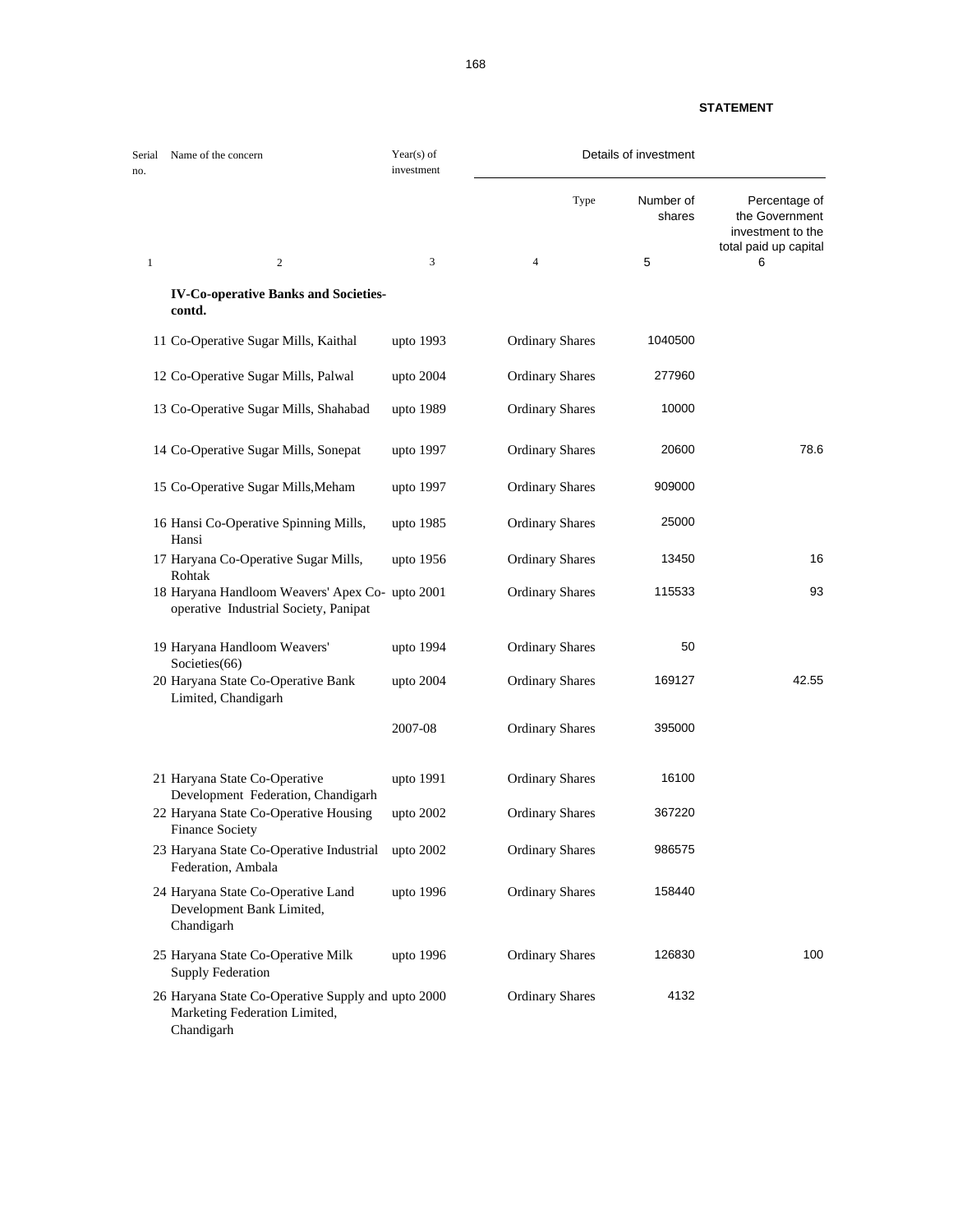| Face value of<br>each share | Amount invested<br>upto the end of<br>2007-2008 | Amount of dividend<br>declared and credited<br>to Government | Remarks                                                         |
|-----------------------------|-------------------------------------------------|--------------------------------------------------------------|-----------------------------------------------------------------|
| $\boldsymbol{7}$            | 8<br>(in thousands of rupees)                   | $\boldsymbol{9}$                                             | 10                                                              |
| 100                         | 10,40,50                                        |                                                              | ٠.                                                              |
| 100                         | 2,77,96                                         |                                                              |                                                                 |
| 100                         | 10,00                                           | 14,71                                                        | Dividend relates to earlier period.                             |
| 100                         | 2,06,00                                         |                                                              | ٠.                                                              |
| 100                         | 9,09,00                                         |                                                              | ٠.                                                              |
| 100                         | 25,00                                           |                                                              | .,                                                              |
| 100                         | 13,45                                           |                                                              |                                                                 |
| 50/100                      | 86,69                                           |                                                              | .,<br>Investment of Rs.20 thousands retired during<br>the year. |
| 10/100                      | $\ensuremath{\mathsf{3}}$                       |                                                              |                                                                 |
| 100                         | 1,69,13                                         |                                                              |                                                                 |
| 100                         | 3,95,00                                         |                                                              |                                                                 |
| Total                       | 5,64,13                                         |                                                              |                                                                 |
| 100                         | 16, 10                                          |                                                              | .,                                                              |
| 100/500                     | 4,31,10                                         |                                                              | .,                                                              |
| 200                         | 98,07                                           |                                                              | .,                                                              |
| 100                         | 1,58,44                                         |                                                              | Investment of Rs.81,50 thousands retired<br>during the year.    |
| 1000                        | 12,68,30                                        |                                                              | .,                                                              |
| 500                         | $20,66$ (a)                                     | 1,88                                                         | Dividend relates to earlier period.                             |

(a) Differs with the accounts figure by Rs. 79 thousands which is under investigation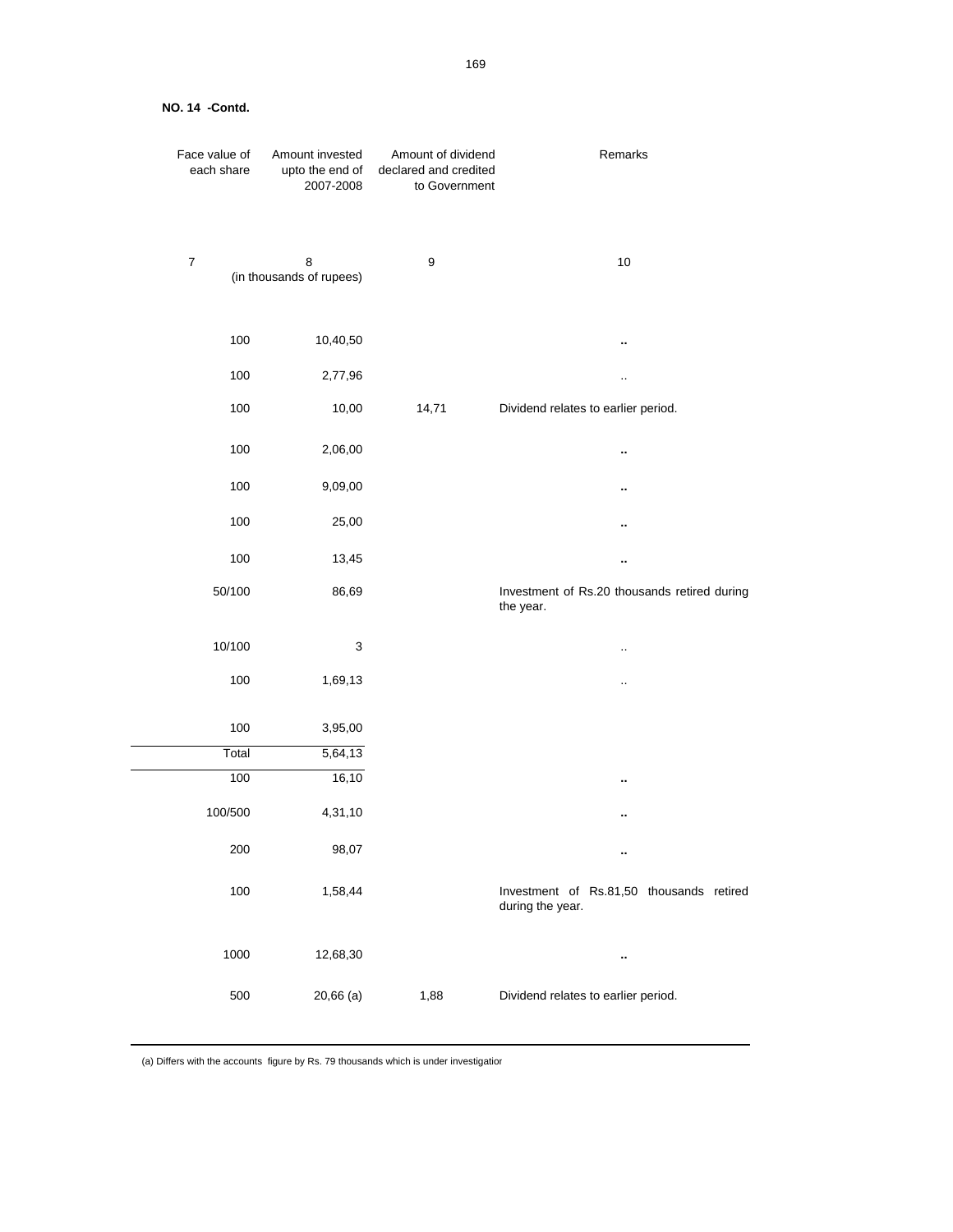| no. | Serial Name of the concern                                                | Year(s) of<br>investment |                        | Details of investment |                                                                               |
|-----|---------------------------------------------------------------------------|--------------------------|------------------------|-----------------------|-------------------------------------------------------------------------------|
|     |                                                                           |                          | Type                   | Number of<br>shares   | Percentage of<br>the Government<br>investment to the<br>total paid up capital |
| 1   | $\overline{c}$                                                            | 3                        | 4                      | 5                     | 6                                                                             |
|     | IV-Co-operative Banks and Societies-concld.                               |                          |                        |                       |                                                                               |
|     | 27 Haryana State Federation of Consumers' upto 1994<br>Stores, Chandigarh |                          | <b>Ordinary Shares</b> | 540990                |                                                                               |
|     | 28 Integerated Co-Operative Development upto 2007<br>Societies            |                          | <b>Ordinary Shares</b> | 4152535               |                                                                               |
|     |                                                                           | 2007-2008                | <b>Ordinary Shares</b> | 922230                |                                                                               |
|     | 29 Labour and Construction Societies<br>(253)                             | upto 2004                | <b>Ordinary Shares</b> | 289366                |                                                                               |
|     | 30 Panipat Co-Operative Sugar Mills,<br>Panipat                           | upto 1998                | <b>Ordinary Shares</b> | 281406                | 35.90                                                                         |
|     | 31 Primary Co-Operative Land<br>Development Banks (46)                    | upto 2007                | <b>Ordinary Shares</b> | 2701446               |                                                                               |
|     |                                                                           | 2007-2008                | <b>Ordinary Shares</b> | 37500                 |                                                                               |
|     | 32 Primary Co-Operative Consumers'<br>Stores $(6)$                        | upto 1969                | <b>Ordinary Shares</b> | 170                   | 42                                                                            |
|     | 33 Urban Co-Operative Banks (6)                                           | upto 1990                | <b>Ordinary Shares</b> | 2200                  |                                                                               |
|     | 34 Regional Rural Banks(4)                                                | upto 2003                | <b>Ordinary Shares</b> | $\ddot{\phantom{a}}$  |                                                                               |
|     | 35 Co-operative Sugar Mills Gohana                                        | upto 2000                | <b>Ordinary Shares</b> | 10000                 |                                                                               |
|     | 36 Co-operative Sugar Mills Sirsa                                         | upto $2000$              | <b>Ordinary Shares</b> | 10000                 |                                                                               |
|     | 37 Co-operative Sugar Mills Federation                                    | upto 2007                | <b>Ordinary Shares</b> | 140000                |                                                                               |
|     |                                                                           | 2007-2008                | <b>Ordinary Shares</b> | 6000                  |                                                                               |
|     | 38 Labour and Construction Federation                                     | upto 2007                | <b>Ordinary Shares</b> | 85000                 |                                                                               |
|     |                                                                           | 2007-2008                | <b>Ordinary Shares</b> | 2000                  |                                                                               |
|     | 39 Apex Cooperative Banks                                                 | 2006-2007                | <b>Ordinary Shares</b> | 100000                |                                                                               |
|     | 40 Biological Control Laboratory in Sugar 2006-2007<br>Mills              |                          | <b>Ordinary Shares</b> | 35000                 |                                                                               |
|     | 41 Housing Federation                                                     | 2007-2008                | <b>Ordinary Shares</b> | 7000                  |                                                                               |

## **Total - IV-Co-operative Banks and Societies**

**Grand Total**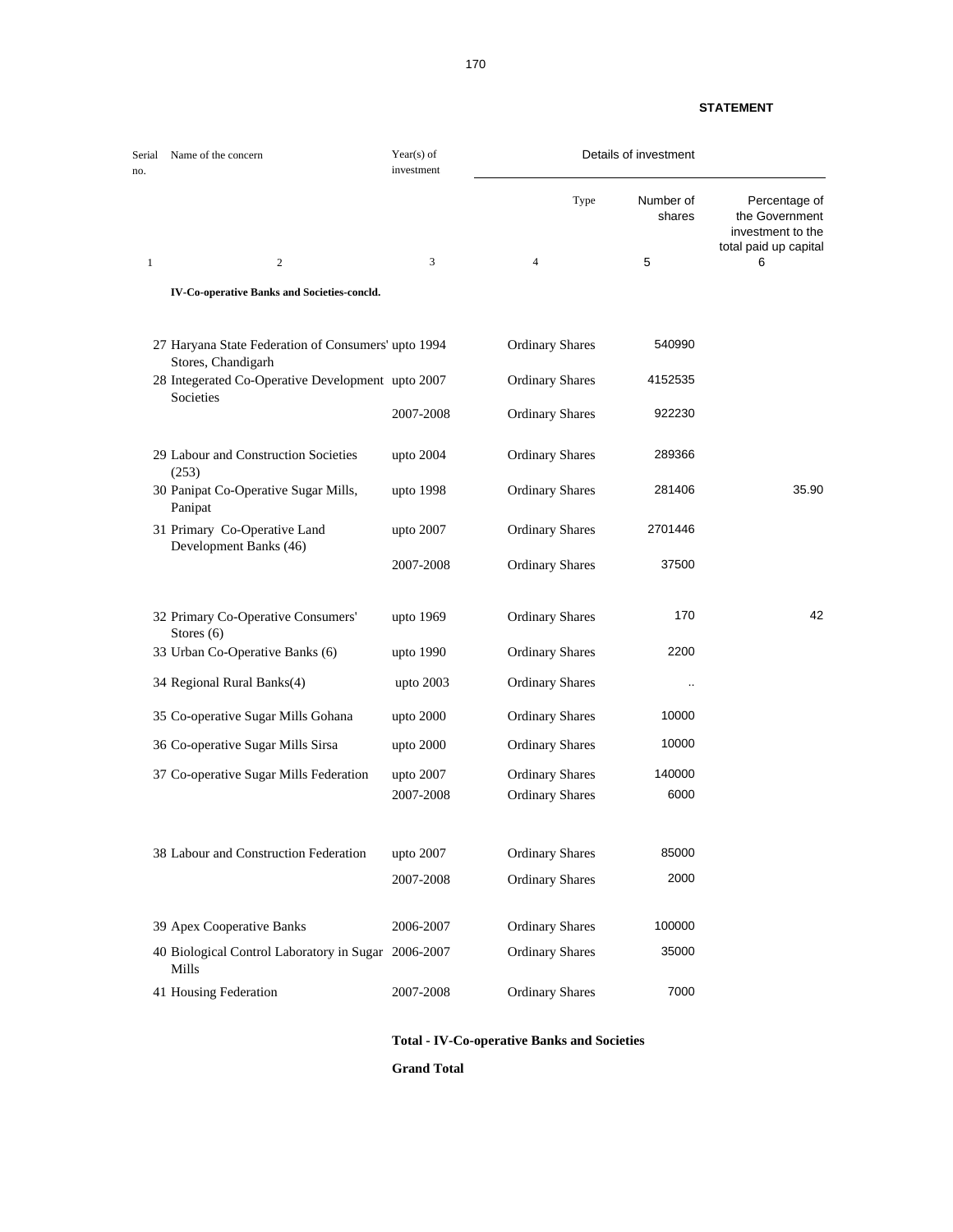## **NO. 14 -Concld.**

|                          | Face value of<br>each share | Amount invested<br>upto the end of<br>2007-2008 | Amount of dividend<br>declared and credited<br>to Government | Remarks                                                                    |
|--------------------------|-----------------------------|-------------------------------------------------|--------------------------------------------------------------|----------------------------------------------------------------------------|
| $\overline{\mathcal{I}}$ |                             | 8<br>(in thousands of rupees)                   | 9                                                            | 10                                                                         |
|                          |                             |                                                 |                                                              |                                                                            |
|                          | 100                         | 5,40,99                                         |                                                              | .,                                                                         |
|                          | 100                         | 41,52,53}                                       |                                                              | Investment of Rs.1,94,42 thousand retired<br>during the year.              |
|                          | 100                         | 9,22,23}                                        |                                                              |                                                                            |
|                          | Total                       | 50,74,76                                        |                                                              |                                                                            |
|                          | 10/100                      | $69,03$ (a)                                     |                                                              | Investment of Rs.7,11 thousand retired during<br>the year.                 |
|                          | 100                         | 2,81,41                                         |                                                              | ٠.                                                                         |
|                          | 10/100                      | 27,01,50                                        | 2,40                                                         | Dividend relates to earlier period.                                        |
|                          | 100                         | 3,75,00                                         |                                                              |                                                                            |
|                          | Total                       | 30,76,50                                        |                                                              |                                                                            |
|                          | 100                         | $\overline{17}$                                 |                                                              |                                                                            |
|                          | 50                          | 1,10                                            |                                                              | Investment of Rs.1,90 thousand retired during                              |
|                          |                             | 3,98,41                                         |                                                              | the year.<br>Investment of Rs.2,43,13 thousand retired<br>during the year. |
|                          | 100                         | 10,00                                           |                                                              | .,                                                                         |
|                          | 100                         | 10,00                                           |                                                              |                                                                            |
|                          | 100                         | 1,40,00}                                        |                                                              | .,                                                                         |
|                          | 100                         | $6,00\}$                                        |                                                              |                                                                            |
|                          | Total                       | 1,46,00                                         |                                                              |                                                                            |
|                          | 100                         | 85,00                                           |                                                              | ×,                                                                         |
|                          | 100                         | 2,00                                            |                                                              |                                                                            |
|                          | Total                       | 87,00                                           |                                                              |                                                                            |
|                          | 100                         | 1,00,00                                         |                                                              |                                                                            |
|                          | 100                         | 35,00                                           |                                                              |                                                                            |
|                          | 100                         | 7,00                                            |                                                              |                                                                            |
|                          |                             | 2,11,73,91                                      | 69,87                                                        | 10,15,07                                                                   |
|                          |                             | 39,88,43,20                                     | 6,04,59                                                      | 10,15,07                                                                   |

(a) Differs with the account figure by Rs. 25,60 thousands which is under investigation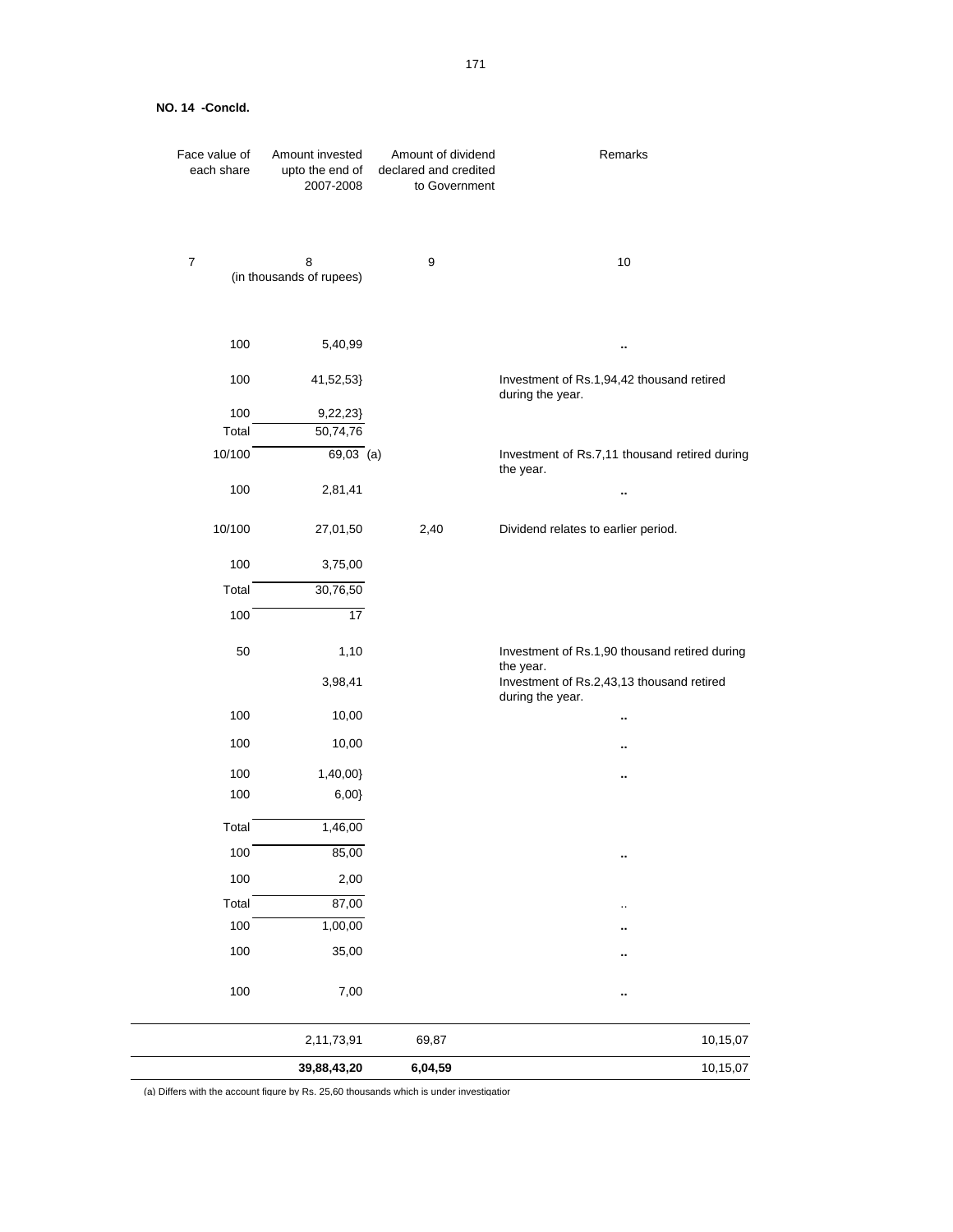## **STATEMENT NO. 15 - STATEMENT SHOWING THE CAPITAL AND OTHER EXPENDITURE (OTHER THAN ON REVENUE ACCOUNT) TO THE END OF 2007-2008 AND THE PRINCIPAL SOURCES FROM WHICH THE FUNDS WERE PROVIDED FOR THAT EXPENDITURE**

| Head of Account<br>$\mathbf{1}$                                                    | On the 1st April<br>2007<br>$\overline{2}$ | During the<br>Year 2007-2008<br>3 | On the 31st March<br>2008<br>$\overline{4}$ |
|------------------------------------------------------------------------------------|--------------------------------------------|-----------------------------------|---------------------------------------------|
| <b>CAPITAL AND OTHER EXPENDITURE -</b>                                             |                                            | (In crores of rupees)             |                                             |
| Capital Expenditure -                                                              |                                            |                                   |                                             |
| <b>General Services</b>                                                            | 6,27.88                                    | 1,70.77                           | 7,98.65                                     |
| Education, Sports, Art and Culture                                                 | $2,56.16$ (a)                              | 84.63                             | 3,40.79                                     |
| Health and Family Welfare                                                          | 2,48.98                                    | 50.60                             | 2,99.58                                     |
| Water Supply, Sanitation, Housing and Urban Development                            | 27,41.15                                   | 7,06.58                           | 34,47.73                                    |
| Information and Broadcasting                                                       | 1.15                                       |                                   | 1.15                                        |
| Welfare of Scheduled Castes, Scheduled Tribes and Other<br><b>Backward Classes</b> | 36.04                                      | 2.65                              | 38.69                                       |
| Social Welfare and Nutrition                                                       | 45.47                                      | 13.64                             | 59.11                                       |
| Other Social Services                                                              | 40.09                                      | 64.08                             | $1,04.10$ (b)                               |
| Agriculture and Allied Activities                                                  | $-63.37$                                   | 34.35                             | $-39.10(b)$                                 |
| Irrigation and Flood Control                                                       | 52,77.17                                   | 8,87.45                           | 61,64.62                                    |
| Energy                                                                             | 41,04.86                                   | 8,48.90                           | 49,53.76                                    |
| <b>Industry and Minerals</b>                                                       | 1,85.41                                    | 65.84                             | $2,51.25$ (b)                               |
| Transport                                                                          | 26,82.24                                   | 4,81.59                           | 31,63.83                                    |
| <b>General Economic Services</b>                                                   | 83.74                                      | 15.10                             | 98.84                                       |
| Total - Capital Expenditure                                                        | $1,62,66.97$ (a)                           | 34,26.18                          | $1,96,83.00$ (b)                            |

(a) Decreased proforma b y Rs. 3.88 crore due to rectification of misclassification of previous year

(b) Decreased proforma by Rs. 0.07 crore, Rs. 10.08 crore and less than Rs. 0.01 crore from Óther Social Services', Ágriculture and Allied Activities' and 'Industry and Minerals' respectevely from the closing balances due to retirement of Capital/disinvestment. Please see footnote (b) at page 174.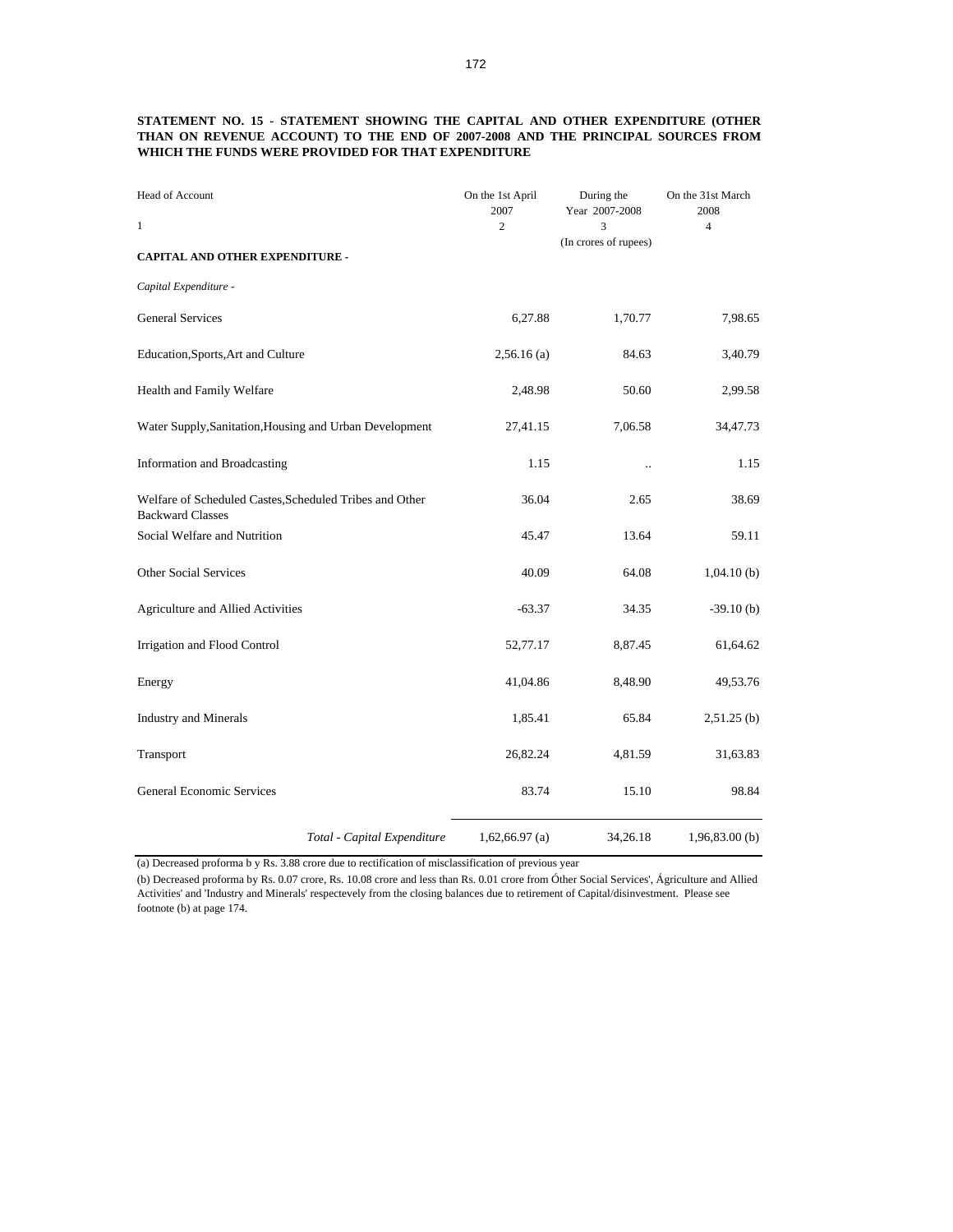| STATEMENT NO. 15 - Contd. |  |  |
|---------------------------|--|--|
|---------------------------|--|--|

| Head of Account<br>$\,1$                                                               | On the 1st April<br>2007<br>$\overline{c}$ | During the<br>Year 2007-2008<br>3 | On the 31st March<br>2008<br>4 |
|----------------------------------------------------------------------------------------|--------------------------------------------|-----------------------------------|--------------------------------|
| <b>LOANS AND ADVANCES -</b>                                                            |                                            | (In crores of rupees)             |                                |
| Loans and Advances for various Services -                                              |                                            |                                   |                                |
| <b>Social Services</b>                                                                 | 1,53.90                                    | $-5.05$                           | 1,48.85                        |
| Agriculture and Allied Activities                                                      | 84.93                                      | 2.30                              | 87.23                          |
| Rural Development                                                                      | 3.47                                       | 1.98                              | 5.45                           |
| Irrigation and Flood Control                                                           | 1,76.31                                    |                                   | 1,76.31                        |
| Energy                                                                                 | 2,62.79                                    | $-14.05$                          | 2,48.74                        |
| <b>Industry and Minerals</b>                                                           | 7,70.98                                    | 41.84                             | 8,12.82                        |
| Transport                                                                              | 0.01                                       |                                   | 0.01                           |
| <b>General Economic Services</b>                                                       | 14.25                                      | $-1.09$                           | 13.16                          |
| Loans To Government Servants, Etc.                                                     | 3,58.40                                    | 45.77                             | 4,04.17                        |
| <b>Total - Loans and Advances</b>                                                      | 18,25.04                                   | 71.70                             | 18,96.74                       |
| Appropriation To Contingency Fund                                                      | 10.00                                      | $\ddot{\phantom{a}}$              | 10.00                          |
| Total - Capital and Other Expenditure                                                  | 1,81,02.01 (a)                             | 34,97.88                          | 2,15,89.74 (b)                 |
| Deduct - Contribution from Contingency Fund<br>Deduct - Miscellaneous Capital Receipts | $\ddot{\phantom{a}}$<br>$\overline{a}$     | <br>10.15                         | 10.15                          |
| Net Capital and Other Expenditure                                                      | 1,81,02.01(a)                              | 34,87.73                          | $2,15,79.59$ (b)               |

(a) Please see footnote (a) on page 172.

(b) Please see footnote (b) on page 172.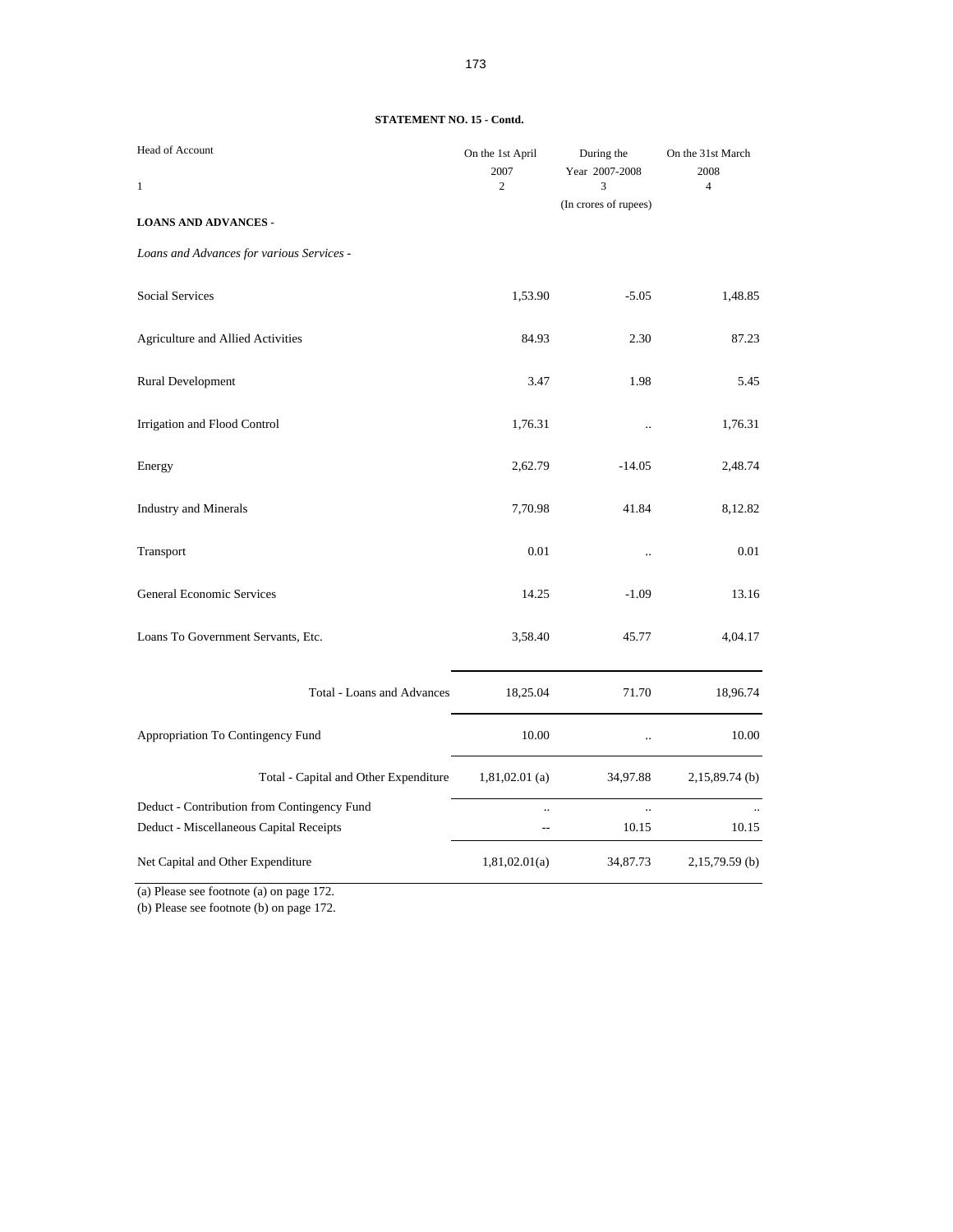## **STATEMENT NO. 15 - Concld.**

| Head of Account                                                                | On the 1st April | During the            | On the 31st March |
|--------------------------------------------------------------------------------|------------------|-----------------------|-------------------|
|                                                                                | 2007             | Year 2007-2008        | 2008              |
| $\mathbf{1}$                                                                   | $\overline{2}$   | 3                     | $\overline{4}$    |
|                                                                                |                  | (In crores of rupees) |                   |
| PRINCIPAL SOURCES OF FUNDS -                                                   |                  |                       |                   |
| Revenue Deficit(-)/Surplus                                                     | $-40,69.92*$     | $22,23.87$ (a)        | $-18,46.05**$     |
| Debt-                                                                          |                  |                       |                   |
| Internal Debt of the State Government                                          | 1,83,63.22       | 47.58                 | 1,84,10.80        |
| Loans and Advances from Central Government                                     | 21,23.32         | $-44.99$              | 20,78.33          |
| Small Savings, Provident Funds etc.                                            | 59,57.74         | 2,99.31               | 62,57.05          |
| <b>Total - Outstanding Debt</b>                                                | 2,64,44.28       | 3,01.90               | 2,67,46.18        |
| Contingency Fund                                                               | 10.00            |                       | 10.00             |
| <b>Reserve Funds</b>                                                           | 10,82.33         | 1,50.14               | 12,32.47          |
| Net-balance under deposits, Advances etc. other than those<br>shown separately | 17,69.03         | 1,53.78               | 19,22.81          |
| Remittances                                                                    | 5.42             | 14.29                 | 19.71             |
| Total - Debt and Other Obligations                                             | 2,93,11.06       | 6,20.11               | 2,99,31.17        |
| Deduct - Cash Balance                                                          | 0.81             | $-7,26.03$            | $-7,25.22$        |
| Deduct - Investment                                                            | 71,38.32         | 82.28                 | 72,20.60          |
| Add - adjustment on account of retirement/disinvestment                        |                  |                       | $-10.15$ (b)      |
| Net - Provision of Funds                                                       | 1,81,02.01       | 34,87.73              | 2,15,79.59        |

(a) Comprises revenue surplus (Rs.22,23.87 crore) and amount adjusted under Miscellaneous Government Accounts (less than Rs. 0.01crore).

(b) The amount in this line has been included to balance the statement. Please see footnote (b) at page 172.

\* Decreased proforma by Rs 3.88 crore. please see footnote (a) at page 172. .

\* \*The Composition of the amount is explained below:-

|                                                                             |         | In crores of rupees |
|-----------------------------------------------------------------------------|---------|---------------------|
| Revenue Deficit                                                             |         | $-18.74.35$         |
| Amount adjusted under :-                                                    |         |                     |
| (i) Inter-State Settlement                                                  |         | $-9.33$             |
| (ii) Miscellaneous Government Accounts                                      |         | $+1,02.69$          |
| (iii) Balance adopted Performa under the Punjab<br>Reorganisation Act, 1966 |         | $-65.06$            |
|                                                                             | Total - | $-18.46.05$         |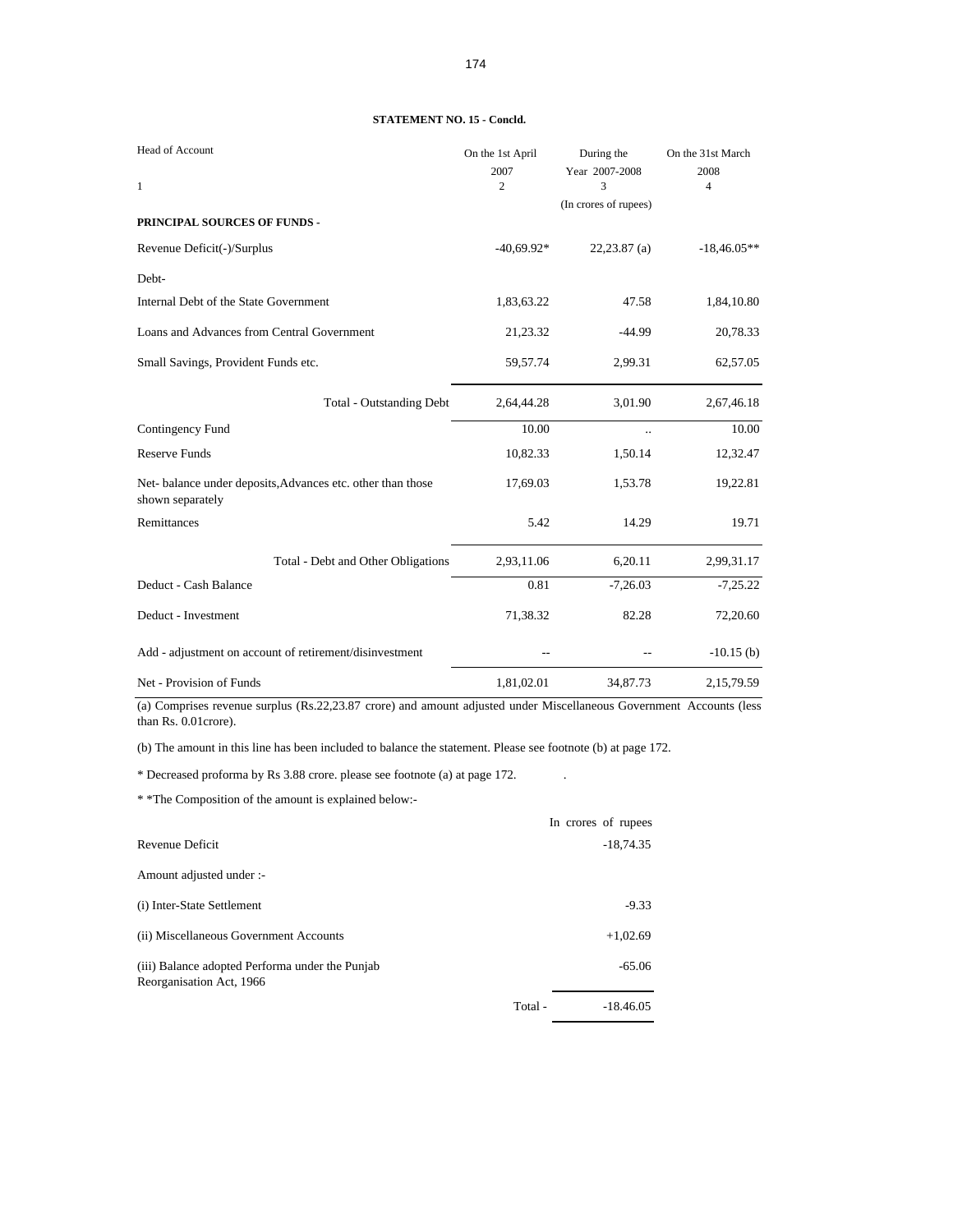# **PART II**

**B DEBT, CONTINGENCY FUND AND PUBLIC ACCOUNT**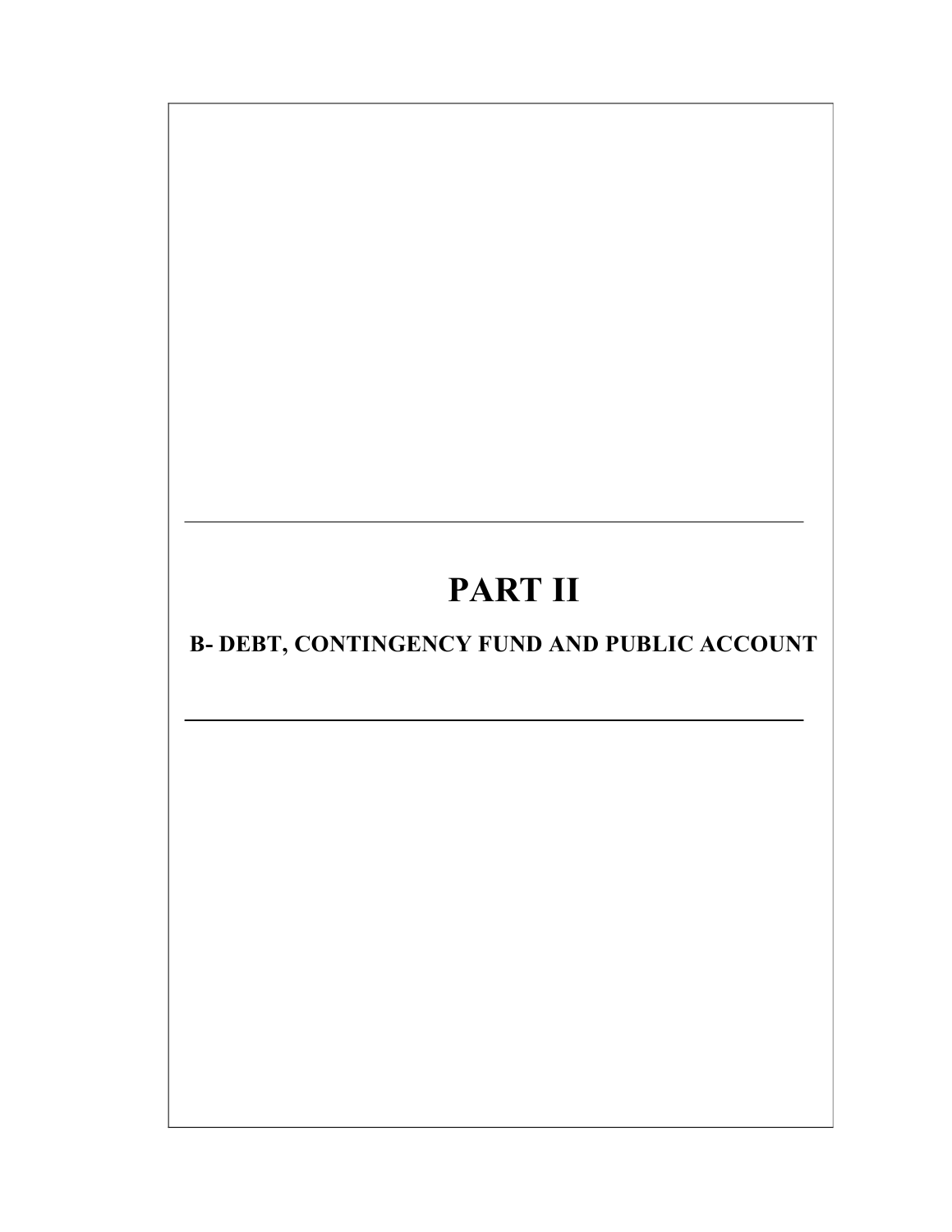| Head of Account                                                        |            | Opening balance  |
|------------------------------------------------------------------------|------------|------------------|
| 1                                                                      |            | 2                |
|                                                                        |            |                  |
| PART I - CONSOLIDATED FUND -                                           |            |                  |
| <b>Receipt Heads (Revenue Account)</b>                                 |            |                  |
| <b>Receipt Heads (Capital Account)</b>                                 |            |                  |
| <b>Expenditure Heads (Revenue Account)</b>                             |            |                  |
| <b>Expenditure Heads (Capital Account)</b>                             |            |                  |
| E. PUBLIC DEBT -                                                       |            |                  |
| 6003 Internal Debt of the State Government                             | Cr.        | 1,83,63,22,71    |
| 6004 Loans and Advances from the Central Government                    | Cr.        | 21, 23, 32, 03*  |
| Total - E. Public Debt(a)                                              | Cr.        | 2,04,86,54,74*   |
| F. LOANS AND ADVANCES -                                                |            |                  |
| 6202 Loans for Education, Sports, Art and Culture                      | Dr.        | 10,45            |
| 6215 Loans for Water Supply and Sanitation                             | Dr.        | 78,49,37         |
| 6216 Loans for Housing                                                 | Dr.        | 62, 35, 35       |
| 6217 Loans for Urban Development                                       | Dr.        | 10,09,77         |
| 6225 Loans for Welfare of Scheduled Castes, Scheduled Tribes and other |            |                  |
| <b>Backward Classes</b>                                                | Dr.<br>Dr. | 44,25            |
| 6235 Loans for Social Security and Welfare                             | Dr.        | 1,45,37          |
| 6250 Loans for other Social Services<br>6401 Loans for Crop Husbandry  | Dr.        | 95,68<br>1,18,19 |
|                                                                        |            |                  |
| 6403 Loans for Animal Husbandry                                        | Dr.        | 12,50            |
| 6404 Loans for Dairy Development                                       | Dr.        | 33,51            |
| 6405 Loans for Fisheries                                               | Dr.        | 24,90            |
| 6408 Loans for Food Storage and Warehousing                            | Dr.        | 7,58             |
| 6425 Loans for Co-operation                                            | Dr.        | 82,96,64         |

## **AND STATEMENT NO. 16-DETAILED STATEMENT OF RECEIPTS,DISBURSEMENTS AND**

(a) Detailed account is given in Statement No. 17.

\*Increased by Rs. 1 thousand due to rounding.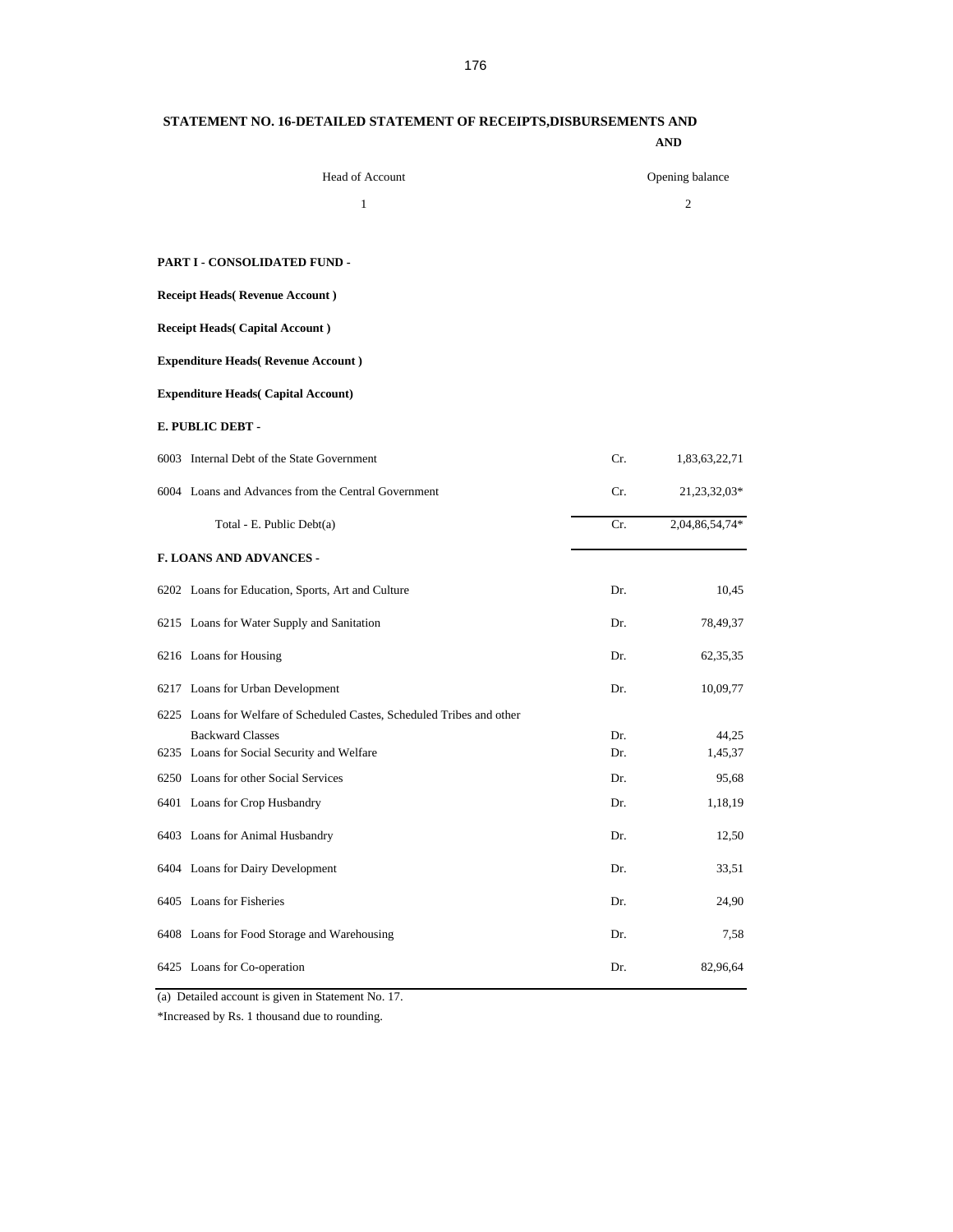| Reciepts             | Disbursements            | Closing balance             |               |
|----------------------|--------------------------|-----------------------------|---------------|
| $\overline{3}$       | $\sqrt{4}$               |                             | $\sqrt{5}$    |
|                      | (In thousands of rupees) |                             |               |
|                      |                          |                             |               |
|                      |                          |                             |               |
| 1,97,50,73,87 (a)    |                          |                             |               |
| $10,15,07$ (a)       |                          |                             |               |
|                      | 1,75,26,87,38 (a)        |                             |               |
|                      | 34, 26, 17, 22 (a)       |                             |               |
|                      |                          |                             |               |
| 7,75,74,69           | 7,28,17,44               | Cr.                         | 1,84,10,79,96 |
| 67,75,30             | 1,12,74,32               | Cr.                         | 20,78,33,01   |
| 8,43,49,99           | 8,40,91,76               | Cr.                         | 2,04,89,12,97 |
|                      |                          |                             |               |
| 2,93                 | $\ddotsc$                | Dr.                         | 7,52          |
| 4,13                 |                          | Dr.                         | 78,45,24      |
| 4,81,37              | $\cdot$ .                | Dr.                         | 57,53,98      |
| 15,71                | $\cdot$ .                | Dr.                         | 9,94,06       |
| $\ddot{\phantom{0}}$ | --                       | Dr.                         | 44,25         |
|                      |                          | Dr.                         | 1,45,37       |
| $\ddotsc$            |                          | Dr.                         | 95,68         |
| $\overline{4}$       | $\ddotsc$                | Dr.                         | 1,18,15       |
| .,                   |                          | Dr.                         | 12,50         |
| $\cdot$              | $\ddotsc$                | Dr.                         | 33,51         |
|                      | Ω.                       | Dr.                         | 24,90         |
|                      |                          | Dr.                         | 7,58          |
| 3,41,39              | 5,71,22                  | $\mathop{\rm Dr}\nolimits.$ | 85,26,47      |

# **PUBLIC ACCOUNT BALANCES UNDER HEADS OF ACCOUNT RELATING TO DEBT,CONTINGENCY FUND**

(a) Closed to Government Account.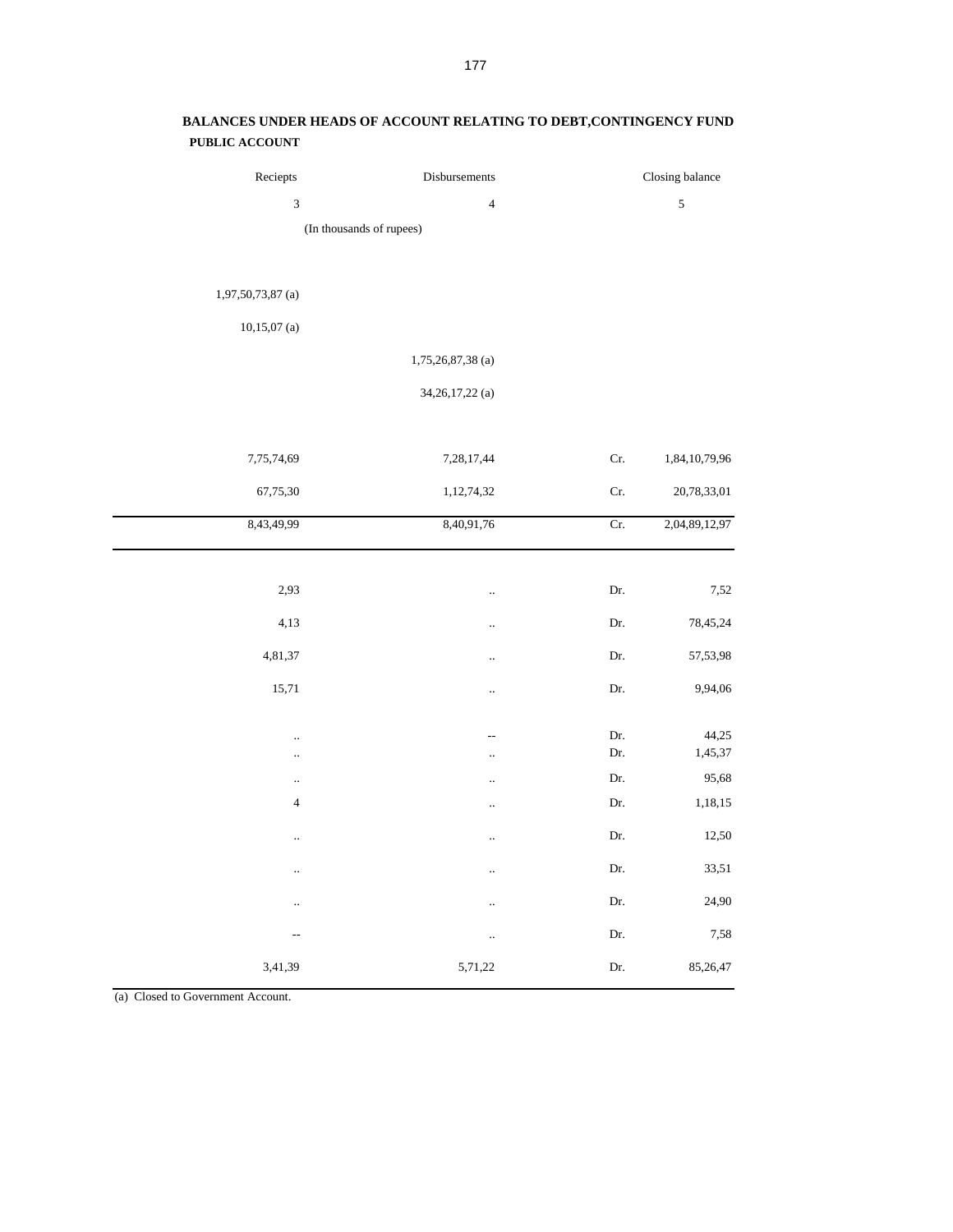| Head of Account | <b>Opening Balance</b> |
|-----------------|------------------------|
|                 | ∼                      |

#### **PART I - CONSOLIDATED FUND -concld.**

# **F . Loans and Advances -concld.** 6515 Loans for other Rural Development Programmes Dr. 3,46,53\* 6702 Loans for Minor Irrigation Dr. 1,76,30,65 6801 Loans for Power Projects Dr. 2,62,79,74 6851 Loans for Village and Small Industries Dr. 3,89,23,80\* 6854 Loans for Cement and Non-Metallic Mineral Industries Dr. 4,80 6860 Loans for Consumer Industries Dr. 3,81,69,28\*\* 7053 Loans for Civil Aviation Dr. 87 7465 Loans for General Financial and Trading Institutions Dr. 14,24,76\*\* 7610 Loans to Government Servants etc. Dr. 3,58,40,22 Total - F. Loans and Advances(a) Dr. 18,25,04,21  **Total - PART I. CONSOLIDATED FUND PART II - CONTINGENCY FUND -**  8000 Contingency Fund - 201 Appropriation from the Consolidated Fund Cr. 10,00,00 Total - 8000 Contingency Fund Cr. 10,00,00 **Total - PART II. CONTINGENCY FUND** Cr. 200,000 **PART III - PUBLIC ACCOUNT - I. SMALL SAVINGS,PROVIDENT FUNDS, ETC. -**  *(b) State Provident Funds-*8009 State Provident Funds Cr. 59,31,11,85  *Total - (b) State Provident Funds* Cr. 59,31,11,85

(a) Detailed account is given in Statement No. 18.

\*Increased/\*\*decreased by Rs. 1 thousand due to rounding.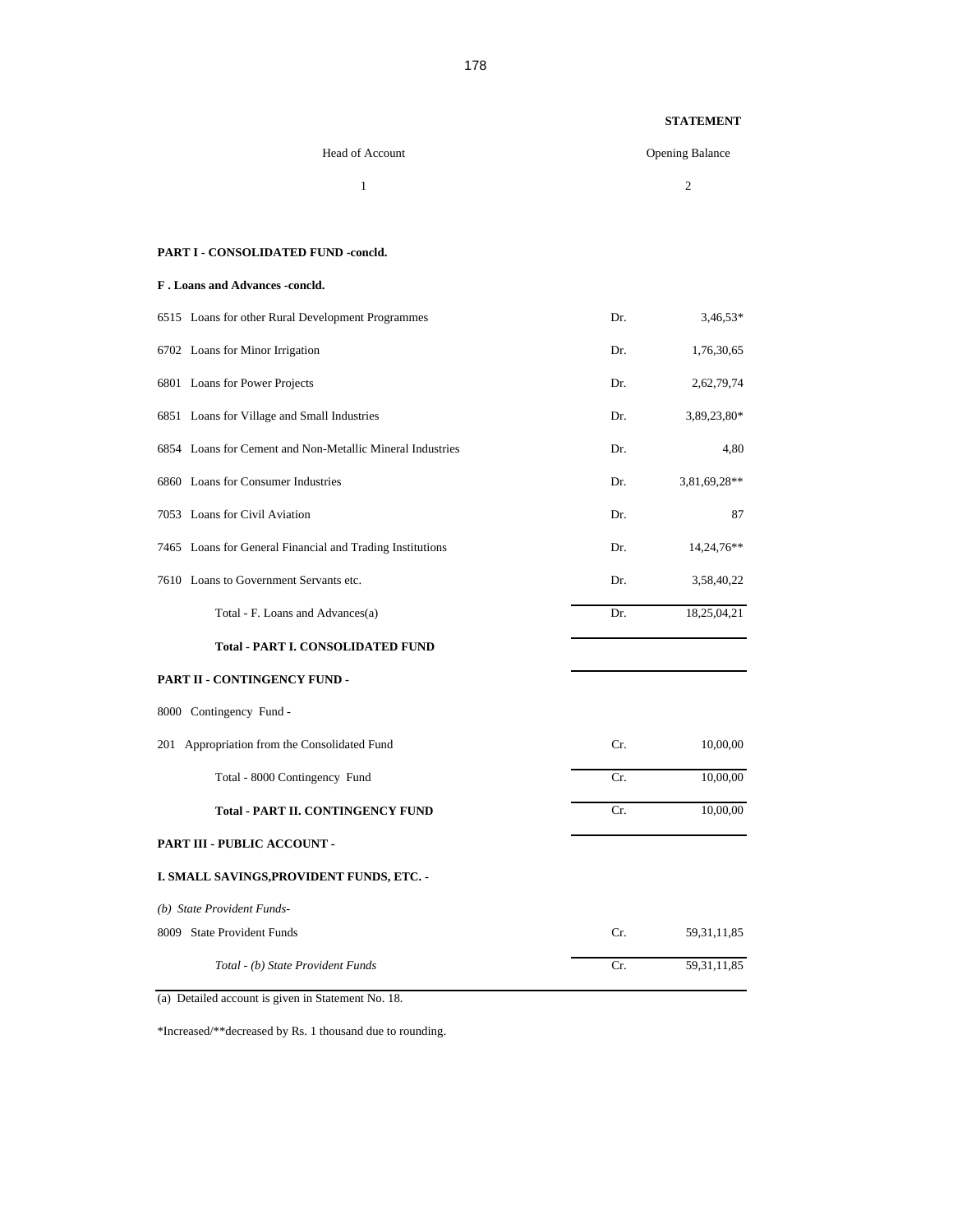| <b>NO. 16 - Contd.</b> |                          |     |                        |
|------------------------|--------------------------|-----|------------------------|
| Reciepts               | Disbursements            |     | <b>Closing Balance</b> |
| $\sqrt{3}$             | $\overline{4}$           |     | $\sqrt{5}$             |
|                        | (In thousands of rupees) |     |                        |
|                        |                          |     |                        |
|                        |                          |     |                        |
| 20,77                  | 2,18,86                  | Dr. | 5,44,62                |
| $\ldots$               | $\ldots$                 | Dr. | 1,76,30,65             |
| 16,56,14               | 2,50,83                  | Dr. | 2,48,74,43             |
| 77,67,25               | 9,51,06                  | Dr. | 3,21,07,61             |
| $\ddotsc$              | $\ddotsc$                | Dr. | 4,80                   |
| $\ddot{\phantom{0}}$   | 1,10,00,00               | Dr. | 4,91,69,28             |
| $\ddotsc$              | $\ddotsc$                | Dr. | 87                     |
| 1,09,37                | $\ldots$                 | Dr. | 13,15,39               |
| 1,09,81,48             | 1,55,58,16               | Dr. | 4,04,16,90             |
| 2,13,80,58             | 2,85,50,13               | Dr. | 18,96,73,76            |
| 2,08,18,19,51          | 2,20,79,46,49            |     |                        |
|                        |                          |     |                        |
|                        |                          |     |                        |
| $\ldots$               | $\ldots$                 | Cr. | 10,00,00               |
| $\ddotsc$              | $\ddot{\phantom{a}}$     | Cr. | 10,00,00               |
| $\ddotsc$              | $\ldots$                 | Cr. | 10,00,00               |
|                        |                          |     |                        |
|                        |                          |     |                        |
|                        |                          |     |                        |
| 12,64,69,26            | 9,56,06,65               | Cr. | 62, 39, 74, 46         |
| 12,64,69,26            | 9,56,06,65               | Cr. | 62,39,74,46            |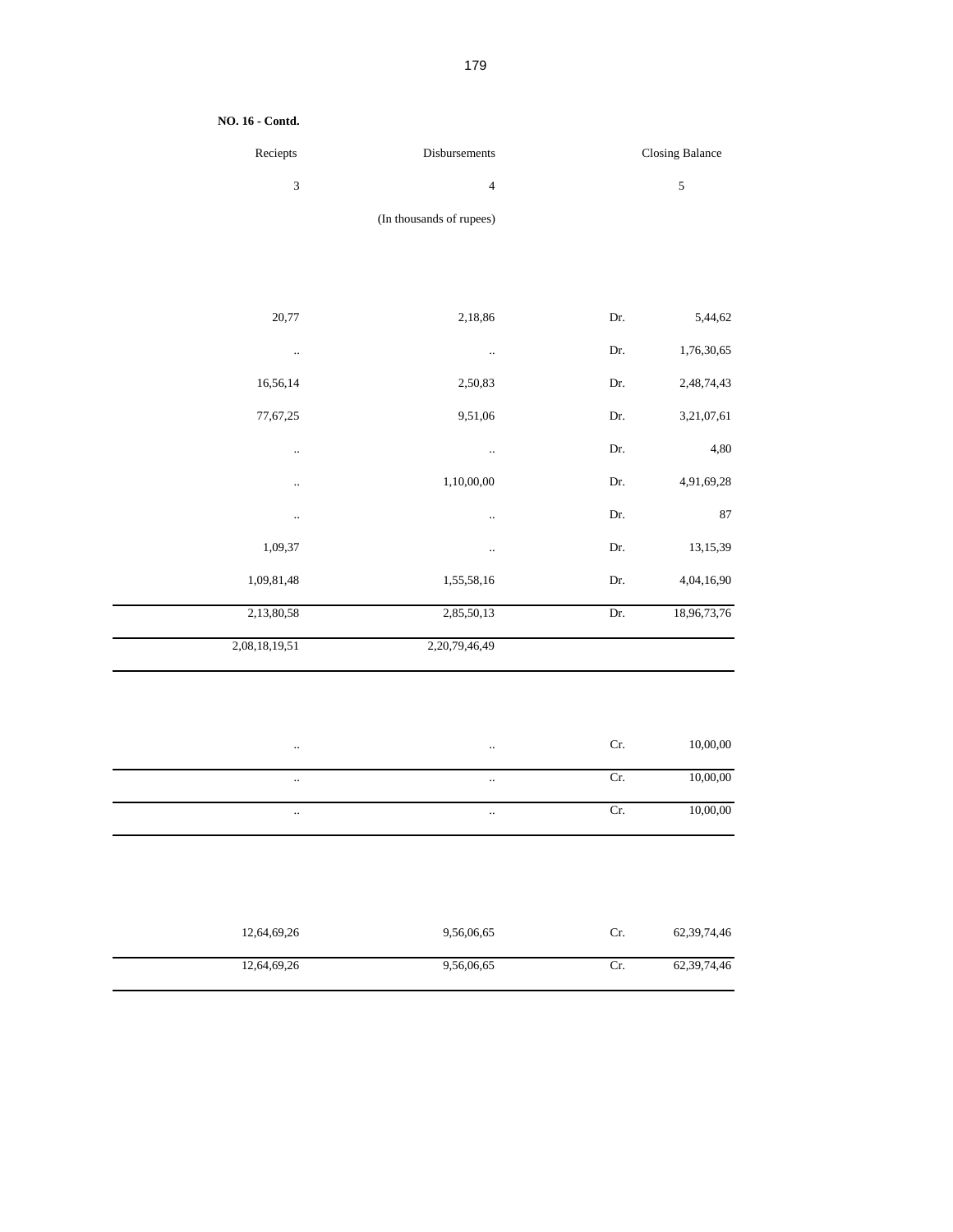|                                                                                              |     | <b>STATEMENT</b>       |
|----------------------------------------------------------------------------------------------|-----|------------------------|
| <b>Head of Account</b>                                                                       |     | <b>Opening Balance</b> |
| 1                                                                                            |     | 2                      |
|                                                                                              |     |                        |
| PART III - PUBLIC ACCOUNT -contd.                                                            |     |                        |
| I. Small Savings, Provident Funds, Etc. - concld.                                            |     |                        |
| $(c)$ Other Accounts -                                                                       |     |                        |
| 8011 Insurance and Pension Funds                                                             | Cr. | 26,61,43               |
| Total - (c) Other Accounts                                                                   | Cr. | 26,61,43               |
| Total - I. Small Savings, Provident Funds, Etc.                                              | Cr. | 59, 57, 73, 28         |
| <b>J. RESERVE FUNDS -</b>                                                                    |     |                        |
| (a) Reserve Funds Bearing Interest-                                                          |     |                        |
| 8115 Depreciation / Renewal Reserve Funds -                                                  |     |                        |
| 103 Depreciation Reserve Funds- Government Commercial Departments and                        | Cr. | 2,41,23,13             |
| Undertakings -<br>104 Depreciation Reserve Funds- Government Non- Commercial Departments and | Cr. | 3,42,60                |
| Undertakings-<br>Total - 8115. Depreciation / Renewal Reserve Funds                          | Cr. | 2,44,65,73             |
| 8121 General and Other Reserve Funds -                                                       |     |                        |
| 101 General and Other Reserve Funds of Government Commercial                                 | Cr. | 97,06                  |
| Departments/Undertakings-<br>Total - 8121. General and Other Reserve Funds                   | Cr. | 97,06                  |
| Total - (a) Reserve Funds Bearing Interest                                                   | Cr. | 2,45,62,79             |
| (b) Reserve Funds Not Bearing Interest-                                                      |     |                        |
| 8222 Sinking Funds -                                                                         |     |                        |
| 01 Appropriation for reduction or avoidance of Debt-                                         |     |                        |
| <b>Sinking Funds</b><br>101                                                                  | Cr. | 1,91,34,39             |
| Sinking Fund Investment Account-<br>02                                                       |     |                        |
| 101 Sinking Fund- Investment Account                                                         | Dr. | 1,89,21,43             |
| Total - 8222. Sinking Funds                                                                  | Cr. | 1,91,34,39             |
| Investment                                                                                   | Dr. | 1,89,21,43             |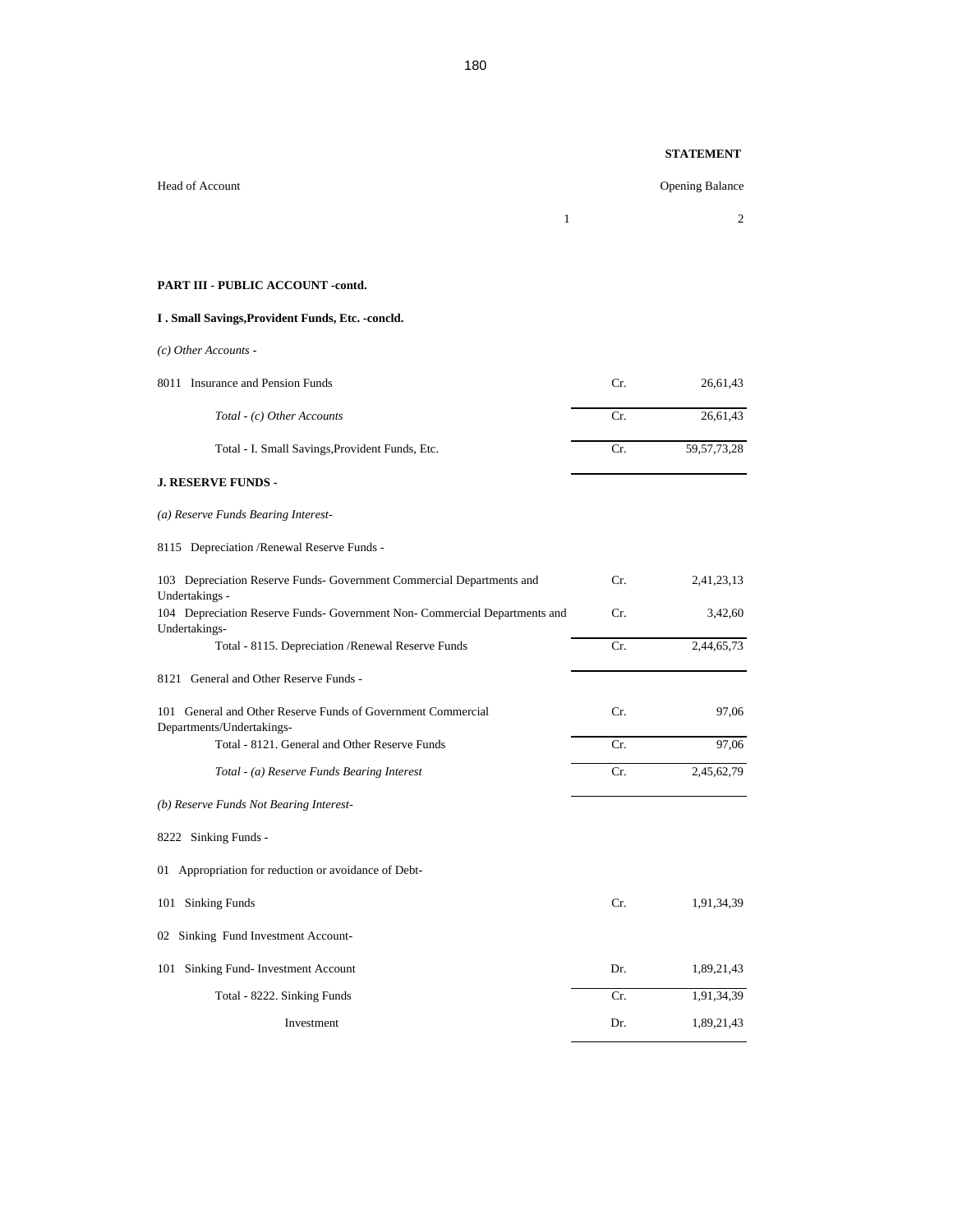|                        |                          | <b>NO. 16 - Contd.</b> |
|------------------------|--------------------------|------------------------|
| <b>Closing Balance</b> | <b>Disbursements</b>     | Reciepts               |
| 5                      | 4                        | 3                      |
|                        | (In thousands of rupees) |                        |

| 9,36,20     | 18,66,77   | Cr. | 17,30,86       |
|-------------|------------|-----|----------------|
| 9,36,20     | 18,66,77   | Cr. | 17,30,86       |
| 12,74,05,46 | 9,74,73,42 | Cr. | 62, 57, 05, 32 |

| 58,66,84 | 50,80,00  | Cr. | 2,49,09,97 |
|----------|-----------|-----|------------|
| 33,52    | $\ddotsc$ | Cr. | 3,76,12    |
| 59,00,36 | 50,80,00  | Cr. | 2,52,86,09 |
|          |           |     |            |
| 30,68    | 20,00     | Cr. | 1,07,74    |
| 30,68    | 20,00     | Cr. | 1,07,74    |
| 59,31,04 | 51,00,00  | Cr. | 2,53,93,83 |

| 39,91,57 | $\ddotsc$ | Cr. | 2,31,25,96 |
|----------|-----------|-----|------------|
|          |           |     |            |
|          | 39,91,57  | Dr. | 2,29,13,00 |
| 39,91,57 | $\cdot$   | Cr. | 2,31,25,96 |
|          | 39,91,57  | Dr. | 2,29,13,00 |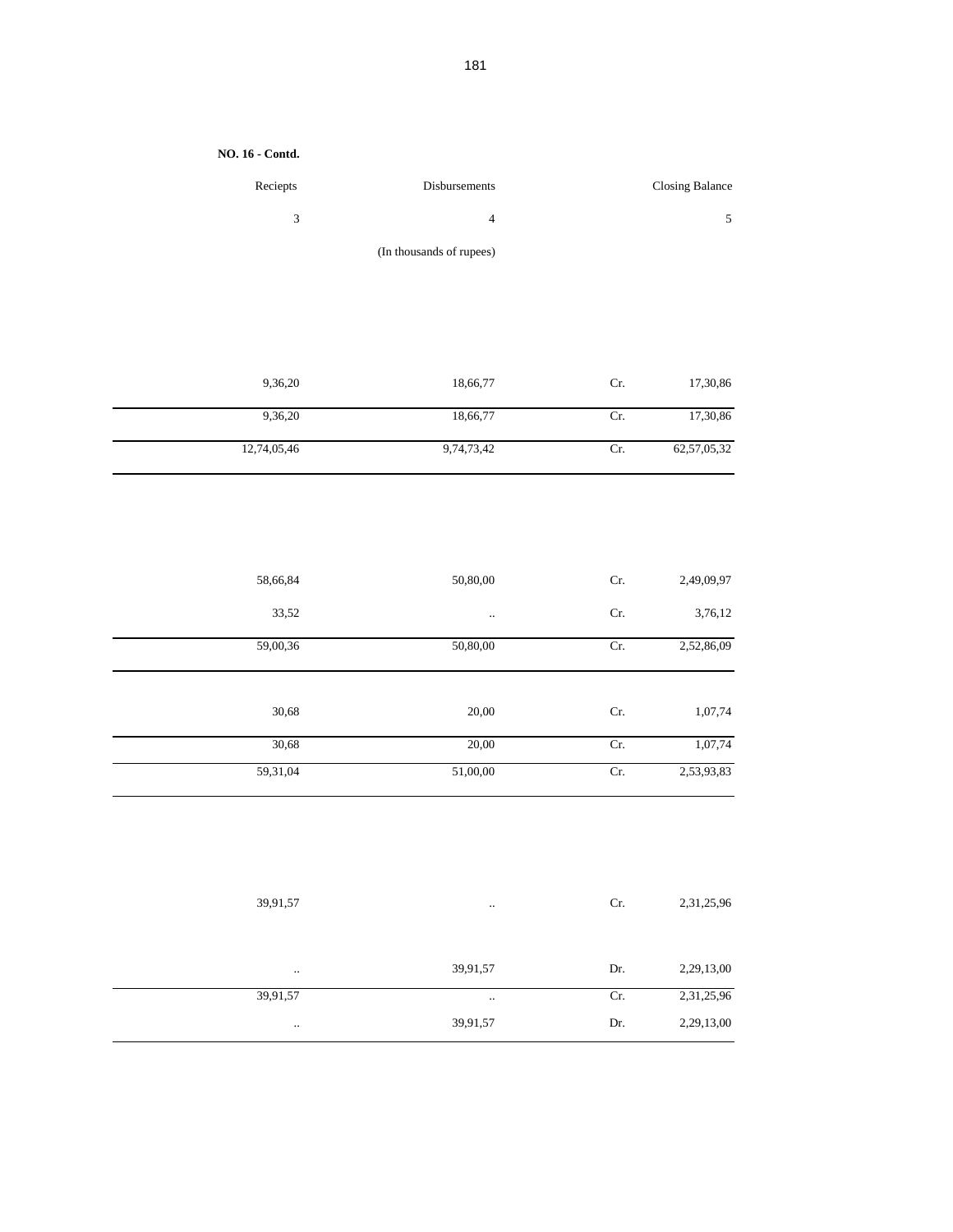| Head of Account | <b>Opening Balance</b> |
|-----------------|------------------------|
|                 |                        |

# **PART III - PUBLIC ACCOUNT -contd.**

**J . Reserve Funds -concld.**

| 8229 Development and Welfare Funds-<br>3,55<br>103 Development Funds For Agricultural Purposes<br>Cr.<br>106 Industrial Development Funds<br>Cr.<br>7,45,71*<br>Other Development and Welfare Funds<br>Cr.<br>3,59,25<br>200 |  |
|------------------------------------------------------------------------------------------------------------------------------------------------------------------------------------------------------------------------------|--|
|                                                                                                                                                                                                                              |  |
|                                                                                                                                                                                                                              |  |
|                                                                                                                                                                                                                              |  |
|                                                                                                                                                                                                                              |  |
| Investment<br>2,29,75<br>Dr.                                                                                                                                                                                                 |  |
| 11,08,51*<br>Total - 8229. Development and Welfare Funds-<br>Cr.                                                                                                                                                             |  |
| Investment<br>Dr.<br>2,29,75                                                                                                                                                                                                 |  |
| 8235 General and other Reserve Funds-                                                                                                                                                                                        |  |
| 110 Food Grains Reserve Fund<br>Cr.<br>4,77,39                                                                                                                                                                               |  |
| Calamity Relief Fund<br>Cr.<br>5,75,01,84<br>111                                                                                                                                                                             |  |
| Calamity Relief Fund -Investment Account<br>Dr.<br>4,85,30,62*<br>112                                                                                                                                                        |  |
| Guarantee Redemption Fund<br>Cr.<br>54,48,29**<br>117                                                                                                                                                                        |  |
| Guarantee Redemption Fund - Investment Account<br>54,48,29**<br>120<br>Dr.                                                                                                                                                   |  |
| Total - 8235. General and other Reserve Funds-<br>Cr.<br>6,34,27,52**                                                                                                                                                        |  |
| 5,39,78,91<br>Investment<br>Dr.                                                                                                                                                                                              |  |
| 8,36,70,42<br>Cr.<br>Total - (b) Reserve Funds not Bearing Interest                                                                                                                                                          |  |
| Investment<br>Dr.<br>7,31,30,09                                                                                                                                                                                              |  |
| Total - J. Reserve Funds<br>Cr.<br>10,82,33,21                                                                                                                                                                               |  |
| 7,31,30,09<br>Investment<br>Dr.                                                                                                                                                                                              |  |

\*Increased/\*\*decreased by Rs. 1 thousand due to rounding.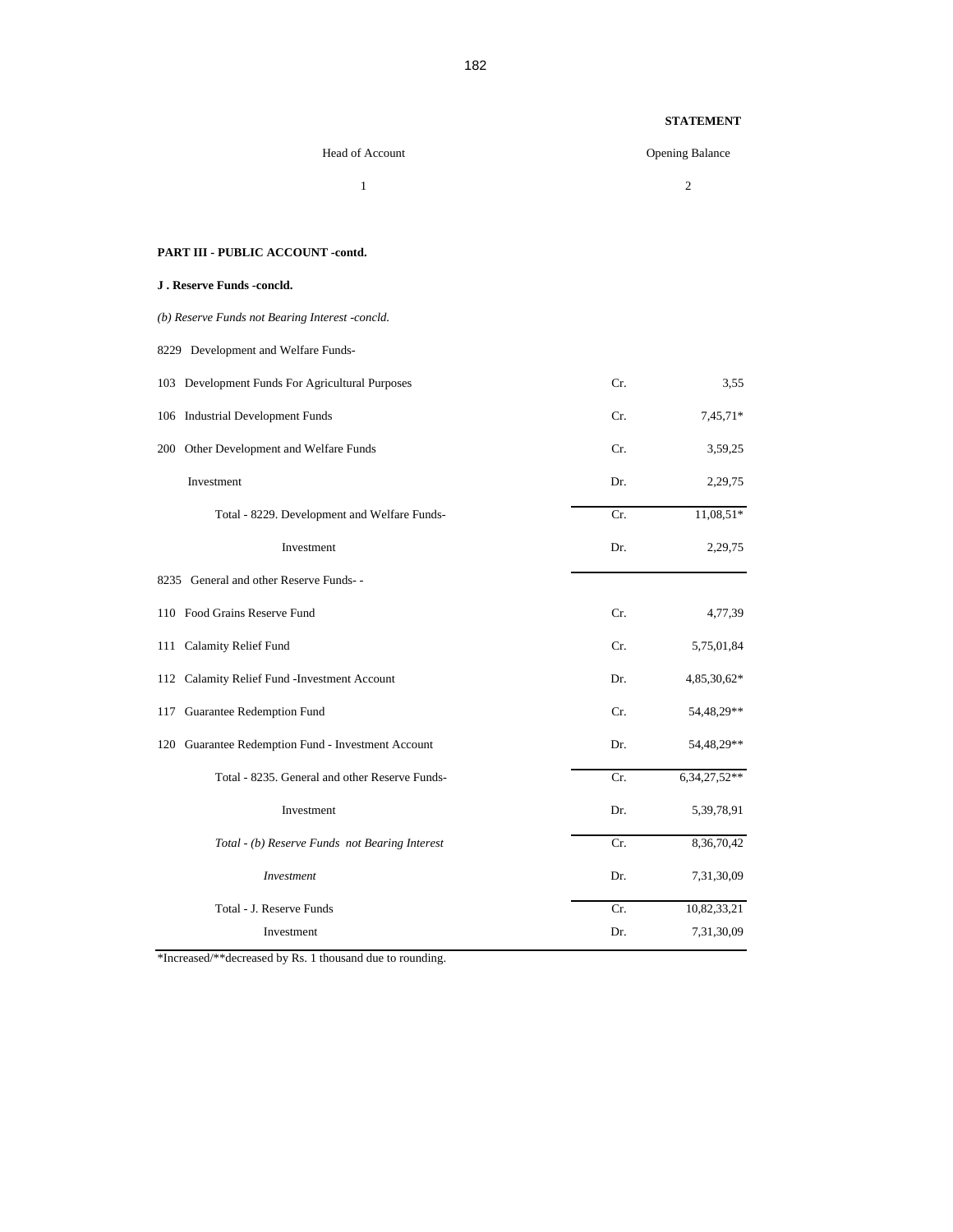| Reciepts             | Disbursements            |                             | <b>Closing Balance</b> |
|----------------------|--------------------------|-----------------------------|------------------------|
| $\sqrt{3}$           | $\overline{4}$           |                             | 5                      |
|                      | (In thousands of rupees) |                             |                        |
|                      |                          |                             |                        |
|                      |                          |                             |                        |
|                      |                          |                             |                        |
|                      |                          |                             |                        |
| $\ldots$             | .,                       | $\rm Cr.$                   | 3,55                   |
| 5                    | μ.                       | $\rm Cr.$                   | 7,45,76                |
| 40,82                | 35,10                    | Cr.                         | 3,64,97                |
| $\ddotsc$            |                          | Dr.                         | 2,29,75                |
| 40,87                | 35,10                    | Cr.                         | 11,14,28               |
| $\ldots$             | ä,                       | $\mathop{\rm Dr}\nolimits.$ | 2,29,75                |
|                      |                          |                             |                        |
| $\ddotsc$            | $\ldots$                 | $\rm Cr.$                   | 4,77,39                |
| 1,37,13,00           | 31,86,22                 | $\rm Cr.$                   | 6,80,28,62             |
| $\ldots$             | 98,41,23                 | $\mathop{\rm Dr}\nolimits.$ | 5,83,71,85             |
| $-3,40,99$ (a)       | $\ddot{\phantom{1}}$     | $\rm Cr.$                   | 51,07,30               |
| $\ddot{\phantom{1}}$ | $-3,40,99$ (a)           | Dr.                         | 51,07,30               |
| 1,33,72,01           | 31,86,22                 | Cr.                         | 7,36,13,31             |
| $\ldots$             | 95,00,24                 | Dr.                         | 6,34,79,15             |
| 1,74,04,45           | 32,21,32                 | Cr.                         | 9,78,53,55             |
| $\ddot{\phantom{a}}$ | 1,34,91,81               | Dr.                         | 8,66,21,90             |
| 2,33,35,49           | 83,21,32                 | Cr.                         | 12,32,47,38            |

(a) Minus credits/debits were due to rectification of misclassification/clearance of outstanding balances of earlier years.

.. 1,34,91,81 Dr. 8,66,21,90

**NO. 16 - Contd.**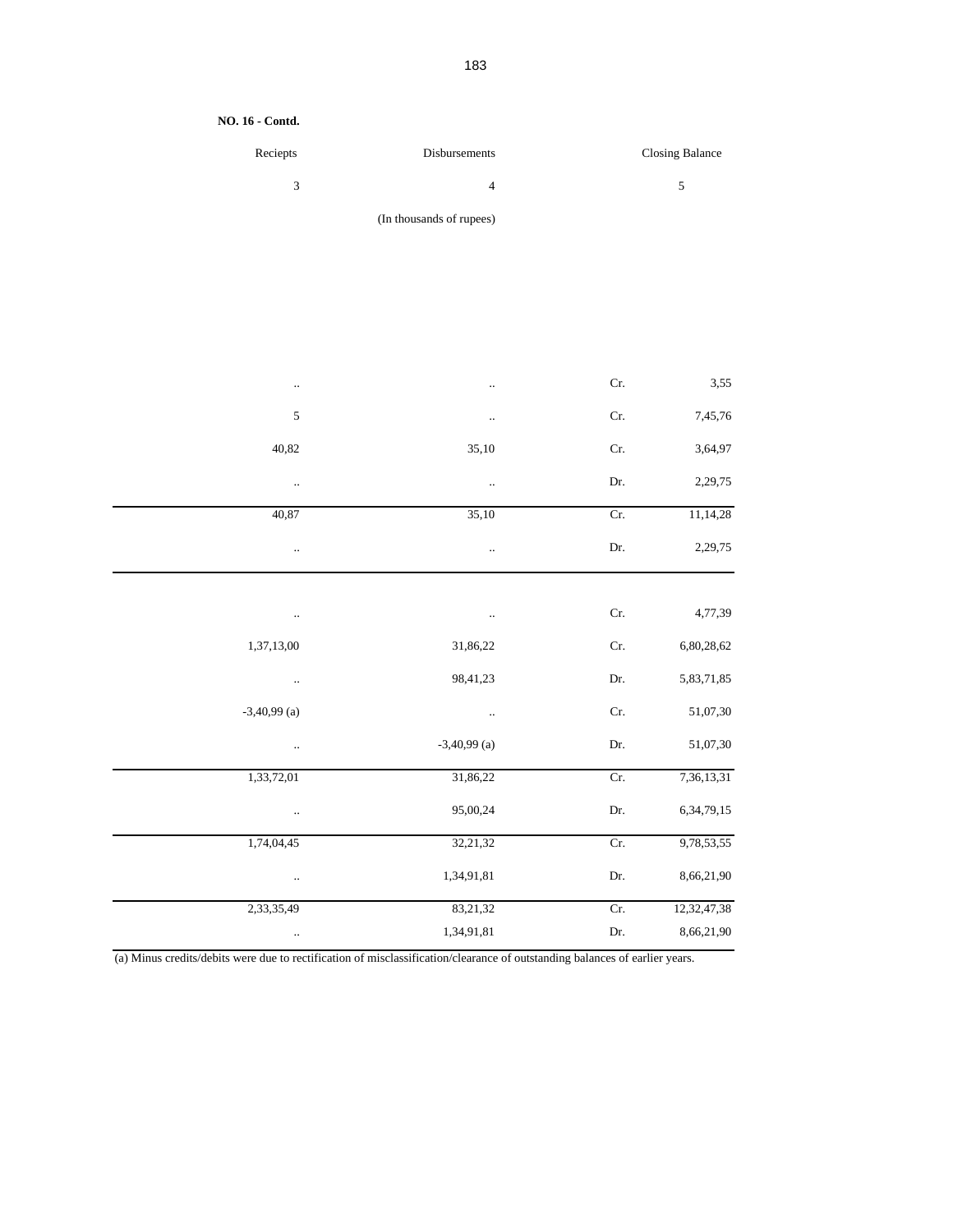| STATEMENT |  |
|-----------|--|
|-----------|--|

| Head of Account | <b>Opening Balance</b> |
|-----------------|------------------------|
|                 |                        |

#### **PART III - PUBLIC ACCOUNT -contd.**

#### **K. DEPOSITS AND ADVANCES -**

*(a) Deposits Bearing Interest -*

8338 Deposits of Local Funds -

| 104 Deposits of other Autonomous Bodies                          | Cr. | 5,00,00 |
|------------------------------------------------------------------|-----|---------|
| Total - 8338. Deposits of Local Funds                            | Cr. | 5,00,00 |
| 8342 Other Deposits                                              |     |         |
| 117 Defined Contributory Pension Scheme for Government Employees | Cr. | 44      |
| Total - 8342. Other Deposits                                     | Cr. | 44      |

| Total - (a) Deposits Bearing Interest | 5,00,44 |
|---------------------------------------|---------|

#### *(b) Deposits not Bearing Interest-*

|  |  | 8443 Civil Deposits - |  |
|--|--|-----------------------|--|
|--|--|-----------------------|--|

| 101 Revenue Deposits                                                | Cr. | $4,00,37,58*$  |
|---------------------------------------------------------------------|-----|----------------|
| 103 Security Deposits                                               | Cr. | 6,72,62        |
| 104 Civil Court Deposits                                            | Cr. | 1,11,63,25     |
| 105 Criminal Court Deposits                                         | Cr. | 36,41,24       |
| 106 Personal Deposits                                               | Cr. | 1,27,11,84     |
| 108 Public Works Deposits                                           | Cr. | 7,88,13,95     |
| 117 Deposits for work done for Public bodies or private individuals | Cr. | 17,32          |
| 121 Deposits in Connection with Elections                           | Cr. | 17,94          |
| 123 Deposits of Educational Institutions                            | Cr. | 48,49,44       |
| 124 Unclaimed Deposits in the General Provident Fund                | Cr. | 29,84**        |
| 126 Unclaimed Deposits in the other Provident Funds                 | Cr. | 1,50           |
| 800 Other Deposits                                                  | Cr. | 12,36,64       |
| Total - 8443. Civil Deposits                                        | Cr. | 15, 31, 93, 16 |

\*Increased/\*\*decreased by Rs. 1 thousand due to rounding.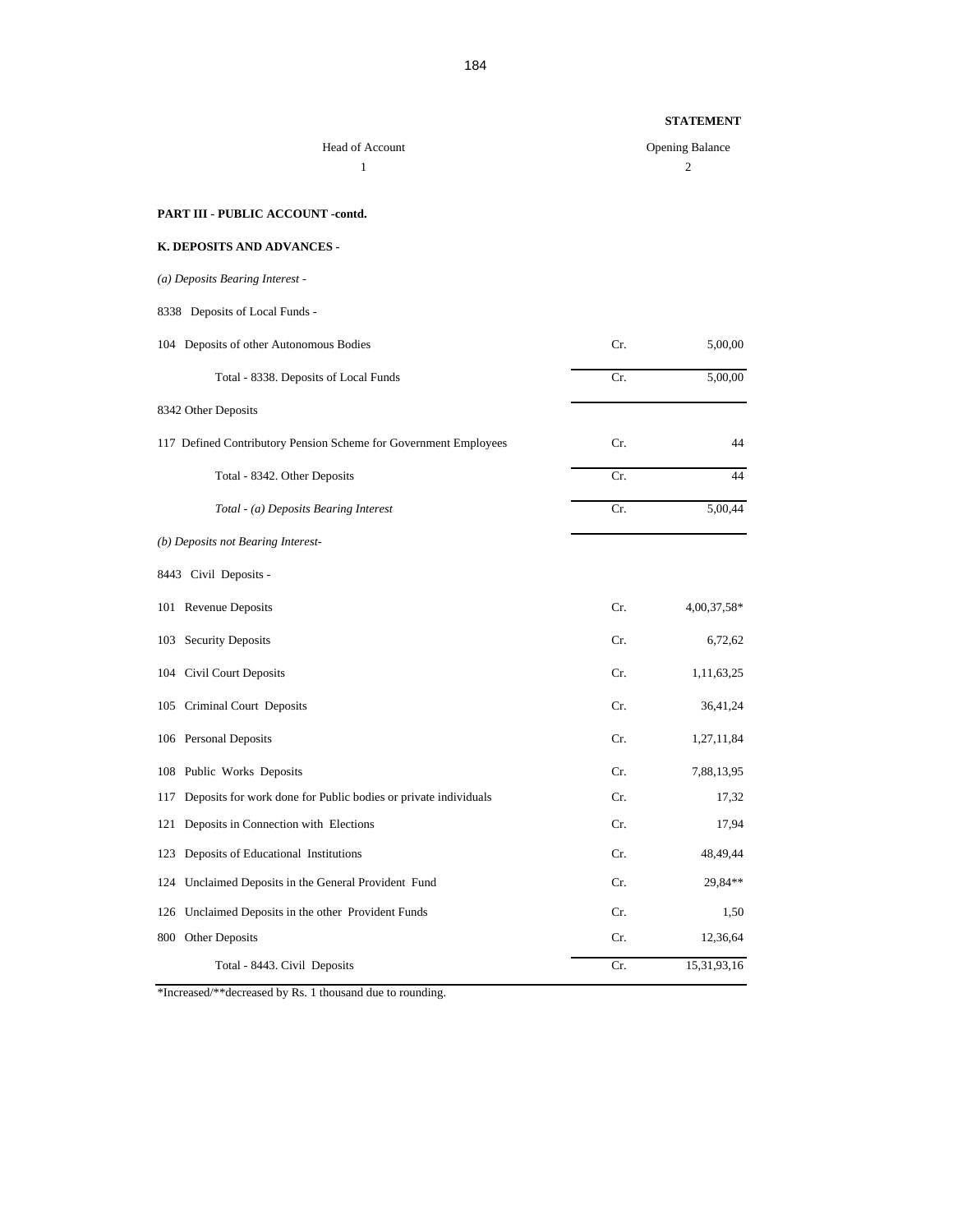|  |  | <b>NO. 16 - Contd.</b> |
|--|--|------------------------|
|--|--|------------------------|

| Closing Balance | <b>Disbursements</b>     | Reciepts |
|-----------------|--------------------------|----------|
|                 |                          |          |
|                 | (In thousands of rupees) |          |

| $\ddotsc$ | $\cdots$ | Cr. | 5,00,00 |
|-----------|----------|-----|---------|
| $\cdots$  | $\ldots$ | Cr. | 5,00,00 |
|           |          |     |         |
| 1,69      | $\cdots$ | Cr. | 2,13    |
| 1,69      | $\sim$   | Cr. | 2,13    |
| 1,69      | $\sim$   | Cr. | 5,02,13 |

| 3,93,42,11     | 3,27,15,24           | Cr. | 4,66,64,45  |
|----------------|----------------------|-----|-------------|
| 12,19,23       | 13,50,70             | Cr. | 5,41,15     |
| 7,19,77,68     | 7,73,05,75           | Cr. | 58, 35, 18  |
| 8,96,59        | 10,25,35             | Cr. | 35,12,48    |
| 57,89,11       | 48, 45, 74           | Cr. | 1,36,55,21  |
| 13,99,34,86    | 12,56,11,41          | Cr. | 9,31,37,40  |
| $\cdot\cdot$   | $\cdot\cdot$         | Cr. | 17,32       |
| 10             | 11,35                | Cr. | 6,69        |
| 1,34,00        | 1,08,60              | Cr. | 48,74,84    |
| $\overline{a}$ | $\ldots$             | Cr. | 29,84       |
| $\mathbf{1}$   | $\ddot{\phantom{0}}$ | Cr. | 1,51        |
| 2,27,63        | 2,98,32              | Cr. | 11,65,95    |
| 25,95,21,32    | 24, 32, 72, 46       | Cr. | 16,94,42,02 |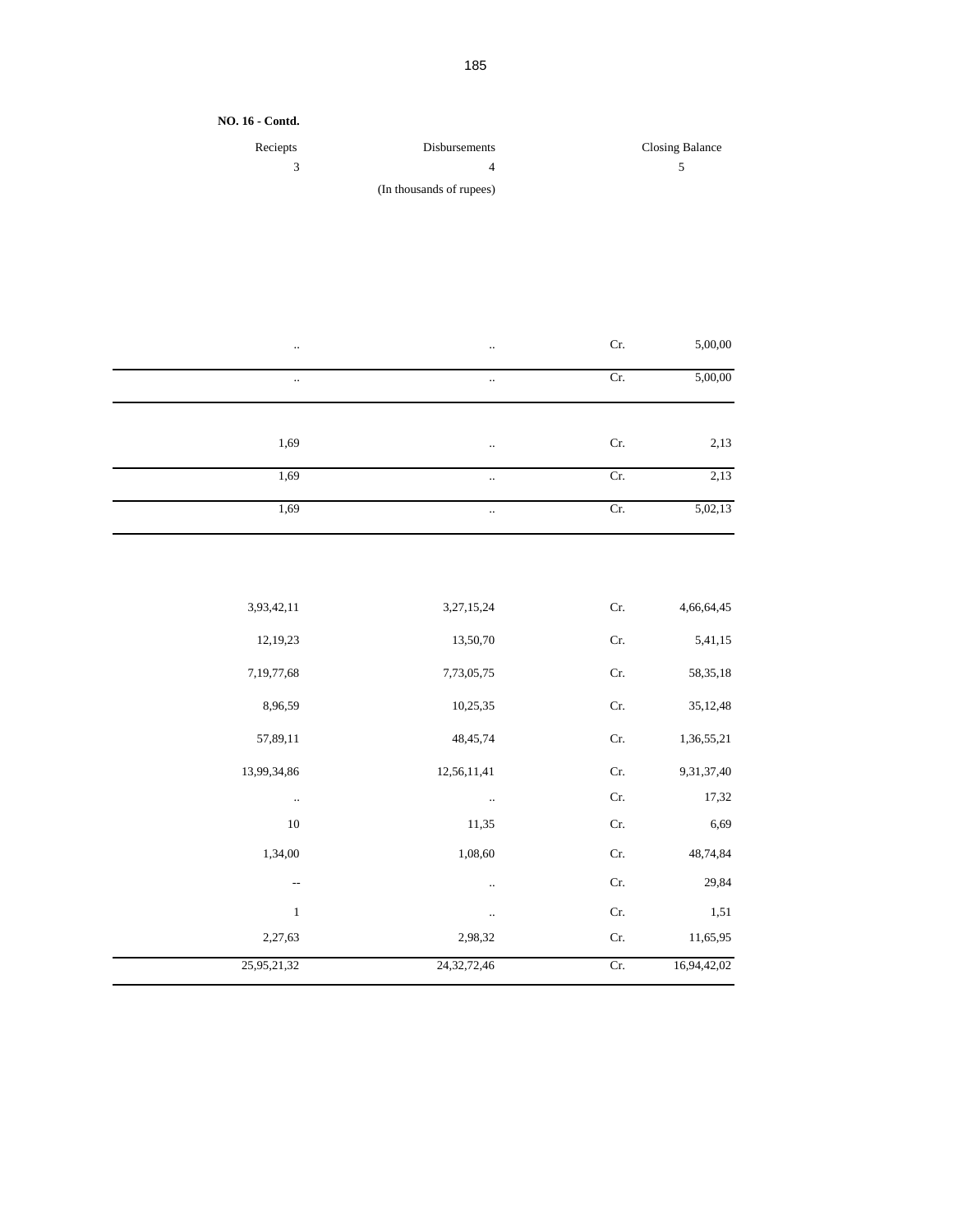| Head of Account | <b>Opening Balance</b> |
|-----------------|------------------------|
|                 | $\sim$                 |

#### **PART III - PUBLIC ACCOUNT -contd.**

**K . Deposits and Advances -concld.**

# *(b) Deposits Not Bearing Interests -concld.* 8448 Deposits of Local Funds - 101 District Funds Cr. 85,73 105 State Transport Corporation Funds Cr. 65 109 Panchayat Bodies Funds Cr. 10,45,56 110 Education Funds **Cr.** 12,36 120 Other Funds Cr. 21,06 Total - 8448. Deposits of Local Funds Cr. 11,65,36 8449 Other Deposits-103 Subventions from Central Road Fund Cr. 2,65,95,65 105 Deposit of Market Loans Cr. 55,01 120 Miscellaneous Deposits- Cr. 5,29,01 Total - 8449. Other Deposits- Cr. 2,71,79,67  *Total - (b) Deposits Not Bearing Interests* Cr. 18,15,38,19 *(c) Advances-*8550 Civil Advances - 101 Forest Advances Dr. 37,22<sup>\*</sup> 102 Revenue Advances Dr. ..(a) 103 Other Departmental Advances - Dr. 8,69 104 Other Advances Dr. 41,32 Total - 8550. Civil Advances Dr. 87,23\*  *Total - (c) Advances* Dr. 87,23 Total - K. Deposits and Advances Cr. 18,19,51,40<sup>\*\*</sup>

\* Increased/\*\* decreased by Rs. 1 thousand due to rounding.

(a) Less than Rs. 1 thousand.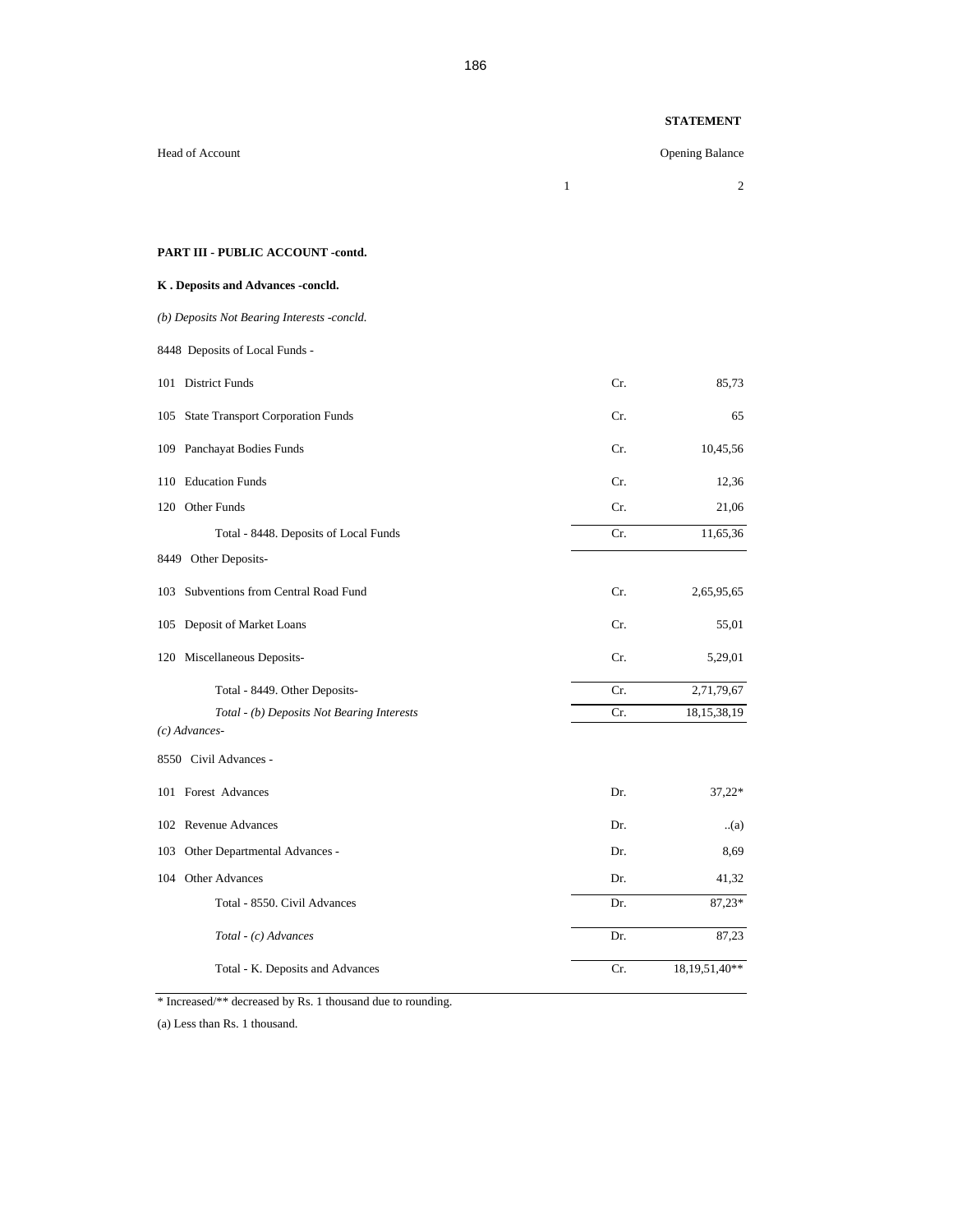| <b>NO. 16 - Contd.</b> |                          |                        |
|------------------------|--------------------------|------------------------|
| Reciepts               | <b>Disbursements</b>     | <b>Closing Balance</b> |
| 3                      | 4                        | 5                      |
|                        | (In thousands of rupees) |                        |

| 2,00,03     | Cr. | 1,50,76                  | 2,65,06        |
|-------------|-----|--------------------------|----------------|
| 3,22        | Cr. |                          | 2,57           |
| 13,65,30    | Cr. | 48,56,35                 | 51,76,09       |
| 18,15       | Cr. | 11,63                    | 17,42          |
| 39,91       | Cr. | 2,95                     | 21,80          |
| 16,26,61    | Cr. | 50,21,69                 | 54,82,94       |
|             |     |                          |                |
| 2,83,55,83  | Cr. | 42,67,82                 | 60,28,00       |
| 55,01       | Cr. |                          | $\cdot\cdot$   |
| 5,29,01     | Cr. | $\overline{\phantom{a}}$ | $\cdot\cdot$   |
| 2,89,39,85  | Cr. | 42,67,82                 | 60,28,00       |
| 20,00,08,48 | Cr. | 25, 25, 61, 97           | 27, 10, 32, 26 |
|             |     |                          |                |

| 75,76,26    | 75,74,19    | Dr. | 35,15           |
|-------------|-------------|-----|-----------------|
| $\ldots$    | $\ldots$    | Dr. | $\cdot$ . $(a)$ |
|             | $\ddotsc$   | Dr. | 8,69            |
| 34          | 2,42        | Dr. | 43,40           |
| 75,76,60    | 75,76,61    | Dr. | 87,24           |
| 75,76,60    | 75,76,61    | Dr. | 87,24           |
| 27,86,10,55 | 26,01,38,58 | Cr. | 20,04,23,37     |

(a) Less than Rs. one thousand.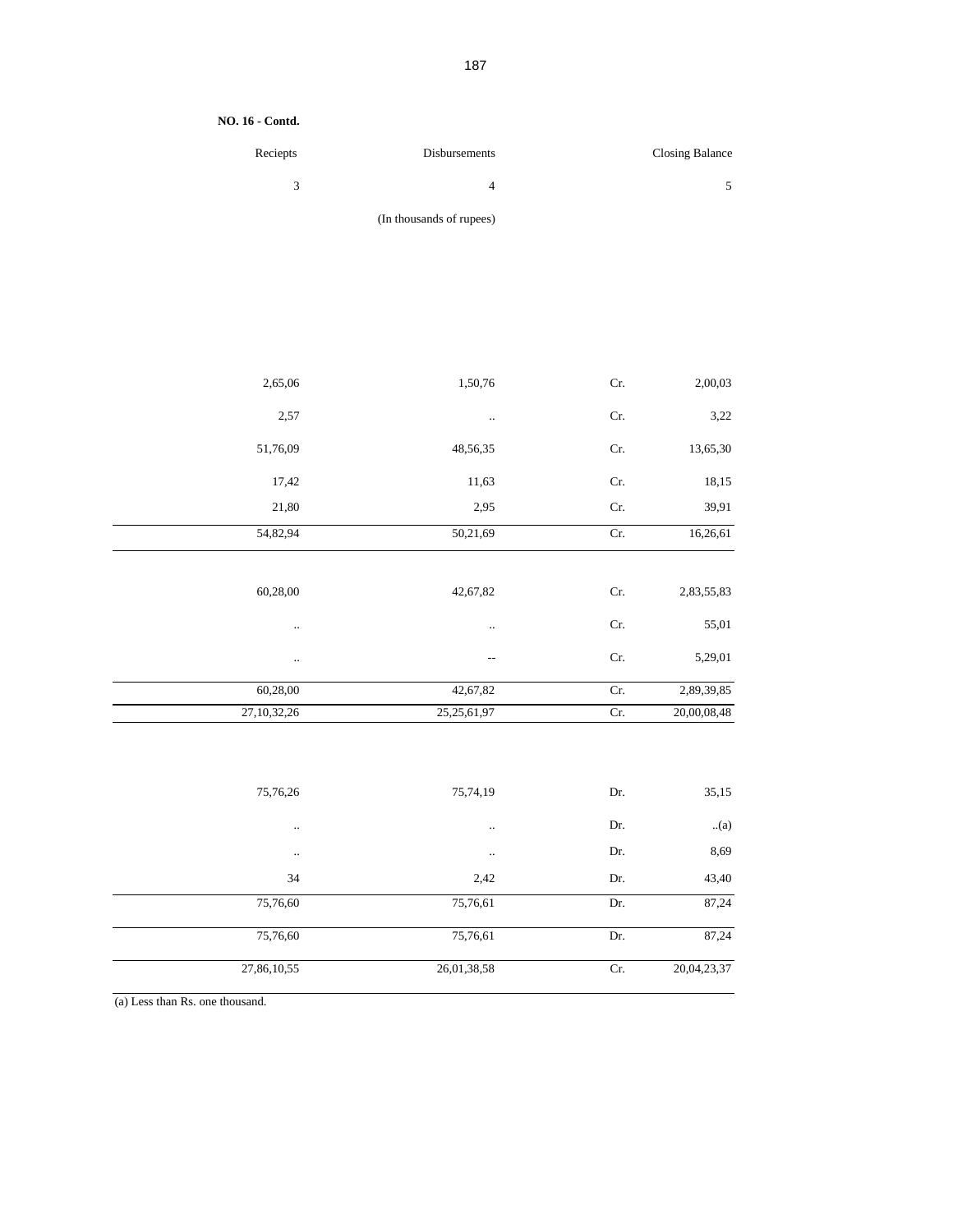| Head of Account |                                                         |     | <b>Opening Balance</b> |  |
|-----------------|---------------------------------------------------------|-----|------------------------|--|
| 1               |                                                         |     | 2                      |  |
|                 |                                                         |     |                        |  |
|                 | PART III - PUBLIC ACCOUNT -contd.                       |     |                        |  |
|                 | L. SUSPENSE AND MISCELLANEOUS -                         |     |                        |  |
|                 | (b) Suspense-                                           |     |                        |  |
|                 | 8658 Suspense Accounts -                                |     |                        |  |
| 101             | Pay and Accounts Office Suspense                        | Dr. | 43,19,70               |  |
|                 | 102 Suspense Account(Civil)                             | Dr. | 3,62,50                |  |
| 107             | Cash Settlement Suspense Account                        | Dr. | 31,70,13               |  |
|                 | 109 Reserve Bank Suspense - Headquarters                | Dr. | 1,43,39                |  |
|                 | 110 Reserve Bank Suspense-Central Accounts Office       | Cr. | 17,24,09               |  |
|                 | 112 Tax Deducted at Source (TDS) Suspense               | Cr. | 18,95,06               |  |
|                 | 113 Provident Fund Suspense                             | Dr. | 3                      |  |
|                 | 123 A.I.S Officers'Group Insurance Scheme               | Dr. | 1,76                   |  |
|                 | 129 Material Purchase Settlement Suspense Account       | Cr. | 79,00                  |  |
|                 | 134 Cash Settlement between Haryana and Jammu & Kashmir |     |                        |  |
|                 | Total - 8658. Suspense Accounts                         | Dr. | 42,99,36               |  |
|                 | Total - (b) Suspense                                    | Dr. | 42,99,36               |  |
|                 | (c) Other Accounts-                                     |     |                        |  |
|                 | 8670 Cheques and Bills -                                |     |                        |  |
|                 | 104 Treasury Cheques                                    | Cr. | 11,27                  |  |
|                 | Total - 8670. Cheques and Bills                         | Cr. | 11,27                  |  |
|                 | 8671 Departmental Balances -                            |     |                        |  |
|                 | 101 Civil                                               | Dr. | 7,45,75                |  |
|                 | Total - 8671. Departmental Balances                     | Dr. | 7,45,75                |  |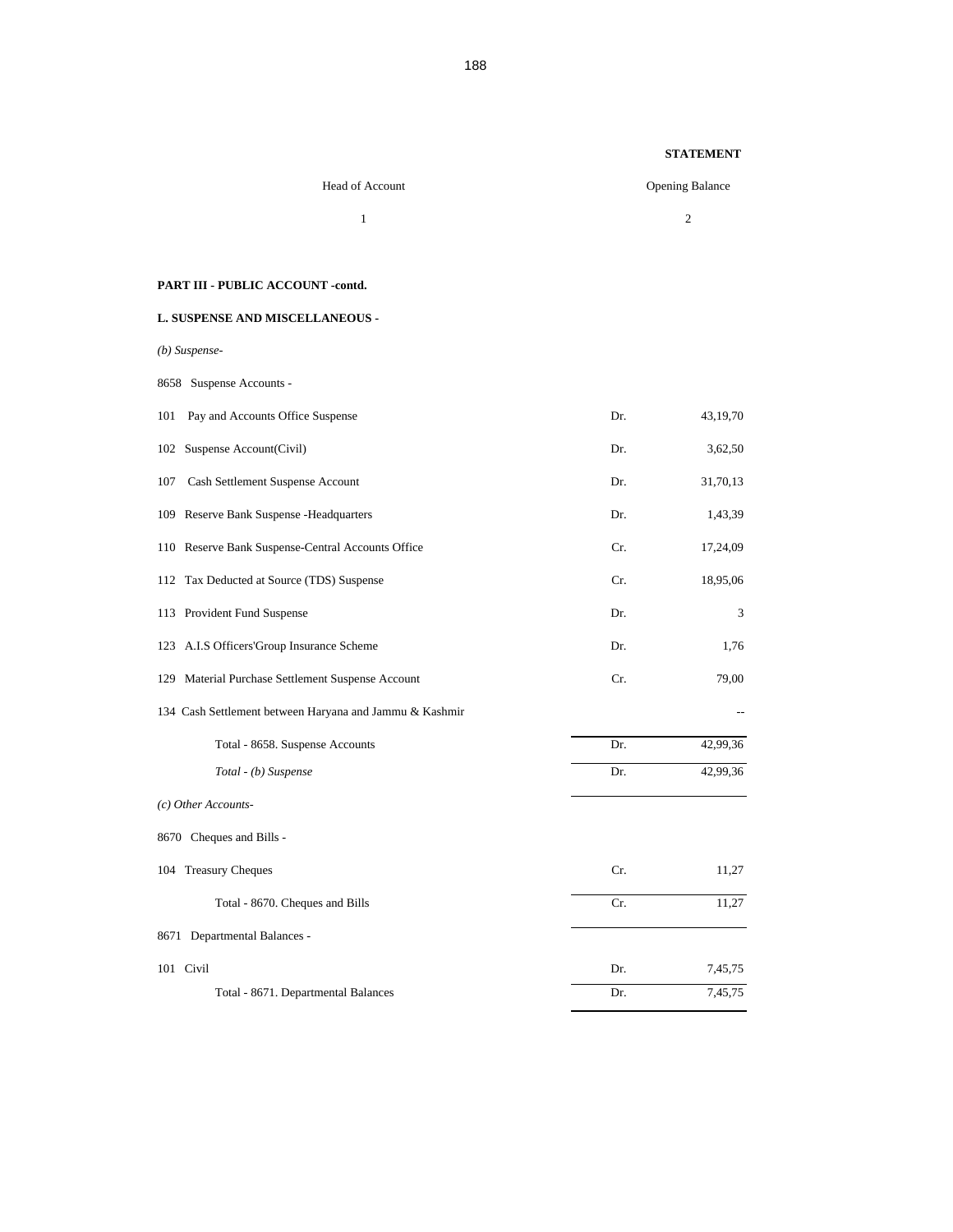|  |  | <b>NO. 16 - Contd.</b> |
|--|--|------------------------|
|--|--|------------------------|

| Reciepts | <b>Disbursements</b>     | Closing Balance |
|----------|--------------------------|-----------------|
|          | 4                        |                 |
|          | (In thousands of rupees) |                 |

| 4,37,11         | $-2,12,51$ (a) | Dr.       | 36,70,08 |
|-----------------|----------------|-----------|----------|
| 1,46,83,85      | 1,70,24,31     | Dr.       | 27,02,96 |
| 40,90,21        | 54,54,05       | Dr.       | 45,33,97 |
| 1,84,25         | 26,73          | Cr.       | 14,13    |
| $-14,51,27$ (a) | $-82,27(a)$    | Cr.       | 3,55,09  |
| 44,77,16        | 35,72,11       | Cr.       | 28,00,11 |
| $\cdot\cdot$    | $-3$ (a)       | Dr.       | $-\, -$  |
| 5,74            | 11,15          | Dr.       | 7,17     |
| $-4,54$ (a)     | --             | Cr.       | 74,46    |
| 1,62            | 10,08          | Dr.       | 8,46     |
| 2,24,24,13      | 2,58,03,62     | Dr.       | 76,78,85 |
| 2,24,24,13      | 2,58,03,62     | Dr.       | 76,78,85 |
|                 |                |           |          |
|                 |                |           |          |
| 67,75,19        | 67,76,89       | $\rm Cr.$ | 9,57     |
| 67,75,19        | 67,76,89       | Cr.       | 9,57     |
|                 |                |           |          |
| 1,02,94,67      | 1,00,08,19     | Dr.       | 4,59,27  |

(a) Minus credits/debits were due to rectification of misclassification/clearance of outstanding balances of earlier years.

1,02,94,67 1,00,08,19 Dr. 4,59,27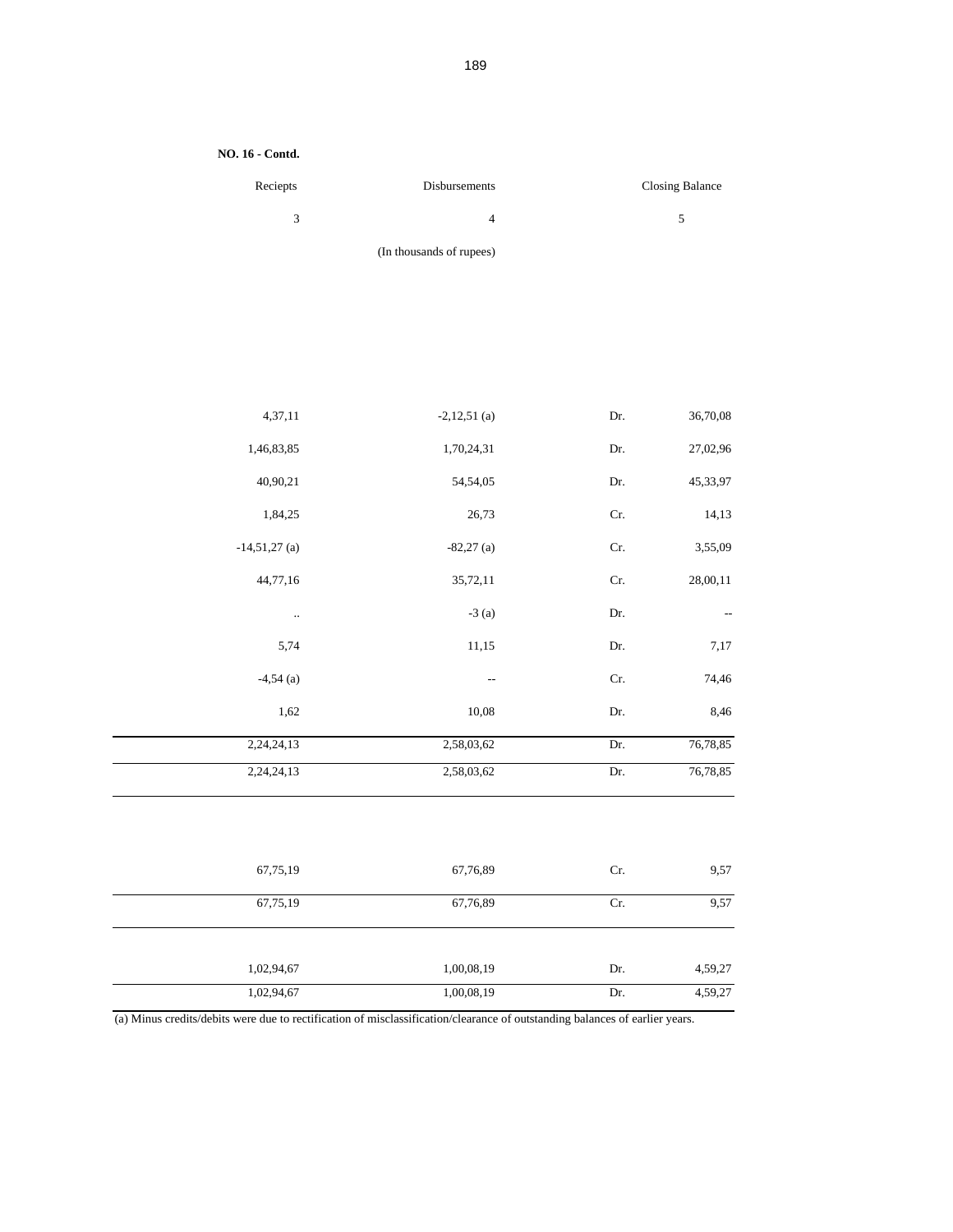| Head of Account                                                                 |     | <b>Opening Balance</b> |  |
|---------------------------------------------------------------------------------|-----|------------------------|--|
| $\mathbf{1}$                                                                    |     | 2                      |  |
| PART III - PUBLIC ACCOUNT -contd.                                               |     |                        |  |
| L. SUSPENSE AND MISCELLANEOUS -concld.                                          |     |                        |  |
| 8672 Permanent Cash Imprest -                                                   |     |                        |  |
| 101 Civil                                                                       | Dr. | 8,81                   |  |
| Total - 8672. Permanent Cash Imprest                                            | Dr. | 8,81                   |  |
| 8673 Cash Balance Investment Account -                                          |     |                        |  |
| 101 Cash Balance Investment Account                                             | Dr. | 64,07,01,97            |  |
| Total - 8673. Cash Balance Investment Account                                   | Dr. | 64,07,01,97            |  |
| Total - (c) Other Accounts                                                      | Dr. | 64, 14, 45, 26         |  |
| (d) Accounts with Governments of Foreign Countries-                             |     |                        |  |
| 8679 Accounts with Governments of other Countries -                             |     |                        |  |
| 105 Pakistan                                                                    | Dr. | 5,57                   |  |
| Total - 8679. Accounts with Governments of Other Countries                      | Dr. | 5,57                   |  |
| Total - (d) Accounts with Governments of Foreign Countries                      | Dr. | 5,57                   |  |
| (e) Miscellaneous-                                                              |     |                        |  |
| 8680 Miscellaneous Government Accounts -                                        |     |                        |  |
| 102 Writes-off from Head of Account closing to balance                          |     |                        |  |
| Total - 8680. Miscellaneous Government Accounts                                 |     |                        |  |
| Total - (e) Miscellaneous                                                       |     |                        |  |
| Total - L. Suspense and Miscellaneous                                           | Dr. | 64,57,50,19            |  |
| <b>M. REMITTANCES -</b>                                                         |     |                        |  |
| (a) Money Orders and Other Remittances-                                         |     |                        |  |
| 8782 Cash Remittances and adjustment between officers rendering accounts to the |     |                        |  |
| same Accounts Officer -<br>102 Public Works Remittances                         | Dr. | 10,56,80               |  |
| 103 Forest Remittances                                                          | Cr. | 16,25,75               |  |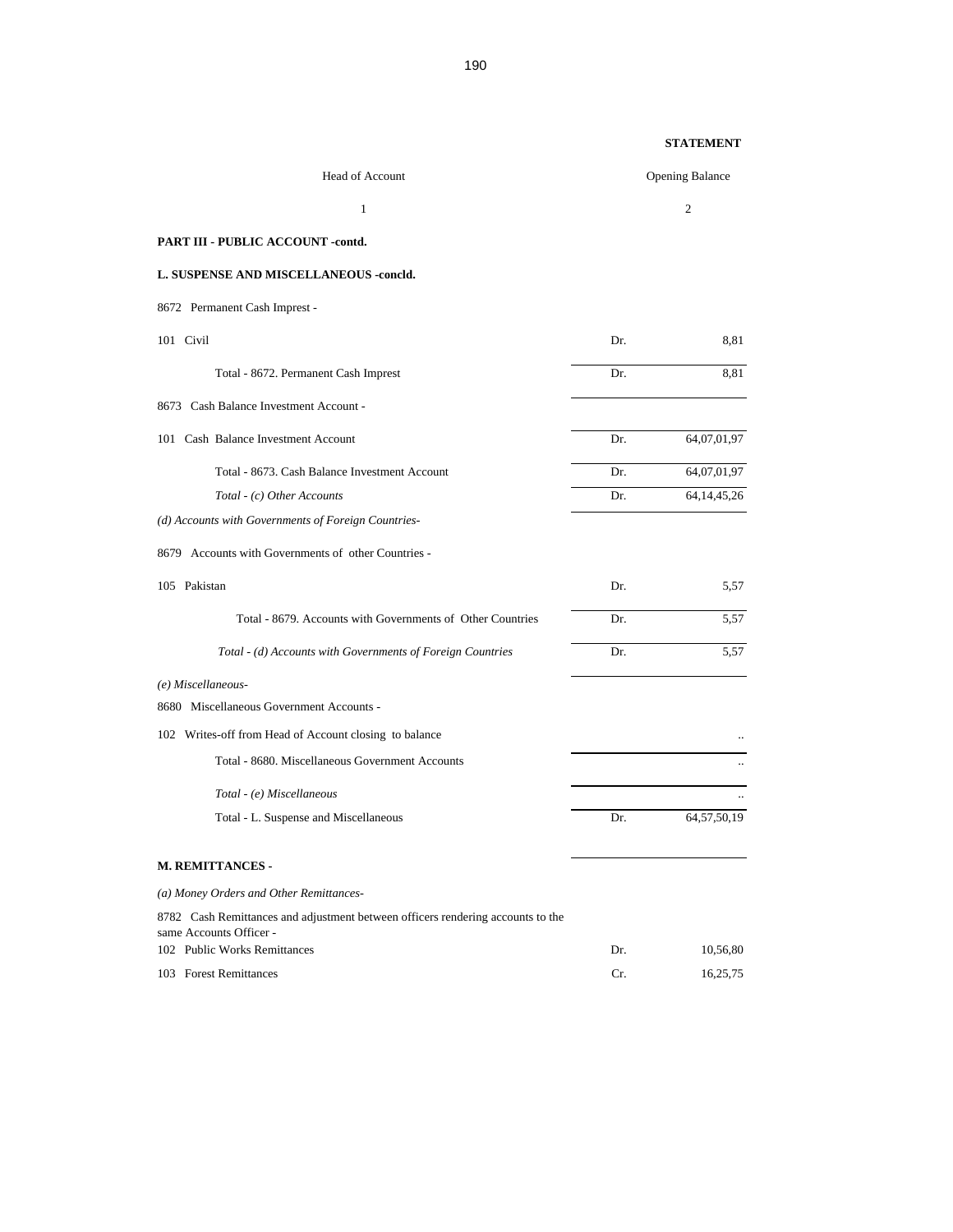| <b>Closing Balance</b> |           | Disbursements            | Reciepts             |
|------------------------|-----------|--------------------------|----------------------|
| $\sqrt{5}$             |           | $\overline{4}$           | $\sqrt{3}$           |
|                        |           | (In thousands of rupees) |                      |
|                        |           |                          |                      |
|                        |           |                          |                      |
| 8,81                   | Dr.       | $\ddot{\phantom{a}}$     | $\ddot{\phantom{a}}$ |
|                        |           |                          |                      |
| 8,81                   | Dr.       | ä,                       | $\ddot{\phantom{1}}$ |
|                        |           |                          |                      |
| 63, 54, 38, 16         | Dr.       | 5,83,07,48,52            | 5,83,60,12,33        |
| 63, 54, 38, 16         | Dr.       | 5,83,07,48,52            | 5,83,60,12,33        |
| 63,58,96,67            | Dr.       | 5,84,75,33,60            | 5,85,30,82,19        |
|                        |           |                          |                      |
|                        |           |                          |                      |
| 5,57                   | Dr.       | $\ddotsc$                | $\ddotsc$            |
| 5,57                   | Dr.       | ä,                       |                      |
| 5,57                   | Dr.       | $\ddotsc$                | $\ddot{\phantom{a}}$ |
|                        |           |                          |                      |
|                        |           |                          |                      |
| $\ddot{\phantom{a}}$   |           | $20(a)$                  | 38(a)                |
|                        |           | 20                       | 38                   |
|                        |           | 20                       | 38                   |
| 64, 35, 81, 09         | Dr.       | 5,87,33,37,22            | 5,87,55,06,32        |
|                        |           | 20(a)                    | 38(a)                |
|                        |           |                          |                      |
|                        |           |                          |                      |
| 6,19,03                | Cr.       | 46, 35, 98, 42           | 46, 52, 74, 25       |
| 12,96,12               | $\rm Cr.$ | 1,97,72,48               | 1,94,42,85           |

(a) Closed to Government Account.

**NO. 16 - Contd.**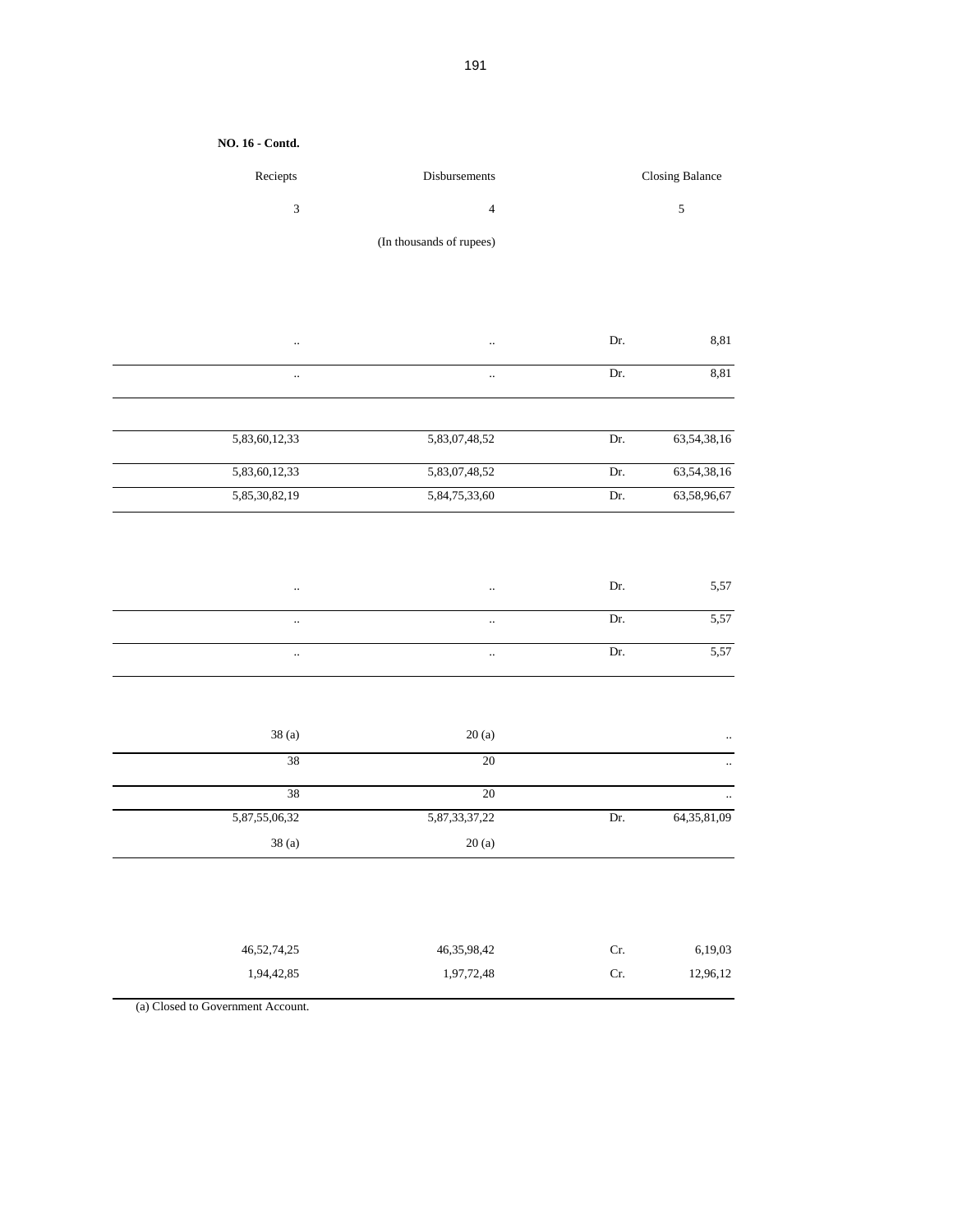| Head of Account                                                                                                   |     | <b>Opening Balance</b> |
|-------------------------------------------------------------------------------------------------------------------|-----|------------------------|
| 1                                                                                                                 |     | $\overline{2}$         |
| PART III - PUBLIC ACCOUNT -contd.                                                                                 |     |                        |
| M. REMITTANCES - contd.                                                                                           |     |                        |
| 105 Reserve Bank of India Remittances(2)                                                                          | Cr. | 55,84                  |
| Total - 8782. Cash Remittances and adjustment between officers<br>rendering accounts to the same Accounts Officer | Cr. | 6,24,79                |
| Total - (a) Money Orders and Other Remittances                                                                    | Cr. | 6,24,79                |
| (b) Inter Government Adjustment Account-                                                                          |     |                        |
| 8793 Inter-State Suspense Account-                                                                                |     |                        |
| 101 Haryana and Jammu and Kashmir                                                                                 | Dr. | 6,04                   |
| 102 Haryana and Nagaland                                                                                          | Dr. | 4                      |
| 104 Haryana and Punjab                                                                                            | Dr. | 14,34                  |
| 105 Haryana and Rajasthan                                                                                         | Dr. | 27,29                  |
| 107 Haryana and Maharashtra                                                                                       | Dr. | 26                     |
| 108 Haryana and Uttar Pradesh                                                                                     | Dr. | 4,89                   |
| 109 Haryana and West Bengal                                                                                       | Dr. | 5                      |
| 110 Haryana and Gujarat                                                                                           | Dr. | 16,44                  |
| 111 Haryana and Andhra Pradesh                                                                                    | Cr. | 3,28                   |
| 113 Haryana and Karnataka                                                                                         | Cr. | $\ddot{\phantom{a}}$   |
| 114 Haryana and Himachal Pradesh                                                                                  | Dr. | 7,13                   |
| 117 Haryana and Uttaranchal                                                                                       | Dr. | 3                      |
| 118 Haryana and Madhya Pradesh                                                                                    | Dr. | 4,59                   |
| 119 Haryana and Assam                                                                                             | Dr. | 13                     |
| 120 Haryana and Tripura                                                                                           | Cr. | 1,08                   |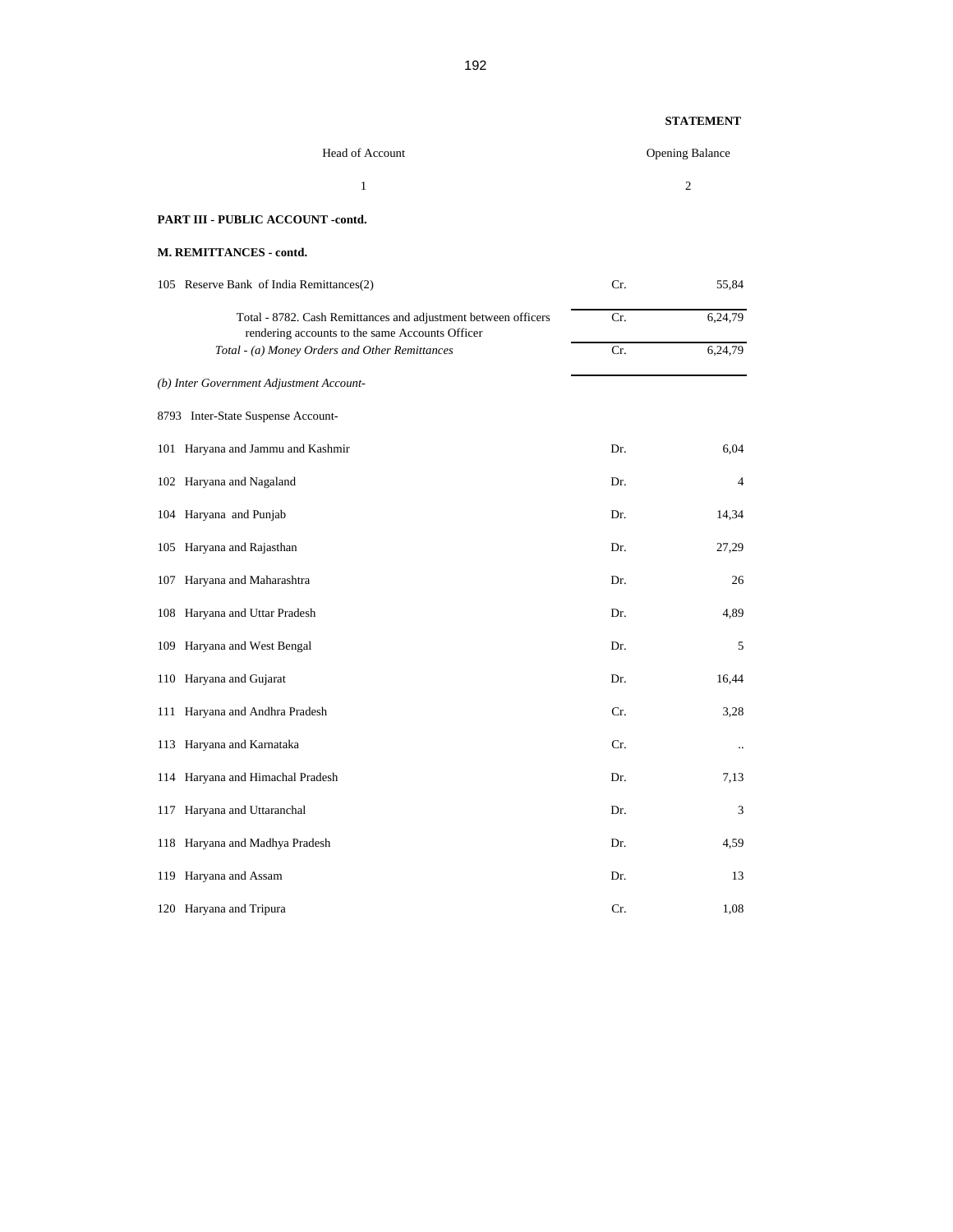| <b>NO. 16 - Contd.</b> |                                          |                             |                          |
|------------------------|------------------------------------------|-----------------------------|--------------------------|
| Reciepts               | $\label{thm:obs} \textbf{Disbursements}$ |                             | Closing Balance          |
| $\overline{3}$         | $\overline{\mathbf{4}}$                  |                             | $\overline{5}$           |
|                        | (In thousands of rupees)                 |                             |                          |
|                        |                                          |                             |                          |
| .,                     | 61                                       | Cr.                         | 55,23                    |
| 48, 47, 17, 10         | 48, 33, 71, 51                           | Cr.                         | 19,70,38                 |
| 48, 47, 17, 10         | 48, 33, 71, 51                           | Cr.                         | 19,70,38                 |
|                        |                                          |                             |                          |
|                        |                                          |                             |                          |
| 5,61                   | $-43$ (a)                                | $\mathop{\rm Dr}\nolimits.$ | $\overline{a}$           |
|                        | $-4$ (a)                                 | Dr.                         |                          |
|                        | $-14,34$ (a)                             | Dr.                         | $\overline{\phantom{a}}$ |
|                        | $-27,29$ (a)                             | Dr.                         | $\overline{a}$           |
|                        | $-26(a)$                                 | Dr.                         | $\overline{a}$           |
|                        | $-4,89$ (a)                              | Dr.                         |                          |
|                        | $-5$ (a)                                 | Dr.                         |                          |
| $\ddot{\phantom{a}}$   | $-16,44$ (a)                             | Dr.                         |                          |
| $\ldots$               | 3,28                                     | $\rm Cr.$                   | --                       |
| $10\,$                 | $\ldots$                                 | Cr.                         | $10\,$                   |
| $\ddot{\phantom{0}}$   | $-7,13(a)$                               | $\mathop{\rm Dr}\nolimits.$ | $- -$                    |
|                        | $-3$ (a)                                 | $\mathop{\rm Dr}\nolimits.$ |                          |
| $\ddot{\phantom{a}}$   | $-4,59$ (a)                              | $\mathop{\rm Dr}\nolimits.$ |                          |
|                        | $-13(a)$                                 | Dr.                         |                          |
| $\ddot{\phantom{a}}$   | 1,08                                     | Cr.                         | $\overline{\phantom{a}}$ |

(a) Minus debits were due to rectification of misclassification/clearance of outstanding balances of previous years.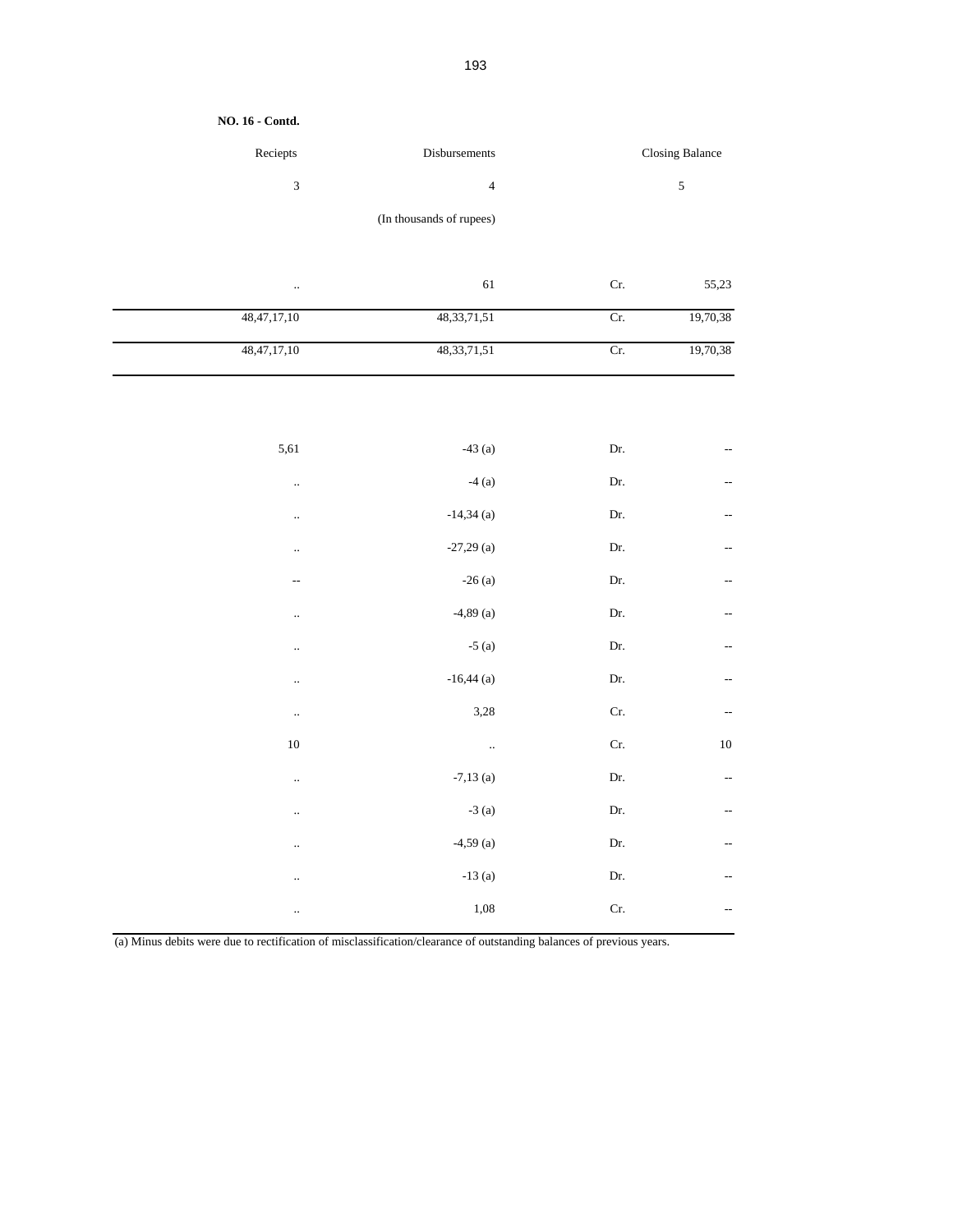| <b>Head of Account</b>                                         |     | <b>Opening Balance</b> |
|----------------------------------------------------------------|-----|------------------------|
| 1                                                              |     | 2                      |
| PART III - PUBLIC ACCOUNT -concld.                             |     |                        |
| M. REMITTANCES - concld.                                       |     |                        |
| 121 Haryana and Arunachal Pradesh                              | Dr. | 5,72                   |
| 122 Haryana and Bihar                                          | Dr. | 11                     |
| Total - 8793. Inter-State Suspense Account                     | Dr. | 82,70                  |
| Total - (b) Inter Government Adjustment Account                | Dr. | 82,70                  |
| Total - M. Remittances                                         | Cr. | 5,42,09                |
| <b>Total - PART III. PUBLIC ACCOUNT Receipts/Disbursements</b> |     |                        |
| <b>Total-Parts I,II AND III Receipts/Disbursements</b>         |     |                        |

# **N. CASH BALANCE-**

8999 Cash Balance

Opening balance

Closing balance

Grand Total

Abstract of opening and closing cash balances-

102 Deposit with Reserve Bank

104 Remittances in Transit-Local

Total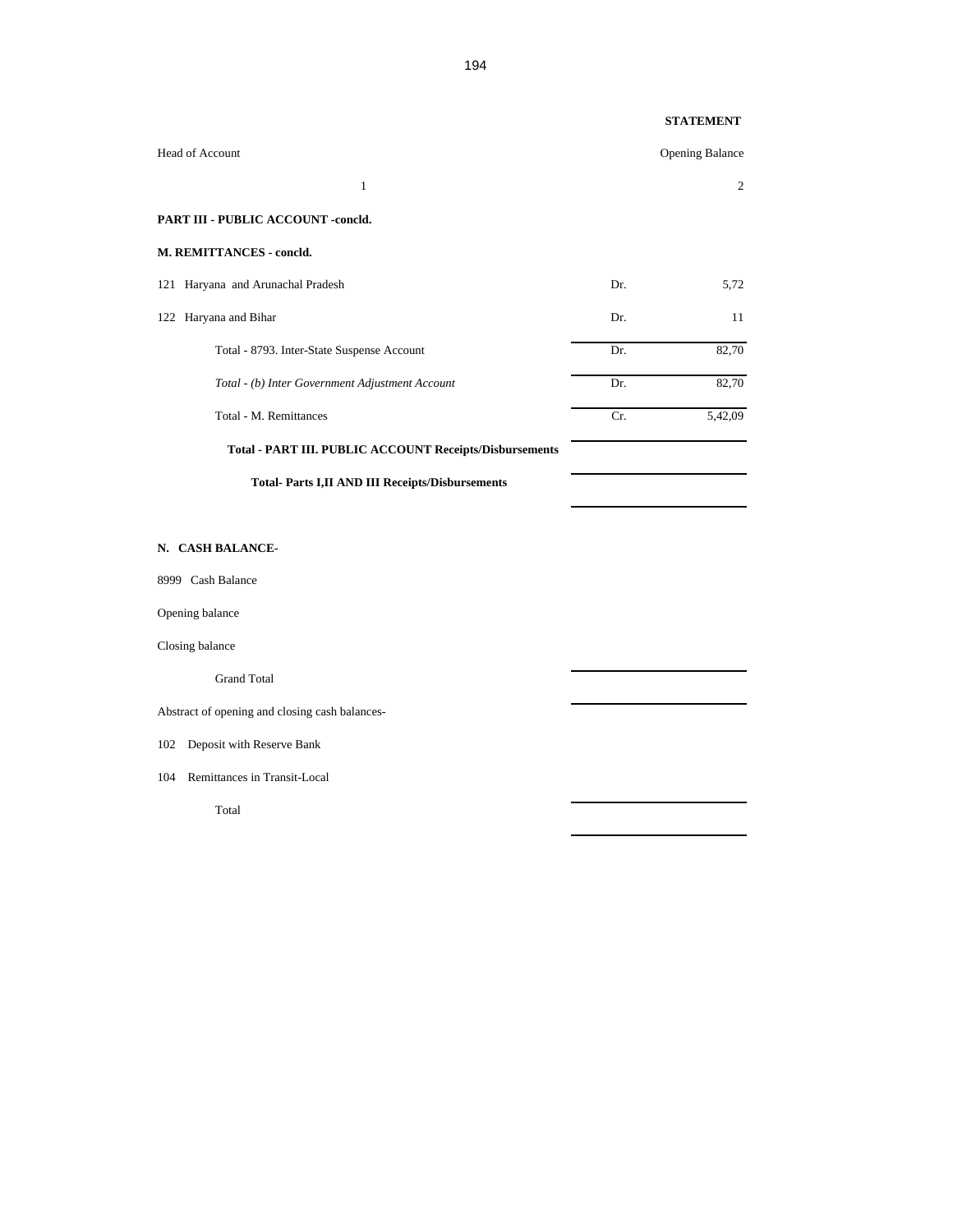| <b>NO. 16 - Concld.</b> |                             |                          |     |                        |
|-------------------------|-----------------------------|--------------------------|-----|------------------------|
|                         | Reciepts                    | Disbursements            |     | <b>Closing Balance</b> |
|                         | $\ensuremath{\mathfrak{Z}}$ | $\overline{4}$           |     | $\sqrt{5}$             |
|                         |                             | (In thousands of rupees) |     |                        |
|                         |                             |                          |     |                        |
|                         |                             | $-5,72(a)$               | Dr. | $-$                    |
|                         | $\ldots$                    | $-11(a)$                 | Dr. |                        |
|                         | 5,71                        | $-77,09$                 | Cr. | 10                     |
|                         | 5,71                        | $-77,09$                 | Cr. | 10                     |
| 48, 47, 22, 81          |                             | 48, 32, 94, 42           | Cr. | 19,70,48               |
| 6,78,95,81,01           |                             | 6,73,60,56,97            |     |                        |
| 8,87,14,00,52           |                             | 8,94,40,03,46            |     |                        |

| 81,01         | $\cdot\cdot$      |  |
|---------------|-------------------|--|
|               | $-7,25,21,93$ (b) |  |
| 8,87,14,81,53 | 8,87,14,81,53     |  |
|               |                   |  |
| 26,92         | $-7,25,76,02$     |  |
| 54,09         | 54,09             |  |
| 81,01         | $-7,25,21,93$     |  |

(a) Please see footnote (a) on page 193.

(b) Please see footnote (a) on page 25.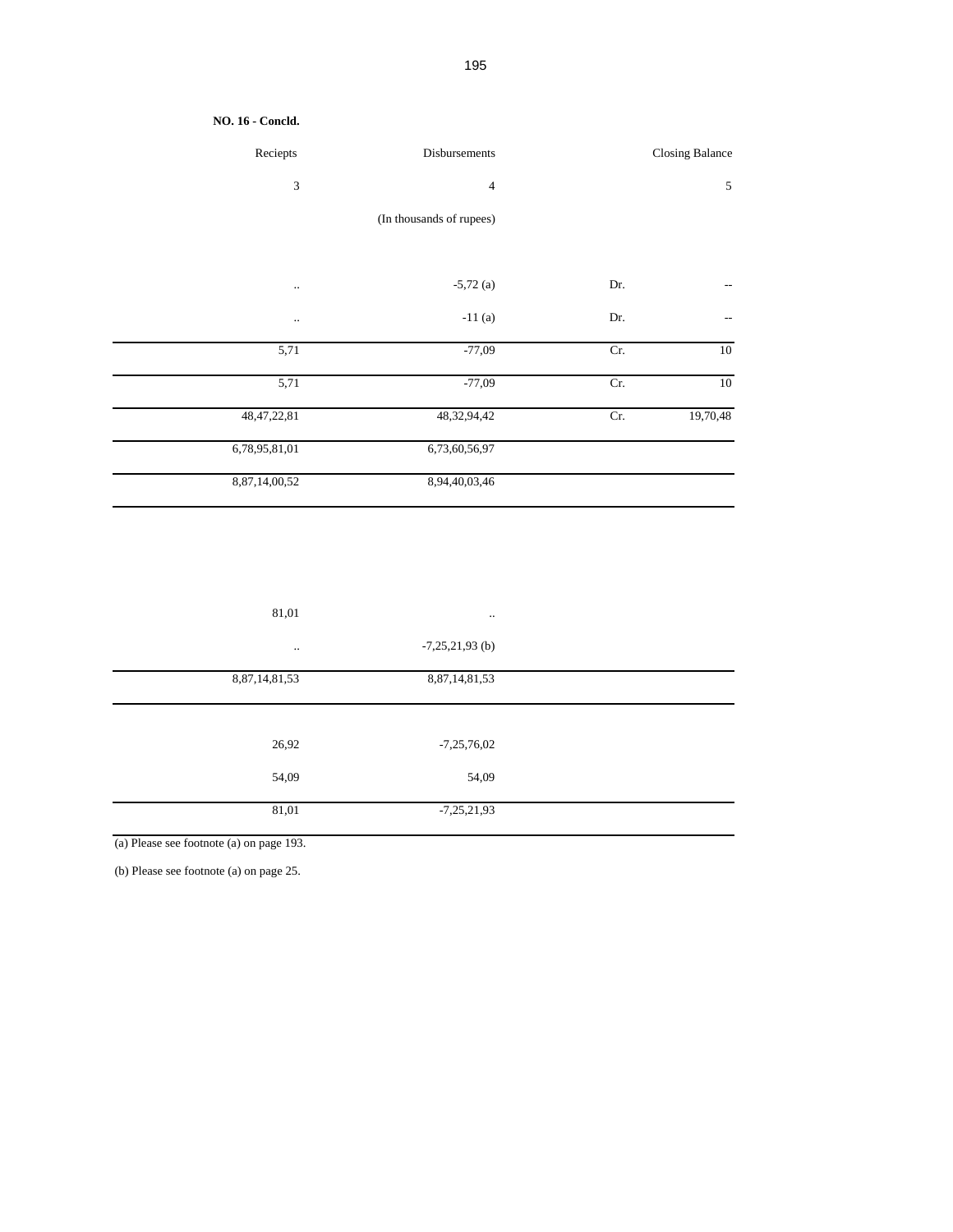|    | Description of Debt                                                                             | Balance On the<br>1st April 2007 |
|----|-------------------------------------------------------------------------------------------------|----------------------------------|
| Е. | 1<br><b>PUBLIC DEBT-</b>                                                                        | 2                                |
|    | 6003 Internal debt of the State Government -                                                    |                                  |
|    | 101 Market Loans                                                                                | 49,97,09,03*                     |
|    | 103 Loans from Life Insurance Corporation of India                                              | 22, 22, 70**                     |
|    | 104 Loans from General Insurance Corporation of India                                           | 15,72,47                         |
|    | 105 Loans from the National Bank for Agricultural and Rural Development                         | 6,91,31,21*                      |
|    | 106 Compensation and other Bonds                                                                | 18,20,06,10                      |
|    | 108 Loans from National Co-operative Development Corporation                                    | 88,58,24                         |
|    | 109 Loans from other Institutions                                                               | 2,43,13,21**                     |
|    | 111 Special Securities issued to the National Small Saving Fund of the Central<br>Government    | 1,04,85,09,75                    |
|    | Total - 6003. Internal debt of the State Government                                             | 1,83,63,22,71                    |
|    | 6004 Loans and Advances from the Central Government -                                           |                                  |
|    | 01 Non-Plan Loans-                                                                              |                                  |
|    | 201 House Building Advances                                                                     | 4,39,34                          |
|    | 203 Police-Modernisation of Police Force                                                        | 34,88,34                         |
|    | 261 General Education-University and Higher Education                                           | 40,56                            |
|    | Total - 01. Non -Plan Loans                                                                     | 39,68,24                         |
|    | 02 Loans for State/Union Territory Plan Schemes-                                                |                                  |
|    | 101 Block Loans                                                                                 | 2,95,18,89*                      |
|    | 105 State Plan Loans Consolidated in terms of Recommendations of the 12th Finance<br>Commission | 17,39,92,14**                    |
|    | Total - 02. Loans for State/Union Territory Plan Schemes                                        | 20, 35, 11, 03                   |
|    | * Increased/**Decreased by Rs. 1 thousand due to rounding.                                      |                                  |

# **STATEMENT NO. 17 - DETAILED STATEMENT OF DEBT AND OTHER**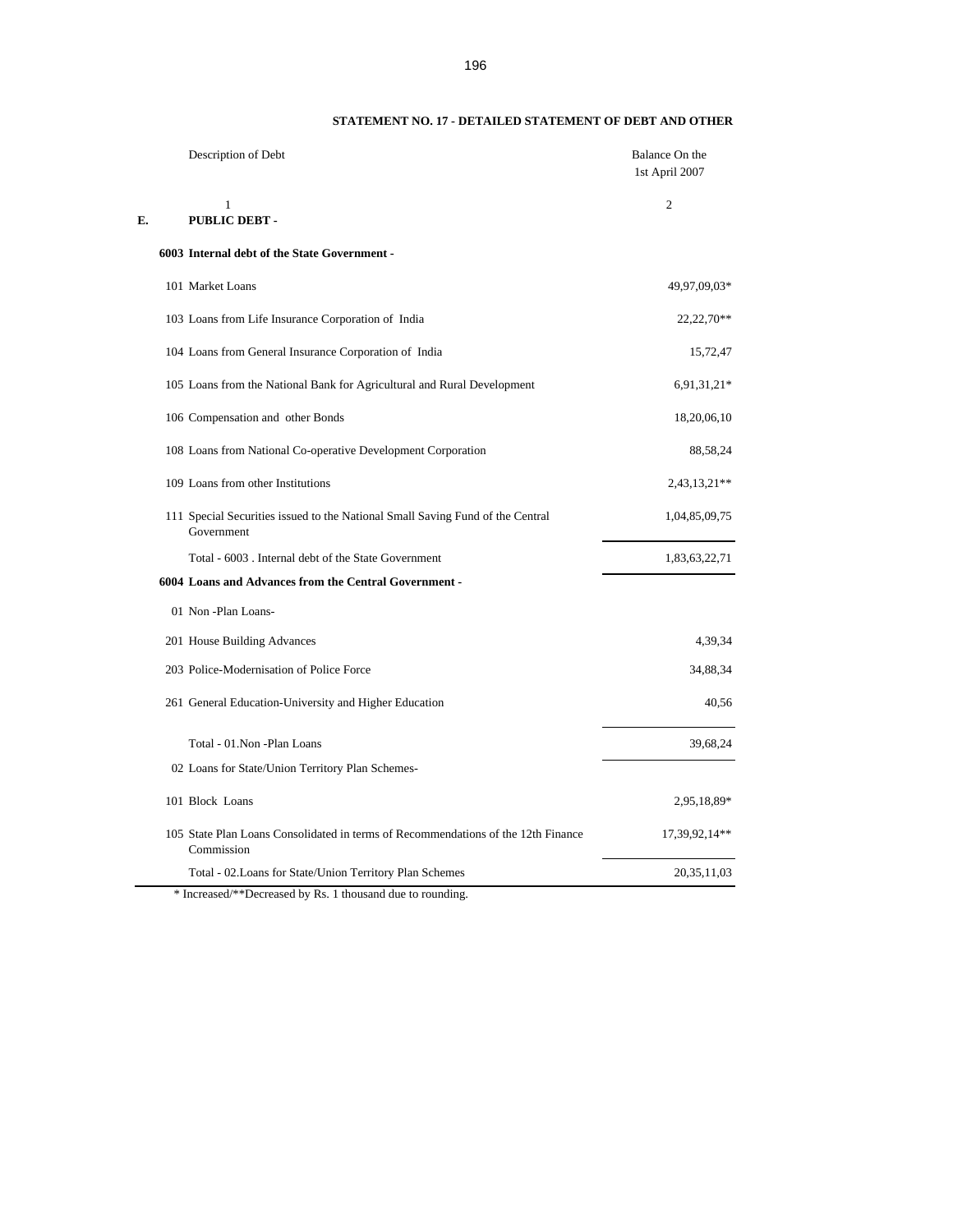| Additions during<br>the Year | Discharges during<br>the Year              | Balance On the<br>31st March 2008 |  |
|------------------------------|--------------------------------------------|-----------------------------------|--|
| $\ensuremath{\mathfrak{Z}}$  | $\overline{4}$<br>(In thousands of rupees) | 5                                 |  |
|                              | 2,53,72,34                                 | 47, 43, 36, 69                    |  |
|                              | 3,13,98                                    | 19,08,72                          |  |
| $\ldots$                     | 2,05,91                                    | 13,66,56                          |  |
| 2,30,48,87                   | 1,07,87,33                                 | 8,13,92,75                        |  |
|                              | 2,02,22,90                                 | 16,17,83,20                       |  |
| $-1,59$ (a)                  | 8,42,42                                    | 80,14,23                          |  |
| 3,73,77,41                   | 29,78,66                                   | 5,87,11,96                        |  |
| 1,71,50,00                   | 1,20,93,90                                 | 1,05,35,65,85                     |  |
| 7,75,74,69                   | 7,28,17,44                                 | 1,84,10,79,96                     |  |
|                              | 61,02                                      | 3,78,32                           |  |
| 3,25,00                      | 4,27,70                                    | 33,85,64                          |  |
| $\ddotsc$                    |                                            | 40,56                             |  |
| 3,25,00                      | 4,88,72                                    | 38,04,52                          |  |
| 60,00,30                     | 7,72,14                                    | 3,47,47,05                        |  |
|                              | 96,66,05 (b)                               | 16,43,26,09                       |  |
| 60,00,30                     | 1,04,38,19                                 | 19,90,73,14                       |  |

# **INTEREST BEARING OBLIGATIONS OF THE GOVERNMENT**

(a) Minus receipt was due to rectification of misclassification of previous year.

(b) Represents a debt relief of Rs. 96,66,05 thousands given by Department of Expenditure, Ministry of Finance, Government of India on repayment of consolidated loan.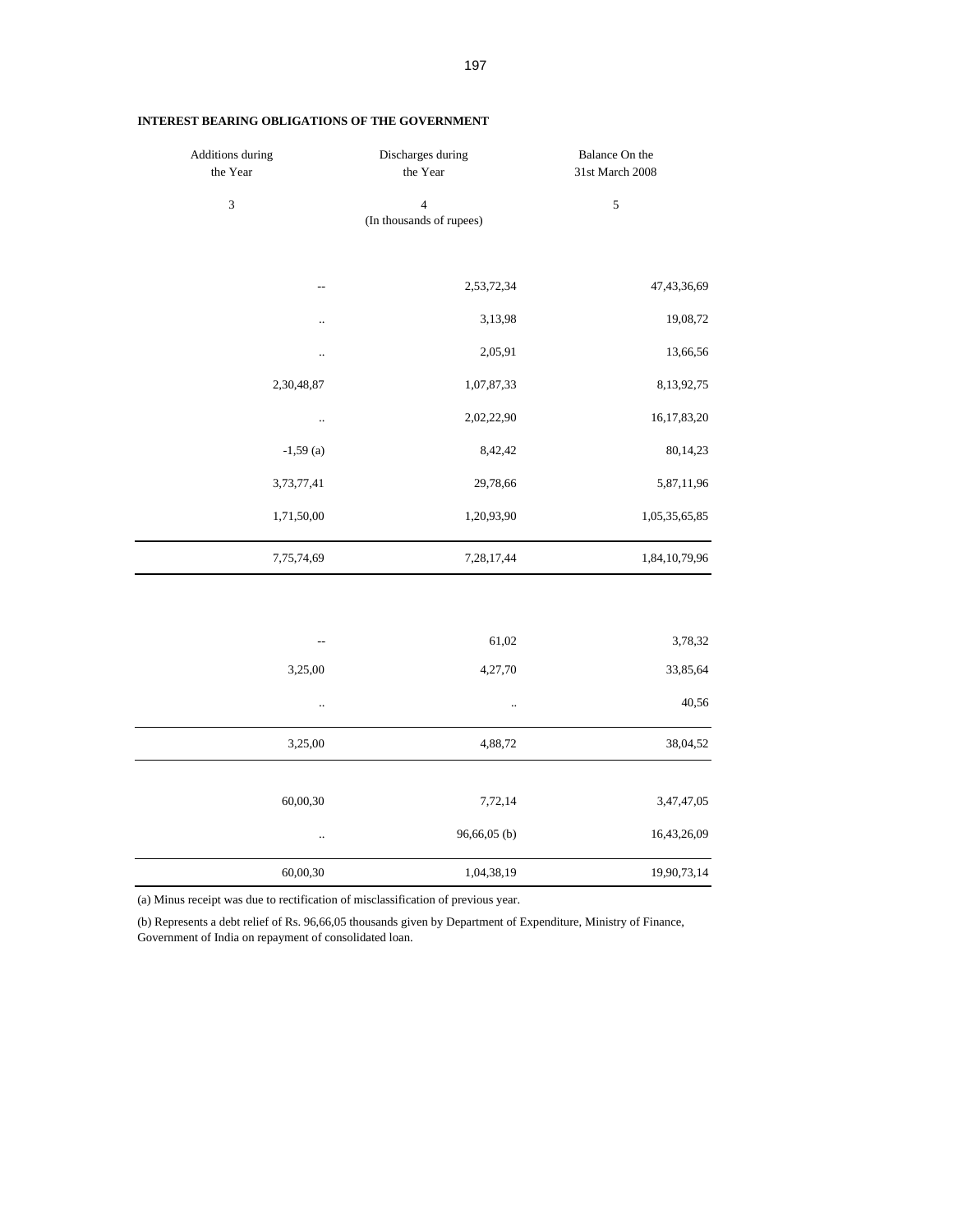| Description of Debt                        |                                                                                                             | Balance On the  |
|--------------------------------------------|-------------------------------------------------------------------------------------------------------------|-----------------|
|                                            |                                                                                                             | 1st April 2007  |
| $\mathbf{1}$<br>Public Debt -concld.<br>E. |                                                                                                             | 2               |
|                                            | 6004 Loans and Advances from the Central Government -concld.                                                |                 |
| 03 Loans for Central Plan Schemes -        |                                                                                                             |                 |
|                                            | 211 Soil and Water Conservation-Soil Conservation                                                           | 19, 10, 29      |
|                                            | Total - 03. Loans for Central Plan Schemes                                                                  | 19, 10, 29      |
|                                            | 04 Loans for Centrally Sponsored Plan Schemes-                                                              |                 |
| 209 Crop Husbandry-Other Loans             |                                                                                                             | 18,53,90        |
| 210 Crop Husbandry-Commercial Crops        |                                                                                                             | 4,33,00         |
|                                            | 211 Soil and Water Conservation- Soil Conservation                                                          | 2,61,86         |
|                                            | 231 Roads of Inter State or Economic Importance- Road Works                                                 | 6,36            |
|                                            | 242 Capital Outlay on Village and Small Industries-Handloom Industries                                      | $30*$           |
|                                            | 265 Integrated Development of Small and Medium Towns(Loans for Urban<br>Development)- Loans to Local Bodies | $77,15*$        |
|                                            | 281 Loans for Co-operation-Loans to Credit Cooperatives                                                     | 1,77,32**       |
|                                            | 282 Loans for other Co-operation-Loans to other Co-operatives                                               | 6,60            |
|                                            | 285 Loans for Power Projects-Transmission and Distribution                                                  | 82,72           |
|                                            | Total - 04. Loans for Centrally Sponsored Plan Schemes                                                      | 28,99,21*       |
| 07 Pre-1984-85 Loans-                      |                                                                                                             |                 |
| 102 National Loans Scholarship Scheme      |                                                                                                             | 43,26           |
| Total - 07. Pre-1984-85 Loans              |                                                                                                             | 43,26           |
|                                            | Total - 6004. Loans and Advances from the Central Government                                                | 21, 23, 32, 03* |
| Total - E.Public Debt                      |                                                                                                             | 2,04,86,54,74*  |

\*Increased/\*\*Decreased by Rs. One thousand due to rounding.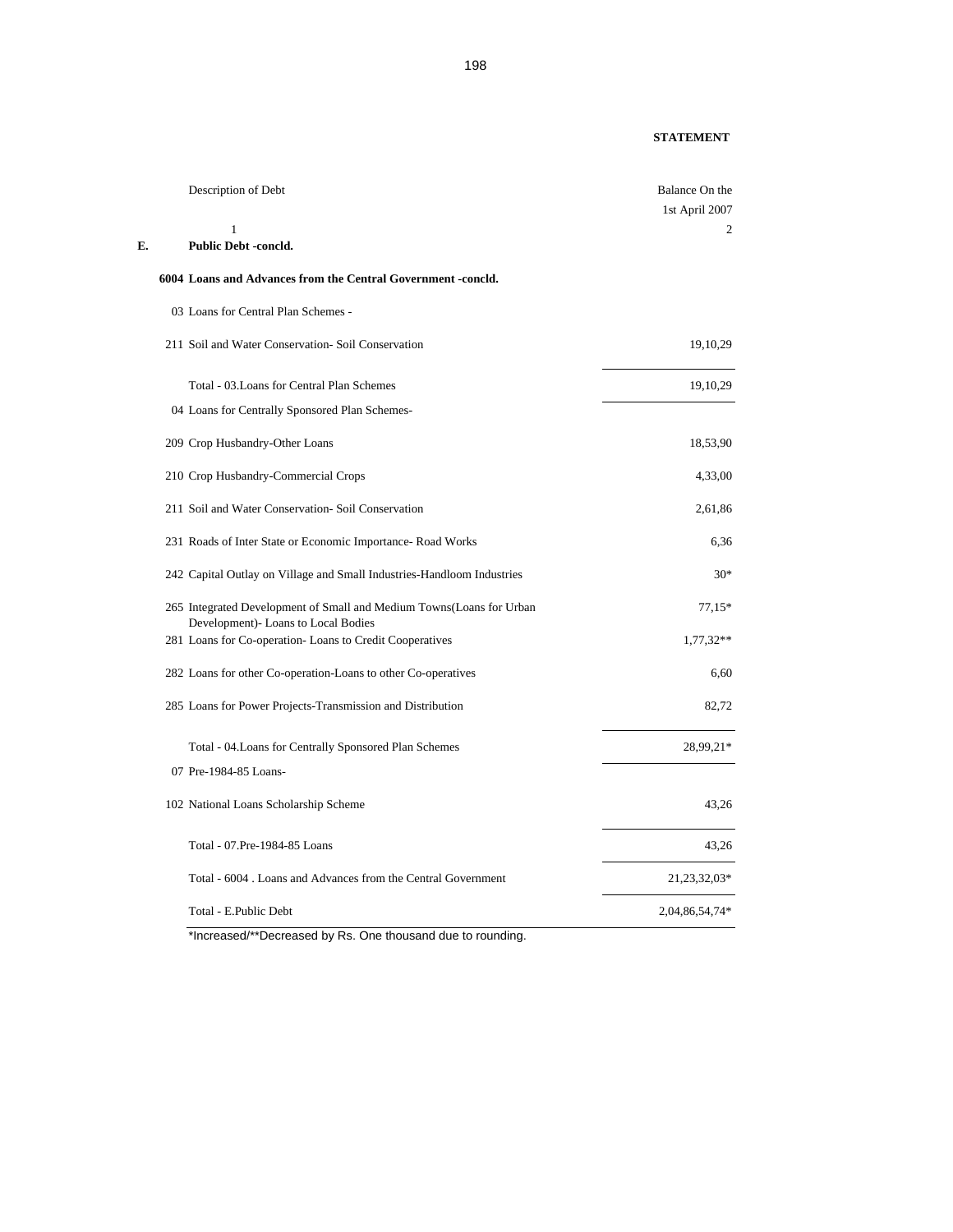| <b>NO. 17 - Contd.</b> |
|------------------------|
|------------------------|

| Additions during         | Discharges during | Balance On the  |
|--------------------------|-------------------|-----------------|
| the Year                 | the Year          | 31st March 2008 |
|                          |                   |                 |
| (In thousands of rupees) |                   |                 |

| $\ldots$                                                            | 1,91,04    | 17,19,25          |
|---------------------------------------------------------------------|------------|-------------------|
| $\ddot{\phantom{a}}$                                                | 1,91,04    | 17,19,25          |
|                                                                     |            |                   |
| 4,50,00                                                             | 75,53      | 22,28,37          |
| $\ldots$                                                            | 9,00       | 4,24,00           |
| $\cdot$ .                                                           | 26,83      | 2,35,03           |
| $\ddotsc$                                                           | 1,52       | 4,84              |
| $\ddotsc$                                                           | 19         | 11                |
| $\ddot{\phantom{0}}$                                                | 12,52      | 64,63             |
| $\ddot{\phantom{a}}$                                                | 16,60      | 1,60,72           |
| $\ddot{\phantom{0}}$                                                | $\ldots$   | 6,60              |
| $\ddot{\phantom{0}}$                                                | 14,18      | 68,54             |
| 4,50,00                                                             | 1,56,37    | 31,92,84          |
|                                                                     |            |                   |
| $\ldots$                                                            |            | 43,26             |
| $\ldots$                                                            | $\ddotsc$  | 43,26             |
| 67,75,30                                                            | 1,12,74,32 | 20,78,33,01       |
| 8,43,49,99                                                          | 8,40,91,76 | 2,04,89,12,97 (a) |
| (a) Maturity profile of outstanding debt is given in Appendix-VIII. |            |                   |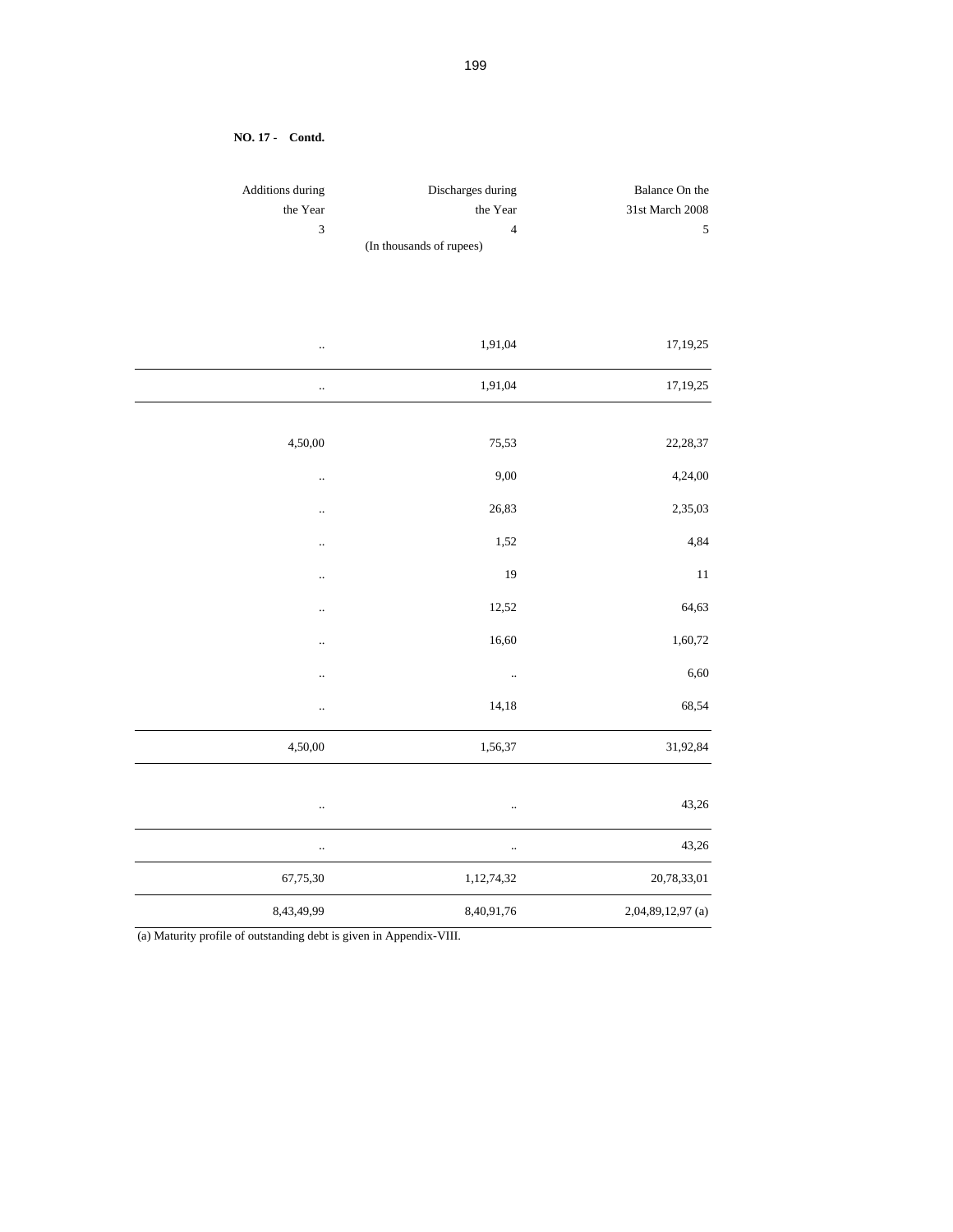|     | Description of Debt                                    | Balance On the<br>1st April 2007 |
|-----|--------------------------------------------------------|----------------------------------|
| I.  | $\mathbf{1}$<br>SMALL SAVINGS, PROVIDENT FUNDS, ETC. - | 2                                |
| (b) | Provident Funds -                                      |                                  |
|     | 8009 State Provident Funds -                           |                                  |
|     | 01 Civil-                                              |                                  |
|     | 101 General Provident Funds                            | 58,80,03,40                      |
|     | 102 Contributory Provident Fund                        | 7,26,39                          |
|     | 104 All India Services Provident Fund                  | 43,79,69                         |
|     | Total - 01. Civil                                      | 59, 31, 09, 48                   |
|     | 60 Other Provident Funds-                              |                                  |
|     | 103 Other Miscellaneous Provident Funds                | 2,37                             |
|     | Total - 60. Other Provident Funds                      | 2,37                             |
|     | Total - 8009 . State Provident Funds                   | 59, 31, 11, 85                   |
|     | Total - (b) Provident Funds                            | 59, 31, 11, 85                   |
| (c) | Other Accounts -                                       |                                  |
|     | 8011 Insurance and Pension Funds -                     |                                  |
|     | 107 State Government Employees Group Insurance Scheme  | 26,61,43                         |
|     | Total - 8011 . Insurance and Pension Funds             | 26,61,43                         |
|     | Total - (c) Other Accounts                             | 26,61,43                         |
|     | Total - I.Small Savings, Provident Funds, etc.         | 59, 57, 73, 28                   |
|     | <b>Grand Total</b>                                     | 2,64,44,28,02*                   |

\*Increased by Rs. One thousand due to rounding.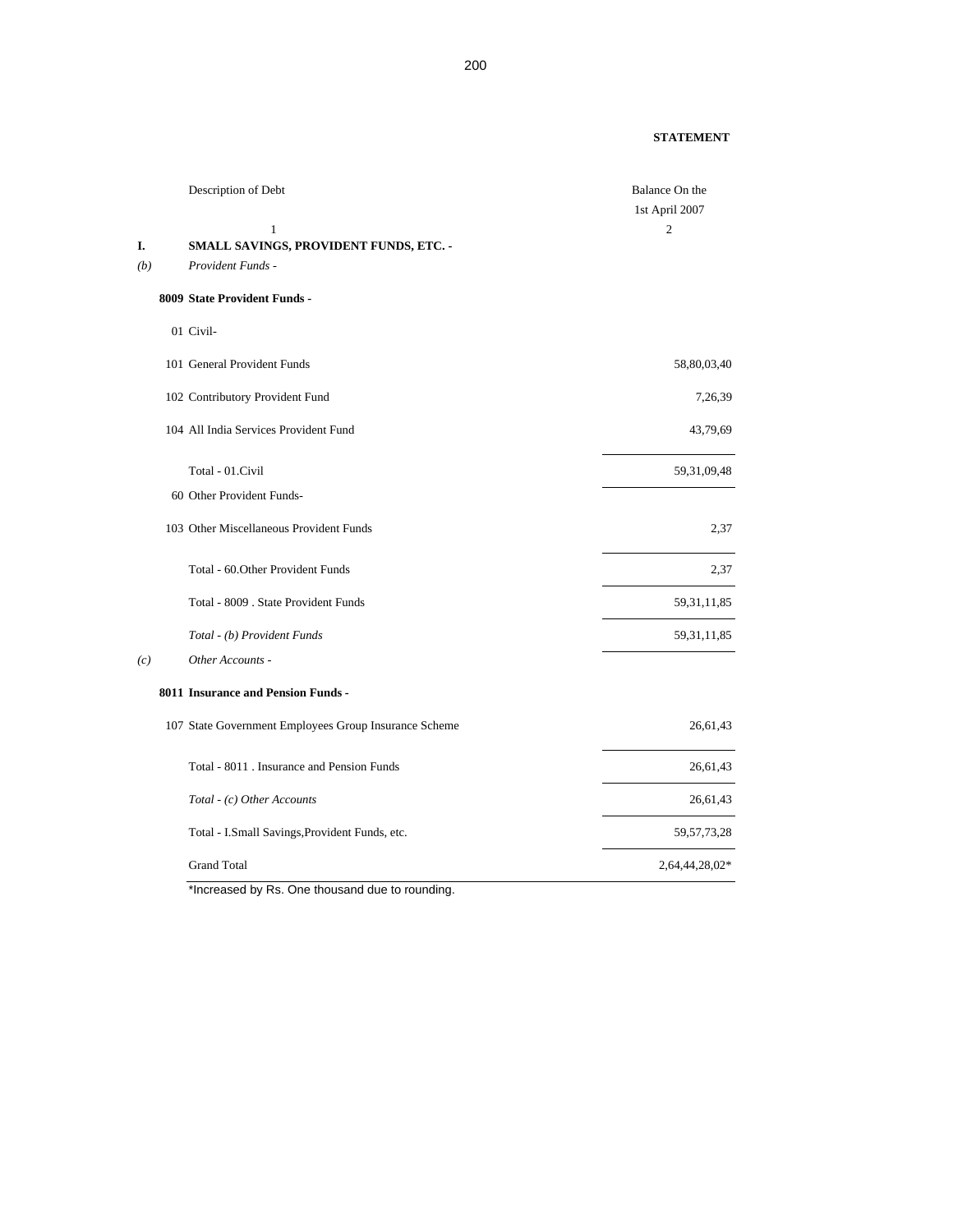| Additions during<br>the Year<br>$\sqrt{3}$ | Discharges during<br>the Year<br>$\overline{4}$ | Balance On the<br>31st March 2008<br>5 |  |
|--------------------------------------------|-------------------------------------------------|----------------------------------------|--|
|                                            | (In thousands of rupees)                        |                                        |  |
|                                            |                                                 |                                        |  |
|                                            |                                                 |                                        |  |
| 12,58,32,57                                | 9,55,83,50                                      | 61,82,52,47                            |  |
| 6                                          | $\ddot{\phantom{0}}$                            | 7,26,45                                |  |
| 6,36,63                                    | 23,15                                           | 49,93,17                               |  |
| 12,64,69,26                                | 9,56,06,65                                      | 62,39,72,09                            |  |
|                                            |                                                 |                                        |  |
| $\cdot$ .                                  | $\ddot{\phantom{a}}$                            | 2,37                                   |  |
| $\ldots$                                   | $\ldots$                                        | 2,37                                   |  |
| 12,64,69,26                                | 9,56,06,65                                      | 62, 39, 74, 46                         |  |
| 12,64,69,26                                | 9,56,06,65                                      | 62, 39, 74, 46                         |  |
|                                            |                                                 |                                        |  |
| 9,36,20                                    | 18,66,77                                        | 17,30,86                               |  |
| 9,36,20                                    | 18,66,77                                        | 17,30,86                               |  |
| 9,36,20                                    | 18,66,77                                        | 17,30,86                               |  |
|                                            |                                                 |                                        |  |
| 12,74,05,46                                | 9,74,73,42                                      | 62,57,05,32                            |  |
| 21,17,55,45                                | 18, 15, 65, 18                                  | 2,67,46,18,29                          |  |

**NO. 17 - Concld.**

÷.

J,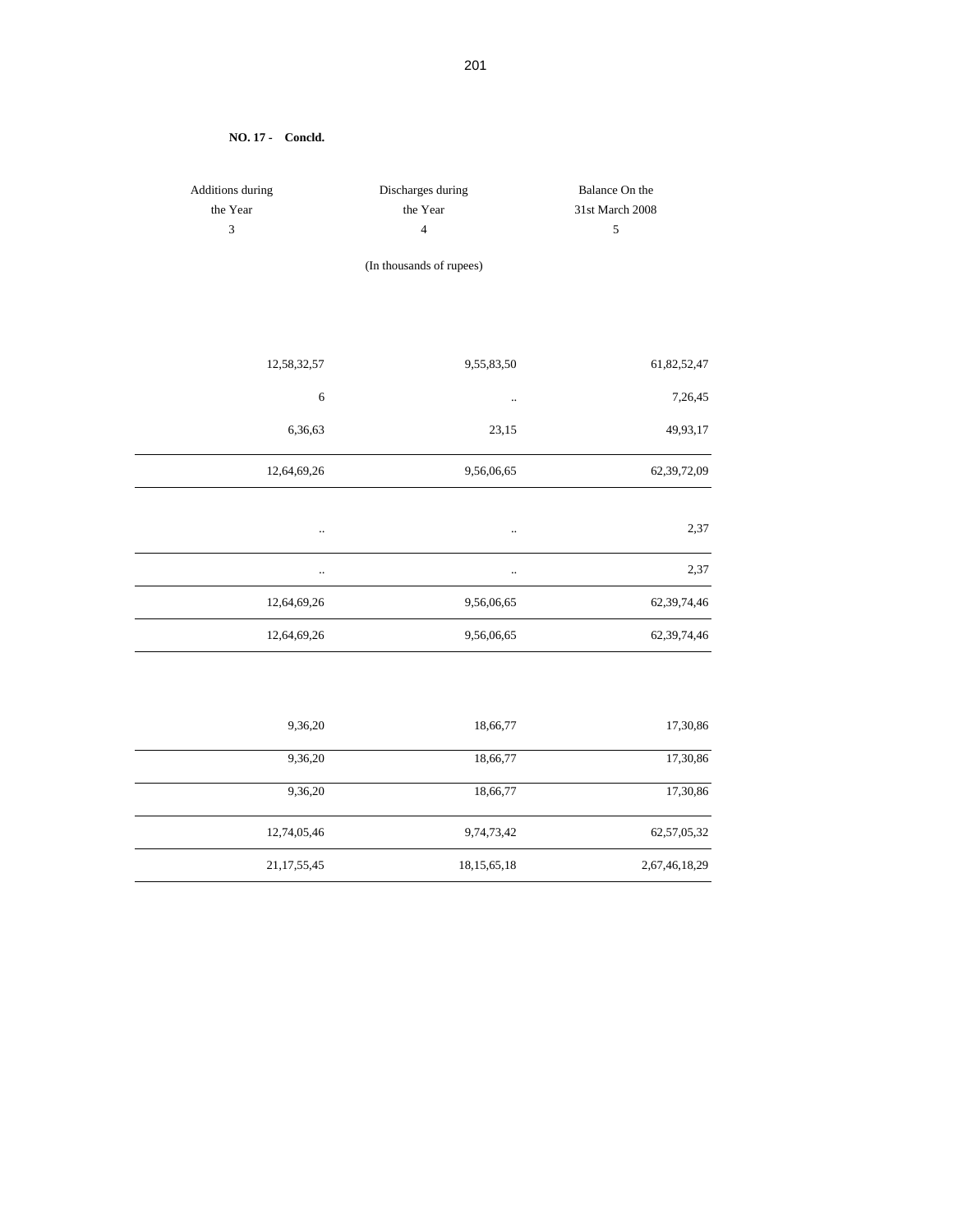| Description of Debt | <b>When Raised</b> |
|---------------------|--------------------|
|                     |                    |

 $1$  2

# **E. PUBLIC DEBT**

# **6003 Internal Debt of the State Government -**

- 101 Market Loans -
- *(i) Market Loans bearing interest-*

| 7.53% Haryana Development Loan 2015                | 9th September 2005 |
|----------------------------------------------------|--------------------|
| 7.77% Haryana Development Loan 2015                | 13th May 2005      |
| 7.33% Haryana Development Loan 2016                | 12th January 2006  |
| 7.02% Haryana Development Loan 2015                | 7th January 2004   |
| 7.32% Haryana Development Loan 2014                | 6th December 2004  |
| 7.36% Haryana Development Loan 2014                | 28th October 2004  |
| 6.35% Haryana Development Loan 2013 (IInd Series)  | 25th July 2004     |
| 5.70% Haryana Development Loan 2014                | 21st May 2004      |
| 5.60% Haryana Development Loan 2014                | 15th April 2004    |
| 5.90% Harayana Development Loan 2017               | 13th January 2004  |
| 5.85% Haryana Development Loan 2015                | 8th October 2003   |
| 6.20% Haryana Development Loan 2015                | 20th August 2003   |
| 6.20% Haryana Development Loan 2013                | 28th July 2003     |
| 6.35% Haryana Development Loan 2013                | 4th June 2003      |
| 6.40% Haryana Development Loan 2013                | 6th May 2003       |
| 7.80 % Haryana Development Loan 2012 (IInd Series) | 19th August 2002   |
| 7.80% Haryana Development Loan 2012                | 23rd April 2002    |
| 6.80% Haryana Development Loan 2012                | 23rd December 2002 |
| 6.75% Haryana Development Loan 2013                | 12th March 2003    |
| 6.95% Haryana Development Loan 2013                | 26th February 2003 |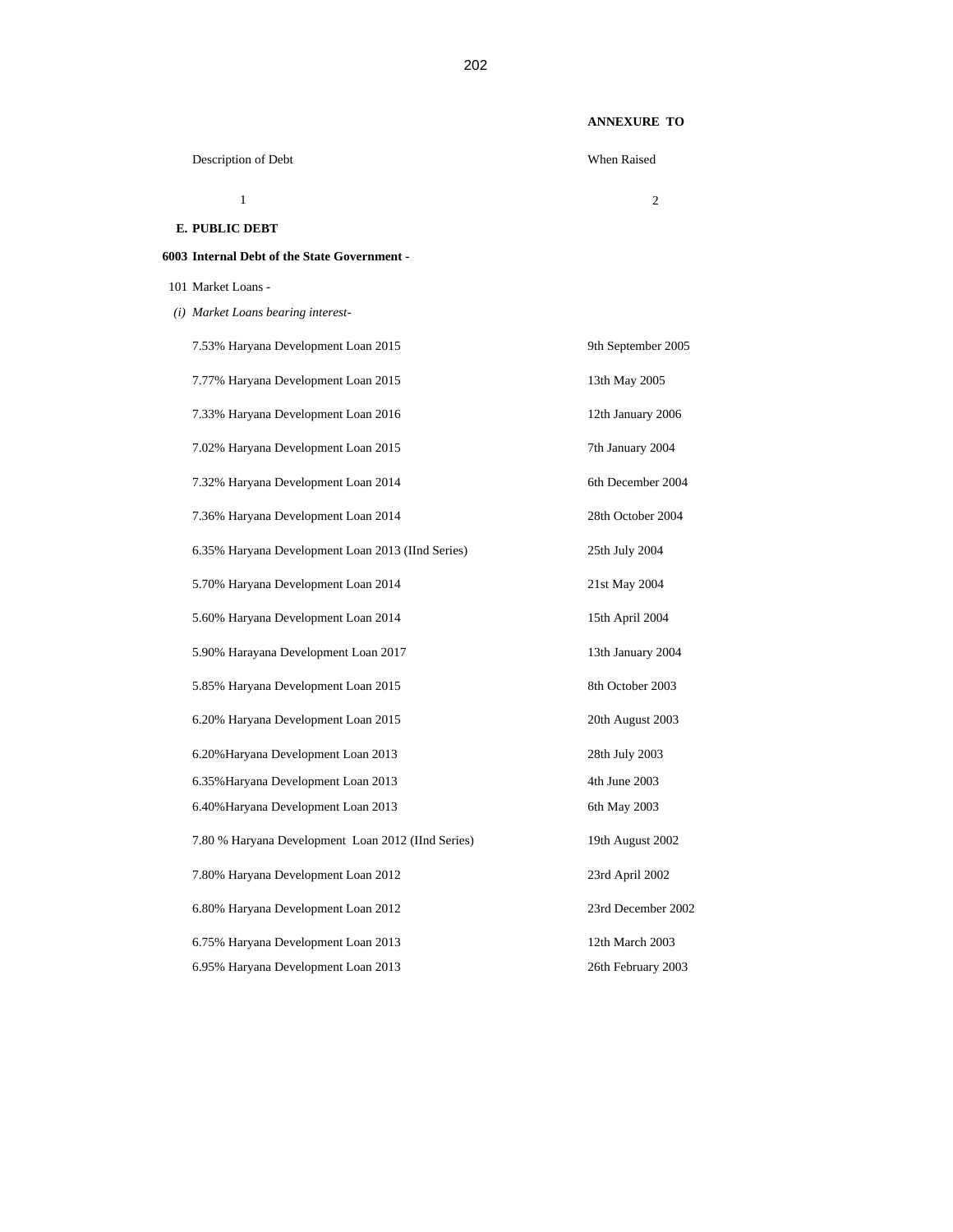| Balance On the<br>1st April 2007 | Additions during<br>the Year               | Discharges during<br>the Year | Balance On the<br>31st March 2008 |
|----------------------------------|--------------------------------------------|-------------------------------|-----------------------------------|
| $\mathfrak z$                    | $\overline{4}$<br>(In thousands of rupees) | $\sqrt{5}$                    | $\sqrt{6}$                        |
|                                  |                                            |                               |                                   |
| 1,64,97,00                       | $\ddotsc$                                  |                               | 1,64,97,00                        |
| 1,89,85,70                       |                                            |                               | 1,89,85,70                        |
| 1,65,93,30                       | $\ddotsc$                                  |                               | 1,65,93,30                        |
| 86,00,00                         |                                            |                               | 86,00,00                          |
|                                  | $\ldots$                                   |                               |                                   |
| 99,43,60                         | $\ddotsc$                                  | $\ddotsc$                     | 99,43,60                          |
| 1,65,65,00                       | $\ddotsc$                                  | $\ldots$                      | 1,65,65,00                        |
| 2,11,70,00                       |                                            | $\ddotsc$                     | 2,11,70,00                        |
| 2,71,03,50                       |                                            |                               | 2,71,03,50                        |
| 2,04,88,40                       | $\ddotsc$                                  |                               | 2,04,88,40                        |
| 1,41,01,50                       | $\ddotsc$                                  |                               | 1,41,01,50                        |
| 1,98,86,49                       | $\ddotsc$                                  |                               | 1,98,86,49                        |
|                                  |                                            |                               |                                   |
| 2,12,05,33                       | $\ldots$                                   | $\ldots$                      | 2,12,05,33                        |
| 2,12,04,45                       | $\ddotsc$                                  |                               | 2,12,04,45                        |
| 1,85,51,78                       |                                            |                               | 1,85,51,78                        |
| 2,15,55,27                       |                                            |                               | 2,15,55,27                        |
| 77,86,10                         | $\cdot$ .                                  | $\ldots$                      | 77,86,10                          |
| 1,29,78,44                       |                                            |                               | 1,29,78,44                        |
| 1,68,90,08                       |                                            |                               | 1,68,90,08                        |
| 89,61,16                         |                                            |                               | 89,61,16                          |
| 2,89,40,00                       |                                            |                               | 2,89,40,00                        |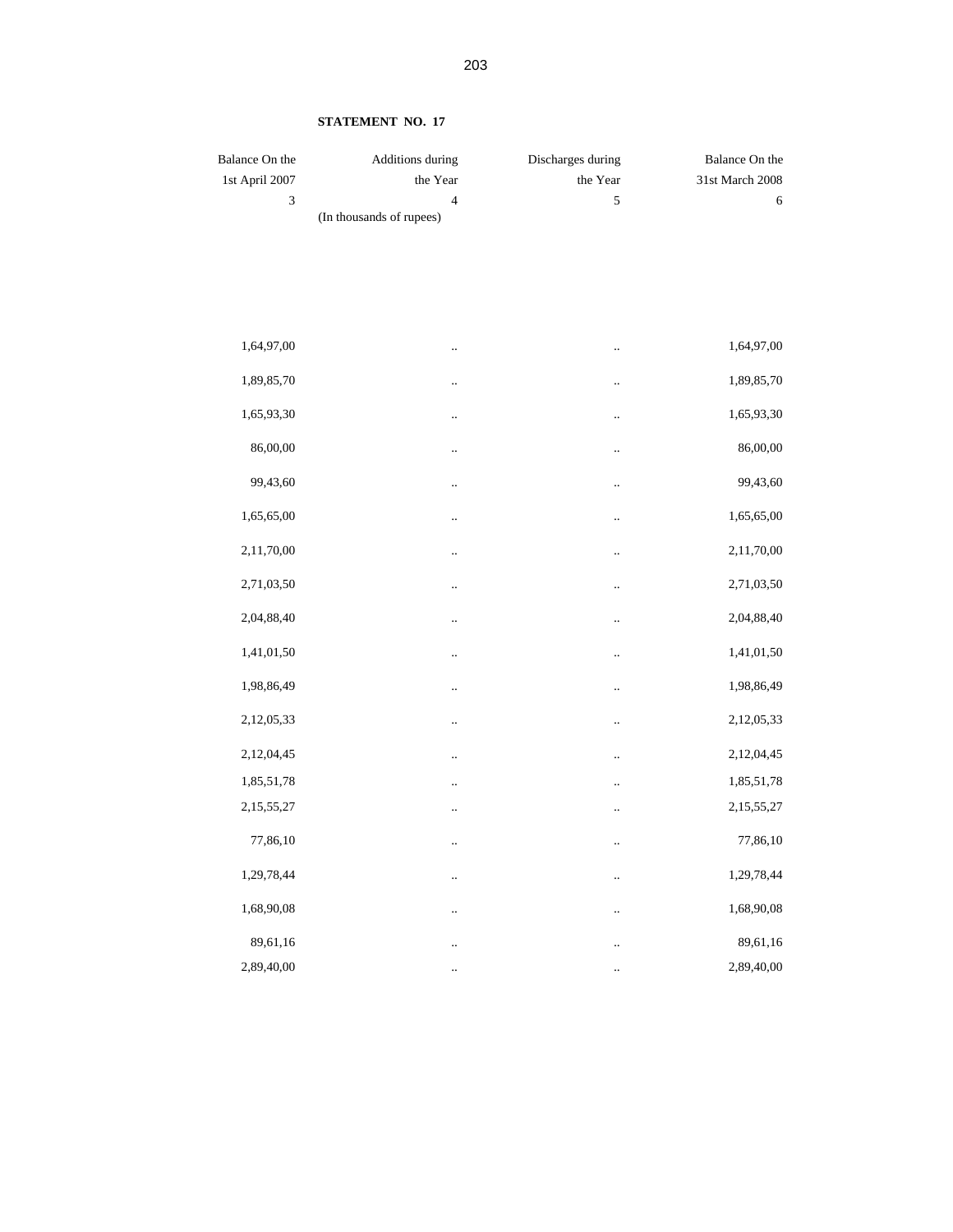#### Description of Debt When Raised

 $1$  2 **E. PUBLIC DEBT - 6003 Internal Debt of the State Government -contd.** 101-Market Loans -contd. *Market loans bearing interest -concld.* 8% Haryana Development Loan 2012 13th March 2002 8.30% Haryana State Development Loan 2012 28th January 2002 10.35% Haryana State Development Loan 2011 8th May 2001 9.45% Haryana State Development Loan 2011 10th October 2001 12% Haryana State Development Loan 2010 26th September 2000 10.52%Haryana State Development Loan 2010 25th April 2000 11.85% Haryana State Development Loan 2009 8th September 1999 12.25 Haryana State Development Loan 2009 21st April 1999 12.50% Haryana Development Loan 2008 20th October 1998 12.15% Haryana Development Loan 2008 20th April 1998 12.30% Haryana Development Loan 2007 6th October 1997 13.05% Haryana Development Loan 2007 30th April 1997 13% Haryana Development Loan 2007 20th July 1992 12% Haryana Development Loan 2011 3rd October 1991 11.5% Haryana Development Loan 2011 8th July 1991 11.5% Haryana Development Loan 2010 16th July 1990 11.5% Haryana Development Loan 2009 31st July 1989 11.5% Haryana Development Loan 2008 29th August 1988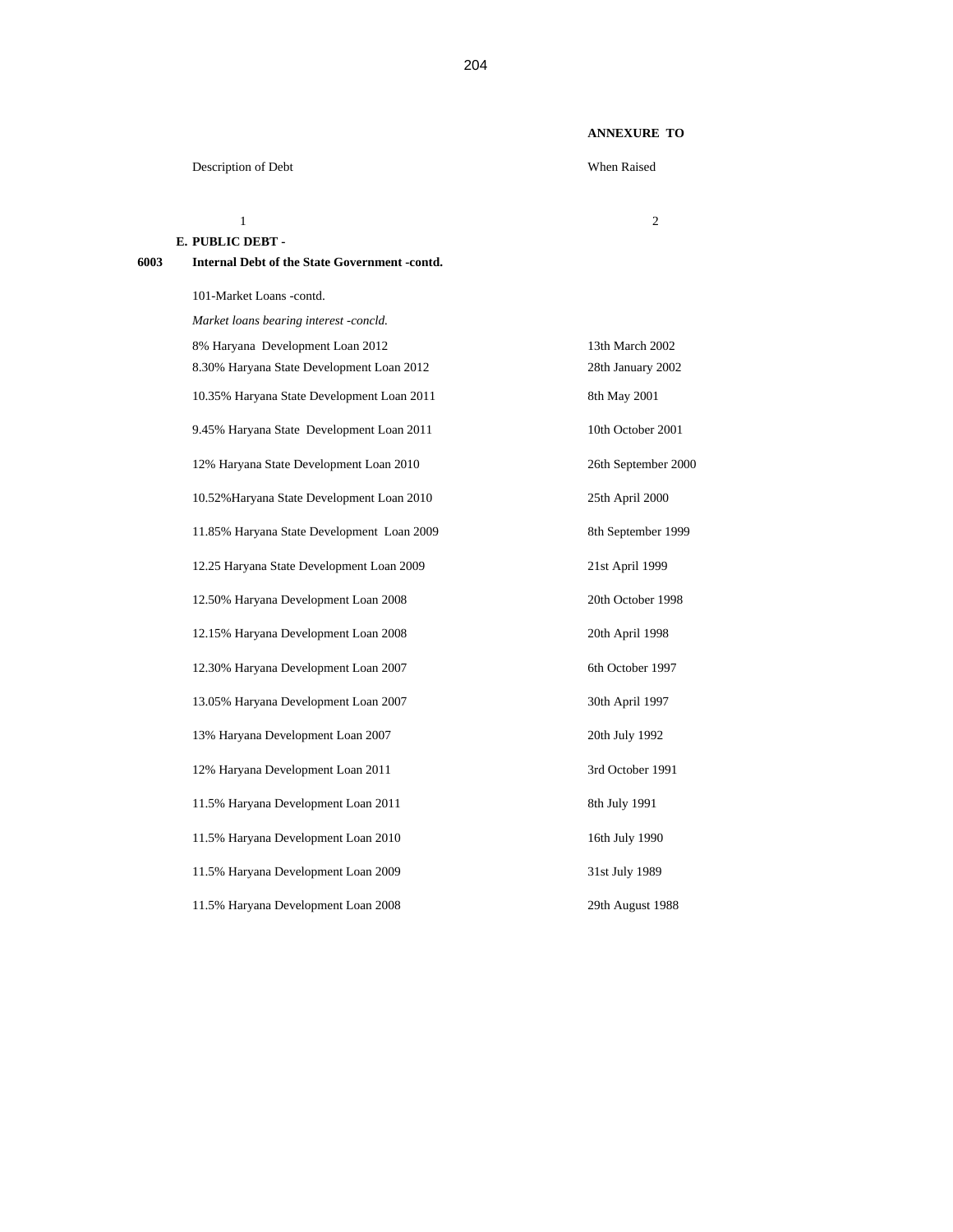| Balance On the                | Discharges during      | Additions during                                       | Balance On the                            |
|-------------------------------|------------------------|--------------------------------------------------------|-------------------------------------------|
| 31st March 2008<br>$\sqrt{6}$ | the Year<br>$\sqrt{5}$ | the Year<br>$\overline{4}$<br>(In thousands of rupees) | 1st April 2007<br>$\overline{\mathbf{3}}$ |
|                               |                        |                                                        |                                           |
| 30,68,00                      | $\ddotsc$              | $\ddotsc$                                              | 30,68,00                                  |
| 83,92,00                      |                        |                                                        | 83,92,00                                  |
| 1,00,01,32                    | $\ddotsc$              | $\ddotsc$                                              | 1,00,01,32                                |
| 80,00,27                      | $\ddot{\phantom{a}}$   | $\ldots$                                               | 80,00,27                                  |
| 98,08,25                      | $\ddotsc$              | $\ddotsc$                                              | 98,08,25                                  |
| 1,40,30,00                    |                        | $\ddotsc$                                              | 1,40,30,00                                |
| 1,44,92,67                    |                        | $\ddotsc$                                              | 1,44,92,67                                |
| 1,11,32,70                    | $\ddotsc$              | $\ddotsc$                                              | 1,11,32,70                                |
| 64,28,00                      | $\ldots$               | $\cdot$ .                                              | 64,28,00                                  |
| 1,70,00,00                    | $\ddotsc$              | $\ddotsc$                                              | 1,70,00,00                                |
| $- (A)$                       | 77,41,40               | $\ldots$                                               | 77,42,40                                  |
|                               | 1,00,00,00             | $\ldots$                                               | 1,00,00,00                                |
| $- (A)$                       | 76,00,01               | $\cdot$ .                                              | 76,01,00                                  |
| 40,99,00                      | $\ldots$               | $\ddotsc$                                              | 40,99,00                                  |
| 26,16,25                      | $\ddotsc$              | $\ldots$                                               | 26,16,25                                  |
| 53,97,00                      | $\ddotsc$              | $\ldots$                                               | 53,97,00                                  |
| 60,07,00                      | $\ddotsc$              | $\ddotsc$                                              | 60,07,00                                  |
| 56,21,00                      |                        | $\cdot$ .                                              | 56,21,00                                  |

# **STATEMENT NO. 17 - Contd.**

(A) 12.30% Haryana Development Loan 2007 and 13% Haryana Development Loan 2007 transferred to 'Market Loans not bearing interest'.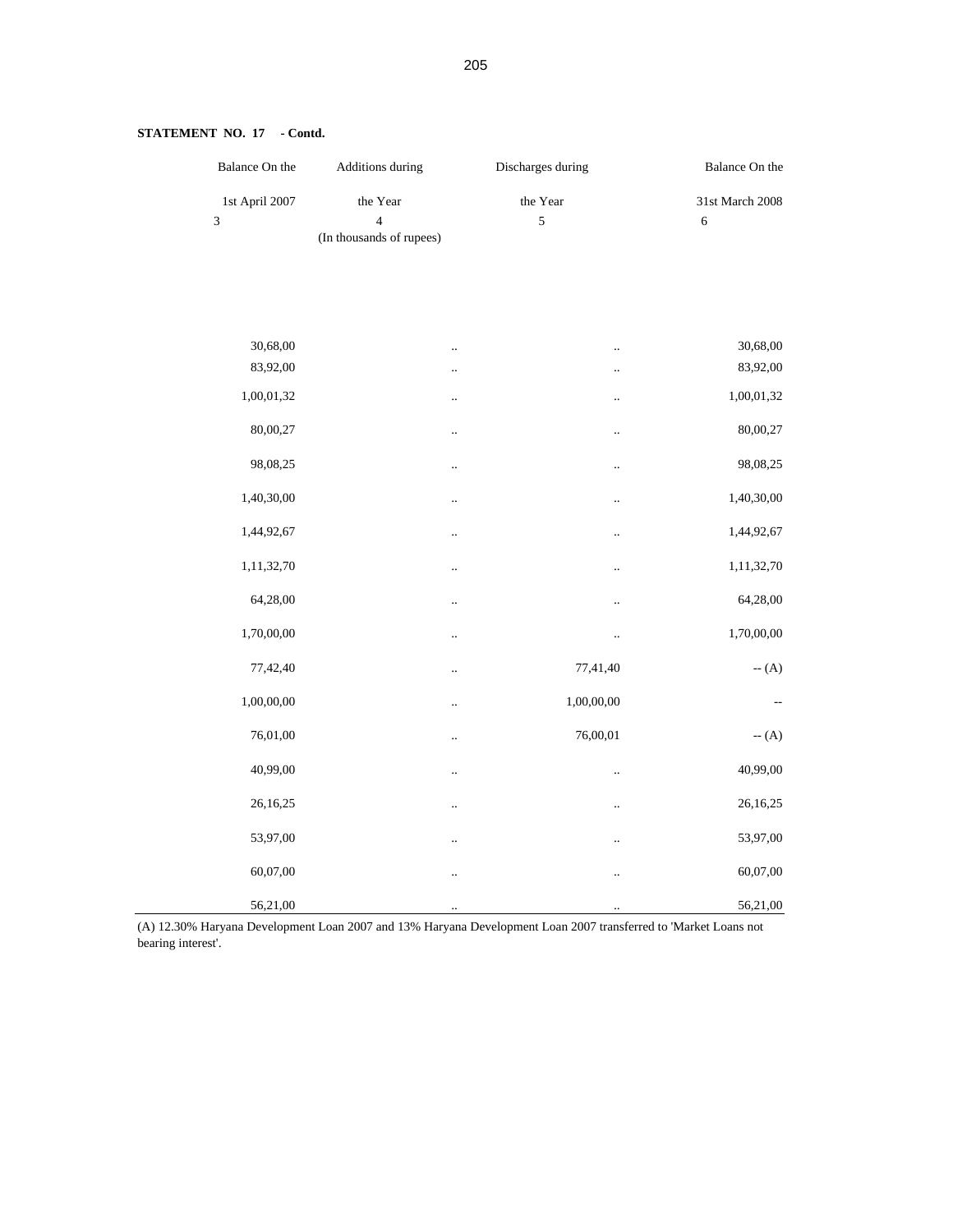| Description of Debt | <b>When Raised</b> |
|---------------------|--------------------|
|                     |                    |

1 2

#### **E. PUBLIC DEBT -**

#### **6003 Internal Debt of the State Government-**

- 101 Market Loans concld.
- *(ii) Market loans not bearing interest*

12.3% Haryana Development Loan 2007

13% Haryana Development Loan 2007

13.75% Haryana Development Loan 2007

13.85% Haryana Development Loan 2006

14% Haryana Development Loan 2005

13.5% Haryana Development Loan 2003

8.75% Haryana Development Loan 2000

11% Haryana State Development Loan 2001

9% Haryana Development Loan 1999

9.75% Haryana Development Loan 1998

7.5% Haryana Development Loan 1997

7% Haryana Development Loan 1993

6.75% Haryana Development Loan 1992

6.5% Haryana Development Loan 1989

6.25% Haryana Development Loan 1988

6% Haryana Development Loan 1987

Total - 101 Market Loans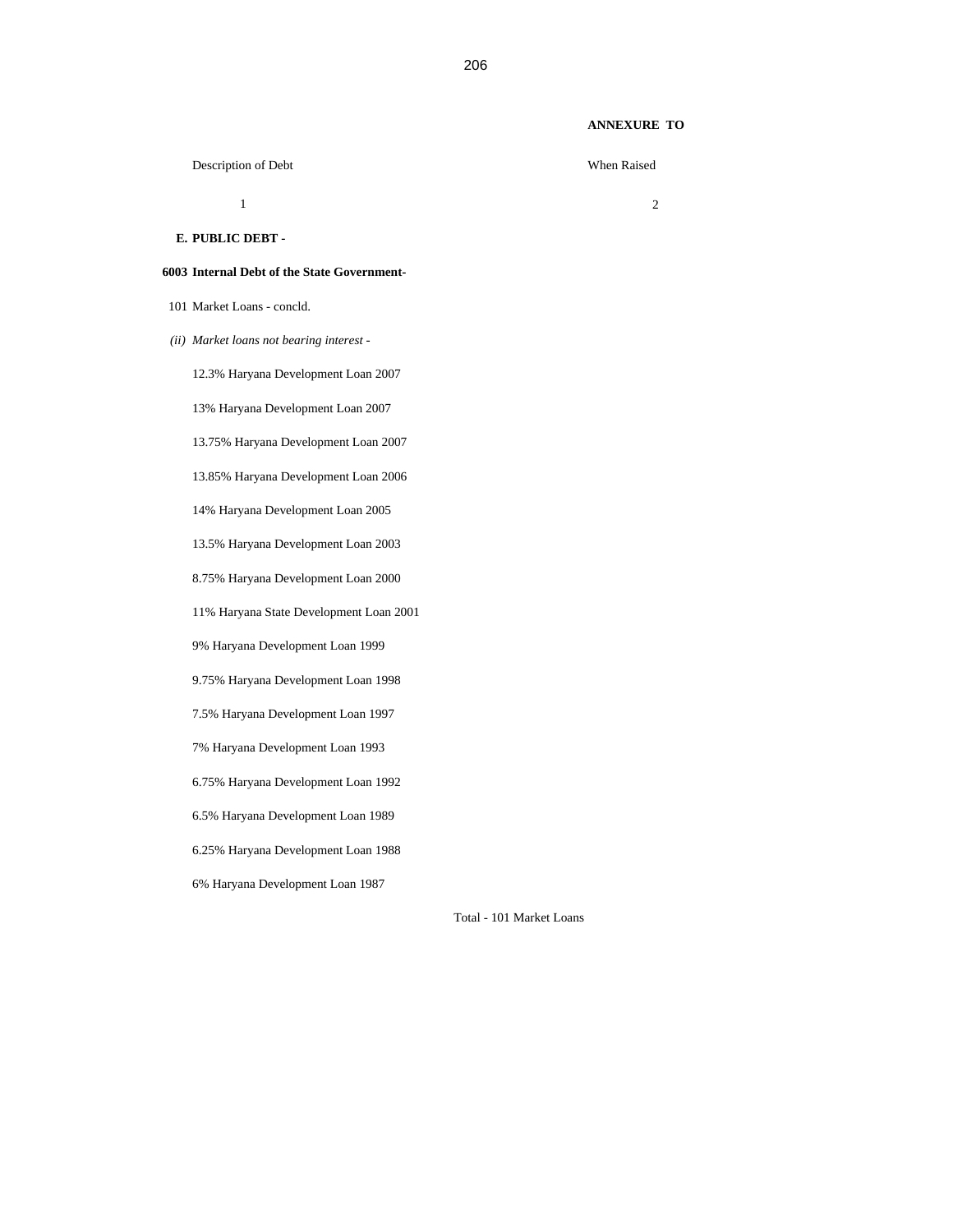| Balance On the | Additions during                       | Discharges during    | Balance On the    |
|----------------|----------------------------------------|----------------------|-------------------|
| 1st April 2007 | the Year                               | the Year             | 31st March 2008   |
| $\overline{3}$ | $\sqrt{4}$<br>(In thousands of rupees) | $\overline{5}$       | $\overline{6}$    |
|                |                                        |                      |                   |
|                |                                        |                      |                   |
|                | $\ddot{\phantom{0}}$                   | $\ddot{\phantom{0}}$ | 100(A)            |
|                |                                        |                      | 99 <sub>(A)</sub> |
| 1,80           |                                        |                      | 1,80              |
| 45             | $\ddotsc$                              | $\ddot{\phantom{0}}$ | $45\,$            |
| 3,00           |                                        |                      | 3,00              |
| 9,73           | $\ddotsc$                              | --                   | 9,73              |
| 41,40          |                                        |                      | 41,40             |
| 1,14,09        | $\ddot{\phantom{0}}$                   |                      | 1,14,09           |
| 42,82          | $\ddotsc$                              | $\ddotsc$            | 42,82             |
| 41,36          |                                        | 29,83                | 11,53             |
| 1,45           |                                        |                      | 1,45              |
| 1,20           |                                        |                      | 1,20              |
| $4,56*$        | $\ldots$                               |                      | 4,56              |
| $11\,$         |                                        | $-$                  | $11\,$            |
| 2,00           |                                        | $\ddotsc$            | 2,00              |
| 1,10           | $\ldots$                               | 1,10                 | $\qquad \qquad -$ |
| 49,97,09,03*   | $\overline{\phantom{a}}$               | 2,53,72,34           | 47, 43, 36, 69    |

 $\blacksquare$ 

 $\overline{\phantom{0}}$ 

# **STATEMENT NO. 17 - Contd.**

(A) Please see footnote (A) on page 205.

\* Please see footnote \* on page 196.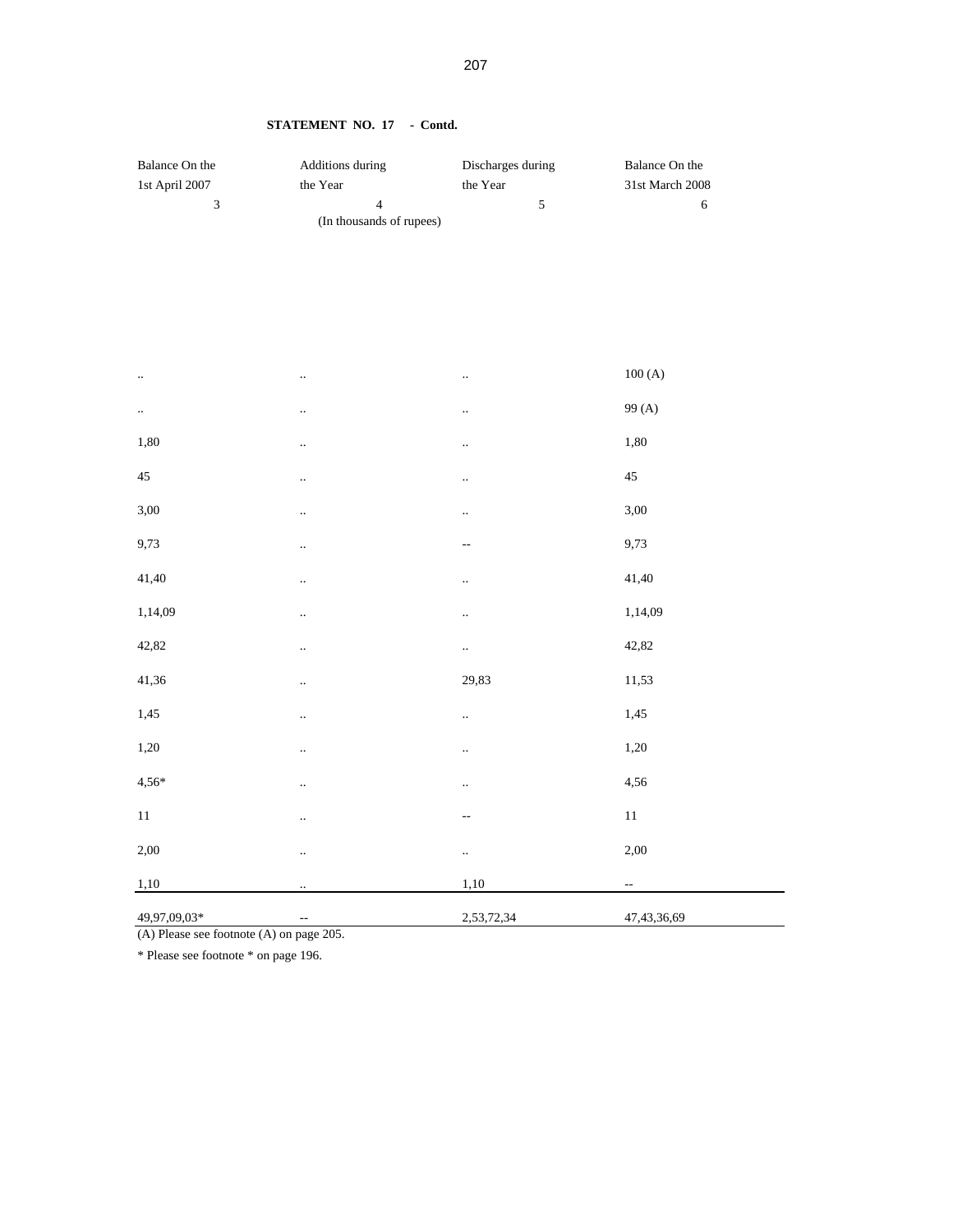| Description of Debt                                                                                                              | <b>When Raised</b> |
|----------------------------------------------------------------------------------------------------------------------------------|--------------------|
|                                                                                                                                  |                    |
| $\mathbf{1}$                                                                                                                     | $\overline{c}$     |
| E. PUBLIC DEBT -contd.                                                                                                           |                    |
| 6003 Internal Debt of the State Government -contd.                                                                               |                    |
| 103 Loans from Life Insurance Corporation of India                                                                               | 1978-1994          |
| 104 Loans from General Insurance Corporation of India<br>105 Loans from the National Bank for Agricultural and Rural Development | 1979-2002          |
|                                                                                                                                  | 1980-2008          |
| 106 Compensation and other Bonds -                                                                                               |                    |
| (i) 8.5% Tax Free Special Bonds of the State Government (Power Bonds) -                                                          |                    |
| 8.5% Haryana Government Power Bonds April 2016                                                                                   | 22nd August 2003   |
| 8.5% Haryana Government Power Bonds October 2015                                                                                 | 22nd August 2003   |
| 8.5% Haryana Government Power Bonds April 2015                                                                                   | 22nd August 2003   |
| 8.5% Haryana Government Power Bonds October 2014                                                                                 | 22nd August 2003   |
| 8.5% Haryana Government Power Bonds April 2014                                                                                   | 22nd August 2003   |
| 8.5% Haryana Government Power Bonds October 2013                                                                                 | 22nd August 2003   |
| 8.5% Haryana Government Power Bonds April 2013                                                                                   | 22nd August 2003   |
| 8.5% Haryana Government Power Bonds October 2012                                                                                 | 22nd August 2003   |
| 8.5% Haryana Government Power Bonds April 2012                                                                                   | 22nd August 2003   |
| 8.5% Haryana Government Power Bonds October 2011                                                                                 | 22nd August 2003   |
| 8.5% Haryana Government Power Bonds April 2011                                                                                   | 22nd August 2003   |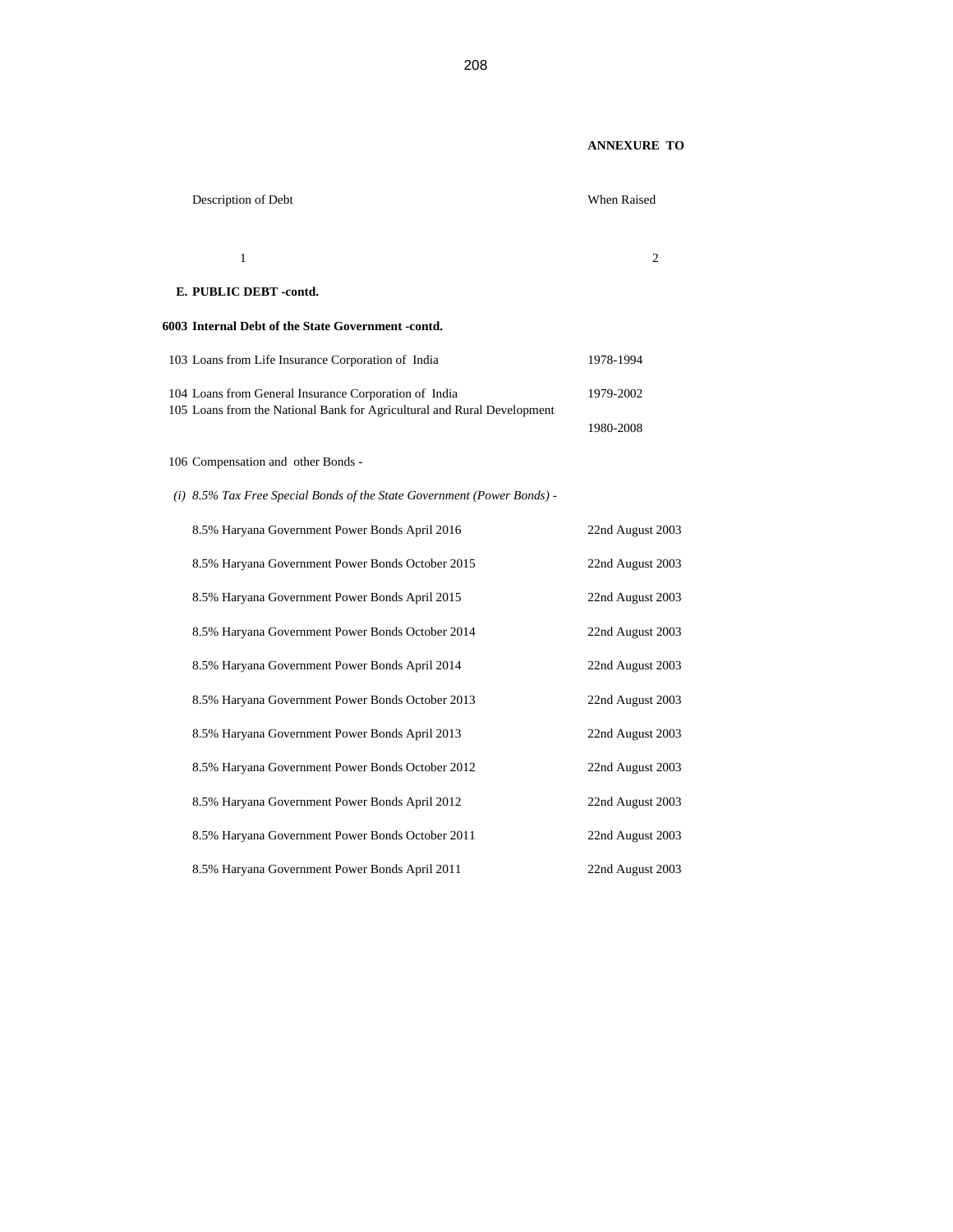| Balance On the  | Discharges during | Additions during                           | Balance On the |
|-----------------|-------------------|--------------------------------------------|----------------|
| 31st March 2008 | the Year          | the Year                                   | 1st April 2007 |
| $\sqrt{6}$      | $\sqrt{5}$        | $\overline{4}$<br>(In thousands of rupees) | $\overline{3}$ |
|                 |                   |                                            |                |
| 19,08,72        | 3,13,98           |                                            | 22,22,70**     |
| 13,66,56        | 2,05,91           |                                            | 15,72,47       |
| 8, 13, 92, 75   | 1,07,87,33        | 2,30,48,87                                 | $6,91,31,21*$  |
|                 |                   |                                            |                |
|                 |                   |                                            |                |
| 1,01,11,45      | $\ddotsc$         |                                            | 1,01,11,45     |
| 1,01,11,45      | $\ddotsc$         |                                            | 1,01,11,45     |
| 1,01,11,45      | $\ddotsc$         |                                            | 1,01,11,45     |
| 1,01,11,45      |                   |                                            | 1,01,11,45     |
| 1,01,11,45      | $\ddotsc$         |                                            | 1,01,11,45     |
| 1,01,11,45      | $\ddotsc$         |                                            | 1,01,11,45     |
| 1,01,11,45      | $\ddotsc$         |                                            | 1,01,11,45     |
| 1,01,11,45      |                   |                                            | 1,01,11,45     |
| 1,01,11,45      | $\ddotsc$         |                                            | 1,01,11,45     |
| 1,01,11,45      | $\ddotsc$         |                                            | 1,01,11,45     |
| 1,01,11,45      | $\cdot\cdot$      | $\cdot$ .                                  | 1,01,11,45     |

# **STATEMENT NO. 17 - Contd.**

\* Increased/\*\*Decreased by Rs. 1 thousand due to rounding.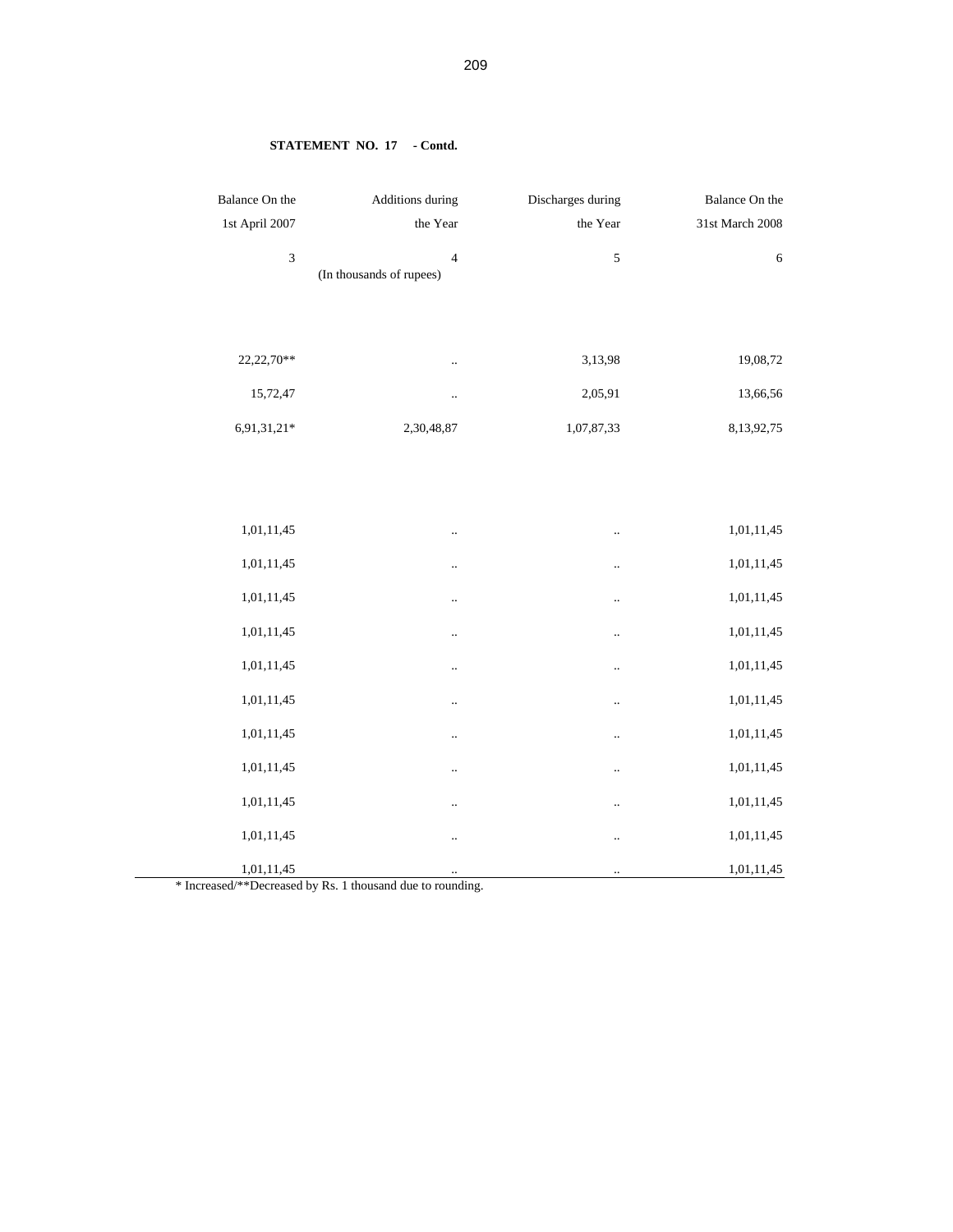# **ANNEXURE TO**

| E. PUBLIC DEBT -contd.                                                            |                  |
|-----------------------------------------------------------------------------------|------------------|
| 6003 Internal Debt of the State Government -contd.                                |                  |
| 106 Compensation and other Bonds -concld.                                         |                  |
| (i) 8.5% Tax Free Special Bonds of the State Government (Power Bonds) -cocld.     |                  |
| 8.5% Haryana Government Power Bonds October 2010                                  | 22nd August 2003 |
| 8.5% Haryana Government Power Bonds April 2010                                    | 22nd August 2003 |
| 8.5% Haryana Government Power Bonds October 2009                                  | 22nd August 2003 |
| 8.5% Haryana Government Power Bonds April 2009                                    | 22nd August 2003 |
| 8.5% Haryana Government Power Bonds October 2008                                  | 22nd August 2003 |
| 8.5% Haryana Government Power Bonds April 2008                                    | 22nd August 2003 |
| 8.5% Haryana Government Power Bonds October 2007                                  | 22nd August 2003 |
| <b>Total - 106</b>                                                                |                  |
| 108 Loans from National Co-operative Development Corporation -                    | 1973-2007        |
| 109 Loans from other Institutions -                                               |                  |
| (i) Loans From National Capital Region Planning Board for upgradation of<br>Roads | 2002-2008        |
| (ii) Loans from Bharat Petrolium Corporation                                      | 1988-2007        |

Description of Debt When Raised

 $1$  2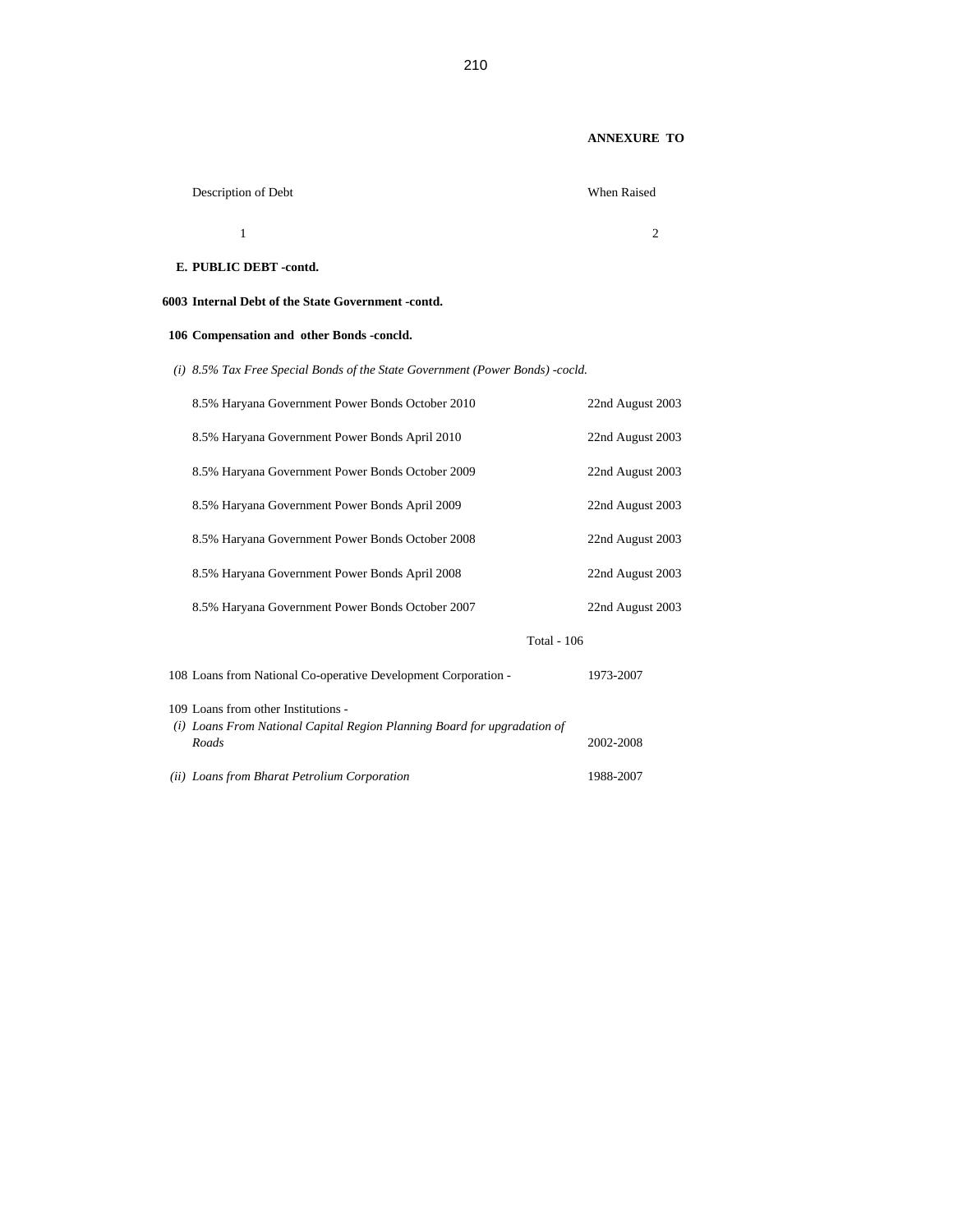| Balance On the | Additions during         | Discharges during    | Balance On the  |
|----------------|--------------------------|----------------------|-----------------|
| 1st April 2007 | the Year                 | the Year             | 31st March 2008 |
| $\overline{3}$ | $\overline{4}$           | $\sqrt{5}$           | 6               |
|                | (In thousands of rupees) |                      |                 |
|                |                          |                      |                 |
|                |                          |                      |                 |
|                |                          |                      |                 |
|                |                          |                      |                 |
|                |                          |                      |                 |
|                |                          |                      |                 |
| 1,01,11,45     | $\ddot{\phantom{a}}$     | $\ddotsc$            | 1,01,11,45      |
| 1,01,11,45     | $\ddotsc$                | $\ddotsc$            | 1,01,11,45      |
|                |                          |                      |                 |
| 1,01,11,45     | $\ldots$                 | $\ddotsc$            | 1,01,11,45      |
| 1,01,11,45     | $\ddotsc$                | $\ddot{\phantom{0}}$ | 1,01,11,45      |
|                |                          |                      |                 |
| 1,01,11,45     | $\ldots$                 | $\ddotsc$            | 1,01,11,45      |
| 1,01,11,45     | $\ddot{\phantom{0}}$     | 1,01,11,45           |                 |
|                |                          |                      |                 |
| 1,01,11,45     | $\ddotsc$                | 1,01,11,45           |                 |
| 18,20,06,10    | $\ddot{\phantom{a}}$     | 2,02,22,90           | 16,17,83,20     |
|                |                          |                      |                 |
| 88,58,24       | $-1,59$ (a)              | 8,42,42              | 80,14,23        |
|                |                          |                      |                 |
|                |                          |                      |                 |
| 2,13,53,21**   | 4,02,57,41               | 29,78,66             | 5,86,31,96      |
| 23,10,00       | $-22,30,00$ (a)          | $\ldots$             | 80,00           |

# **STATEMENT NO. 17 - Contd.**

(a) Please see footnote (a) on page 197.

\*\* Decreased by Rs. one thousand due to rounding.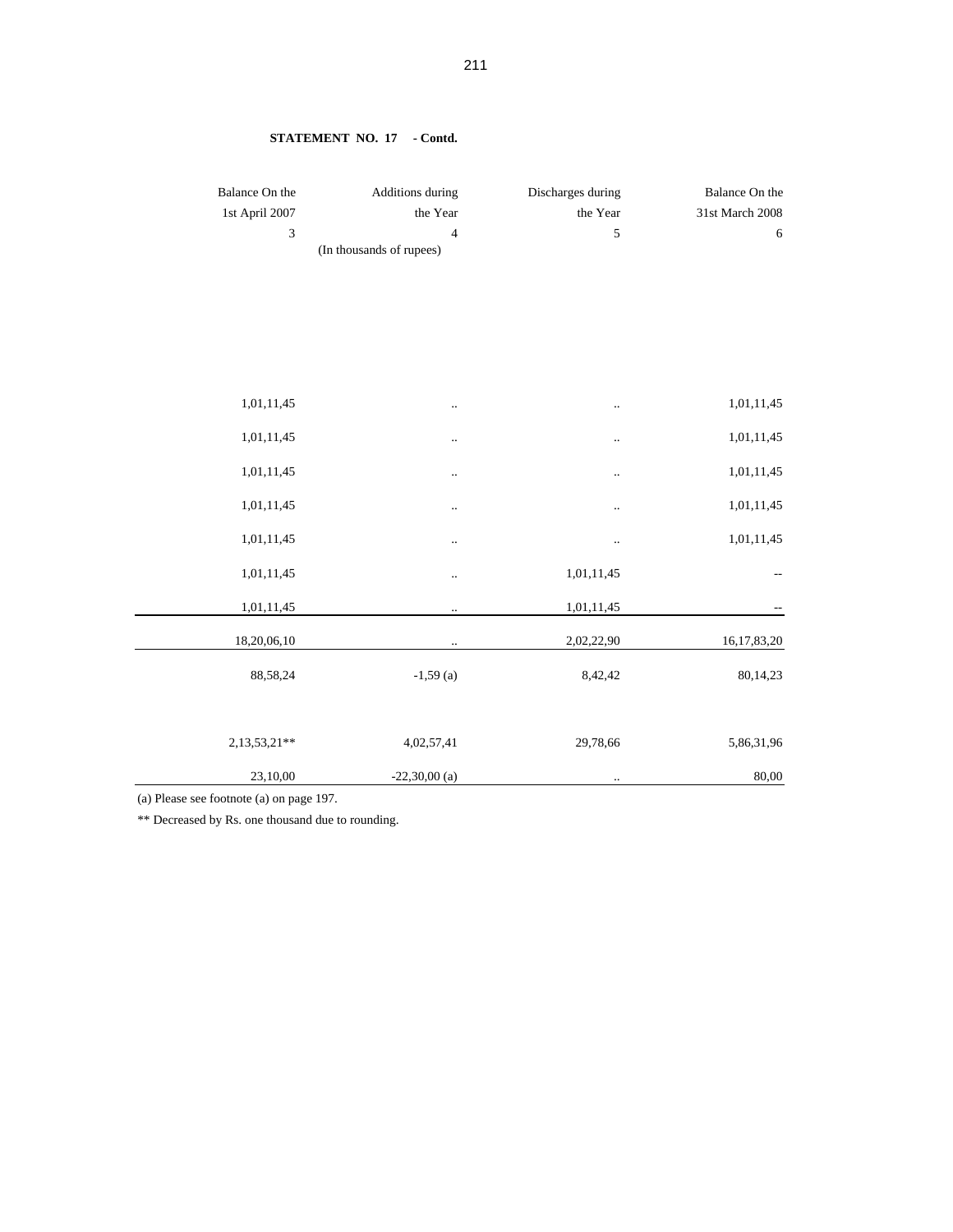**ANNEXURE TO** 

|   | Description of Debt                                                                                                       | <b>When Raised</b> |
|---|---------------------------------------------------------------------------------------------------------------------------|--------------------|
|   | $\mathbf{1}$                                                                                                              | $\overline{c}$     |
| E | <b>Public Debt -contd.</b>                                                                                                |                    |
|   | 6003 Internal Debt of the State Government -concld.                                                                       |                    |
|   | 109 Loans from other Institutions -concld.                                                                                |                    |
|   | (iii) Loans from Warehousing Corporations -                                                                               | 1956-2007          |
|   | <b>Total - 109</b><br>111 Special Securities issued to the National Small Saving Fund of the Central<br>Government        | 2000-2008          |
|   | Total - 6003 Internal Debt of the State Government                                                                        |                    |
|   | 6004 Loans and Advances from the Central Government-                                                                      |                    |
|   | 01 Non-Plan Loans                                                                                                         |                    |
|   | 102 Share of Small Savings Collections                                                                                    |                    |
|   | 201 House Building Advances - (All India Service Officers)                                                                | 1986-2008          |
|   | Expenditure Heads (Revenue Account)-<br>203 Police-Modernisation of Police Force                                          | 1984-2008          |
|   | F-Loans and Advances-                                                                                                     |                    |
|   | 261 General Education-University and Higher Education                                                                     | 1984-1988          |
|   | Total-01 Non-Plan Loans                                                                                                   |                    |
|   | 02 Loans for State/Union Territory Plan Schemes -                                                                         |                    |
|   | 101 Block Loans<br>105 State Plan Loans consolidated in terms of Recommendations of the 12th<br><b>Finance Commission</b> | 1984-2008          |
|   | Total-02 Loans for State/Union Territory Plan Schemes                                                                     |                    |
|   | 03 Loans for Central Plan Schemes -                                                                                       |                    |
|   | Expenditure Heads (Revenue Account)-                                                                                      |                    |
|   | 211 Loans for Central Plan Schemes                                                                                        | 1987-2001          |

Total-03 Loans for Central Plan Schemes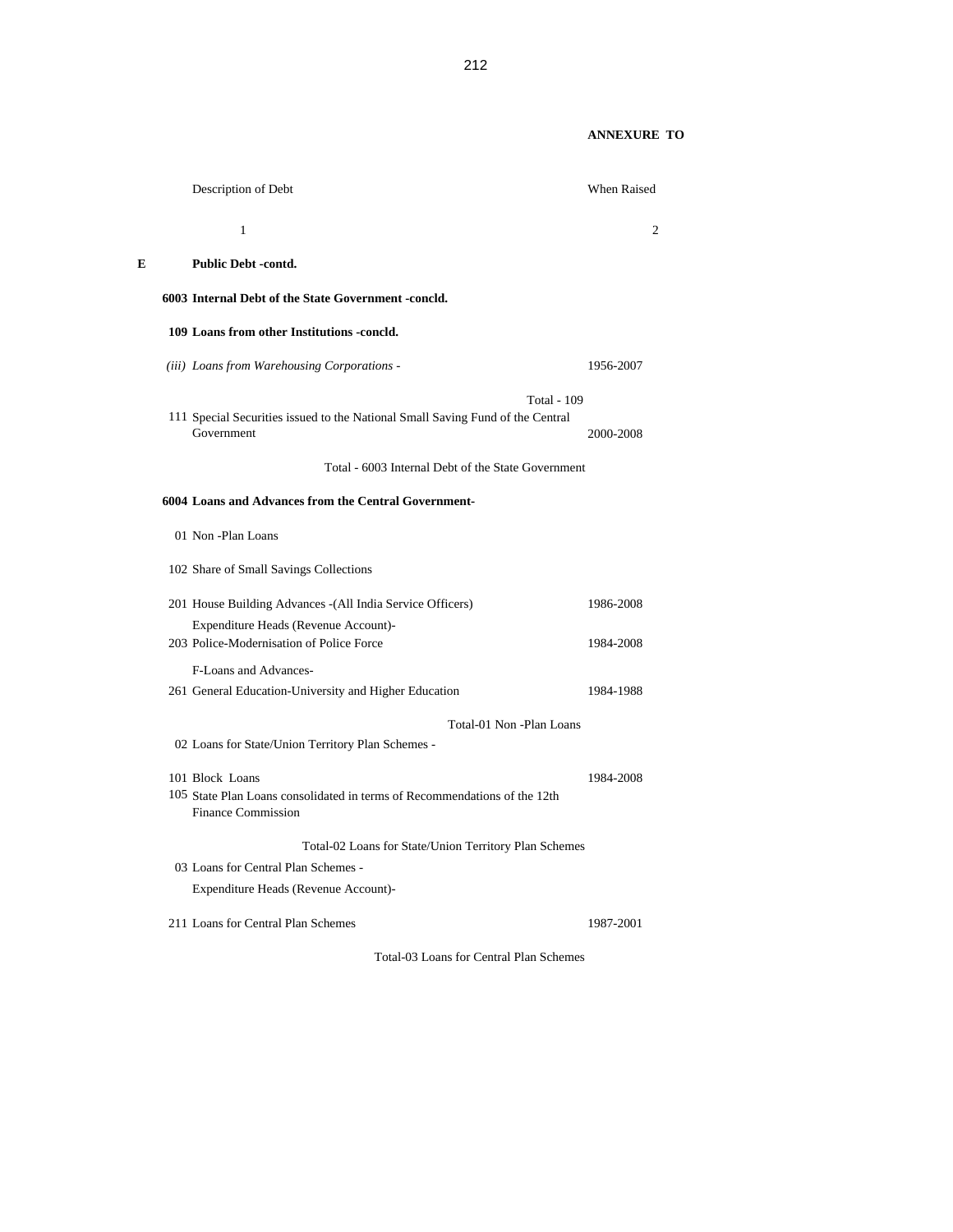| Balance On the<br>31st March 2008<br>$\sqrt{6}$ | Discharges during<br>the Year<br>$\sqrt{5}$ | Additions during<br>the Year<br>$\overline{4}$<br>(In thousands of rupees) | Balance On the<br>1st April 2007<br>$\mathfrak{Z}$ |
|-------------------------------------------------|---------------------------------------------|----------------------------------------------------------------------------|----------------------------------------------------|
|                                                 |                                             |                                                                            |                                                    |
|                                                 |                                             | $-6,50,00(a)$                                                              | 6,50,00                                            |
| 5,87,11,96                                      | 29,78,66                                    | 3,73,77,41                                                                 | 2,43,13,21**                                       |
| 1,05,35,65,85                                   | 1,20,93,90                                  | 1,71,50,00                                                                 | 1,04,85,09,75                                      |
| 1,84,10,79,96                                   | 7,28,17,44                                  | 7,75,74,69                                                                 | 1,83,63,22,71                                      |
|                                                 |                                             |                                                                            |                                                    |
|                                                 | $\ldots$                                    |                                                                            | $\cdot\cdot$                                       |
| 3,78,32                                         | 61,02                                       |                                                                            | 4,39,34                                            |
| 33,85,64                                        | 4,27,70                                     | 3,25,00                                                                    | 34,88,34                                           |
| 40,56                                           | $\ddotsc$                                   | $\ddot{\phantom{a}}$                                                       | 40,56                                              |
| 38,04,52                                        | 4,88,72                                     | 3,25,00                                                                    | 39,68,24                                           |
| 3,47,47,05                                      | 7,72,14                                     | 60,00,30                                                                   | 2,95,18,89*                                        |
| 16,43,26,09                                     | $96,66,05$ (b)                              |                                                                            | 17,39,92,14**                                      |
| 19,90,73,14                                     | 1,04,38,19                                  | 60,00,30                                                                   | 20, 35, 11, 03                                     |
|                                                 |                                             |                                                                            |                                                    |
| 17,19,25                                        | 1,91,04                                     |                                                                            | 19,10,29                                           |
| 17,19,25                                        | 1,91,04                                     |                                                                            | 19,10,29                                           |

#### **STATEMENT NO. 17 - Contd.**

(a) Please see footnote (a) on page 197.

(b) Please see footnote (b) on page 197.

\* Increased/\*\*Decreased by Rs. 1 thousand due to rounding.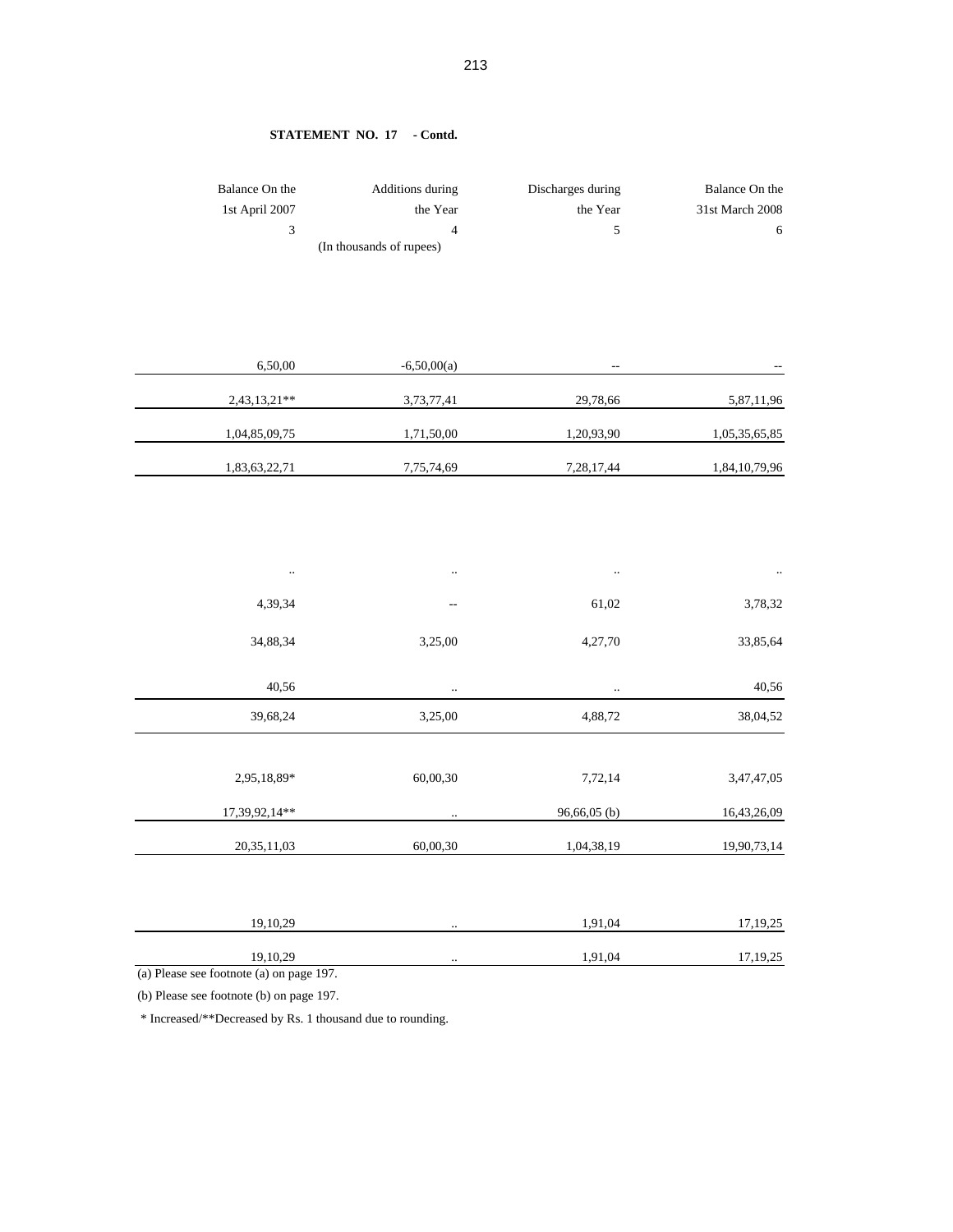## Description of Debt When Raised

|   | 1                                                                                                              |           | $\overline{2}$ |
|---|----------------------------------------------------------------------------------------------------------------|-----------|----------------|
| E | <b>Public Debt -concld.</b>                                                                                    |           |                |
|   | 6004 Loans and Advances from the Central Government -concld.                                                   |           |                |
|   | 04 Loans for Centrally Sponsored Plan Schemes -                                                                |           |                |
|   | Expenditure Heads (Revenue Account)-                                                                           |           |                |
|   | 209 Crop Husbandry-Other Loans                                                                                 | 2001-2008 |                |
|   | 210 Crop Husbandry-Commercial Crops                                                                            | 1992-2007 |                |
|   | 211 Soil and Water Conservation-Soil Conservation                                                              | 1987-2007 |                |
|   | 231 Roads of Inter state or Economic Importance- Road Works                                                    | 1984-1990 |                |
|   | Expenditure Heads (Capital Account)-                                                                           |           |                |
|   | 242 Capital Outlay on Village and Small Industries-Handloom Industries                                         | 1994-1999 |                |
|   | F-Loans and Advances-                                                                                          |           |                |
|   | Integrated Development of Small and Medium Towns(Loans for Urban<br>265<br>Development)- Loans to Local Bodies | 1985-1990 |                |
|   | 281 Loans for Cooperation-Loans to Credit Cooperatives                                                         | 1984-1998 |                |
|   | 282 Loans for other Cooperation-Loans to other Cooperatives                                                    | 1991-1992 |                |
|   | 285 Loans for Power Projects-Transmission and Distribution                                                     | 1986-1990 |                |
|   | Total-04 Loans for Centrally Sponsored Plan Schemes                                                            |           |                |
|   | 07 Pre-1984-85 Loans -                                                                                         |           |                |

102 National Loan Scholarship Scheme 1966-1984

Total-07 Pre-1984-85 Loans

Total - 6004 Loans and Advances from the Central Government

Total -E. Public Debt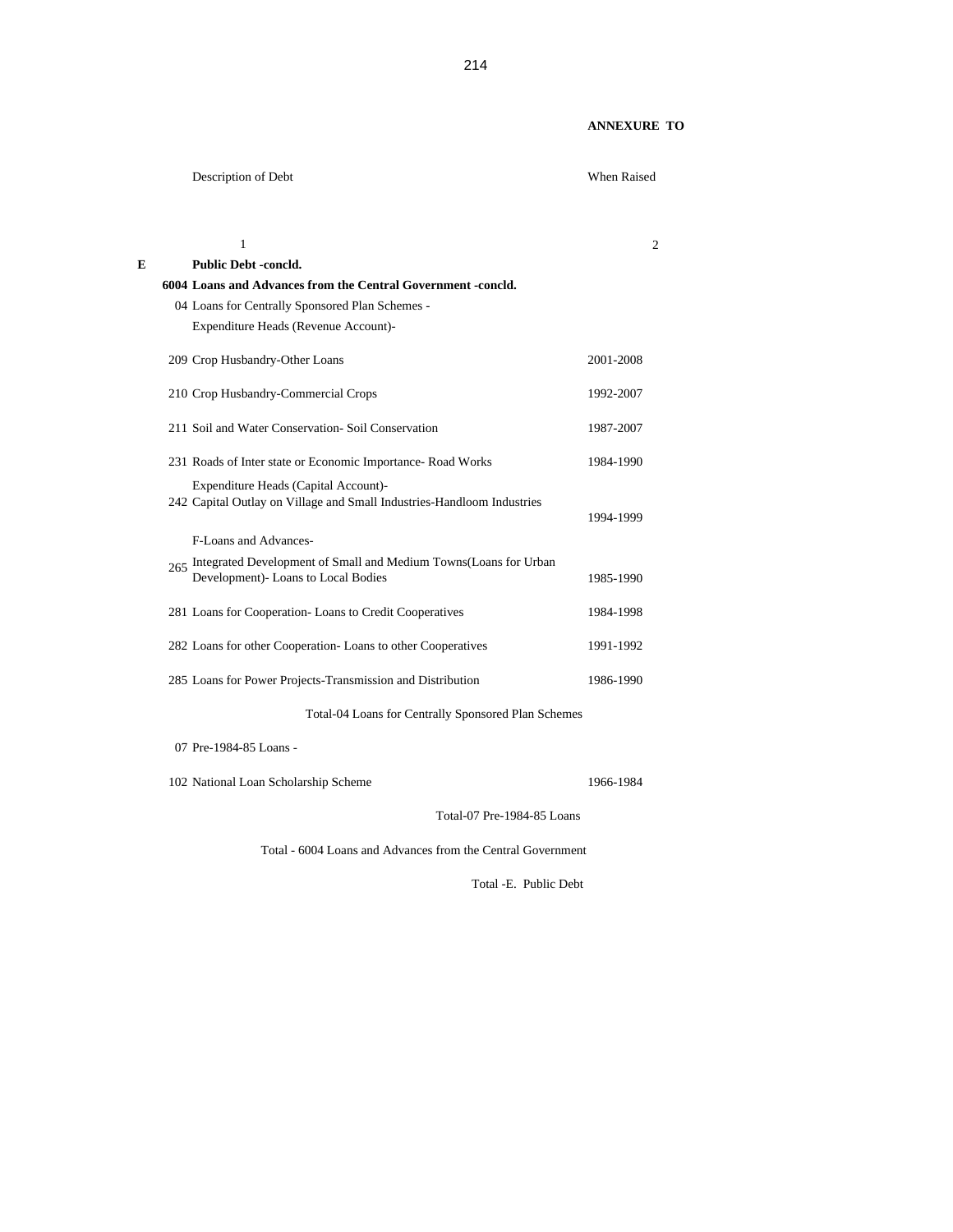| Balance On the                                                                | Additions during                           | Discharges during | Balance On the    |
|-------------------------------------------------------------------------------|--------------------------------------------|-------------------|-------------------|
| 1st April 2007                                                                | the Year                                   | the Year          | 31st March 2008   |
| 3                                                                             | $\overline{4}$<br>(In thousands of rupees) | 5                 | $\sqrt{6}$        |
|                                                                               |                                            |                   |                   |
| 18,53,90                                                                      | 4,50,00                                    | 75,53             | 22, 28, 37        |
| 4,33,00                                                                       |                                            | 9,00              | 4,24,00           |
| 2,61,86                                                                       | $\ddot{\phantom{a}}$                       | 26,83             | 2,35,03           |
| 6,36                                                                          |                                            | 1,52              | 4,84              |
| $30*$                                                                         |                                            | 19                | $11\,$            |
| $77,15*$                                                                      |                                            | 12,52             | 64,63             |
| 1,77,32**                                                                     |                                            | 16,60             | 1,60,72           |
| 6,60                                                                          |                                            | $\ddotsc$         | 6,60              |
| 82,72                                                                         |                                            | 14,18             | 68,54             |
| 28,99,21*                                                                     | 4,50,00                                    | 1,56,37           | 31,92,84          |
| 43,26                                                                         |                                            |                   | 43,26             |
| 43,26                                                                         |                                            |                   | 43,26             |
| 21,23,32,03*                                                                  | 67,75,30                                   | 1,12,74,32        | 20,78,33,01       |
| 2,04,86,54,74*<br>*Increased/**decreased by Rs. One thousand due to rounding. | 8,43,49,99                                 | 8,40,91,76        | 2,04,89,12,97 (a) |

## **STATEMENT NO. 17 - Concld.**

(a) Please see footnote (a) on page 199.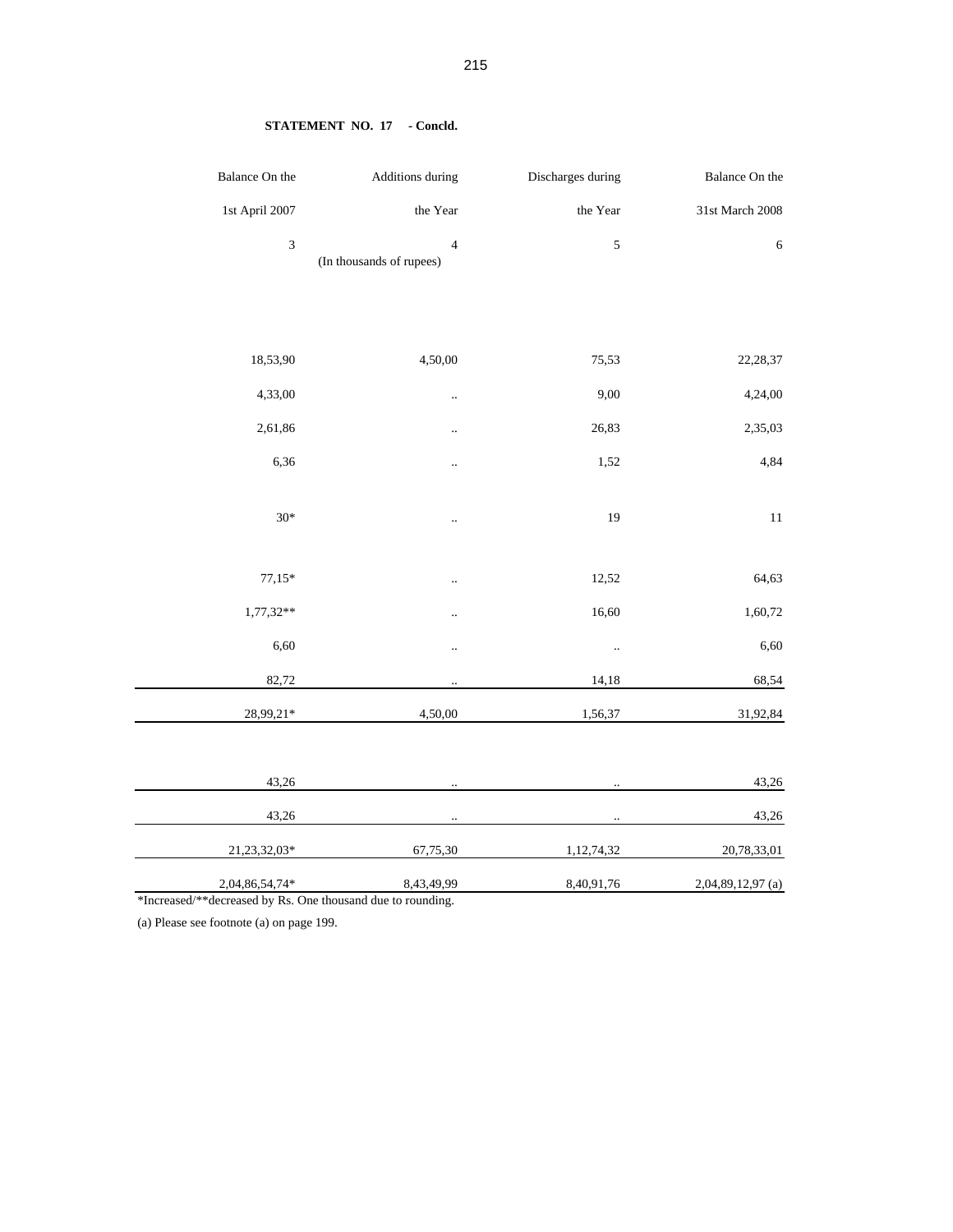## **STATEMENT NO. 18 - DETAILED STATEMENT OF**

| Head of Account                                                  | Balance on the<br>1st April 2007 |
|------------------------------------------------------------------|----------------------------------|
| $\mathbf{1}$                                                     | $\sqrt{2}$                       |
| F. LOANS AND ADVANCES -<br><b>Loans for Social Services -</b>    |                                  |
| Loans for Education, Sports, Art and Culture -                   |                                  |
| 6202 Loans for Education, Sports, Art and Culture -              |                                  |
| 02 Technical Education -                                         |                                  |
| 104 Polytechnics -                                               |                                  |
| Other Loans with balance not exceeding Rs. 25 lakhs in each case | $2,17*$                          |
| Total -104 Polytechnics                                          | $2,17*$                          |
| 105 Engineering/Technical colleges and Institutes -              |                                  |
| Other Loans with balance not exceeding Rs. 25 lakhs in each case | 1,88**                           |
| Total -105 Engineering/Technical colleges and Institutes         | 1,88**                           |
| 800 Other Loans-                                                 |                                  |
| Other Loans with balance not exceeding Rs. 25 lakhs in each case | 6,40                             |
| Total -800-Other Loans                                           | 6,40                             |
| Total -02 Technical Education                                    | 10,45                            |
| Total -6202 Loans for Education, Sports, Art and Culture         | 10,45                            |
| Total -Loans for Education, Sports, Art and Culture              | 10,45                            |

\*Increased/\*\*decreased by Rs. One thousand due to rounding.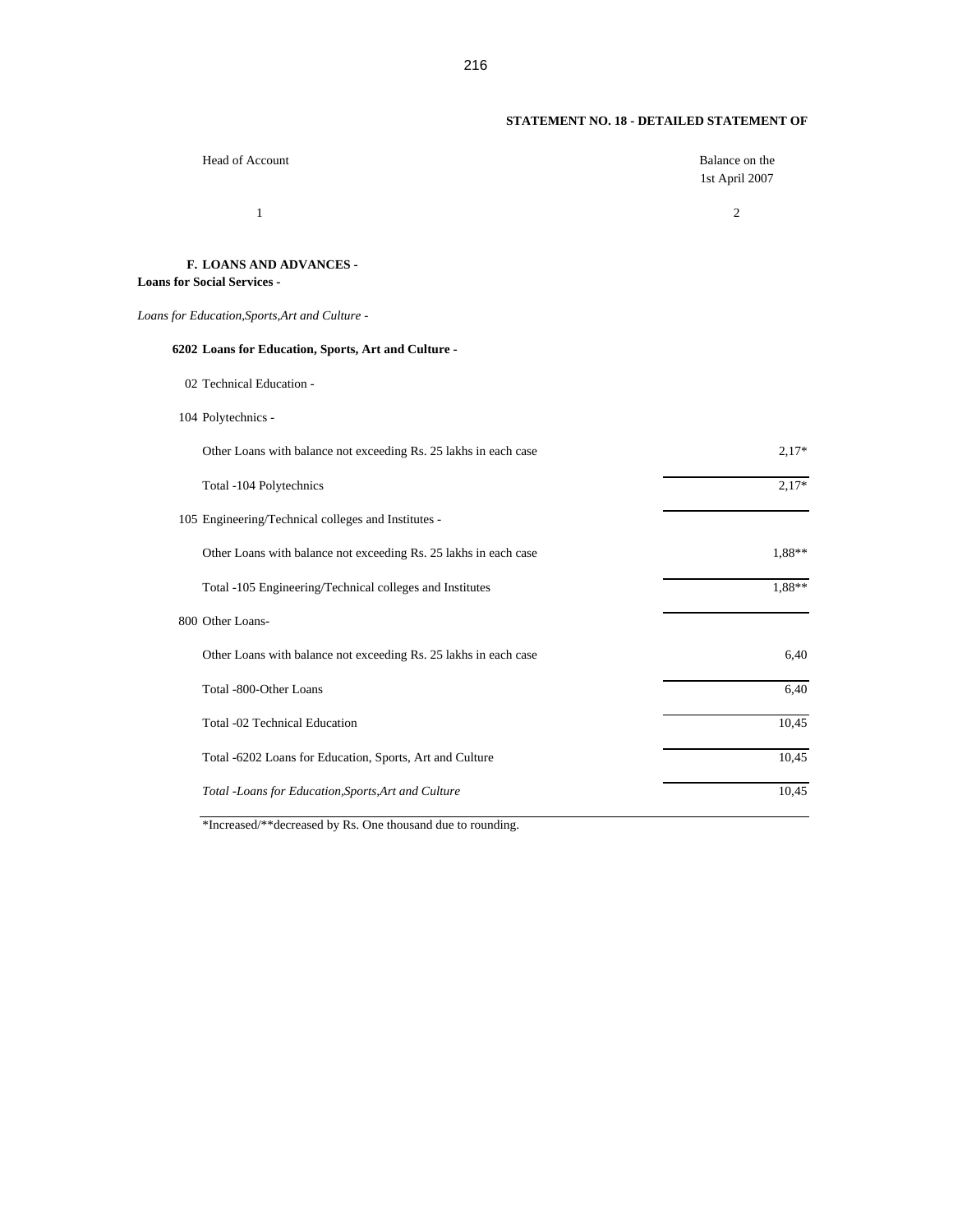| Advanced during<br>the year |                      | Total                    | Repaid during<br>the year | Balance on the<br>31st March 2008 | Interest received<br>and credited to<br>Revenue |
|-----------------------------|----------------------|--------------------------|---------------------------|-----------------------------------|-------------------------------------------------|
| $\overline{3}$              |                      | $\overline{4}$           | $\sqrt{5}$                | $\sqrt{6}$                        | $\boldsymbol{7}$                                |
|                             |                      | (In thousands of rupees) |                           |                                   |                                                 |
|                             |                      |                          |                           |                                   |                                                 |
|                             |                      |                          |                           |                                   |                                                 |
|                             |                      |                          |                           |                                   |                                                 |
|                             |                      |                          |                           |                                   |                                                 |
|                             |                      |                          |                           |                                   |                                                 |
|                             |                      |                          |                           |                                   |                                                 |
|                             |                      |                          |                           |                                   |                                                 |
|                             |                      |                          |                           |                                   |                                                 |
|                             | $\cdot$ .            | 2,17                     |                           | 2,17                              |                                                 |
|                             | $\ddotsc$            | 2,17                     | $\overline{a}$            | 2,17                              | $\ldots$                                        |
|                             |                      |                          |                           |                                   |                                                 |
|                             |                      |                          |                           |                                   |                                                 |
|                             | $\ddot{\phantom{a}}$ | 1,88                     |                           | 1,88                              | $\ddotsc$                                       |
|                             |                      | 1,88                     | $\ddot{\phantom{0}}$      | 1,88                              |                                                 |
|                             | $\ldots$             |                          |                           |                                   | $\ldots$                                        |
|                             |                      |                          |                           |                                   |                                                 |
|                             | $\ddot{\phantom{a}}$ | 6,40                     | 2,93                      | 3,47                              | $12\,$                                          |
|                             |                      | 6,40                     |                           | 3,47                              | $\overline{12}$                                 |
|                             | $\ddot{\phantom{a}}$ |                          | 2,93                      |                                   |                                                 |
|                             | $\ddotsc$            | 10,45                    | 2,93                      | 7,52                              | 12                                              |
|                             | $\ddotsc$            | 10,45                    | 2,93                      | 7,52                              | 12                                              |
|                             |                      |                          |                           |                                   |                                                 |
|                             | $\ddotsc$            | 10,45                    | 2,93                      | 7,52                              | $\overline{12}$                                 |

## **LOANS AND ADVANCES MADE BY GOVERNMENT**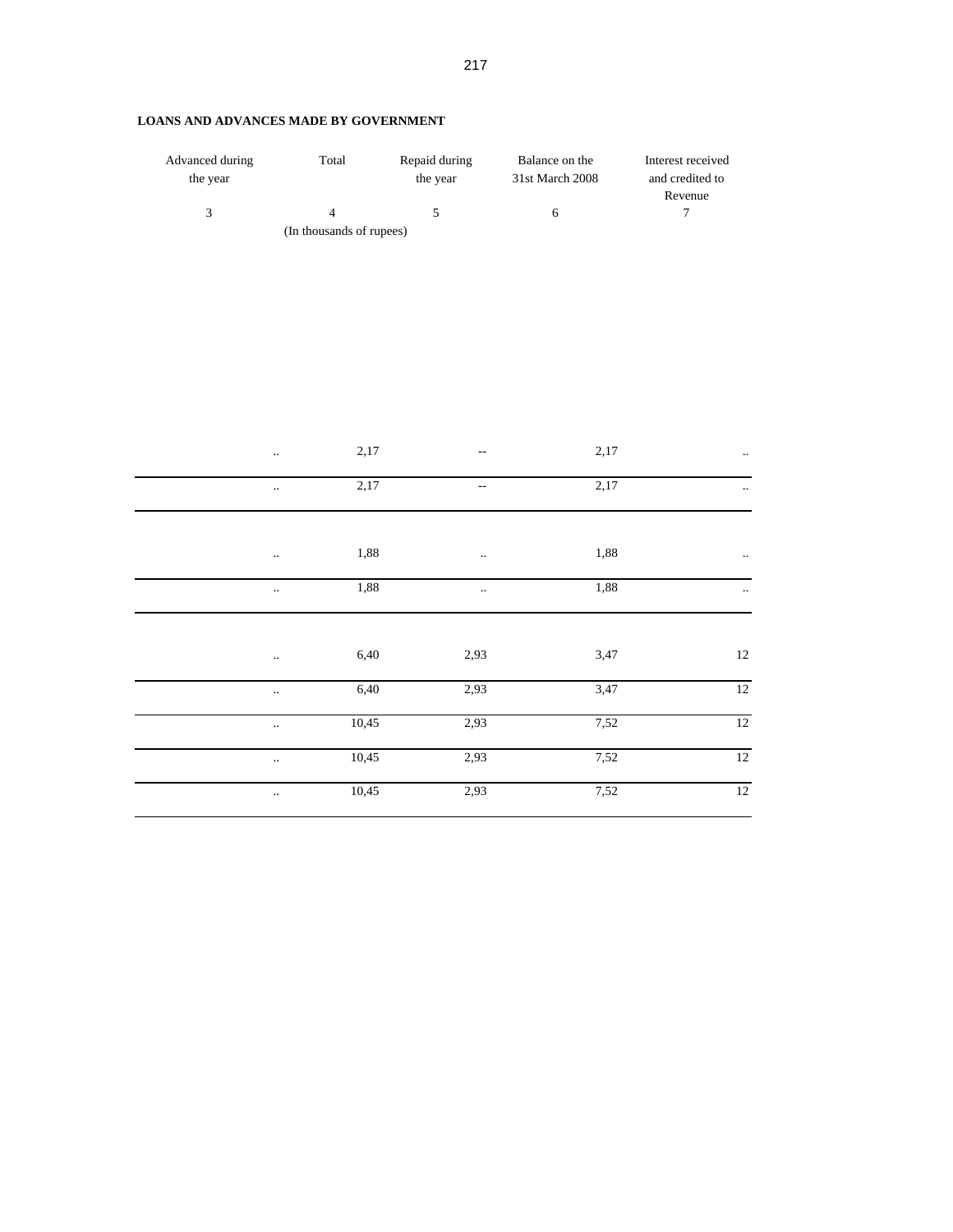|                                                                     | <b>STATEMENT</b> |
|---------------------------------------------------------------------|------------------|
| Head of Account                                                     | Balance on the   |
|                                                                     | 1st April 2007   |
| $\mathbf{1}$                                                        | $\mathfrak{2}$   |
| F. LOANS AND ADVANCES -contd.                                       |                  |
| (b) Loans for Social Services -contd.                               |                  |
| Loans for Water Supply, Sanitation, Housing and Urban Development - |                  |
| 6215 Loans for Water Supply and Sanitation -                        |                  |
| 01 Water Supply -                                                   |                  |
| 191 Loans to Municipal Corporations -                               |                  |
| Loans for National Water Supply Scheme                              | 44,90            |
| 192 Loans to Municipalities/Municipal Councils -                    |                  |
| Loans for National Water Supply Scheme                              | 53,06,29         |
| Total -01 Water Supply                                              | 53,51,19         |
| 02 Sewerage and Sanitation -                                        |                  |
| 191 Loans to Municipal Corporations -                               |                  |
| Loans for Sewerage and Sanitation Scheme                            | 40,66            |
| 192 Loans to Municipalities/Municipal Councils -                    |                  |
| Loans for Sewerage and Sanitation Scheme                            | 24,57,52         |
| Total -02 Sewerage and Sanitation                                   | 24,98,18         |
| Total -6215 Loans for Water Supply and Sanitation                   | 78,49,37         |
| 6216 Loans for Housing -                                            |                  |
| 02 Urban Housing -                                                  |                  |
| 201 Loans to Housing Boards -                                       |                  |
| Loans to Housing Board Haryana                                      | 1,13,89          |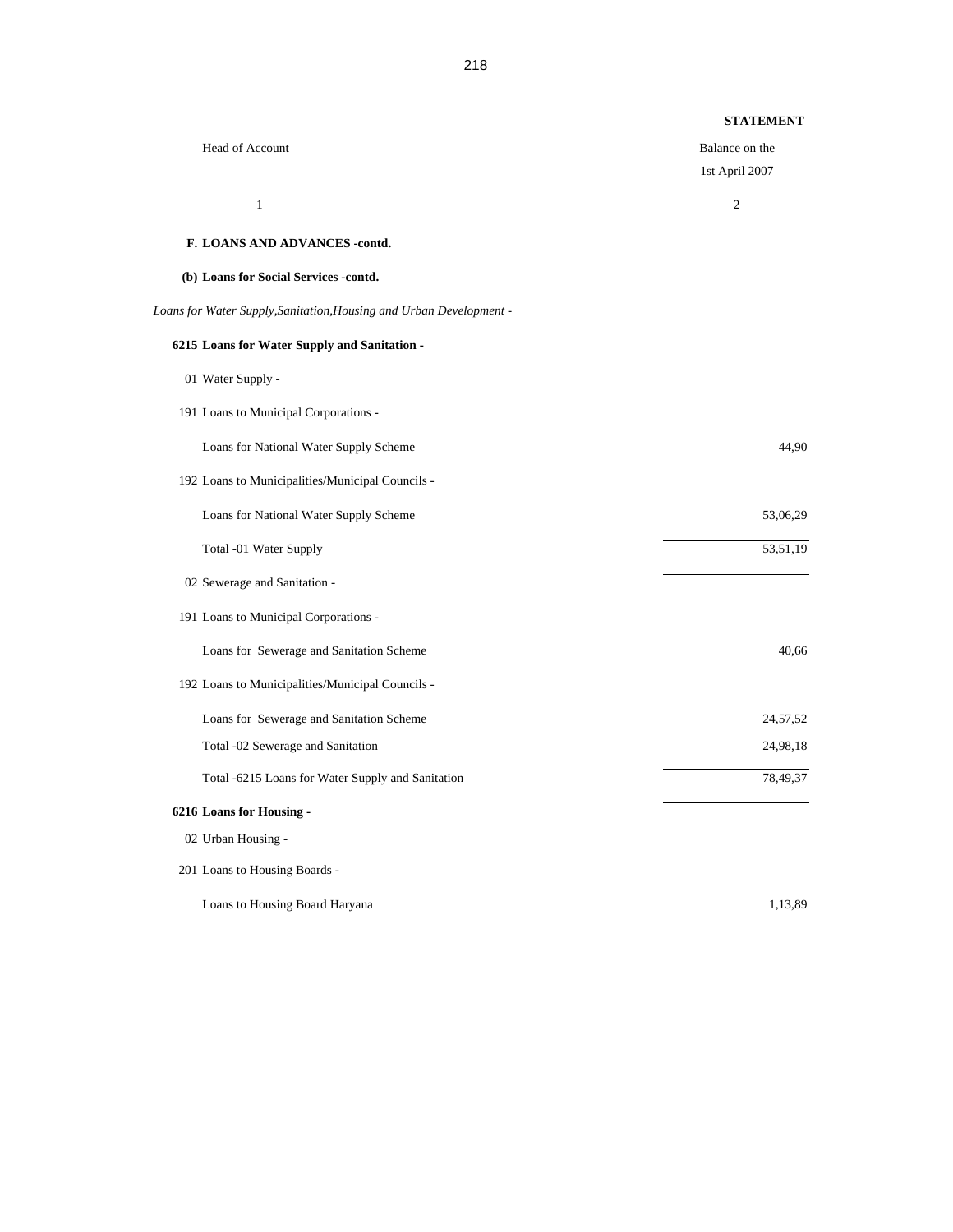| Advanced during<br>the year |                      | Total                    | Repaid during<br>the year | Balance on the<br>31st March 2008 | Interest received<br>and credited to |
|-----------------------------|----------------------|--------------------------|---------------------------|-----------------------------------|--------------------------------------|
| $\mathfrak{Z}$              |                      | $\overline{4}$           | 5                         | $\sqrt{6}$                        | Revenue<br>$\boldsymbol{7}$          |
|                             |                      | (In thousands of rupees) |                           |                                   |                                      |
|                             |                      |                          |                           |                                   |                                      |
|                             |                      |                          |                           |                                   |                                      |
|                             |                      |                          |                           |                                   |                                      |
|                             |                      |                          |                           |                                   |                                      |
|                             |                      |                          |                           |                                   |                                      |
|                             | .,                   | 44,90                    | 3,97                      | 40,93                             | 55                                   |
|                             |                      |                          |                           |                                   |                                      |
|                             | $\cdot$ .            | 53,06,29                 | $16\,$                    | 53,06,13                          | $\ddot{\phantom{0}}$                 |
|                             | $\ddot{\phantom{a}}$ | 53,51,19                 | 4,13                      | 53,47,06                          | $\overline{55}$                      |
|                             |                      |                          |                           |                                   | $\ldots$                             |
|                             |                      |                          |                           |                                   |                                      |
|                             |                      | 40,66                    | $\ldots$                  | 40,66                             | .,                                   |
|                             |                      |                          |                           |                                   | $\ddot{\phantom{a}}$                 |
|                             |                      | 24,57,52                 | $\ddotsc$                 | 24,57,52                          | .,                                   |
|                             |                      | 24,98,18                 | $\ldots$                  | 24,98,18                          | .,                                   |
|                             | .,                   | 78,49,37                 | 4,13                      | 78,45,24                          | $\overline{55}$                      |
|                             |                      |                          |                           |                                   | $\ldots$                             |
|                             |                      |                          |                           |                                   |                                      |
|                             |                      |                          |                           |                                   | $\cdot$ .                            |
|                             | $\ldots$             | 1,13,89                  | 40,90                     | 72,99                             | 11,96                                |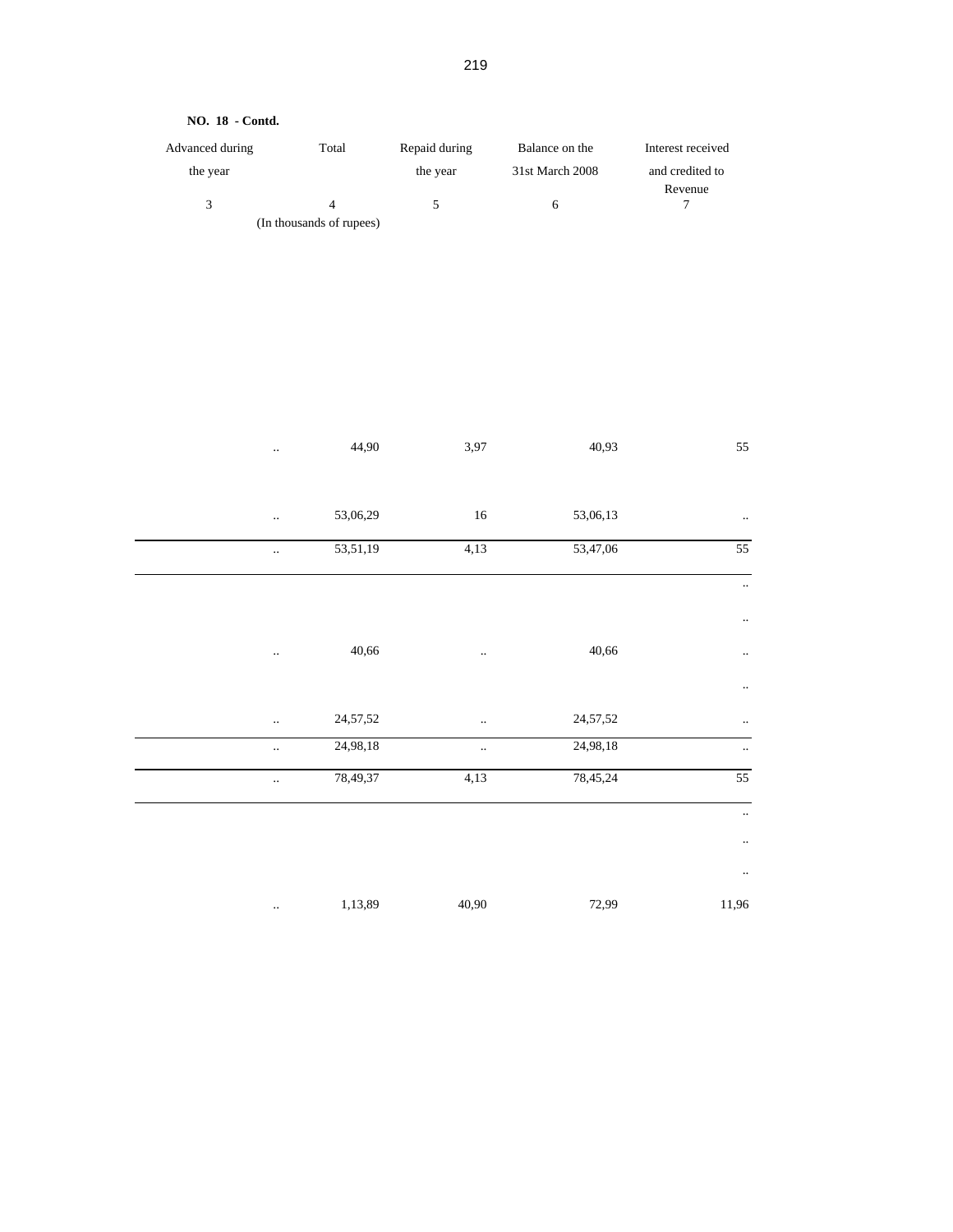| Head of Account                                                                      | <b>STATEMENT</b><br>Balance on the<br>1st April 2007 |
|--------------------------------------------------------------------------------------|------------------------------------------------------|
| 1                                                                                    | 2                                                    |
| F. LOANS AND ADVANCES -contd.                                                        |                                                      |
| (b) Loans for Social Services -contd.                                                |                                                      |
| Loans for Water Supply, Sanitation, Housing and Urban Development -contd.            |                                                      |
| 6216 Loans for Housing -concld.                                                      |                                                      |
| 02 Urban Housing - concld.                                                           |                                                      |
| 800 Other Loans -                                                                    |                                                      |
| (i) Loans under Middle Income Group Housing Scheme                                   | $6,15,99**$                                          |
| (ii) Loans under Low Income Group Housing Scheme                                     | 30,73,81*                                            |
| (iii) Other Loans with balance not exceeding Rs. 25 lakhs in each case               | 1,49                                                 |
|                                                                                      |                                                      |
| Total -800 Other Loans                                                               | 36,91,29                                             |
| Total -02 Urban Housing                                                              | 38,05,18                                             |
| 03 Rural Housing -                                                                   |                                                      |
| 201 Loans to Housing Boards -                                                        |                                                      |
| Loans to Housing Board Haryana (Rural Housing Scheme)                                | 76,11                                                |
| Total -201 Loans to Housing Boards                                                   | 76,11                                                |
| 800 Other Loans -                                                                    |                                                      |
| (i) Loans for Rural Housing Scheme                                                   | 23,25,03                                             |
| (Loans under Low Income Group Housing Scheme)                                        |                                                      |
| (ii) Other Loans with balance not exceeding Rs. 25 lakhs in each case                | 8                                                    |
| Total -800 Other Loans                                                               | 23, 25, 11                                           |
| Total -03 Rural Housing                                                              | 24,01,22                                             |
| 80 General -                                                                         |                                                      |
| 195 Loans to Housing Co-operatives -                                                 |                                                      |
| Loans to members belonging to weaker sections of Co-Operative House Building Society | 28,95                                                |
| at subsidised rate of interest<br>Total -80 General                                  | 28,95                                                |
| Total -6216 Loans for Housing                                                        | 62, 35, 35                                           |

\*Increased/\*\*decreased by Rs. One thousand due to rounding.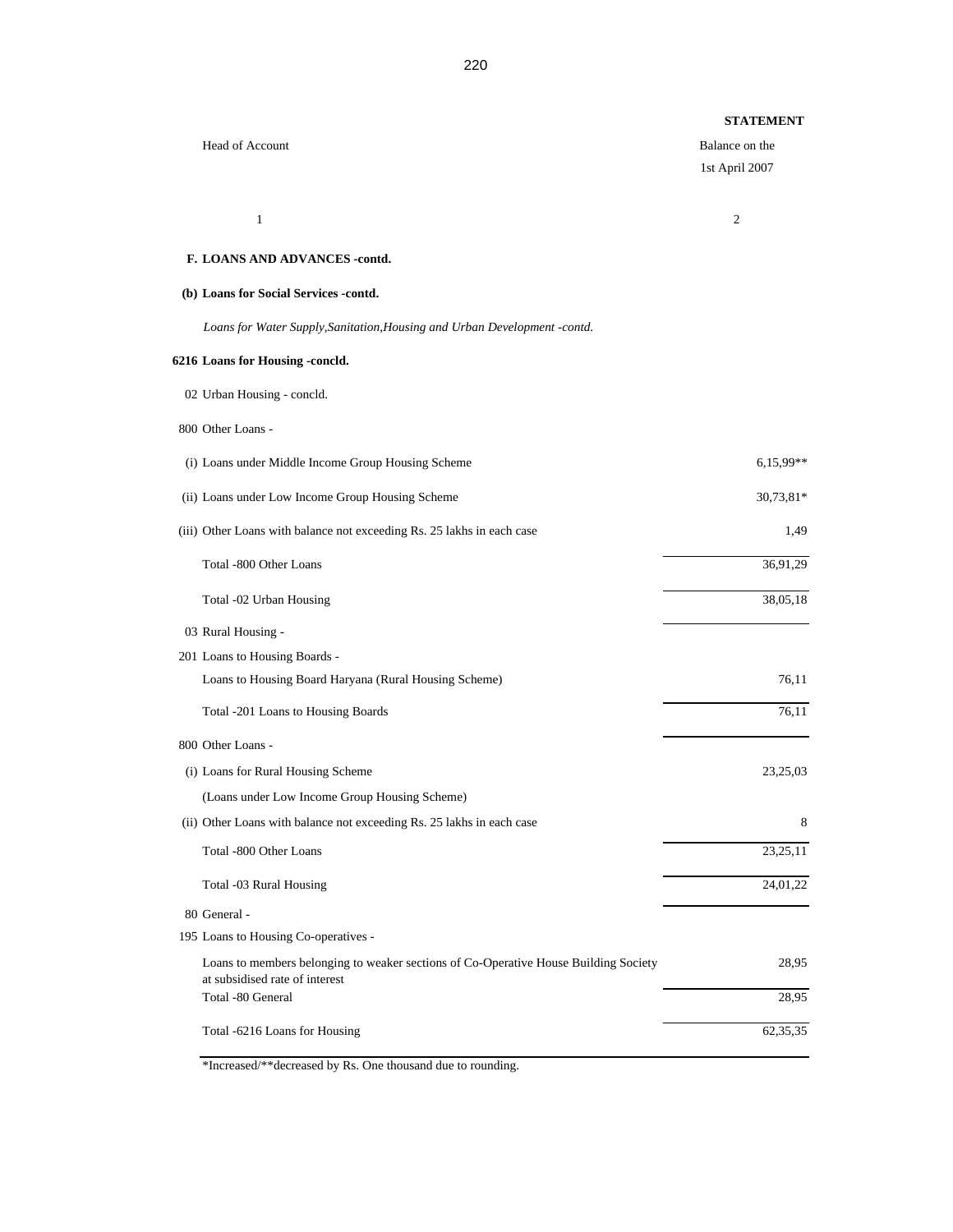| Advanced during<br>the year | $\operatorname{\mathsf{Total}}$                     | Repaid during<br>the year | Balance on the<br>31st March 2008 | Interest received<br>and credited to |
|-----------------------------|-----------------------------------------------------|---------------------------|-----------------------------------|--------------------------------------|
| $\sqrt{3}$                  | $\overline{\mathbf{4}}$<br>(In thousands of rupees) | $\sqrt{5}$                | $\sqrt{6}$                        | Revenue<br>$\sqrt{ }$                |
|                             |                                                     |                           |                                   |                                      |
|                             |                                                     |                           |                                   |                                      |
|                             | 6,15,99<br>                                         | 1,36,79                   | 4,79,20                           | 56,77                                |
|                             | 30,73,81<br>$\ddot{\phantom{a}}$                    | 2,90,93                   | 27,82,88                          | 3,18                                 |
|                             | 1,49<br>                                            | $\ddotsc$                 | 1,49                              | 89,72                                |
|                             | 36,91,29<br>.,                                      | 4,27,72                   | 32,63,57                          | 1,49,67                              |
|                             | 38,05,18<br>$\ddotsc$                               | 4,68,62                   | 33,36,56                          | 1,61,63                              |
|                             | 76,11<br>                                           |                           | 76,11                             | 2,15                                 |
|                             | 76,11<br>$\ddotsc$                                  | $\ddotsc$                 | 76,11                             | 2,15                                 |
|                             | 23,25,03<br>                                        | 12,36                     | 23,12,67                          | 1,29                                 |
|                             | $\,$ $\,$<br>$\ddot{\phantom{0}}$                   | $\cdot\cdot$              | 8                                 | $\cdot\cdot$                         |
|                             | 23,25,11<br>.,                                      | 12,36                     | 23, 12, 75                        | 1,29                                 |
|                             | 24,01,22<br>.,                                      | 12,36                     | 23,88,86                          | 1,29                                 |
|                             | 28,95<br>$\ldots$                                   | 39                        | 28,56                             |                                      |
|                             | 28,95<br>                                           | 39                        | 28,56                             | $\ldots$                             |
|                             | 62,35,35<br>$\ddot{\phantom{a}}$                    | 4,81,37                   | 57,53,98                          | 1,65,07                              |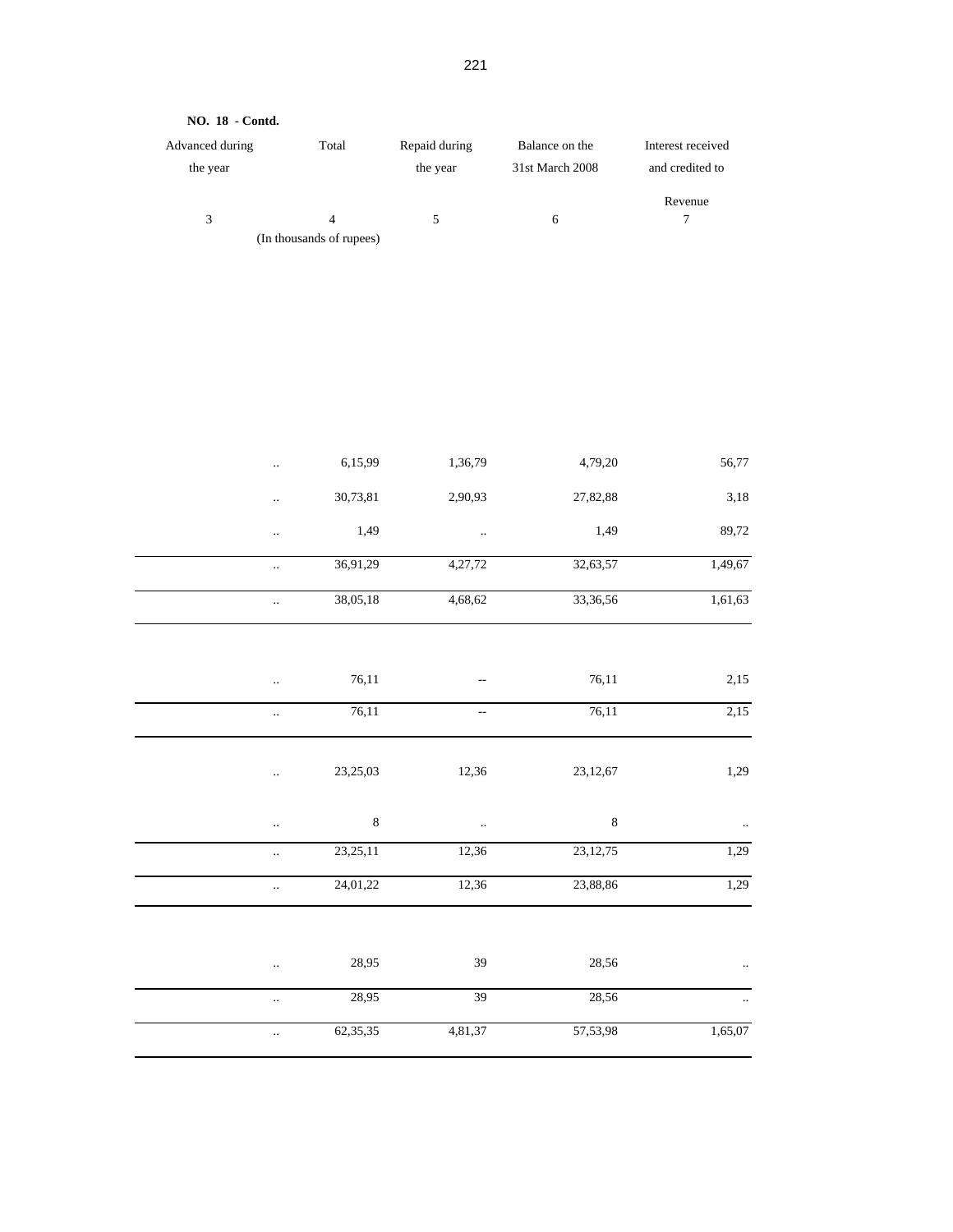| Head of Account                                                                                               | <b>STATEMENT</b><br>Balance on the<br>1st April 2007 |
|---------------------------------------------------------------------------------------------------------------|------------------------------------------------------|
| 1                                                                                                             | 2                                                    |
| F. LOANS AND ADVANCES -contd.                                                                                 |                                                      |
| (b) Loans for Social Services -contd.                                                                         |                                                      |
| Loans for Water Supply, Sanitation, Housing and Urban Development -concld.                                    |                                                      |
| 6217 Loans for Urban Development -                                                                            |                                                      |
| 03 Integrated Development of Small and Medium Towns -                                                         |                                                      |
| 190 Loans to Public Sector and other undertakings-                                                            |                                                      |
| Loans to Haryana Urban Development Authority                                                                  | 1,80,69*                                             |
| 192 Loans to Municipalities/Municipal Councils-                                                               |                                                      |
| Adhoc Revenue Schemes of Municipals Committees/Local Bodies                                                   | 25,78**                                              |
| Loans to Improvement Trusts                                                                                   | 25,30                                                |
| Total-192 Loans to Municipalities/Municipal Councils                                                          | 51,08**                                              |
| Total -03 Integrated Development of Small and Medium Towns                                                    | 2,31,77                                              |
| 60 Other Urban Development Schemes -                                                                          |                                                      |
| 192 Loans to Municipalities/Municipal Councils-                                                               |                                                      |
| Loans to Municipalities/Municipal Councils                                                                    | 7,28,80                                              |
| Total-192 Loans to Municipalities/Municipal Councils                                                          | 7,28,80                                              |
| 800 Other Loans -                                                                                             |                                                      |
| Loans for Municipal Corporation Faridabad for Construction of dwelling units for released<br>bonded labourers | 49,20                                                |
| Total -60 Other Urban Development Schemes                                                                     | 7,78,00                                              |
| Total -6217 Loans for Urban Development                                                                       | 10,09,77                                             |
| Total -Loans for Water Supply, Sanitation, Housing and Urban Development                                      | 1,50,94,49                                           |

\*Increased/\*\*decreased by Rs. One thousand due to rounding.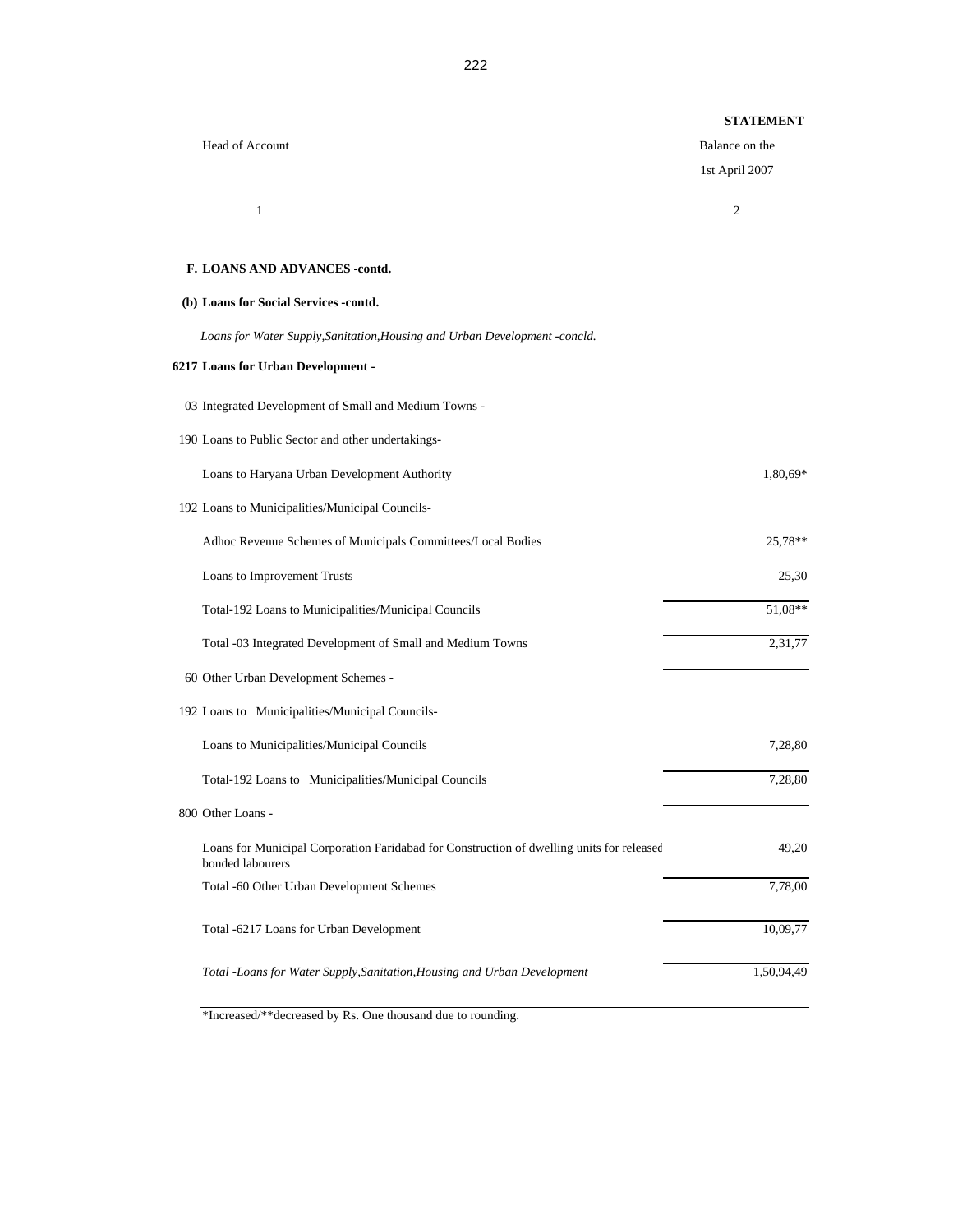| <b>NO. 18 - Contd.</b> |                          |               |                 |                   |
|------------------------|--------------------------|---------------|-----------------|-------------------|
| Advanced during        | Total                    | Repaid during | Balance on the  | Interest received |
| the year               |                          | the year      | 31st March 2008 | and credited to   |
|                        |                          |               |                 | Revenue           |
| 3                      | 4                        | 5             | 6               | 7                 |
|                        | (In thousands of rupees) |               |                 |                   |

| $\cdot\cdot$ | 1,80,69 | $\sim$ $\sim$ | 1,80,69 | 2         |
|--------------|---------|---------------|---------|-----------|
|              |         |               |         | $\ldots$  |
| $\cdot$ .    | 25,78   | 15,71         | 10,07   | $\cdot$ . |
| $\cdot$ .    | 25,30   | $\cdot\cdot$  | 25,30   | $\ldots$  |
| $\cdots$     | 51,08   | 15,71         | 35,37   | $\cdot$ . |
| $\cdot\cdot$ | 2,31,77 | 15,71         | 2,16,06 | 2         |

| $\cdot$ . | 7,28,80    |              | 7,28,80    | $\cdot$ .   |
|-----------|------------|--------------|------------|-------------|
| $\cdot$ . | 7,28,80    | $\cdot\cdot$ | 7,28,80    | $\bullet$ . |
| $\ddotsc$ | 49,20      |              | 49,20      | $\cdot$ .   |
| $\cdot$ . | 7,78,00    |              | 7,78,00    | $\cdot$ .   |
| $\cdot$ . | 10,09,77   | 15,71        | 9,94,06    | 2           |
| $\cdot$ . | 1,50,94,49 | 5,01,21      | 1,45,93,28 | 1,65,64     |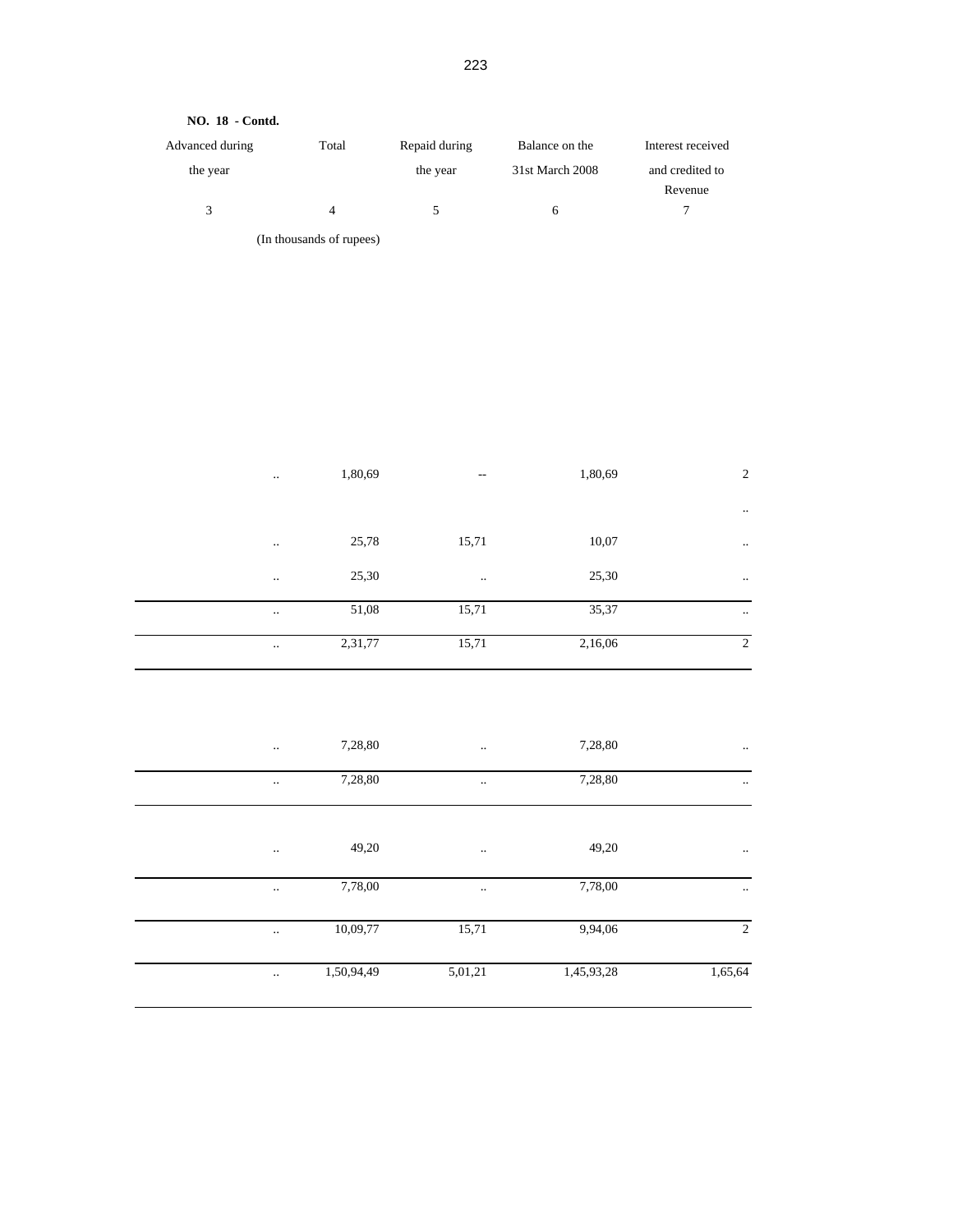## **STATEMENT**

| Head of Account                                                                                                         | Balance on the<br>1st April 2007 |
|-------------------------------------------------------------------------------------------------------------------------|----------------------------------|
| $\mathbf{1}$                                                                                                            | $\overline{2}$                   |
| F. LOANS AND ADVANCES -contd.                                                                                           |                                  |
| (b) Loans for Social Services -contd.                                                                                   |                                  |
| Loans for Welfare of Scheduled Castes, Scheduled Tribes and Other Backward Classes -                                    |                                  |
| 6225 Loans for Welfare of Scheduled Castes, Scheduled Tribes and other Backward<br>Classes -                            |                                  |
| 01 Welfare of Scheduled Castes -                                                                                        |                                  |
| 190 Loans to Public Sector and other Undertakings -                                                                     |                                  |
| Loans to Haryana Scheduled Caste Finance and Development Corporation                                                    | 73.33**                          |
| 800 Other Loans -                                                                                                       |                                  |
| (i) Interest free Loans to deserving persons of Scheduled Castes, Scheduled Tribes and other<br><b>Backward Classes</b> | 84,26                            |
| (ii) Loans to Harijans for purchase of Evacue Land                                                                      | 68,65                            |
| (iii) Loans to Harijans for Starting Buisness/Trade                                                                     | 48,84                            |
| (iv) Loans to Harijan students for purchase of books                                                                    | 8,21,62                          |
| (v) Other Loans with balance not exceeding Rs. 25 lakhs in each case                                                    | 4,18                             |
| Total -800 Other Loans                                                                                                  | 10,27,55                         |
| 902 Deduct-amount met from Village reconstruction and Harijan Uplift Fund                                               | $-10,56,63*$                     |
| Total -01 Welfare of Scheduled Castes                                                                                   | 44,25                            |
| Total -6225 Loans for Welfare of Scheduled Castes, Scheduled Tribes and other Backward<br>Classes                       | 44,25                            |
| Total -Loans for Welfare of Scheduled Castes, Scheduled Tribes and Other Backward<br>Classes                            | 44,25                            |

\*Increased/\*\*decreased by Rs. One thousand due to rounding.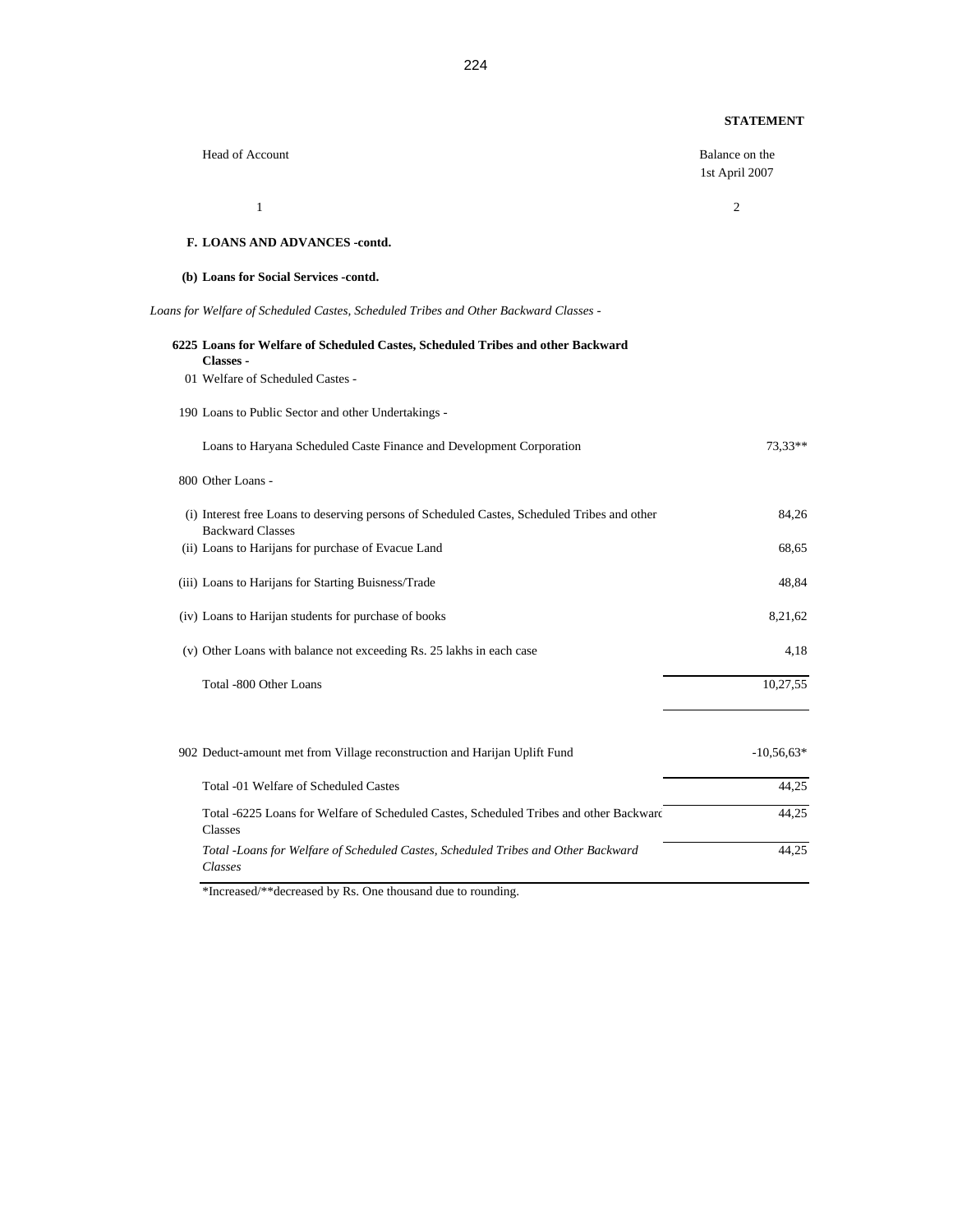J.

| Advanced during | Total                    | Repaid during | Balance on the  | Interest received |
|-----------------|--------------------------|---------------|-----------------|-------------------|
| the year        |                          | the year      | 31st March 2008 | and credited to   |
|                 |                          |               |                 | Revenue           |
|                 |                          |               |                 |                   |
|                 | (In thousands of rupees) |               |                 |                   |

| $\ldots$                 | 73,33       | 35,40          | 37,93       | 1,07      |
|--------------------------|-------------|----------------|-------------|-----------|
|                          |             |                |             |           |
| $\cdot$ .                | 84,26       | 1,62           | 82,64       | $\cdot$ . |
| $\cdot\cdot$             | 68,65       | $\mathfrak{Z}$ | 68,62       | $38\,$    |
| 1,60                     | 50,44       | 1,33           | 49,11       | $\cdot$ . |
| 33,50                    | 8,55,12     | 2,44           | 8,52,68     | $\ldots$  |
| $\cdot$ .                | 4,18        | $\cdot$ .      | 4,18        | 1,10      |
| 35,10                    | 10,62,65    | 5,42           | 10,57,23    | 1,48      |
|                          |             |                |             |           |
| $-35,10$                 | $-10,91,73$ | $-40,82$       | $-10,50,91$ | $\ldots$  |
| $-$                      | 44,25       | $\ldots$       | 44,25       | 2,55      |
| $-$                      | 44,25       |                | 44,25       | 2,55      |
| $\overline{\phantom{m}}$ | 44,25       | $\cdot$ .      | 44,25       | 2,55      |
|                          |             |                |             |           |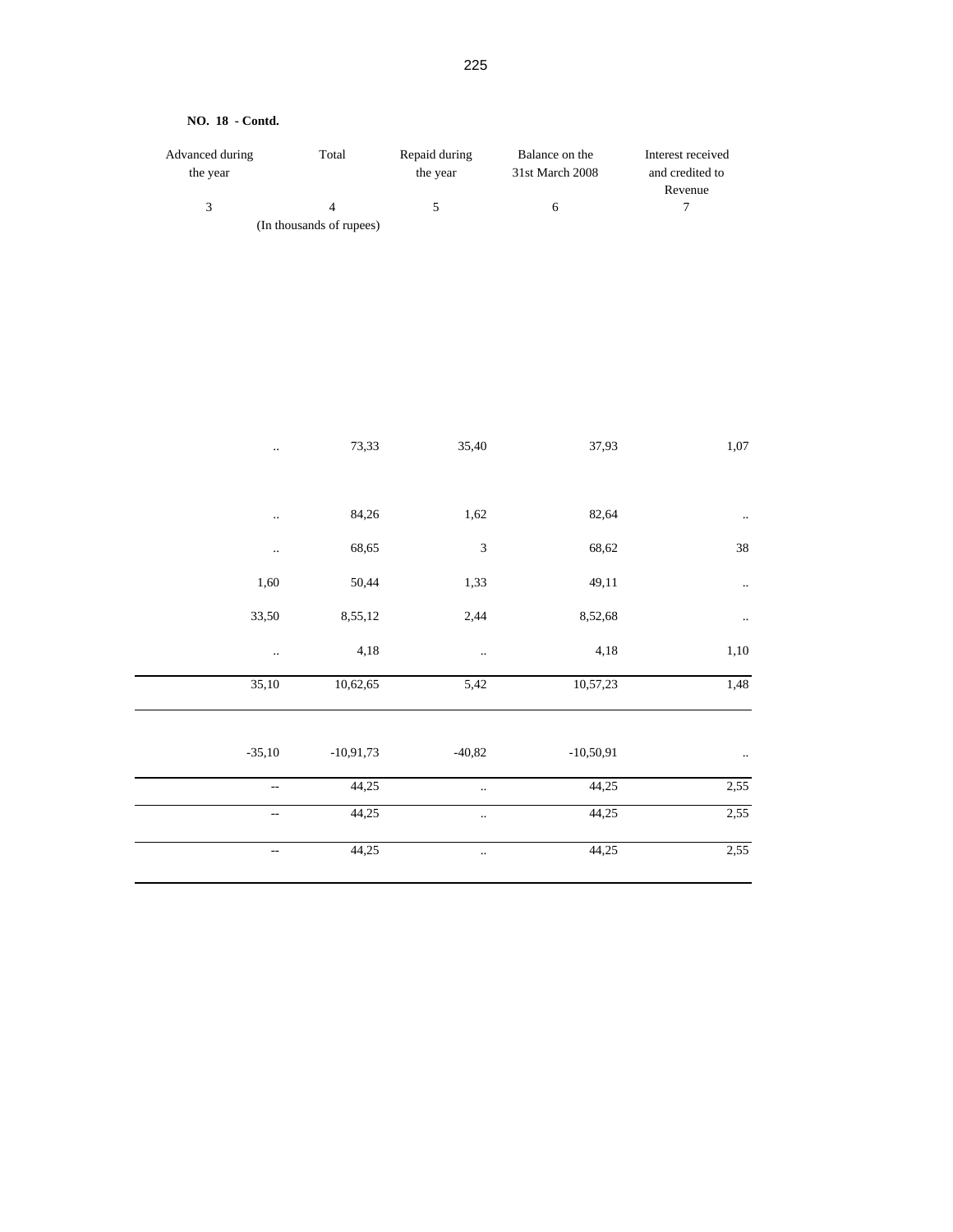|                                                                  | <b>STATEMENT</b> |
|------------------------------------------------------------------|------------------|
| Head of Account                                                  | Balance on the   |
|                                                                  | 1st April 2007   |
| $\mathbf{1}$                                                     | $\overline{c}$   |
| F. LOANS AND ADVANCES -contd.                                    |                  |
| (b) Loans for Social Services -concld.                           |                  |
| Loans for Social Welfare and Nutrition -                         |                  |
| 6235 Loans for Social Security and Welfare -                     |                  |
| 01 Rehabilitation -                                              |                  |
| 202 Other rehabilitation schemes -                               |                  |
| Other Loans with balance not exceeding Rs. 25 lakhs in each case | 45,94            |
| Total -202 Other rehabilitation schemes                          | 45,94            |
| Total -01 Rehabilitation                                         | 45,94            |
| 02 Social Welfare -                                              |                  |
| 800 Other Loans -                                                |                  |
| Loans to educated unemployed persons                             | 81,66            |
| Total -800 Other Loans                                           | 81,66            |
| Total -02 Social Welfare                                         | 81,66            |
| 60 Other Social Security and Welfare Programmes -                |                  |
| 800 Other Loans -                                                |                  |
| Other Loans with balance not exceeding Rs. 25 lakhs in each case | 17,77            |
| Total -60 Other Social Security and Welfare Programmes           | 17,77            |
| Total -6235 Loans for Social Security and Welfare                | 1,45,37          |
| Total -Loans for Social Welfare and Nutrition                    | 1,45,37          |
| Loans for Other Social Services -                                |                  |
| 6250 Loans for other Social Services -                           |                  |
| 60 Others -                                                      |                  |
| 195 Loans to Labour Co-Operatives -                              |                  |
| Other Loans with balance not exceeding Rs. 25 lakhs in each case | 95,68            |
| Total -60 Others                                                 | 95,68            |
| Total -6250 Loans for other Social Services                      | 95,68            |
| Total -Loans for Other Social Services                           | 95,68            |
| Total -(b) Loans for Social Services                             | 1,53,90,24       |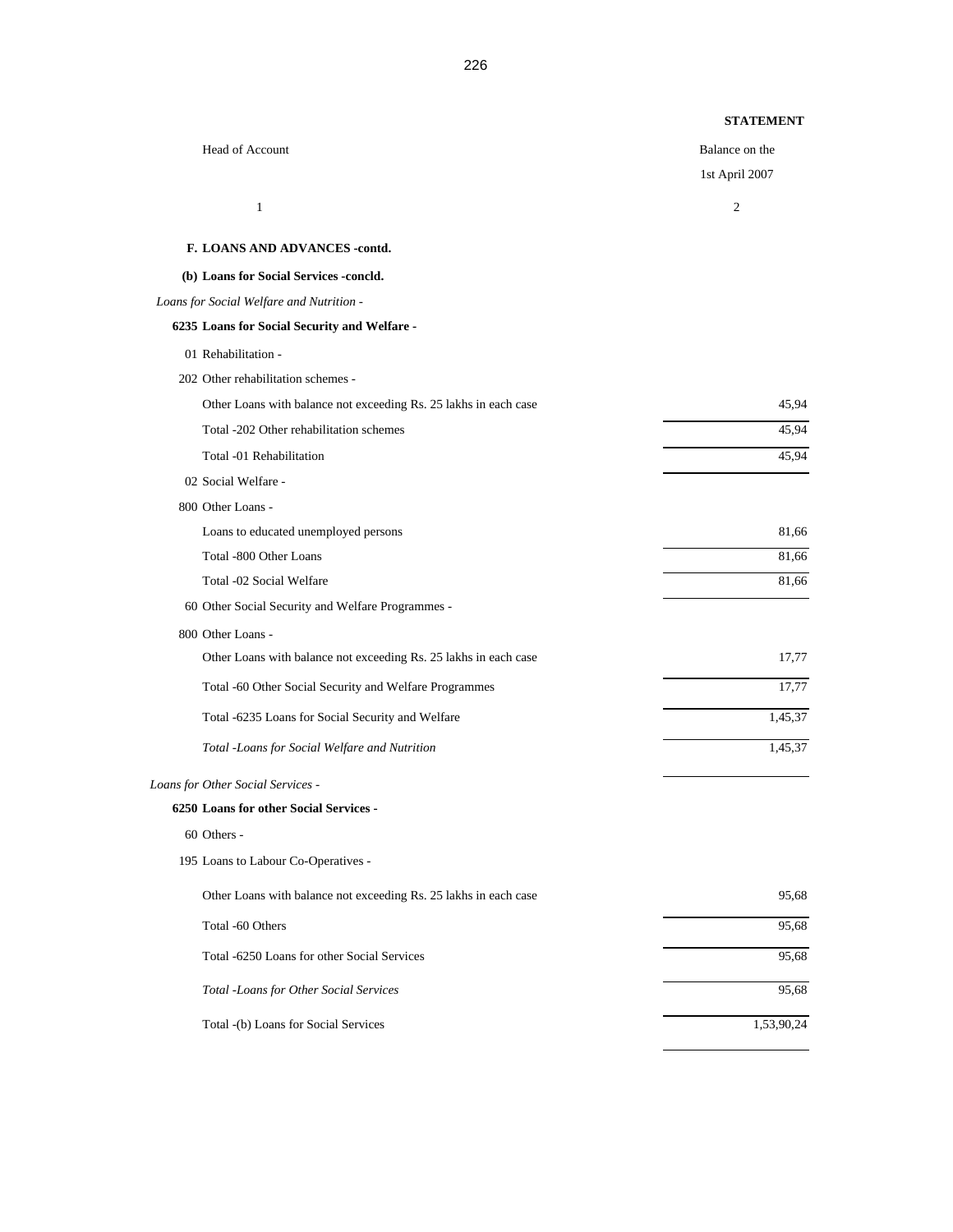| Advanced during | Total                    | Repaid during | Balance on the  | Interest received |
|-----------------|--------------------------|---------------|-----------------|-------------------|
| the year        |                          | the year      | 31st March 2008 | and credited to   |
| 3               |                          |               |                 | Revenue           |
|                 | (In thousands of rupees) |               |                 |                   |

| $\ldots$     | 45,94   | $\ldots$  | 45,94   | 58           |
|--------------|---------|-----------|---------|--------------|
| $\ldots$     | 45,94   | $\cdot$ . | 45,94   | 58           |
| $\cdot$ .    | 45,94   | $\cdot$ . | 45,94   | 58           |
|              |         |           |         |              |
| $\ldots$     | 81,66   | $\cdot$ . | 81,66   | $\ddotsc$    |
| $\cdot$ .    | 81,66   | $\cdot$ . | 81,66   | ٠.           |
| $\cdot\cdot$ | 81,66   | $\cdot$ . | 81,66   | $\cdot$ .    |
|              |         |           |         |              |
| $\ldots$     | 17,77   | $\ldots$  | 17,77   | $\cdot\cdot$ |
| $\cdot$ .    | 17,77   | $\cdot$ . | 17,77   | $\cdot$ .    |
| $\cdot\cdot$ | 1,45,37 | $\cdot$ . | 1,45,37 | 58           |
| $\ldots$     | 1,45,37 | $\ldots$  | 1,45,37 | 58           |
|              |         |           |         |              |

|           | 95,68      | $\cdot \cdot$ | 95,68      | 2       |
|-----------|------------|---------------|------------|---------|
| $\cdot$ . | 95,68      | $\cdot \cdot$ | 95,68      | 2       |
| $\cdot$ . | 95,68      | $\cdot \cdot$ | 95,68      | 2       |
| $\cdot$ . | 95,68      | $\cdots$      | 95,68      | 2       |
| $- -$     | 1,53,90,24 | 5,04,14       | 1,48,86,10 | 1,68,91 |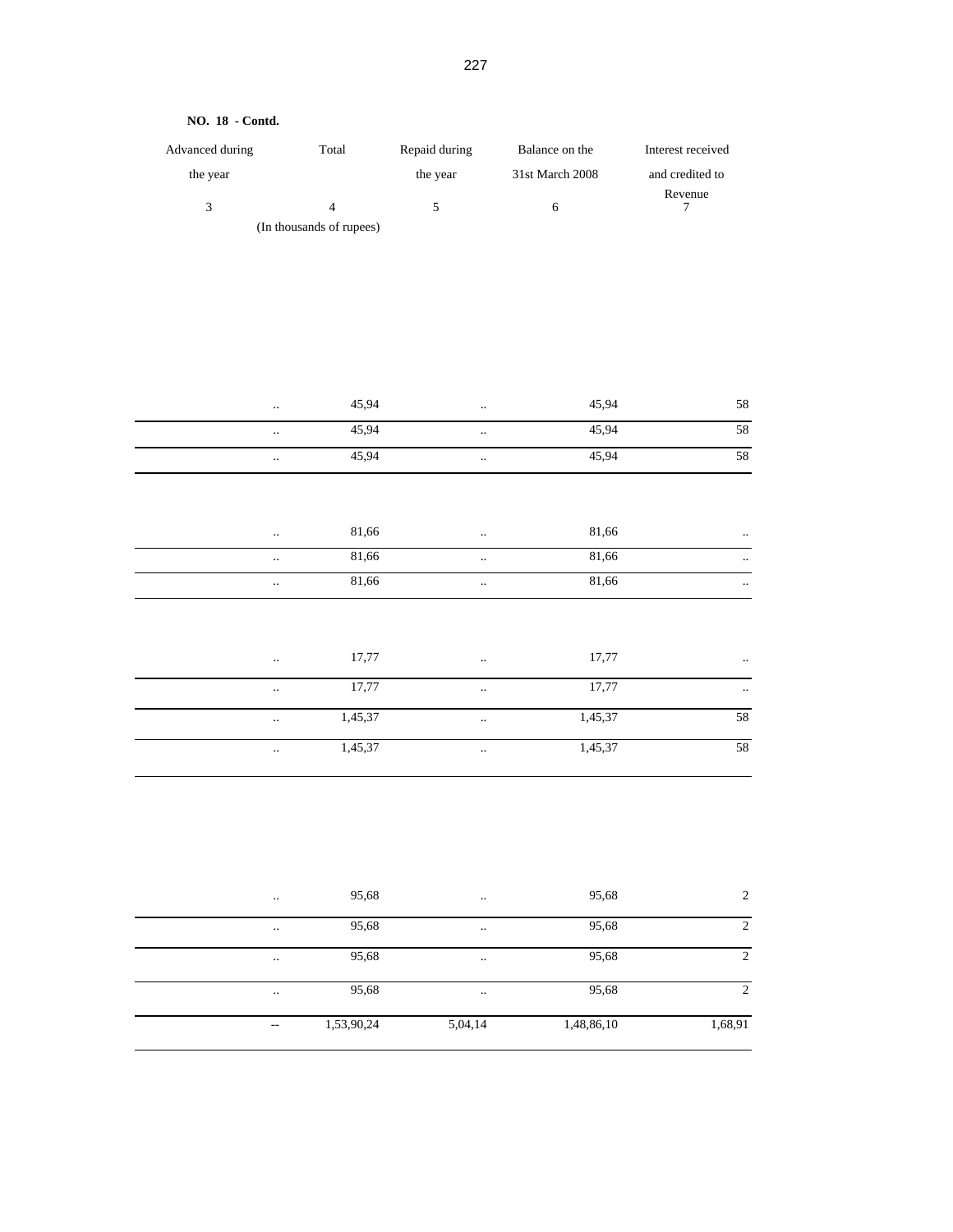| Head of Account                                                          | <b>STATEMENT</b><br>Balance on the<br>1st April 2007 |
|--------------------------------------------------------------------------|------------------------------------------------------|
| $\mathbf{1}$<br>F. LOANS AND ADVANCES -contd.                            | $\overline{c}$                                       |
| (c). Loans for Economic Services -                                       |                                                      |
| Loans for Agriculture and Allied Activities -                            |                                                      |
| 6401 Loans for Crop Husbandry -                                          |                                                      |
| 107 Plant Protection -                                                   |                                                      |
| Other Loans with balance not exceeding Rs. 25 lakhs in each case         | 26                                                   |
| 800 Other Loans -                                                        |                                                      |
| (i) Advance Under Agriculturist Act 1884-Ordinary Other Loans            | 1,15,69                                              |
| (ii) Other Loans with balance not exceeding Rs. 25 lakhs in each case    | 2,24                                                 |
| Total -800 Other Loans                                                   | 1,17,93                                              |
| Total -6401 Loans for Crop Husbandry                                     | 1,18,19                                              |
| 6403 Loans for Animal Husbandry -<br>102 Cattle and Buffalo Development- |                                                      |
| Other Loans with balance not exceeding Rs. 25 lakhs in each case         | 7,40                                                 |
| 103 Poultry Development-                                                 |                                                      |
| Other Loans with balance not exceeding Rs. 25 lakhs in each case         | 2,00                                                 |
| 195 Loans to Animal Husbandry Cooperatives-                              |                                                      |
| Other Loans with balance not exceeding Rs. 25 lakhs in each case         | 3,10                                                 |
| Total -6403 Loans for Animal Husbandry                                   | 12,50                                                |
| 6404 Loans for Dairy Development-                                        |                                                      |
| 190 Loans to Public Sector and other undertakings-                       |                                                      |
| Other Loans with balance not exceeding Rs. 25 lakhs in each case         | 23,51                                                |
| 195 Loans to Dairy Co-operatives-                                        |                                                      |
| Other Loans with balance not exceeding Rs. 25 lakhs in each case         | 10,00                                                |
| Total -6404 Loans for Dairy Development-                                 | 33,51                                                |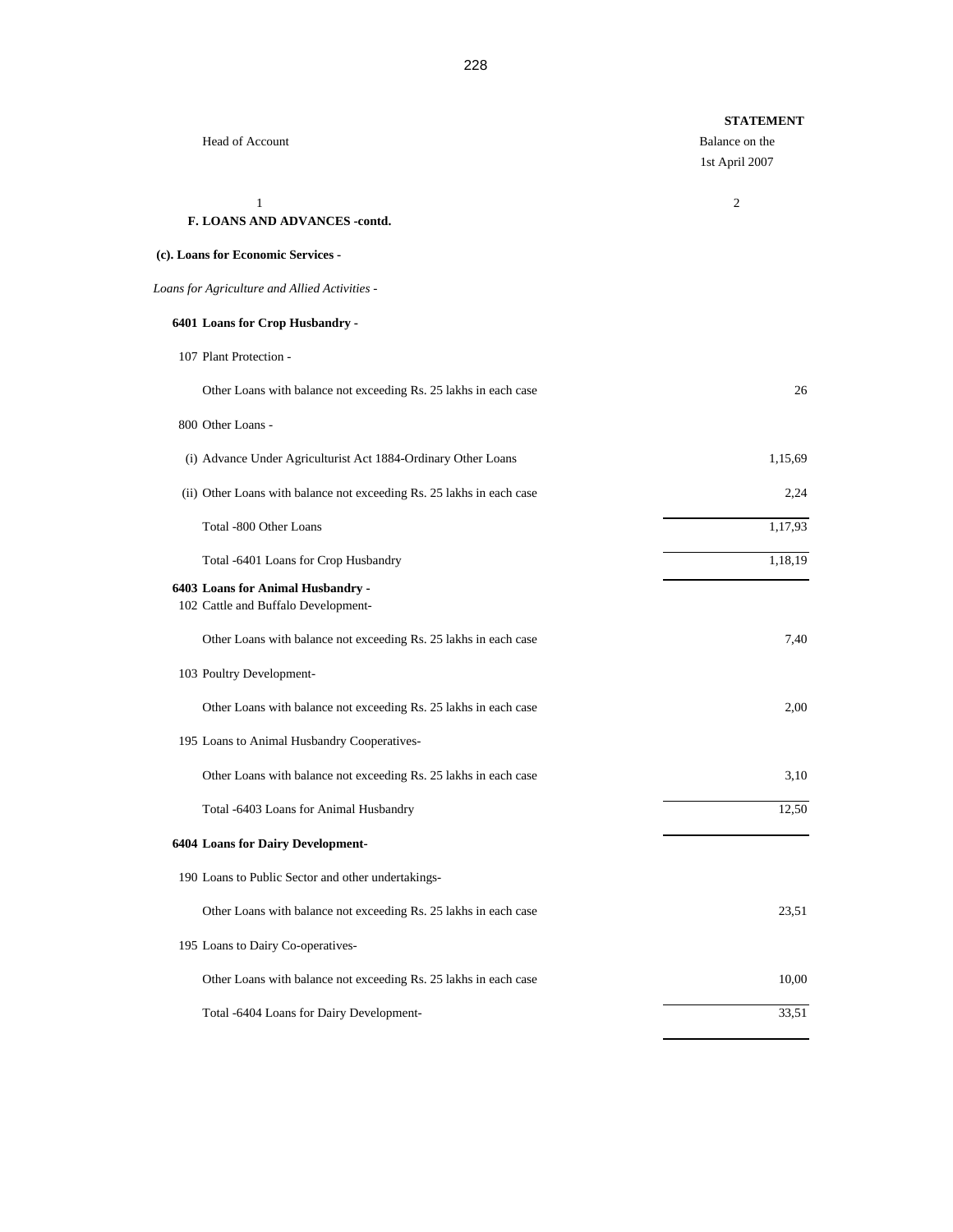| $110.10 - \text{Collu.}$    |                      |                                        |                             |                                                |                                                 |
|-----------------------------|----------------------|----------------------------------------|-----------------------------|------------------------------------------------|-------------------------------------------------|
| Advanced during<br>the year |                      | $\operatorname{\mathsf{Total}}$        | Repaid during<br>the year   | Balance on the<br>$31\mathrm{st}$ March $2008$ | Interest received<br>and credited to<br>Revenue |
| $\sqrt{3}$                  |                      | $\sqrt{4}$<br>(In thousands of rupees) | $\sqrt{5}$                  | $\sqrt{6}$                                     | $\tau$                                          |
|                             |                      |                                        |                             |                                                |                                                 |
|                             |                      |                                        |                             |                                                |                                                 |
|                             | $\ldots$             | $26\,$                                 | $\ensuremath{\mathfrak{Z}}$ | $23\,$                                         | 86                                              |
|                             | $\cdot$ .            | 1,15,69                                | $\,1$                       | 1,15,68                                        | 17,08                                           |
|                             | $\ddotsc$            | 2,24                                   |                             | 2,24                                           | 3,30                                            |
|                             | н,                   | 1,17,93                                | $\,1$                       | 1,17,92                                        | 20,38                                           |
|                             | $\ldots$             | 1,18,19                                | $\overline{4}$              | 1,18,15                                        | 21,24                                           |
|                             |                      |                                        |                             |                                                |                                                 |
|                             | $\cdot$ .            | 7,40                                   |                             | 7,40                                           | $\cdot$ .                                       |
|                             |                      |                                        |                             |                                                |                                                 |
|                             | $\ldots$             | 2,00                                   |                             | 2,00                                           | $\cdot$ .                                       |
|                             |                      |                                        |                             |                                                |                                                 |
|                             | $\ddot{\phantom{0}}$ | 3,10                                   |                             | 3,10                                           |                                                 |
|                             | $\ldots$             | 12,50                                  | $\ddot{\phantom{0}}$        | 12,50                                          | $\cdot$ .                                       |
|                             |                      |                                        |                             |                                                |                                                 |
|                             | $\ldots$             | 23,51                                  | $\ldots$                    | 23,51                                          | $\ddot{\phantom{0}}$                            |
|                             |                      |                                        |                             |                                                |                                                 |
|                             | $\ldots$             | 10,00                                  |                             | 10,00                                          |                                                 |
|                             | н,                   | 33,51                                  | $\ddot{\phantom{0}}$        | 33,51                                          | $\ddot{\phantom{0}}$                            |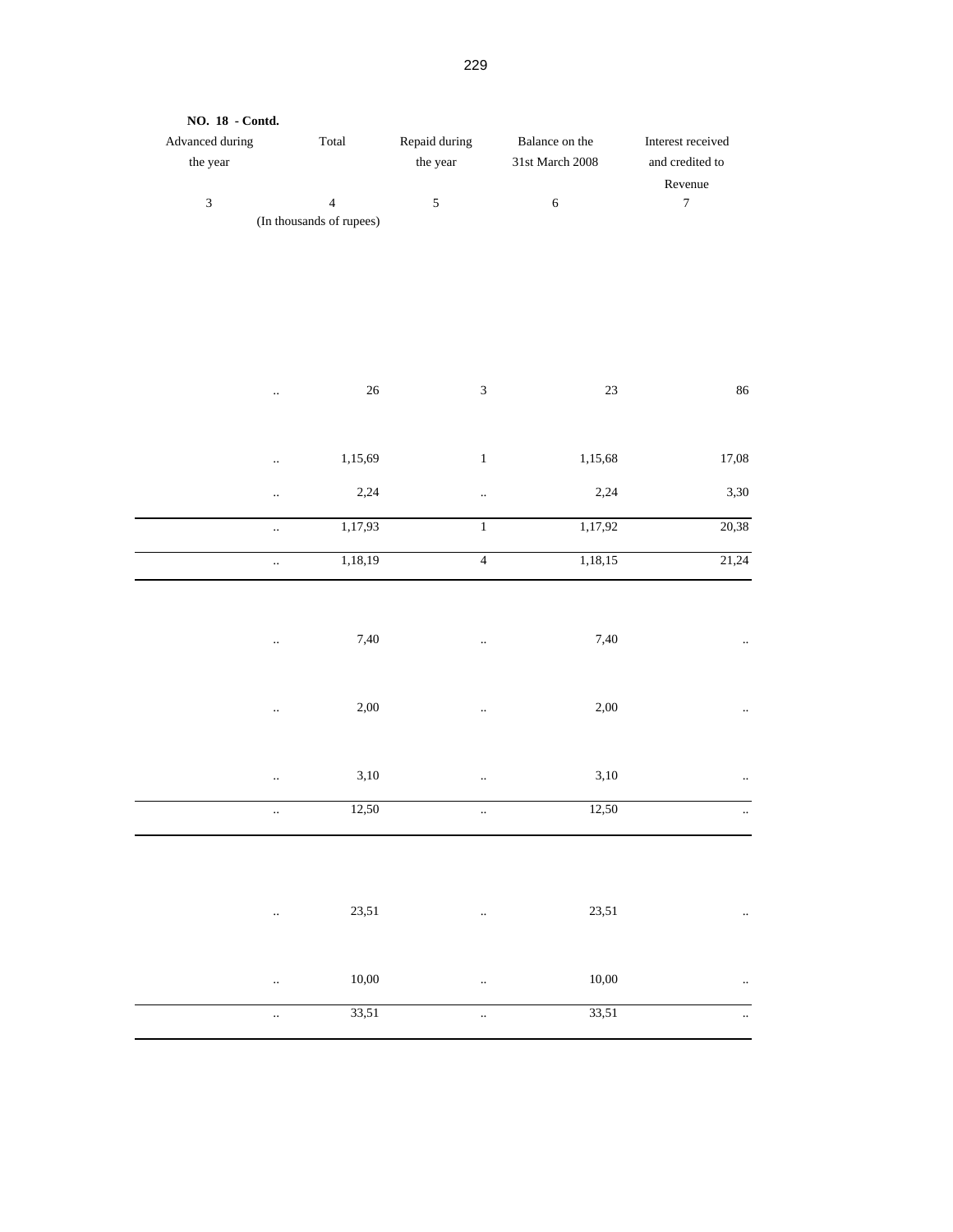| Head of Account                                                                | <b>STATEMENT</b><br>Balance on the<br>1st April 2007 |
|--------------------------------------------------------------------------------|------------------------------------------------------|
| $\mathbf{1}$                                                                   | $\overline{2}$                                       |
| F. LOANS AND ADVANCES -contd.                                                  |                                                      |
| (c) Loans for Economic Services -contd.                                        |                                                      |
| Loans for Agriculture and Allied Activities -contd.                            |                                                      |
| 6405 Loans for Fisheries -                                                     |                                                      |
| 195 Loans to Fishermen's Co-Operatives-                                        |                                                      |
| Other Loans with balance not exceeding Rs. 25 lakhs in each case               | 7                                                    |
| 800 Other Loans -                                                              |                                                      |
| Other Loans with balance not exceeding Rs. 25 lakhs in each case               | 24,83                                                |
| Total -6405 Loans for Fisheries                                                | 24,90                                                |
| 6408 Loans for Food Storage and Warehousing -                                  |                                                      |
| 01 Food -                                                                      |                                                      |
| 190 Loans to Public Sector and other Undertakings -                            |                                                      |
| Loans to Confed for Retrenched Employees                                       |                                                      |
| total -190 Loans to Public Sector and other Undertakings                       |                                                      |
| Total -01 Food                                                                 |                                                      |
| 02 Storage and Warehousing-                                                    |                                                      |
| 190 Loans to Public Sector and other undertakings -                            |                                                      |
| Loans to Haryana Warehousing Corporation for the Construction of Rural Godowns | $\cdot\cdot$                                         |
| 800 Other Loans -                                                              |                                                      |
| Other Loans with balance not exceeding Rs. 25 lakhs in each case               | 7,58                                                 |
| Total -02 Storage and Warehousing-                                             | 7,58                                                 |
| Total -6408 Loans for Food Storage and Warehousing                             | 7,58                                                 |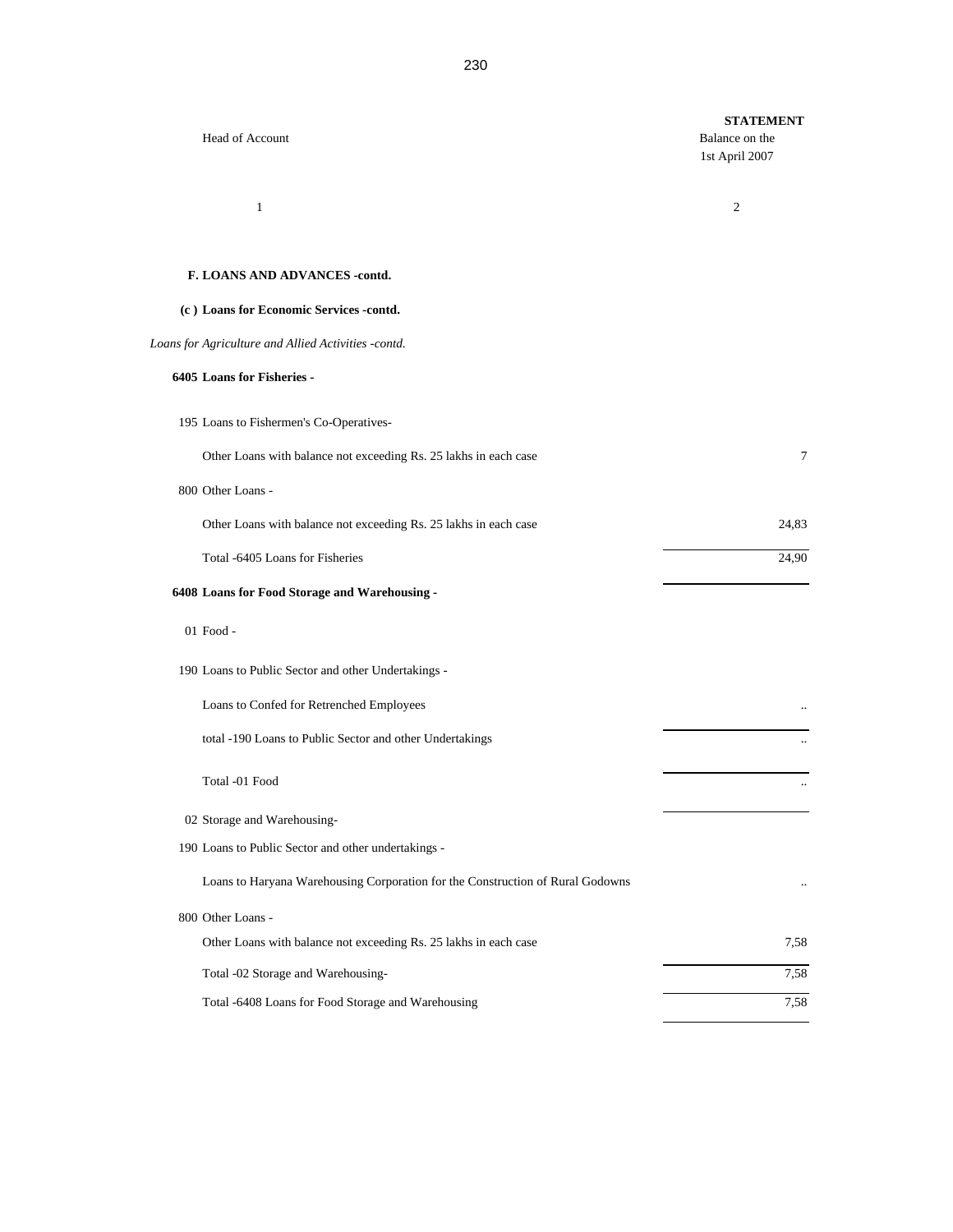| NO. 18 - Contd.<br>Advanced during<br>the year | Total                    | Repaid during<br>the year | Balance on the<br>31st March 2008 | Interest received<br>and credited to<br>Revenue |
|------------------------------------------------|--------------------------|---------------------------|-----------------------------------|-------------------------------------------------|
| $\overline{\mathbf{3}}$                        | $\overline{4}$           | $\sqrt{5}$                | $\sqrt{6}$                        | $\boldsymbol{7}$                                |
|                                                | (In thousands of rupees) |                           |                                   |                                                 |
|                                                |                          |                           |                                   |                                                 |
|                                                |                          |                           |                                   |                                                 |
| $\cdot$ .                                      | $\boldsymbol{7}$         | $\ldots$                  | $\boldsymbol{7}$                  | $\cdot$ .                                       |
| $\ddot{\phantom{a}}$                           | 24,83                    | $\ddot{\phantom{a}}$      | 24,83                             | $\cdot$ .                                       |
| $\ldots$                                       | 24,90                    | $\ldots$                  | 24,90                             | $\cdot$ .                                       |

| $\ldots$ | $\ldots$ | $\ldots$     | $\ldots$     | $\ldots$                 |
|----------|----------|--------------|--------------|--------------------------|
| $\ldots$ | $\ldots$ | $\cdot\cdot$ | $\ldots$     | $\ldots$                 |
| $\ldots$ | $\ldots$ | $\cdot\cdot$ | $\cdot\cdot$ | $\ldots$                 |
|          |          |              |              |                          |
| $\ldots$ | $\ldots$ | $\ldots$     | $\ldots$     | $- -$                    |
| $\ldots$ | 7,58     | $\ldots$     | 7,58         | $\ldots$                 |
| $\ldots$ | 7,58     | $\sim$       | 7,58         | $\sim$ $-$               |
| $\ldots$ | 7,58     | $- -$        | 7,58         | $\overline{\phantom{m}}$ |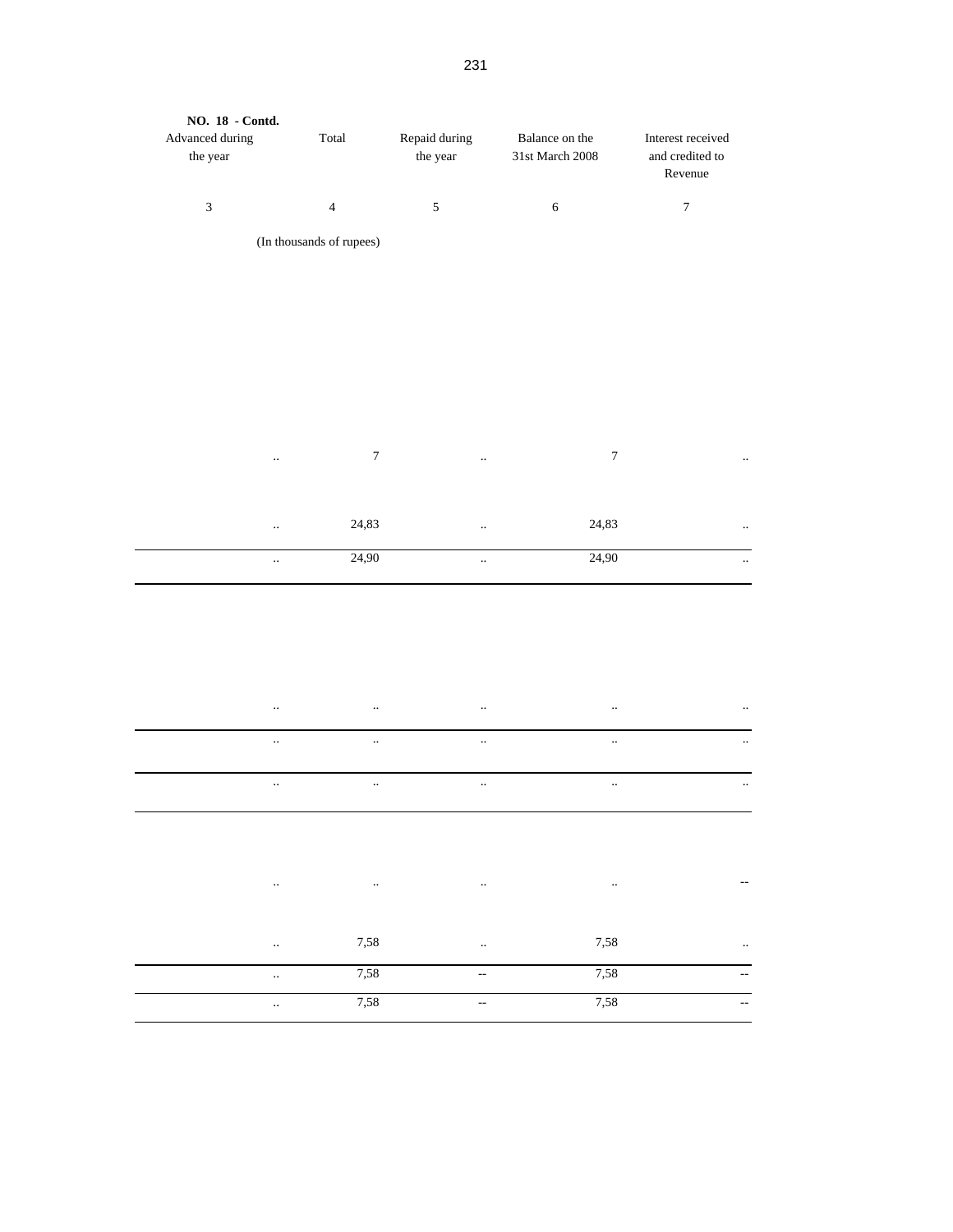| <b>Head of Account</b>                                                                                                  | <b>STATEMENT</b><br>Balance on the<br>1st April 2007 |
|-------------------------------------------------------------------------------------------------------------------------|------------------------------------------------------|
| $\mathbf{1}$                                                                                                            | $\overline{2}$                                       |
| <b>F. LOANS AND ADVANCES -contd.</b>                                                                                    |                                                      |
| (c) Loans for Economic Services -contd.                                                                                 |                                                      |
| Loans for Agriculture and Allied Activities -concld.                                                                    |                                                      |
| 6425 Loans for Cooperation -                                                                                            |                                                      |
| 107 Loans to credit Cooperatives -                                                                                      |                                                      |
| (i) Loans to Haryana State Cooperative Bank Limited, Chandigarh                                                         | 14,02,62                                             |
| (ii) Loans for Non-over due cover                                                                                       | 8,29,52                                              |
| (iii) Loan for Purchase of ordinary debentures of Haryana State Co-operative land                                       | 4,49,45*                                             |
| Development Bank<br>(iv) Loan for Purchase of Special debentures of Haryana State Co-operative Land<br>Development bank | 14,02,57**                                           |
| (v) Other Loans with balance not exceeding Rs. 25 lakhs in each case                                                    | 9,56                                                 |
| Total -107 Loans to credit Cooperatives                                                                                 | 40,93,72                                             |
| 108 Loans to other Cooperatives -                                                                                       |                                                      |
| (i) Loans for Integrated Co-operative Development Programme                                                             | 26,38,87                                             |
| (ii) Loans to Confed for the purchase of Transport Vehicles                                                             | 34,53                                                |
| (iii) Other Loans with balance not exceeding Rs. 25 lakhs in each case                                                  | 47,16                                                |
| Total -108 Loans to other Cooperatives                                                                                  | 27,20,56                                             |
| 190 Loans to public sector and other undertakings -                                                                     |                                                      |
| (i) Loans to Haryana Co-operatrive Supply and Marketing Federation for Establishment of<br>Mustard Oil Mills            | 34,45                                                |
| (ii) Loans to Haryana Co-Operative Supply and Marketing Federation for establishment of<br><b>Gum Plant</b>             | 38,03                                                |
| (iii) Loans to Haryana Co-Operative Supply and Marketing Federation for establishment of<br><b>Rice Shellers</b>        | $27.51**$                                            |
| (iv) Loans to Haryana State Cooperative Supply & Marketing Federation for Purchase and                                  | 13,82,37*                                            |

(iv) Loans to Haryana State Cooperative Supply & Marketing Federation for Purchase and Distribution of Fertilisers Total -190 Loans to public sector and other undertakings 14,82,36 Total -6425 Loans for Cooperation 82,96,64 *Total-Loans for Agriculture and Allied Activities* 84,93,32

\*Increased/\*\*decreased by Rs. One thousand due to rounding.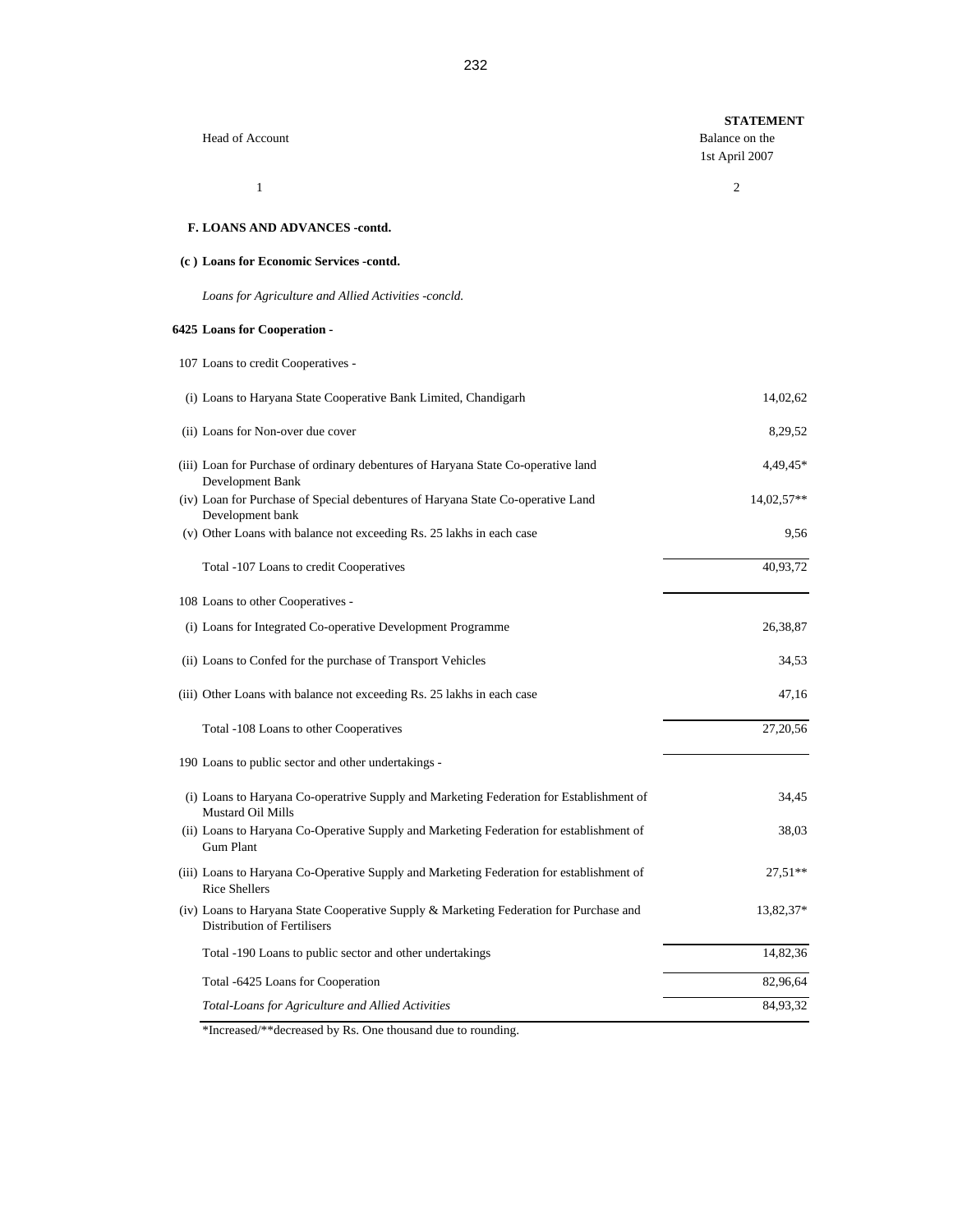| NO. 18 - Contd.<br>Advanced during<br>the year | Total                                  | Repaid during<br>the year | Balance on the<br>31st March 2008 | Interest received<br>and credited to<br>Revenue |
|------------------------------------------------|----------------------------------------|---------------------------|-----------------------------------|-------------------------------------------------|
| $\overline{3}$                                 | $\sqrt{4}$<br>(In thousands of rupees) | $\mathfrak s$             | $\sqrt{6}$                        | $\tau$                                          |
|                                                |                                        |                           |                                   |                                                 |
| $\ddotsc$                                      | 14,02,62                               |                           | 14,02,62                          | 7,08                                            |
| $\cdot$                                        | 8,29,52                                | $-3,45$ (a)               | 8,32,97                           | $\cdot$ .                                       |
| $-$                                            | 4,49,45                                | 2,22,95                   | 2,26,50                           | $\cdot$ .                                       |
| --                                             | 14,02,57                               | 54,15                     | 13,48,42                          | $\cdot$ .                                       |
| $\cdot$ .                                      | 9,56                                   | $\sqrt{5}$                | 9,51                              | 2,92                                            |
| $\overline{a}$                                 | 40,93,72                               | 2,73,70                   | 38,20,02                          | 10,00                                           |
| 5,71,22                                        | 32,10,09                               | 60,61                     | 31,49,48                          | $\cdot$ .                                       |
| $\ddotsc$                                      | 34,53                                  | $\ldots$                  | 34,53                             | $\cdot$ .                                       |
| $\ldots$                                       | 47,16                                  |                           | 47,16                             | 9,54                                            |
| 5,71,22                                        | 32,91,78                               | 60,61                     | 32,31,17                          | 9,54                                            |
| $\cdot$ .                                      | 34,45                                  | $\ddotsc$                 | 34,45                             | $\cdot$ .                                       |
|                                                | 38,03                                  | $\sqrt{6}$                | 37,97                             | $\ddotsc$                                       |
|                                                | 27,51                                  | $41\,$                    | 27,10                             | $\cdot$ .                                       |
| $\cdot$ .                                      | 13,82,37                               | 6,61                      | 13,75,76                          | $10\,$                                          |
| $\ldots$                                       | 14,82,36                               | 7,08                      | 14,75,28                          | $10\,$                                          |
| 5,71,22                                        | 88,67,86                               | 3,41,39                   | 85,26,47                          | 19,64                                           |
| 5,71,22                                        | 90,64,54                               | 3,41,43                   | 87,23,11                          | 40,88                                           |

(a) Minus receipt was due to rectification of misclassification of previous years.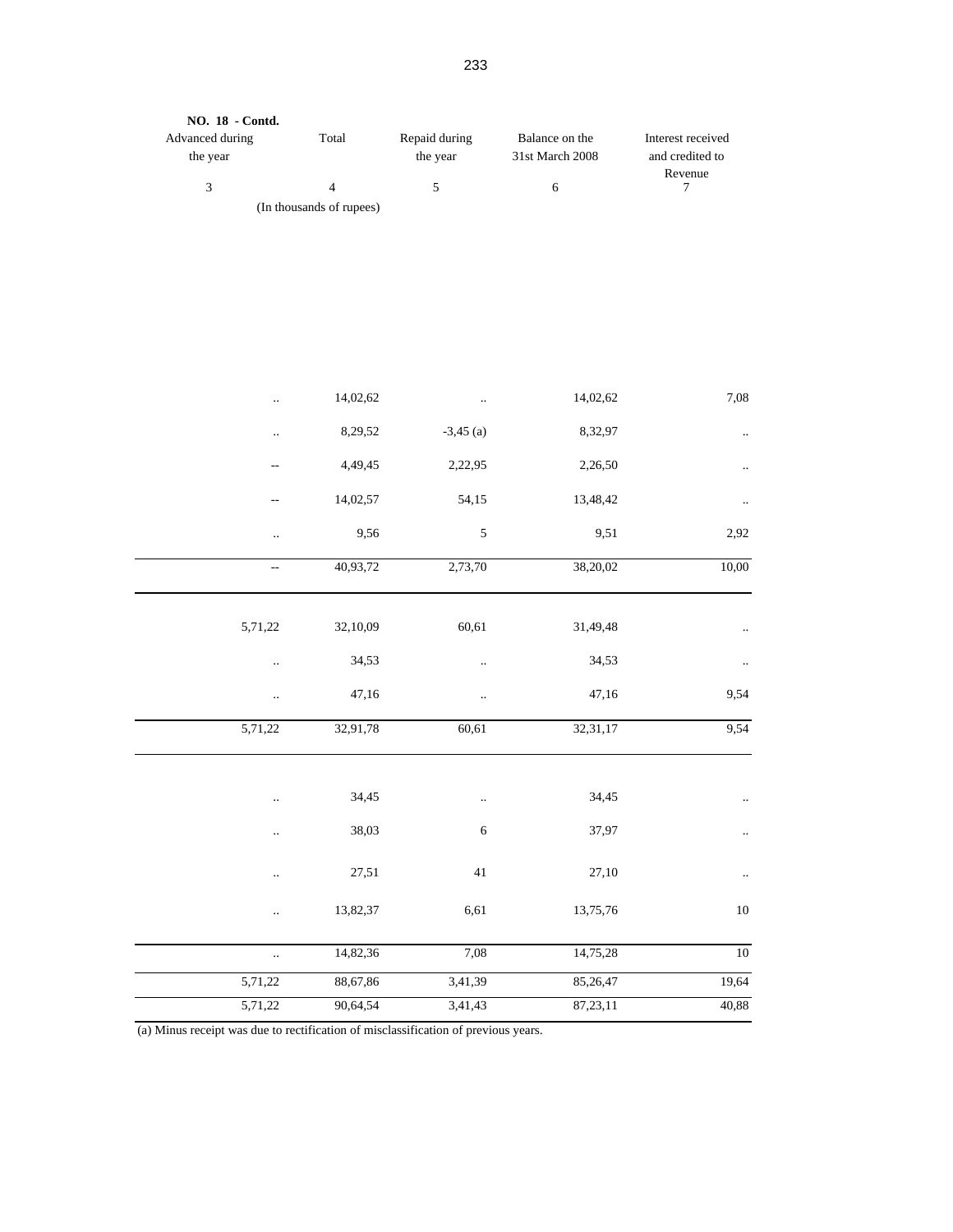| Head of Account                                                  | <b>STATEMENT</b><br>Balance on the<br>1st April 2007 |
|------------------------------------------------------------------|------------------------------------------------------|
| $\mathbf{1}$                                                     | $\overline{c}$                                       |
| F. LOANS AND ADVANCES -contd.                                    |                                                      |
| (c) Loans for Economic Services -contd.                          |                                                      |
| Loans for Rural Development -                                    |                                                      |
| 6515 Loans for other Rural Development programmes -              |                                                      |
| 101 Panchayati Raj -                                             |                                                      |
| Other Loans with balance not exceeding Rs. 25 lakhs in each case | $2*$                                                 |
| 102 Community Development -                                      |                                                      |
| Loans to village Panchayat for Revenue Earnings Schemes          | 3,46,51                                              |
| Total -6515 Loans for other Rural Development programmes         | $3,46,53*$                                           |
| Total -Loans for Rural Development                               | $3,46,53*$                                           |
| Loans for Irrigation and Flood Control -                         |                                                      |
| 6702 Loans for Minor Irrigation -                                |                                                      |
| 800 Other Loans -                                                |                                                      |
| Loans to Haryana State Minor Irrigation (Tubewells) Corporation  | 1,76,30,51                                           |
| Other Loans with balance not exceeding Rs. 25 lakhs in each case | 14                                                   |
| Total -800 Other Loans                                           | 1,76,30,65                                           |
| Total -6702 Loans for Minor Irrigation                           | 1,76,30,65                                           |
| Total -Loans for Irrigation and Flood Control                    | 1,76,30,65                                           |
| Loans for Energy -                                               |                                                      |
| 6801 Loans for Power Projects -                                  |                                                      |
| 201 Hydel Generation -                                           |                                                      |
| Other Loans with balance not exceeding Rs. 25 lakhs in each case | 12,64                                                |
| Total -201 Hydel Generation                                      | 12,64                                                |
| 205 Transmission and Distribution                                | 2,62,67,10                                           |
| Total -205 Transmission and Distribution                         | 2,62,67,10                                           |
| Total -6801 Loans for Power Projects                             | 2,62,79,74                                           |
| <b>Total -Loans for Energy</b>                                   | 2,62,79,74                                           |

\*Increased by Rs. One thousand due to rounding.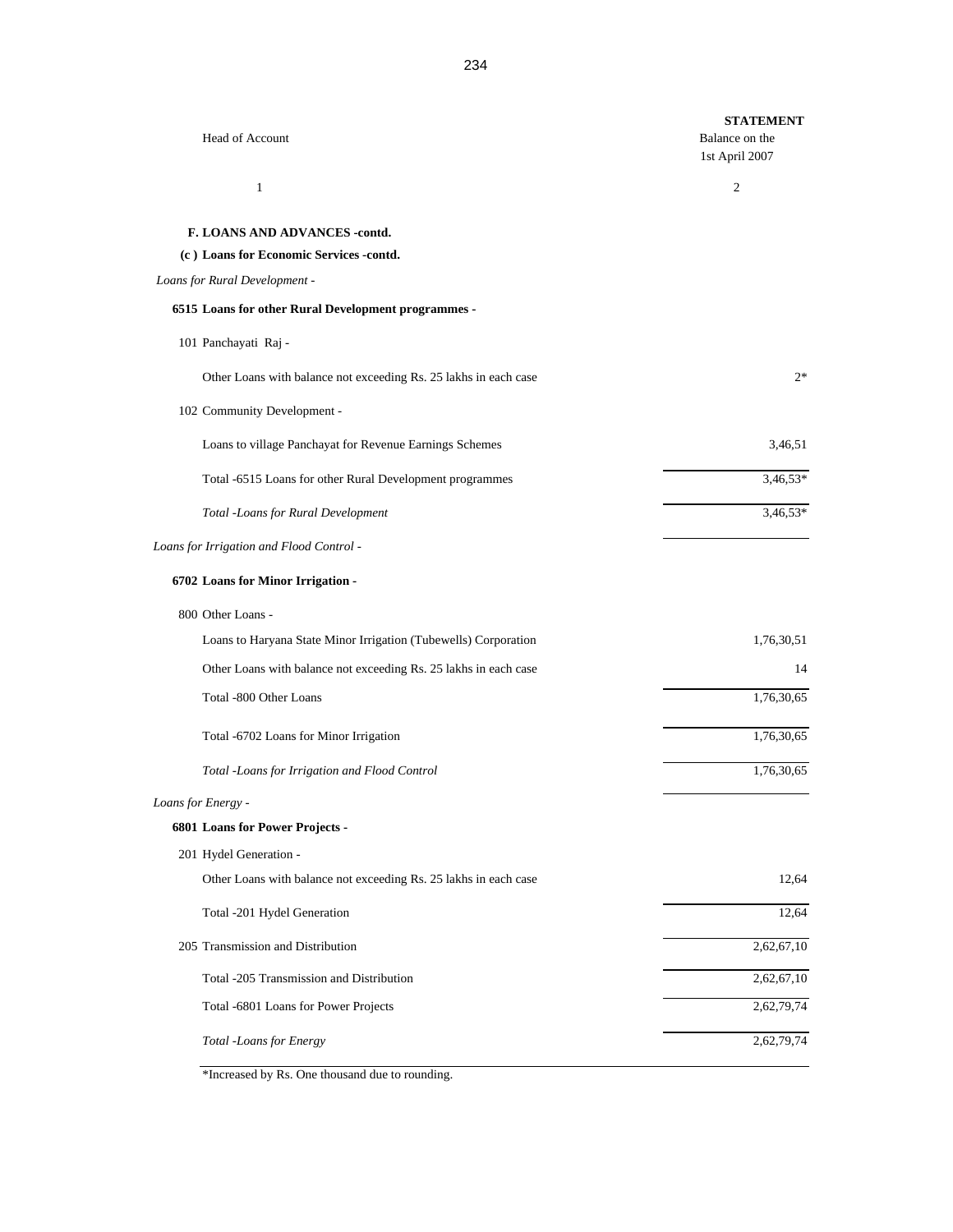| NO. 18 - Contd.<br>Advanced during<br>the year | Total                    | Repaid during<br>the year | Balance on the<br>31st March 2008 | Interest received<br>and credited to |
|------------------------------------------------|--------------------------|---------------------------|-----------------------------------|--------------------------------------|
| $\mathfrak{Z}$                                 | $\sqrt{4}$               | $\sqrt{5}$                | $\sqrt{6}$                        | Revenue<br>$\overline{7}$            |
|                                                | (In thousands of rupees) |                           |                                   |                                      |
|                                                |                          |                           |                                   |                                      |
|                                                |                          |                           |                                   |                                      |
|                                                |                          |                           |                                   |                                      |
|                                                |                          |                           |                                   |                                      |
|                                                |                          |                           |                                   |                                      |
| $\cdot$ .                                      | $\sqrt{2}$               |                           | $\sqrt{2}$                        | ٠.                                   |
|                                                |                          |                           |                                   |                                      |
| 2,18,86                                        | 5,65,37                  | 20,77                     | 5,44,60                           | 87,54                                |
| 2,18,86                                        | 5,65,39                  | 20,77                     | 5,44,62                           | 87,54                                |
| 2,18,86                                        | 5,65,39                  | 20,77                     | 5,44,62                           | 87,54                                |
|                                                |                          |                           |                                   |                                      |

| <br>1,76,30,51 |              | 1,76,30,51 | $\bullet$ .   |
|----------------|--------------|------------|---------------|
| <br>14         | $\cdot$      | 14         | $\cdot$ .     |
| <br>1,76,30,65 |              | 1,76,30,65 | $\cdot$ .     |
| <br>1,76,30,65 |              | 1,76,30,65 | $\cdot$ .     |
| <br>1,76,30,65 | $\cdot\cdot$ | 1,76,30,65 | $\cdot \cdot$ |

| 12,64      | $\cdot$  | 12,64      | $\ldots$ |
|------------|----------|------------|----------|
| 12,64      |          | 12,64      |          |
| 2,65,17,93 | 16,56,14 | 2,48,61,79 | 2,28,57  |
| 2,65,17,93 | 16,56,14 | 2,48,61,79 | 2,28,57  |
| 2,65,30,57 | 16,56,14 | 2,48,74,43 | 2,28,57  |
| 2,65,30,57 | 16,56,14 | 2,48,74,43 | 2,28,57  |
|            |          |            |          |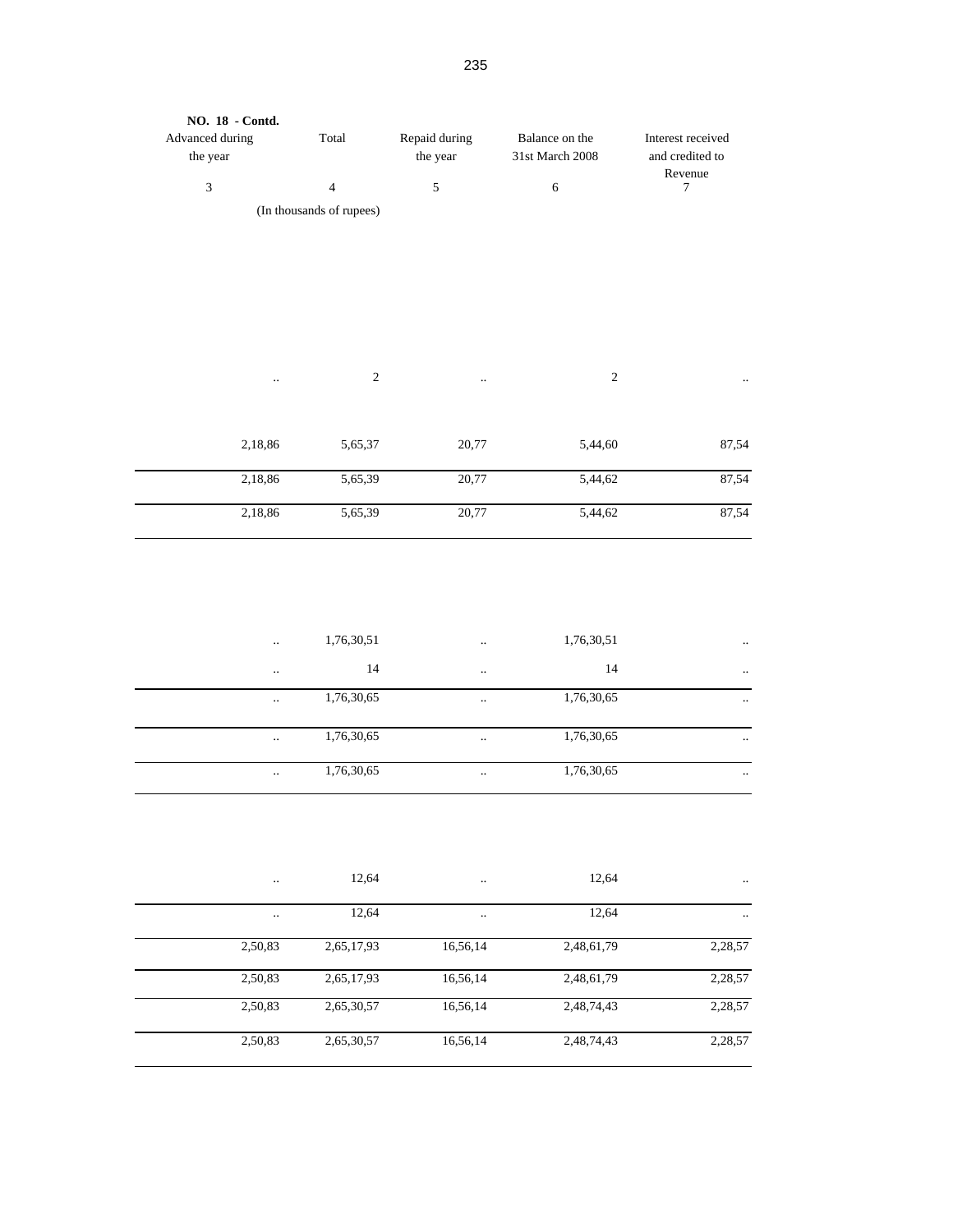| Head of Account                                                                | <b>STATEMENT</b><br>Balance on the<br>1st April 2007 |
|--------------------------------------------------------------------------------|------------------------------------------------------|
| $\mathbf{1}$                                                                   | $\overline{2}$                                       |
| F. LOANS AND ADVANCES -contd.                                                  |                                                      |
| (c) Loans for Economic Services -contd.                                        |                                                      |
| Loans for Industry and Minerals -                                              |                                                      |
| 6851 Loans for Village and Small Industries -                                  |                                                      |
| 102 Small Scale Industries -                                                   |                                                      |
| (i) Loans to Small Scale Industries under District Industries Centre Programme | 27,26                                                |
| (ii) Interest free loans in lieu of deferred sales tax                         | 3,87,33,14                                           |
| (iii) Other Loans with balance not exceeding Rs. 25 lakhs in each case         | 1,20,42                                              |
| Total -102 Small Scale Industries                                              | 3,88,80,82                                           |
| 103 Handlooms Industries -                                                     |                                                      |
| Loans with balance not exceeding Rs. 25 lakhs in each case                     | 13,82                                                |
| 195 Loans to Industrial Cooperatives -                                         |                                                      |
| Loans with balance not exceeding Rs. 25 lakhs in each case                     | 32,08                                                |
| 200 Other Village Industries -                                                 |                                                      |
| Loans with balance not exceeding Rs. 25 lakhs in each case                     | 1,62                                                 |
| 902 Deduct-amount met from Industrial Loan Fund                                | $-4.54*$                                             |
| Total -6851 Loans for Village and Small Industries                             | 3,89,23,80*                                          |

\* Please see footnote \* on page 234.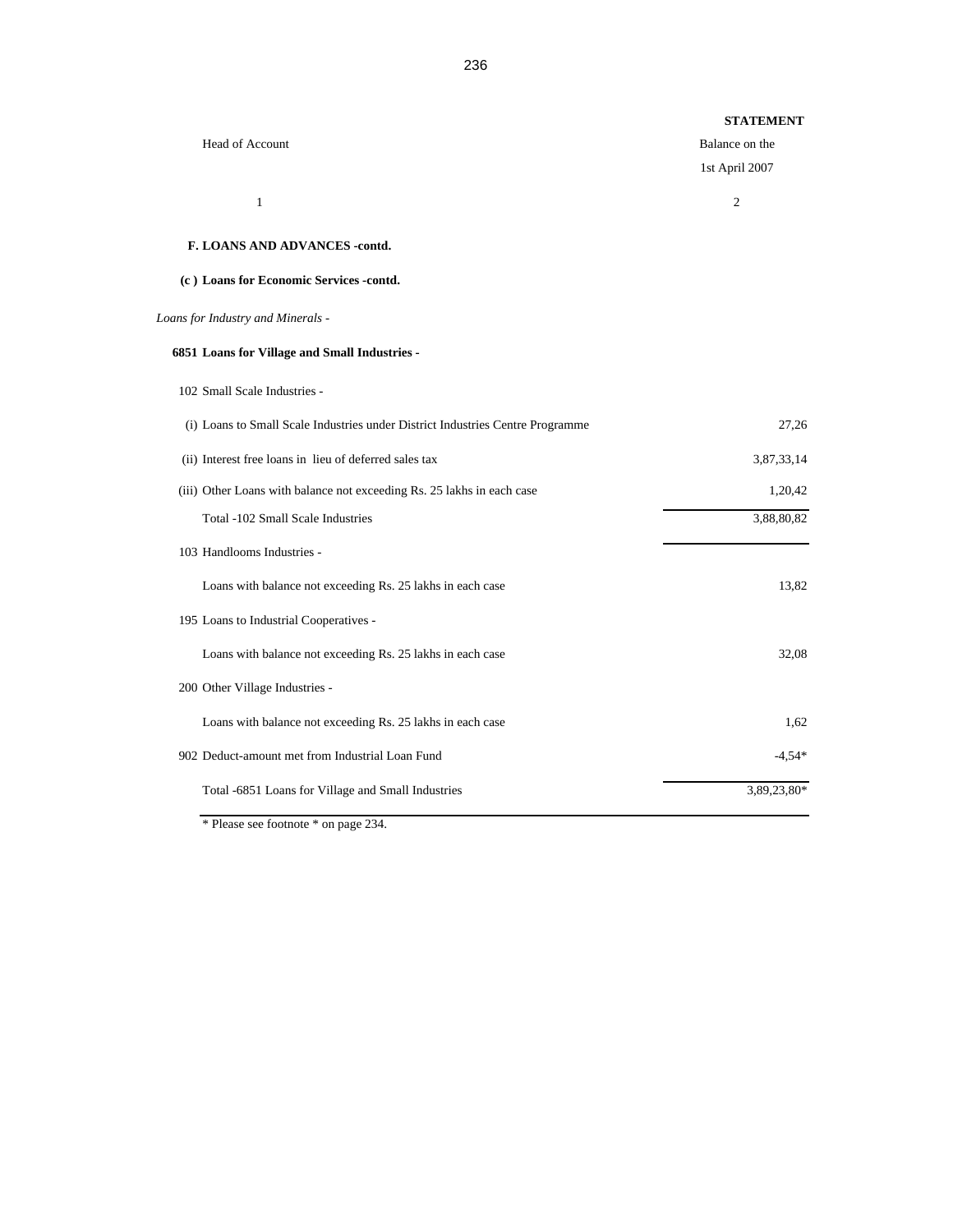| Advanced during | Total                    | Repaid during |                | Balance on the  | Interest received           |
|-----------------|--------------------------|---------------|----------------|-----------------|-----------------------------|
| the year        |                          | the year      |                | 31st March 2008 | and credited to             |
| $\overline{3}$  | $\overline{\mathbf{4}}$  | $\mathfrak s$ |                | $\sqrt{6}$      | Revenue<br>$\boldsymbol{7}$ |
|                 | (In thousands of rupees) |               |                |                 |                             |
|                 |                          |               |                |                 |                             |
|                 |                          |               |                |                 |                             |
|                 |                          |               |                |                 |                             |
|                 |                          |               |                |                 |                             |
|                 |                          |               |                |                 |                             |
|                 |                          |               |                |                 |                             |
|                 |                          |               |                |                 |                             |
|                 | $\ldots$                 | 27,26         | 25,38          | 1,88            |                             |
|                 |                          |               |                |                 | $\cdot$ .                   |
| 9,51,06         |                          | 3,96,84,20    | 76,74,93       | 3,20,09,27      | $\ldots$                    |
|                 | $\ldots$                 | 1,20,42       | 63,52          | 56,90           | 56,51                       |
| 9,51,06         |                          | 3,98,31,88    | 77,63,83       | 3,20,68,05      | 56,51                       |
|                 |                          |               |                |                 |                             |
|                 |                          |               |                |                 |                             |
|                 |                          | 13,82         | 3,35           | 10,47           | 31                          |
|                 |                          |               |                |                 |                             |
|                 |                          | 32,08         | $\overline{4}$ | 32,04           | $\mathfrak s$               |
|                 |                          |               |                |                 |                             |
|                 |                          |               |                |                 |                             |
|                 | $\cdot$                  | 1,62          | $\,8\,$        | 1,54            |                             |
|                 | $\ddotsc$                | $-4,54$       | $\text{-}5$    | $-4,49$         | $\ddot{\phantom{a}}$        |
|                 |                          |               |                |                 |                             |
| 9,51,06         |                          | 3,98,74,86    | 77,67,25       | 3,21,07,61      | 56,87                       |

# 237

**NO. 18 - Contd.**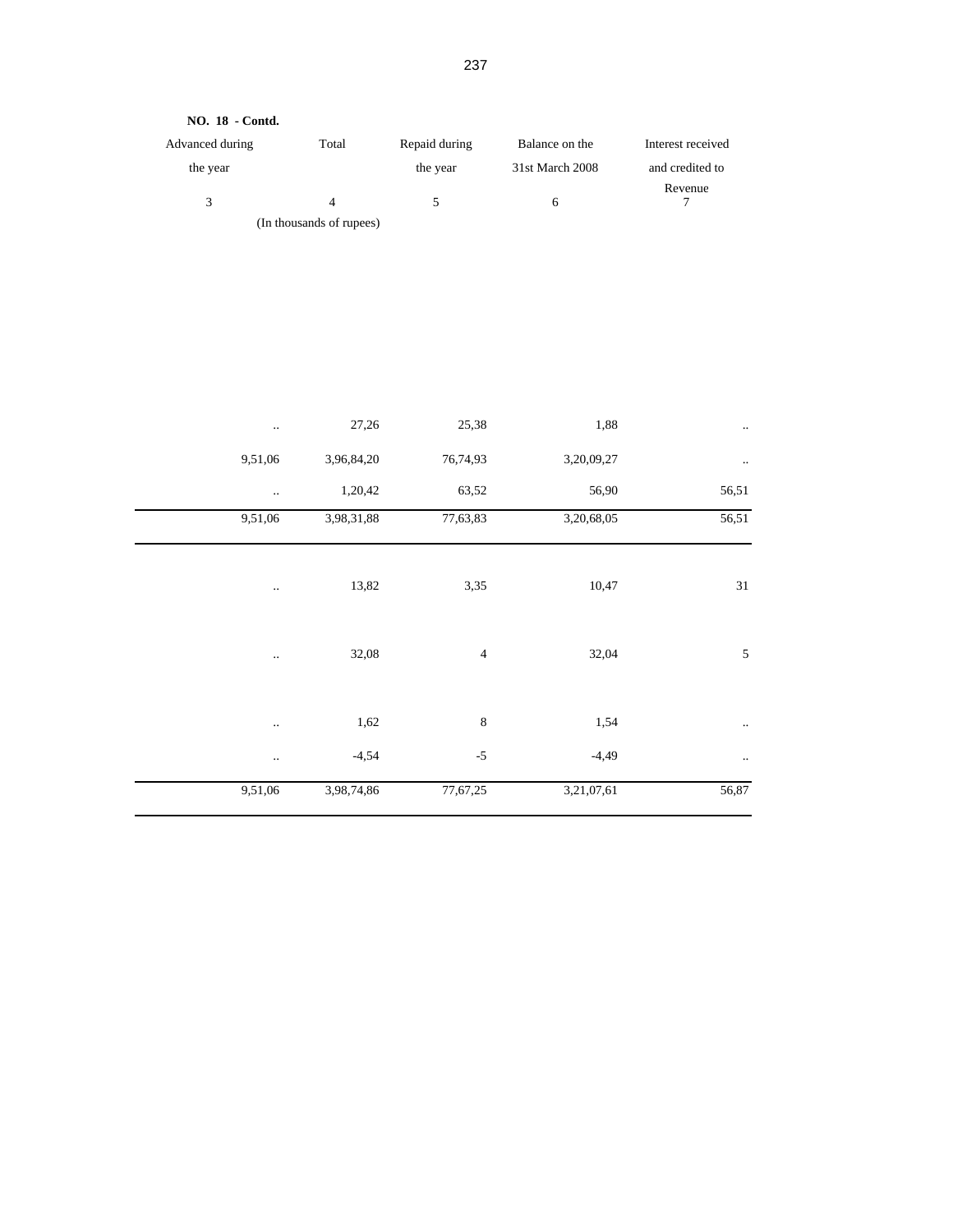| Head of Account                                                                             | STATEMENT<br>Balance on the<br>1st April 2007 |
|---------------------------------------------------------------------------------------------|-----------------------------------------------|
| $\mathbf{1}$                                                                                | 2                                             |
| F. LOANS AND ADVANCES -contd.                                                               |                                               |
| (c) Loans for Economic Services -contd.                                                     |                                               |
| Loans for Industry and Minerals -contd.                                                     |                                               |
| 6854 Loans for Cement and Non-Metallic Mineral Industries -                                 |                                               |
| 01 Cement -                                                                                 |                                               |
| 800 Other Loans -                                                                           |                                               |
| Other Loans with balance not exceeding Rs. 25 lakhs in each case                            | 4,80                                          |
| Total -01 Cement                                                                            | 4,80                                          |
| Total -6854 Loans for Cement and Non-Metallic Mineral Industries                            | 4,80                                          |
| <b>6860 Loans for Consumer Industries -</b>                                                 |                                               |
| 01 Textiles -                                                                               |                                               |
| 800 Other Loans -                                                                           |                                               |
| Other Loans with balance not exceeding Rs. 25 lakhs in each case                            | 5,61                                          |
| Total -01 Textiles                                                                          | 5,61                                          |
| 03 Leather -                                                                                |                                               |
| 195 Loans to Leather Cooperatives -                                                         |                                               |
| (i) Loans to Development of Leather Cooperatives                                            | 41,95**                                       |
| (ii) Other Loans with balance not exceeding Rs. 25 lakhs in each case                       | 3,14                                          |
| Total -195 Loans to Leather Cooperatives                                                    | 45,09**                                       |
| Total -03 Leather                                                                           | $45,09**$                                     |
| 04 Sugar -                                                                                  |                                               |
| 101 Loans to Co-operative Sugar Mills                                                       |                                               |
| Loans for construction of Sugar Godown and Molasses tank by Sugar Mills, Meham and<br>Sirsa | 3,80,40,09                                    |
| 800 Other Loans -                                                                           |                                               |
| Other Loans with balance not exceeding Rs. 25 lakhs in each case                            | 3,74                                          |
| Total -04 Sugar                                                                             | 3,80,43,83                                    |

\*\* Please see footnote \*\* on page 232.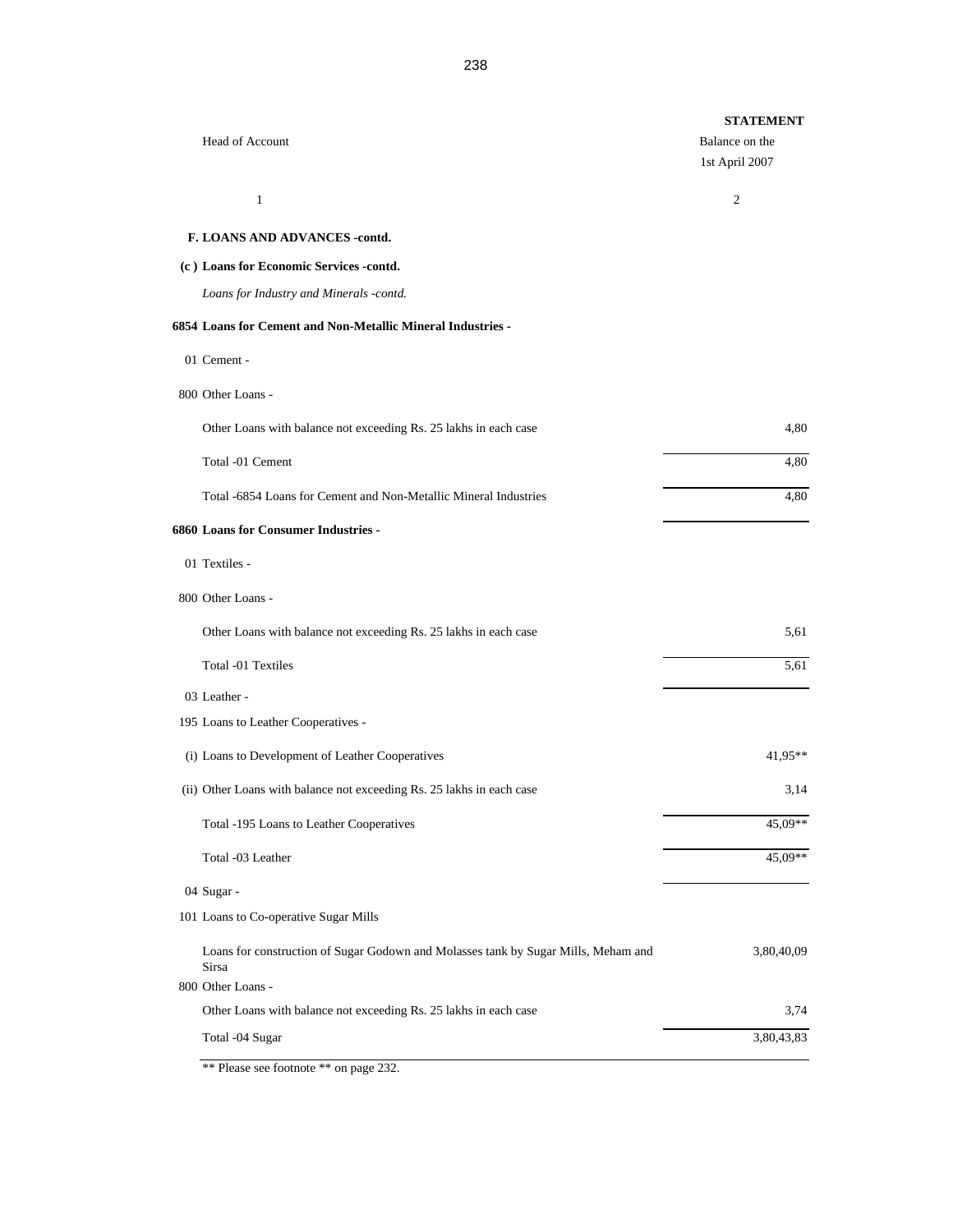| NO. 18 - Contd.             |                                            |                           |                                   |                                                 |
|-----------------------------|--------------------------------------------|---------------------------|-----------------------------------|-------------------------------------------------|
| Advanced during<br>the year | Total                                      | Repaid during<br>the year | Balance on the<br>31st March 2008 | Interest received<br>and credited to<br>Revenue |
| $\overline{\mathbf{3}}$     | $\overline{4}$<br>(In thousands of rupees) | $\sqrt{5}$                | $\sqrt{6}$                        | $\boldsymbol{7}$                                |
|                             |                                            |                           |                                   |                                                 |
|                             |                                            |                           |                                   |                                                 |
|                             |                                            |                           |                                   |                                                 |
|                             |                                            |                           |                                   |                                                 |
| $\ddotsc$                   | 4,80                                       | $\ldots$                  | 4,80                              | $\cdot$ .                                       |
|                             |                                            |                           |                                   |                                                 |
| .,                          | 4,80                                       | .,                        | 4,80                              | $\ldots$                                        |
| $\ddot{\phantom{0}}$        | 4,80                                       | $\ldots$                  | 4,80                              | $\ldots$                                        |
|                             |                                            |                           |                                   |                                                 |
|                             |                                            |                           |                                   |                                                 |
| $\ldots$                    | 5,61                                       | $\ddotsc$                 | 5,61                              | $\cdot$ .                                       |
|                             | 5,61                                       | $\ldots$                  | 5,61                              | $\ldots$                                        |
|                             |                                            |                           |                                   |                                                 |
| $\cdot$                     | 41,95                                      | $\ldots$                  | 41,95                             | $15\,$                                          |
|                             | 3,14                                       | $\ddotsc$                 | 3,14                              | $\ensuremath{\mathfrak{Z}}$                     |
|                             | 45,09                                      | $\ldots$                  | 45,09                             | $18$                                            |
| .,                          | 45,09                                      | $\ldots$                  | 45,09                             | 18                                              |
|                             |                                            |                           |                                   |                                                 |
| 1,10,00,00                  | 4,90,40,09                                 |                           | 4,90,40,09                        | 66                                              |
|                             | 3,74                                       | $\ddotsc$                 | 3,74                              | $\cdot$ .                                       |
| 1,10,00,00                  | 4,90,43,83                                 | $\ldots$                  | 4,90,43,83                        | 66                                              |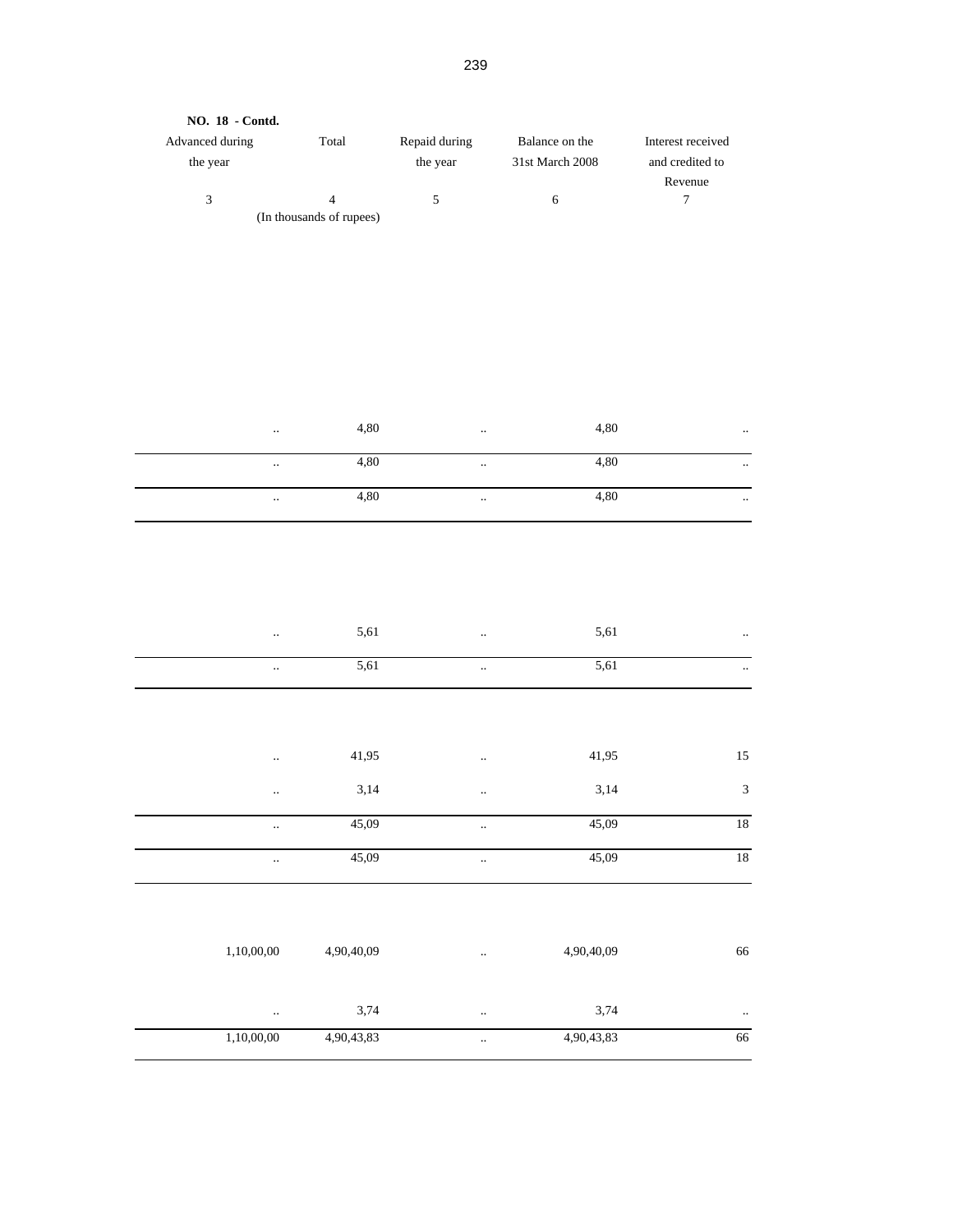| <b>Head of Account</b>                                                                                        | <b>STATEMENT</b><br>Balance on the<br>1st April 2007 |
|---------------------------------------------------------------------------------------------------------------|------------------------------------------------------|
| $\mathbf{1}$                                                                                                  | $\overline{c}$                                       |
| <b>F. LOANS AND ADVANCES -contd.</b>                                                                          |                                                      |
| (c) Loans for Economic Services -contd.                                                                       |                                                      |
| Loans for Industry and Minerals -concld.                                                                      |                                                      |
| 6860 Loans for Consumer Industries -concld.                                                                   |                                                      |
| 60 Others -                                                                                                   |                                                      |
| 206 Distillaries -                                                                                            |                                                      |
| Loans to Haryana Cooperative Supply and Marketing Federation for establishment of<br><b>Barley Malt Plant</b> | 74,75                                                |
| Total -60 Others                                                                                              | 74,75                                                |
| Total-6860 Loans for Consumer Industries                                                                      | 3,81,69,28**                                         |
| Total -Loans for Industry and Minerals                                                                        | 7,70,97,88                                           |
| Loans for Transport -                                                                                         |                                                      |
| 7053 Loans for Civil Aviation -                                                                               |                                                      |
| 800 Other Loans -                                                                                             |                                                      |
| Other Loans with balance not exceeding Rs. 25 lakhs in each case                                              | 87                                                   |
| Total -7053 Loans for Civil Aviation                                                                          | 87                                                   |
| Total -Loans for Transport                                                                                    | 87                                                   |
| Loans for General Economic Services -                                                                         |                                                      |
| 7465 Loans for General Financial and Trading Institutions -                                                   |                                                      |
| 101 General Financial Institutions-<br>Setting up of Ancillary Industrial Estate/Udyog Kunj-                  | 94.22**                                              |
| Other Loans with balance not exceeding Rs. 25 lakhs in each case                                              | 17,57                                                |
| Total -101 General Financial Institutions-                                                                    | $1,11,79**$                                          |
| 102 Trading Institutions-                                                                                     |                                                      |
| (i) Loans to Haryana Agro Industries Corporation                                                              | 5,75,56                                              |
| (ii) Loans to Haryana State Small Industries and Export Corporation                                           | 2,37,39                                              |
| (iii) Loans to Haryana Seed Development Corporation                                                           | 1,21,26                                              |
| (iv) Loans to Haryana Land Reclamation and Development Corporation                                            | 72,70                                                |
| **Please see footnote ** on page 232.                                                                         |                                                      |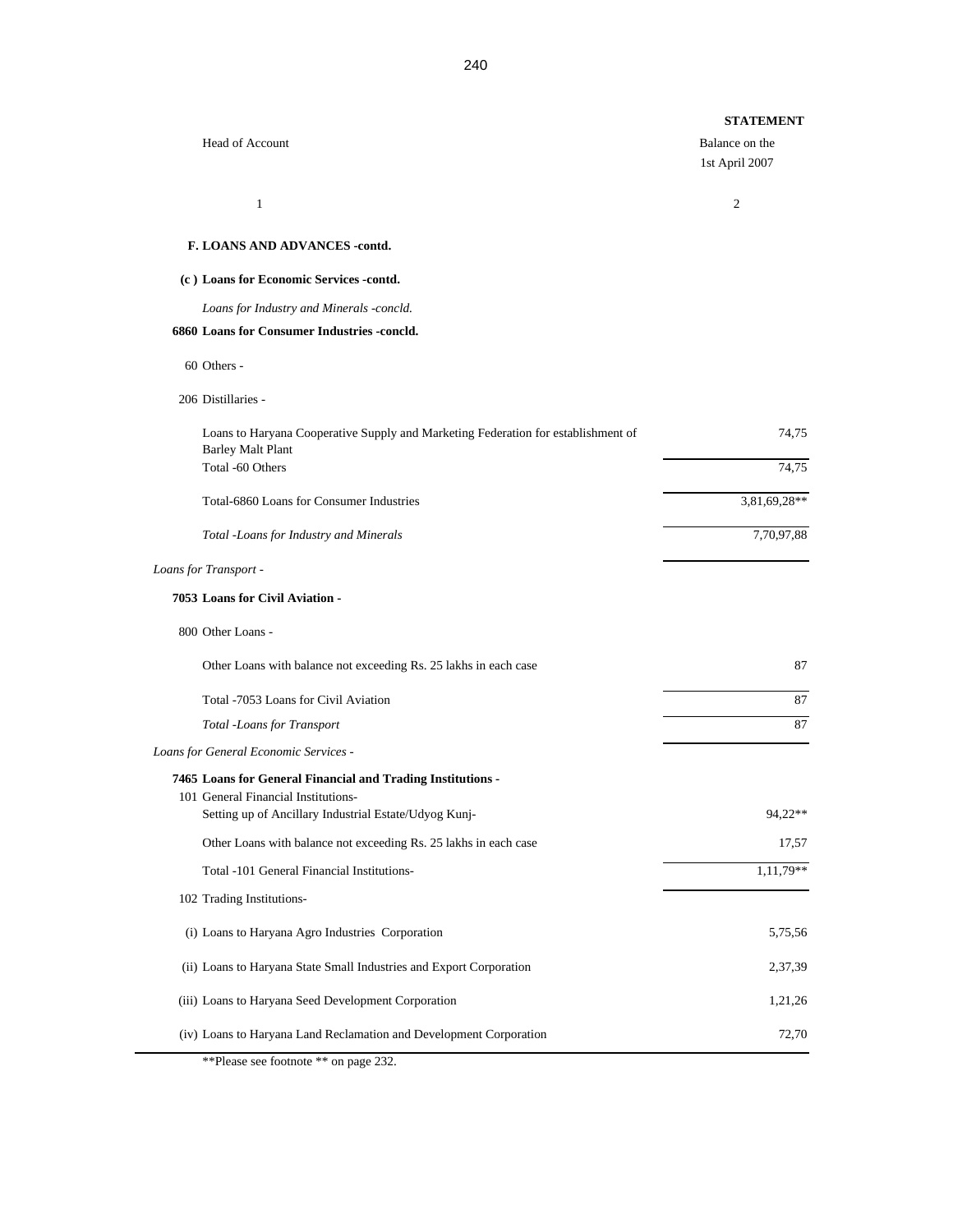| 241 |  |
|-----|--|
|     |  |

| Advanced during | Total                    | Repaid during | Balance on the  | Interest received |
|-----------------|--------------------------|---------------|-----------------|-------------------|
| the year        |                          | the year      | 31st March 2008 | and credited to   |
|                 |                          |               |                 | Revenue           |
| 3               |                          |               | <sub>(</sub>    |                   |
|                 | (In thousands of rupees) |               |                 |                   |

| $\cdot$ . | 74,75      | $\cdot \cdot$ | 74,75      | $\cdot$    |  |
|-----------|------------|---------------|------------|------------|--|
| $\cdot$ . | 74,75      | $\cdot \cdot$ | 74,75      |            |  |
| 84        | 4,91,69,28 | $\cdots$      | 4,91,69,28 | 1,10,00,00 |  |
| 57,71     | 8,12,81,69 | 77,67,25      | 8,90,48,94 | 1,19,51,06 |  |

| $\cdot$ . | 87      | $\ldots$  | 87      | $\cdot$ .      |
|-----------|---------|-----------|---------|----------------|
| $\cdot$ . | 87      | $\cdot$ . | 87      | $\cdot$ .      |
| $\cdot$ . | 87      | $\cdot$ . | 87      | $\cdot$ .      |
|           |         |           |         |                |
|           |         |           |         |                |
| $\cdot$ . | 94,22   | 12,71     | 81,51   | $1,\!90$       |
| $\cdot$ . | 17,57   | $\ldots$  | 17,57   | $\cdot\cdot$   |
| $\ldots$  | 1,11,79 | 12,71     | 99,08   | 1,90           |
|           |         |           |         |                |
| $\cdot$ . | 5,75,56 | $\ddotsc$ | 5,75,56 | $15\,$         |
| $\cdot$ . | 2,37,39 | $\ddotsc$ | 2,37,39 | $16\,$         |
| $\cdot$ . | 1,21,26 | $\cdot$ . | 1,21,26 | $\overline{4}$ |
| $\cdot$ . | 72,70   | $\ldots$  | 72,70   | $\ldots$       |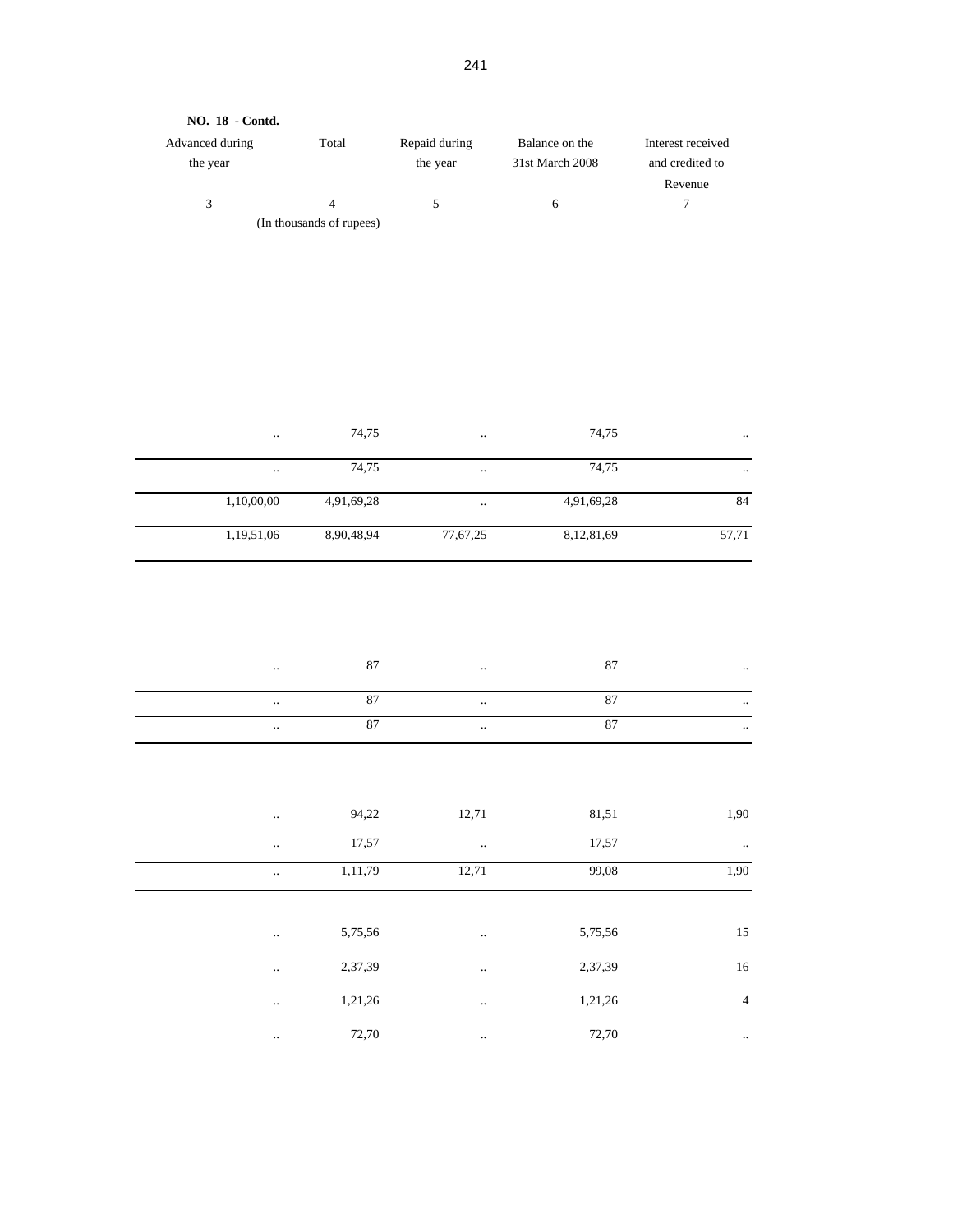|                                                                        | STATEMENT      |
|------------------------------------------------------------------------|----------------|
| Head of Account                                                        | Balance on the |
|                                                                        | 1st April 2007 |
| 1                                                                      | $\overline{c}$ |
| F. LOANS AND ADVANCES -concld.                                         |                |
| (c) Loans for Economic Services -concld.                               |                |
| Loans for General Economic Services -concld.                           |                |
| 7465 Loans for General Financial and Trading Institutions -concld.     |                |
| 102 Trading Institutions-concld.                                       |                |
| (v) Loans to Haryana State Handloom and Handicrafts Corporation        | 2,86,06        |
| (vi) Other Loans with balance not exceeding Rs. 25 lakhs in each case  | 20,00          |
| Total -102 Trading Institutions-                                       | 13,12,97       |
| Total -7465 Loans for General Financial and Trading Institutions       | 14,24,76**     |
| Total -Loans for General Economic Services                             | 14,24,76**     |
| <b>Total -Loans for Economic Services</b>                              | 13, 12, 73, 75 |
| Loans to Government Servants -                                         |                |
| 7610 Loans to Government Servants etc. -                               |                |
| 201 House Building Advances                                            | 2,53,43,93     |
| 202 Advances for purchase of Motor Conveyances                         | 29,89,74       |
| 203 Advances for purchase of other conveyances                         | 1,65           |
| 204 Advances for purchase of Computers                                 | 7,22,93        |
| 800 Other Advances -                                                   |                |
| (i) Marriage Loans to State Service Officers                           | 65,76,91       |
| (ii) Wheat Loan to State Service Officers (Non-Gazetted)               | 1,95,44        |
| (iii) Other Loans with balance not exceeding Rs. 25 lakhs in each case | 9,62           |
| Total -800 Other Advances                                              | 67,81,97       |
| Total -7610 Loans to Government Servants etc.                          | 3,58,40,22     |
| Total -Loans to Government Servants etc.                               | 3,58,40,22     |
| Total -F. Loans and Advances                                           | 18,25,04,21    |

\*\* Please see footnote \*\* on page 232.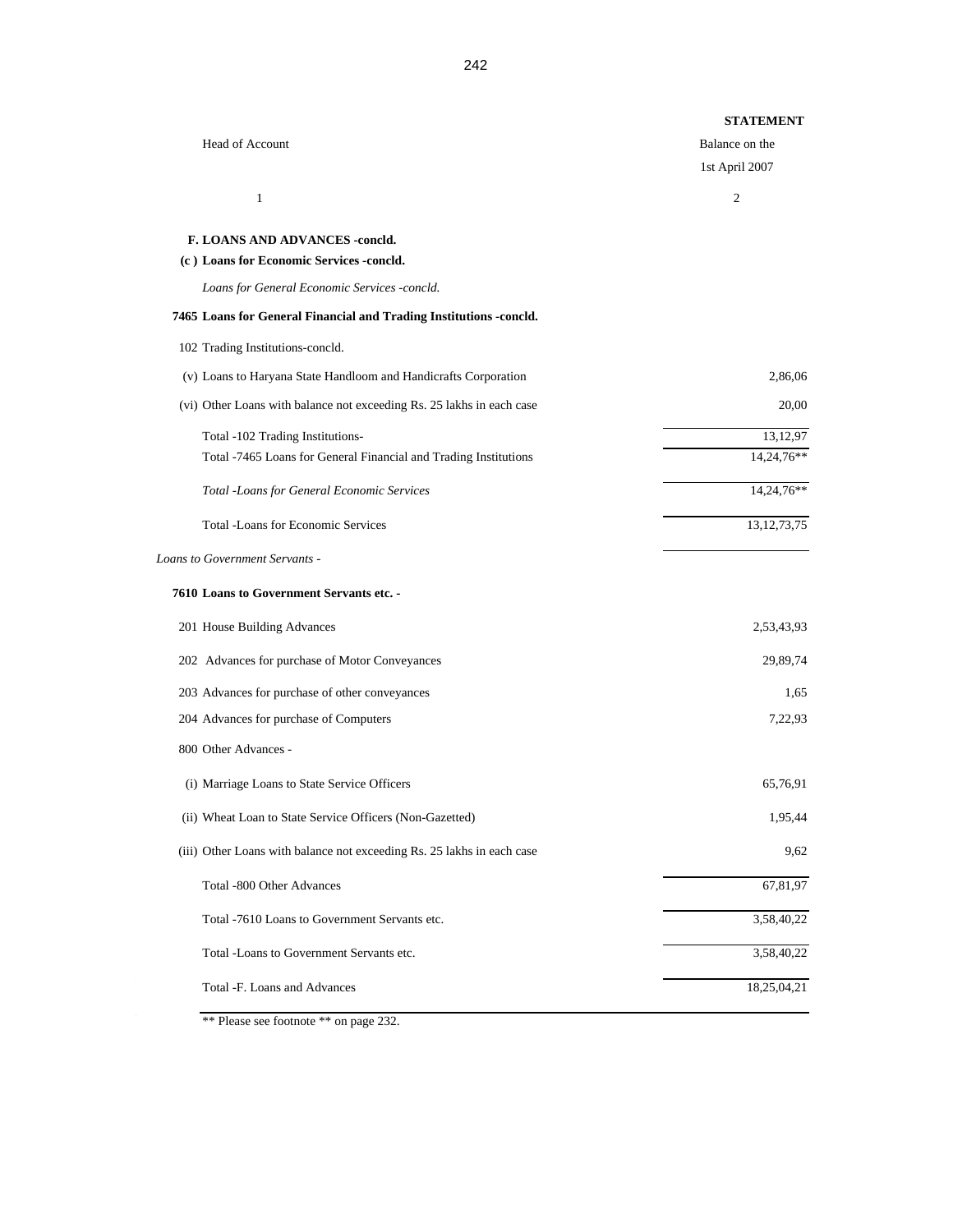|                   |                 |               |                          | NO. 18 - Concld. |
|-------------------|-----------------|---------------|--------------------------|------------------|
| Interest received | Balance on the  | Repaid during | Total                    | Advanced during  |
| and credited to   | 31st March 2008 | the year      |                          | the year         |
| Revenue<br>7      | $\sqrt{6}$      | $\mathfrak s$ | $\overline{4}$           | 3                |
|                   |                 |               | (In thousands of rupees) |                  |
|                   |                 |               |                          |                  |
|                   | 1,89,40         | 96,66         | 2,86,06                  |                  |
| $\cdot$ .         | 20,00           |               | 20,00                    |                  |
| 35                | 12,16,31        | 96,66         | 13,12,97                 |                  |
| 2,25              | 13,15,39        | 1,09,37       | 14,24,76                 |                  |
| 2,25              | 13,15,39        | 1,09,37       | 14,24,76                 |                  |
| 4,16,95           | 13,43,70,76     | 98,94,96      | 14,42,65,72              | 1,29,91,97       |
|                   |                 |               |                          |                  |
| 12,32,85          | 2,81,54,00      | 46,05,26      | 3,27,59,26               | 74,15,33         |
| 1,45,29           | 32,84,06        | 9,78,61       | 42,62,67                 | 12,72,93         |
| 2,25              | 1,45            | 24            | 1,69                     | $\overline{4}$   |
| 1,12,77           | 7,97,12         | 2,46,64       | 10,43,76                 | 3,20,83          |
| 16,11             | 79,69,97        | 15,36,17      | 95,06,14                 | 29,29,23         |
| $\ldots$          | 2,01,07         | 32,71,32      | 34,72,39                 | 32,76,95         |
|                   | 9,23            | 3,43,24       | 3,52,47                  | 3,42,85          |
| 16,11             | 81,80,27        | 51,50,73      | 1,33,31,00               | 65,49,03         |
| 15,09,27          | 4,04,16,90      | 1,09,81,48    | 5,13,98,38               | 1,55,58,16       |
| 15,09,27          | 4,04,16,90      | 1,09,81,48    | 5,13,98,38               | 1,55,58,16       |
| 20,95,13          | 18,96,73,76     | 2,13,80,58    | 21, 10, 54, 34           | 2,85,50,13       |
|                   |                 |               |                          |                  |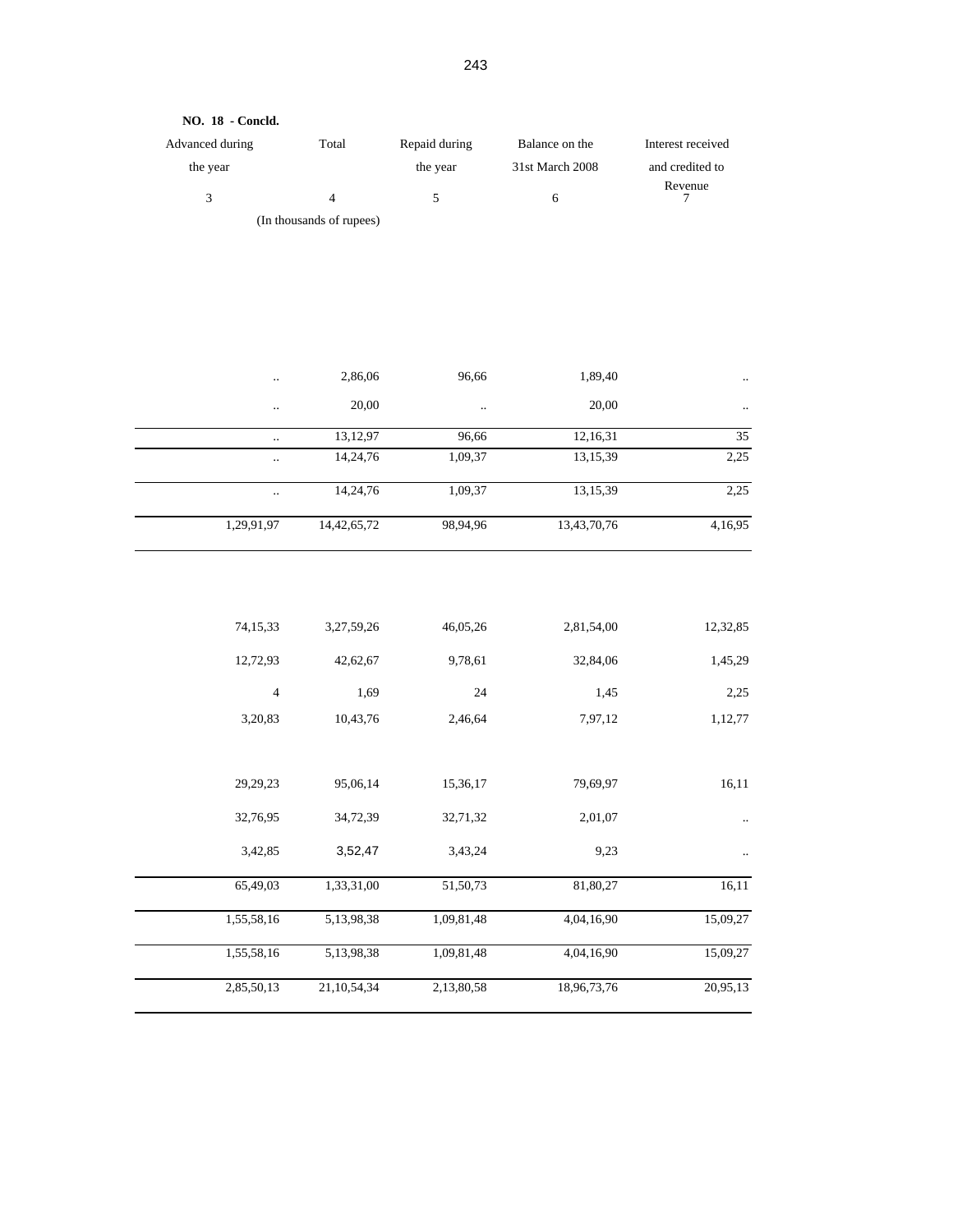The details of loans advanced during the year for Plan purposes as detailed below:-

| Head of Account                                   | Amount                   |
|---------------------------------------------------|--------------------------|
|                                                   | (In thousands of rupees) |
| 6425 Loans for Cooperation                        | 5,71,22                  |
| 6515 Loans for other Rural Development programmes | 2,18,86                  |
| 6801 Loans for Power Projects                     | 2,50,83                  |
| 6851 Loans for Village and Small Industries       | 9,51,07                  |
| 7610 Loans to Government Servants etc.            | $6,00,00$ (a)            |
| Total                                             | 25.91.98                 |
|                                                   |                          |

(a) This represents a part of House Building Advances.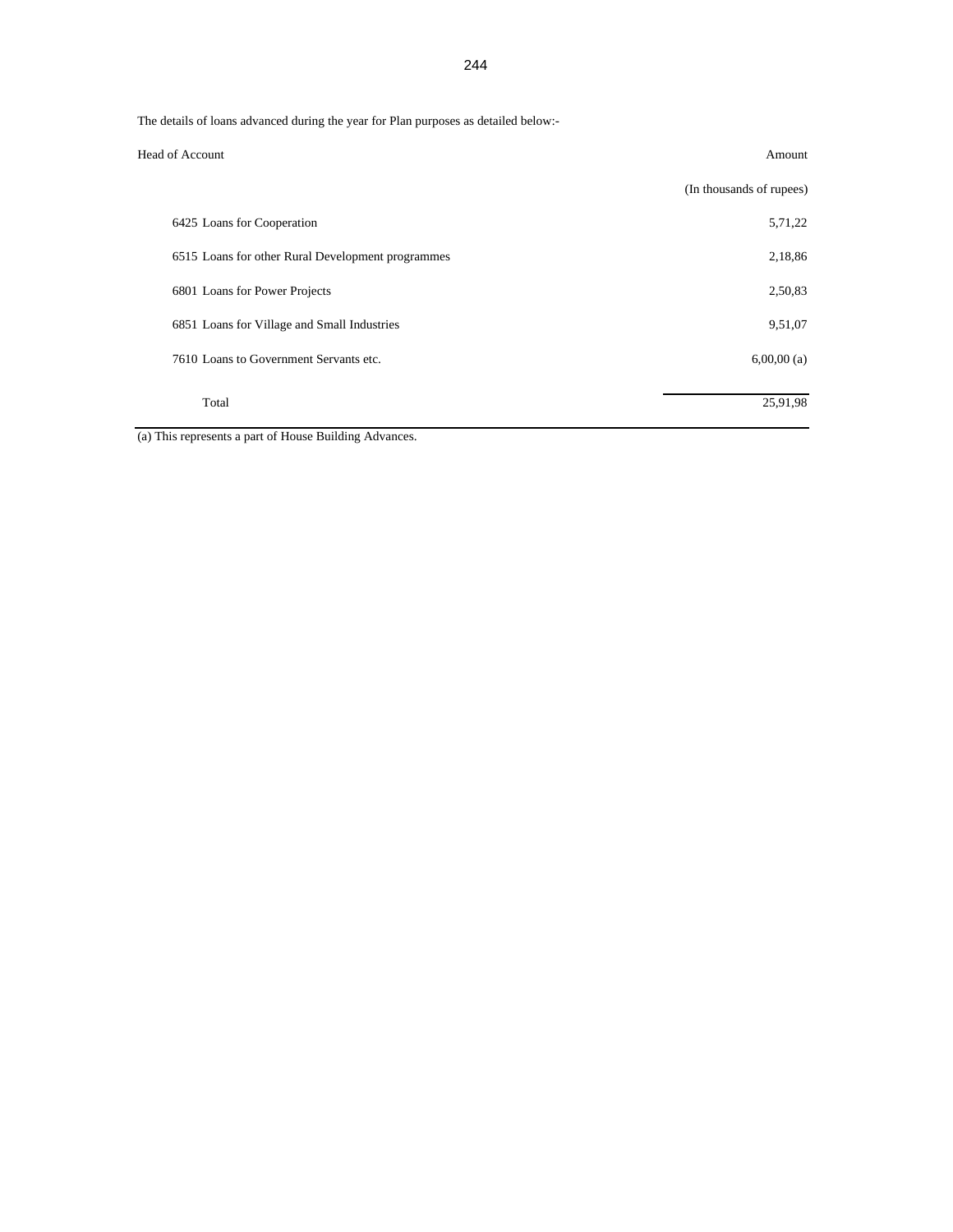#### **STATEMENT NO. 19 - STATEMENT**

| Name of Reserve Fund or Deposit Account                                                                                              | Balance on             |
|--------------------------------------------------------------------------------------------------------------------------------------|------------------------|
| $\mathbf{1}$                                                                                                                         | Cash<br>$\overline{2}$ |
| <b>J. RESERVE FUNDS -</b>                                                                                                            |                        |
| (a) Reserve Funds bearing Interest -                                                                                                 |                        |
| 8115 Depreciation / Renewal Reserve Funds-<br>103 Depreciation Reserve Funds- Government Commercial Departments and<br>Undertakings- |                        |
| Depreciation Reserve Fund-Motor Transport                                                                                            | 2,41,23,13             |
| 104 Depreciation Reserve Fund-Government Non- Commercial Departments and<br>Undertakings-                                            |                        |
| Depreciation Reserve Fund-Government Presses                                                                                         | 3,42,60                |
| Total - 8115 Depreciation / Renewal Reserve Funds                                                                                    | 2,44,65,73             |
| 8121 General and Other Reserve Funds-                                                                                                |                        |
| 101 General and Other Reserve Funds of Government Commercial Departments/<br>Undertakings-                                           |                        |
| Reserve Fund-Motor Transport Accident Reserve Fund-                                                                                  | 97,06                  |
| Total - 8121 General and Other Reserve Funds                                                                                         | 97,06                  |
| Total - (a)Reserve Funds bearing Interest                                                                                            | 2,45,62,79             |
| (b) Reserve Funds not bearing Interest -                                                                                             |                        |
| 8222 Sinking Funds-                                                                                                                  |                        |
| 01 Appropriation for Reduction or avoidance of Debt-                                                                                 |                        |
| 101 Sinking Funds                                                                                                                    | 2.12.96                |
| 02 Sinking Fund Investment Account-                                                                                                  |                        |
| 101 Sinking Fund- Investment Account                                                                                                 |                        |
| <b>Total - 101</b>                                                                                                                   |                        |
| Total - 8222 Sinking Funds (a)                                                                                                       | 2,12,96                |

(a) Loanwise details are given in Annexure to this Statement.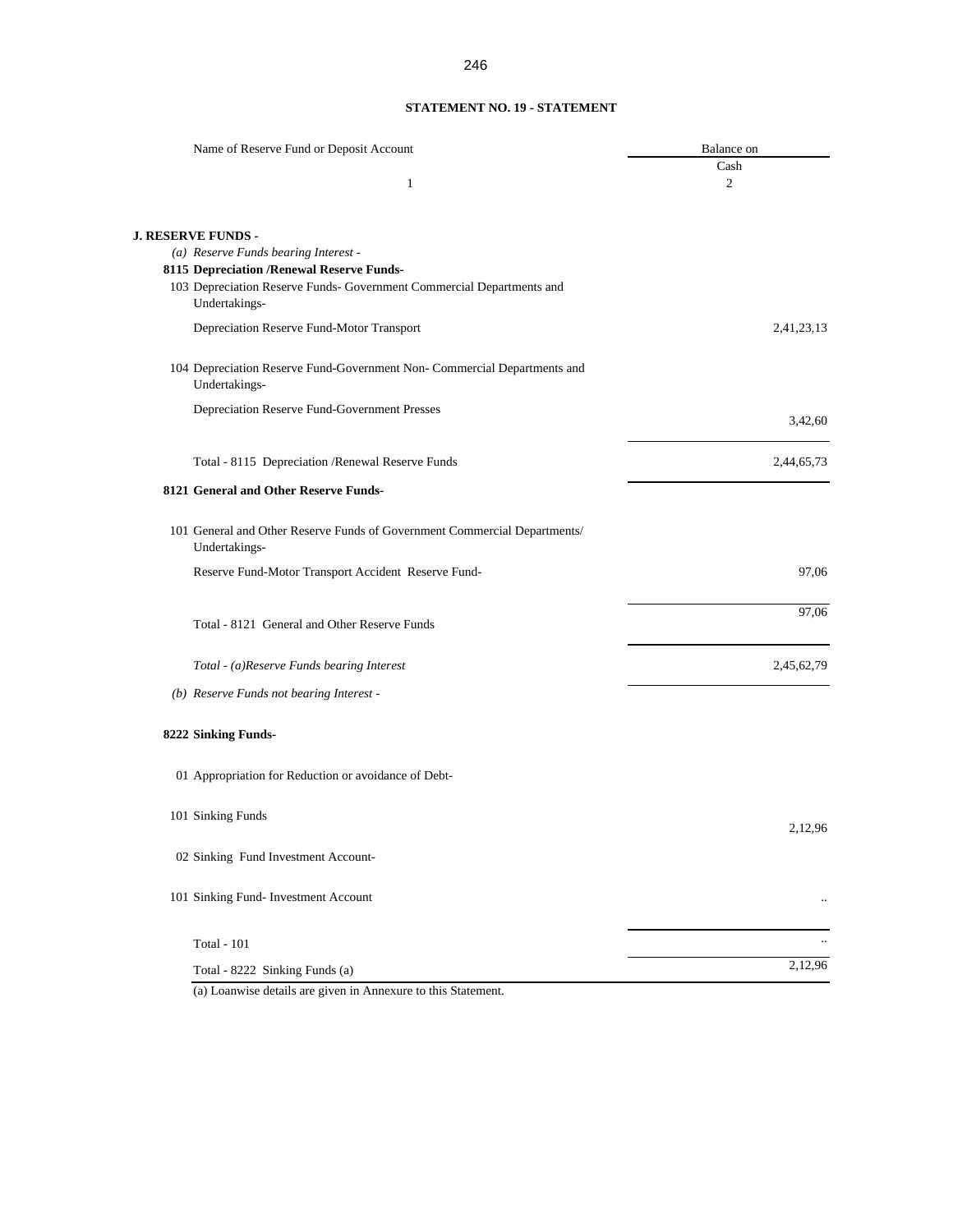|                  | Balance on 31st March 2008             |            |                | the 1st April 2007                         |
|------------------|----------------------------------------|------------|----------------|--------------------------------------------|
| Total            | Investment                             | Cash       | Total          | investment                                 |
| $\boldsymbol{7}$ | $\sqrt{6}$<br>(In thousands of rupees) | 5          | $\overline{4}$ | $\overline{3}$<br>(In thousands of rupees) |
|                  |                                        |            |                |                                            |
| 2,49,09,97       |                                        | 2,49,09,97 | 2,41,23,13     | $\ddot{\phantom{a}}$                       |
| 3,76,12          | $\ddotsc$                              | 3,76,12    | 3,42,60        | $\ddot{\phantom{a}}$                       |
| 2,52,86,09       | $\ddotsc$                              | 2,52,86,09 | 2,44,65,73     | $\ddotsc$                                  |
|                  |                                        |            |                |                                            |
| 1,07,74          | $\ddot{\phantom{a}}$                   | 1,07,74    | 97,06          | $\ddot{\phantom{a}}$                       |
| 1,07,74          |                                        | 1,07,74    | 97,06          | $\ddotsc$                                  |
| 2,53,93,83       |                                        | 2,53,93,83 | 2,45,62,79     | $\ldots$                                   |

#### **SHOWING THE DETAILS OF EARMARKED BALANCES**

| 1,89,21,43 | 1,89,21,43 | $\cdot$ | 2,29,13,00    | 2,29,13,00    |
|------------|------------|---------|---------------|---------------|
| 1,89,21,43 | 1,89,21,43 |         | 2, 29, 13, 00 | 2,29,13,00    |
| 1,89,21,43 | 1,91,34,39 | 2,12,96 | 2, 29, 13, 00 | 2, 31, 25, 96 |

.. 2,12,96 2,12,96 .. 2,12,96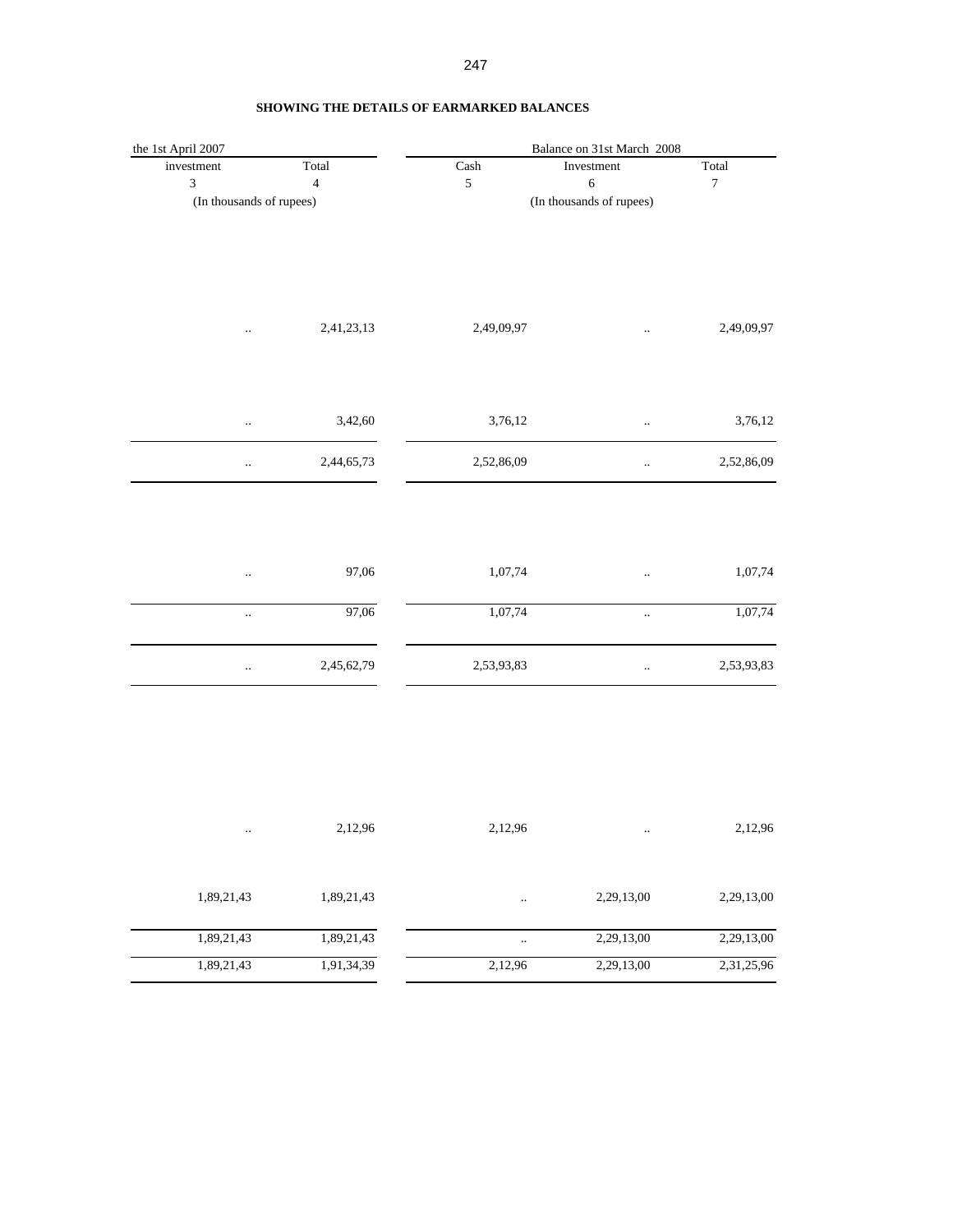## **J. RESERVE FUNDS -concld.**

*(b) Reserve Funds not bearing Interest -concld.*

| 8229 Development and Welfare Funds--                |                |
|-----------------------------------------------------|----------------|
| 103 Development Funds for Agricultural Purposes-    |                |
| State Agricultural Credit Relief and Guarantee Fund | 3.55           |
| 106 Industrial Development Funds-                   |                |
| <b>Industrial Loan Fund</b>                         | 7,45,70        |
| 200 Other Development and Welfare Funds-            |                |
| Fund for Development Scheme                         | 1,29,46        |
| Fund for Village Reconstructions for Harijan Uplift | $\overline{4}$ |
| <b>Total - 200</b>                                  | 1,29,50        |
| Total - 8229 Development and Welfare Funds-         | 8,78,75        |
| 8235 General and other Reserve Funds--              |                |
| 110 Food Grains Reserve Fund                        | 4,77,39        |
| 111 Calamity Relief Fund                            | 89,71,23       |
| 112 Calamity Relief Fund -Investment Account        |                |
| 117 Guarantee Redemption Fund                       |                |
| 120 Guarantee Redemption Fund - Investment Account  |                |
| Total - 8235 General and other Reserve Funds-       | 94,48,62       |
| Total - (b)Reserve Funds not bearing Interest       | 1,05,40,33     |
| Total - J. Reserve Funds                            | 3,51,03,12     |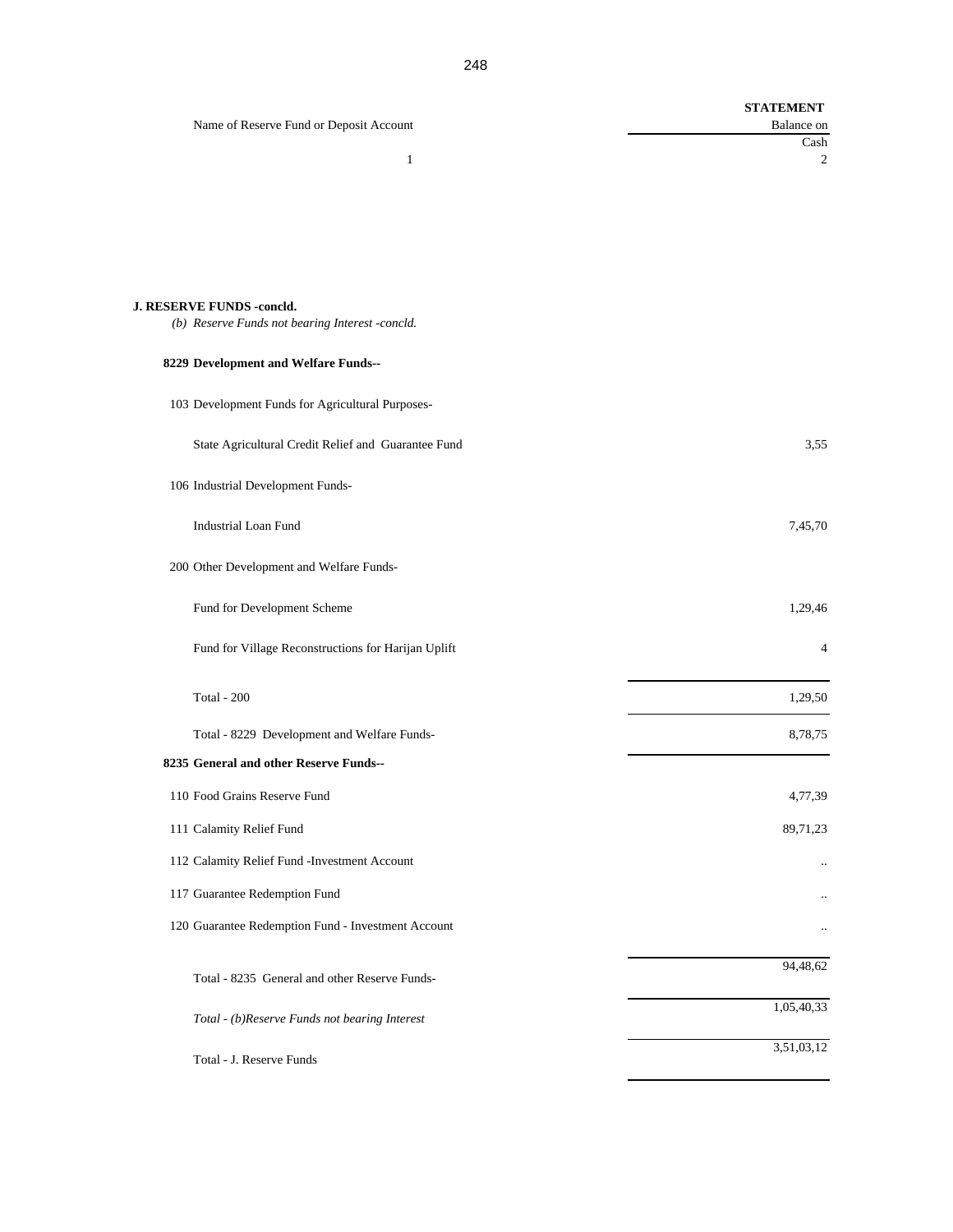|                          | Balance on 31st March 2008 |            |                          | the 1st April 2007          |
|--------------------------|----------------------------|------------|--------------------------|-----------------------------|
| Total                    | Investment                 | Cash       | Total                    | investment                  |
|                          |                            |            | $\overline{4}$           | $\ensuremath{\mathfrak{Z}}$ |
| $\boldsymbol{7}$         | $\sqrt{6}$                 | 5          | (In thousands of rupees) |                             |
| (In thousands of rupees) |                            |            |                          |                             |
|                          |                            |            |                          |                             |
|                          |                            |            |                          |                             |
|                          |                            |            |                          |                             |
|                          |                            |            |                          |                             |
|                          |                            |            |                          |                             |
|                          |                            |            |                          |                             |
|                          |                            |            |                          |                             |
|                          |                            |            |                          |                             |
|                          |                            |            |                          |                             |
| 3,55                     |                            | 3,55       | 3,55                     |                             |
|                          |                            |            |                          |                             |
|                          |                            |            |                          |                             |
| 7,45,76                  |                            | 7,45,76    | 7,45,70                  |                             |
|                          |                            |            |                          |                             |
|                          |                            |            |                          |                             |
| 1,40,71                  | 11,25                      | 1,29,46    | 1,40,71                  | 11,25                       |
|                          |                            |            |                          |                             |
| 2,24,26                  | 2,18,50                    | 5,76       | 2,18,54                  | 2,18,50                     |
|                          |                            |            |                          |                             |
| 3,64,97                  | 2,29,75                    | 1,35,22    | 3,59,25                  | 2,29,75                     |
| 11,14,28                 | 2,29,75                    | 8,84,53    | 11,08,50                 | 2,29,75                     |
|                          |                            |            |                          |                             |
|                          |                            |            |                          |                             |
| 4,77,39                  | $\ldots$                   | 4,77,39    | 4,77,39                  | $\ldots$                    |
| 96,56,77                 |                            | 96,56,77   | 89,71,23                 |                             |
| 5,83,71,85               | 5,83,71,85                 |            | 4,85,30,61               | 4,85,30,61                  |
|                          |                            |            |                          |                             |
| $\ddot{\phantom{1}}$     | $\ldots$                   |            | $\ldots$                 | $\cdot$ .                   |
| 51,07,30                 | 51,07,30                   |            | 54,48,30                 | 54,48,30                    |
|                          |                            |            |                          |                             |
| 7,36,13,31               | 6,34,79,15                 | 1,01,34,16 | 6, 34, 27, 53            | 5,39,78,91                  |
| 9,78,53,55               | 8,66,21,90                 | 1,12,31,65 | 8,36,70,42               | 7,31,30,09                  |
|                          |                            |            |                          |                             |
| 12,32,47,38              | 8,66,21,90                 | 3,66,25,48 | 10,82,33,21              | 7,31,30,09                  |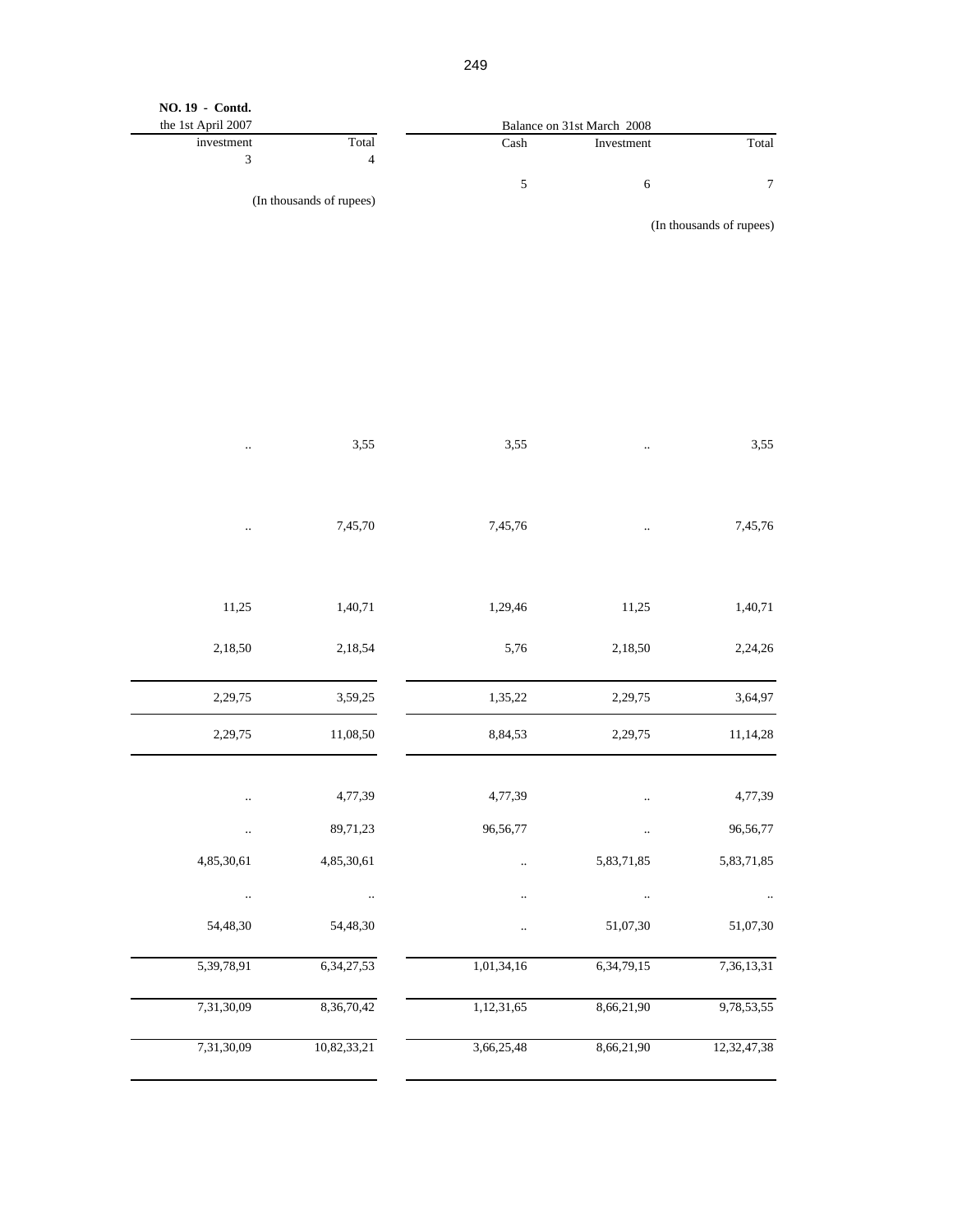|     | Name of Reserve Fund or Deposit Account | <b>Balance</b> on |
|-----|-----------------------------------------|-------------------|
|     |                                         | Cash              |
|     | $\mathbf{1}$                            | $\mathbf{2}$      |
|     |                                         |                   |
|     |                                         |                   |
| K   | DEPOSITS AND ADVANCES -                 |                   |
| (b) | Deposits not bearing Interests -        |                   |
|     | 8449 Other Deposits-                    |                   |
|     | 103 Subventions from Central Road Fund  | 2,65,95,65        |
|     | 105 Deposits of Market Loans            | 55,01             |
|     | 120 Miscellaneous Deposits              | 5,29,01           |
|     | Total - 8449 Other Deposits-            | 2,71,79,67        |
|     | <b>Grand Total</b>                      | 6,22,82,79        |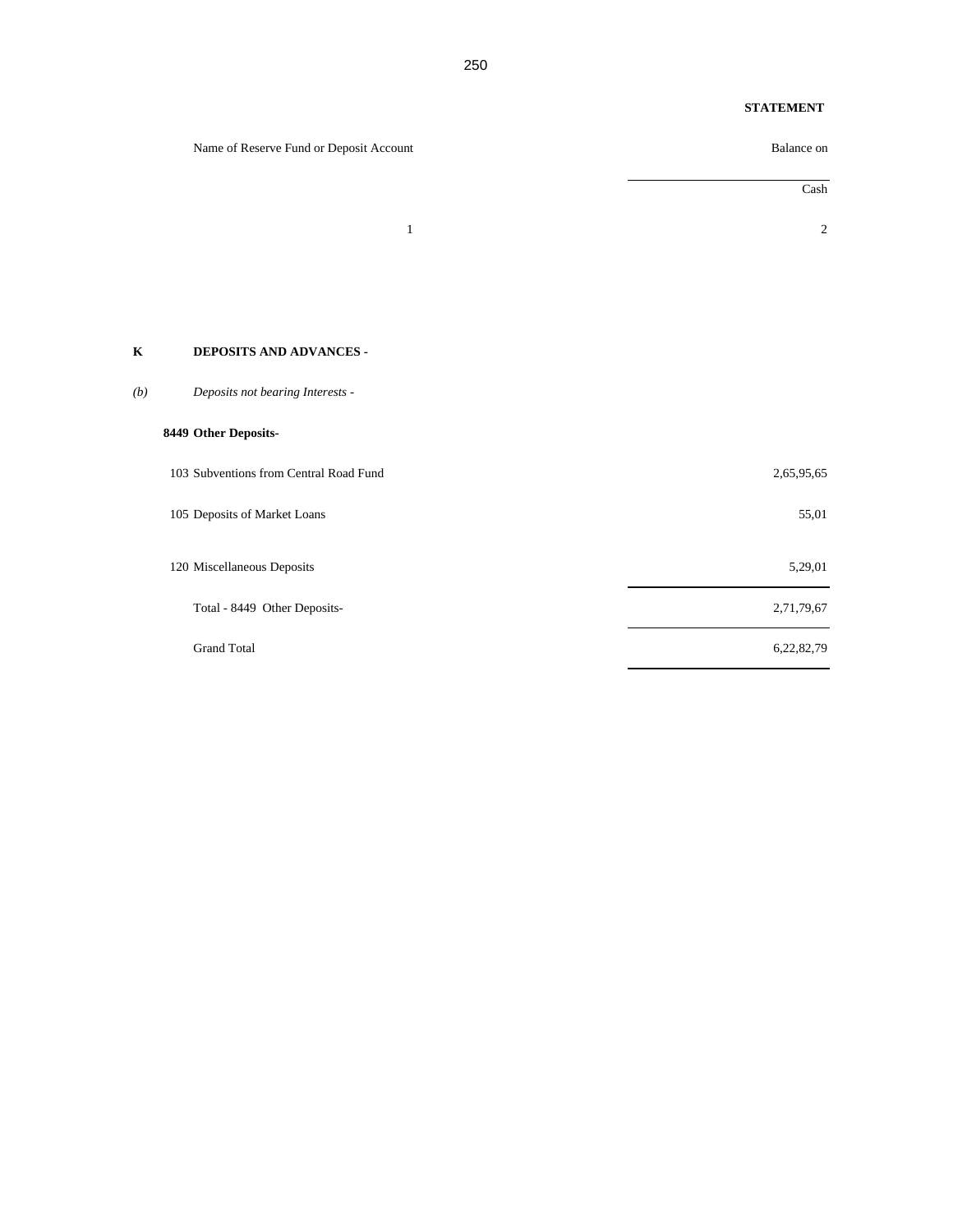## **NO. 19 - Concld.**

the 1st April 2007

|                          | Balance on 31st March 2008 |      |                          |            |
|--------------------------|----------------------------|------|--------------------------|------------|
|                          |                            |      | Total                    | investment |
| Total                    | Investment                 | Cash |                          |            |
|                          |                            |      | 4                        | 3          |
| ⇁                        | 6                          | ∼    |                          |            |
|                          |                            |      | (In thousands of rupees) |            |
| (In thousands of rupees) |                            |      |                          |            |

| 2,83,55,83  |            | 2,83,55,83 | 2,65,95,65  | $\cdot$ .     |
|-------------|------------|------------|-------------|---------------|
| 55,01       | $\cdots$   | 55,01      | 55,01       | $\cdot \cdot$ |
| 5,29,01     | $\ddotsc$  | 5,29,01    | 5,29,01     |               |
| 2,89,39,85  | $\cdots$   | 2,89,39,85 | 2,71,79,67  | $\cdot \cdot$ |
| 15,21,87,23 | 8,66,21,90 | 6,55,65,33 | 13,54,12,88 | 7,31,30,09    |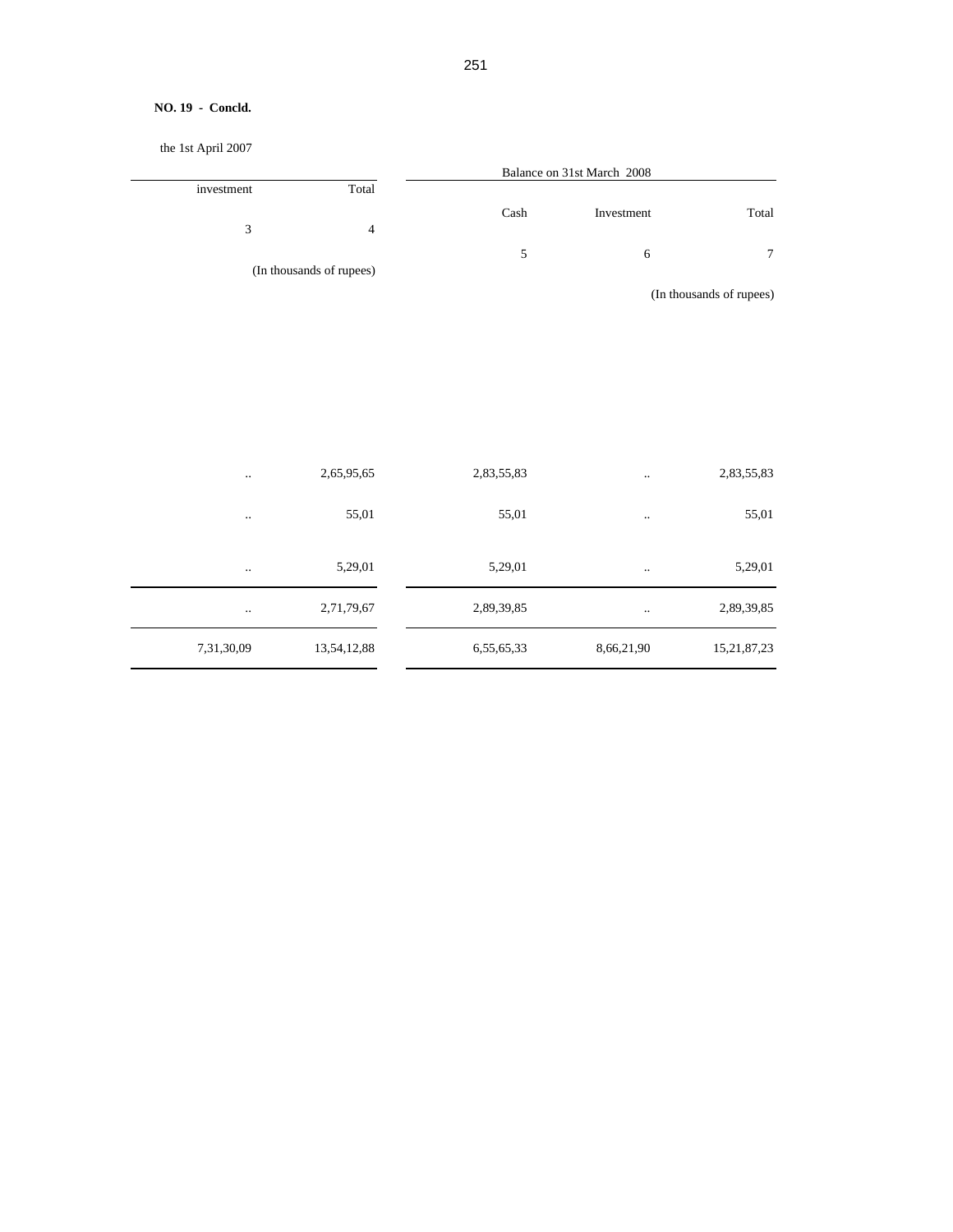## **ANNEXURE TO STATEMENT**

|              | Description of Loans                                                                    | Balance on the<br>1st April 2007      |
|--------------|-----------------------------------------------------------------------------------------|---------------------------------------|
| 1            |                                                                                         | 2                                     |
|              | 8222 Sinking Funds -                                                                    |                                       |
|              | 01 Appropriation for reduction or avoidance of debt -                                   |                                       |
|              | 101 Sinking Funds -                                                                     |                                       |
|              | Loans received out of consolidated open market borrowings of the<br>Government of India | 1,90,97                               |
|              | Loans from the Central Government for Bhakra Nangal Project                             | 21,99                                 |
|              | <b>Amortisation of Market Loans</b>                                                     | 1,89,21,43                            |
|              | Total - 101 Sinking Funds                                                               | 1,91,34,39                            |
|              | Total - 01 Appropriation for reduction or avoidance of debt                             | 1,91,34,39                            |
|              | 02 Sinking Fund Investment Account -                                                    |                                       |
|              | 101 Sinking Fund - Investment Account                                                   |                                       |
|              | Amortisation                                                                            |                                       |
| $\mathbf{1}$ |                                                                                         | Balance on the<br>1st April 2007<br>2 |
|              | Loans recieved out of consolidated open market borrowings of<br>Government of India -   |                                       |
|              | 7.27% Government of India Loan, 2013                                                    | 1,45,76,88                            |
|              | 7.37 % Government of India Loan, 2014                                                   | 43,44,55                              |
|              | Total - 101 Sinking Funds - Investment Account                                          | 1,89,21,43                            |
|              | Total - 02 Sinking Fund Investment Account                                              | 1,89,21,43                            |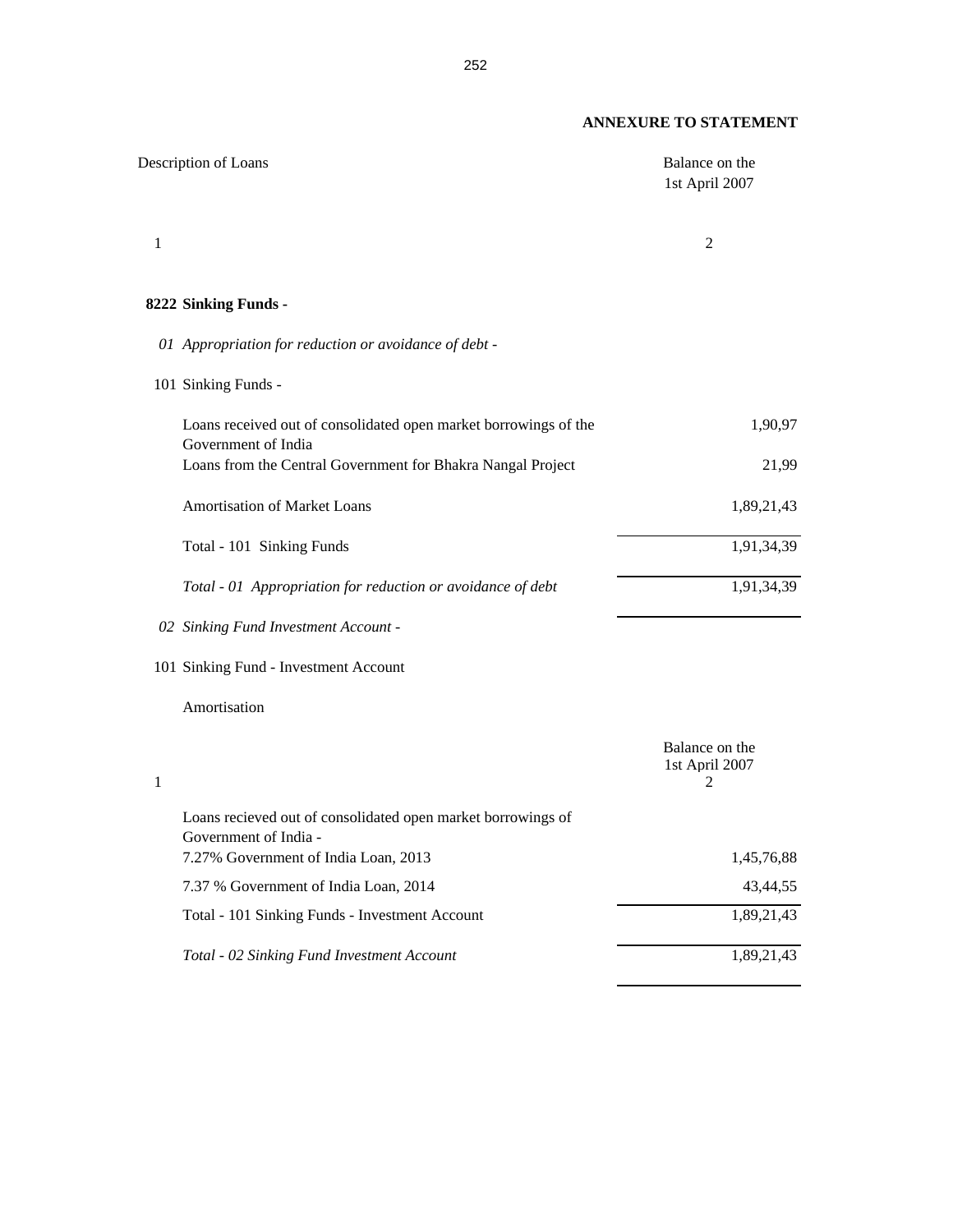|--|--|--|

| Amount<br>Appropriated<br>from revenue | Interest on<br>Investments | Total                              | <b>Advance Interest</b><br>paid on purchase<br>of Securities | Amount transferred<br>to Miscellaneous<br>Government account<br>on maturity of loans | Balance on the<br>31st March 2008 |
|----------------------------------------|----------------------------|------------------------------------|--------------------------------------------------------------|--------------------------------------------------------------------------------------|-----------------------------------|
| 3                                      | $\overline{4}$             | 5                                  | 6                                                            | 7                                                                                    | $\,8\,$                           |
|                                        |                            |                                    | (In thousands of rupees)                                     |                                                                                      |                                   |
| $\ddotsc$                              |                            | 1,90,97<br>                        |                                                              |                                                                                      | <br>1,90,97                       |
| $\ddotsc$                              |                            | 21,99<br>$\ddotsc$                 |                                                              |                                                                                      | <br>21,99                         |
| 39,91,57                               |                            | 2,29,13,00<br>$\ddot{\phantom{a}}$ |                                                              | $\ddotsc$                                                                            | <br>2,29,13,00                    |
| 39,91,57                               |                            | 2,31,25,96<br>$\ddot{\phantom{a}}$ |                                                              | $\ddotsc$                                                                            | <br>2,31,25,96                    |
| 39,91,57                               |                            | 2,31,25,96<br>                     |                                                              | $\ddotsc$                                                                            | <br>2,31,25,96                    |

| Purchase of       | Total          | Sale of                  |           | Balance on the  |            | Remarks    |                 |
|-------------------|----------------|--------------------------|-----------|-----------------|------------|------------|-----------------|
| <b>Securities</b> |                | <b>Securities</b>        |           | 31st March 2008 | Face Value |            | Market Value    |
| 3                 | $\overline{4}$ | C                        |           | 6               |            |            | 8               |
|                   |                | (In thousands of rupees) |           |                 |            |            |                 |
|                   |                |                          |           |                 |            |            |                 |
| 39,91,57          | 1,85,68,45     |                          | $\ddotsc$ | 1,85,68,45      |            | 1,85,68,45 | $\cdot$ .(a)    |
| $\ddotsc$         | 43,44,55       |                          |           | 43,44,55        |            | 43,44,55   | $\cdot$ . $(a)$ |
| 39,91,57          | 2,29,13,00     |                          | $\ddotsc$ | 2,29,13,00      |            | 2,29,13,00 | $\ddotsc$       |
| 39,91,57          | 2,29,13,00     |                          | $\ddotsc$ | 2,29,13,00      |            | 2,29,13,00 | $\ddotsc$       |
|                   |                |                          |           |                 |            |            |                 |

(a) Not available for sale/purchase.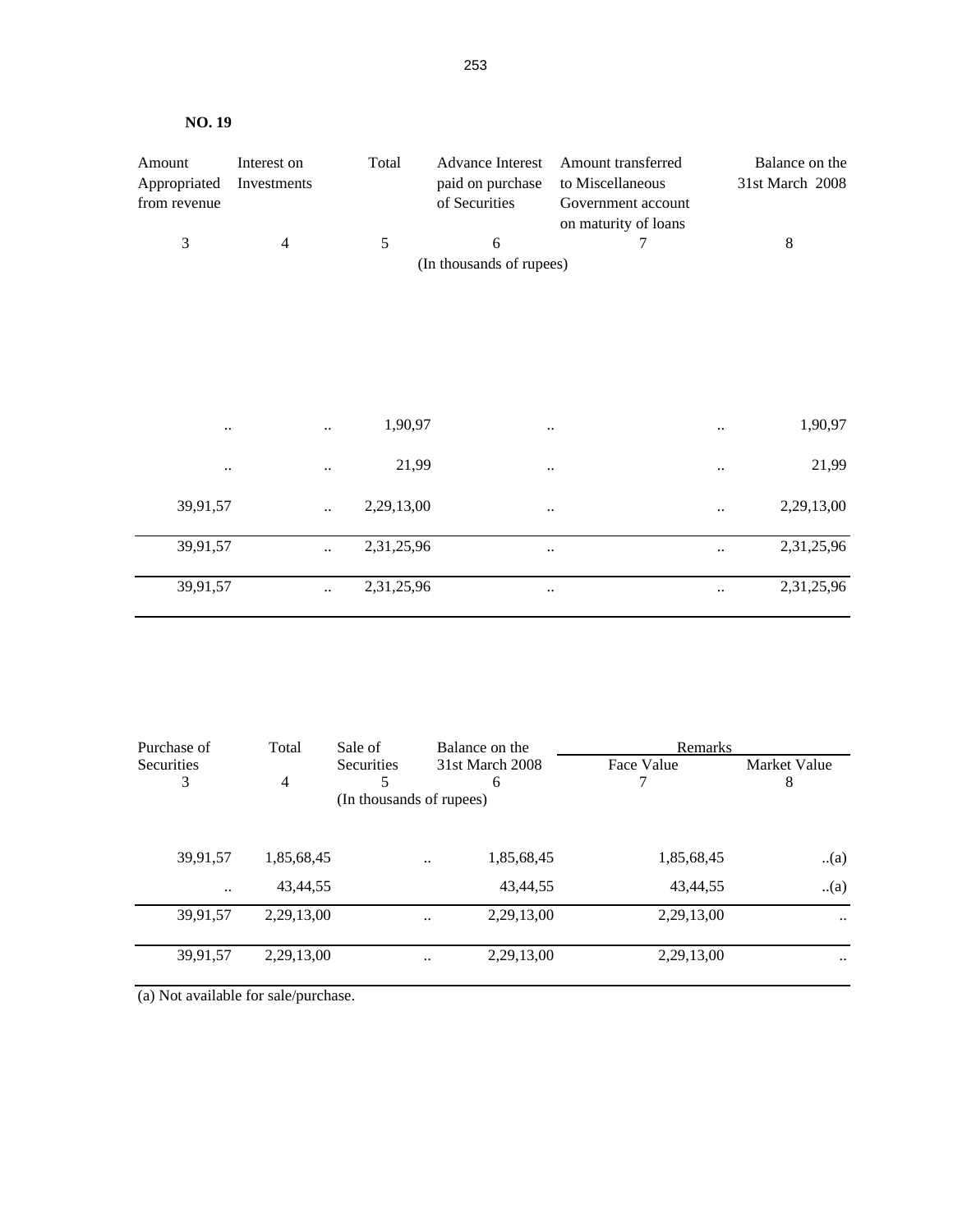## **APPENDIX**

## **INVESTMENT OF THE GOVERNEMT IN STATUTORY CORPORATIONS,**

# **CO-OPERATIVE BANKS AND SOCIETIES, ETC. AT THE END OF**

*(Referred to in explanatory note 2 below*

|                                           |                       | 2005-2006            |                                             |  |  |
|-------------------------------------------|-----------------------|----------------------|---------------------------------------------|--|--|
|                                           | Number of<br>concerns | Amount               | <b>Dividend received</b><br>during the year |  |  |
|                                           |                       | (In lakhs of rupees) |                                             |  |  |
| 1. Statutory Corporations                 | 6                     | 38,82.08             | 58.41                                       |  |  |
| 2. Government Companies                   | 25                    | 20,24,38.76          | 58.02                                       |  |  |
| 3. Joint Stock Companies and Partnerships | 31                    | 1,75.18              | 0.40                                        |  |  |
| 4.Co-operatives                           | 809                   | 1,96,48.29           | 75.31                                       |  |  |
|                                           | 871                   | 22,61,44.31          | 1,92.14                                     |  |  |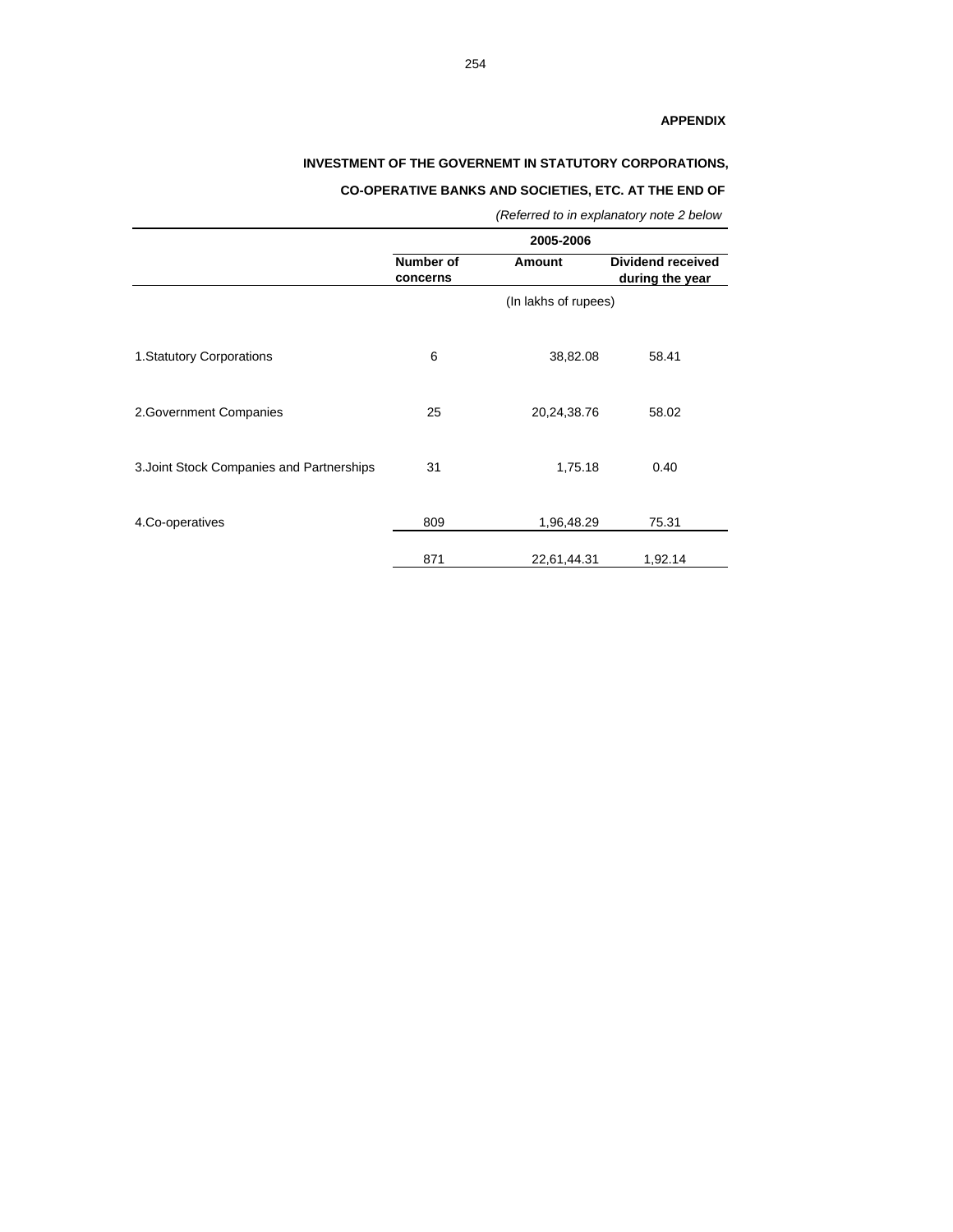## **GOVERNMENT COMPANIES, OTHER JOINT STOCK COMPANIES,**

## **2005-2006, 2006-2007 AND 2007-2008 AND THE DIVIDEND RECEIVED THEREON**

|                                                                         | statement no. 2) |                       |                      |                                      |                      |  |  |
|-------------------------------------------------------------------------|------------------|-----------------------|----------------------|--------------------------------------|----------------------|--|--|
|                                                                         | 2006-2007        |                       |                      | 2007-2008                            |                      |  |  |
| Number of<br>Amount<br>Dividend received<br>during the year<br>concerns |                  | Number of<br>concerns | Amount               | Dividend received<br>during the year |                      |  |  |
| (In lakhs of rupees)                                                    |                  |                       | (In lakhs of rupees) |                                      |                      |  |  |
| 6                                                                       | 43,82.08         | 58.41                 | 6                    | 1,09,57.08                           | $\ddot{\phantom{a}}$ |  |  |
| 25                                                                      | 28,10,14.79      | 3,82.53               | 25                   | 36,65,37.03                          | 5,24.70              |  |  |
| 31                                                                      | 1,75.18          |                       | 31                   | 1,75.18                              | 10.02                |  |  |
| 753                                                                     | 2,02,33.26       | 1,21.19               | 754                  | 2,11,73.91*                          | 69.87                |  |  |
| 815                                                                     | 30,58,05.31      | 5,62.13               | 816                  | 39,88,43.20                          | 6,04.59              |  |  |

255

\* Include investments of Rs. 19,55.72 lakhs during the year and excludes Rs. 10,15.07 lakhs being the capital retired during the year.

 **'-I**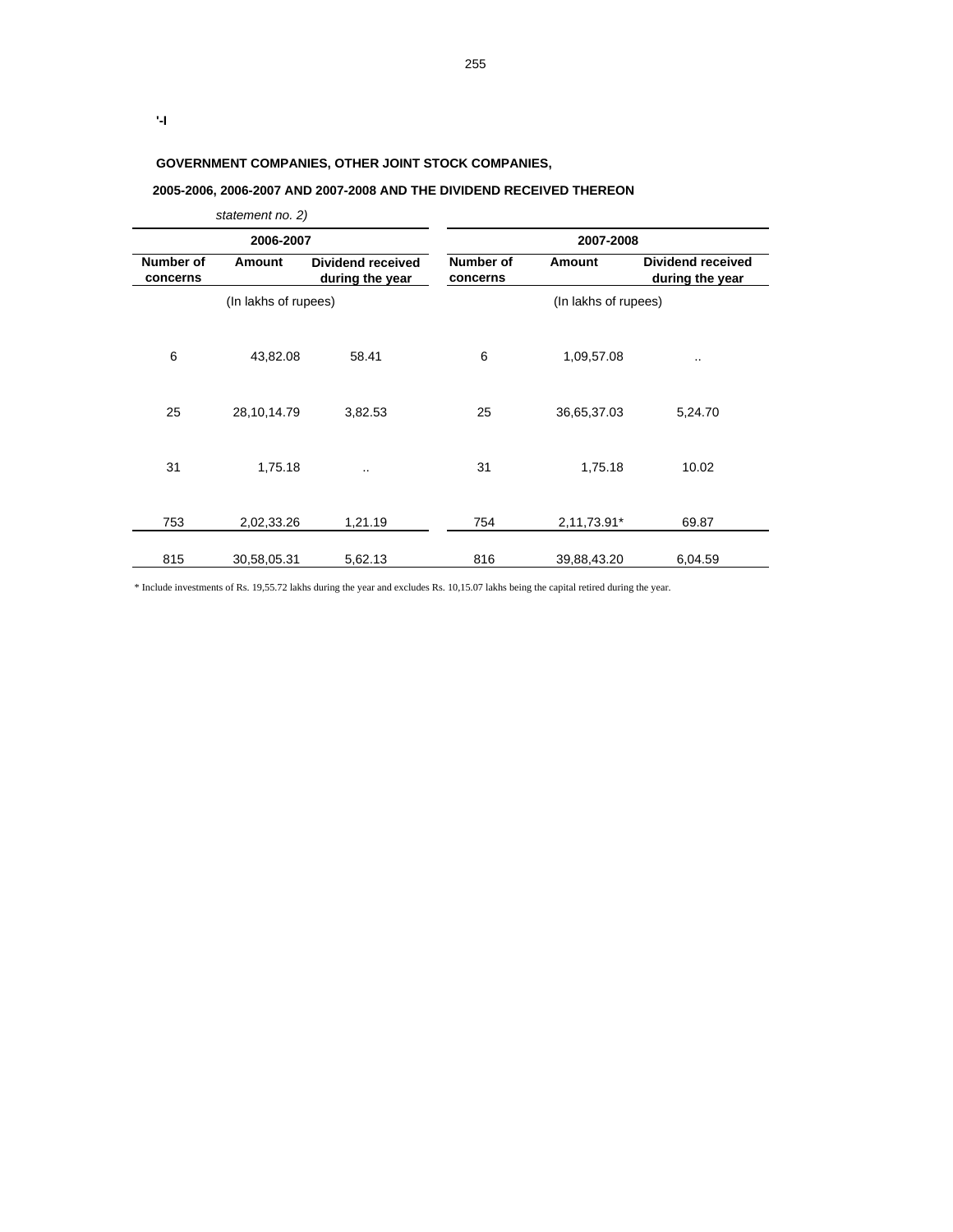#### **APPENDIX-II**

#### **CASES WHERE CERTAIN DETAILS/DOCUMENTS ARE AWAITED FROM THE DEPARTMENTAL/ TREASURY OFFICERS IN CONNECTION WITH RECONCILIATION OF BALANCES**

## *(Referred to in Sub para 2 of explanatory note 3 below statement no. 8)*

| SI.<br>No. | <b>Head of Account</b> | Departments/Treasury officers Earliest year to which Amount of<br>from whom details are awaited the difference relates difference |  | Particulars of details/<br>documents awaited from<br>the Department/ Treasury<br>officers |
|------------|------------------------|-----------------------------------------------------------------------------------------------------------------------------------|--|-------------------------------------------------------------------------------------------|
|            |                        |                                                                                                                                   |  | б                                                                                         |

(in thousands of rupees)

#### **F. LOANS AND ADVANCES-**

7610 Loans to Government Servants etc.-

| 1 | 201 House Building Advances                                                                                                                | Treasury Officers, Drawing<br>and Disbursing Officers and<br><b>Head of Offices</b> | 1997-1998 | 18,74 Recovery Schedules |
|---|--------------------------------------------------------------------------------------------------------------------------------------------|-------------------------------------------------------------------------------------|-----------|--------------------------|
| 2 | 202 Advance for Purchase of<br><b>Motor Conveyances</b>                                                                                    | Treasury Officers, Drawing<br>and Disbursing Officers and<br><b>Head of Offices</b> | 1997-1998 | 16,05 Recovery Schedules |
| 3 | 800 Other Advances- (i) Advances Treasury Officers, Drawing<br>for the celebration of marriages of and Disbursing Officers and<br>children | <b>Head of Offices</b>                                                              | 1998-1999 | 1.47 Recovery Schedules  |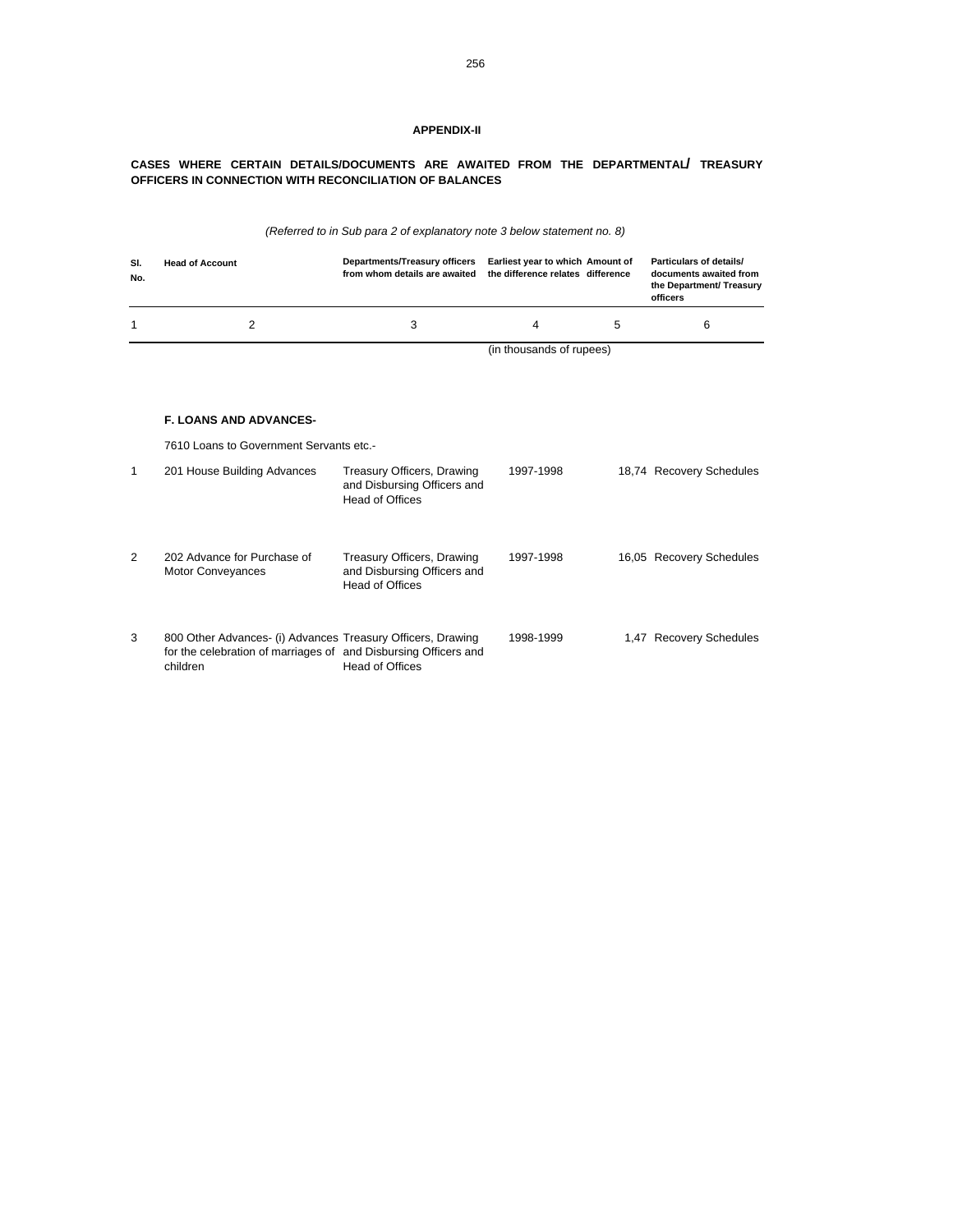## **APPENDIX-III**

## **CASES WHERE ACCEPTANCES OF BALANCES HAVE NOT BEEN RECEIVED**

## *(Referred to in sub-para 3 of explanatory note 3 below statement no. 8)*

| Head of Account                                                                                     | Number of<br>acceptances awaited | acceptances awaited | Earliest year from which Amount outstanding as on<br>31st March 2008 |
|-----------------------------------------------------------------------------------------------------|----------------------------------|---------------------|----------------------------------------------------------------------|
|                                                                                                     |                                  |                     | (in lakhs of rupees)                                                 |
| F.<br><b>LOANS AND ADVANCES-</b>                                                                    |                                  |                     |                                                                      |
| 6202 Loans for Education, Sports, Art and<br>Culture                                                | 1                                | 1993-94             | 3.12                                                                 |
| 6216 Loans for Housing                                                                              | 3                                | 1995-96             | 9.11                                                                 |
| 6217 Loans for Urban Development                                                                    | 112                              | 1996-97             | 41.11                                                                |
| 6225 Loans to Welfare of Scheduled<br>Castes, Scheduled Tribes and Other<br><b>Backward Classes</b> | $\overline{2}$                   | 1998-99             | 0.12                                                                 |
| 6235 Loans for Social Security and<br>Welfare                                                       | 2                                | 1997-98             | 21.70                                                                |
| 6401 Loans for Crop Husbandry                                                                       | 1                                | 1992-93             | 93.15                                                                |
| 6425 Loans for Co-operation                                                                         | 12                               | 1993-94             | 9,12.11                                                              |
| 6851 Loans for Village and Small<br>Industries                                                      | 5                                | 1992-93             | 15.12                                                                |
| 7465 Loans for General Financial and<br><b>Trading Institutions</b>                                 | 3                                | 1994-95             | 1,84.00                                                              |
| 7610 Loans to Government Servants, etc.                                                             |                                  |                     |                                                                      |
| 201 House Building Advances                                                                         | 1775                             | 1997-98             | 1,53.37                                                              |
| 202 Advances for purchase of Motor<br>Conveyances                                                   | 1422                             | 1997-98             | 37.72                                                                |
| 800 Other Advances-                                                                                 |                                  |                     |                                                                      |
| Advances for Celebration of<br>Marriages of Children                                                | 802                              | 1997-98             | 70.36                                                                |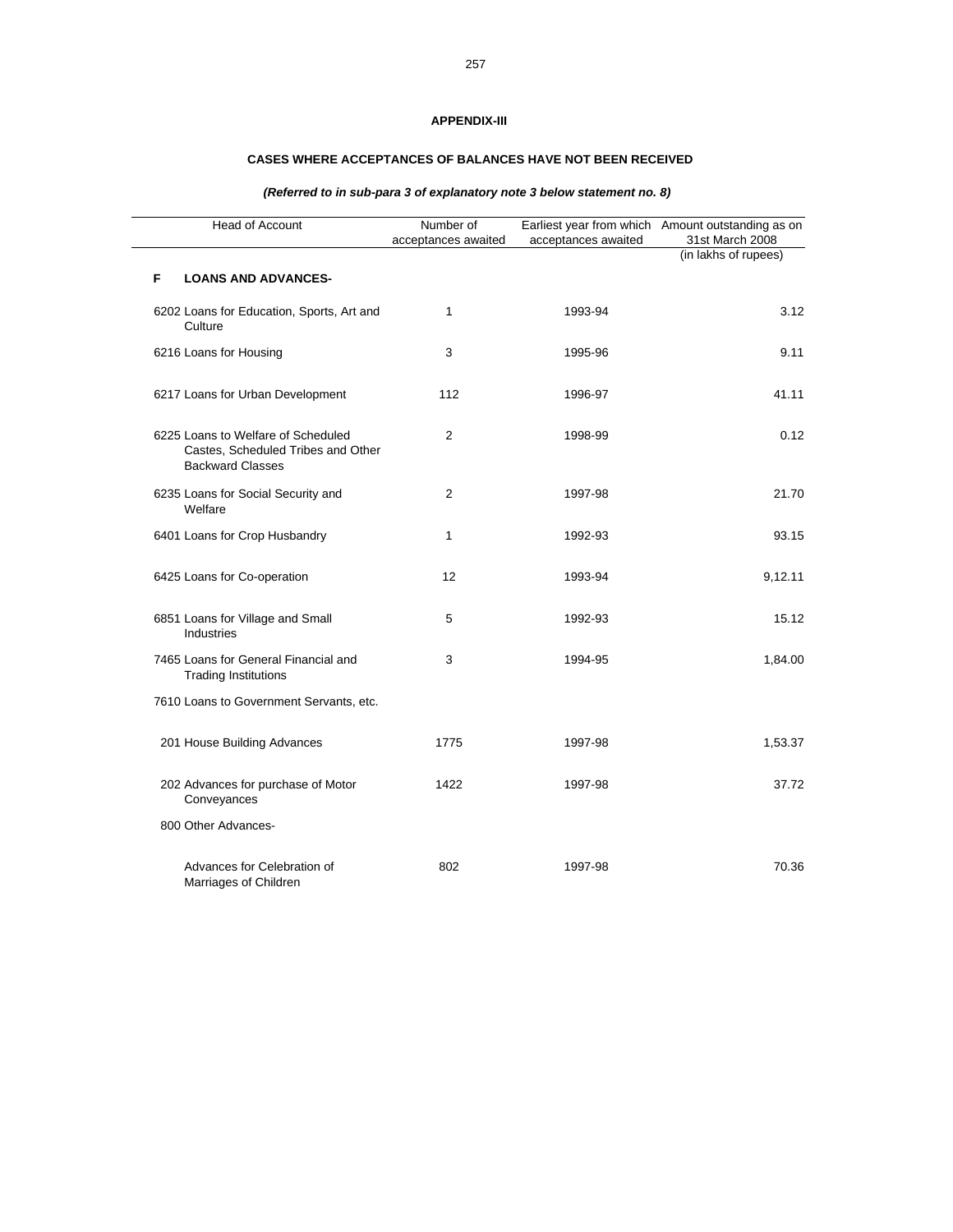## **APPENDIX**

## **STATEMENT OF COMMITMENTS**

#### **(Referred to in explanatory note 4 below**

| No.            | Serial Name of Project                                                                                                                           | Cost of Work         | Sanction Order No.                               |
|----------------|--------------------------------------------------------------------------------------------------------------------------------------------------|----------------------|--------------------------------------------------|
| $\mathbf{1}$   | $\overline{2}$                                                                                                                                   | 3                    | 4                                                |
|                |                                                                                                                                                  | (in lakhs of rupees) |                                                  |
| $\mathbf{1}$   | Constructing Kapil Muni Minor from RD 0 to 28400.                                                                                                | 180.40               | F.C.& P.S. HY No. 25-G/2BWS/07 dt.<br>05.04.2007 |
| 2              | Constructing Rajound Minor from RD 1 to 26800                                                                                                    | 131.40               | F.C.& P.S. HY No. 3126/2BWS/07 dt.               |
| 3              | Increasing capacity of Rajound Distributory RD 53000 to<br>126000 Alewa Minor RD 0 to 29000 & Constructing<br>Hassanpur Sub Minor RD 0 to 16500. | 339.60               | F.C.& P.S. HY No. 3022/2BWS/07 dt.<br>30.04.2007 |
| 4              | Earth Work & Single line, Brick lining from RD 0 to 32700<br>including extension from RD 27300 to 32700 Pinghala                                 | 124.66               | F.C.& P.S. HY No. 2567/2BWS/07 dt.<br>10.04.2007 |
| 5              | Consturcting Naina Minor RD 0 to 25000 off-taking at RD<br>132001-R, Chandana Minor.                                                             | 128.83               | F.C.& P.S. HY No. 6708/2BWS/07 dt.<br>10.12.2006 |
| 6              | Increasing Capacity of Shudkan Distributory RD 0 to<br>40000.                                                                                    | 186.25               | CE/BWS No. 4447 dt. 01.06.2007                   |
| $\overline{7}$ | Widening/Strengthening of Ambala Barwala Road<br>Km.170.14                                                                                       | 182.34               | 9/230/04-03 dated 18.10.04                       |
| 8              | Construction of Road from Majra to Naya Bans with<br>Jatela Johar Dham.                                                                          | 157.10               | FC & PS No. 9/106/2001-03                        |
| 9              | Construction of Residence for Judicial Staff in DC Colony<br>Kurukshetra.                                                                        | 108.25               | C & S No. 6/46/5006-05/33(11) dt. 21.8.06        |
| 10             | Upgradation by widening and strengthening of Thanesar<br>Jhansa Road to Ambala-Hisar Road via Malikpur                                           | 146.02               | EIC No. 26-R-04/947121 dt. 19.04.05              |
| 11             | Construction of opposite of 2 lane Railway Over Bridge at<br>level crossing No. 25-B on Delhi Rewari Railway line.                               | 1000.00              | FC&CS No. 6/13/2002-B&R dt. 13/12/02             |
| 12             | Construction of L/R from Morni Badiyal Road to Sheria<br>Tal to Rasi Tikri                                                                       | 201.66               | Cs No. 9/273/04-03 dt. 10.11.04                  |
| 13             | Improvement by Strengthening and Providing R/wall on<br>Panchkula Morni Road.                                                                    | 486.90               | EIC No. 4041 dt. 19.10.2004                      |
| 14             | Construction of Admn. Block Phase-III in Mini Secretariat<br>at Narnaul                                                                          | 633.68               | FC No. 1672-R-6/2004/4200 dt. 31.03.04           |
| 15             | Widening/Strengthening of Naya Gaon Bayal Road                                                                                                   | 269.49               | F&C No. 91/149/05-03 dt. 10.01.06                |
| 16             | Improvement of Road from Samalkha to Navitha                                                                                                     | 388.43               | EIC No. 1311 dt. 05.05.05                        |
| 17             | Improvement of Road from Madlauda to Alipur                                                                                                      | 298.99               | EIC No. 218-25 dt. 03.08.05                      |
| 18             | Improvement of Road from Madlauda Jagsi, Attola,<br>Kurana Matteno                                                                               | 830.59               | EIC No. 218-25 dt. 03.08.05                      |
| 19             | Construction of Judicial Court Complex at Narwana                                                                                                | 290.41               | Bi, 6/36/2005-05 JJ(ii) dt. 27.06.06             |
| 20             | Improvement by providing and Strengthening Cement<br>Concrete Block on Road N.H.-72 to NH-73 via Dhanama<br>Khanpur                              | 255.30               | CS No.9/149/05-3/BR dt. 13.12.07                 |
| 21             | Providing and Revising on various Roads under<br>Provensional Division Naraingarh.                                                               | 225.00               | PLG-86/36-44 dt. 19.01.07                        |
| 22             | Widening and Strengthening and Side Drain on Rohtak<br>Beri Road Km, 0 to 9 and 9.20 to 12.80                                                    | 614.50               | 9/4/429-5-3/BR dt. 21.03.06                      |
| 23             | Improvement by way of widening and strengthening<br>Meham Sekupur-Titri to 109.30                                                                | 250.30               | 9/150/05/B&R/0026/5054 dt. 10.08.05              |
|                | <b>Total Cost of Works involved</b>                                                                                                              | 7430.10              |                                                  |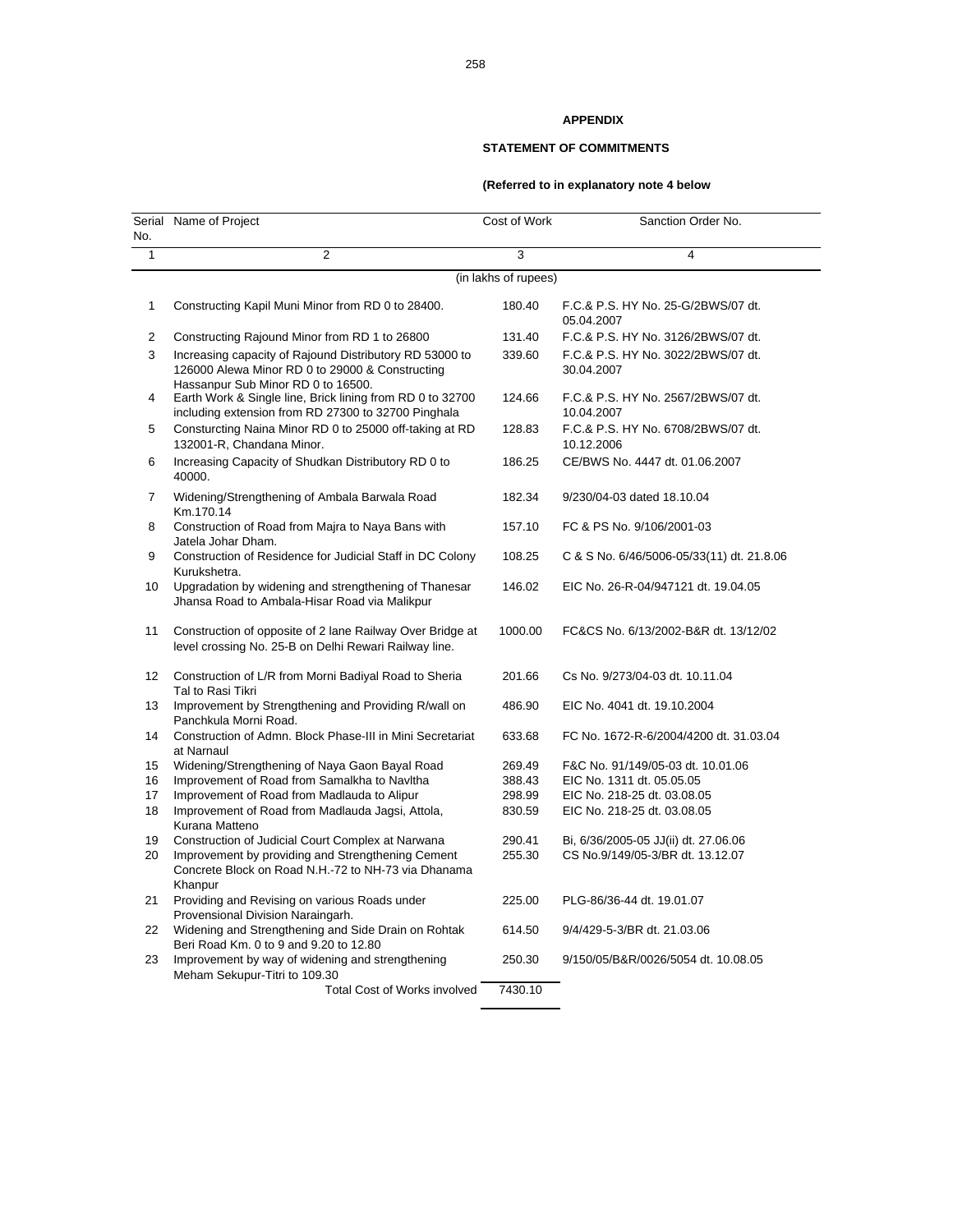## **-IV**

#### **-LIST OF INCOMPLETE CAPITAL WORKS**

#### **statement no. 2)**

| Date of           | Target date of  | <b>Revised Cost if</b> | Expenditure upto     | Remarks          |
|-------------------|-----------------|------------------------|----------------------|------------------|
| Commencement<br>5 | completion<br>6 | any<br>$\overline{7}$  | date<br>8            | 9                |
|                   |                 |                        | (in lakhs of rupees) |                  |
| 05/2007           | 31.03.2008      | 521.14                 | 512.66               | 98% Completed    |
|                   |                 |                        |                      |                  |
| 05/2007           | 31.03.2008      | 473.57                 | 241.13               | 97% Completed    |
| 06/2007           | 31.03.2008      | 585.95                 | 581.01               | 97% Completed    |
| 05/2007           | 31.03.2008      | 199.05                 | 194.98               | 98% Completed    |
|                   |                 |                        |                      |                  |
| 04/2007           | 10/2007         | 630.10                 | 441.29               | 80% Completed    |
| 05/01/2006        | 30/06/2007      |                        | 164.11               | In Progress      |
|                   |                 |                        |                      |                  |
| 26/03/2005        | 24/07/2006      |                        | 168.79               | Work in Progress |
| 17/08/2007        | 16/02/2008      |                        | 26.93                | Work in Progress |
| 14.03.2007        | 31.03.2008      |                        | 117.13               | Work in Progress |
| 5.03.2005         | 30.06.2007      |                        | 112.61               | Work in Progress |
| 14.11.2006        | 13.11.2007      | 1804.97                | 918.19               | Work in Progress |
| 30.06.2005        | 31.03.2008      |                        | 75.08                | Work in Progress |
|                   |                 | $\ddot{\phantom{a}}$   | 335.97               | Work in Progress |
| 13.04.2007        | 31.03.2008      |                        |                      |                  |
| 01.08.2005        | 31.07.2007      |                        | 530.09               | Work in Progress |
| 03.09.2007        | 02.03.2008      | $\ddot{\phantom{a}}$   | 195.17               | Work in Progress |
| 10.05.2005        | 30.06.2006      | 259.62                 | 210.83               | Work in Progress |
| 27.07.2006        | 21.04.2007      | 410.92                 | 354.21               | Work in Progress |
| 23.08.2006        | 07.09.2007      | 935.82                 | 841.77               | Work in Progress |
| 16.03.2007        | 15.03.2008      |                        | 285.34               | Work in Progress |
| 11.08.2006        | 28.02.2008      |                        | 225.06               | Work in Progress |
| 29.10.2007        | 30.01.2008      | ٠.                     | 126.82               | Work in Progress |
| 04.09.2005        | 22.12.2006      |                        | 588.56               | Work in Progress |
| 10.01.2006        | 15.12.2006      | $\ddot{\phantom{a}}$   | 226.44               | Work in Progress |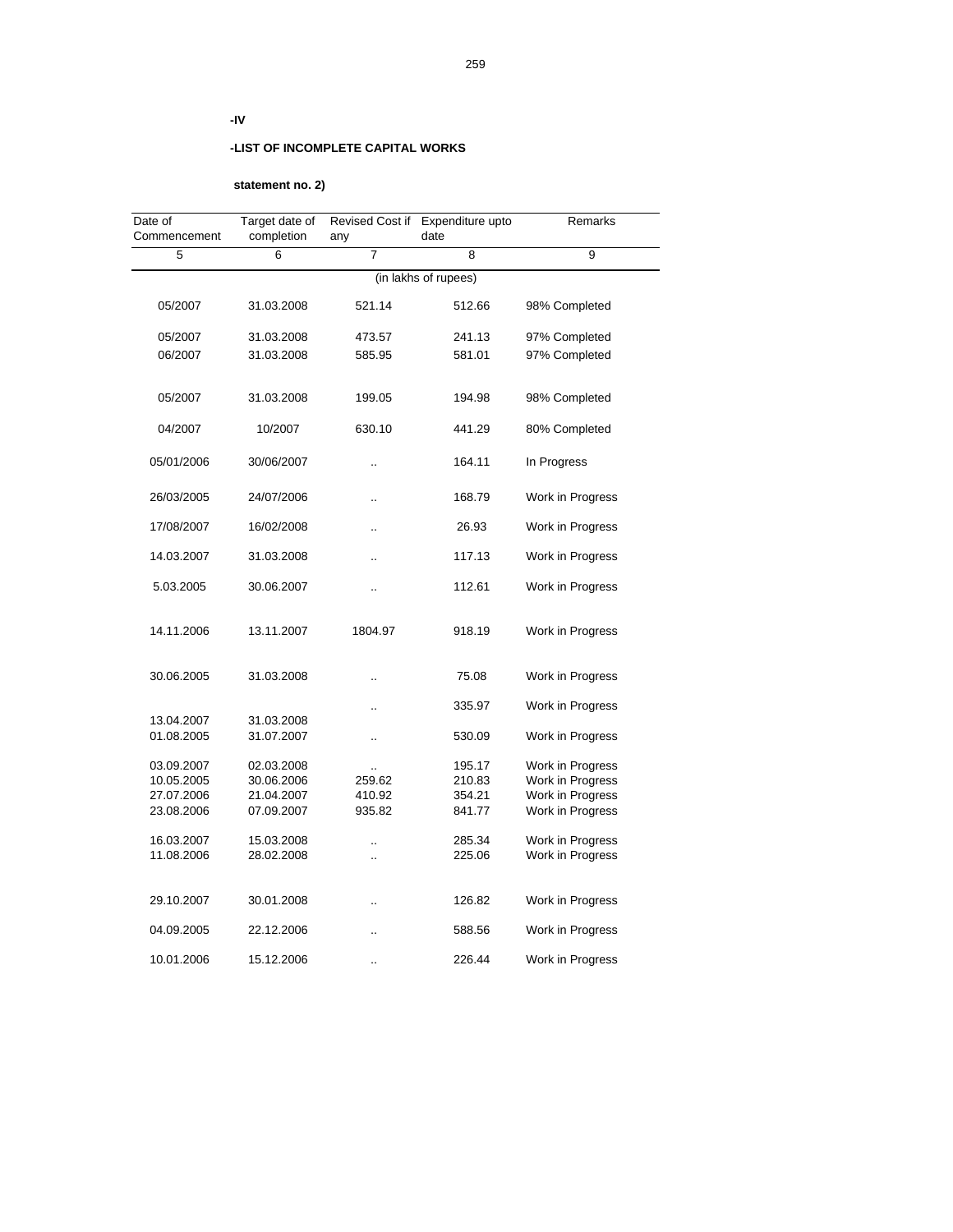## **APPENDIX --**

## *(Referred to in*

## **DETAILS OF GRANTS-IN-AID GIVEN BY THE**

|                                                                                    |                                | (In Lakhs of Rupees)<br>Actuals for the year |              |
|------------------------------------------------------------------------------------|--------------------------------|----------------------------------------------|--------------|
| <b>Head of Description</b>                                                         | <b>Plan (including</b><br>CSS) | <b>Non Plan</b>                              | <b>Total</b> |
| 1 2202-General Education                                                           |                                |                                              |              |
| 103-Assistance to Local Bodies for Primary                                         |                                |                                              |              |
| Education                                                                          |                                | 32.17                                        | 32.17        |
| <b>Total-2202</b>                                                                  | $\ddot{\phantom{a}}$           | 32.17                                        | 32.17        |
| 2 2217 Urban Development-<br>80 General-                                           |                                |                                              |              |
| 191- Assistance to Local Bodies,                                                   |                                |                                              |              |
| Corporations, Urban Development                                                    |                                |                                              |              |
| Authorities, Town Improvement Boards etc.                                          | 1,20.50                        |                                              | 1,20.50      |
| 800- Other Expenditure                                                             |                                |                                              |              |
| (I) Development Grant to Municipal Commities                                       |                                |                                              |              |
| on the Recommendation of Central Finance                                           |                                |                                              |              |
| Commission.                                                                        | 18,20.00                       | $\cdot$ .                                    | 18,20.00     |
| (ii) Grant-in-Aid to Municipal Commities on the<br>Recommendation of State Finance |                                |                                              |              |
| Commission.                                                                        | 50,00.00                       |                                              | 50,00.00     |
| Total (2217)                                                                       | 69,40.50                       |                                              | 69,40.50     |
| 3 2515-Other Rural Development Programe                                            |                                |                                              |              |
| 101- Panchayati Raj                                                                |                                |                                              |              |
| (I) Grant-in-Aid to Panchayati Raj Institutions                                    |                                |                                              |              |
| on the recommendation of State Finance                                             |                                |                                              |              |
| Commission.                                                                        |                                | 1,00,00.00                                   | 1,00,00.00   |
| (ii) Grant-in-Aid to Panchayati Raj Institutions                                   |                                |                                              |              |
| on the recommendation of Central Finance                                           |                                |                                              |              |
| Commission.                                                                        | 22,00.00                       |                                              | 22,00.00     |
| (iii) Grant-in-Aid to Zila Parishads/Panchayat                                     |                                |                                              |              |
| <b>Samities</b>                                                                    |                                | 27,38.64                                     | 27,38.64     |
| <b>Total-2515</b>                                                                  | 22,00.00                       | 1,27,38.64                                   | 1,49,38.64   |
| 4 3604- Compensation and Assignments to                                            |                                |                                              |              |
| Local Bodies and Panchayati Raj                                                    |                                |                                              |              |
| Institutions-                                                                      |                                |                                              |              |
| 200- Other Miscellaneous Compensations                                             |                                |                                              |              |
| and Assignments                                                                    |                                |                                              |              |
| (i) Assignment of Local Area Development Tax                                       |                                |                                              |              |
| (L.A.D.T.) Proceeds to Panchayati Raj<br>Institutions                              |                                | 1,57,27.00                                   | 1,57,27.00   |
| (ii) Assignment of Local Area Development Tax                                      |                                |                                              |              |
| (L.A.D.T.) Proceeds to Local Bodies                                                | --                             | 1,54,45.89                                   | 1,54,45.89   |
| <b>Total (3604)</b>                                                                | $\overline{a}$                 | 3,11,72.89                                   | 3,11,72.89   |
|                                                                                    |                                |                                              |              |
| <b>Grand Total</b>                                                                 | 91,40.50                       | 4,39,43.70                                   | 5,30,84.20   |
|                                                                                    |                                |                                              |              |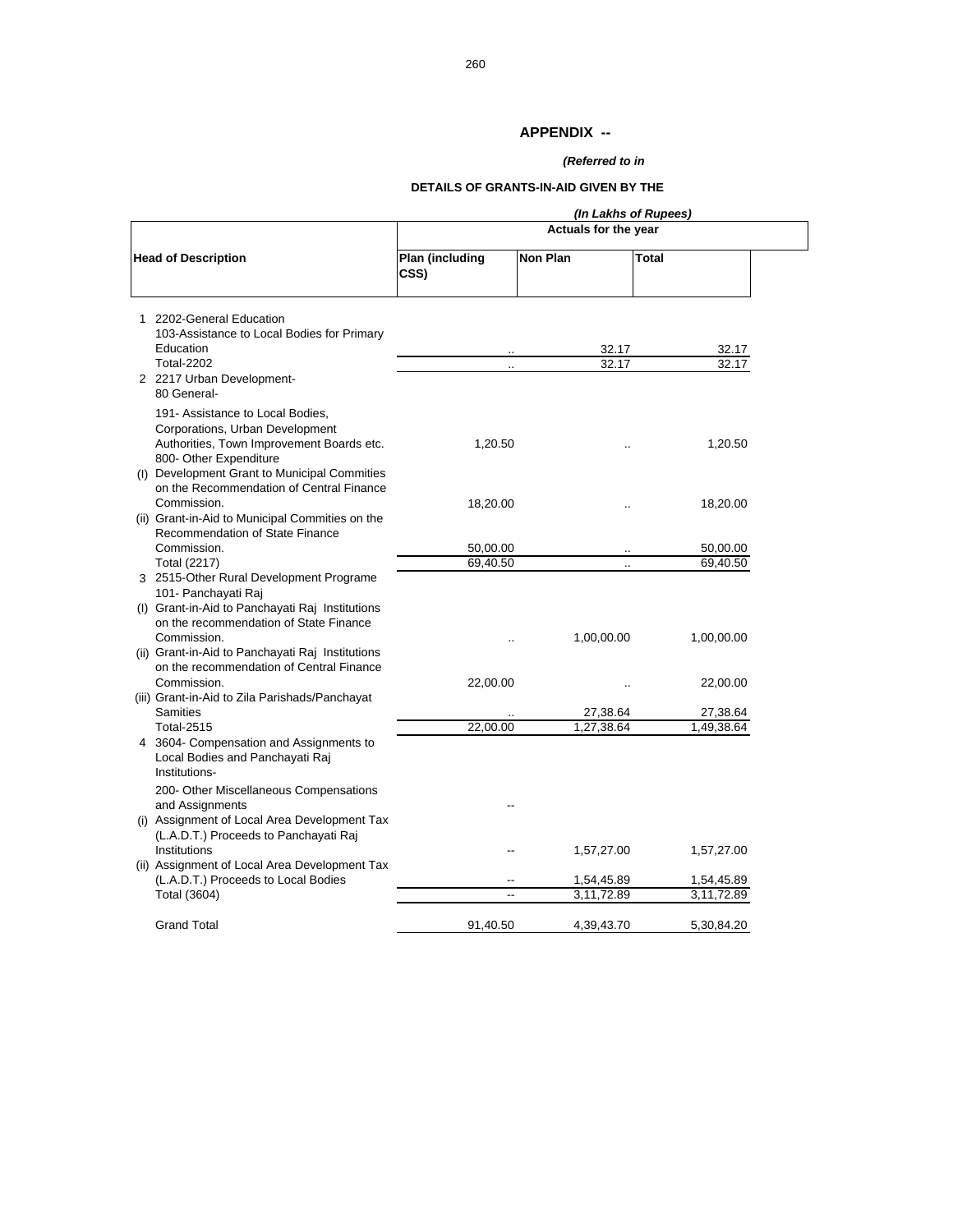## **V**

## *Statement No. 12)*

## **STATE GOVERNMENT TO THE LOCAL BODIES**

|                         |                         |                    | (In Lakhs of Rupees) |                |
|-------------------------|-------------------------|--------------------|----------------------|----------------|
| <b>Recipient Agency</b> | <b>Total Details of</b> |                    |                      |                |
| (Municipal Councils/    |                         |                    |                      | Assets created |
| <b>Corporation and</b>  | Revenue                 | <b>Capital</b>     | l Amount             |                |
| Panchayat as            | <b>Expenditure</b>      | <b>Expenditure</b> |                      |                |
| applicable              |                         |                    |                      |                |

Details of Assets have not been supplied by the Departments (July,2008).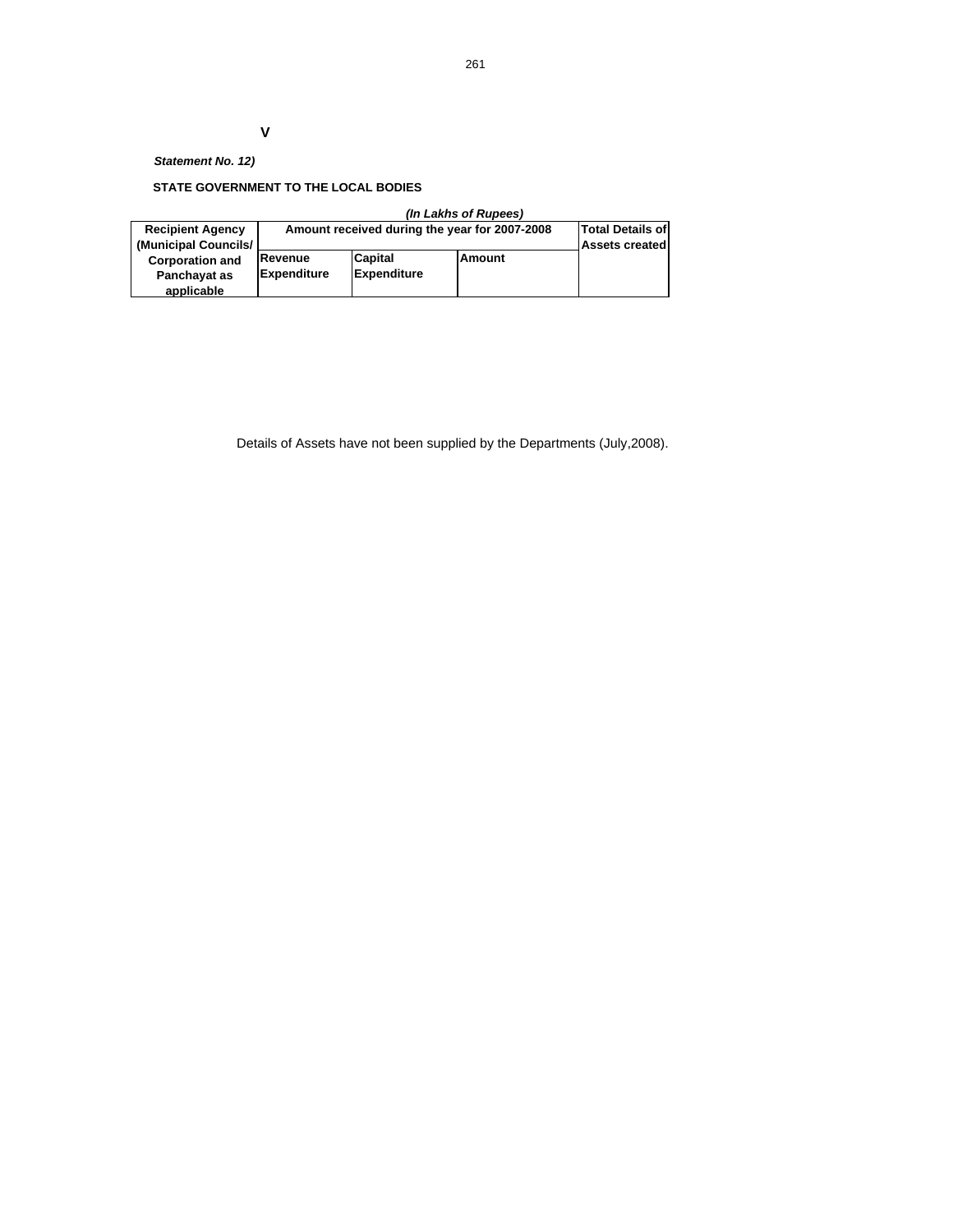## **APPENDIX-VI**

*(Referred to in Statement No. 12)*

# **Expenditure on Salaries\*, organised by Major heads during the year 2007-08**

*(Figures in italics represent charged expenditure)*

|                       |                                                                                | Actuals for the year 2007-08 |                         |                      |                   |
|-----------------------|--------------------------------------------------------------------------------|------------------------------|-------------------------|----------------------|-------------------|
| Heads<br>$\mathbf{1}$ |                                                                                | Non-Plan<br>$\mathbf{2}$     | $\mathbf{CSS}$<br>3     | Plan<br>4            | <b>Total</b><br>5 |
|                       | <b>Expenditure Heads (Revenue Account)</b>                                     |                              | (In thousand of rupees) |                      |                   |
| A.                    | <b>GENERAL SERVICES -</b>                                                      |                              |                         |                      |                   |
|                       | (a) Organs of State-                                                           |                              |                         |                      |                   |
|                       | 2011 Parliament/State/Union Territory Legislatures                             | 4,65}                        |                         |                      |                   |
|                       |                                                                                | 7,44,13                      |                         |                      | 7,48,78           |
|                       | 2012 President, Vice President /Governor/Administrator of Union<br>Territories | 1,40,77                      | $\ddot{\phantom{a}}$    | $\ddotsc$            | 1,40,77           |
|                       | 2013 Council of Ministers                                                      | 1,43,98                      |                         | $\ddot{\phantom{a}}$ | 1,43,98           |
|                       | 2014 Administration of Justice                                                 | 13,35,16                     |                         |                      |                   |
|                       |                                                                                | 71,44,69}                    | $\ddot{\phantom{a}}$    | 1,38,00              | 86,17,85          |
|                       | 2015 Elections                                                                 | 4,46,78                      | $\ddot{\phantom{a}}$    |                      | 4,46,78           |
|                       | Total - (a)Organs of State                                                     | 14,80,58                     |                         |                      |                   |
|                       |                                                                                | 84,79,58                     | $\ddot{\phantom{a}}$    | 1,38,00              | 1,00,98,16        |
|                       | (b) Fiscal Services-                                                           |                              |                         |                      |                   |
|                       | (ii) Collection of Taxes on Property and Capital<br>Transactions-              |                              |                         |                      |                   |
|                       | 2029 Land Revenue                                                              | 45,03,89                     | 23,03                   |                      | 45,26,92          |
|                       |                                                                                |                              |                         |                      |                   |
|                       | 2030 Stamps and Registration                                                   | 47,14                        | $\ddot{\phantom{a}}$    |                      | 47,14             |
|                       | Total - (ii)Collection of Taxes on Property and Capital<br><b>Transactions</b> | 45,51,03                     | 23,03                   | $\ddot{\phantom{a}}$ | 45,74,06          |
|                       | (iii) Collection of Taxes on Commodities and Services-                         |                              |                         |                      |                   |
|                       | 2039 State Excise                                                              | 10,98,35                     |                         |                      | 10,98,35          |
|                       | 2040 Taxes on Sales, Trade etc.                                                | 40,06,57                     |                         | $\ddot{\phantom{a}}$ | 40,06,57          |
|                       | 2041 Taxes on Vehicles                                                         | 4,74,84                      | $\ddot{\phantom{a}}$    |                      | 4,74,84           |
|                       | 2045 Other Taxes and Duties on Commodities and Services-                       | 1,97,88                      |                         | $\ddotsc$            | 1,97,88           |
|                       | Total - (iii)Collection of Taxes on Commodities and Services                   | 57,77,64                     | $\ddot{\phantom{0}}$    | $\ddotsc$            | 57,77,64          |
|                       |                                                                                |                              |                         |                      |                   |

*\* The figures represent expenditure booked in the accounts under object head salary. Expenditure on salary through Grant-in-aid is not included in the Appendix.*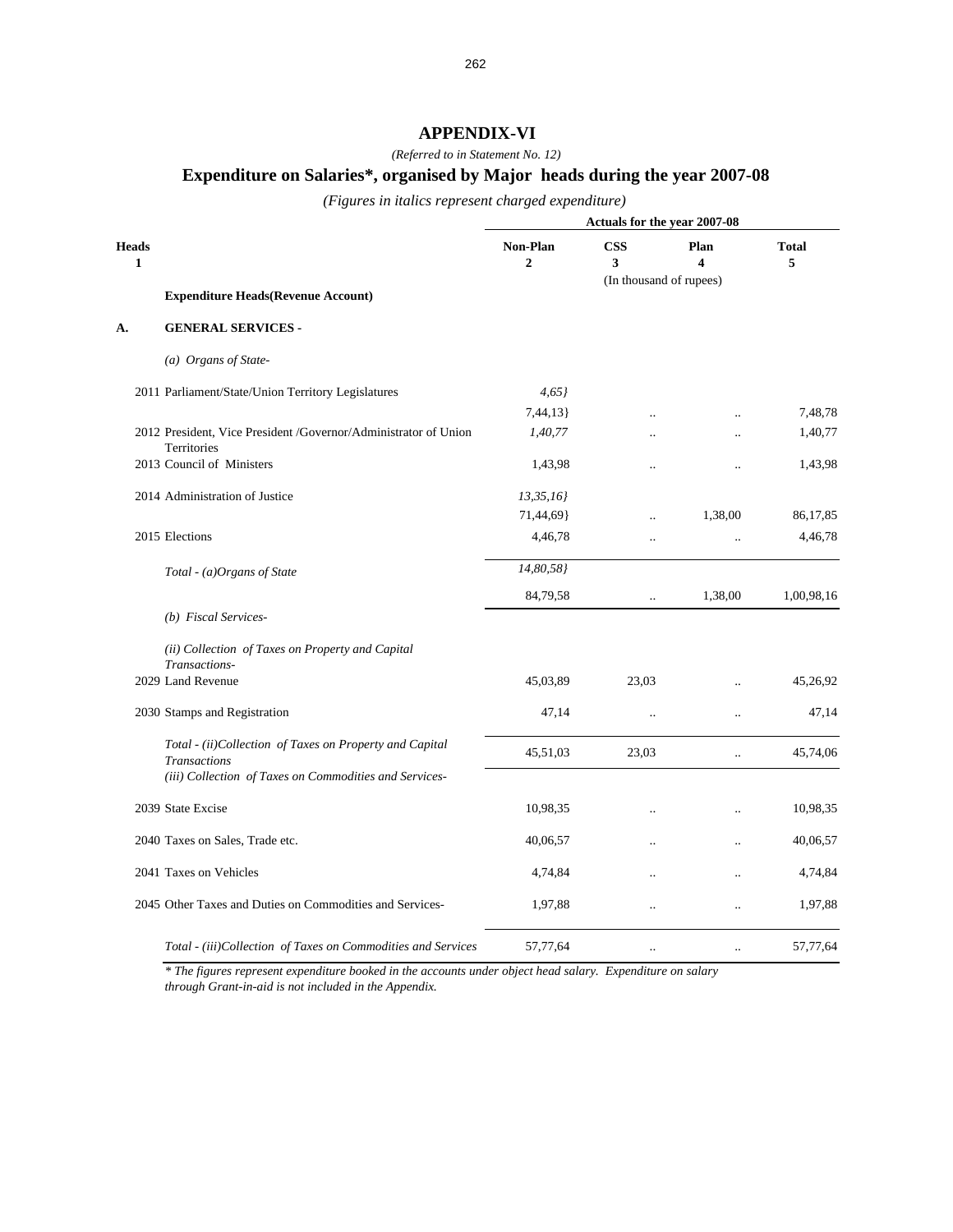## *(Referred to in Statement No. 12)*

*(Figures in italics represent charged expenditure)*

|              |                                                         | Actuals for the year 2007-08 |                         |                      |              |
|--------------|---------------------------------------------------------|------------------------------|-------------------------|----------------------|--------------|
| <b>Heads</b> |                                                         | Non-Plan                     | <b>CSS</b>              | Plan                 | <b>Total</b> |
| $\mathbf{1}$ |                                                         | $\overline{2}$               | 3                       | 4                    | 5            |
|              |                                                         |                              | (In thousand of rupees) |                      |              |
| А.           | <b>GENERAL SERVICES -concld.</b>                        |                              |                         |                      |              |
| (b)          | Fiscal Services -concld.<br>(iv) Other Fiscal Services- |                              |                         |                      |              |
|              | 2047 Other Fiscal Services                              | 27,71                        | $\ddot{\phantom{a}}$    |                      | 27,71        |
|              | Total - (iv)Other Fiscal Services                       | 27,71                        |                         | $\ddot{\phantom{a}}$ | 27,71        |
|              | Total - (b)Fiscal Services                              | 1,03,56,38                   | 23,03                   | $\ddot{\phantom{1}}$ | 1,03,79,41   |
|              | (d) Administrative Services-                            |                              |                         |                      |              |
|              | 2051 Public Service Commission                          | 1,86,97                      |                         |                      |              |
|              |                                                         | 2,31,27}                     | $\ddot{\phantom{a}}$    |                      | 4,18,24      |
|              | 2052 Secretariat-General Services                       | 33,51,81                     |                         | $\ddot{\phantom{a}}$ | 33,51,81     |
|              | 2053 District Administration                            | 53,41,05                     | $\ddot{\phantom{a}}$    | $\sim$               | 53,41,05     |
|              | 2054 Treasury and Accounts Administration               | 16,96,10                     |                         |                      | 16,96,10     |
|              | 2055 Police                                             | 6,03,43,92                   |                         |                      | 6,03,43,92   |
|              | 2056 Jails                                              | 26,41,35                     |                         |                      | 26,41,35     |
|              | 2057 Supplies and Disposals                             | 73,76                        |                         |                      | 73,76        |
|              | 2058 Stationery and Printing                            | 6,09,58                      | $\ddot{\phantom{a}}$    |                      | 6,09,58      |
|              | 2059 Public Works                                       | 24                           |                         |                      |              |
|              |                                                         | 1,07,78,13                   | $\ddot{\phantom{a}}$    | 38,16,77             | 1,45,95,14   |
|              | 2070 Other Administrative Services                      | 19,60,82                     | $\ddotsc$               | $\ddot{\phantom{a}}$ | 19,60,82     |
|              | Total - (d)Administrative Services                      | 1,87,21                      |                         |                      |              |
|              |                                                         | 8,70,27,79}                  |                         | 38,16,77             | 9,10,31,77   |
|              | Total - A. General Services                             | 16,67,79}                    |                         |                      |              |
|              |                                                         | 10,58,63,75}                 | 23,03                   | 39,54,77             | 11,15,09,34  |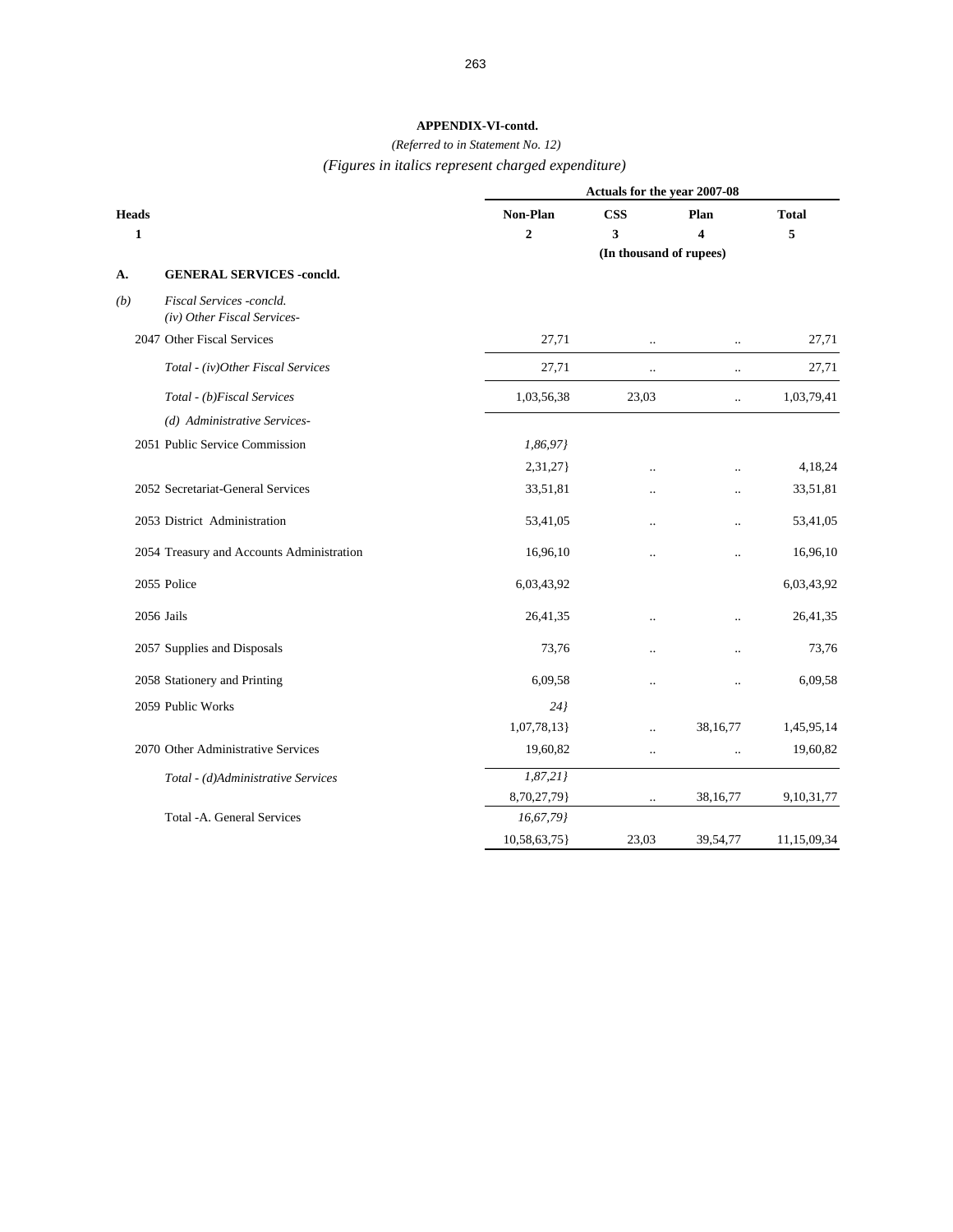## *(Referred to in Statement No. 12) (Figures in italics represent charged expenditure)*

|       |                                                                                               | Actuals for the year 2007-08 |                         |                      |              |
|-------|-----------------------------------------------------------------------------------------------|------------------------------|-------------------------|----------------------|--------------|
| Heads |                                                                                               | Non-Plan                     | <b>CSS</b>              | Plan                 | <b>Total</b> |
| 1     |                                                                                               | $\mathbf{2}$                 | 3                       | 4                    | 5            |
| В.    | <b>SOCIAL SERVICES -</b>                                                                      |                              | (In thousand of rupees) |                      |              |
|       |                                                                                               |                              |                         |                      |              |
|       | (a) Education, Sports, Art and Culture-<br>2202 General Education                             | 16,51,36,67                  | 11,82,95                | 20,38,58             | 16,83,58,20  |
|       |                                                                                               |                              |                         |                      |              |
|       | 2203 Technical Education                                                                      | 16,28,67                     | $\ddot{\phantom{a}}$    | 4,49,28              | 20,77,95     |
|       | 2204 Sports and Youth Services                                                                | 17,92,92                     | 13,44                   | 11,59                | 18,17,95     |
|       | 2205 Art and Culture                                                                          | 2,92,91                      | 5,88                    | 22,03                | 3,20,82      |
|       | Total - (a)Education, Sports, Art and Culture                                                 | 16,88,51,17                  | 12,02,27                | 25, 21, 48           | 17,25,74,92  |
|       | (b) Health and Family Welfare-                                                                |                              |                         |                      |              |
|       | 2210 Medical and Public Health                                                                | 12,85                        |                         |                      |              |
|       |                                                                                               | 3,16,63,01                   | 2,26,08                 | 8,01,86              | 3,27,03,80   |
|       | 2211 Family Welfare                                                                           | $\ddot{\phantom{a}}$         | 40,44,83                | $\ddot{\phantom{a}}$ | 40,44,83     |
|       | Total - (b)Health and Family Welfare                                                          | 12,85                        |                         |                      |              |
|       |                                                                                               | 3,16,63,01                   | 42,70,91                | 8,01,86              | 3,67,48,63   |
|       | (c) Water Supply , Sanitation, Housing and Urban<br>Development-                              |                              |                         |                      |              |
|       | 2215 Water Supply and Sanitation                                                              | 2,03,58,28                   | 55,00                   |                      | 2,04,13,28   |
|       | 2216 Housing                                                                                  | 2,82,54                      |                         |                      | 2,82,54      |
|       | 2217 Urban Development                                                                        | 14,57,14                     | $\ddot{\phantom{a}}$    | $\ddot{\phantom{a}}$ | 14,57,14     |
|       | Total - (c)Water Supply , Sanitation, Housing and Urban<br>Development                        | 2,20,97,96                   | 55,00                   | $\ddot{\phantom{a}}$ | 2,21,52,96   |
|       | (d) Information and Broadcasting-                                                             |                              |                         |                      |              |
|       | 2220 Information and Publicity                                                                | $42$ }                       |                         | $\ddotsc$            |              |
|       |                                                                                               | 14,45,98                     | $\ddot{\phantom{a}}$    | 28,70                | 14,75,10     |
|       |                                                                                               | 42}                          |                         |                      |              |
|       | Total - (d)Information and Broadcasting                                                       | 14,45,98                     | $\cdot$ .               | 28,70                | 14,75,10     |
|       | (e) Welfare of Scheduled Castes, Scheduled Tribes and Other<br><b>Backward Classes-</b>       |                              |                         |                      |              |
|       | 2225 Welfare of Scheduled Castes, Scheduled Tribes and Other<br><b>Backward classes</b>       | 7,87,26                      |                         |                      | 7,87,26      |
|       | Total - (e)Welfare of Scheduled Castes, Scheduled Tribes and<br><b>Other Backward Classes</b> | 7,87,26                      |                         | $\ldots$             | 7,87,26      |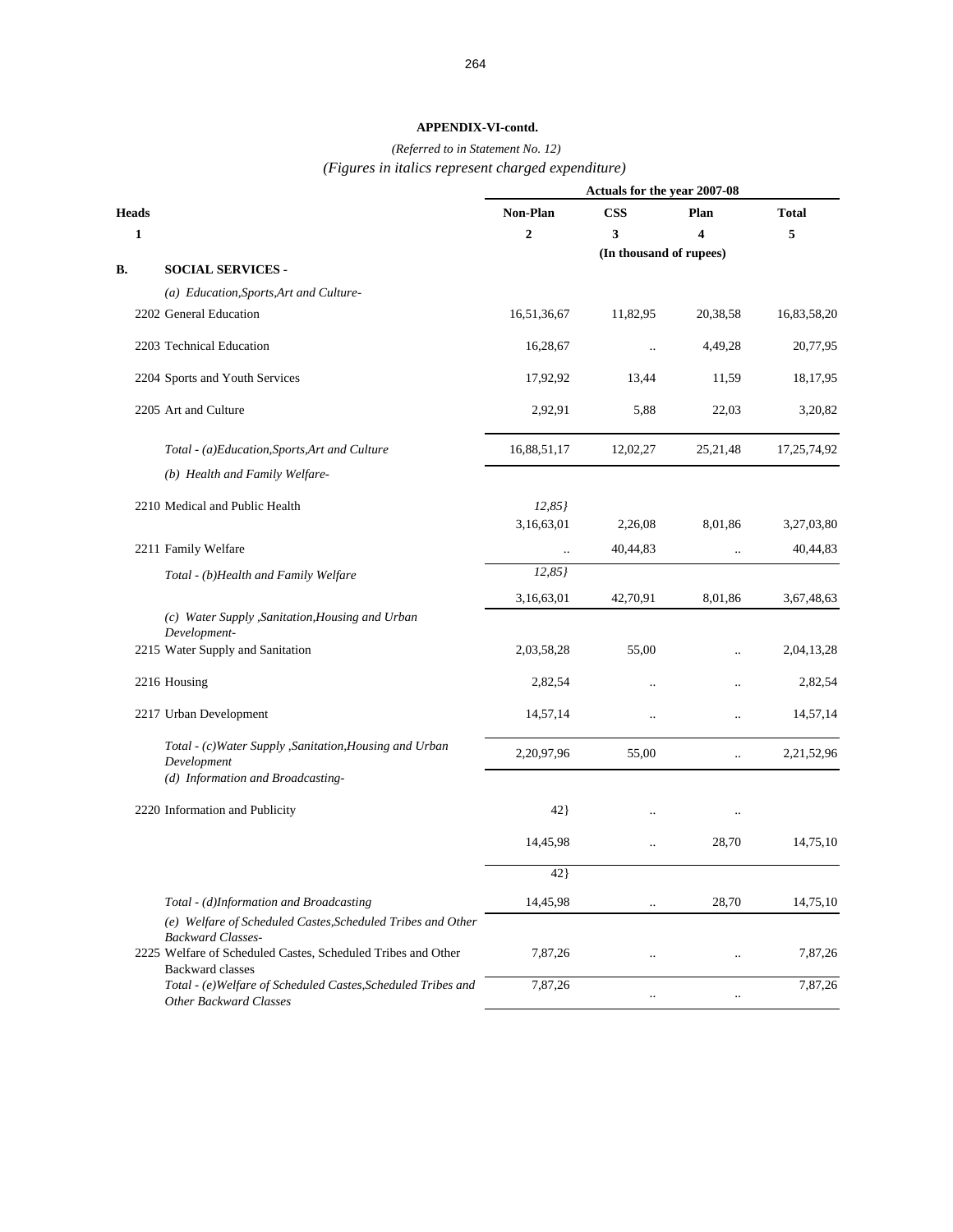## *(Figures in italics represent charged expenditure) (Referred to in Statement No. 12)*

|              |                                                         | Actuals for the year 2007-08 |                         |                         |              |
|--------------|---------------------------------------------------------|------------------------------|-------------------------|-------------------------|--------------|
| <b>Heads</b> |                                                         | Non-Plan                     | <b>CSS</b>              | Plan                    | <b>Total</b> |
| $\mathbf{1}$ |                                                         | $\overline{2}$               | 3                       | $\overline{\mathbf{4}}$ | 5            |
|              |                                                         |                              | (In thousand of rupees) |                         |              |
| В.<br>(f)    | <b>SOCIAL SERVICES -</b><br>Labour and Labour Welfare - |                              |                         |                         |              |
|              | 2230 Labour and Employment                              | 71,88,57                     | 22,81                   | 6,71,70                 | 78,83,08     |
|              | Total - (f)Labour and Labour Welfare                    | 71,88,57                     | 22,81                   | 6,71,70                 | 78,83,08     |
|              | (g) Social Welfare and Nutrition-                       |                              |                         |                         |              |
|              | 2235 Social Security and Welfare                        | 14,22,30                     | 25,17,54                | 93,12                   | 40,32,96     |
|              | 2236 Nutrition                                          | 46,61                        | $\ddot{\phantom{a}}$    | $\ddotsc$               | 46,61        |
|              | 2245 Relief on Account of Natural Calamities            | 34,66                        | $\ddotsc$               |                         | 34,66        |
|              | Total - (g) Social Welfare and Nutrition                | 15,03,57                     | 25, 17, 54              | 93,12                   | 41,14,23     |
|              | $(h)$ Others-                                           |                              |                         |                         |              |
|              | 2250 Other Social Services                              | 10,45                        |                         |                         | 10,45        |
|              | 2251 Secretariat-Social Services                        | 3,29,41                      | $\ddotsc$               | $\ddot{\phantom{a}}$    | 3,29,41      |
|              | Total - (h)Others                                       | 3,39,86                      | $\ldots$                | $\ldots$                | 3,39,86      |
|              | Total -B. Social Services                               | 13,27                        |                         |                         |              |
|              |                                                         | 23, 38, 77, 38}              | 80,68,53                | 41,16,86                | 24,60,76,04  |
| C.           | <b>ECONOMIC SERVICES -</b>                              |                              |                         |                         |              |
|              | (a) Agriculture and Allied Activities-                  |                              |                         |                         |              |
|              | 2401 Crop Husbandry                                     | 69,88,69                     | 1,36,97                 | 1,04,99                 | 72,30,65     |
|              | 2402 Soil and Water Conservation                        | 17, 17, 44                   | $\ldots$                | 77,70                   | 17,95,14     |
|              | 2403 Animal Husbandry                                   | 1,23,82,35                   | 14,59                   | 6,63,90                 | 1,30,60,84   |
|              | 2404 Dairy Development                                  | 70,17                        | $\ldots$                | 4,75                    | 74,92        |
|              | 2405 Fisheries                                          | 7,60,08                      | 5,47                    | 14,60                   | 7,80,15      |
|              | 2406 Forestry and Wild Life                             | 35,57,41                     | $\ldots$                | 11,16,23                | 46,73,64     |
|              | 2408 Food, Storage and Warehousing                      | 27,27,88                     | $\ldots$                |                         | 27, 27, 88   |
|              | 2415 Agricultural Research and Education                | 5,86                         | 5,48                    | $\ddotsc$               | 11,34        |
|              | 2425 Co-operation                                       | 21,72,64                     | $\ddot{\phantom{a}}$    | 2                       | 21,72,66     |
|              | 2435 Other Agricultural Programmes                      | 93,31                        | $\ldots$                | $\ldots$                | 93,31        |
|              | Total - (a)Agriculture and Allied Activities            | 3,04,75,83                   | 1,62,51                 | 19,82,19                | 3,26,20,53   |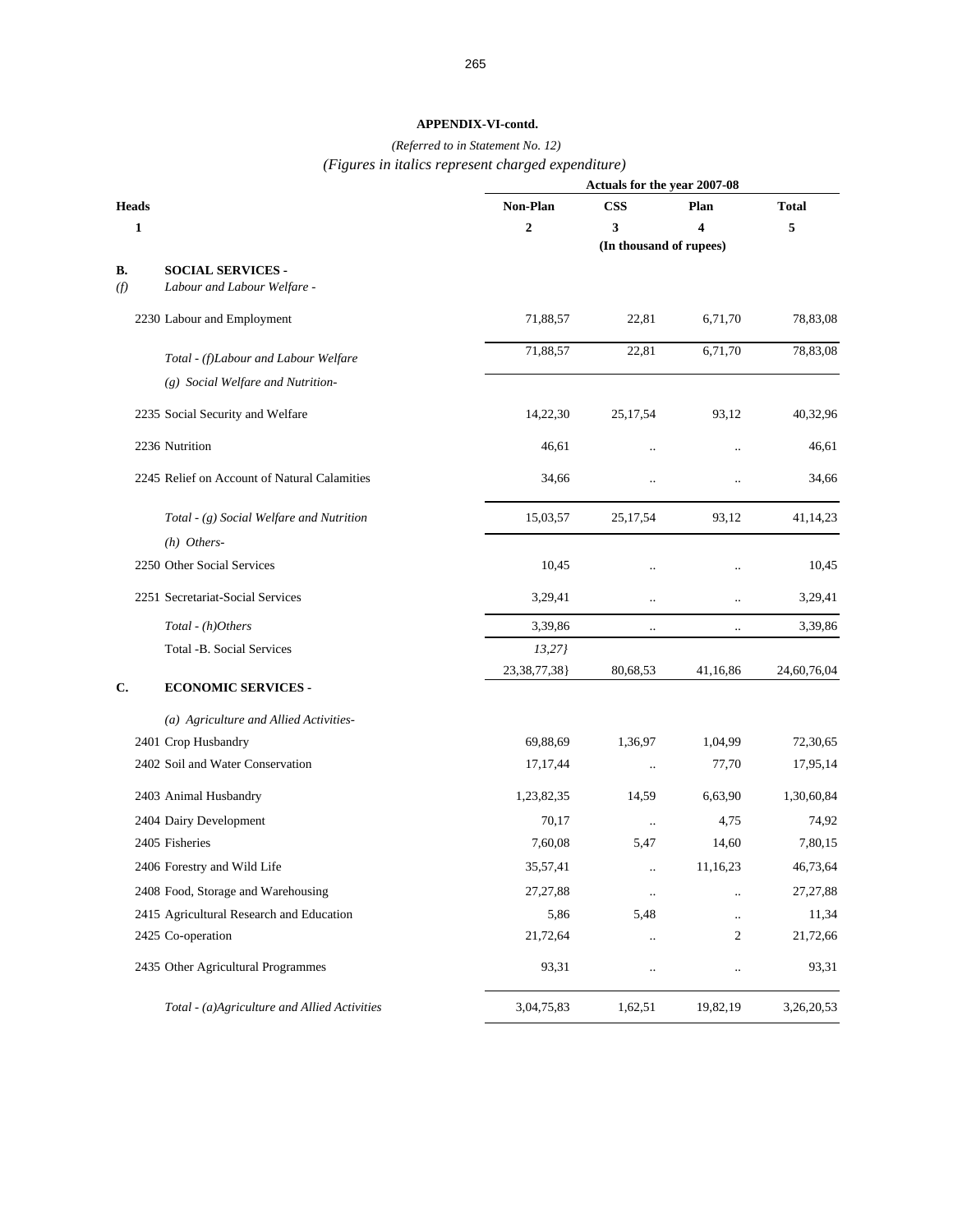## *(Referred to in Statement No. 12) (Figures in italics represent charged expenditure)*

|              |                                                      | Actuals for the year 2007-08 |                         |                      |              |  |
|--------------|------------------------------------------------------|------------------------------|-------------------------|----------------------|--------------|--|
| <b>Heads</b> |                                                      | Non-Plan                     | <b>CSS</b>              | Plan                 | <b>Total</b> |  |
| $\mathbf{1}$ |                                                      | $\overline{2}$               | 3                       | 4                    | 5            |  |
|              |                                                      |                              | (In thousand of rupees) |                      |              |  |
| C.           | <b>ECONOMIC SERVICES - contd.</b>                    |                              |                         |                      |              |  |
|              | (b) Rural Development-                               |                              |                         |                      |              |  |
|              | 2501 Special Programmes for Rural Development        | 52,21                        |                         | 91,68                | 1,43,89      |  |
|              | 2505 Rural Employment                                | $\ddot{\phantom{a}}$         |                         | 3,47,54              | 3,47,54      |  |
|              | 2506 Land Reforms                                    | 3,73,73                      | $\ddot{\phantom{a}}$    |                      | 3,73,73      |  |
|              | 2515 Other Rural Development Programmes              | 51,78,86                     | $\ddot{\phantom{a}}$    |                      | 51,78,86     |  |
|              | Total - (b)Rural Development                         | 56,04,80                     | $\ddotsc$               | 4,39,22              | 60,44,02     |  |
|              | (d) Irrigation and Flood Control-                    |                              |                         |                      |              |  |
|              | 2700 Major Irrigation                                | 1,54,67,70                   | $\ddot{\phantom{a}}$    | 84,36,45             | 2,39,04,15   |  |
|              | 2702 Minor Irrigation                                | 4,09,42                      | $\ddot{\phantom{a}}$    | $\ddot{\phantom{a}}$ | 4,09,42      |  |
|              | Total - (d)Irrigation and Flood Control              | 1,58,77,12                   | $\ddot{\phantom{a}}$    | 84, 36, 45           | 2,43,13,57   |  |
|              | $(e)$ Energy-                                        |                              |                         |                      |              |  |
|              | 2810 Non-Conventional Sources of Energy              | 14,78                        | $\ddot{\phantom{a}}$    | 5,19                 | 19,97        |  |
|              | Total - (e)Energy                                    | 14,78                        | $\ddot{\phantom{a}}$    | 5,19                 | 19,97        |  |
|              | (f) Industry and Minerals-                           |                              |                         |                      |              |  |
|              | 2851 Village and Small Industries                    | 1,74,27                      | 40,45                   | 1,37                 | 2,16,09      |  |
|              | 2852 Industries                                      | 10,08,84                     | $\ddotsc$               | 88                   | 10,09,72     |  |
|              | 2853 Non-ferrous Mining and Metallurgical Industries | 3,35,38                      | $\ddot{\phantom{a}}$    | $\ddot{\phantom{a}}$ | 3,35,38      |  |
|              | Total - (f)Industry and Minerals                     | 15,18,49                     | 40,45                   | 2,25                 | 15,61,19     |  |
|              | $(g)$ Transport-                                     |                              |                         |                      |              |  |
|              | 3053 Civil Aviation                                  | 48,39                        | $\ddot{\phantom{a}}$    | $\ddot{\phantom{a}}$ | 48,39        |  |
|              | 3054 Roads and Bridges                               | 72,00,45                     | $\ddot{\phantom{a}}$    | $\ddot{\phantom{a}}$ | 72,00,45     |  |
|              | 3055 Road Transport                                  | 2,53,44,60                   | $\ddot{\phantom{a}}$    |                      | 2,53,44,60   |  |
|              | $Total$ - $(g) Transform$                            | 3,25,93,44                   |                         | $\cdot$ .            | 3,25,93,44   |  |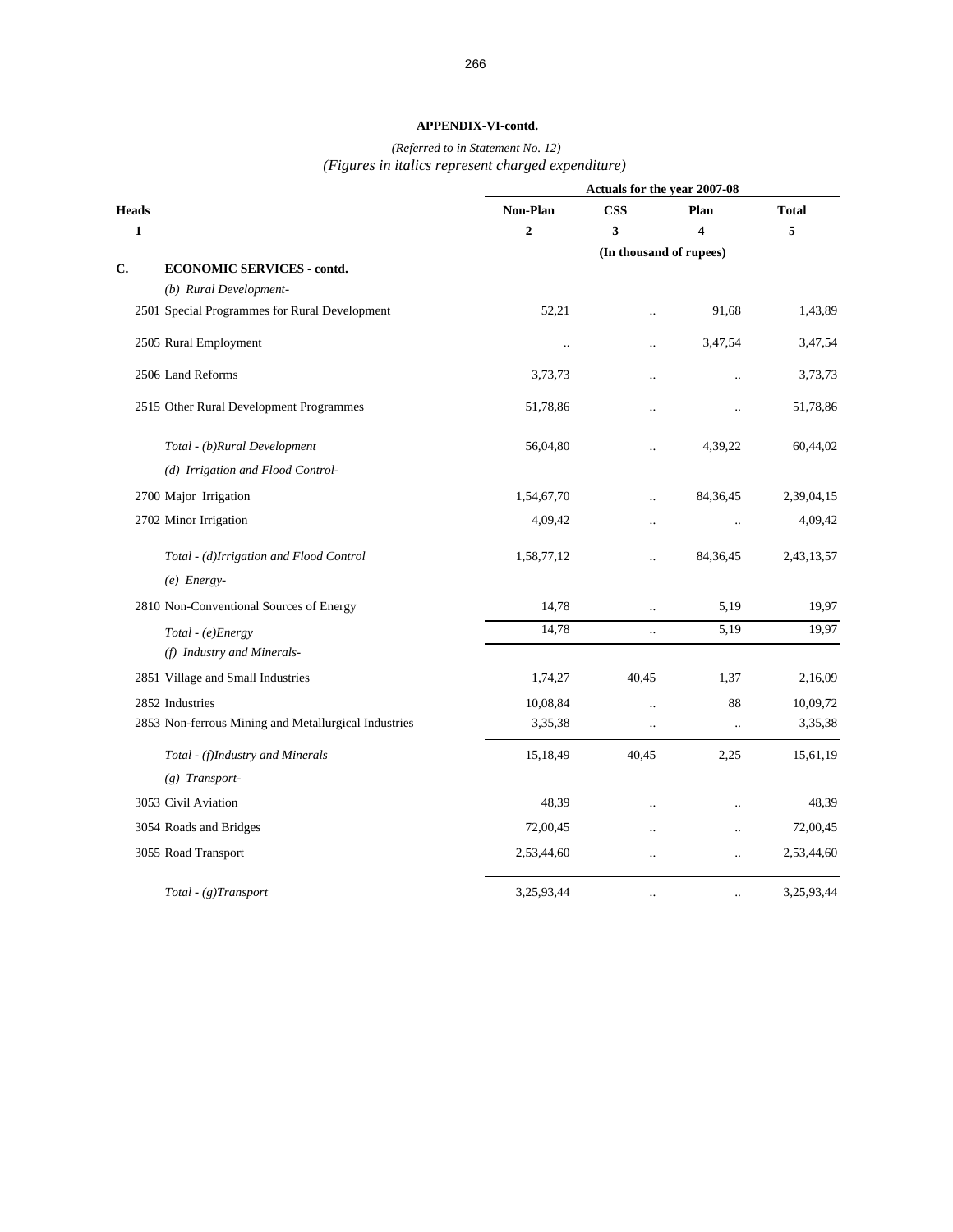## *(Referred to in Statement No. 12)*

*(Figures in italics represent charged expenditure)*

|                                                                          |              | Actuals for the year 2007-08 |                      |              |
|--------------------------------------------------------------------------|--------------|------------------------------|----------------------|--------------|
| <b>Heads</b>                                                             | Non-Plan     | <b>CSS</b>                   | Plan                 | <b>Total</b> |
| 1                                                                        | $\mathbf{2}$ | 3                            | 4                    | 5            |
|                                                                          |              | (In thousand of rupees)      |                      |              |
| <b>Expenditure Heads (Revenue Account) -concld.</b>                      |              |                              |                      |              |
| C. ECONOMIC SERVICES -concld.<br>(i) Science Technology and Environment- |              |                              |                      |              |
| 3425 Other Scientific Research                                           | 31,76        | 60,74                        | 44,21                | 1,36,71      |
| 3435 Ecology and Environment                                             | 26,74        | $\ddot{\phantom{a}}$         | 61,77                | 88,51        |
| Total - (i)Science Technology and Environment                            | 58,50        | 60,74                        | 1,05,98              | 2,25,22      |
| (j) General Economic Services-                                           |              |                              |                      |              |
| 3451 Secretariat-Economic Services                                       | 7,07,49      |                              | 3,88                 | 7,11,37      |
| 3452 Tourism                                                             | 56,67        | $\ddot{\phantom{a}}$         | $\ddot{\phantom{a}}$ | 56,67        |
| 3454 Census Surveys and Statistics                                       | 5,61,76      | $\ddot{\phantom{a}}$         | $\ddotsc$            | 5,61,76      |
| 3475 Other General Economic Services                                     | 2,42,88      |                              | $\ddotsc$            | 2,42,88      |
| Total - (j)General Economic Services                                     | 15,68,80     | $\ddot{\phantom{a}}$         | 3,88                 | 15,72,68     |
| Total -C. Economic Services                                              | 8,77,11,76   | 2,63,70                      | 1,09,75,16           | 9,89,50,62   |
| <b>Total-Expenditure Heads (Revenue Accounts)</b>                        | 16,81,06     |                              |                      |              |
|                                                                          | 42,74,52,89} | 83,55,26                     | 1,90,46,79           | 45,65,36,00  |
| <b>Expenditure Heads (Capital Account)</b>                               |              |                              |                      |              |
| <b>B. Capital Account of Social Services</b>                             |              |                              |                      |              |
| (h) Capital Account of Other Social Services-                            |              |                              |                      |              |
| 4250 Capital Outlay on other Social Services-                            |              |                              | 12,00                | 12,00        |
| Total-(h) Capital Account of Other Social Services-                      | $\ldots$     | $\ddotsc$                    | 12,00                | 12,00        |
| C. Capital Account of Economic Services-                                 |              |                              |                      |              |
| Capital Account of Agriculture and Allied Activities-<br>(a)             |              |                              |                      |              |
| 4408 Capital Outlay on Food Storage and Warehousing                      | 31,49,00     |                              |                      | 31,49,00     |
| Total-(a) Capital Account of Agriculture and Allied<br>Activities        | 31,49,00     |                              | $\ddot{\phantom{a}}$ | 31,49,00     |
| Total-C- Capital Account of Economic Services-                           | 31,49,00     | $\cdot$ .                    | $\ldots$             | 31,49,00     |
| <b>Total-Expenditure Heads (Capital Account)</b>                         | 31,49,00     |                              | 12,00                | 31,61,00     |
| Total - Expenditure Heads (Revenue & Capital Account)                    | 16, 81, 06   |                              |                      |              |
|                                                                          | 43,06,01,89} | 83,55,26                     | 1,90,58,79           | 45,96,97,00  |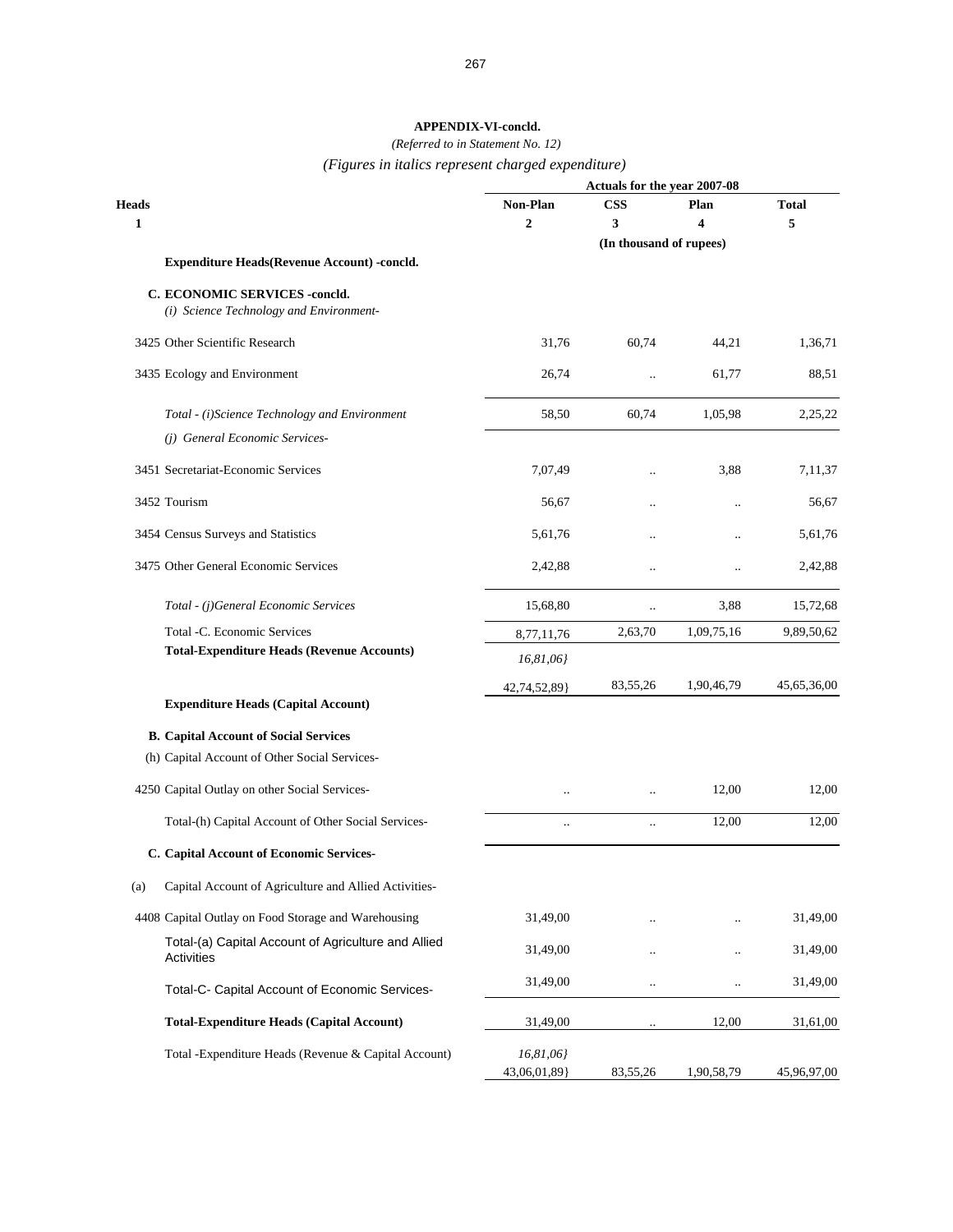## **APPENDIX-VII** (Referred to in Statement No. 12) **Expenditure on subsidies\* disbursed during the year 2007-08**

| (figure in italics represent charged expenditure)                                                                                     |                              |                          |          |          |  |
|---------------------------------------------------------------------------------------------------------------------------------------|------------------------------|--------------------------|----------|----------|--|
|                                                                                                                                       | Actuals for the year 2007-08 |                          |          |          |  |
| Head                                                                                                                                  | Non-Plan                     | <b>CSS</b>               | Plan     | Total    |  |
| 1                                                                                                                                     | $\mathbf{2}$                 | 3                        | 4        | 5        |  |
|                                                                                                                                       |                              | (In thousands of rupees) |          |          |  |
| <b>Expenditure Heads (Revenue Account)</b>                                                                                            |                              |                          |          |          |  |
| <b>B. Social Services-</b>                                                                                                            |                              |                          |          |          |  |
| (e) Welfare of Schedule Castes, Scheduled Tribes<br>and other Backward Classes-                                                       |                              |                          |          |          |  |
| 2225 Welfare of Schedule Castes, Scheduled Tribes<br>and other Backward Classes-                                                      |                              |                          |          |          |  |
| 01 Welfare of Scheduled Castes-<br>283 Housing-                                                                                       |                              |                          |          |          |  |
| 11- Subsidy-                                                                                                                          |                              | ä.                       | 14,72,70 | 14,72,70 |  |
| 793 Special Central Assistance for Scheduled<br>Castes Component Plan-                                                                |                              |                          |          |          |  |
| 11- Subsidy-                                                                                                                          |                              | 14,16,92                 |          | 14,16,92 |  |
| 800 Other Expenditure-                                                                                                                |                              |                          |          |          |  |
| 11- Subsidy-                                                                                                                          |                              |                          | 4,13,45  | 4,13,45  |  |
| 03 Welfare of Backward Classes-                                                                                                       |                              |                          |          |          |  |
| 283 Housing-                                                                                                                          |                              |                          |          |          |  |
| 11- Subsidy-                                                                                                                          |                              | ä.                       | 1,00,00  | 1,00,00  |  |
| 800 Other Expenditure-                                                                                                                |                              |                          |          |          |  |
| 11- Subsidy-                                                                                                                          |                              |                          | 3,86,00  | 3,86,00  |  |
| Total (e) Welfare of Schedule Castes,<br>Scheduled Tribes and other Backward Classes-                                                 | ä,                           | 14,16,92                 | 23,72,15 | 37,89,07 |  |
| (g) Social Welfare and Nutrition-<br>2245 Relief on account of Natural Calamities-<br>02 Floods, Cyclones etc.-<br>282 Public Health- |                              |                          |          |          |  |
| 11- Subsidy-                                                                                                                          | 9,55                         |                          |          | 9,55     |  |
| Total (g) Social Welfare and Nutrition-                                                                                               | 9,55                         |                          |          | 9,55     |  |
| <b>Total (B) Social Services-</b>                                                                                                     | 9,55                         | 14,16,92                 | 23,72,15 | 37,98,62 |  |
| <b>C. Economic Services-</b><br>(a) Agriculture and Allied Activities-<br>2401 Crop Husbandry-<br>105 Manures and Fertilizers-        |                              |                          |          |          |  |
| 11- Subsidy-                                                                                                                          |                              | 21,00                    | 50,00    | 71,00    |  |
| 107 Plant Protection-                                                                                                                 |                              |                          |          |          |  |
| 11- Subsidy-                                                                                                                          | ٠.                           | $\ddotsc$                | 1,50,00  | 1,50,00  |  |
| 108 Commercial Crops-                                                                                                                 |                              |                          |          |          |  |
| 11- Subsidy-                                                                                                                          | ٠.                           | 10,78,25                 | 3,65,23  | 14,43,48 |  |
| 109 Extetension and Farmers' Training-<br>11- Subsidy-                                                                                |                              | 22,55,74                 | 2,50,64  | 25,06,38 |  |
|                                                                                                                                       |                              |                          |          |          |  |

\* The figures represent expenditure as booked under subsidy head in the accounts rendered by the State Government.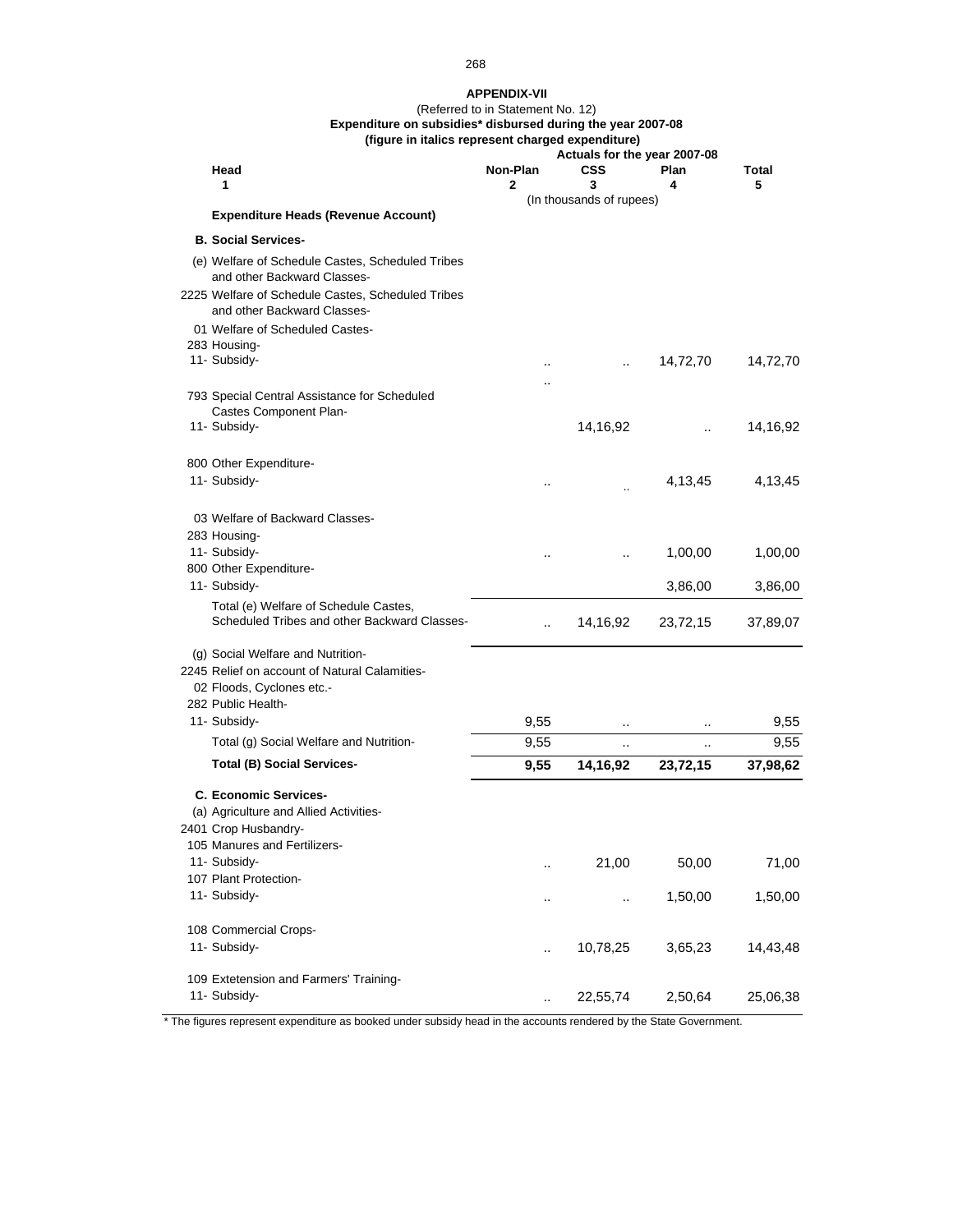#### (Referred to in Statement No. 12)  **(figure in italics represent charged expenditure)**

|                                                                                                                            |                | Actuals for the year 2007-08 |          |             |
|----------------------------------------------------------------------------------------------------------------------------|----------------|------------------------------|----------|-------------|
| Head                                                                                                                       | Non-Plan       | <b>CSS</b>                   | Plan     | Total       |
| 1                                                                                                                          | $\overline{2}$ | 3                            | 4        | 5           |
| Expenditure Heads (Revenue Account)-contd.                                                                                 |                | (In thousands of rupees)     |          |             |
| C. Economic Services-contd.                                                                                                |                |                              |          |             |
| (a) Agriculture and Allied Activities-concld.<br>2401 Crop Husbandry-concld.<br>111 Agricultural Economics and Statistics- |                |                              |          |             |
| 11- Subsidy-<br>113 Agricultural Economics and Statistics-                                                                 | $\ddotsc$      | $\ddot{\phantom{a}}$         | 2,89,50  | 2,89,50     |
| 11- Subsidy-<br>119 Horticulture and Vegetable Crops-                                                                      |                |                              | 91,80    | 91,80       |
| 11- Subsidy-                                                                                                               | 25             | $\ddot{\phantom{a}}$         | 2,16,06  | 2,16,31     |
| 2402 Soil and Water Conservation-<br>102 Soil Conservation-<br>11- Subsidy-                                                | 17             |                              |          |             |
|                                                                                                                            |                | $\ddot{\phantom{a}}$         | 2,17,55  | 2,17,72     |
| 2403 Animal Husbandry<br>102 Cattle and Buffalo Development-                                                               |                |                              |          |             |
| 11- Subsidy-<br>800 Other Expenditure-                                                                                     | 50,00          |                              | ٠.       | 50,00       |
| 11- Subsidy-                                                                                                               | 16,26          | $\ddot{\phantom{a}}$         | ٠.       | 16,26       |
| 2404 Dairy Development<br>102 Dairy Development Projects-<br>11- Subsidy-                                                  |                |                              |          | 1,94,99     |
|                                                                                                                            |                |                              | 1,94,99  |             |
| 2405 Fisheries-<br>101 Inland Fisheries-                                                                                   |                |                              |          |             |
| 11- Subsidy-                                                                                                               |                | 18,09                        | 1,03,75  | 1,21,84     |
| 2415 Agricultural Research and Education-<br>05 Fisheries-                                                                 |                |                              |          |             |
| 004 Research-<br>11- Subsidy-                                                                                              |                | $\ddot{\phantom{0}}$         | 1,76     | 1,76        |
| 2425 Co-operation-                                                                                                         |                |                              |          |             |
| 105 Information and Publicity-<br>11- Subsidy-                                                                             |                | $\ddotsc$                    | 29,20    | 29,20       |
| 107 Assistance to credit co-operatives-<br>11- Subsidy-                                                                    | 3,77,88,84     | 88,00                        | 5,18,93  | 3,83,95,77  |
| 277 Cooperative Education-<br>11- Subsidy-                                                                                 |                |                              | 2,80     | 2,80        |
| Total (a) Agriculture and Allied Activities                                                                                | 3,78,55,52     | 34,61,08                     | 24,82,21 | 4,37,98,81  |
| (e) Energy-<br>2801 Power<br>05 Transmission and Distribution-                                                             |                |                              |          |             |
| 800 Other Expenditure-<br>11- Subsidy-                                                                                     | 25,60,18,00    |                              |          | 25,60,18,00 |
| 2810 Non-Conventional Sources of Energy-<br>02 Solar-                                                                      |                |                              |          |             |
| 101 Solar Thermal Energy Programme-<br>11- Subsidy-                                                                        | 3,92,00        | ٠.                           | 4,26,00  | 8,18,00     |
| Total (e) Energy                                                                                                           | 25,64,10,00    |                              | 4,26,00  | 25,68,36,00 |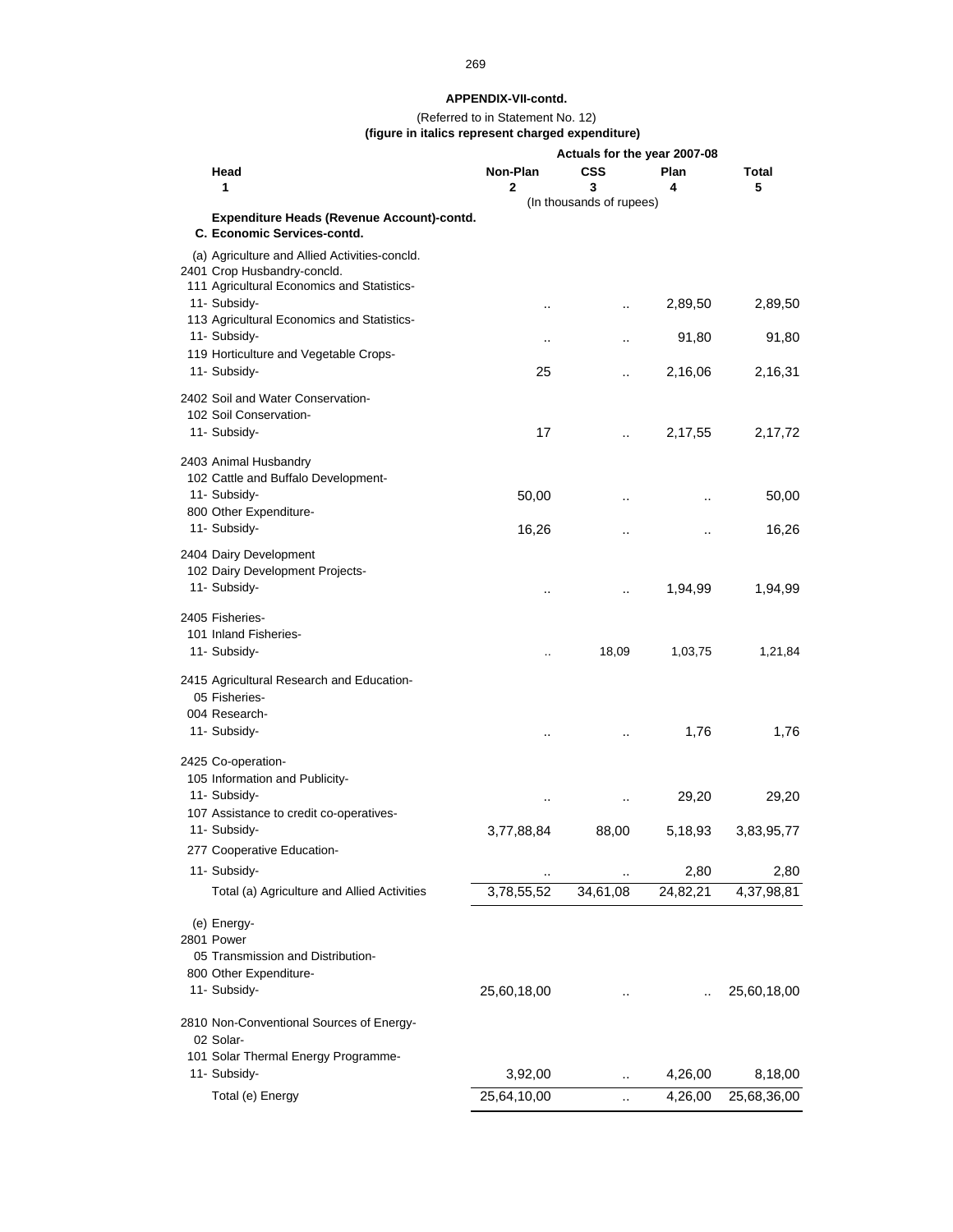#### **APPENDIX-VII-concld.** (Referred to in Statement No. 12)

|  |  | $(NEICHCHU UIII)$ ordinal to $(12)$ |                                              |
|--|--|-------------------------------------|----------------------------------------------|
|  |  |                                     | المستحدث والمستحام فيتحمم وسينت ومالحفا سأرب |

| (figure in italics represent charged expenditure)    |             |                              |          |             |
|------------------------------------------------------|-------------|------------------------------|----------|-------------|
|                                                      |             | Actuals for the year 2007-08 |          |             |
| Head                                                 | Non-Plan    | <b>CSS</b>                   | Plan     | Total       |
|                                                      | 2           | 3                            | 4        | 5           |
|                                                      |             | (In thousands of rupees)     |          |             |
| <b>Expenditure Heads (Revenue Account)-concid.</b>   |             |                              |          |             |
| C. Economic Services-concld.                         |             |                              |          |             |
| (f) Industry and Minerals-                           |             |                              |          |             |
| 2851 Village and Small Industries-                   |             |                              |          |             |
| 102 Small Scale Industries-                          |             |                              |          |             |
| 11- Subsidy-                                         |             |                              | 12,45,00 | 12,45,00    |
| 789 Special Component Plan for Scheduled Castes-     |             |                              |          |             |
| 11- Subsidy-                                         |             |                              | 42,00    | 42,00       |
| Total-(f) Industry and Minerals-                     |             |                              | 12,87,00 | 12,87,00    |
| <b>Total-C. Economic Services-</b>                   | 29,42,65,52 | 34,61,08                     | 41,95,21 | 30,19,21,81 |
| <b>Total- Expenditure Heads (Revenue</b><br>Account) | 29,42,75,07 | 48,78,00                     | 65,67,36 | 30,57,20,43 |
|                                                      |             |                              |          |             |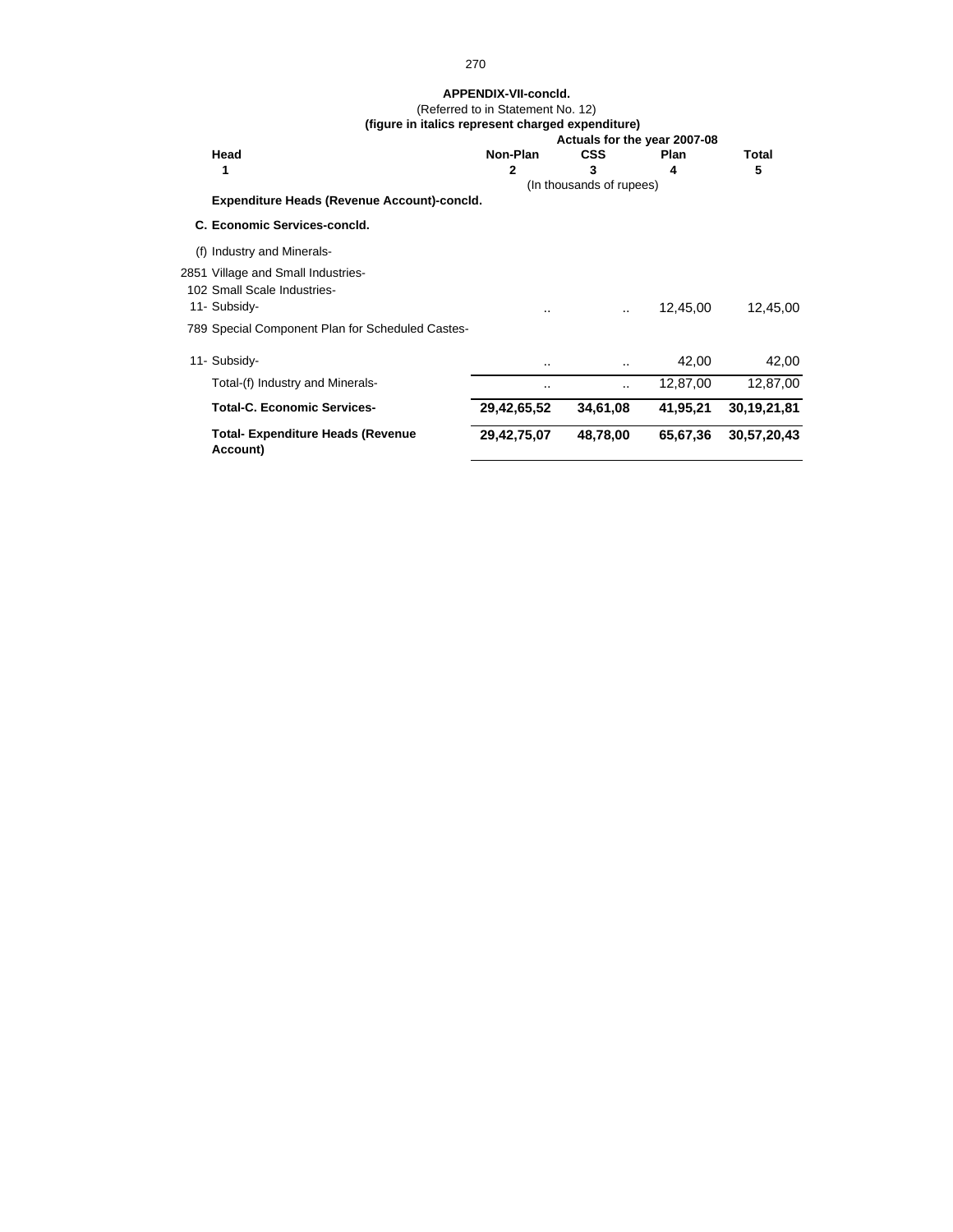| <b>Advances from Central Government</b> |                                                       |                                                            |                                       |  |  |  |
|-----------------------------------------|-------------------------------------------------------|------------------------------------------------------------|---------------------------------------|--|--|--|
| <b>Financial year</b>                   | 6003-Internal<br><b>Debt Amount</b><br>(in Rs. Crore) | 6004-Loans and<br><b>Advances Amount</b><br>(in Rs. Crore) | <b>Total Amount (in</b><br>Rs. Crore) |  |  |  |
| 1                                       |                                                       |                                                            | $\overline{\mathbf{4}}$               |  |  |  |
| Maturing in or before 2007-08           | 2.36                                                  |                                                            | 2.36                                  |  |  |  |
| Maturing in 2008-09                     | 8,03.26                                               | 1,13.46                                                    | 9,16.72                               |  |  |  |
| Maturing in 2009-10                     | 10,58.96                                              | 1,13.20                                                    | 11,72.16                              |  |  |  |
| Maturing in 2010-11                     | 9,91.40                                               | 1,21.71                                                    | 11,13.11                              |  |  |  |
| Maturing in 2011-12                     | 12,72.77                                              | 1,21.86                                                    | 13,94.63                              |  |  |  |
| Maturing in 2012-13                     | 16,96.03                                              | 1,22.28                                                    | 18,18.31                              |  |  |  |
| Maturing in 2013-14                     | 17,54.56                                              | 1,24.28                                                    | 18,78.84                              |  |  |  |
| Maturing in 2014-15                     | 16,99.93                                              | 1,24.13                                                    | 18,24.06                              |  |  |  |
| Maturing in 2015-16                     | 17,44.61                                              | 1,23.92                                                    | 18,68.53                              |  |  |  |
| Maturing in 2016-17                     | 7,19.84                                               | 1,23.78                                                    | 8,43.62                               |  |  |  |
| Maturing in 2017-18                     | 5,52.95                                               | 1,21.71                                                    | 6,74.66                               |  |  |  |
| Maturing in 2018-19                     | 5,51.49                                               | 1,21.65                                                    | 6,73.14                               |  |  |  |
| Maturing in 2019-20                     | 5,50.62                                               | 1,21.53                                                    | 6,72.15                               |  |  |  |
| Maturing in 2020-21                     | 5,49.26                                               | 1,21.46                                                    | 6,70.72                               |  |  |  |
| Maturing in 2021-22                     | 5,48.89                                               | 1,21.42                                                    | 6,70.31                               |  |  |  |
| Maturing in 2022-23                     | 5,48.89                                               | 1,21.10                                                    | 6,69.99                               |  |  |  |
| Maturing in 2023-24                     | 5,48.89                                               | 1,20.85                                                    | 6,69.74                               |  |  |  |
| Maturing in 2024-25                     | 5,48.89                                               | 1,20.30                                                    | 6,69.19                               |  |  |  |
| Maturing in 2025-26                     | 5,11.80                                               | 9.82                                                       | 5,21.62                               |  |  |  |
| Maturing in 2026-27                     | 4,72.01                                               | 5.67                                                       | 4,77.68                               |  |  |  |
| Maturing in 2027-28                     | 4,27.91                                               | 4.20                                                       | 4,32.11                               |  |  |  |
| Maturing in 2028-29                     | 3,52.25                                               |                                                            | 3,52.25                               |  |  |  |
| Maturing in 2029-30                     | 2,66.86                                               |                                                            | 2,66.86                               |  |  |  |
| Maturing in 2030-31                     | 1,60.42                                               |                                                            | 1,60.42                               |  |  |  |
| Maturing in 2031-32                     | 67.37                                                 |                                                            | 67.37                                 |  |  |  |
| Maturing in 2032-33                     | 8.58                                                  |                                                            | 8.58                                  |  |  |  |
| <b>Grand Total</b>                      | 1,84,10.80                                            | 20,78.33                                                   | 2,04,89.13                            |  |  |  |

**Maturity Profile of 6003-Internal Debt of the State Government and 6004-Loans and APPENDIX-VIII** *(Referred to in Statement No. 17)*

Note:- ''Maturing'' means amount to be repaid during the year.